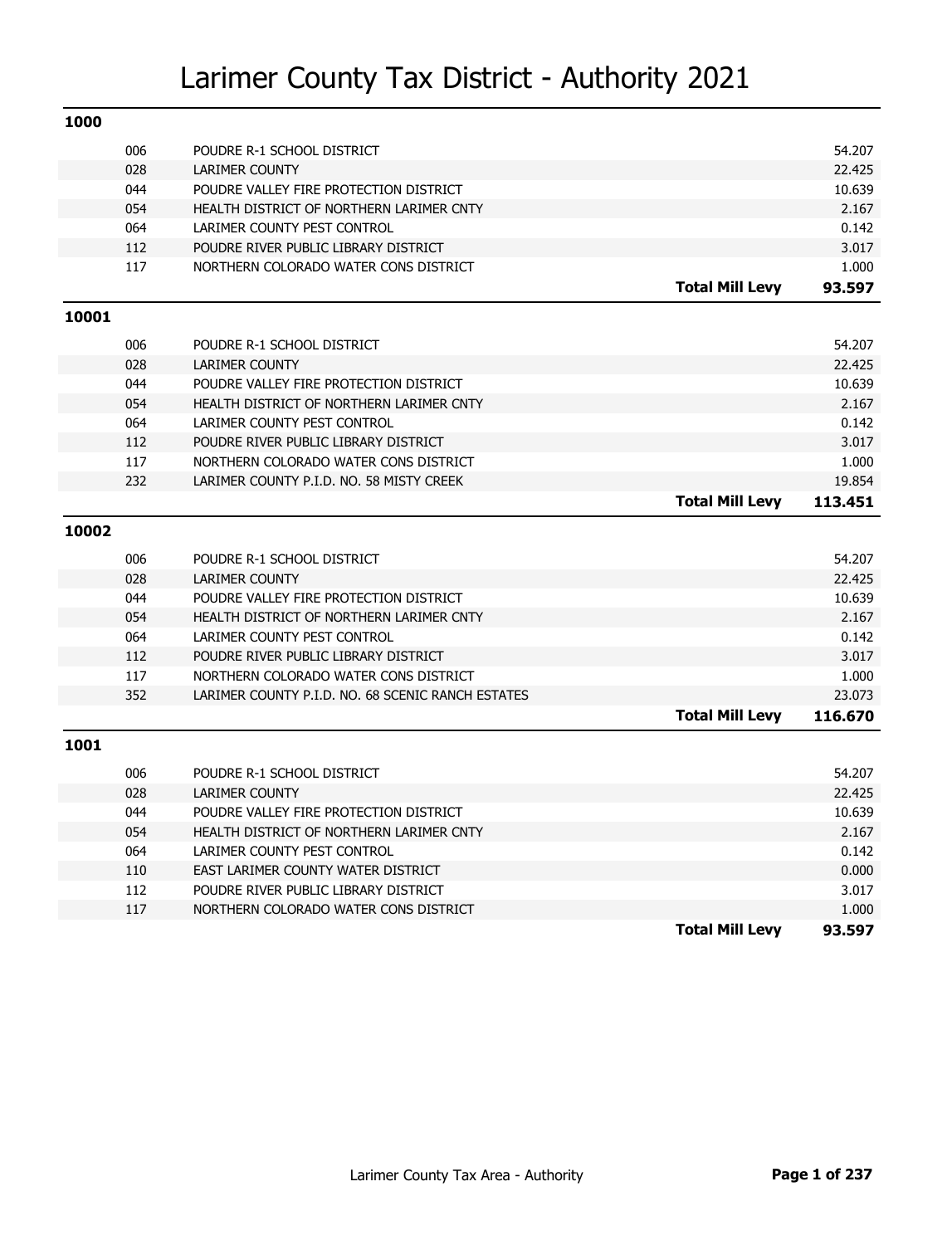| 10011 |            |                                                     |                        |                |
|-------|------------|-----------------------------------------------------|------------------------|----------------|
|       | 006        | POUDRE R-1 SCHOOL DISTRICT                          |                        | 54.207         |
|       | 028        | <b>LARIMER COUNTY</b>                               |                        | 22.425         |
|       | 044        | POUDRE VALLEY FIRE PROTECTION DISTRICT              |                        | 10.639         |
|       | 054        | HEALTH DISTRICT OF NORTHERN LARIMER CNTY            |                        | 2.167          |
|       | 064        | LARIMER COUNTY PEST CONTROL                         |                        | 0.142          |
|       | 110        | EAST LARIMER COUNTY WATER DISTRICT                  |                        | 0.000          |
|       | 112        | POUDRE RIVER PUBLIC LIBRARY DISTRICT                |                        | 3.017          |
|       | 117        | NORTHERN COLORADO WATER CONS DISTRICT               |                        | 1.000          |
|       | 267        | LARIMER COUNTY P.I.D. NO. 62 RIDGEWOOD MEADOWS      |                        | 38.892         |
|       |            |                                                     | <b>Total Mill Levy</b> | 132.489        |
| 10012 |            |                                                     |                        |                |
|       | 006        |                                                     |                        | 54.207         |
|       | 028        | POUDRE R-1 SCHOOL DISTRICT<br><b>LARIMER COUNTY</b> |                        | 22.425         |
|       | 044        | POUDRE VALLEY FIRE PROTECTION DISTRICT              |                        | 10.639         |
|       | 054        | HEALTH DISTRICT OF NORTHERN LARIMER CNTY            |                        | 2.167          |
|       | 064        | LARIMER COUNTY PEST CONTROL                         |                        | 0.142          |
|       | 110        | EAST LARIMER COUNTY WATER DISTRICT                  |                        | 0.000          |
|       | 112        | POUDRE RIVER PUBLIC LIBRARY DISTRICT                |                        | 3.017          |
|       | 117        | NORTHERN COLORADO WATER CONS DISTRICT               |                        | 1.000          |
|       | 386        | LARIMER COUNTY P.I.D. NO. 70 TRAPPERS POINT         |                        | 40.501         |
|       |            |                                                     | <b>Total Mill Levy</b> | 134.098        |
|       |            |                                                     |                        |                |
|       |            |                                                     |                        |                |
| 1002  |            |                                                     |                        |                |
|       | 006        | POUDRE R-1 SCHOOL DISTRICT                          |                        | 54.207         |
|       | 028        | <b>LARIMER COUNTY</b>                               |                        | 22.425         |
|       | 044        | POUDRE VALLEY FIRE PROTECTION DISTRICT              |                        | 10.639         |
|       | 054        | HEALTH DISTRICT OF NORTHERN LARIMER CNTY            |                        | 2.167          |
|       | 064        | LARIMER COUNTY PEST CONTROL                         |                        | 0.142          |
|       | 095        | BOXELDER SANITATION DISTRICT                        |                        | 0.000          |
|       | 110        | EAST LARIMER COUNTY WATER DISTRICT                  |                        | 0.000          |
|       | 112        | POUDRE RIVER PUBLIC LIBRARY DISTRICT                |                        | 3.017          |
|       | 117        | NORTHERN COLORADO WATER CONS DISTRICT               |                        | 1.000          |
|       |            |                                                     | <b>Total Mill Levy</b> | 93.597         |
| 10020 |            |                                                     |                        |                |
|       | 006        | POUDRE R-1 SCHOOL DISTRICT                          |                        | 54.207         |
|       | 028        | LARIMER COUNTY                                      |                        | 22.425         |
|       | 044        | POUDRE VALLEY FIRE PROTECTION DISTRICT              |                        | 10.639         |
|       | 054        | HEALTH DISTRICT OF NORTHERN LARIMER CNTY            |                        | 2.167          |
|       | 064        | LARIMER COUNTY PEST CONTROL                         |                        | 0.142          |
|       | 095        | BOXELDER SANITATION DISTRICT                        |                        | 0.000          |
|       | 110        | EAST LARIMER COUNTY WATER DISTRICT                  |                        | 0.000          |
|       | 112        | POUDRE RIVER PUBLIC LIBRARY DISTRICT                |                        | 3.017          |
|       | 117<br>219 | NORTHERN COLORADO WATER CONS DISTRICT               |                        | 1.000<br>0.000 |

**Total Mill Levy 93.597**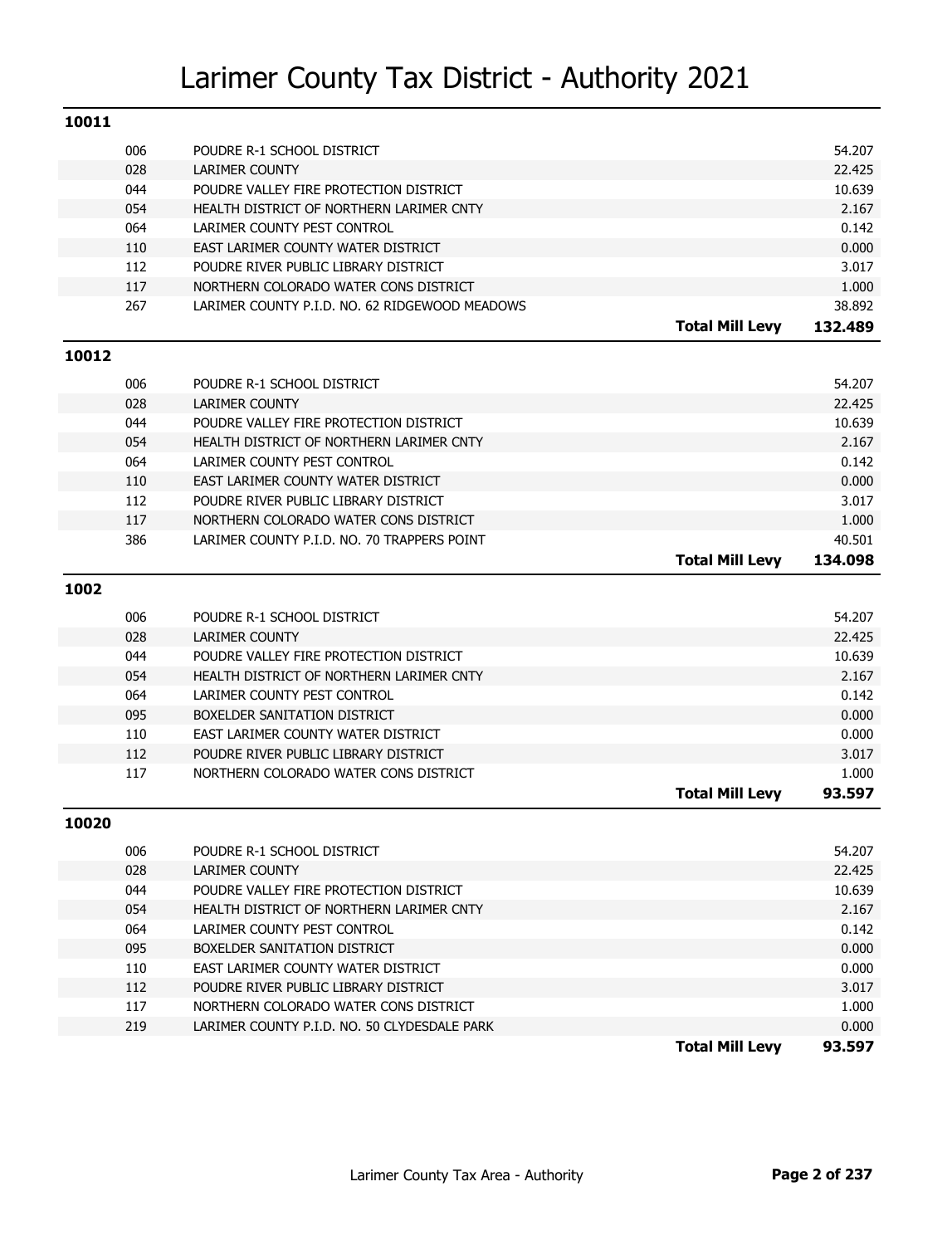| 10021 |     |                                                 |         |
|-------|-----|-------------------------------------------------|---------|
|       | 006 | POUDRE R-1 SCHOOL DISTRICT                      | 54.207  |
|       | 028 | <b>LARIMER COUNTY</b>                           | 22.425  |
|       | 044 | POUDRE VALLEY FIRE PROTECTION DISTRICT          | 10.639  |
|       | 054 | HEALTH DISTRICT OF NORTHERN LARIMER CNTY        | 2.167   |
|       | 064 | LARIMER COUNTY PEST CONTROL                     | 0.142   |
|       | 095 | BOXELDER SANITATION DISTRICT                    | 0.000   |
|       | 110 | EAST LARIMER COUNTY WATER DISTRICT              | 0.000   |
|       | 112 | POUDRE RIVER PUBLIC LIBRARY DISTRICT            | 3.017   |
|       | 117 | NORTHERN COLORADO WATER CONS DISTRICT           | 1.000   |
|       | 220 | LARIMER COUNTY P.I.D. NO. 51 CLYDESDALE ESTATES | 17.396  |
|       |     |                                                 |         |
|       |     | <b>Total Mill Levy</b>                          | 110.993 |
| 10022 |     |                                                 |         |
|       | 006 | POUDRE R-1 SCHOOL DISTRICT                      | 54.207  |
|       | 028 | <b>LARIMER COUNTY</b>                           | 22.425  |
|       | 044 | POUDRE VALLEY FIRE PROTECTION DISTRICT          | 10.639  |
|       | 054 | HEALTH DISTRICT OF NORTHERN LARIMER CNTY        | 2.167   |
|       | 064 | LARIMER COUNTY PEST CONTROL                     | 0.142   |
|       | 095 | BOXELDER SANITATION DISTRICT                    | 0.000   |
|       | 110 | EAST LARIMER COUNTY WATER DISTRICT              | 0.000   |
|       | 112 | POUDRE RIVER PUBLIC LIBRARY DISTRICT            | 3.017   |

#### **10023**

| 0.000<br>0.000<br>3.017<br>1.000<br>0.000 |
|-------------------------------------------|
|                                           |
|                                           |
|                                           |
|                                           |
|                                           |
| 0.142                                     |
| 2.167                                     |
| 10.639                                    |
| 22.425                                    |
| 54.207                                    |
|                                           |

251 LARIMER COUNTY P.I.D. NO. 60 SMITHFIELD 12.100

**Total Mill Levy 105.697**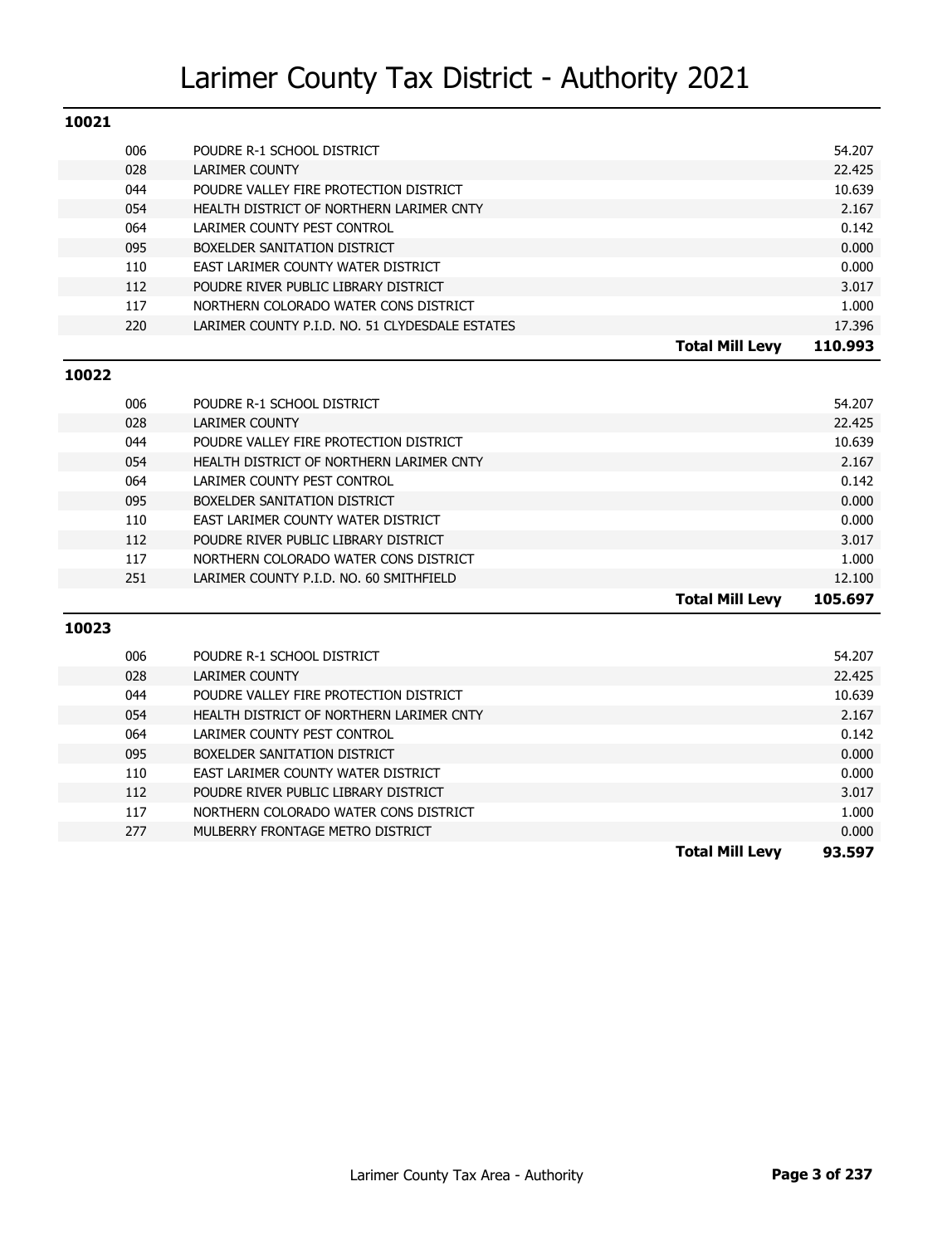| 10024 |                                          |                                  |
|-------|------------------------------------------|----------------------------------|
| 006   | POUDRE R-1 SCHOOL DISTRICT               | 54.207                           |
| 028   | LARIMER COUNTY                           | 22.425                           |
| 044   | POUDRE VALLEY FIRE PROTECTION DISTRICT   | 10.639                           |
| 054   | HEALTH DISTRICT OF NORTHERN LARIMER CNTY | 2.167                            |
| 064   | LARIMER COUNTY PEST CONTROL              | 0.142                            |
| 095   | BOXELDER SANITATION DISTRICT             | 0.000                            |
| 110   | EAST LARIMER COUNTY WATER DISTRICT       | 0.000                            |
| 112   | POUDRE RIVER PUBLIC LIBRARY DISTRICT     | 3.017                            |
| 117   | NORTHERN COLORADO WATER CONS DISTRICT    | 1.000                            |
| 321   | RUDOLPH FARMS METRO DISTRICT NO. 1       | 0.000                            |
| 322   | RUDOLPH FARMS METRO DISTRICT NO. 2       | 0.000                            |
| 323   | RUDOLPH FARMS METRO DISTRICT NO. 3       | 0.000                            |
| 324   | RUDOLPH FARMS METRO DISTRICT NO. 4       | 0.000                            |
| 325   | RUDOLPH FARMS METRO DISTRICT NO. 5       | 0.000                            |
| 326   | RUDOLPH FARMS METRO DISTRICT NO. 6       | 0.000                            |
|       |                                          | <b>Total Mill Levy</b><br>93.597 |

#### **10025**

|     |                                          | <b>Total Mill Levy</b> | 101.097 |
|-----|------------------------------------------|------------------------|---------|
| 327 | I-25/PROSPECT INTERCHANGE METRO DISTRICT |                        | 7.500   |
| 117 | NORTHERN COLORADO WATER CONS DISTRICT    |                        | 1.000   |
| 112 | POUDRE RIVER PUBLIC LIBRARY DISTRICT     |                        | 3.017   |
| 110 | EAST LARIMER COUNTY WATER DISTRICT       |                        | 0.000   |
| 095 | BOXELDER SANITATION DISTRICT             |                        | 0.000   |
| 064 | LARIMER COUNTY PEST CONTROL              |                        | 0.142   |
| 054 | HEALTH DISTRICT OF NORTHERN LARIMER CNTY |                        | 2.167   |
| 044 | POUDRE VALLEY FIRE PROTECTION DISTRICT   |                        | 10.639  |
| 028 | LARIMER COUNTY                           |                        | 22.425  |
| 006 | POUDRE R-1 SCHOOL DISTRICT               |                        | 54.207  |
|     |                                          |                        |         |

#### **10026**

|     |                                          | <b>Total Mill Levy</b> | 101.097 |
|-----|------------------------------------------|------------------------|---------|
| 327 | I-25/PROSPECT INTERCHANGE METRO DISTRICT |                        | 7.500   |
| 326 | RUDOLPH FARMS METRO DISTRICT NO. 6       |                        | 0.000   |
| 325 | RUDOLPH FARMS METRO DISTRICT NO. 5       |                        | 0.000   |
| 324 | RUDOLPH FARMS METRO DISTRICT NO. 4       |                        | 0.000   |
| 323 | RUDOLPH FARMS METRO DISTRICT NO. 3       |                        | 0.000   |
| 322 | RUDOLPH FARMS METRO DISTRICT NO. 2       |                        | 0.000   |
| 321 | RUDOLPH FARMS METRO DISTRICT NO. 1       |                        | 0.000   |
| 117 | NORTHERN COLORADO WATER CONS DISTRICT    |                        | 1.000   |
| 112 | POUDRE RIVER PUBLIC LIBRARY DISTRICT     |                        | 3.017   |
| 110 | EAST LARIMER COUNTY WATER DISTRICT       |                        | 0.000   |
| 095 | BOXELDER SANITATION DISTRICT             |                        | 0.000   |
| 064 | LARIMER COUNTY PEST CONTROL              |                        | 0.142   |
| 054 | HEALTH DISTRICT OF NORTHERN LARIMER CNTY |                        | 2.167   |
| 044 | POUDRE VALLEY FIRE PROTECTION DISTRICT   |                        | 10.639  |
| 028 | LARIMER COUNTY                           |                        | 22.425  |
| 006 | POUDRE R-1 SCHOOL DISTRICT               |                        | 54.207  |
|     |                                          |                        |         |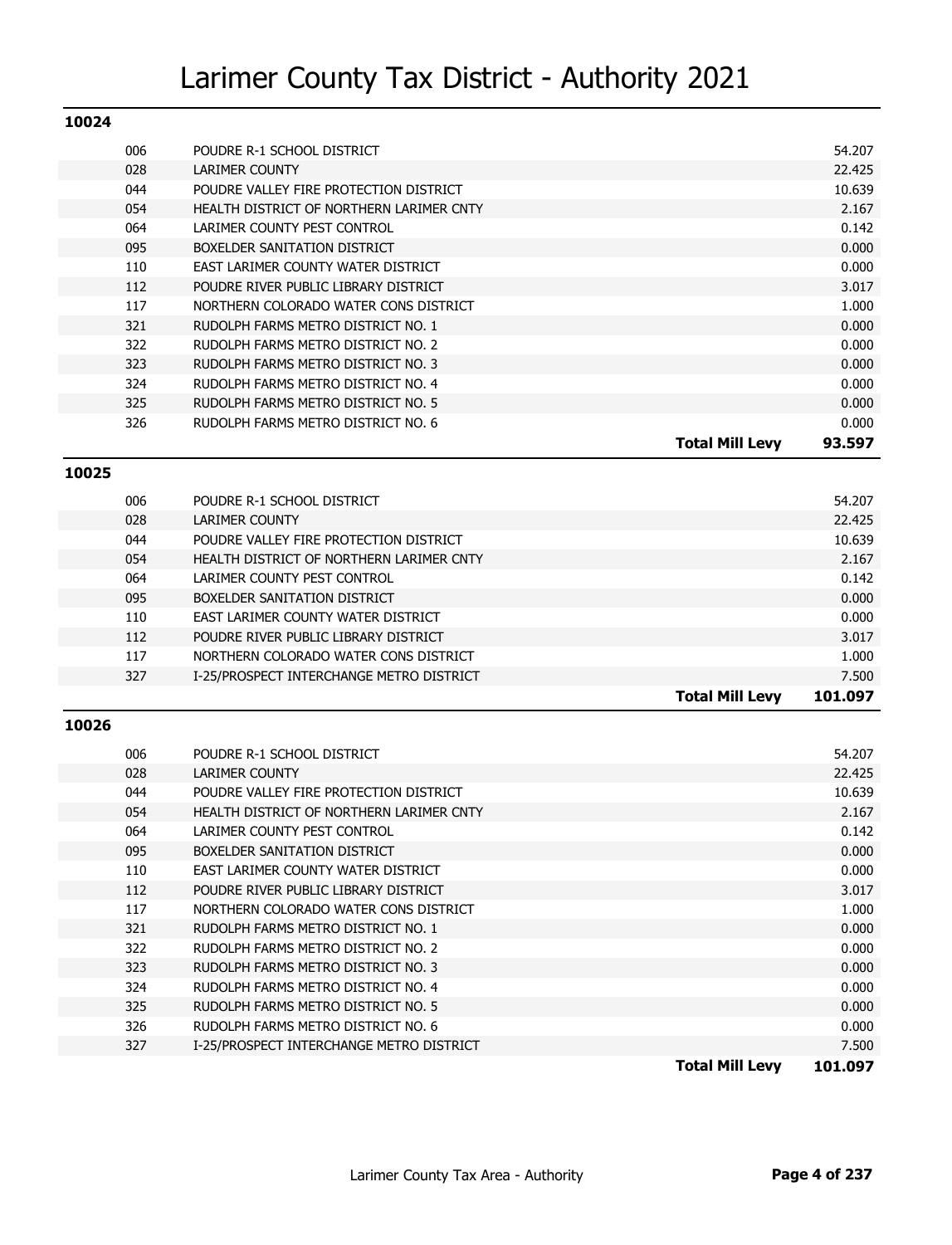| 1003  |            |                                                     |                        |                  |
|-------|------------|-----------------------------------------------------|------------------------|------------------|
|       | 006        | POUDRE R-1 SCHOOL DISTRICT                          |                        | 54.207           |
|       | 028        | <b>LARIMER COUNTY</b>                               |                        | 22.425           |
|       | 044        | POUDRE VALLEY FIRE PROTECTION DISTRICT              |                        | 10.639           |
|       | 054        | HEALTH DISTRICT OF NORTHERN LARIMER CNTY            |                        | 2.167            |
|       | 064        | LARIMER COUNTY PEST CONTROL                         |                        | 0.142            |
|       | 096        | CHERRY HILLS SANITATION DISTRICT                    |                        | 0.000            |
|       | 110        | EAST LARIMER COUNTY WATER DISTRICT                  |                        | 0.000            |
|       | 112        | POUDRE RIVER PUBLIC LIBRARY DISTRICT                |                        | 3.017            |
|       | 117        | NORTHERN COLORADO WATER CONS DISTRICT               |                        | 1.000            |
|       |            |                                                     | <b>Total Mill Levy</b> | 93.597           |
| 10030 |            |                                                     |                        |                  |
|       |            |                                                     |                        |                  |
|       | 006<br>028 | POUDRE R-1 SCHOOL DISTRICT<br><b>LARIMER COUNTY</b> |                        | 54.207<br>22.425 |
|       | 044        | POUDRE VALLEY FIRE PROTECTION DISTRICT              |                        | 10.639           |
|       | 054        | HEALTH DISTRICT OF NORTHERN LARIMER CNTY            |                        | 2.167            |
|       | 064        | LARIMER COUNTY PEST CONTROL                         |                        | 0.142            |
|       | 096        | CHERRY HILLS SANITATION DISTRICT                    |                        | 0.000            |
|       | 110        | EAST LARIMER COUNTY WATER DISTRICT                  |                        | 0.000            |
|       | 112        | POUDRE RIVER PUBLIC LIBRARY DISTRICT                |                        | 3.017            |
|       | 117        | NORTHERN COLORADO WATER CONS DISTRICT               |                        | 1.000            |
|       | 224        | LARIMER COUNTY P.I.D. NO. 54 TERRY SHORES           |                        | 7.574            |
|       |            |                                                     |                        |                  |
|       |            |                                                     | <b>Total Mill Levy</b> | 101.171          |
|       |            |                                                     |                        |                  |
| 1004  |            |                                                     |                        |                  |
|       | 006        | POUDRE R-1 SCHOOL DISTRICT                          |                        | 54.207           |
|       | 028        | <b>LARIMER COUNTY</b>                               |                        | 22.425           |
|       | 044        | POUDRE VALLEY FIRE PROTECTION DISTRICT              |                        | 10.639           |
|       | 054        | HEALTH DISTRICT OF NORTHERN LARIMER CNTY            |                        | 2.167            |
|       | 064        | LARIMER COUNTY PEST CONTROL                         |                        | 0.142            |
|       | 111        | FORT COLLINS - LOVELAND WATER DISTRICT              |                        | 1.500            |
|       | 112        | POUDRE RIVER PUBLIC LIBRARY DISTRICT                |                        | 3.017            |
|       | 117        | NORTHERN COLORADO WATER CONS DISTRICT               |                        | 1.000            |
|       |            |                                                     | <b>Total Mill Levy</b> | 95.097           |
| 1005  |            |                                                     |                        |                  |
|       |            |                                                     |                        |                  |
|       | 006<br>028 | POUDRE R-1 SCHOOL DISTRICT<br>LARIMER COUNTY        |                        | 54.207<br>22.425 |
|       | 046        | WELLINGTON FIRE PROTECTION DISTRICT                 |                        | 15.070           |
|       | 054        | HEALTH DISTRICT OF NORTHERN LARIMER CNTY            |                        | 2.167            |
|       | 064        | LARIMER COUNTY PEST CONTROL                         |                        | 0.142            |
|       | 110        | EAST LARIMER COUNTY WATER DISTRICT                  |                        | 0.000            |
|       | 112        | POUDRE RIVER PUBLIC LIBRARY DISTRICT                |                        | 3.017            |
|       | 117        | NORTHERN COLORADO WATER CONS DISTRICT               |                        | 1.000            |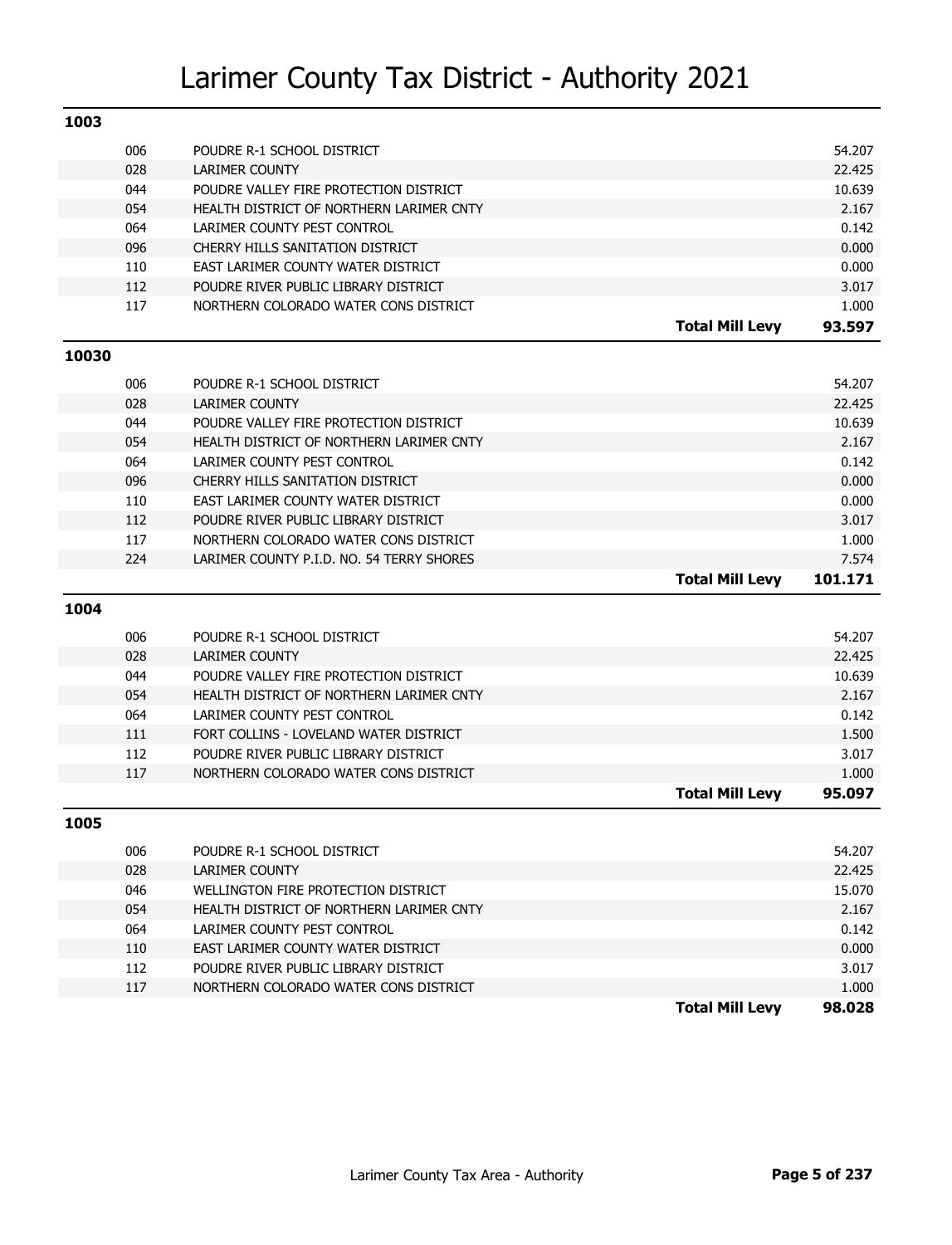| 10050 |     |                                          |                        |         |
|-------|-----|------------------------------------------|------------------------|---------|
|       | 006 | POUDRE R-1 SCHOOL DISTRICT               |                        | 54.207  |
|       | 028 | <b>LARIMER COUNTY</b>                    |                        | 22.425  |
|       | 044 | POUDRE VALLEY FIRE PROTECTION DISTRICT   |                        | 10.639  |
|       | 054 | HEALTH DISTRICT OF NORTHERN LARIMER CNTY |                        | 2.167   |
|       | 112 | POUDRE RIVER PUBLIC LIBRARY DISTRICT     |                        | 3.017   |
|       | 117 | NORTHERN COLORADO WATER CONS DISTRICT    |                        | 1.000   |
|       | 232 | LARIMER COUNTY P.I.D. NO. 58 MISTY CREEK |                        | 19.854  |
|       |     |                                          | <b>Total Mill Levy</b> | 113.309 |
| 1006  |     |                                          |                        |         |
|       | 006 | POUDRE R-1 SCHOOL DISTRICT               |                        | 54.207  |
|       | 028 | <b>LARIMER COUNTY</b>                    |                        | 22.425  |
|       | 044 | POUDRE VALLEY FIRE PROTECTION DISTRICT   |                        | 10.639  |
|       | 054 | HEALTH DISTRICT OF NORTHERN LARIMER CNTY |                        | 2.167   |
|       | 064 | LARIMER COUNTY PEST CONTROL              |                        | 0.142   |
|       | 112 | POUDRE RIVER PUBLIC LIBRARY DISTRICT     |                        | 3.017   |
|       | 116 | NORTH WELD COUNTY WATER DISTRICT         |                        | 0.000   |
|       | 117 | NORTHERN COLORADO WATER CONS DISTRICT    |                        | 1.000   |
|       |     |                                          | <b>Total Mill Levy</b> | 93.597  |
| 10060 |     |                                          |                        |         |
|       | 006 | POUDRE R-1 SCHOOL DISTRICT               |                        | 54.207  |
|       | 028 | <b>LARIMER COUNTY</b>                    |                        | 22.425  |
|       | 044 | POUDRE VALLEY FIRE PROTECTION DISTRICT   |                        | 10.639  |
|       | 054 | HEALTH DISTRICT OF NORTHERN LARIMER CNTY |                        | 2.167   |
|       | 064 | LARIMER COUNTY PEST CONTROL              |                        | 0.142   |
|       | 095 | BOXELDER SANITATION DISTRICT             |                        | 0.000   |
|       | 112 | POUDRE RIVER PUBLIC LIBRARY DISTRICT     |                        | 3.017   |
|       | 116 | NORTH WELD COUNTY WATER DISTRICT         |                        | 0.000   |
|       | 117 | NORTHERN COLORADO WATER CONS DISTRICT    |                        | 1.000   |
|       |     |                                          | <b>Total Mill Levy</b> | 93.597  |
| 1007  |     |                                          |                        |         |
|       |     |                                          |                        |         |
|       | 006 | POUDRE R-1 SCHOOL DISTRICT               |                        | 54.207  |
|       | 028 | <b>LARIMER COUNTY</b>                    |                        | 22.425  |
|       | 044 | POUDRE VALLEY FIRE PROTECTION DISTRICT   |                        | 10.639  |
|       | 054 | HEALTH DISTRICT OF NORTHERN LARIMER CNTY |                        | 2.167   |
|       | 064 | LARIMER COUNTY PEST CONTROL              |                        | 0.142   |
|       | 112 | POUDRE RIVER PUBLIC LIBRARY DISTRICT     |                        | 3.017   |
|       | 117 | NORTHERN COLORADO WATER CONS DISTRICT    |                        | 1.000   |
|       | 122 | WEST FORT COLLINS WATER DISTRICT         |                        | 0.000   |
|       |     |                                          | <b>Total Mill Levy</b> | 93.597  |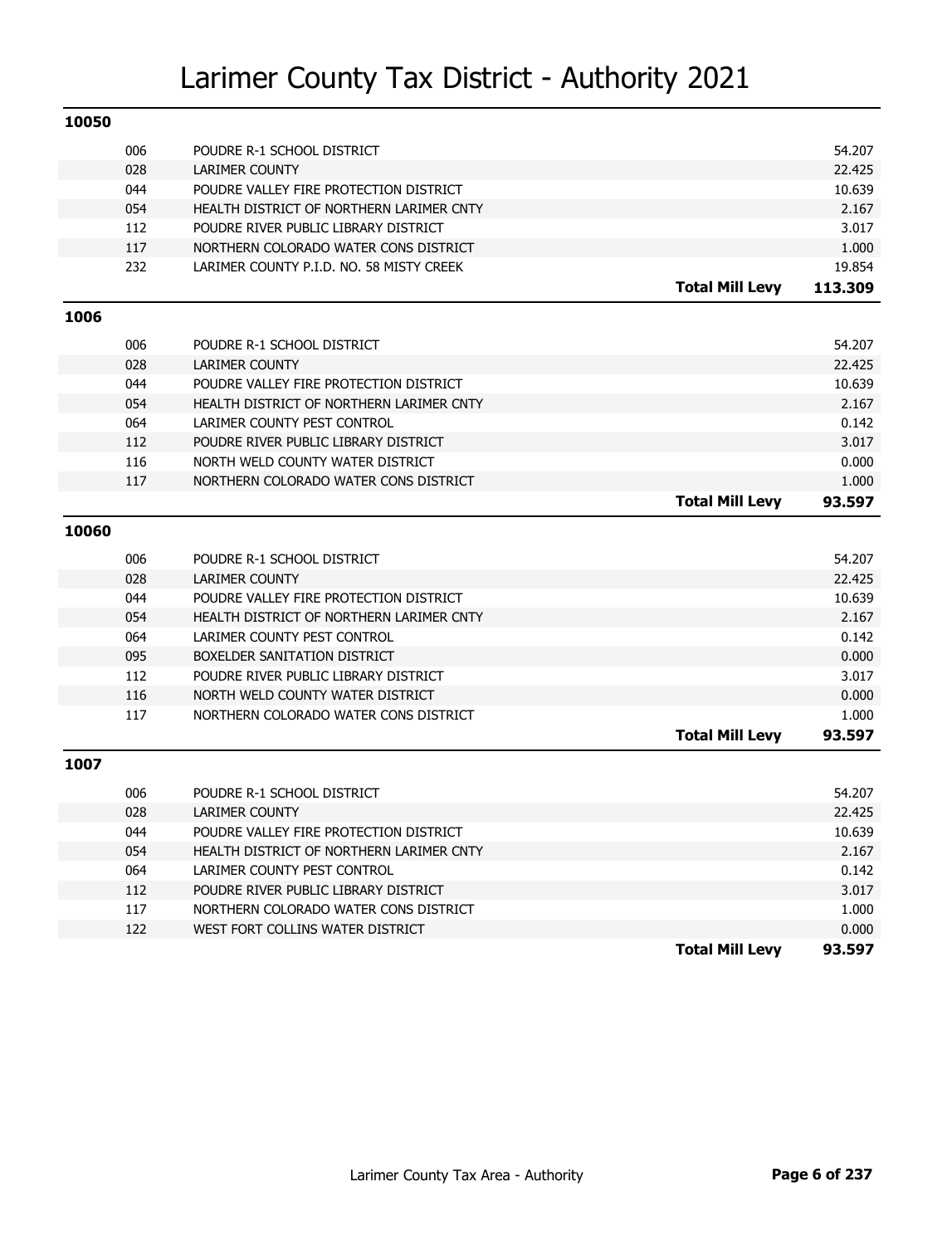| 10070 |     |                                                   |                        |         |
|-------|-----|---------------------------------------------------|------------------------|---------|
|       | 006 | POUDRE R-1 SCHOOL DISTRICT                        |                        | 54.207  |
|       | 028 | <b>LARIMER COUNTY</b>                             |                        | 22.425  |
|       | 044 | POUDRE VALLEY FIRE PROTECTION DISTRICT            |                        | 10.639  |
|       | 054 | HEALTH DISTRICT OF NORTHERN LARIMER CNTY          |                        | 2.167   |
|       | 064 | LARIMER COUNTY PEST CONTROL                       |                        | 0.142   |
|       | 112 | POUDRE RIVER PUBLIC LIBRARY DISTRICT              |                        | 3.017   |
|       | 117 | NORTHERN COLORADO WATER CONS DISTRICT             |                        | 1.000   |
|       | 122 | WEST FORT COLLINS WATER DISTRICT                  |                        | 0.000   |
|       | 222 | LARIMER COUNTY P.I.D. 52 SOLDIER CANYON ESTATES   |                        | 10.364  |
|       |     |                                                   | <b>Total Mill Levy</b> | 103.961 |
| 10071 |     |                                                   |                        |         |
|       | 006 | POUDRE R-1 SCHOOL DISTRICT                        |                        | 54.207  |
|       | 028 | <b>LARIMER COUNTY</b>                             |                        | 22.425  |
|       | 044 | POUDRE VALLEY FIRE PROTECTION DISTRICT            |                        | 10.639  |
|       | 054 | HEALTH DISTRICT OF NORTHERN LARIMER CNTY          |                        | 2.167   |
|       | 064 | LARIMER COUNTY PEST CONTROL                       |                        | 0.142   |
|       | 086 | LARIMER COUNTY P.I.D. NO. 21 SOLAR RIDGE          |                        | 17.500  |
|       | 112 | POUDRE RIVER PUBLIC LIBRARY DISTRICT              |                        | 3.017   |
|       | 117 | NORTHERN COLORADO WATER CONS DISTRICT             |                        | 1.000   |
|       | 122 | WEST FORT COLLINS WATER DISTRICT                  |                        | 0.000   |
|       |     |                                                   | <b>Total Mill Levy</b> | 111.097 |
| 10072 |     |                                                   |                        |         |
|       | 006 | POUDRE R-1 SCHOOL DISTRICT                        |                        | 54.207  |
|       | 028 | <b>LARIMER COUNTY</b>                             |                        | 22.425  |
|       | 044 | POUDRE VALLEY FIRE PROTECTION DISTRICT            |                        | 10.639  |
|       | 054 | HEALTH DISTRICT OF NORTHERN LARIMER CNTY          |                        | 2.167   |
|       | 064 | LARIMER COUNTY PEST CONTROL                       |                        | 0.142   |
|       | 112 | POUDRE RIVER PUBLIC LIBRARY DISTRICT              |                        | 3.017   |
|       | 117 | NORTHERN COLORADO WATER CONS DISTRICT             |                        | 1.000   |
|       | 122 | WEST FORT COLLINS WATER DISTRICT                  |                        | 0.000   |
|       | 389 | LARIMER CO P.I.D. NO. 73 MEADOWS AT ROLLING HILLS |                        | 31.126  |
|       |     |                                                   | <b>Total Mill Levy</b> | 124.723 |
| 1008  |     |                                                   |                        |         |
|       | 006 | POUDRE R-1 SCHOOL DISTRICT                        |                        | 54.207  |
|       | 028 | LARIMER COUNTY                                    |                        | 22.425  |
|       | 044 | POUDRE VALLEY FIRE PROTECTION DISTRICT            |                        | 10.639  |
|       | 054 | HEALTH DISTRICT OF NORTHERN LARIMER CNTY          |                        | 2.167   |
|       | 064 | LARIMER COUNTY PEST CONTROL                       |                        | 0.142   |
|       | 095 | BOXELDER SANITATION DISTRICT                      |                        | 0.000   |
|       | 112 | POUDRE RIVER PUBLIC LIBRARY DISTRICT              |                        | 3.017   |
|       | 117 | NORTHERN COLORADO WATER CONS DISTRICT             |                        | 1.000   |
|       |     |                                                   | <b>Total Mill Levy</b> | 93.597  |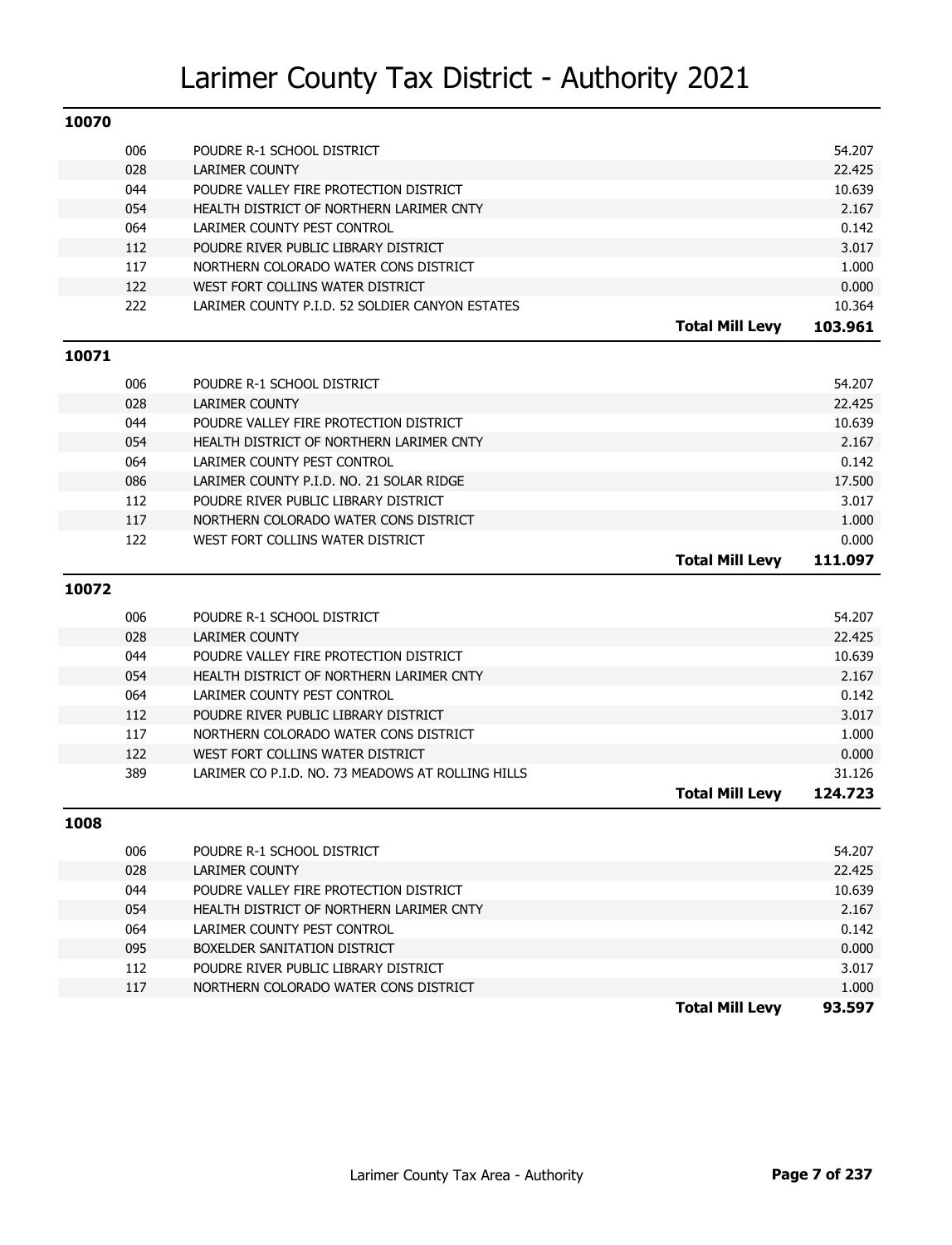| 1009 |     |                                          |                        |         |
|------|-----|------------------------------------------|------------------------|---------|
|      | 006 | POUDRE R-1 SCHOOL DISTRICT               |                        | 54.207  |
|      | 028 | <b>LARIMER COUNTY</b>                    |                        | 22.425  |
|      | 044 | POUDRE VALLEY FIRE PROTECTION DISTRICT   |                        | 10.639  |
|      | 054 | HEALTH DISTRICT OF NORTHERN LARIMER CNTY |                        | 2.167   |
|      | 064 | LARIMER COUNTY PEST CONTROL              |                        | 0.142   |
|      | 095 | BOXELDER SANITATION DISTRICT             |                        | 0.000   |
|      | 111 | FORT COLLINS - LOVELAND WATER DISTRICT   |                        | 1.500   |
|      | 112 | POUDRE RIVER PUBLIC LIBRARY DISTRICT     |                        | 3.017   |
|      | 117 | NORTHERN COLORADO WATER CONS DISTRICT    |                        | 1.000   |
|      |     |                                          | <b>Total Mill Levy</b> | 95.097  |
| 1010 |     |                                          |                        |         |
|      | 006 | POUDRE R-1 SCHOOL DISTRICT               |                        | 54.207  |
|      | 028 | <b>LARIMER COUNTY</b>                    |                        | 22.425  |
|      | 044 | POUDRE VALLEY FIRE PROTECTION DISTRICT   |                        | 10.639  |
|      | 054 | HEALTH DISTRICT OF NORTHERN LARIMER CNTY |                        | 2.167   |
|      | 064 | LARIMER COUNTY PEST CONTROL              |                        | 0.142   |
|      | 096 | CHERRY HILLS SANITATION DISTRICT         |                        | 0.000   |
|      | 112 | POUDRE RIVER PUBLIC LIBRARY DISTRICT     |                        | 3.017   |
|      | 117 | NORTHERN COLORADO WATER CONS DISTRICT    |                        | 1.000   |
|      |     |                                          | <b>Total Mill Levy</b> | 93.597  |
| 1011 |     |                                          |                        |         |
|      |     |                                          |                        |         |
|      | 006 | POUDRE R-1 SCHOOL DISTRICT               |                        | 54.207  |
|      | 028 | <b>LARIMER COUNTY</b>                    |                        | 22.425  |
|      | 044 | POUDRE VALLEY FIRE PROTECTION DISTRICT   |                        | 10.639  |
|      | 054 | HEALTH DISTRICT OF NORTHERN LARIMER CNTY |                        | 2.167   |
|      | 064 | LARIMER COUNTY PEST CONTROL              |                        | 0.142   |
|      | 100 | LARIMER COUNTY P.I.D. NO. 24 WESTRIDGE   |                        | 9.358   |
|      | 112 | POUDRE RIVER PUBLIC LIBRARY DISTRICT     |                        | 3.017   |
|      | 117 | NORTHERN COLORADO WATER CONS DISTRICT    |                        | 1.000   |
|      |     |                                          | <b>Total Mill Levy</b> | 102.955 |
| 1012 |     |                                          |                        |         |
|      | 006 | POUDRE R-1 SCHOOL DISTRICT               |                        | 54.207  |
|      | 028 | LARIMER COUNTY                           |                        | 22.425  |
|      | 044 | POUDRE VALLEY FIRE PROTECTION DISTRICT   |                        | 10.639  |
|      | 054 | HEALTH DISTRICT OF NORTHERN LARIMER CNTY |                        | 2.167   |
|      | 064 | LARIMER COUNTY PEST CONTROL              |                        | 0.142   |
|      | 101 | LARIMER COUNTY P.I.D. NO. 28 TROTWOOD    |                        | 9.760   |
|      | 110 | EAST LARIMER COUNTY WATER DISTRICT       |                        | 0.000   |
|      | 112 | POUDRE RIVER PUBLIC LIBRARY DISTRICT     |                        | 3.017   |
|      |     |                                          |                        |         |
|      | 117 | NORTHERN COLORADO WATER CONS DISTRICT    |                        | 1.000   |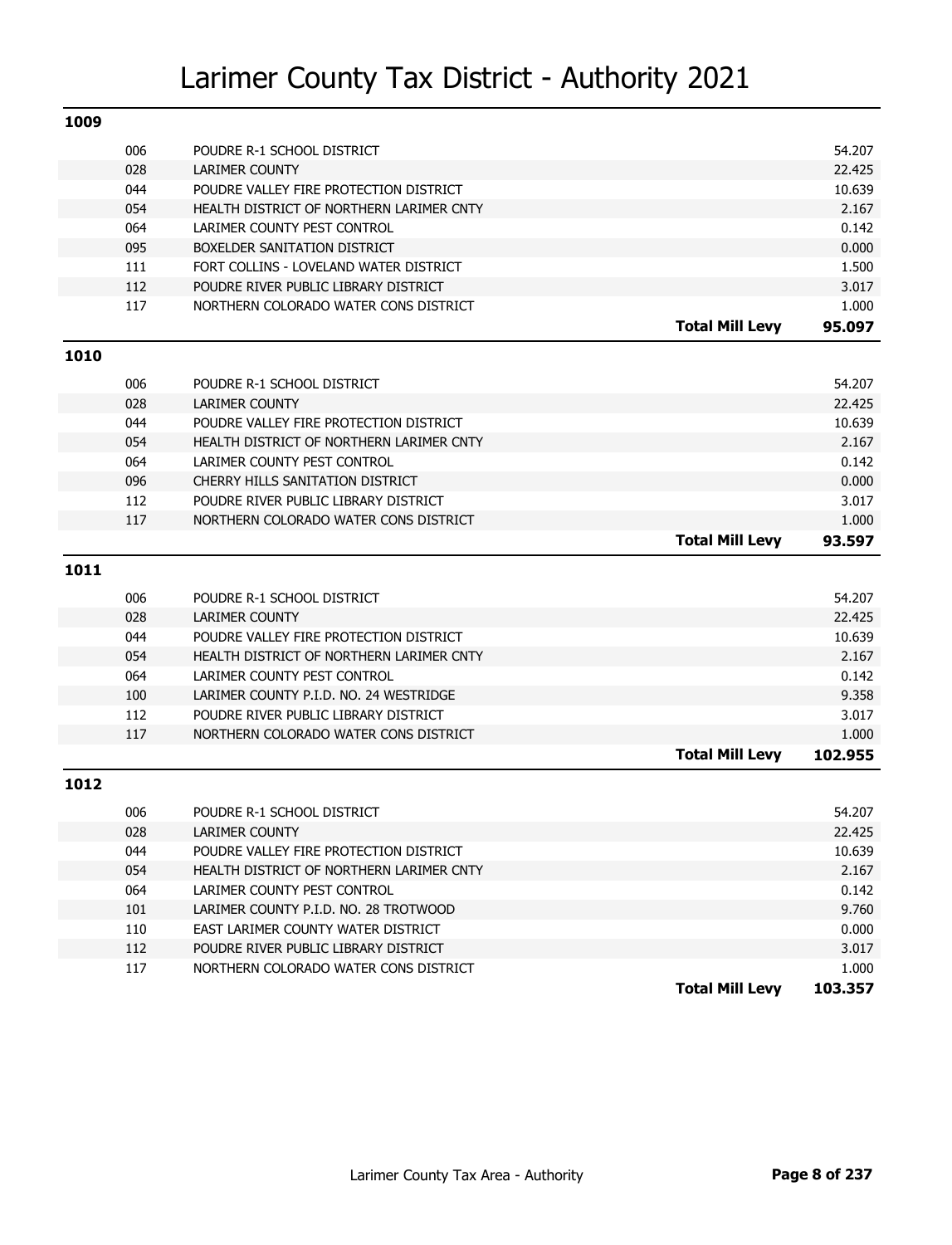| 1013 |     |                                                  |         |
|------|-----|--------------------------------------------------|---------|
|      | 006 | POUDRE R-1 SCHOOL DISTRICT                       | 54.207  |
|      | 028 | <b>LARIMER COUNTY</b>                            | 22.425  |
|      | 044 | POUDRE VALLEY FIRE PROTECTION DISTRICT           | 10.639  |
|      | 054 | HEALTH DISTRICT OF NORTHERN LARIMER CNTY         | 2.167   |
|      | 064 | LARIMER COUNTY PEST CONTROL                      | 0.142   |
|      | 112 | POUDRE RIVER PUBLIC LIBRARY DISTRICT             | 3.017   |
|      | 117 | NORTHERN COLORADO WATER CONS DISTRICT            | 1.000   |
|      | 121 | SUNSET WATER DISTRICT                            | 0.000   |
|      |     | <b>Total Mill Levy</b>                           | 93.597  |
| 1014 |     |                                                  |         |
|      | 006 | POUDRE R-1 SCHOOL DISTRICT                       | 54.207  |
|      | 028 | <b>LARIMER COUNTY</b>                            | 22.425  |
|      | 044 | POUDRE VALLEY FIRE PROTECTION DISTRICT           | 10.639  |
|      | 054 | HEALTH DISTRICT OF NORTHERN LARIMER CNTY         | 2.167   |
|      | 064 | LARIMER COUNTY PEST CONTROL                      | 0.142   |
|      | 103 | SOUTH FORT COLLINS SANITATION DISTRICT           | 0.500   |
|      | 111 | FORT COLLINS - LOVELAND WATER DISTRICT           | 1.500   |
|      | 112 | POUDRE RIVER PUBLIC LIBRARY DISTRICT             | 3.017   |
|      | 117 | NORTHERN COLORADO WATER CONS DISTRICT            | 1.000   |
|      | 148 | LARIMER COUNTY P.I.D. NO. 26 EAGLE RANCH ESTATES | 10.149  |
|      |     |                                                  |         |
|      |     | <b>Total Mill Levy</b>                           | 105.746 |
|      |     |                                                  |         |
| 1015 |     |                                                  |         |
|      | 006 | POUDRE R-1 SCHOOL DISTRICT                       | 54.207  |
|      | 028 | <b>LARIMER COUNTY</b>                            | 22.425  |
|      | 054 | HEALTH DISTRICT OF NORTHERN LARIMER CNTY         | 2.167   |
|      | 064 | LARIMER COUNTY PEST CONTROL                      | 0.142   |
|      | 112 | POUDRE RIVER PUBLIC LIBRARY DISTRICT             | 3.017   |
|      | 117 | NORTHERN COLORADO WATER CONS DISTRICT            | 1.000   |
|      |     | <b>Total Mill Levy</b>                           | 82.958  |
| 1016 |     |                                                  |         |
|      | 006 | POUDRE R-1 SCHOOL DISTRICT                       | 54.207  |
|      | 028 | <b>LARIMER COUNTY</b>                            | 22.425  |
|      | 044 | POUDRE VALLEY FIRE PROTECTION DISTRICT           | 10.639  |
|      | 054 | HEALTH DISTRICT OF NORTHERN LARIMER CNTY         | 2.167   |
|      | 064 | LARIMER COUNTY PEST CONTROL                      | 0.142   |
|      | 103 | SOUTH FORT COLLINS SANITATION DISTRICT           | 0.500   |
|      | 111 | FORT COLLINS - LOVELAND WATER DISTRICT           | 1.500   |
|      | 112 | POUDRE RIVER PUBLIC LIBRARY DISTRICT             | 3.017   |
|      | 117 | NORTHERN COLORADO WATER CONS DISTRICT            | 1.000   |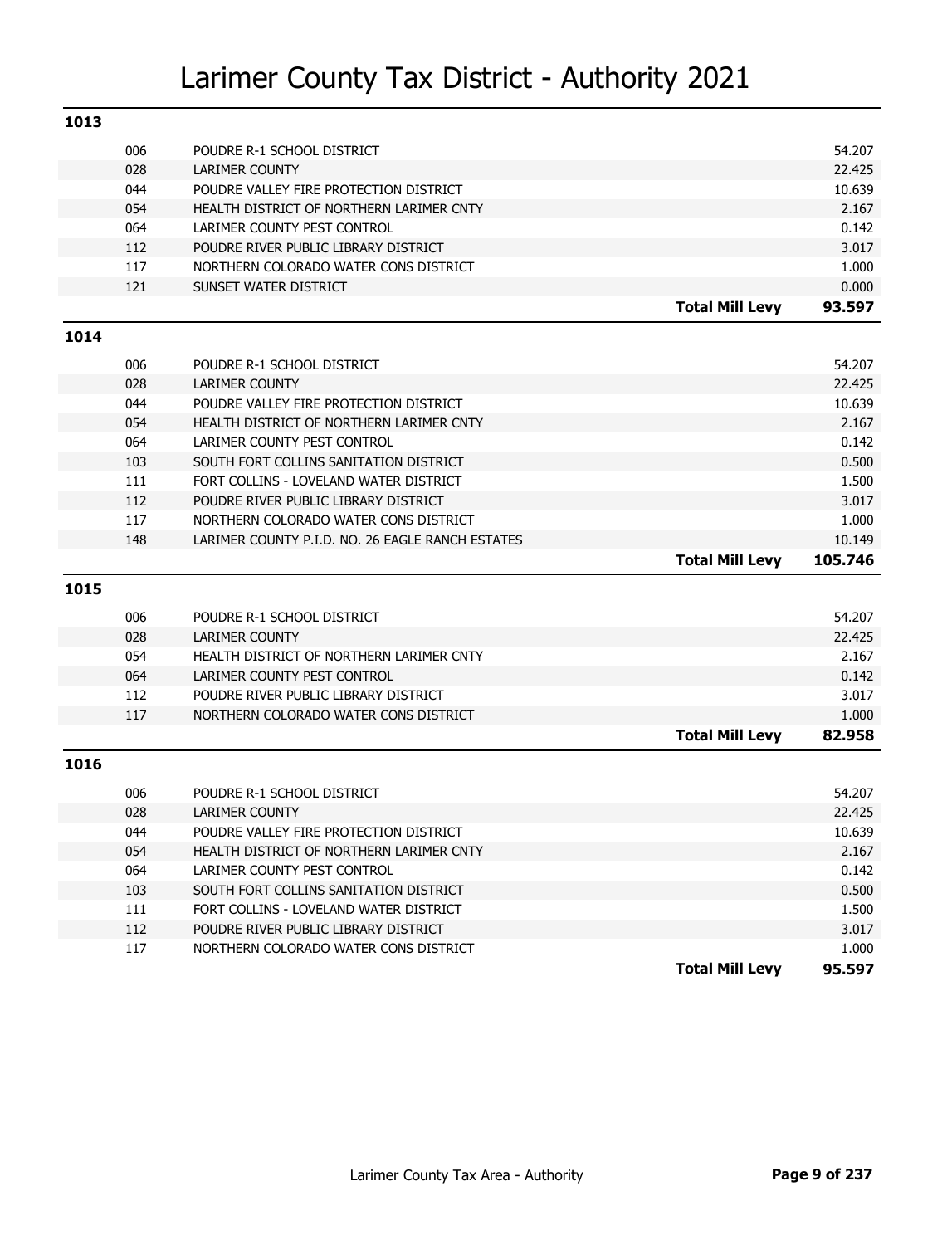| 10161 |     |                                          |        |
|-------|-----|------------------------------------------|--------|
|       | 006 | POUDRE R-1 SCHOOL DISTRICT               | 54.207 |
|       | 028 | <b>LARIMER COUNTY</b>                    | 22.425 |
|       | 044 | POUDRE VALLEY FIRE PROTECTION DISTRICT   | 10.639 |
|       | 054 | HEALTH DISTRICT OF NORTHERN LARIMER CNTY | 2.167  |
|       | 064 | LARIMER COUNTY PEST CONTROL              | 0.142  |
|       | 103 | SOUTH FORT COLLINS SANITATION DISTRICT   | 0.500  |
|       | 111 | FORT COLLINS - LOVELAND WATER DISTRICT   | 1.500  |
|       | 112 | POUDRE RIVER PUBLIC LIBRARY DISTRICT     | 3.017  |
|       | 117 | NORTHERN COLORADO WATER CONS DISTRICT    | 1.000  |
|       | 295 | TRAILSIDE METROPOLITAN DISTRICT NO. 1    | 0.000  |
|       |     | <b>Total Mill Levy</b>                   | 95.597 |
| 10162 |     |                                          |        |
|       | በበፍ | POLIDRE R-1 SCHOOL DISTRICT              | 54 207 |

|     |                                          | <b>Total Mill Levv</b> | 145.828 |
|-----|------------------------------------------|------------------------|---------|
| 296 | TRAILSIDE METROPOLITAN DISTRICT NO. 2    |                        | 50.231  |
| 117 | NORTHERN COLORADO WATER CONS DISTRICT    |                        | 1.000   |
| 112 | POUDRE RIVER PUBLIC LIBRARY DISTRICT     |                        | 3.017   |
| 111 | FORT COLLINS - LOVELAND WATER DISTRICT   |                        | 1.500   |
| 103 | SOUTH FORT COLLINS SANITATION DISTRICT   |                        | 0.500   |
| 064 | LARIMER COUNTY PEST CONTROL              |                        | 0.142   |
| 054 | HEALTH DISTRICT OF NORTHERN LARIMER CNTY |                        | 2.167   |
| 044 | POUDRE VALLEY FIRE PROTECTION DISTRICT   |                        | 10.639  |
| 028 | LARIMER COUNTY                           |                        | 22.425  |
| 006 | POUDRE R-1 SCHOOL DISTRICT               |                        | 54.207  |

#### **10163**

| 006 | POUDRE R-1 SCHOOL DISTRICT               |                        | 54.207  |
|-----|------------------------------------------|------------------------|---------|
| 028 | LARIMER COUNTY                           |                        | 22.425  |
| 044 | POUDRE VALLEY FIRE PROTECTION DISTRICT   |                        | 10.639  |
| 054 | HEALTH DISTRICT OF NORTHERN LARIMER CNTY |                        | 2.167   |
| 064 | LARIMER COUNTY PEST CONTROL              |                        | 0.142   |
| 103 | SOUTH FORT COLLINS SANITATION DISTRICT   |                        | 0.500   |
| 111 | FORT COLLINS - LOVELAND WATER DISTRICT   |                        | 1.500   |
| 112 | POUDRE RIVER PUBLIC LIBRARY DISTRICT     |                        | 3.017   |
| 117 | NORTHERN COLORADO WATER CONS DISTRICT    |                        | 1.000   |
| 297 | TRAILSIDE METROPOLITAN DISTRICT NO. 3    |                        | 50.200  |
|     |                                          | <b>Total Mill Levy</b> | 145.797 |

#### **10164**

|     |                                          | <b>Total Mill Levv</b> | 145.597 |
|-----|------------------------------------------|------------------------|---------|
| 298 | TRAILSIDE METROPOLITAN DISTRICT NO. 4    |                        | 50.000  |
| 117 | NORTHERN COLORADO WATER CONS DISTRICT    |                        | 1.000   |
| 112 | POUDRE RIVER PUBLIC LIBRARY DISTRICT     |                        | 3.017   |
| 111 | FORT COLLINS - LOVELAND WATER DISTRICT   |                        | 1.500   |
| 103 | SOUTH FORT COLLINS SANITATION DISTRICT   |                        | 0.500   |
| 064 | LARIMER COUNTY PEST CONTROL              |                        | 0.142   |
| 054 | HEALTH DISTRICT OF NORTHERN LARIMER CNTY |                        | 2.167   |
| 044 | POUDRE VALLEY FIRE PROTECTION DISTRICT   |                        | 10.639  |
| 028 | LARIMER COUNTY                           |                        | 22.425  |
| 006 | POUDRE R-1 SCHOOL DISTRICT               |                        | 54.207  |
|     |                                          |                        |         |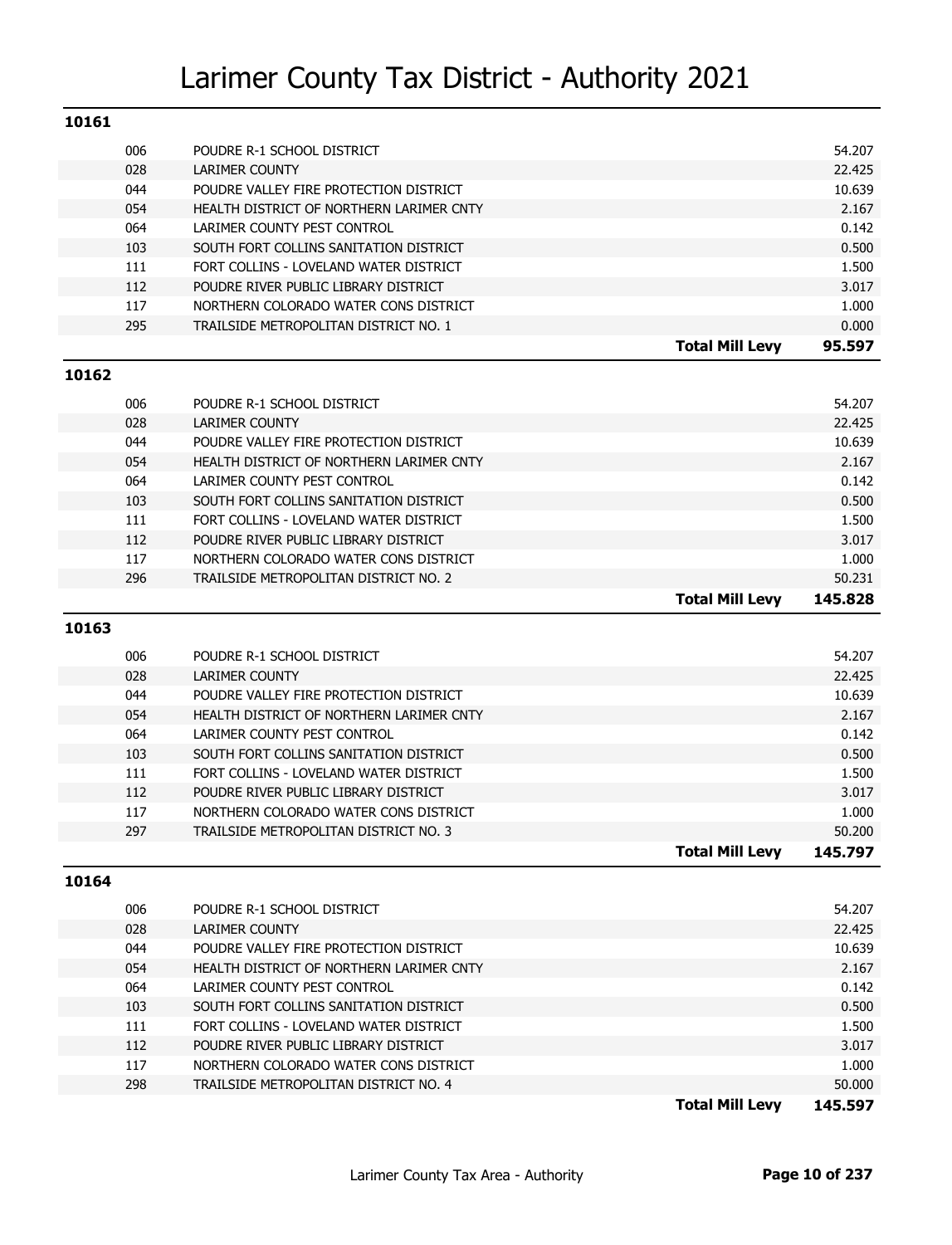| 10165 |            |                                                                               |                 |
|-------|------------|-------------------------------------------------------------------------------|-----------------|
|       | 006        | POUDRE R-1 SCHOOL DISTRICT                                                    | 54.207          |
|       | 028        | <b>LARIMER COUNTY</b>                                                         | 22.425          |
|       | 044        | POUDRE VALLEY FIRE PROTECTION DISTRICT                                        | 10.639          |
|       | 054        | HEALTH DISTRICT OF NORTHERN LARIMER CNTY                                      | 2.167           |
|       | 064        | LARIMER COUNTY PEST CONTROL                                                   | 0.142           |
|       | 103        | SOUTH FORT COLLINS SANITATION DISTRICT                                        | 0.500           |
|       | 111        | FORT COLLINS - LOVELAND WATER DISTRICT                                        | 1.500           |
|       | 112        | POUDRE RIVER PUBLIC LIBRARY DISTRICT                                          | 3.017           |
|       | 117        | NORTHERN COLORADO WATER CONS DISTRICT                                         | 1.000           |
|       | 299        | TRAILSIDE METROPOLITAN DISTRICT NO. 5                                         | 18.000          |
|       |            | <b>Total Mill Levy</b>                                                        | 113.597         |
| 10166 |            |                                                                               |                 |
|       |            |                                                                               |                 |
|       | 006        | POUDRE R-1 SCHOOL DISTRICT                                                    | 54.207          |
|       | 028<br>044 | LARIMER COUNTY                                                                | 22.425          |
|       | 054        | POUDRE VALLEY FIRE PROTECTION DISTRICT                                        | 10.639<br>2.167 |
|       | 064        | HEALTH DISTRICT OF NORTHERN LARIMER CNTY<br>LARIMER COUNTY PEST CONTROL       | 0.142           |
|       | 103        | SOUTH FORT COLLINS SANITATION DISTRICT                                        | 0.500           |
|       | 111        | FORT COLLINS - LOVELAND WATER DISTRICT                                        | 1.500           |
|       | 112        | POUDRE RIVER PUBLIC LIBRARY DISTRICT                                          | 3.017           |
|       | 117        | NORTHERN COLORADO WATER CONS DISTRICT                                         | 1.000           |
|       | 387        | LARIMER CO P.I.D. NO. 71 ROCKVIEW WILDFLOWER RIDGE                            | 46.616          |
|       |            |                                                                               |                 |
|       |            |                                                                               |                 |
|       |            | <b>Total Mill Levy</b>                                                        | 142.213         |
| 1017  |            |                                                                               |                 |
|       | 006        | POUDRE R-1 SCHOOL DISTRICT                                                    | 54.207          |
|       | 028        | LARIMER COUNTY                                                                | 22.425          |
|       | 044        | POUDRE VALLEY FIRE PROTECTION DISTRICT                                        | 10.639          |
|       | 054        | HEALTH DISTRICT OF NORTHERN LARIMER CNTY                                      | 2.167           |
|       | 064        | LARIMER COUNTY PEST CONTROL                                                   | 0.142           |
|       | 103        | SOUTH FORT COLLINS SANITATION DISTRICT                                        | 0.500           |
|       | 112        | POUDRE RIVER PUBLIC LIBRARY DISTRICT                                          | 3.017           |
|       | 117        | NORTHERN COLORADO WATER CONS DISTRICT                                         | 1.000           |
|       |            | <b>Total Mill Levy</b>                                                        | 94.097          |
| 1018  |            |                                                                               |                 |
|       |            |                                                                               |                 |
|       | 006        | POUDRE R-1 SCHOOL DISTRICT                                                    | 54.207          |
|       | 028        | LARIMER COUNTY                                                                | 22.425          |
|       | 044        | POUDRE VALLEY FIRE PROTECTION DISTRICT                                        | 10.639          |
|       | 054        | HEALTH DISTRICT OF NORTHERN LARIMER CNTY                                      | 2.167           |
|       | 064        | LARIMER COUNTY PEST CONTROL                                                   | 0.142           |
|       | 066        | LARIMER COUNTY G.I.D. NO. 1 IMPERIAL ESTATES                                  | 0.000           |
|       | 111        | FORT COLLINS - LOVELAND WATER DISTRICT                                        | 1.500           |
|       | 112<br>117 | POUDRE RIVER PUBLIC LIBRARY DISTRICT<br>NORTHERN COLORADO WATER CONS DISTRICT | 3.017<br>1.000  |

**Total Mill Levy 95.097**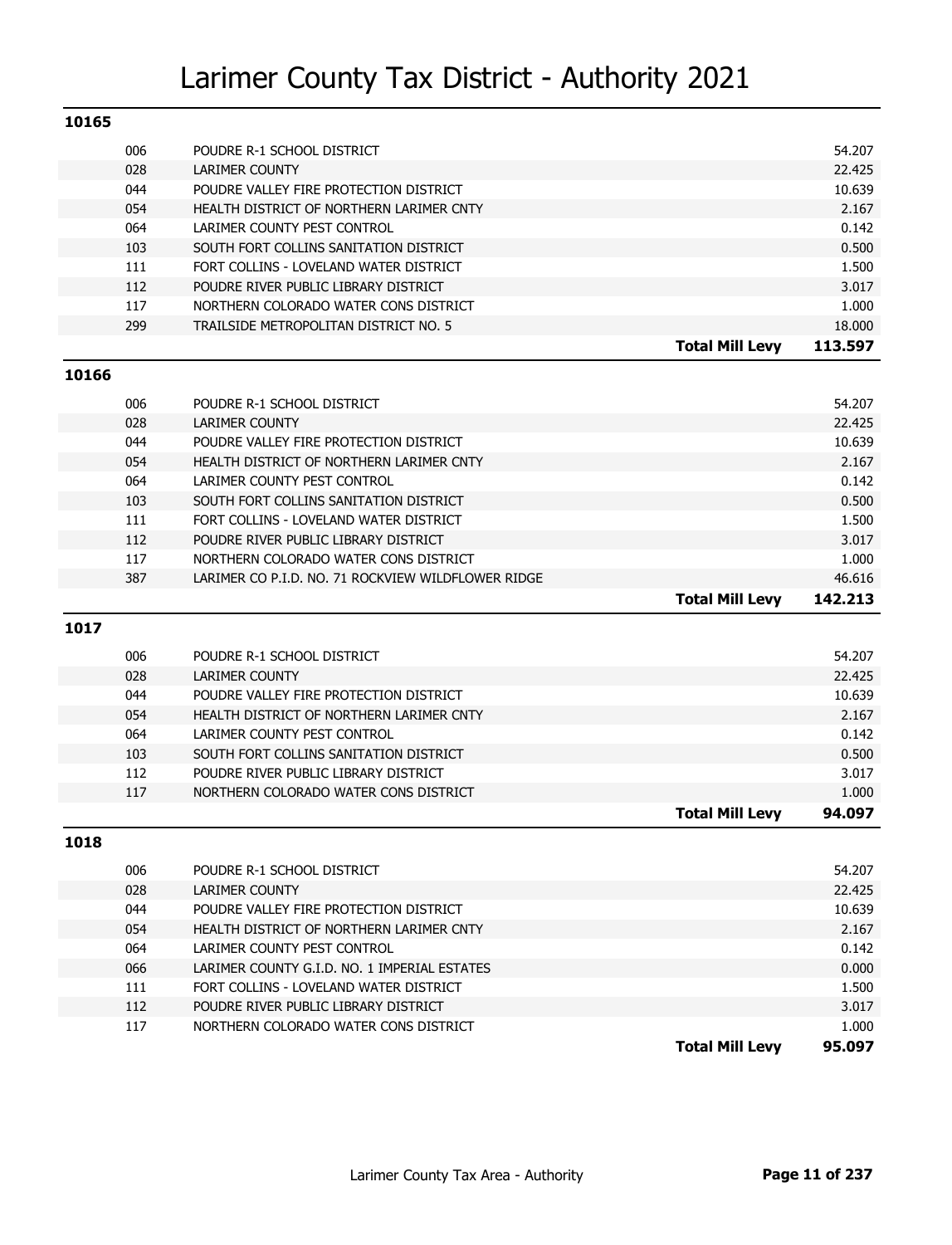| 1019  |     |                                                 |                        |         |
|-------|-----|-------------------------------------------------|------------------------|---------|
|       | 006 | POUDRE R-1 SCHOOL DISTRICT                      |                        | 54.207  |
|       | 028 | <b>LARIMER COUNTY</b>                           |                        | 22.425  |
|       | 044 | POUDRE VALLEY FIRE PROTECTION DISTRICT          |                        | 10.639  |
|       | 054 | HEALTH DISTRICT OF NORTHERN LARIMER CNTY        |                        | 2.167   |
|       | 112 | POUDRE RIVER PUBLIC LIBRARY DISTRICT            |                        | 3.017   |
|       |     |                                                 | <b>Total Mill Levy</b> | 92.455  |
| 10190 |     |                                                 |                        |         |
|       | 006 | POUDRE R-1 SCHOOL DISTRICT                      |                        | 54.207  |
|       | 028 | <b>LARIMER COUNTY</b>                           |                        | 22.425  |
|       | 044 | POUDRE VALLEY FIRE PROTECTION DISTRICT          |                        | 10.639  |
|       | 054 | HEALTH DISTRICT OF NORTHERN LARIMER CNTY        |                        | 2.167   |
|       | 112 | POUDRE RIVER PUBLIC LIBRARY DISTRICT            |                        | 3.017   |
|       | 222 | LARIMER COUNTY P.I.D. 52 SOLDIER CANYON ESTATES |                        | 10.364  |
|       |     |                                                 | <b>Total Mill Levy</b> | 102.819 |
| 1020  |     |                                                 |                        |         |
|       | 006 | POUDRE R-1 SCHOOL DISTRICT                      |                        | 54.207  |
|       | 028 | <b>LARIMER COUNTY</b>                           |                        | 22.425  |
|       | 054 | HEALTH DISTRICT OF NORTHERN LARIMER CNTY        |                        | 2.167   |
|       | 064 | LARIMER COUNTY PEST CONTROL                     |                        | 0.142   |
|       | 110 | EAST LARIMER COUNTY WATER DISTRICT              |                        | 0.000   |
|       | 112 | POUDRE RIVER PUBLIC LIBRARY DISTRICT            |                        | 3.017   |
|       | 117 | NORTHERN COLORADO WATER CONS DISTRICT           |                        | 1.000   |
|       |     |                                                 | <b>Total Mill Levy</b> | 82.958  |
| 1021  |     |                                                 |                        |         |
|       | 006 | POUDRE R-1 SCHOOL DISTRICT                      |                        | 54.207  |
|       | 028 | <b>LARIMER COUNTY</b>                           |                        | 22.425  |
|       | 044 | POUDRE VALLEY FIRE PROTECTION DISTRICT          |                        | 10.639  |
|       | 054 | HEALTH DISTRICT OF NORTHERN LARIMER CNTY        |                        | 2.167   |
|       | 112 | POUDRE RIVER PUBLIC LIBRARY DISTRICT            |                        | 3.017   |
|       | 122 | WEST FORT COLLINS WATER DISTRICT                |                        | 0.000   |
|       |     |                                                 | <b>Total Mill Levy</b> | 92.455  |
| 10210 |     |                                                 |                        |         |
|       | 006 | POUDRE R-1 SCHOOL DISTRICT                      |                        | 54.207  |
|       | 028 | LARIMER COUNTY                                  |                        | 22.425  |
|       | 044 | POUDRE VALLEY FIRE PROTECTION DISTRICT          |                        | 10.639  |
|       | 054 | HEALTH DISTRICT OF NORTHERN LARIMER CNTY        |                        | 2.167   |
|       | 112 | POUDRE RIVER PUBLIC LIBRARY DISTRICT            |                        | 3.017   |
|       | 122 | WEST FORT COLLINS WATER DISTRICT                |                        | 0.000   |
|       | 222 | LARIMER COUNTY P.I.D. 52 SOLDIER CANYON ESTATES |                        | 10.364  |
|       |     |                                                 | <b>Total Mill Levy</b> | 102.819 |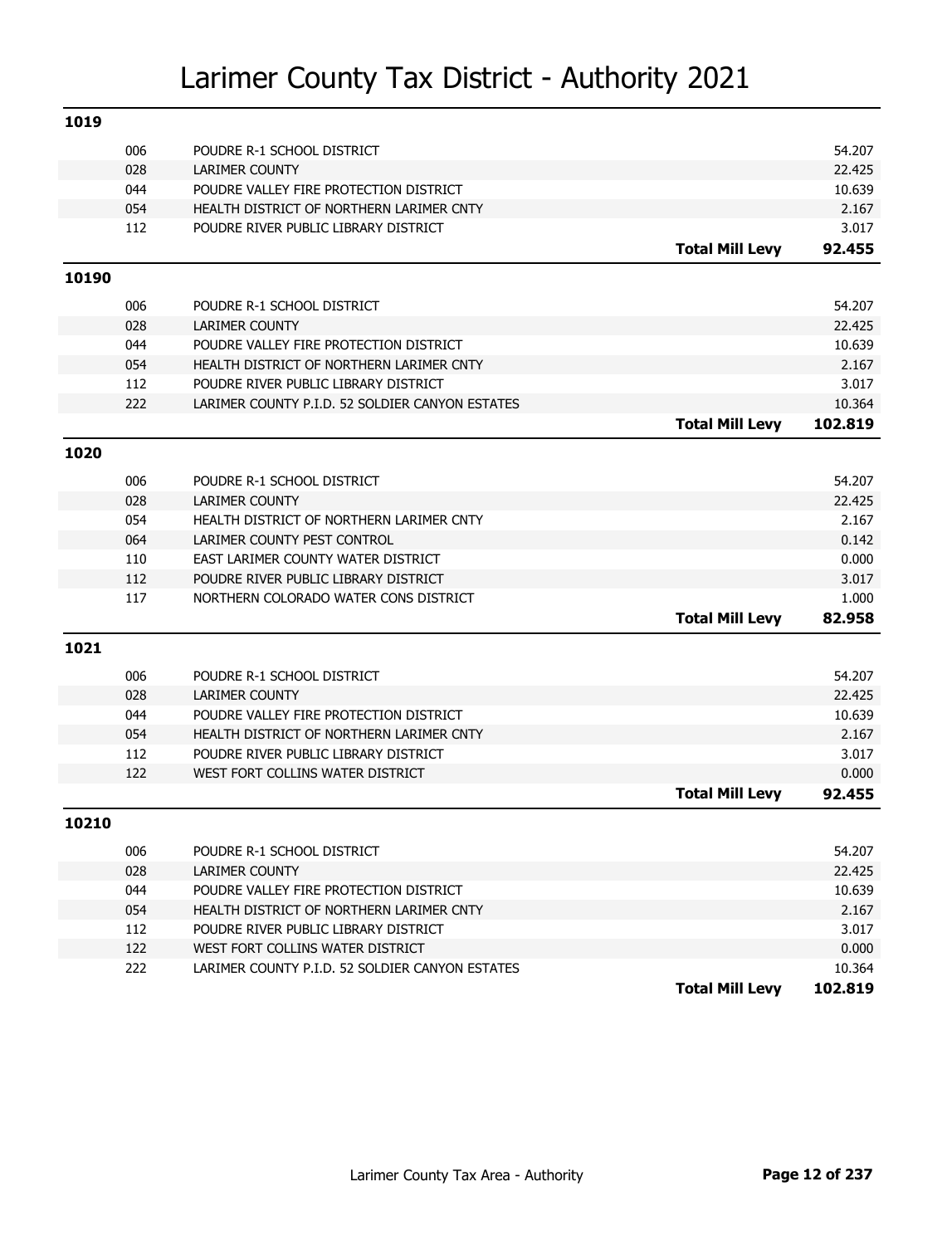| 1022 |            |                                                                       |                        |                  |
|------|------------|-----------------------------------------------------------------------|------------------------|------------------|
|      | 006        | POUDRE R-1 SCHOOL DISTRICT                                            |                        | 54.207           |
|      | 028        | <b>LARIMER COUNTY</b>                                                 |                        | 22.425           |
|      | 044        | POUDRE VALLEY FIRE PROTECTION DISTRICT                                |                        | 10.639           |
|      | 054        | HEALTH DISTRICT OF NORTHERN LARIMER CNTY                              |                        | 2.167            |
|      | 064        | LARIMER COUNTY PEST CONTROL                                           |                        | 0.142            |
|      | 112        | POUDRE RIVER PUBLIC LIBRARY DISTRICT                                  |                        | 3.017            |
|      | 117        | NORTHERN COLORADO WATER CONS DISTRICT                                 |                        | 1.000            |
|      |            |                                                                       | <b>Total Mill Levy</b> | 93.597           |
| 1023 |            |                                                                       |                        |                  |
|      | 006        | POUDRE R-1 SCHOOL DISTRICT                                            |                        | 54.207           |
|      | 028        | <b>LARIMER COUNTY</b>                                                 |                        | 22.425           |
|      | 044        | POUDRE VALLEY FIRE PROTECTION DISTRICT                                |                        | 10.639           |
|      | 055        | THOMPSON VALLEY HEALTH SERVICES DISTRICT                              |                        | 1.757            |
|      | 112        | POUDRE RIVER PUBLIC LIBRARY DISTRICT                                  |                        | 3.017            |
|      |            |                                                                       | <b>Total Mill Levy</b> | 92.045           |
| 1024 |            |                                                                       |                        |                  |
|      |            |                                                                       |                        |                  |
|      | 006<br>028 | POUDRE R-1 SCHOOL DISTRICT                                            |                        | 54.207<br>22.425 |
|      | 044        | <b>LARIMER COUNTY</b><br>POUDRE VALLEY FIRE PROTECTION DISTRICT       |                        | 10.639           |
|      | 054        | HEALTH DISTRICT OF NORTHERN LARIMER CNTY                              |                        | 2.167            |
|      | 064        | LARIMER COUNTY PEST CONTROL                                           |                        | 0.142            |
|      | 112        | POUDRE RIVER PUBLIC LIBRARY DISTRICT                                  |                        | 3.017            |
|      | 117        | NORTHERN COLORADO WATER CONS DISTRICT                                 |                        | 1.000            |
|      | 119        | SPRING CANYON WATER & SANITATION DISTRICT                             |                        | 3.519            |
|      |            |                                                                       | <b>Total Mill Levy</b> | 97.116           |
| 1025 |            |                                                                       |                        |                  |
|      |            |                                                                       |                        |                  |
|      | 006        | POUDRE R-1 SCHOOL DISTRICT                                            |                        | 54.207           |
|      | 028        | <b>LARIMER COUNTY</b>                                                 |                        | 22.425           |
|      | 044        | POUDRE VALLEY FIRE PROTECTION DISTRICT                                |                        | 10.639           |
|      | 054        | HEALTH DISTRICT OF NORTHERN LARIMER CNTY                              |                        | 2.167            |
|      | 064<br>100 | LARIMER COUNTY PEST CONTROL<br>LARIMER COUNTY P.I.D. NO. 24 WESTRIDGE |                        | 0.142<br>9.358   |
|      | 103        | SOUTH FORT COLLINS SANITATION DISTRICT                                |                        | 0.500            |
|      | 111        | FORT COLLINS - LOVELAND WATER DISTRICT                                |                        | 1.500            |
|      | 112        | POUDRE RIVER PUBLIC LIBRARY DISTRICT                                  |                        | 3.017            |
|      | 117        | NORTHERN COLORADO WATER CONS DISTRICT                                 |                        | 1.000            |
|      |            |                                                                       | <b>Total Mill Levy</b> | 104.955          |
| 1026 |            |                                                                       |                        |                  |
|      |            |                                                                       |                        |                  |
|      | 006        | POUDRE R-1 SCHOOL DISTRICT                                            |                        | 54.207           |
|      | 028        | <b>LARIMER COUNTY</b><br>POUDRE VALLEY FIRE PROTECTION DISTRICT       |                        | 22.425           |
|      |            |                                                                       |                        |                  |
|      | 044        |                                                                       |                        | 10.639           |
|      | 054        | HEALTH DISTRICT OF NORTHERN LARIMER CNTY                              |                        | 2.167            |
|      | 064        | LARIMER COUNTY PEST CONTROL                                           |                        | 0.142            |
|      | 112        | POUDRE RIVER PUBLIC LIBRARY DISTRICT                                  |                        | 3.017            |
|      | 117        | NORTHERN COLORADO WATER CONS DISTRICT                                 |                        | 1.000            |
|      | 122        | WEST FORT COLLINS WATER DISTRICT                                      | <b>Total Mill Levy</b> | 0.000<br>93.597  |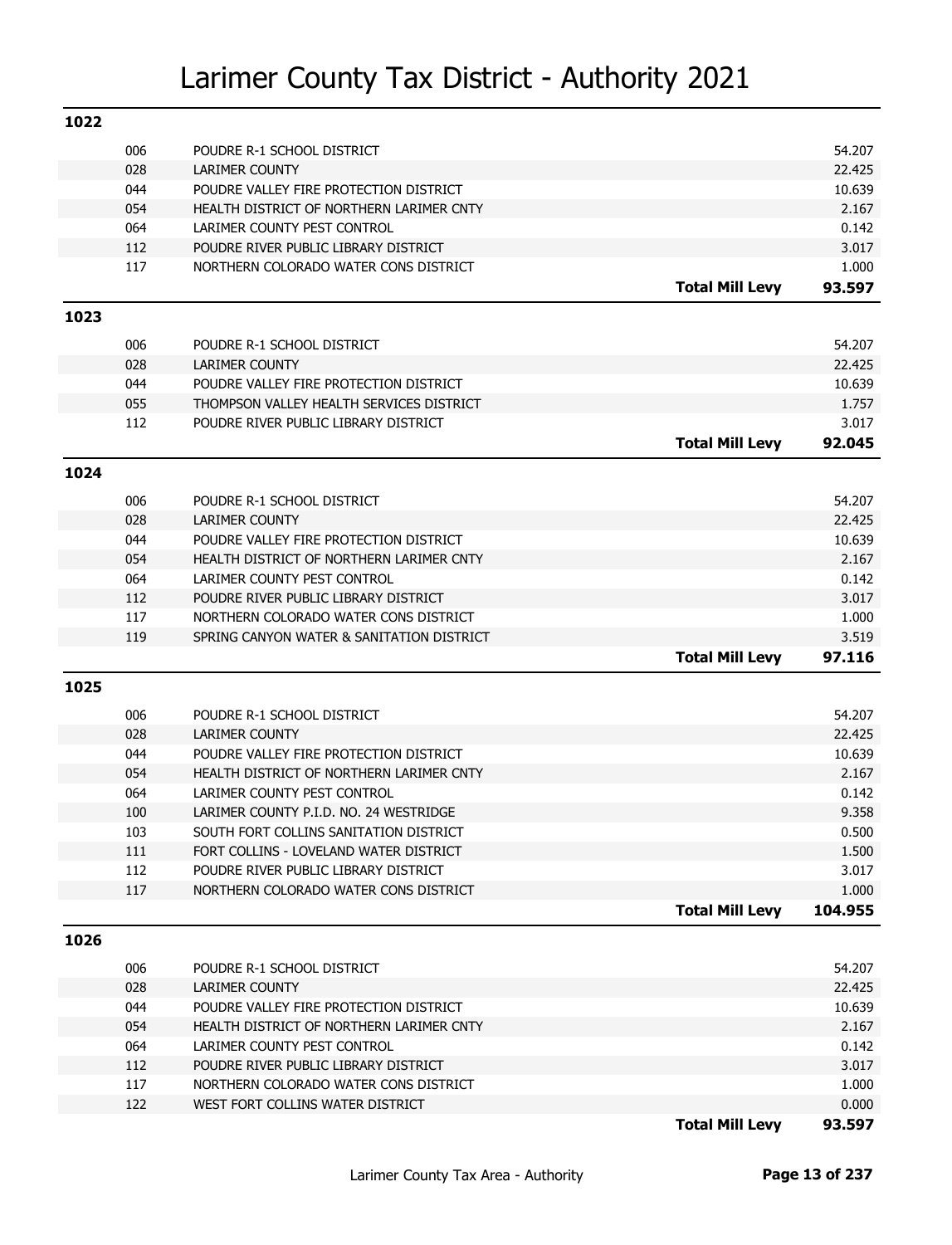| 1027 |            |                                                                   |                        |                 |
|------|------------|-------------------------------------------------------------------|------------------------|-----------------|
|      | 006        | POUDRE R-1 SCHOOL DISTRICT                                        |                        | 54.207          |
|      | 028        | <b>LARIMER COUNTY</b>                                             |                        | 22.425          |
|      | 044        | POUDRE VALLEY FIRE PROTECTION DISTRICT                            |                        | 10.639          |
|      | 054        | HEALTH DISTRICT OF NORTHERN LARIMER CNTY                          |                        | 2.167           |
|      | 064        | LARIMER COUNTY PEST CONTROL                                       |                        | 0.142           |
|      | 104        | LARIMER COUNTY P.I.D. NO. 30 POUDRE OVERLOOK                      |                        | 8.409           |
|      | 112        | POUDRE RIVER PUBLIC LIBRARY DISTRICT                              |                        | 3.017           |
|      | 117        | NORTHERN COLORADO WATER CONS DISTRICT                             |                        | 1.000           |
|      |            |                                                                   | <b>Total Mill Levy</b> | 102.006         |
| 1028 |            |                                                                   |                        |                 |
|      | 006        | POUDRE R-1 SCHOOL DISTRICT                                        |                        | 54.207          |
|      | 028        | <b>LARIMER COUNTY</b>                                             |                        | 22.425          |
|      | 044        | POUDRE VALLEY FIRE PROTECTION DISTRICT                            |                        | 10.639          |
|      | 054        | HEALTH DISTRICT OF NORTHERN LARIMER CNTY                          |                        | 2.167           |
|      | 064        | LARIMER COUNTY PEST CONTROL                                       |                        | 0.142           |
|      | 070        | LARIMER COUNTY G.I.D. NO. 6 SHIDELER SUBDIVISION                  |                        | 0.000           |
|      | 112        | POUDRE RIVER PUBLIC LIBRARY DISTRICT                              |                        | 3.017           |
|      | 117        | NORTHERN COLORADO WATER CONS DISTRICT                             |                        | 1.000           |
|      |            |                                                                   | <b>Total Mill Levy</b> | 93.597          |
| 1029 |            |                                                                   |                        |                 |
|      |            |                                                                   |                        |                 |
|      | 006        | POUDRE R-1 SCHOOL DISTRICT                                        |                        | 54.207          |
|      | 028<br>054 | <b>LARIMER COUNTY</b><br>HEALTH DISTRICT OF NORTHERN LARIMER CNTY |                        | 22.425<br>2.167 |
|      | 112        | POUDRE RIVER PUBLIC LIBRARY DISTRICT                              |                        | 3.017           |
|      |            |                                                                   | <b>Total Mill Levy</b> | 81.816          |
|      |            |                                                                   |                        |                 |
| 1030 |            |                                                                   |                        |                 |
|      | 006        | POUDRE R-1 SCHOOL DISTRICT                                        |                        | 54.207          |
|      | 028        | <b>LARIMER COUNTY</b>                                             |                        | 22.425          |
|      | 043        | POUDRE CANYON FIRE PROTECTION DISTRICT                            |                        | 21.142          |
|      | 054        | HEALTH DISTRICT OF NORTHERN LARIMER CNTY                          |                        | 2.167           |
|      | 112        | POUDRE RIVER PUBLIC LIBRARY DISTRICT                              |                        | 3.017           |
|      |            |                                                                   | <b>Total Mill Levy</b> | 102.958         |
| 1031 |            |                                                                   |                        |                 |
|      | 006        | POUDRE R-1 SCHOOL DISTRICT                                        |                        | 54.207          |
|      | 028        | <b>LARIMER COUNTY</b>                                             |                        | 22.425          |
|      | 053        | PARK HOSPITAL DISTRICT                                            |                        | 7.505           |
|      | 090        | ESTES VALLEY PUBLIC LIBRARY DISTRICT                              |                        | 4.544           |
|      |            |                                                                   | <b>Total Mill Levy</b> | 88.681          |
| 1032 |            |                                                                   |                        |                 |
|      | 006        |                                                                   |                        | 54.207          |
|      | 028        | POUDRE R-1 SCHOOL DISTRICT<br>LARIMER COUNTY                      |                        | 22.425          |
|      | 055        | THOMPSON VALLEY HEALTH SERVICES DISTRICT                          |                        | 1.757           |
|      | 112        | POUDRE RIVER PUBLIC LIBRARY DISTRICT                              |                        | 3.017           |
|      |            |                                                                   | <b>Total Mill Levy</b> | 81.406          |
|      |            |                                                                   |                        |                 |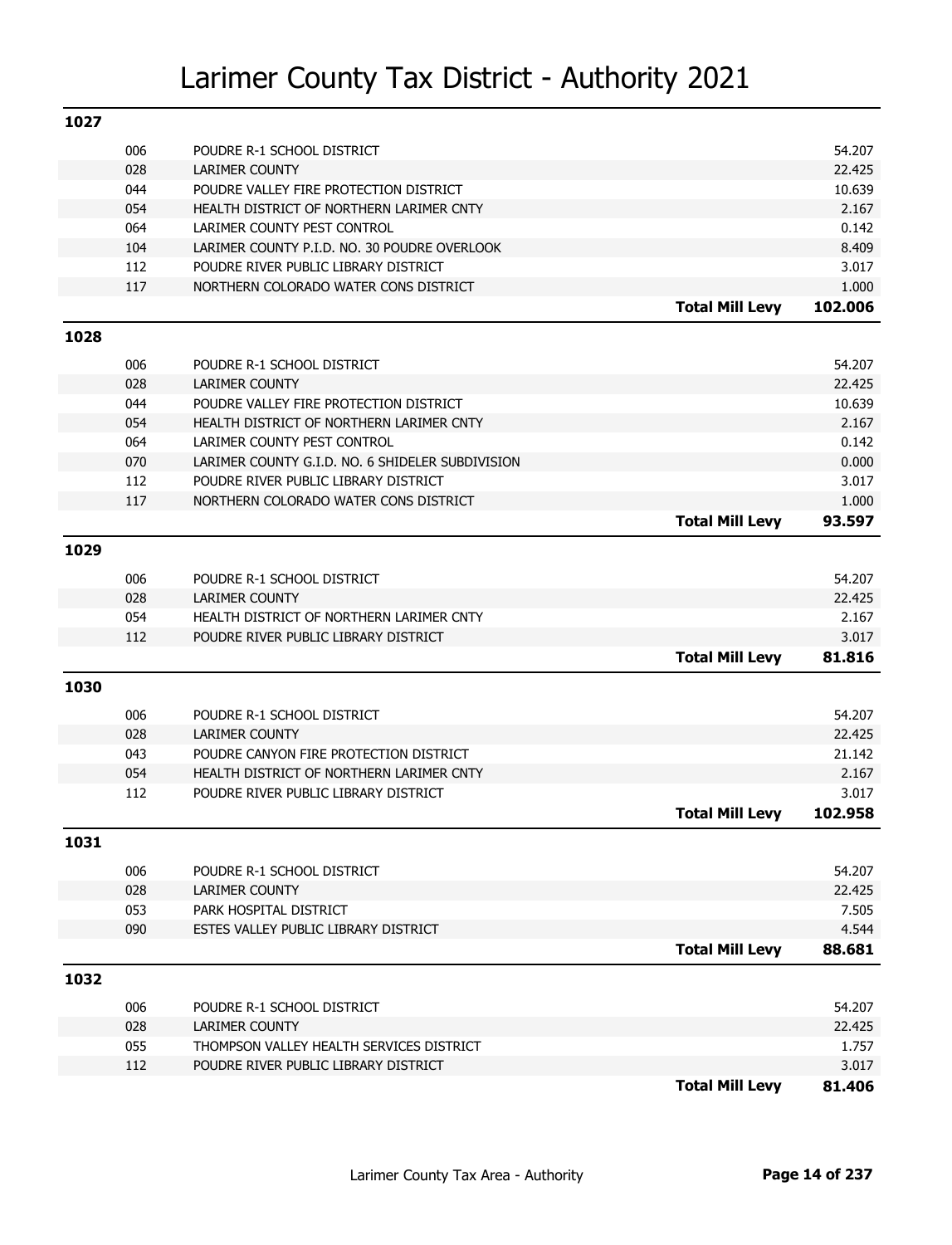| 1033 |            |                                                                                    |                        |                 |
|------|------------|------------------------------------------------------------------------------------|------------------------|-----------------|
|      | 006        | POUDRE R-1 SCHOOL DISTRICT                                                         |                        | 54.207          |
|      | 028        | <b>LARIMER COUNTY</b>                                                              |                        | 22.425          |
|      | 041        | LOVELAND RURAL FIRE PROTECTION DISTRICT                                            |                        | 8.736           |
|      | 055        | THOMPSON VALLEY HEALTH SERVICES DISTRICT                                           |                        | 1.757           |
|      | 064        | LARIMER COUNTY PEST CONTROL                                                        |                        | 0.142           |
|      | 111        | FORT COLLINS - LOVELAND WATER DISTRICT                                             |                        | 1.500           |
|      | 112        | POUDRE RIVER PUBLIC LIBRARY DISTRICT                                               |                        | 3.017           |
|      | 117        | NORTHERN COLORADO WATER CONS DISTRICT                                              |                        | 1.000           |
|      |            |                                                                                    | <b>Total Mill Levy</b> | 92.784          |
| 1034 |            |                                                                                    |                        |                 |
|      |            |                                                                                    |                        |                 |
|      | 006        | POUDRE R-1 SCHOOL DISTRICT                                                         |                        | 54.207          |
|      | 028        | <b>LARIMER COUNTY</b>                                                              |                        | 22.425          |
|      | 044<br>055 | POUDRE VALLEY FIRE PROTECTION DISTRICT<br>THOMPSON VALLEY HEALTH SERVICES DISTRICT |                        | 10.639<br>1.757 |
|      | 064        | LARIMER COUNTY PEST CONTROL                                                        |                        | 0.142           |
|      | 111        | FORT COLLINS - LOVELAND WATER DISTRICT                                             |                        | 1.500           |
|      | 112        | POUDRE RIVER PUBLIC LIBRARY DISTRICT                                               |                        | 3.017           |
|      | 117        | NORTHERN COLORADO WATER CONS DISTRICT                                              |                        | 1.000           |
|      |            |                                                                                    | <b>Total Mill Levy</b> | 94.687          |
|      |            |                                                                                    |                        |                 |
| 1035 |            |                                                                                    |                        |                 |
|      | 006        | POUDRE R-1 SCHOOL DISTRICT                                                         |                        | 54.207          |
|      | 028        | <b>LARIMER COUNTY</b>                                                              |                        | 22.425          |
|      | 041        | LOVELAND RURAL FIRE PROTECTION DISTRICT                                            |                        | 8.736           |
|      | 055        | THOMPSON VALLEY HEALTH SERVICES DISTRICT                                           |                        | 1.757           |
|      | 064        | LARIMER COUNTY PEST CONTROL                                                        |                        | 0.142           |
|      | 103        | SOUTH FORT COLLINS SANITATION DISTRICT                                             |                        | 0.500           |
|      | 111        | FORT COLLINS - LOVELAND WATER DISTRICT                                             |                        | 1.500           |
|      | 112        | POUDRE RIVER PUBLIC LIBRARY DISTRICT                                               |                        | 3.017           |
|      | 117        | NORTHERN COLORADO WATER CONS DISTRICT                                              |                        | 1.000           |
|      |            |                                                                                    | <b>Total Mill Levy</b> | 93.284          |
| 1036 |            |                                                                                    |                        |                 |
|      | 006        | POUDRE R-1 SCHOOL DISTRICT                                                         |                        | 54.207          |
|      | 028        | LARIMER COUNTY                                                                     |                        | 22.425          |
|      | 044        | POUDRE VALLEY FIRE PROTECTION DISTRICT                                             |                        | 10.639          |
|      | 055        | THOMPSON VALLEY HEALTH SERVICES DISTRICT                                           |                        | 1.757           |
|      | 064        | LARIMER COUNTY PEST CONTROL                                                        |                        | 0.142           |
|      | 103        | SOUTH FORT COLLINS SANITATION DISTRICT                                             |                        | 0.500           |
|      | 111        | FORT COLLINS - LOVELAND WATER DISTRICT                                             |                        | 1.500           |
|      | 112        | POUDRE RIVER PUBLIC LIBRARY DISTRICT                                               |                        | 3.017           |
|      | 117        | NORTHERN COLORADO WATER CONS DISTRICT                                              |                        | 1.000           |
|      |            |                                                                                    | <b>Total Mill Levy</b> | 95.187          |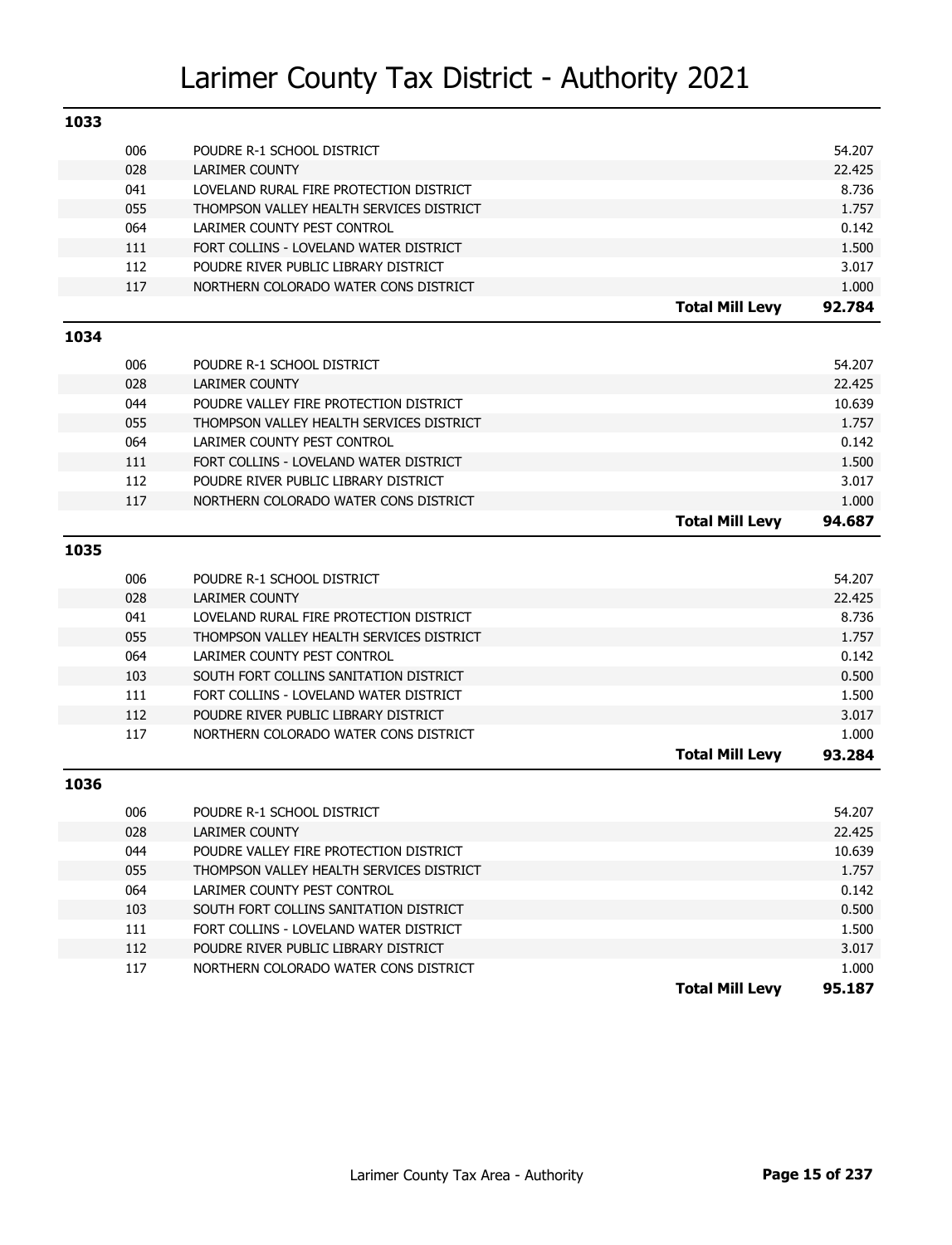| 1037 |     |                                              |                        |        |
|------|-----|----------------------------------------------|------------------------|--------|
|      | 006 | POUDRE R-1 SCHOOL DISTRICT                   |                        | 54.207 |
|      | 028 | <b>LARIMER COUNTY</b>                        |                        | 22.425 |
|      | 046 | WELLINGTON FIRE PROTECTION DISTRICT          |                        | 15.070 |
|      | 054 | HEALTH DISTRICT OF NORTHERN LARIMER CNTY     |                        | 2.167  |
|      | 064 | LARIMER COUNTY PEST CONTROL                  |                        | 0.142  |
|      | 112 | POUDRE RIVER PUBLIC LIBRARY DISTRICT         |                        | 3.017  |
|      | 117 | NORTHERN COLORADO WATER CONS DISTRICT        |                        | 1.000  |
|      |     |                                              | <b>Total Mill Levy</b> | 98.028 |
| 1038 |     |                                              |                        |        |
|      | 006 | POUDRE R-1 SCHOOL DISTRICT                   |                        | 54.207 |
|      | 028 | <b>LARIMER COUNTY</b>                        |                        | 22.425 |
|      | 046 | WELLINGTON FIRE PROTECTION DISTRICT          |                        | 15.070 |
|      | 054 | HEALTH DISTRICT OF NORTHERN LARIMER CNTY     |                        | 2.167  |
|      | 112 | POUDRE RIVER PUBLIC LIBRARY DISTRICT         |                        | 3.017  |
|      |     |                                              | <b>Total Mill Levy</b> | 96.886 |
| 1039 |     |                                              |                        |        |
|      | 006 | POUDRE R-1 SCHOOL DISTRICT                   |                        | 54.207 |
|      | 028 | <b>LARIMER COUNTY</b>                        |                        | 22.425 |
|      | 045 | RED FEATHER LAKES FIRE PROTECTION DISTRICT   |                        | 12.112 |
|      | 054 | HEALTH DISTRICT OF NORTHERN LARIMER CNTY     |                        | 2.167  |
|      | 112 | POUDRE RIVER PUBLIC LIBRARY DISTRICT         |                        | 3.017  |
|      |     |                                              | <b>Total Mill Levy</b> | 93.928 |
| 1040 |     |                                              |                        |        |
|      | 006 | POUDRE R-1 SCHOOL DISTRICT                   |                        | 54.207 |
|      | 028 | <b>LARIMER COUNTY</b>                        |                        | 22.425 |
|      | 047 | WINDSOR - SEVERANCE FIRE PROTECTION DISTRICT |                        | 7.994  |
|      | 055 | THOMPSON VALLEY HEALTH SERVICES DISTRICT     |                        | 1.757  |
|      | 064 | LARIMER COUNTY PEST CONTROL                  |                        | 0.142  |
|      | 112 | POUDRE RIVER PUBLIC LIBRARY DISTRICT         |                        | 3.017  |
|      | 117 | NORTHERN COLORADO WATER CONS DISTRICT        |                        | 1.000  |
|      |     |                                              | <b>Total Mill Levy</b> | 90.542 |
| 1041 |     |                                              |                        |        |
|      | 006 | POUDRE R-1 SCHOOL DISTRICT                   |                        | 54.207 |
|      | 028 | LARIMER COUNTY                               |                        | 22.425 |
|      | 047 | WINDSOR - SEVERANCE FIRE PROTECTION DISTRICT |                        | 7.994  |
|      | 055 | THOMPSON VALLEY HEALTH SERVICES DISTRICT     |                        | 1.757  |
|      | 064 | LARIMER COUNTY PEST CONTROL                  |                        | 0.142  |
|      | 111 | FORT COLLINS - LOVELAND WATER DISTRICT       |                        | 1.500  |
|      | 112 | POUDRE RIVER PUBLIC LIBRARY DISTRICT         |                        | 3.017  |
|      | 117 | NORTHERN COLORADO WATER CONS DISTRICT        |                        | 1.000  |
|      |     |                                              | <b>Total Mill Levy</b> | 92.042 |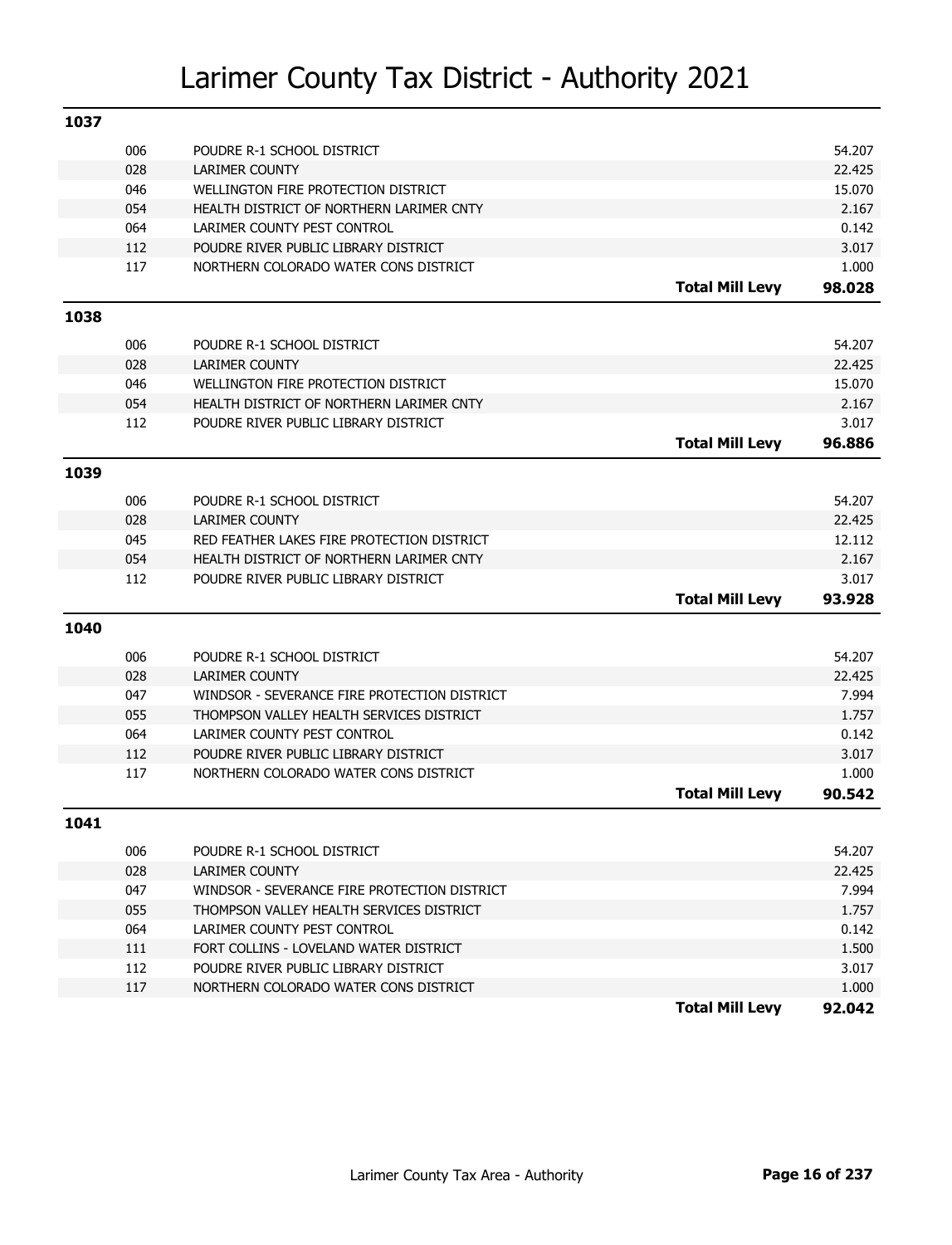| 1042  |     |                                              |                        |                 |
|-------|-----|----------------------------------------------|------------------------|-----------------|
|       | 006 | POUDRE R-1 SCHOOL DISTRICT                   |                        | 54.207          |
|       | 028 | <b>LARIMER COUNTY</b>                        |                        | 22.425          |
|       | 047 | WINDSOR - SEVERANCE FIRE PROTECTION DISTRICT |                        | 7.994           |
|       | 055 | THOMPSON VALLEY HEALTH SERVICES DISTRICT     |                        | 1.757           |
|       | 064 | LARIMER COUNTY PEST CONTROL                  |                        | 0.142           |
|       | 103 | SOUTH FORT COLLINS SANITATION DISTRICT       |                        | 0.500           |
|       | 111 | FORT COLLINS - LOVELAND WATER DISTRICT       |                        | 1.500           |
|       | 112 | POUDRE RIVER PUBLIC LIBRARY DISTRICT         |                        | 3.017           |
|       | 117 | NORTHERN COLORADO WATER CONS DISTRICT        |                        | 1.000           |
|       |     |                                              | <b>Total Mill Levy</b> | 92.542          |
| 1043  |     |                                              |                        |                 |
|       | 006 | POUDRE R-1 SCHOOL DISTRICT                   |                        | 54.207          |
|       | 028 | <b>LARIMER COUNTY</b>                        |                        | 22.425          |
|       | 047 | WINDSOR - SEVERANCE FIRE PROTECTION DISTRICT |                        | 7.994           |
|       | 054 | HEALTH DISTRICT OF NORTHERN LARIMER CNTY     |                        | 2.167           |
|       | 064 | LARIMER COUNTY PEST CONTROL                  |                        | 0.142           |
|       | 103 | SOUTH FORT COLLINS SANITATION DISTRICT       |                        | 0.500           |
|       | 112 | POUDRE RIVER PUBLIC LIBRARY DISTRICT         |                        | 3.017           |
|       | 117 | NORTHERN COLORADO WATER CONS DISTRICT        |                        | 1.000           |
|       |     |                                              | <b>Total Mill Levy</b> | 91.452          |
| 1044  |     |                                              |                        |                 |
|       |     |                                              |                        |                 |
|       | 006 | POUDRE R-1 SCHOOL DISTRICT                   |                        | 54.207          |
|       | 028 | <b>LARIMER COUNTY</b>                        |                        | 22.425          |
|       | 047 | WINDSOR - SEVERANCE FIRE PROTECTION DISTRICT |                        | 7.994           |
|       | 054 | HEALTH DISTRICT OF NORTHERN LARIMER CNTY     |                        | 2.167           |
|       | 064 | LARIMER COUNTY PEST CONTROL                  |                        | 0.142           |
|       | 112 | POUDRE RIVER PUBLIC LIBRARY DISTRICT         |                        | 3.017           |
|       | 117 | NORTHERN COLORADO WATER CONS DISTRICT        | <b>Total Mill Levy</b> | 1.000<br>90.952 |
|       |     |                                              |                        |                 |
| 1045  |     |                                              |                        |                 |
|       | 006 | POUDRE R-1 SCHOOL DISTRICT                   |                        | 54.207          |
|       | 028 | <b>LARIMER COUNTY</b>                        |                        | 22.425          |
|       | 047 | WINDSOR - SEVERANCE FIRE PROTECTION DISTRICT |                        | 7.994           |
|       | 054 | HEALTH DISTRICT OF NORTHERN LARIMER CNTY     |                        | 2.167           |
|       | 064 | LARIMER COUNTY PEST CONTROL                  |                        | 0.142           |
|       | 111 | FORT COLLINS - LOVELAND WATER DISTRICT       |                        | 1.500           |
|       | 112 | POUDRE RIVER PUBLIC LIBRARY DISTRICT         |                        | 3.017           |
|       | 117 | NORTHERN COLORADO WATER CONS DISTRICT        |                        | 1.000           |
|       |     |                                              | <b>Total Mill Levy</b> | 92.452          |
| 10451 |     |                                              |                        |                 |
|       | 006 | POUDRE R-1 SCHOOL DISTRICT                   |                        | 54.207          |
|       | 028 | <b>LARIMER COUNTY</b>                        |                        | 22.425          |
|       | 054 | HEALTH DISTRICT OF NORTHERN LARIMER CNTY     |                        | 2.167           |
|       | 064 | LARIMER COUNTY PEST CONTROL                  |                        | 0.142           |
|       | 111 | FORT COLLINS - LOVELAND WATER DISTRICT       |                        | 1.500           |
|       | 112 | POUDRE RIVER PUBLIC LIBRARY DISTRICT         |                        | 3.017           |
|       |     |                                              |                        |                 |
|       | 117 | NORTHERN COLORADO WATER CONS DISTRICT        |                        | 1.000           |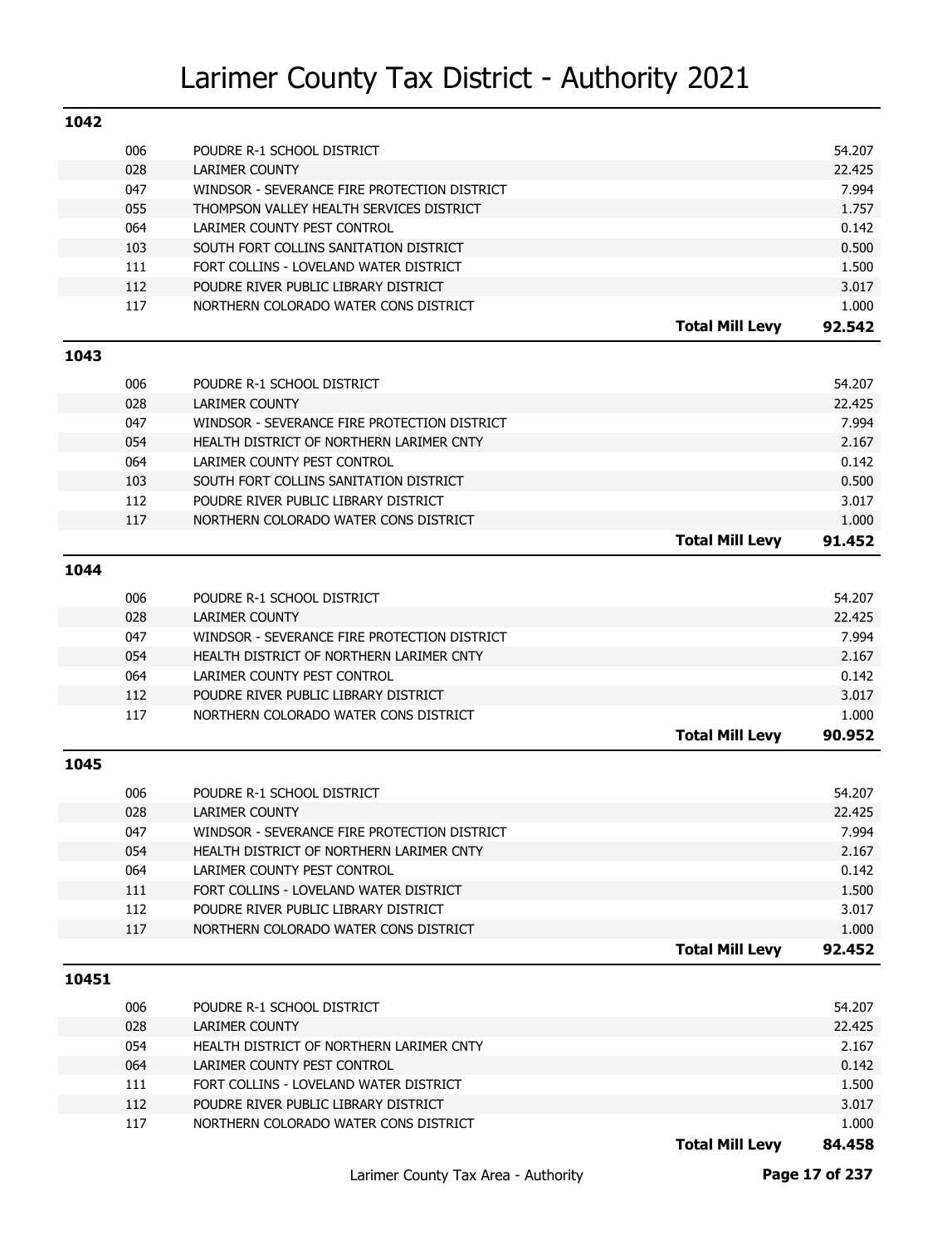| 1046  |     |                                              |                        |         |
|-------|-----|----------------------------------------------|------------------------|---------|
|       | 006 | POUDRE R-1 SCHOOL DISTRICT                   |                        | 54.207  |
|       | 028 | <b>LARIMER COUNTY</b>                        |                        | 22.425  |
|       | 046 | WELLINGTON FIRE PROTECTION DISTRICT          |                        | 15.070  |
|       | 054 | HEALTH DISTRICT OF NORTHERN LARIMER CNTY     |                        | 2.167   |
|       | 112 | POUDRE RIVER PUBLIC LIBRARY DISTRICT         |                        | 3.017   |
|       | 117 | NORTHERN COLORADO WATER CONS DISTRICT        |                        | 1.000   |
|       |     |                                              | <b>Total Mill Levy</b> | 97.886  |
| 1047  |     |                                              |                        |         |
|       | 006 | POUDRE R-1 SCHOOL DISTRICT                   |                        | 54.207  |
|       | 028 | <b>LARIMER COUNTY</b>                        |                        | 22.425  |
|       | 047 | WINDSOR - SEVERANCE FIRE PROTECTION DISTRICT |                        | 7.994   |
|       | 054 | HEALTH DISTRICT OF NORTHERN LARIMER CNTY     |                        | 2.167   |
|       | 064 | LARIMER COUNTY PEST CONTROL                  |                        | 0.142   |
|       | 103 | SOUTH FORT COLLINS SANITATION DISTRICT       |                        | 0.500   |
|       | 111 | FORT COLLINS - LOVELAND WATER DISTRICT       |                        | 1.500   |
|       | 112 | POUDRE RIVER PUBLIC LIBRARY DISTRICT         |                        | 3.017   |
|       | 117 | NORTHERN COLORADO WATER CONS DISTRICT        |                        | 1.000   |
|       |     |                                              | <b>Total Mill Levy</b> | 92.952  |
| 10470 |     |                                              |                        |         |
|       |     |                                              |                        |         |
|       | 006 | POUDRE R-1 SCHOOL DISTRICT                   |                        | 54.207  |
|       | 028 | <b>LARIMER COUNTY</b>                        |                        | 22.425  |
|       | 047 | WINDSOR - SEVERANCE FIRE PROTECTION DISTRICT |                        | 7.994   |
|       | 054 | HEALTH DISTRICT OF NORTHERN LARIMER CNTY     |                        | 2.167   |
|       | 064 | LARIMER COUNTY PEST CONTROL                  |                        | 0.142   |
|       | 103 | SOUTH FORT COLLINS SANITATION DISTRICT       |                        | 0.500   |
|       | 111 | FORT COLLINS - LOVELAND WATER DISTRICT       |                        | 1.500   |
|       | 112 | POUDRE RIVER PUBLIC LIBRARY DISTRICT         |                        | 3.017   |
|       | 117 | NORTHERN COLORADO WATER CONS DISTRICT        |                        | 1.000   |
|       | 237 | SOUTHWEST TIMNATH METRO DISTRICT NO. 1       |                        | 55.664  |
|       |     |                                              | <b>Total Mill Levy</b> | 148.616 |
| 10471 |     |                                              |                        |         |
|       | 006 | POUDRE R-1 SCHOOL DISTRICT                   |                        | 54.207  |
|       | 028 | LARIMER COUNTY                               |                        | 22.425  |
|       | 047 | WINDSOR - SEVERANCE FIRE PROTECTION DISTRICT |                        | 7.994   |
|       | 054 | HEALTH DISTRICT OF NORTHERN LARIMER CNTY     |                        | 2.167   |
|       | 064 | LARIMER COUNTY PEST CONTROL                  |                        | 0.142   |
|       | 103 | SOUTH FORT COLLINS SANITATION DISTRICT       |                        | 0.500   |
|       | 111 | FORT COLLINS - LOVELAND WATER DISTRICT       |                        | 1.500   |
|       | 112 | POUDRE RIVER PUBLIC LIBRARY DISTRICT         |                        | 3.017   |
|       | 117 | NORTHERN COLORADO WATER CONS DISTRICT        |                        | 1.000   |
|       | 238 | SOUTHWEST TIMNATH METRO DISTRICT NO. 2       |                        | 55.664  |
|       |     |                                              | <b>Total Mill Levy</b> | 148.616 |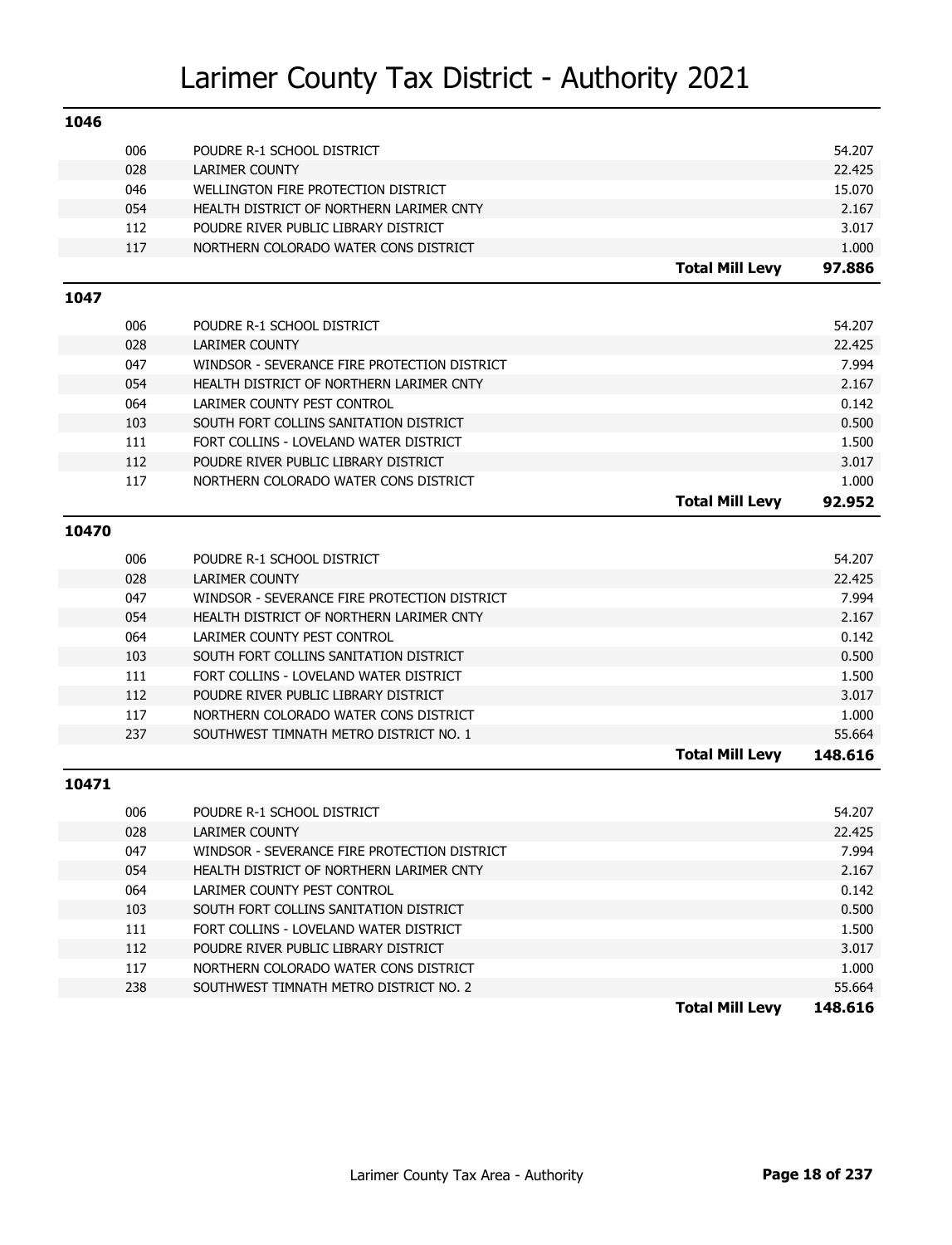| 10472 |     |                                              |                        |         |
|-------|-----|----------------------------------------------|------------------------|---------|
|       | 006 | POUDRE R-1 SCHOOL DISTRICT                   |                        | 54.207  |
|       | 028 | <b>LARIMER COUNTY</b>                        |                        | 22.425  |
|       | 047 | WINDSOR - SEVERANCE FIRE PROTECTION DISTRICT |                        | 7.994   |
|       | 054 | HEALTH DISTRICT OF NORTHERN LARIMER CNTY     |                        | 2.167   |
|       | 064 | LARIMER COUNTY PEST CONTROL                  |                        | 0.142   |
|       | 103 | SOUTH FORT COLLINS SANITATION DISTRICT       |                        | 0.500   |
|       | 111 | FORT COLLINS - LOVELAND WATER DISTRICT       |                        | 1.500   |
|       | 112 | POUDRE RIVER PUBLIC LIBRARY DISTRICT         |                        | 3.017   |
|       | 117 | NORTHERN COLORADO WATER CONS DISTRICT        |                        | 1.000   |
|       | 239 | SOUTHWEST TIMNATH METRO DISTRICT NO. 3       |                        | 55.664  |
|       |     |                                              | <b>Total Mill Levy</b> | 148.616 |
| 10473 |     |                                              |                        |         |
|       | 006 | POUDRE R-1 SCHOOL DISTRICT                   |                        | 54.207  |
|       | 028 | <b>LARIMER COUNTY</b>                        |                        | 22.425  |
|       | 047 | WINDSOR - SEVERANCE FIRE PROTECTION DISTRICT |                        | 7.994   |
|       | 054 | HEALTH DISTRICT OF NORTHERN LARIMER CNTY     |                        | 2.167   |
|       | 064 | LARIMER COUNTY PEST CONTROL                  |                        | 0.142   |
|       | 103 | SOUTH FORT COLLINS SANITATION DISTRICT       |                        | 0.500   |
|       | 111 | FORT COLLINS - LOVELAND WATER DISTRICT       |                        | 1.500   |
|       | 112 | POUDRE RIVER PUBLIC LIBRARY DISTRICT         |                        | 3.017   |
|       | 117 | NORTHERN COLORADO WATER CONS DISTRICT        |                        | 1.000   |
|       | 240 | SOUTHWEST TIMNATH METRO DISTRICT NO. 4       |                        | 55.664  |
|       |     |                                              | <b>Total Mill Levy</b> | 148.616 |
| 1048  |     |                                              |                        |         |
|       | 006 | POUDRE R-1 SCHOOL DISTRICT                   |                        | 54.207  |
|       | 028 | <b>LARIMER COUNTY</b>                        |                        | 22.425  |
|       | 047 | WINDSOR - SEVERANCE FIRE PROTECTION DISTRICT |                        | 7.994   |
|       | 054 | HEALTH DISTRICT OF NORTHERN LARIMER CNTY     |                        | 2.167   |
|       | 064 | LARIMER COUNTY PEST CONTROL                  |                        | 0.142   |
|       | 103 | SOUTH FORT COLLINS SANITATION DISTRICT       |                        | 0.500   |
|       | 112 | POUDRE RIVER PUBLIC LIBRARY DISTRICT         |                        | 3.017   |
|       | 117 | NORTHERN COLORADO WATER CONS DISTRICT        |                        | 1.000   |
|       |     |                                              | <b>Total Mill Levy</b> | 91.452  |
| 1049  |     |                                              |                        |         |
|       | 006 | POUDRE R-1 SCHOOL DISTRICT                   |                        | 54.207  |
|       | 028 | <b>LARIMER COUNTY</b>                        |                        | 22.425  |
|       | 044 | POUDRE VALLEY FIRE PROTECTION DISTRICT       |                        | 10.639  |
|       | 054 | HEALTH DISTRICT OF NORTHERN LARIMER CNTY     |                        | 2.167   |

| 066 | LARIMER COUNTY G.I.D. NO. 1 IMPERIAL ESTATES | 0.000 |
|-----|----------------------------------------------|-------|
|     | POUDRE RIVER PUBLIC LIBRARY DISTRICT         | 3.017 |
|     | NORTHERN COLORADO WATER CONS DISTRICT        | .000  |

064 LARIMER COUNTY PEST CONTROL **DEVELOPED ASSAULTS** 0.142

**Total Mill Levy 93.597**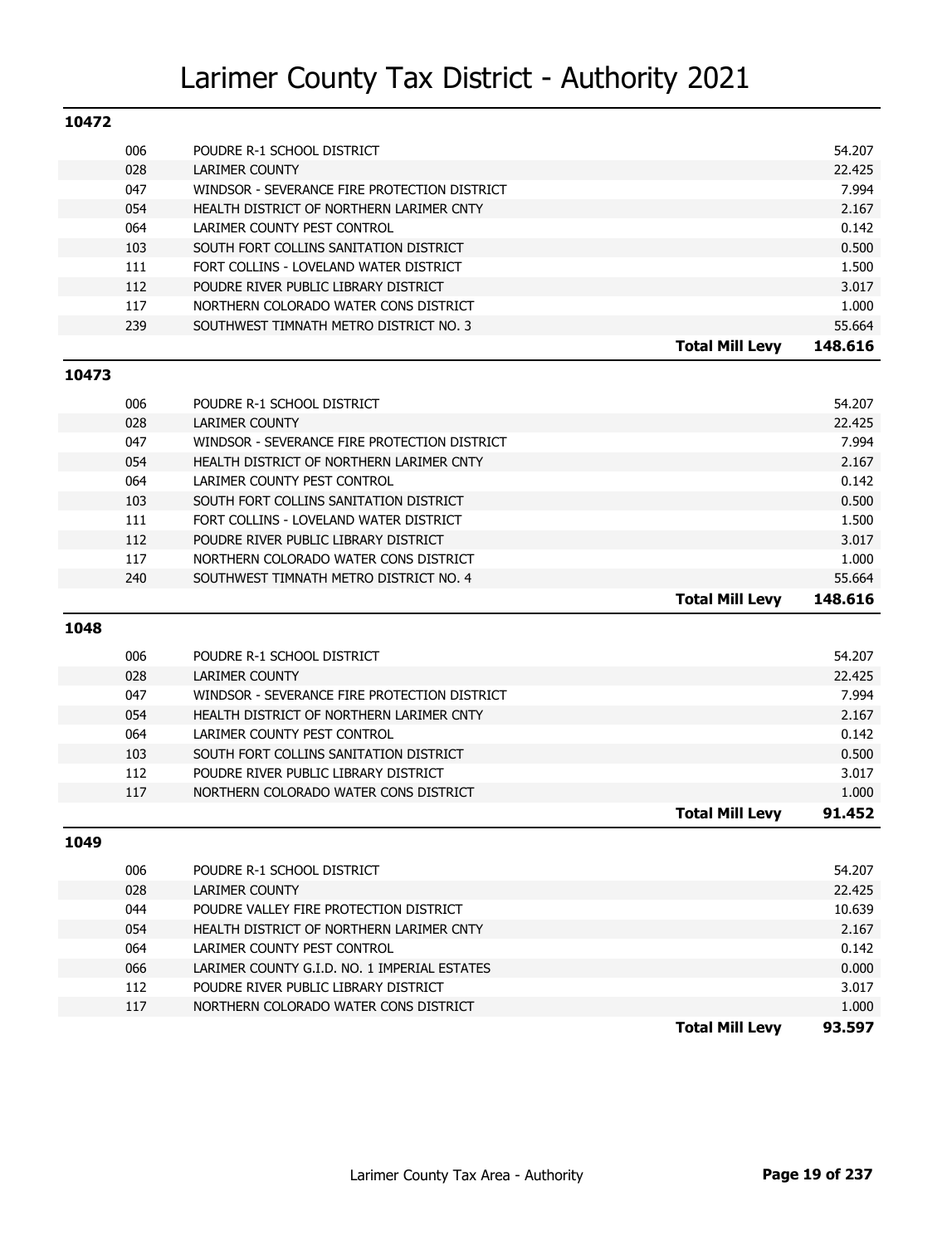| 1050  |            |                                                                            |                        |                |
|-------|------------|----------------------------------------------------------------------------|------------------------|----------------|
|       | 006        | POUDRE R-1 SCHOOL DISTRICT                                                 |                        | 54.207         |
|       | 028        | <b>LARIMER COUNTY</b>                                                      |                        | 22.425         |
|       | 044        | POUDRE VALLEY FIRE PROTECTION DISTRICT                                     |                        | 10.639         |
|       | 054        | HEALTH DISTRICT OF NORTHERN LARIMER CNTY                                   |                        | 2.167          |
|       | 112        | POUDRE RIVER PUBLIC LIBRARY DISTRICT                                       |                        | 3.017          |
|       | 117        | NORTHERN COLORADO WATER CONS DISTRICT                                      |                        | 1.000          |
|       |            |                                                                            | <b>Total Mill Levy</b> | 93.455         |
| 10501 |            |                                                                            |                        |                |
|       | 006        | POUDRE R-1 SCHOOL DISTRICT                                                 |                        | 54.207         |
|       | 028        | <b>LARIMER COUNTY</b>                                                      |                        | 22.425         |
|       | 044        | POUDRE VALLEY FIRE PROTECTION DISTRICT                                     |                        | 10.639         |
|       | 054        | HEALTH DISTRICT OF NORTHERN LARIMER CNTY                                   |                        | 2.167          |
|       | 096        | CHERRY HILLS SANITATION DISTRICT                                           |                        | 0.000          |
|       | 110        | EAST LARIMER COUNTY WATER DISTRICT                                         |                        | 0.000          |
|       | 112        | POUDRE RIVER PUBLIC LIBRARY DISTRICT                                       |                        | 3.017          |
|       | 117        | NORTHERN COLORADO WATER CONS DISTRICT                                      |                        | 1.000          |
|       | 190        | LARIMER COUNTY P.I.D. NO. 37 TERRY COVE                                    |                        | 8.969          |
|       |            |                                                                            | <b>Total Mill Levy</b> | 102.424        |
| 1051  |            |                                                                            |                        |                |
|       |            |                                                                            |                        |                |
|       | 006        | POUDRE R-1 SCHOOL DISTRICT                                                 |                        | 54.207         |
|       | 028        | <b>LARIMER COUNTY</b>                                                      |                        | 22.425         |
|       | 044        | POUDRE VALLEY FIRE PROTECTION DISTRICT                                     |                        | 10.639         |
|       | 054        | HEALTH DISTRICT OF NORTHERN LARIMER CNTY                                   |                        | 2.167          |
|       | 110<br>112 | EAST LARIMER COUNTY WATER DISTRICT<br>POUDRE RIVER PUBLIC LIBRARY DISTRICT |                        | 0.000<br>3.017 |
|       | 117        | NORTHERN COLORADO WATER CONS DISTRICT                                      |                        | 1.000          |
|       |            |                                                                            | <b>Total Mill Levy</b> | 93.455         |
|       |            |                                                                            |                        |                |
| 10510 |            |                                                                            |                        |                |
|       | 006        | POUDRE R-1 SCHOOL DISTRICT                                                 |                        | 54.207         |
|       | 028        | <b>LARIMER COUNTY</b>                                                      |                        | 22.425         |
|       | 044        | POUDRE VALLEY FIRE PROTECTION DISTRICT                                     |                        | 10.639         |
|       | 054        | HEALTH DISTRICT OF NORTHERN LARIMER CNTY                                   |                        | 2.167          |
|       | 112        | POUDRE RIVER PUBLIC LIBRARY DISTRICT                                       |                        | 3.017          |
|       | 117        | NORTHERN COLORADO WATER CONS DISTRICT                                      |                        | 1.000          |
|       | 122        | WEST FORT COLLINS WATER DISTRICT                                           |                        | 0.000          |
|       | 157        | <b>GROVE METRO DISTRICT NO. 2</b>                                          |                        | 0.000          |
|       |            |                                                                            | <b>Total Mill Levy</b> | 93.455         |
| 10511 |            |                                                                            |                        |                |
|       | 006        | POUDRE R-1 SCHOOL DISTRICT                                                 |                        | 54.207         |
|       | 028        | <b>LARIMER COUNTY</b>                                                      |                        | 22.425         |
|       | 044        | POUDRE VALLEY FIRE PROTECTION DISTRICT                                     |                        | 10.639         |
|       | 054        | HEALTH DISTRICT OF NORTHERN LARIMER CNTY                                   |                        | 2.167          |
|       | 110        | EAST LARIMER COUNTY WATER DISTRICT                                         |                        | 0.000          |
|       | 112        | POUDRE RIVER PUBLIC LIBRARY DISTRICT                                       |                        | 3.017          |
|       | 117        | NORTHERN COLORADO WATER CONS DISTRICT                                      |                        | 1.000          |
|       | 267        | LARIMER COUNTY P.I.D. NO. 62 RIDGEWOOD MEADOWS                             |                        | 38.892         |
|       |            |                                                                            | <b>Total Mill Levy</b> | 132.347        |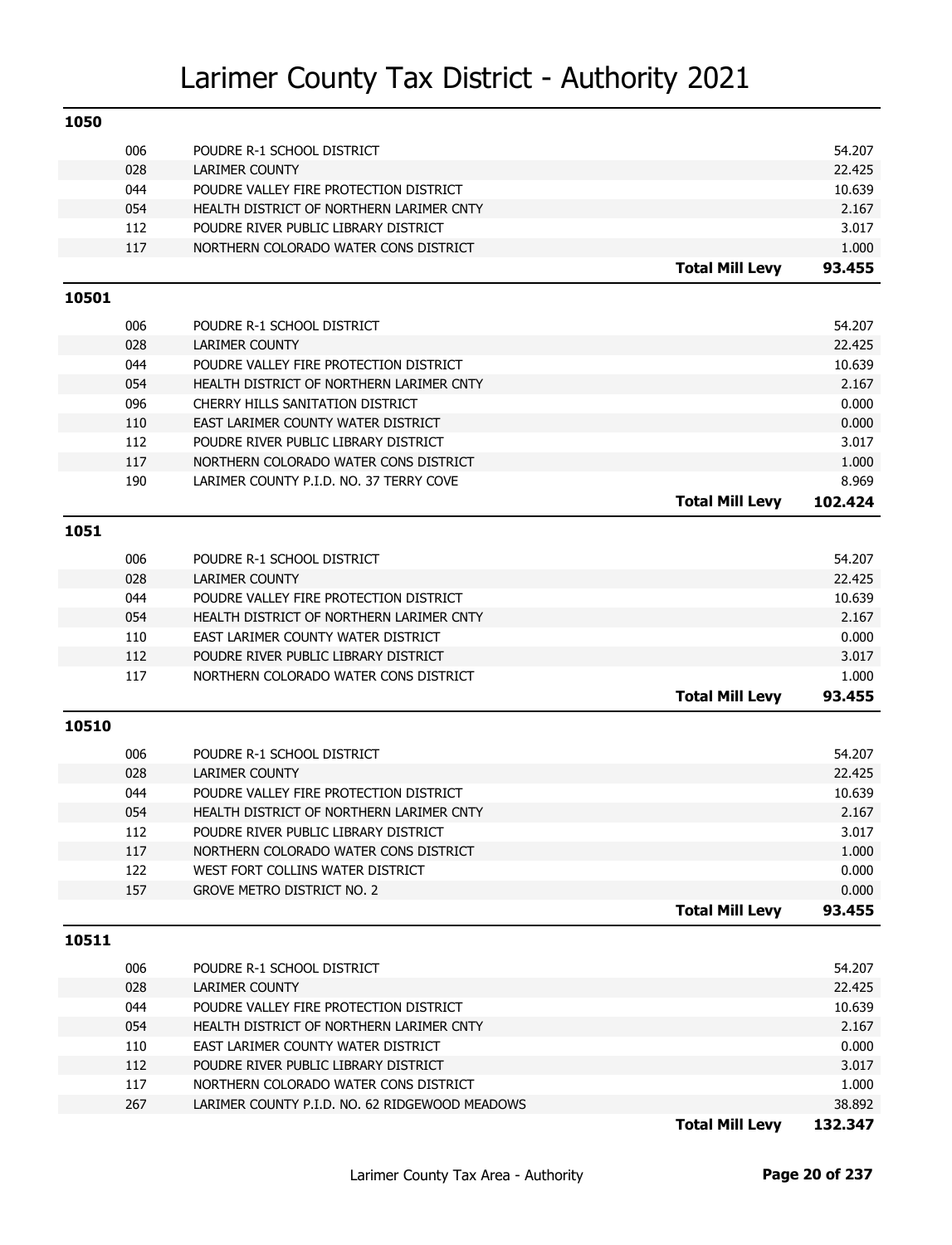| 1052  |     |                                              |                        |         |
|-------|-----|----------------------------------------------|------------------------|---------|
|       | 006 | POUDRE R-1 SCHOOL DISTRICT                   |                        | 54.207  |
|       | 028 | <b>LARIMER COUNTY</b>                        |                        | 22.425  |
|       | 044 | POUDRE VALLEY FIRE PROTECTION DISTRICT       |                        | 10.639  |
|       | 054 | HEALTH DISTRICT OF NORTHERN LARIMER CNTY     |                        | 2.167   |
|       | 095 | BOXELDER SANITATION DISTRICT                 |                        | 0.000   |
|       | 110 | EAST LARIMER COUNTY WATER DISTRICT           |                        | 0.000   |
|       | 112 | POUDRE RIVER PUBLIC LIBRARY DISTRICT         |                        | 3.017   |
|       | 117 | NORTHERN COLORADO WATER CONS DISTRICT        |                        | 1.000   |
|       |     |                                              | <b>Total Mill Levy</b> | 93.455  |
| 10520 |     |                                              |                        |         |
|       | 006 | POUDRE R-1 SCHOOL DISTRICT                   |                        | 54.207  |
|       | 028 | <b>LARIMER COUNTY</b>                        |                        | 22.425  |
|       | 044 | POUDRE VALLEY FIRE PROTECTION DISTRICT       |                        | 10.639  |
|       | 054 | HEALTH DISTRICT OF NORTHERN LARIMER CNTY     |                        | 2.167   |
|       | 095 | BOXELDER SANITATION DISTRICT                 |                        | 0.000   |
|       | 110 | EAST LARIMER COUNTY WATER DISTRICT           |                        | 0.000   |
|       | 112 | POUDRE RIVER PUBLIC LIBRARY DISTRICT         |                        | 3.017   |
|       | 117 | NORTHERN COLORADO WATER CONS DISTRICT        |                        | 1.000   |
|       | 219 | LARIMER COUNTY P.I.D. NO. 50 CLYDESDALE PARK |                        | 0.000   |
|       |     |                                              | <b>Total Mill Levy</b> | 93.455  |
|       |     |                                              |                        |         |
| 10521 |     |                                              |                        |         |
|       | 006 | POUDRE R-1 SCHOOL DISTRICT                   |                        | 54.207  |
|       | 028 | <b>LARIMER COUNTY</b>                        |                        | 22.425  |
|       | 044 | POUDRE VALLEY FIRE PROTECTION DISTRICT       |                        | 10.639  |
|       | 054 | HEALTH DISTRICT OF NORTHERN LARIMER CNTY     |                        | 2.167   |
|       | 095 | BOXELDER SANITATION DISTRICT                 |                        | 0.000   |
|       | 110 | EAST LARIMER COUNTY WATER DISTRICT           |                        | 0.000   |
|       | 112 | POUDRE RIVER PUBLIC LIBRARY DISTRICT         |                        | 3.017   |
|       | 117 | NORTHERN COLORADO WATER CONS DISTRICT        |                        | 1.000   |
|       | 251 | LARIMER COUNTY P.I.D. NO. 60 SMITHFIELD      |                        | 12.100  |
|       |     |                                              | <b>Total Mill Levy</b> | 105.555 |
| 1053  |     |                                              |                        |         |
|       | 006 | POUDRE R-1 SCHOOL DISTRICT                   |                        | 54.207  |
|       | 028 | <b>LARIMER COUNTY</b>                        |                        | 22.425  |
|       | 044 | POUDRE VALLEY FIRE PROTECTION DISTRICT       |                        | 10.639  |
|       | 054 | HEALTH DISTRICT OF NORTHERN LARIMER CNTY     |                        | 2.167   |
|       | 096 | CHERRY HILLS SANITATION DISTRICT             |                        | 0.000   |
|       | 110 | EAST LARIMER COUNTY WATER DISTRICT           |                        | 0.000   |
|       | 112 | POUDRE RIVER PUBLIC LIBRARY DISTRICT         |                        | 3.017   |
|       | 117 | NORTHERN COLORADO WATER CONS DISTRICT        |                        | 1.000   |
|       |     |                                              |                        |         |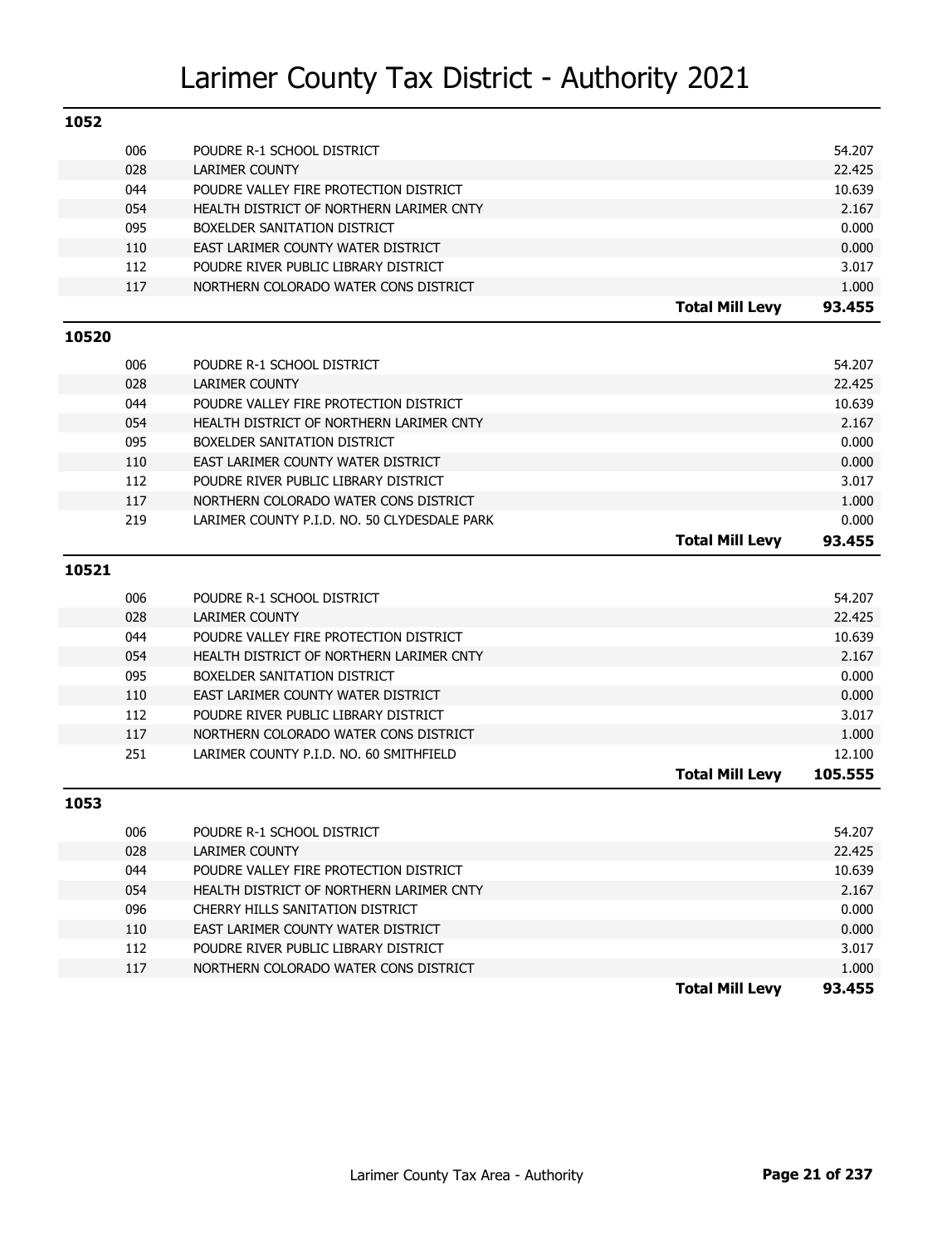| 10530 |     |                                                   |                        |                |
|-------|-----|---------------------------------------------------|------------------------|----------------|
|       | 006 | POUDRE R-1 SCHOOL DISTRICT                        |                        | 54.207         |
|       | 028 | <b>LARIMER COUNTY</b>                             |                        | 22.425         |
|       | 044 | POUDRE VALLEY FIRE PROTECTION DISTRICT            |                        | 10.639         |
|       | 054 | HEALTH DISTRICT OF NORTHERN LARIMER CNTY          |                        | 2.167          |
|       | 096 | CHERRY HILLS SANITATION DISTRICT                  |                        | 0.000          |
|       | 110 | EAST LARIMER COUNTY WATER DISTRICT                |                        | 0.000          |
|       | 112 | POUDRE RIVER PUBLIC LIBRARY DISTRICT              |                        | 3.017          |
|       | 117 | NORTHERN COLORADO WATER CONS DISTRICT             |                        | 1.000          |
|       | 224 | LARIMER COUNTY P.I.D. NO. 54 TERRY SHORES         |                        | 7.574          |
|       |     |                                                   | <b>Total Mill Levy</b> | 101.029        |
| 1054  |     |                                                   |                        |                |
|       |     |                                                   |                        |                |
|       | 006 | POUDRE R-1 SCHOOL DISTRICT                        |                        | 54.207         |
|       | 028 | <b>LARIMER COUNTY</b>                             |                        | 22.425         |
|       | 044 | POUDRE VALLEY FIRE PROTECTION DISTRICT            |                        | 10.639         |
|       | 054 | HEALTH DISTRICT OF NORTHERN LARIMER CNTY          |                        | 2.167          |
|       | 111 | FORT COLLINS - LOVELAND WATER DISTRICT            |                        | 1.500          |
|       | 112 | POUDRE RIVER PUBLIC LIBRARY DISTRICT              |                        | 3.017          |
|       | 117 | NORTHERN COLORADO WATER CONS DISTRICT             |                        | 1.000          |
|       |     |                                                   | <b>Total Mill Levy</b> | 94.955         |
| 1055  |     |                                                   |                        |                |
|       | 006 | POUDRE R-1 SCHOOL DISTRICT                        |                        | 54.207         |
|       | 028 | <b>LARIMER COUNTY</b>                             |                        | 22.425         |
|       | 044 | POUDRE VALLEY FIRE PROTECTION DISTRICT            |                        | 10.639         |
|       | 054 | HEALTH DISTRICT OF NORTHERN LARIMER CNTY          |                        | 2.167          |
|       | 112 | POUDRE RIVER PUBLIC LIBRARY DISTRICT              |                        | 3.017          |
|       | 117 | NORTHERN COLORADO WATER CONS DISTRICT             |                        | 1.000          |
|       | 122 | WEST FORT COLLINS WATER DISTRICT                  |                        | 0.000          |
|       |     |                                                   | <b>Total Mill Levy</b> | 93.455         |
| 10551 |     |                                                   |                        |                |
|       |     |                                                   |                        |                |
|       | 006 | POUDRE R-1 SCHOOL DISTRICT                        |                        | 54.207         |
|       | 028 | <b>LARIMER COUNTY</b>                             |                        | 22.425         |
|       | 044 | POUDRE VALLEY FIRE PROTECTION DISTRICT            |                        | 10.639         |
|       | 054 | HEALTH DISTRICT OF NORTHERN LARIMER CNTY          |                        | 2.167<br>3.017 |
|       | 112 | POUDRE RIVER PUBLIC LIBRARY DISTRICT              |                        |                |
|       | 117 | NORTHERN COLORADO WATER CONS DISTRICT             |                        | 1.000          |
|       | 122 | WEST FORT COLLINS WATER DISTRICT                  |                        | 0.000          |
|       | 389 | LARIMER CO P.I.D. NO. 73 MEADOWS AT ROLLING HILLS |                        | 31.126         |
|       |     |                                                   | <b>Total Mill Levy</b> | 124.581        |
| 1056  |     |                                                   |                        |                |
|       | 006 | POUDRE R-1 SCHOOL DISTRICT                        |                        | 54.207         |
|       | 028 | <b>LARIMER COUNTY</b>                             |                        | 22.425         |
|       |     | POUDRE VALLEY FIRE PROTECTION DISTRICT            |                        | 10.639         |
|       | 044 |                                                   |                        |                |
|       | 054 | HEALTH DISTRICT OF NORTHERN LARIMER CNTY          |                        | 2.167          |
|       | 095 | BOXELDER SANITATION DISTRICT                      |                        | 0.000          |
|       | 112 | POUDRE RIVER PUBLIC LIBRARY DISTRICT              |                        | 3.017          |

**Total Mill Levy 93.455**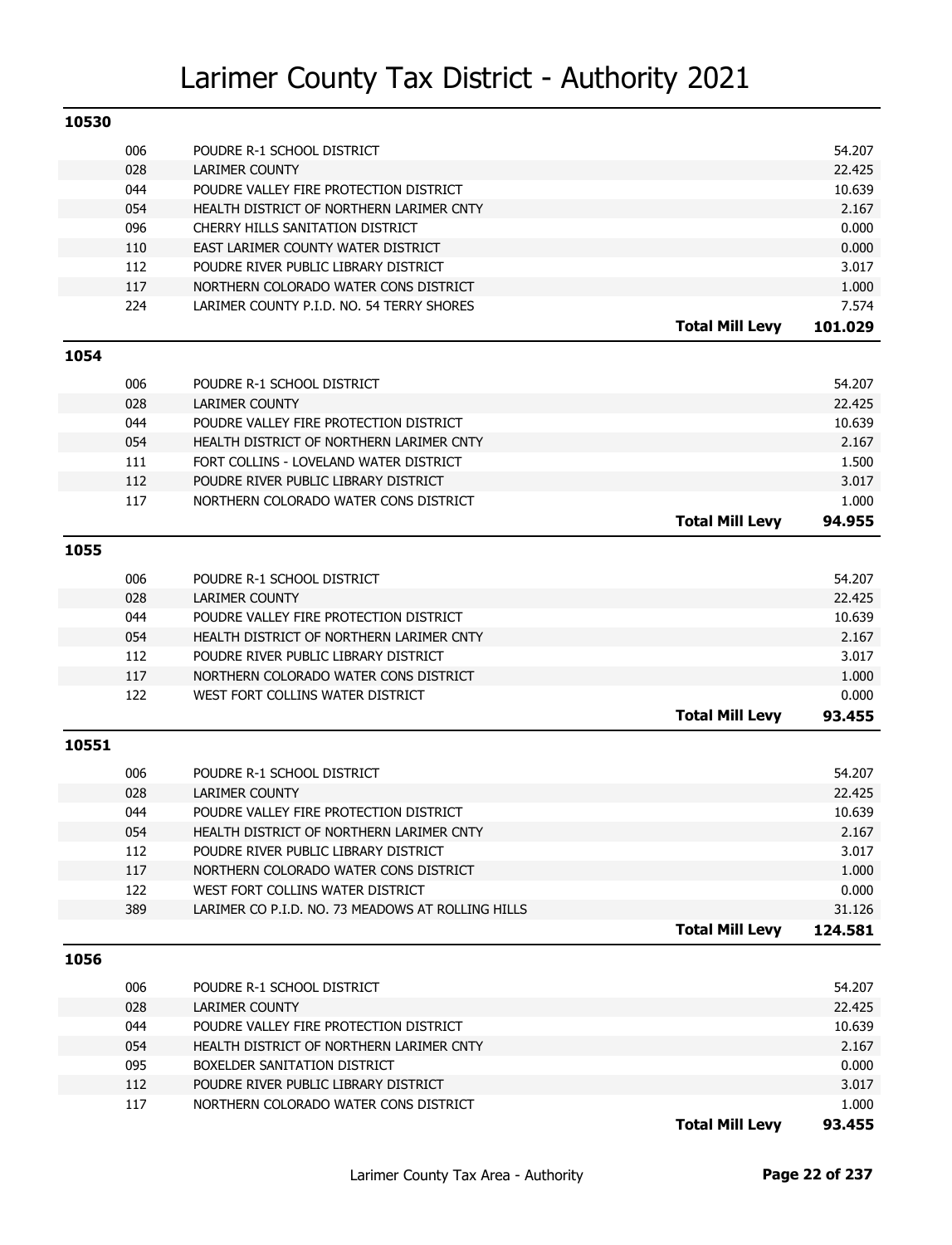| 1057  |     |                                                                |                        |         |
|-------|-----|----------------------------------------------------------------|------------------------|---------|
|       | 006 | POUDRE R-1 SCHOOL DISTRICT                                     |                        | 54.207  |
|       | 028 | <b>LARIMER COUNTY</b>                                          |                        | 22.425  |
|       | 044 | POUDRE VALLEY FIRE PROTECTION DISTRICT                         |                        | 10.639  |
|       | 054 | HEALTH DISTRICT OF NORTHERN LARIMER CNTY                       |                        | 2.167   |
|       | 096 | CHERRY HILLS SANITATION DISTRICT                               |                        | 0.000   |
|       | 112 | POUDRE RIVER PUBLIC LIBRARY DISTRICT                           |                        | 3.017   |
|       | 117 | NORTHERN COLORADO WATER CONS DISTRICT                          |                        | 1.000   |
|       |     |                                                                | <b>Total Mill Levy</b> | 93.455  |
| 1058  |     |                                                                |                        |         |
|       | 006 | POUDRE R-1 SCHOOL DISTRICT                                     |                        | 54.207  |
|       | 028 | <b>LARIMER COUNTY</b>                                          |                        | 22.425  |
|       | 044 | POUDRE VALLEY FIRE PROTECTION DISTRICT                         |                        | 10.639  |
|       | 054 | HEALTH DISTRICT OF NORTHERN LARIMER CNTY                       |                        | 2.167   |
|       | 095 | BOXELDER SANITATION DISTRICT                                   |                        | 0.000   |
|       | 111 | FORT COLLINS - LOVELAND WATER DISTRICT                         |                        | 1.500   |
|       | 112 | POUDRE RIVER PUBLIC LIBRARY DISTRICT                           |                        | 3.017   |
|       | 117 | NORTHERN COLORADO WATER CONS DISTRICT                          |                        | 1.000   |
|       |     |                                                                | <b>Total Mill Levy</b> | 94.955  |
| 1059  |     |                                                                |                        |         |
|       | 006 | POUDRE R-1 SCHOOL DISTRICT                                     |                        | 54.207  |
|       | 028 | <b>LARIMER COUNTY</b>                                          |                        | 22.425  |
|       | 044 | POUDRE VALLEY FIRE PROTECTION DISTRICT                         |                        | 10.639  |
|       | 054 | HEALTH DISTRICT OF NORTHERN LARIMER CNTY                       |                        | 2.167   |
|       | 112 | POUDRE RIVER PUBLIC LIBRARY DISTRICT                           |                        | 3.017   |
|       | 117 |                                                                |                        | 1.000   |
|       | 121 | NORTHERN COLORADO WATER CONS DISTRICT<br>SUNSET WATER DISTRICT |                        | 0.000   |
|       |     |                                                                |                        |         |
|       |     |                                                                | <b>Total Mill Levy</b> | 93.455  |
| 1060  |     |                                                                |                        |         |
|       | 006 | POUDRE R-1 SCHOOL DISTRICT                                     |                        | 54.207  |
|       | 028 | <b>LARIMER COUNTY</b>                                          |                        | 22.425  |
|       | 053 | PARK HOSPITAL DISTRICT                                         |                        | 7.505   |
|       | 112 | POUDRE RIVER PUBLIC LIBRARY DISTRICT                           |                        | 3.017   |
|       |     |                                                                | <b>Total Mill Levv</b> | 87.154  |
| 10601 |     |                                                                |                        |         |
|       | 006 | POUDRE R-1 SCHOOL DISTRICT                                     |                        | 54.207  |
|       | 028 | <b>LARIMER COUNTY</b>                                          |                        | 22.425  |
|       | 043 | POUDRE CANYON FIRE PROTECTION DISTRICT                         |                        | 21.142  |
|       | 054 | HEALTH DISTRICT OF NORTHERN LARIMER CNTY                       |                        | 2.167   |
|       | 112 | POUDRE RIVER PUBLIC LIBRARY DISTRICT                           |                        | 3.017   |
|       |     |                                                                | <b>Total Mill Levy</b> | 102.958 |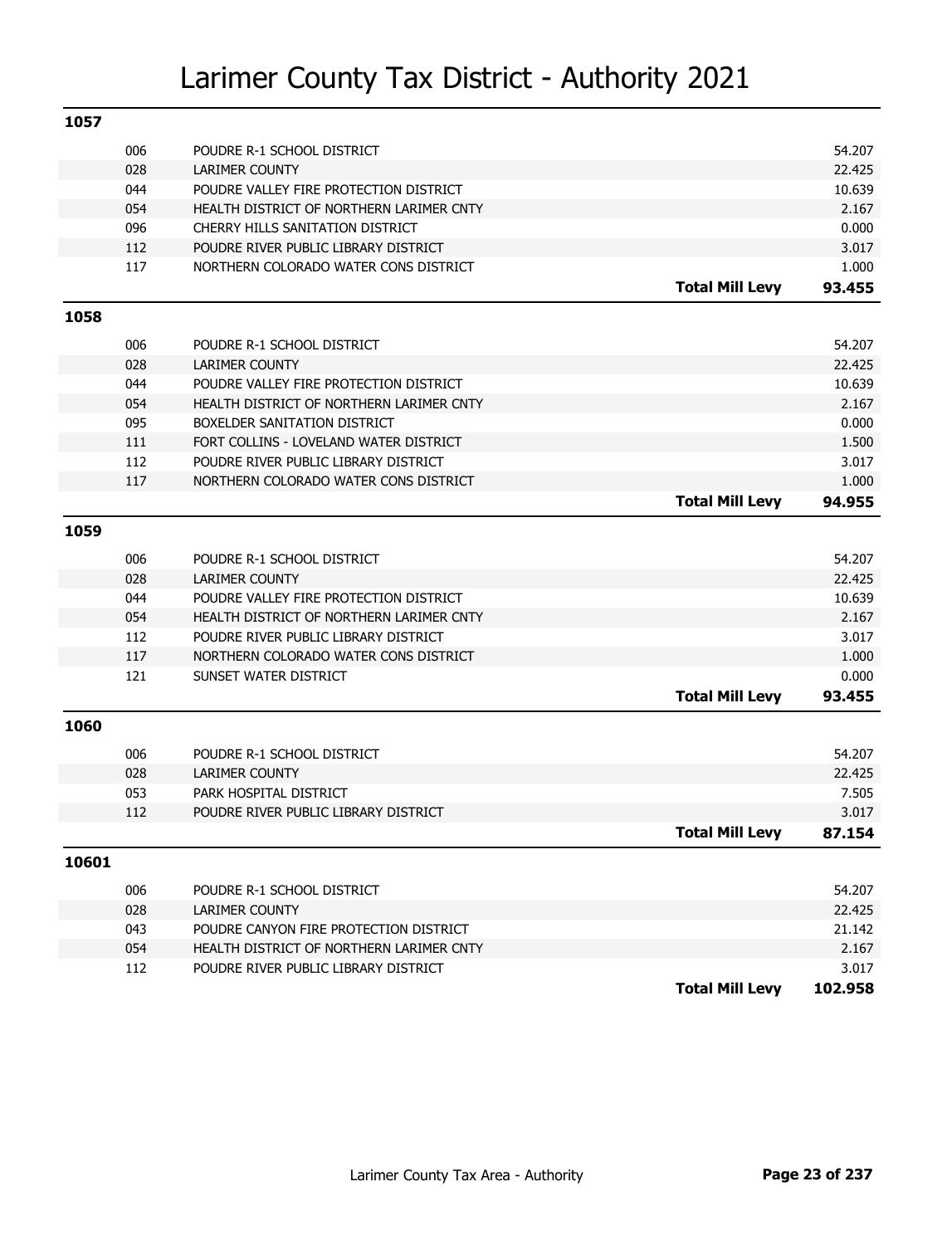| 1061 |            |                                                                                |                        |                |
|------|------------|--------------------------------------------------------------------------------|------------------------|----------------|
|      | 006        | POUDRE R-1 SCHOOL DISTRICT                                                     |                        | 54.207         |
|      | 028        | LARIMER COUNTY                                                                 |                        | 22.425         |
|      | 044        | POUDRE VALLEY FIRE PROTECTION DISTRICT                                         |                        | 10.639         |
|      | 054        | HEALTH DISTRICT OF NORTHERN LARIMER CNTY                                       |                        | 2.167          |
|      | 103        | SOUTH FORT COLLINS SANITATION DISTRICT                                         |                        | 0.500          |
|      | 111        | FORT COLLINS - LOVELAND WATER DISTRICT                                         |                        | 1.500          |
|      | 112        | POUDRE RIVER PUBLIC LIBRARY DISTRICT                                           |                        | 3.017          |
|      | 117        | NORTHERN COLORADO WATER CONS DISTRICT                                          |                        | 1.000          |
|      |            |                                                                                | <b>Total Mill Levy</b> | 95.455         |
| 1062 |            |                                                                                |                        |                |
|      | 006        | POUDRE R-1 SCHOOL DISTRICT                                                     |                        | 54.207         |
|      | 028        | <b>LARIMER COUNTY</b>                                                          |                        | 22.425         |
|      | 044        | POUDRE VALLEY FIRE PROTECTION DISTRICT                                         |                        | 10.639         |
|      | 054        | HEALTH DISTRICT OF NORTHERN LARIMER CNTY                                       |                        | 2.167          |
|      | 103        | SOUTH FORT COLLINS SANITATION DISTRICT                                         |                        | 0.500          |
|      | 112        | POUDRE RIVER PUBLIC LIBRARY DISTRICT                                           |                        | 3.017          |
|      | 117        | NORTHERN COLORADO WATER CONS DISTRICT                                          |                        | 1.000          |
|      |            |                                                                                | <b>Total Mill Levy</b> | 93.955         |
| 1063 |            |                                                                                |                        |                |
|      |            |                                                                                |                        |                |
|      | 006        | POUDRE R-1 SCHOOL DISTRICT                                                     |                        | 54.207         |
|      | 028        | <b>LARIMER COUNTY</b>                                                          |                        | 22.425         |
|      | 044        | POUDRE VALLEY FIRE PROTECTION DISTRICT                                         |                        | 10.639         |
|      | 054        | HEALTH DISTRICT OF NORTHERN LARIMER CNTY                                       |                        | 2.167          |
|      | 066        | LARIMER COUNTY G.I.D. NO. 1 IMPERIAL ESTATES                                   |                        | 0.000          |
|      | 111<br>112 | FORT COLLINS - LOVELAND WATER DISTRICT<br>POUDRE RIVER PUBLIC LIBRARY DISTRICT |                        | 1.500<br>3.017 |
|      | 117        | NORTHERN COLORADO WATER CONS DISTRICT                                          |                        | 1.000          |
|      |            |                                                                                | <b>Total Mill Levy</b> | 94.955         |
|      |            |                                                                                |                        |                |
| 1064 |            |                                                                                |                        |                |
|      | 006        | POUDRE R-1 SCHOOL DISTRICT                                                     |                        | 54.207         |
|      | 028        | <b>LARIMER COUNTY</b>                                                          |                        | 22.425         |
|      | 044        | POUDRE VALLEY FIRE PROTECTION DISTRICT                                         |                        | 10.639         |
|      | 054        | HEALTH DISTRICT OF NORTHERN LARIMER CNTY                                       |                        | 2.167          |
|      | 112        | POUDRE RIVER PUBLIC LIBRARY DISTRICT                                           |                        | 3.017          |
|      | 117        | NORTHERN COLORADO WATER CONS DISTRICT                                          |                        | 1.000          |
|      |            |                                                                                | <b>Total Mill Levy</b> | 93.455         |
| 1065 |            |                                                                                |                        |                |
|      | 006        | POUDRE R-1 SCHOOL DISTRICT                                                     |                        | 54.207         |
|      | 028        | LARIMER COUNTY                                                                 |                        | 22.425         |
|      | 044        | POUDRE VALLEY FIRE PROTECTION DISTRICT                                         |                        | 10.639         |
|      | 054        | HEALTH DISTRICT OF NORTHERN LARIMER CNTY                                       |                        | 2.167          |
|      | 112        | POUDRE RIVER PUBLIC LIBRARY DISTRICT                                           |                        | 3.017          |
|      | 117        | NORTHERN COLORADO WATER CONS DISTRICT                                          |                        | 1.000          |
|      | 119        | SPRING CANYON WATER & SANITATION DISTRICT                                      |                        | 3.519          |
|      |            |                                                                                | <b>Total Mill Levy</b> | 96.974         |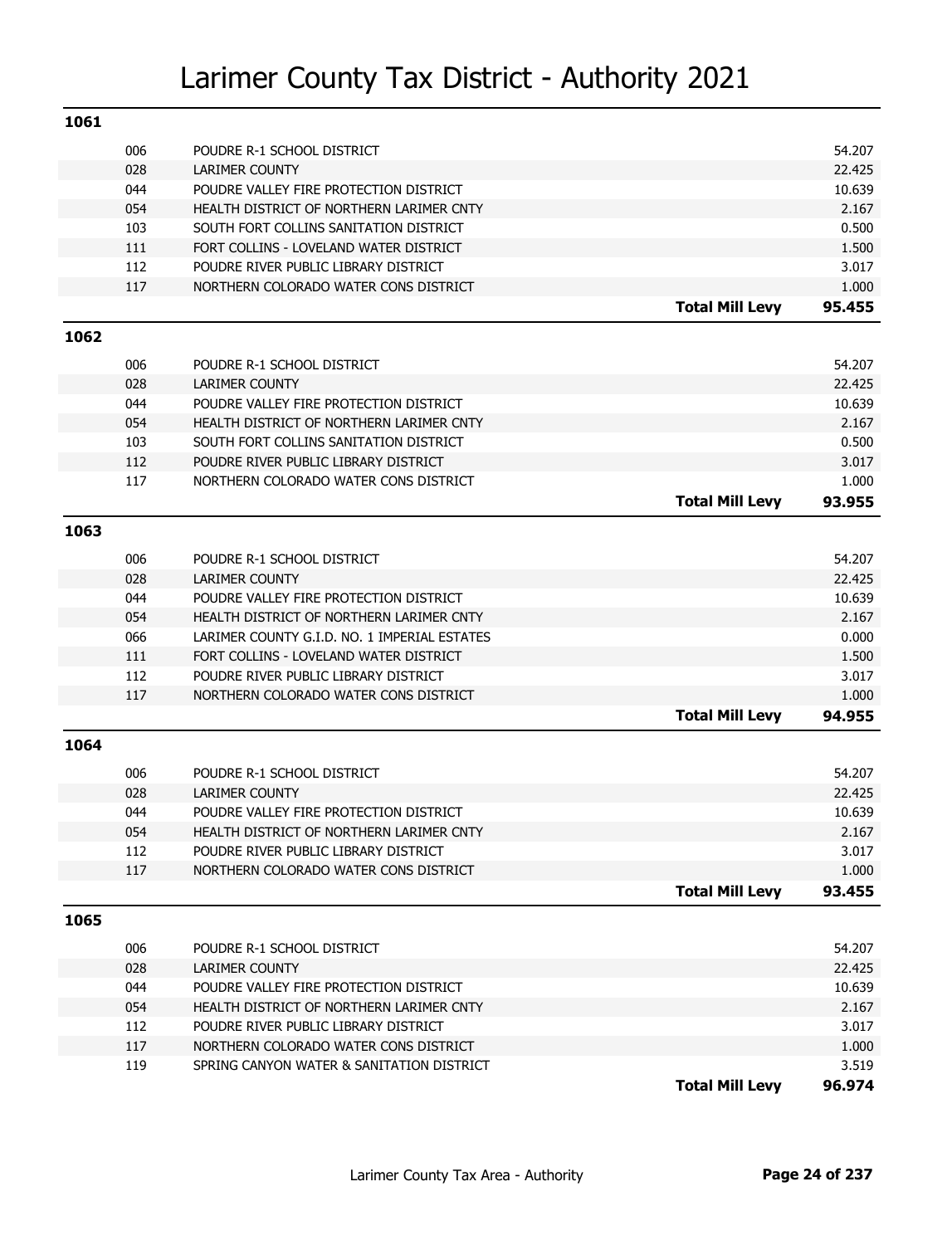| 1066  |     |                                                  |                        |         |
|-------|-----|--------------------------------------------------|------------------------|---------|
|       | 006 | POUDRE R-1 SCHOOL DISTRICT                       |                        | 54.207  |
|       | 028 | LARIMER COUNTY                                   |                        | 22.425  |
|       | 044 | POUDRE VALLEY FIRE PROTECTION DISTRICT           |                        | 10.639  |
|       | 054 | HEALTH DISTRICT OF NORTHERN LARIMER CNTY         |                        | 2.167   |
|       | 064 | LARIMER COUNTY PEST CONTROL                      |                        | 0.142   |
|       | 104 | LARIMER COUNTY P.I.D. NO. 30 POUDRE OVERLOOK     |                        | 8.409   |
|       | 112 | POUDRE RIVER PUBLIC LIBRARY DISTRICT             |                        | 3.017   |
|       | 117 | NORTHERN COLORADO WATER CONS DISTRICT            |                        | 1.000   |
|       |     |                                                  | <b>Total Mill Levy</b> | 102.006 |
| 1067  |     |                                                  |                        |         |
|       | 006 | POUDRE R-1 SCHOOL DISTRICT                       |                        | 54.207  |
|       | 028 | <b>LARIMER COUNTY</b>                            |                        | 22.425  |
|       | 044 | POUDRE VALLEY FIRE PROTECTION DISTRICT           |                        | 10.639  |
|       | 054 | HEALTH DISTRICT OF NORTHERN LARIMER CNTY         |                        | 2.167   |
|       | 112 | POUDRE RIVER PUBLIC LIBRARY DISTRICT             |                        | 3.017   |
|       | 117 | NORTHERN COLORADO WATER CONS DISTRICT            |                        | 1.000   |
|       | 122 | WEST FORT COLLINS WATER DISTRICT                 |                        | 0.000   |
|       |     |                                                  | <b>Total Mill Levy</b> | 93.455  |
| 1068  |     |                                                  |                        |         |
|       | 006 | POUDRE R-1 SCHOOL DISTRICT                       |                        | 54.207  |
|       | 028 | <b>LARIMER COUNTY</b>                            |                        | 22.425  |
|       | 044 | POUDRE VALLEY FIRE PROTECTION DISTRICT           |                        | 10.639  |
|       | 054 | HEALTH DISTRICT OF NORTHERN LARIMER CNTY         |                        | 2.167   |
|       | 070 | LARIMER COUNTY G.I.D. NO. 6 SHIDELER SUBDIVISION |                        | 0.000   |
|       | 112 | POUDRE RIVER PUBLIC LIBRARY DISTRICT             |                        | 3.017   |
|       | 117 | NORTHERN COLORADO WATER CONS DISTRICT            |                        | 1.000   |
|       |     |                                                  | <b>Total Mill Levy</b> | 93.455  |
| 1069  |     |                                                  |                        |         |
|       | 006 | POUDRE R-1 SCHOOL DISTRICT                       |                        | 54.207  |
|       | 028 | <b>LARIMER COUNTY</b>                            |                        | 22.425  |
|       | 046 | WELLINGTON FIRE PROTECTION DISTRICT              |                        | 15.070  |
|       | 054 | HEALTH DISTRICT OF NORTHERN LARIMER CNTY         |                        | 2.167   |
|       | 112 | POUDRE RIVER PUBLIC LIBRARY DISTRICT             |                        | 3.017   |
|       | 117 | NORTHERN COLORADO WATER CONS DISTRICT            |                        | 1.000   |
|       |     |                                                  | <b>Total Mill Levy</b> | 97.886  |
| 10690 |     |                                                  |                        |         |
|       | 006 | POUDRE R-1 SCHOOL DISTRICT                       |                        | 54.207  |
|       | 028 | LARIMER COUNTY                                   |                        | 22.425  |
|       | 046 | WELLINGTON FIRE PROTECTION DISTRICT              |                        | 15.070  |
|       | 054 | HEALTH DISTRICT OF NORTHERN LARIMER CNTY         |                        | 2.167   |
|       | 110 | EAST LARIMER COUNTY WATER DISTRICT               |                        | 0.000   |
|       | 112 | POUDRE RIVER PUBLIC LIBRARY DISTRICT             |                        | 3.017   |
|       | 117 | NORTHERN COLORADO WATER CONS DISTRICT            |                        | 1.000   |
|       | 192 | LARIMER COUNTY P.I.D. NO. 42 COTTONWOOD SHORES   |                        | 12.502  |
|       |     |                                                  | <b>Total Mill Levy</b> | 110.388 |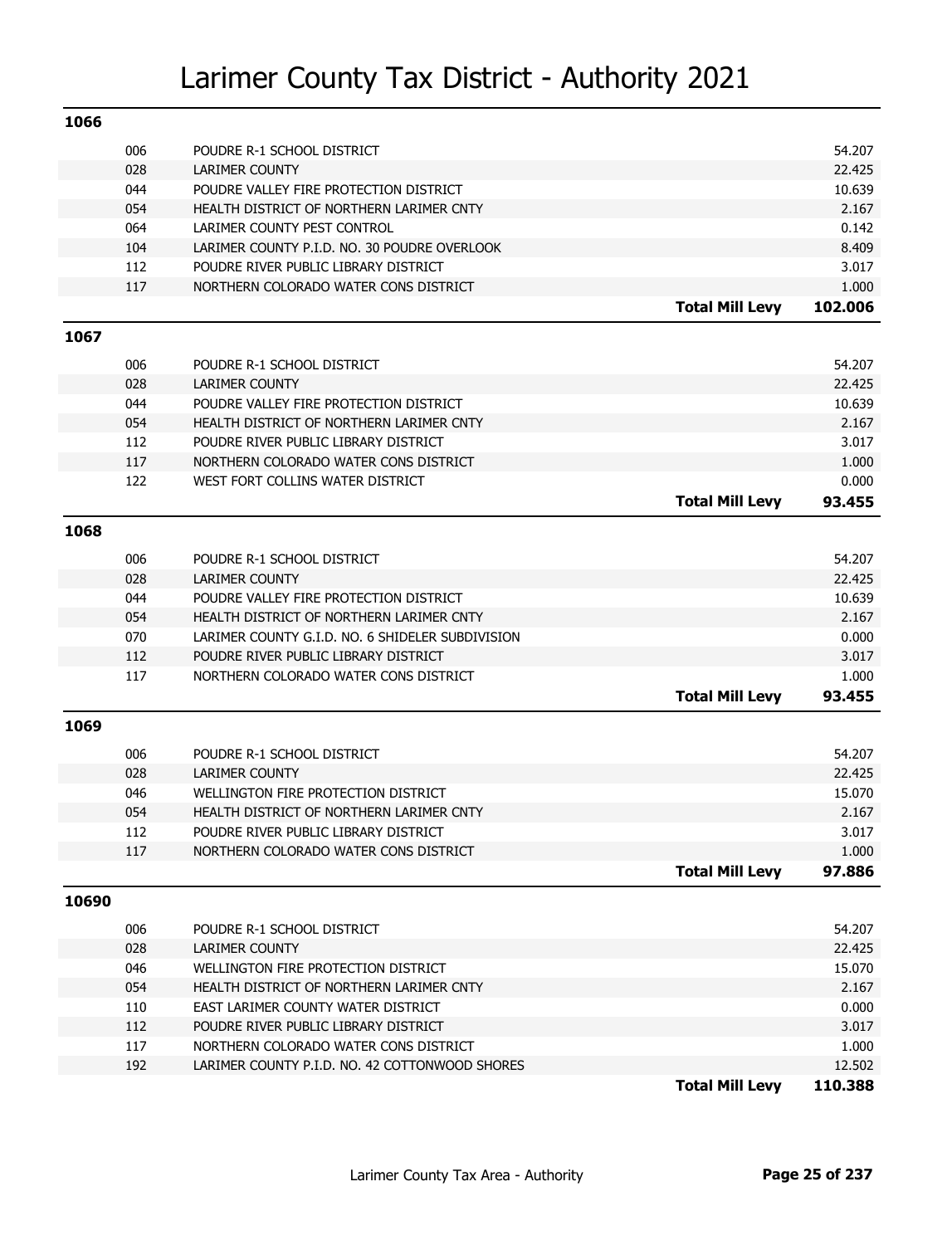| 1070 |     |                                                  |                        |                 |
|------|-----|--------------------------------------------------|------------------------|-----------------|
|      | 006 | POUDRE R-1 SCHOOL DISTRICT                       |                        | 54.207          |
|      | 028 | <b>LARIMER COUNTY</b>                            |                        | 22.425          |
|      | 044 | POUDRE VALLEY FIRE PROTECTION DISTRICT           |                        | 10.639          |
|      | 054 | HEALTH DISTRICT OF NORTHERN LARIMER CNTY         |                        | 2.167           |
|      | 064 | LARIMER COUNTY PEST CONTROL                      |                        | 0.142           |
|      | 070 | LARIMER COUNTY G.I.D. NO. 6 SHIDELER SUBDIVISION |                        | 0.000           |
|      | 112 | POUDRE RIVER PUBLIC LIBRARY DISTRICT             |                        | 3.017           |
|      | 117 | NORTHERN COLORADO WATER CONS DISTRICT            |                        | 1.000           |
|      |     |                                                  | <b>Total Mill Levy</b> | 93.597          |
| 1071 |     |                                                  |                        |                 |
|      | 006 | POUDRE R-1 SCHOOL DISTRICT                       |                        | 54.207          |
|      | 028 | <b>LARIMER COUNTY</b>                            |                        | 22.425          |
|      | 047 | WINDSOR - SEVERANCE FIRE PROTECTION DISTRICT     |                        | 7.994           |
|      | 054 | HEALTH DISTRICT OF NORTHERN LARIMER CNTY         |                        | 2.167           |
|      | 112 | POUDRE RIVER PUBLIC LIBRARY DISTRICT             |                        | 3.017           |
|      | 117 | NORTHERN COLORADO WATER CONS DISTRICT            |                        | 1.000           |
|      |     |                                                  | <b>Total Mill Levy</b> | 90.810          |
| 1072 |     |                                                  |                        |                 |
|      |     |                                                  |                        |                 |
|      | 006 | POUDRE R-1 SCHOOL DISTRICT                       |                        | 54.207          |
|      | 028 | <b>LARIMER COUNTY</b>                            |                        | 22.425          |
|      | 047 | WINDSOR - SEVERANCE FIRE PROTECTION DISTRICT     |                        | 7.994           |
|      | 054 | HEALTH DISTRICT OF NORTHERN LARIMER CNTY         |                        | 2.167           |
|      | 111 | FORT COLLINS - LOVELAND WATER DISTRICT           |                        | 1.500           |
|      | 112 | POUDRE RIVER PUBLIC LIBRARY DISTRICT             |                        | 3.017           |
|      | 117 | NORTHERN COLORADO WATER CONS DISTRICT            | <b>Total Mill Levy</b> | 1.000<br>92.310 |
|      |     |                                                  |                        |                 |
| 1073 |     |                                                  |                        |                 |
|      | 006 | POUDRE R-1 SCHOOL DISTRICT                       |                        | 54.207          |
|      | 028 | <b>LARIMER COUNTY</b>                            |                        | 22.425          |
|      | 055 | THOMPSON VALLEY HEALTH SERVICES DISTRICT         |                        | 1.757           |
|      | 064 | LARIMER COUNTY PEST CONTROL                      |                        | 0.142           |
|      | 111 | FORT COLLINS - LOVELAND WATER DISTRICT           |                        | 1.500           |
|      | 112 | POUDRE RIVER PUBLIC LIBRARY DISTRICT             |                        | 3.017           |
|      | 117 | NORTHERN COLORADO WATER CONS DISTRICT            |                        | 1.000           |
|      |     |                                                  | <b>Total Mill Levy</b> | 84.048          |
| 1074 |     |                                                  |                        |                 |
|      | 006 | POUDRE R-1 SCHOOL DISTRICT                       |                        | 54.207          |
|      | 028 | <b>LARIMER COUNTY</b>                            |                        | 22.425          |
|      | 044 | POUDRE VALLEY FIRE PROTECTION DISTRICT           |                        | 10.639          |
|      | 054 | HEALTH DISTRICT OF NORTHERN LARIMER CNTY         |                        | 2.167           |
|      | 112 | POUDRE RIVER PUBLIC LIBRARY DISTRICT             |                        | 3.017           |
|      | 116 | NORTH WELD COUNTY WATER DISTRICT                 |                        | 0.000           |
|      | 117 | NORTHERN COLORADO WATER CONS DISTRICT            |                        | 1.000           |
|      |     |                                                  | <b>Total Mill Levy</b> | 93.455          |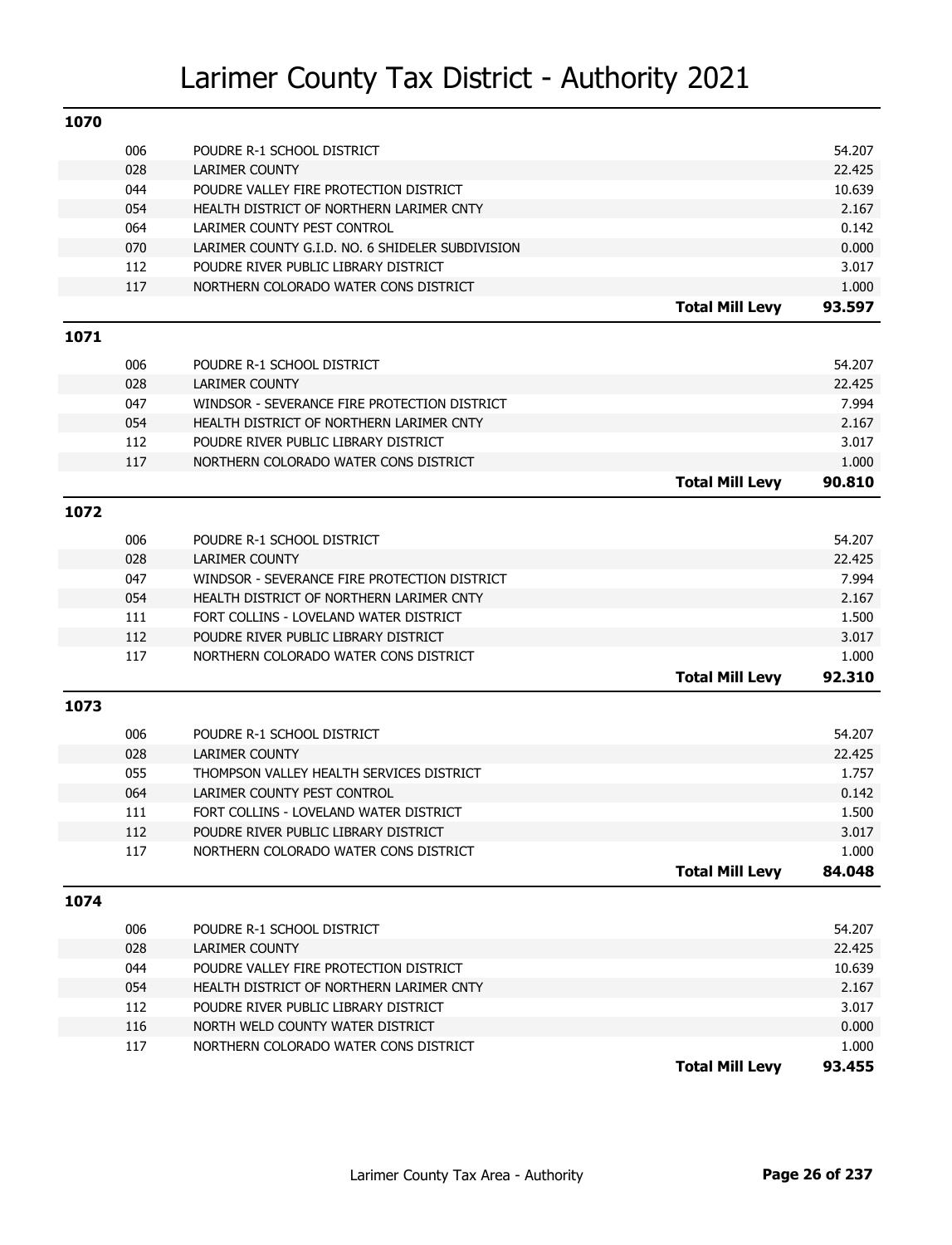| 1075 |     |                                                 |                        |                 |
|------|-----|-------------------------------------------------|------------------------|-----------------|
|      | 006 | POUDRE R-1 SCHOOL DISTRICT                      |                        | 54.207          |
|      | 028 | LARIMER COUNTY                                  |                        | 22.425          |
|      | 044 | POUDRE VALLEY FIRE PROTECTION DISTRICT          |                        | 10.639          |
|      | 054 | HEALTH DISTRICT OF NORTHERN LARIMER CNTY        |                        | 2.167           |
|      | 072 | LARIMER COUNTY G.I.D. NO. 10 HOMESTEAD ESTATES  |                        | 0.000           |
|      | 110 | EAST LARIMER COUNTY WATER DISTRICT              |                        | 0.000           |
|      | 112 | POUDRE RIVER PUBLIC LIBRARY DISTRICT            |                        | 3.017           |
|      | 117 | NORTHERN COLORADO WATER CONS DISTRICT           |                        | 1.000           |
|      |     |                                                 | <b>Total Mill Levy</b> | 93.455          |
| 1076 |     |                                                 |                        |                 |
|      | 006 | POUDRE R-1 SCHOOL DISTRICT                      |                        | 54.207          |
|      | 028 | <b>LARIMER COUNTY</b>                           |                        | 22.425          |
|      | 055 | THOMPSON VALLEY HEALTH SERVICES DISTRICT        |                        | 1.757           |
|      | 064 | LARIMER COUNTY PEST CONTROL                     |                        | 0.142           |
|      | 103 | SOUTH FORT COLLINS SANITATION DISTRICT          |                        | 0.500           |
|      | 111 | FORT COLLINS - LOVELAND WATER DISTRICT          |                        | 1.500           |
|      | 112 | POUDRE RIVER PUBLIC LIBRARY DISTRICT            |                        | 3.017           |
|      | 117 | NORTHERN COLORADO WATER CONS DISTRICT           |                        | 1.000           |
|      |     |                                                 | <b>Total Mill Levy</b> | 84.548          |
| 1077 |     |                                                 |                        |                 |
|      |     |                                                 |                        |                 |
|      | 006 | POUDRE R-1 SCHOOL DISTRICT                      |                        | 54.207          |
|      | 028 | <b>LARIMER COUNTY</b>                           |                        | 22.425          |
|      | 047 | WINDSOR - SEVERANCE FIRE PROTECTION DISTRICT    |                        | 7.994           |
|      | 054 | HEALTH DISTRICT OF NORTHERN LARIMER CNTY        |                        | 2.167           |
|      | 103 | SOUTH FORT COLLINS SANITATION DISTRICT          |                        | 0.500           |
|      | 111 | FORT COLLINS - LOVELAND WATER DISTRICT          |                        | 1.500           |
|      | 112 | POUDRE RIVER PUBLIC LIBRARY DISTRICT            |                        | 3.017           |
|      | 117 | NORTHERN COLORADO WATER CONS DISTRICT           | <b>Total Mill Levy</b> | 1.000<br>92.810 |
|      |     |                                                 |                        |                 |
| 1078 |     |                                                 |                        |                 |
|      | 006 | POUDRE R-1 SCHOOL DISTRICT                      |                        | 54.207          |
|      | 028 | <b>LARIMER COUNTY</b>                           |                        | 22.425          |
|      | 044 | POUDRE VALLEY FIRE PROTECTION DISTRICT          |                        | 10.639          |
|      | 054 | HEALTH DISTRICT OF NORTHERN LARIMER CNTY        |                        | 2.167           |
|      | 074 | LARIMER COUNTY G.I.D. NO. 1991-1 ARAPAHOE PINES |                        | 29.729          |
|      | 111 | FORT COLLINS - LOVELAND WATER DISTRICT          |                        | 1.500           |
|      | 112 | POUDRE RIVER PUBLIC LIBRARY DISTRICT            |                        | 3.017           |
|      | 117 | NORTHERN COLORADO WATER CONS DISTRICT           |                        | 1.000           |
|      |     |                                                 | <b>Total Mill Levy</b> | 124.684         |
| 1079 |     |                                                 |                        |                 |
|      | 006 | POUDRE R-1 SCHOOL DISTRICT                      |                        | 54.207          |
|      | 028 | LARIMER COUNTY                                  |                        | 22.425          |
|      | 047 | WINDSOR - SEVERANCE FIRE PROTECTION DISTRICT    |                        | 7.994           |
|      | 054 | HEALTH DISTRICT OF NORTHERN LARIMER CNTY        |                        | 2.167           |
|      | 112 | POUDRE RIVER PUBLIC LIBRARY DISTRICT            |                        | 3.017           |
|      | 116 | NORTH WELD COUNTY WATER DISTRICT                |                        | 0.000           |
|      | 117 | NORTHERN COLORADO WATER CONS DISTRICT           |                        | 1.000           |
|      |     |                                                 | <b>Total Mill Levy</b> | 90.810          |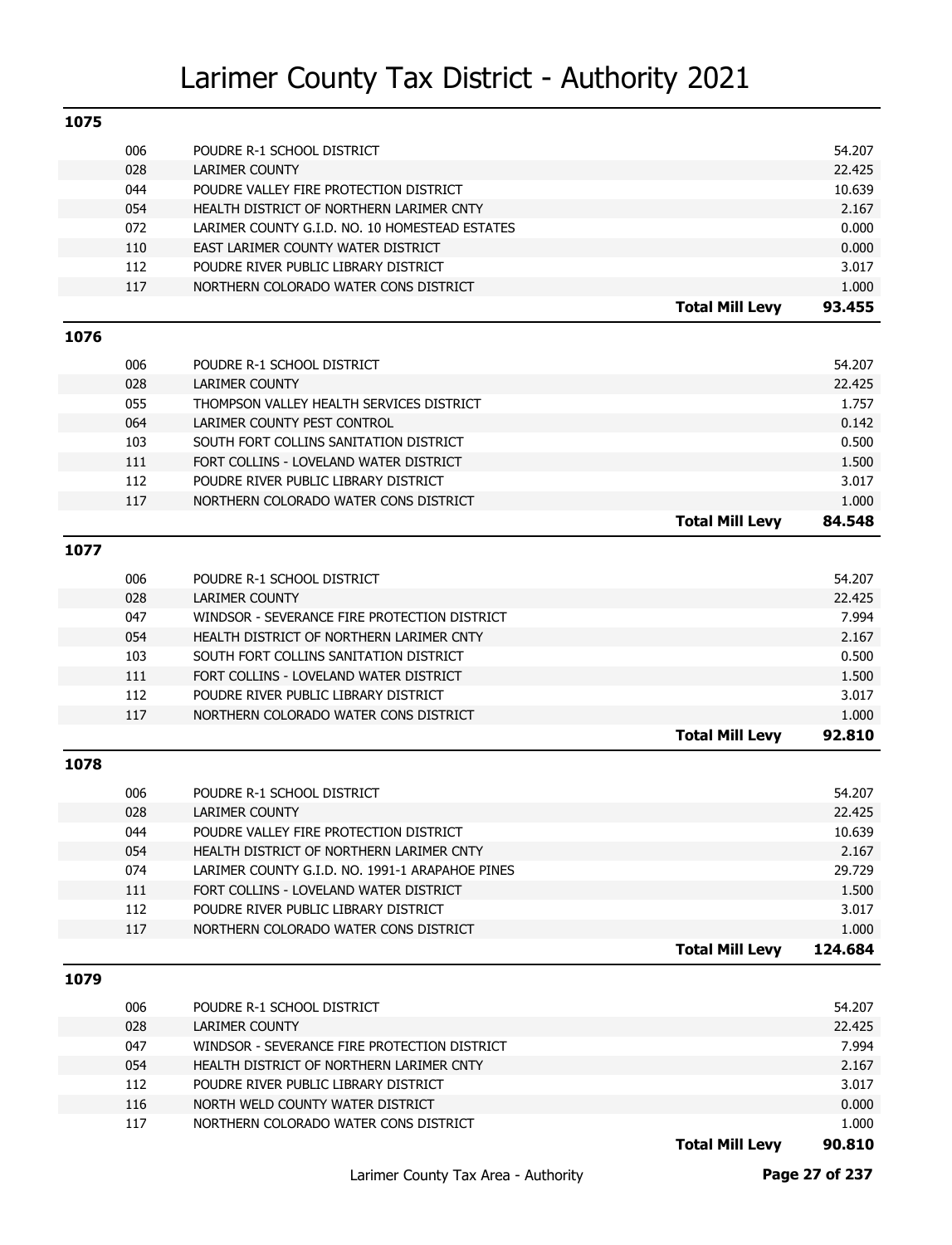| 1080 |     |                                              |                        |         |
|------|-----|----------------------------------------------|------------------------|---------|
|      | 006 | POUDRE R-1 SCHOOL DISTRICT                   |                        | 54.207  |
|      | 028 | <b>LARIMER COUNTY</b>                        |                        | 22.425  |
|      | 044 | POUDRE VALLEY FIRE PROTECTION DISTRICT       |                        | 10.639  |
|      | 055 | THOMPSON VALLEY HEALTH SERVICES DISTRICT     |                        | 1.757   |
|      | 111 | FORT COLLINS - LOVELAND WATER DISTRICT       |                        | 1.500   |
|      | 112 | POUDRE RIVER PUBLIC LIBRARY DISTRICT         |                        | 3.017   |
|      | 117 | NORTHERN COLORADO WATER CONS DISTRICT        |                        | 1.000   |
|      |     |                                              | <b>Total Mill Levy</b> | 94.545  |
| 1081 |     |                                              |                        |         |
|      | 006 | POUDRE R-1 SCHOOL DISTRICT                   |                        | 54.207  |
|      | 028 | <b>LARIMER COUNTY</b>                        |                        | 22.425  |
|      | 044 | POUDRE VALLEY FIRE PROTECTION DISTRICT       |                        | 10.639  |
|      | 054 | HEALTH DISTRICT OF NORTHERN LARIMER CNTY     |                        | 2.167   |
|      | 087 | LARIMER COUNTY P.I.D. NO. 22 SADDLEBACK      |                        | 12.400  |
|      | 112 | POUDRE RIVER PUBLIC LIBRARY DISTRICT         |                        | 3.017   |
|      | 117 | NORTHERN COLORADO WATER CONS DISTRICT        |                        | 1.000   |
|      |     |                                              | <b>Total Mill Levy</b> | 105.855 |
| 1082 |     |                                              |                        |         |
|      | 006 | POUDRE R-1 SCHOOL DISTRICT                   |                        | 54.207  |
|      | 028 | <b>LARIMER COUNTY</b>                        |                        | 22.425  |
|      | 047 | WINDSOR - SEVERANCE FIRE PROTECTION DISTRICT |                        | 7.994   |
|      | 054 | HEALTH DISTRICT OF NORTHERN LARIMER CNTY     |                        | 2.167   |
|      | 085 | LARIMER COUNTY P.I.D. NO. 20 PTARMIGAN       |                        | 9.500   |
|      | 103 | SOUTH FORT COLLINS SANITATION DISTRICT       |                        | 0.500   |
|      | 111 | FORT COLLINS - LOVELAND WATER DISTRICT       |                        | 1.500   |
|      | 112 | POUDRE RIVER PUBLIC LIBRARY DISTRICT         |                        | 3.017   |
|      | 117 | NORTHERN COLORADO WATER CONS DISTRICT        |                        | 1.000   |
|      |     |                                              | <b>Total Mill Levy</b> | 102.310 |
| 1083 |     |                                              |                        |         |
|      | 006 | POUDRE R-1 SCHOOL DISTRICT                   |                        | 54.207  |
|      | 028 | <b>LARIMER COUNTY</b>                        |                        | 22.425  |
|      | 046 | WELLINGTON FIRE PROTECTION DISTRICT          |                        | 15.070  |
|      | 054 | HEALTH DISTRICT OF NORTHERN LARIMER CNTY     |                        | 2.167   |
|      | 112 | POUDRE RIVER PUBLIC LIBRARY DISTRICT         |                        | 3.017   |
|      |     |                                              | <b>Total Mill Levy</b> | 96.886  |
| 1084 |     |                                              |                        |         |
|      | 006 | POUDRE R-1 SCHOOL DISTRICT                   |                        | 54.207  |
|      | 028 | <b>LARIMER COUNTY</b>                        |                        | 22.425  |
|      | 054 | HEALTH DISTRICT OF NORTHERN LARIMER CNTY     |                        | 2.167   |
|      | 112 | POUDRE RIVER PUBLIC LIBRARY DISTRICT         |                        | 3.017   |
|      |     |                                              | <b>Total Mill Levy</b> | 81.816  |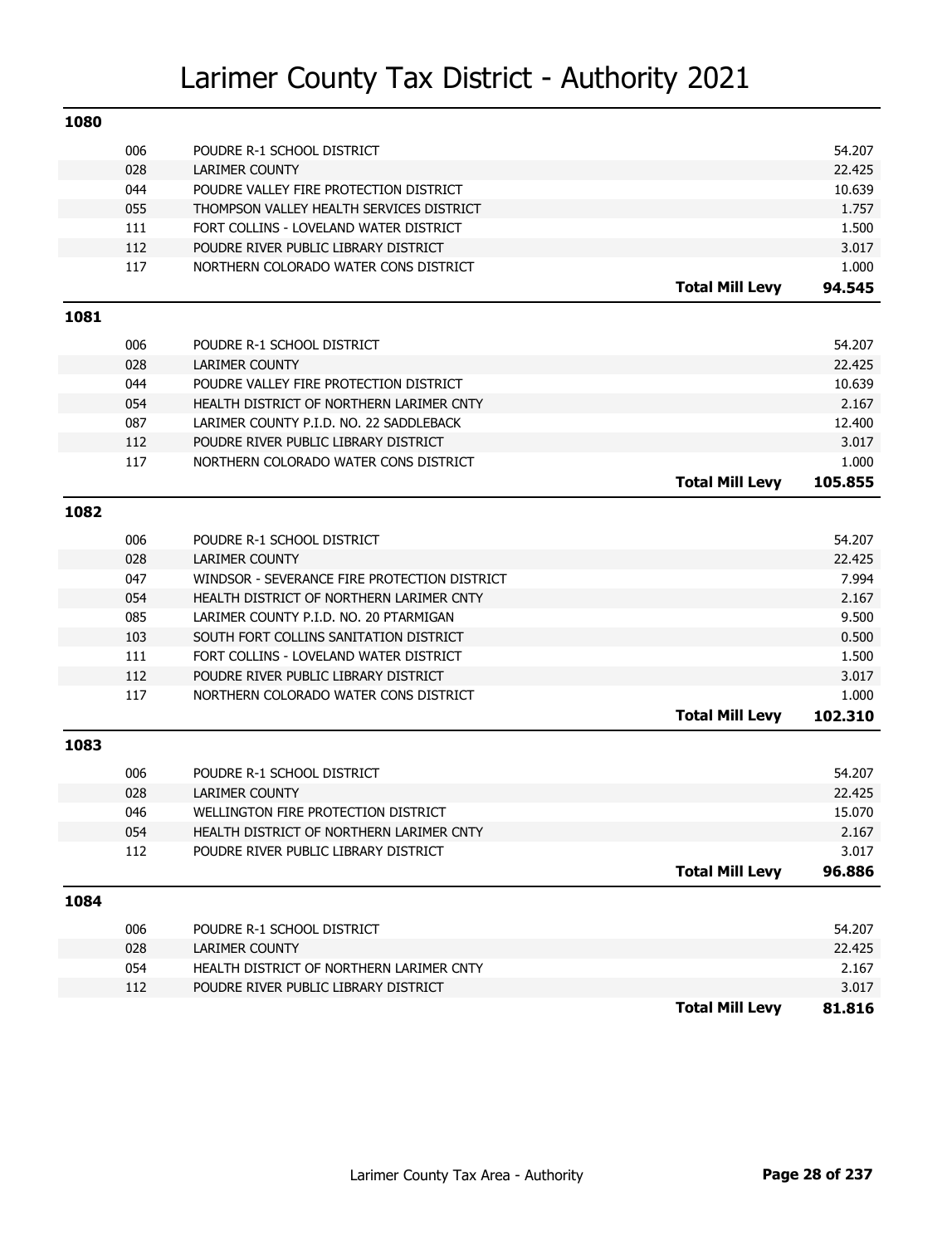| 1085 |     |                                          |                        |         |
|------|-----|------------------------------------------|------------------------|---------|
|      | 006 | POUDRE R-1 SCHOOL DISTRICT               |                        | 54.207  |
|      | 028 | <b>LARIMER COUNTY</b>                    |                        | 22.425  |
|      | 044 | POUDRE VALLEY FIRE PROTECTION DISTRICT   |                        | 10.639  |
|      | 055 | THOMPSON VALLEY HEALTH SERVICES DISTRICT |                        | 1.757   |
|      | 103 | SOUTH FORT COLLINS SANITATION DISTRICT   |                        | 0.500   |
|      | 111 | FORT COLLINS - LOVELAND WATER DISTRICT   |                        | 1.500   |
|      | 112 | POUDRE RIVER PUBLIC LIBRARY DISTRICT     |                        | 3.017   |
|      | 117 | NORTHERN COLORADO WATER CONS DISTRICT    |                        | 1.000   |
|      |     |                                          | <b>Total Mill Levy</b> | 95.045  |
| 1086 |     |                                          |                        |         |
|      | 006 | POUDRE R-1 SCHOOL DISTRICT               |                        | 54.207  |
|      | 028 | <b>LARIMER COUNTY</b>                    |                        | 22.425  |
|      | 044 | POUDRE VALLEY FIRE PROTECTION DISTRICT   |                        | 10.639  |
|      | 054 | HEALTH DISTRICT OF NORTHERN LARIMER CNTY |                        | 2.167   |
|      | 112 | POUDRE RIVER PUBLIC LIBRARY DISTRICT     |                        | 3.017   |
|      |     |                                          | <b>Total Mill Levy</b> | 92.455  |
| 1087 |     |                                          |                        |         |
|      | 006 | POUDRE R-1 SCHOOL DISTRICT               |                        | 54.207  |
|      | 028 | <b>LARIMER COUNTY</b>                    |                        | 22.425  |
|      | 044 | POUDRE VALLEY FIRE PROTECTION DISTRICT   |                        | 10.639  |
|      | 054 | HEALTH DISTRICT OF NORTHERN LARIMER CNTY |                        | 2.167   |
|      | 100 | LARIMER COUNTY P.I.D. NO. 24 WESTRIDGE   |                        | 9.358   |
|      | 103 | SOUTH FORT COLLINS SANITATION DISTRICT   |                        | 0.500   |
|      | 111 | FORT COLLINS - LOVELAND WATER DISTRICT   |                        | 1.500   |
|      | 112 | POUDRE RIVER PUBLIC LIBRARY DISTRICT     |                        | 3.017   |
|      | 117 | NORTHERN COLORADO WATER CONS DISTRICT    |                        | 1.000   |
|      |     |                                          | <b>Total Mill Levy</b> | 104.813 |
| 1088 |     |                                          |                        |         |
|      | 006 | POUDRE R-1 SCHOOL DISTRICT               |                        | 54.207  |
|      | 028 | <b>LARIMER COUNTY</b>                    |                        | 22.425  |
|      | 044 | POUDRE VALLEY FIRE PROTECTION DISTRICT   |                        | 10.639  |
|      | 054 | HEALTH DISTRICT OF NORTHERN LARIMER CNTY |                        | 2.167   |
|      | 064 | LARIMER COUNTY PEST CONTROL              |                        | 0.142   |
|      | 112 | POUDRE RIVER PUBLIC LIBRARY DISTRICT     |                        | 3.017   |
|      | 117 | NORTHERN COLORADO WATER CONS DISTRICT    |                        | 1.000   |
|      | 122 | WEST FORT COLLINS WATER DISTRICT         |                        | 0.000   |
|      | 156 | <b>GROVE METRO DISTRICT NO. 1</b>        |                        | 0.000   |
|      |     |                                          | <b>Total Mill Levy</b> | 93.597  |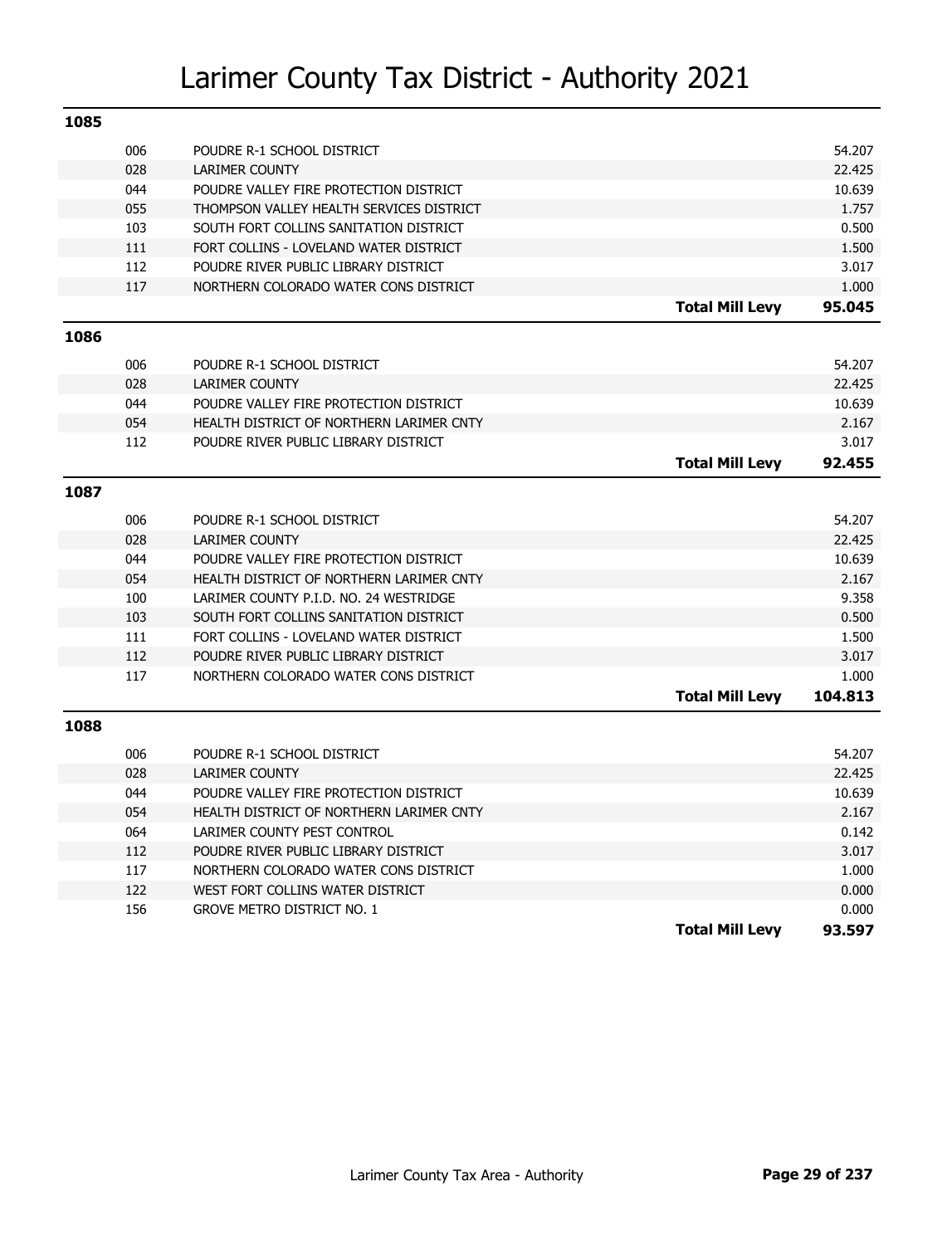| 1089 |     |                                                  |                        |         |
|------|-----|--------------------------------------------------|------------------------|---------|
|      | 006 | POUDRE R-1 SCHOOL DISTRICT                       |                        | 54.207  |
|      | 028 | <b>LARIMER COUNTY</b>                            |                        | 22.425  |
|      | 044 | POUDRE VALLEY FIRE PROTECTION DISTRICT           |                        | 10.639  |
|      | 054 | HEALTH DISTRICT OF NORTHERN LARIMER CNTY         |                        | 2.167   |
|      | 064 | LARIMER COUNTY PEST CONTROL                      |                        | 0.142   |
|      | 112 | POUDRE RIVER PUBLIC LIBRARY DISTRICT             |                        | 3.017   |
|      | 117 | NORTHERN COLORADO WATER CONS DISTRICT            |                        | 1.000   |
|      | 122 | WEST FORT COLLINS WATER DISTRICT                 |                        | 0.000   |
|      | 157 | <b>GROVE METRO DISTRICT NO. 2</b>                |                        | 0.000   |
|      |     |                                                  | <b>Total Mill Levy</b> | 93.597  |
| 1090 |     |                                                  |                        |         |
|      | 006 | POUDRE R-1 SCHOOL DISTRICT                       |                        | 54.207  |
|      | 028 | <b>LARIMER COUNTY</b>                            |                        | 22.425  |
|      | 044 | POUDRE VALLEY FIRE PROTECTION DISTRICT           |                        | 10.639  |
|      | 054 | HEALTH DISTRICT OF NORTHERN LARIMER CNTY         |                        | 2.167   |
|      | 064 | LARIMER COUNTY PEST CONTROL                      |                        | 0.142   |
|      | 112 | POUDRE RIVER PUBLIC LIBRARY DISTRICT             |                        | 3.017   |
|      | 117 | NORTHERN COLORADO WATER CONS DISTRICT            |                        | 1.000   |
|      | 122 | WEST FORT COLLINS WATER DISTRICT                 |                        | 0.000   |
|      | 158 | <b>GROVE METRO DISTRICT NO. 3</b>                |                        | 0.000   |
|      |     |                                                  |                        |         |
|      |     |                                                  | <b>Total Mill Levy</b> | 93.597  |
| 1091 |     |                                                  |                        |         |
|      | 006 | POUDRE R-1 SCHOOL DISTRICT                       |                        | 54.207  |
|      | 028 | <b>LARIMER COUNTY</b>                            |                        | 22.425  |
|      | 044 | POUDRE VALLEY FIRE PROTECTION DISTRICT           |                        | 10.639  |
|      | 054 | HEALTH DISTRICT OF NORTHERN LARIMER CNTY         |                        | 2.167   |
|      | 103 | SOUTH FORT COLLINS SANITATION DISTRICT           |                        | 0.500   |
|      | 111 | FORT COLLINS - LOVELAND WATER DISTRICT           |                        | 1.500   |
|      | 112 | POUDRE RIVER PUBLIC LIBRARY DISTRICT             |                        | 3.017   |
|      | 117 | NORTHERN COLORADO WATER CONS DISTRICT            |                        | 1.000   |
|      | 148 | LARIMER COUNTY P.I.D. NO. 26 EAGLE RANCH ESTATES |                        | 10.149  |
|      |     |                                                  | <b>Total Mill Levy</b> | 105.604 |
| 1092 |     |                                                  |                        |         |
|      | 006 | POUDRE R-1 SCHOOL DISTRICT                       |                        | 54.207  |
|      | 028 | <b>LARIMER COUNTY</b>                            |                        | 22.425  |
|      | 044 | POUDRE VALLEY FIRE PROTECTION DISTRICT           |                        | 10.639  |
|      | 054 | HEALTH DISTRICT OF NORTHERN LARIMER CNTY         |                        | 2.167   |
|      | 070 | LARIMER COUNTY G.I.D. NO. 6 SHIDELER SUBDIVISION |                        | 0.000   |
|      | 112 | POUDRE RIVER PUBLIC LIBRARY DISTRICT             |                        | 3.017   |
|      | 117 | NORTHERN COLORADO WATER CONS DISTRICT            |                        | 1.000   |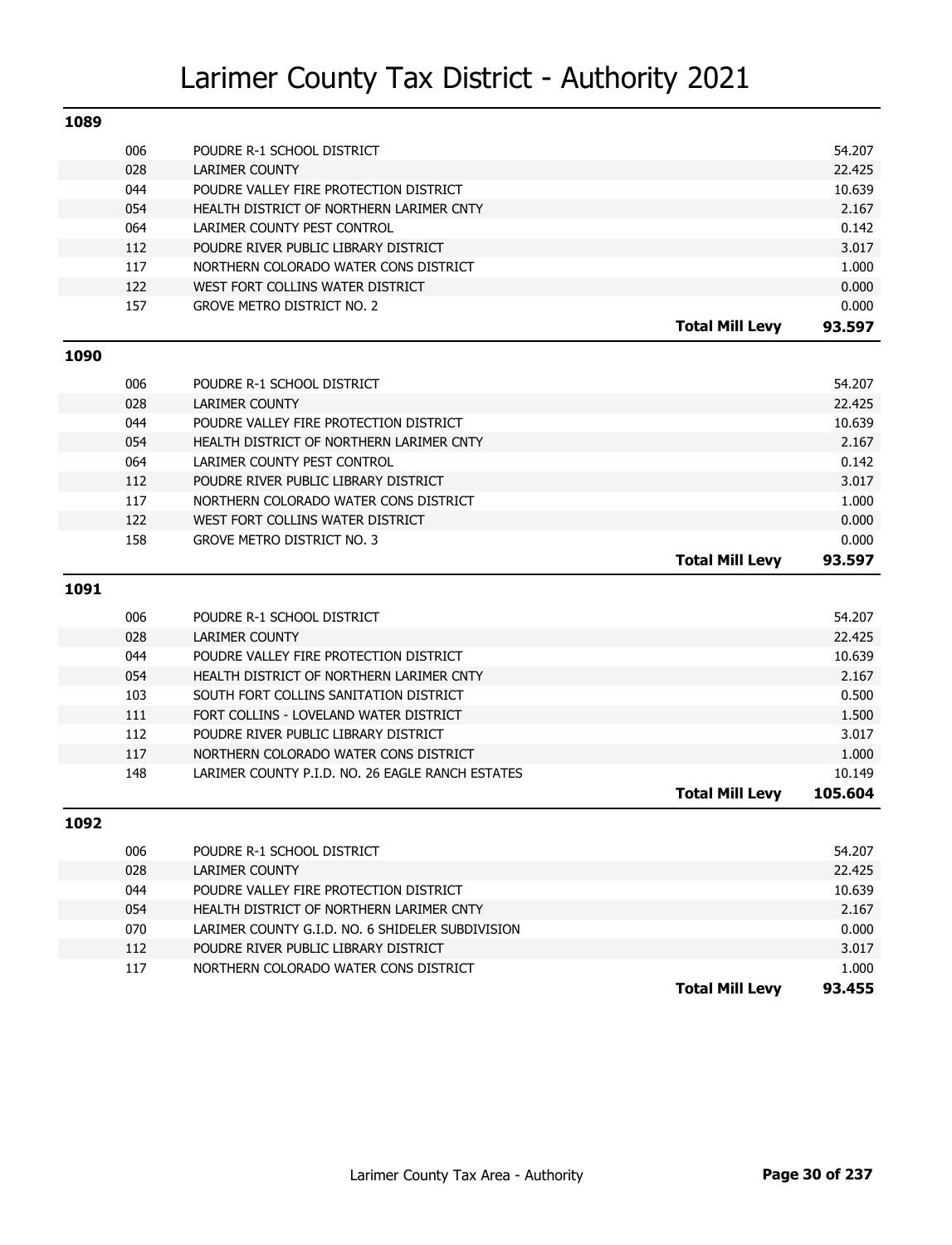| 1093 |     |                                                   |                        |                   |
|------|-----|---------------------------------------------------|------------------------|-------------------|
|      | 006 | POUDRE R-1 SCHOOL DISTRICT                        |                        | 54.207            |
|      | 028 | <b>LARIMER COUNTY</b>                             |                        | 22.425            |
|      | 044 | POUDRE VALLEY FIRE PROTECTION DISTRICT            |                        | 10.639            |
|      | 054 | HEALTH DISTRICT OF NORTHERN LARIMER CNTY          |                        | 2.167             |
|      | 064 | LARIMER COUNTY PEST CONTROL                       |                        | 0.142             |
|      | 095 | BOXELDER SANITATION DISTRICT                      |                        | 0.000             |
|      | 110 | EAST LARIMER COUNTY WATER DISTRICT                |                        | 0.000             |
|      | 112 | POUDRE RIVER PUBLIC LIBRARY DISTRICT              |                        | 3.017             |
|      | 117 | NORTHERN COLORADO WATER CONS DISTRICT             |                        | 1.000             |
|      | 174 | LARIMER COUNTY P.I.D. NO. 38 CENTRO BUSINESS PARK |                        | 3.061             |
|      |     |                                                   | <b>Total Mill Levy</b> | 96.658            |
| 1094 |     |                                                   |                        |                   |
|      | 006 | POUDRE R-1 SCHOOL DISTRICT                        |                        | 54.207            |
|      | 028 | <b>LARIMER COUNTY</b>                             |                        | 22.425            |
|      | 044 | POUDRE VALLEY FIRE PROTECTION DISTRICT            |                        | 10.639            |
|      | 054 | HEALTH DISTRICT OF NORTHERN LARIMER CNTY          |                        | 2.167             |
|      | 095 | BOXELDER SANITATION DISTRICT                      |                        | 0.000             |
|      | 110 | EAST LARIMER COUNTY WATER DISTRICT                |                        | 0.000             |
|      | 112 | POUDRE RIVER PUBLIC LIBRARY DISTRICT              |                        | 3.017             |
|      | 117 | NORTHERN COLORADO WATER CONS DISTRICT             |                        | 1.000             |
|      | 174 | LARIMER COUNTY P.I.D. NO. 38 CENTRO BUSINESS PARK |                        | 3.061             |
|      |     |                                                   | <b>Total Mill Levy</b> | 96.516            |
| 1095 |     |                                                   |                        |                   |
|      |     |                                                   |                        |                   |
|      | 006 | POUDRE R-1 SCHOOL DISTRICT                        |                        | 54.207            |
|      | 028 | <b>LARIMER COUNTY</b>                             |                        | 22.425            |
|      | 044 | POUDRE VALLEY FIRE PROTECTION DISTRICT            |                        | 10.639            |
|      | 054 | HEALTH DISTRICT OF NORTHERN LARIMER CNTY          |                        | 2.167             |
|      | 064 | LARIMER COUNTY PEST CONTROL                       |                        | 0.142             |
|      | 103 | SOUTH FORT COLLINS SANITATION DISTRICT            |                        | 0.500             |
|      | 111 | FORT COLLINS - LOVELAND WATER DISTRICT            |                        | 1.500             |
|      | 112 | POUDRE RIVER PUBLIC LIBRARY DISTRICT              |                        | 3.017             |
|      | 117 | NORTHERN COLORADO WATER CONS DISTRICT             |                        | 1.000             |
|      | 173 | LARIMER COUNTY P.I.D. NO. 34 MTN RANGE SHADOWS    | <b>Total Mill Levy</b> | 18.000<br>113.597 |
|      |     |                                                   |                        |                   |
| 1096 |     |                                                   |                        |                   |
|      | 006 | POUDRE R-1 SCHOOL DISTRICT                        |                        | 54.207            |
|      | 028 | <b>LARIMER COUNTY</b>                             |                        | 22.425            |
|      | 044 | POUDRE VALLEY FIRE PROTECTION DISTRICT            |                        | 10.639            |
|      | 054 | HEALTH DISTRICT OF NORTHERN LARIMER CNTY          |                        | 2.167             |
|      | 101 | LARIMER COUNTY P.I.D. NO. 28 TROTWOOD             |                        | 9.760             |
|      | 110 | EAST LARIMER COUNTY WATER DISTRICT                |                        | 0.000             |
|      | 112 | POUDRE RIVER PUBLIC LIBRARY DISTRICT              |                        | 3.017             |
|      | 117 | NORTHERN COLORADO WATER CONS DISTRICT             |                        | 1.000             |
|      |     |                                                   | <b>Total Mill Levy</b> | 103.215           |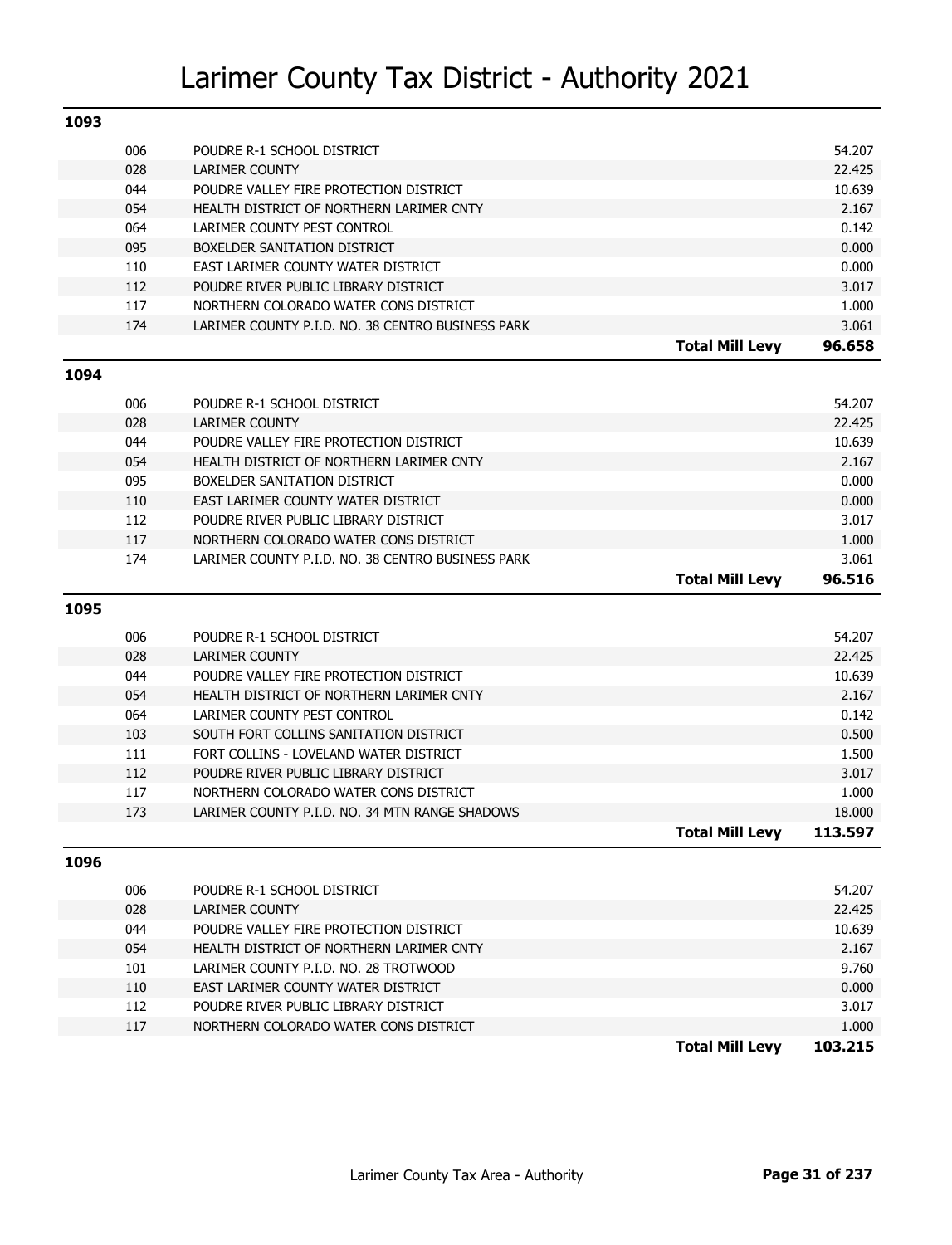| 1097 |            |                                                                               |                        |                 |
|------|------------|-------------------------------------------------------------------------------|------------------------|-----------------|
|      | 006        | POUDRE R-1 SCHOOL DISTRICT                                                    |                        | 54.207          |
|      | 028        | <b>LARIMER COUNTY</b>                                                         |                        | 22.425          |
|      | 044        | POUDRE VALLEY FIRE PROTECTION DISTRICT                                        |                        | 10.639          |
|      | 054        | HEALTH DISTRICT OF NORTHERN LARIMER CNTY                                      |                        | 2.167           |
|      | 064        | LARIMER COUNTY PEST CONTROL                                                   |                        | 0.142           |
|      | 096        | CHERRY HILLS SANITATION DISTRICT                                              |                        | 0.000           |
|      | 110        | EAST LARIMER COUNTY WATER DISTRICT                                            |                        | 0.000           |
|      | 112        | POUDRE RIVER PUBLIC LIBRARY DISTRICT                                          |                        | 3.017           |
|      | 117        | NORTHERN COLORADO WATER CONS DISTRICT                                         |                        | 1.000           |
|      | 190        | LARIMER COUNTY P.I.D. NO. 37 TERRY COVE                                       |                        | 8.969           |
|      |            |                                                                               | <b>Total Mill Levy</b> | 102.566         |
| 1098 |            |                                                                               |                        |                 |
|      |            |                                                                               |                        |                 |
|      | 006        | POUDRE R-1 SCHOOL DISTRICT                                                    |                        | 54.207          |
|      | 028        | <b>LARIMER COUNTY</b><br>POUDRE VALLEY FIRE PROTECTION DISTRICT               |                        | 22.425          |
|      | 044        |                                                                               |                        | 10.639          |
|      | 054        | HEALTH DISTRICT OF NORTHERN LARIMER CNTY                                      |                        | 2.167           |
|      | 064        | LARIMER COUNTY PEST CONTROL                                                   |                        | 0.142<br>0.000  |
|      | 110        | EAST LARIMER COUNTY WATER DISTRICT                                            |                        | 3.017           |
|      | 112<br>117 | POUDRE RIVER PUBLIC LIBRARY DISTRICT<br>NORTHERN COLORADO WATER CONS DISTRICT |                        | 1.000           |
|      | 192        | LARIMER COUNTY P.I.D. NO. 42 COTTONWOOD SHORES                                |                        | 12.502          |
|      |            |                                                                               |                        |                 |
|      |            |                                                                               |                        |                 |
|      |            |                                                                               | <b>Total Mill Levy</b> | 106.099         |
| 1099 |            |                                                                               |                        |                 |
|      | 006        | POUDRE R-1 SCHOOL DISTRICT                                                    |                        | 54.207          |
|      | 028        | <b>LARIMER COUNTY</b>                                                         |                        | 22.425          |
|      | 046        | WELLINGTON FIRE PROTECTION DISTRICT                                           |                        | 15.070          |
|      | 054        | HEALTH DISTRICT OF NORTHERN LARIMER CNTY                                      |                        | 2.167           |
|      | 064        | LARIMER COUNTY PEST CONTROL                                                   |                        | 0.142           |
|      | 110        | EAST LARIMER COUNTY WATER DISTRICT                                            |                        | 0.000           |
|      | 112        | POUDRE RIVER PUBLIC LIBRARY DISTRICT                                          |                        | 3.017           |
|      | 117        | NORTHERN COLORADO WATER CONS DISTRICT                                         |                        | 1.000           |
|      | 192        | LARIMER COUNTY P.I.D. NO. 42 COTTONWOOD SHORES                                |                        | 12.502          |
|      |            |                                                                               | <b>Total Mill Levy</b> | 110.530         |
|      |            |                                                                               |                        |                 |
| 1100 |            |                                                                               |                        |                 |
|      | 006        | POUDRE R-1 SCHOOL DISTRICT                                                    |                        | 54.207          |
|      | 028        | <b>LARIMER COUNTY</b>                                                         |                        | 22.425          |
|      | 032        | CITY OF FORT COLLINS                                                          |                        | 9.797           |
|      | 054        | HEALTH DISTRICT OF NORTHERN LARIMER CNTY                                      |                        | 2.167           |
|      | 064        | LARIMER COUNTY PEST CONTROL                                                   |                        | 0.142           |
|      | 112        | POUDRE RIVER PUBLIC LIBRARY DISTRICT                                          |                        | 3.017           |
|      | 117        | NORTHERN COLORADO WATER CONS DISTRICT                                         | <b>Total Mill Levy</b> | 1.000<br>92.755 |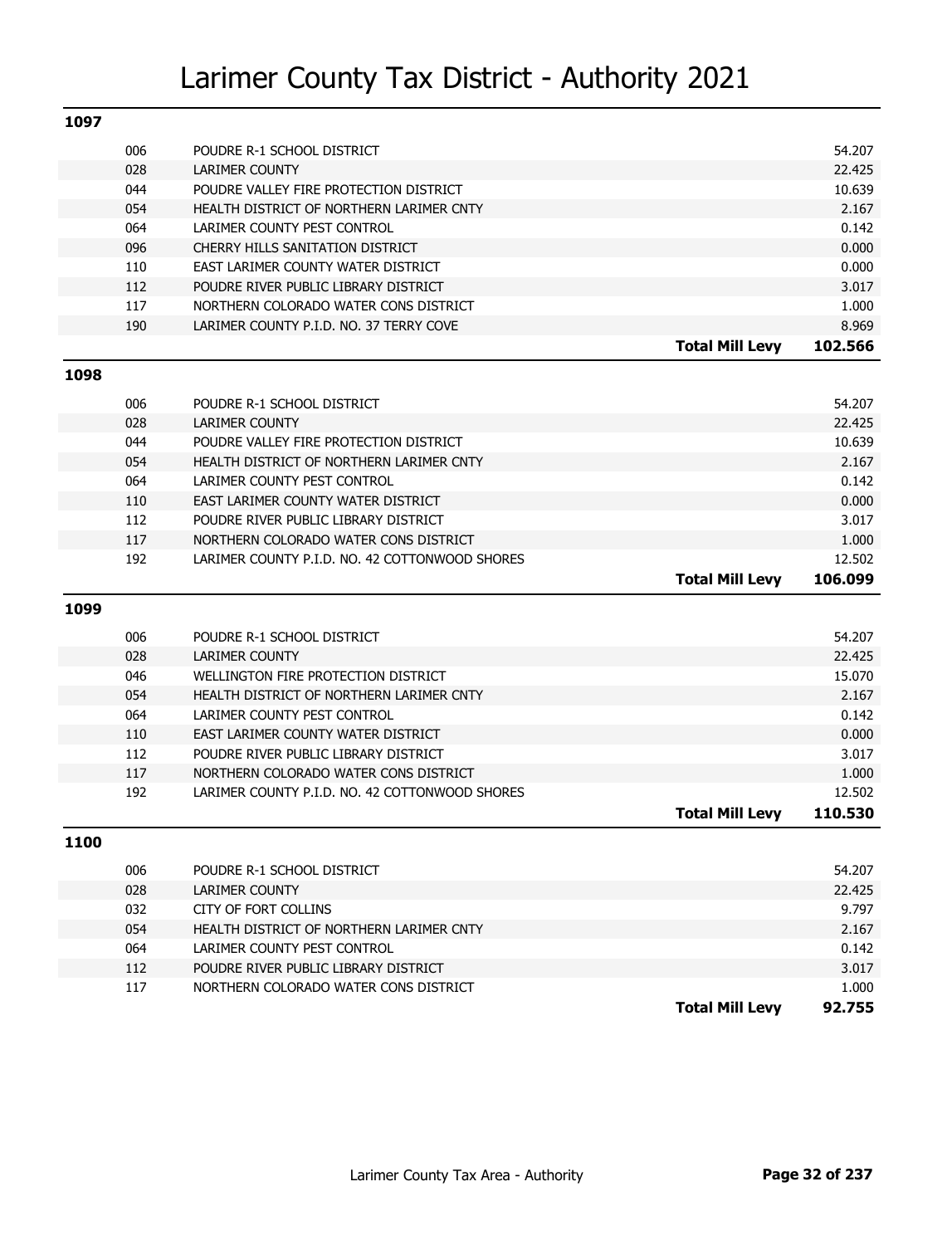| 11001 |     |                                          |                        |         |
|-------|-----|------------------------------------------|------------------------|---------|
|       | 006 | POUDRE R-1 SCHOOL DISTRICT               |                        | 54.207  |
|       | 028 | <b>LARIMER COUNTY</b>                    |                        | 22.425  |
|       | 032 | <b>CITY OF FORT COLLINS</b>              |                        | 9.797   |
|       | 054 | HEALTH DISTRICT OF NORTHERN LARIMER CNTY |                        | 2.167   |
|       | 064 | LARIMER COUNTY PEST CONTROL              |                        | 0.142   |
|       | 112 | POUDRE RIVER PUBLIC LIBRARY DISTRICT     |                        | 3.017   |
|       | 117 | NORTHERN COLORADO WATER CONS DISTRICT    |                        | 1.000   |
|       | 218 | MIDTOWN URA PROSPECT SOUTH               |                        | 0.000   |
|       |     |                                          | <b>Total Mill Levy</b> | 92.755  |
| 11002 |     |                                          |                        |         |
|       | 006 | POUDRE R-1 SCHOOL DISTRICT               |                        | 54.207  |
|       | 028 | <b>LARIMER COUNTY</b>                    |                        | 22.425  |
|       | 032 | <b>CITY OF FORT COLLINS</b>              |                        | 9.797   |
|       | 054 | HEALTH DISTRICT OF NORTHERN LARIMER CNTY |                        | 2.167   |
|       | 064 | LARIMER COUNTY PEST CONTROL              |                        | 0.142   |
|       | 112 | POUDRE RIVER PUBLIC LIBRARY DISTRICT     |                        | 3.017   |
|       | 117 | NORTHERN COLORADO WATER CONS DISTRICT    |                        | 1.000   |
|       | 225 | FOOTHILLS METRO DISTRICT                 |                        | 65.363  |
|       |     |                                          | <b>Total Mill Levy</b> | 158.118 |
| 11003 |     |                                          |                        |         |
|       | 006 | POUDRE R-1 SCHOOL DISTRICT               |                        | 54.207  |
|       | 028 | <b>LARIMER COUNTY</b>                    |                        | 22.425  |
|       | 032 | <b>CITY OF FORT COLLINS</b>              |                        | 9.797   |
|       | 054 | HEALTH DISTRICT OF NORTHERN LARIMER CNTY |                        | 2.167   |
|       | 064 | LARIMER COUNTY PEST CONTROL              |                        | 0.142   |
|       | 112 | POUDRE RIVER PUBLIC LIBRARY DISTRICT     |                        | 3.017   |
|       | 117 | NORTHERN COLORADO WATER CONS DISTRICT    |                        | 1.000   |
|       | 226 | MIDTOWN URA FOOTHILLS MALL               |                        | 0.000   |
|       |     |                                          | <b>Total Mill Levy</b> | 92.755  |
| 11004 |     |                                          |                        |         |
|       | 006 | POUDRE R-1 SCHOOL DISTRICT               |                        | 54.207  |
|       | 028 | <b>LARIMER COUNTY</b>                    |                        | 22.425  |
|       | 032 | CITY OF FORT COLLINS                     |                        | 9.797   |
|       | 054 | HEALTH DISTRICT OF NORTHERN LARIMER CNTY |                        | 2.167   |
|       | 064 | LARIMER COUNTY PEST CONTROL              |                        | 0.142   |
|       | 112 | POUDRE RIVER PUBLIC LIBRARY DISTRICT     |                        | 3.017   |
|       | 117 | NORTHERN COLORADO WATER CONS DISTRICT    |                        | 1.000   |
|       | 225 | FOOTHILLS METRO DISTRICT                 |                        | 65.363  |
|       |     |                                          |                        |         |
|       | 226 | MIDTOWN URA FOOTHILLS MALL               |                        | 0.000   |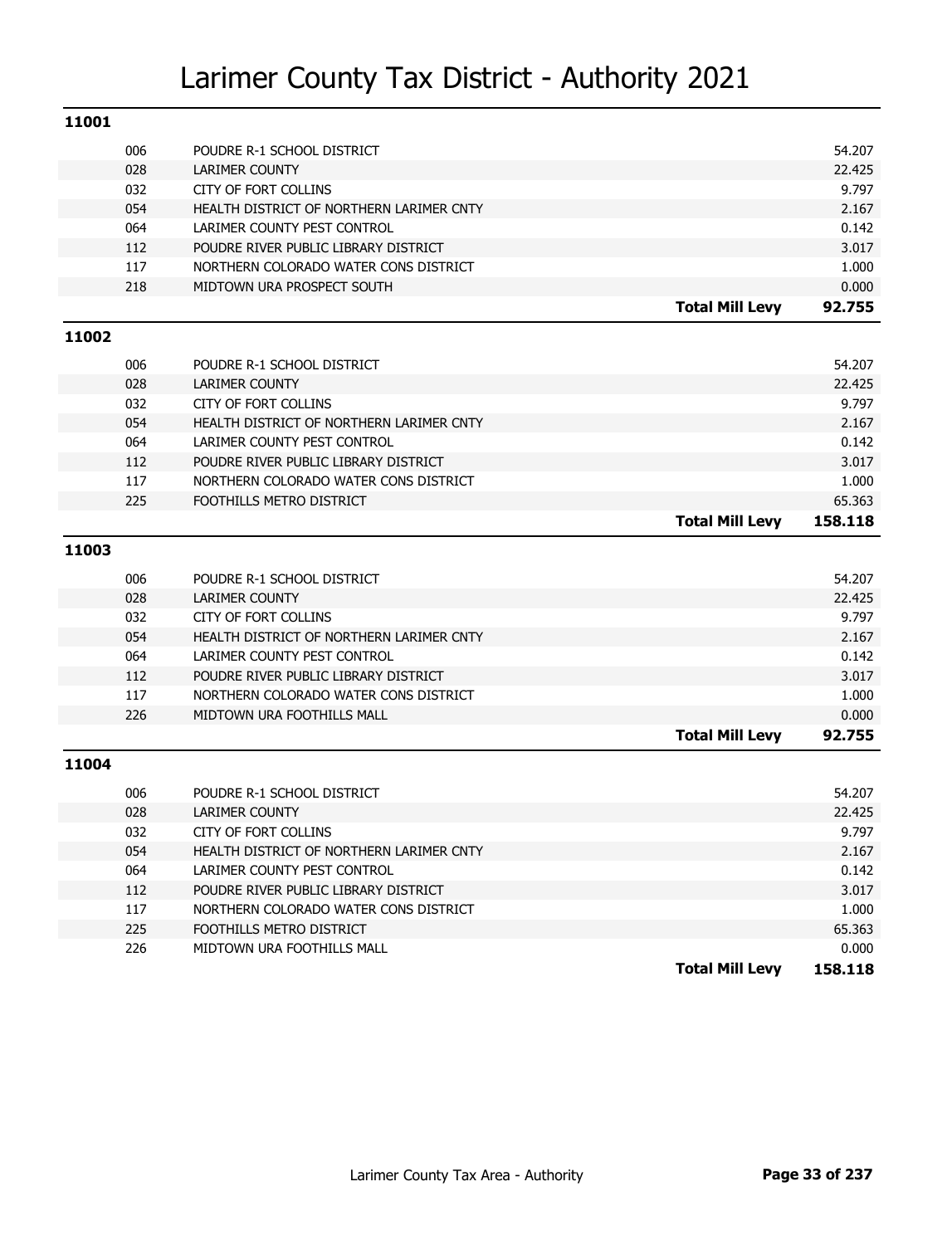| 11005 |     |                                              |        |
|-------|-----|----------------------------------------------|--------|
|       | 006 | POUDRE R-1 SCHOOL DISTRICT                   | 54.207 |
|       | 028 | LARIMER COUNTY                               | 22.425 |
|       | 032 | CITY OF FORT COLLINS                         | 9.797  |
|       | 054 | HEALTH DISTRICT OF NORTHERN LARIMER CNTY     | 2.167  |
|       | 064 | LARIMER COUNTY PEST CONTROL                  | 0.142  |
|       | 095 | BOXELDER SANITATION DISTRICT                 | 0.000  |
|       | 110 | EAST LARIMER COUNTY WATER DISTRICT           | 0.000  |
|       | 112 | POUDRE RIVER PUBLIC LIBRARY DISTRICT         | 3.017  |
|       | 117 | NORTHERN COLORADO WATER CONS DISTRICT        | 1.000  |
|       | 219 | LARIMER COUNTY P.I.D. NO. 50 CLYDESDALE PARK | 0.000  |
|       |     | <b>Total Mill Levy</b>                       | 92.755 |
| 11006 |     |                                              |        |

| 006 | POUDRE R-1 SCHOOL DISTRICT               |                        | 54.207  |
|-----|------------------------------------------|------------------------|---------|
| 028 | LARIMER COUNTY                           |                        | 22.425  |
| 032 | CITY OF FORT COLLINS                     |                        | 9.797   |
| 054 | HEALTH DISTRICT OF NORTHERN LARIMER CNTY |                        | 2.167   |
| 064 | LARIMER COUNTY PEST CONTROL              |                        | 0.142   |
| 095 | BOXELDER SANITATION DISTRICT             |                        | 0.000   |
| 110 | EAST LARIMER COUNTY WATER DISTRICT       |                        | 0.000   |
| 112 | POUDRE RIVER PUBLIC LIBRARY DISTRICT     |                        | 3.017   |
| 117 | NORTHERN COLORADO WATER CONS DISTRICT    |                        | 1.000   |
| 321 | RUDOLPH FARMS METRO DISTRICT NO. 1       |                        | 0.000   |
| 322 | RUDOLPH FARMS METRO DISTRICT NO. 2       |                        | 0.000   |
| 323 | RUDOLPH FARMS METRO DISTRICT NO. 3       |                        | 0.000   |
| 324 | RUDOLPH FARMS METRO DISTRICT NO. 4       |                        | 0.000   |
| 325 | RUDOLPH FARMS METRO DISTRICT NO. 5       |                        | 0.000   |
| 326 | RUDOLPH FARMS METRO DISTRICT NO. 6       |                        | 0.000   |
| 327 | I-25/PROSPECT INTERCHANGE METRO DISTRICT |                        | 7.500   |
|     |                                          | <b>Total Mill Levy</b> | 100.255 |

#### **1101**

| 006 | POUDRE R-1 SCHOOL DISTRICT               |                        | 54.207 |
|-----|------------------------------------------|------------------------|--------|
| 028 | LARIMER COUNTY                           |                        | 22.425 |
| 032 | CITY OF FORT COLLINS                     |                        | 9.797  |
| 054 | HEALTH DISTRICT OF NORTHERN LARIMER CNTY |                        | 2.167  |
| 064 | LARIMER COUNTY PEST CONTROL              |                        | 0.142  |
| 110 | EAST LARIMER COUNTY WATER DISTRICT       |                        | 0.000  |
| 112 | POUDRE RIVER PUBLIC LIBRARY DISTRICT     |                        | 3.017  |
| 117 | NORTHERN COLORADO WATER CONS DISTRICT    |                        | 1.000  |
|     |                                          | <b>Total Mill Levy</b> | 92.755 |

#### **1102**

|     |                                          | <b>Total Mill Levv</b> | 94.255 |
|-----|------------------------------------------|------------------------|--------|
| 117 | NORTHERN COLORADO WATER CONS DISTRICT    |                        | 1.000  |
| 112 | POUDRE RIVER PUBLIC LIBRARY DISTRICT     |                        | 3.017  |
| 111 | FORT COLLINS - LOVELAND WATER DISTRICT   |                        | 1.500  |
| 064 | LARIMER COUNTY PEST CONTROL              |                        | 0.142  |
| 054 | HEALTH DISTRICT OF NORTHERN LARIMER CNTY |                        | 2.167  |
| 032 | CITY OF FORT COLLINS                     |                        | 9.797  |
| 028 | LARIMER COUNTY                           |                        | 22.425 |
| 006 | POUDRE R-1 SCHOOL DISTRICT               |                        | 54.207 |
|     |                                          |                        |        |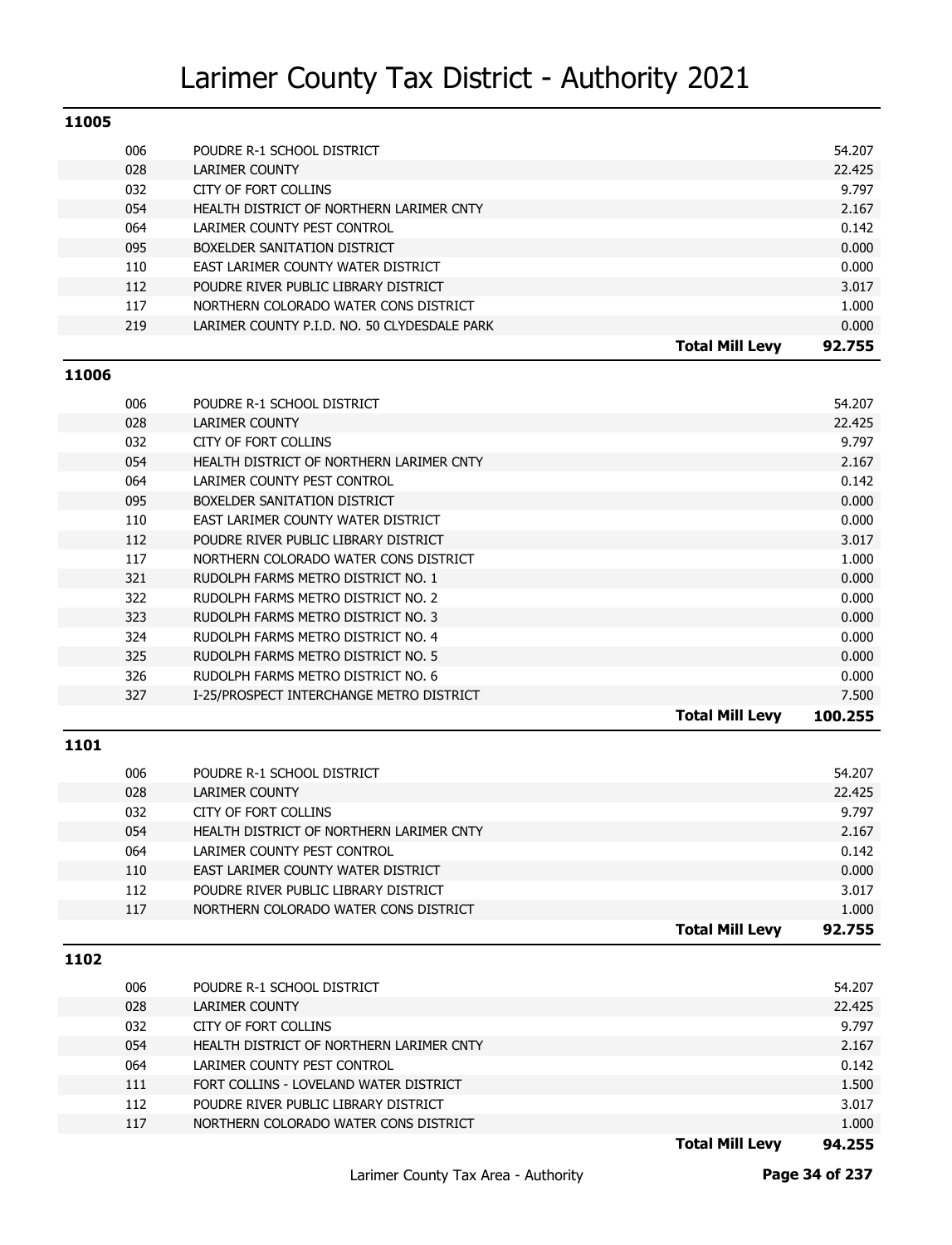| 1103  |     |                                          |                        |        |
|-------|-----|------------------------------------------|------------------------|--------|
|       | 006 | POUDRE R-1 SCHOOL DISTRICT               |                        | 54.207 |
|       | 028 | <b>LARIMER COUNTY</b>                    |                        | 22.425 |
|       | 032 | <b>CITY OF FORT COLLINS</b>              |                        | 9.797  |
|       | 054 | HEALTH DISTRICT OF NORTHERN LARIMER CNTY |                        | 2.167  |
|       | 064 | LARIMER COUNTY PEST CONTROL              |                        | 0.142  |
|       | 095 | BOXELDER SANITATION DISTRICT             |                        | 0.000  |
|       | 112 | POUDRE RIVER PUBLIC LIBRARY DISTRICT     |                        | 3.017  |
|       | 117 | NORTHERN COLORADO WATER CONS DISTRICT    |                        | 1.000  |
|       |     |                                          | <b>Total Mill Levy</b> | 92.755 |
| 11031 |     |                                          |                        |        |
|       | 006 | POUDRE R-1 SCHOOL DISTRICT               |                        | 54.207 |
|       | 028 | <b>LARIMER COUNTY</b>                    |                        | 22.425 |
|       | 032 | <b>CITY OF FORT COLLINS</b>              |                        | 9.797  |
|       | 054 | HEALTH DISTRICT OF NORTHERN LARIMER CNTY |                        | 2.167  |
|       | 064 | LARIMER COUNTY PEST CONTROL              |                        | 0.142  |
|       | 095 | BOXELDER SANITATION DISTRICT             |                        | 0.000  |
|       | 112 | POUDRE RIVER PUBLIC LIBRARY DISTRICT     |                        | 3.017  |
|       | 117 | NORTHERN COLORADO WATER CONS DISTRICT    |                        | 1.000  |
|       |     |                                          | <b>Total Mill Levy</b> | 92.755 |
| 11032 |     |                                          |                        |        |
|       |     |                                          |                        |        |
|       | 006 | POUDRE R-1 SCHOOL DISTRICT               |                        | 54.207 |
|       | 028 | <b>LARIMER COUNTY</b>                    |                        | 22.425 |
|       | 032 | <b>CITY OF FORT COLLINS</b>              |                        | 9.797  |
|       | 054 | HEALTH DISTRICT OF NORTHERN LARIMER CNTY |                        | 2.167  |
|       | 064 | LARIMER COUNTY PEST CONTROL              |                        | 0.142  |
|       | 095 | BOXELDER SANITATION DISTRICT             |                        | 0.000  |
|       | 112 | POUDRE RIVER PUBLIC LIBRARY DISTRICT     |                        | 3.017  |
|       | 117 | NORTHERN COLORADO WATER CONS DISTRICT    |                        | 1.000  |
|       |     |                                          | <b>Total Mill Levy</b> | 92.755 |
| 11033 |     |                                          |                        |        |
|       | 006 | POUDRE R-1 SCHOOL DISTRICT               |                        | 54.207 |
|       | 028 | <b>LARIMER COUNTY</b>                    |                        | 22.425 |
|       | 032 | CITY OF FORT COLLINS                     |                        | 9.797  |
|       | 054 | HEALTH DISTRICT OF NORTHERN LARIMER CNTY |                        | 2.167  |
|       | 064 | LARIMER COUNTY PEST CONTROL              |                        | 0.142  |
|       | 095 | BOXELDER SANITATION DISTRICT             |                        | 0.000  |
|       | 112 | POUDRE RIVER PUBLIC LIBRARY DISTRICT     |                        | 3.017  |
|       | 117 | NORTHERN COLORADO WATER CONS DISTRICT    |                        | 1.000  |
|       |     |                                          |                        |        |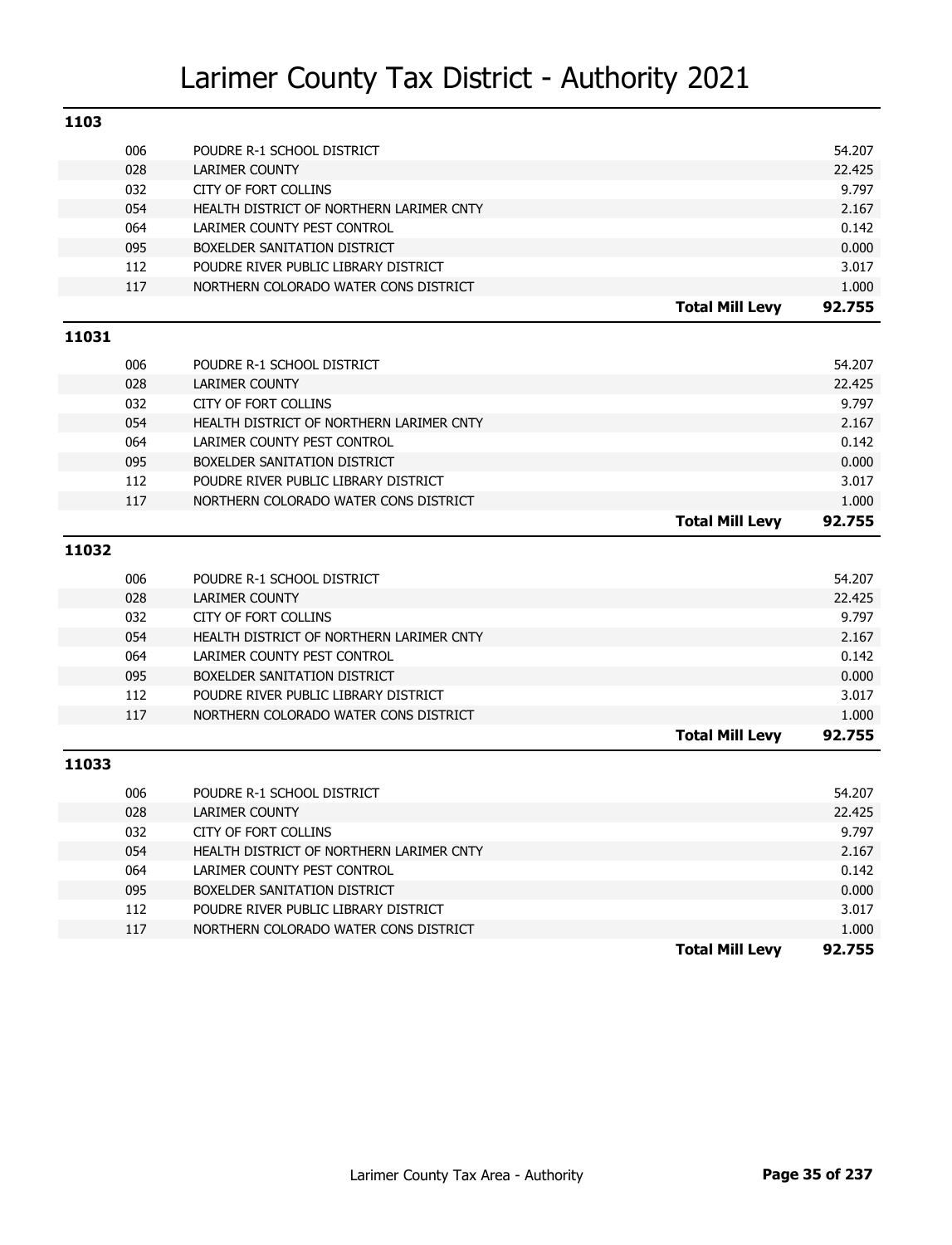| 11034 |     |                                          |                        |        |
|-------|-----|------------------------------------------|------------------------|--------|
|       | 006 | POUDRE R-1 SCHOOL DISTRICT               |                        | 54.207 |
|       | 028 | <b>LARIMER COUNTY</b>                    |                        | 22.425 |
|       | 032 | <b>CITY OF FORT COLLINS</b>              |                        | 9.797  |
|       | 054 | HEALTH DISTRICT OF NORTHERN LARIMER CNTY |                        | 2.167  |
|       | 064 | LARIMER COUNTY PEST CONTROL              |                        | 0.142  |
|       | 095 | BOXELDER SANITATION DISTRICT             |                        | 0.000  |
|       | 112 | POUDRE RIVER PUBLIC LIBRARY DISTRICT     |                        | 3.017  |
|       | 117 | NORTHERN COLORADO WATER CONS DISTRICT    |                        | 1.000  |
|       |     |                                          | <b>Total Mill Levy</b> | 92.755 |
| 11035 |     |                                          |                        |        |
|       | 006 | POUDRE R-1 SCHOOL DISTRICT               |                        | 54.207 |
|       | 028 | LARIMER COUNTY                           |                        | 22.425 |
|       | 032 | <b>CITY OF FORT COLLINS</b>              |                        | 9.797  |
|       | 054 | HEALTH DISTRICT OF NORTHERN LARIMER CNTY |                        | 2.167  |
|       | 064 | LARIMER COUNTY PEST CONTROL              |                        | 0.142  |
|       | 095 | BOXELDER SANITATION DISTRICT             |                        | 0.000  |
|       | 112 | POUDRE RIVER PUBLIC LIBRARY DISTRICT     |                        | 3.017  |
|       | 117 | NORTHERN COLORADO WATER CONS DISTRICT    |                        | 1.000  |
|       |     |                                          | <b>Total Mill Levy</b> | 92.755 |
| 1104  |     |                                          |                        |        |
|       | 006 | POUDRE R-1 SCHOOL DISTRICT               |                        | 54.207 |
|       | 028 | LARIMER COUNTY                           |                        | 22.425 |
|       | 032 | CITY OF FORT COLLINS                     |                        | 9.797  |
|       | 054 | HEALTH DISTRICT OF NORTHERN LARIMER CNTY |                        | 2.167  |
|       | 064 | LARIMER COUNTY PEST CONTROL              |                        | 0.142  |
|       | 096 | CHERRY HILLS SANITATION DISTRICT         |                        | 0.000  |
|       | 110 | EAST LARIMER COUNTY WATER DISTRICT       |                        | 0.000  |
|       | 112 | POUDRE RIVER PUBLIC LIBRARY DISTRICT     |                        | 3.017  |
|       | 117 | NORTHERN COLORADO WATER CONS DISTRICT    |                        | 1.000  |
|       |     |                                          | <b>Total Mill Levy</b> | 92.755 |
| 1105  |     |                                          |                        |        |
|       | 006 | POUDRE R-1 SCHOOL DISTRICT               |                        | 54.207 |
|       | 028 | <b>LARIMER COUNTY</b>                    |                        | 22.425 |
|       | 032 | CITY OF FORT COLLINS                     |                        | 9.797  |
|       | 054 | HEALTH DISTRICT OF NORTHERN LARIMER CNTY |                        | 2.167  |
|       | 059 | FORT COLLINS G.I.D. NO. 1                |                        | 4.924  |
|       | 064 | LARIMER COUNTY PEST CONTROL              |                        | 0.142  |
|       | 112 | POUDRE RIVER PUBLIC LIBRARY DISTRICT     |                        | 3.017  |
|       | 117 | NORTHERN COLORADO WATER CONS DISTRICT    |                        | 1.000  |
|       |     |                                          | <b>Total Mill Levy</b> | 97.679 |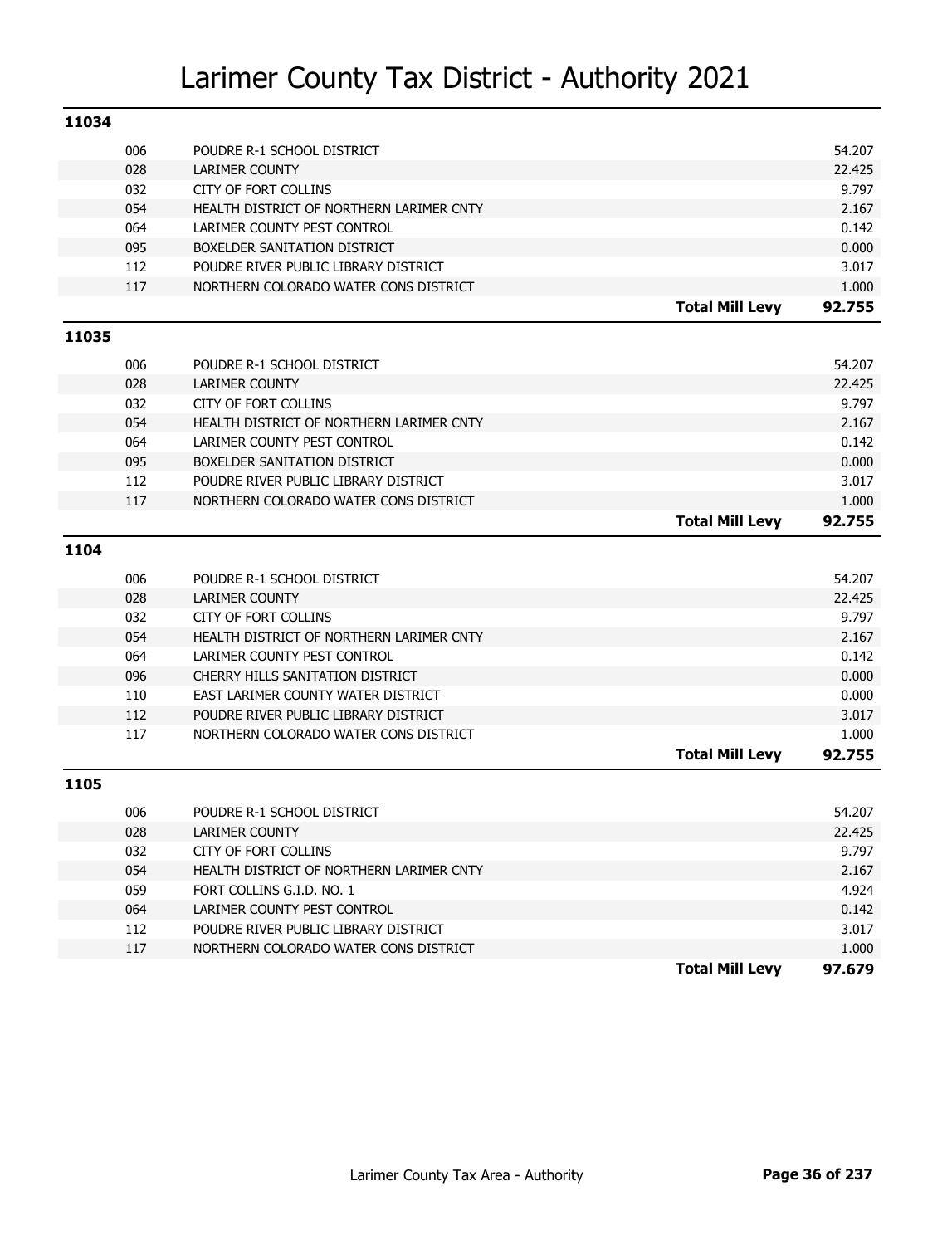| 1106  |            |                                                                         |                        |                  |
|-------|------------|-------------------------------------------------------------------------|------------------------|------------------|
|       | 006        | POUDRE R-1 SCHOOL DISTRICT                                              |                        | 54.207           |
|       | 028        | <b>LARIMER COUNTY</b>                                                   |                        | 22.425           |
|       | 032        | <b>CITY OF FORT COLLINS</b>                                             |                        | 9.797            |
|       | 054        | HEALTH DISTRICT OF NORTHERN LARIMER CNTY                                |                        | 2.167            |
|       | 064        | LARIMER COUNTY PEST CONTROL                                             |                        | 0.142            |
|       | 103        | SOUTH FORT COLLINS SANITATION DISTRICT                                  |                        | 0.500            |
|       | 112        | POUDRE RIVER PUBLIC LIBRARY DISTRICT                                    |                        | 3.017            |
|       | 117        | NORTHERN COLORADO WATER CONS DISTRICT                                   |                        | 1.000            |
|       |            |                                                                         | <b>Total Mill Levy</b> | 93.255           |
| 1107  |            |                                                                         |                        |                  |
|       |            |                                                                         |                        |                  |
|       | 006<br>028 | POUDRE R-1 SCHOOL DISTRICT<br><b>LARIMER COUNTY</b>                     |                        | 54.207<br>22.425 |
|       | 032        | CITY OF FORT COLLINS                                                    |                        | 9.797            |
|       | 054        | HEALTH DISTRICT OF NORTHERN LARIMER CNTY                                |                        | 2.167            |
|       | 064        | LARIMER COUNTY PEST CONTROL                                             |                        | 0.142            |
|       | 103        | SOUTH FORT COLLINS SANITATION DISTRICT                                  |                        | 0.500            |
|       | 111        | FORT COLLINS - LOVELAND WATER DISTRICT                                  |                        | 1.500            |
|       | 112        | POUDRE RIVER PUBLIC LIBRARY DISTRICT                                    |                        | 3.017            |
|       | 117        | NORTHERN COLORADO WATER CONS DISTRICT                                   |                        | 1.000            |
|       |            |                                                                         | <b>Total Mill Levy</b> | 94.755           |
| 1108  |            |                                                                         |                        |                  |
|       |            |                                                                         |                        |                  |
|       | 006        | POUDRE R-1 SCHOOL DISTRICT                                              |                        | 54.207           |
|       | 028        | <b>LARIMER COUNTY</b>                                                   |                        | 22.425           |
|       | 032        | CITY OF FORT COLLINS                                                    |                        | 9.797            |
|       | 054<br>064 | HEALTH DISTRICT OF NORTHERN LARIMER CNTY<br>LARIMER COUNTY PEST CONTROL |                        | 2.167<br>0.142   |
|       | 095        | BOXELDER SANITATION DISTRICT                                            |                        | 0.000            |
|       | 110        | EAST LARIMER COUNTY WATER DISTRICT                                      |                        | 0.000            |
|       | 112        | POUDRE RIVER PUBLIC LIBRARY DISTRICT                                    |                        | 3.017            |
|       | 117        | NORTHERN COLORADO WATER CONS DISTRICT                                   |                        | 1.000            |
|       |            |                                                                         | <b>Total Mill Levy</b> | 92.755           |
|       |            |                                                                         |                        |                  |
| 11080 |            |                                                                         |                        |                  |
|       | 006        | POUDRE R-1 SCHOOL DISTRICT                                              |                        | 54.207           |
|       | 028        | <b>LARIMER COUNTY</b>                                                   |                        | 22.425           |
|       | 032        | CITY OF FORT COLLINS                                                    |                        | 9.797            |
|       | 054        | HEALTH DISTRICT OF NORTHERN LARIMER CNTY                                |                        | 2.167            |
|       | 064        | LARIMER COUNTY PEST CONTROL                                             |                        | 0.142            |
|       | 095        | BOXELDER SANITATION DISTRICT                                            |                        | 0.000            |
|       | 110        | EAST LARIMER COUNTY WATER DISTRICT                                      |                        | 0.000            |
|       | 112        | POUDRE RIVER PUBLIC LIBRARY DISTRICT                                    |                        | 3.017            |
|       | 117        | NORTHERN COLORADO WATER CONS DISTRICT                                   |                        | 1.000            |
|       | 327        | I-25/PROSPECT INTERCHANGE METRO DISTRICT                                |                        | 7.500            |
|       |            |                                                                         | <b>Total Mill Levy</b> | 100.255          |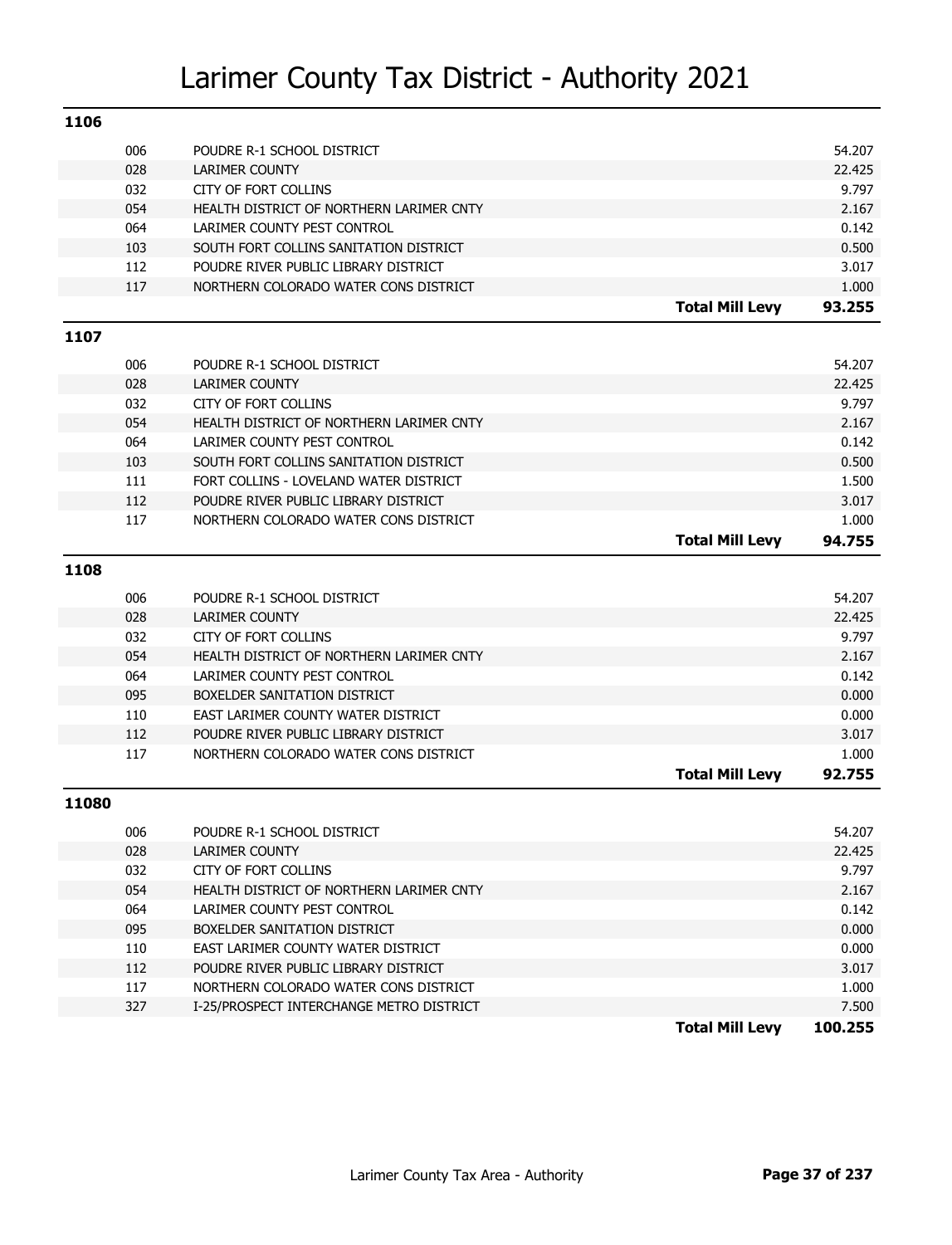| 11081 |            |                                                                                   |                        |                |
|-------|------------|-----------------------------------------------------------------------------------|------------------------|----------------|
|       | 006        | POUDRE R-1 SCHOOL DISTRICT                                                        |                        | 54.207         |
|       | 028        | <b>LARIMER COUNTY</b>                                                             |                        | 22.425         |
|       | 032        | CITY OF FORT COLLINS                                                              |                        | 9.797          |
|       | 054        | HEALTH DISTRICT OF NORTHERN LARIMER CNTY                                          |                        | 2.167          |
|       | 064        | LARIMER COUNTY PEST CONTROL                                                       |                        | 0.142          |
|       | 095        | BOXELDER SANITATION DISTRICT                                                      |                        | 0.000          |
|       | 110        | EAST LARIMER COUNTY WATER DISTRICT                                                |                        | 0.000          |
|       | 112        | POUDRE RIVER PUBLIC LIBRARY DISTRICT                                              |                        | 3.017          |
|       | 117        | NORTHERN COLORADO WATER CONS DISTRICT                                             |                        | 1.000          |
|       | 303        | GATEWAY AT PROSPECT METRO DISTRICT NO. 1                                          |                        | 0.000          |
|       |            |                                                                                   | <b>Total Mill Levy</b> | 92.755         |
| 11082 |            |                                                                                   |                        |                |
|       | 006        | POUDRE R-1 SCHOOL DISTRICT                                                        |                        | 54.207         |
|       | 028        | LARIMER COUNTY                                                                    |                        | 22.425         |
|       | 032        | CITY OF FORT COLLINS                                                              |                        | 9.797          |
|       | 054        | HEALTH DISTRICT OF NORTHERN LARIMER CNTY                                          |                        | 2.167          |
|       | 064        | LARIMER COUNTY PEST CONTROL                                                       |                        | 0.142          |
|       | 095        | BOXELDER SANITATION DISTRICT                                                      |                        | 0.000          |
|       | 110        | EAST LARIMER COUNTY WATER DISTRICT                                                |                        | 0.000          |
|       | 112        | POUDRE RIVER PUBLIC LIBRARY DISTRICT                                              |                        | 3.017          |
|       | 117        | NORTHERN COLORADO WATER CONS DISTRICT                                             |                        | 1.000          |
|       | 304        | GATEWAY AT PROSPECT METRO DISTRICT NO. 2                                          |                        | 0.000          |
|       |            |                                                                                   | <b>Total Mill Levy</b> | 92.755         |
| 11083 |            |                                                                                   |                        |                |
|       |            |                                                                                   |                        |                |
|       | 006        | POUDRE R-1 SCHOOL DISTRICT                                                        |                        | 54.207         |
|       | 028        | <b>LARIMER COUNTY</b>                                                             |                        | 22.425         |
|       | 032        | CITY OF FORT COLLINS                                                              |                        | 9.797          |
|       | 054        | HEALTH DISTRICT OF NORTHERN LARIMER CNTY                                          |                        | 2.167          |
|       | 064        | LARIMER COUNTY PEST CONTROL                                                       |                        | 0.142          |
|       | 095        | BOXELDER SANITATION DISTRICT                                                      |                        | 0.000          |
|       | 110        | EAST LARIMER COUNTY WATER DISTRICT                                                |                        | 0.000          |
|       | 112        | POUDRE RIVER PUBLIC LIBRARY DISTRICT                                              |                        | 3.017          |
|       | 117        | NORTHERN COLORADO WATER CONS DISTRICT                                             |                        | 1.000          |
|       | 305        | GATEWAY AT PROSPECT METRO DISTRICT NO. 3                                          | <b>Total Mill Levy</b> | 0.000          |
|       |            |                                                                                   |                        | 92.755         |
| 11084 |            |                                                                                   |                        |                |
|       | 006        | POUDRE R-1 SCHOOL DISTRICT                                                        |                        | 54.207         |
|       | 028        | LARIMER COUNTY                                                                    |                        | 22.425         |
|       | 032        | CITY OF FORT COLLINS                                                              |                        | 9.797          |
|       | 054        | HEALTH DISTRICT OF NORTHERN LARIMER CNTY                                          |                        | 2.167          |
|       | 064        | LARIMER COUNTY PEST CONTROL                                                       |                        | 0.142          |
|       | 095        | BOXELDER SANITATION DISTRICT                                                      |                        | 0.000          |
|       |            |                                                                                   |                        |                |
|       | 110        | EAST LARIMER COUNTY WATER DISTRICT                                                |                        | 0.000          |
|       | 112        | POUDRE RIVER PUBLIC LIBRARY DISTRICT                                              |                        | 3.017          |
|       | 117<br>306 | NORTHERN COLORADO WATER CONS DISTRICT<br>GATEWAY AT PROSPECT METRO DISTRICT NO. 4 |                        | 1.000<br>0.000 |

**Total Mill Levy 92.755**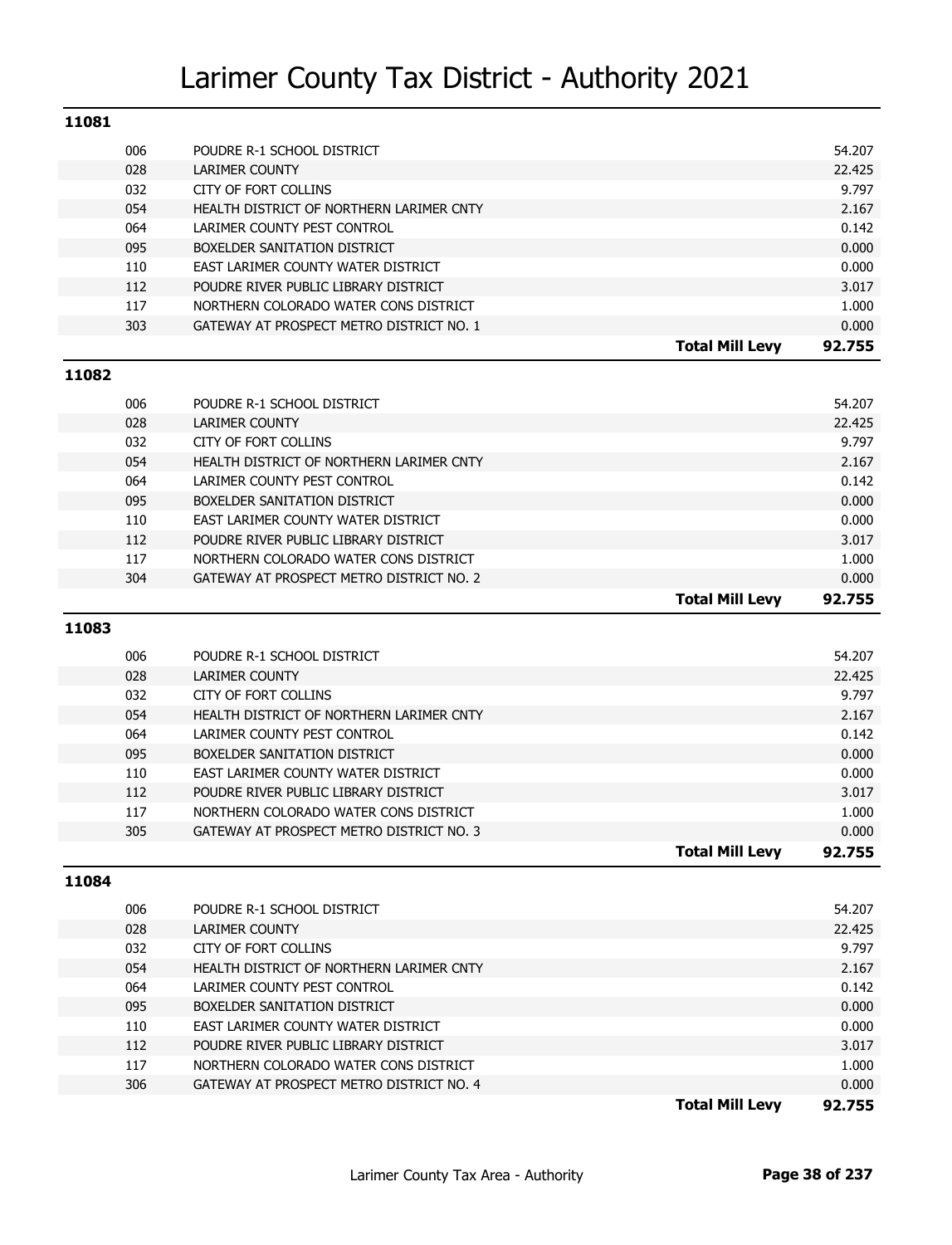| 11085 |     |                                          |        |
|-------|-----|------------------------------------------|--------|
|       | 006 | POUDRE R-1 SCHOOL DISTRICT               | 54.207 |
|       | 028 | LARIMER COUNTY                           | 22.425 |
|       | 032 | CITY OF FORT COLLINS                     | 9.797  |
|       | 054 | HEALTH DISTRICT OF NORTHERN LARIMER CNTY | 2.167  |
|       | 064 | LARIMER COUNTY PEST CONTROL              | 0.142  |
|       | 095 | BOXELDER SANITATION DISTRICT             | 0.000  |
|       | 110 | EAST LARIMER COUNTY WATER DISTRICT       | 0.000  |
|       | 112 | POUDRE RIVER PUBLIC LIBRARY DISTRICT     | 3.017  |
|       | 117 | NORTHERN COLORADO WATER CONS DISTRICT    | 1.000  |
|       | 307 | GATEWAY AT PROSPECT METRO DISTRICT NO. 5 | 0.000  |
|       |     | <b>Total Mill Levy</b>                   | 92.755 |
| 11086 |     |                                          |        |
|       | 006 | POUDRE R-1 SCHOOL DISTRICT               | 54.207 |

|     |                                          | <b>Total Mill Levy</b> | 92.755 |
|-----|------------------------------------------|------------------------|--------|
| 308 | GATEWAY AT PROSPECT METRO DISTRICT NO. 6 |                        | 0.000  |
| 117 | NORTHERN COLORADO WATER CONS DISTRICT    |                        | 1.000  |
| 112 | POUDRE RIVER PUBLIC LIBRARY DISTRICT     |                        | 3.017  |
| 110 | EAST LARIMER COUNTY WATER DISTRICT       |                        | 0.000  |
| 095 | BOXELDER SANITATION DISTRICT             |                        | 0.000  |
| 064 | LARIMER COUNTY PEST CONTROL              |                        | 0.142  |
| 054 | HEALTH DISTRICT OF NORTHERN LARIMER CNTY |                        | 2.167  |
| 032 | CITY OF FORT COLLINS                     |                        | 9.797  |
| 028 | LARIMER COUNTY                           |                        | 22.425 |
| uuo | PUUDKE K-I SUNUUL DISTRIUT               |                        | 54.ZU/ |

| 11087 |     |                                          |                        |        |
|-------|-----|------------------------------------------|------------------------|--------|
|       | 006 | POUDRE R-1 SCHOOL DISTRICT               |                        | 54.207 |
|       | 028 | LARIMER COUNTY                           |                        | 22.425 |
|       | 032 | CITY OF FORT COLLINS                     |                        | 9.797  |
|       | 054 | HEALTH DISTRICT OF NORTHERN LARIMER CNTY |                        | 2.167  |
|       | 064 | LARIMER COUNTY PEST CONTROL              |                        | 0.142  |
|       | 095 | BOXELDER SANITATION DISTRICT             |                        | 0.000  |
|       | 110 | EAST LARIMER COUNTY WATER DISTRICT       |                        | 0.000  |
|       | 112 | POUDRE RIVER PUBLIC LIBRARY DISTRICT     |                        | 3.017  |
|       | 117 | NORTHERN COLORADO WATER CONS DISTRICT    |                        | 1.000  |
|       | 309 | GATEWAY AT PROSPECT METRO DISTRICT NO. 7 |                        | 0.000  |
|       |     |                                          | <b>Total Mill Levy</b> | 92.755 |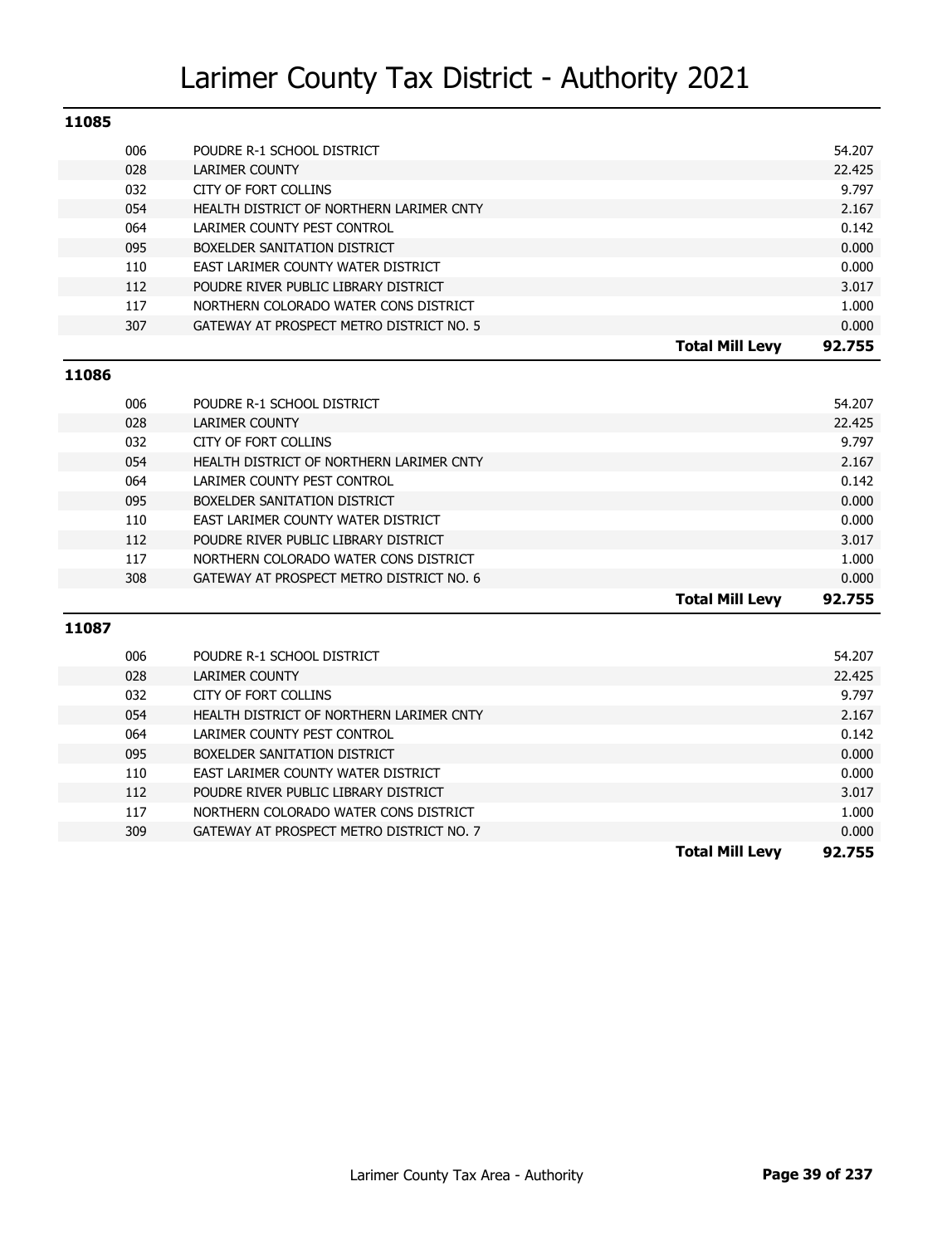| 11088 |     |                                          |                        |        |
|-------|-----|------------------------------------------|------------------------|--------|
|       | 006 | POUDRE R-1 SCHOOL DISTRICT               |                        | 54.207 |
|       | 028 | <b>LARIMER COUNTY</b>                    |                        | 22.425 |
|       | 032 | CITY OF FORT COLLINS                     |                        | 9.797  |
|       | 054 | HEALTH DISTRICT OF NORTHERN LARIMER CNTY |                        | 2.167  |
|       | 064 | LARIMER COUNTY PEST CONTROL              |                        | 0.142  |
|       | 095 | BOXELDER SANITATION DISTRICT             |                        | 0.000  |
|       | 110 | EAST LARIMER COUNTY WATER DISTRICT       |                        | 0.000  |
|       | 112 | POUDRE RIVER PUBLIC LIBRARY DISTRICT     |                        | 3.017  |
|       | 117 | NORTHERN COLORADO WATER CONS DISTRICT    |                        | 1.000  |
|       | 303 | GATEWAY AT PROSPECT METRO DISTRICT NO. 1 |                        | 0.000  |
|       | 304 | GATEWAY AT PROSPECT METRO DISTRICT NO. 2 |                        | 0.000  |
|       | 305 | GATEWAY AT PROSPECT METRO DISTRICT NO. 3 |                        | 0.000  |
|       | 306 | GATEWAY AT PROSPECT METRO DISTRICT NO. 4 |                        | 0.000  |
|       | 307 | GATEWAY AT PROSPECT METRO DISTRICT NO. 5 |                        | 0.000  |
|       | 308 | GATEWAY AT PROSPECT METRO DISTRICT NO. 6 |                        | 0.000  |
|       | 309 | GATEWAY AT PROSPECT METRO DISTRICT NO. 7 |                        | 0.000  |
|       |     |                                          | <b>Total Mill Levy</b> | 92.755 |

#### **11089**

|     |                                          | <b>Total Mill Levy</b> | 92.755 |
|-----|------------------------------------------|------------------------|--------|
| 321 | RUDOLPH FARMS METRO DISTRICT NO. 1       |                        | 0.000  |
| 117 | NORTHERN COLORADO WATER CONS DISTRICT    |                        | 1.000  |
| 112 | POUDRE RIVER PUBLIC LIBRARY DISTRICT     |                        | 3.017  |
| 110 | EAST LARIMER COUNTY WATER DISTRICT       |                        | 0.000  |
| 095 | BOXELDER SANITATION DISTRICT             |                        | 0.000  |
| 064 | LARIMER COUNTY PEST CONTROL              |                        | 0.142  |
| 054 | HEALTH DISTRICT OF NORTHERN LARIMER CNTY |                        | 2.167  |
| 032 | CITY OF FORT COLLINS                     |                        | 9.797  |
| 028 | LARIMER COUNTY                           |                        | 22.425 |
| 006 | POUDRE R-1 SCHOOL DISTRICT               |                        | 54.207 |
|     |                                          |                        |        |

|     |                                          | <b>Total Mill Levy</b> | 97.755 |
|-----|------------------------------------------|------------------------|--------|
| 117 | NORTHERN COLORADO WATER CONS DISTRICT    |                        | 1.000  |
| 112 | POUDRE RIVER PUBLIC LIBRARY DISTRICT     |                        | 3.017  |
| 064 | LARIMER COUNTY PEST CONTROL              |                        | 0.142  |
| 058 | FORT COLLINS DOWNTOWN DEVELOPMENT AUTH   |                        | 5.000  |
| 054 | HEALTH DISTRICT OF NORTHERN LARIMER CNTY |                        | 2.167  |
| 032 | CITY OF FORT COLLINS                     |                        | 9.797  |
| 028 | <b>LARIMER COUNTY</b>                    |                        | 22.425 |
| 006 | POUDRE R-1 SCHOOL DISTRICT               |                        | 54.207 |
|     |                                          |                        |        |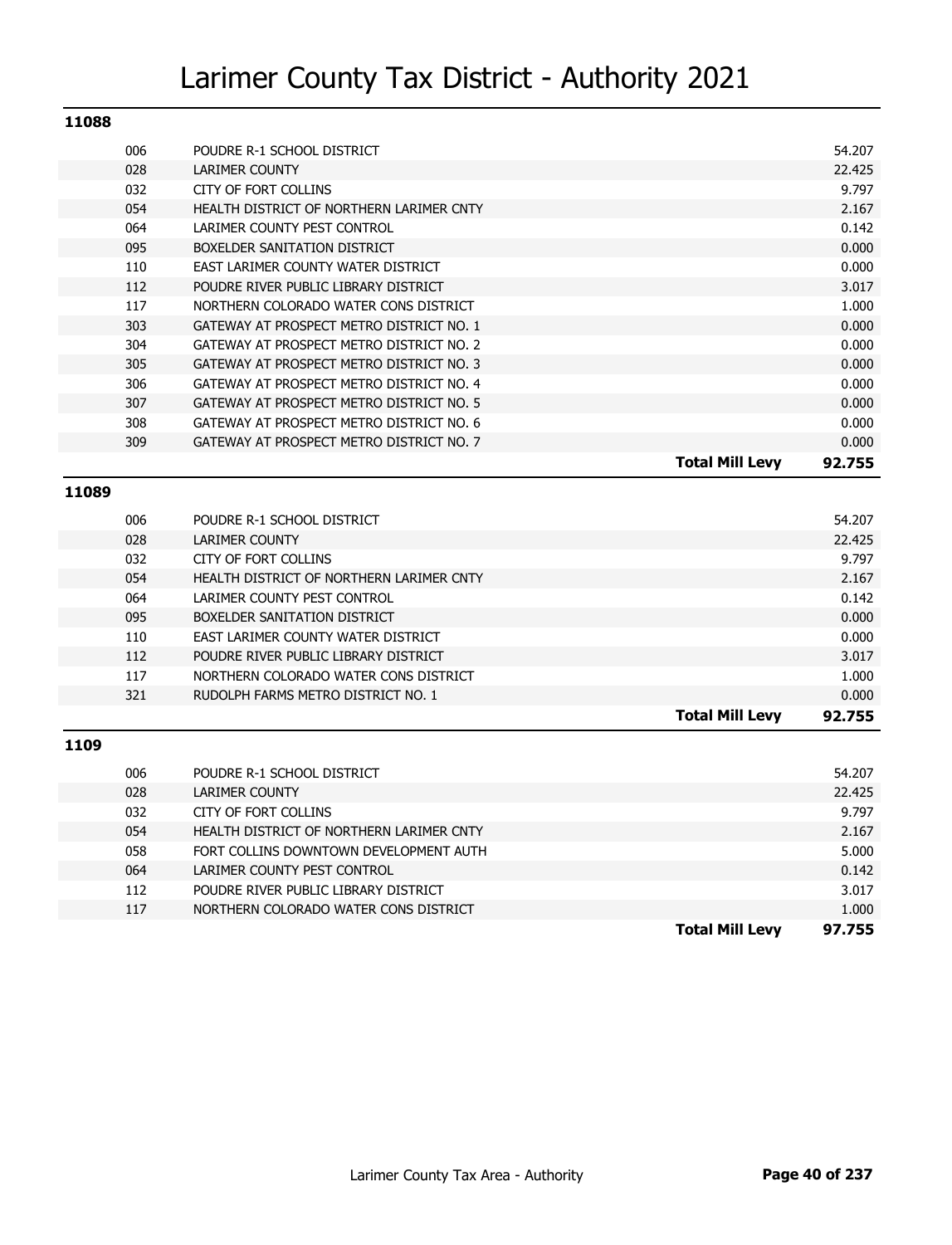| 11090 |     |                                          |                        |         |
|-------|-----|------------------------------------------|------------------------|---------|
|       | 006 | POUDRE R-1 SCHOOL DISTRICT               |                        | 54.207  |
|       | 028 | LARIMER COUNTY                           |                        | 22.425  |
|       | 032 | CITY OF FORT COLLINS                     |                        | 9.797   |
|       | 054 | HEALTH DISTRICT OF NORTHERN LARIMER CNTY |                        | 2.167   |
|       | 064 | LARIMER COUNTY PEST CONTROL              |                        | 0.142   |
|       | 095 | BOXELDER SANITATION DISTRICT             |                        | 0.000   |
|       | 110 | EAST LARIMER COUNTY WATER DISTRICT       |                        | 0.000   |
|       | 112 | POUDRE RIVER PUBLIC LIBRARY DISTRICT     |                        | 3.017   |
|       | 117 | NORTHERN COLORADO WATER CONS DISTRICT    |                        | 1.000   |
|       | 321 | RUDOLPH FARMS METRO DISTRICT NO. 1       |                        | 0.000   |
|       | 327 | I-25/PROSPECT INTERCHANGE METRO DISTRICT |                        | 7.500   |
|       |     |                                          | <b>Total Mill Levy</b> | 100.255 |

### **11091**

|     |                                          | <b>Total Mill Levy</b> | 100.255 |
|-----|------------------------------------------|------------------------|---------|
| 327 | I-25/PROSPECT INTERCHANGE METRO DISTRICT |                        | 7.500   |
| 303 | GATEWAY AT PROSPECT METRO DISTRICT NO. 1 |                        | 0.000   |
| 117 | NORTHERN COLORADO WATER CONS DISTRICT    |                        | 1.000   |
| 112 | POUDRE RIVER PUBLIC LIBRARY DISTRICT     |                        | 3.017   |
| 110 | EAST LARIMER COUNTY WATER DISTRICT       |                        | 0.000   |
| 095 | BOXELDER SANITATION DISTRICT             |                        | 0.000   |
| 064 | LARIMER COUNTY PEST CONTROL              |                        | 0.142   |
| 054 | HEALTH DISTRICT OF NORTHERN LARIMER CNTY |                        | 2.167   |
| 032 | CITY OF FORT COLLINS                     |                        | 9.797   |
| 028 | LARIMER COUNTY                           |                        | 22.425  |
| 006 | POUDRE R-1 SCHOOL DISTRICT               |                        | 54.207  |
|     |                                          |                        |         |

| 006 | POUDRE R-1 SCHOOL DISTRICT               | 54.207                            |
|-----|------------------------------------------|-----------------------------------|
| 028 | LARIMER COUNTY                           | 22.425                            |
| 032 | CITY OF FORT COLLINS                     | 9.797                             |
| 054 | HEALTH DISTRICT OF NORTHERN LARIMER CNTY | 2.167                             |
| 064 | LARIMER COUNTY PEST CONTROL              | 0.142                             |
| 095 | BOXELDER SANITATION DISTRICT             | 0.000                             |
| 110 | EAST LARIMER COUNTY WATER DISTRICT       | 0.000                             |
| 112 | POUDRE RIVER PUBLIC LIBRARY DISTRICT     | 3.017                             |
| 117 | NORTHERN COLORADO WATER CONS DISTRICT    | 1.000                             |
| 303 | GATEWAY AT PROSPECT METRO DISTRICT NO. 1 | 0.000                             |
| 304 | GATEWAY AT PROSPECT METRO DISTRICT NO. 2 | 0.000                             |
| 305 | GATEWAY AT PROSPECT METRO DISTRICT NO. 3 | 0.000                             |
| 306 | GATEWAY AT PROSPECT METRO DISTRICT NO. 4 | 0.000                             |
| 307 | GATEWAY AT PROSPECT METRO DISTRICT NO. 5 | 0.000                             |
| 308 | GATEWAY AT PROSPECT METRO DISTRICT NO. 6 | 0.000                             |
| 309 | GATEWAY AT PROSPECT METRO DISTRICT NO. 7 | 0.000                             |
| 327 | I-25/PROSPECT INTERCHANGE METRO DISTRICT | 7.500                             |
|     |                                          | <b>Total Mill Levy</b><br>100.255 |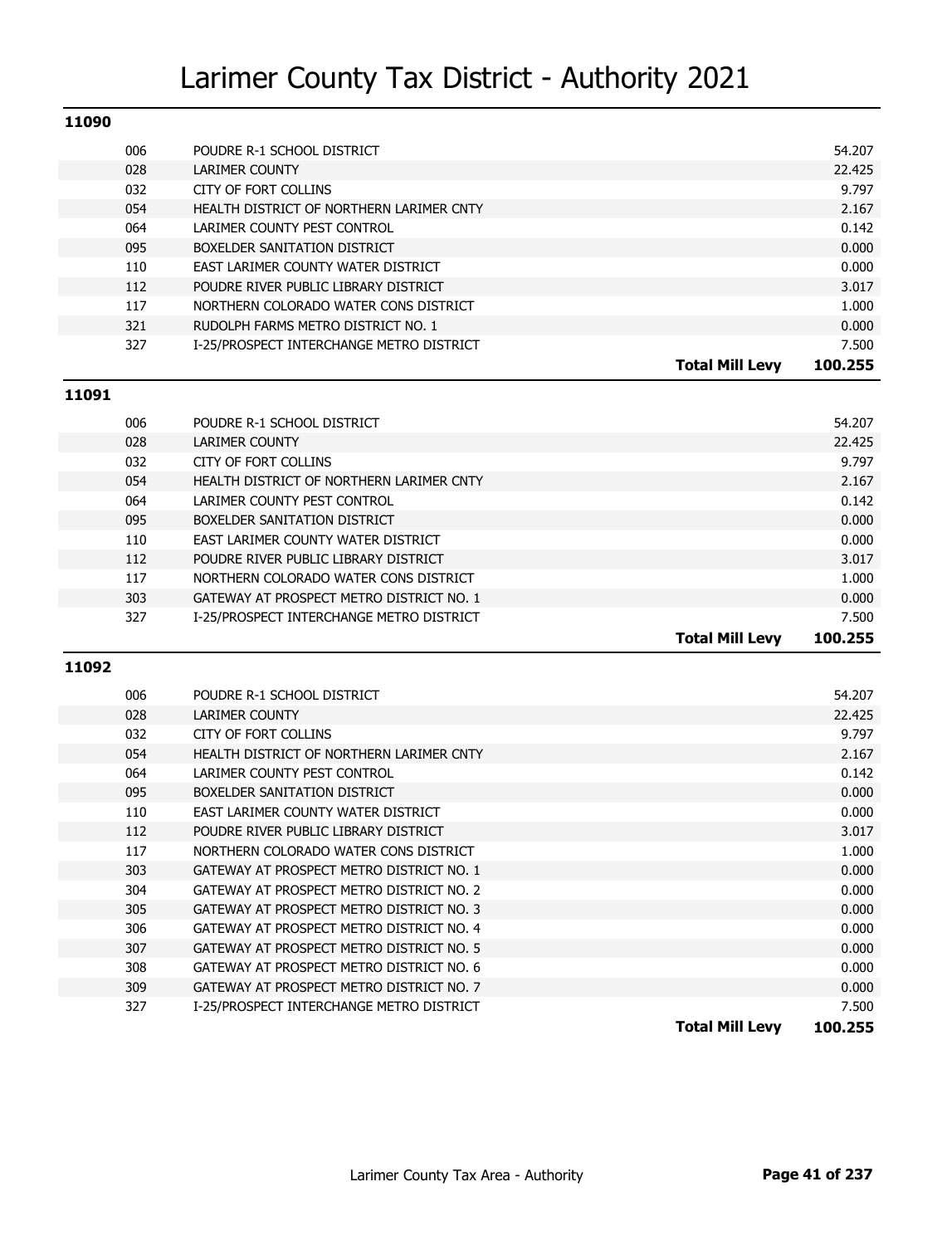| 11093 |     |                                          |         |
|-------|-----|------------------------------------------|---------|
|       | 006 | POUDRE R-1 SCHOOL DISTRICT               | 54.207  |
|       | 028 | <b>LARIMER COUNTY</b>                    | 22.425  |
|       | 032 | <b>CITY OF FORT COLLINS</b>              | 9.797   |
|       | 054 | HEALTH DISTRICT OF NORTHERN LARIMER CNTY | 2.167   |
|       | 064 | LARIMER COUNTY PEST CONTROL              | 0.142   |
|       | 095 | BOXELDER SANITATION DISTRICT             | 0.000   |
|       | 110 | EAST LARIMER COUNTY WATER DISTRICT       | 0.000   |
|       | 112 | POUDRE RIVER PUBLIC LIBRARY DISTRICT     | 3.017   |
|       | 117 | NORTHERN COLORADO WATER CONS DISTRICT    | 1.000   |
|       | 304 | GATEWAY AT PROSPECT METRO DISTRICT NO. 2 | 0.000   |
|       | 327 | I-25/PROSPECT INTERCHANGE METRO DISTRICT | 7.500   |
|       |     | <b>Total Mill Levy</b>                   | 100.255 |
| 11094 |     |                                          |         |
|       | 006 | POUDRE R-1 SCHOOL DISTRICT               | 54.207  |
|       | 028 | <b>LARIMER COUNTY</b>                    | 22.425  |
|       | 032 | <b>CITY OF FORT COLLINS</b>              | 9.797   |
|       | 054 | HEALTH DISTRICT OF NORTHERN LARIMER CNTY | 2.167   |
|       | 064 | LARIMER COUNTY PEST CONTROL              | 0.142   |
|       | 095 | BOXELDER SANITATION DISTRICT             | 0.000   |
|       | 110 | EAST LARIMER COUNTY WATER DISTRICT       | 0.000   |
|       | 112 | POUDRE RIVER PUBLIC LIBRARY DISTRICT     | 3.017   |
|       | 117 | NORTHERN COLORADO WATER CONS DISTRICT    | 1.000   |
|       |     |                                          |         |
|       | 342 | WATERS EDGE METRO DISTRICT NO. 1         | 50.348  |
|       |     | <b>Total Mill Levy</b>                   | 143.103 |
| 11095 |     |                                          |         |
|       | 006 | POUDRE R-1 SCHOOL DISTRICT               | 54.207  |

|     |                                          | <b>Total Mill Levy</b> | 92.755 |
|-----|------------------------------------------|------------------------|--------|
| 344 | WATERS EDGE METRO DISTRICT NO. 3         |                        | 0.000  |
| 117 | NORTHERN COLORADO WATER CONS DISTRICT    |                        | 1.000  |
| 112 | POUDRE RIVER PUBLIC LIBRARY DISTRICT     |                        | 3.017  |
| 110 | EAST LARIMER COUNTY WATER DISTRICT       |                        | 0.000  |
| 095 | BOXELDER SANITATION DISTRICT             |                        | 0.000  |
| 064 | LARIMER COUNTY PEST CONTROL              |                        | 0.142  |
| 054 | HEALTH DISTRICT OF NORTHERN LARIMER CNTY |                        | 2.167  |
| 032 | CITY OF FORT COLLINS                     |                        | 9.797  |
| 028 | LARIMER COUNTY                           |                        | 22.425 |

|     | <b>Total Mill Levy</b>                   | 92.755 |
|-----|------------------------------------------|--------|
| 345 | WATERS EDGE METRO DISTRICT NO. 4         | 0.000  |
| 117 | NORTHERN COLORADO WATER CONS DISTRICT    | 1.000  |
| 112 | POUDRE RIVER PUBLIC LIBRARY DISTRICT     | 3.017  |
| 110 | EAST LARIMER COUNTY WATER DISTRICT       | 0.000  |
| 095 | BOXELDER SANITATION DISTRICT             | 0.000  |
| 064 | LARIMER COUNTY PEST CONTROL              | 0.142  |
| 054 | HEALTH DISTRICT OF NORTHERN LARIMER CNTY | 2.167  |
| 032 | CITY OF FORT COLLINS                     | 9.797  |
| 028 | LARIMER COUNTY                           | 22.425 |
| 006 | POUDRE R-1 SCHOOL DISTRICT               | 54.207 |
|     |                                          |        |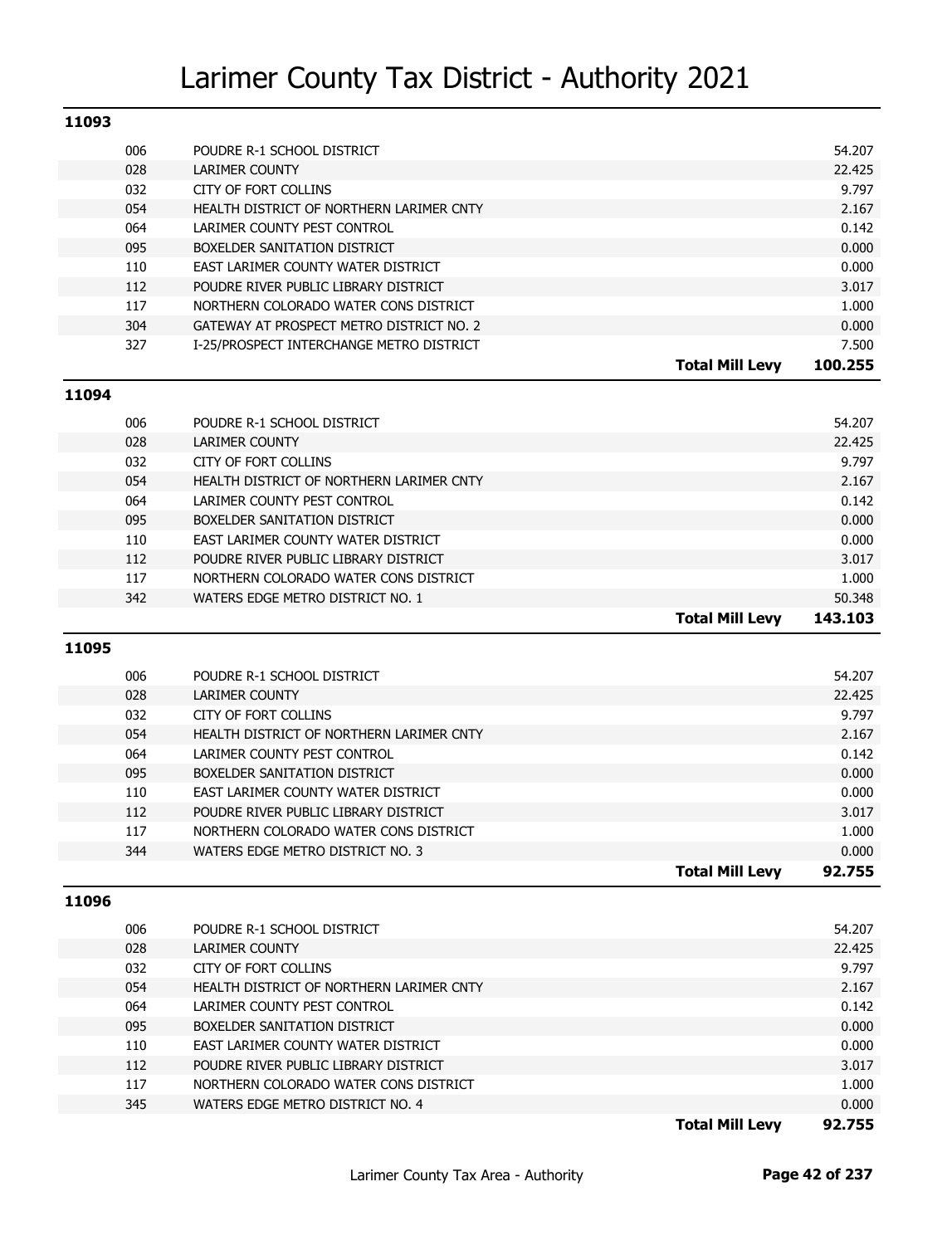| 11097 |                                          |                        |        |
|-------|------------------------------------------|------------------------|--------|
| 006   | POUDRE R-1 SCHOOL DISTRICT               |                        | 54.207 |
| 028   | LARIMER COUNTY                           |                        | 22.425 |
| 032   | CITY OF FORT COLLINS                     |                        | 9.797  |
| 054   | HEALTH DISTRICT OF NORTHERN LARIMER CNTY |                        | 2.167  |
| 064   | LARIMER COUNTY PEST CONTROL              |                        | 0.142  |
| 095   | BOXELDER SANITATION DISTRICT             |                        | 0.000  |
| 110   | EAST LARIMER COUNTY WATER DISTRICT       |                        | 0.000  |
| 112   | POUDRE RIVER PUBLIC LIBRARY DISTRICT     |                        | 3.017  |
| 117   | NORTHERN COLORADO WATER CONS DISTRICT    |                        | 1.000  |
| 346   | WATERS EDGE METRO DISTRICT NO. 5         |                        | 0.000  |
|       |                                          | <b>Total Mill Levy</b> | 92.755 |

#### **11098**

|     |                                          | <b>Total Mill Levv</b> | 143.103 |
|-----|------------------------------------------|------------------------|---------|
| 343 | WATERS EDGE METRO DISTRICT NO. 2         |                        | 50.348  |
| 117 | NORTHERN COLORADO WATER CONS DISTRICT    |                        | 1.000   |
| 112 | POUDRE RIVER PUBLIC LIBRARY DISTRICT     |                        | 3.017   |
| 110 | EAST LARIMER COUNTY WATER DISTRICT       |                        | 0.000   |
| 095 | BOXELDER SANITATION DISTRICT             |                        | 0.000   |
| 064 | LARIMER COUNTY PEST CONTROL              |                        | 0.142   |
| 054 | HEALTH DISTRICT OF NORTHERN LARIMER CNTY |                        | 2.167   |
| 032 | CITY OF FORT COLLINS                     |                        | 9.797   |
| 028 | LARIMER COUNTY                           |                        | 22.425  |
| 006 | POUDRE R-1 SCHOOL DISTRICT               |                        | 54.207  |
|     |                                          |                        |         |

|     |                                          | <b>Total Mill Levy</b><br>92.755 |
|-----|------------------------------------------|----------------------------------|
| 364 | MONTAVA METRO DISTRICT NO. 7             | 0.000                            |
| 363 | MONTAVA METRO DISTRICT NO. 6             | 0.000                            |
| 362 | MONTAVA METRO DISTRICT NO. 5             | 0.000                            |
| 361 | MONTAVA METRO DISTRICT NO. 4             | 0.000                            |
| 360 | MONTAVA METRO DISTRICT NO. 3             | 0.000                            |
| 359 | MONTAVA METRO DISTRICT NO. 2             | 0.000                            |
| 358 | MONTAVA METRO DISTRICT NO. 1             | 0.000                            |
| 117 | NORTHERN COLORADO WATER CONS DISTRICT    | 1.000                            |
| 112 | POUDRE RIVER PUBLIC LIBRARY DISTRICT     | 3.017                            |
| 110 | EAST LARIMER COUNTY WATER DISTRICT       | 0.000                            |
| 095 | BOXELDER SANITATION DISTRICT             | 0.000                            |
| 064 | LARIMER COUNTY PEST CONTROL              | 0.142                            |
| 054 | HEALTH DISTRICT OF NORTHERN LARIMER CNTY | 2.167                            |
| 032 | CITY OF FORT COLLINS                     | 9.797                            |
| 028 | LARIMER COUNTY                           | 22.425                           |
| 006 | POUDRE R-1 SCHOOL DISTRICT               | 54.207                           |
|     |                                          |                                  |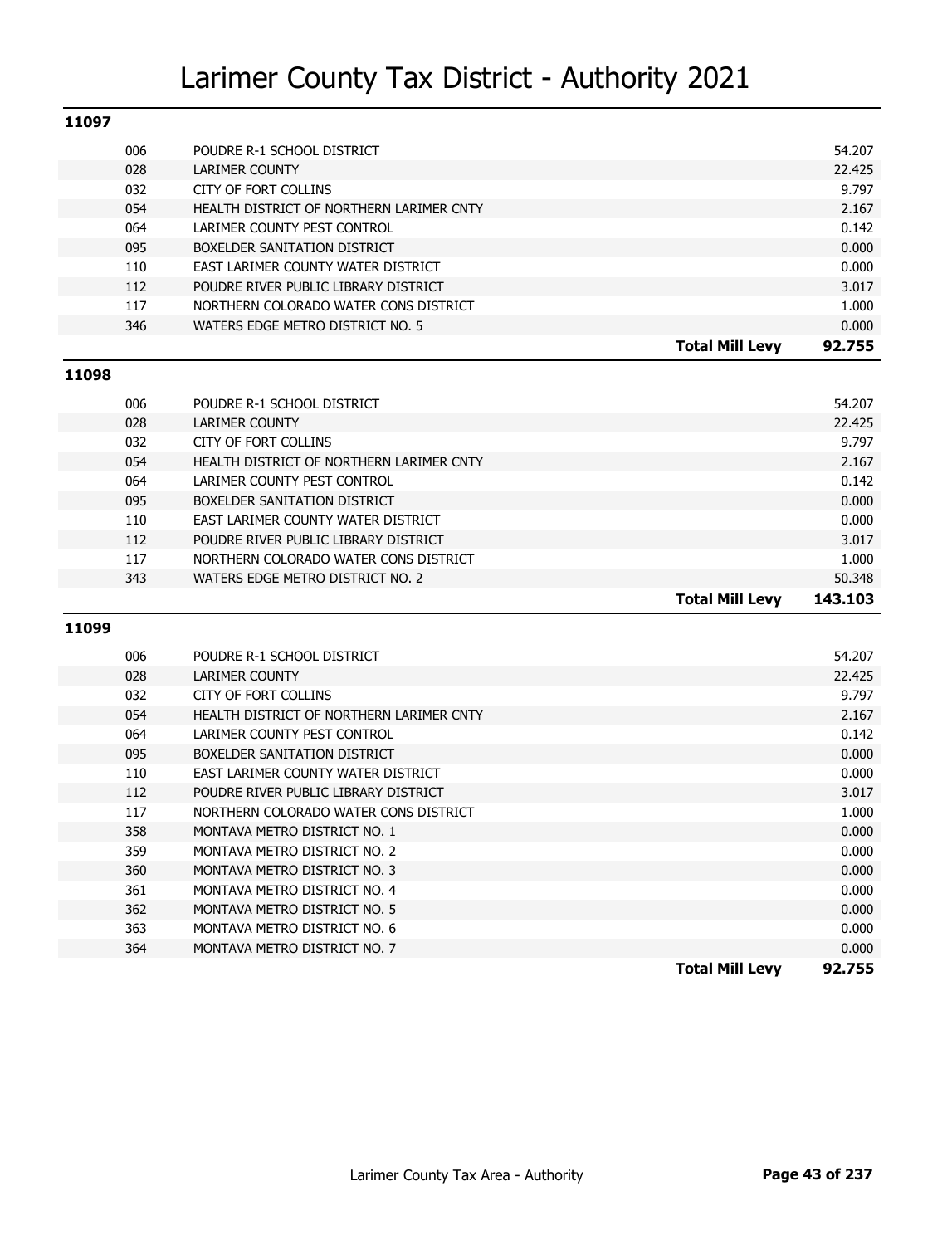| 1110 |            |                                                                          |                        |                |
|------|------------|--------------------------------------------------------------------------|------------------------|----------------|
|      | 006        | POUDRE R-1 SCHOOL DISTRICT                                               |                        | 54.207         |
|      | 028        | <b>LARIMER COUNTY</b>                                                    |                        | 22.425         |
|      | 032        | <b>CITY OF FORT COLLINS</b>                                              |                        | 9.797          |
|      | 054        | HEALTH DISTRICT OF NORTHERN LARIMER CNTY                                 |                        | 2.167          |
|      | 058        | FORT COLLINS DOWNTOWN DEVELOPMENT AUTH                                   |                        | 5.000          |
|      | 059        | FORT COLLINS G.I.D. NO. 1                                                |                        | 4.924          |
|      | 064        | LARIMER COUNTY PEST CONTROL                                              |                        | 0.142          |
|      | 112        | POUDRE RIVER PUBLIC LIBRARY DISTRICT                                     |                        | 3.017          |
|      | 117        | NORTHERN COLORADO WATER CONS DISTRICT                                    |                        | 1.000          |
|      |            |                                                                          | <b>Total Mill Levy</b> | 102.679        |
| 1111 |            |                                                                          |                        |                |
|      |            |                                                                          |                        |                |
|      | 006        | POUDRE R-1 SCHOOL DISTRICT                                               |                        | 54.207         |
|      | 028        | <b>LARIMER COUNTY</b>                                                    |                        | 22.425         |
|      | 032        | <b>CITY OF FORT COLLINS</b>                                              |                        | 9.797          |
|      | 054        | HEALTH DISTRICT OF NORTHERN LARIMER CNTY                                 |                        | 2.167          |
|      | 058        | FORT COLLINS DOWNTOWN DEVELOPMENT AUTH                                   |                        | 5.000          |
|      | 064        | LARIMER COUNTY PEST CONTROL                                              |                        | 0.142          |
|      | 110        | EAST LARIMER COUNTY WATER DISTRICT                                       |                        | 0.000          |
|      | 112        | POUDRE RIVER PUBLIC LIBRARY DISTRICT                                     |                        | 3.017          |
|      | 117        | NORTHERN COLORADO WATER CONS DISTRICT                                    |                        | 1.000          |
|      |            |                                                                          |                        |                |
|      |            |                                                                          | <b>Total Mill Levy</b> | 97.755         |
| 1112 |            |                                                                          |                        |                |
|      | 006        | POUDRE R-1 SCHOOL DISTRICT                                               |                        | 54.207         |
|      | 028        | <b>LARIMER COUNTY</b>                                                    |                        | 22.425         |
|      | 032        | CITY OF FORT COLLINS                                                     |                        | 9.797          |
|      | 054        | HEALTH DISTRICT OF NORTHERN LARIMER CNTY                                 |                        | 2.167          |
|      | 064        | LARIMER COUNTY PEST CONTROL                                              |                        | 0.142          |
|      | 068        | NORTH COLLEGE AVENUE URBAN RENEWAL AUTHORITY                             |                        | 0.000          |
|      | 112        | POUDRE RIVER PUBLIC LIBRARY DISTRICT                                     |                        | 3.017          |
|      | 117        | NORTHERN COLORADO WATER CONS DISTRICT                                    |                        | 1.000          |
|      |            |                                                                          | <b>Total Mill Levy</b> | 92.755         |
| 1113 |            |                                                                          |                        |                |
|      |            |                                                                          |                        |                |
|      | 006        | POUDRE R-1 SCHOOL DISTRICT                                               |                        | 54.207         |
|      | 028        | <b>LARIMER COUNTY</b>                                                    |                        | 22.425         |
|      | 032        | CITY OF FORT COLLINS                                                     |                        | 9.797          |
|      | 054        | HEALTH DISTRICT OF NORTHERN LARIMER CNTY<br>LARIMER COUNTY PEST CONTROL  |                        | 2.167          |
|      | 064        |                                                                          |                        | 0.142          |
|      | 096        | CHERRY HILLS SANITATION DISTRICT<br>POUDRE RIVER PUBLIC LIBRARY DISTRICT |                        | 0.000          |
|      | 112<br>117 | NORTHERN COLORADO WATER CONS DISTRICT                                    |                        | 3.017<br>1.000 |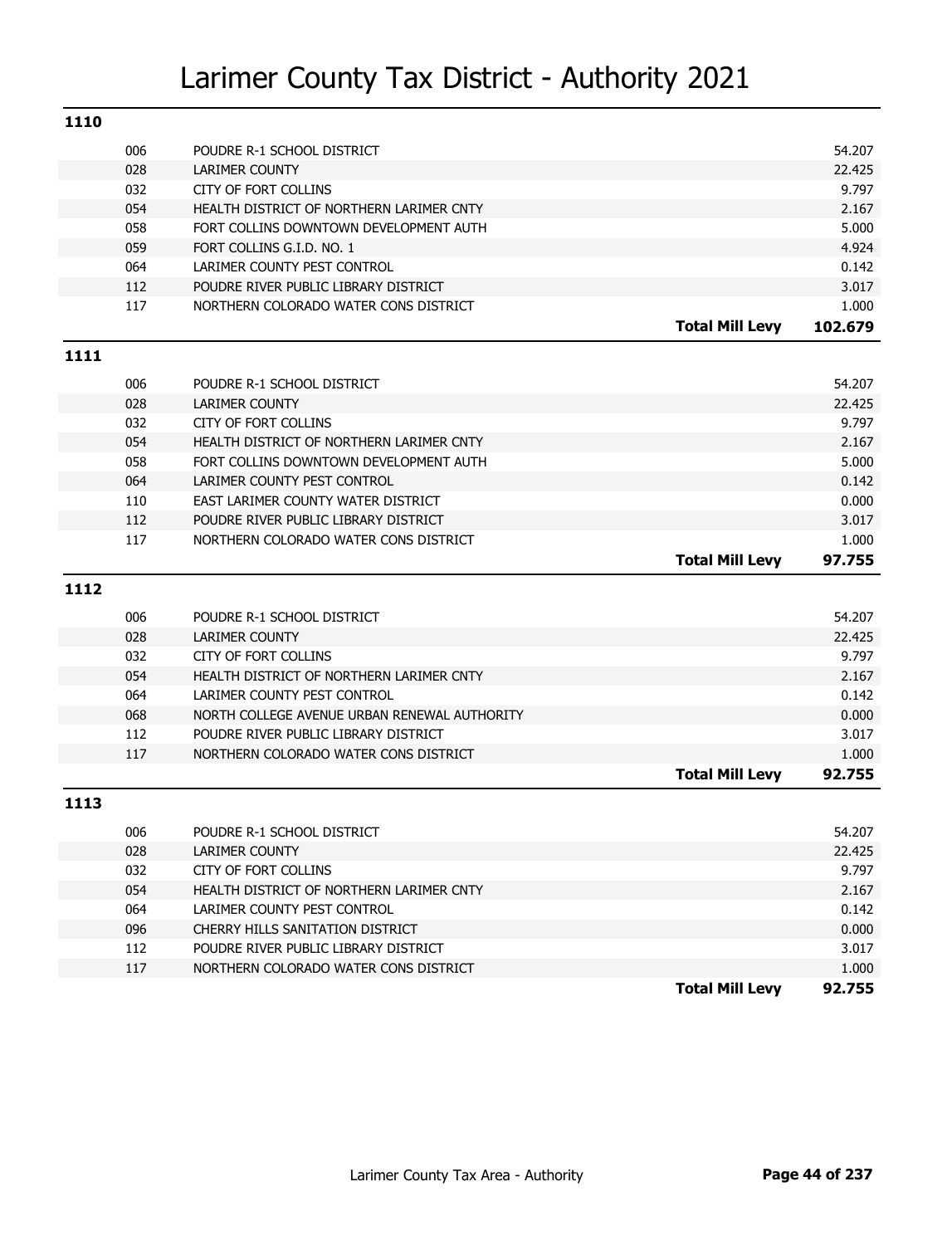| 1114 |     |                                              |                        |        |
|------|-----|----------------------------------------------|------------------------|--------|
|      | 006 | POUDRE R-1 SCHOOL DISTRICT                   |                        | 54.207 |
|      | 028 | LARIMER COUNTY                               |                        | 22.425 |
|      | 032 | <b>CITY OF FORT COLLINS</b>                  |                        | 9.797  |
|      | 054 | HEALTH DISTRICT OF NORTHERN LARIMER CNTY     |                        | 2.167  |
|      | 064 | LARIMER COUNTY PEST CONTROL                  |                        | 0.142  |
|      | 112 | POUDRE RIVER PUBLIC LIBRARY DISTRICT         |                        | 3.017  |
|      | 117 | NORTHERN COLORADO WATER CONS DISTRICT        |                        | 1.000  |
|      | 122 | WEST FORT COLLINS WATER DISTRICT             |                        | 0.000  |
|      |     |                                              | <b>Total Mill Levy</b> | 92.755 |
| 1115 |     |                                              |                        |        |
|      | 006 | POUDRE R-1 SCHOOL DISTRICT                   |                        | 54.207 |
|      | 028 | LARIMER COUNTY                               |                        | 22.425 |
|      | 032 | <b>CITY OF FORT COLLINS</b>                  |                        | 9.797  |
|      | 054 | HEALTH DISTRICT OF NORTHERN LARIMER CNTY     |                        | 2.167  |
|      | 064 | LARIMER COUNTY PEST CONTROL                  |                        | 0.142  |
|      | 112 | POUDRE RIVER PUBLIC LIBRARY DISTRICT         |                        | 3.017  |
|      | 117 | NORTHERN COLORADO WATER CONS DISTRICT        |                        | 1.000  |
|      | 121 | SUNSET WATER DISTRICT                        |                        | 0.000  |
|      |     |                                              | <b>Total Mill Levy</b> | 92.755 |
| 1116 |     |                                              |                        |        |
|      | 006 | POUDRE R-1 SCHOOL DISTRICT                   |                        | 54.207 |
|      | 028 | <b>LARIMER COUNTY</b>                        |                        | 22.425 |
|      | 032 | <b>CITY OF FORT COLLINS</b>                  |                        | 9.797  |
|      | 054 | HEALTH DISTRICT OF NORTHERN LARIMER CNTY     |                        | 2.167  |
|      | 058 | FORT COLLINS DOWNTOWN DEVELOPMENT AUTH       |                        | 5.000  |
|      | 064 | LARIMER COUNTY PEST CONTROL                  |                        | 0.142  |
|      | 095 | BOXELDER SANITATION DISTRICT                 |                        | 0.000  |
|      | 110 | EAST LARIMER COUNTY WATER DISTRICT           |                        | 0.000  |
|      | 112 | POUDRE RIVER PUBLIC LIBRARY DISTRICT         |                        | 3.017  |
|      | 117 | NORTHERN COLORADO WATER CONS DISTRICT        |                        | 1.000  |
|      |     |                                              | <b>Total Mill Levy</b> | 97.755 |
| 1117 |     |                                              |                        |        |
|      | 006 | POUDRE R-1 SCHOOL DISTRICT                   |                        | 54.207 |
|      | 028 | LARIMER COUNTY                               |                        | 22.425 |
|      | 032 | CITY OF FORT COLLINS                         |                        | 9.797  |
|      | 054 | HEALTH DISTRICT OF NORTHERN LARIMER CNTY     |                        | 2.167  |
|      | 064 | LARIMER COUNTY PEST CONTROL                  |                        | 0.142  |
|      | 068 | NORTH COLLEGE AVENUE URBAN RENEWAL AUTHORITY |                        | 0.000  |
|      | 110 | EAST LARIMER COUNTY WATER DISTRICT           |                        | 0.000  |
|      | 112 | POUDRE RIVER PUBLIC LIBRARY DISTRICT         |                        | 3.017  |
|      | 117 | NORTHERN COLORADO WATER CONS DISTRICT        |                        | 1.000  |
|      |     |                                              | <b>Total Mill Levy</b> | 92.755 |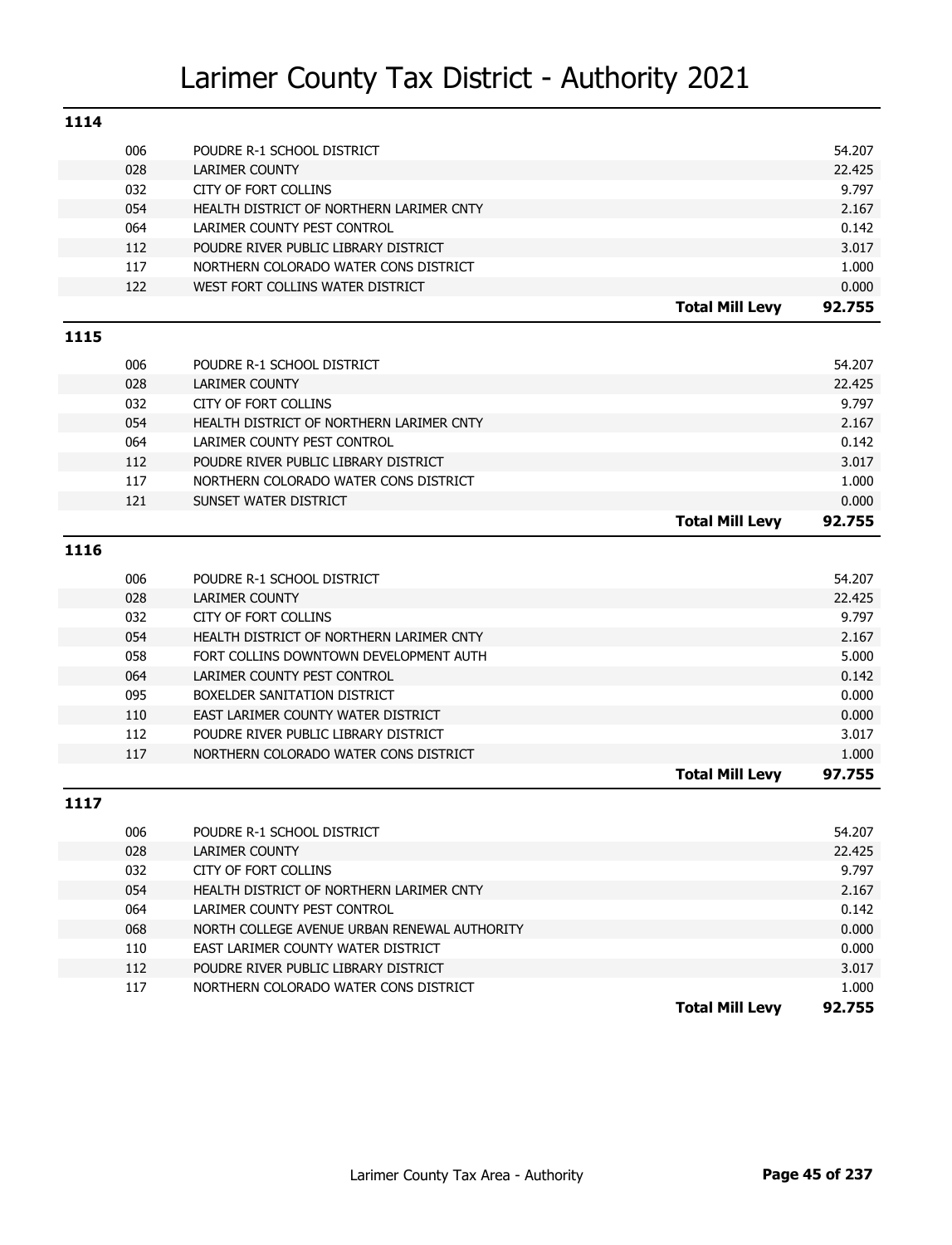| 1118 |     |                                              |                        |         |
|------|-----|----------------------------------------------|------------------------|---------|
|      | 006 | POUDRE R-1 SCHOOL DISTRICT                   |                        | 54.207  |
|      | 028 | <b>LARIMER COUNTY</b>                        |                        | 22.425  |
|      | 032 | <b>CITY OF FORT COLLINS</b>                  |                        | 9.797   |
|      | 054 | HEALTH DISTRICT OF NORTHERN LARIMER CNTY     |                        | 2.167   |
|      | 064 | LARIMER COUNTY PEST CONTROL                  |                        | 0.142   |
|      | 068 | NORTH COLLEGE AVENUE URBAN RENEWAL AUTHORITY |                        | 0.000   |
|      | 096 | CHERRY HILLS SANITATION DISTRICT             |                        | 0.000   |
|      | 110 | EAST LARIMER COUNTY WATER DISTRICT           |                        | 0.000   |
|      | 112 | POUDRE RIVER PUBLIC LIBRARY DISTRICT         |                        | 3.017   |
|      | 117 | NORTHERN COLORADO WATER CONS DISTRICT        |                        | 1.000   |
|      |     |                                              | <b>Total Mill Levy</b> | 92.755  |
| 1119 |     |                                              |                        |         |
|      | 006 | POUDRE R-1 SCHOOL DISTRICT                   |                        | 54.207  |
|      | 028 | <b>LARIMER COUNTY</b>                        |                        | 22.425  |
|      | 032 | <b>CITY OF FORT COLLINS</b>                  |                        | 9.797   |
|      | 054 | HEALTH DISTRICT OF NORTHERN LARIMER CNTY     |                        | 2.167   |
|      | 064 | LARIMER COUNTY PEST CONTROL                  |                        | 0.142   |
|      | 112 | POUDRE RIVER PUBLIC LIBRARY DISTRICT         |                        | 3.017   |
|      | 117 | NORTHERN COLORADO WATER CONS DISTRICT        |                        | 1.000   |
|      |     |                                              | <b>Total Mill Levy</b> | 92.755  |
| 1120 |     |                                              |                        |         |
|      | 006 | POUDRE R-1 SCHOOL DISTRICT                   |                        | 54.207  |
|      | 028 | <b>LARIMER COUNTY</b>                        |                        | 22.425  |
|      | 032 | <b>CITY OF FORT COLLINS</b>                  |                        | 9.797   |
|      | 054 | HEALTH DISTRICT OF NORTHERN LARIMER CNTY     |                        | 2.167   |
|      | 064 | LARIMER COUNTY PEST CONTROL                  |                        | 0.142   |
|      | 110 | EAST LARIMER COUNTY WATER DISTRICT           |                        | 0.000   |
|      | 112 | POUDRE RIVER PUBLIC LIBRARY DISTRICT         |                        | 3.017   |
|      | 117 | NORTHERN COLORADO WATER CONS DISTRICT        |                        | 1.000   |
|      |     |                                              | <b>Total Mill Levy</b> | 92.755  |
| 1121 |     |                                              |                        |         |
|      | 006 | POUDRE R-1 SCHOOL DISTRICT                   |                        | 54.207  |
|      | 028 | <b>LARIMER COUNTY</b>                        |                        | 22.425  |
|      | 032 | CITY OF FORT COLLINS                         |                        | 9.797   |
|      | 054 | HEALTH DISTRICT OF NORTHERN LARIMER CNTY     |                        | 2.167   |
|      | 064 | LARIMER COUNTY PEST CONTROL                  |                        | 0.142   |
|      | 078 | LARIMER COUNTY G.I.D. NO. 15 SKYVIEW SOUTH   |                        | 10.000  |
|      | 103 | SOUTH FORT COLLINS SANITATION DISTRICT       |                        | 0.500   |
|      | 111 | FORT COLLINS - LOVELAND WATER DISTRICT       |                        | 1.500   |
|      | 112 | POUDRE RIVER PUBLIC LIBRARY DISTRICT         |                        | 3.017   |
|      | 117 | NORTHERN COLORADO WATER CONS DISTRICT        |                        | 1.000   |
|      |     |                                              | <b>Total Mill Levy</b> | 104.755 |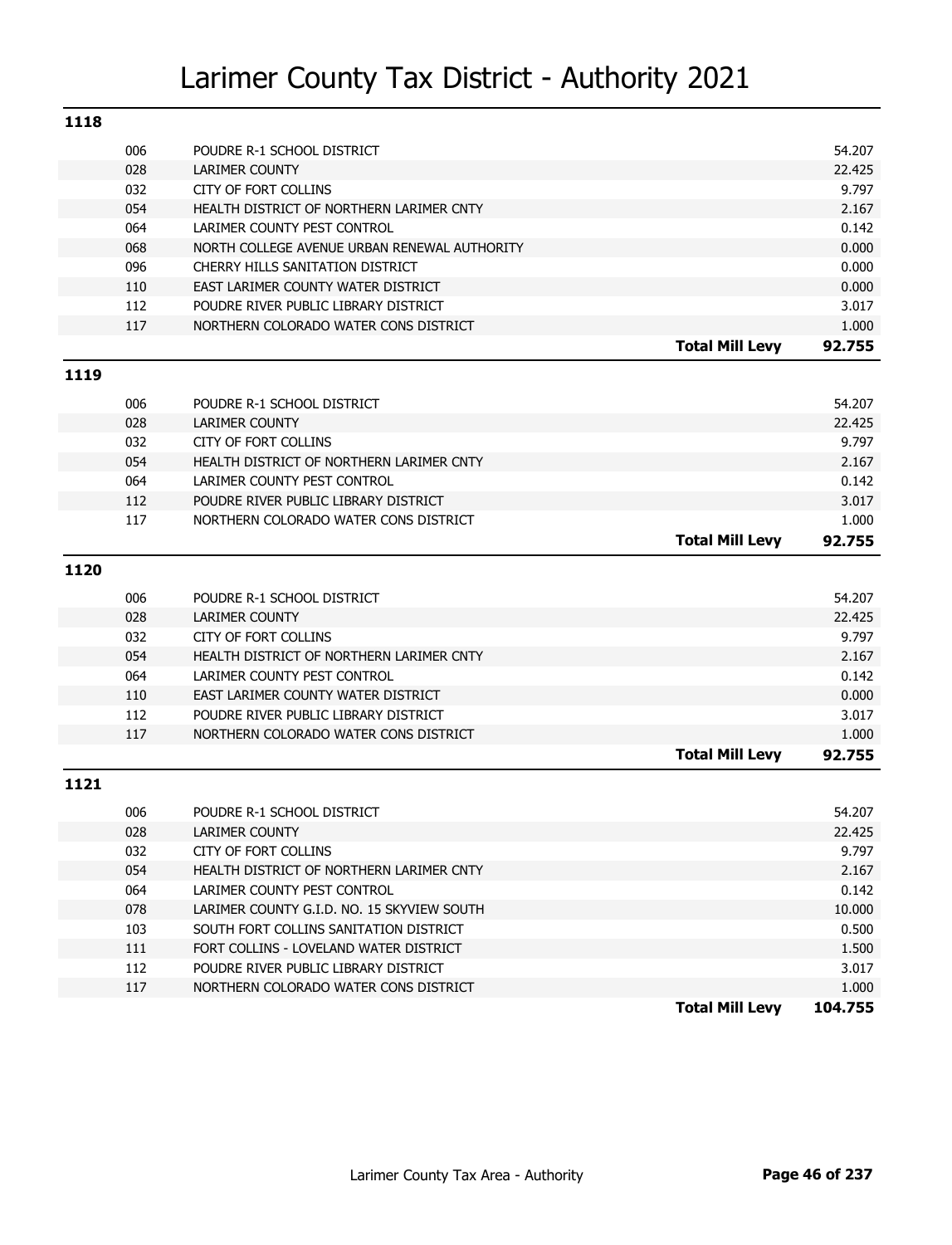| 1122 |     |                                          |                        |         |
|------|-----|------------------------------------------|------------------------|---------|
|      | 006 | POUDRE R-1 SCHOOL DISTRICT               |                        | 54.207  |
|      | 028 | <b>LARIMER COUNTY</b>                    |                        | 22.425  |
|      | 032 | <b>CITY OF FORT COLLINS</b>              |                        | 9.797   |
|      | 054 | HEALTH DISTRICT OF NORTHERN LARIMER CNTY |                        | 2.167   |
|      | 064 | LARIMER COUNTY PEST CONTROL              |                        | 0.142   |
|      | 103 | SOUTH FORT COLLINS SANITATION DISTRICT   |                        | 0.500   |
|      | 112 | POUDRE RIVER PUBLIC LIBRARY DISTRICT     |                        | 3.017   |
|      | 117 | NORTHERN COLORADO WATER CONS DISTRICT    |                        | 1.000   |
|      |     |                                          | <b>Total Mill Levy</b> | 93.255  |
| 1123 |     |                                          |                        |         |
|      | 006 | POUDRE R-1 SCHOOL DISTRICT               |                        | 54.207  |
|      | 028 | <b>LARIMER COUNTY</b>                    |                        | 22.425  |
|      | 032 | <b>CITY OF FORT COLLINS</b>              |                        | 9.797   |
|      | 054 | HEALTH DISTRICT OF NORTHERN LARIMER CNTY |                        | 2.167   |
|      | 064 | LARIMER COUNTY PEST CONTROL              |                        | 0.142   |
|      | 103 | SOUTH FORT COLLINS SANITATION DISTRICT   |                        | 0.500   |
|      | 112 | POUDRE RIVER PUBLIC LIBRARY DISTRICT     |                        | 3.017   |
|      | 117 | NORTHERN COLORADO WATER CONS DISTRICT    |                        | 1.000   |
|      | 205 | HARMONY TECHNOLOGY PARK METRO DISTRICT   |                        | 27.000  |
|      |     |                                          | <b>Total Mill Levy</b> | 120.255 |
|      |     |                                          |                        |         |
| 1124 |     |                                          |                        |         |
|      | 006 | POUDRE R-1 SCHOOL DISTRICT               |                        | 54.207  |
|      | 028 | <b>LARIMER COUNTY</b>                    |                        | 22.425  |
|      | 032 | <b>CITY OF FORT COLLINS</b>              |                        | 9.797   |
|      | 054 | HEALTH DISTRICT OF NORTHERN LARIMER CNTY |                        | 2.167   |
|      | 058 | FORT COLLINS DOWNTOWN DEVELOPMENT AUTH   |                        | 5.000   |
|      | 064 | LARIMER COUNTY PEST CONTROL              |                        | 0.142   |
|      | 095 | BOXELDER SANITATION DISTRICT             |                        | 0.000   |
|      | 112 | POUDRE RIVER PUBLIC LIBRARY DISTRICT     |                        | 3.017   |
|      | 117 | NORTHERN COLORADO WATER CONS DISTRICT    |                        | 1.000   |
|      |     |                                          | <b>Total Mill Levy</b> | 97.755  |
| 1125 |     |                                          |                        |         |
|      | 006 | POUDRE R-1 SCHOOL DISTRICT               |                        | 54.207  |
|      | 028 | LARIMER COUNTY                           |                        | 22.425  |
|      | 032 | CITY OF FORT COLLINS                     |                        | 9.797   |
|      | 054 | HEALTH DISTRICT OF NORTHERN LARIMER CNTY |                        | 2.167   |
|      | 058 | FORT COLLINS DOWNTOWN DEVELOPMENT AUTH   |                        | 5.000   |
|      | 064 | LARIMER COUNTY PEST CONTROL              |                        | 0.142   |
|      | 112 | POUDRE RIVER PUBLIC LIBRARY DISTRICT     |                        | 3.017   |
|      |     |                                          |                        |         |
|      | 117 | NORTHERN COLORADO WATER CONS DISTRICT    |                        | 1.000   |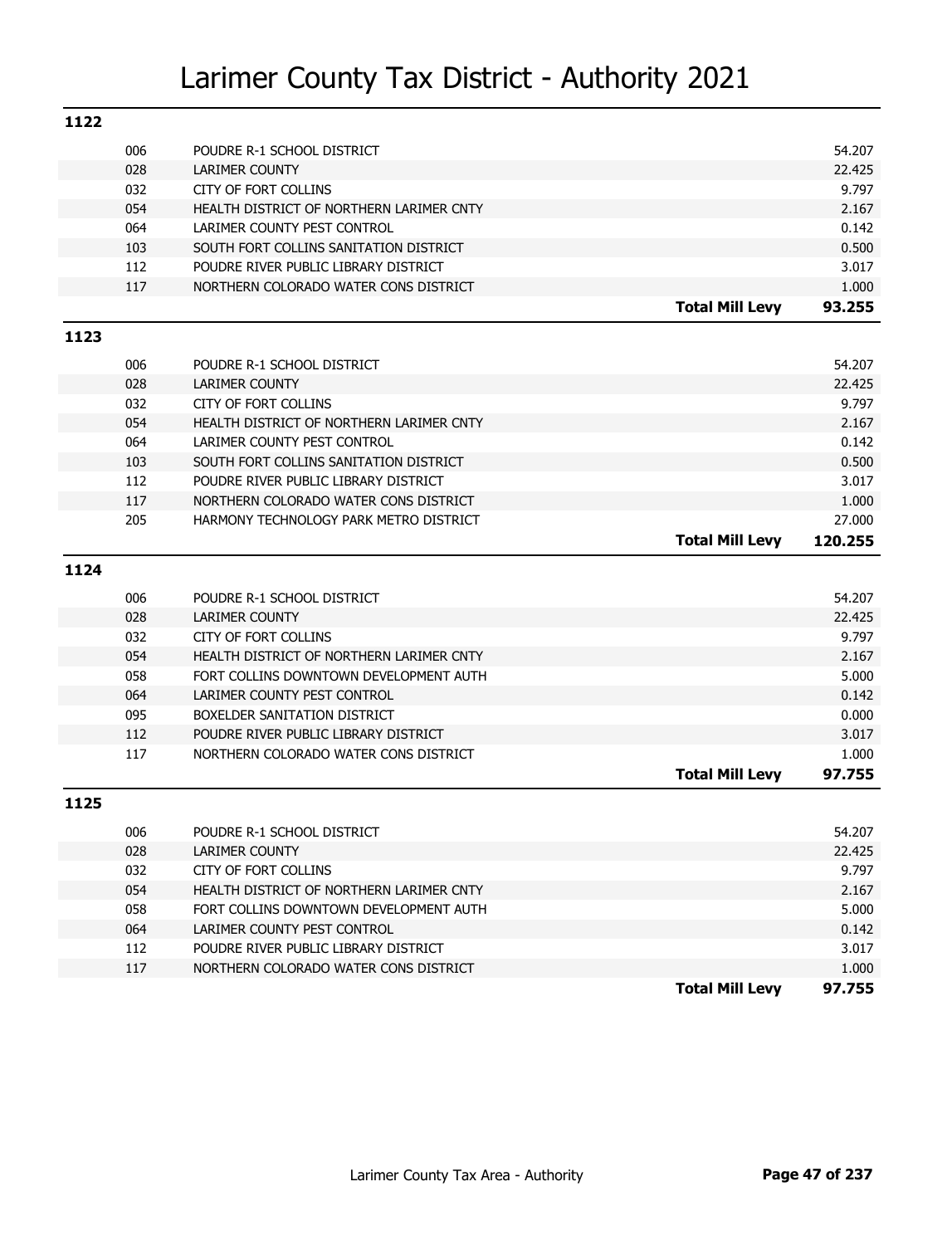| 1126 |     |                                          |                        |        |
|------|-----|------------------------------------------|------------------------|--------|
|      | 006 | POUDRE R-1 SCHOOL DISTRICT               |                        | 54.207 |
|      | 028 | LARIMER COUNTY                           |                        | 22.425 |
|      | 032 | CITY OF FORT COLLINS                     |                        | 9.797  |
|      | 054 | HEALTH DISTRICT OF NORTHERN LARIMER CNTY |                        | 2.167  |
|      | 058 | FORT COLLINS DOWNTOWN DEVELOPMENT AUTH   |                        | 5.000  |
|      | 064 | LARIMER COUNTY PEST CONTROL              |                        | 0.142  |
|      | 112 | POUDRE RIVER PUBLIC LIBRARY DISTRICT     |                        | 3.017  |
|      | 117 | NORTHERN COLORADO WATER CONS DISTRICT    |                        | 1.000  |
|      |     |                                          | <b>Total Mill Levy</b> | 97.755 |
| 1127 |     |                                          |                        |        |
|      | 006 | POUDRE R-1 SCHOOL DISTRICT               |                        | 54.207 |
|      | 028 | LARIMER COUNTY                           |                        | 22.425 |
|      | 032 | CITY OF FORT COLLINS                     |                        | 9.797  |
|      | 054 | HEALTH DISTRICT OF NORTHERN LARIMER CNTY |                        | 2.167  |
|      | 058 | FORT COLLINS DOWNTOWN DEVELOPMENT AUTH   |                        | 5.000  |
|      | 064 | LARIMER COUNTY PEST CONTROL              |                        | 0.142  |
|      | 112 | POUDRE RIVER PUBLIC LIBRARY DISTRICT     |                        | 3.017  |
|      | 117 | NORTHERN COLORADO WATER CONS DISTRICT    |                        | 1.000  |
|      |     |                                          | <b>Total Mill Levy</b> | 97.755 |
| 1128 |     |                                          |                        |        |
|      | 006 | POUDRE R-1 SCHOOL DISTRICT               |                        | 54.207 |
|      | 028 | <b>LARIMER COUNTY</b>                    |                        | 22.425 |
|      | 032 | CITY OF FORT COLLINS                     |                        | 9.797  |
|      | 054 | HEALTH DISTRICT OF NORTHERN LARIMER CNTY |                        | 2.167  |
|      | 064 | LARIMER COUNTY PEST CONTROL              |                        | 0.142  |
|      | 112 | POUDRE RIVER PUBLIC LIBRARY DISTRICT     |                        | 3.017  |
|      | 117 | NORTHERN COLORADO WATER CONS DISTRICT    |                        | 1.000  |
|      | 272 | HARMONY I-25 METRO DISTRICT NO. 1        |                        | 0.000  |
|      |     |                                          | <b>Total Mill Levy</b> | 92.755 |
| 1129 |     |                                          |                        |        |
|      | 006 | POUDRE R-1 SCHOOL DISTRICT               |                        | 54.207 |
|      | 028 | <b>LARIMER COUNTY</b>                    |                        | 22.425 |
|      | 032 | CITY OF FORT COLLINS                     |                        | 9.797  |
|      | 054 | HEALTH DISTRICT OF NORTHERN LARIMER CNTY |                        | 2.167  |
|      | 064 | LARIMER COUNTY PEST CONTROL              |                        | 0.142  |
|      | 103 | SOUTH FORT COLLINS SANITATION DISTRICT   |                        | 0.500  |
|      | 111 | FORT COLLINS - LOVELAND WATER DISTRICT   |                        | 1.500  |
|      | 112 | POUDRE RIVER PUBLIC LIBRARY DISTRICT     |                        | 3.017  |
|      | 117 | NORTHERN COLORADO WATER CONS DISTRICT    |                        | 1.000  |
|      | 272 | HARMONY I-25 METRO DISTRICT NO. 1        |                        | 0.000  |
|      |     |                                          | <b>Total Mill Levy</b> | 94.755 |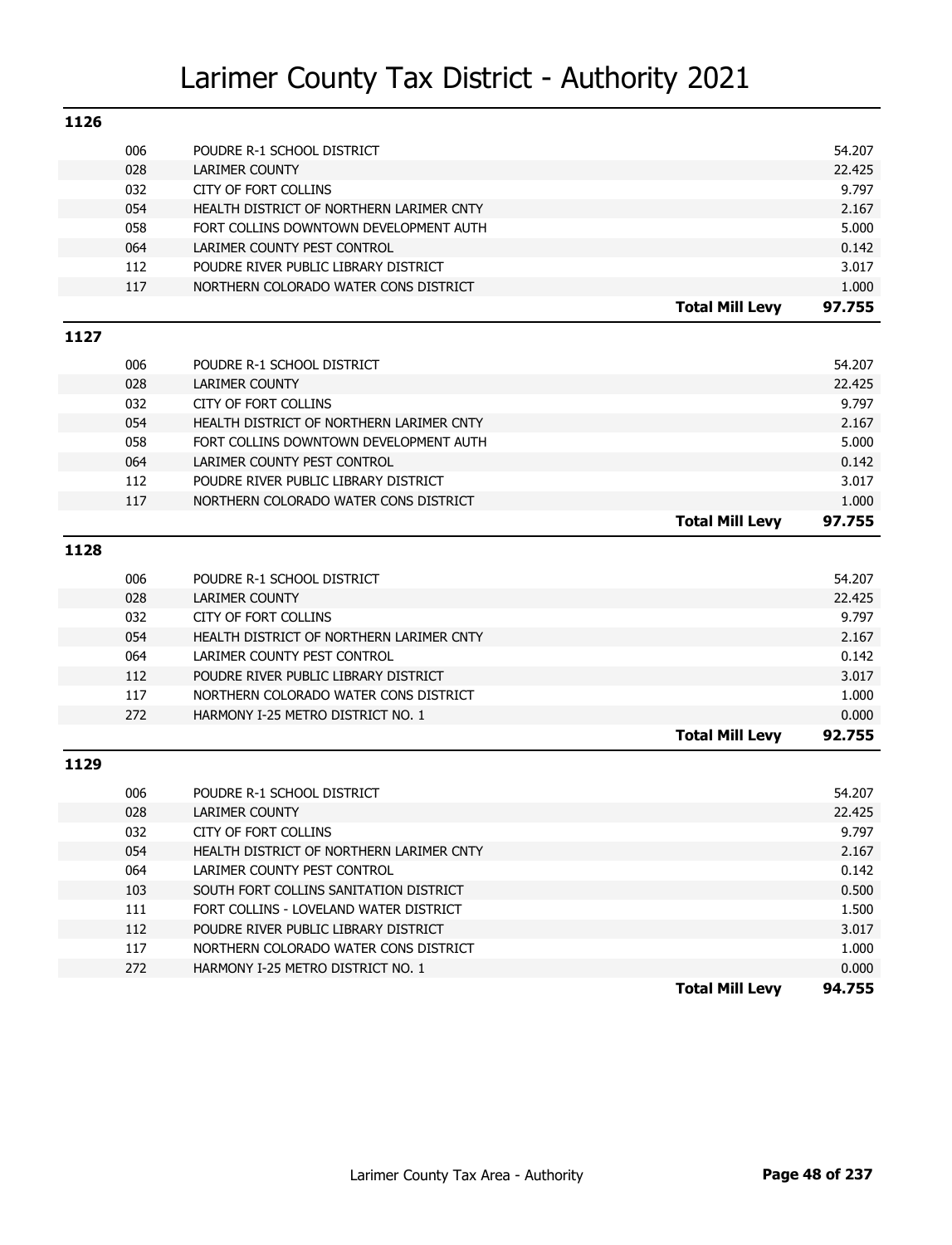| 1130 |     |                                          |                        |        |
|------|-----|------------------------------------------|------------------------|--------|
|      | 006 | POUDRE R-1 SCHOOL DISTRICT               |                        | 54.207 |
|      | 028 | <b>LARIMER COUNTY</b>                    |                        | 22.425 |
|      | 032 | <b>CITY OF FORT COLLINS</b>              |                        | 9.797  |
|      | 054 | HEALTH DISTRICT OF NORTHERN LARIMER CNTY |                        | 2.167  |
|      | 064 | LARIMER COUNTY PEST CONTROL              |                        | 0.142  |
|      | 112 | POUDRE RIVER PUBLIC LIBRARY DISTRICT     |                        | 3.017  |
|      | 117 | NORTHERN COLORADO WATER CONS DISTRICT    |                        | 1.000  |
|      | 273 | HARMONY I-25 METRO DISTRICT NO. 2        |                        | 0.000  |
|      |     |                                          | <b>Total Mill Levy</b> | 92.755 |
| 1131 |     |                                          |                        |        |
|      | 006 | POUDRE R-1 SCHOOL DISTRICT               |                        | 54.207 |
|      | 028 | <b>LARIMER COUNTY</b>                    |                        | 22.425 |
|      | 032 | <b>CITY OF FORT COLLINS</b>              |                        | 9.797  |
|      | 054 | HEALTH DISTRICT OF NORTHERN LARIMER CNTY |                        | 2.167  |
|      | 064 | LARIMER COUNTY PEST CONTROL              |                        | 0.142  |
|      | 103 | SOUTH FORT COLLINS SANITATION DISTRICT   |                        | 0.500  |
|      | 111 | FORT COLLINS - LOVELAND WATER DISTRICT   |                        | 1.500  |
|      | 112 | POUDRE RIVER PUBLIC LIBRARY DISTRICT     |                        | 3.017  |
|      | 117 | NORTHERN COLORADO WATER CONS DISTRICT    |                        | 1.000  |
|      | 273 | HARMONY I-25 METRO DISTRICT NO. 2        |                        | 0.000  |
|      |     |                                          | <b>Total Mill Levy</b> | 94.755 |
| 1132 |     |                                          |                        |        |
|      | 006 | POUDRE R-1 SCHOOL DISTRICT               |                        | 54.207 |
|      | 028 | <b>LARIMER COUNTY</b>                    |                        | 22.425 |
|      |     |                                          |                        |        |

|     |                                          | <b>Total Mill Levy</b> | 94.755 |
|-----|------------------------------------------|------------------------|--------|
| 274 | HARMONY I-25 METRO DISTRICT NO. 3        |                        | 0.000  |
| 117 | NORTHERN COLORADO WATER CONS DISTRICT    |                        | 1.000  |
| 112 | POUDRE RIVER PUBLIC LIBRARY DISTRICT     |                        | 3.017  |
| 111 | FORT COLLINS - LOVELAND WATER DISTRICT   |                        | 1.500  |
| 103 | SOUTH FORT COLLINS SANITATION DISTRICT   |                        | 0.500  |
| 064 | LARIMER COUNTY PEST CONTROL              |                        | 0.142  |
| 054 | HEALTH DISTRICT OF NORTHERN LARIMER CNTY |                        | 2.167  |
| 032 | CITY OF FORT COLLINS                     |                        | 9.797  |
|     |                                          |                        |        |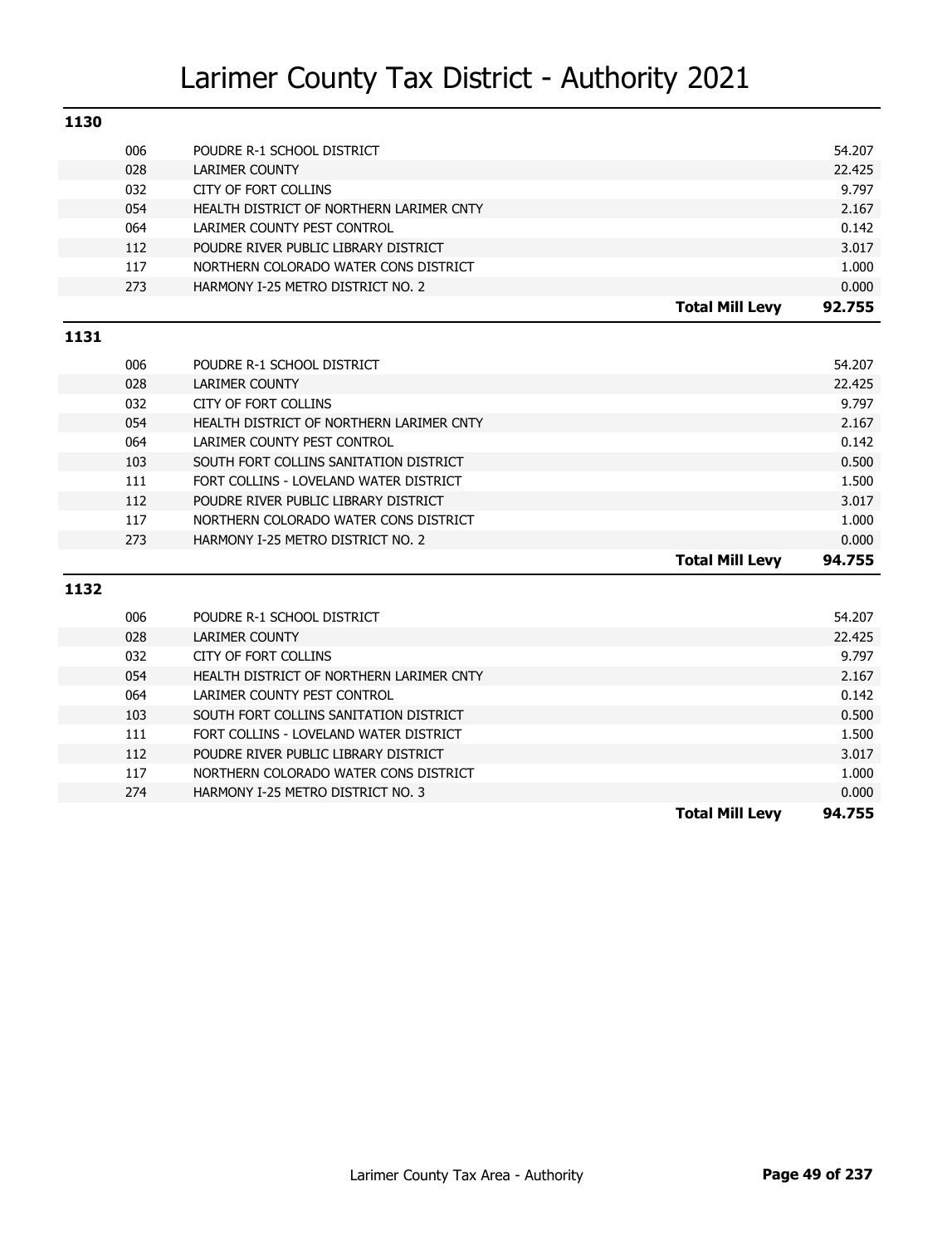| 1133 |     |                                          |                        |        |
|------|-----|------------------------------------------|------------------------|--------|
|      | 006 | POUDRE R-1 SCHOOL DISTRICT               |                        | 54.207 |
|      | 028 | <b>LARIMER COUNTY</b>                    |                        | 22.425 |
|      | 032 | CITY OF FORT COLLINS                     |                        | 9.797  |
|      | 054 | HEALTH DISTRICT OF NORTHERN LARIMER CNTY |                        | 2.167  |
|      | 064 | LARIMER COUNTY PEST CONTROL              |                        | 0.142  |
|      | 095 | BOXELDER SANITATION DISTRICT             |                        | 0.000  |
|      | 110 | EAST LARIMER COUNTY WATER DISTRICT       |                        | 0.000  |
|      | 112 | POUDRE RIVER PUBLIC LIBRARY DISTRICT     |                        | 3.017  |
|      | 117 | NORTHERN COLORADO WATER CONS DISTRICT    |                        | 1.000  |
|      | 314 | SW PROSPECT I25 METRO DISTRICT NO. 1     |                        | 0.000  |
|      | 315 | SW PROSPECT I25 METRO DISTRICT NO. 2     |                        | 0.000  |
|      | 316 | SW PROSPECT I25 METRO DISTRICT NO. 3     |                        | 0.000  |
|      | 317 | SW PROSPECT I25 METRO DISTRICT NO. 4     |                        | 0.000  |
|      | 318 | SW PROSPECT I25 METRO DISTRICT NO. 5     |                        | 0.000  |
|      | 319 | SW PROSPECT I25 METRO DISTRICT NO. 6     |                        | 0.000  |
|      | 320 | SW PROSPECT I25 METRO DISTRICT NO. 7     |                        | 0.000  |
|      |     |                                          | <b>Total Mill Levy</b> | 92.755 |

#### **1134**

| 028 | LARIMER COUNTY                           |                        | 22.425 |
|-----|------------------------------------------|------------------------|--------|
|     |                                          |                        |        |
| 032 | CITY OF FORT COLLINS                     |                        | 9.797  |
| 054 | HEALTH DISTRICT OF NORTHERN LARIMER CNTY |                        | 2.167  |
| 064 | LARIMER COUNTY PEST CONTROL              |                        | 0.142  |
| 095 | BOXELDER SANITATION DISTRICT             |                        | 0.000  |
| 110 | EAST LARIMER COUNTY WATER DISTRICT       |                        | 0.000  |
| 112 | POUDRE RIVER PUBLIC LIBRARY DISTRICT     |                        | 3.017  |
| 117 | NORTHERN COLORADO WATER CONS DISTRICT    |                        | 1.000  |
| 314 | SW PROSPECT I25 METRO DISTRICT NO. 1     |                        | 0.000  |
|     |                                          | <b>Total Mill Levy</b> | 92.755 |

| 006 | POUDRE R-1 SCHOOL DISTRICT               | 54.207                            |
|-----|------------------------------------------|-----------------------------------|
| 028 | LARIMER COUNTY                           | 22.425                            |
| 032 | CITY OF FORT COLLINS                     | 9.797                             |
| 054 | HEALTH DISTRICT OF NORTHERN LARIMER CNTY | 2.167                             |
| 064 | LARIMER COUNTY PEST CONTROL              | 0.142                             |
| 095 | BOXELDER SANITATION DISTRICT             | 0.000                             |
| 110 | EAST LARIMER COUNTY WATER DISTRICT       | 0.000                             |
| 112 | POUDRE RIVER PUBLIC LIBRARY DISTRICT     | 3.017                             |
| 117 | NORTHERN COLORADO WATER CONS DISTRICT    | 1.000                             |
| 314 | SW PROSPECT I25 METRO DISTRICT NO. 1     | 0.000                             |
| 315 | SW PROSPECT I25 METRO DISTRICT NO. 2     | 0.000                             |
| 316 | SW PROSPECT I25 METRO DISTRICT NO. 3     | 0.000                             |
| 317 | SW PROSPECT I25 METRO DISTRICT NO. 4     | 0.000                             |
| 318 | SW PROSPECT I25 METRO DISTRICT NO. 5     | 0.000                             |
| 319 | SW PROSPECT I25 METRO DISTRICT NO. 6     | 0.000                             |
| 320 | SW PROSPECT I25 METRO DISTRICT NO. 7     | 0.000                             |
| 327 | I-25/PROSPECT INTERCHANGE METRO DISTRICT | 7.500                             |
|     |                                          | <b>Total Mill Levy</b><br>100.255 |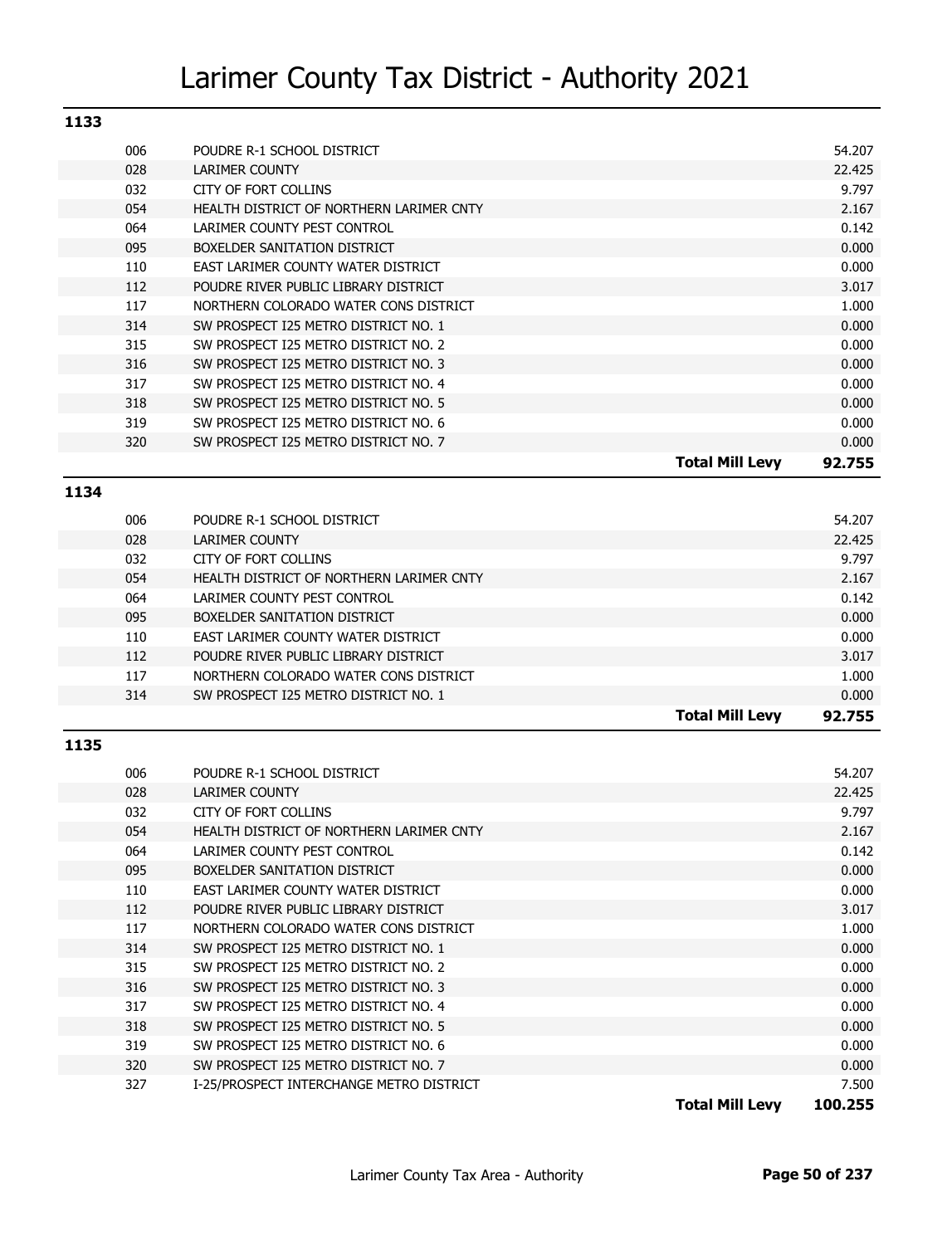| 1136 |     |                                          |                        |                 |
|------|-----|------------------------------------------|------------------------|-----------------|
|      | 006 | POUDRE R-1 SCHOOL DISTRICT               |                        | 54.207          |
|      | 028 | <b>LARIMER COUNTY</b>                    |                        | 22.425          |
|      | 032 | CITY OF FORT COLLINS                     |                        | 9.797           |
|      | 054 | HEALTH DISTRICT OF NORTHERN LARIMER CNTY |                        | 2.167           |
|      | 064 | LARIMER COUNTY PEST CONTROL              |                        | 0.142           |
|      | 095 | BOXELDER SANITATION DISTRICT             |                        | 0.000           |
|      | 110 | EAST LARIMER COUNTY WATER DISTRICT       |                        | 0.000           |
|      | 112 | POUDRE RIVER PUBLIC LIBRARY DISTRICT     |                        | 3.017           |
|      | 117 | NORTHERN COLORADO WATER CONS DISTRICT    |                        | 1.000           |
|      | 314 | SW PROSPECT I25 METRO DISTRICT NO. 1     |                        | 0.000           |
|      | 327 | I-25/PROSPECT INTERCHANGE METRO DISTRICT |                        | 7.500           |
|      |     |                                          | <b>Total Mill Levy</b> | 100.255         |
| 1137 |     |                                          |                        |                 |
|      | 006 | POUDRE R-1 SCHOOL DISTRICT               |                        | 54.207          |
|      | 028 | <b>LARIMER COUNTY</b>                    |                        | 22.425          |
|      | 032 | CITY OF FORT COLLINS                     |                        | 9.797           |
|      | 054 | HEALTH DISTRICT OF NORTHERN LARIMER CNTY |                        | 2.167           |
|      | 064 | LARIMER COUNTY PEST CONTROL              |                        | 0.142           |
|      | 112 | POUDRE RIVER PUBLIC LIBRARY DISTRICT     |                        | 3.017           |
|      | 117 | NORTHERN COLORADO WATER CONS DISTRICT    |                        | 1.000           |
|      | 365 | NORTHFIELD METRO DISTRICT NO. 1          |                        | 0.000           |
|      |     |                                          |                        |                 |
|      |     |                                          | <b>Total Mill Levy</b> | 92.755          |
|      |     |                                          |                        |                 |
| 1138 |     |                                          |                        |                 |
|      | 006 | POUDRE R-1 SCHOOL DISTRICT               |                        | 54.207          |
|      | 028 | <b>LARIMER COUNTY</b>                    |                        | 22.425          |
|      | 032 | CITY OF FORT COLLINS                     |                        | 9.797           |
|      | 054 | HEALTH DISTRICT OF NORTHERN LARIMER CNTY |                        | 2.167           |
|      | 064 | LARIMER COUNTY PEST CONTROL              |                        | 0.142           |
|      | 112 | POUDRE RIVER PUBLIC LIBRARY DISTRICT     |                        | 3.017           |
|      | 117 | NORTHERN COLORADO WATER CONS DISTRICT    |                        | 1.000           |
|      | 366 | NORTHFIELD METRO DISTRICT NO. 2          |                        | 50.000          |
|      |     |                                          | <b>Total Mill Levy</b> | 142.755         |
| 1139 |     |                                          |                        |                 |
|      | 006 | POUDRE R-1 SCHOOL DISTRICT               |                        | 54.207          |
|      | 028 | LARIMER COUNTY                           |                        | 22.425          |
|      | 032 | CITY OF FORT COLLINS                     |                        | 9.797           |
|      | 054 | HEALTH DISTRICT OF NORTHERN LARIMER CNTY |                        | 2.167           |
|      | 064 | LARIMER COUNTY PEST CONTROL              |                        | 0.142           |
|      | 112 | POUDRE RIVER PUBLIC LIBRARY DISTRICT     |                        | 3.017           |
|      | 117 | NORTHERN COLORADO WATER CONS DISTRICT    |                        | 1.000           |
|      | 367 | NORTHFIELD METRO DISTRICT NO. 3          | <b>Total Mill Levy</b> | 0.000<br>92.755 |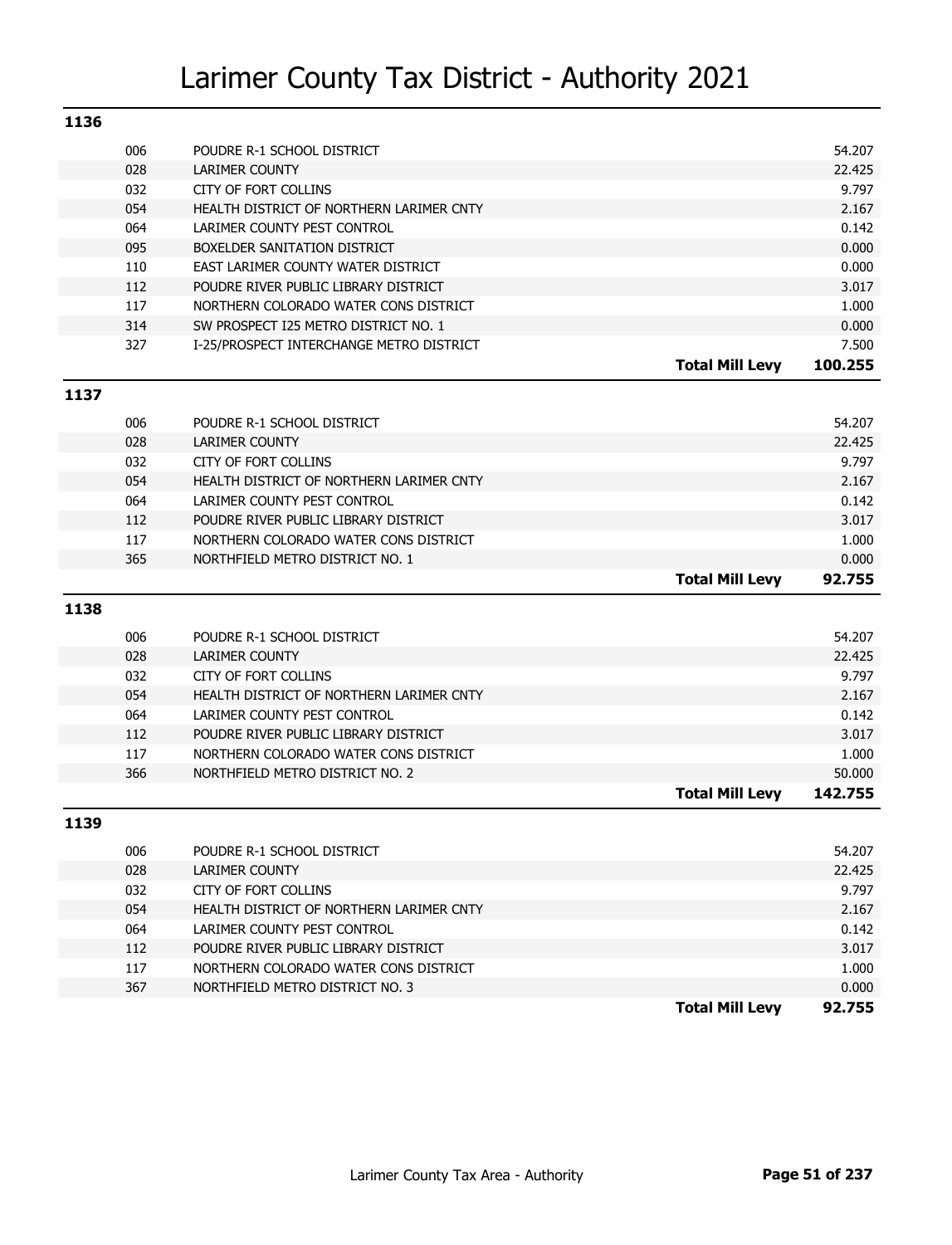| 1140  |            |                                                      |                        |                |
|-------|------------|------------------------------------------------------|------------------------|----------------|
|       | 006        | POUDRE R-1 SCHOOL DISTRICT                           |                        | 54.207         |
|       | 028        | <b>LARIMER COUNTY</b>                                |                        | 22.425         |
|       | 032        | <b>CITY OF FORT COLLINS</b>                          |                        | 9.797          |
|       | 054        | HEALTH DISTRICT OF NORTHERN LARIMER CNTY             |                        | 2.167          |
|       | 064        | LARIMER COUNTY PEST CONTROL                          |                        | 0.142          |
|       | 112        | POUDRE RIVER PUBLIC LIBRARY DISTRICT                 |                        | 3.017          |
|       | 117        | NORTHERN COLORADO WATER CONS DISTRICT                |                        | 1.000          |
|       | 368        | COLLEGE AND DRAKE URBAN RENEWAL PLAN                 |                        | 0.000          |
|       |            |                                                      | <b>Total Mill Levy</b> | 92.755         |
| 1141  |            |                                                      |                        |                |
|       | 006        | POUDRE R-1 SCHOOL DISTRICT                           |                        | 54.207         |
|       | 028        | <b>LARIMER COUNTY</b>                                |                        | 22.425         |
|       | 032        | <b>CITY OF FORT COLLINS</b>                          |                        | 9.797          |
|       | 054        | HEALTH DISTRICT OF NORTHERN LARIMER CNTY             |                        | 2.167          |
|       | 064        | LARIMER COUNTY PEST CONTROL                          |                        | 0.142          |
|       | 095        | BOXELDER SANITATION DISTRICT                         |                        | 0.000          |
|       | 110        | EAST LARIMER COUNTY WATER DISTRICT                   |                        | 0.000          |
|       | 112        | POUDRE RIVER PUBLIC LIBRARY DISTRICT                 |                        | 3.017          |
|       | 117        | NORTHERN COLORADO WATER CONS DISTRICT                |                        | 1.000          |
|       |            |                                                      | <b>Total Mill Levy</b> | 92.755         |
| 1142  |            |                                                      |                        |                |
|       | 006        | POUDRE R-1 SCHOOL DISTRICT                           |                        | 54.207         |
|       | 028        | <b>LARIMER COUNTY</b>                                |                        | 22.425         |
|       | 032        | <b>CITY OF FORT COLLINS</b>                          |                        | 9.797          |
|       | 054        | HEALTH DISTRICT OF NORTHERN LARIMER CNTY             |                        | 2.167          |
|       | 064        | LARIMER COUNTY PEST CONTROL                          |                        | 0.142          |
|       | 095        | BOXELDER SANITATION DISTRICT                         |                        | 0.000          |
|       | 110        | EAST LARIMER COUNTY WATER DISTRICT                   |                        | 0.000          |
|       | 112        | POUDRE RIVER PUBLIC LIBRARY DISTRICT                 |                        | 3.017          |
|       | 117        | NORTHERN COLORADO WATER CONS DISTRICT                |                        | 1.000          |
|       |            |                                                      | <b>Total Mill Levy</b> | 92.755         |
| 1150  |            |                                                      |                        |                |
|       |            |                                                      |                        |                |
|       | 006        | POUDRE R-1 SCHOOL DISTRICT                           |                        | 54.207         |
|       | 028        | <b>LARIMER COUNTY</b><br><b>CITY OF FORT COLLINS</b> |                        | 22.425         |
|       | 032<br>054 | HEALTH DISTRICT OF NORTHERN LARIMER CNTY             |                        | 9.797<br>2.167 |
|       | 112        | POUDRE RIVER PUBLIC LIBRARY DISTRICT                 |                        | 3.017          |
|       | 117        | NORTHERN COLORADO WATER CONS DISTRICT                |                        | 1.000          |
|       |            |                                                      | <b>Total Mill Levy</b> | 92.613         |
|       |            |                                                      |                        |                |
| 11501 |            |                                                      |                        |                |
|       | 006        | POUDRE R-1 SCHOOL DISTRICT                           |                        | 54.207         |
|       | 028        | <b>LARIMER COUNTY</b>                                |                        | 22.425         |
|       | 032        | CITY OF FORT COLLINS                                 |                        | 9.797          |
|       | 054        | HEALTH DISTRICT OF NORTHERN LARIMER CNTY             |                        | 2.167          |
|       | 112        | POUDRE RIVER PUBLIC LIBRARY DISTRICT                 |                        | 3.017          |
|       | 117        | NORTHERN COLORADO WATER CONS DISTRICT                |                        | 1.000          |
|       | 218        | MIDTOWN URA PROSPECT SOUTH                           |                        | 0.000          |
|       |            |                                                      | <b>Total Mill Levy</b> | 92.613         |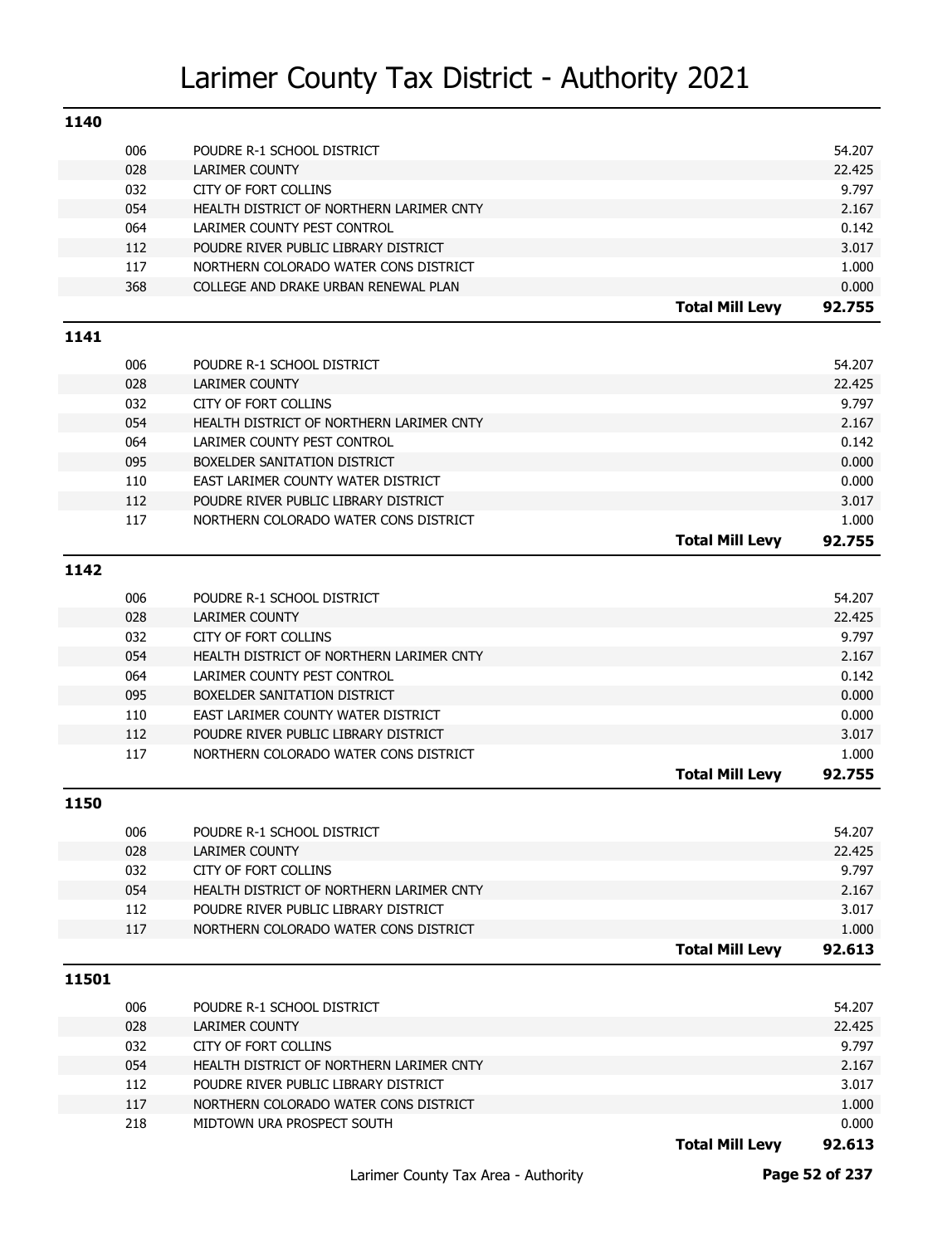| 11502 |     |                                              |                        |         |
|-------|-----|----------------------------------------------|------------------------|---------|
|       | 006 | POUDRE R-1 SCHOOL DISTRICT                   |                        | 54.207  |
|       | 028 | LARIMER COUNTY                               |                        | 22.425  |
|       | 032 | CITY OF FORT COLLINS                         |                        | 9.797   |
|       | 054 | HEALTH DISTRICT OF NORTHERN LARIMER CNTY     |                        | 2.167   |
|       | 112 | POUDRE RIVER PUBLIC LIBRARY DISTRICT         |                        | 3.017   |
|       | 117 | NORTHERN COLORADO WATER CONS DISTRICT        |                        | 1.000   |
|       | 225 | FOOTHILLS METRO DISTRICT                     |                        | 65.363  |
|       |     |                                              | <b>Total Mill Levy</b> | 157.976 |
| 11503 |     |                                              |                        |         |
|       | 006 | POUDRE R-1 SCHOOL DISTRICT                   |                        | 54.207  |
|       | 028 | <b>LARIMER COUNTY</b>                        |                        | 22.425  |
|       | 032 | CITY OF FORT COLLINS                         |                        | 9.797   |
|       | 054 | HEALTH DISTRICT OF NORTHERN LARIMER CNTY     |                        | 2.167   |
|       | 112 | POUDRE RIVER PUBLIC LIBRARY DISTRICT         |                        | 3.017   |
|       | 117 | NORTHERN COLORADO WATER CONS DISTRICT        |                        | 1.000   |
|       | 226 | MIDTOWN URA FOOTHILLS MALL                   |                        | 0.000   |
|       |     |                                              | <b>Total Mill Levy</b> | 92.613  |
| 11504 |     |                                              |                        |         |
|       | 006 | POUDRE R-1 SCHOOL DISTRICT                   |                        | 54.207  |
|       | 028 | <b>LARIMER COUNTY</b>                        |                        | 22.425  |
|       | 032 | CITY OF FORT COLLINS                         |                        | 9.797   |
|       | 054 | HEALTH DISTRICT OF NORTHERN LARIMER CNTY     |                        | 2.167   |
|       | 112 | POUDRE RIVER PUBLIC LIBRARY DISTRICT         |                        | 3.017   |
|       | 117 | NORTHERN COLORADO WATER CONS DISTRICT        |                        | 1.000   |
|       | 225 | FOOTHILLS METRO DISTRICT                     |                        | 65.363  |
|       | 226 | MIDTOWN URA FOOTHILLS MALL                   |                        | 0.000   |
|       |     |                                              | <b>Total Mill Levy</b> | 157.976 |
| 11505 |     |                                              |                        |         |
|       |     |                                              |                        |         |
|       | 006 | POUDRE R-1 SCHOOL DISTRICT                   |                        | 54.207  |
|       | 028 | <b>LARIMER COUNTY</b>                        |                        | 22.425  |
|       | 032 | CITY OF FORT COLLINS                         |                        | 9.797   |
|       | 054 | HEALTH DISTRICT OF NORTHERN LARIMER CNTY     |                        | 2.167   |
|       | 095 | BOXELDER SANITATION DISTRICT                 |                        | 0.000   |
|       | 110 | EAST LARIMER COUNTY WATER DISTRICT           |                        | 0.000   |
|       | 112 | POUDRE RIVER PUBLIC LIBRARY DISTRICT         |                        | 3.017   |
|       | 117 | NORTHERN COLORADO WATER CONS DISTRICT        |                        | 1.000   |
|       | 219 | LARIMER COUNTY P.I.D. NO. 50 CLYDESDALE PARK |                        | 0.000   |
|       |     |                                              | <b>Total Mill Levy</b> | 92.613  |
| 11506 |     |                                              |                        |         |
|       | 006 | POUDRE R-1 SCHOOL DISTRICT                   |                        | 54.207  |
|       | 028 | LARIMER COUNTY                               |                        | 22.425  |
|       | 032 | CITY OF FORT COLLINS                         |                        | 9.797   |
|       | 054 | HEALTH DISTRICT OF NORTHERN LARIMER CNTY     |                        | 2.167   |
|       | 112 | POUDRE RIVER PUBLIC LIBRARY DISTRICT         |                        | 3.017   |
|       | 117 | NORTHERN COLORADO WATER CONS DISTRICT        |                        | 1.000   |
|       | 273 | HARMONY I-25 METRO DISTRICT NO. 2            |                        | 0.000   |

**Total Mill Levy 92.613**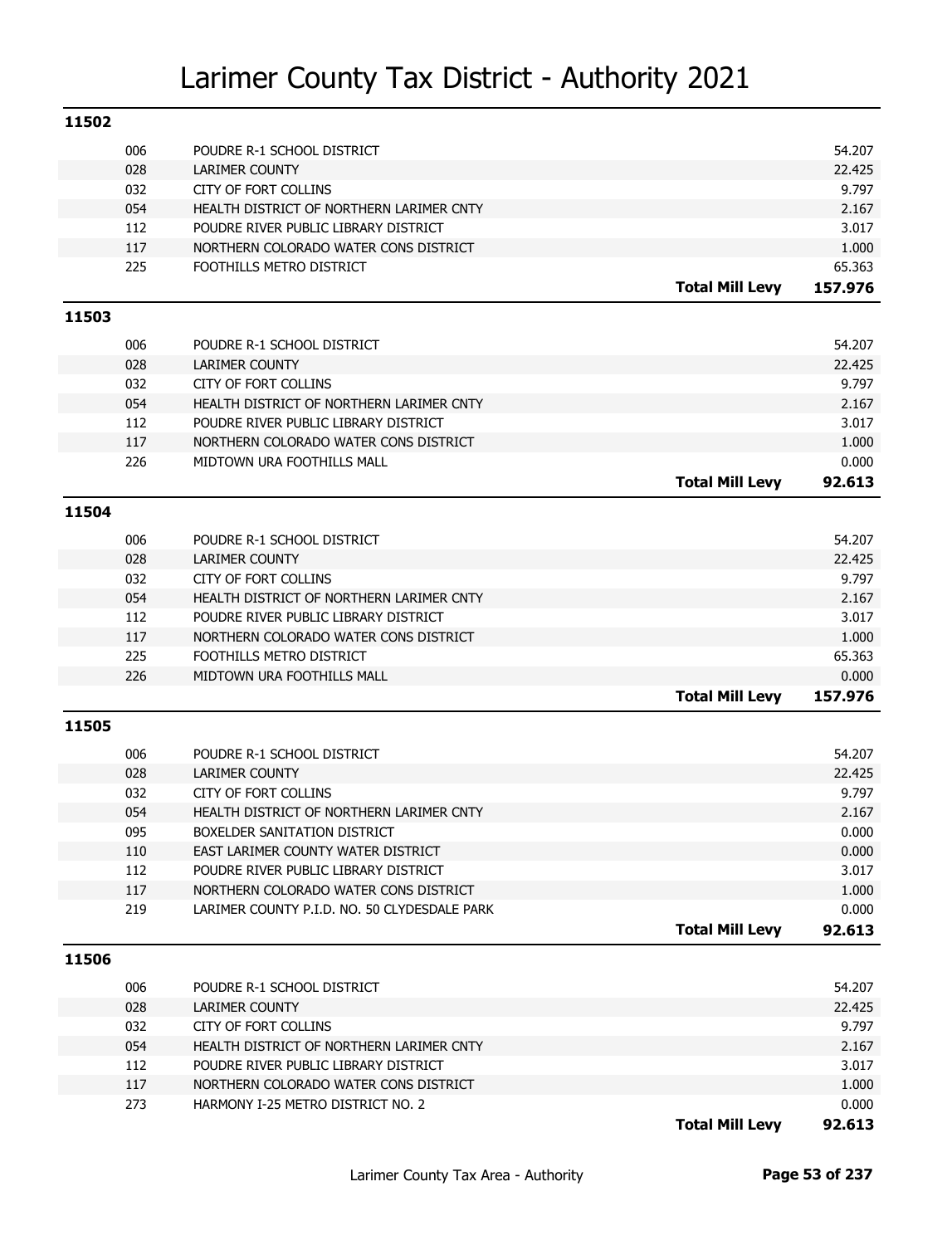| 11507 |     |                                          |                        |                 |
|-------|-----|------------------------------------------|------------------------|-----------------|
|       | 006 | POUDRE R-1 SCHOOL DISTRICT               |                        | 54.207          |
|       | 028 | <b>LARIMER COUNTY</b>                    |                        | 22.425          |
|       | 032 | CITY OF FORT COLLINS                     |                        | 9.797           |
|       | 054 | HEALTH DISTRICT OF NORTHERN LARIMER CNTY |                        | 2.167           |
|       | 103 | SOUTH FORT COLLINS SANITATION DISTRICT   |                        | 0.500           |
|       | 111 | FORT COLLINS - LOVELAND WATER DISTRICT   |                        | 1.500           |
|       | 112 | POUDRE RIVER PUBLIC LIBRARY DISTRICT     |                        | 3.017           |
|       | 117 | NORTHERN COLORADO WATER CONS DISTRICT    |                        | 1.000           |
|       | 274 | HARMONY I-25 METRO DISTRICT NO. 3        |                        | 0.000           |
|       |     |                                          | <b>Total Mill Levy</b> | 94.613          |
| 11508 |     |                                          |                        |                 |
|       |     |                                          |                        |                 |
|       | 006 | POUDRE R-1 SCHOOL DISTRICT               |                        | 54.207          |
|       | 028 | LARIMER COUNTY                           |                        | 22.425          |
|       | 032 | CITY OF FORT COLLINS                     |                        | 9.797           |
|       | 054 | HEALTH DISTRICT OF NORTHERN LARIMER CNTY |                        | 2.167           |
|       | 112 | POUDRE RIVER PUBLIC LIBRARY DISTRICT     |                        | 3.017           |
|       | 117 | NORTHERN COLORADO WATER CONS DISTRICT    |                        | 1.000           |
|       | 368 | COLLEGE AND DRAKE URBAN RENEWAL PLAN     |                        | 0.000           |
|       |     |                                          | <b>Total Mill Levy</b> | 92.613          |
| 1151  |     |                                          |                        |                 |
|       | 006 | POUDRE R-1 SCHOOL DISTRICT               |                        | 54.207          |
|       | 028 | LARIMER COUNTY                           |                        | 22.425          |
|       | 032 | CITY OF FORT COLLINS                     |                        | 9.797           |
|       | 054 | HEALTH DISTRICT OF NORTHERN LARIMER CNTY |                        | 2.167           |
|       | 110 | EAST LARIMER COUNTY WATER DISTRICT       |                        | 0.000           |
|       | 112 | POUDRE RIVER PUBLIC LIBRARY DISTRICT     |                        | 3.017           |
|       | 117 | NORTHERN COLORADO WATER CONS DISTRICT    |                        | 1.000           |
|       |     |                                          | <b>Total Mill Levy</b> | 92.613          |
| 1152  |     |                                          |                        |                 |
|       |     |                                          |                        |                 |
|       | 006 | POUDRE R-1 SCHOOL DISTRICT               |                        | 54.207          |
|       | 028 | LARIMER COUNTY                           |                        | 22.425          |
|       | 032 | CITY OF FORT COLLINS                     |                        | 9.797           |
|       | 054 | HEALTH DISTRICT OF NORTHERN LARIMER CNTY |                        | 2.167           |
|       | 111 | FORT COLLINS - LOVELAND WATER DISTRICT   |                        | 1.500           |
|       | 112 | POUDRE RIVER PUBLIC LIBRARY DISTRICT     |                        | 3.017           |
|       | 117 | NORTHERN COLORADO WATER CONS DISTRICT    | <b>Total Mill Levy</b> | 1.000<br>94.113 |
|       |     |                                          |                        |                 |
| 1153  |     |                                          |                        |                 |
|       | 006 | POUDRE R-1 SCHOOL DISTRICT               |                        | 54.207          |
|       | 028 | <b>LARIMER COUNTY</b>                    |                        | 22.425          |
|       | 032 | <b>CITY OF FORT COLLINS</b>              |                        | 9.797           |
|       | 054 | HEALTH DISTRICT OF NORTHERN LARIMER CNTY |                        | 2.167           |
|       | 059 | FORT COLLINS G.I.D. NO. 1                |                        | 4.924           |
|       | 112 | POUDRE RIVER PUBLIC LIBRARY DISTRICT     |                        | 3.017           |
|       | 117 | NORTHERN COLORADO WATER CONS DISTRICT    |                        | 1.000           |
|       |     |                                          | <b>Total Mill Levy</b> | 97.537          |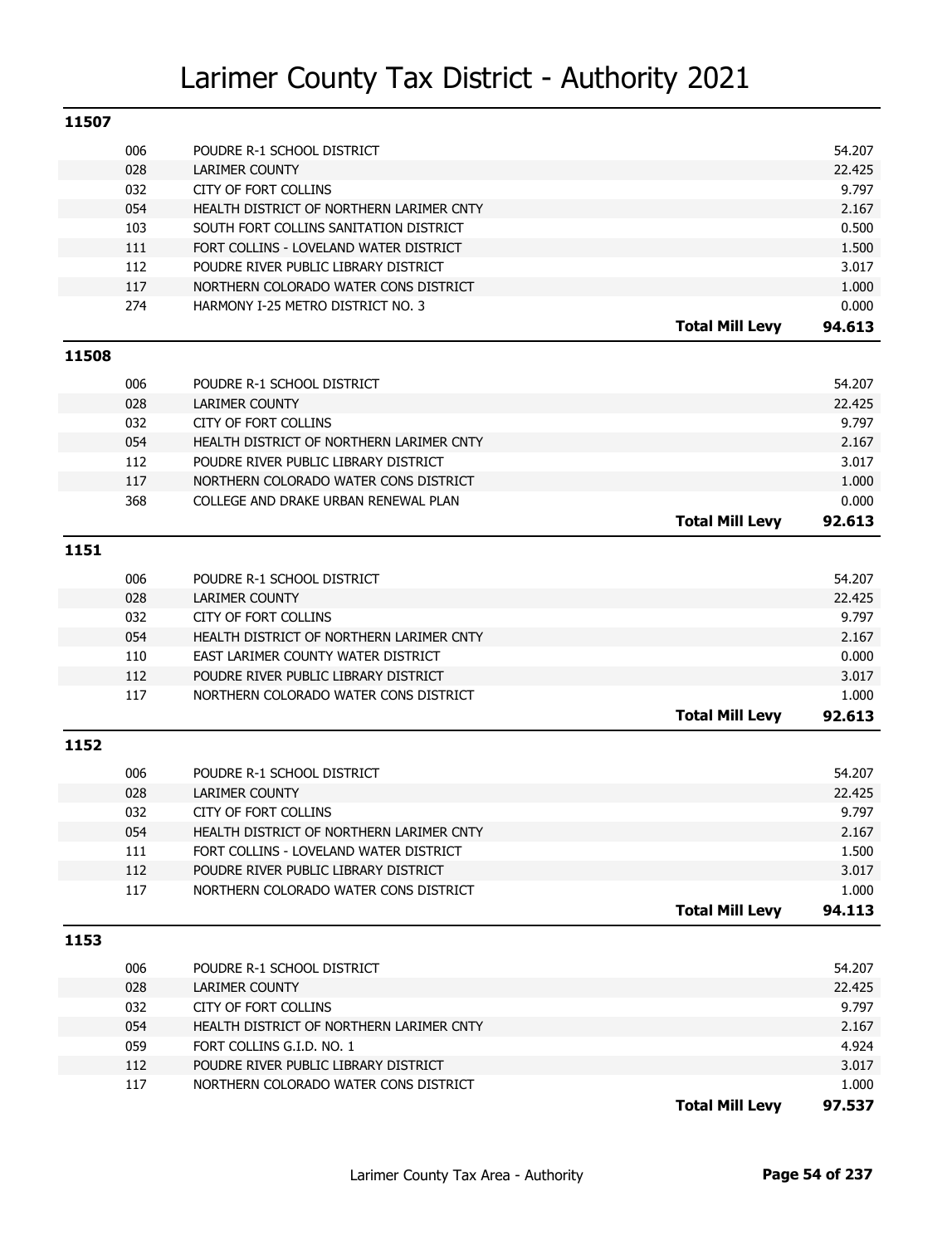| 1154 |     |                                          |                        |         |
|------|-----|------------------------------------------|------------------------|---------|
|      | 006 | POUDRE R-1 SCHOOL DISTRICT               |                        | 54.207  |
|      | 028 | LARIMER COUNTY                           |                        | 22.425  |
|      | 032 | <b>CITY OF FORT COLLINS</b>              |                        | 9.797   |
|      | 054 | HEALTH DISTRICT OF NORTHERN LARIMER CNTY |                        | 2.167   |
|      | 103 | SOUTH FORT COLLINS SANITATION DISTRICT   |                        | 0.500   |
|      | 111 | FORT COLLINS - LOVELAND WATER DISTRICT   |                        | 1.500   |
|      | 112 | POUDRE RIVER PUBLIC LIBRARY DISTRICT     |                        | 3.017   |
|      | 117 | NORTHERN COLORADO WATER CONS DISTRICT    |                        | 1.000   |
|      |     |                                          | <b>Total Mill Levy</b> | 94.613  |
|      |     |                                          |                        |         |
| 1155 |     |                                          |                        |         |
|      | 006 | POUDRE R-1 SCHOOL DISTRICT               |                        | 54.207  |
|      | 028 | <b>LARIMER COUNTY</b>                    |                        | 22.425  |
|      | 032 | <b>CITY OF FORT COLLINS</b>              |                        | 9.797   |
|      | 054 | HEALTH DISTRICT OF NORTHERN LARIMER CNTY |                        | 2.167   |
|      | 095 | BOXELDER SANITATION DISTRICT             |                        | 0.000   |
|      | 110 | EAST LARIMER COUNTY WATER DISTRICT       |                        | 0.000   |
|      | 112 | POUDRE RIVER PUBLIC LIBRARY DISTRICT     |                        | 3.017   |
|      | 117 | NORTHERN COLORADO WATER CONS DISTRICT    |                        | 1.000   |
|      |     |                                          | <b>Total Mill Levy</b> | 92.613  |
| 1156 |     |                                          |                        |         |
|      |     |                                          |                        |         |
|      | 006 | POUDRE R-1 SCHOOL DISTRICT               |                        | 54.207  |
|      | 028 | <b>LARIMER COUNTY</b>                    |                        | 22.425  |
|      | 032 | <b>CITY OF FORT COLLINS</b>              |                        | 9.797   |
|      | 054 | HEALTH DISTRICT OF NORTHERN LARIMER CNTY |                        | 2.167   |
|      | 058 | FORT COLLINS DOWNTOWN DEVELOPMENT AUTH   |                        | 5.000   |
|      | 112 | POUDRE RIVER PUBLIC LIBRARY DISTRICT     |                        | 3.017   |
|      | 117 | NORTHERN COLORADO WATER CONS DISTRICT    |                        | 1.000   |
|      |     |                                          | <b>Total Mill Levy</b> | 97.613  |
| 1157 |     |                                          |                        |         |
|      | 006 | POUDRE R-1 SCHOOL DISTRICT               |                        | 54.207  |
|      | 028 | <b>LARIMER COUNTY</b>                    |                        | 22.425  |
|      | 032 | <b>CITY OF FORT COLLINS</b>              |                        | 9.797   |
|      | 054 | HEALTH DISTRICT OF NORTHERN LARIMER CNTY |                        | 2.167   |
|      | 058 | FORT COLLINS DOWNTOWN DEVELOPMENT AUTH   |                        | 5.000   |
|      | 059 | FORT COLLINS G.I.D. NO. 1                |                        | 4.924   |
|      | 112 | POUDRE RIVER PUBLIC LIBRARY DISTRICT     |                        | 3.017   |
|      | 117 | NORTHERN COLORADO WATER CONS DISTRICT    |                        | 1.000   |
|      |     |                                          | <b>Total Mill Levy</b> | 102.537 |
|      |     |                                          |                        |         |
| 1158 |     |                                          |                        |         |
|      | 006 | POUDRE R-1 SCHOOL DISTRICT               |                        | 54.207  |
|      | 028 | <b>LARIMER COUNTY</b>                    |                        | 22.425  |
|      | 032 | CITY OF FORT COLLINS                     |                        | 9.797   |
|      | 054 | HEALTH DISTRICT OF NORTHERN LARIMER CNTY |                        | 2.167   |
|      | 096 | CHERRY HILLS SANITATION DISTRICT         |                        | 0.000   |
|      | 110 | EAST LARIMER COUNTY WATER DISTRICT       |                        | 0.000   |
|      | 112 | POUDRE RIVER PUBLIC LIBRARY DISTRICT     |                        | 3.017   |
|      | 117 | NORTHERN COLORADO WATER CONS DISTRICT    |                        | 1.000   |
|      |     |                                          | <b>Total Mill Levy</b> | 92.613  |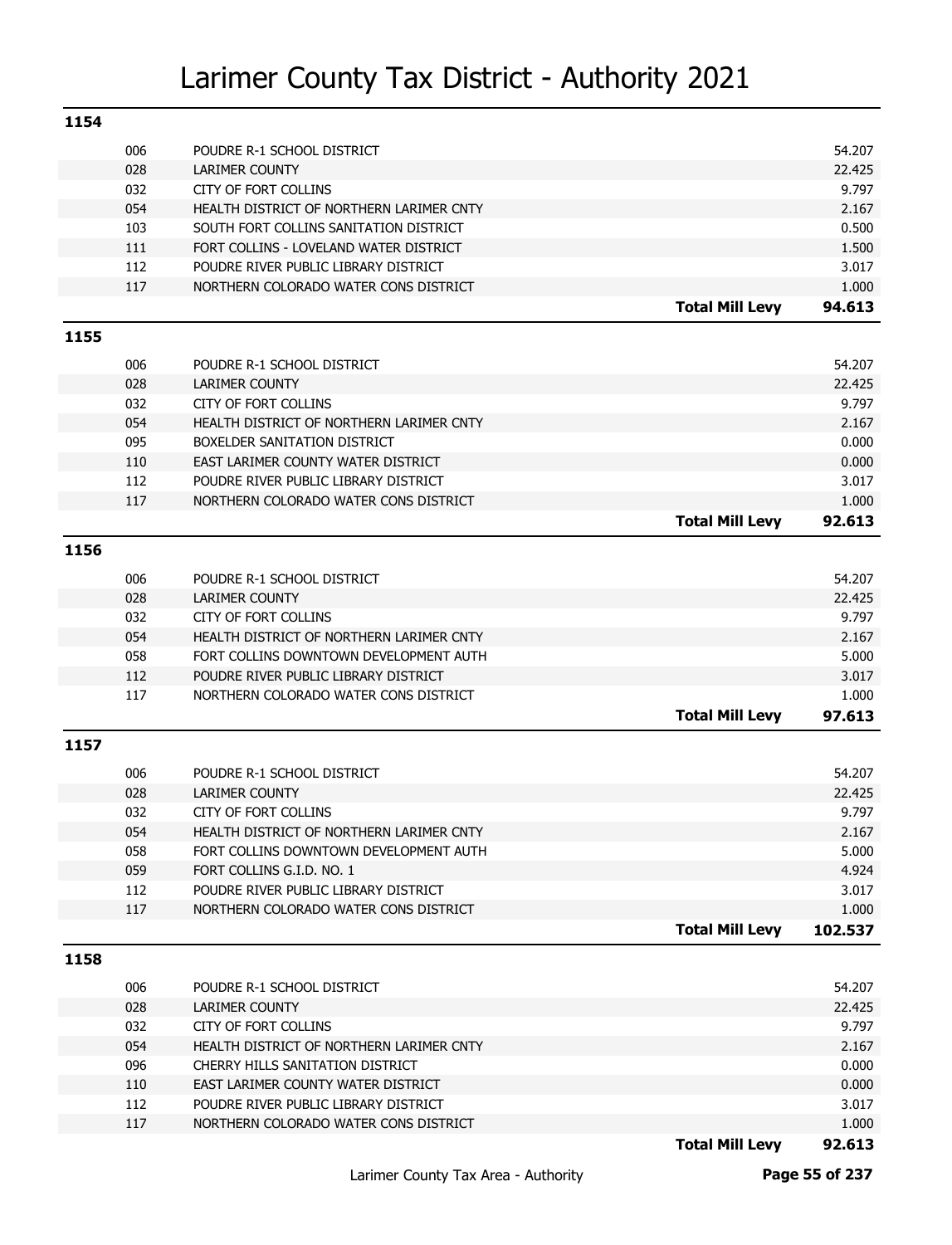| 1159 |            |                                                                               |                        |        |
|------|------------|-------------------------------------------------------------------------------|------------------------|--------|
|      | 006        | POUDRE R-1 SCHOOL DISTRICT                                                    |                        | 54.207 |
|      | 028        | LARIMER COUNTY                                                                |                        | 22.425 |
|      | 032        | CITY OF FORT COLLINS                                                          |                        | 9.797  |
|      | 054        | HEALTH DISTRICT OF NORTHERN LARIMER CNTY                                      |                        | 2.167  |
|      | 103        | SOUTH FORT COLLINS SANITATION DISTRICT                                        |                        | 0.500  |
|      | 112        | POUDRE RIVER PUBLIC LIBRARY DISTRICT                                          |                        | 3.017  |
|      | 117        | NORTHERN COLORADO WATER CONS DISTRICT                                         |                        | 1.000  |
|      |            |                                                                               | <b>Total Mill Levy</b> | 93.113 |
| 1160 |            |                                                                               |                        |        |
|      | 006        | POUDRE R-1 SCHOOL DISTRICT                                                    |                        | 54.207 |
|      | 028        | <b>LARIMER COUNTY</b>                                                         |                        | 22.425 |
|      | 032        | CITY OF FORT COLLINS                                                          |                        | 9.797  |
|      | 054        | HEALTH DISTRICT OF NORTHERN LARIMER CNTY                                      |                        | 2.167  |
|      | 095        | BOXELDER SANITATION DISTRICT                                                  |                        | 0.000  |
|      | 112        | POUDRE RIVER PUBLIC LIBRARY DISTRICT                                          |                        | 3.017  |
|      | 117        | NORTHERN COLORADO WATER CONS DISTRICT                                         |                        | 1.000  |
|      |            |                                                                               | <b>Total Mill Levy</b> | 92.613 |
|      |            |                                                                               |                        |        |
| 1161 |            |                                                                               |                        |        |
|      | 006        | POUDRE R-1 SCHOOL DISTRICT                                                    |                        | 54.207 |
|      | 028        | <b>LARIMER COUNTY</b>                                                         |                        | 22.425 |
|      | 032        | CITY OF FORT COLLINS                                                          |                        | 9.797  |
|      | 054        | HEALTH DISTRICT OF NORTHERN LARIMER CNTY                                      |                        | 2.167  |
|      | 112        | POUDRE RIVER PUBLIC LIBRARY DISTRICT                                          |                        | 3.017  |
|      | 117        | NORTHERN COLORADO WATER CONS DISTRICT                                         |                        | 1.000  |
|      | 122        | WEST FORT COLLINS WATER DISTRICT                                              |                        | 0.000  |
|      |            |                                                                               | <b>Total Mill Levy</b> | 92.613 |
| 1162 |            |                                                                               |                        |        |
|      | 006        | POUDRE R-1 SCHOOL DISTRICT                                                    |                        | 54.207 |
|      | 028        | <b>LARIMER COUNTY</b>                                                         |                        | 22.425 |
|      | 032        | CITY OF FORT COLLINS                                                          |                        | 9.797  |
|      | 054        | HEALTH DISTRICT OF NORTHERN LARIMER CNTY                                      |                        | 2.167  |
|      | 112        | POUDRE RIVER PUBLIC LIBRARY DISTRICT                                          |                        | 3.017  |
|      | 117        | NORTHERN COLORADO WATER CONS DISTRICT                                         |                        | 1.000  |
|      | 121        | SUNSET WATER DISTRICT                                                         |                        | 0.000  |
|      |            |                                                                               | <b>Total Mill Levy</b> | 92.613 |
| 1163 |            |                                                                               |                        |        |
|      |            |                                                                               |                        |        |
|      | 006        | POUDRE R-1 SCHOOL DISTRICT                                                    |                        | 54.207 |
|      | 028        | <b>LARIMER COUNTY</b>                                                         |                        | 22.425 |
|      | 032        | CITY OF FORT COLLINS                                                          |                        | 9.797  |
|      | 054        | HEALTH DISTRICT OF NORTHERN LARIMER CNTY                                      |                        | 2.167  |
|      | 058        | FORT COLLINS DOWNTOWN DEVELOPMENT AUTH                                        |                        | 5.000  |
|      | 095        | BOXELDER SANITATION DISTRICT                                                  |                        | 0.000  |
|      | 110        | EAST LARIMER COUNTY WATER DISTRICT                                            |                        | 0.000  |
|      | 112<br>117 | POUDRE RIVER PUBLIC LIBRARY DISTRICT<br>NORTHERN COLORADO WATER CONS DISTRICT |                        | 3.017  |
|      |            |                                                                               |                        | 1.000  |
|      |            |                                                                               | <b>Total Mill Levy</b> | 97.613 |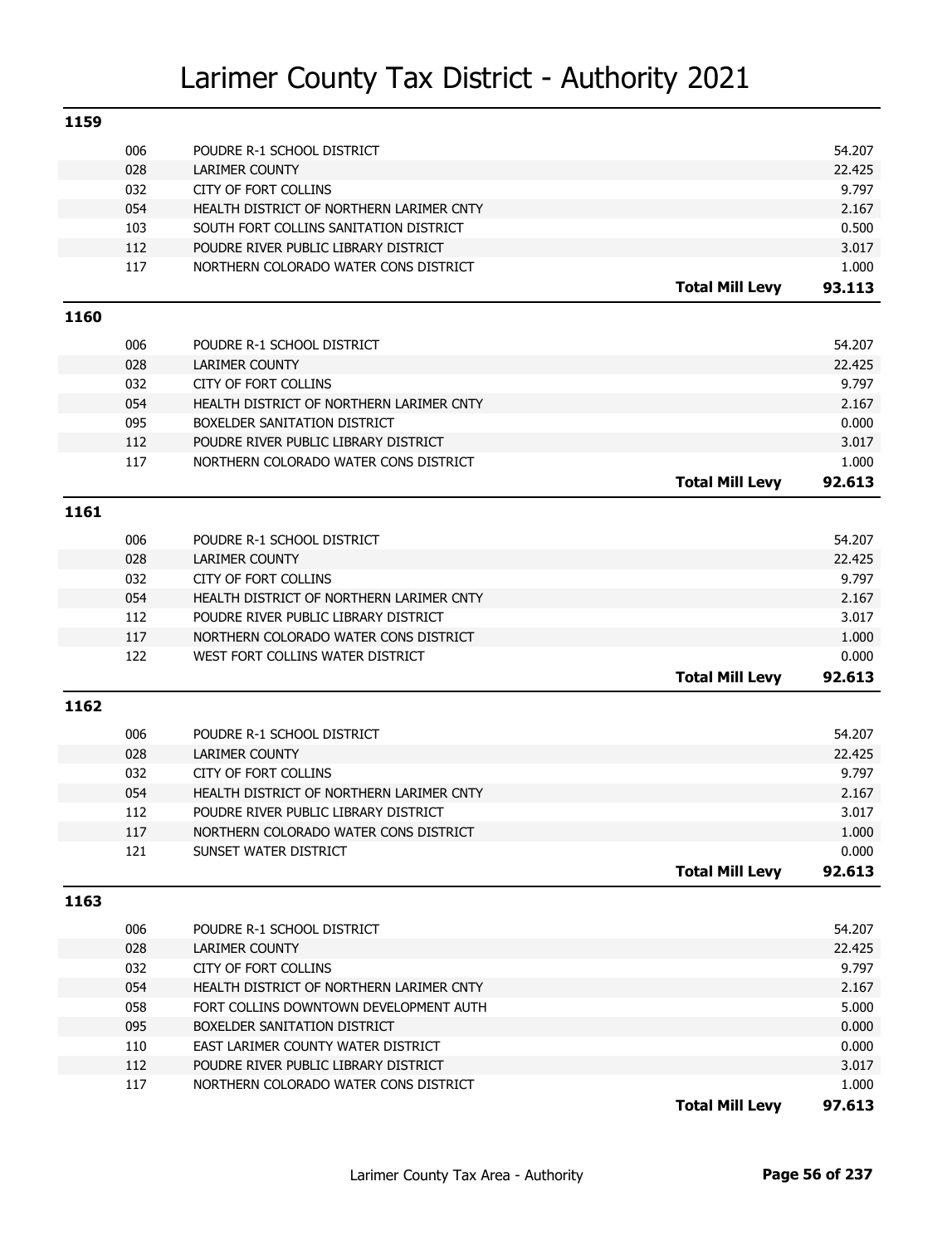| 1164 |            |                                                      |                        |                |
|------|------------|------------------------------------------------------|------------------------|----------------|
|      | 006        | POUDRE R-1 SCHOOL DISTRICT                           |                        | 54.207         |
|      | 028        | <b>LARIMER COUNTY</b>                                |                        | 22.425         |
|      | 032        | CITY OF FORT COLLINS                                 |                        | 9.797          |
|      | 054        | HEALTH DISTRICT OF NORTHERN LARIMER CNTY             |                        | 2.167          |
|      | 068        | NORTH COLLEGE AVENUE URBAN RENEWAL AUTHORITY         |                        | 0.000          |
|      | 112        | POUDRE RIVER PUBLIC LIBRARY DISTRICT                 |                        | 3.017          |
|      | 117        | NORTHERN COLORADO WATER CONS DISTRICT                |                        | 1.000          |
|      |            |                                                      | <b>Total Mill Levy</b> | 92.613         |
| 1165 |            |                                                      |                        |                |
|      | 006        | POUDRE R-1 SCHOOL DISTRICT                           |                        | 54.207         |
|      | 028        | <b>LARIMER COUNTY</b>                                |                        | 22.425         |
|      | 032        | CITY OF FORT COLLINS                                 |                        | 9.797          |
|      | 054        | HEALTH DISTRICT OF NORTHERN LARIMER CNTY             |                        | 2.167          |
|      | 068        | NORTH COLLEGE AVENUE URBAN RENEWAL AUTHORITY         |                        | 0.000          |
|      | 110        | EAST LARIMER COUNTY WATER DISTRICT                   |                        | 0.000          |
|      | 112        | POUDRE RIVER PUBLIC LIBRARY DISTRICT                 |                        | 3.017          |
|      | 117        | NORTHERN COLORADO WATER CONS DISTRICT                |                        | 1.000          |
|      |            |                                                      | <b>Total Mill Levy</b> | 92.613         |
|      |            |                                                      |                        |                |
| 1166 |            |                                                      |                        |                |
|      | 006        | POUDRE R-1 SCHOOL DISTRICT                           |                        | 54.207         |
|      | 028        | <b>LARIMER COUNTY</b>                                |                        | 22.425         |
|      | 032        | <b>CITY OF FORT COLLINS</b>                          |                        | 9.797          |
|      | 054        | HEALTH DISTRICT OF NORTHERN LARIMER CNTY             |                        | 2.167          |
|      | 058        | FORT COLLINS DOWNTOWN DEVELOPMENT AUTH               |                        | 5.000          |
|      | 110        | EAST LARIMER COUNTY WATER DISTRICT                   |                        | 0.000          |
|      | 112        | POUDRE RIVER PUBLIC LIBRARY DISTRICT                 |                        | 3.017          |
|      | 117        | NORTHERN COLORADO WATER CONS DISTRICT                |                        | 1.000          |
|      |            |                                                      | <b>Total Mill Levy</b> | 97.613         |
| 1167 |            |                                                      |                        |                |
|      |            |                                                      |                        |                |
|      | 006        | POUDRE R-1 SCHOOL DISTRICT                           |                        | 54.207         |
|      | 028        | <b>LARIMER COUNTY</b><br><b>CITY OF FORT COLLINS</b> |                        | 22.425         |
|      | 032<br>054 | HEALTH DISTRICT OF NORTHERN LARIMER CNTY             |                        | 9.797<br>2.167 |
|      | 112        | POUDRE RIVER PUBLIC LIBRARY DISTRICT                 |                        | 3.017          |
|      | 117        | NORTHERN COLORADO WATER CONS DISTRICT                |                        | 1.000          |
|      |            |                                                      | <b>Total Mill Levy</b> | 92.613         |
|      |            |                                                      |                        |                |
| 1168 |            |                                                      |                        |                |
|      | 006        | POUDRE R-1 SCHOOL DISTRICT                           |                        | 54.207         |
|      | 028        | LARIMER COUNTY                                       |                        | 22.425         |
|      | 032        | CITY OF FORT COLLINS                                 |                        | 9.797          |
|      | 054        | HEALTH DISTRICT OF NORTHERN LARIMER CNTY             |                        | 2.167          |
|      | 103        | SOUTH FORT COLLINS SANITATION DISTRICT               |                        | 0.500          |
|      | 112        | POUDRE RIVER PUBLIC LIBRARY DISTRICT                 |                        | 3.017          |
|      | 117        | NORTHERN COLORADO WATER CONS DISTRICT                |                        | 1.000          |
|      | 205        | HARMONY TECHNOLOGY PARK METRO DISTRICT               |                        | 27.000         |
|      |            |                                                      | <b>Total Mill Levy</b> | 120.113        |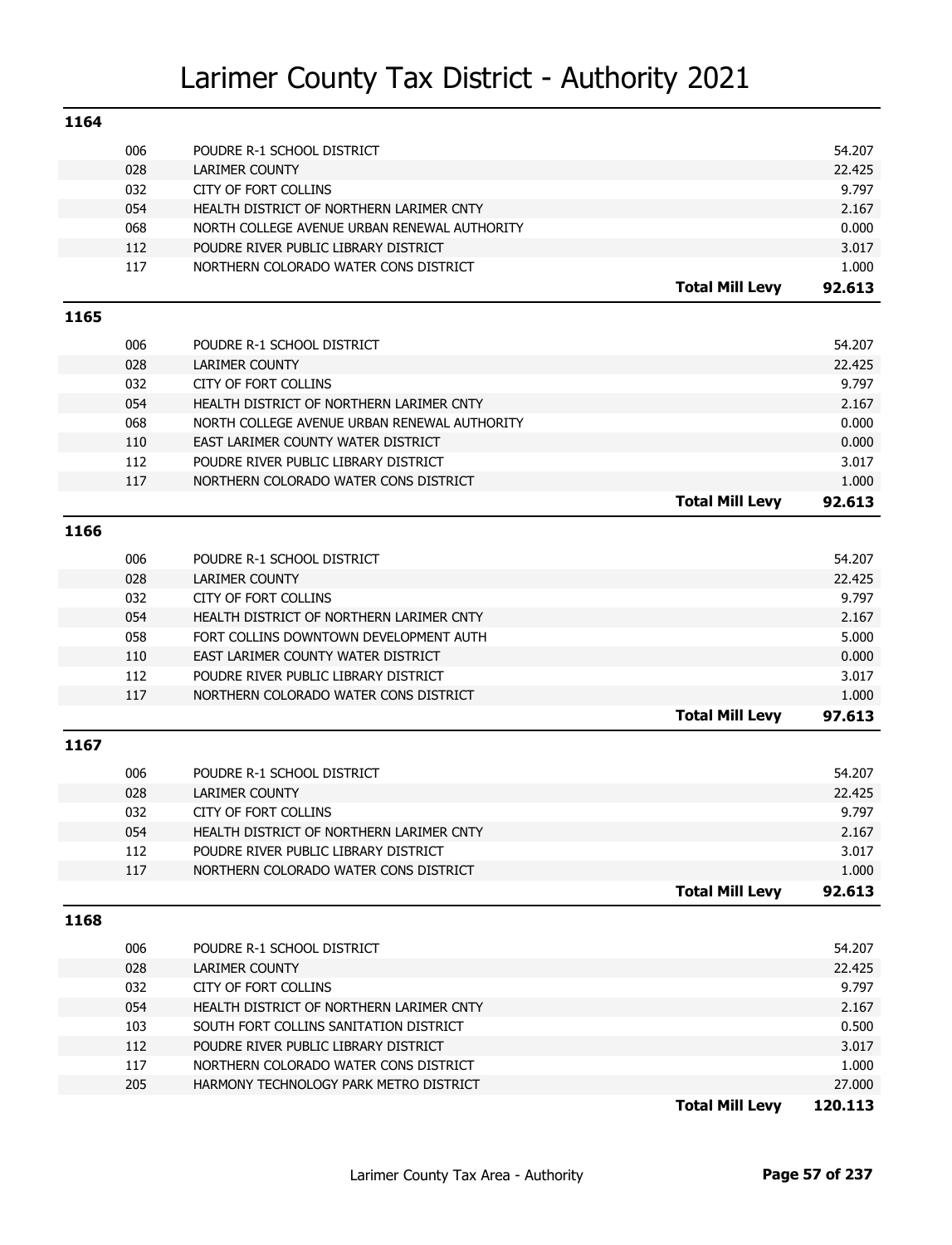| 1169 |     |                                                                 |                 |
|------|-----|-----------------------------------------------------------------|-----------------|
|      | 006 | POUDRE R-1 SCHOOL DISTRICT                                      | 54.207          |
|      | 028 | <b>LARIMER COUNTY</b>                                           | 22.425          |
|      | 032 | <b>CITY OF FORT COLLINS</b>                                     | 9.797           |
|      | 054 | HEALTH DISTRICT OF NORTHERN LARIMER CNTY                        | 2.167           |
|      | 095 | BOXELDER SANITATION DISTRICT                                    | 0.000           |
|      | 110 | EAST LARIMER COUNTY WATER DISTRICT                              | 0.000           |
|      | 112 | POUDRE RIVER PUBLIC LIBRARY DISTRICT                            | 3.017           |
|      | 117 | NORTHERN COLORADO WATER CONS DISTRICT                           | 1.000           |
|      | 219 | LARIMER COUNTY P.I.D. NO. 50 CLYDESDALE PARK                    | 0.000           |
|      |     | <b>Total Mill Levy</b>                                          | 92.613          |
| 1170 |     |                                                                 |                 |
|      | 006 | POUDRE R-1 SCHOOL DISTRICT                                      | 54.207          |
|      | 028 | <b>LARIMER COUNTY</b>                                           | 22.425          |
|      | 032 | <b>CITY OF FORT COLLINS</b>                                     | 9.797           |
|      | 054 | HEALTH DISTRICT OF NORTHERN LARIMER CNTY                        | 2.167           |
|      | 095 | BOXELDER SANITATION DISTRICT                                    | 0.000           |
|      | 110 | EAST LARIMER COUNTY WATER DISTRICT                              | 0.000           |
|      | 112 | POUDRE RIVER PUBLIC LIBRARY DISTRICT                            | 3.017           |
|      | 117 | NORTHERN COLORADO WATER CONS DISTRICT                           | 1.000           |
|      | 327 | I-25/PROSPECT INTERCHANGE METRO DISTRICT                        | 7.500           |
|      |     |                                                                 |                 |
|      |     | <b>Total Mill Levy</b>                                          | 100.113         |
|      |     |                                                                 |                 |
| 1171 |     |                                                                 |                 |
|      | 006 | POUDRE R-1 SCHOOL DISTRICT                                      | 54.207          |
|      | 028 | <b>LARIMER COUNTY</b>                                           | 22.425          |
|      | 032 | <b>CITY OF FORT COLLINS</b>                                     | 9.797           |
|      | 054 | HEALTH DISTRICT OF NORTHERN LARIMER CNTY                        | 2.167           |
|      | 112 | POUDRE RIVER PUBLIC LIBRARY DISTRICT                            | 3.017           |
|      | 117 | NORTHERN COLORADO WATER CONS DISTRICT                           | 1.000           |
|      | 368 | COLLEGE AND DRAKE URBAN RENEWAL PLAN                            | 0.000           |
|      |     | <b>Total Mill Levy</b>                                          | 92.613          |
| 1201 |     |                                                                 |                 |
|      | 006 | POUDRE R-1 SCHOOL DISTRICT                                      | 54.207          |
|      | 028 | LARIMER COUNTY                                                  | 22.425          |
|      | 033 | <b>CITY OF LOVELAND</b>                                         | 9.564           |
|      | 055 | THOMPSON VALLEY HEALTH SERVICES DISTRICT                        | 1.757           |
|      | 064 | LARIMER COUNTY PEST CONTROL                                     | 0.142           |
|      | 111 | FORT COLLINS - LOVELAND WATER DISTRICT                          | 1.500           |
|      | 112 | POUDRE RIVER PUBLIC LIBRARY DISTRICT                            | 3.017           |
|      | 117 | NORTHERN COLORADO WATER CONS DISTRICT<br><b>Total Mill Levy</b> | 1.000<br>93.612 |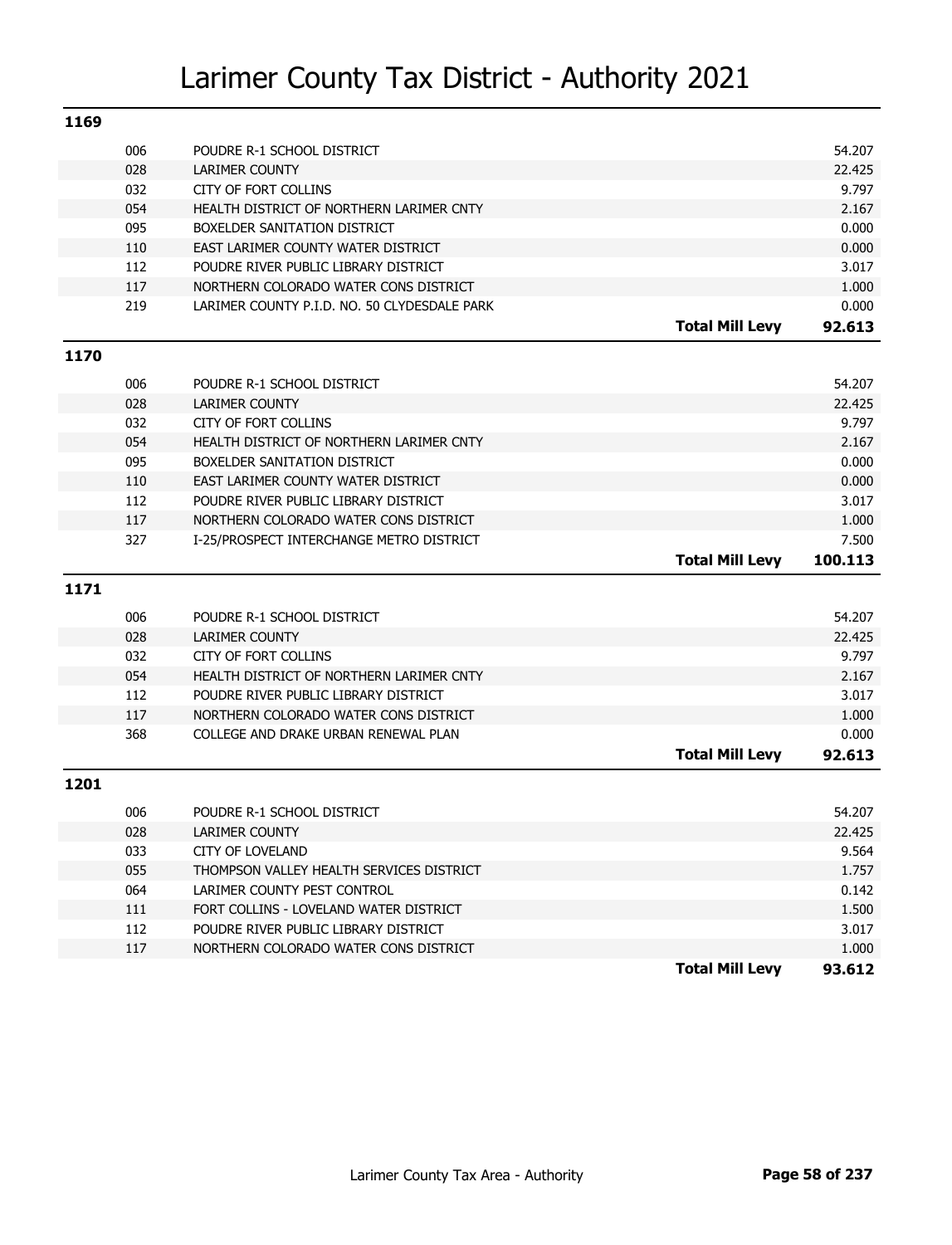| 1202 |            |                                                                                |                        |                |
|------|------------|--------------------------------------------------------------------------------|------------------------|----------------|
|      | 006        | POUDRE R-1 SCHOOL DISTRICT                                                     |                        | 54.207         |
|      | 028        | <b>LARIMER COUNTY</b>                                                          |                        | 22.425         |
|      | 033        | <b>CITY OF LOVELAND</b>                                                        |                        | 9.564          |
|      | 044        | POUDRE VALLEY FIRE PROTECTION DISTRICT                                         |                        | 10.639         |
|      | 055        | THOMPSON VALLEY HEALTH SERVICES DISTRICT                                       |                        | 1.757          |
|      | 064        | LARIMER COUNTY PEST CONTROL                                                    |                        | 0.142          |
|      | 103        | SOUTH FORT COLLINS SANITATION DISTRICT                                         |                        | 0.500          |
|      | 111        | FORT COLLINS - LOVELAND WATER DISTRICT                                         |                        | 1.500          |
|      | 112        | POUDRE RIVER PUBLIC LIBRARY DISTRICT                                           |                        | 3.017          |
|      | 117        | NORTHERN COLORADO WATER CONS DISTRICT                                          |                        | 1.000          |
|      |            |                                                                                | <b>Total Mill Levy</b> | 104.751        |
| 1203 |            |                                                                                |                        |                |
|      |            |                                                                                |                        |                |
|      | 006        | POUDRE R-1 SCHOOL DISTRICT                                                     |                        | 54.207         |
|      | 028        | <b>LARIMER COUNTY</b>                                                          |                        | 22.425         |
|      | 033        | <b>CITY OF LOVELAND</b>                                                        |                        | 9.564          |
|      | 055        | THOMPSON VALLEY HEALTH SERVICES DISTRICT                                       |                        | 1.757          |
|      | 064        | LARIMER COUNTY PEST CONTROL                                                    |                        | 0.142          |
|      | 103        | SOUTH FORT COLLINS SANITATION DISTRICT                                         |                        | 0.500          |
|      | 111<br>112 | FORT COLLINS - LOVELAND WATER DISTRICT<br>POUDRE RIVER PUBLIC LIBRARY DISTRICT |                        | 1.500<br>3.017 |
|      | 117        | NORTHERN COLORADO WATER CONS DISTRICT                                          |                        | 1.000          |
|      |            |                                                                                | <b>Total Mill Levy</b> | 94.112         |
|      |            |                                                                                |                        |                |
| 1204 |            |                                                                                |                        |                |
|      | 006        | POUDRE R-1 SCHOOL DISTRICT                                                     |                        | 54.207         |
|      | 028        | <b>LARIMER COUNTY</b>                                                          |                        | 22.425         |
|      | 033        | <b>CITY OF LOVELAND</b>                                                        |                        | 9.564          |
|      | 055        | THOMPSON VALLEY HEALTH SERVICES DISTRICT                                       |                        | 1.757          |
|      | 064        | LARIMER COUNTY PEST CONTROL                                                    |                        | 0.142          |
|      | 111        | FORT COLLINS - LOVELAND WATER DISTRICT                                         |                        | 1.500          |
|      | 112        | POUDRE RIVER PUBLIC LIBRARY DISTRICT                                           |                        | 3.017          |
|      | 117        | NORTHERN COLORADO WATER CONS DISTRICT                                          |                        | 1.000          |
|      | 390        | AIRPARK NORTH METROPOLITAN DISTRICT NO. 1                                      |                        | 10.000         |
|      |            |                                                                                | <b>Total Mill Levy</b> | 103.612        |
| 1205 |            |                                                                                |                        |                |
|      |            |                                                                                |                        |                |
|      | 006        | POUDRE R-1 SCHOOL DISTRICT                                                     |                        | 54.207         |
|      | 028        | LARIMER COUNTY                                                                 |                        | 22.425         |
|      | 033        | CITY OF LOVELAND                                                               |                        | 9.564          |
|      | 055        | THOMPSON VALLEY HEALTH SERVICES DISTRICT                                       |                        | 1.757          |
|      | 064        | LARIMER COUNTY PEST CONTROL                                                    |                        | 0.142          |
|      | 111        | FORT COLLINS - LOVELAND WATER DISTRICT                                         |                        | 1.500          |
|      | 112        | POUDRE RIVER PUBLIC LIBRARY DISTRICT                                           |                        | 3.017          |
|      | 117        | NORTHERN COLORADO WATER CONS DISTRICT                                          |                        | 1.000          |
|      | 391        | AIRPARK NORTH METROPOLITAN DISTRICT NO. 2                                      |                        | 10.000         |

**Total Mill Levy 103.612**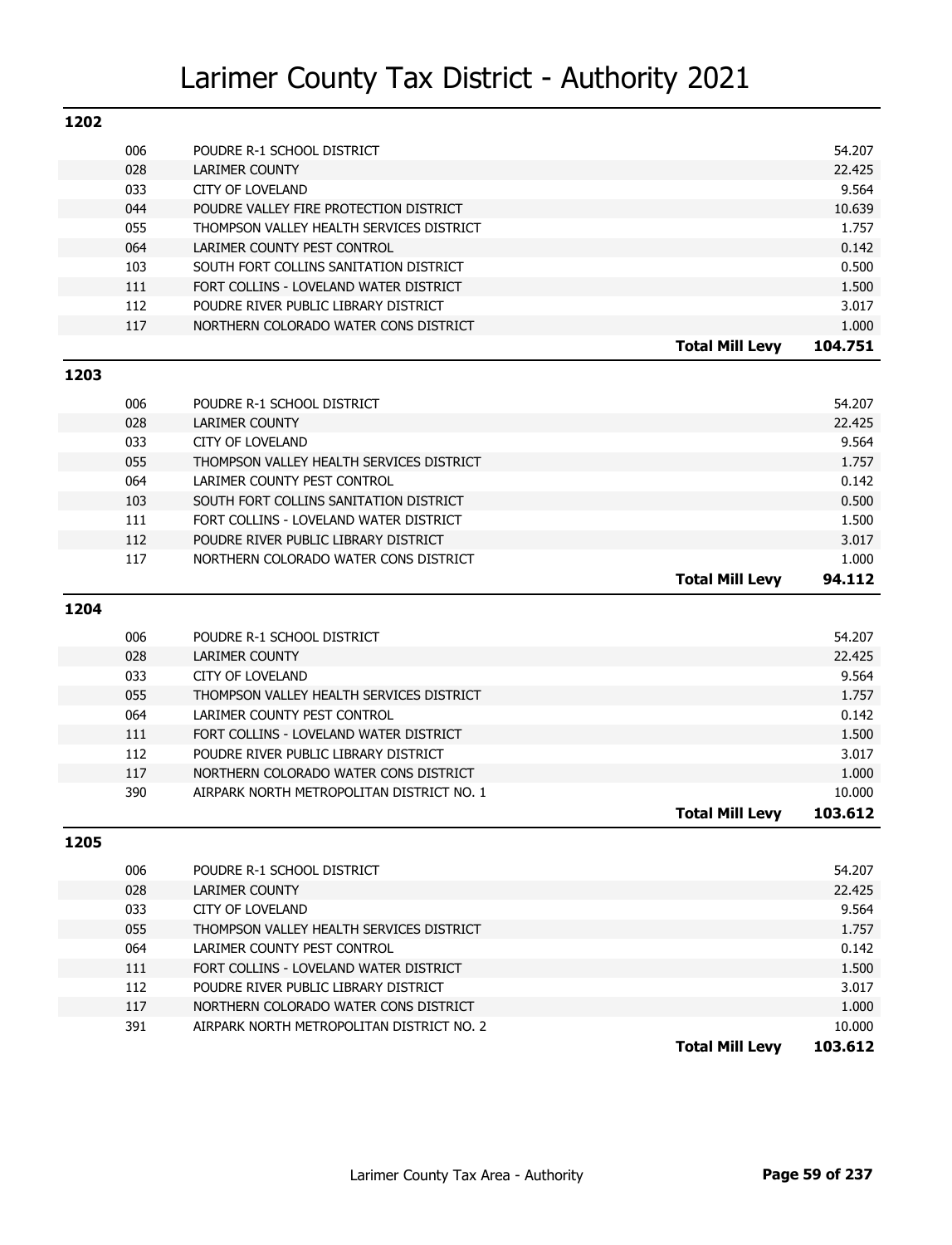| 1206 |     |                                           |                        |         |
|------|-----|-------------------------------------------|------------------------|---------|
|      | 006 | POUDRE R-1 SCHOOL DISTRICT                |                        | 54.207  |
|      | 028 | <b>LARIMER COUNTY</b>                     |                        | 22.425  |
|      | 033 | <b>CITY OF LOVELAND</b>                   |                        | 9.564   |
|      | 055 | THOMPSON VALLEY HEALTH SERVICES DISTRICT  |                        | 1.757   |
|      | 064 | LARIMER COUNTY PEST CONTROL               |                        | 0.142   |
|      | 111 | FORT COLLINS - LOVELAND WATER DISTRICT    |                        | 1.500   |
|      | 112 | POUDRE RIVER PUBLIC LIBRARY DISTRICT      |                        | 3.017   |
|      | 117 | NORTHERN COLORADO WATER CONS DISTRICT     |                        | 1.000   |
|      | 392 | AIRPARK NORTH METROPOLITAN DISTRICT NO. 3 |                        | 10.000  |
|      |     |                                           | <b>Total Mill Levy</b> | 103.612 |
| 1207 |     |                                           |                        |         |
|      | 006 | POUDRE R-1 SCHOOL DISTRICT                |                        | 54.207  |
|      | 028 | <b>LARIMER COUNTY</b>                     |                        | 22.425  |
|      | 033 | <b>CITY OF LOVELAND</b>                   |                        | 9.564   |
|      | 055 | THOMPSON VALLEY HEALTH SERVICES DISTRICT  |                        | 1.757   |
|      | 064 | LARIMER COUNTY PEST CONTROL               |                        | 0.142   |
|      | 111 | FORT COLLINS - LOVELAND WATER DISTRICT    |                        | 1.500   |
|      | 112 | POUDRE RIVER PUBLIC LIBRARY DISTRICT      |                        | 3.017   |
|      | 117 | NORTHERN COLORADO WATER CONS DISTRICT     |                        | 1.000   |
|      | 393 | AIRPARK NORTH METROPOLITAN DISTRICT NO. 4 |                        | 10.000  |
|      |     |                                           | <b>Total Mill Levy</b> | 103.612 |
| 1208 |     |                                           |                        |         |
|      | 006 | POUDRE R-1 SCHOOL DISTRICT                |                        | 54.207  |
|      | 028 | <b>LARIMER COUNTY</b>                     |                        | 22.425  |
|      | 033 | <b>CITY OF LOVELAND</b>                   |                        | 9.564   |
|      | 055 | THOMPSON VALLEY HEALTH SERVICES DISTRICT  |                        | 1.757   |
|      | 064 | LARIMER COUNTY PEST CONTROL               |                        | 0.142   |
|      | 103 | SOUTH FORT COLLINS SANITATION DISTRICT    |                        | 0.500   |
|      | 111 | FORT COLLINS - LOVELAND WATER DISTRICT    |                        | 1.500   |
|      | 117 | NORTHERN COLORADO WATER CONS DISTRICT     |                        | 1.000   |
|      |     |                                           | <b>Total Mill Levy</b> | 91.095  |
| 1209 |     |                                           |                        |         |
|      | 006 | POUDRE R-1 SCHOOL DISTRICT                |                        | 54.207  |
|      | 028 | LARIMER COUNTY                            |                        | 22.425  |
|      | 033 | <b>CITY OF LOVELAND</b>                   |                        | 9.564   |
|      | 055 | THOMPSON VALLEY HEALTH SERVICES DISTRICT  |                        | 1.757   |
|      | 064 | LARIMER COUNTY PEST CONTROL               |                        | 0.142   |
|      | 103 | SOUTH FORT COLLINS SANITATION DISTRICT    |                        | 0.500   |
|      | 111 | FORT COLLINS - LOVELAND WATER DISTRICT    |                        | 1.500   |
|      | 117 | NORTHERN COLORADO WATER CONS DISTRICT     |                        | 1.000   |
|      | 283 | WINDSOR HIGHLANDS METRO DISTRICT NO. 8    |                        | 43.417  |
|      |     |                                           | <b>Total Mill Levy</b> | 134.512 |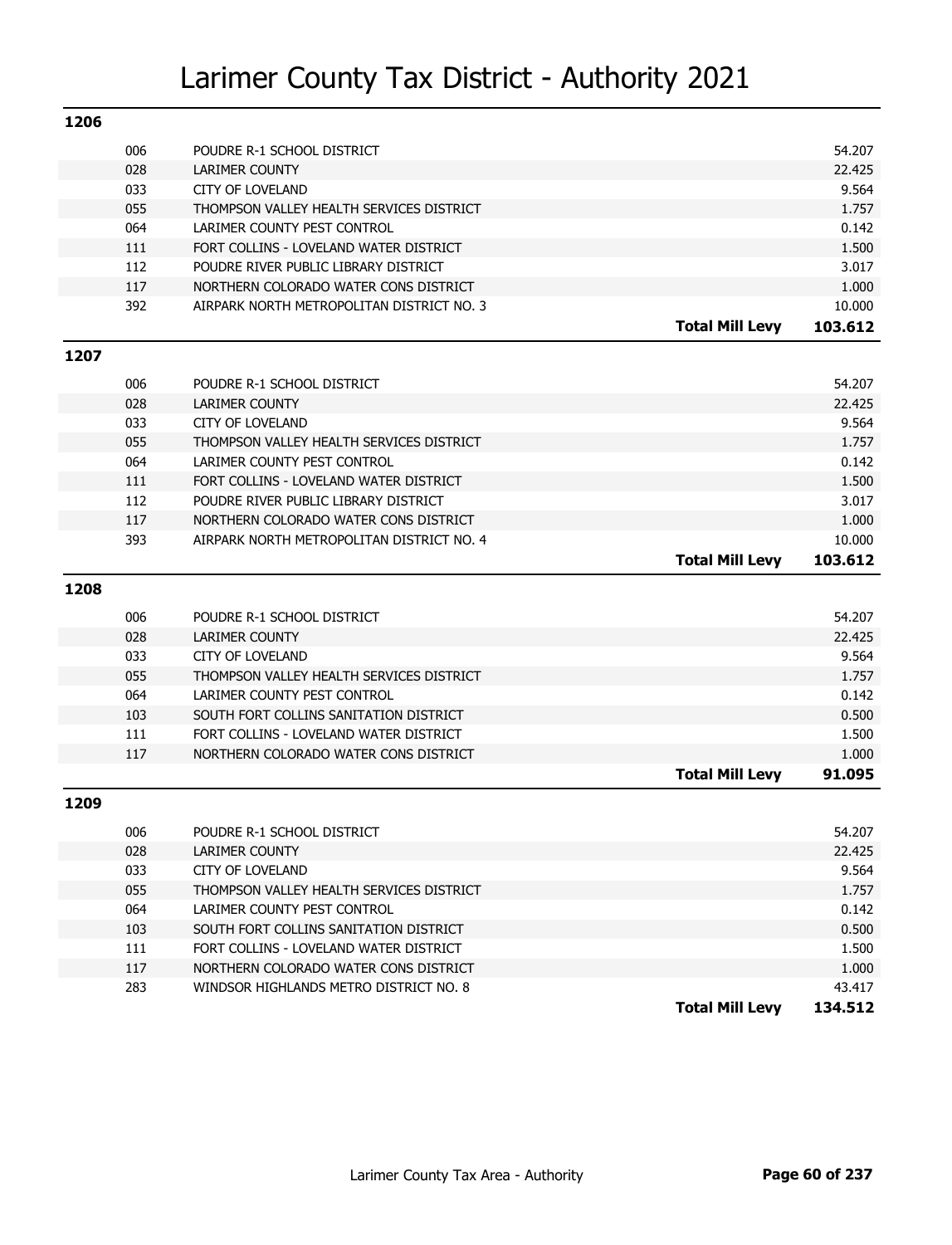| 1210 |     |                                          |                        |                 |
|------|-----|------------------------------------------|------------------------|-----------------|
|      | 006 | POUDRE R-1 SCHOOL DISTRICT               |                        | 54.207          |
|      | 028 | <b>LARIMER COUNTY</b>                    |                        | 22.425          |
|      | 033 | <b>CITY OF LOVELAND</b>                  |                        | 9.564           |
|      | 055 | THOMPSON VALLEY HEALTH SERVICES DISTRICT |                        | 1.757           |
|      | 064 | LARIMER COUNTY PEST CONTROL              |                        | 0.142           |
|      | 103 | SOUTH FORT COLLINS SANITATION DISTRICT   |                        | 0.500           |
|      | 111 | FORT COLLINS - LOVELAND WATER DISTRICT   |                        | 1.500           |
|      | 117 | NORTHERN COLORADO WATER CONS DISTRICT    |                        | 1.000           |
|      | 284 | WINDSOR HIGHLANDS METRO DISTRICT NO. 9   |                        | 43.417          |
|      |     |                                          | <b>Total Mill Levy</b> | 134.512         |
| 1211 |     |                                          |                        |                 |
|      | 006 | POUDRE R-1 SCHOOL DISTRICT               |                        | 54.207          |
|      | 028 | <b>LARIMER COUNTY</b>                    |                        | 22.425          |
|      | 033 | <b>CITY OF LOVELAND</b>                  |                        | 9.564           |
|      | 055 | THOMPSON VALLEY HEALTH SERVICES DISTRICT |                        | 1.757           |
|      | 064 | LARIMER COUNTY PEST CONTROL              |                        | 0.142           |
|      | 103 | SOUTH FORT COLLINS SANITATION DISTRICT   |                        | 0.500           |
|      | 111 | FORT COLLINS - LOVELAND WATER DISTRICT   |                        | 1.500           |
|      | 117 | NORTHERN COLORADO WATER CONS DISTRICT    |                        | 1.000           |
|      | 331 | BERTHOUD-HERITAGE METRO DISTRICT NO. 10  |                        | 66.655          |
|      |     |                                          |                        |                 |
|      |     |                                          | <b>Total Mill Levy</b> | 157.750         |
| 1250 |     |                                          |                        |                 |
|      | 006 | POUDRE R-1 SCHOOL DISTRICT               |                        | 54.207          |
|      | 028 | <b>LARIMER COUNTY</b>                    |                        | 22.425          |
|      | 033 | <b>CITY OF LOVELAND</b>                  |                        |                 |
|      | 044 | POUDRE VALLEY FIRE PROTECTION DISTRICT   |                        | 9.564<br>10.639 |
|      | 055 | THOMPSON VALLEY HEALTH SERVICES DISTRICT |                        | 1.757           |
|      | 103 | SOUTH FORT COLLINS SANITATION DISTRICT   |                        | 0.500           |
|      | 111 | FORT COLLINS - LOVELAND WATER DISTRICT   |                        | 1.500           |
|      | 117 | NORTHERN COLORADO WATER CONS DISTRICT    |                        | 1.000           |
|      |     |                                          | <b>Total Mill Levy</b> | 101.592         |
| 1251 |     |                                          |                        |                 |
|      | 006 | POUDRE R-1 SCHOOL DISTRICT               |                        | 54.207          |
|      | 028 | LARIMER COUNTY                           |                        | 22.425          |
|      | 033 | CITY OF LOVELAND                         |                        | 9.564           |
|      | 044 | POUDRE VALLEY FIRE PROTECTION DISTRICT   |                        | 10.639          |
|      | 055 | THOMPSON VALLEY HEALTH SERVICES DISTRICT |                        | 1.757           |
|      | 103 | SOUTH FORT COLLINS SANITATION DISTRICT   |                        | 0.500           |
|      | 111 | FORT COLLINS - LOVELAND WATER DISTRICT   |                        | 1.500           |
|      | 112 | POUDRE RIVER PUBLIC LIBRARY DISTRICT     |                        | 3.017           |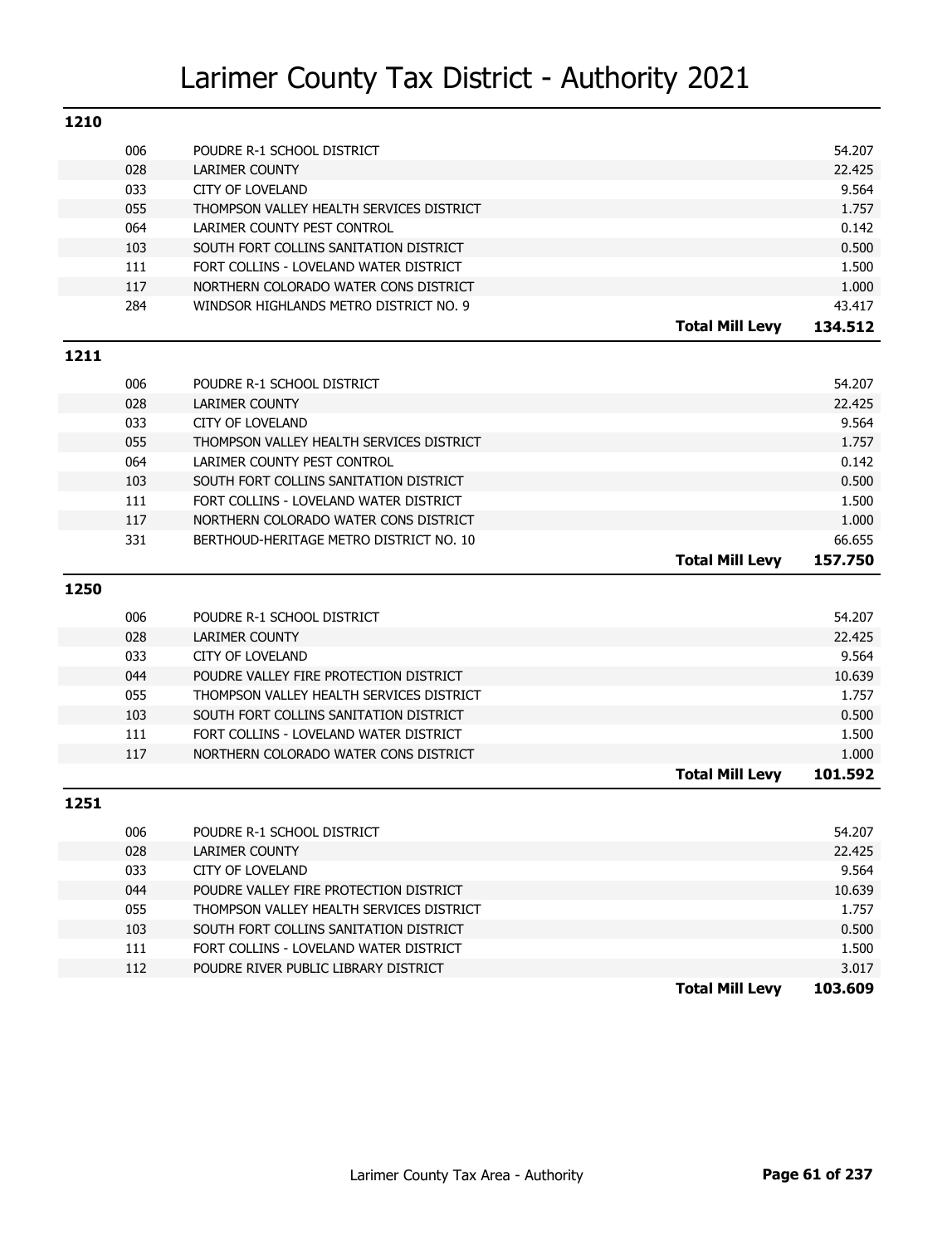| 1252 |            |                                                     |                        |                  |
|------|------------|-----------------------------------------------------|------------------------|------------------|
|      | 006        | POUDRE R-1 SCHOOL DISTRICT                          |                        | 54.207           |
|      | 028        | LARIMER COUNTY                                      |                        | 22.425           |
|      | 033        | <b>CITY OF LOVELAND</b>                             |                        | 9.564            |
|      | 044        | POUDRE VALLEY FIRE PROTECTION DISTRICT              |                        | 10.639           |
|      | 055        | THOMPSON VALLEY HEALTH SERVICES DISTRICT            |                        | 1.757            |
|      | 103        | SOUTH FORT COLLINS SANITATION DISTRICT              |                        | 0.500            |
|      | 111        | FORT COLLINS - LOVELAND WATER DISTRICT              |                        | 1.500            |
|      | 112        | POUDRE RIVER PUBLIC LIBRARY DISTRICT                |                        | 3.017            |
|      | 117        | NORTHERN COLORADO WATER CONS DISTRICT               |                        | 1.000            |
|      |            |                                                     | <b>Total Mill Levy</b> | 104.609          |
| 1253 |            |                                                     |                        |                  |
|      | 006        | POUDRE R-1 SCHOOL DISTRICT                          |                        | 54.207           |
|      | 028        | <b>LARIMER COUNTY</b>                               |                        | 22.425           |
|      | 033        | <b>CITY OF LOVELAND</b>                             |                        | 9.564            |
|      | 055        | THOMPSON VALLEY HEALTH SERVICES DISTRICT            |                        | 1.757            |
|      | 103        | SOUTH FORT COLLINS SANITATION DISTRICT              |                        | 0.500            |
|      | 111        | FORT COLLINS - LOVELAND WATER DISTRICT              |                        | 1.500            |
|      | 112        | POUDRE RIVER PUBLIC LIBRARY DISTRICT                |                        | 3.017            |
|      | 117        | NORTHERN COLORADO WATER CONS DISTRICT               |                        | 1.000            |
|      |            |                                                     | <b>Total Mill Levy</b> | 93.970           |
| 1500 |            |                                                     |                        |                  |
|      |            |                                                     |                        |                  |
|      | 006<br>028 | POUDRE R-1 SCHOOL DISTRICT<br><b>LARIMER COUNTY</b> |                        | 54.207<br>22.425 |
|      | 035        | TOWN OF WELLINGTON                                  |                        | 13.096           |
|      | 046        | WELLINGTON FIRE PROTECTION DISTRICT                 |                        | 15.070           |
|      | 054        | HEALTH DISTRICT OF NORTHERN LARIMER CNTY            |                        | 2.167            |
|      | 064        | LARIMER COUNTY PEST CONTROL                         |                        | 0.142            |
|      | 117        | NORTHERN COLORADO WATER CONS DISTRICT               |                        | 1.000            |
|      |            |                                                     | <b>Total Mill Levy</b> | 108.107          |
| 1501 |            |                                                     |                        |                  |
|      |            |                                                     |                        |                  |
|      | 006<br>028 | POUDRE R-1 SCHOOL DISTRICT<br><b>LARIMER COUNTY</b> |                        | 54.207<br>22.425 |
|      | 035        | TOWN OF WELLINGTON                                  |                        | 13.096           |
|      | 046        | WELLINGTON FIRE PROTECTION DISTRICT                 |                        | 15.070           |
|      | 054        | HEALTH DISTRICT OF NORTHERN LARIMER CNTY            |                        | 2.167            |
|      | 064        | LARIMER COUNTY PEST CONTROL                         |                        | 0.142            |
|      | 117        | NORTHERN COLORADO WATER CONS DISTRICT               |                        | 1.000            |
|      | 181        | SUNDANCE AT DAUBERT FARM METRO DIST                 |                        | 0.000            |
|      |            |                                                     | <b>Total Mill Levy</b> | 108.107          |
| 1550 |            |                                                     |                        |                  |
|      |            |                                                     |                        |                  |
|      | 006<br>028 | POUDRE R-1 SCHOOL DISTRICT                          |                        | 54.207<br>22.425 |
|      |            | LARIMER COUNTY<br><b>TOWN OF WELLINGTON</b>         |                        | 13.096           |
|      | 035<br>046 | WELLINGTON FIRE PROTECTION DISTRICT                 |                        | 15.070           |
|      | 054        | HEALTH DISTRICT OF NORTHERN LARIMER CNTY            |                        | 2.167            |
|      | 117        | NORTHERN COLORADO WATER CONS DISTRICT               |                        | 1.000            |
|      |            |                                                     | <b>Total Mill Levy</b> | 107.965          |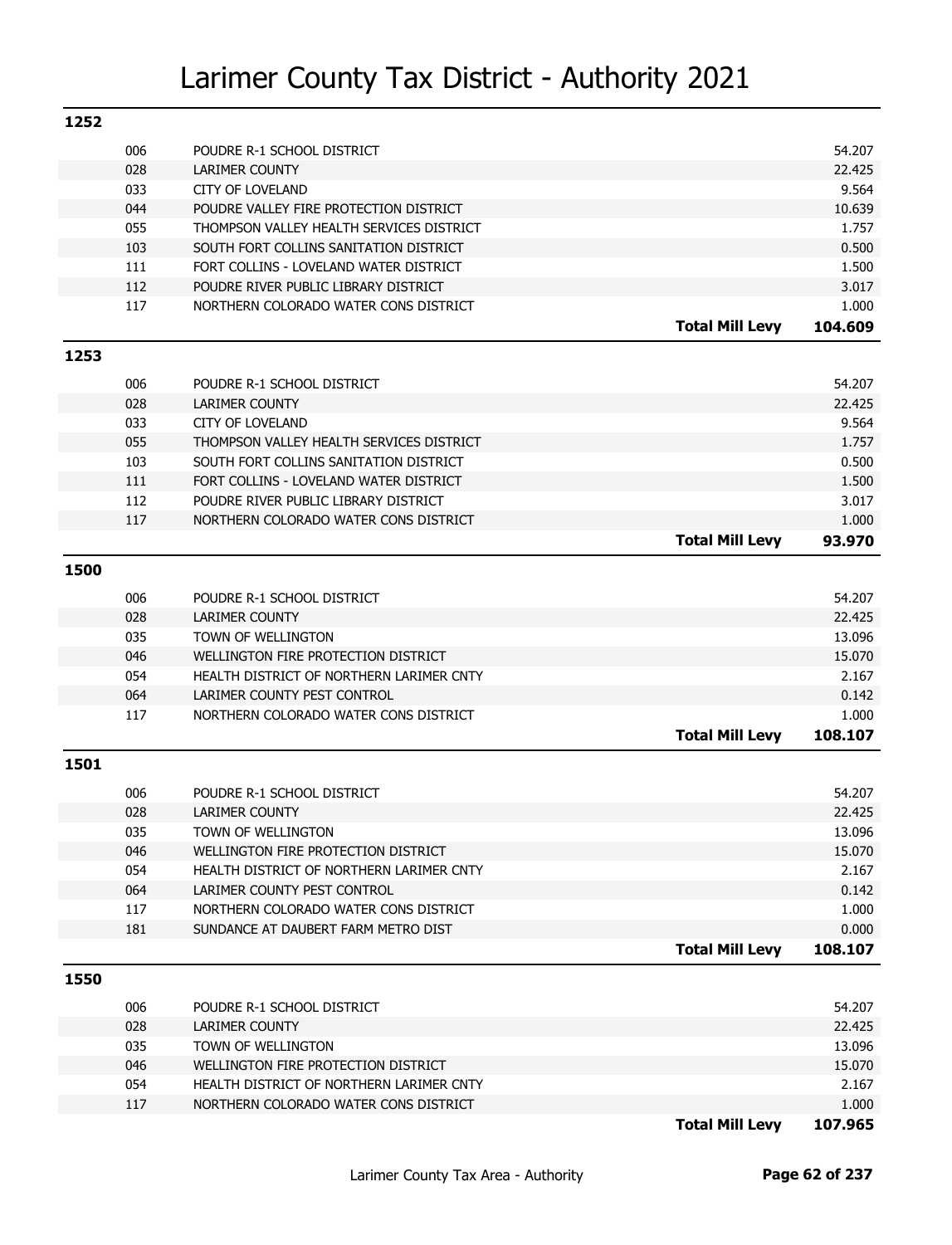| 1600  |     |                                          |                        |         |
|-------|-----|------------------------------------------|------------------------|---------|
|       | 006 | POUDRE R-1 SCHOOL DISTRICT               |                        | 54.207  |
|       | 028 | LARIMER COUNTY                           |                        | 22.425  |
|       | 034 | TOWN OF TIMNATH                          |                        | 6.688   |
|       | 044 | POUDRE VALLEY FIRE PROTECTION DISTRICT   |                        | 10.639  |
|       | 054 | HEALTH DISTRICT OF NORTHERN LARIMER CNTY |                        | 2.167   |
|       | 056 | TIMNATH URBAN RENEWAL AUTHORITY          |                        | 0.000   |
|       | 064 | LARIMER COUNTY PEST CONTROL              |                        | 0.142   |
|       | 112 | POUDRE RIVER PUBLIC LIBRARY DISTRICT     |                        | 3.017   |
|       | 117 | NORTHERN COLORADO WATER CONS DISTRICT    |                        | 1.000   |
|       |     |                                          | <b>Total Mill Levy</b> | 100.285 |
| 1601  |     |                                          |                        |         |
|       | 006 | POUDRE R-1 SCHOOL DISTRICT               |                        | 54.207  |
|       | 028 | LARIMER COUNTY                           |                        | 22.425  |
|       | 034 | TOWN OF TIMNATH                          |                        | 6.688   |
|       | 044 | POUDRE VALLEY FIRE PROTECTION DISTRICT   |                        | 10.639  |
|       | 054 | HEALTH DISTRICT OF NORTHERN LARIMER CNTY |                        | 2.167   |
|       | 056 | TIMNATH URBAN RENEWAL AUTHORITY          |                        | 0.000   |
|       | 064 | LARIMER COUNTY PEST CONTROL              |                        | 0.142   |
|       | 111 | FORT COLLINS - LOVELAND WATER DISTRICT   |                        | 1.500   |
|       | 112 | POUDRE RIVER PUBLIC LIBRARY DISTRICT     |                        | 3.017   |
|       | 117 | NORTHERN COLORADO WATER CONS DISTRICT    |                        | 1.000   |
|       |     |                                          | <b>Total Mill Levy</b> | 101.785 |
|       |     |                                          |                        |         |
| 16010 |     |                                          |                        |         |
|       | 006 | POUDRE R-1 SCHOOL DISTRICT               |                        | 54.207  |
|       | 028 | LARIMER COUNTY                           |                        | 22.425  |
|       | 034 | TOWN OF TIMNATH                          |                        | 6.688   |
|       | 044 | POUDRE VALLEY FIRE PROTECTION DISTRICT   |                        | 10.639  |
|       | 054 | HEALTH DISTRICT OF NORTHERN LARIMER CNTY |                        | 2.167   |
|       | 056 | TIMNATH URBAN RENEWAL AUTHORITY          |                        | 0.000   |
|       | 064 | LARIMER COUNTY PEST CONTROL              |                        | 0.142   |
|       | 111 | FORT COLLINS - LOVELAND WATER DISTRICT   |                        | 1.500   |
|       | 112 | POUDRE RIVER PUBLIC LIBRARY DISTRICT     |                        | 3.017   |
|       | 117 | NORTHERN COLORADO WATER CONS DISTRICT    |                        | 1.000   |
|       | 350 | TOWN OF TIMNATH TIMNATH LANDING GID      |                        | 0.000   |
|       |     |                                          | <b>Total Mill Levy</b> | 101.785 |
| 1602  |     |                                          |                        |         |
|       | 006 | POUDRE R-1 SCHOOL DISTRICT               |                        | 54.207  |
|       | 028 | LARIMER COUNTY                           |                        | 22.425  |
|       | 034 | TOWN OF TIMNATH                          |                        | 6.688   |
|       | 044 | POUDRE VALLEY FIRE PROTECTION DISTRICT   |                        | 10.639  |
|       | 054 | HEALTH DISTRICT OF NORTHERN LARIMER CNTY |                        | 2.167   |
|       | 056 | TIMNATH URBAN RENEWAL AUTHORITY          |                        | 0.000   |
|       | 064 | LARIMER COUNTY PEST CONTROL              |                        | 0.142   |
|       | 095 | BOXELDER SANITATION DISTRICT             |                        | 0.000   |
|       | 111 | FORT COLLINS - LOVELAND WATER DISTRICT   |                        | 1.500   |
|       | 112 | POUDRE RIVER PUBLIC LIBRARY DISTRICT     |                        | 3.017   |
|       | 117 | NORTHERN COLORADO WATER CONS DISTRICT    |                        | 1.000   |
|       |     |                                          | <b>Total Mill Levy</b> | 101.785 |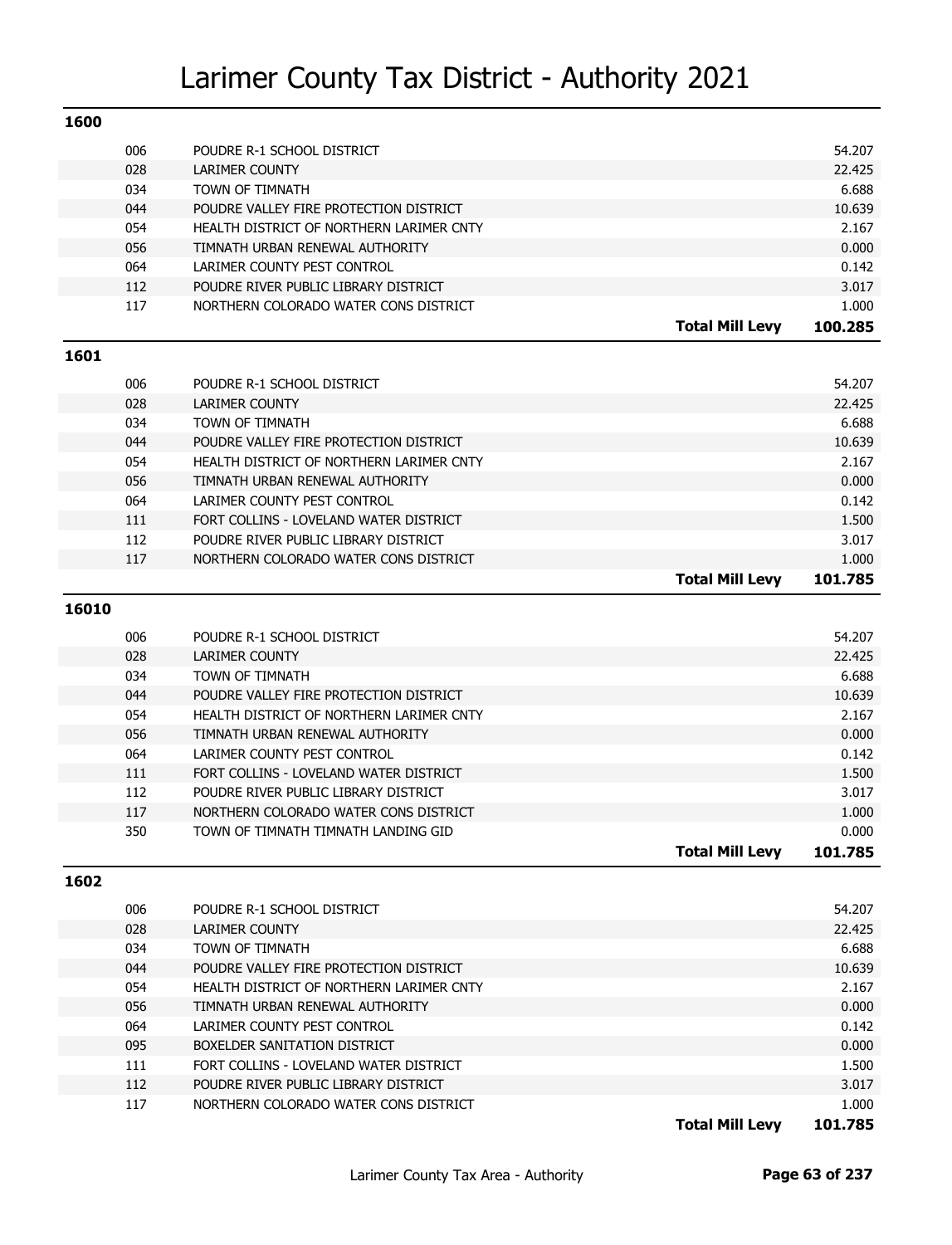| 1603 |                                          |                                   |
|------|------------------------------------------|-----------------------------------|
| 006  | POUDRE R-1 SCHOOL DISTRICT               | 54.207                            |
| 028  | LARIMER COUNTY                           | 22.425                            |
| 034  | TOWN OF TIMNATH                          | 6.688                             |
| 044  | POUDRE VALLEY FIRE PROTECTION DISTRICT   | 10.639                            |
| 054  | HEALTH DISTRICT OF NORTHERN LARIMER CNTY | 2.167                             |
| 056  | TIMNATH URBAN RENEWAL AUTHORITY          | 0.000                             |
| 064  | LARIMER COUNTY PEST CONTROL              | 0.142                             |
| 103  | SOUTH FORT COLLINS SANITATION DISTRICT   | 0.500                             |
| 111  | FORT COLLINS - LOVELAND WATER DISTRICT   | 1.500                             |
| 112  | POUDRE RIVER PUBLIC LIBRARY DISTRICT     | 3.017                             |
| 117  | NORTHERN COLORADO WATER CONS DISTRICT    | 1.000                             |
|      |                                          | 102.285<br><b>Total Mill Levv</b> |

#### **16030**

| 350 | TOWN OF TIMNATH TIMNATH LANDING GID   |                                                                                                                                                                                                                                                                                                                                                            | 1.000<br>0.000 |
|-----|---------------------------------------|------------------------------------------------------------------------------------------------------------------------------------------------------------------------------------------------------------------------------------------------------------------------------------------------------------------------------------------------------------|----------------|
|     |                                       |                                                                                                                                                                                                                                                                                                                                                            |                |
| 117 | NORTHERN COLORADO WATER CONS DISTRICT |                                                                                                                                                                                                                                                                                                                                                            |                |
| 112 |                                       |                                                                                                                                                                                                                                                                                                                                                            | 3.017          |
| 111 |                                       |                                                                                                                                                                                                                                                                                                                                                            | 1.500          |
| 103 |                                       |                                                                                                                                                                                                                                                                                                                                                            | 0.500          |
| 064 |                                       |                                                                                                                                                                                                                                                                                                                                                            | 0.142          |
| 056 |                                       |                                                                                                                                                                                                                                                                                                                                                            | 0.000          |
| 054 |                                       |                                                                                                                                                                                                                                                                                                                                                            | 2.167          |
| 044 |                                       |                                                                                                                                                                                                                                                                                                                                                            | 10.639         |
| 034 |                                       |                                                                                                                                                                                                                                                                                                                                                            | 6.688          |
| 028 |                                       |                                                                                                                                                                                                                                                                                                                                                            | 22.425         |
| 006 |                                       |                                                                                                                                                                                                                                                                                                                                                            | 54.207         |
|     |                                       | POUDRE R-1 SCHOOL DISTRICT<br><b>LARIMER COUNTY</b><br>TOWN OF TIMNATH<br>POUDRE VALLEY FIRE PROTECTION DISTRICT<br>HEALTH DISTRICT OF NORTHERN LARIMER CNTY<br>TIMNATH URBAN RENEWAL AUTHORITY<br>LARIMER COUNTY PEST CONTROL<br>SOUTH FORT COLLINS SANITATION DISTRICT<br>FORT COLLINS - LOVELAND WATER DISTRICT<br>POUDRE RIVER PUBLIC LIBRARY DISTRICT |                |

| 006 | POUDRE R-1 SCHOOL DISTRICT                |                        | 54.207  |
|-----|-------------------------------------------|------------------------|---------|
| 028 | LARIMER COUNTY                            |                        | 22.425  |
| 034 | TOWN OF TIMNATH                           |                        | 6.688   |
| 044 | POUDRE VALLEY FIRE PROTECTION DISTRICT    |                        | 10.639  |
| 054 | HEALTH DISTRICT OF NORTHERN LARIMER CNTY  |                        | 2.167   |
| 056 | TIMNATH URBAN RENEWAL AUTHORITY           |                        | 0.000   |
| 064 | LARIMER COUNTY PEST CONTROL               |                        | 0.142   |
| 103 | SOUTH FORT COLLINS SANITATION DISTRICT    |                        | 0.500   |
| 111 | FORT COLLINS - LOVELAND WATER DISTRICT    |                        | 1.500   |
| 112 | POUDRE RIVER PUBLIC LIBRARY DISTRICT      |                        | 3.017   |
| 117 | NORTHERN COLORADO WATER CONS DISTRICT     |                        | 1.000   |
| 350 | TOWN OF TIMNATH TIMNATH LANDING GID       |                        | 0.000   |
| 382 | TIMNATH LAKES METROPOLITAN DISTRICT NO. 4 |                        | 50,000  |
|     |                                           | <b>Total Mill Levy</b> | 152.285 |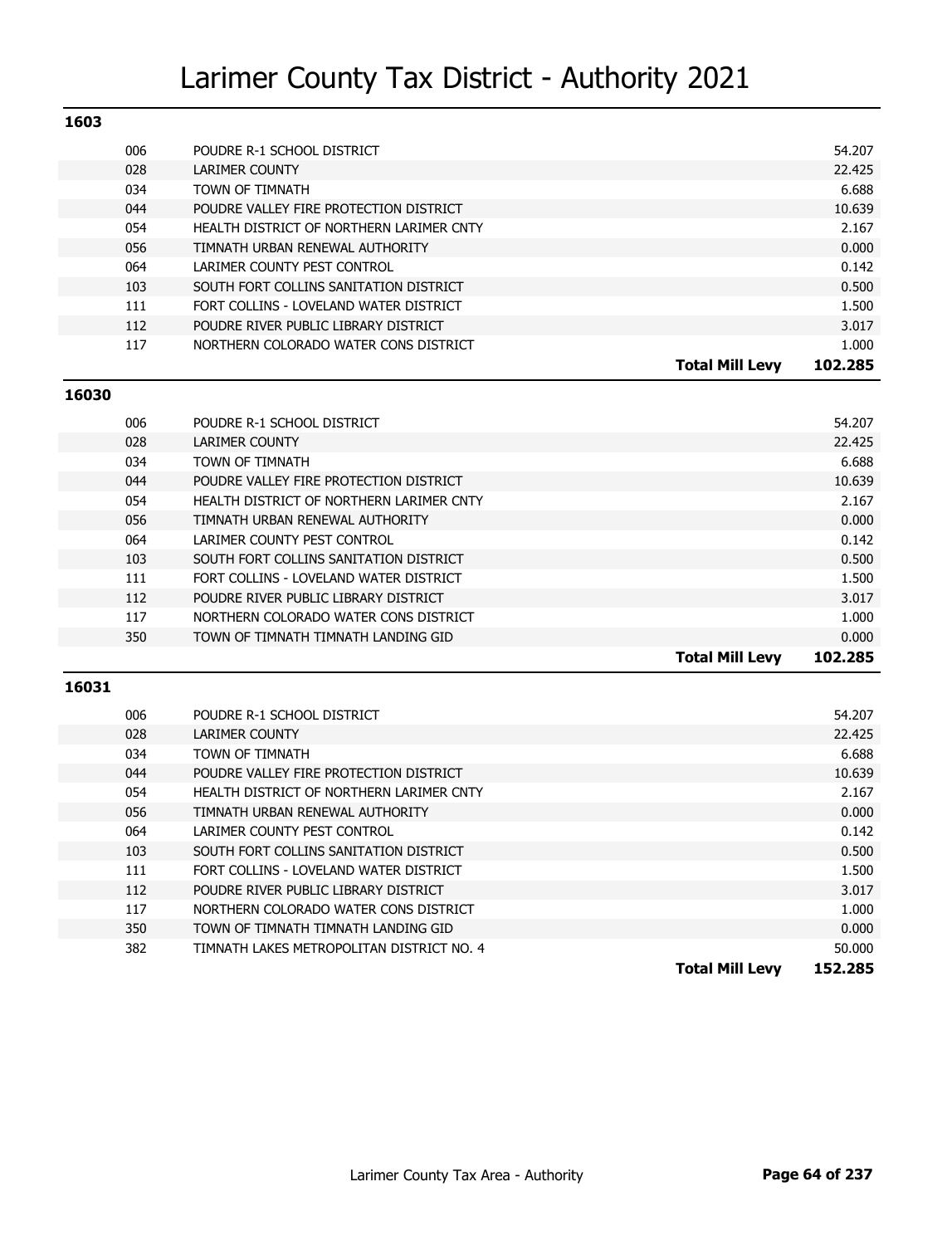| 16032 |                                           |                                   |
|-------|-------------------------------------------|-----------------------------------|
| 006   | POUDRE R-1 SCHOOL DISTRICT                | 54.207                            |
| 028   | LARIMER COUNTY                            | 22.425                            |
| 034   | TOWN OF TIMNATH                           | 6.688                             |
| 044   | POUDRE VALLEY FIRE PROTECTION DISTRICT    | 10.639                            |
| 054   | HEALTH DISTRICT OF NORTHERN LARIMER CNTY  | 2.167                             |
| 056   | TIMNATH URBAN RENEWAL AUTHORITY           | 0.000                             |
| 064   | LARIMER COUNTY PEST CONTROL               | 0.142                             |
| 103   | SOUTH FORT COLLINS SANITATION DISTRICT    | 0.500                             |
| 111   | FORT COLLINS - LOVELAND WATER DISTRICT    | 1.500                             |
| 112   | POUDRE RIVER PUBLIC LIBRARY DISTRICT      | 3.017                             |
| 117   | NORTHERN COLORADO WATER CONS DISTRICT     | 1.000                             |
| 350   | TOWN OF TIMNATH TIMNATH LANDING GID       | 0.000                             |
| 383   | TIMNATH LAKES METROPOLITAN DISTRICT NO. 5 | 50.000                            |
|       |                                           | 152.285<br><b>Total Mill Levy</b> |

#### **16033**

| 006 | POUDRE R-1 SCHOOL DISTRICT                |                        | 54.207  |
|-----|-------------------------------------------|------------------------|---------|
| 028 | <b>LARIMER COUNTY</b>                     |                        | 22.425  |
| 034 | TOWN OF TIMNATH                           |                        | 6.688   |
| 044 | POUDRE VALLEY FIRE PROTECTION DISTRICT    |                        | 10.639  |
| 054 | HEALTH DISTRICT OF NORTHERN LARIMER CNTY  |                        | 2.167   |
| 056 | TIMNATH URBAN RENEWAL AUTHORITY           |                        | 0.000   |
| 064 | LARIMER COUNTY PEST CONTROL               |                        | 0.142   |
| 103 | SOUTH FORT COLLINS SANITATION DISTRICT    |                        | 0.500   |
| 111 | FORT COLLINS - LOVELAND WATER DISTRICT    |                        | 1.500   |
| 112 | POUDRE RIVER PUBLIC LIBRARY DISTRICT      |                        | 3.017   |
| 117 | NORTHERN COLORADO WATER CONS DISTRICT     |                        | 1.000   |
| 350 | TOWN OF TIMNATH TIMNATH LANDING GID       |                        | 0.000   |
| 384 | TIMNATH LAKES METROPOLITAN DISTRICT NO. 6 |                        | 0.000   |
|     |                                           | <b>Total Mill Levy</b> | 102.285 |
|     |                                           |                        |         |

|     |                                              | <b>Total Mill Levv</b> | 98.140 |
|-----|----------------------------------------------|------------------------|--------|
| 117 | NORTHERN COLORADO WATER CONS DISTRICT        |                        | 1.000  |
| 112 | POUDRE RIVER PUBLIC LIBRARY DISTRICT         |                        | 3.017  |
| 103 | SOUTH FORT COLLINS SANITATION DISTRICT       |                        | 0.500  |
| 064 | LARIMER COUNTY PEST CONTROL                  |                        | 0.142  |
| 056 | TIMNATH URBAN RENEWAL AUTHORITY              |                        | 0.000  |
| 054 | HEALTH DISTRICT OF NORTHERN LARIMER CNTY     |                        | 2.167  |
| 047 | WINDSOR - SEVERANCE FIRE PROTECTION DISTRICT |                        | 7.994  |
| 034 | <b>TOWN OF TIMNATH</b>                       |                        | 6.688  |
| 028 | LARIMER COUNTY                               |                        | 22.425 |
| 006 | POUDRE R-1 SCHOOL DISTRICT                   |                        | 54.207 |
|     |                                              |                        |        |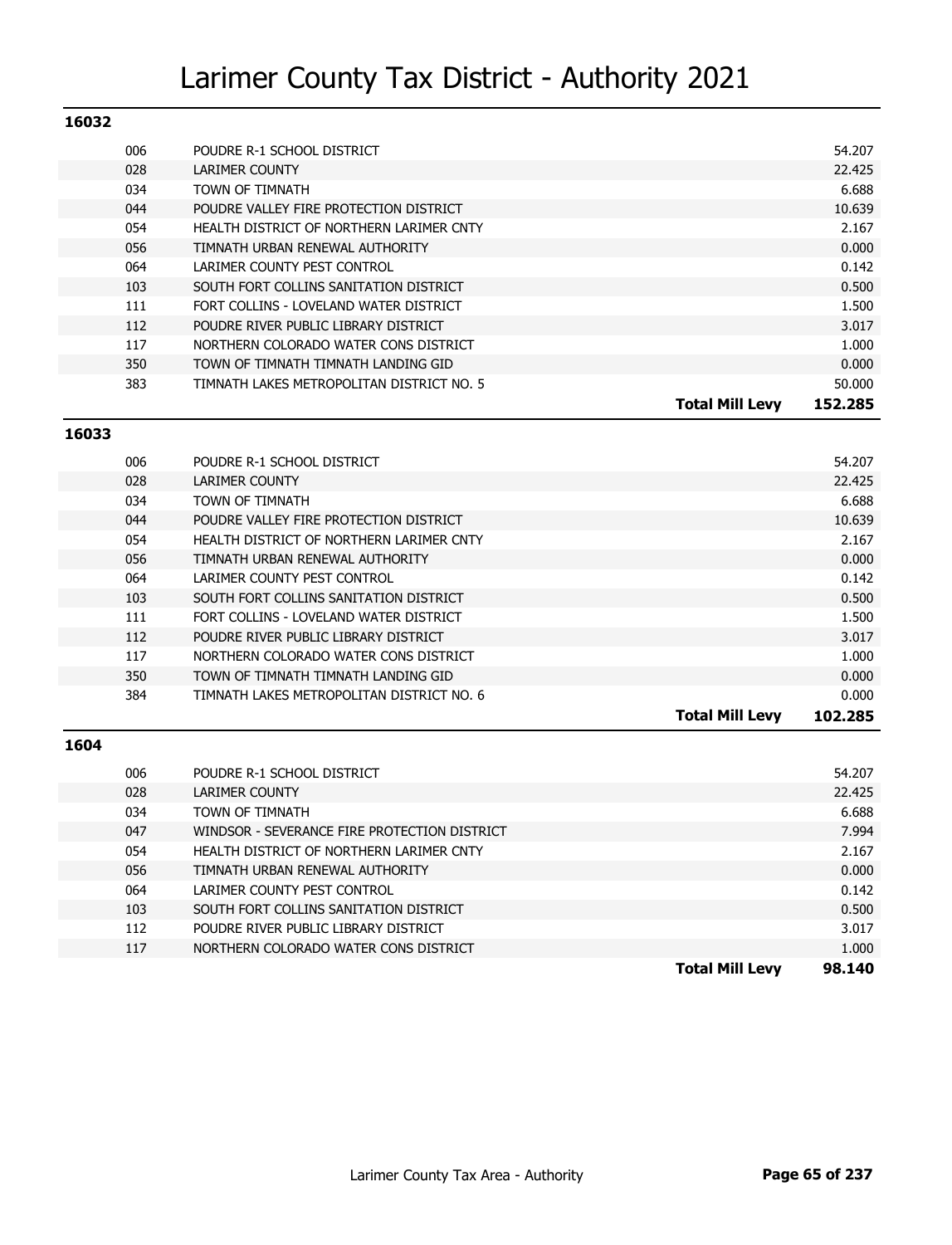| 1605 |     |                                              |                        |        |
|------|-----|----------------------------------------------|------------------------|--------|
|      | 006 | POUDRE R-1 SCHOOL DISTRICT                   |                        | 54.207 |
|      | 028 | LARIMER COUNTY                               |                        | 22.425 |
|      | 034 | TOWN OF TIMNATH                              |                        | 6.688  |
|      | 047 | WINDSOR - SEVERANCE FIRE PROTECTION DISTRICT |                        | 7.994  |
|      | 054 | HEALTH DISTRICT OF NORTHERN LARIMER CNTY     |                        | 2.167  |
|      | 056 | TIMNATH URBAN RENEWAL AUTHORITY              |                        | 0.000  |
|      | 064 | LARIMER COUNTY PEST CONTROL                  |                        | 0.142  |
|      | 103 | SOUTH FORT COLLINS SANITATION DISTRICT       |                        | 0.500  |
|      | 111 | FORT COLLINS - LOVELAND WATER DISTRICT       |                        | 1.500  |
|      | 112 | POUDRE RIVER PUBLIC LIBRARY DISTRICT         |                        | 3.017  |
|      | 117 | NORTHERN COLORADO WATER CONS DISTRICT        |                        | 1.000  |
|      |     |                                              | <b>Total Mill Levy</b> | 99.640 |

#### **1606**

| 006 | POUDRE R-1 SCHOOL DISTRICT               |                 | 54.207  |
|-----|------------------------------------------|-----------------|---------|
| 028 | LARIMER COUNTY                           |                 | 22.425  |
| 034 | TOWN OF TIMNATH                          |                 | 6.688   |
| 044 | POUDRE VALLEY FIRE PROTECTION DISTRICT   |                 | 10.639  |
| 054 | HEALTH DISTRICT OF NORTHERN LARIMER CNTY |                 | 2.167   |
| 056 | TIMNATH URBAN RENEWAL AUTHORITY          |                 | 0.000   |
| 064 | LARIMER COUNTY PEST CONTROL              |                 | 0.142   |
| 103 | SOUTH FORT COLLINS SANITATION DISTRICT   |                 | 0.500   |
| 112 | POUDRE RIVER PUBLIC LIBRARY DISTRICT     |                 | 3.017   |
| 117 | NORTHERN COLORADO WATER CONS DISTRICT    |                 | 1.000   |
|     |                                          | Total Mill Levv | 100.785 |

### **1607**

|     |                                          | Total Mill Levv | 100.285 |
|-----|------------------------------------------|-----------------|---------|
| 117 | NORTHERN COLORADO WATER CONS DISTRICT    |                 | 1.000   |
| 112 | POUDRE RIVER PUBLIC LIBRARY DISTRICT     |                 | 3.017   |
| 110 | EAST LARIMER COUNTY WATER DISTRICT       |                 | 0.000   |
| 095 | BOXELDER SANITATION DISTRICT             |                 | 0.000   |
| 064 | LARIMER COUNTY PEST CONTROL              |                 | 0.142   |
| 054 | HEALTH DISTRICT OF NORTHERN LARIMER CNTY |                 | 2.167   |
| 044 | POUDRE VALLEY FIRE PROTECTION DISTRICT   |                 | 10.639  |
| 034 | <b>TOWN OF TIMNATH</b>                   |                 | 6.688   |
| 028 | LARIMER COUNTY                           |                 | 22.425  |
| 006 | POUDRE R-1 SCHOOL DISTRICT               |                 | 54.207  |
|     |                                          |                 |         |

| 006 | POUDRE R-1 SCHOOL DISTRICT               | 54.207     |
|-----|------------------------------------------|------------|
| 028 | <b>LARIMER COUNTY</b>                    | 22.425     |
| 034 | TOWN OF TIMNATH                          | 6.688      |
| 044 | POUDRE VALLEY FIRE PROTECTION DISTRICT   | 10.639     |
| 054 | HEALTH DISTRICT OF NORTHERN LARIMER CNTY | 2.167      |
| 064 | LARIMER COUNTY PEST CONTROL              | 0.142      |
| 095 | BOXELDER SANITATION DISTRICT             | 0.000      |
| 110 | EAST LARIMER COUNTY WATER DISTRICT       | 0.000      |
| 112 | POUDRE RIVER PUBLIC LIBRARY DISTRICT     | 3.017      |
| 117 | NORTHERN COLORADO WATER CONS DISTRICT    | 1.000      |
| 398 | FISHER FARM METROPOLITAN DISTRICT NO. 1  | 50.000     |
|     |                                          | . <b>.</b> |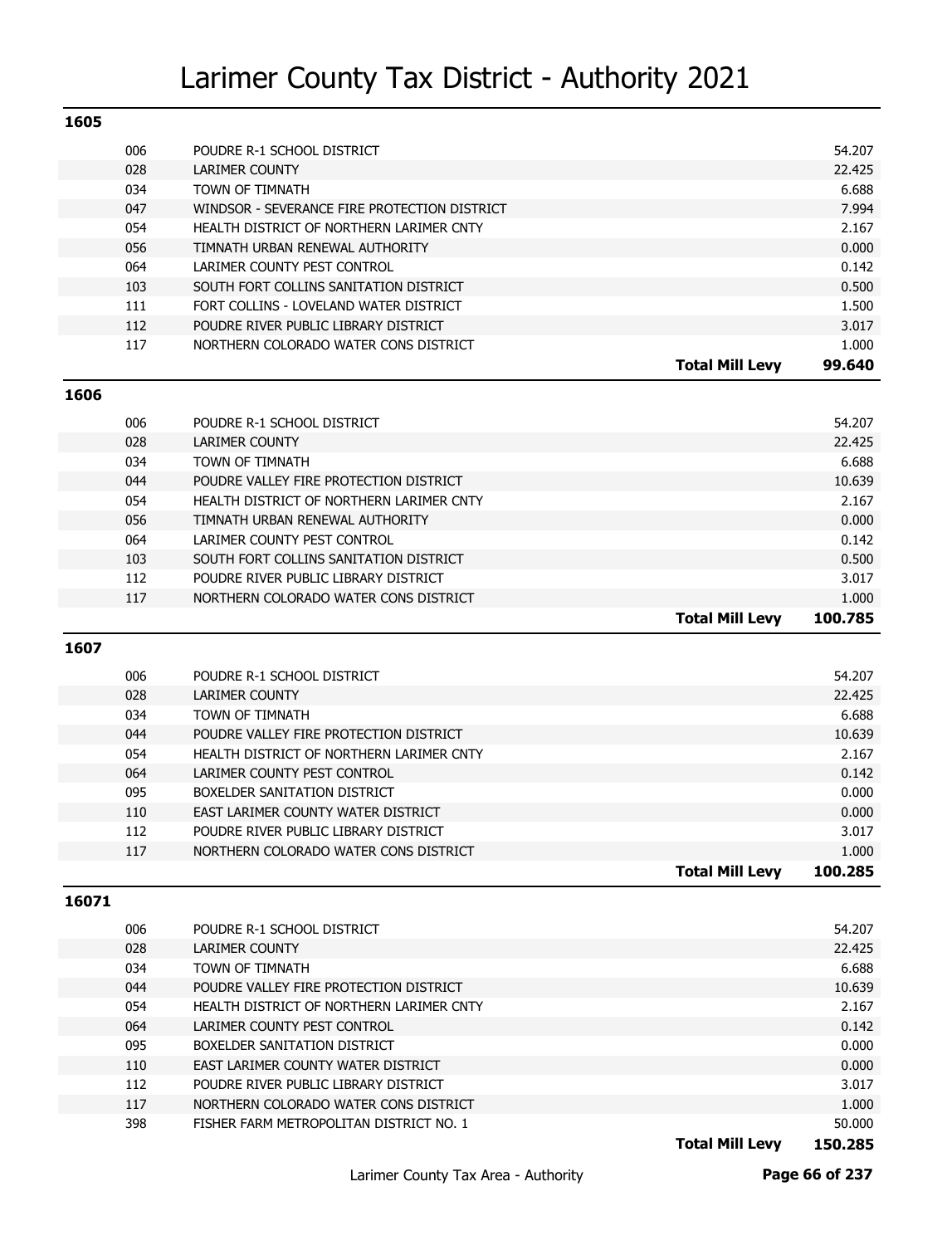| POUDRE R-1 SCHOOL DISTRICT               | 54.207                                                                    |
|------------------------------------------|---------------------------------------------------------------------------|
| LARIMER COUNTY                           | 22.425                                                                    |
| TOWN OF TIMNATH                          | 6.688                                                                     |
| POUDRE VALLEY FIRE PROTECTION DISTRICT   | 10.639                                                                    |
| HEALTH DISTRICT OF NORTHERN LARIMER CNTY | 2.167                                                                     |
| LARIMER COUNTY PEST CONTROL              | 0.142                                                                     |
| BOXELDER SANITATION DISTRICT             | 0.000                                                                     |
| EAST LARIMER COUNTY WATER DISTRICT       | 0.000                                                                     |
| POUDRE RIVER PUBLIC LIBRARY DISTRICT     | 3.017                                                                     |
| NORTHERN COLORADO WATER CONS DISTRICT    | 1.000                                                                     |
| FISHER FARM METROPOLITAN DISTRICT NO. 2  | 50.000                                                                    |
|                                          | 150.285<br><b>Total Mill Levv</b>                                         |
|                                          | 006<br>028<br>034<br>044<br>054<br>064<br>095<br>110<br>112<br>117<br>399 |

#### **16073**

|     |                                          | <b>Total Mill Levy</b> | 150.285 |
|-----|------------------------------------------|------------------------|---------|
| 400 | FISHER FARM METROPOLITAN DISTRICT NO. 3  |                        | 50.000  |
| 117 | NORTHERN COLORADO WATER CONS DISTRICT    |                        | 1.000   |
| 112 | POUDRE RIVER PUBLIC LIBRARY DISTRICT     |                        | 3.017   |
| 110 | EAST LARIMER COUNTY WATER DISTRICT       |                        | 0.000   |
| 095 | BOXELDER SANITATION DISTRICT             |                        | 0.000   |
| 064 | LARIMER COUNTY PEST CONTROL              |                        | 0.142   |
| 054 | HEALTH DISTRICT OF NORTHERN LARIMER CNTY |                        | 2.167   |
| 044 | POUDRE VALLEY FIRE PROTECTION DISTRICT   |                        | 10.639  |
| 034 | <b>TOWN OF TIMNATH</b>                   |                        | 6.688   |
| 028 | LARIMER COUNTY                           |                        | 22.425  |
| 006 | POUDRE R-1 SCHOOL DISTRICT               |                        | 54.207  |
|     |                                          |                        |         |

| 006 | POUDRE R-1 SCHOOL DISTRICT               |                        | 54.207  |
|-----|------------------------------------------|------------------------|---------|
| 028 | LARIMER COUNTY                           |                        | 22.425  |
| 034 | TOWN OF TIMNATH                          |                        | 6.688   |
| 044 | POUDRE VALLEY FIRE PROTECTION DISTRICT   |                        | 10.639  |
| 054 | HEALTH DISTRICT OF NORTHERN LARIMER CNTY |                        | 2.167   |
| 064 | LARIMER COUNTY PEST CONTROL              |                        | 0.142   |
| 095 | BOXELDER SANITATION DISTRICT             |                        | 0.000   |
| 110 | EAST LARIMER COUNTY WATER DISTRICT       |                        | 0.000   |
| 112 | POUDRE RIVER PUBLIC LIBRARY DISTRICT     |                        | 3.017   |
| 117 | NORTHERN COLORADO WATER CONS DISTRICT    |                        | 1.000   |
| 401 | FISHER FARM METROPOLITAN DISTRICT NO. 4  |                        | 50.000  |
|     |                                          | <b>Total Mill Levy</b> | 150.285 |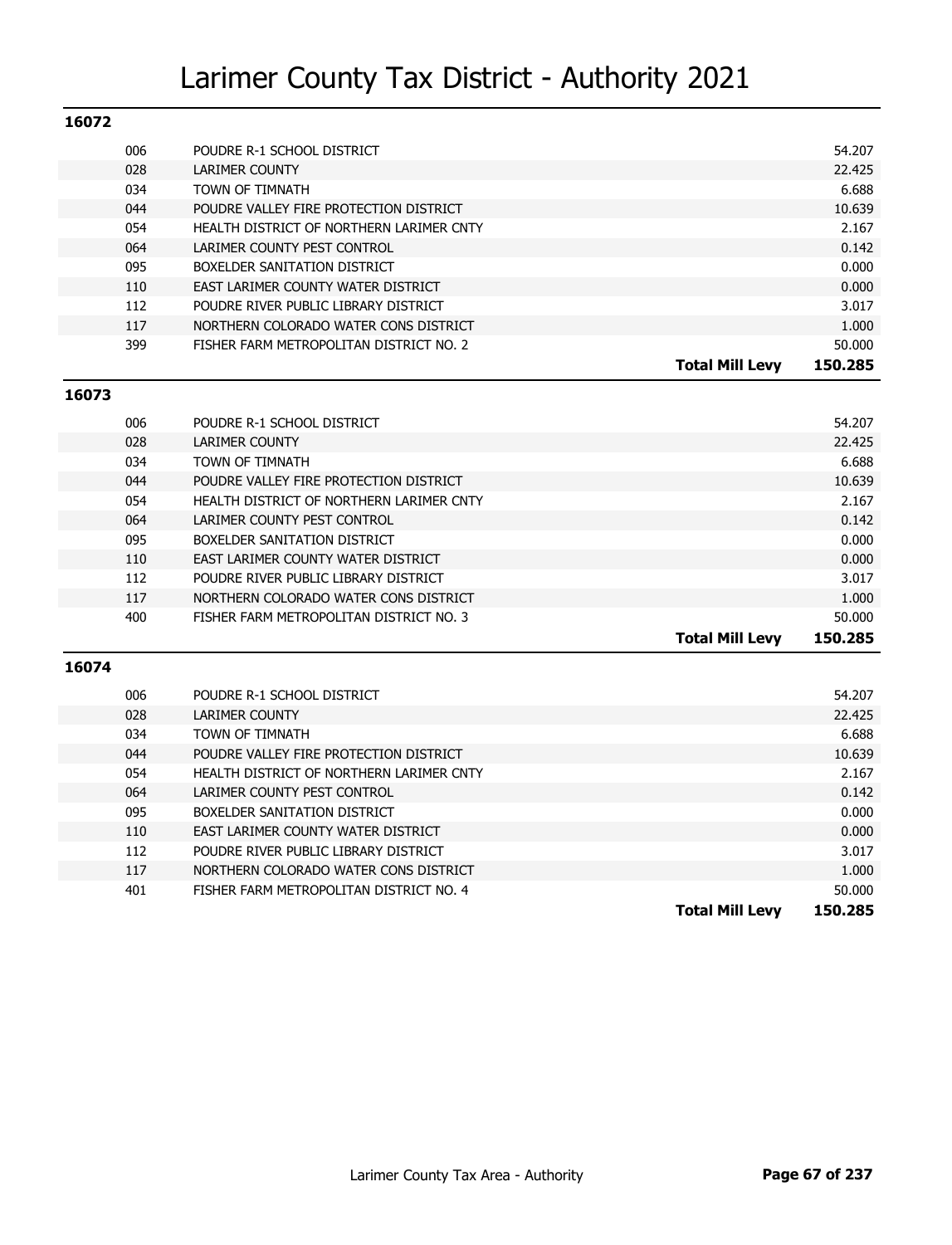| 1608 |                                          |                                   |
|------|------------------------------------------|-----------------------------------|
| 006  | POUDRE R-1 SCHOOL DISTRICT               | 54.207                            |
| 028  | <b>LARIMER COUNTY</b>                    | 22.425                            |
| 034  | TOWN OF TIMNATH                          | 6.688                             |
| 044  | POUDRE VALLEY FIRE PROTECTION DISTRICT   | 10.639                            |
| 054  | HEALTH DISTRICT OF NORTHERN LARIMER CNTY | 2.167                             |
| 064  | LARIMER COUNTY PEST CONTROL              | 0.142                             |
| 095  | BOXELDER SANITATION DISTRICT             | 0.000                             |
| 110  | EAST LARIMER COUNTY WATER DISTRICT       | 0.000                             |
| 112  | POUDRE RIVER PUBLIC LIBRARY DISTRICT     | 3.017                             |
| 117  | NORTHERN COLORADO WATER CONS DISTRICT    | 1.000                             |
| 162  | SERRATOGA FALLS METRO DISTRICT NO. 1     | 11.133                            |
|      |                                          | 111.418<br><b>Total Mill Levy</b> |

#### **1609**

| 006 | POUDRE R-1 SCHOOL DISTRICT               |                        | 54.207  |
|-----|------------------------------------------|------------------------|---------|
| 028 | LARIMER COUNTY                           |                        | 22.425  |
| 034 | <b>TOWN OF TIMNATH</b>                   |                        | 6.688   |
| 044 | POUDRE VALLEY FIRE PROTECTION DISTRICT   |                        | 10.639  |
| 054 | HEALTH DISTRICT OF NORTHERN LARIMER CNTY |                        | 2.167   |
| 064 | LARIMER COUNTY PEST CONTROL              |                        | 0.142   |
| 095 | BOXELDER SANITATION DISTRICT             |                        | 0.000   |
| 110 | EAST LARIMER COUNTY WATER DISTRICT       |                        | 0.000   |
| 112 | POUDRE RIVER PUBLIC LIBRARY DISTRICT     |                        | 3.017   |
| 117 | NORTHERN COLORADO WATER CONS DISTRICT    |                        | 1.000   |
| 163 | SERRATOGA FALLS METRO DISTRICT NO. 2     |                        | 55.664  |
|     |                                          | <b>Total Mill Levv</b> | 155.949 |

| 006 | POUDRE R-1 SCHOOL DISTRICT               |                        | 54.207  |
|-----|------------------------------------------|------------------------|---------|
| 028 | <b>LARIMER COUNTY</b>                    |                        | 22.425  |
| 034 | TOWN OF TIMNATH                          |                        | 6.688   |
| 044 | POUDRE VALLEY FIRE PROTECTION DISTRICT   |                        | 10.639  |
| 054 | HEALTH DISTRICT OF NORTHERN LARIMER CNTY |                        | 2.167   |
| 064 | LARIMER COUNTY PEST CONTROL              |                        | 0.142   |
| 095 | BOXELDER SANITATION DISTRICT             |                        | 0.000   |
| 110 | EAST LARIMER COUNTY WATER DISTRICT       |                        | 0.000   |
| 112 | POUDRE RIVER PUBLIC LIBRARY DISTRICT     |                        | 3.017   |
| 117 | NORTHERN COLORADO WATER CONS DISTRICT    |                        | 1.000   |
| 164 | SERRATOGA FALLS METRO DISTRICT NO. 3     |                        | 55.664  |
|     |                                          | <b>Total Mill Levy</b> | 155.949 |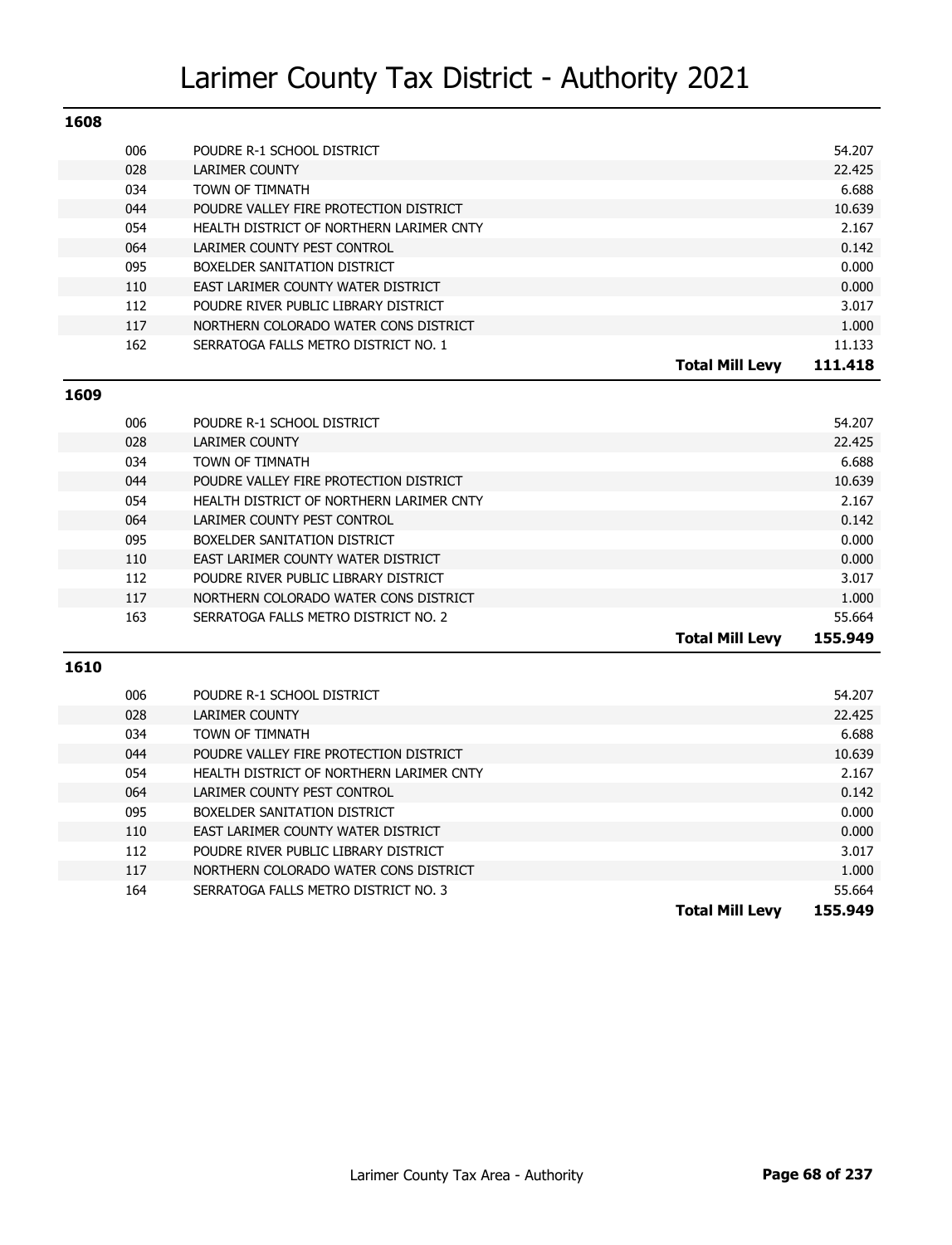| 1611 |     |                                           |                        |         |
|------|-----|-------------------------------------------|------------------------|---------|
|      | 006 | POUDRE R-1 SCHOOL DISTRICT                |                        | 54.207  |
|      | 028 | LARIMER COUNTY                            |                        | 22.425  |
|      | 034 | TOWN OF TIMNATH                           |                        | 6.688   |
|      | 044 | POUDRE VALLEY FIRE PROTECTION DISTRICT    |                        | 10.639  |
|      | 054 | HEALTH DISTRICT OF NORTHERN LARIMER CNTY  |                        | 2.167   |
|      | 056 | TIMNATH URBAN RENEWAL AUTHORITY           |                        | 0.000   |
|      | 064 | LARIMER COUNTY PEST CONTROL               |                        | 0.142   |
|      | 103 | SOUTH FORT COLLINS SANITATION DISTRICT    |                        | 0.500   |
|      | 111 | FORT COLLINS - LOVELAND WATER DISTRICT    |                        | 1.500   |
|      | 112 | POUDRE RIVER PUBLIC LIBRARY DISTRICT      |                        | 3.017   |
|      | 117 | NORTHERN COLORADO WATER CONS DISTRICT     |                        | 1.000   |
|      | 159 | TIMNATH LAKES METROPOLITAN DISTRICT NO. 1 |                        | 50,000  |
|      |     |                                           | <b>Total Mill Levv</b> | 152.285 |

#### **16110**

| 006 | POUDRE R-1 SCHOOL DISTRICT                |                        | 54.207  |
|-----|-------------------------------------------|------------------------|---------|
| 028 | LARIMER COUNTY                            |                        | 22.425  |
| 034 | TOWN OF TIMNATH                           |                        | 6.688   |
| 044 | POUDRE VALLEY FIRE PROTECTION DISTRICT    |                        | 10.639  |
| 054 | HEALTH DISTRICT OF NORTHERN LARIMER CNTY  |                        | 2.167   |
| 056 | TIMNATH URBAN RENEWAL AUTHORITY           |                        | 0.000   |
| 064 | LARIMER COUNTY PEST CONTROL               |                        | 0.142   |
| 103 | SOUTH FORT COLLINS SANITATION DISTRICT    |                        | 0.500   |
| 111 | FORT COLLINS - LOVELAND WATER DISTRICT    |                        | 1.500   |
| 112 | POUDRE RIVER PUBLIC LIBRARY DISTRICT      |                        | 3.017   |
| 117 | NORTHERN COLORADO WATER CONS DISTRICT     |                        | 1.000   |
| 159 | TIMNATH LAKES METROPOLITAN DISTRICT NO. 1 |                        | 50.000  |
| 350 | TOWN OF TIMNATH TIMNATH LANDING GID       |                        | 0.000   |
|     |                                           | <b>Total Mill Levy</b> | 152.285 |
|     |                                           |                        |         |

| 006 | POUDRE R-1 SCHOOL DISTRICT                |                        | 54.207  |
|-----|-------------------------------------------|------------------------|---------|
| 028 | LARIMER COUNTY                            |                        | 22.425  |
| 034 | TOWN OF TIMNATH                           |                        | 6.688   |
| 044 | POUDRE VALLEY FIRE PROTECTION DISTRICT    |                        | 10.639  |
| 054 | HEALTH DISTRICT OF NORTHERN LARIMER CNTY  |                        | 2.167   |
| 056 | TIMNATH URBAN RENEWAL AUTHORITY           |                        | 0.000   |
| 064 | LARIMER COUNTY PEST CONTROL               |                        | 0.142   |
| 103 | SOUTH FORT COLLINS SANITATION DISTRICT    |                        | 0.500   |
| 112 | POUDRE RIVER PUBLIC LIBRARY DISTRICT      |                        | 3.017   |
| 117 | NORTHERN COLORADO WATER CONS DISTRICT     |                        | 1.000   |
| 159 | TIMNATH LAKES METROPOLITAN DISTRICT NO. 1 |                        | 50.000  |
|     |                                           | <b>Total Mill Levy</b> | 150.785 |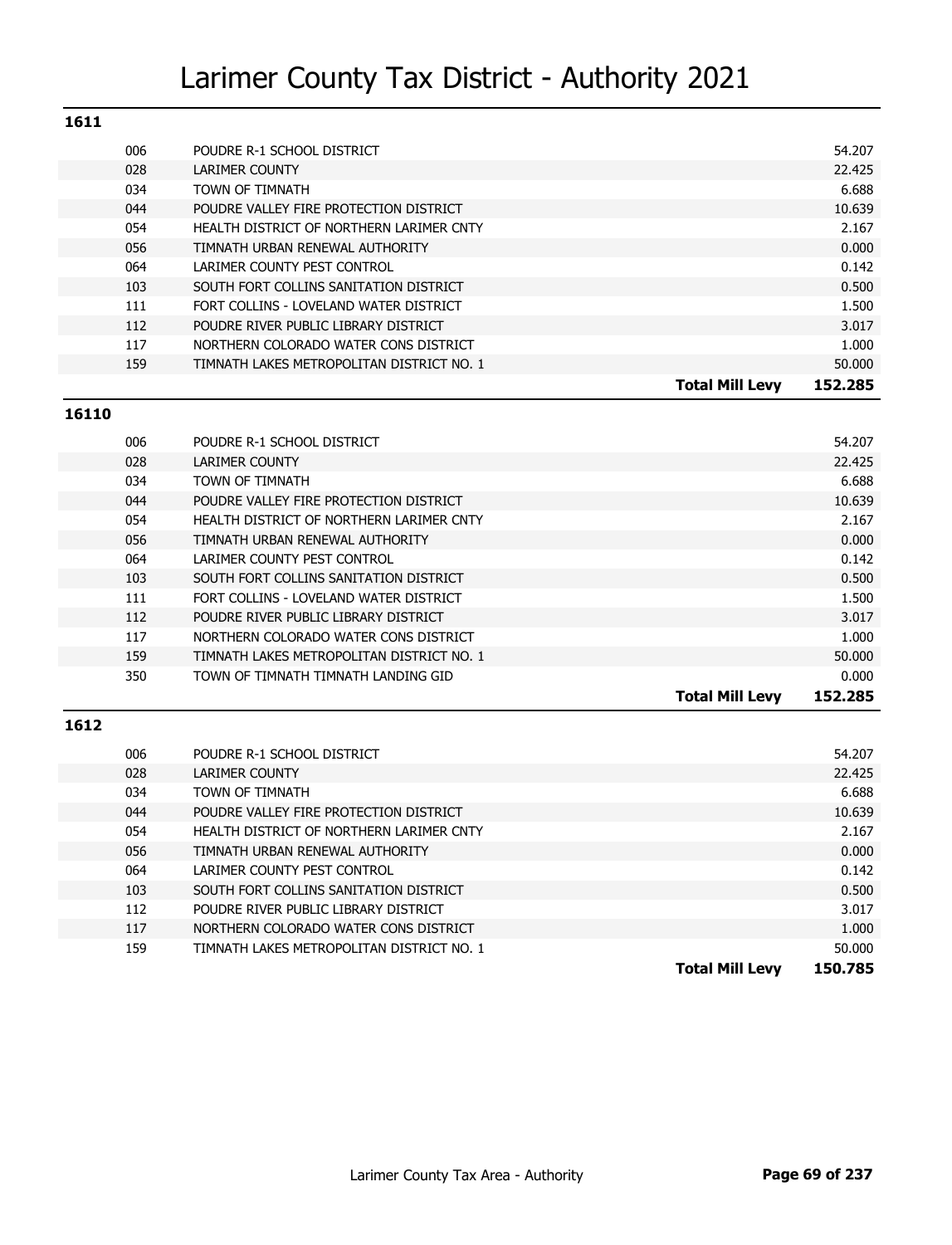| 1613 |                                           |                                   |
|------|-------------------------------------------|-----------------------------------|
| 006  | POUDRE R-1 SCHOOL DISTRICT                | 54.207                            |
| 028  | LARIMER COUNTY                            | 22.425                            |
| 034  | TOWN OF TIMNATH                           | 6.688                             |
| 044  | POUDRE VALLEY FIRE PROTECTION DISTRICT    | 10.639                            |
| 054  | HEALTH DISTRICT OF NORTHERN LARIMER CNTY  | 2.167                             |
| 056  | TIMNATH URBAN RENEWAL AUTHORITY           | 0.000                             |
| 064  | LARIMER COUNTY PEST CONTROL               | 0.142                             |
| 103  | SOUTH FORT COLLINS SANITATION DISTRICT    | 0.500                             |
| 111  | FORT COLLINS - LOVELAND WATER DISTRICT    | 1.500                             |
| 112  | POUDRE RIVER PUBLIC LIBRARY DISTRICT      | 3.017                             |
| 117  | NORTHERN COLORADO WATER CONS DISTRICT     | 1.000                             |
| 160  | TIMNATH LAKES METROPOLITAN DISTRICT NO. 2 | 25,000                            |
|      |                                           | 127.285<br><b>Total Mill Levv</b> |

#### **16130**

| 006 | POUDRE R-1 SCHOOL DISTRICT                |                        | 54.207  |
|-----|-------------------------------------------|------------------------|---------|
| 028 | LARIMER COUNTY                            |                        | 22.425  |
| 034 | TOWN OF TIMNATH                           |                        | 6.688   |
| 044 | POUDRE VALLEY FIRE PROTECTION DISTRICT    |                        | 10.639  |
| 054 | HEALTH DISTRICT OF NORTHERN LARIMER CNTY  |                        | 2.167   |
| 056 | TIMNATH URBAN RENEWAL AUTHORITY           |                        | 0.000   |
| 064 | LARIMER COUNTY PEST CONTROL               |                        | 0.142   |
| 103 | SOUTH FORT COLLINS SANITATION DISTRICT    |                        | 0.500   |
| 111 | FORT COLLINS - LOVELAND WATER DISTRICT    |                        | 1.500   |
| 112 | POUDRE RIVER PUBLIC LIBRARY DISTRICT      |                        | 3.017   |
| 117 | NORTHERN COLORADO WATER CONS DISTRICT     |                        | 1.000   |
| 160 | TIMNATH LAKES METROPOLITAN DISTRICT NO. 2 |                        | 25.000  |
| 350 | TOWN OF TIMNATH TIMNATH LANDING GID       |                        | 0.000   |
|     |                                           | <b>Total Mill Levy</b> | 127.285 |
|     |                                           |                        |         |

|     |                                           | <b>Total Mill Levy</b> | 152.285 |
|-----|-------------------------------------------|------------------------|---------|
| 161 | TIMNATH LAKES METROPOLITAN DISTRICT NO. 3 |                        | 50.000  |
| 117 | NORTHERN COLORADO WATER CONS DISTRICT     |                        | 1.000   |
| 112 | POUDRE RIVER PUBLIC LIBRARY DISTRICT      |                        | 3.017   |
| 111 | FORT COLLINS - LOVELAND WATER DISTRICT    |                        | 1.500   |
| 103 | SOUTH FORT COLLINS SANITATION DISTRICT    |                        | 0.500   |
| 064 | LARIMER COUNTY PEST CONTROL               |                        | 0.142   |
| 056 | TIMNATH URBAN RENEWAL AUTHORITY           |                        | 0.000   |
| 054 | HEALTH DISTRICT OF NORTHERN LARIMER CNTY  |                        | 2.167   |
| 044 | POUDRE VALLEY FIRE PROTECTION DISTRICT    |                        | 10.639  |
| 034 | TOWN OF TIMNATH                           |                        | 6.688   |
| 028 | LARIMER COUNTY                            |                        | 22.425  |
| 006 | POUDRE R-1 SCHOOL DISTRICT                |                        | 54.207  |
|     |                                           |                        |         |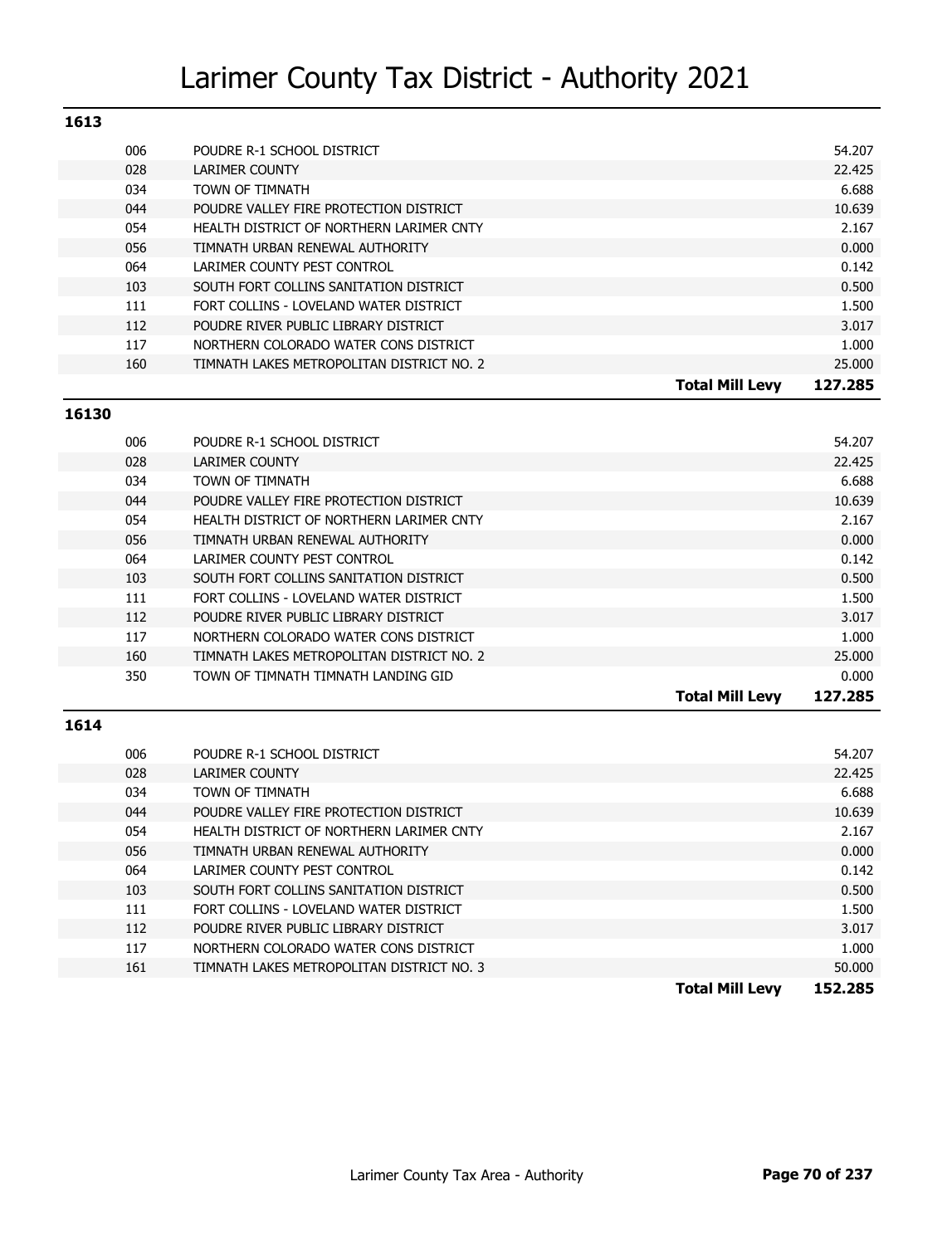| 16140 |                                           |                                   |
|-------|-------------------------------------------|-----------------------------------|
| 006   | POUDRE R-1 SCHOOL DISTRICT                | 54.207                            |
| 028   | LARIMER COUNTY                            | 22.425                            |
| 034   | TOWN OF TIMNATH                           | 6.688                             |
| 044   | POUDRE VALLEY FIRE PROTECTION DISTRICT    | 10.639                            |
| 054   | HEALTH DISTRICT OF NORTHERN LARIMER CNTY  | 2.167                             |
| 056   | TIMNATH URBAN RENEWAL AUTHORITY           | 0.000                             |
| 064   | LARIMER COUNTY PEST CONTROL               | 0.142                             |
| 103   | SOUTH FORT COLLINS SANITATION DISTRICT    | 0.500                             |
| 111   | FORT COLLINS - LOVELAND WATER DISTRICT    | 1.500                             |
| 112   | POUDRE RIVER PUBLIC LIBRARY DISTRICT      | 3.017                             |
| 117   | NORTHERN COLORADO WATER CONS DISTRICT     | 1.000                             |
| 161   | TIMNATH LAKES METROPOLITAN DISTRICT NO. 3 | 50.000                            |
| 350   | TOWN OF TIMNATH TIMNATH LANDING GID       | 0.000                             |
|       |                                           | 152.285<br><b>Total Mill Levy</b> |

| 006 | POUDRE R-1 SCHOOL DISTRICT               |                        | 54.207  |
|-----|------------------------------------------|------------------------|---------|
| 028 | LARIMER COUNTY                           |                        | 22.425  |
| 034 | TOWN OF TIMNATH                          |                        | 6.688   |
| 044 | POUDRE VALLEY FIRE PROTECTION DISTRICT   |                        | 10.639  |
| 054 | HEALTH DISTRICT OF NORTHERN LARIMER CNTY |                        | 2.167   |
| 056 | TIMNATH URBAN RENEWAL AUTHORITY          |                        | 0.000   |
| 064 | LARIMER COUNTY PEST CONTROL              |                        | 0.142   |
| 103 | SOUTH FORT COLLINS SANITATION DISTRICT   |                        | 0.500   |
| 111 | FORT COLLINS - LOVELAND WATER DISTRICT   |                        | 1.500   |
| 112 | POUDRE RIVER PUBLIC LIBRARY DISTRICT     |                        | 3.017   |
| 117 | NORTHERN COLORADO WATER CONS DISTRICT    |                        | 1.000   |
| 165 | SOUTH TIMNATH METRO DISTRICT NO. 1       |                        | 16.699  |
|     |                                          | <b>Total Mill Levy</b> | 118.984 |

### **1616**

|     |                                          | <b>Total Mill Levy</b> | 141.250 |
|-----|------------------------------------------|------------------------|---------|
| 166 | SOUTH TIMNATH METRO DISTRICT NO. 2       |                        | 38.965  |
| 117 | NORTHERN COLORADO WATER CONS DISTRICT    |                        | 1.000   |
| 112 | POUDRE RIVER PUBLIC LIBRARY DISTRICT     |                        | 3.017   |
| 111 | FORT COLLINS - LOVELAND WATER DISTRICT   |                        | 1.500   |
| 103 | SOUTH FORT COLLINS SANITATION DISTRICT   |                        | 0.500   |
| 064 | LARIMER COUNTY PEST CONTROL              |                        | 0.142   |
| 056 | TIMNATH URBAN RENEWAL AUTHORITY          |                        | 0.000   |
| 054 | HEALTH DISTRICT OF NORTHERN LARIMER CNTY |                        | 2.167   |
| 044 | POUDRE VALLEY FIRE PROTECTION DISTRICT   |                        | 10.639  |
| 034 | TOWN OF TIMNATH                          |                        | 6.688   |
| 028 | LARIMER COUNTY                           |                        | 22.425  |
| 006 | POUDRE R-1 SCHOOL DISTRICT               |                        | 54.207  |
|     |                                          |                        |         |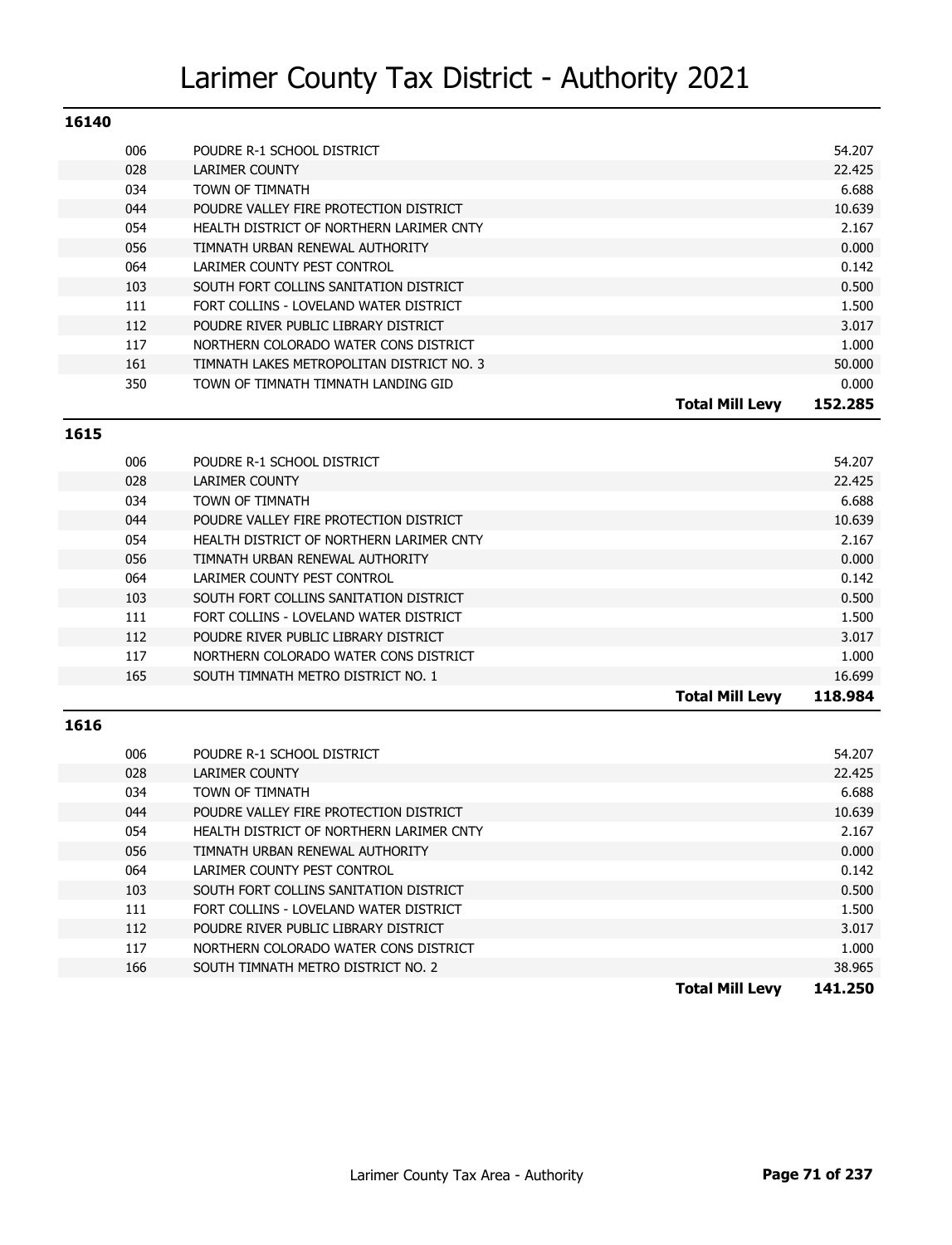| 16161 |     |                                          |                        |         |
|-------|-----|------------------------------------------|------------------------|---------|
|       | 006 | POUDRE R-1 SCHOOL DISTRICT               |                        | 54.207  |
|       | 028 | LARIMER COUNTY                           |                        | 22.425  |
|       | 034 | TOWN OF TIMNATH                          |                        | 6.688   |
|       | 044 | POUDRE VALLEY FIRE PROTECTION DISTRICT   |                        | 10.639  |
|       | 054 | HEALTH DISTRICT OF NORTHERN LARIMER CNTY |                        | 2.167   |
|       | 056 | TIMNATH URBAN RENEWAL AUTHORITY          |                        | 0.000   |
|       | 064 | LARIMER COUNTY PEST CONTROL              |                        | 0.142   |
|       | 103 | SOUTH FORT COLLINS SANITATION DISTRICT   |                        | 0.500   |
|       | 111 | FORT COLLINS - LOVELAND WATER DISTRICT   |                        | 1.500   |
|       | 112 | POUDRE RIVER PUBLIC LIBRARY DISTRICT     |                        | 3.017   |
|       | 117 | NORTHERN COLORADO WATER CONS DISTRICT    |                        | 1.000   |
|       | 165 | SOUTH TIMNATH METRO DISTRICT NO. 1       |                        | 16.699  |
|       | 166 | SOUTH TIMNATH METRO DISTRICT NO. 2       |                        | 38.965  |
|       |     |                                          | <b>Total Mill Levy</b> | 157.949 |

| POUDRE R-1 SCHOOL DISTRICT               |                        | 54.207  |
|------------------------------------------|------------------------|---------|
| LARIMER COUNTY                           |                        | 22.425  |
| <b>TOWN OF TIMNATH</b>                   |                        | 6.688   |
| POUDRE VALLEY FIRE PROTECTION DISTRICT   |                        | 10.639  |
| HEALTH DISTRICT OF NORTHERN LARIMER CNTY |                        | 2.167   |
| TIMNATH URBAN RENEWAL AUTHORITY          |                        | 0.000   |
| LARIMER COUNTY PEST CONTROL              |                        | 0.142   |
| SOUTH FORT COLLINS SANITATION DISTRICT   |                        | 0.500   |
| FORT COLLINS - LOVELAND WATER DISTRICT   |                        | 1.500   |
| POUDRE RIVER PUBLIC LIBRARY DISTRICT     |                        | 3.017   |
| NORTHERN COLORADO WATER CONS DISTRICT    |                        | 1.000   |
|                                          | <b>Total Mill Levy</b> | 102.285 |
|                                          |                        |         |

### **1618**

| 006 | POUDRE R-1 SCHOOL DISTRICT               |                        | 54.207  |
|-----|------------------------------------------|------------------------|---------|
| 028 | LARIMER COUNTY                           |                        | 22.425  |
| 034 | TOWN OF TIMNATH                          |                        | 6.688   |
| 044 | POUDRE VALLEY FIRE PROTECTION DISTRICT   |                        | 10.639  |
| 054 | HEALTH DISTRICT OF NORTHERN LARIMER CNTY |                        | 2.167   |
| 064 | LARIMER COUNTY PEST CONTROL              |                        | 0.142   |
| 095 | BOXELDER SANITATION DISTRICT             |                        | 0.000   |
| 112 | POUDRE RIVER PUBLIC LIBRARY DISTRICT     |                        | 3.017   |
| 117 | NORTHERN COLORADO WATER CONS DISTRICT    |                        | 1.000   |
|     |                                          | <b>Total Mill Levv</b> | 100.285 |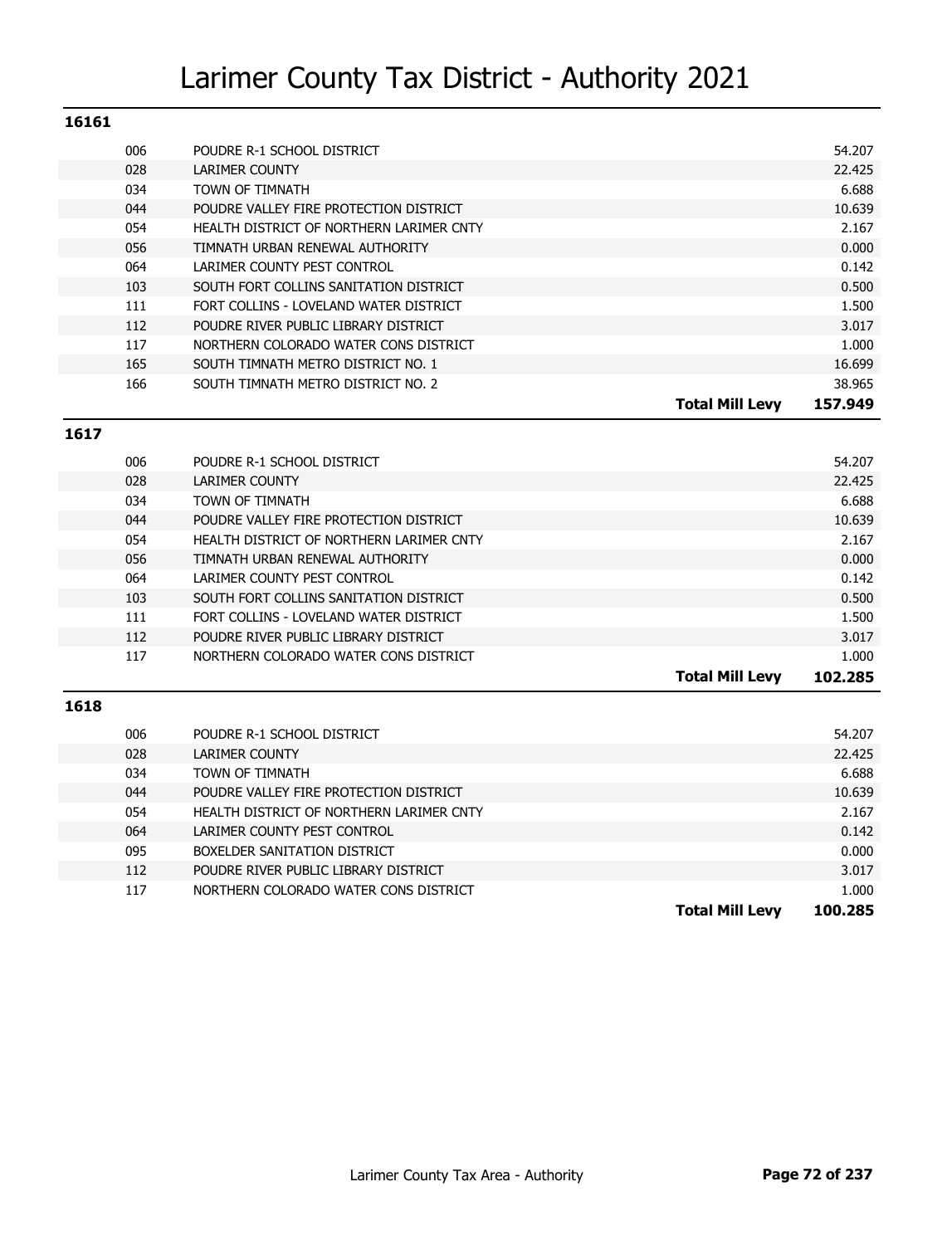| 1619 |     |                                          |                        |         |
|------|-----|------------------------------------------|------------------------|---------|
|      | 006 | POUDRE R-1 SCHOOL DISTRICT               |                        | 54.207  |
|      | 028 | <b>LARIMER COUNTY</b>                    |                        | 22.425  |
|      | 034 | TOWN OF TIMNATH                          |                        | 6.688   |
|      | 044 | POUDRE VALLEY FIRE PROTECTION DISTRICT   |                        | 10.639  |
|      | 054 | HEALTH DISTRICT OF NORTHERN LARIMER CNTY |                        | 2.167   |
|      | 056 | TIMNATH URBAN RENEWAL AUTHORITY          |                        | 0.000   |
|      | 064 | LARIMER COUNTY PEST CONTROL              |                        | 0.142   |
|      | 103 | SOUTH FORT COLLINS SANITATION DISTRICT   |                        | 0.500   |
|      | 111 | FORT COLLINS - LOVELAND WATER DISTRICT   |                        | 1.500   |
|      | 112 | POUDRE RIVER PUBLIC LIBRARY DISTRICT     |                        | 3.017   |
|      | 117 | NORTHERN COLORADO WATER CONS DISTRICT    |                        | 1.000   |
|      | 177 | TIMNATH RANCH METRO DISTRICT NO. 2       |                        | 49.848  |
|      |     |                                          | <b>Total Mill Levv</b> | 152.133 |

#### **1620**

|     |                                          | <b>Total Mill Levy</b> | 137.285 |
|-----|------------------------------------------|------------------------|---------|
| 178 | TIMNATH RANCH METRO DISTRICT NO. 3       |                        | 35.000  |
| 117 | NORTHERN COLORADO WATER CONS DISTRICT    |                        | 1.000   |
| 112 | POUDRE RIVER PUBLIC LIBRARY DISTRICT     |                        | 3.017   |
| 111 | FORT COLLINS - LOVELAND WATER DISTRICT   |                        | 1.500   |
| 103 | SOUTH FORT COLLINS SANITATION DISTRICT   |                        | 0.500   |
| 064 | LARIMER COUNTY PEST CONTROL              |                        | 0.142   |
| 056 | TIMNATH URBAN RENEWAL AUTHORITY          |                        | 0.000   |
| 054 | HEALTH DISTRICT OF NORTHERN LARIMER CNTY |                        | 2.167   |
| 044 | POUDRE VALLEY FIRE PROTECTION DISTRICT   |                        | 10.639  |
| 034 | TOWN OF TIMNATH                          |                        | 6.688   |
| 028 | LARIMER COUNTY                           |                        | 22.425  |
| 006 | POUDRE R-1 SCHOOL DISTRICT               |                        | 54.207  |
|     |                                          |                        |         |

| 006 | POUDRE R-1 SCHOOL DISTRICT                   | 54.207                            |
|-----|----------------------------------------------|-----------------------------------|
| 028 | LARIMER COUNTY                               | 22.425                            |
| 034 | <b>TOWN OF TIMNATH</b>                       | 6.688                             |
| 047 | WINDSOR - SEVERANCE FIRE PROTECTION DISTRICT | 7.994                             |
| 054 | HEALTH DISTRICT OF NORTHERN LARIMER CNTY     | 2.167                             |
| 056 | TIMNATH URBAN RENEWAL AUTHORITY              | 0.000                             |
| 064 | LARIMER COUNTY PEST CONTROL                  | 0.142                             |
| 103 | SOUTH FORT COLLINS SANITATION DISTRICT       | 0.500                             |
| 111 | FORT COLLINS - LOVELAND WATER DISTRICT       | 1.500                             |
| 112 | POUDRE RIVER PUBLIC LIBRARY DISTRICT         | 3.017                             |
| 117 | NORTHERN COLORADO WATER CONS DISTRICT        | 1.000                             |
| 178 | TIMNATH RANCH METRO DISTRICT NO. 3           | 35.000                            |
|     |                                              | <b>Total Mill Levy</b><br>134.640 |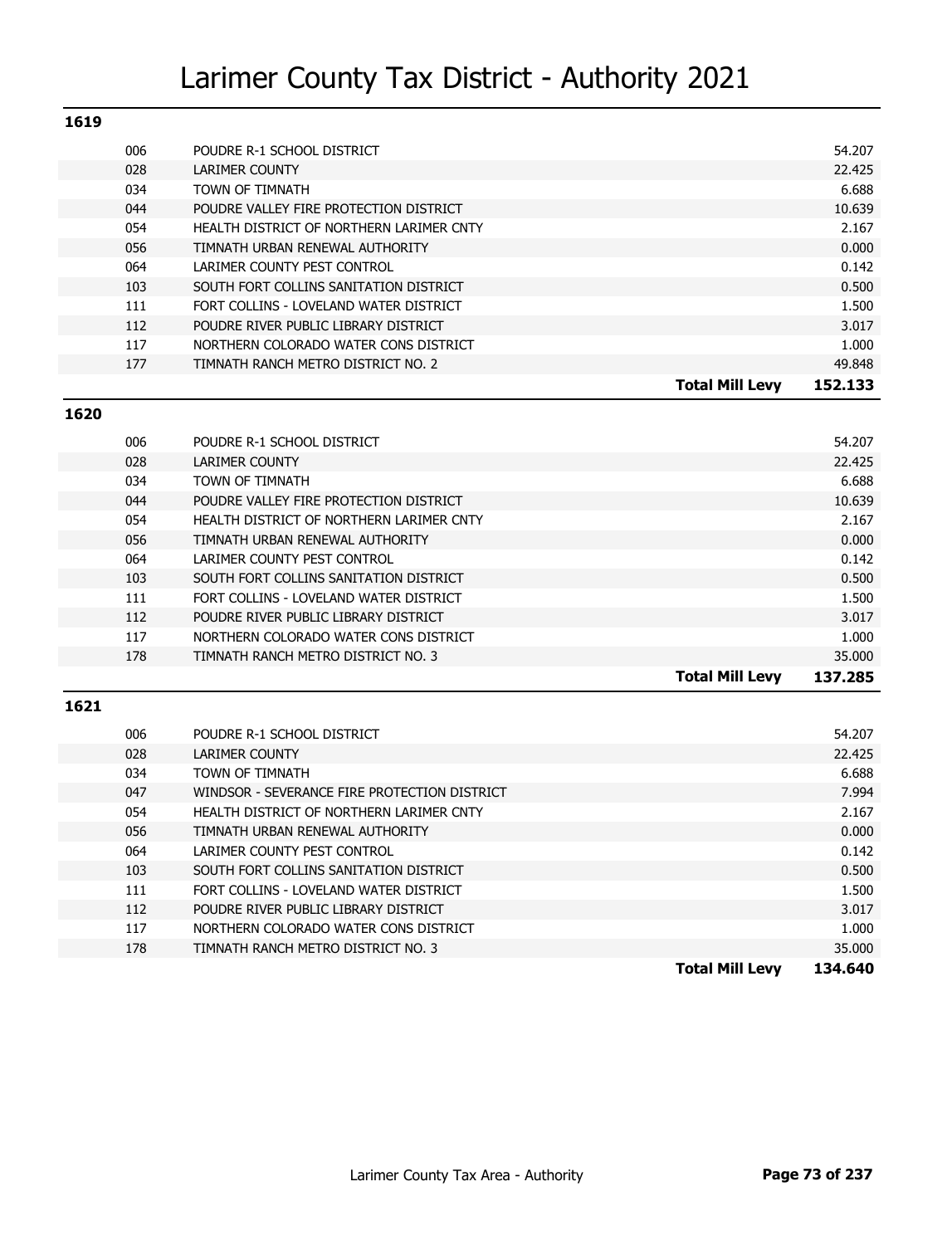| 1622 |     |                                          |                        |         |
|------|-----|------------------------------------------|------------------------|---------|
|      | 006 | POUDRE R-1 SCHOOL DISTRICT               |                        | 54.207  |
|      | 028 | <b>LARIMER COUNTY</b>                    |                        | 22.425  |
|      | 034 | TOWN OF TIMNATH                          |                        | 6.688   |
|      | 044 | POUDRE VALLEY FIRE PROTECTION DISTRICT   |                        | 10.639  |
|      | 054 | HEALTH DISTRICT OF NORTHERN LARIMER CNTY |                        | 2.167   |
|      | 056 | TIMNATH URBAN RENEWAL AUTHORITY          |                        | 0.000   |
|      | 064 | LARIMER COUNTY PEST CONTROL              |                        | 0.142   |
|      | 103 | SOUTH FORT COLLINS SANITATION DISTRICT   |                        | 0.500   |
|      | 111 | FORT COLLINS - LOVELAND WATER DISTRICT   |                        | 1.500   |
|      | 112 | POUDRE RIVER PUBLIC LIBRARY DISTRICT     |                        | 3.017   |
|      | 117 | NORTHERN COLORADO WATER CONS DISTRICT    |                        | 1.000   |
|      | 179 | TIMNATH RANCH METRO DISTRICT NO. 4       |                        | 35,000  |
|      |     |                                          | <b>Total Mill Levv</b> | 137.285 |

#### **1623**

|     |                                          | <b>Total Mill Levy</b> | 148.976 |
|-----|------------------------------------------|------------------------|---------|
| 176 | TIMNATH RANCH METRO DISTRICT NO. 1       |                        | 46.691  |
| 117 | NORTHERN COLORADO WATER CONS DISTRICT    |                        | 1.000   |
| 112 | POUDRE RIVER PUBLIC LIBRARY DISTRICT     |                        | 3.017   |
| 111 | FORT COLLINS - LOVELAND WATER DISTRICT   |                        | 1.500   |
| 103 | SOUTH FORT COLLINS SANITATION DISTRICT   |                        | 0.500   |
| 064 | LARIMER COUNTY PEST CONTROL              |                        | 0.142   |
| 056 | TIMNATH URBAN RENEWAL AUTHORITY          |                        | 0.000   |
| 054 | HEALTH DISTRICT OF NORTHERN LARIMER CNTY |                        | 2.167   |
| 044 | POUDRE VALLEY FIRE PROTECTION DISTRICT   |                        | 10.639  |
| 034 | TOWN OF TIMNATH                          |                        | 6.688   |
| 028 | LARIMER COUNTY                           |                        | 22.425  |
| 006 | POUDRE R-1 SCHOOL DISTRICT               |                        | 54.207  |
|     |                                          |                        |         |

| 006 | POUDRE R-1 SCHOOL DISTRICT                   | 54.207                            |
|-----|----------------------------------------------|-----------------------------------|
| 028 | LARIMER COUNTY                               | 22.425                            |
| 034 | TOWN OF TIMNATH                              | 6.688                             |
| 047 | WINDSOR - SEVERANCE FIRE PROTECTION DISTRICT | 7.994                             |
| 054 | HEALTH DISTRICT OF NORTHERN LARIMER CNTY     | 2.167                             |
| 056 | TIMNATH URBAN RENEWAL AUTHORITY              | 0.000                             |
| 064 | LARIMER COUNTY PEST CONTROL                  | 0.142                             |
| 103 | SOUTH FORT COLLINS SANITATION DISTRICT       | 0.500                             |
| 111 | FORT COLLINS - LOVELAND WATER DISTRICT       | 1.500                             |
| 112 | POUDRE RIVER PUBLIC LIBRARY DISTRICT         | 3.017                             |
| 117 | NORTHERN COLORADO WATER CONS DISTRICT        | 1.000                             |
| 177 | TIMNATH RANCH METRO DISTRICT NO. 2           | 49.848                            |
|     |                                              | <b>Total Mill Levy</b><br>149.488 |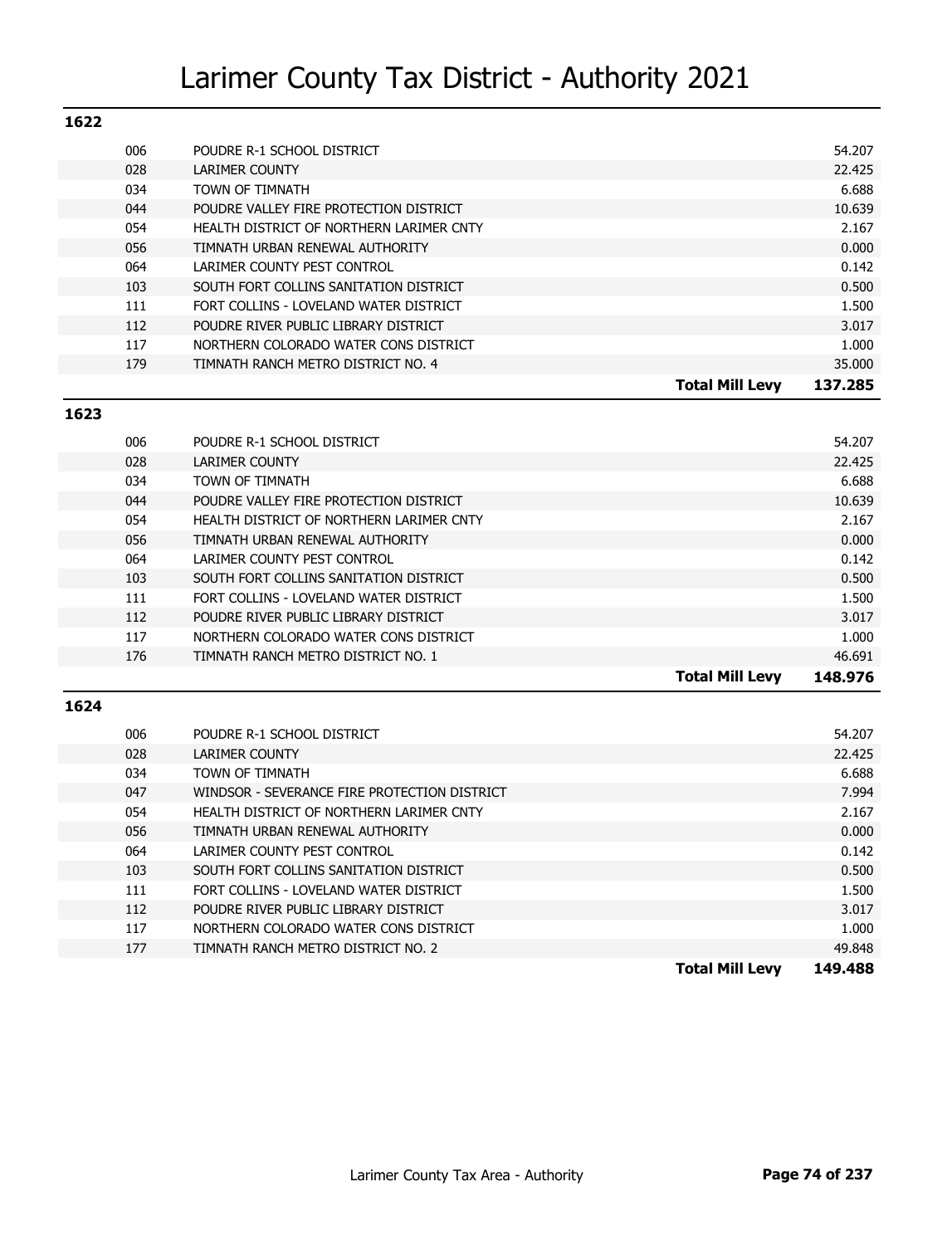| 1625 |     |                                          |                        |         |
|------|-----|------------------------------------------|------------------------|---------|
|      | 006 | POUDRE R-1 SCHOOL DISTRICT               |                        | 54.207  |
|      | 028 | <b>LARIMER COUNTY</b>                    |                        | 22.425  |
|      | 034 | TOWN OF TIMNATH                          |                        | 6.688   |
|      | 044 | POUDRE VALLEY FIRE PROTECTION DISTRICT   |                        | 10.639  |
|      | 054 | HEALTH DISTRICT OF NORTHERN LARIMER CNTY |                        | 2.167   |
|      | 064 | LARIMER COUNTY PEST CONTROL              |                        | 0.142   |
|      | 103 | SOUTH FORT COLLINS SANITATION DISTRICT   |                        | 0.500   |
|      | 111 | FORT COLLINS - LOVELAND WATER DISTRICT   |                        | 1.500   |
|      | 112 | POUDRE RIVER PUBLIC LIBRARY DISTRICT     |                        | 3.017   |
|      | 117 | NORTHERN COLORADO WATER CONS DISTRICT    |                        | 1.000   |
|      |     |                                          | <b>Total Mill Levy</b> | 102.285 |

#### **16250**

|     |                                          | <b>Total Mill Levy</b> | 102.285 |
|-----|------------------------------------------|------------------------|---------|
| 350 | TOWN OF TIMNATH TIMNATH LANDING GID      |                        | 0.000   |
| 117 | NORTHERN COLORADO WATER CONS DISTRICT    |                        | 1.000   |
| 112 | POUDRE RIVER PUBLIC LIBRARY DISTRICT     |                        | 3.017   |
| 111 | FORT COLLINS - LOVELAND WATER DISTRICT   |                        | 1.500   |
| 103 | SOUTH FORT COLLINS SANITATION DISTRICT   |                        | 0.500   |
| 064 | LARIMER COUNTY PEST CONTROL              |                        | 0.142   |
| 054 | HEALTH DISTRICT OF NORTHERN LARIMER CNTY |                        | 2.167   |
| 044 | POUDRE VALLEY FIRE PROTECTION DISTRICT   |                        | 10.639  |
| 034 | <b>TOWN OF TIMNATH</b>                   |                        | 6.688   |
| 028 | LARIMER COUNTY                           |                        | 22.425  |
| 006 | POUDRE R-1 SCHOOL DISTRICT               |                        | 54.207  |
|     |                                          |                        |         |

|     |                                          | <b>Total Mill Levy</b> | 100.285 |
|-----|------------------------------------------|------------------------|---------|
| 185 | WILDWING METRO DISTRICT NO. 1            |                        | 0.000   |
| 117 | NORTHERN COLORADO WATER CONS DISTRICT    |                        | 1.000   |
| 116 | NORTH WELD COUNTY WATER DISTRICT         |                        | 0.000   |
| 112 | POUDRE RIVER PUBLIC LIBRARY DISTRICT     |                        | 3.017   |
| 095 | BOXELDER SANITATION DISTRICT             |                        | 0.000   |
| 064 | LARIMER COUNTY PEST CONTROL              |                        | 0.142   |
| 054 | HEALTH DISTRICT OF NORTHERN LARIMER CNTY |                        | 2.167   |
| 044 | POUDRE VALLEY FIRE PROTECTION DISTRICT   |                        | 10.639  |
| 034 | TOWN OF TIMNATH                          |                        | 6.688   |
| 028 | LARIMER COUNTY                           |                        | 22.425  |
| 006 | POUDRE R-1 SCHOOL DISTRICT               |                        | 54.207  |
|     |                                          |                        |         |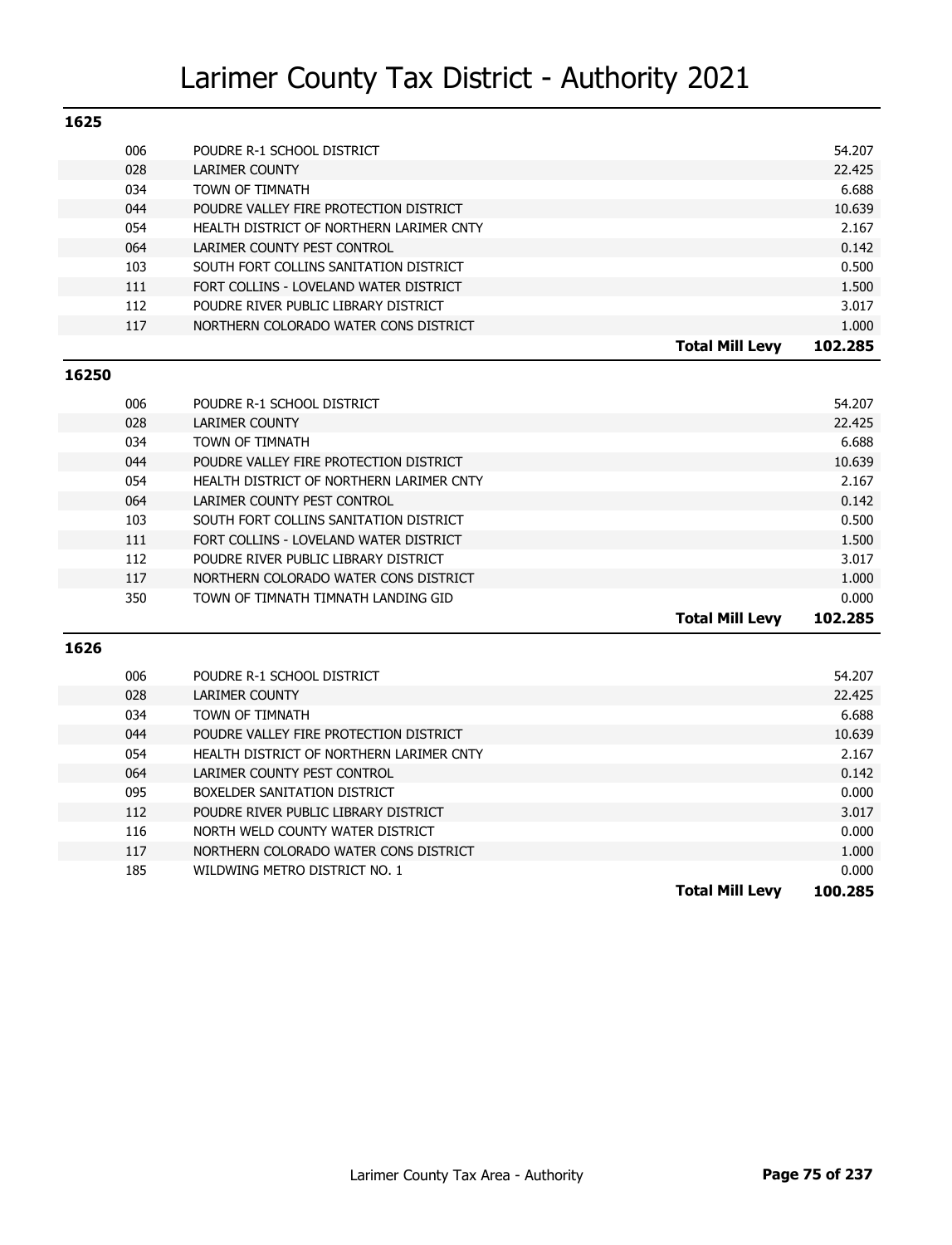| 16261 |     |                                          |                        |         |
|-------|-----|------------------------------------------|------------------------|---------|
|       | 006 | POUDRE R-1 SCHOOL DISTRICT               |                        | 54.207  |
|       | 028 | LARIMER COUNTY                           |                        | 22.425  |
|       | 034 | <b>TOWN OF TIMNATH</b>                   |                        | 6.688   |
|       | 044 | POUDRE VALLEY FIRE PROTECTION DISTRICT   |                        | 10.639  |
|       | 054 | HEALTH DISTRICT OF NORTHERN LARIMER CNTY |                        | 2.167   |
|       | 064 | LARIMER COUNTY PEST CONTROL              |                        | 0.142   |
|       | 095 | BOXELDER SANITATION DISTRICT             |                        | 0.000   |
|       | 112 | POUDRE RIVER PUBLIC LIBRARY DISTRICT     |                        | 3.017   |
|       | 116 | NORTH WELD COUNTY WATER DISTRICT         |                        | 0.000   |
|       | 117 | NORTHERN COLORADO WATER CONS DISTRICT    |                        | 1.000   |
|       | 185 | WILDWING METRO DISTRICT NO. 1            |                        | 0.000   |
|       | 275 | WILDWING METRO DISTRICT NO. 1 BOND       |                        | 0.000   |
|       |     |                                          | <b>Total Mill Levy</b> | 100.285 |

#### **1627**

| 006 | POUDRE R-1 SCHOOL DISTRICT               |                        | 54.207  |
|-----|------------------------------------------|------------------------|---------|
| 028 | LARIMER COUNTY                           |                        | 22.425  |
| 034 | TOWN OF TIMNATH                          |                        | 6.688   |
| 044 | POUDRE VALLEY FIRE PROTECTION DISTRICT   |                        | 10.639  |
| 054 | HEALTH DISTRICT OF NORTHERN LARIMER CNTY |                        | 2.167   |
| 064 | LARIMER COUNTY PEST CONTROL              |                        | 0.142   |
| 095 | BOXELDER SANITATION DISTRICT             |                        | 0.000   |
| 112 | POUDRE RIVER PUBLIC LIBRARY DISTRICT     |                        | 3.017   |
| 116 | NORTH WELD COUNTY WATER DISTRICT         |                        | 0.000   |
| 117 | NORTHERN COLORADO WATER CONS DISTRICT    |                        | 1.000   |
| 186 | WILDWING METRO DISTRICT NO. 2            |                        | 55.431  |
|     |                                          | <b>Total Mill Levv</b> | 155.716 |

| 186<br>275 | WILDWING METRO DISTRICT NO. 2<br>WILDWING METRO DISTRICT NO. 1 BOND | 55.431<br>0.000 |
|------------|---------------------------------------------------------------------|-----------------|
| 117        | NORTHERN COLORADO WATER CONS DISTRICT                               | 1.000           |
| 116        | NORTH WELD COUNTY WATER DISTRICT                                    | 0.000           |
| 112        | POUDRE RIVER PUBLIC LIBRARY DISTRICT                                | 3.017           |
| 095        | BOXELDER SANITATION DISTRICT                                        | 0.000           |
| 064        | LARIMER COUNTY PEST CONTROL                                         | 0.142           |
| 054        | HEALTH DISTRICT OF NORTHERN LARIMER CNTY                            | 2.167           |
| 044        | POUDRE VALLEY FIRE PROTECTION DISTRICT                              | 10.639          |
| 034        | TOWN OF TIMNATH                                                     | 6.688           |
| 028        | LARIMER COUNTY                                                      | 22.425          |
| 006        | POUDRE R-1 SCHOOL DISTRICT                                          | 54.207          |
|            |                                                                     |                 |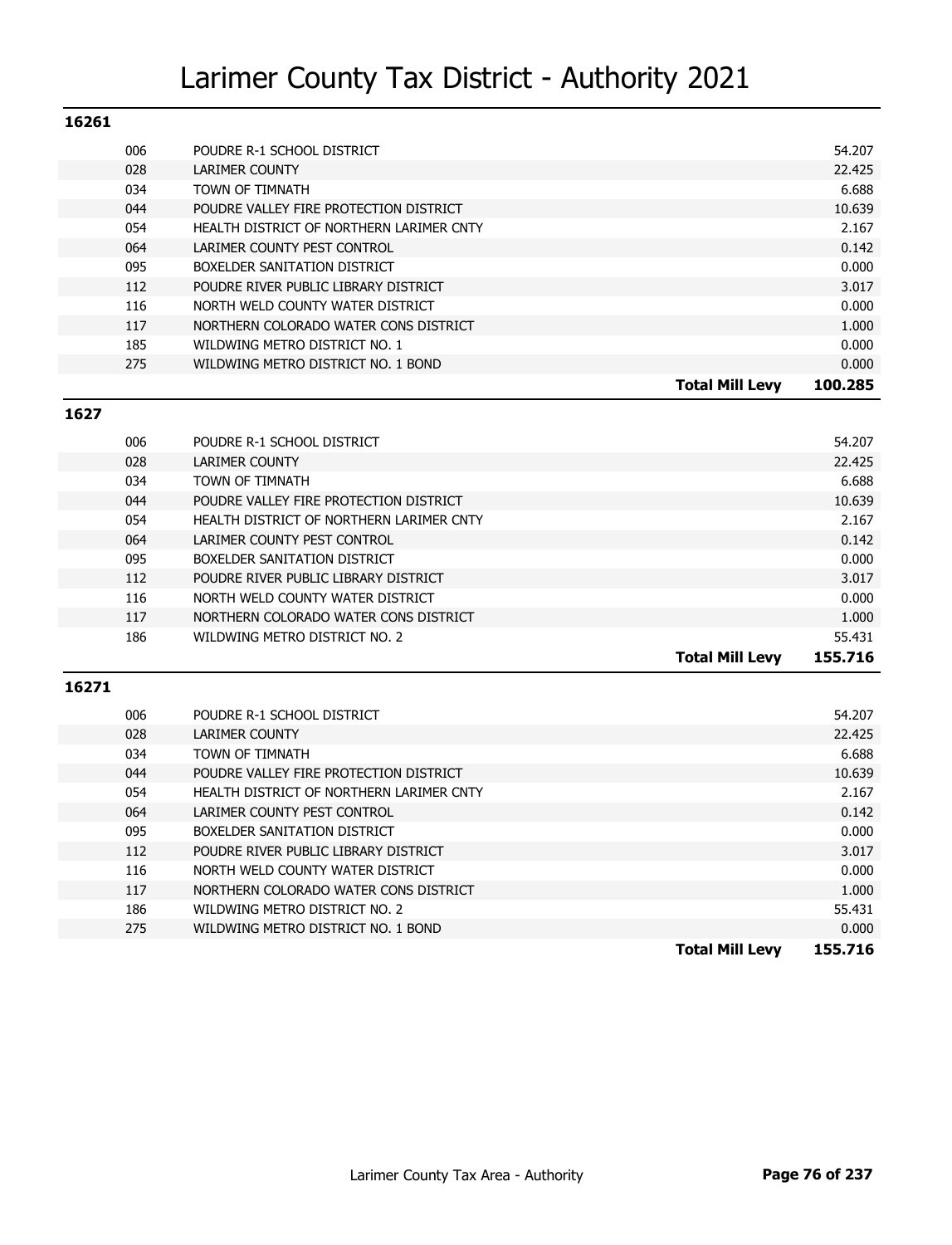| 1628 |     |                                          |                        |         |
|------|-----|------------------------------------------|------------------------|---------|
|      | 006 | POUDRE R-1 SCHOOL DISTRICT               |                        | 54.207  |
|      | 028 | <b>LARIMER COUNTY</b>                    |                        | 22.425  |
|      | 034 | TOWN OF TIMNATH                          |                        | 6.688   |
|      | 044 | POUDRE VALLEY FIRE PROTECTION DISTRICT   |                        | 10.639  |
|      | 054 | HEALTH DISTRICT OF NORTHERN LARIMER CNTY |                        | 2.167   |
|      | 064 | LARIMER COUNTY PEST CONTROL              |                        | 0.142   |
|      | 112 | POUDRE RIVER PUBLIC LIBRARY DISTRICT     |                        | 3.017   |
|      | 117 | NORTHERN COLORADO WATER CONS DISTRICT    |                        | 1.000   |
|      |     |                                          | <b>Total Mill Levy</b> | 100.285 |
| 1629 |     |                                          |                        |         |
|      | 006 | POUDRE R-1 SCHOOL DISTRICT               |                        | 54.207  |
|      | 028 | <b>LARIMER COUNTY</b>                    |                        | 22.425  |
|      | 034 | TOWN OF TIMNATH                          |                        | 6.688   |
|      | 044 | POUDRE VALLEY FIRE PROTECTION DISTRICT   |                        | 10.639  |
|      | 054 | HEALTH DISTRICT OF NORTHERN LARIMER CNTY |                        | 2.167   |
|      | 064 | LARIMER COUNTY PEST CONTROL              |                        | 0.142   |
|      | 111 | FORT COLLINS - LOVELAND WATER DISTRICT   |                        | 1.500   |
|      | 112 | POUDRE RIVER PUBLIC LIBRARY DISTRICT     |                        | 3.017   |
|      | 117 | NORTHERN COLORADO WATER CONS DISTRICT    |                        | 1.000   |
|      |     |                                          | <b>Total Mill Levy</b> | 101.785 |
| 1630 |     |                                          |                        |         |
|      | 006 | POUDRE R-1 SCHOOL DISTRICT               |                        | 54.207  |
|      | 028 | <b>LARIMER COUNTY</b>                    |                        | 22.425  |
|      | 034 | TOWN OF TIMNATH                          |                        | 6.688   |
|      | 044 | POUDRE VALLEY FIRE PROTECTION DISTRICT   |                        | 10.639  |
|      | 054 | HEALTH DISTRICT OF NORTHERN LARIMER CNTY |                        | 2.167   |
|      | 056 | TIMNATH URBAN RENEWAL AUTHORITY          |                        | 0.000   |
|      | 064 | LARIMER COUNTY PEST CONTROL              |                        | 0.142   |
|      | 103 | SOUTH FORT COLLINS SANITATION DISTRICT   |                        | 0.500   |
|      | 111 | FORT COLLINS - LOVELAND WATER DISTRICT   |                        | 1.500   |
|      | 112 | POUDRE RIVER PUBLIC LIBRARY DISTRICT     |                        | 3.017   |
|      | 117 | NORTHERN COLORADO WATER CONS DISTRICT    |                        | 1.000   |
|      | 176 | TIMNATH RANCH METRO DISTRICT NO. 1       |                        | 46.691  |
|      | 177 | TIMNATH RANCH METRO DISTRICT NO. 2       |                        | 49.848  |
|      |     |                                          | <b>Total Mill Levy</b> | 198.824 |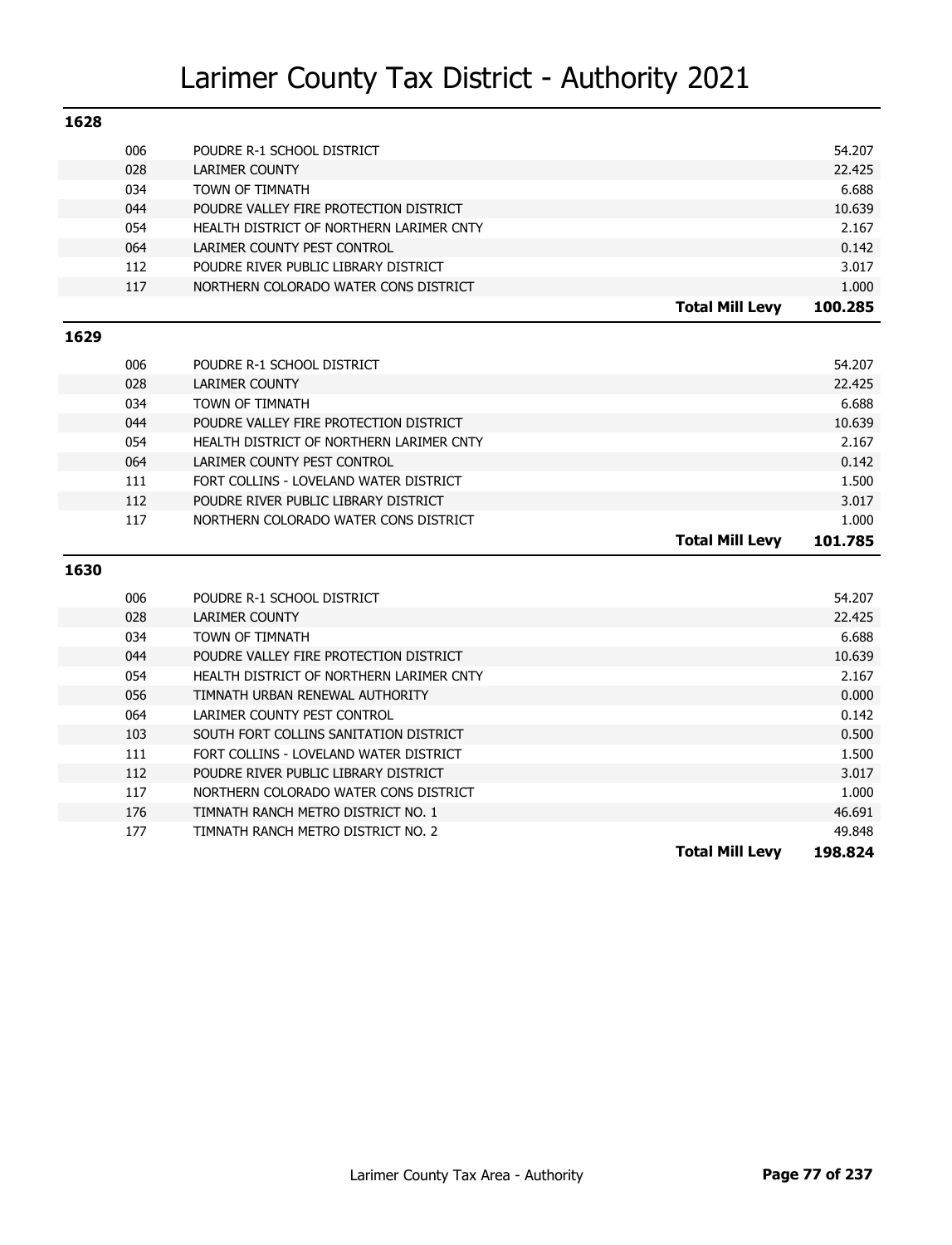| TOJT |     |                                          |                        |         |
|------|-----|------------------------------------------|------------------------|---------|
|      | 006 | POUDRE R-1 SCHOOL DISTRICT               |                        | 54.207  |
|      | 028 | LARIMER COUNTY                           |                        | 22.425  |
|      | 034 | TOWN OF TIMNATH                          |                        | 6.688   |
|      | 044 | POUDRE VALLEY FIRE PROTECTION DISTRICT   |                        | 10.639  |
|      | 054 | HEALTH DISTRICT OF NORTHERN LARIMER CNTY |                        | 2.167   |
|      | 056 | TIMNATH URBAN RENEWAL AUTHORITY          |                        | 0.000   |
|      | 064 | LARIMER COUNTY PEST CONTROL              |                        | 0.142   |
|      | 103 | SOUTH FORT COLLINS SANITATION DISTRICT   |                        | 0.500   |
|      | 111 | FORT COLLINS - LOVELAND WATER DISTRICT   |                        | 1.500   |
|      | 112 | POUDRE RIVER PUBLIC LIBRARY DISTRICT     |                        | 3.017   |
|      | 117 | NORTHERN COLORADO WATER CONS DISTRICT    |                        | 1.000   |
|      | 177 | TIMNATH RANCH METRO DISTRICT NO. 2       |                        | 49.848  |
|      | 178 | TIMNATH RANCH METRO DISTRICT NO. 3       |                        | 35.000  |
|      |     |                                          | <b>Total Mill Levv</b> | 187.133 |

### 006 POUDRE R-1 SCHOOL DISTRICT **12000** CONSUMING THE SECTION OF SALES AND RESEARCH THE STATISTIC STATISTIC STATISTIC 028 LARIMER COUNTY 22.425 034 TOWN OF TIMNATH 6.688 044 POUDRE VALLEY FIRE PROTECTION DISTRICT **10.639** 10.639 054 HEALTH DISTRICT OF NORTHERN LARIMER CNTY **1996 CONTROLLER IN THE SET AND REALTH DISTRICT** OF NORTHERN LARIMER CNTY 056 TIMNATH URBAN RENEWAL AUTHORITY **CHANNES ARE ALSO ASSESSED AT A CONSTRUCTION** ON DOOD 064 LARIMER COUNTY PEST CONTROL **DEVICES AND A CONTROL CONTROL 0.142** 103 SOUTH FORT COLLINS SANITATION DISTRICT **1000 CONTACT 1000 CONTACT 1000 CONTACT 1000** 111 FORT COLLINS - LOVELAND WATER DISTRICT **1.500** 1.500 112 POUDRE RIVER PUBLIC LIBRARY DISTRICT **112** POUDRE RIVER PUBLIC LIBRARY DISTRICT 117 NORTHERN COLORADO WATER CONS DISTRICT **1.000** NORTHERN COLORADO WATER CONSIDERITY 177 TIMNATH RANCH METRO DISTRICT NO. 2 49.848 179 TIMNATH RANCH METRO DISTRICT NO. 4 35.000 **Total Mill Levy 187.133**

#### **1633**

**1632**

|     |                                              | Total Mill Levv | 99.640 |
|-----|----------------------------------------------|-----------------|--------|
| 117 | NORTHERN COLORADO WATER CONS DISTRICT        |                 | 1.000  |
| 112 | POUDRE RIVER PUBLIC LIBRARY DISTRICT         |                 | 3.017  |
| 111 | FORT COLLINS - LOVELAND WATER DISTRICT       |                 | 1.500  |
| 103 | SOUTH FORT COLLINS SANITATION DISTRICT       |                 | 0.500  |
| 064 | LARIMER COUNTY PEST CONTROL                  |                 | 0.142  |
| 054 | HEALTH DISTRICT OF NORTHERN LARIMER CNTY     |                 | 2.167  |
| 047 | WINDSOR - SEVERANCE FIRE PROTECTION DISTRICT |                 | 7.994  |
| 034 | <b>TOWN OF TIMNATH</b>                       |                 | 6.688  |
| 028 | LARIMER COUNTY                               |                 | 22.425 |
| 006 | POUDRE R-1 SCHOOL DISTRICT                   |                 | 54.207 |
|     |                                              |                 |        |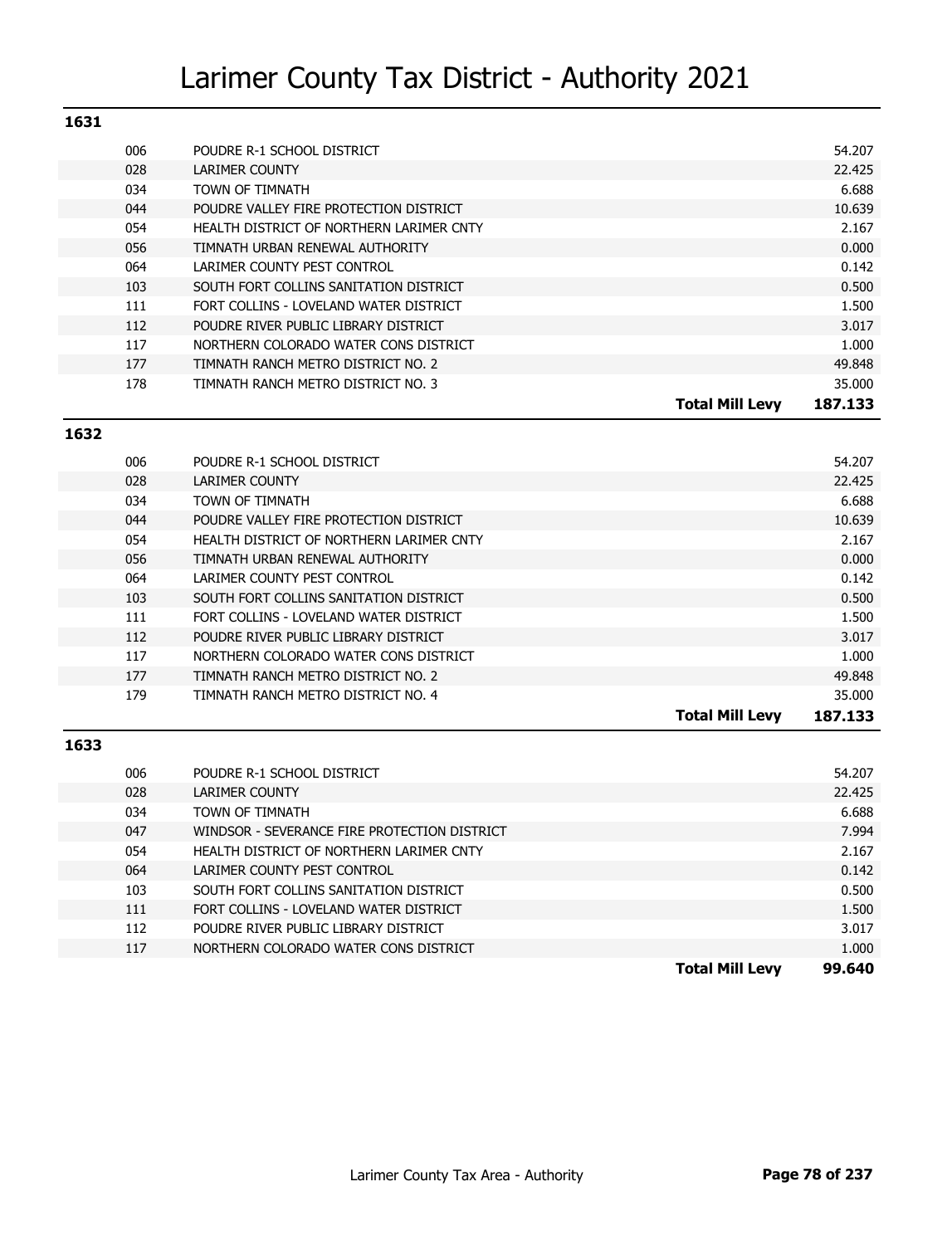| 1634 |                                              |                                   |
|------|----------------------------------------------|-----------------------------------|
| 006  | POUDRE R-1 SCHOOL DISTRICT                   | 54.207                            |
| 028  | LARIMER COUNTY                               | 22.425                            |
| 034  | TOWN OF TIMNATH                              | 6.688                             |
| 047  | WINDSOR - SEVERANCE FIRE PROTECTION DISTRICT | 7.994                             |
| 054  | HEALTH DISTRICT OF NORTHERN LARIMER CNTY     | 2.167                             |
| 064  | LARIMER COUNTY PEST CONTROL                  | 0.142                             |
| 103  | SOUTH FORT COLLINS SANITATION DISTRICT       | 0.500                             |
| 111  | FORT COLLINS - LOVELAND WATER DISTRICT       | 1.500                             |
| 112  | POUDRE RIVER PUBLIC LIBRARY DISTRICT         | 3.017                             |
| 117  | NORTHERN COLORADO WATER CONS DISTRICT        | 1.000                             |
| 237  | SOUTHWEST TIMNATH METRO DISTRICT NO. 1       | 55.664                            |
|      |                                              | 155.304<br><b>Total Mill Levv</b> |

#### **1635**

| 006 | POUDRE R-1 SCHOOL DISTRICT                   |                        | 54.207  |
|-----|----------------------------------------------|------------------------|---------|
| 028 | LARIMER COUNTY                               |                        | 22.425  |
| 034 | <b>TOWN OF TIMNATH</b>                       |                        | 6.688   |
| 047 | WINDSOR - SEVERANCE FIRE PROTECTION DISTRICT |                        | 7.994   |
| 054 | HEALTH DISTRICT OF NORTHERN LARIMER CNTY     |                        | 2.167   |
| 064 | LARIMER COUNTY PEST CONTROL                  |                        | 0.142   |
| 103 | SOUTH FORT COLLINS SANITATION DISTRICT       |                        | 0.500   |
| 111 | FORT COLLINS - LOVELAND WATER DISTRICT       |                        | 1.500   |
| 112 | POUDRE RIVER PUBLIC LIBRARY DISTRICT         |                        | 3.017   |
| 117 | NORTHERN COLORADO WATER CONS DISTRICT        |                        | 1.000   |
| 238 | SOUTHWEST TIMNATH METRO DISTRICT NO. 2       |                        | 55.664  |
|     |                                              | <b>Total Mill Levv</b> | 155.304 |

| 006 | POUDRE R-1 SCHOOL DISTRICT                   |                        | 54.207  |
|-----|----------------------------------------------|------------------------|---------|
| 028 | LARIMER COUNTY                               |                        | 22.425  |
| 034 | TOWN OF TIMNATH                              |                        | 6.688   |
| 047 | WINDSOR - SEVERANCE FIRE PROTECTION DISTRICT |                        | 7.994   |
| 054 | HEALTH DISTRICT OF NORTHERN LARIMER CNTY     |                        | 2.167   |
| 064 | LARIMER COUNTY PEST CONTROL                  |                        | 0.142   |
| 103 | SOUTH FORT COLLINS SANITATION DISTRICT       |                        | 0.500   |
| 111 | FORT COLLINS - LOVELAND WATER DISTRICT       |                        | 1.500   |
| 112 | POUDRE RIVER PUBLIC LIBRARY DISTRICT         |                        | 3.017   |
| 117 | NORTHERN COLORADO WATER CONS DISTRICT        |                        | 1.000   |
| 239 | SOUTHWEST TIMNATH METRO DISTRICT NO. 3       |                        | 55.664  |
|     |                                              | <b>Total Mill Levy</b> | 155.304 |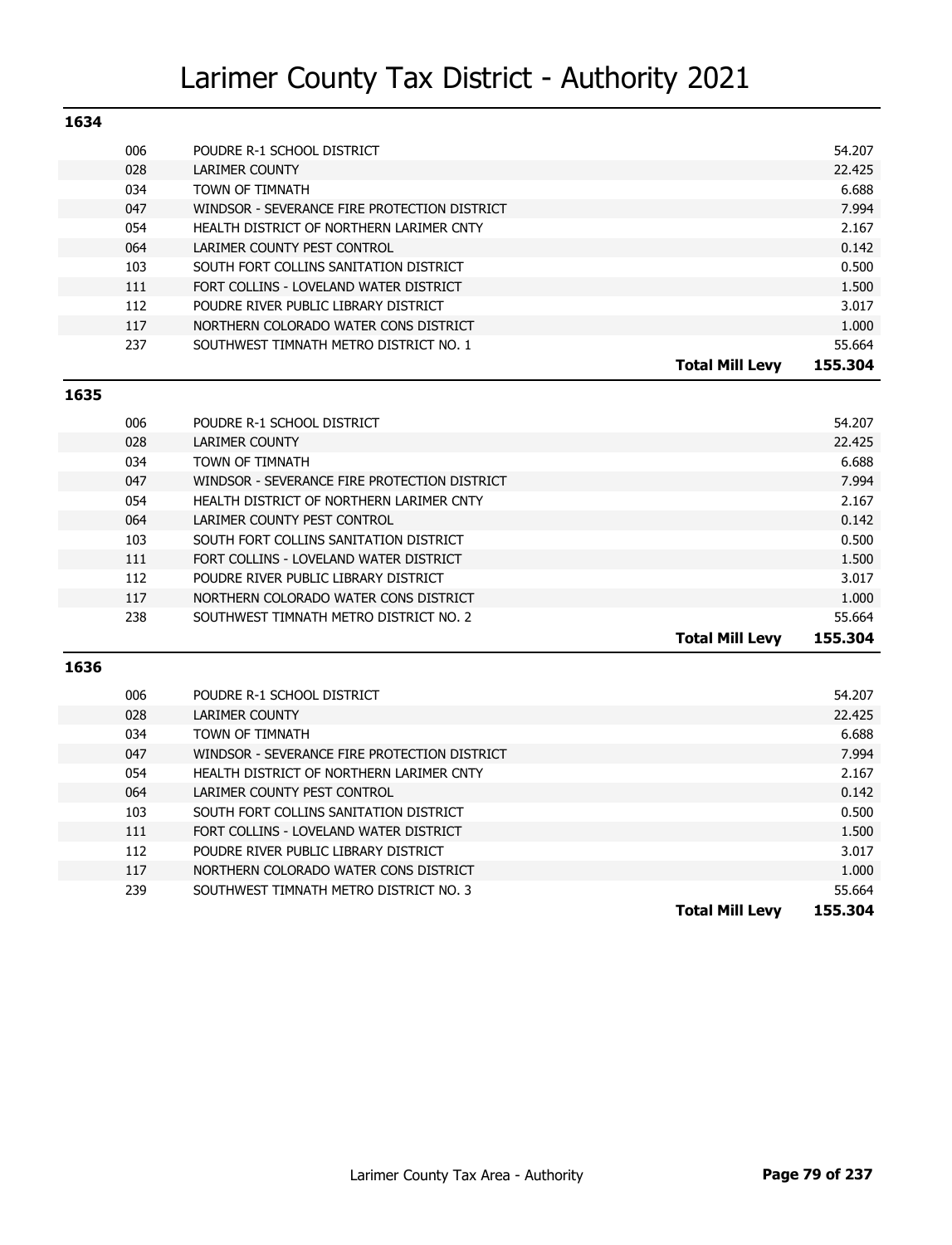| 1637 |     |                                              |                        |         |
|------|-----|----------------------------------------------|------------------------|---------|
|      | 006 | POUDRE R-1 SCHOOL DISTRICT                   |                        | 54.207  |
|      | 028 | <b>LARIMER COUNTY</b>                        |                        | 22.425  |
|      | 034 | TOWN OF TIMNATH                              |                        | 6.688   |
|      | 047 | WINDSOR - SEVERANCE FIRE PROTECTION DISTRICT |                        | 7.994   |
|      | 054 | HEALTH DISTRICT OF NORTHERN LARIMER CNTY     |                        | 2.167   |
|      | 064 | LARIMER COUNTY PEST CONTROL                  |                        | 0.142   |
|      | 103 | SOUTH FORT COLLINS SANITATION DISTRICT       |                        | 0.500   |
|      | 111 | FORT COLLINS - LOVELAND WATER DISTRICT       |                        | 1.500   |
|      | 112 | POUDRE RIVER PUBLIC LIBRARY DISTRICT         |                        | 3.017   |
|      | 117 | NORTHERN COLORADO WATER CONS DISTRICT        |                        | 1.000   |
|      | 240 | SOUTHWEST TIMNATH METRO DISTRICT NO. 4       |                        | 55.664  |
|      |     |                                              | <b>Total Mill Levy</b> | 155.304 |

### **1638**

| 006 | POUDRE R-1 SCHOOL DISTRICT               |                        | 54.207  |
|-----|------------------------------------------|------------------------|---------|
|     |                                          |                        |         |
| 028 | LARIMER COUNTY                           |                        | 22.425  |
| 034 | TOWN OF TIMNATH                          |                        | 6.688   |
| 044 | POUDRE VALLEY FIRE PROTECTION DISTRICT   |                        | 10.639  |
| 054 | HEALTH DISTRICT OF NORTHERN LARIMER CNTY |                        | 2.167   |
| 064 | LARIMER COUNTY PEST CONTROL              |                        | 0.142   |
| 103 | SOUTH FORT COLLINS SANITATION DISTRICT   |                        | 0.500   |
| 112 | POUDRE RIVER PUBLIC LIBRARY DISTRICT     |                        | 3.017   |
| 117 | NORTHERN COLORADO WATER CONS DISTRICT    |                        | 1.000   |
|     |                                          | <b>Total Mill Levy</b> | 100.785 |

|     |                                          | <b>Total Mill Levy</b> | 167.082 |
|-----|------------------------------------------|------------------------|---------|
| 163 | SERRATOGA FALLS METRO DISTRICT NO. 2     |                        | 55.664  |
| 162 | SERRATOGA FALLS METRO DISTRICT NO. 1     |                        | 11.133  |
| 117 | NORTHERN COLORADO WATER CONS DISTRICT    |                        | 1.000   |
| 112 | POUDRE RIVER PUBLIC LIBRARY DISTRICT     |                        | 3.017   |
| 110 | EAST LARIMER COUNTY WATER DISTRICT       |                        | 0.000   |
| 095 | BOXELDER SANITATION DISTRICT             |                        | 0.000   |
| 064 | LARIMER COUNTY PEST CONTROL              |                        | 0.142   |
| 054 | HEALTH DISTRICT OF NORTHERN LARIMER CNTY |                        | 2.167   |
| 044 | POUDRE VALLEY FIRE PROTECTION DISTRICT   |                        | 10.639  |
| 034 | TOWN OF TIMNATH                          |                        | 6.688   |
| 028 | LARIMER COUNTY                           |                        | 22.425  |
| 006 | POUDRE R-1 SCHOOL DISTRICT               |                        | 54.207  |
|     |                                          |                        |         |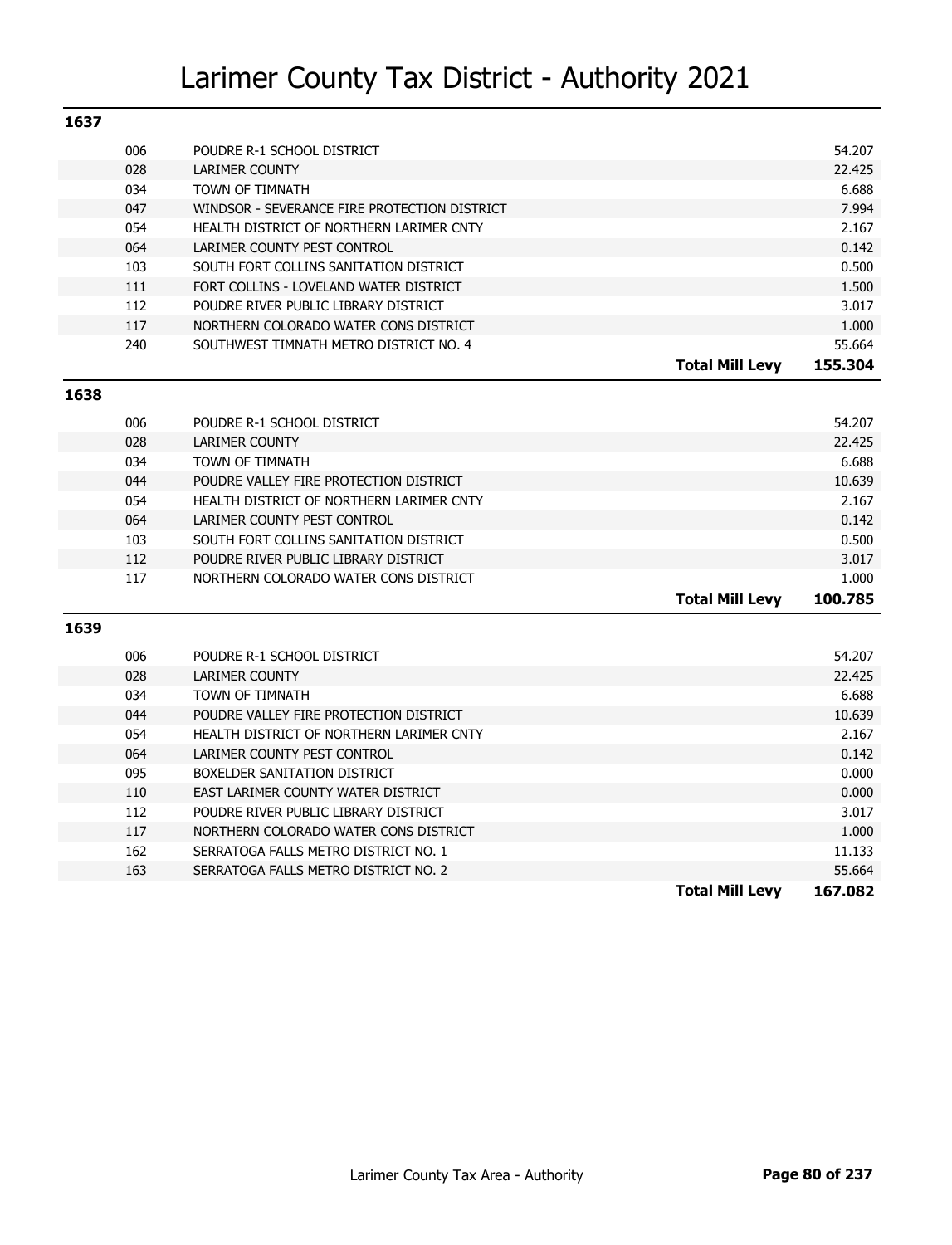| 1640 |                                          |                                   |
|------|------------------------------------------|-----------------------------------|
| 006  | POUDRE R-1 SCHOOL DISTRICT               | 54.207                            |
| 028  | LARIMER COUNTY                           | 22.425                            |
| 034  | TOWN OF TIMNATH                          | 6.688                             |
| 044  | POUDRE VALLEY FIRE PROTECTION DISTRICT   | 10.639                            |
| 054  | HEALTH DISTRICT OF NORTHERN LARIMER CNTY | 2.167                             |
| 064  | LARIMER COUNTY PEST CONTROL              | 0.142                             |
| 103  | SOUTH FORT COLLINS SANITATION DISTRICT   | 0.500                             |
| 111  | FORT COLLINS - LOVELAND WATER DISTRICT   | 1.500                             |
| 112  | POUDRE RIVER PUBLIC LIBRARY DISTRICT     | 3.017                             |
| 117  | NORTHERN COLORADO WATER CONS DISTRICT    | 1.000                             |
| 237  | SOUTHWEST TIMNATH METRO DISTRICT NO. 1   | 55.664                            |
|      |                                          | 157.949<br><b>Total Mill Levv</b> |

#### **1641**

|     |                                          | 157.949<br><b>Total Mill Levv</b> |
|-----|------------------------------------------|-----------------------------------|
| 238 | SOUTHWEST TIMNATH METRO DISTRICT NO. 2   | 55.664                            |
| 117 | NORTHERN COLORADO WATER CONS DISTRICT    | 1.000                             |
| 112 | POUDRE RIVER PUBLIC LIBRARY DISTRICT     | 3.017                             |
| 111 | FORT COLLINS - LOVELAND WATER DISTRICT   | 1.500                             |
| 103 | SOUTH FORT COLLINS SANITATION DISTRICT   | 0.500                             |
| 064 | LARIMER COUNTY PEST CONTROL              | 0.142                             |
| 054 | HEALTH DISTRICT OF NORTHERN LARIMER CNTY | 2.167                             |
| 044 | POUDRE VALLEY FIRE PROTECTION DISTRICT   | 10.639                            |
| 034 | <b>TOWN OF TIMNATH</b>                   | 6.688                             |
| 028 | <b>LARIMER COUNTY</b>                    | 22.425                            |
| 006 | POUDRE R-1 SCHOOL DISTRICT               | 54.207                            |
|     |                                          |                                   |

| 006 | POUDRE R-1 SCHOOL DISTRICT               |                        | 54.207  |
|-----|------------------------------------------|------------------------|---------|
| 028 | LARIMER COUNTY                           |                        | 22.425  |
| 034 | TOWN OF TIMNATH                          |                        | 6.688   |
| 044 | POUDRE VALLEY FIRE PROTECTION DISTRICT   |                        | 10.639  |
| 054 | HEALTH DISTRICT OF NORTHERN LARIMER CNTY |                        | 2.167   |
| 064 | LARIMER COUNTY PEST CONTROL              |                        | 0.142   |
| 103 | SOUTH FORT COLLINS SANITATION DISTRICT   |                        | 0.500   |
| 111 | FORT COLLINS - LOVELAND WATER DISTRICT   |                        | 1.500   |
| 112 | POUDRE RIVER PUBLIC LIBRARY DISTRICT     |                        | 3.017   |
| 117 | NORTHERN COLORADO WATER CONS DISTRICT    |                        | 1,000   |
| 239 | SOUTHWEST TIMNATH METRO DISTRICT NO. 3   |                        | 55.664  |
|     |                                          | <b>Total Mill Levy</b> | 157.949 |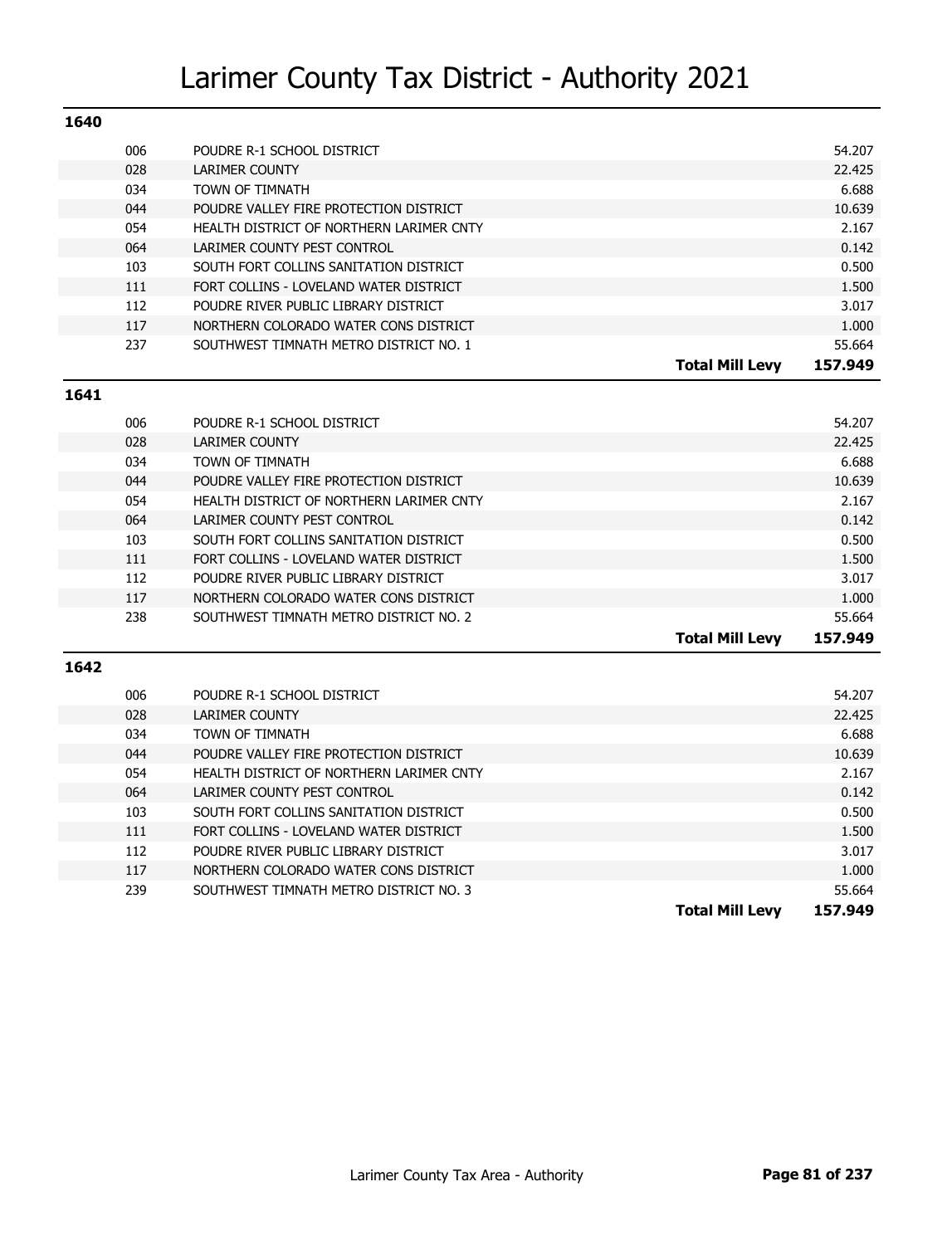| 1643 |                                          |                        |         |
|------|------------------------------------------|------------------------|---------|
| 006  | POUDRE R-1 SCHOOL DISTRICT               |                        | 54.207  |
| 028  | LARIMER COUNTY                           |                        | 22.425  |
| 034  | TOWN OF TIMNATH                          |                        | 6.688   |
| 044  | POUDRE VALLEY FIRE PROTECTION DISTRICT   |                        | 10.639  |
| 054  | HEALTH DISTRICT OF NORTHERN LARIMER CNTY |                        | 2.167   |
| 064  | LARIMER COUNTY PEST CONTROL              |                        | 0.142   |
| 103  | SOUTH FORT COLLINS SANITATION DISTRICT   |                        | 0.500   |
| 111  | FORT COLLINS - LOVELAND WATER DISTRICT   |                        | 1.500   |
| 112  | POUDRE RIVER PUBLIC LIBRARY DISTRICT     |                        | 3.017   |
| 117  | NORTHERN COLORADO WATER CONS DISTRICT    |                        | 1.000   |
| 240  | SOUTHWEST TIMNATH METRO DISTRICT NO. 4   |                        | 55.664  |
|      |                                          | <b>Total Mill Levv</b> | 157.949 |

#### **1644**

| 006 | POUDRE R-1 SCHOOL DISTRICT               |                        | 54.207  |
|-----|------------------------------------------|------------------------|---------|
| 028 | <b>LARIMER COUNTY</b>                    |                        | 22.425  |
| 034 | <b>TOWN OF TIMNATH</b>                   |                        | 6.688   |
| 044 | POUDRE VALLEY FIRE PROTECTION DISTRICT   |                        | 10.639  |
| 054 | HEALTH DISTRICT OF NORTHERN LARIMER CNTY |                        | 2.167   |
| 064 | LARIMER COUNTY PEST CONTROL              |                        | 0.142   |
| 095 | BOXELDER SANITATION DISTRICT             |                        | 0.000   |
| 112 | POUDRE RIVER PUBLIC LIBRARY DISTRICT     |                        | 3.017   |
| 116 | NORTH WELD COUNTY WATER DISTRICT         |                        | 0.000   |
| 117 | NORTHERN COLORADO WATER CONS DISTRICT    |                        | 1.000   |
| 253 | WILDWING METRO DISTRICT NO. 3            |                        | 55.553  |
|     |                                          | <b>Total Mill Levy</b> | 155.838 |

|     |                                          | <b>Total Mill Levv</b> | 155.838 |
|-----|------------------------------------------|------------------------|---------|
| 275 | WILDWING METRO DISTRICT NO. 1 BOND       |                        | 0.000   |
| 253 | WILDWING METRO DISTRICT NO. 3            |                        | 55.553  |
| 117 | NORTHERN COLORADO WATER CONS DISTRICT    |                        | 1.000   |
| 116 | NORTH WELD COUNTY WATER DISTRICT         |                        | 0.000   |
| 112 | POUDRE RIVER PUBLIC LIBRARY DISTRICT     |                        | 3.017   |
| 095 | BOXELDER SANITATION DISTRICT             |                        | 0.000   |
| 064 | LARIMER COUNTY PEST CONTROL              |                        | 0.142   |
| 054 | HEALTH DISTRICT OF NORTHERN LARIMER CNTY |                        | 2.167   |
| 044 | POUDRE VALLEY FIRE PROTECTION DISTRICT   |                        | 10.639  |
| 034 | TOWN OF TIMNATH                          |                        | 6.688   |
| 028 | LARIMER COUNTY                           |                        | 22.425  |
| 006 | POUDRE R-1 SCHOOL DISTRICT               |                        | 54.207  |
|     |                                          |                        |         |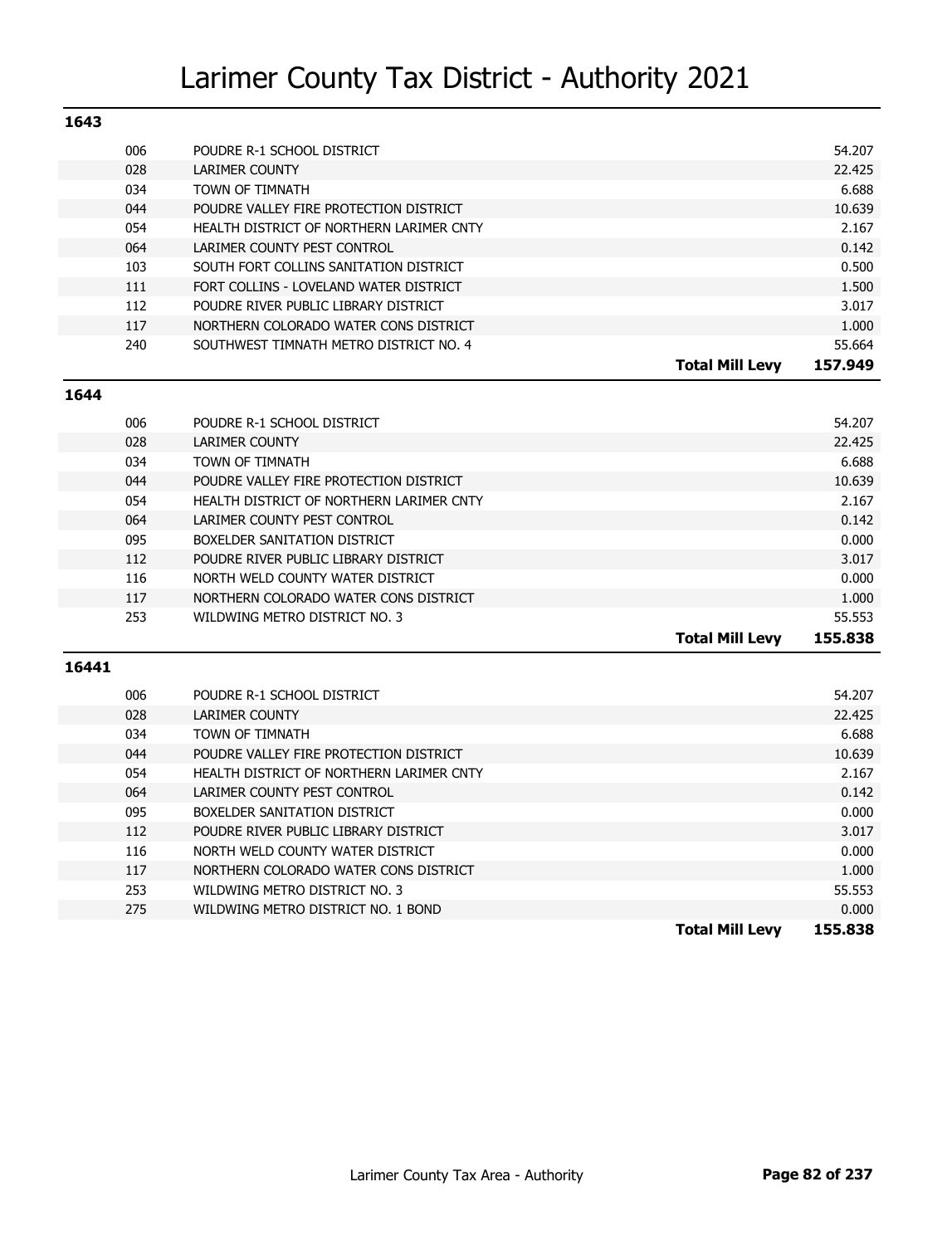| 16442 |                                          |                        |         |
|-------|------------------------------------------|------------------------|---------|
| 006   | POUDRE R-1 SCHOOL DISTRICT               |                        | 54.207  |
| 028   | LARIMER COUNTY                           |                        | 22.425  |
| 034   | TOWN OF TIMNATH                          |                        | 6.688   |
| 044   | POUDRE VALLEY FIRE PROTECTION DISTRICT   |                        | 10.639  |
| 054   | HEALTH DISTRICT OF NORTHERN LARIMER CNTY |                        | 2.167   |
| 064   | LARIMER COUNTY PEST CONTROL              |                        | 0.142   |
| 103   | SOUTH FORT COLLINS SANITATION DISTRICT   |                        | 0.500   |
| 111   | FORT COLLINS - LOVELAND WATER DISTRICT   |                        | 1.500   |
| 112   | POUDRE RIVER PUBLIC LIBRARY DISTRICT     |                        | 3.017   |
| 117   | NORTHERN COLORADO WATER CONS DISTRICT    |                        | 1.000   |
| 297   | TRAILSIDE METROPOLITAN DISTRICT NO. 3    |                        | 50.200  |
|       |                                          | <b>Total Mill Levv</b> | 152.485 |

#### **16443**

| 006 | POUDRE R-1 SCHOOL DISTRICT               |                 | 54.207  |
|-----|------------------------------------------|-----------------|---------|
| 028 | LARIMER COUNTY                           |                 | 22.425  |
| 034 | TOWN OF TIMNATH                          |                 | 6.688   |
| 044 | POUDRE VALLEY FIRE PROTECTION DISTRICT   |                 | 10.639  |
| 054 | HEALTH DISTRICT OF NORTHERN LARIMER CNTY |                 | 2.167   |
| 064 | LARIMER COUNTY PEST CONTROL              |                 | 0.142   |
| 103 | SOUTH FORT COLLINS SANITATION DISTRICT   |                 | 0.500   |
| 111 | FORT COLLINS - LOVELAND WATER DISTRICT   |                 | 1.500   |
| 112 | POUDRE RIVER PUBLIC LIBRARY DISTRICT     |                 | 3.017   |
| 117 | NORTHERN COLORADO WATER CONS DISTRICT    |                 | 1.000   |
| 295 | TRAILSIDE METROPOLITAN DISTRICT NO. 1    |                 | 0.000   |
|     |                                          | Total Mill Levv | 102.285 |

| 006 | POUDRE R-1 SCHOOL DISTRICT               |                        | 54.207  |
|-----|------------------------------------------|------------------------|---------|
| 028 | LARIMER COUNTY                           |                        | 22.425  |
| 034 | TOWN OF TIMNATH                          |                        | 6.688   |
| 044 | POUDRE VALLEY FIRE PROTECTION DISTRICT   |                        | 10.639  |
| 054 | HEALTH DISTRICT OF NORTHERN LARIMER CNTY |                        | 2.167   |
| 064 | LARIMER COUNTY PEST CONTROL              |                        | 0.142   |
| 103 | SOUTH FORT COLLINS SANITATION DISTRICT   |                        | 0.500   |
| 111 | FORT COLLINS - LOVELAND WATER DISTRICT   |                        | 1.500   |
| 112 | POUDRE RIVER PUBLIC LIBRARY DISTRICT     |                        | 3.017   |
| 117 | NORTHERN COLORADO WATER CONS DISTRICT    |                        | 1.000   |
| 296 | TRAILSIDE METROPOLITAN DISTRICT NO. 2    |                        | 50.231  |
|     |                                          | <b>Total Mill Levv</b> | 152.516 |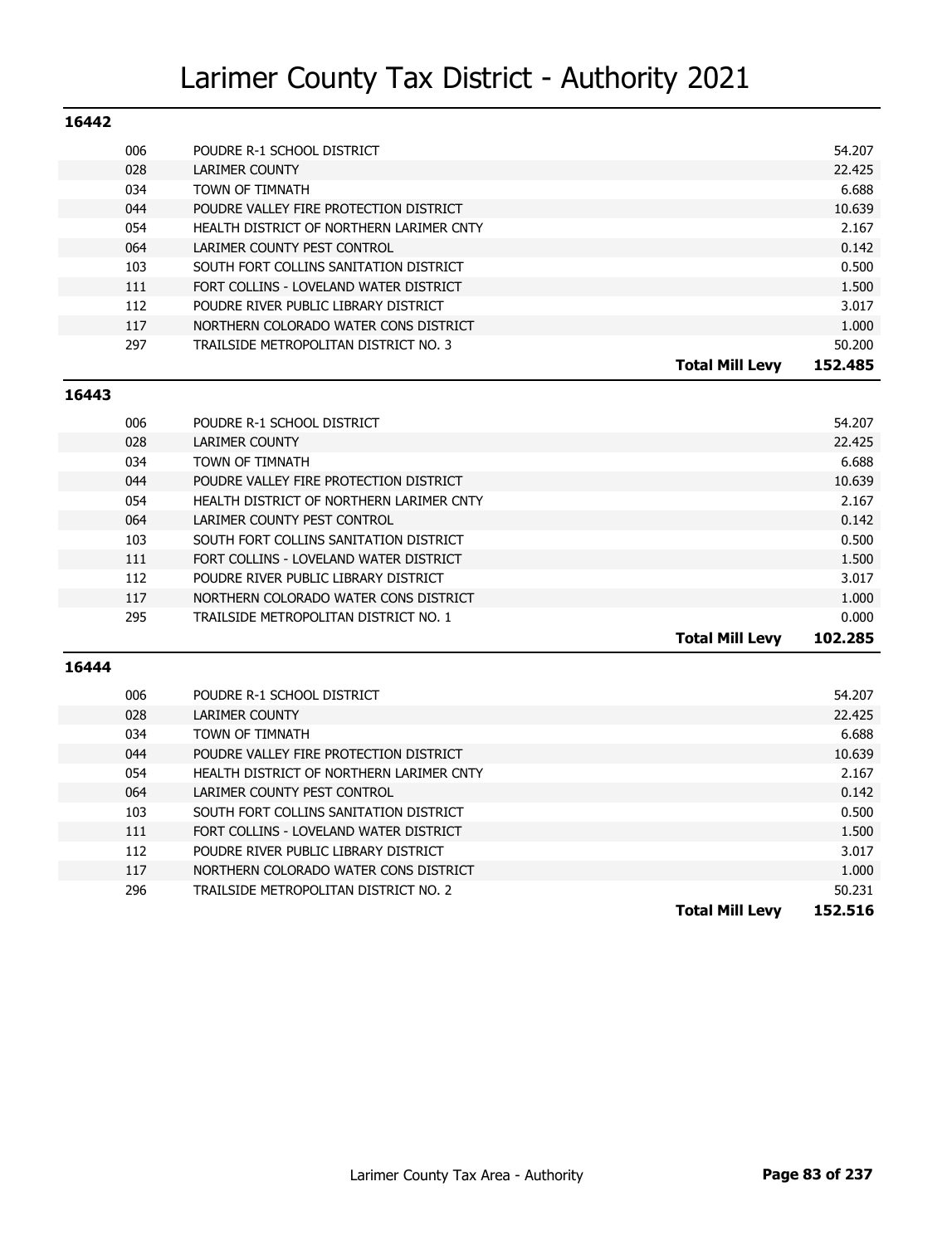| 16445 |     |                                          |                        |         |
|-------|-----|------------------------------------------|------------------------|---------|
| 006   |     | POUDRE R-1 SCHOOL DISTRICT               |                        | 54.207  |
| 028   |     | LARIMER COUNTY                           |                        | 22.425  |
| 034   |     | TOWN OF TIMNATH                          |                        | 6.688   |
| 044   |     | POUDRE VALLEY FIRE PROTECTION DISTRICT   |                        | 10.639  |
| 054   |     | HEALTH DISTRICT OF NORTHERN LARIMER CNTY |                        | 2.167   |
| 064   |     | LARIMER COUNTY PEST CONTROL              |                        | 0.142   |
| 103   |     | SOUTH FORT COLLINS SANITATION DISTRICT   |                        | 0.500   |
| 111   |     | FORT COLLINS - LOVELAND WATER DISTRICT   |                        | 1.500   |
|       | 112 | POUDRE RIVER PUBLIC LIBRARY DISTRICT     |                        | 3.017   |
| 117   |     | NORTHERN COLORADO WATER CONS DISTRICT    |                        | 1.000   |
|       | 298 | TRAILSIDE METROPOLITAN DISTRICT NO. 4    |                        | 50.000  |
|       |     |                                          | <b>Total Mill Levv</b> | 152.285 |

#### **16446**

| 006 | POUDRE R-1 SCHOOL DISTRICT               |                 | 54.207  |
|-----|------------------------------------------|-----------------|---------|
| 028 | LARIMER COUNTY                           |                 | 22.425  |
| 034 | TOWN OF TIMNATH                          |                 | 6.688   |
| 044 | POUDRE VALLEY FIRE PROTECTION DISTRICT   |                 | 10.639  |
| 054 | HEALTH DISTRICT OF NORTHERN LARIMER CNTY |                 | 2.167   |
| 064 | LARIMER COUNTY PEST CONTROL              |                 | 0.142   |
| 103 | SOUTH FORT COLLINS SANITATION DISTRICT   |                 | 0.500   |
| 111 | FORT COLLINS - LOVELAND WATER DISTRICT   |                 | 1.500   |
| 112 | POUDRE RIVER PUBLIC LIBRARY DISTRICT     |                 | 3.017   |
| 117 | NORTHERN COLORADO WATER CONS DISTRICT    |                 | 1.000   |
| 299 | TRAILSIDE METROPOLITAN DISTRICT NO. 5    |                 | 18.000  |
|     |                                          | Total Mill Levv | 120.285 |

| 006 | POUDRE R-1 SCHOOL DISTRICT               |                        | 54.207  |
|-----|------------------------------------------|------------------------|---------|
| 028 | LARIMER COUNTY                           |                        | 22.425  |
| 034 | TOWN OF TIMNATH                          |                        | 6.688   |
| 044 | POUDRE VALLEY FIRE PROTECTION DISTRICT   |                        | 10.639  |
| 054 | HEALTH DISTRICT OF NORTHERN LARIMER CNTY |                        | 2.167   |
| 064 | LARIMER COUNTY PEST CONTROL              |                        | 0.142   |
| 095 | BOXELDER SANITATION DISTRICT             |                        | 0.000   |
| 112 | POUDRE RIVER PUBLIC LIBRARY DISTRICT     |                        | 3.017   |
| 116 | NORTH WELD COUNTY WATER DISTRICT         |                        | 0.000   |
| 117 | NORTHERN COLORADO WATER CONS DISTRICT    |                        | 1.000   |
| 254 | WILDWING METRO DISTRICT NO. 4            |                        | 53.349  |
|     |                                          | <b>Total Mill Levy</b> | 153.634 |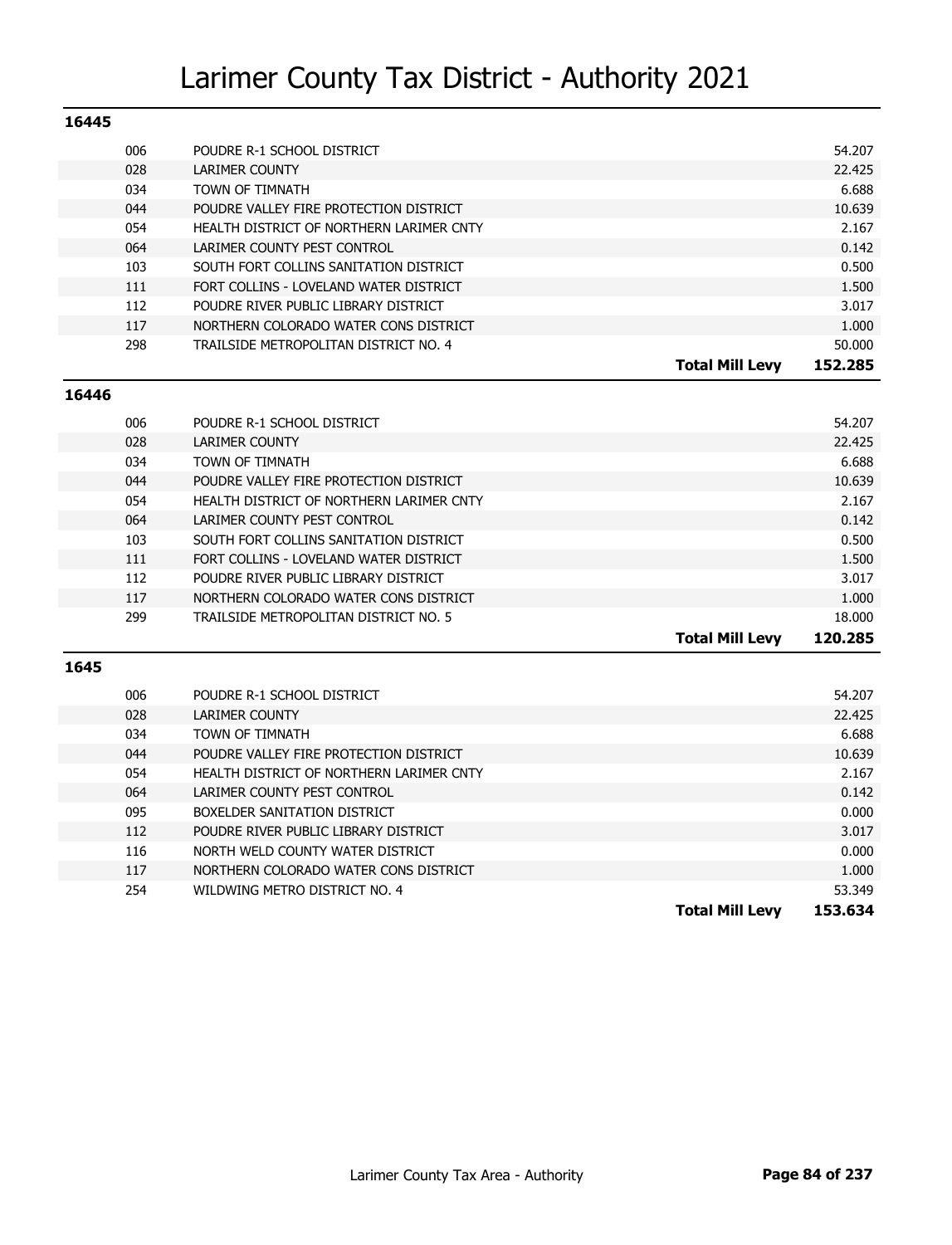| 16451 |     |                                          |                        |         |
|-------|-----|------------------------------------------|------------------------|---------|
|       | 006 | POUDRE R-1 SCHOOL DISTRICT               |                        | 54.207  |
|       | 028 | LARIMER COUNTY                           |                        | 22.425  |
|       | 034 | TOWN OF TIMNATH                          |                        | 6.688   |
|       | 044 | POUDRE VALLEY FIRE PROTECTION DISTRICT   |                        | 10.639  |
|       | 054 | HEALTH DISTRICT OF NORTHERN LARIMER CNTY |                        | 2.167   |
|       | 064 | LARIMER COUNTY PEST CONTROL              |                        | 0.142   |
|       | 095 | BOXELDER SANITATION DISTRICT             |                        | 0.000   |
|       | 112 | POUDRE RIVER PUBLIC LIBRARY DISTRICT     |                        | 3.017   |
|       | 116 | NORTH WELD COUNTY WATER DISTRICT         |                        | 0.000   |
|       | 117 | NORTHERN COLORADO WATER CONS DISTRICT    |                        | 1.000   |
|       | 254 | WILDWING METRO DISTRICT NO. 4            |                        | 53.349  |
|       | 275 | WILDWING METRO DISTRICT NO. 1 BOND       |                        | 0.000   |
|       |     |                                          | <b>Total Mill Levy</b> | 153.634 |

#### **1646**

| 006 | POUDRE R-1 SCHOOL DISTRICT               |                        | 54.207  |
|-----|------------------------------------------|------------------------|---------|
| 028 | LARIMER COUNTY                           |                        | 22.425  |
| 034 | TOWN OF TIMNATH                          |                        | 6.688   |
| 044 | POUDRE VALLEY FIRE PROTECTION DISTRICT   |                        | 10.639  |
| 054 | HEALTH DISTRICT OF NORTHERN LARIMER CNTY |                        | 2.167   |
| 064 | LARIMER COUNTY PEST CONTROL              |                        | 0.142   |
| 095 | BOXELDER SANITATION DISTRICT             |                        | 0.000   |
| 112 | POUDRE RIVER PUBLIC LIBRARY DISTRICT     |                        | 3.017   |
| 116 | NORTH WELD COUNTY WATER DISTRICT         |                        | 0.000   |
| 117 | NORTHERN COLORADO WATER CONS DISTRICT    |                        | 1.000   |
| 255 | WILDWING METRO DISTRICT NO. 5            |                        | 50.593  |
|     |                                          | <b>Total Mill Levy</b> | 150.878 |

|     |                                          | <b>Total Mill Levy</b> | 150.878 |
|-----|------------------------------------------|------------------------|---------|
| 275 | WILDWING METRO DISTRICT NO. 1 BOND       |                        | 0.000   |
| 255 | WILDWING METRO DISTRICT NO. 5            |                        | 50.593  |
| 117 | NORTHERN COLORADO WATER CONS DISTRICT    |                        | 1.000   |
| 116 | NORTH WELD COUNTY WATER DISTRICT         |                        | 0.000   |
| 112 | POUDRE RIVER PUBLIC LIBRARY DISTRICT     |                        | 3.017   |
| 095 | BOXELDER SANITATION DISTRICT             |                        | 0.000   |
| 064 | LARIMER COUNTY PEST CONTROL              |                        | 0.142   |
| 054 | HEALTH DISTRICT OF NORTHERN LARIMER CNTY |                        | 2.167   |
| 044 | POUDRE VALLEY FIRE PROTECTION DISTRICT   |                        | 10.639  |
| 034 | TOWN OF TIMNATH                          |                        | 6.688   |
| 028 | LARIMER COUNTY                           |                        | 22.425  |
| 006 | POUDRE R-1 SCHOOL DISTRICT               |                        | 54.207  |
|     |                                          |                        |         |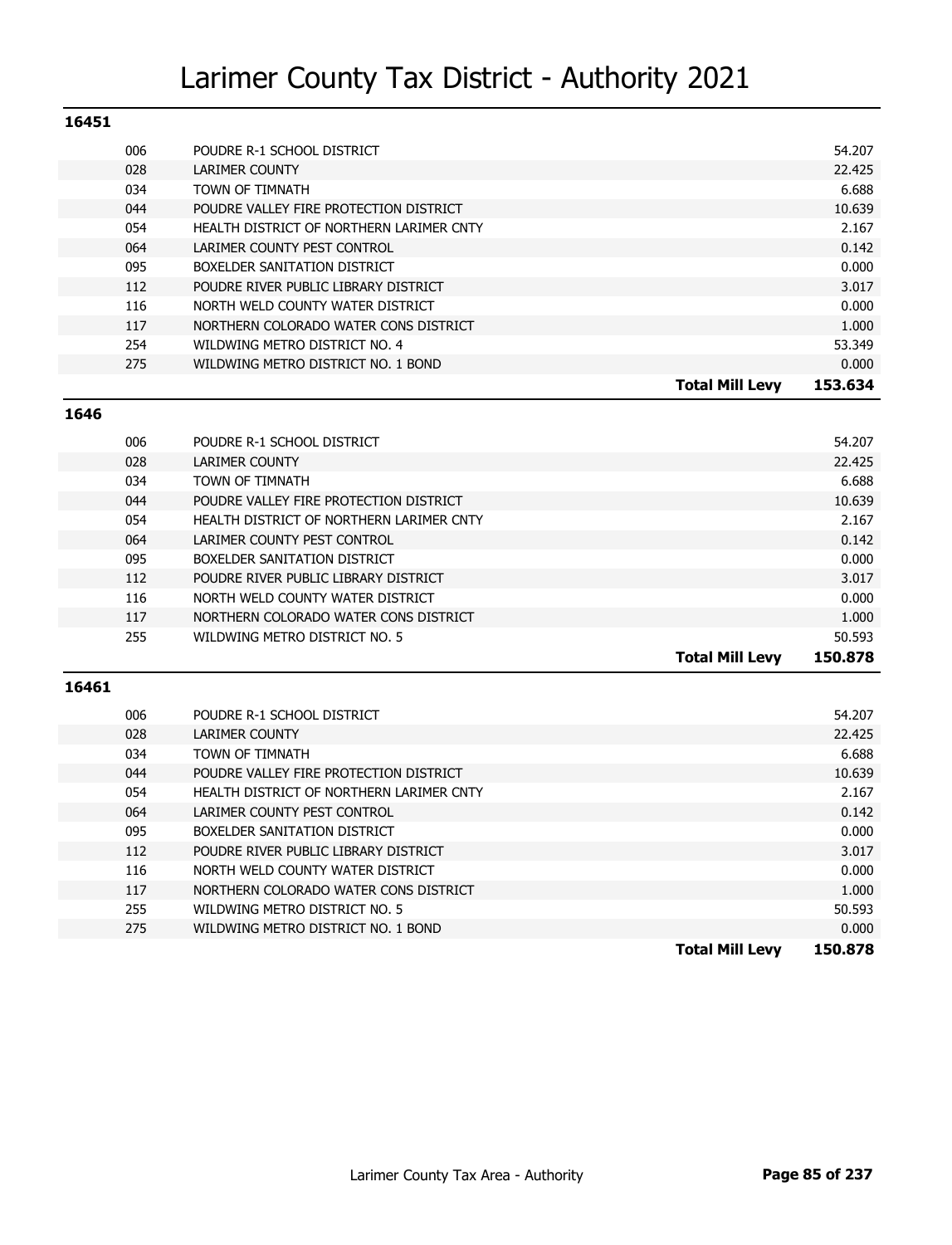| 1647 |     |                                                |                        |         |
|------|-----|------------------------------------------------|------------------------|---------|
|      | 006 | POUDRE R-1 SCHOOL DISTRICT                     |                        | 54.207  |
|      | 028 | LARIMER COUNTY                                 |                        | 22.425  |
|      | 034 | TOWN OF TIMNATH                                |                        | 6.688   |
|      | 044 | POUDRE VALLEY FIRE PROTECTION DISTRICT         |                        | 10.639  |
|      | 054 | HEALTH DISTRICT OF NORTHERN LARIMER CNTY       |                        | 2.167   |
|      | 064 | LARIMER COUNTY PEST CONTROL                    |                        | 0.142   |
|      | 095 | BOXELDER SANITATION DISTRICT                   |                        | 0.000   |
|      | 110 | EAST LARIMER COUNTY WATER DISTRICT             |                        | 0.000   |
|      | 112 | POUDRE RIVER PUBLIC LIBRARY DISTRICT           |                        | 3.017   |
|      | 117 | NORTHERN COLORADO WATER CONS DISTRICT          |                        | 1.000   |
|      | 162 | SERRATOGA FALLS METRO DISTRICT NO. 1           |                        | 11.133  |
|      | 357 | SERRATOGA FALLS METRO DISTRICT NO. 3 DEBT BOND |                        | 44.531  |
|      |     |                                                | <b>Total Mill Levv</b> | 155.949 |

#### **1648**

|     |                                                | <b>Total Mill Levy</b> | 200.480 |
|-----|------------------------------------------------|------------------------|---------|
| 357 | SERRATOGA FALLS METRO DISTRICT NO. 3 DEBT BOND |                        | 44.531  |
| 164 | SERRATOGA FALLS METRO DISTRICT NO. 3           |                        | 55.664  |
| 117 | NORTHERN COLORADO WATER CONS DISTRICT          |                        | 1.000   |
| 112 | POUDRE RIVER PUBLIC LIBRARY DISTRICT           |                        | 3.017   |
| 110 | EAST LARIMER COUNTY WATER DISTRICT             |                        | 0.000   |
| 095 | BOXELDER SANITATION DISTRICT                   |                        | 0.000   |
| 064 | LARIMER COUNTY PEST CONTROL                    |                        | 0.142   |
| 054 | HEALTH DISTRICT OF NORTHERN LARIMER CNTY       |                        | 2.167   |
| 044 | POUDRE VALLEY FIRE PROTECTION DISTRICT         |                        | 10.639  |
| 034 | TOWN OF TIMNATH                                |                        | 6.688   |
| 028 | LARIMER COUNTY                                 |                        | 22.425  |
| 006 | POUDRE R-1 SCHOOL DISTRICT                     |                        | 54.207  |
|     |                                                |                        |         |

| 006 | POUDRE R-1 SCHOOL DISTRICT               |                        | 54.207  |
|-----|------------------------------------------|------------------------|---------|
| 028 | LARIMER COUNTY                           |                        | 22.425  |
| 034 | TOWN OF TIMNATH                          |                        | 6.688   |
| 044 | POUDRE VALLEY FIRE PROTECTION DISTRICT   |                        | 10.639  |
| 054 | HEALTH DISTRICT OF NORTHERN LARIMER CNTY |                        | 2.167   |
| 056 | TIMNATH URBAN RENEWAL AUTHORITY          |                        | 0.000   |
| 111 | FORT COLLINS - LOVELAND WATER DISTRICT   |                        | 1.500   |
| 112 | POUDRE RIVER PUBLIC LIBRARY DISTRICT     |                        | 3.017   |
| 117 | NORTHERN COLORADO WATER CONS DISTRICT    |                        | 1.000   |
|     |                                          | <b>Total Mill Levv</b> | 101.643 |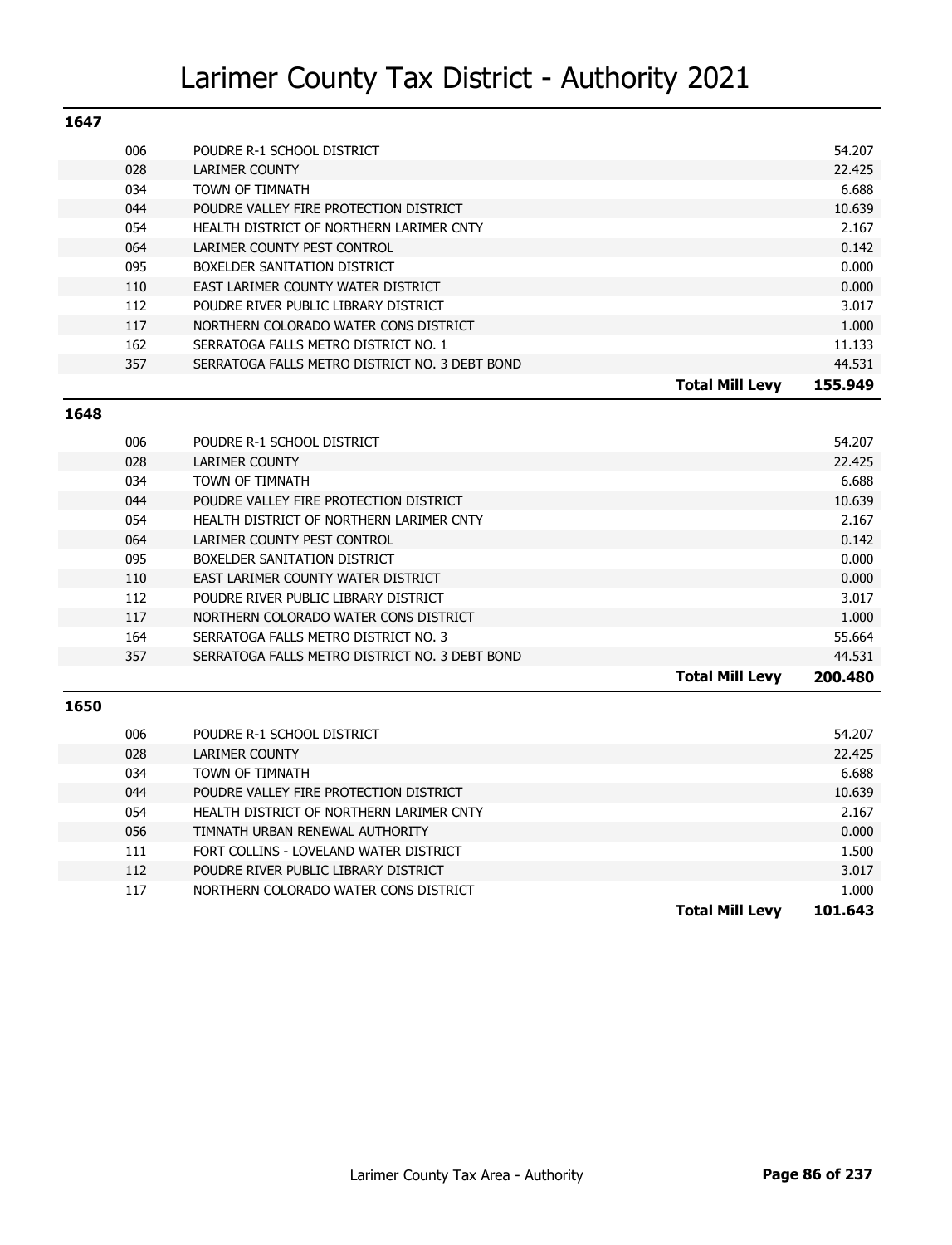| 1651 |     |                                          |                        |         |
|------|-----|------------------------------------------|------------------------|---------|
|      | 006 | POUDRE R-1 SCHOOL DISTRICT               |                        | 54.207  |
|      | 028 | <b>LARIMER COUNTY</b>                    |                        | 22.425  |
|      | 034 | TOWN OF TIMNATH                          |                        | 6.688   |
|      | 044 | POUDRE VALLEY FIRE PROTECTION DISTRICT   |                        | 10.639  |
|      | 054 | HEALTH DISTRICT OF NORTHERN LARIMER CNTY |                        | 2.167   |
|      | 056 | TIMNATH URBAN RENEWAL AUTHORITY          |                        | 0.000   |
|      | 095 | BOXELDER SANITATION DISTRICT             |                        | 0.000   |
|      | 111 | FORT COLLINS - LOVELAND WATER DISTRICT   |                        | 1.500   |
|      | 112 | POUDRE RIVER PUBLIC LIBRARY DISTRICT     |                        | 3.017   |
|      | 117 | NORTHERN COLORADO WATER CONS DISTRICT    |                        | 1.000   |
|      |     |                                          | <b>Total Mill Levy</b> | 101.643 |
| 1652 |     |                                          |                        |         |

|     |                                          | <b>Total Mill Levv</b> | 102.143 |
|-----|------------------------------------------|------------------------|---------|
| 117 | NORTHERN COLORADO WATER CONS DISTRICT    |                        | 1.000   |
| 112 | POUDRE RIVER PUBLIC LIBRARY DISTRICT     |                        | 3.017   |
| 111 | FORT COLLINS - LOVELAND WATER DISTRICT   |                        | 1.500   |
| 103 | SOUTH FORT COLLINS SANITATION DISTRICT   |                        | 0.500   |
| 056 | TIMNATH URBAN RENEWAL AUTHORITY          |                        | 0.000   |
| 054 | HEALTH DISTRICT OF NORTHERN LARIMER CNTY |                        | 2.167   |
| 044 | POUDRE VALLEY FIRE PROTECTION DISTRICT   |                        | 10.639  |
| 034 | TOWN OF TIMNATH                          |                        | 6.688   |
| 028 | LARIMER COUNTY                           |                        | 22.425  |
| 006 | POUDRE R-1 SCHOOL DISTRICT               |                        | 54.207  |

#### **1653**

|     |                                          | 141.108<br>Total Mill Levv |
|-----|------------------------------------------|----------------------------|
| 166 | SOUTH TIMNATH METRO DISTRICT NO. 2       | 38.965                     |
| 117 | NORTHERN COLORADO WATER CONS DISTRICT    | 1.000                      |
| 112 | POUDRE RIVER PUBLIC LIBRARY DISTRICT     | 3.017                      |
| 111 | FORT COLLINS - LOVELAND WATER DISTRICT   | 1.500                      |
| 103 | SOUTH FORT COLLINS SANITATION DISTRICT   | 0.500                      |
| 056 | TIMNATH URBAN RENEWAL AUTHORITY          | 0.000                      |
| 054 | HEALTH DISTRICT OF NORTHERN LARIMER CNTY | 2.167                      |
| 044 | POUDRE VALLEY FIRE PROTECTION DISTRICT   | 10.639                     |
| 034 | <b>TOWN OF TIMNATH</b>                   | 6.688                      |
| 028 | <b>LARIMER COUNTY</b>                    | 22.425                     |
| 006 | POUDRE R-1 SCHOOL DISTRICT               | 54.207                     |
|     |                                          |                            |

#### **1654**

| 006 | POUDRE R-1 SCHOOL DISTRICT               | 54.207 |
|-----|------------------------------------------|--------|
| 028 | LARIMER COUNTY                           | 22.425 |
| 034 | <b>TOWN OF TIMNATH</b>                   | 6.688  |
| 044 | POUDRE VALLEY FIRE PROTECTION DISTRICT   | 10.639 |
| 054 | HEALTH DISTRICT OF NORTHERN LARIMER CNTY | 2.167  |
| 056 | TIMNATH URBAN RENEWAL AUTHORITY          | 0.000  |
| 103 | SOUTH FORT COLLINS SANITATION DISTRICT   | 0.500  |
| 111 | FORT COLLINS - LOVELAND WATER DISTRICT   | 1.500  |
| 112 | POUDRE RIVER PUBLIC LIBRARY DISTRICT     | 3.017  |
| 117 | NORTHERN COLORADO WATER CONS DISTRICT    | 1.000  |
| 179 | TIMNATH RANCH METRO DISTRICT NO. 4       | 35.000 |
|     |                                          |        |

**Total Mill Levy 137.143**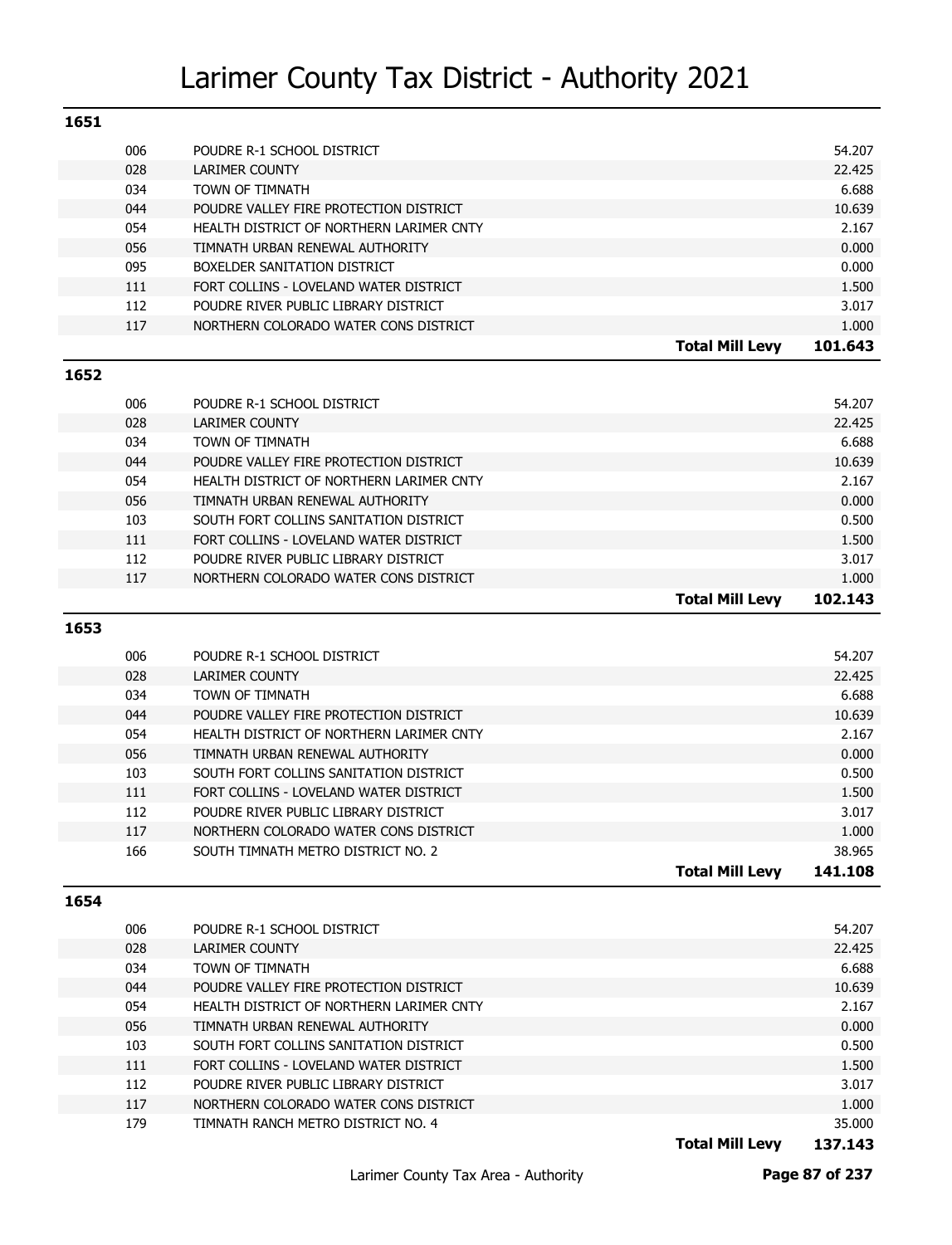| 1655  |     |                                          |                        |         |
|-------|-----|------------------------------------------|------------------------|---------|
|       | 006 | POUDRE R-1 SCHOOL DISTRICT               |                        | 54.207  |
|       | 028 | <b>LARIMER COUNTY</b>                    |                        | 22.425  |
|       | 034 | TOWN OF TIMNATH                          |                        | 6.688   |
|       | 044 | POUDRE VALLEY FIRE PROTECTION DISTRICT   |                        | 10.639  |
|       | 054 | HEALTH DISTRICT OF NORTHERN LARIMER CNTY |                        | 2.167   |
|       | 095 | BOXELDER SANITATION DISTRICT             |                        | 0.000   |
|       | 112 | POUDRE RIVER PUBLIC LIBRARY DISTRICT     |                        | 3.017   |
|       | 116 | NORTH WELD COUNTY WATER DISTRICT         |                        | 0.000   |
|       | 117 | NORTHERN COLORADO WATER CONS DISTRICT    |                        | 1.000   |
|       | 185 | WILDWING METRO DISTRICT NO. 1            |                        | 0.000   |
|       |     |                                          | <b>Total Mill Levy</b> | 100.143 |
| 16550 |     |                                          |                        |         |
|       | 006 | POUDRE R-1 SCHOOL DISTRICT               |                        | 54.207  |
|       | 028 | <b>LARIMER COUNTY</b>                    |                        | 22.425  |
|       | 034 | TOWN OF TIMNATH                          |                        | 6.688   |
|       | 044 | POUDRE VALLEY FIRE PROTECTION DISTRICT   |                        | 10.639  |

|     |                                          | <b>Total Mill Levy</b> | 152.374 |
|-----|------------------------------------------|------------------------|---------|
| 296 | TRAILSIDE METROPOLITAN DISTRICT NO. 2    |                        | 50.231  |
| 117 | NORTHERN COLORADO WATER CONS DISTRICT    |                        | 1.000   |
| 112 | POUDRE RIVER PUBLIC LIBRARY DISTRICT     |                        | 3.017   |
| 111 | FORT COLLINS - LOVELAND WATER DISTRICT   |                        | 1.500   |
| 103 | SOUTH FORT COLLINS SANITATION DISTRICT   |                        | 0.500   |
| 054 | HEALTH DISTRICT OF NORTHERN LARIMER CNTY |                        | 2.167   |
| 044 | POUDRE VALLEY FIRE PROTECTION DISTRICT   |                        | 10.639  |

#### **16551**

|     |                                          | <b>Total Mill Levy</b> | 100.143 |
|-----|------------------------------------------|------------------------|---------|
| 275 | WILDWING METRO DISTRICT NO. 1 BOND       |                        | 0.000   |
| 185 | WILDWING METRO DISTRICT NO. 1            |                        | 0.000   |
| 117 | NORTHERN COLORADO WATER CONS DISTRICT    |                        | 1.000   |
| 116 | NORTH WELD COUNTY WATER DISTRICT         |                        | 0.000   |
| 112 | POUDRE RIVER PUBLIC LIBRARY DISTRICT     |                        | 3.017   |
| 095 | BOXELDER SANITATION DISTRICT             |                        | 0.000   |
| 054 | HEALTH DISTRICT OF NORTHERN LARIMER CNTY |                        | 2.167   |
| 044 | POUDRE VALLEY FIRE PROTECTION DISTRICT   |                        | 10.639  |
| 034 | <b>TOWN OF TIMNATH</b>                   |                        | 6.688   |
| 028 | LARIMER COUNTY                           |                        | 22.425  |
| 006 | POUDRE R-1 SCHOOL DISTRICT               |                        | 54.207  |
|     |                                          |                        |         |

#### **16552**

| 006 | POUDRE R-1 SCHOOL DISTRICT               | 54.207 |
|-----|------------------------------------------|--------|
| 028 | LARIMER COUNTY                           | 22.425 |
| 034 | <b>TOWN OF TIMNATH</b>                   | 6.688  |
| 044 | POUDRE VALLEY FIRE PROTECTION DISTRICT   | 10.639 |
| 054 | HEALTH DISTRICT OF NORTHERN LARIMER CNTY | 2.167  |
| 095 | BOXELDER SANITATION DISTRICT             | 0.000  |
| 112 | POUDRE RIVER PUBLIC LIBRARY DISTRICT     | 3.017  |
| 116 | NORTH WELD COUNTY WATER DISTRICT         | 0.000  |
| 117 | NORTHERN COLORADO WATER CONS DISTRICT    | 1.000  |
| 186 | WILDWING METRO DISTRICT NO. 2            | 55.431 |
| 275 | WILDWING METRO DISTRICT NO. 1 BOND       | 0.000  |

**Total Mill Levy 155.574**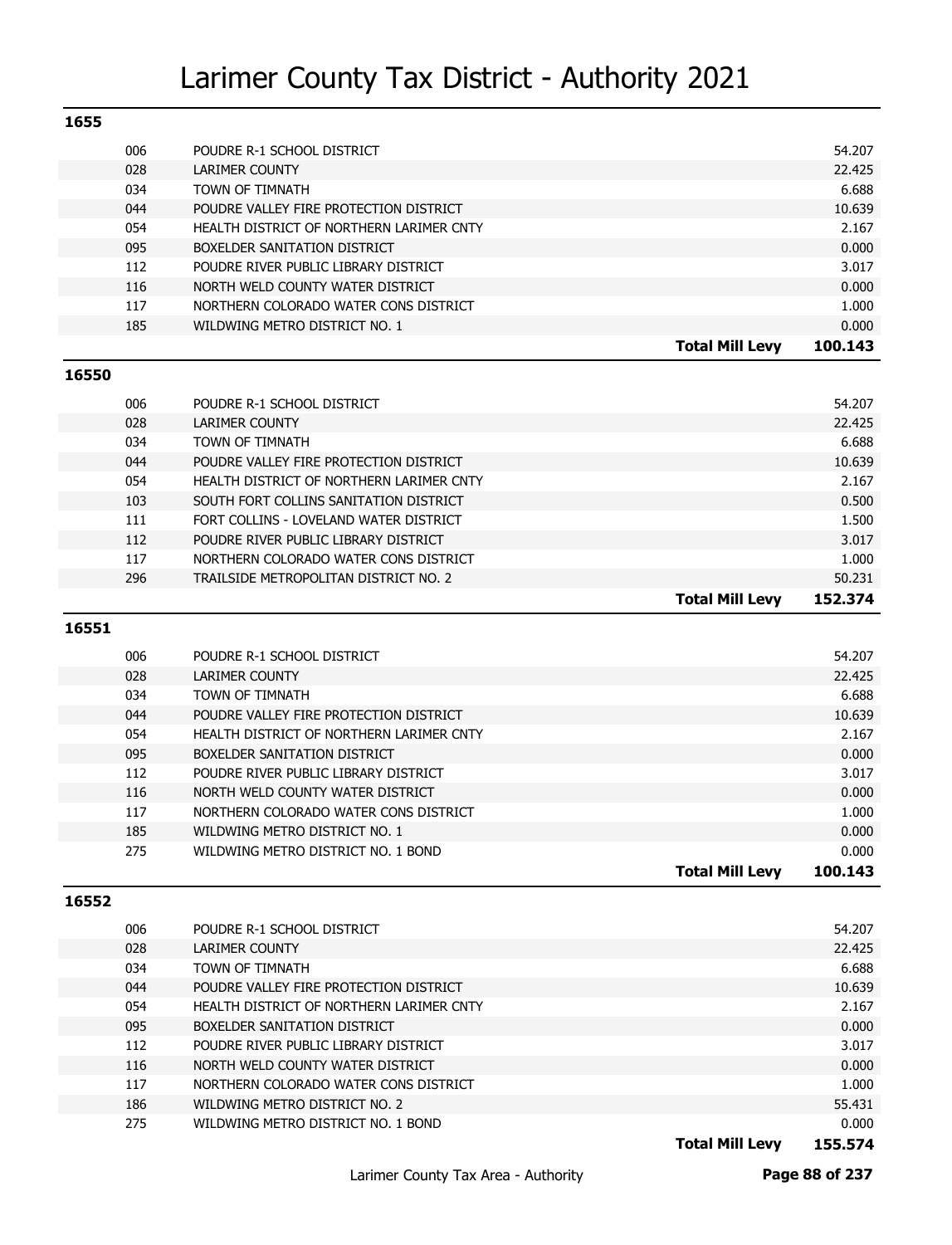| 1656 |            |                                              |                        |                   |
|------|------------|----------------------------------------------|------------------------|-------------------|
|      | 006        | POUDRE R-1 SCHOOL DISTRICT                   |                        | 54.207            |
|      | 028        | LARIMER COUNTY                               |                        | 22.425            |
|      | 034        | TOWN OF TIMNATH                              |                        | 6.688             |
|      | 044        | POUDRE VALLEY FIRE PROTECTION DISTRICT       |                        | 10.639            |
|      | 054        | HEALTH DISTRICT OF NORTHERN LARIMER CNTY     |                        | 2.167             |
|      | 111        | FORT COLLINS - LOVELAND WATER DISTRICT       |                        | 1.500             |
|      | 112        | POUDRE RIVER PUBLIC LIBRARY DISTRICT         |                        | 3.017             |
|      | 117        | NORTHERN COLORADO WATER CONS DISTRICT        |                        | 1.000             |
|      |            |                                              | <b>Total Mill Levy</b> | 101.643           |
| 1657 |            |                                              |                        |                   |
|      | 006        |                                              |                        | 54.207            |
|      | 028        | POUDRE R-1 SCHOOL DISTRICT<br>LARIMER COUNTY |                        | 22.425            |
|      | 034        | TOWN OF TIMNATH                              |                        | 6.688             |
|      | 044        | POUDRE VALLEY FIRE PROTECTION DISTRICT       |                        | 10.639            |
|      | 054        | HEALTH DISTRICT OF NORTHERN LARIMER CNTY     |                        | 2.167             |
|      | 056        | TIMNATH URBAN RENEWAL AUTHORITY              |                        | 0.000             |
|      | 103        | SOUTH FORT COLLINS SANITATION DISTRICT       |                        | 0.500             |
|      | 111        | FORT COLLINS - LOVELAND WATER DISTRICT       |                        | 1.500             |
|      | 112        | POUDRE RIVER PUBLIC LIBRARY DISTRICT         |                        | 3.017             |
|      | 117        | NORTHERN COLORADO WATER CONS DISTRICT        |                        | 1.000             |
|      | 177        | TIMNATH RANCH METRO DISTRICT NO. 2           |                        | 49.848            |
|      |            |                                              | <b>Total Mill Levy</b> | 151.991           |
| 1658 |            |                                              |                        |                   |
|      |            |                                              |                        |                   |
|      | 006        | POUDRE R-1 SCHOOL DISTRICT                   |                        | 54.207            |
|      | 028        | <b>LARIMER COUNTY</b>                        |                        | 22.425            |
|      | 034        | TOWN OF TIMNATH                              |                        | 6.688             |
|      | 047        | WINDSOR - SEVERANCE FIRE PROTECTION DISTRICT |                        | 7.994             |
|      | 054        | HEALTH DISTRICT OF NORTHERN LARIMER CNTY     |                        | 2.167             |
|      | 056        | TIMNATH URBAN RENEWAL AUTHORITY              |                        | 0.000             |
|      | 103        | SOUTH FORT COLLINS SANITATION DISTRICT       |                        | 0.500             |
|      | 111        | FORT COLLINS - LOVELAND WATER DISTRICT       |                        | 1.500             |
|      | 112        | POUDRE RIVER PUBLIC LIBRARY DISTRICT         |                        | 3.017             |
|      | 117<br>177 | NORTHERN COLORADO WATER CONS DISTRICT        |                        | 1.000             |
|      |            | TIMNATH RANCH METRO DISTRICT NO. 2           | <b>Total Mill Levy</b> | 49.848<br>149.346 |
|      |            |                                              |                        |                   |
| 1659 |            |                                              |                        |                   |
|      | 006        | POUDRE R-1 SCHOOL DISTRICT                   |                        | 54.207            |
|      | 028        | LARIMER COUNTY                               |                        | 22.425            |
|      | 034        | TOWN OF TIMNATH                              |                        | 6.688             |
|      | 044        | POUDRE VALLEY FIRE PROTECTION DISTRICT       |                        | 10.639            |
|      | 054        | HEALTH DISTRICT OF NORTHERN LARIMER CNTY     |                        | 2.167             |
|      | 103        | SOUTH FORT COLLINS SANITATION DISTRICT       |                        | 0.500             |
|      | 111        | FORT COLLINS - LOVELAND WATER DISTRICT       |                        | 1.500             |
|      | 112        | POUDRE RIVER PUBLIC LIBRARY DISTRICT         |                        | 3.017             |
|      | 117        | NORTHERN COLORADO WATER CONS DISTRICT        |                        | 1.000             |
|      | 238        | SOUTHWEST TIMNATH METRO DISTRICT NO. 2       |                        | 55.664            |
|      |            |                                              | <b>Total Mill Levy</b> | 157.807           |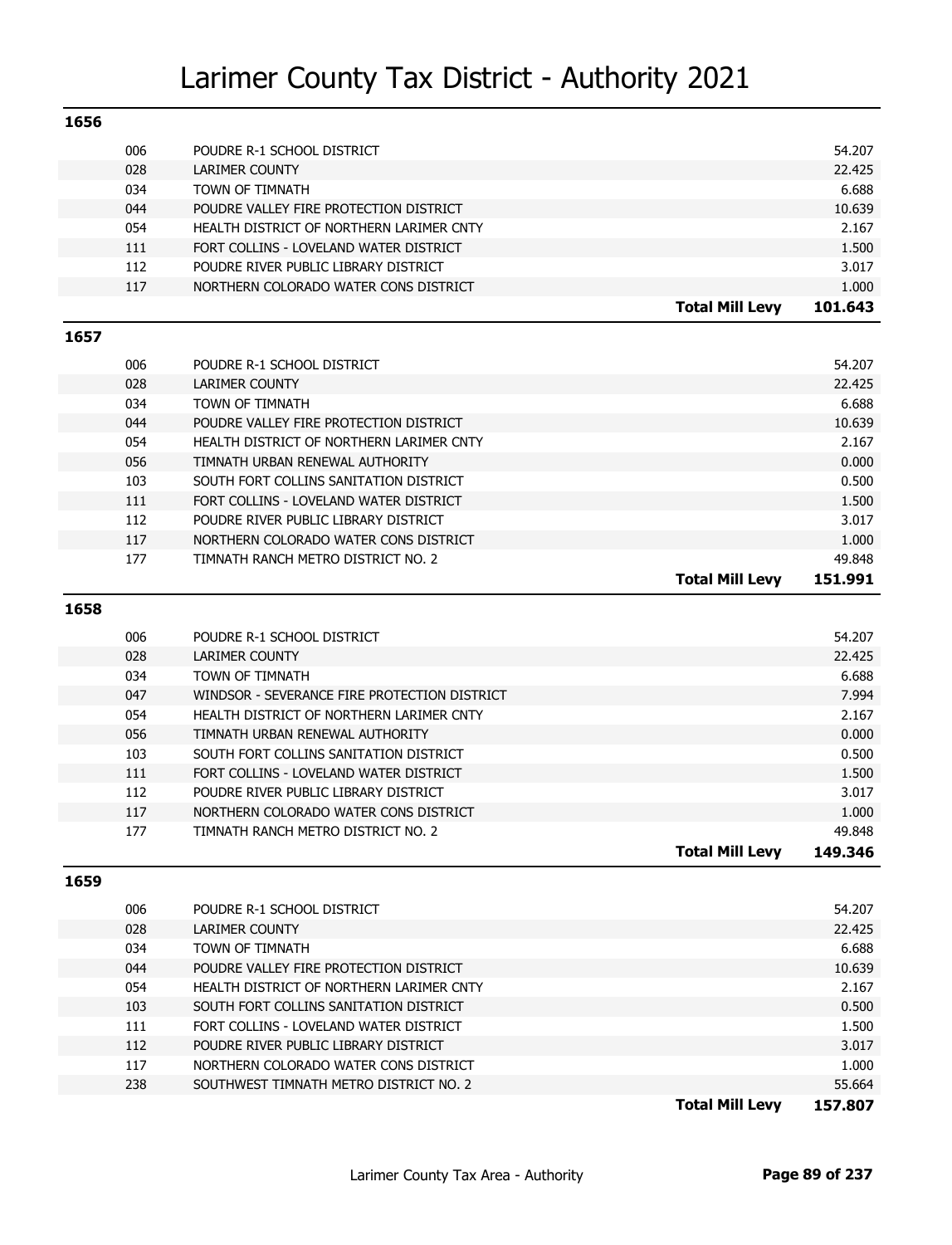| 1660  |            |                                          |                        |                 |
|-------|------------|------------------------------------------|------------------------|-----------------|
|       | 006        | POUDRE R-1 SCHOOL DISTRICT               |                        | 54.207          |
|       | 028        | <b>LARIMER COUNTY</b>                    |                        | 22.425          |
|       | 034        | TOWN OF TIMNATH                          |                        | 6.688           |
|       | 044        | POUDRE VALLEY FIRE PROTECTION DISTRICT   |                        | 10.639          |
|       | 054        | HEALTH DISTRICT OF NORTHERN LARIMER CNTY |                        | 2.167           |
|       | 103        | SOUTH FORT COLLINS SANITATION DISTRICT   |                        | 0.500           |
|       | 111        | FORT COLLINS - LOVELAND WATER DISTRICT   |                        | 1.500           |
|       | 112        | POUDRE RIVER PUBLIC LIBRARY DISTRICT     |                        | 3.017           |
|       | 117        | NORTHERN COLORADO WATER CONS DISTRICT    |                        | 1.000           |
|       |            |                                          | <b>Total Mill Levy</b> | 102.143         |
| 1661  |            |                                          |                        |                 |
|       | 006        | POUDRE R-1 SCHOOL DISTRICT               |                        | 54.207          |
|       | 028        | <b>LARIMER COUNTY</b>                    |                        | 22.425          |
|       | 034        | TOWN OF TIMNATH                          |                        | 6.688           |
|       | 044        | POUDRE VALLEY FIRE PROTECTION DISTRICT   |                        | 10.639          |
|       | 054        | HEALTH DISTRICT OF NORTHERN LARIMER CNTY |                        | 2.167           |
|       | 103        | SOUTH FORT COLLINS SANITATION DISTRICT   |                        | 0.500           |
|       | 111        | FORT COLLINS - LOVELAND WATER DISTRICT   |                        | 1.500           |
|       | 112        | POUDRE RIVER PUBLIC LIBRARY DISTRICT     |                        | 3.017           |
|       | 117        | NORTHERN COLORADO WATER CONS DISTRICT    |                        | 1.000           |
|       | 240        | SOUTHWEST TIMNATH METRO DISTRICT NO. 4   |                        | 55.664          |
|       |            |                                          | <b>Total Mill Levy</b> | 157.807         |
| 1662  |            |                                          |                        |                 |
|       |            |                                          |                        |                 |
|       | 006        | POUDRE R-1 SCHOOL DISTRICT               |                        | 54.207          |
|       | 028<br>034 | <b>LARIMER COUNTY</b><br>TOWN OF TIMNATH |                        | 22.425<br>6.688 |
|       | 044        | POUDRE VALLEY FIRE PROTECTION DISTRICT   |                        | 10.639          |
|       | 054        | HEALTH DISTRICT OF NORTHERN LARIMER CNTY |                        | 2.167           |
|       | 095        | BOXELDER SANITATION DISTRICT             |                        | 0.000           |
|       | 112        | POUDRE RIVER PUBLIC LIBRARY DISTRICT     |                        | 3.017           |
|       | 116        | NORTH WELD COUNTY WATER DISTRICT         |                        | 0.000           |
|       | 117        | NORTHERN COLORADO WATER CONS DISTRICT    |                        | 1.000           |
|       | 253        | WILDWING METRO DISTRICT NO. 3            |                        | 55.553          |
|       |            |                                          | Total Mill Levy        | 155.696         |
|       |            |                                          |                        |                 |
| 16621 |            |                                          |                        |                 |
|       | 006        | POUDRE R-1 SCHOOL DISTRICT               |                        | 54.207          |
|       | 028        | LARIMER COUNTY                           |                        | 22.425          |
|       | 034        | TOWN OF TIMNATH                          |                        | 6.688           |
|       | 044        | POUDRE VALLEY FIRE PROTECTION DISTRICT   |                        | 10.639          |
|       | 054        | HEALTH DISTRICT OF NORTHERN LARIMER CNTY |                        | 2.167           |
|       | 095        | BOXELDER SANITATION DISTRICT             |                        | 0.000           |
|       | 112        | POUDRE RIVER PUBLIC LIBRARY DISTRICT     |                        | 3.017           |
|       | 116        | NORTH WELD COUNTY WATER DISTRICT         |                        | 0.000           |
|       | 117        | NORTHERN COLORADO WATER CONS DISTRICT    |                        | 1.000           |
|       | 253        | WILDWING METRO DISTRICT NO. 3            |                        | 55.553          |
|       | 275        | WILDWING METRO DISTRICT NO. 1 BOND       |                        | 0.000           |
|       |            |                                          | <b>Total Mill Levy</b> | 155.696         |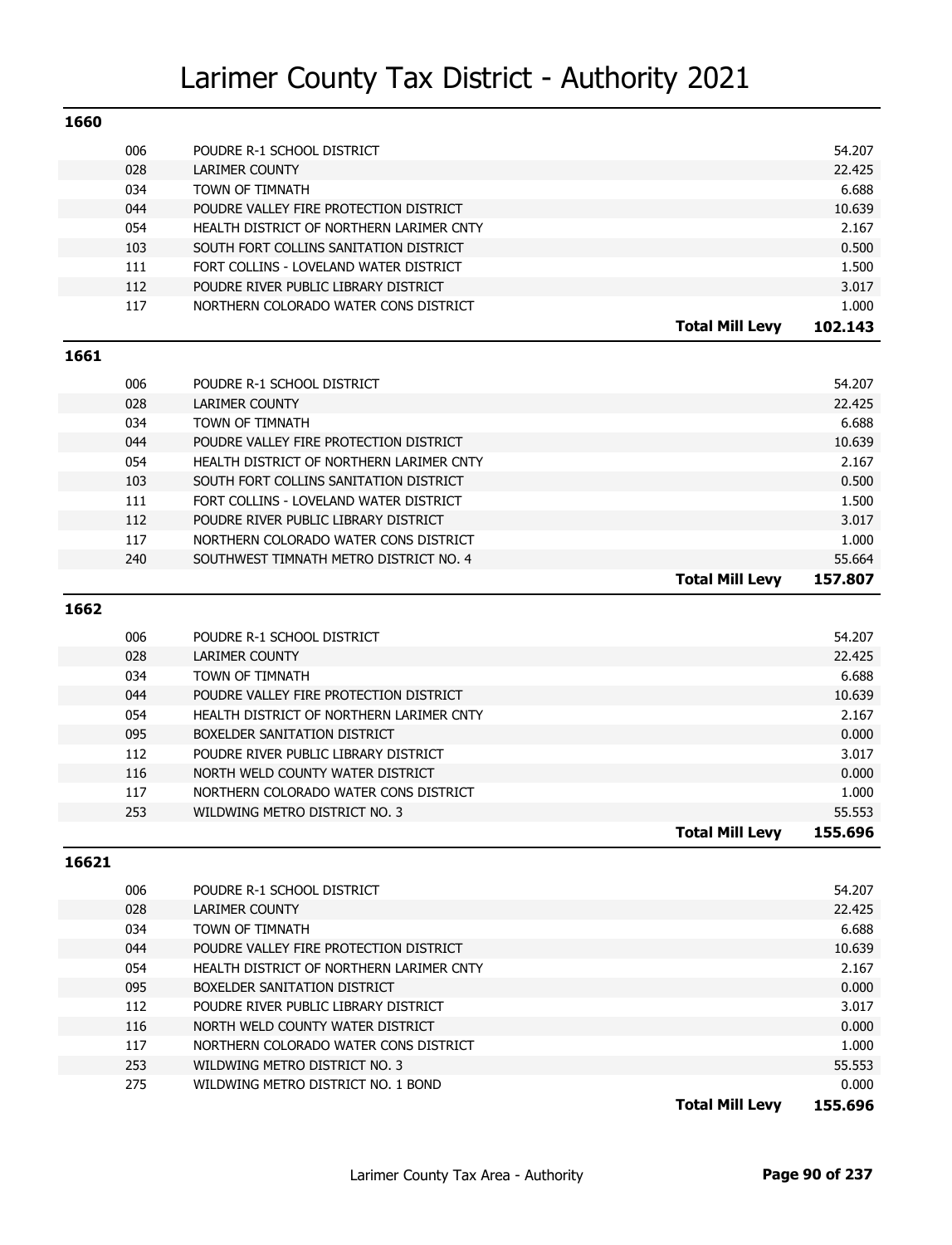| 1663 |     |                                           |                        |         |
|------|-----|-------------------------------------------|------------------------|---------|
|      | 006 | POUDRE R-1 SCHOOL DISTRICT                |                        | 54.207  |
|      | 028 | <b>LARIMER COUNTY</b>                     |                        | 22.425  |
|      | 034 | TOWN OF TIMNATH                           |                        | 6.688   |
|      | 044 | POUDRE VALLEY FIRE PROTECTION DISTRICT    |                        | 10.639  |
|      | 054 | HEALTH DISTRICT OF NORTHERN LARIMER CNTY  |                        | 2.167   |
|      | 056 | TIMNATH URBAN RENEWAL AUTHORITY           |                        | 0.000   |
|      | 103 | SOUTH FORT COLLINS SANITATION DISTRICT    |                        | 0.500   |
|      | 111 | FORT COLLINS - LOVELAND WATER DISTRICT    |                        | 1.500   |
|      | 112 | POUDRE RIVER PUBLIC LIBRARY DISTRICT      |                        | 3.017   |
|      | 117 | NORTHERN COLORADO WATER CONS DISTRICT     |                        | 1.000   |
|      | 159 | TIMNATH LAKES METROPOLITAN DISTRICT NO. 1 |                        | 50,000  |
|      | 350 | TOWN OF TIMNATH TIMNATH LANDING GID       |                        | 0.000   |
|      |     |                                           | <b>Total Mill Levv</b> | 152.143 |

**1700**

| 006 | POUDRE R-1 SCHOOL DISTRICT                   |                        | 54.207  |
|-----|----------------------------------------------|------------------------|---------|
| 028 | LARIMER COUNTY                               |                        | 22.425  |
| 036 | TOWN OF WINDSOR                              |                        | 12.030  |
| 047 | WINDSOR - SEVERANCE FIRE PROTECTION DISTRICT |                        | 7.994   |
| 054 | HEALTH DISTRICT OF NORTHERN LARIMER CNTY     |                        | 2.167   |
| 064 | LARIMER COUNTY PEST CONTROL                  |                        | 0.142   |
| 112 | POUDRE RIVER PUBLIC LIBRARY DISTRICT         |                        | 3.017   |
| 116 | NORTH WELD COUNTY WATER DISTRICT             |                        | 0.000   |
| 117 | NORTHERN COLORADO WATER CONS DISTRICT        |                        | 1.000   |
|     |                                              | <b>Total Mill Levv</b> | 102.982 |

**1704**

| 006 | POUDRE R-1 SCHOOL DISTRICT                   |                        | 54.207  |
|-----|----------------------------------------------|------------------------|---------|
| 028 | LARIMER COUNTY                               |                        | 22.425  |
| 036 | TOWN OF WINDSOR                              |                        | 12.030  |
| 047 | WINDSOR - SEVERANCE FIRE PROTECTION DISTRICT |                        | 7.994   |
| 055 | THOMPSON VALLEY HEALTH SERVICES DISTRICT     |                        | 1.757   |
| 064 | LARIMER COUNTY PEST CONTROL                  |                        | 0.142   |
| 111 | FORT COLLINS - LOVELAND WATER DISTRICT       |                        | 1.500   |
| 112 | POUDRE RIVER PUBLIC LIBRARY DISTRICT         |                        | 3.017   |
| 117 | NORTHERN COLORADO WATER CONS DISTRICT        |                        | 1.000   |
|     |                                              | <b>Total Mill Levy</b> | 104.072 |

| 006 | POUDRE R-1 SCHOOL DISTRICT                   |                        | 54.207  |
|-----|----------------------------------------------|------------------------|---------|
| 028 | LARIMER COUNTY                               |                        | 22.425  |
| 036 | <b>TOWN OF WINDSOR</b>                       |                        | 12.030  |
| 047 | WINDSOR - SEVERANCE FIRE PROTECTION DISTRICT |                        | 7.994   |
| 054 | HEALTH DISTRICT OF NORTHERN LARIMER CNTY     |                        | 2.167   |
| 064 | LARIMER COUNTY PEST CONTROL                  |                        | 0.142   |
| 103 | SOUTH FORT COLLINS SANITATION DISTRICT       |                        | 0.500   |
| 111 | FORT COLLINS - LOVELAND WATER DISTRICT       |                        | 1.500   |
| 112 | POUDRE RIVER PUBLIC LIBRARY DISTRICT         |                        | 3.017   |
| 117 | NORTHERN COLORADO WATER CONS DISTRICT        |                        | 1.000   |
|     |                                              | <b>Total Mill Levv</b> | 104.982 |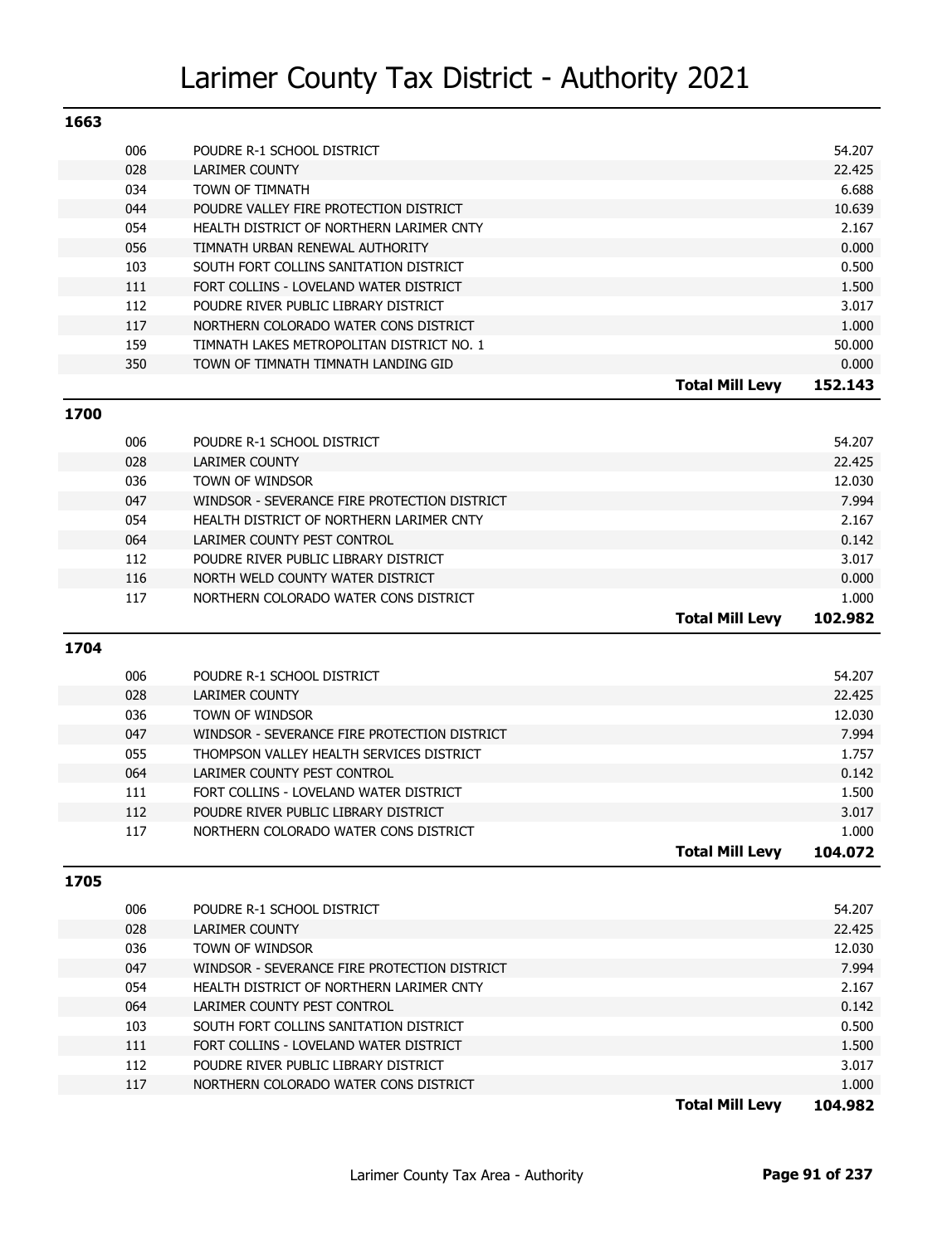| 1706 |            |                                                                                 |                        |                 |
|------|------------|---------------------------------------------------------------------------------|------------------------|-----------------|
|      | 006        | POUDRE R-1 SCHOOL DISTRICT                                                      |                        | 54.207          |
|      | 028        | <b>LARIMER COUNTY</b>                                                           |                        | 22.425          |
|      | 036        | TOWN OF WINDSOR                                                                 |                        | 12.030          |
|      | 047        | WINDSOR - SEVERANCE FIRE PROTECTION DISTRICT                                    |                        | 7.994           |
|      | 054        | HEALTH DISTRICT OF NORTHERN LARIMER CNTY                                        |                        | 2.167           |
|      | 064        | LARIMER COUNTY PEST CONTROL                                                     |                        | 0.142           |
|      | 111        | FORT COLLINS - LOVELAND WATER DISTRICT                                          |                        | 1.500           |
|      | 112        | POUDRE RIVER PUBLIC LIBRARY DISTRICT                                            |                        | 3.017           |
|      | 117        | NORTHERN COLORADO WATER CONS DISTRICT                                           |                        | 1.000           |
|      |            |                                                                                 | <b>Total Mill Levy</b> | 104.482         |
|      |            |                                                                                 |                        |                 |
| 1707 |            |                                                                                 |                        |                 |
|      | 006        | POUDRE R-1 SCHOOL DISTRICT                                                      |                        | 54.207          |
|      | 028        | <b>LARIMER COUNTY</b>                                                           |                        | 22.425          |
|      | 036        | TOWN OF WINDSOR                                                                 |                        | 12.030          |
|      | 047        | WINDSOR - SEVERANCE FIRE PROTECTION DISTRICT                                    |                        | 7.994           |
|      | 055        | THOMPSON VALLEY HEALTH SERVICES DISTRICT                                        |                        | 1.757           |
|      | 064        | LARIMER COUNTY PEST CONTROL                                                     |                        | 0.142           |
|      | 103        | SOUTH FORT COLLINS SANITATION DISTRICT                                          |                        | 0.500           |
|      | 111        | FORT COLLINS - LOVELAND WATER DISTRICT                                          |                        | 1.500           |
|      | 112        | POUDRE RIVER PUBLIC LIBRARY DISTRICT                                            |                        | 3.017           |
|      | 117        | NORTHERN COLORADO WATER CONS DISTRICT                                           |                        | 1.000           |
|      |            |                                                                                 | <b>Total Mill Levy</b> | 104.572         |
| 1708 |            |                                                                                 |                        |                 |
|      |            |                                                                                 |                        |                 |
|      | 006        | POUDRE R-1 SCHOOL DISTRICT                                                      |                        | 54.207          |
|      | 028        | <b>LARIMER COUNTY</b>                                                           |                        | 22.425          |
|      | 036        | TOWN OF WINDSOR                                                                 |                        | 12.030          |
|      | 047        | WINDSOR - SEVERANCE FIRE PROTECTION DISTRICT                                    |                        | 7.994           |
|      | 055        | THOMPSON VALLEY HEALTH SERVICES DISTRICT                                        |                        | 1.757           |
|      | 064        | LARIMER COUNTY PEST CONTROL                                                     |                        | 0.142           |
|      | 103        | SOUTH FORT COLLINS SANITATION DISTRICT                                          |                        | 0.500           |
|      | 111        | FORT COLLINS - LOVELAND WATER DISTRICT                                          |                        | 1.500           |
|      | 112        | POUDRE RIVER PUBLIC LIBRARY DISTRICT                                            |                        | 3.017           |
|      | 117        | NORTHERN COLORADO WATER CONS DISTRICT                                           |                        | 1.000           |
|      | 130        | WINDSOR HIGHLANDS METRO DISTRICT NO. 1                                          |                        | 33.398          |
|      |            |                                                                                 | <b>Total Mill Levy</b> | 137.970         |
| 1709 |            |                                                                                 |                        |                 |
|      |            |                                                                                 |                        |                 |
|      | 006        | POUDRE R-1 SCHOOL DISTRICT                                                      |                        | 54.207          |
|      | 028        | LARIMER COUNTY                                                                  |                        | 22.425          |
|      | 036        | TOWN OF WINDSOR                                                                 |                        | 12.030          |
|      | 047        | WINDSOR - SEVERANCE FIRE PROTECTION DISTRICT                                    |                        | 7.994           |
|      | 055        | THOMPSON VALLEY HEALTH SERVICES DISTRICT                                        |                        | 1.757           |
|      | 064        | LARIMER COUNTY PEST CONTROL                                                     |                        | 0.142           |
|      |            | SOUTH FORT COLLINS SANITATION DISTRICT                                          |                        | 0.500           |
|      | 103        |                                                                                 |                        |                 |
|      | 111        | FORT COLLINS - LOVELAND WATER DISTRICT                                          |                        | 1.500           |
|      | 112        | POUDRE RIVER PUBLIC LIBRARY DISTRICT                                            |                        | 3.017           |
|      | 117<br>131 | NORTHERN COLORADO WATER CONS DISTRICT<br>WINDSOR HIGHLANDS METRO DISTRICT NO. 2 |                        | 1.000<br>38.964 |

**Total Mill Levy 143.536**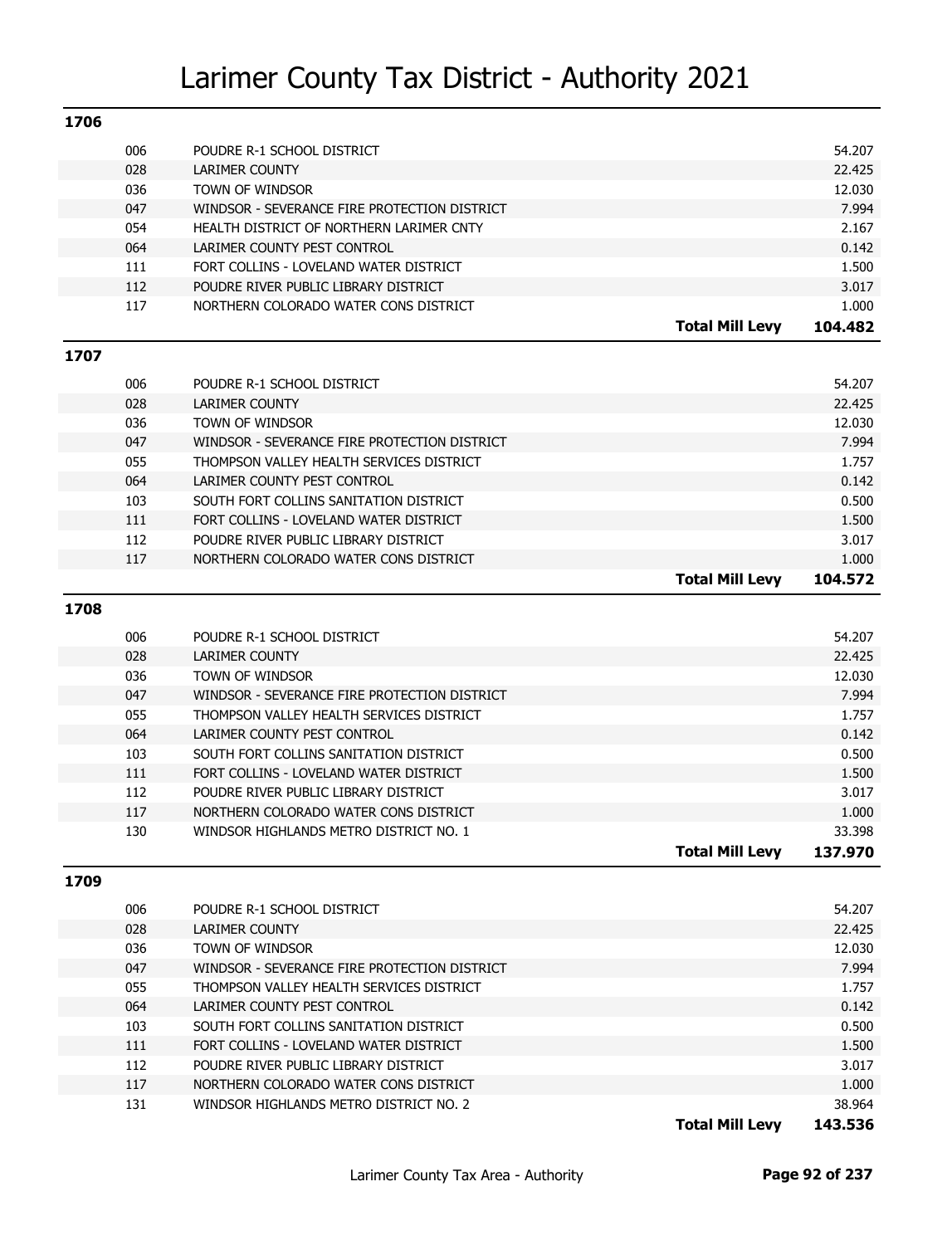| 1710 |     |                                              |                        |         |
|------|-----|----------------------------------------------|------------------------|---------|
| 006  |     | POUDRE R-1 SCHOOL DISTRICT                   |                        | 54.207  |
| 028  |     | LARIMER COUNTY                               |                        | 22.425  |
| 036  |     | TOWN OF WINDSOR                              |                        | 12.030  |
| 047  |     | WINDSOR - SEVERANCE FIRE PROTECTION DISTRICT |                        | 7.994   |
| 055  |     | THOMPSON VALLEY HEALTH SERVICES DISTRICT     |                        | 1.757   |
| 064  |     | LARIMER COUNTY PEST CONTROL                  |                        | 0.142   |
| 103  |     | SOUTH FORT COLLINS SANITATION DISTRICT       |                        | 0.500   |
| 111  |     | FORT COLLINS - LOVELAND WATER DISTRICT       |                        | 1.500   |
| 112  |     | POUDRE RIVER PUBLIC LIBRARY DISTRICT         |                        | 3.017   |
| 117  |     | NORTHERN COLORADO WATER CONS DISTRICT        |                        | 1.000   |
|      | 132 | WINDSOR HIGHLANDS METRO DISTRICT NO. 3       |                        | 38.964  |
|      |     |                                              | <b>Total Mill Levv</b> | 143.536 |

### **1711**

| 006 | POUDRE R-1 SCHOOL DISTRICT                   |                        | 54.207  |
|-----|----------------------------------------------|------------------------|---------|
| 028 | LARIMER COUNTY                               |                        | 22.425  |
| 036 | TOWN OF WINDSOR                              |                        | 12.030  |
| 047 | WINDSOR - SEVERANCE FIRE PROTECTION DISTRICT |                        | 7.994   |
| 055 | THOMPSON VALLEY HEALTH SERVICES DISTRICT     |                        | 1.757   |
| 064 | LARIMER COUNTY PEST CONTROL                  |                        | 0.142   |
| 103 | SOUTH FORT COLLINS SANITATION DISTRICT       |                        | 0.500   |
| 111 | FORT COLLINS - LOVELAND WATER DISTRICT       |                        | 1.500   |
| 112 | POUDRE RIVER PUBLIC LIBRARY DISTRICT         |                        | 3.017   |
| 117 | NORTHERN COLORADO WATER CONS DISTRICT        |                        | 1.000   |
| 133 | WINDSOR HIGHLANDS METRO DISTRICT NO. 4       |                        | 38.964  |
|     |                                              | <b>Total Mill Levy</b> | 143.536 |

### **1712**

| 006 | POUDRE R-1 SCHOOL DISTRICT                   |                        | 54.207  |
|-----|----------------------------------------------|------------------------|---------|
| 028 | LARIMER COUNTY                               |                        | 22.425  |
| 036 | TOWN OF WINDSOR                              |                        | 12.030  |
| 047 | WINDSOR - SEVERANCE FIRE PROTECTION DISTRICT |                        | 7.994   |
| 055 | THOMPSON VALLEY HEALTH SERVICES DISTRICT     |                        | 1.757   |
| 064 | LARIMER COUNTY PEST CONTROL                  |                        | 0.142   |
| 103 | SOUTH FORT COLLINS SANITATION DISTRICT       |                        | 0.500   |
| 111 | FORT COLLINS - LOVELAND WATER DISTRICT       |                        | 1.500   |
| 112 | POUDRE RIVER PUBLIC LIBRARY DISTRICT         |                        | 3.017   |
| 117 | NORTHERN COLORADO WATER CONS DISTRICT        |                        | 1.000   |
| 134 | WINDSOR HIGHLANDS METRO DISTRICT NO. 5       |                        | 38.964  |
|     |                                              | <b>Total Mill Levv</b> | 143.536 |

|     |                                              | <b>Total Mill Levv</b> | 102.982 |
|-----|----------------------------------------------|------------------------|---------|
| 117 | NORTHERN COLORADO WATER CONS DISTRICT        |                        | 1.000   |
| 112 | POUDRE RIVER PUBLIC LIBRARY DISTRICT         |                        | 3.017   |
| 064 | LARIMER COUNTY PEST CONTROL                  |                        | 0.142   |
| 054 | HEALTH DISTRICT OF NORTHERN LARIMER CNTY     |                        | 2.167   |
| 047 | WINDSOR - SEVERANCE FIRE PROTECTION DISTRICT |                        | 7.994   |
| 036 | TOWN OF WINDSOR                              |                        | 12.030  |
| 028 | LARIMER COUNTY                               |                        | 22.425  |
| 006 | POUDRE R-1 SCHOOL DISTRICT                   |                        | 54.207  |
|     |                                              |                        |         |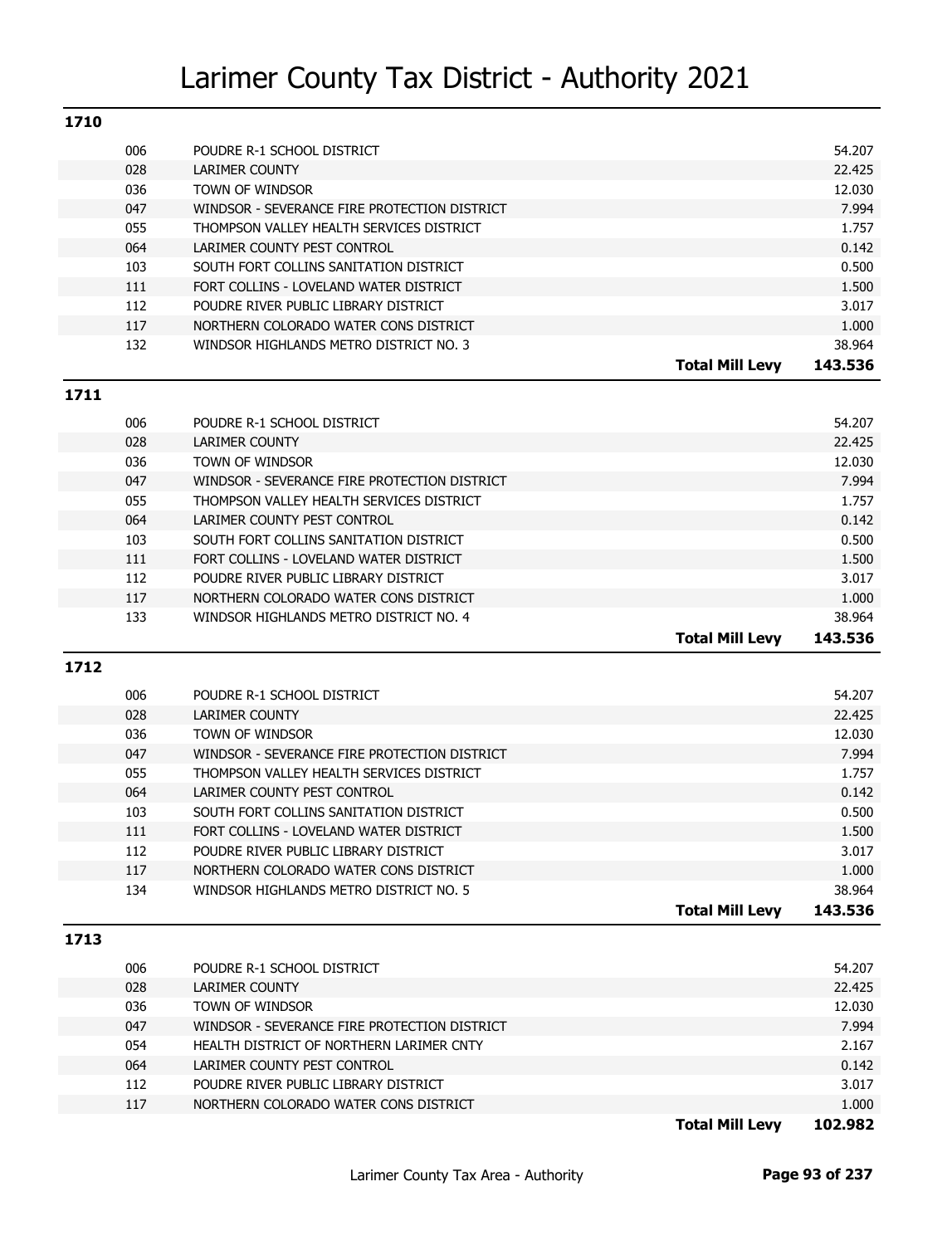| 1714 |            |                                              |                        |         |
|------|------------|----------------------------------------------|------------------------|---------|
|      | 006        | POUDRE R-1 SCHOOL DISTRICT                   |                        | 54.207  |
|      | 028        | <b>LARIMER COUNTY</b>                        |                        | 22.425  |
|      | 036        | TOWN OF WINDSOR                              |                        | 12.030  |
|      | 047        | WINDSOR - SEVERANCE FIRE PROTECTION DISTRICT |                        | 7.994   |
|      | 055        | THOMPSON VALLEY HEALTH SERVICES DISTRICT     |                        | 1.757   |
|      | 064        | LARIMER COUNTY PEST CONTROL                  |                        | 0.142   |
|      | 112        | POUDRE RIVER PUBLIC LIBRARY DISTRICT         |                        | 3.017   |
|      | 117        | NORTHERN COLORADO WATER CONS DISTRICT        |                        | 1.000   |
|      |            |                                              | <b>Total Mill Levy</b> | 102.572 |
| 1715 |            |                                              |                        |         |
|      | 006        | POUDRE R-1 SCHOOL DISTRICT                   |                        | 54.207  |
|      | 028        | LARIMER COUNTY                               |                        | 22.425  |
|      | 036        | TOWN OF WINDSOR                              |                        | 12.030  |
|      | 047        | WINDSOR - SEVERANCE FIRE PROTECTION DISTRICT |                        | 7.994   |
|      | 054        | HEALTH DISTRICT OF NORTHERN LARIMER CNTY     |                        | 2.167   |
|      | 064        | LARIMER COUNTY PEST CONTROL                  |                        | 0.142   |
|      | 103        | SOUTH FORT COLLINS SANITATION DISTRICT       |                        | 0.500   |
|      | 111        | FORT COLLINS - LOVELAND WATER DISTRICT       |                        | 1.500   |
|      | 112        | POUDRE RIVER PUBLIC LIBRARY DISTRICT         |                        | 3.017   |
|      | 117        | NORTHERN COLORADO WATER CONS DISTRICT        |                        | 1.000   |
|      | 257        | EAST FOSSIL CREEK RANCH METRO DIST NO. 1     |                        | 0.000   |
|      |            |                                              | <b>Total Mill Levy</b> | 104.982 |
|      |            |                                              |                        |         |
| 1716 |            |                                              |                        |         |
|      | 006        | POUDRE R-1 SCHOOL DISTRICT                   |                        | 54.207  |
|      | 028        | <b>LARIMER COUNTY</b>                        |                        | 22.425  |
|      | 036        | TOWN OF WINDSOR                              |                        | 12.030  |
|      | 047        | WINDSOR - SEVERANCE FIRE PROTECTION DISTRICT |                        | 7.994   |
|      | 054        |                                              |                        |         |
|      |            | HEALTH DISTRICT OF NORTHERN LARIMER CNTY     |                        | 2.167   |
|      | 064        | LARIMER COUNTY PEST CONTROL                  |                        | 0.142   |
|      | 103        | SOUTH FORT COLLINS SANITATION DISTRICT       |                        | 0.500   |
|      | 111        | FORT COLLINS - LOVELAND WATER DISTRICT       |                        | 1.500   |
|      | 112        | POUDRE RIVER PUBLIC LIBRARY DISTRICT         |                        | 3.017   |
|      | 117        | NORTHERN COLORADO WATER CONS DISTRICT        |                        | 1.000   |
|      | 258        | EAST FOSSIL CREEK RANCH METRO DIST NO. 2     |                        | 43.418  |
|      |            |                                              | <b>Total Mill Levy</b> | 148.400 |
| 1717 |            |                                              |                        |         |
|      | 006        | POUDRE R-1 SCHOOL DISTRICT                   |                        | 54.207  |
|      | 028        | <b>LARIMER COUNTY</b>                        |                        | 22.425  |
|      | 036        | TOWN OF WINDSOR                              |                        | 12.030  |
|      |            | WINDSOR - SEVERANCE FIRE PROTECTION DISTRICT |                        | 7.994   |
|      | 047<br>054 | HEALTH DISTRICT OF NORTHERN LARIMER CNTY     |                        | 2.167   |
|      | 064        | LARIMER COUNTY PEST CONTROL                  |                        | 0.142   |
|      | 103        | SOUTH FORT COLLINS SANITATION DISTRICT       |                        | 0.500   |
|      | 111        | FORT COLLINS - LOVELAND WATER DISTRICT       |                        | 1.500   |
|      | 112        | POUDRE RIVER PUBLIC LIBRARY DISTRICT         |                        | 3.017   |
|      | 117        | NORTHERN COLORADO WATER CONS DISTRICT        |                        | 1.000   |

**Total Mill Levy 148.399**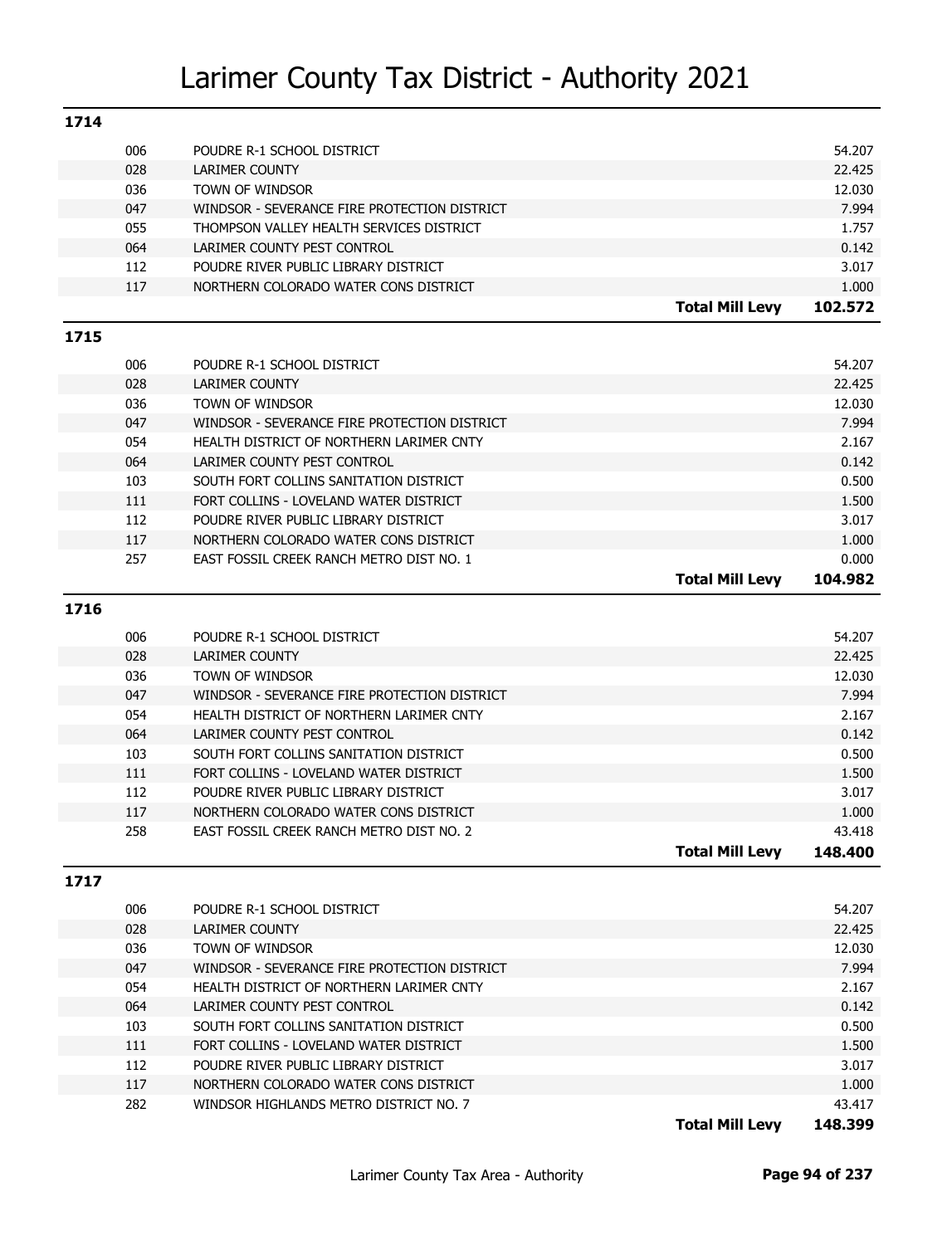| 1718 |                                              |                                   |
|------|----------------------------------------------|-----------------------------------|
| 006  | POUDRE R-1 SCHOOL DISTRICT                   | 54.207                            |
| 028  | LARIMER COUNTY                               | 22.425                            |
| 036  | TOWN OF WINDSOR                              | 12.030                            |
| 047  | WINDSOR - SEVERANCE FIRE PROTECTION DISTRICT | 7.994                             |
| 054  | HEALTH DISTRICT OF NORTHERN LARIMER CNTY     | 2.167                             |
| 064  | LARIMER COUNTY PEST CONTROL                  | 0.142                             |
| 103  | SOUTH FORT COLLINS SANITATION DISTRICT       | 0.500                             |
| 111  | FORT COLLINS - LOVELAND WATER DISTRICT       | 1.500                             |
| 112  | POUDRE RIVER PUBLIC LIBRARY DISTRICT         | 3.017                             |
| 117  | NORTHERN COLORADO WATER CONS DISTRICT        | 1.000                             |
| 283  | WINDSOR HIGHLANDS METRO DISTRICT NO. 8       | 43.417                            |
|      |                                              | 148.399<br><b>Total Mill Levv</b> |

### **1719**

| 006 | POUDRE R-1 SCHOOL DISTRICT                   |                        | 54.207  |
|-----|----------------------------------------------|------------------------|---------|
| 028 | <b>LARIMER COUNTY</b>                        |                        | 22.425  |
| 036 | TOWN OF WINDSOR                              |                        | 12.030  |
| 047 | WINDSOR - SEVERANCE FIRE PROTECTION DISTRICT |                        | 7.994   |
| 054 | HEALTH DISTRICT OF NORTHERN LARIMER CNTY     |                        | 2.167   |
| 064 | LARIMER COUNTY PEST CONTROL                  |                        | 0.142   |
| 103 | SOUTH FORT COLLINS SANITATION DISTRICT       |                        | 0.500   |
| 111 | FORT COLLINS - LOVELAND WATER DISTRICT       |                        | 1.500   |
| 112 | POUDRE RIVER PUBLIC LIBRARY DISTRICT         |                        | 3.017   |
| 117 | NORTHERN COLORADO WATER CONS DISTRICT        |                        | 1.000   |
| 284 | WINDSOR HIGHLANDS METRO DISTRICT NO. 9       |                        | 43.417  |
|     |                                              | <b>Total Mill Levv</b> | 148.399 |

| 006 | POUDRE R-1 SCHOOL DISTRICT                   |                        | 54.207  |
|-----|----------------------------------------------|------------------------|---------|
| 028 | LARIMER COUNTY                               |                        | 22.425  |
| 036 | TOWN OF WINDSOR                              |                        | 12.030  |
| 047 | WINDSOR - SEVERANCE FIRE PROTECTION DISTRICT |                        | 7.994   |
| 054 | HEALTH DISTRICT OF NORTHERN LARIMER CNTY     |                        | 2.167   |
| 064 | LARIMER COUNTY PEST CONTROL                  |                        | 0.142   |
| 103 | SOUTH FORT COLLINS SANITATION DISTRICT       |                        | 0.500   |
| 111 | FORT COLLINS - LOVELAND WATER DISTRICT       |                        | 1.500   |
| 112 | POUDRE RIVER PUBLIC LIBRARY DISTRICT         |                        | 3.017   |
| 117 | NORTHERN COLORADO WATER CONS DISTRICT        |                        | 1.000   |
| 285 | WINDSOR HIGHLANDS METRO DISTRICT NO. 10      |                        | 43.417  |
|     |                                              | <b>Total Mill Levy</b> | 148.399 |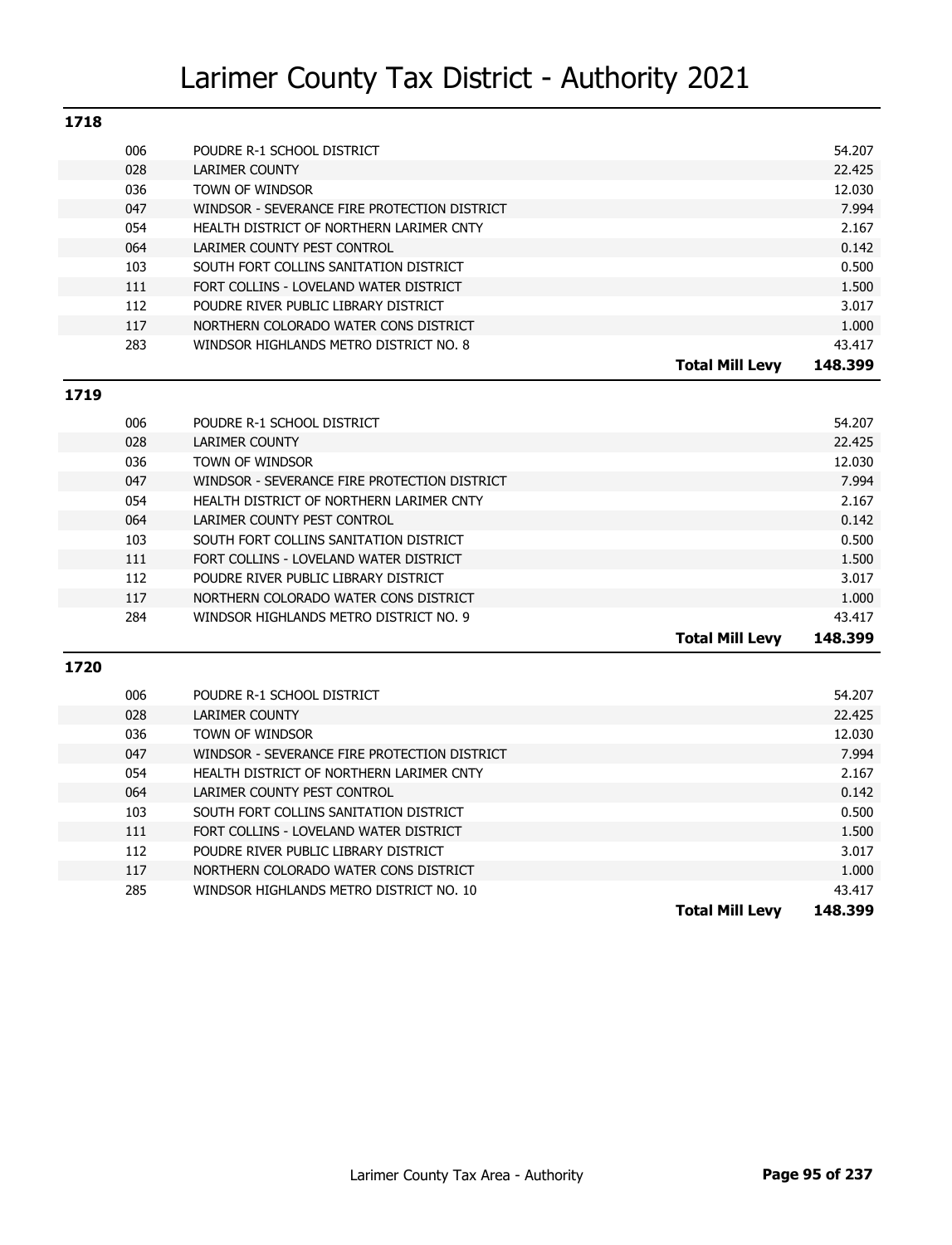| 1721 |                                              |                                   |
|------|----------------------------------------------|-----------------------------------|
| 006  | POUDRE R-1 SCHOOL DISTRICT                   | 54.207                            |
| 028  | LARIMER COUNTY                               | 22.425                            |
| 036  | TOWN OF WINDSOR                              | 12.030                            |
| 047  | WINDSOR - SEVERANCE FIRE PROTECTION DISTRICT | 7.994                             |
| 055  | THOMPSON VALLEY HEALTH SERVICES DISTRICT     | 1.757                             |
| 064  | LARIMER COUNTY PEST CONTROL                  | 0.142                             |
| 103  | SOUTH FORT COLLINS SANITATION DISTRICT       | 0.500                             |
| 111  | FORT COLLINS - LOVELAND WATER DISTRICT       | 1.500                             |
| 112  | POUDRE RIVER PUBLIC LIBRARY DISTRICT         | 3.017                             |
| 117  | NORTHERN COLORADO WATER CONS DISTRICT        | 1.000                             |
| 286  | WINDSOR HIGHLANDS METRO DISTRICT NO. 11      | 0.000                             |
|      |                                              | <b>Total Mill Levv</b><br>104.572 |

### **1722**

| 006 | POUDRE R-1 SCHOOL DISTRICT                   |                        | 54.207  |
|-----|----------------------------------------------|------------------------|---------|
| 028 | LARIMER COUNTY                               |                        | 22.425  |
| 036 | TOWN OF WINDSOR                              |                        | 12.030  |
| 047 | WINDSOR - SEVERANCE FIRE PROTECTION DISTRICT |                        | 7.994   |
| 054 | HEALTH DISTRICT OF NORTHERN LARIMER CNTY     |                        | 2.167   |
| 064 | LARIMER COUNTY PEST CONTROL                  |                        | 0.142   |
| 103 | SOUTH FORT COLLINS SANITATION DISTRICT       |                        | 0.500   |
| 111 | FORT COLLINS - LOVELAND WATER DISTRICT       |                        | 1.500   |
| 112 | POUDRE RIVER PUBLIC LIBRARY DISTRICT         |                        | 3.017   |
| 117 | NORTHERN COLORADO WATER CONS DISTRICT        |                        | 1.000   |
| 300 | PTARMIGAN WEST METRO DISTRICT NO. 1          |                        | 0.000   |
| 302 | PTARMIGAN WEST METRO DISTRICT NO. 3          |                        | 20.000  |
|     |                                              | <b>Total Mill Levy</b> | 124.982 |

| 006 | POUDRE R-1 SCHOOL DISTRICT                   |                        | 54.207  |
|-----|----------------------------------------------|------------------------|---------|
| 028 | <b>LARIMER COUNTY</b>                        |                        | 22.425  |
| 036 | TOWN OF WINDSOR                              |                        | 12.030  |
| 047 | WINDSOR - SEVERANCE FIRE PROTECTION DISTRICT |                        | 7.994   |
| 054 | HEALTH DISTRICT OF NORTHERN LARIMER CNTY     |                        | 2.167   |
| 064 | LARIMER COUNTY PEST CONTROL                  |                        | 0.142   |
| 103 | SOUTH FORT COLLINS SANITATION DISTRICT       |                        | 0.500   |
| 111 | FORT COLLINS - LOVELAND WATER DISTRICT       |                        | 1.500   |
| 112 | POUDRE RIVER PUBLIC LIBRARY DISTRICT         |                        | 3.017   |
| 117 | NORTHERN COLORADO WATER CONS DISTRICT        |                        | 1.000   |
| 301 | PTARMIGAN WEST METRO DISTRICT NO. 2          |                        | 43.417  |
|     |                                              | <b>Total Mill Levy</b> | 148.399 |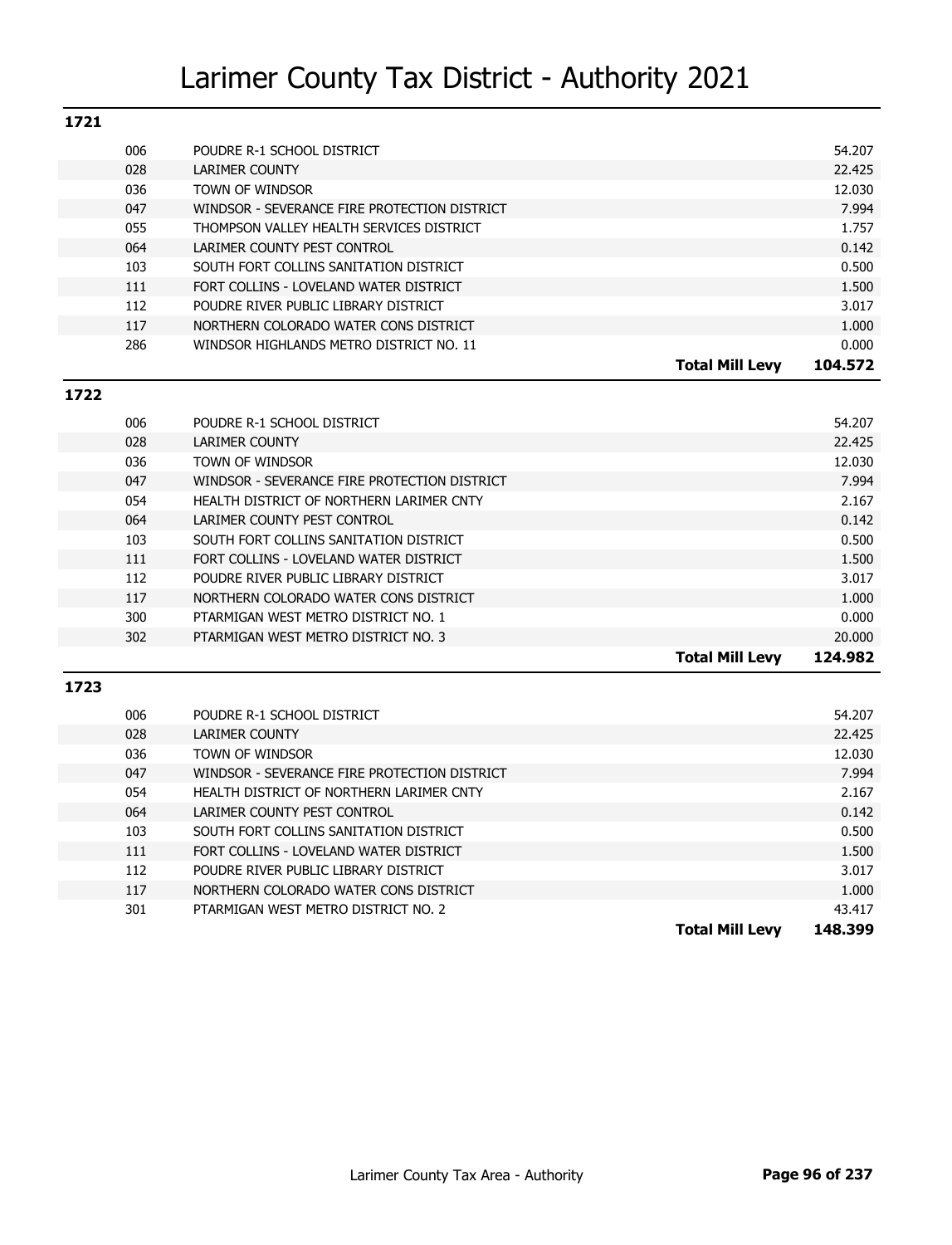| 1724 |     |                                              |                        |         |
|------|-----|----------------------------------------------|------------------------|---------|
|      | 006 | POUDRE R-1 SCHOOL DISTRICT                   |                        | 54.207  |
|      | 028 | LARIMER COUNTY                               |                        | 22.425  |
|      | 036 | TOWN OF WINDSOR                              |                        | 12.030  |
|      | 047 | WINDSOR - SEVERANCE FIRE PROTECTION DISTRICT |                        | 7.994   |
|      | 054 | HEALTH DISTRICT OF NORTHERN LARIMER CNTY     |                        | 2.167   |
|      | 064 | LARIMER COUNTY PEST CONTROL                  |                        | 0.142   |
|      | 103 | SOUTH FORT COLLINS SANITATION DISTRICT       |                        | 0.500   |
|      | 111 | FORT COLLINS - LOVELAND WATER DISTRICT       |                        | 1.500   |
|      | 112 | POUDRE RIVER PUBLIC LIBRARY DISTRICT         |                        | 3.017   |
|      | 117 | NORTHERN COLORADO WATER CONS DISTRICT        |                        | 1.000   |
|      | 302 | PTARMIGAN WEST METRO DISTRICT NO. 3          |                        | 20,000  |
|      |     |                                              | <b>Total Mill Levy</b> | 124.982 |
| 1725 |     |                                              |                        |         |
|      | 006 | POUDRE R-1 SCHOOL DISTRICT                   |                        | 54.207  |

|            |                                              | <b>Total Mill Levy</b> | 101.555 |
|------------|----------------------------------------------|------------------------|---------|
| 286        | WINDSOR HIGHLANDS METRO DISTRICT NO. 11      |                        | 0.000   |
| 117        | NORTHERN COLORADO WATER CONS DISTRICT        |                        | 1.000   |
| 111        | FORT COLLINS - LOVELAND WATER DISTRICT       |                        | 1.500   |
| 103        | SOUTH FORT COLLINS SANITATION DISTRICT       |                        | 0.500   |
| 064        | LARIMER COUNTY PEST CONTROL                  |                        | 0.142   |
| 055        | THOMPSON VALLEY HEALTH SERVICES DISTRICT     |                        | 1.757   |
| 047        | WINDSOR - SEVERANCE FIRE PROTECTION DISTRICT |                        | 7.994   |
| 036        | TOWN OF WINDSOR                              |                        | 12.030  |
| 028        | LARIMER COUNTY                               |                        | 22.425  |
| <b>UUU</b> | PUUDKE K-I SUNUUL DISTRIUT                   |                        | ∕ ש∠.דכ |

|     |                                              | <b>Total Mill Levy</b> | 102.840 |
|-----|----------------------------------------------|------------------------|---------|
| 117 | NORTHERN COLORADO WATER CONS DISTRICT        |                        | 1.000   |
| 116 | NORTH WELD COUNTY WATER DISTRICT             |                        | 0.000   |
| 112 | POUDRE RIVER PUBLIC LIBRARY DISTRICT         |                        | 3.017   |
| 054 | HEALTH DISTRICT OF NORTHERN LARIMER CNTY     |                        | 2.167   |
| 047 | WINDSOR - SEVERANCE FIRE PROTECTION DISTRICT |                        | 7.994   |
| 036 | TOWN OF WINDSOR                              |                        | 12.030  |
| 028 | LARIMER COUNTY                               |                        | 22.425  |
| 006 | POUDRE R-1 SCHOOL DISTRICT                   |                        | 54.207  |
|     |                                              |                        |         |

| 1754 |     |                                              |                        |         |
|------|-----|----------------------------------------------|------------------------|---------|
|      | 006 | POUDRE R-1 SCHOOL DISTRICT                   |                        | 54.207  |
|      | 028 | LARIMER COUNTY                               |                        | 22.425  |
|      | 036 | TOWN OF WINDSOR                              |                        | 12.030  |
|      | 047 | WINDSOR - SEVERANCE FIRE PROTECTION DISTRICT |                        | 7.994   |
|      | 055 | THOMPSON VALLEY HEALTH SERVICES DISTRICT     |                        | 1.757   |
|      | 111 | FORT COLLINS - LOVELAND WATER DISTRICT       |                        | 1.500   |
|      | 112 | POUDRE RIVER PUBLIC LIBRARY DISTRICT         |                        | 3.017   |
|      | 117 | NORTHERN COLORADO WATER CONS DISTRICT        |                        | 1.000   |
|      |     |                                              | <b>Total Mill Levv</b> | 103.930 |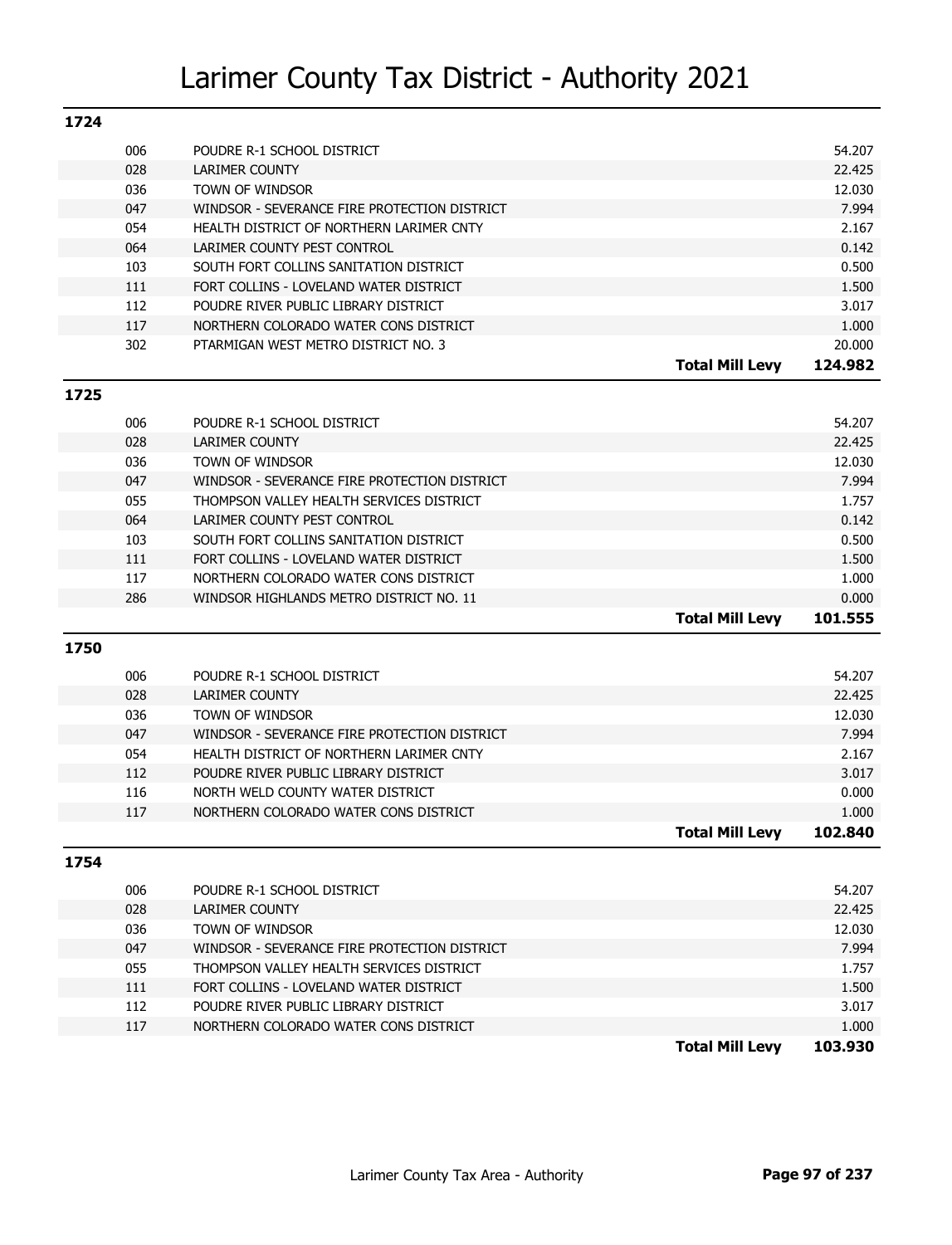| 1755 |     |                                              |                        |         |
|------|-----|----------------------------------------------|------------------------|---------|
|      | 006 | POUDRE R-1 SCHOOL DISTRICT                   |                        | 54.207  |
|      | 028 | <b>LARIMER COUNTY</b>                        |                        | 22.425  |
|      | 036 | TOWN OF WINDSOR                              |                        | 12.030  |
|      | 047 | WINDSOR - SEVERANCE FIRE PROTECTION DISTRICT |                        | 7.994   |
|      | 054 | HEALTH DISTRICT OF NORTHERN LARIMER CNTY     |                        | 2.167   |
|      | 103 | SOUTH FORT COLLINS SANITATION DISTRICT       |                        | 0.500   |
|      | 111 | FORT COLLINS - LOVELAND WATER DISTRICT       |                        | 1.500   |
|      | 112 | POUDRE RIVER PUBLIC LIBRARY DISTRICT         |                        | 3.017   |
|      | 117 | NORTHERN COLORADO WATER CONS DISTRICT        |                        | 1.000   |
|      |     |                                              | <b>Total Mill Levy</b> | 104.840 |
| 1756 |     |                                              |                        |         |
|      | 006 | POUDRE R-1 SCHOOL DISTRICT                   |                        | 54.207  |
|      | 028 | <b>LARIMER COUNTY</b>                        |                        | 22.425  |
|      | 036 | TOWN OF WINDSOR                              |                        | 12.030  |
|      | 047 | WINDSOR - SEVERANCE FIRE PROTECTION DISTRICT |                        | 7.994   |
|      | 054 | HEALTH DISTRICT OF NORTHERN LARIMER CNTY     |                        | 2.167   |
|      | 111 | FORT COLLINS - LOVELAND WATER DISTRICT       |                        | 1.500   |
|      | 112 | POUDRE RIVER PUBLIC LIBRARY DISTRICT         |                        | 3.017   |
|      | 117 | NORTHERN COLORADO WATER CONS DISTRICT        |                        | 1.000   |
|      |     |                                              | <b>Total Mill Levy</b> | 104.340 |
| 1757 |     |                                              |                        |         |
|      | 006 | POUDRE R-1 SCHOOL DISTRICT                   |                        | 54.207  |
|      | 028 | <b>LARIMER COUNTY</b>                        |                        | 22.425  |
|      | 036 | TOWN OF WINDSOR                              |                        | 12.030  |
|      | 047 | WINDSOR - SEVERANCE FIRE PROTECTION DISTRICT |                        | 7.994   |
|      | 055 | THOMPSON VALLEY HEALTH SERVICES DISTRICT     |                        | 1.757   |
|      | 103 | SOUTH FORT COLLINS SANITATION DISTRICT       |                        | 0.500   |
|      | 111 | FORT COLLINS - LOVELAND WATER DISTRICT       |                        | 1.500   |
|      | 112 | POUDRE RIVER PUBLIC LIBRARY DISTRICT         |                        | 3.017   |
|      | 117 | NORTHERN COLORADO WATER CONS DISTRICT        |                        | 1.000   |
|      |     |                                              | <b>Total Mill Levy</b> | 104.430 |
| 1758 |     |                                              |                        |         |
|      | 006 | POUDRE R-1 SCHOOL DISTRICT                   |                        | 54.207  |
|      | 028 | LARIMER COUNTY                               |                        | 22.425  |
|      | 036 | TOWN OF WINDSOR                              |                        | 12.030  |
|      | 047 | WINDSOR - SEVERANCE FIRE PROTECTION DISTRICT |                        | 7.994   |
|      | 055 | THOMPSON VALLEY HEALTH SERVICES DISTRICT     |                        | 1.757   |
|      | 103 | SOUTH FORT COLLINS SANITATION DISTRICT       |                        | 0.500   |
|      | 111 | FORT COLLINS - LOVELAND WATER DISTRICT       |                        | 1.500   |
|      | 112 | POUDRE RIVER PUBLIC LIBRARY DISTRICT         |                        | 3.017   |
|      | 117 | NORTHERN COLORADO WATER CONS DISTRICT        |                        | 1.000   |
|      | 130 | WINDSOR HIGHLANDS METRO DISTRICT NO. 1       |                        | 33.398  |
|      |     |                                              | <b>Total Mill Levy</b> | 137.828 |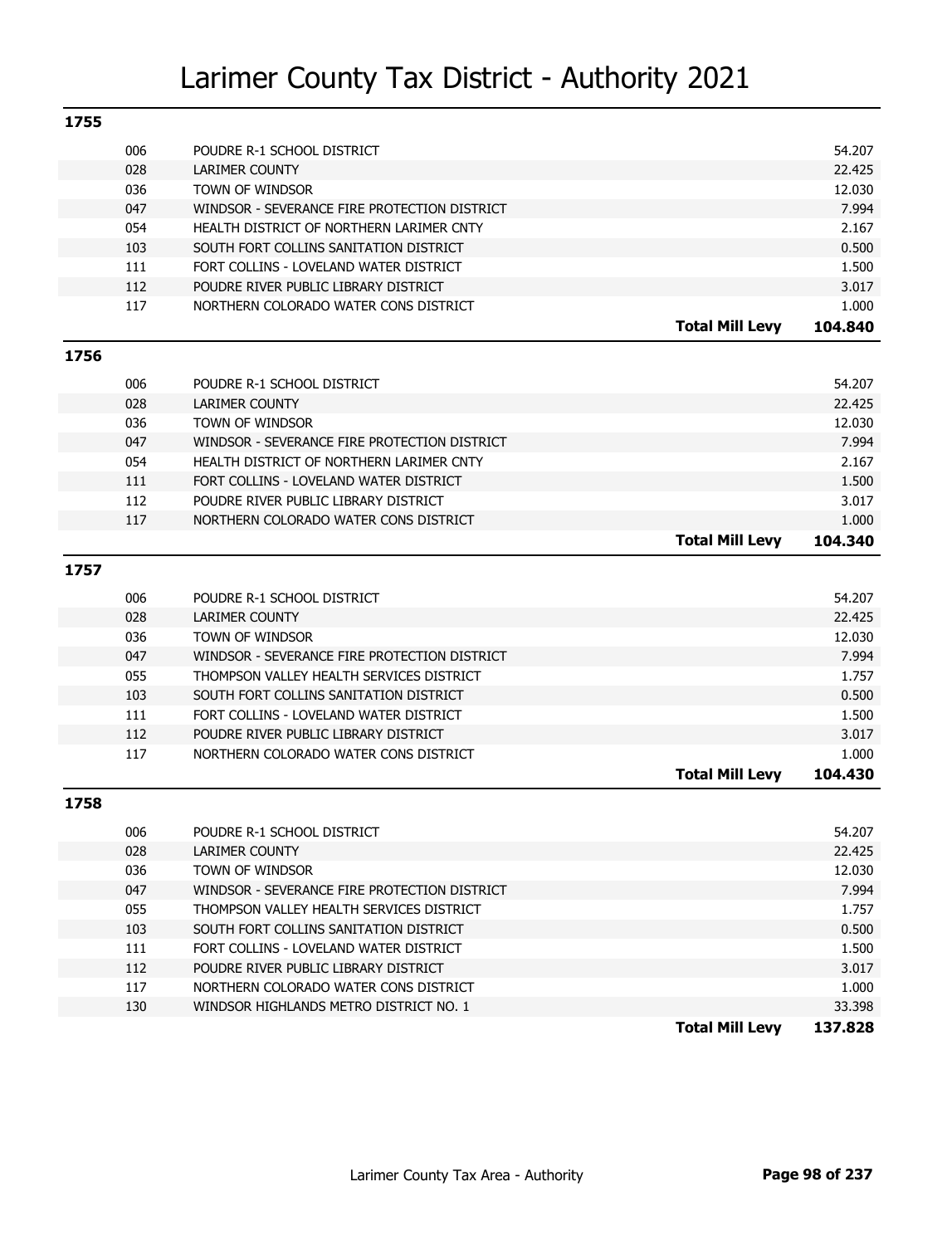| 1759 |     |                                              |                        |         |
|------|-----|----------------------------------------------|------------------------|---------|
|      | 006 | POUDRE R-1 SCHOOL DISTRICT                   |                        | 54.207  |
|      | 028 | <b>LARIMER COUNTY</b>                        |                        | 22.425  |
|      | 036 | TOWN OF WINDSOR                              |                        | 12.030  |
|      | 047 | WINDSOR - SEVERANCE FIRE PROTECTION DISTRICT |                        | 7.994   |
|      | 055 | THOMPSON VALLEY HEALTH SERVICES DISTRICT     |                        | 1.757   |
|      | 103 | SOUTH FORT COLLINS SANITATION DISTRICT       |                        | 0.500   |
|      | 111 | FORT COLLINS - LOVELAND WATER DISTRICT       |                        | 1.500   |
|      | 112 | POUDRE RIVER PUBLIC LIBRARY DISTRICT         |                        | 3.017   |
|      | 117 | NORTHERN COLORADO WATER CONS DISTRICT        |                        | 1.000   |
|      | 131 | WINDSOR HIGHLANDS METRO DISTRICT NO. 2       |                        | 38.964  |
|      |     |                                              | <b>Total Mill Levy</b> | 143.394 |
| 1760 |     |                                              |                        |         |
|      | 006 | POUDRE R-1 SCHOOL DISTRICT                   |                        | 54.207  |
|      | 028 | <b>LARIMER COUNTY</b>                        |                        | 22.425  |
|      | 036 | TOWN OF WINDSOR                              |                        | 12.030  |
|      | 047 | WINDSOR - SEVERANCE FIRE PROTECTION DISTRICT |                        | 7.994   |
|      | 055 | THOMPSON VALLEY HEALTH SERVICES DISTRICT     |                        | 1.757   |
|      | 103 | SOUTH FORT COLLINS SANITATION DISTRICT       |                        | 0.500   |
|      | 111 | FORT COLLINS - LOVELAND WATER DISTRICT       |                        | 1.500   |
|      | 112 | POUDRE RIVER PUBLIC LIBRARY DISTRICT         |                        | 3.017   |
|      | 117 | NORTHERN COLORADO WATER CONS DISTRICT        |                        | 1.000   |
|      | 132 | WINDSOR HIGHLANDS METRO DISTRICT NO. 3       |                        | 38.964  |
|      |     |                                              | <b>Total Mill Levy</b> | 143.394 |
| 1761 |     |                                              |                        |         |
|      | 006 | POUDRE R-1 SCHOOL DISTRICT                   |                        | 54.207  |
|      | 028 | <b>LARIMER COUNTY</b>                        |                        | 22.425  |
|      | 036 | TOWN OF WINDSOR                              |                        | 12.030  |
|      | 047 | WINDSOR - SEVERANCE FIRE PROTECTION DISTRICT |                        | 7.994   |
|      | 054 | HEALTH DISTRICT OF NORTHERN LARIMER CNTY     |                        | 2.167   |
|      | 112 | POUDRE RIVER PUBLIC LIBRARY DISTRICT         |                        | 3.017   |
|      | 117 | NORTHERN COLORADO WATER CONS DISTRICT        |                        | 1.000   |
|      |     |                                              | <b>Total Mill Levy</b> | 102.840 |

|  | ×<br>۰. |  |
|--|---------|--|
|  |         |  |

| 006 | POUDRE R-1 SCHOOL DISTRICT                   |                        | 54.207  |
|-----|----------------------------------------------|------------------------|---------|
| 028 | LARIMER COUNTY                               |                        | 22.425  |
| 036 | TOWN OF WINDSOR                              |                        | 12.030  |
| 047 | WINDSOR - SEVERANCE FIRE PROTECTION DISTRICT |                        | 7.994   |
| 054 | HEALTH DISTRICT OF NORTHERN LARIMER CNTY     |                        | 2.167   |
| 103 | SOUTH FORT COLLINS SANITATION DISTRICT       |                        | 0.500   |
| 111 | FORT COLLINS - LOVELAND WATER DISTRICT       |                        | 1.500   |
| 112 | POUDRE RIVER PUBLIC LIBRARY DISTRICT         |                        | 3.017   |
| 117 | NORTHERN COLORADO WATER CONS DISTRICT        |                        | 1.000   |
| 302 | PTARMIGAN WEST METRO DISTRICT NO. 3          |                        | 20.000  |
|     |                                              | <b>Total Mill Levy</b> | 124.840 |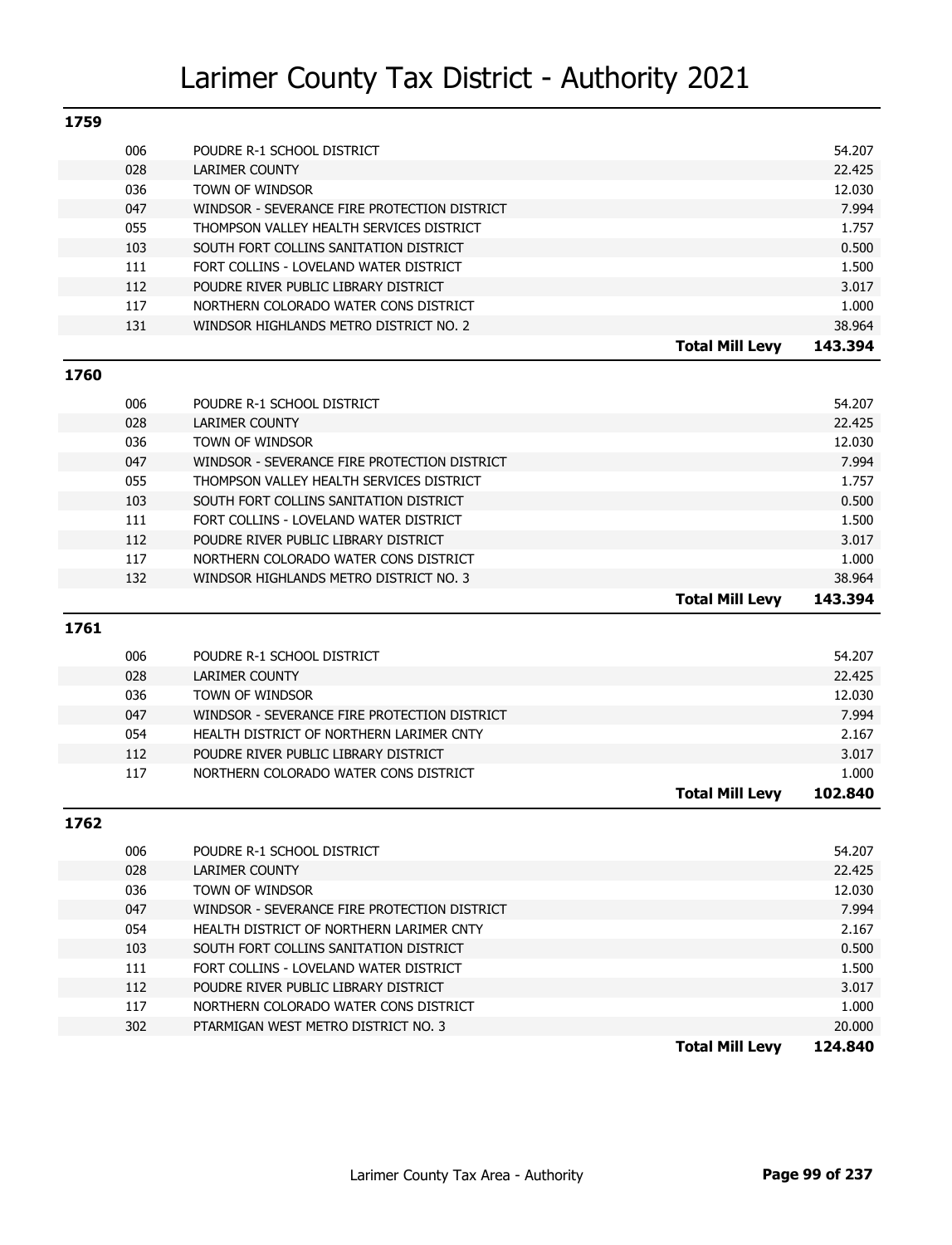| 1900 |     |                                                |                        |        |
|------|-----|------------------------------------------------|------------------------|--------|
|      | 006 | POUDRE R-1 SCHOOL DISTRICT                     |                        | 54.207 |
|      | 028 | <b>LARIMER COUNTY</b>                          |                        | 22.425 |
|      | 047 | WINDSOR - SEVERANCE FIRE PROTECTION DISTRICT   |                        | 7.994  |
|      | 054 | HEALTH DISTRICT OF NORTHERN LARIMER CNTY       |                        | 2.167  |
|      | 064 | LARIMER COUNTY PEST CONTROL                    |                        | 0.142  |
|      | 103 | SOUTH FORT COLLINS SANITATION DISTRICT         |                        | 0.500  |
|      | 111 | FORT COLLINS - LOVELAND WATER DISTRICT         |                        | 1.500  |
|      | 112 | POUDRE RIVER PUBLIC LIBRARY DISTRICT           |                        | 3.017  |
|      | 117 | NORTHERN COLORADO WATER CONS DISTRICT          |                        | 1.000  |
|      |     |                                                | <b>Total Mill Levy</b> | 92.952 |
| 1901 |     |                                                |                        |        |
|      | 006 | POUDRE R-1 SCHOOL DISTRICT                     |                        | 54.207 |
|      | 028 | <b>LARIMER COUNTY</b>                          |                        | 22.425 |
|      | 047 | WINDSOR - SEVERANCE FIRE PROTECTION DISTRICT   |                        | 7.994  |
|      | 054 | HEALTH DISTRICT OF NORTHERN LARIMER CNTY       |                        | 2.167  |
|      | 064 | LARIMER COUNTY PEST CONTROL                    |                        | 0.142  |
|      | 112 | POUDRE RIVER PUBLIC LIBRARY DISTRICT           |                        | 3.017  |
|      | 117 | NORTHERN COLORADO WATER CONS DISTRICT          |                        | 1.000  |
|      |     |                                                | <b>Total Mill Levy</b> | 90.952 |
| 1902 |     |                                                |                        |        |
|      | 006 | POUDRE R-1 SCHOOL DISTRICT                     |                        | 54.207 |
|      | 028 | <b>LARIMER COUNTY</b>                          |                        | 22.425 |
|      | 047 | WINDSOR - SEVERANCE FIRE PROTECTION DISTRICT   |                        | 7.994  |
|      | 054 | HEALTH DISTRICT OF NORTHERN LARIMER CNTY       |                        | 2.167  |
|      | 064 | LARIMER COUNTY PEST CONTROL                    |                        | 0.142  |
|      | 112 | POUDRE RIVER PUBLIC LIBRARY DISTRICT           |                        | 3.017  |
|      | 116 | NORTH WELD COUNTY WATER DISTRICT               |                        | 0.000  |
|      | 117 | NORTHERN COLORADO WATER CONS DISTRICT          |                        | 1.000  |
|      |     |                                                | <b>Total Mill Levy</b> | 90.952 |
| 1903 |     |                                                |                        |        |
|      | 006 | POUDRE R-1 SCHOOL DISTRICT                     |                        | 54.207 |
|      | 028 | <b>LARIMER COUNTY</b>                          |                        | 22.425 |
|      | 044 | POUDRE VALLEY FIRE PROTECTION DISTRICT         |                        | 10.639 |
|      | 054 | HEALTH DISTRICT OF NORTHERN LARIMER CNTY       |                        | 2.167  |
|      | 064 | LARIMER COUNTY PEST CONTROL                    |                        | 0.142  |
|      | 072 | LARIMER COUNTY G.I.D. NO. 10 HOMESTEAD ESTATES |                        | 0.000  |
|      | 110 | EAST LARIMER COUNTY WATER DISTRICT             |                        | 0.000  |
|      | 112 | POUDRE RIVER PUBLIC LIBRARY DISTRICT           |                        | 3.017  |
|      | 117 | NORTHERN COLORADO WATER CONS DISTRICT          |                        | 1.000  |
|      |     |                                                | <b>Total Mill Levy</b> | 93.597 |
| 1904 |     |                                                |                        |        |
|      | 006 | POUDRE R-1 SCHOOL DISTRICT                     |                        | 54.207 |
|      | 028 | LARIMER COUNTY                                 |                        | 22.425 |
|      | 049 | <b>GLACIER VIEW FIRE PROTECTION DISTRICT</b>   |                        | 11.650 |
|      | 054 | HEALTH DISTRICT OF NORTHERN LARIMER CNTY       |                        | 2.167  |
|      | 112 | POUDRE RIVER PUBLIC LIBRARY DISTRICT           |                        | 3.017  |
|      |     |                                                | <b>Total Mill Levy</b> | 93.466 |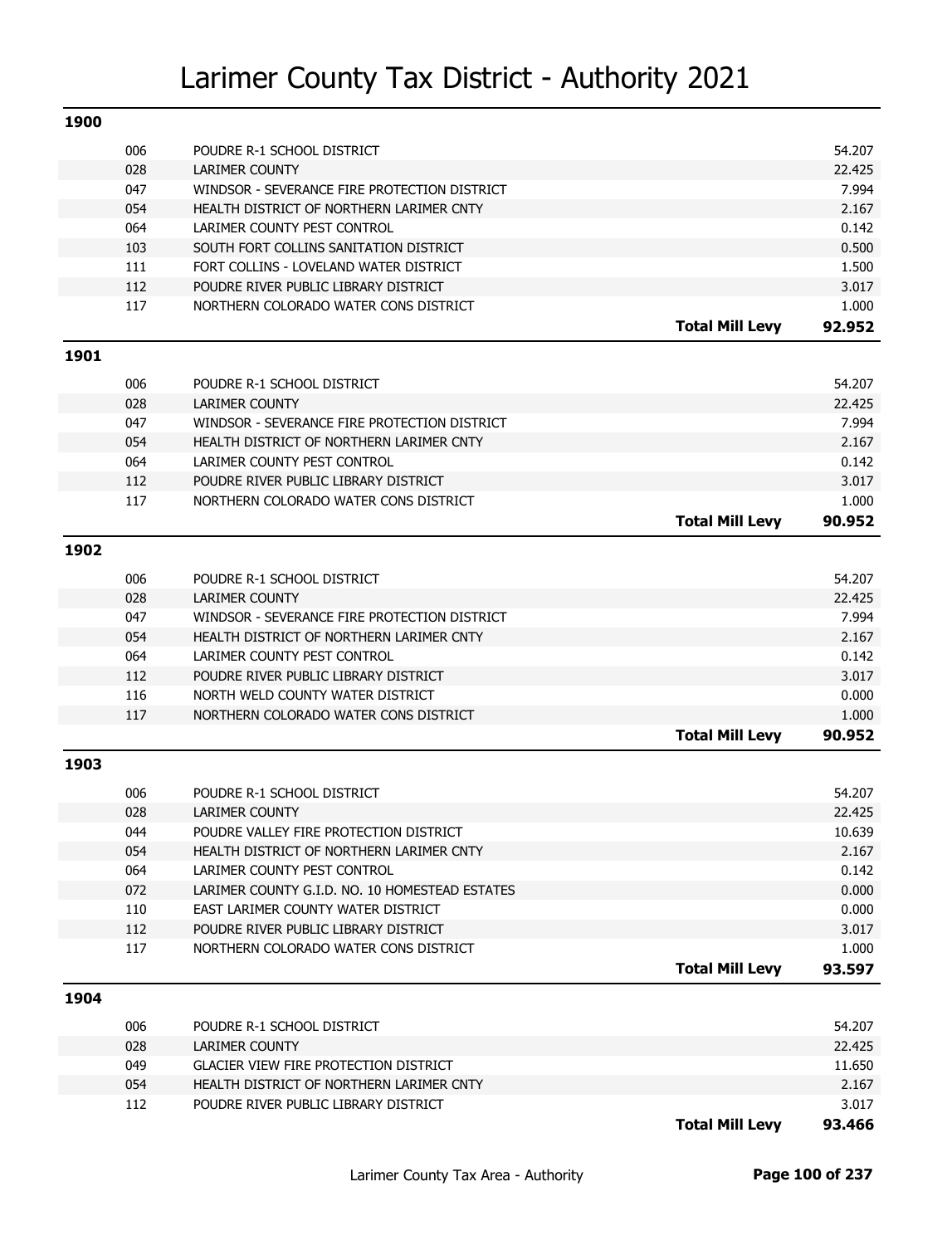| 1905 |            |                                                                                    |                        |                 |
|------|------------|------------------------------------------------------------------------------------|------------------------|-----------------|
|      | 006        | POUDRE R-1 SCHOOL DISTRICT                                                         |                        | 54.207          |
|      | 028        | <b>LARIMER COUNTY</b>                                                              |                        | 22.425          |
|      | 044        | POUDRE VALLEY FIRE PROTECTION DISTRICT                                             |                        | 10.639          |
|      | 055        | THOMPSON VALLEY HEALTH SERVICES DISTRICT                                           |                        | 1.757           |
|      | 064        | LARIMER COUNTY PEST CONTROL                                                        |                        | 0.142           |
|      | 112        | POUDRE RIVER PUBLIC LIBRARY DISTRICT                                               |                        | 3.017           |
|      | 117        | NORTHERN COLORADO WATER CONS DISTRICT                                              |                        | 1.000           |
|      |            |                                                                                    | <b>Total Mill Levy</b> | 93.187          |
| 1906 |            |                                                                                    |                        |                 |
|      |            |                                                                                    |                        |                 |
|      | 006        | POUDRE R-1 SCHOOL DISTRICT                                                         |                        | 54.207          |
|      | 028        | <b>LARIMER COUNTY</b>                                                              |                        | 22.425          |
|      | 044        | POUDRE VALLEY FIRE PROTECTION DISTRICT                                             |                        | 10.639          |
|      | 054        | HEALTH DISTRICT OF NORTHERN LARIMER CNTY                                           |                        | 2.167<br>0.142  |
|      | 064<br>074 | LARIMER COUNTY PEST CONTROL<br>LARIMER COUNTY G.I.D. NO. 1991-1 ARAPAHOE PINES     |                        | 29.729          |
|      | 111        | FORT COLLINS - LOVELAND WATER DISTRICT                                             |                        | 1.500           |
|      | 112        | POUDRE RIVER PUBLIC LIBRARY DISTRICT                                               |                        | 3.017           |
|      | 117        | NORTHERN COLORADO WATER CONS DISTRICT                                              |                        | 1.000           |
|      |            |                                                                                    | <b>Total Mill Levy</b> | 124.826         |
|      |            |                                                                                    |                        |                 |
| 1907 |            |                                                                                    |                        |                 |
|      | 006        | POUDRE R-1 SCHOOL DISTRICT                                                         |                        | 54.207          |
|      | 028        | <b>LARIMER COUNTY</b>                                                              |                        | 22.425          |
|      | 045        | RED FEATHER LAKES FIRE PROTECTION DISTRICT                                         |                        | 12.112          |
|      | 054        | HEALTH DISTRICT OF NORTHERN LARIMER CNTY                                           |                        | 2.167           |
|      | 075        | LARIMER COUNTY G.I.D. NO. 13A RED FEATHER LAKES                                    |                        | 11.660          |
|      | 112        | POUDRE RIVER PUBLIC LIBRARY DISTRICT                                               |                        | 3.017           |
|      |            |                                                                                    | <b>Total Mill Levy</b> | 105.588         |
| 1908 |            |                                                                                    |                        |                 |
|      |            |                                                                                    |                        |                 |
|      | 006        | POUDRE R-1 SCHOOL DISTRICT                                                         |                        | 54.207          |
|      | 028        | <b>LARIMER COUNTY</b>                                                              |                        | 22.425          |
|      | 050<br>054 | CRYSTAL LAKES FIRE PROTECTION DISTRICT<br>HEALTH DISTRICT OF NORTHERN LARIMER CNTY |                        | 9.000<br>2.167  |
|      | 112        |                                                                                    |                        |                 |
|      |            | POUDRE RIVER PUBLIC LIBRARY DISTRICT                                               | <b>Total Mill Levy</b> | 3.017<br>90.816 |
|      |            |                                                                                    |                        |                 |
| 1909 |            |                                                                                    |                        |                 |
|      | 006        | POUDRE R-1 SCHOOL DISTRICT                                                         |                        | 54.207          |
|      | 028        | <b>LARIMER COUNTY</b>                                                              |                        | 22.425          |
|      | 044        | POUDRE VALLEY FIRE PROTECTION DISTRICT                                             |                        | 10.639          |
|      | 054        | HEALTH DISTRICT OF NORTHERN LARIMER CNTY                                           |                        | 2.167           |
|      | 064        | LARIMER COUNTY PEST CONTROL                                                        |                        | 0.142           |
|      | 077        | LARIMER COUNTY G.I.D. NO. 12 CLUB ESTATES                                          |                        | 12.500          |
|      | 096        | CHERRY HILLS SANITATION DISTRICT                                                   |                        | 0.000           |
|      | 110        | EAST LARIMER COUNTY WATER DISTRICT                                                 |                        | 0.000           |
|      | 112        | POUDRE RIVER PUBLIC LIBRARY DISTRICT                                               |                        | 3.017           |
|      | 117        | NORTHERN COLORADO WATER CONS DISTRICT                                              |                        | 1.000           |
|      |            |                                                                                    | Tatal Mill Laver       | 106.007.        |

**Total Mill Levy 106.097**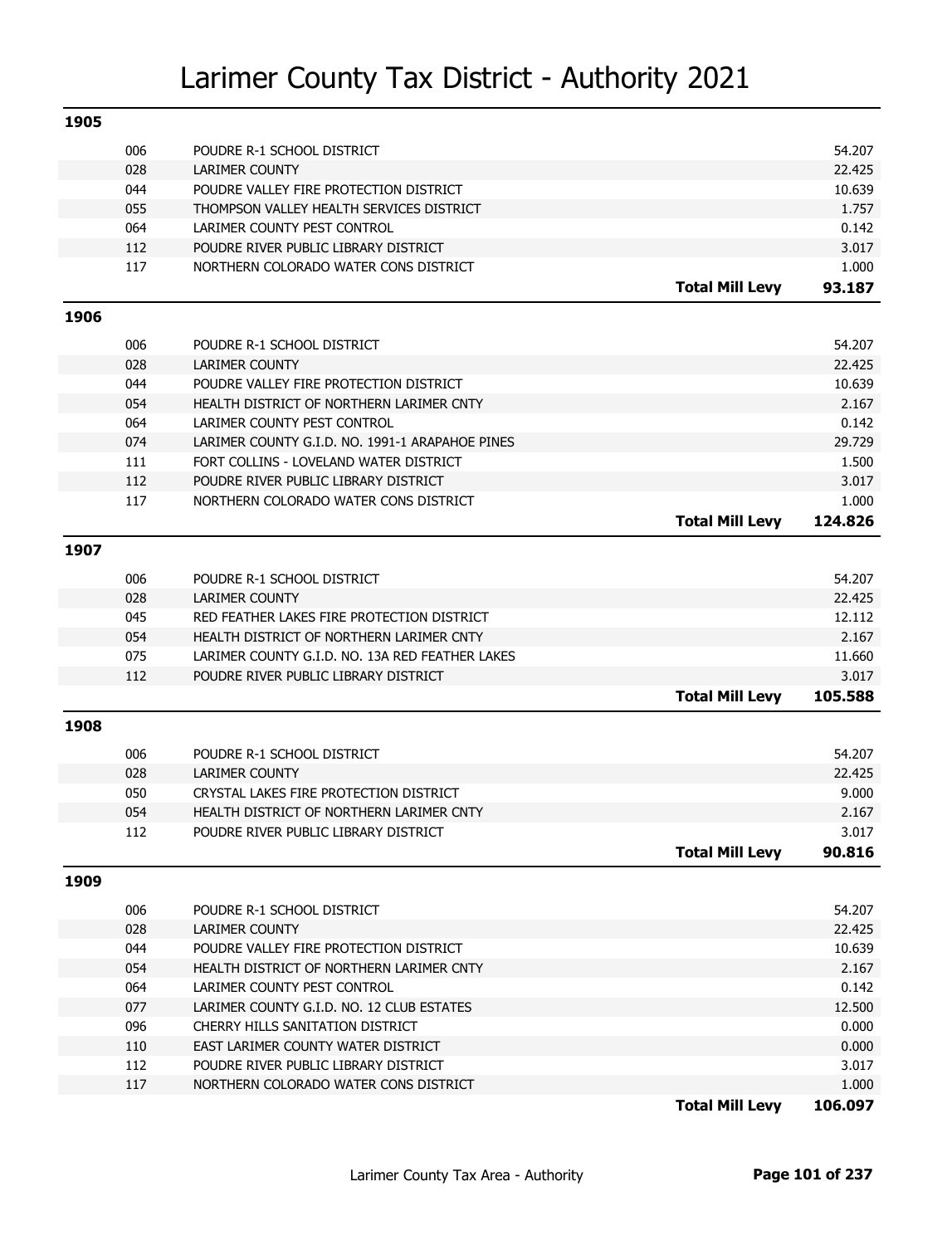| 1910 |            |                                              |                        |                  |
|------|------------|----------------------------------------------|------------------------|------------------|
|      | 006        | POUDRE R-1 SCHOOL DISTRICT                   |                        | 54.207           |
|      | 028        | <b>LARIMER COUNTY</b>                        |                        | 22.425           |
|      | 044        | POUDRE VALLEY FIRE PROTECTION DISTRICT       |                        | 10.639           |
|      | 054        | HEALTH DISTRICT OF NORTHERN LARIMER CNTY     |                        | 2.167            |
|      | 064        | LARIMER COUNTY PEST CONTROL                  |                        | 0.142            |
|      | 078        | LARIMER COUNTY G.I.D. NO. 15 SKYVIEW SOUTH   |                        | 10.000           |
|      | 103        | SOUTH FORT COLLINS SANITATION DISTRICT       |                        | 0.500            |
|      | 111        | FORT COLLINS - LOVELAND WATER DISTRICT       |                        | 1.500            |
|      | 112        | POUDRE RIVER PUBLIC LIBRARY DISTRICT         |                        | 3.017            |
|      | 117        | NORTHERN COLORADO WATER CONS DISTRICT        |                        | 1.000            |
|      |            |                                              | <b>Total Mill Levy</b> | 105.597          |
| 1911 |            |                                              |                        |                  |
|      |            |                                              |                        |                  |
|      | 006        | POUDRE R-1 SCHOOL DISTRICT                   |                        | 54.207           |
|      | 028        | <b>LARIMER COUNTY</b>                        |                        | 22.425           |
|      | 044        | POUDRE VALLEY FIRE PROTECTION DISTRICT       |                        | 10.639           |
|      | 054        | HEALTH DISTRICT OF NORTHERN LARIMER CNTY     |                        | 2.167            |
|      | 064        | LARIMER COUNTY PEST CONTROL                  |                        | 0.142            |
|      | 079        | LARIMER COUNTY G.I.D. NO. 16 KITCHELL SUB    |                        | 9.600            |
|      | 095        | BOXELDER SANITATION DISTRICT                 |                        | 0.000            |
|      | 110        | EAST LARIMER COUNTY WATER DISTRICT           |                        | 0.000            |
|      | 112        | POUDRE RIVER PUBLIC LIBRARY DISTRICT         |                        | 3.017            |
|      | 117        | NORTHERN COLORADO WATER CONS DISTRICT        | <b>Total Mill Levy</b> | 1.000<br>103.197 |
|      |            |                                              |                        |                  |
| 1912 |            |                                              |                        |                  |
|      | 006        | POUDRE R-1 SCHOOL DISTRICT                   |                        | 54.207           |
|      | 028        | <b>LARIMER COUNTY</b>                        |                        | 22.425           |
|      | 047        | WINDSOR - SEVERANCE FIRE PROTECTION DISTRICT |                        | 7.994            |
|      | 054        | HEALTH DISTRICT OF NORTHERN LARIMER CNTY     |                        | 2.167            |
|      | 064        | LARIMER COUNTY PEST CONTROL                  |                        | 0.142            |
|      | 080        | LARIMER COUNTY G.I.D. NO. 17 COUNTRY MEADOWS |                        | 8.500            |
|      | 111        | FORT COLLINS - LOVELAND WATER DISTRICT       |                        | 1.500            |
|      | 112        | POUDRE RIVER PUBLIC LIBRARY DISTRICT         |                        | 3.017            |
|      | 117        | NORTHERN COLORADO WATER CONS DISTRICT        |                        | 1.000            |
|      |            |                                              | <b>Total Mill Levy</b> | 100.952          |
| 1913 |            |                                              |                        |                  |
|      | 006        | POUDRE R-1 SCHOOL DISTRICT                   |                        | 54.207           |
|      | 028        | <b>LARIMER COUNTY</b>                        |                        | 22.425           |
|      | 047        | WINDSOR - SEVERANCE FIRE PROTECTION DISTRICT |                        | 7.994            |
|      | 054        | HEALTH DISTRICT OF NORTHERN LARIMER CNTY     |                        | 2.167            |
|      | 064        | LARIMER COUNTY PEST CONTROL                  |                        | 0.142            |
|      | 080        | LARIMER COUNTY G.I.D. NO. 17 COUNTRY MEADOWS |                        | 8.500            |
|      | 103        | SOUTH FORT COLLINS SANITATION DISTRICT       |                        | 0.500            |
|      | 111        | FORT COLLINS - LOVELAND WATER DISTRICT       |                        | 1.500            |
|      |            |                                              |                        |                  |
|      |            | POUDRE RIVER PUBLIC LIBRARY DISTRICT         |                        |                  |
|      | 112<br>117 | NORTHERN COLORADO WATER CONS DISTRICT        |                        | 3.017<br>1.000   |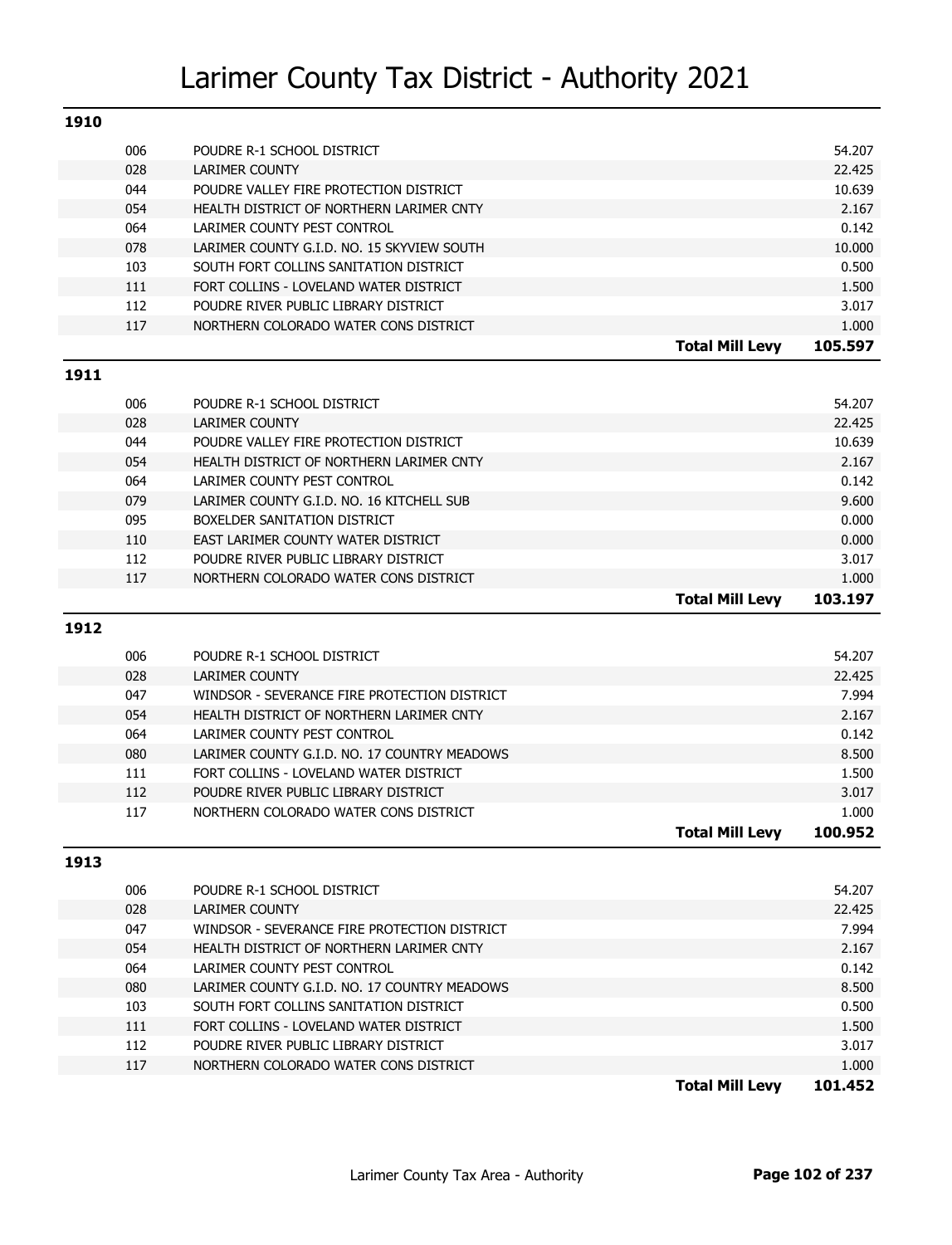| 1914 |     |                                              |                        |         |
|------|-----|----------------------------------------------|------------------------|---------|
|      | 006 | POUDRE R-1 SCHOOL DISTRICT                   |                        | 54.207  |
|      | 028 | <b>LARIMER COUNTY</b>                        |                        | 22.425  |
|      | 051 | LIVERMORE FIRE PROTECTION DISTRICT           |                        | 6.522   |
|      | 054 | HEALTH DISTRICT OF NORTHERN LARIMER CNTY     |                        | 2.167   |
|      | 112 | POUDRE RIVER PUBLIC LIBRARY DISTRICT         |                        | 3.017   |
|      |     |                                              | <b>Total Mill Levy</b> | 88.338  |
| 1915 |     |                                              |                        |         |
|      | 006 | POUDRE R-1 SCHOOL DISTRICT                   |                        | 54.207  |
|      | 028 | <b>LARIMER COUNTY</b>                        |                        | 22.425  |
|      | 051 | LIVERMORE FIRE PROTECTION DISTRICT           |                        | 6.522   |
|      | 054 | HEALTH DISTRICT OF NORTHERN LARIMER CNTY     |                        | 2.167   |
|      | 064 | LARIMER COUNTY PEST CONTROL                  |                        | 0.142   |
|      | 112 | POUDRE RIVER PUBLIC LIBRARY DISTRICT         |                        | 3.017   |
|      | 117 | NORTHERN COLORADO WATER CONS DISTRICT        |                        | 1.000   |
|      |     |                                              | <b>Total Mill Levy</b> | 89.480  |
| 1917 |     |                                              |                        |         |
|      | 006 | POUDRE R-1 SCHOOL DISTRICT                   |                        | 54.207  |
|      | 028 | <b>LARIMER COUNTY</b>                        |                        | 22.425  |
|      | 054 | HEALTH DISTRICT OF NORTHERN LARIMER CNTY     |                        | 2.167   |
|      | 093 | RED FEATHER MOUNTAIN LIBRARY                 |                        | 4.750   |
|      |     |                                              | <b>Total Mill Levy</b> | 83.549  |
| 1918 |     |                                              |                        |         |
|      | 006 | POUDRE R-1 SCHOOL DISTRICT                   |                        | 54.207  |
|      | 028 | <b>LARIMER COUNTY</b>                        |                        | 22.425  |
|      | 043 | POUDRE CANYON FIRE PROTECTION DISTRICT       |                        | 21.142  |
|      | 054 | HEALTH DISTRICT OF NORTHERN LARIMER CNTY     |                        | 2.167   |
|      | 093 | RED FEATHER MOUNTAIN LIBRARY                 |                        | 4.750   |
|      |     |                                              | <b>Total Mill Levy</b> | 104.691 |
| 1919 |     |                                              |                        |         |
|      | 006 | POUDRE R-1 SCHOOL DISTRICT                   |                        | 54.207  |
|      | 028 | <b>LARIMER COUNTY</b>                        |                        | 22.425  |
|      | 045 | RED FEATHER LAKES FIRE PROTECTION DISTRICT   |                        | 12.112  |
|      | 054 | HEALTH DISTRICT OF NORTHERN LARIMER CNTY     |                        | 2.167   |
|      | 093 | RED FEATHER MOUNTAIN LIBRARY                 |                        | 4.750   |
|      |     |                                              | <b>Total Mill Levy</b> | 95.661  |
| 1920 |     |                                              |                        |         |
|      | 006 | POUDRE R-1 SCHOOL DISTRICT                   |                        | 54.207  |
|      | 028 | <b>LARIMER COUNTY</b>                        |                        | 22.425  |
|      | 049 | <b>GLACIER VIEW FIRE PROTECTION DISTRICT</b> |                        | 11.650  |
|      | 054 | HEALTH DISTRICT OF NORTHERN LARIMER CNTY     |                        | 2.167   |
|      | 093 | RED FEATHER MOUNTAIN LIBRARY                 |                        | 4.750   |
|      |     |                                              | <b>Total Mill Levy</b> | 95.199  |
|      |     |                                              |                        |         |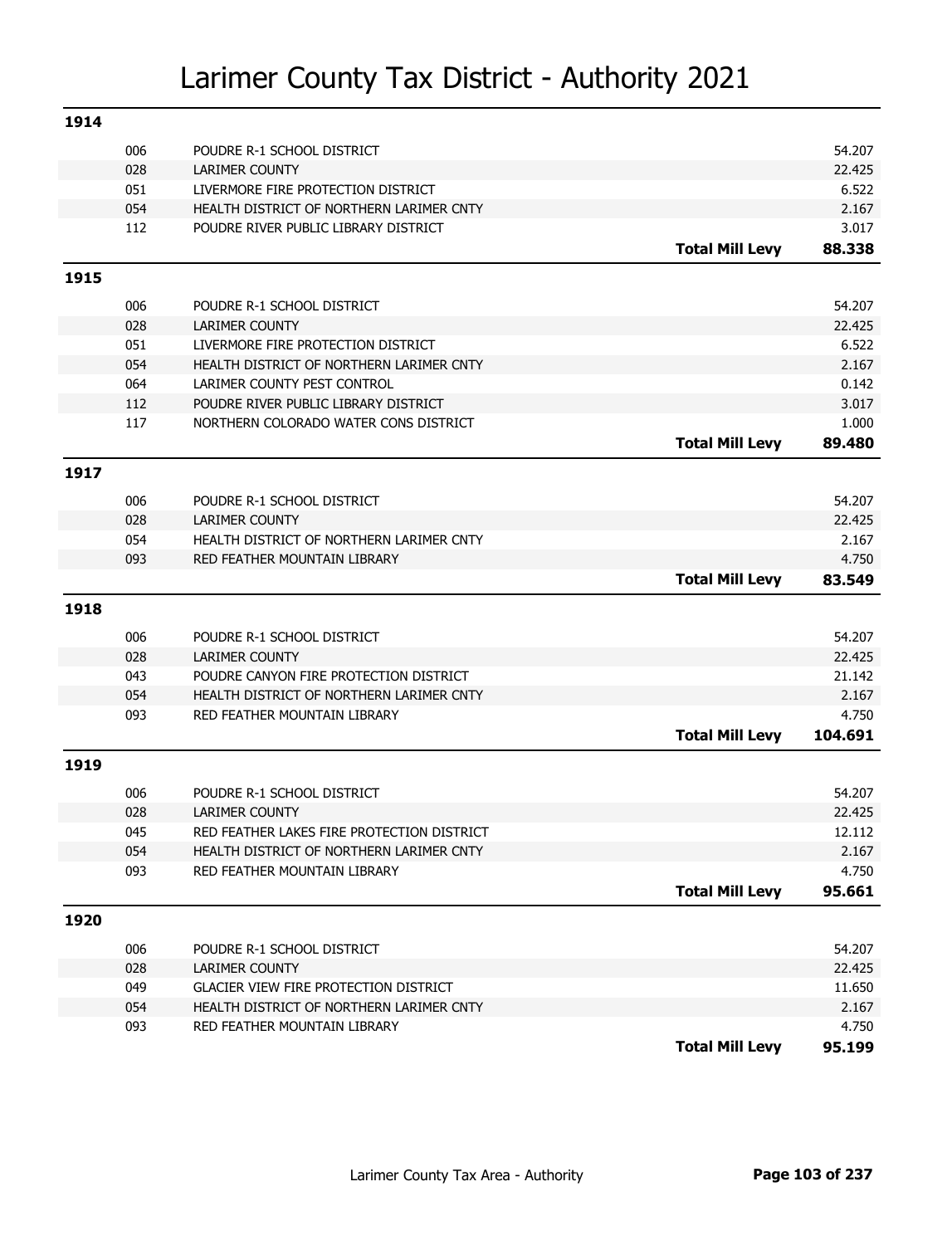| 1921 |            |                                                                                |                        |                |
|------|------------|--------------------------------------------------------------------------------|------------------------|----------------|
|      | 006        | POUDRE R-1 SCHOOL DISTRICT                                                     |                        | 54.207         |
|      | 028        | LARIMER COUNTY                                                                 |                        | 22.425         |
|      | 045        | RED FEATHER LAKES FIRE PROTECTION DISTRICT                                     |                        | 12.112         |
|      | 054        | HEALTH DISTRICT OF NORTHERN LARIMER CNTY                                       |                        | 2.167          |
|      | 075        | LARIMER COUNTY G.I.D. NO. 13A RED FEATHER LAKES                                |                        | 11.660         |
|      | 093        | RED FEATHER MOUNTAIN LIBRARY                                                   |                        | 4.750          |
|      |            |                                                                                | <b>Total Mill Levy</b> | 107.321        |
| 1922 |            |                                                                                |                        |                |
|      | 006        | POUDRE R-1 SCHOOL DISTRICT                                                     |                        | 54.207         |
|      | 028        | <b>LARIMER COUNTY</b>                                                          |                        | 22.425         |
|      | 050        | CRYSTAL LAKES FIRE PROTECTION DISTRICT                                         |                        | 9.000          |
|      | 054        | HEALTH DISTRICT OF NORTHERN LARIMER CNTY                                       |                        | 2.167          |
|      | 093        | RED FEATHER MOUNTAIN LIBRARY                                                   |                        | 4.750          |
|      |            |                                                                                | <b>Total Mill Levy</b> | 92.549         |
| 1923 |            |                                                                                |                        |                |
|      |            |                                                                                |                        |                |
|      | 006        | POUDRE R-1 SCHOOL DISTRICT                                                     |                        | 54.207         |
|      | 028        | <b>LARIMER COUNTY</b>                                                          |                        | 22.425         |
|      | 047        | WINDSOR - SEVERANCE FIRE PROTECTION DISTRICT                                   |                        | 7.994          |
|      | 054        | HEALTH DISTRICT OF NORTHERN LARIMER CNTY                                       |                        | 2.167          |
|      | 064        | LARIMER COUNTY PEST CONTROL                                                    |                        | 0.142          |
|      | 084        | LARIMER COUNTY P.I.D. NO. 19 HIGHLAND HILLS                                    |                        | 12.104         |
|      | 103        | SOUTH FORT COLLINS SANITATION DISTRICT                                         |                        | 0.500          |
|      | 111<br>112 | FORT COLLINS - LOVELAND WATER DISTRICT<br>POUDRE RIVER PUBLIC LIBRARY DISTRICT |                        | 1.500<br>3.017 |
|      | 117        | NORTHERN COLORADO WATER CONS DISTRICT                                          |                        | 1.000          |
|      |            |                                                                                | <b>Total Mill Levy</b> | 105.056        |
|      |            |                                                                                |                        |                |
| 1924 |            |                                                                                |                        |                |
|      | 006        | POUDRE R-1 SCHOOL DISTRICT                                                     |                        | 54.207         |
|      | 028        | <b>LARIMER COUNTY</b>                                                          |                        | 22.425         |
|      | 047        | WINDSOR - SEVERANCE FIRE PROTECTION DISTRICT                                   |                        | 7.994          |
|      | 054        | HEALTH DISTRICT OF NORTHERN LARIMER CNTY                                       |                        | 2.167          |
|      | 064        | LARIMER COUNTY PEST CONTROL                                                    |                        | 0.142          |
|      | 085        | LARIMER COUNTY P.I.D. NO. 20 PTARMIGAN                                         |                        | 9.500          |
|      | 103        | SOUTH FORT COLLINS SANITATION DISTRICT                                         |                        | 0.500          |
|      | 111        | FORT COLLINS - LOVELAND WATER DISTRICT                                         |                        | 1.500          |
|      | 112        | POUDRE RIVER PUBLIC LIBRARY DISTRICT                                           |                        | 3.017          |
|      | 117        | NORTHERN COLORADO WATER CONS DISTRICT                                          |                        | 1.000          |
|      |            |                                                                                | <b>Total Mill Levy</b> | 102.452        |
| 1925 |            |                                                                                |                        |                |
|      | 006        | POUDRE R-1 SCHOOL DISTRICT                                                     |                        | 54.207         |
|      | 028        | LARIMER COUNTY                                                                 |                        | 22.425         |
|      | 044        | POUDRE VALLEY FIRE PROTECTION DISTRICT                                         |                        | 10.639         |
|      | 054        | HEALTH DISTRICT OF NORTHERN LARIMER CNTY                                       |                        | 2.167          |
|      | 064        | LARIMER COUNTY PEST CONTROL                                                    |                        | 0.142          |
|      | 086        | LARIMER COUNTY P.I.D. NO. 21 SOLAR RIDGE                                       |                        | 17.500         |
|      | 112        | POUDRE RIVER PUBLIC LIBRARY DISTRICT                                           |                        | 3.017          |
|      | 117        | NORTHERN COLORADO WATER CONS DISTRICT                                          |                        | 1.000          |
|      |            |                                                                                | <b>Total Mill Levy</b> | 111.097        |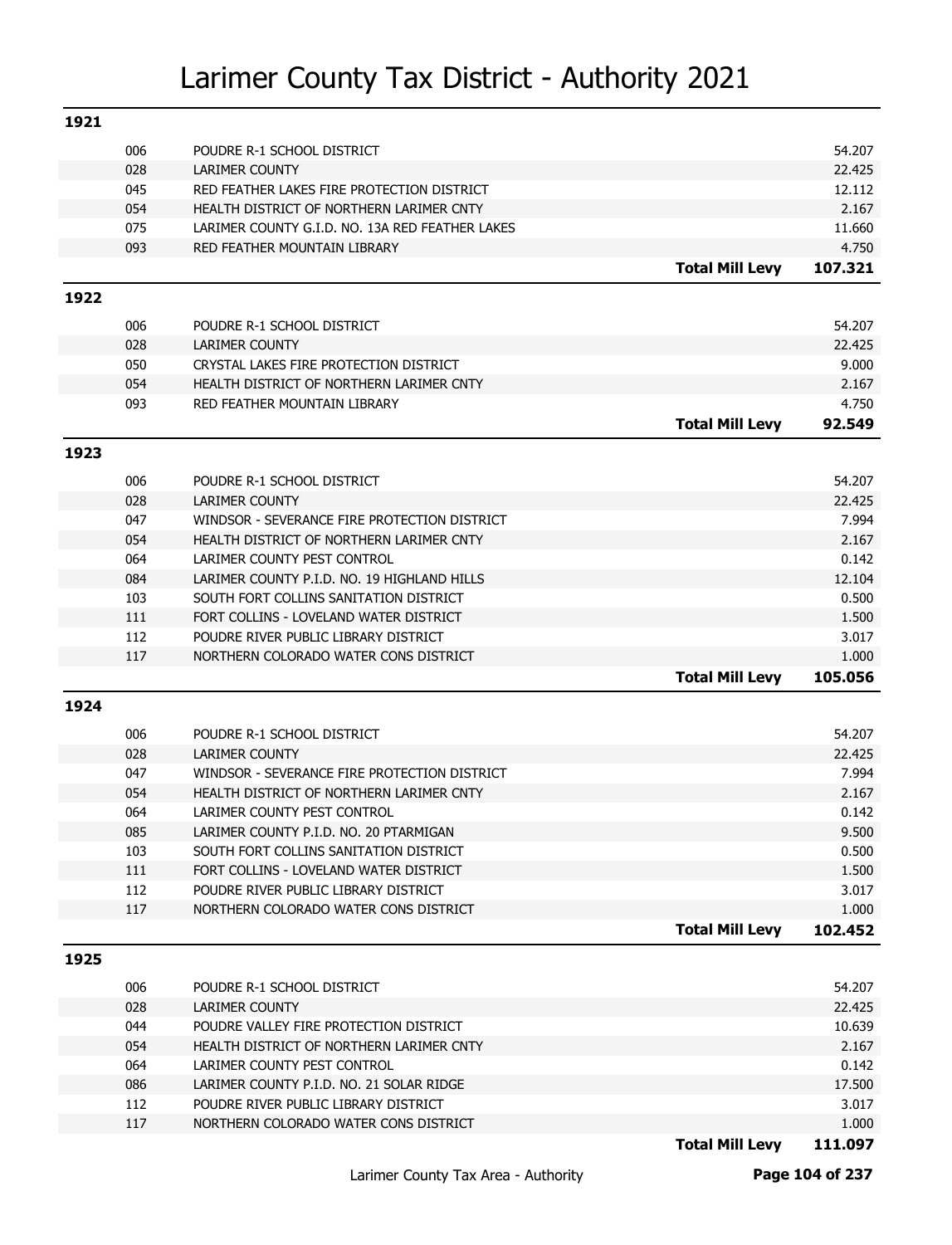| 1926 |            |                                                                 |                        |                  |
|------|------------|-----------------------------------------------------------------|------------------------|------------------|
|      | 006        | POUDRE R-1 SCHOOL DISTRICT                                      |                        | 54.207           |
|      | 028        | <b>LARIMER COUNTY</b>                                           |                        | 22.425           |
|      | 044        | POUDRE VALLEY FIRE PROTECTION DISTRICT                          |                        | 10.639           |
|      | 054        | HEALTH DISTRICT OF NORTHERN LARIMER CNTY                        |                        | 2.167            |
|      | 064        | LARIMER COUNTY PEST CONTROL                                     |                        | 0.142            |
|      | 087        | LARIMER COUNTY P.I.D. NO. 22 SADDLEBACK                         |                        | 12.400           |
|      | 112        | POUDRE RIVER PUBLIC LIBRARY DISTRICT                            |                        | 3.017            |
|      | 117        | NORTHERN COLORADO WATER CONS DISTRICT                           |                        | 1.000            |
|      |            |                                                                 | <b>Total Mill Levy</b> | 105.997          |
| 1927 |            |                                                                 |                        |                  |
|      |            |                                                                 |                        |                  |
|      | 006        | POUDRE R-1 SCHOOL DISTRICT                                      |                        | 54.207           |
|      | 028<br>044 | <b>LARIMER COUNTY</b><br>POUDRE VALLEY FIRE PROTECTION DISTRICT |                        | 22.425<br>10.639 |
|      | 054        | HEALTH DISTRICT OF NORTHERN LARIMER CNTY                        |                        | 2.167            |
|      | 064        | LARIMER COUNTY PEST CONTROL                                     |                        | 0.142            |
|      | 102        | LARIMER COUNTY P.I.D. NO. 29 VINE DRIVE                         |                        | 10.955           |
|      | 112        | POUDRE RIVER PUBLIC LIBRARY DISTRICT                            |                        | 3.017            |
|      | 117        | NORTHERN COLORADO WATER CONS DISTRICT                           |                        | 1.000            |
|      |            |                                                                 | <b>Total Mill Levy</b> | 104.552          |
|      |            |                                                                 |                        |                  |
| 1928 |            |                                                                 |                        |                  |
|      | 006        | POUDRE R-1 SCHOOL DISTRICT                                      |                        | 54.207           |
|      | 028        | <b>LARIMER COUNTY</b>                                           |                        | 22.425           |
|      | 044        | POUDRE VALLEY FIRE PROTECTION DISTRICT                          |                        | 10.639           |
|      | 054        | HEALTH DISTRICT OF NORTHERN LARIMER CNTY                        |                        | 2.167            |
|      | 064        | LARIMER COUNTY PEST CONTROL                                     |                        | 0.142            |
|      | 102        | LARIMER COUNTY P.I.D. NO. 29 VINE DRIVE                         |                        | 10.955           |
|      | 110        | EAST LARIMER COUNTY WATER DISTRICT                              |                        | 0.000            |
|      | 112        | POUDRE RIVER PUBLIC LIBRARY DISTRICT                            |                        | 3.017            |
|      | 117        | NORTHERN COLORADO WATER CONS DISTRICT                           |                        | 1.000            |
|      |            |                                                                 | <b>Total Mill Levy</b> | 104.552          |
| 1950 |            |                                                                 |                        |                  |
|      | 006        | POUDRE R-1 SCHOOL DISTRICT                                      |                        | 54.207           |
|      | 028        | LARIMER COUNTY                                                  |                        | 22.425           |
|      | 044        | POUDRE VALLEY FIRE PROTECTION DISTRICT                          |                        | 10.639           |
|      | 054        | HEALTH DISTRICT OF NORTHERN LARIMER CNTY                        |                        | 2.167            |
|      | 078        | LARIMER COUNTY G.I.D. NO. 15 SKYVIEW SOUTH                      |                        | 10.000           |
|      | 103        | SOUTH FORT COLLINS SANITATION DISTRICT                          |                        | 0.500            |
|      | 111        | FORT COLLINS - LOVELAND WATER DISTRICT                          |                        | 1.500            |
|      | 112        | POUDRE RIVER PUBLIC LIBRARY DISTRICT                            |                        | 3.017            |
|      | 117        | NORTHERN COLORADO WATER CONS DISTRICT                           |                        | 1.000            |
|      |            |                                                                 | <b>Total Mill Levy</b> | 105.455          |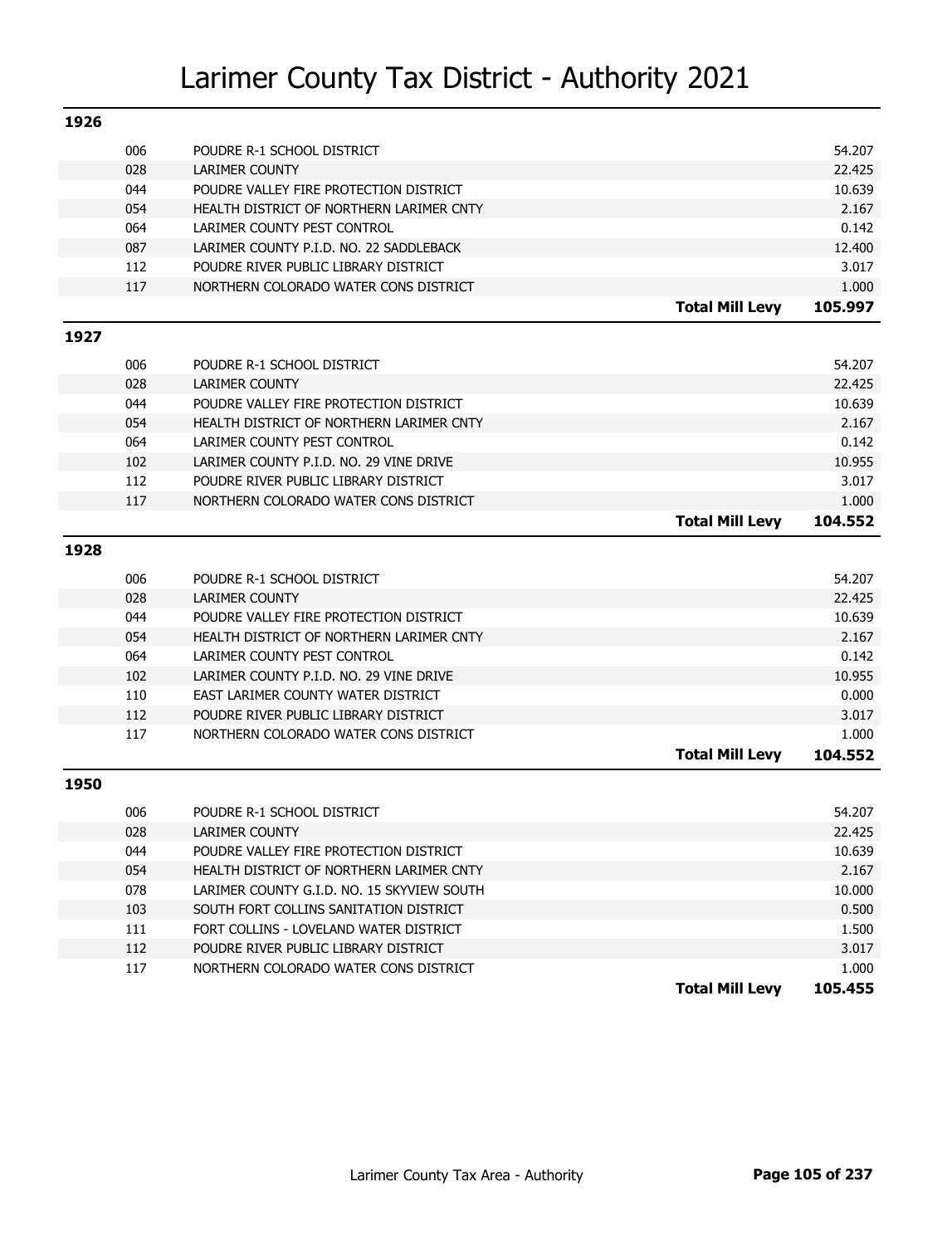| 1951 |     |                                              |                        |         |
|------|-----|----------------------------------------------|------------------------|---------|
|      | 006 | POUDRE R-1 SCHOOL DISTRICT                   |                        | 54.207  |
|      | 028 | <b>LARIMER COUNTY</b>                        |                        | 22.425  |
|      | 044 | POUDRE VALLEY FIRE PROTECTION DISTRICT       |                        | 10.639  |
|      | 054 | HEALTH DISTRICT OF NORTHERN LARIMER CNTY     |                        | 2.167   |
|      | 079 | LARIMER COUNTY G.I.D. NO. 16 KITCHELL SUB    |                        | 9.600   |
|      | 095 | BOXELDER SANITATION DISTRICT                 |                        | 0.000   |
|      | 110 | EAST LARIMER COUNTY WATER DISTRICT           |                        | 0.000   |
|      | 112 | POUDRE RIVER PUBLIC LIBRARY DISTRICT         |                        | 3.017   |
|      | 117 | NORTHERN COLORADO WATER CONS DISTRICT        |                        | 1.000   |
|      |     |                                              | <b>Total Mill Levy</b> | 103.055 |
| 1952 |     |                                              |                        |         |
|      | 006 | POUDRE R-1 SCHOOL DISTRICT                   |                        | 54.207  |
|      | 028 | <b>LARIMER COUNTY</b>                        |                        | 22.425  |
|      | 047 | WINDSOR - SEVERANCE FIRE PROTECTION DISTRICT |                        | 7.994   |
|      | 054 | HEALTH DISTRICT OF NORTHERN LARIMER CNTY     |                        | 2.167   |
|      | 080 | LARIMER COUNTY G.I.D. NO. 17 COUNTRY MEADOWS |                        | 8.500   |
|      | 111 | FORT COLLINS - LOVELAND WATER DISTRICT       |                        | 1.500   |
|      | 112 | POUDRE RIVER PUBLIC LIBRARY DISTRICT         |                        | 3.017   |
|      | 117 | NORTHERN COLORADO WATER CONS DISTRICT        |                        | 1.000   |
|      |     |                                              | <b>Total Mill Levy</b> | 100.810 |
| 1953 |     |                                              |                        |         |
|      | 006 | POUDRE R-1 SCHOOL DISTRICT                   |                        | 54.207  |
|      | 028 | <b>LARIMER COUNTY</b>                        |                        | 22.425  |
|      | 047 | WINDSOR - SEVERANCE FIRE PROTECTION DISTRICT |                        | 7.994   |
|      | 054 | HEALTH DISTRICT OF NORTHERN LARIMER CNTY     |                        | 2.167   |
|      | 080 | LARIMER COUNTY G.I.D. NO. 17 COUNTRY MEADOWS |                        | 8.500   |
|      | 103 | SOUTH FORT COLLINS SANITATION DISTRICT       |                        | 0.500   |
|      | 111 | FORT COLLINS - LOVELAND WATER DISTRICT       |                        | 1.500   |
|      | 112 | POUDRE RIVER PUBLIC LIBRARY DISTRICT         |                        | 3.017   |
|      | 117 | NORTHERN COLORADO WATER CONS DISTRICT        |                        | 1.000   |
|      |     |                                              | <b>Total Mill Levy</b> | 101.310 |
| 1954 |     |                                              |                        |         |
|      | 006 | POUDRE R-1 SCHOOL DISTRICT                   |                        | 54.207  |
|      | 028 | LARIMER COUNTY                               |                        | 22.425  |
|      | 051 | LIVERMORE FIRE PROTECTION DISTRICT           |                        | 6.522   |
|      | 054 | HEALTH DISTRICT OF NORTHERN LARIMER CNTY     |                        | 2.167   |
|      | 112 | POUDRE RIVER PUBLIC LIBRARY DISTRICT         |                        | 3.017   |
|      | 117 | NORTHERN COLORADO WATER CONS DISTRICT        |                        | 1.000   |
|      |     |                                              | <b>Total Mill Levy</b> | 89.338  |
| 1955 |     |                                              |                        |         |
|      | 006 | POUDRE R-1 SCHOOL DISTRICT                   |                        | 54.207  |
|      | 028 | LARIMER COUNTY                               |                        | 22.425  |
|      | 051 | LIVERMORE FIRE PROTECTION DISTRICT           |                        | 6.522   |
|      | 054 | HEALTH DISTRICT OF NORTHERN LARIMER CNTY     |                        | 2.167   |
|      | 112 | POUDRE RIVER PUBLIC LIBRARY DISTRICT         |                        | 3.017   |
|      |     |                                              | <b>Total Mill Levy</b> | 88.338  |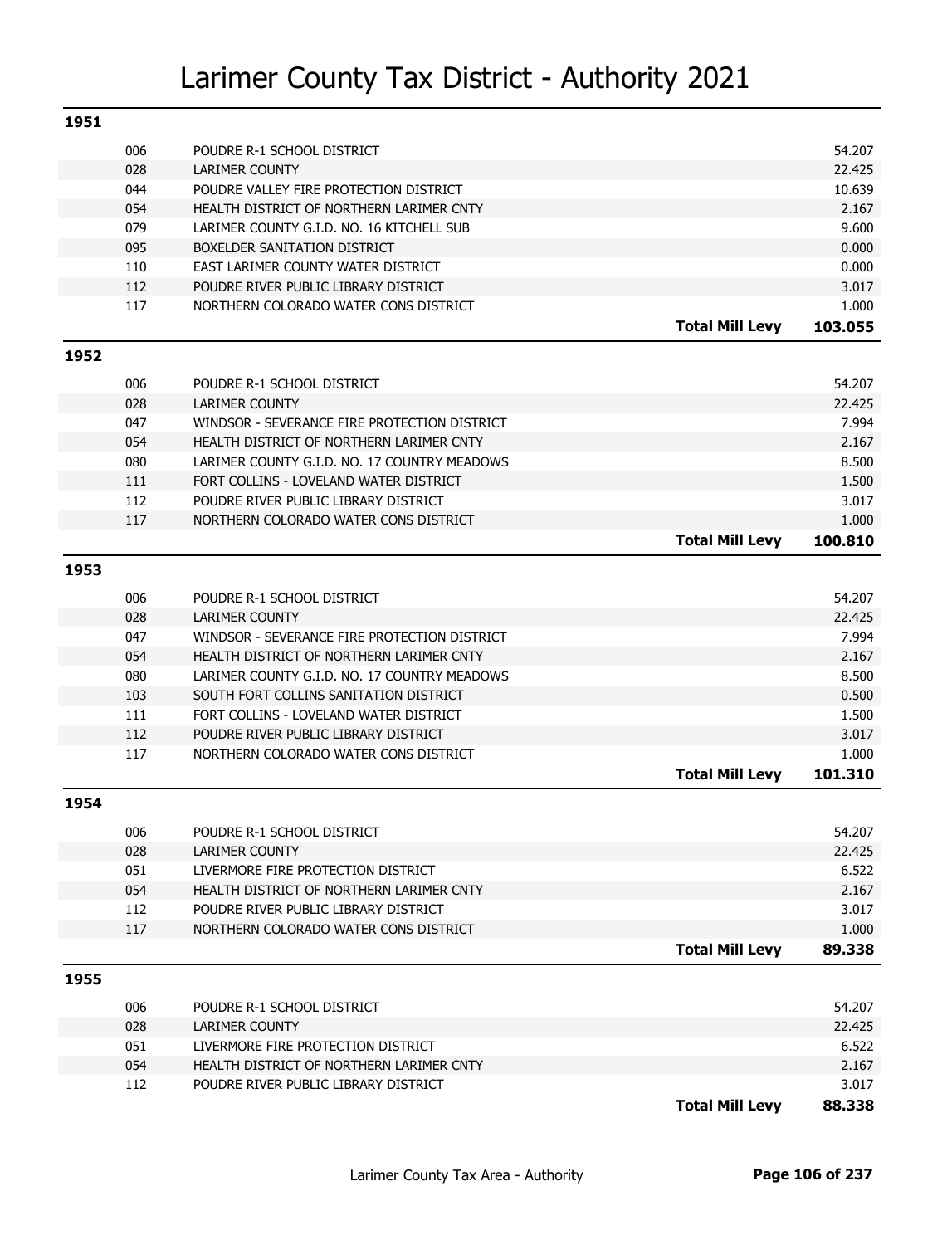| 1956 |     |                                              |                        |         |
|------|-----|----------------------------------------------|------------------------|---------|
|      | 006 | POUDRE R-1 SCHOOL DISTRICT                   |                        | 54.207  |
|      | 028 | <b>LARIMER COUNTY</b>                        |                        | 22.425  |
|      | 049 | <b>GLACIER VIEW FIRE PROTECTION DISTRICT</b> |                        | 11.650  |
|      | 054 | HEALTH DISTRICT OF NORTHERN LARIMER CNTY     |                        | 2.167   |
|      | 093 | RED FEATHER MOUNTAIN LIBRARY                 |                        | 4.750   |
|      |     |                                              | <b>Total Mill Levy</b> | 95.199  |
| 1957 |     |                                              |                        |         |
|      | 006 | POUDRE R-1 SCHOOL DISTRICT                   |                        | 54.207  |
|      | 028 | <b>LARIMER COUNTY</b>                        |                        | 22.425  |
|      | 047 | WINDSOR - SEVERANCE FIRE PROTECTION DISTRICT |                        | 7.994   |
|      | 054 | HEALTH DISTRICT OF NORTHERN LARIMER CNTY     |                        | 2.167   |
|      | 085 | LARIMER COUNTY P.I.D. NO. 20 PTARMIGAN       |                        | 9.500   |
|      | 103 | SOUTH FORT COLLINS SANITATION DISTRICT       |                        | 0.500   |
|      | 111 | FORT COLLINS - LOVELAND WATER DISTRICT       |                        | 1.500   |
|      | 112 | POUDRE RIVER PUBLIC LIBRARY DISTRICT         |                        | 3.017   |
|      | 117 | NORTHERN COLORADO WATER CONS DISTRICT        |                        | 1.000   |
|      |     |                                              | <b>Total Mill Levy</b> | 102.310 |
|      |     |                                              |                        |         |
| 1958 |     |                                              |                        |         |
|      | 006 | POUDRE R-1 SCHOOL DISTRICT                   |                        | 54.207  |
|      | 028 | <b>LARIMER COUNTY</b>                        |                        | 22.425  |
|      | 054 | HEALTH DISTRICT OF NORTHERN LARIMER CNTY     |                        | 2.167   |
|      | 093 | RED FEATHER MOUNTAIN LIBRARY                 |                        | 4.750   |
|      |     |                                              | <b>Total Mill Levy</b> | 83.549  |
| 1959 |     |                                              |                        |         |
|      | 006 | POUDRE R-1 SCHOOL DISTRICT                   |                        | 54.207  |
|      | 028 | <b>LARIMER COUNTY</b>                        |                        | 22,425  |
|      | 045 | RED FEATHER LAKES FIRE PROTECTION DISTRICT   |                        | 12.112  |
|      | 054 | HEALTH DISTRICT OF NORTHERN LARIMER CNTY     |                        | 2.167   |
|      | 093 | RED FEATHER MOUNTAIN LIBRARY                 |                        | 4.750   |
|      |     |                                              | <b>Total Mill Levy</b> | 95.661  |
|      |     |                                              |                        |         |
| 1960 |     |                                              |                        |         |
|      | 006 | POUDRE R-1 SCHOOL DISTRICT                   |                        | 54.207  |
|      | 028 | LARIMER COUNTY                               |                        | 22.425  |
|      | 047 | WINDSOR - SEVERANCE FIRE PROTECTION DISTRICT |                        | 7.994   |
|      | 054 | HEALTH DISTRICT OF NORTHERN LARIMER CNTY     |                        | 2.167   |
|      | 084 | LARIMER COUNTY P.I.D. NO. 19 HIGHLAND HILLS  |                        | 12.104  |
|      | 103 | SOUTH FORT COLLINS SANITATION DISTRICT       |                        | 0.500   |
|      | 111 | FORT COLLINS - LOVELAND WATER DISTRICT       |                        | 1.500   |
|      | 112 | POUDRE RIVER PUBLIC LIBRARY DISTRICT         |                        | 3.017   |
|      | 117 | NORTHERN COLORADO WATER CONS DISTRICT        |                        | 1.000   |
|      |     |                                              | <b>Total Mill Levy</b> | 104.914 |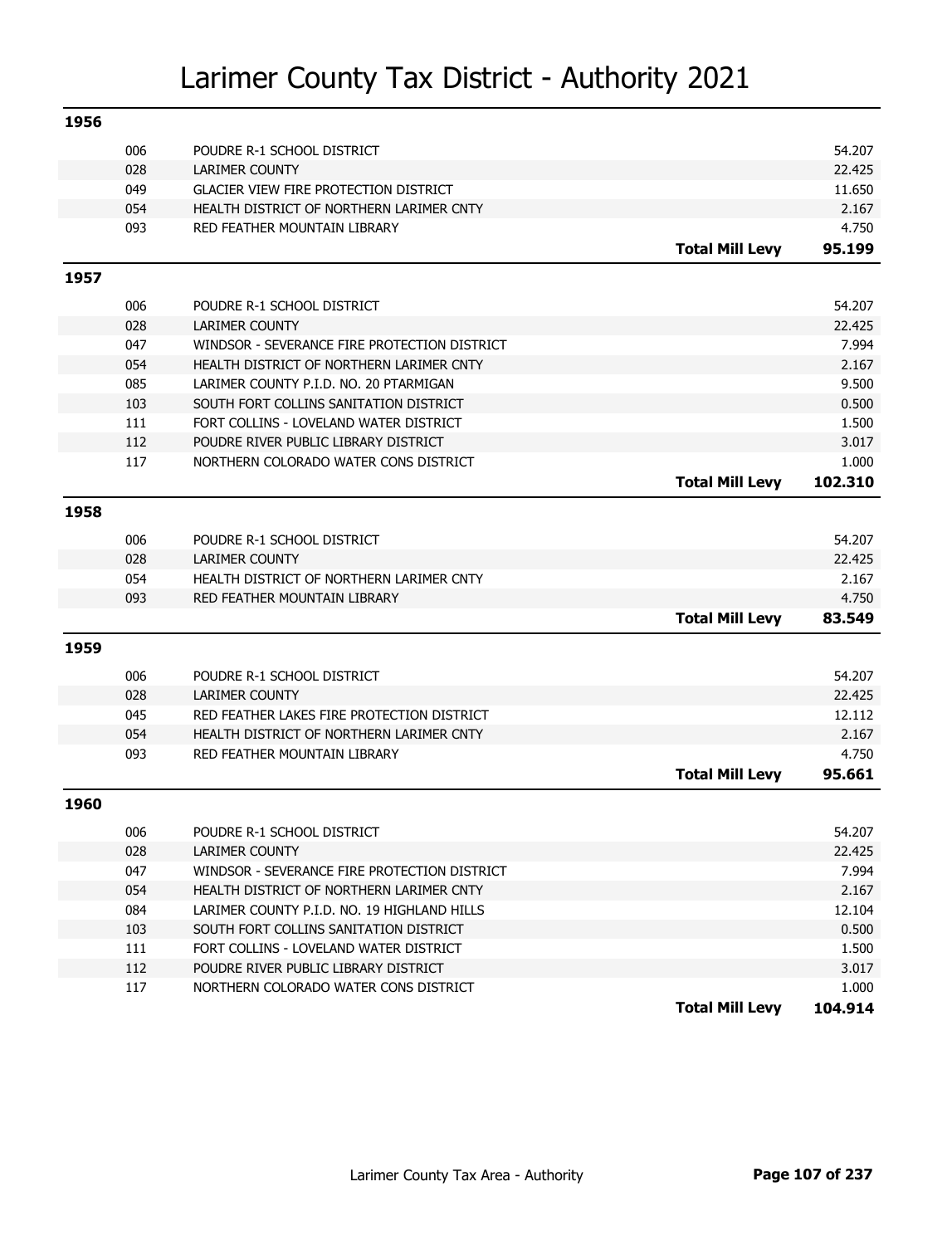| 1961  |     |                                          |                        |                 |
|-------|-----|------------------------------------------|------------------------|-----------------|
|       | 006 | POUDRE R-1 SCHOOL DISTRICT               |                        | 54.207          |
|       | 028 | <b>LARIMER COUNTY</b>                    |                        | 22.425          |
|       | 044 | POUDRE VALLEY FIRE PROTECTION DISTRICT   |                        | 10.639          |
|       | 054 | HEALTH DISTRICT OF NORTHERN LARIMER CNTY |                        | 2.167           |
|       | 086 | LARIMER COUNTY P.I.D. NO. 21 SOLAR RIDGE |                        | 17.500          |
|       | 112 | POUDRE RIVER PUBLIC LIBRARY DISTRICT     |                        | 3.017           |
|       | 117 | NORTHERN COLORADO WATER CONS DISTRICT    |                        | 1.000           |
|       |     |                                          | <b>Total Mill Levy</b> | 110.955         |
| 2000  |     |                                          |                        |                 |
|       | 011 | THOMPSON R2-J SCHOOL DISTRICT            |                        | 44.588          |
|       | 028 | <b>LARIMER COUNTY</b>                    |                        | 22.425          |
|       | 041 | LOVELAND RURAL FIRE PROTECTION DISTRICT  |                        | 8.736           |
|       | 055 | THOMPSON VALLEY HEALTH SERVICES DISTRICT |                        | 1.757           |
|       | 064 | LARIMER COUNTY PEST CONTROL              |                        | 0.142           |
|       | 117 | NORTHERN COLORADO WATER CONS DISTRICT    |                        | 1.000           |
|       |     |                                          | <b>Total Mill Levy</b> | 78.648          |
| 20001 |     |                                          |                        |                 |
|       |     |                                          |                        |                 |
|       | 011 | THOMPSON R2-J SCHOOL DISTRICT            |                        | 44.588          |
|       | 028 | <b>LARIMER COUNTY</b>                    |                        | 22.425          |
|       | 041 | LOVELAND RURAL FIRE PROTECTION DISTRICT  |                        | 8.736           |
|       | 055 | THOMPSON VALLEY HEALTH SERVICES DISTRICT |                        | 1.757           |
|       | 064 | LARIMER COUNTY PEST CONTROL              |                        | 0.142           |
|       | 117 | NORTHERN COLORADO WATER CONS DISTRICT    |                        | 1.000           |
|       | 137 | CENTERRA METRO DISTRICT NO. 3            | <b>Total Mill Levy</b> | 5.000<br>83.648 |
|       |     |                                          |                        |                 |
| 20002 |     |                                          |                        |                 |
|       | 011 | THOMPSON R2-J SCHOOL DISTRICT            |                        | 44.588          |
|       | 028 | <b>LARIMER COUNTY</b>                    |                        | 22.425          |
|       | 041 | LOVELAND RURAL FIRE PROTECTION DISTRICT  |                        | 8.736           |
|       | 055 | THOMPSON VALLEY HEALTH SERVICES DISTRICT |                        | 1.757           |
|       | 064 | LARIMER COUNTY PEST CONTROL              |                        | 0.142           |
|       | 117 | NORTHERN COLORADO WATER CONS DISTRICT    |                        | 1.000           |
|       | 396 | LARIMER COUNTY P.I.D. NO 74 EAGLE CREST  |                        | 49.643          |
|       |     |                                          | <b>Total Mill Levy</b> | 128.291         |
| 20003 |     |                                          |                        |                 |
|       | 011 | THOMPSON R2-J SCHOOL DISTRICT            |                        | 44.588          |
|       | 028 | LARIMER COUNTY                           |                        | 22.425          |
|       | 041 | LOVELAND RURAL FIRE PROTECTION DISTRICT  |                        | 8.736           |
|       | 055 | THOMPSON VALLEY HEALTH SERVICES DISTRICT |                        | 1.757           |
|       | 064 | LARIMER COUNTY PEST CONTROL              |                        | 0.142           |
|       | 114 | LITTLE THOMPSON WATER DISTRICT           |                        | 0.000           |
|       | 117 | NORTHERN COLORADO WATER CONS DISTRICT    |                        | 1.000           |
|       | 396 | LARIMER COUNTY P.I.D. NO 74 EAGLE CREST  |                        | 49.643          |
|       |     |                                          | <b>Total Mill Levy</b> | 128.291         |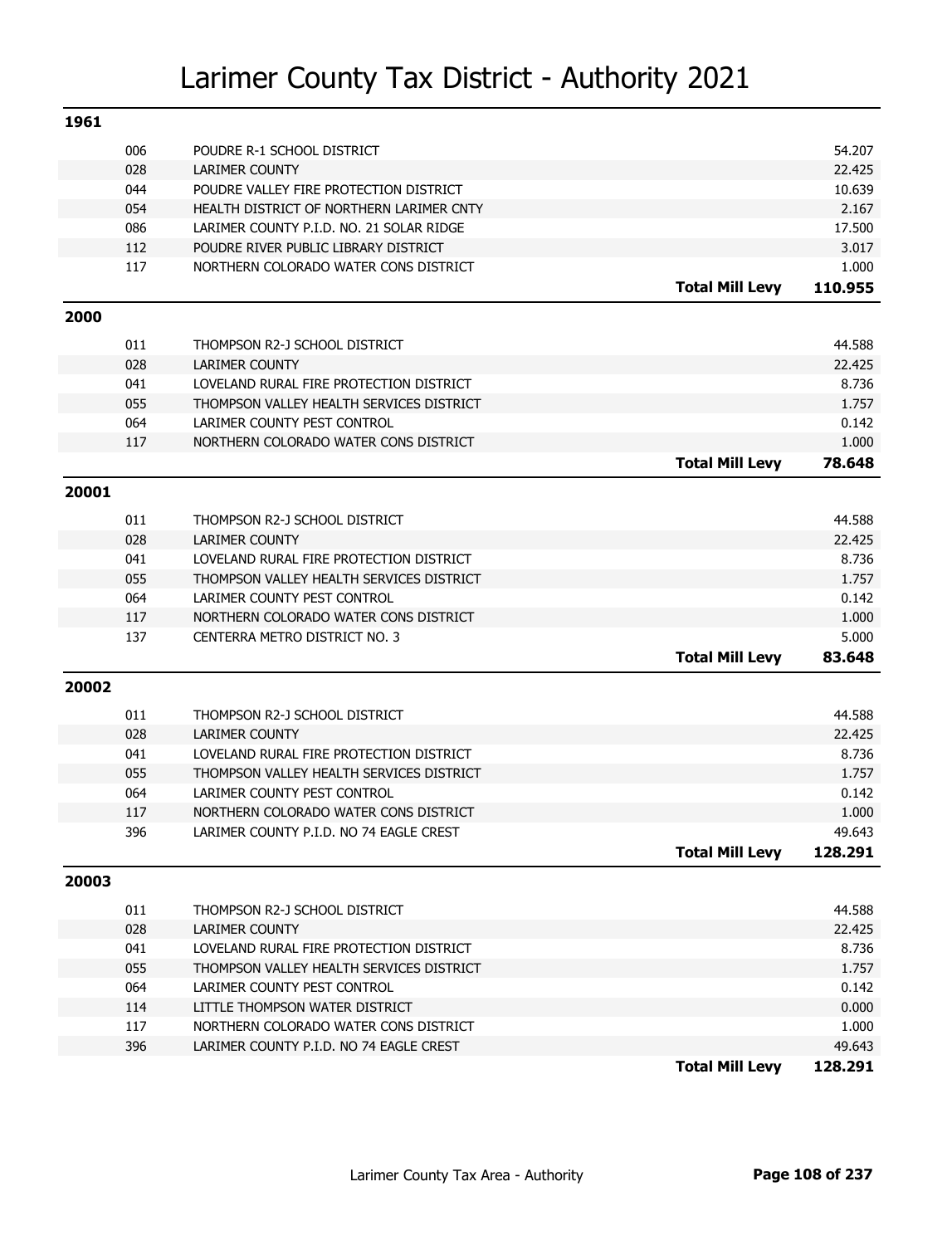| 20004 |            |                                                                                     |                        |                |
|-------|------------|-------------------------------------------------------------------------------------|------------------------|----------------|
|       | 011        | THOMPSON R2-J SCHOOL DISTRICT                                                       |                        | 44.588         |
|       | 028        | <b>LARIMER COUNTY</b>                                                               |                        | 22.425         |
|       | 041        | LOVELAND RURAL FIRE PROTECTION DISTRICT                                             |                        | 8.736          |
|       | 055        | THOMPSON VALLEY HEALTH SERVICES DISTRICT                                            |                        | 1.757          |
|       | 064        | LARIMER COUNTY PEST CONTROL                                                         |                        | 0.142          |
|       | 117        | NORTHERN COLORADO WATER CONS DISTRICT                                               |                        | 1.000          |
|       | 151        | THOMPSON CROSSING METRO DISTRICT NO. 5                                              |                        | 90.704         |
|       |            |                                                                                     | <b>Total Mill Levy</b> | 169.352        |
| 2001  |            |                                                                                     |                        |                |
|       |            |                                                                                     |                        |                |
|       | 011        | THOMPSON R2-J SCHOOL DISTRICT                                                       |                        | 44.588         |
|       | 028        | <b>LARIMER COUNTY</b>                                                               |                        | 22.425         |
|       | 041<br>055 | LOVELAND RURAL FIRE PROTECTION DISTRICT<br>THOMPSON VALLEY HEALTH SERVICES DISTRICT |                        | 8.736<br>1.757 |
|       | 064        | LARIMER COUNTY PEST CONTROL                                                         |                        | 0.142          |
|       | 114        | LITTLE THOMPSON WATER DISTRICT                                                      |                        | 0.000          |
|       | 117        | NORTHERN COLORADO WATER CONS DISTRICT                                               |                        | 1.000          |
|       |            |                                                                                     | <b>Total Mill Levy</b> |                |
|       |            |                                                                                     |                        | 78.648         |
| 20010 |            |                                                                                     |                        |                |
|       | 011        | THOMPSON R2-J SCHOOL DISTRICT                                                       |                        | 44.588         |
|       | 028        | <b>LARIMER COUNTY</b>                                                               |                        | 22.425         |
|       | 041        | LOVELAND RURAL FIRE PROTECTION DISTRICT                                             |                        | 8.736          |
|       | 055        | THOMPSON VALLEY HEALTH SERVICES DISTRICT                                            |                        | 1.757          |
|       | 064        | LARIMER COUNTY PEST CONTROL                                                         |                        | 0.142          |
|       | 114        | LITTLE THOMPSON WATER DISTRICT                                                      |                        | 0.000          |
|       | 117        | NORTHERN COLORADO WATER CONS DISTRICT                                               |                        | 1.000          |
|       | 227        | LARIMER COUNTY P.I.D. NO. 45 WILLOWS                                                |                        | 23.663         |
|       |            |                                                                                     | <b>Total Mill Levy</b> | 102.311        |
| 20011 |            |                                                                                     |                        |                |
|       | 011        | THOMPSON R2-J SCHOOL DISTRICT                                                       |                        | 44.588         |
|       | 028        | <b>LARIMER COUNTY</b>                                                               |                        | 22.425         |
|       | 041        | LOVELAND RURAL FIRE PROTECTION DISTRICT                                             |                        | 8.736          |
|       | 055        | THOMPSON VALLEY HEALTH SERVICES DISTRICT                                            |                        | 1.757          |
|       | 064        | LARIMER COUNTY PEST CONTROL                                                         |                        | 0.142          |
|       | 114        | LITTLE THOMPSON WATER DISTRICT                                                      |                        | 0.000          |
|       | 117        | NORTHERN COLORADO WATER CONS DISTRICT                                               |                        | 1.000          |
|       | 152        | THOMPSON CROSSING METRO DISTRICT NO. 6                                              |                        | 77.675         |
|       |            |                                                                                     | <b>Total Mill Levy</b> | 156.323        |
| 20012 |            |                                                                                     |                        |                |
|       |            |                                                                                     |                        |                |
|       | 011        | THOMPSON R2-J SCHOOL DISTRICT                                                       |                        | 44.588         |
|       | 028        | <b>LARIMER COUNTY</b>                                                               |                        | 22.425         |
|       | 041        | LOVELAND RURAL FIRE PROTECTION DISTRICT                                             |                        | 8.736          |
|       | 055        | THOMPSON VALLEY HEALTH SERVICES DISTRICT                                            |                        | 1.757          |
|       | 064        | LARIMER COUNTY PEST CONTROL                                                         |                        | 0.142          |
|       | 114        | LITTLE THOMPSON WATER DISTRICT                                                      |                        | 0.000          |
|       | 117        | NORTHERN COLORADO WATER CONS DISTRICT                                               |                        | 1.000          |
|       | 233        | LARIMER COUNTY P.I.D. NO. 59 GRASSLANDS                                             |                        | 34.310         |
|       |            |                                                                                     | <b>Total Mill Levy</b> | 112.958        |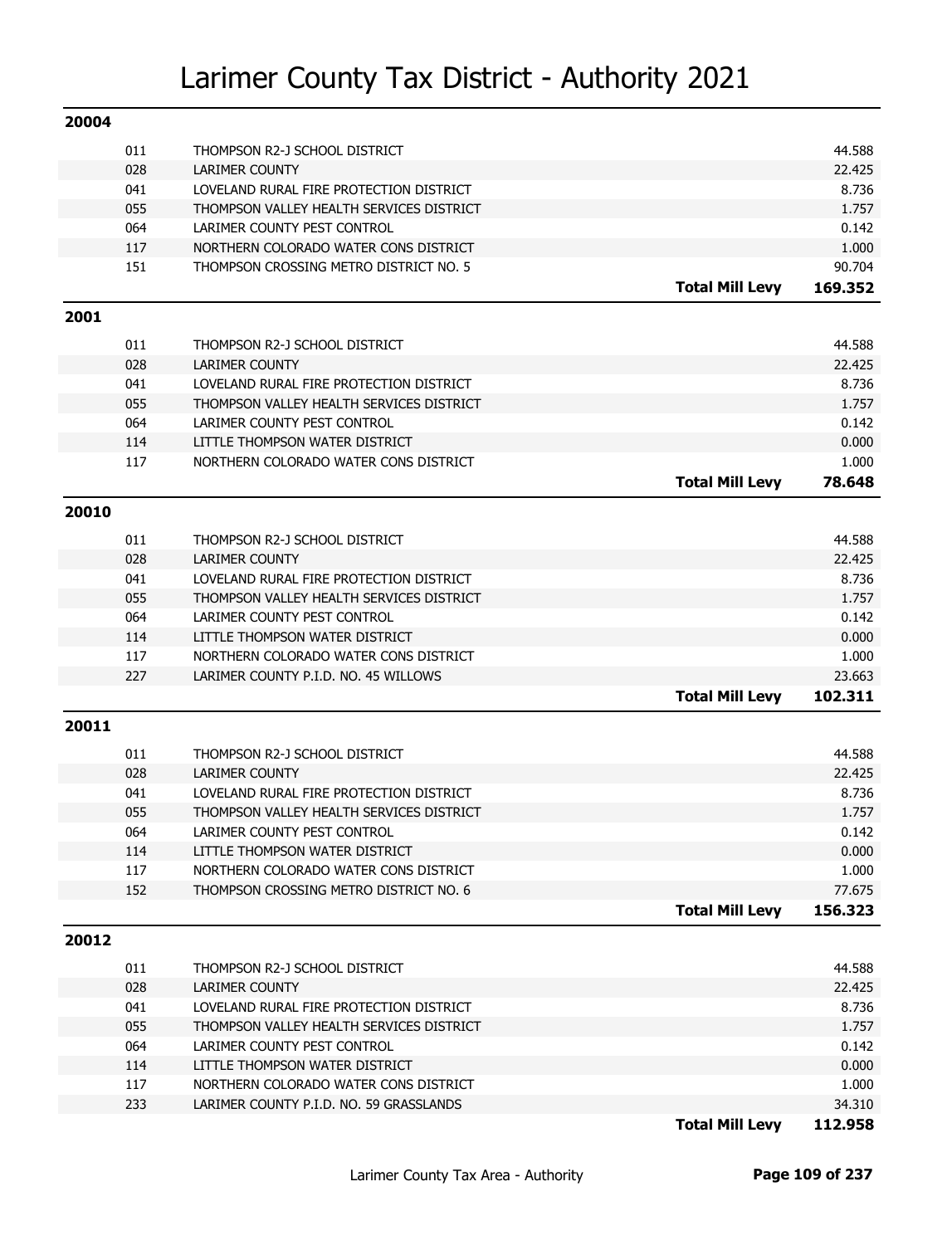| 20013 |     |                                                  |                        |         |
|-------|-----|--------------------------------------------------|------------------------|---------|
|       | 011 | THOMPSON R2-J SCHOOL DISTRICT                    |                        | 44.588  |
|       | 028 | <b>LARIMER COUNTY</b>                            |                        | 22.425  |
|       | 041 | LOVELAND RURAL FIRE PROTECTION DISTRICT          |                        | 8.736   |
|       | 055 | THOMPSON VALLEY HEALTH SERVICES DISTRICT         |                        | 1.757   |
|       | 064 | LARIMER COUNTY PEST CONTROL                      |                        | 0.142   |
|       | 114 | LITTLE THOMPSON WATER DISTRICT                   |                        | 0.000   |
|       | 117 | NORTHERN COLORADO WATER CONS DISTRICT            |                        | 1.000   |
|       | 312 | LARIMER COUNTY P.I.D. NO. 65 RIVIERA ESTATES     |                        | 27.290  |
|       |     |                                                  | <b>Total Mill Levy</b> | 105.938 |
| 20014 |     |                                                  |                        |         |
|       | 011 | THOMPSON R2-J SCHOOL DISTRICT                    |                        | 44.588  |
|       | 028 | <b>LARIMER COUNTY</b>                            |                        | 22.425  |
|       | 038 | FRONT RANGE FIRE RESCUE FIRE PROTECTION DISTRICT |                        | 11.559  |
|       | 055 | THOMPSON VALLEY HEALTH SERVICES DISTRICT         |                        | 1.757   |
|       | 064 | LARIMER COUNTY PEST CONTROL                      |                        | 0.142   |
|       | 114 | LITTLE THOMPSON WATER DISTRICT                   |                        | 0.000   |
|       | 117 | NORTHERN COLORADO WATER CONS DISTRICT            |                        | 1.000   |
|       |     |                                                  | <b>Total Mill Levy</b> | 81.471  |
| 20015 |     |                                                  |                        |         |
|       | 011 | THOMPSON R2-J SCHOOL DISTRICT                    |                        | 44.588  |
|       | 028 | <b>LARIMER COUNTY</b>                            |                        | 22.425  |
|       | 038 | FRONT RANGE FIRE RESCUE FIRE PROTECTION DISTRICT |                        | 11.559  |
|       | 055 | THOMPSON VALLEY HEALTH SERVICES DISTRICT         |                        | 1.757   |
|       | 064 | LARIMER COUNTY PEST CONTROL                      |                        | 0.142   |
|       | 117 | NORTHERN COLORADO WATER CONS DISTRICT            |                        | 1.000   |
|       |     |                                                  | <b>Total Mill Levy</b> | 81.471  |
| 2002  |     |                                                  |                        |         |
|       | 011 | THOMPSON R2-J SCHOOL DISTRICT                    |                        | 44.588  |
|       | 028 | <b>LARIMER COUNTY</b>                            |                        | 22.425  |
|       | 041 | LOVELAND RURAL FIRE PROTECTION DISTRICT          |                        | 8.736   |
|       | 055 | THOMPSON VALLEY HEALTH SERVICES DISTRICT         |                        | 1.757   |
|       | 064 | LARIMER COUNTY PEST CONTROL                      |                        | 0.142   |
|       | 094 | US 34/CROSSROADS CORRIDOR RENEWAL PLAN           |                        | 0.000   |
|       | 114 | LITTLE THOMPSON WATER DISTRICT                   |                        | 0.000   |
|       | 117 | NORTHERN COLORADO WATER CONS DISTRICT            |                        | 1.000   |
|       |     |                                                  | <b>Total Mill Levy</b> | 78.648  |
| 2003  |     |                                                  |                        |         |
|       | 011 | THOMPSON R2-J SCHOOL DISTRICT                    |                        | 44.588  |
|       | 028 | LARIMER COUNTY                                   |                        | 22.425  |
|       | 041 | LOVELAND RURAL FIRE PROTECTION DISTRICT          |                        | 8.736   |
|       | 055 | THOMPSON VALLEY HEALTH SERVICES DISTRICT         |                        | 1.757   |
|       | 064 | LARIMER COUNTY PEST CONTROL                      |                        | 0.142   |
|       | 115 | NORTH CARTER LAKE WATER DISTRICT                 |                        | 7.100   |
|       | 117 | NORTHERN COLORADO WATER CONS DISTRICT            |                        | 1.000   |
|       |     |                                                  | <b>Total Mill Levy</b> | 85.748  |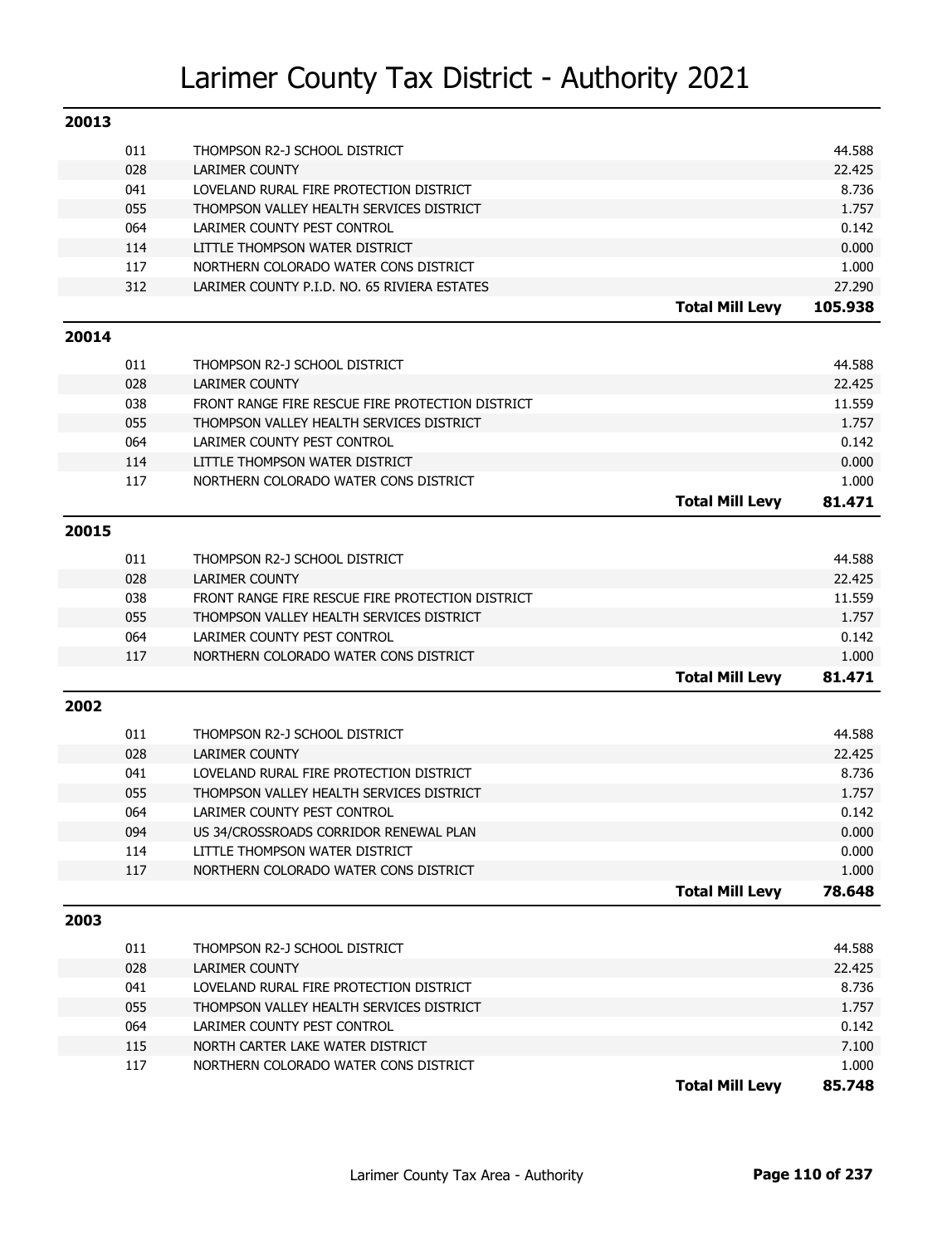| 2004  |     |                                             |                        |        |
|-------|-----|---------------------------------------------|------------------------|--------|
|       | 011 | THOMPSON R2-J SCHOOL DISTRICT               |                        | 44.588 |
|       | 028 | <b>LARIMER COUNTY</b>                       |                        | 22.425 |
|       | 041 | LOVELAND RURAL FIRE PROTECTION DISTRICT     |                        | 8.736  |
|       | 055 | THOMPSON VALLEY HEALTH SERVICES DISTRICT    |                        | 1.757  |
|       | 064 | LARIMER COUNTY PEST CONTROL                 |                        | 0.142  |
|       | 117 | NORTHERN COLORADO WATER CONS DISTRICT       |                        | 1.000  |
|       |     |                                             | <b>Total Mill Levy</b> | 78.648 |
| 2005  |     |                                             |                        |        |
|       | 011 | THOMPSON R2-J SCHOOL DISTRICT               |                        | 44.588 |
|       | 028 | <b>LARIMER COUNTY</b>                       |                        | 22.425 |
|       | 041 | LOVELAND RURAL FIRE PROTECTION DISTRICT     |                        | 8.736  |
|       | 055 | THOMPSON VALLEY HEALTH SERVICES DISTRICT    |                        | 1.757  |
|       |     |                                             | <b>Total Mill Levy</b> | 77.506 |
| 20050 |     |                                             |                        |        |
|       | 011 | THOMPSON R2-J SCHOOL DISTRICT               |                        | 44.588 |
|       | 028 | <b>LARIMER COUNTY</b>                       |                        | 22.425 |
|       | 041 | LOVELAND RURAL FIRE PROTECTION DISTRICT     |                        | 8.736  |
|       | 055 | THOMPSON VALLEY HEALTH SERVICES DISTRICT    |                        | 1.757  |
|       | 228 | LARIMER COUNTY P.I.D. NO. 55 STORM MOUNTAIN |                        | 20.000 |
|       |     |                                             | <b>Total Mill Levy</b> | 97.506 |
| 2006  |     |                                             |                        |        |
|       | 011 | THOMPSON R2-J SCHOOL DISTRICT               |                        | 44.588 |
|       | 028 | <b>LARIMER COUNTY</b>                       |                        | 22.425 |
|       | 041 | LOVELAND RURAL FIRE PROTECTION DISTRICT     |                        | 8.736  |
|       | 055 | THOMPSON VALLEY HEALTH SERVICES DISTRICT    |                        | 1.757  |
|       |     |                                             | <b>Total Mill Levy</b> | 77.506 |
| 2007  |     |                                             |                        |        |
|       | 011 | THOMPSON R2-J SCHOOL DISTRICT               |                        | 44.588 |
|       | 028 | <b>LARIMER COUNTY</b>                       |                        | 22.425 |
|       | 041 | LOVELAND RURAL FIRE PROTECTION DISTRICT     |                        | 8.736  |
|       | 055 | THOMPSON VALLEY HEALTH SERVICES DISTRICT    |                        | 1.757  |
|       | 117 | NORTHERN COLORADO WATER CONS DISTRICT       |                        | 1.000  |
|       |     |                                             | <b>Total Mill Levy</b> | 78.506 |
| 2008  |     |                                             |                        |        |
|       | 011 | THOMPSON R2-J SCHOOL DISTRICT               |                        | 44.588 |
|       | 028 | <b>LARIMER COUNTY</b>                       |                        | 22.425 |
|       | 041 | LOVELAND RURAL FIRE PROTECTION DISTRICT     |                        | 8.736  |
|       | 055 | THOMPSON VALLEY HEALTH SERVICES DISTRICT    |                        | 1.757  |
|       | 091 | ESTES VALLEY RECREATION AND PARK            |                        | 6.069  |
|       |     |                                             | <b>Total Mill Levy</b> | 83.575 |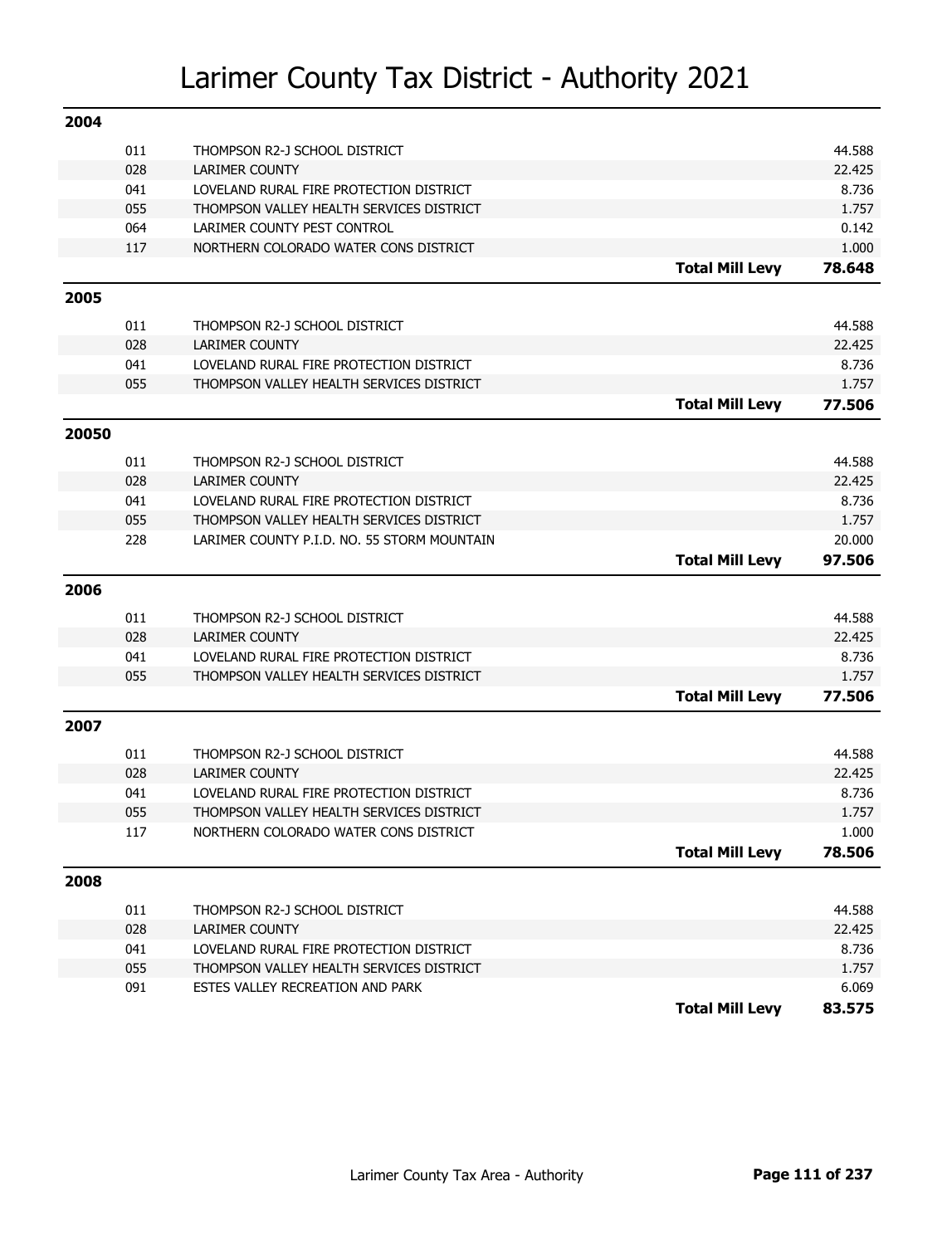| 20080 |            |                                                        |                        |                  |
|-------|------------|--------------------------------------------------------|------------------------|------------------|
|       | 011        | THOMPSON R2-J SCHOOL DISTRICT                          |                        | 44.588           |
|       | 028        | <b>LARIMER COUNTY</b>                                  |                        | 22.425           |
|       | 041        | LOVELAND RURAL FIRE PROTECTION DISTRICT                |                        | 8.736            |
|       | 055        | THOMPSON VALLEY HEALTH SERVICES DISTRICT               |                        | 1.757            |
|       | 091        | ESTES VALLEY RECREATION AND PARK                       |                        | 6.069            |
|       | 228        | LARIMER COUNTY P.I.D. NO. 55 STORM MOUNTAIN            |                        | 20.000           |
|       |            |                                                        | <b>Total Mill Levy</b> | 103.575          |
| 2009  |            |                                                        |                        |                  |
|       | 011        | THOMPSON R2-J SCHOOL DISTRICT                          |                        | 44.588           |
|       | 028        | <b>LARIMER COUNTY</b>                                  |                        | 22.425           |
|       | 041        | LOVELAND RURAL FIRE PROTECTION DISTRICT                |                        | 8.736            |
|       | 055        | THOMPSON VALLEY HEALTH SERVICES DISTRICT               |                        | 1.757            |
|       | 064        | LARIMER COUNTY PEST CONTROL                            |                        | 0.142            |
|       | 114        | LITTLE THOMPSON WATER DISTRICT                         |                        | 0.000            |
|       | 117        | NORTHERN COLORADO WATER CONS DISTRICT                  |                        | 1.000            |
|       | 149        | LARIMER COUNTY P.I.D. NO. 31 FOOTHILLS SHADOW          |                        | 27.000           |
|       |            |                                                        | <b>Total Mill Levy</b> | 105.648          |
| 2010  |            |                                                        |                        |                  |
|       |            |                                                        |                        |                  |
|       | 011        | THOMPSON R2-J SCHOOL DISTRICT<br><b>LARIMER COUNTY</b> |                        | 44.588           |
|       | 028<br>044 | POUDRE VALLEY FIRE PROTECTION DISTRICT                 |                        | 22.425<br>10.639 |
|       | 055        | THOMPSON VALLEY HEALTH SERVICES DISTRICT               |                        | 1.757            |
|       | 064        | LARIMER COUNTY PEST CONTROL                            |                        | 0.142            |
|       | 117        | NORTHERN COLORADO WATER CONS DISTRICT                  |                        | 1.000            |
|       |            |                                                        | <b>Total Mill Levy</b> | 80.551           |
|       |            |                                                        |                        |                  |
| 20101 |            |                                                        |                        |                  |
|       | 011        | THOMPSON R2-J SCHOOL DISTRICT                          |                        | 44.588           |
|       | 028        | <b>LARIMER COUNTY</b>                                  |                        | 22.425           |
|       | 044        | POUDRE VALLEY FIRE PROTECTION DISTRICT                 |                        | 10.639           |
|       | 055        | THOMPSON VALLEY HEALTH SERVICES DISTRICT               |                        | 1.757            |
|       | 064        | LARIMER COUNTY PEST CONTROL                            |                        | 0.142            |
|       | 114        | LITTLE THOMPSON WATER DISTRICT                         |                        | 0.000            |
|       | 117        | NORTHERN COLORADO WATER CONS DISTRICT                  |                        | 1.000            |
|       |            |                                                        | <b>Total Mill Levy</b> | 80.551           |
| 2011  |            |                                                        |                        |                  |
|       | 011        | THOMPSON R2-J SCHOOL DISTRICT                          |                        | 44.588           |
|       | 028        | LARIMER COUNTY                                         |                        | 22.425           |
|       | 044        | POUDRE VALLEY FIRE PROTECTION DISTRICT                 |                        | 10.639           |
|       | 054        | HEALTH DISTRICT OF NORTHERN LARIMER CNTY               |                        | 2.167            |
|       | 064        | LARIMER COUNTY PEST CONTROL                            |                        | 0.142            |
|       | 111        | FORT COLLINS - LOVELAND WATER DISTRICT                 |                        | 1.500            |
|       | 117        | NORTHERN COLORADO WATER CONS DISTRICT                  |                        | 1.000            |
|       |            |                                                        | <b>Total Mill Levy</b> | 82.461           |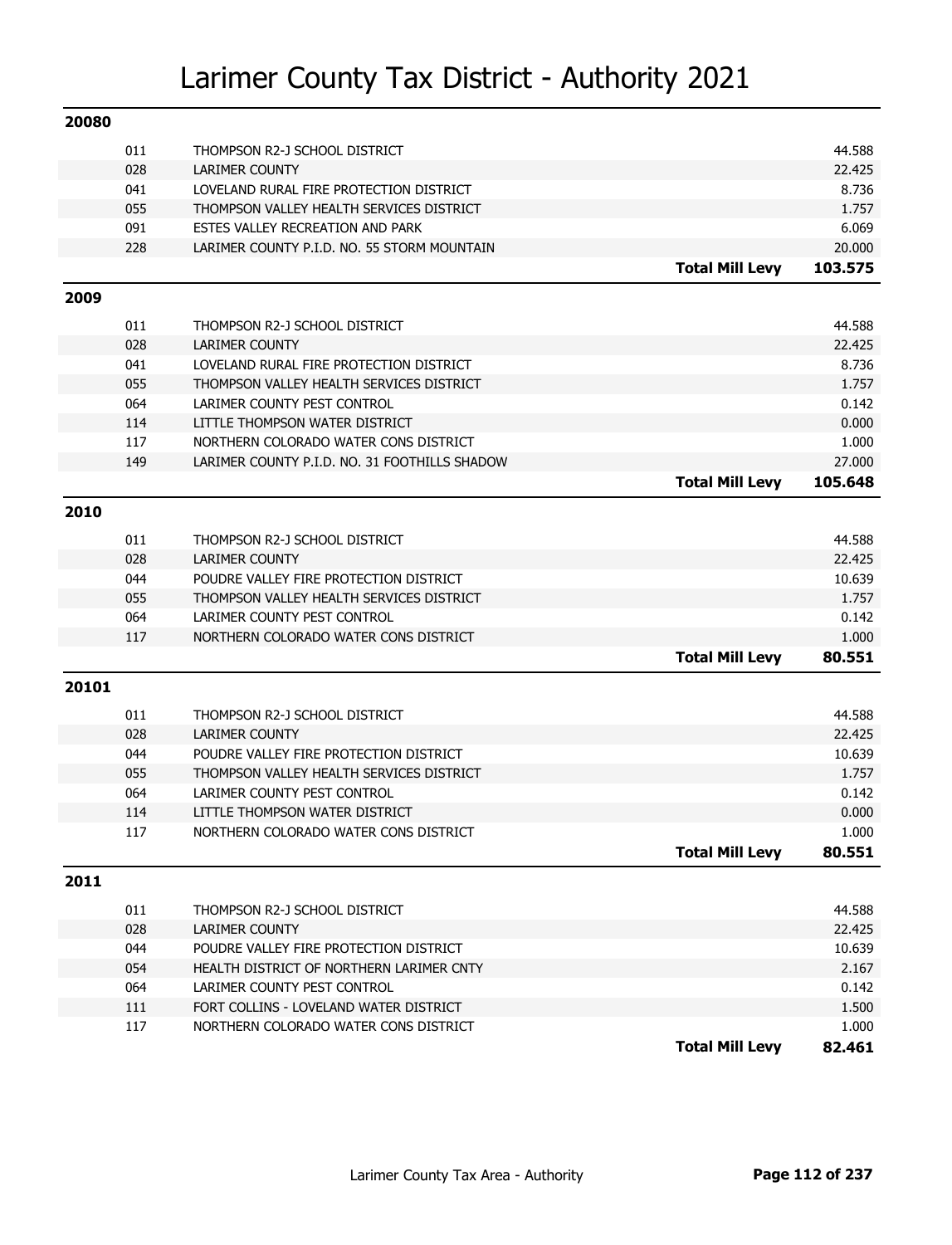| 2012  |            |                                                                         |                        |                |
|-------|------------|-------------------------------------------------------------------------|------------------------|----------------|
|       | 011        | THOMPSON R2-J SCHOOL DISTRICT                                           |                        | 44.588         |
|       | 028        | LARIMER COUNTY                                                          |                        | 22.425         |
|       | 044        | POUDRE VALLEY FIRE PROTECTION DISTRICT                                  |                        | 10.639         |
|       | 054        | HEALTH DISTRICT OF NORTHERN LARIMER CNTY                                |                        | 2.167          |
|       | 064        | LARIMER COUNTY PEST CONTROL                                             |                        | 0.142          |
|       | 103        | SOUTH FORT COLLINS SANITATION DISTRICT                                  |                        | 0.500          |
|       | 111        | FORT COLLINS - LOVELAND WATER DISTRICT                                  |                        | 1.500          |
|       | 117        | NORTHERN COLORADO WATER CONS DISTRICT                                   |                        | 1.000          |
|       |            |                                                                         | <b>Total Mill Levy</b> | 82.961         |
| 2013  |            |                                                                         |                        |                |
|       | 011        | THOMPSON R2-J SCHOOL DISTRICT                                           |                        | 44.588         |
|       | 028        | <b>LARIMER COUNTY</b>                                                   |                        | 22.425         |
|       | 041        | LOVELAND RURAL FIRE PROTECTION DISTRICT                                 |                        | 8.736          |
|       | 055        | THOMPSON VALLEY HEALTH SERVICES DISTRICT                                |                        | 1.757          |
|       | 064        | LARIMER COUNTY PEST CONTROL                                             |                        | 0.142          |
|       | 114        | LITTLE THOMPSON WATER DISTRICT                                          |                        | 0.000          |
|       | 117        | NORTHERN COLORADO WATER CONS DISTRICT                                   |                        | 1.000          |
|       | 172        | LARIMER COUNTY P.I.D. NO. 33 PRAIRIE TRAILS                             |                        | 29.754         |
|       |            |                                                                         | <b>Total Mill Levy</b> | 108.402        |
| 2014  |            |                                                                         |                        |                |
|       | 011        | THOMPSON R2-J SCHOOL DISTRICT                                           |                        | 44.588         |
|       | 028        | <b>LARIMER COUNTY</b>                                                   |                        | 22.425         |
|       | 041        | LOVELAND RURAL FIRE PROTECTION DISTRICT                                 |                        | 8.736          |
|       | 055        | THOMPSON VALLEY HEALTH SERVICES DISTRICT                                |                        | 1.757          |
|       | 064        | LARIMER COUNTY PEST CONTROL                                             |                        | 0.142          |
|       | 071        | LARIMER COUNTY G.I.D. NO. 8 NAMAQUA HILLS                               |                        | 8.382          |
|       | 117        | NORTHERN COLORADO WATER CONS DISTRICT                                   |                        | 1.000          |
|       |            |                                                                         | <b>Total Mill Levy</b> | 87.030         |
| 2015  |            |                                                                         |                        |                |
|       |            |                                                                         |                        | 44.588         |
|       | 011        | THOMPSON R2-J SCHOOL DISTRICT                                           |                        | 22.425         |
|       | 028<br>041 | <b>LARIMER COUNTY</b><br>LOVELAND RURAL FIRE PROTECTION DISTRICT        |                        | 8.736          |
|       |            |                                                                         |                        |                |
|       | 055<br>064 | THOMPSON VALLEY HEALTH SERVICES DISTRICT<br>LARIMER COUNTY PEST CONTROL |                        | 1.757<br>0.142 |
|       | 111        | FORT COLLINS - LOVELAND WATER DISTRICT                                  |                        | 1.500          |
|       | 117        | NORTHERN COLORADO WATER CONS DISTRICT                                   |                        | 1.000          |
|       |            |                                                                         | <b>Total Mill Levy</b> | 80.148         |
| 20150 |            |                                                                         |                        |                |
|       |            |                                                                         |                        |                |
|       | 011        | THOMPSON R2-J SCHOOL DISTRICT                                           |                        | 44.588         |
|       | 028        | <b>LARIMER COUNTY</b>                                                   |                        | 22.425         |
|       | 041        | LOVELAND RURAL FIRE PROTECTION DISTRICT                                 |                        | 8.736          |
|       | 055        | THOMPSON VALLEY HEALTH SERVICES DISTRICT                                |                        | 1.757          |
|       | 064        | LARIMER COUNTY PEST CONTROL                                             |                        | 0.142          |
|       | 111        | FORT COLLINS - LOVELAND WATER DISTRICT                                  |                        | 1.500          |
|       | 117        | NORTHERN COLORADO WATER CONS DISTRICT                                   |                        | 1.000          |
|       | 221        | LARIMER COUNTY P.I.D. 44 HORSESHOE VIEW EST SOUTH                       |                        | 0.000          |
|       |            |                                                                         | <b>Total Mill Levy</b> | 80.148         |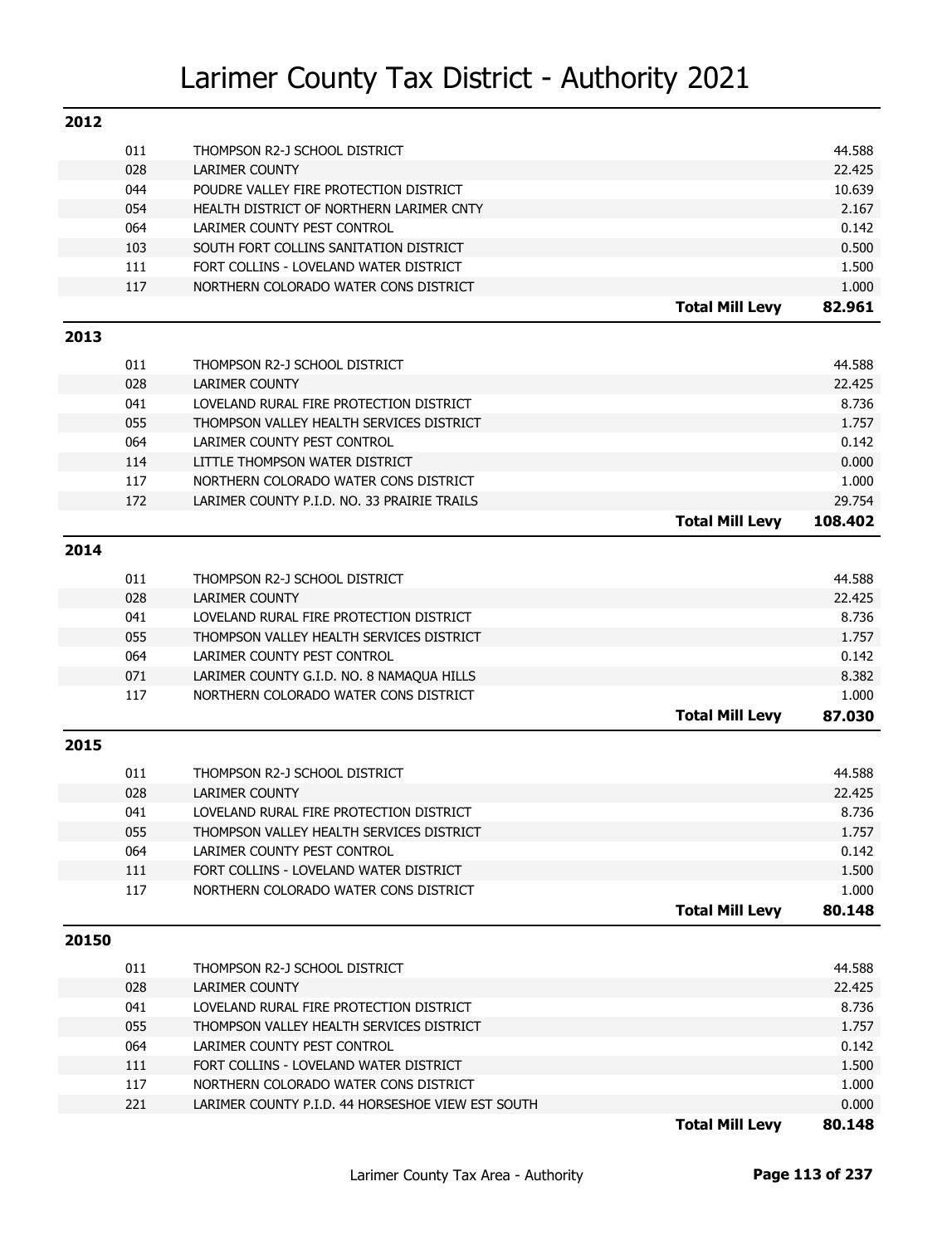| 011<br>44.588<br>THOMPSON R2-J SCHOOL DISTRICT<br>028<br>22.425<br><b>LARIMER COUNTY</b><br>041<br>8.736<br>LOVELAND RURAL FIRE PROTECTION DISTRICT<br>055<br>THOMPSON VALLEY HEALTH SERVICES DISTRICT<br>1.757<br>064<br>LARIMER COUNTY PEST CONTROL<br>0.142<br>111<br>FORT COLLINS - LOVELAND WATER DISTRICT<br>1.500<br>117<br>NORTHERN COLORADO WATER CONS DISTRICT<br>1.000<br>223<br>LARIMER COUNTY P.I.D. 53 HORSESHOE VIEW EST NORTH<br>35.058<br><b>Total Mill Levy</b><br>115,206<br>20152<br>011<br>44.588<br>THOMPSON R2-J SCHOOL DISTRICT<br>028<br>22.425<br><b>LARIMER COUNTY</b><br>041<br>LOVELAND RURAL FIRE PROTECTION DISTRICT<br>8.736<br>055<br>1.757<br>THOMPSON VALLEY HEALTH SERVICES DISTRICT<br>064<br>0.142<br>LARIMER COUNTY PEST CONTROL<br>111<br>FORT COLLINS - LOVELAND WATER DISTRICT<br>1.500<br>117<br>1.000<br>NORTHERN COLORADO WATER CONS DISTRICT<br>229<br>LARIMER COUNTY P.I.D. NO. 56 BOYDS WEST<br>34.065<br><b>Total Mill Levy</b><br>114.213<br>20153<br>011<br>44.588<br>THOMPSON R2-J SCHOOL DISTRICT<br>028<br><b>LARIMER COUNTY</b><br>22.425<br>041<br>LOVELAND RURAL FIRE PROTECTION DISTRICT<br>8.736<br>055<br>1.757<br>THOMPSON VALLEY HEALTH SERVICES DISTRICT<br>064<br>0.142<br>LARIMER COUNTY PEST CONTROL<br>111<br>FORT COLLINS - LOVELAND WATER DISTRICT<br>1.500<br>117<br>1.000<br>NORTHERN COLORADO WATER CONS DISTRICT<br>351<br>34.751<br>LARIMER COUNTY P.I.D. NO. 67 MANOR RIDGE ESTATES<br><b>Total Mill Levy</b><br>114.899<br>20154<br>011<br>44.588<br>THOMPSON R2-J SCHOOL DISTRICT<br>028<br><b>LARIMER COUNTY</b><br>22.425<br>041<br>8.736<br>LOVELAND RURAL FIRE PROTECTION DISTRICT<br>055<br>1.757<br>THOMPSON VALLEY HEALTH SERVICES DISTRICT<br>064<br>0.142<br>LARIMER COUNTY PEST CONTROL<br>111<br>FORT COLLINS - LOVELAND WATER DISTRICT<br>1.500<br>117<br>1.000<br>NORTHERN COLORADO WATER CONS DISTRICT<br>385<br>95.128<br>LARIMER COUNTY P.I.D. NO. 69 CRYSTAL VIEW<br><b>Total Mill Levy</b><br>175.276<br>2016<br>011<br>44.588<br>THOMPSON R2-J SCHOOL DISTRICT<br>028<br>22.425<br>LARIMER COUNTY<br>044<br>POUDRE VALLEY FIRE PROTECTION DISTRICT<br>10.639<br>055<br>1.757<br>THOMPSON VALLEY HEALTH SERVICES DISTRICT<br>064<br>0.142<br>LARIMER COUNTY PEST CONTROL<br>1.500<br>111<br>FORT COLLINS - LOVELAND WATER DISTRICT<br>117<br>1.000<br>NORTHERN COLORADO WATER CONS DISTRICT<br>82.051 | 20151 |  |                        |  |
|------------------------------------------------------------------------------------------------------------------------------------------------------------------------------------------------------------------------------------------------------------------------------------------------------------------------------------------------------------------------------------------------------------------------------------------------------------------------------------------------------------------------------------------------------------------------------------------------------------------------------------------------------------------------------------------------------------------------------------------------------------------------------------------------------------------------------------------------------------------------------------------------------------------------------------------------------------------------------------------------------------------------------------------------------------------------------------------------------------------------------------------------------------------------------------------------------------------------------------------------------------------------------------------------------------------------------------------------------------------------------------------------------------------------------------------------------------------------------------------------------------------------------------------------------------------------------------------------------------------------------------------------------------------------------------------------------------------------------------------------------------------------------------------------------------------------------------------------------------------------------------------------------------------------------------------------------------------------------------------------------------------------------------------------------------------------------------------------------------------------------------------------------------------------------------------------------------------------------------------------------------------------------------------------------------------------------------------------------------------------------------------------------|-------|--|------------------------|--|
|                                                                                                                                                                                                                                                                                                                                                                                                                                                                                                                                                                                                                                                                                                                                                                                                                                                                                                                                                                                                                                                                                                                                                                                                                                                                                                                                                                                                                                                                                                                                                                                                                                                                                                                                                                                                                                                                                                                                                                                                                                                                                                                                                                                                                                                                                                                                                                                                      |       |  |                        |  |
|                                                                                                                                                                                                                                                                                                                                                                                                                                                                                                                                                                                                                                                                                                                                                                                                                                                                                                                                                                                                                                                                                                                                                                                                                                                                                                                                                                                                                                                                                                                                                                                                                                                                                                                                                                                                                                                                                                                                                                                                                                                                                                                                                                                                                                                                                                                                                                                                      |       |  |                        |  |
|                                                                                                                                                                                                                                                                                                                                                                                                                                                                                                                                                                                                                                                                                                                                                                                                                                                                                                                                                                                                                                                                                                                                                                                                                                                                                                                                                                                                                                                                                                                                                                                                                                                                                                                                                                                                                                                                                                                                                                                                                                                                                                                                                                                                                                                                                                                                                                                                      |       |  |                        |  |
|                                                                                                                                                                                                                                                                                                                                                                                                                                                                                                                                                                                                                                                                                                                                                                                                                                                                                                                                                                                                                                                                                                                                                                                                                                                                                                                                                                                                                                                                                                                                                                                                                                                                                                                                                                                                                                                                                                                                                                                                                                                                                                                                                                                                                                                                                                                                                                                                      |       |  |                        |  |
|                                                                                                                                                                                                                                                                                                                                                                                                                                                                                                                                                                                                                                                                                                                                                                                                                                                                                                                                                                                                                                                                                                                                                                                                                                                                                                                                                                                                                                                                                                                                                                                                                                                                                                                                                                                                                                                                                                                                                                                                                                                                                                                                                                                                                                                                                                                                                                                                      |       |  |                        |  |
|                                                                                                                                                                                                                                                                                                                                                                                                                                                                                                                                                                                                                                                                                                                                                                                                                                                                                                                                                                                                                                                                                                                                                                                                                                                                                                                                                                                                                                                                                                                                                                                                                                                                                                                                                                                                                                                                                                                                                                                                                                                                                                                                                                                                                                                                                                                                                                                                      |       |  |                        |  |
|                                                                                                                                                                                                                                                                                                                                                                                                                                                                                                                                                                                                                                                                                                                                                                                                                                                                                                                                                                                                                                                                                                                                                                                                                                                                                                                                                                                                                                                                                                                                                                                                                                                                                                                                                                                                                                                                                                                                                                                                                                                                                                                                                                                                                                                                                                                                                                                                      |       |  |                        |  |
|                                                                                                                                                                                                                                                                                                                                                                                                                                                                                                                                                                                                                                                                                                                                                                                                                                                                                                                                                                                                                                                                                                                                                                                                                                                                                                                                                                                                                                                                                                                                                                                                                                                                                                                                                                                                                                                                                                                                                                                                                                                                                                                                                                                                                                                                                                                                                                                                      |       |  |                        |  |
|                                                                                                                                                                                                                                                                                                                                                                                                                                                                                                                                                                                                                                                                                                                                                                                                                                                                                                                                                                                                                                                                                                                                                                                                                                                                                                                                                                                                                                                                                                                                                                                                                                                                                                                                                                                                                                                                                                                                                                                                                                                                                                                                                                                                                                                                                                                                                                                                      |       |  |                        |  |
|                                                                                                                                                                                                                                                                                                                                                                                                                                                                                                                                                                                                                                                                                                                                                                                                                                                                                                                                                                                                                                                                                                                                                                                                                                                                                                                                                                                                                                                                                                                                                                                                                                                                                                                                                                                                                                                                                                                                                                                                                                                                                                                                                                                                                                                                                                                                                                                                      |       |  |                        |  |
|                                                                                                                                                                                                                                                                                                                                                                                                                                                                                                                                                                                                                                                                                                                                                                                                                                                                                                                                                                                                                                                                                                                                                                                                                                                                                                                                                                                                                                                                                                                                                                                                                                                                                                                                                                                                                                                                                                                                                                                                                                                                                                                                                                                                                                                                                                                                                                                                      |       |  |                        |  |
|                                                                                                                                                                                                                                                                                                                                                                                                                                                                                                                                                                                                                                                                                                                                                                                                                                                                                                                                                                                                                                                                                                                                                                                                                                                                                                                                                                                                                                                                                                                                                                                                                                                                                                                                                                                                                                                                                                                                                                                                                                                                                                                                                                                                                                                                                                                                                                                                      |       |  |                        |  |
|                                                                                                                                                                                                                                                                                                                                                                                                                                                                                                                                                                                                                                                                                                                                                                                                                                                                                                                                                                                                                                                                                                                                                                                                                                                                                                                                                                                                                                                                                                                                                                                                                                                                                                                                                                                                                                                                                                                                                                                                                                                                                                                                                                                                                                                                                                                                                                                                      |       |  |                        |  |
|                                                                                                                                                                                                                                                                                                                                                                                                                                                                                                                                                                                                                                                                                                                                                                                                                                                                                                                                                                                                                                                                                                                                                                                                                                                                                                                                                                                                                                                                                                                                                                                                                                                                                                                                                                                                                                                                                                                                                                                                                                                                                                                                                                                                                                                                                                                                                                                                      |       |  |                        |  |
|                                                                                                                                                                                                                                                                                                                                                                                                                                                                                                                                                                                                                                                                                                                                                                                                                                                                                                                                                                                                                                                                                                                                                                                                                                                                                                                                                                                                                                                                                                                                                                                                                                                                                                                                                                                                                                                                                                                                                                                                                                                                                                                                                                                                                                                                                                                                                                                                      |       |  |                        |  |
|                                                                                                                                                                                                                                                                                                                                                                                                                                                                                                                                                                                                                                                                                                                                                                                                                                                                                                                                                                                                                                                                                                                                                                                                                                                                                                                                                                                                                                                                                                                                                                                                                                                                                                                                                                                                                                                                                                                                                                                                                                                                                                                                                                                                                                                                                                                                                                                                      |       |  |                        |  |
|                                                                                                                                                                                                                                                                                                                                                                                                                                                                                                                                                                                                                                                                                                                                                                                                                                                                                                                                                                                                                                                                                                                                                                                                                                                                                                                                                                                                                                                                                                                                                                                                                                                                                                                                                                                                                                                                                                                                                                                                                                                                                                                                                                                                                                                                                                                                                                                                      |       |  |                        |  |
|                                                                                                                                                                                                                                                                                                                                                                                                                                                                                                                                                                                                                                                                                                                                                                                                                                                                                                                                                                                                                                                                                                                                                                                                                                                                                                                                                                                                                                                                                                                                                                                                                                                                                                                                                                                                                                                                                                                                                                                                                                                                                                                                                                                                                                                                                                                                                                                                      |       |  |                        |  |
|                                                                                                                                                                                                                                                                                                                                                                                                                                                                                                                                                                                                                                                                                                                                                                                                                                                                                                                                                                                                                                                                                                                                                                                                                                                                                                                                                                                                                                                                                                                                                                                                                                                                                                                                                                                                                                                                                                                                                                                                                                                                                                                                                                                                                                                                                                                                                                                                      |       |  |                        |  |
|                                                                                                                                                                                                                                                                                                                                                                                                                                                                                                                                                                                                                                                                                                                                                                                                                                                                                                                                                                                                                                                                                                                                                                                                                                                                                                                                                                                                                                                                                                                                                                                                                                                                                                                                                                                                                                                                                                                                                                                                                                                                                                                                                                                                                                                                                                                                                                                                      |       |  |                        |  |
|                                                                                                                                                                                                                                                                                                                                                                                                                                                                                                                                                                                                                                                                                                                                                                                                                                                                                                                                                                                                                                                                                                                                                                                                                                                                                                                                                                                                                                                                                                                                                                                                                                                                                                                                                                                                                                                                                                                                                                                                                                                                                                                                                                                                                                                                                                                                                                                                      |       |  |                        |  |
|                                                                                                                                                                                                                                                                                                                                                                                                                                                                                                                                                                                                                                                                                                                                                                                                                                                                                                                                                                                                                                                                                                                                                                                                                                                                                                                                                                                                                                                                                                                                                                                                                                                                                                                                                                                                                                                                                                                                                                                                                                                                                                                                                                                                                                                                                                                                                                                                      |       |  |                        |  |
|                                                                                                                                                                                                                                                                                                                                                                                                                                                                                                                                                                                                                                                                                                                                                                                                                                                                                                                                                                                                                                                                                                                                                                                                                                                                                                                                                                                                                                                                                                                                                                                                                                                                                                                                                                                                                                                                                                                                                                                                                                                                                                                                                                                                                                                                                                                                                                                                      |       |  |                        |  |
|                                                                                                                                                                                                                                                                                                                                                                                                                                                                                                                                                                                                                                                                                                                                                                                                                                                                                                                                                                                                                                                                                                                                                                                                                                                                                                                                                                                                                                                                                                                                                                                                                                                                                                                                                                                                                                                                                                                                                                                                                                                                                                                                                                                                                                                                                                                                                                                                      |       |  |                        |  |
|                                                                                                                                                                                                                                                                                                                                                                                                                                                                                                                                                                                                                                                                                                                                                                                                                                                                                                                                                                                                                                                                                                                                                                                                                                                                                                                                                                                                                                                                                                                                                                                                                                                                                                                                                                                                                                                                                                                                                                                                                                                                                                                                                                                                                                                                                                                                                                                                      |       |  |                        |  |
|                                                                                                                                                                                                                                                                                                                                                                                                                                                                                                                                                                                                                                                                                                                                                                                                                                                                                                                                                                                                                                                                                                                                                                                                                                                                                                                                                                                                                                                                                                                                                                                                                                                                                                                                                                                                                                                                                                                                                                                                                                                                                                                                                                                                                                                                                                                                                                                                      |       |  |                        |  |
|                                                                                                                                                                                                                                                                                                                                                                                                                                                                                                                                                                                                                                                                                                                                                                                                                                                                                                                                                                                                                                                                                                                                                                                                                                                                                                                                                                                                                                                                                                                                                                                                                                                                                                                                                                                                                                                                                                                                                                                                                                                                                                                                                                                                                                                                                                                                                                                                      |       |  |                        |  |
|                                                                                                                                                                                                                                                                                                                                                                                                                                                                                                                                                                                                                                                                                                                                                                                                                                                                                                                                                                                                                                                                                                                                                                                                                                                                                                                                                                                                                                                                                                                                                                                                                                                                                                                                                                                                                                                                                                                                                                                                                                                                                                                                                                                                                                                                                                                                                                                                      |       |  |                        |  |
|                                                                                                                                                                                                                                                                                                                                                                                                                                                                                                                                                                                                                                                                                                                                                                                                                                                                                                                                                                                                                                                                                                                                                                                                                                                                                                                                                                                                                                                                                                                                                                                                                                                                                                                                                                                                                                                                                                                                                                                                                                                                                                                                                                                                                                                                                                                                                                                                      |       |  |                        |  |
|                                                                                                                                                                                                                                                                                                                                                                                                                                                                                                                                                                                                                                                                                                                                                                                                                                                                                                                                                                                                                                                                                                                                                                                                                                                                                                                                                                                                                                                                                                                                                                                                                                                                                                                                                                                                                                                                                                                                                                                                                                                                                                                                                                                                                                                                                                                                                                                                      |       |  |                        |  |
|                                                                                                                                                                                                                                                                                                                                                                                                                                                                                                                                                                                                                                                                                                                                                                                                                                                                                                                                                                                                                                                                                                                                                                                                                                                                                                                                                                                                                                                                                                                                                                                                                                                                                                                                                                                                                                                                                                                                                                                                                                                                                                                                                                                                                                                                                                                                                                                                      |       |  |                        |  |
|                                                                                                                                                                                                                                                                                                                                                                                                                                                                                                                                                                                                                                                                                                                                                                                                                                                                                                                                                                                                                                                                                                                                                                                                                                                                                                                                                                                                                                                                                                                                                                                                                                                                                                                                                                                                                                                                                                                                                                                                                                                                                                                                                                                                                                                                                                                                                                                                      |       |  |                        |  |
|                                                                                                                                                                                                                                                                                                                                                                                                                                                                                                                                                                                                                                                                                                                                                                                                                                                                                                                                                                                                                                                                                                                                                                                                                                                                                                                                                                                                                                                                                                                                                                                                                                                                                                                                                                                                                                                                                                                                                                                                                                                                                                                                                                                                                                                                                                                                                                                                      |       |  |                        |  |
|                                                                                                                                                                                                                                                                                                                                                                                                                                                                                                                                                                                                                                                                                                                                                                                                                                                                                                                                                                                                                                                                                                                                                                                                                                                                                                                                                                                                                                                                                                                                                                                                                                                                                                                                                                                                                                                                                                                                                                                                                                                                                                                                                                                                                                                                                                                                                                                                      |       |  |                        |  |
|                                                                                                                                                                                                                                                                                                                                                                                                                                                                                                                                                                                                                                                                                                                                                                                                                                                                                                                                                                                                                                                                                                                                                                                                                                                                                                                                                                                                                                                                                                                                                                                                                                                                                                                                                                                                                                                                                                                                                                                                                                                                                                                                                                                                                                                                                                                                                                                                      |       |  |                        |  |
|                                                                                                                                                                                                                                                                                                                                                                                                                                                                                                                                                                                                                                                                                                                                                                                                                                                                                                                                                                                                                                                                                                                                                                                                                                                                                                                                                                                                                                                                                                                                                                                                                                                                                                                                                                                                                                                                                                                                                                                                                                                                                                                                                                                                                                                                                                                                                                                                      |       |  |                        |  |
|                                                                                                                                                                                                                                                                                                                                                                                                                                                                                                                                                                                                                                                                                                                                                                                                                                                                                                                                                                                                                                                                                                                                                                                                                                                                                                                                                                                                                                                                                                                                                                                                                                                                                                                                                                                                                                                                                                                                                                                                                                                                                                                                                                                                                                                                                                                                                                                                      |       |  |                        |  |
|                                                                                                                                                                                                                                                                                                                                                                                                                                                                                                                                                                                                                                                                                                                                                                                                                                                                                                                                                                                                                                                                                                                                                                                                                                                                                                                                                                                                                                                                                                                                                                                                                                                                                                                                                                                                                                                                                                                                                                                                                                                                                                                                                                                                                                                                                                                                                                                                      |       |  |                        |  |
|                                                                                                                                                                                                                                                                                                                                                                                                                                                                                                                                                                                                                                                                                                                                                                                                                                                                                                                                                                                                                                                                                                                                                                                                                                                                                                                                                                                                                                                                                                                                                                                                                                                                                                                                                                                                                                                                                                                                                                                                                                                                                                                                                                                                                                                                                                                                                                                                      |       |  |                        |  |
|                                                                                                                                                                                                                                                                                                                                                                                                                                                                                                                                                                                                                                                                                                                                                                                                                                                                                                                                                                                                                                                                                                                                                                                                                                                                                                                                                                                                                                                                                                                                                                                                                                                                                                                                                                                                                                                                                                                                                                                                                                                                                                                                                                                                                                                                                                                                                                                                      |       |  |                        |  |
|                                                                                                                                                                                                                                                                                                                                                                                                                                                                                                                                                                                                                                                                                                                                                                                                                                                                                                                                                                                                                                                                                                                                                                                                                                                                                                                                                                                                                                                                                                                                                                                                                                                                                                                                                                                                                                                                                                                                                                                                                                                                                                                                                                                                                                                                                                                                                                                                      |       |  |                        |  |
|                                                                                                                                                                                                                                                                                                                                                                                                                                                                                                                                                                                                                                                                                                                                                                                                                                                                                                                                                                                                                                                                                                                                                                                                                                                                                                                                                                                                                                                                                                                                                                                                                                                                                                                                                                                                                                                                                                                                                                                                                                                                                                                                                                                                                                                                                                                                                                                                      |       |  |                        |  |
|                                                                                                                                                                                                                                                                                                                                                                                                                                                                                                                                                                                                                                                                                                                                                                                                                                                                                                                                                                                                                                                                                                                                                                                                                                                                                                                                                                                                                                                                                                                                                                                                                                                                                                                                                                                                                                                                                                                                                                                                                                                                                                                                                                                                                                                                                                                                                                                                      |       |  |                        |  |
|                                                                                                                                                                                                                                                                                                                                                                                                                                                                                                                                                                                                                                                                                                                                                                                                                                                                                                                                                                                                                                                                                                                                                                                                                                                                                                                                                                                                                                                                                                                                                                                                                                                                                                                                                                                                                                                                                                                                                                                                                                                                                                                                                                                                                                                                                                                                                                                                      |       |  |                        |  |
|                                                                                                                                                                                                                                                                                                                                                                                                                                                                                                                                                                                                                                                                                                                                                                                                                                                                                                                                                                                                                                                                                                                                                                                                                                                                                                                                                                                                                                                                                                                                                                                                                                                                                                                                                                                                                                                                                                                                                                                                                                                                                                                                                                                                                                                                                                                                                                                                      |       |  |                        |  |
|                                                                                                                                                                                                                                                                                                                                                                                                                                                                                                                                                                                                                                                                                                                                                                                                                                                                                                                                                                                                                                                                                                                                                                                                                                                                                                                                                                                                                                                                                                                                                                                                                                                                                                                                                                                                                                                                                                                                                                                                                                                                                                                                                                                                                                                                                                                                                                                                      |       |  |                        |  |
|                                                                                                                                                                                                                                                                                                                                                                                                                                                                                                                                                                                                                                                                                                                                                                                                                                                                                                                                                                                                                                                                                                                                                                                                                                                                                                                                                                                                                                                                                                                                                                                                                                                                                                                                                                                                                                                                                                                                                                                                                                                                                                                                                                                                                                                                                                                                                                                                      |       |  |                        |  |
|                                                                                                                                                                                                                                                                                                                                                                                                                                                                                                                                                                                                                                                                                                                                                                                                                                                                                                                                                                                                                                                                                                                                                                                                                                                                                                                                                                                                                                                                                                                                                                                                                                                                                                                                                                                                                                                                                                                                                                                                                                                                                                                                                                                                                                                                                                                                                                                                      |       |  |                        |  |
|                                                                                                                                                                                                                                                                                                                                                                                                                                                                                                                                                                                                                                                                                                                                                                                                                                                                                                                                                                                                                                                                                                                                                                                                                                                                                                                                                                                                                                                                                                                                                                                                                                                                                                                                                                                                                                                                                                                                                                                                                                                                                                                                                                                                                                                                                                                                                                                                      |       |  | <b>Total Mill Levy</b> |  |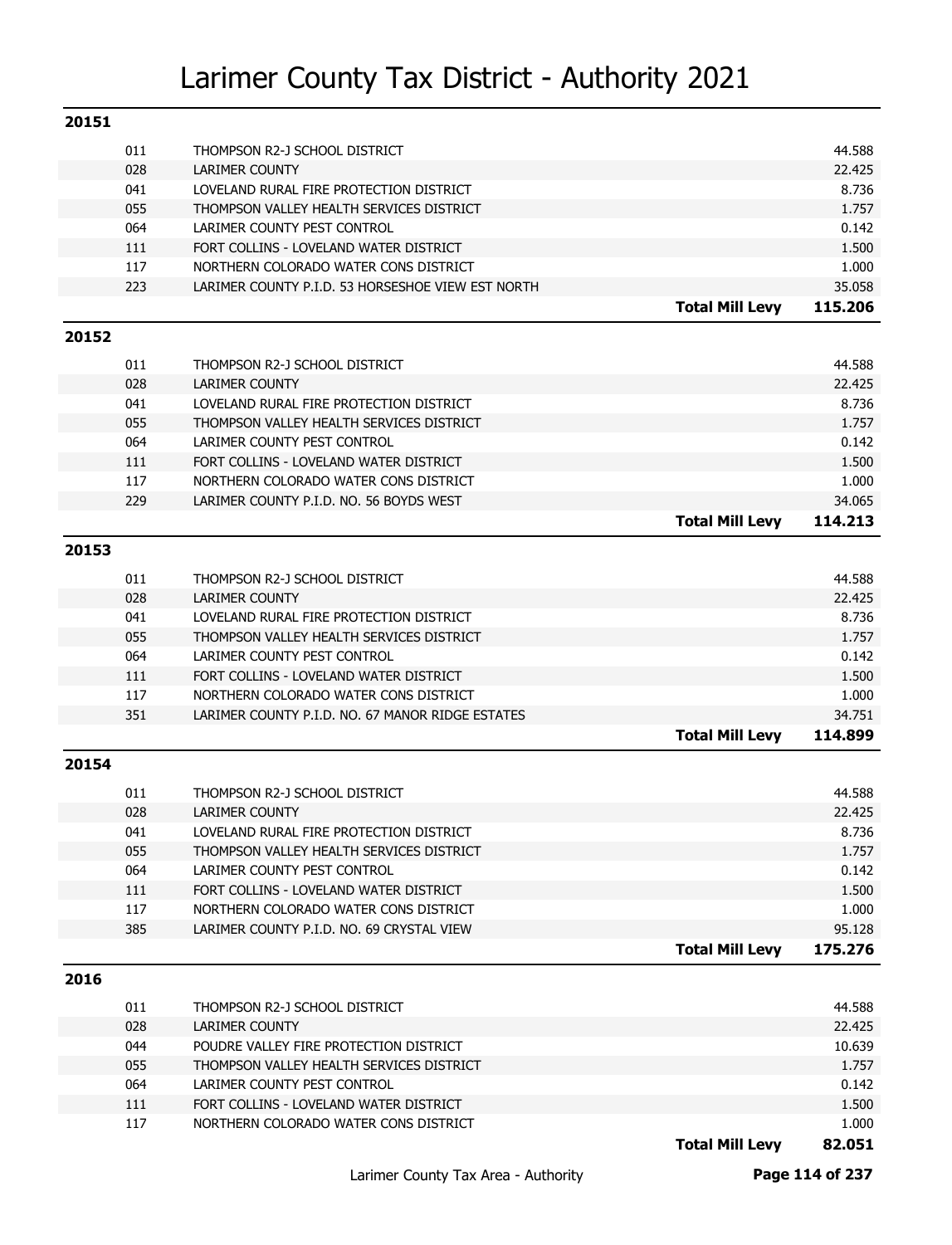| 2017  |     |                                                        |                        |                   |
|-------|-----|--------------------------------------------------------|------------------------|-------------------|
|       | 011 | THOMPSON R2-J SCHOOL DISTRICT                          |                        | 44.588            |
|       | 028 | <b>LARIMER COUNTY</b>                                  |                        | 22.425            |
|       | 044 | POUDRE VALLEY FIRE PROTECTION DISTRICT                 |                        | 10.639            |
|       | 055 | THOMPSON VALLEY HEALTH SERVICES DISTRICT               |                        | 1.757             |
|       | 064 | LARIMER COUNTY PEST CONTROL                            |                        | 0.142             |
|       | 103 | SOUTH FORT COLLINS SANITATION DISTRICT                 |                        | 0.500             |
|       | 111 | FORT COLLINS - LOVELAND WATER DISTRICT                 |                        | 1.500             |
|       | 117 | NORTHERN COLORADO WATER CONS DISTRICT                  |                        | 1.000             |
|       |     |                                                        | <b>Total Mill Levy</b> | 82.551            |
| 20170 |     |                                                        |                        |                   |
|       | 011 | THOMPSON R2-J SCHOOL DISTRICT                          |                        | 44.588            |
|       | 028 | <b>LARIMER COUNTY</b>                                  |                        | 22.425            |
|       | 044 | POUDRE VALLEY FIRE PROTECTION DISTRICT                 |                        | 10.639            |
|       | 055 | THOMPSON VALLEY HEALTH SERVICES DISTRICT               |                        | 1.757             |
|       | 064 | LARIMER COUNTY PEST CONTROL                            |                        | 0.142             |
|       | 103 | SOUTH FORT COLLINS SANITATION DISTRICT                 |                        | 0.500             |
|       | 111 | FORT COLLINS - LOVELAND WATER DISTRICT                 |                        | 1.500             |
|       | 117 | NORTHERN COLORADO WATER CONS DISTRICT                  |                        | 1.000             |
|       | 351 | LARIMER COUNTY P.I.D. NO. 67 MANOR RIDGE ESTATES       |                        | 34.751            |
|       |     |                                                        | <b>Total Mill Levy</b> | 117.302           |
| 2018  |     |                                                        |                        |                   |
|       | 011 |                                                        |                        | 44.588            |
|       | 028 | THOMPSON R2-J SCHOOL DISTRICT<br><b>LARIMER COUNTY</b> |                        | 22.425            |
|       | 044 | POUDRE VALLEY FIRE PROTECTION DISTRICT                 |                        | 10.639            |
|       | 054 | HEALTH DISTRICT OF NORTHERN LARIMER CNTY               |                        | 2.167             |
|       |     |                                                        | <b>Total Mill Levy</b> | 79.819            |
|       |     |                                                        |                        |                   |
| 2019  |     |                                                        |                        |                   |
|       | 011 | THOMPSON R2-J SCHOOL DISTRICT                          |                        | 44.588            |
|       | 028 | <b>LARIMER COUNTY</b>                                  |                        | 22.425            |
|       | 041 | LOVELAND RURAL FIRE PROTECTION DISTRICT                |                        | 8.736             |
|       | 055 | THOMPSON VALLEY HEALTH SERVICES DISTRICT               |                        | 1.757             |
|       | 064 | LARIMER COUNTY PEST CONTROL                            |                        | 0.142             |
|       | 103 | SOUTH FORT COLLINS SANITATION DISTRICT                 |                        | 0.500             |
|       | 111 | FORT COLLINS - LOVELAND WATER DISTRICT                 |                        | 1.500             |
|       | 117 | NORTHERN COLORADO WATER CONS DISTRICT                  |                        | 1.000             |
|       |     |                                                        | <b>Total Mill Levy</b> | 80.648            |
| 20191 |     |                                                        |                        |                   |
|       | 011 | THOMPSON R2-J SCHOOL DISTRICT                          |                        | 44.588            |
|       | 028 | <b>LARIMER COUNTY</b>                                  |                        | 22.425            |
|       | 041 | LOVELAND RURAL FIRE PROTECTION DISTRICT                |                        | 8.736             |
|       | 055 | THOMPSON VALLEY HEALTH SERVICES DISTRICT               |                        | 1.757             |
|       | 064 | LARIMER COUNTY PEST CONTROL                            |                        | 0.142             |
|       | 103 | SOUTH FORT COLLINS SANITATION DISTRICT                 |                        | 0.500             |
|       | 111 | FORT COLLINS - LOVELAND WATER DISTRICT                 |                        | 1.500             |
|       |     |                                                        |                        |                   |
|       | 117 | NORTHERN COLORADO WATER CONS DISTRICT                  |                        | 1.000             |
|       | 310 | LARIMER COUNTY P.I.D. NO. 63 AUTUMN CREEK              | <b>Total Mill Levy</b> | 25.210<br>105.858 |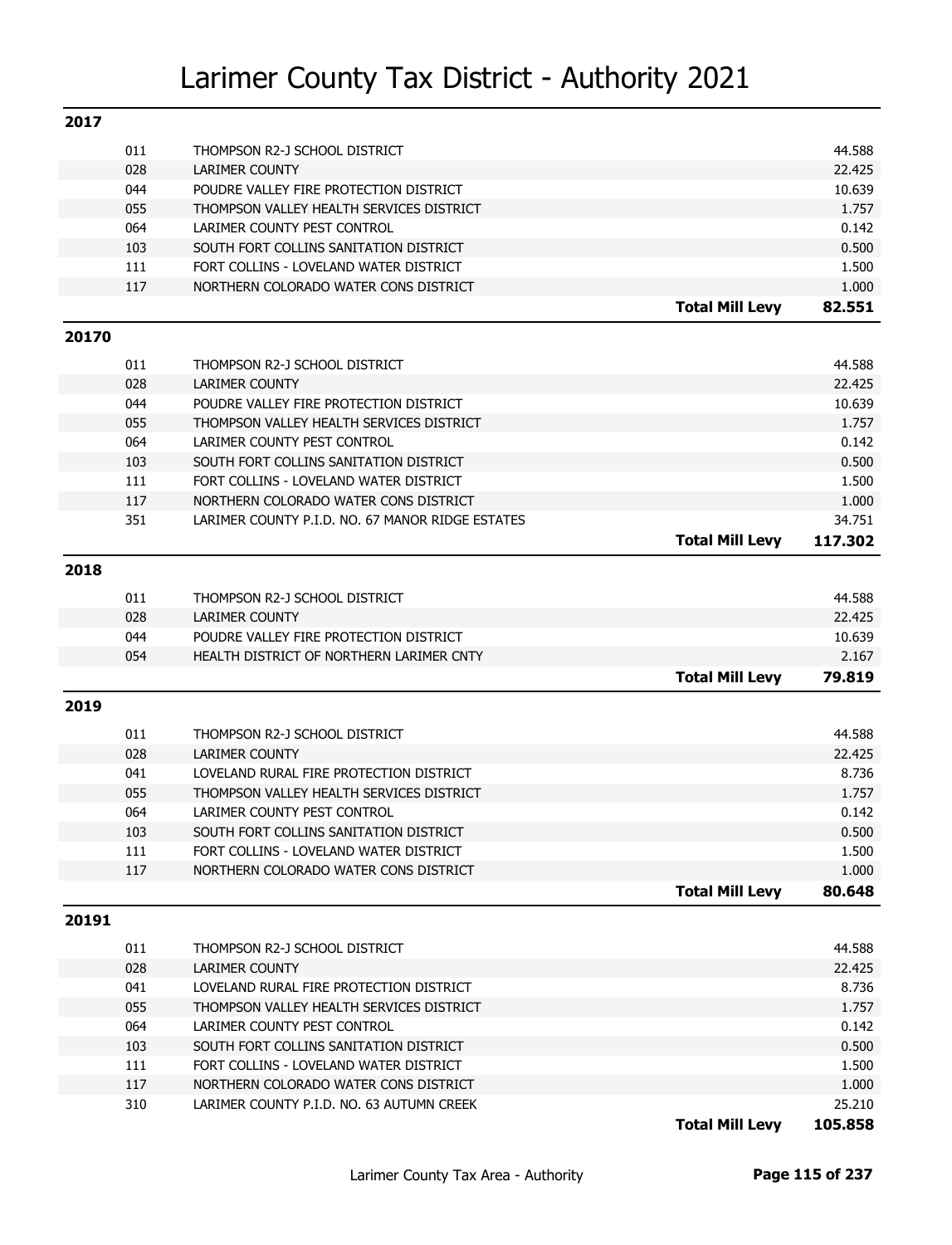| 2020  |     |                                                    |                        |        |
|-------|-----|----------------------------------------------------|------------------------|--------|
|       | 011 | THOMPSON R2-J SCHOOL DISTRICT                      |                        | 44.588 |
|       | 028 | <b>LARIMER COUNTY</b>                              |                        | 22.425 |
|       | 040 | BERTHOUD FIRE PROTECTION DISTRICT                  |                        | 13.865 |
|       | 055 | THOMPSON VALLEY HEALTH SERVICES DISTRICT           |                        | 1.757  |
|       | 064 | LARIMER COUNTY PEST CONTROL                        |                        | 0.142  |
|       | 107 | BERTHOUD COMMUNITY LIBRARY DISTRICT                |                        | 2.400  |
|       | 117 | NORTHERN COLORADO WATER CONS DISTRICT              |                        | 1.000  |
|       |     |                                                    | <b>Total Mill Levy</b> | 86.177 |
| 20201 |     |                                                    |                        |        |
|       | 011 | THOMPSON R2-J SCHOOL DISTRICT                      |                        | 44.588 |
|       | 028 | <b>LARIMER COUNTY</b>                              |                        | 22.425 |
|       | 040 | BERTHOUD FIRE PROTECTION DISTRICT                  |                        | 13.865 |
|       | 055 | THOMPSON VALLEY HEALTH SERVICES DISTRICT           |                        | 1.757  |
|       | 064 | LARIMER COUNTY PEST CONTROL                        |                        | 0.142  |
|       | 107 | BERTHOUD COMMUNITY LIBRARY DISTRICT                |                        | 2.400  |
|       | 117 | NORTHERN COLORADO WATER CONS DISTRICT              |                        | 1.000  |
|       | 241 | LONGMONT SOIL CONSERVATION DISTRICT                |                        | 0.000  |
|       |     |                                                    | <b>Total Mill Levy</b> | 86.177 |
| 20202 |     |                                                    |                        |        |
|       | 011 | THOMPSON R2-J SCHOOL DISTRICT                      |                        | 44.588 |
|       | 028 | <b>LARIMER COUNTY</b>                              |                        | 22.425 |
|       | 040 | BERTHOUD FIRE PROTECTION DISTRICT                  |                        | 13.865 |
|       | 055 | THOMPSON VALLEY HEALTH SERVICES DISTRICT           |                        | 1.757  |
|       | 064 | LARIMER COUNTY PEST CONTROL                        |                        | 0.142  |
|       | 107 | BERTHOUD COMMUNITY LIBRARY DISTRICT                |                        | 2.400  |
|       | 117 | NORTHERN COLORADO WATER CONS DISTRICT              |                        | 1.000  |
|       | 311 | LARIMER COUNTY P.I.D. NO. 64 SOARING PEAKS RANCHES |                        | 5.900  |
|       |     |                                                    | <b>Total Mill Levy</b> | 92.077 |
| 20203 |     |                                                    |                        |        |
|       | 011 | THOMPSON R2-J SCHOOL DISTRICT                      |                        | 44.588 |
|       | 028 | <b>LARIMER COUNTY</b>                              |                        | 22.425 |
|       | 040 | BERTHOUD FIRE PROTECTION DISTRICT                  |                        | 13.865 |
|       | 055 | THOMPSON VALLEY HEALTH SERVICES DISTRICT           |                        | 1.757  |
|       | 064 | LARIMER COUNTY PEST CONTROL                        |                        | 0.142  |
|       | 107 | BERTHOUD COMMUNITY LIBRARY DISTRICT                |                        | 2.400  |
|       | 114 | LITTLE THOMPSON WATER DISTRICT                     |                        | 0.000  |
|       | 117 | NORTHERN COLORADO WATER CONS DISTRICT              |                        | 1.000  |
|       | 311 | LARIMER COUNTY P.I.D. NO. 64 SOARING PEAKS RANCHES |                        | 5.900  |
|       |     |                                                    | <b>Total Mill Levy</b> | 92.077 |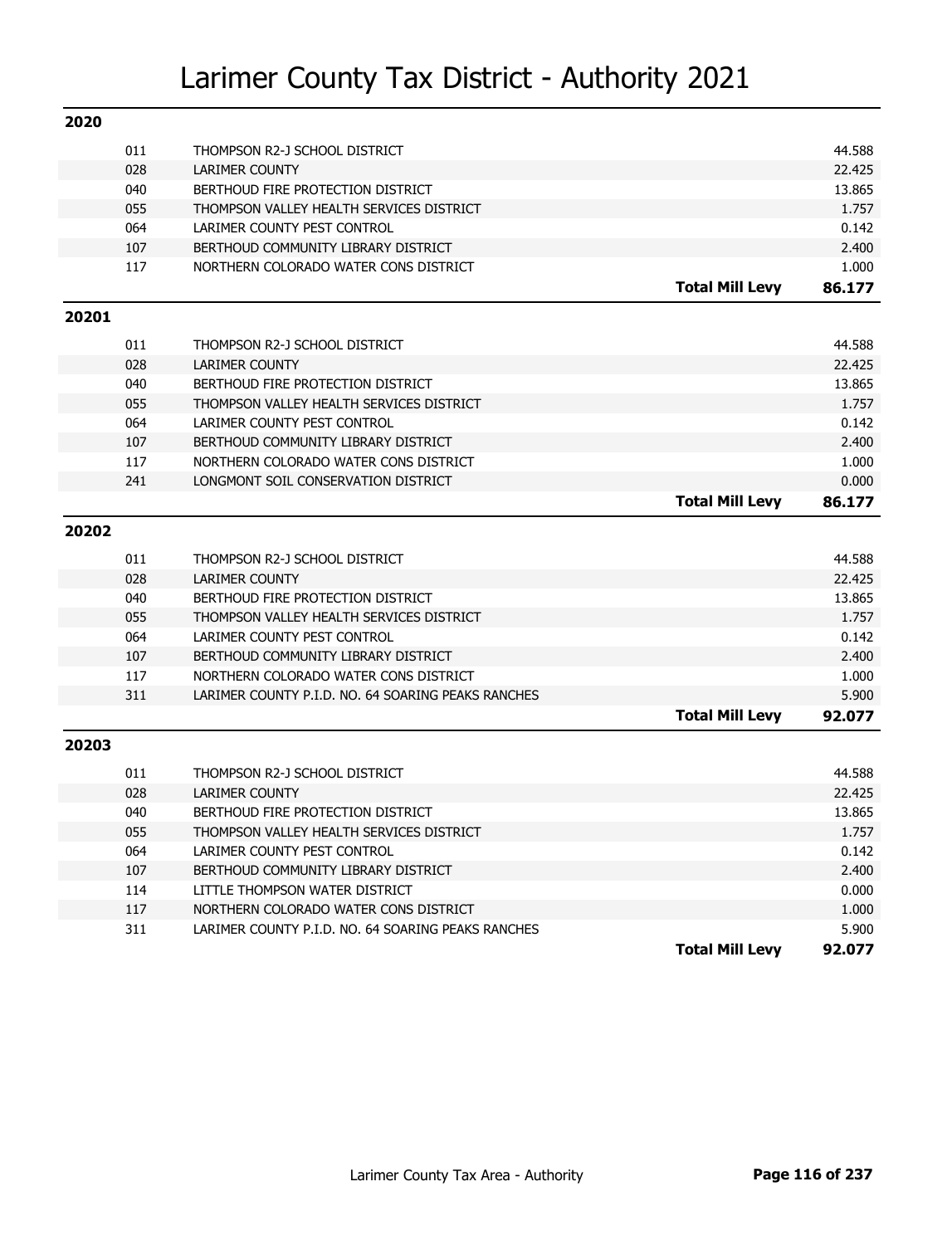| 20204 |     |                                                  |                        |         |
|-------|-----|--------------------------------------------------|------------------------|---------|
|       | 011 | THOMPSON R2-J SCHOOL DISTRICT                    |                        | 44.588  |
|       | 028 | <b>LARIMER COUNTY</b>                            |                        | 22.425  |
|       | 040 | BERTHOUD FIRE PROTECTION DISTRICT                |                        | 13.865  |
|       | 055 | THOMPSON VALLEY HEALTH SERVICES DISTRICT         |                        | 1.757   |
|       | 064 | LARIMER COUNTY PEST CONTROL                      |                        | 0.142   |
|       | 107 | BERTHOUD COMMUNITY LIBRARY DISTRICT              |                        | 2.400   |
|       | 117 | NORTHERN COLORADO WATER CONS DISTRICT            |                        | 1.000   |
|       | 313 | LARIMER COUNTY P.I.D. NO. 66 CARTER LAKE HEIGHTS |                        | 18.213  |
|       |     |                                                  | <b>Total Mill Levy</b> | 104.390 |
| 2021  |     |                                                  |                        |         |
|       | 011 | THOMPSON R2-J SCHOOL DISTRICT                    |                        | 44.588  |
|       | 028 | <b>LARIMER COUNTY</b>                            |                        | 22.425  |
|       | 040 | BERTHOUD FIRE PROTECTION DISTRICT                |                        | 13.865  |
|       | 055 | THOMPSON VALLEY HEALTH SERVICES DISTRICT         |                        | 1.757   |
|       | 064 | LARIMER COUNTY PEST CONTROL                      |                        | 0.142   |
|       | 107 | BERTHOUD COMMUNITY LIBRARY DISTRICT              |                        | 2.400   |
|       | 114 | LITTLE THOMPSON WATER DISTRICT                   |                        | 0.000   |
|       | 117 | NORTHERN COLORADO WATER CONS DISTRICT            |                        | 1.000   |
|       |     |                                                  | <b>Total Mill Levy</b> | 86.177  |
| 20210 |     |                                                  |                        |         |
|       |     |                                                  |                        |         |
|       | 011 | THOMPSON R2-J SCHOOL DISTRICT                    |                        | 44.588  |
|       | 028 | <b>LARIMER COUNTY</b>                            |                        | 22.425  |
|       | 040 | BERTHOUD FIRE PROTECTION DISTRICT                |                        | 13.865  |
|       | 055 | THOMPSON VALLEY HEALTH SERVICES DISTRICT         |                        | 1.757   |
|       | 064 | LARIMER COUNTY PEST CONTROL                      |                        | 0.142   |
|       | 107 | BERTHOUD COMMUNITY LIBRARY DISTRICT              |                        | 2.400   |
|       | 114 | LITTLE THOMPSON WATER DISTRICT                   |                        | 0.000   |
|       | 117 | NORTHERN COLORADO WATER CONS DISTRICT            |                        | 1.000   |
|       | 120 | ST. VRAIN & LEFT HAND WATER CONS DISTRICT        |                        | 1.406   |
|       |     |                                                  | <b>Total Mill Levy</b> | 87.583  |
| 20211 |     |                                                  |                        |         |
|       | 011 | THOMPSON R2-J SCHOOL DISTRICT                    |                        | 44.588  |
|       | 028 | LARIMER COUNTY                                   |                        | 22.425  |
|       | 040 | BERTHOUD FIRE PROTECTION DISTRICT                |                        | 13.865  |
|       | 055 | THOMPSON VALLEY HEALTH SERVICES DISTRICT         |                        | 1.757   |
|       | 064 | LARIMER COUNTY PEST CONTROL                      |                        | 0.142   |
|       | 107 | BERTHOUD COMMUNITY LIBRARY DISTRICT              |                        | 2.400   |
|       | 114 | LITTLE THOMPSON WATER DISTRICT                   |                        | 0.000   |
|       | 117 | NORTHERN COLORADO WATER CONS DISTRICT            |                        | 1.000   |
|       | 231 | LARIMER COUNTY P.I.D. NO. 57 COBBLESTONE FARMS   |                        | 25.564  |
|       |     |                                                  | <b>Total Mill Levy</b> | 111.741 |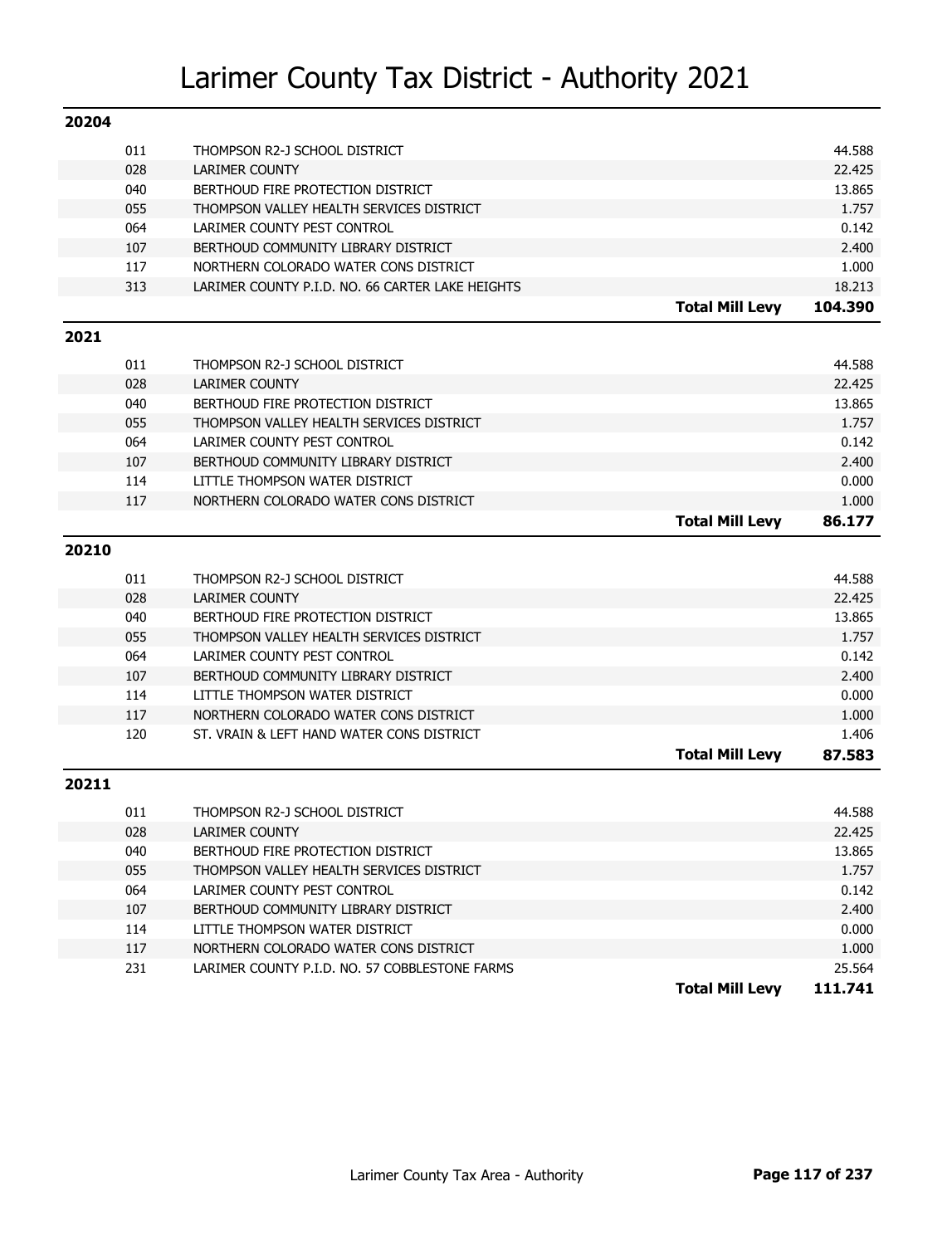| 20212 |            |                                             |                        |        |
|-------|------------|---------------------------------------------|------------------------|--------|
|       | 011        | THOMPSON R2-J SCHOOL DISTRICT               |                        | 44.588 |
|       | 028        | <b>LARIMER COUNTY</b>                       |                        | 22.425 |
|       | 040        | BERTHOUD FIRE PROTECTION DISTRICT           |                        | 13.865 |
|       | 055        | THOMPSON VALLEY HEALTH SERVICES DISTRICT    |                        | 1.757  |
|       | 064        | LARIMER COUNTY PEST CONTROL                 |                        | 0.142  |
|       | 107        | BERTHOUD COMMUNITY LIBRARY DISTRICT         |                        | 2.400  |
|       | 114        | LITTLE THOMPSON WATER DISTRICT              |                        | 0.000  |
|       | 117        | NORTHERN COLORADO WATER CONS DISTRICT       |                        | 1.000  |
|       | 241        | LONGMONT SOIL CONSERVATION DISTRICT         |                        | 0.000  |
|       |            |                                             | <b>Total Mill Levy</b> | 86.177 |
| 2022  |            |                                             |                        |        |
|       | 011        | THOMPSON R2-J SCHOOL DISTRICT               |                        | 44.588 |
|       | 028        | <b>LARIMER COUNTY</b>                       |                        | 22.425 |
|       | 041        | LOVELAND RURAL FIRE PROTECTION DISTRICT     |                        | 8.736  |
|       | 055        | THOMPSON VALLEY HEALTH SERVICES DISTRICT    |                        | 1.757  |
|       | 062        | LARIMER COUNTY P.I.D. NO. 35 BRUNS          |                        | 14.608 |
|       | 064        | LARIMER COUNTY PEST CONTROL                 |                        | 0.142  |
|       | 103        | SOUTH FORT COLLINS SANITATION DISTRICT      |                        | 0.500  |
|       | 111        | FORT COLLINS - LOVELAND WATER DISTRICT      |                        | 1.500  |
|       | 117        | NORTHERN COLORADO WATER CONS DISTRICT       |                        | 1.000  |
|       |            |                                             | <b>Total Mill Levy</b> | 95.256 |
| 2023  |            |                                             |                        |        |
|       |            |                                             |                        |        |
|       | 011        | THOMPSON R2-J SCHOOL DISTRICT               |                        | 44.588 |
|       | 028        | <b>LARIMER COUNTY</b>                       |                        | 22.425 |
|       | 041        | LOVELAND RURAL FIRE PROTECTION DISTRICT     |                        | 8.736  |
|       | 055        | THOMPSON VALLEY HEALTH SERVICES DISTRICT    |                        | 1.757  |
|       | 063        | LARIMER COUNTY P.I.D. NO. 36 BONNELL WEST   |                        | 11.580 |
|       | 064        | LARIMER COUNTY PEST CONTROL                 |                        | 0.142  |
|       | 114<br>117 | LITTLE THOMPSON WATER DISTRICT              |                        | 0.000  |
|       |            | NORTHERN COLORADO WATER CONS DISTRICT       |                        | 1.000  |
|       |            |                                             | <b>Total Mill Levy</b> | 90.228 |
| 2024  |            |                                             |                        |        |
|       | 011        | THOMPSON R2-J SCHOOL DISTRICT               |                        | 44.588 |
|       | 028        | <b>LARIMER COUNTY</b>                       |                        | 22.425 |
|       | 054        | HEALTH DISTRICT OF NORTHERN LARIMER CNTY    |                        | 2.167  |
|       |            |                                             | <b>Total Mill Levy</b> | 69.180 |
| 2025  |            |                                             |                        |        |
|       |            |                                             |                        |        |
|       | 011        | THOMPSON R2-J SCHOOL DISTRICT               |                        | 44.588 |
|       | 028        | <b>LARIMER COUNTY</b>                       |                        | 22.425 |
|       | 055        | THOMPSON VALLEY HEALTH SERVICES DISTRICT    |                        | 1.757  |
|       |            |                                             | <b>Total Mill Levy</b> | 68.770 |
| 20250 |            |                                             |                        |        |
|       | 011        | THOMPSON R2-J SCHOOL DISTRICT               |                        | 44.588 |
|       | 028        | <b>LARIMER COUNTY</b>                       |                        | 22.425 |
|       | 055        | THOMPSON VALLEY HEALTH SERVICES DISTRICT    |                        | 1.757  |
|       | 228        | LARIMER COUNTY P.I.D. NO. 55 STORM MOUNTAIN |                        | 20.000 |
|       |            |                                             | <b>Total Mill Levy</b> | 88.770 |
|       |            |                                             |                        |        |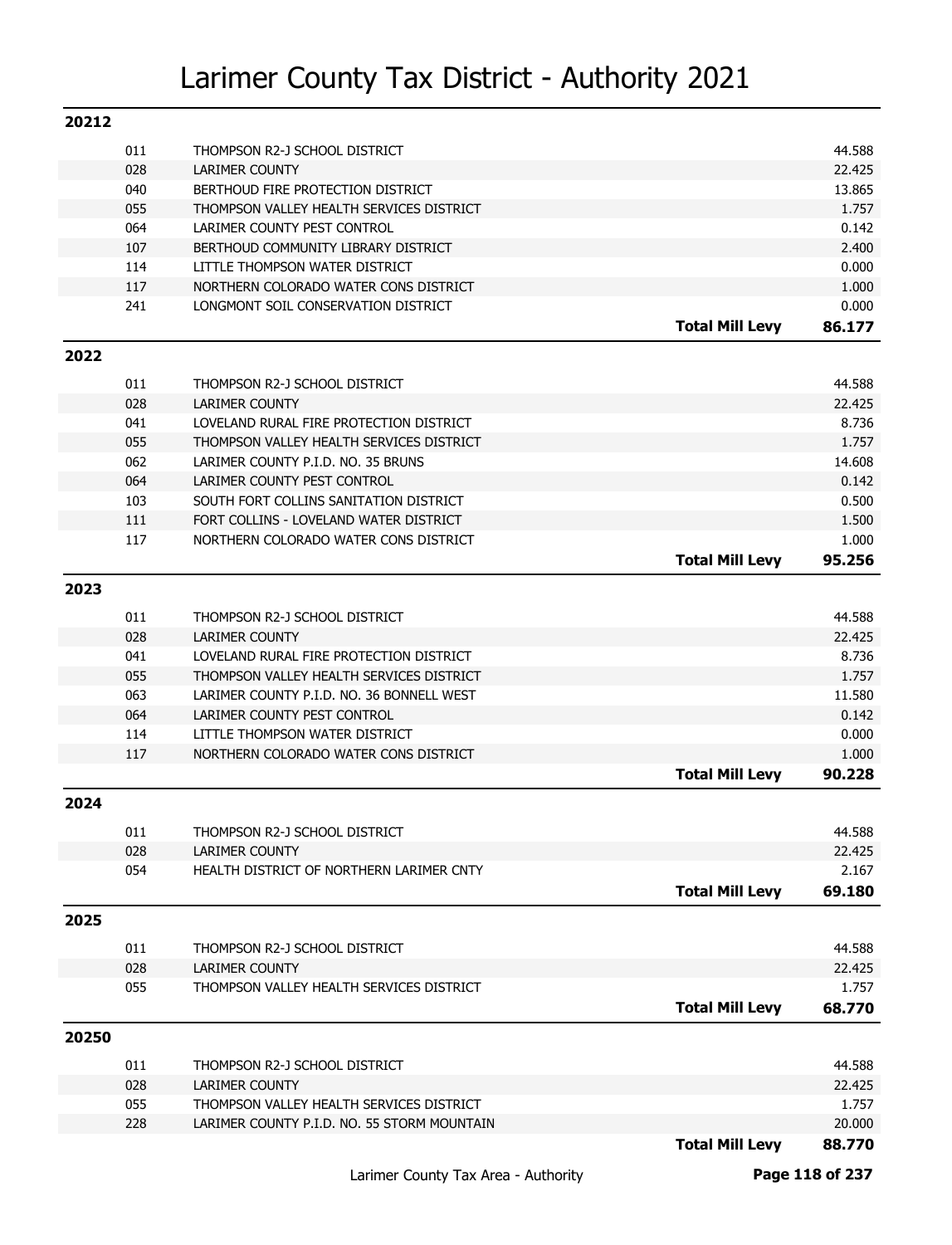| 20251 |     |                                                    |                        |        |
|-------|-----|----------------------------------------------------|------------------------|--------|
|       | 011 | THOMPSON R2-J SCHOOL DISTRICT                      |                        | 44.588 |
|       | 028 | <b>LARIMER COUNTY</b>                              |                        | 22.425 |
|       | 055 | THOMPSON VALLEY HEALTH SERVICES DISTRICT           |                        | 1.757  |
|       | 369 | ESTES VALLEY REC & PARK DIST COMMUNITY CENTER BOND |                        | 2.963  |
|       |     |                                                    | <b>Total Mill Levy</b> | 71.733 |
| 2026  |     |                                                    |                        |        |
|       | 011 | THOMPSON R2-J SCHOOL DISTRICT                      |                        | 44.588 |
|       | 028 | <b>LARIMER COUNTY</b>                              |                        | 22.425 |
|       | 055 | THOMPSON VALLEY HEALTH SERVICES DISTRICT           |                        | 1.757  |
|       | 064 | LARIMER COUNTY PEST CONTROL                        |                        | 0.142  |
|       | 117 | NORTHERN COLORADO WATER CONS DISTRICT              |                        | 1.000  |
|       |     |                                                    | <b>Total Mill Levy</b> | 69.912 |
| 2027  |     |                                                    |                        |        |
|       |     |                                                    |                        |        |
|       | 011 | THOMPSON R2-J SCHOOL DISTRICT                      |                        | 44.588 |
|       | 028 | <b>LARIMER COUNTY</b>                              |                        | 22.425 |
|       | 055 | THOMPSON VALLEY HEALTH SERVICES DISTRICT           |                        | 1.757  |
|       | 091 | ESTES VALLEY RECREATION AND PARK                   |                        | 6.069  |
|       |     |                                                    | <b>Total Mill Levy</b> | 74.839 |
| 20270 |     |                                                    |                        |        |
|       | 011 | THOMPSON R2-J SCHOOL DISTRICT                      |                        | 44.588 |
|       | 028 | <b>LARIMER COUNTY</b>                              |                        | 22.425 |
|       | 055 | THOMPSON VALLEY HEALTH SERVICES DISTRICT           |                        | 1.757  |
|       | 091 | ESTES VALLEY RECREATION AND PARK                   |                        | 6.069  |
|       | 228 | LARIMER COUNTY P.I.D. NO. 55 STORM MOUNTAIN        |                        | 20.000 |
|       |     |                                                    | <b>Total Mill Levy</b> | 94.839 |
| 2028  |     |                                                    |                        |        |
|       | 011 | THOMPSON R2-J SCHOOL DISTRICT                      |                        | 44.588 |
|       | 028 | <b>LARIMER COUNTY</b>                              |                        | 22.425 |
|       | 041 | LOVELAND RURAL FIRE PROTECTION DISTRICT            |                        | 8.736  |
|       | 055 | THOMPSON VALLEY HEALTH SERVICES DISTRICT           |                        | 1.757  |
|       | 064 | LARIMER COUNTY PEST CONTROL                        |                        | 0.142  |
|       | 094 | US 34/CROSSROADS CORRIDOR RENEWAL PLAN             |                        | 0.000  |
|       | 117 | NORTHERN COLORADO WATER CONS DISTRICT              |                        | 1.000  |
|       |     |                                                    | <b>Total Mill Levy</b> | 78.648 |
| 2029  |     |                                                    |                        |        |
|       | 011 | THOMPSON R2-J SCHOOL DISTRICT                      |                        | 44.588 |
|       | 028 | <b>LARIMER COUNTY</b>                              |                        | 22.425 |
|       | 041 | LOVELAND RURAL FIRE PROTECTION DISTRICT            |                        | 8.736  |
|       | 054 | HEALTH DISTRICT OF NORTHERN LARIMER CNTY           |                        | 2.167  |
|       | 064 | LARIMER COUNTY PEST CONTROL                        |                        | 0.142  |
|       | 111 | FORT COLLINS - LOVELAND WATER DISTRICT             |                        | 1.500  |
|       | 117 | NORTHERN COLORADO WATER CONS DISTRICT              |                        | 1.000  |
|       |     |                                                    | <b>Total Mill Levy</b> | 80.558 |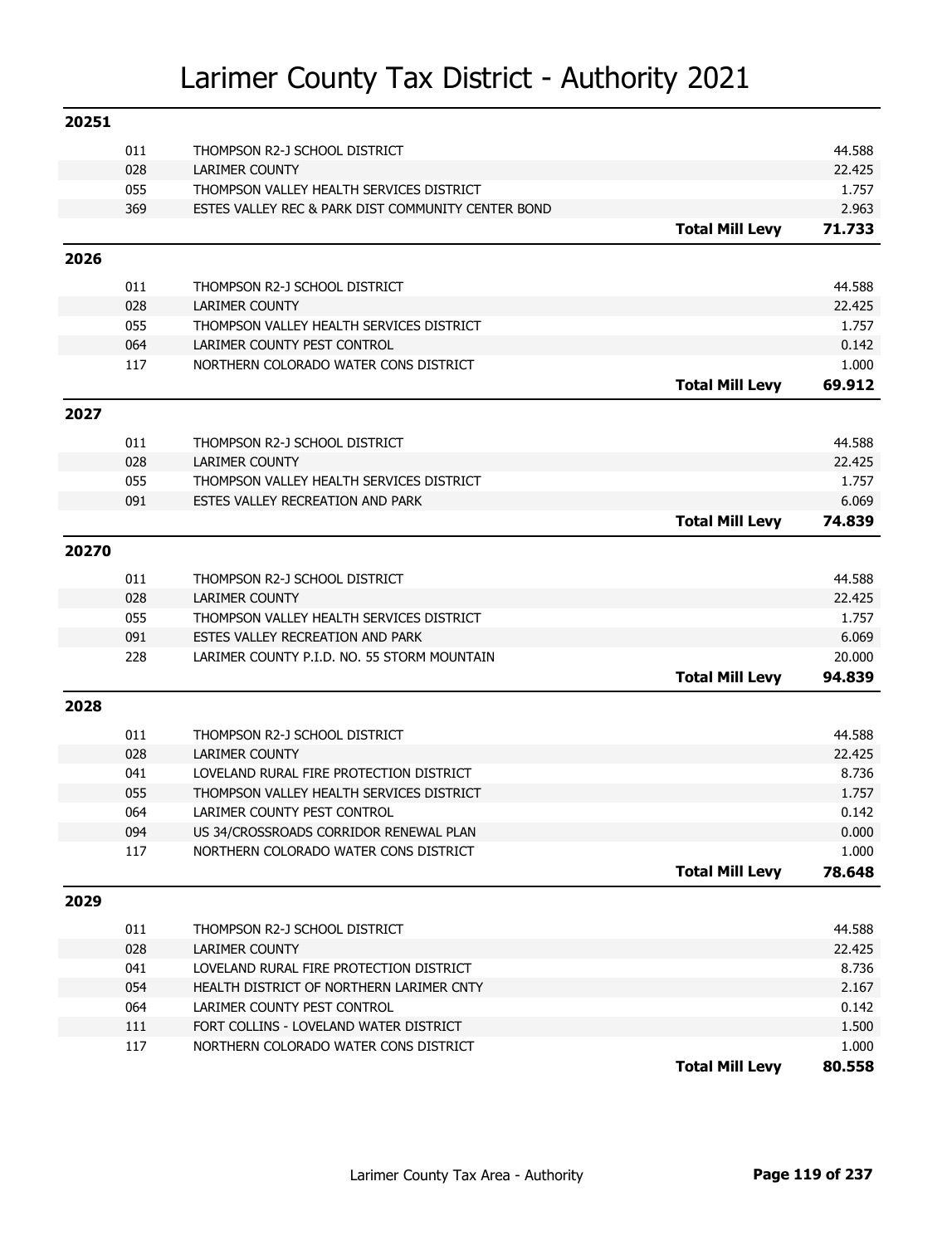| 2030 |     |                                              |                        |        |
|------|-----|----------------------------------------------|------------------------|--------|
|      | 011 | THOMPSON R2-J SCHOOL DISTRICT                |                        | 44.588 |
|      | 028 | <b>LARIMER COUNTY</b>                        |                        | 22.425 |
|      | 047 | WINDSOR - SEVERANCE FIRE PROTECTION DISTRICT |                        | 7.994  |
|      | 055 | THOMPSON VALLEY HEALTH SERVICES DISTRICT     |                        | 1.757  |
|      | 064 | LARIMER COUNTY PEST CONTROL                  |                        | 0.142  |
|      | 103 | SOUTH FORT COLLINS SANITATION DISTRICT       |                        | 0.500  |
|      | 111 | FORT COLLINS - LOVELAND WATER DISTRICT       |                        | 1.500  |
|      | 117 | NORTHERN COLORADO WATER CONS DISTRICT        |                        | 1.000  |
|      |     |                                              | <b>Total Mill Levy</b> | 79.906 |
| 2031 |     |                                              |                        |        |
|      | 011 | THOMPSON R2-J SCHOOL DISTRICT                |                        | 44.588 |
|      | 028 | <b>LARIMER COUNTY</b>                        |                        | 22.425 |
|      | 055 | THOMPSON VALLEY HEALTH SERVICES DISTRICT     |                        | 1.757  |
|      | 115 | NORTH CARTER LAKE WATER DISTRICT             |                        | 7.100  |
|      |     |                                              | <b>Total Mill Levy</b> | 75.870 |
| 2032 |     |                                              |                        |        |
|      | 011 | THOMPSON R2-J SCHOOL DISTRICT                |                        | 44.588 |
|      | 028 | <b>LARIMER COUNTY</b>                        |                        | 22.425 |
|      | 044 | POUDRE VALLEY FIRE PROTECTION DISTRICT       |                        | 10.639 |
|      | 054 | HEALTH DISTRICT OF NORTHERN LARIMER CNTY     |                        | 2.167  |
|      | 064 | LARIMER COUNTY PEST CONTROL                  |                        | 0.142  |
|      | 103 | SOUTH FORT COLLINS SANITATION DISTRICT       |                        | 0.500  |
|      | 111 | FORT COLLINS - LOVELAND WATER DISTRICT       |                        | 1.500  |
|      | 112 | POUDRE RIVER PUBLIC LIBRARY DISTRICT         |                        | 3.017  |
|      | 117 | NORTHERN COLORADO WATER CONS DISTRICT        |                        | 1.000  |
|      |     |                                              | <b>Total Mill Levy</b> | 85.978 |
| 2033 |     |                                              |                        |        |
|      | 011 | THOMPSON R2-J SCHOOL DISTRICT                |                        | 44.588 |
|      | 028 | <b>LARIMER COUNTY</b>                        |                        | 22.425 |
|      | 044 | POUDRE VALLEY FIRE PROTECTION DISTRICT       |                        | 10.639 |
|      | 055 | THOMPSON VALLEY HEALTH SERVICES DISTRICT     |                        | 1.757  |
|      | 064 | LARIMER COUNTY PEST CONTROL                  |                        | 0.142  |
|      | 111 | FORT COLLINS - LOVELAND WATER DISTRICT       |                        | 1.500  |
|      | 112 | POUDRE RIVER PUBLIC LIBRARY DISTRICT         |                        | 3.017  |
|      | 117 | NORTHERN COLORADO WATER CONS DISTRICT        |                        | 1.000  |
|      |     |                                              | <b>Total Mill Levy</b> | 85.068 |
| 2034 |     |                                              |                        |        |
|      |     |                                              |                        |        |
|      | 011 | THOMPSON R2-J SCHOOL DISTRICT                |                        | 44.588 |
|      | 028 | LARIMER COUNTY                               |                        | 22.425 |
|      | 047 | WINDSOR - SEVERANCE FIRE PROTECTION DISTRICT |                        | 7.994  |
|      | 055 | THOMPSON VALLEY HEALTH SERVICES DISTRICT     |                        | 1.757  |
|      | 064 | LARIMER COUNTY PEST CONTROL                  |                        | 0.142  |
|      | 117 | NORTHERN COLORADO WATER CONS DISTRICT        |                        | 1.000  |
|      |     |                                              | <b>Total Mill Levy</b> | 77.906 |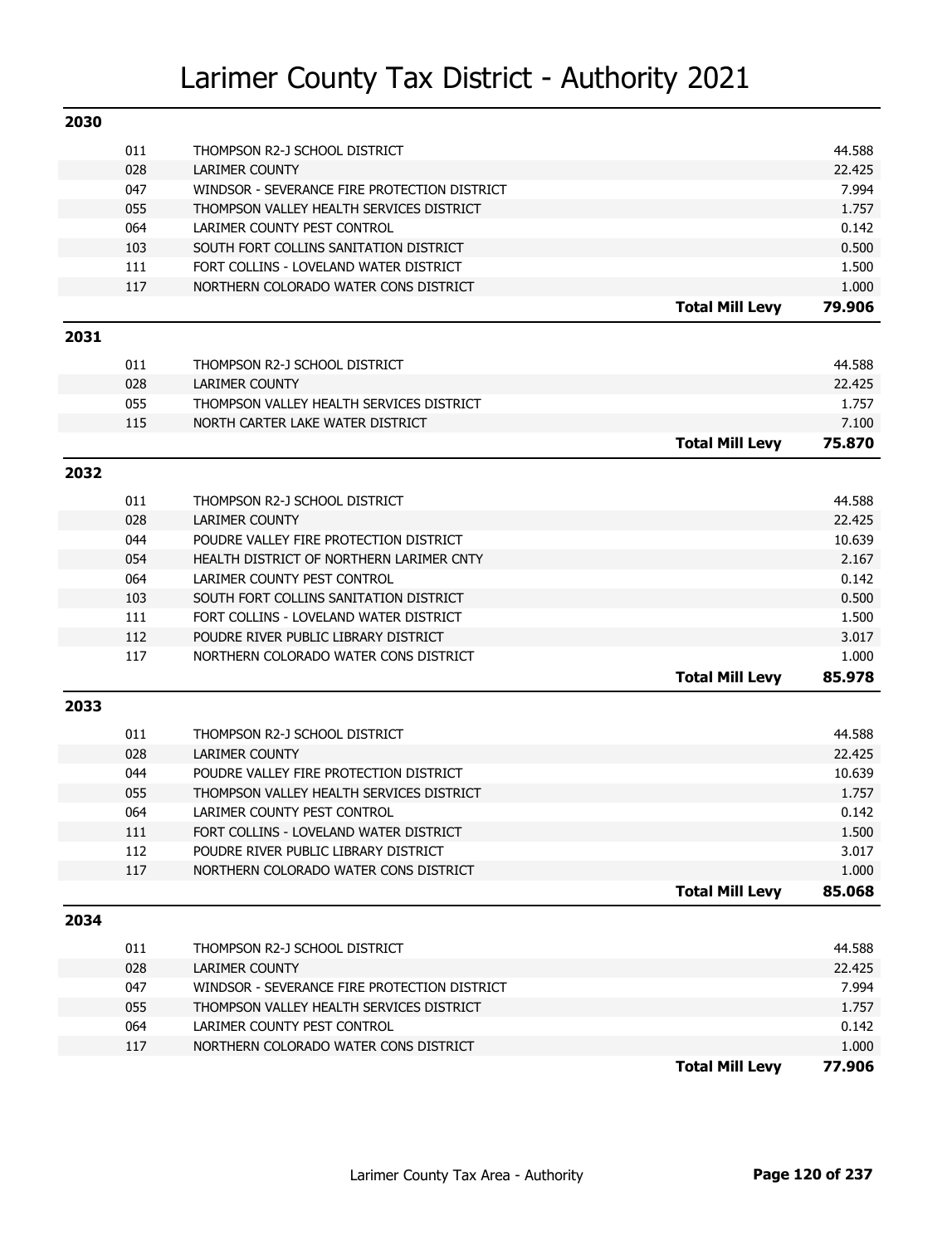| 2035 |     |                                                        |                        |        |
|------|-----|--------------------------------------------------------|------------------------|--------|
|      | 011 | THOMPSON R2-J SCHOOL DISTRICT                          |                        | 44.588 |
|      | 028 | LARIMER COUNTY                                         |                        | 22.425 |
|      | 047 | WINDSOR - SEVERANCE FIRE PROTECTION DISTRICT           |                        | 7.994  |
|      | 055 | THOMPSON VALLEY HEALTH SERVICES DISTRICT               |                        | 1.757  |
|      | 064 | LARIMER COUNTY PEST CONTROL                            |                        | 0.142  |
|      | 103 | SOUTH FORT COLLINS SANITATION DISTRICT                 |                        | 0.500  |
|      | 117 | NORTHERN COLORADO WATER CONS DISTRICT                  |                        | 1.000  |
|      |     |                                                        | <b>Total Mill Levy</b> | 78.406 |
| 2036 |     |                                                        |                        |        |
|      | 011 |                                                        |                        | 44.588 |
|      | 028 | THOMPSON R2-J SCHOOL DISTRICT<br><b>LARIMER COUNTY</b> |                        | 22.425 |
|      | 047 | WINDSOR - SEVERANCE FIRE PROTECTION DISTRICT           |                        | 7.994  |
|      | 055 | THOMPSON VALLEY HEALTH SERVICES DISTRICT               |                        | 1.757  |
|      | 064 | LARIMER COUNTY PEST CONTROL                            |                        | 0.142  |
|      | 111 | FORT COLLINS - LOVELAND WATER DISTRICT                 |                        | 1.500  |
|      | 117 | NORTHERN COLORADO WATER CONS DISTRICT                  |                        | 1.000  |
|      |     |                                                        | <b>Total Mill Levy</b> |        |
|      |     |                                                        |                        | 79.406 |
| 2037 |     |                                                        |                        |        |
|      | 011 | THOMPSON R2-J SCHOOL DISTRICT                          |                        | 44.588 |
|      | 028 | <b>LARIMER COUNTY</b>                                  |                        | 22.425 |
|      | 044 | POUDRE VALLEY FIRE PROTECTION DISTRICT                 |                        | 10.639 |
|      | 054 | HEALTH DISTRICT OF NORTHERN LARIMER CNTY               |                        | 2.167  |
|      | 064 | LARIMER COUNTY PEST CONTROL                            |                        | 0.142  |
|      | 117 | NORTHERN COLORADO WATER CONS DISTRICT                  |                        | 1.000  |
|      |     |                                                        | <b>Total Mill Levy</b> | 80.961 |
| 2038 |     |                                                        |                        |        |
|      |     |                                                        |                        |        |
|      | 011 | THOMPSON R2-J SCHOOL DISTRICT                          |                        | 44.588 |
|      | 028 | <b>LARIMER COUNTY</b>                                  |                        | 22.425 |
|      | 041 | LOVELAND RURAL FIRE PROTECTION DISTRICT                |                        | 8.736  |
|      | 055 | THOMPSON VALLEY HEALTH SERVICES DISTRICT               |                        | 1.757  |
|      | 064 | LARIMER COUNTY PEST CONTROL                            |                        | 0.142  |
|      | 103 | SOUTH FORT COLLINS SANITATION DISTRICT                 |                        | 0.500  |
|      | 114 | LITTLE THOMPSON WATER DISTRICT                         |                        | 0.000  |
|      | 117 | NORTHERN COLORADO WATER CONS DISTRICT                  |                        | 1.000  |
|      |     |                                                        | <b>Total Mill Levy</b> | 79.148 |
| 2039 |     |                                                        |                        |        |
|      | 011 | THOMPSON R2-J SCHOOL DISTRICT                          |                        | 44.588 |
|      | 028 | <b>LARIMER COUNTY</b>                                  |                        | 22.425 |
|      | 044 | POUDRE VALLEY FIRE PROTECTION DISTRICT                 |                        | 10.639 |
|      | 055 | THOMPSON VALLEY HEALTH SERVICES DISTRICT               |                        | 1.757  |
|      | 064 | LARIMER COUNTY PEST CONTROL                            |                        | 0.142  |
|      | 103 | SOUTH FORT COLLINS SANITATION DISTRICT                 |                        | 0.500  |
|      | 111 | FORT COLLINS - LOVELAND WATER DISTRICT                 |                        | 1.500  |
|      | 112 | POUDRE RIVER PUBLIC LIBRARY DISTRICT                   |                        | 3.017  |
|      | 117 | NORTHERN COLORADO WATER CONS DISTRICT                  |                        | 1.000  |
|      |     |                                                        | <b>Total Mill Levy</b> | 85.568 |
|      |     |                                                        |                        |        |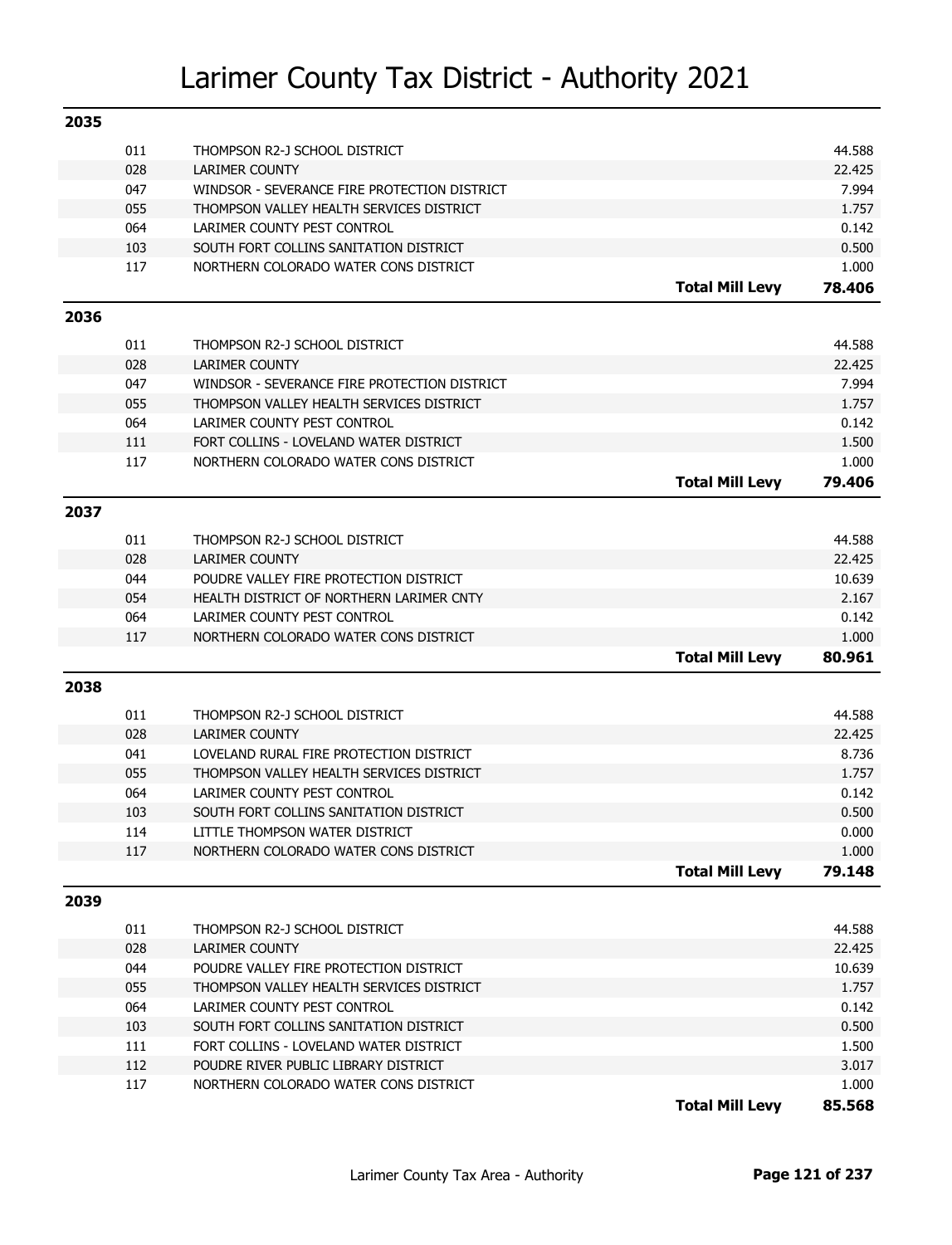| 011<br>THOMPSON R2-J SCHOOL DISTRICT<br>44.588<br>028<br><b>LARIMER COUNTY</b><br>22.425<br>044<br>POUDRE VALLEY FIRE PROTECTION DISTRICT<br>10.639<br>055<br>THOMPSON VALLEY HEALTH SERVICES DISTRICT<br>1.757<br><b>Total Mill Levy</b><br>79.409<br>2041<br>44.588<br>011<br>THOMPSON R2-J SCHOOL DISTRICT<br>028<br><b>LARIMER COUNTY</b><br>22.425<br>048<br>LYONS FIRE PROTECTION DISTRICT<br>11.749<br>055<br>THOMPSON VALLEY HEALTH SERVICES DISTRICT<br>1.757<br><b>Total Mill Levy</b><br>80.519<br>20410<br>44.588<br>011<br>THOMPSON R2-J SCHOOL DISTRICT<br>028<br><b>LARIMER COUNTY</b><br>22.425<br>048<br>LYONS FIRE PROTECTION DISTRICT<br>11.749<br>055<br>THOMPSON VALLEY HEALTH SERVICES DISTRICT<br>1.757 |
|--------------------------------------------------------------------------------------------------------------------------------------------------------------------------------------------------------------------------------------------------------------------------------------------------------------------------------------------------------------------------------------------------------------------------------------------------------------------------------------------------------------------------------------------------------------------------------------------------------------------------------------------------------------------------------------------------------------------------------|
|                                                                                                                                                                                                                                                                                                                                                                                                                                                                                                                                                                                                                                                                                                                                |
|                                                                                                                                                                                                                                                                                                                                                                                                                                                                                                                                                                                                                                                                                                                                |
|                                                                                                                                                                                                                                                                                                                                                                                                                                                                                                                                                                                                                                                                                                                                |
|                                                                                                                                                                                                                                                                                                                                                                                                                                                                                                                                                                                                                                                                                                                                |
|                                                                                                                                                                                                                                                                                                                                                                                                                                                                                                                                                                                                                                                                                                                                |
|                                                                                                                                                                                                                                                                                                                                                                                                                                                                                                                                                                                                                                                                                                                                |
|                                                                                                                                                                                                                                                                                                                                                                                                                                                                                                                                                                                                                                                                                                                                |
|                                                                                                                                                                                                                                                                                                                                                                                                                                                                                                                                                                                                                                                                                                                                |
|                                                                                                                                                                                                                                                                                                                                                                                                                                                                                                                                                                                                                                                                                                                                |
|                                                                                                                                                                                                                                                                                                                                                                                                                                                                                                                                                                                                                                                                                                                                |
|                                                                                                                                                                                                                                                                                                                                                                                                                                                                                                                                                                                                                                                                                                                                |
|                                                                                                                                                                                                                                                                                                                                                                                                                                                                                                                                                                                                                                                                                                                                |
|                                                                                                                                                                                                                                                                                                                                                                                                                                                                                                                                                                                                                                                                                                                                |
|                                                                                                                                                                                                                                                                                                                                                                                                                                                                                                                                                                                                                                                                                                                                |
|                                                                                                                                                                                                                                                                                                                                                                                                                                                                                                                                                                                                                                                                                                                                |
|                                                                                                                                                                                                                                                                                                                                                                                                                                                                                                                                                                                                                                                                                                                                |
|                                                                                                                                                                                                                                                                                                                                                                                                                                                                                                                                                                                                                                                                                                                                |
| 5.854<br>230<br>LYONS REGIONAL LIBRARY DISTRICT                                                                                                                                                                                                                                                                                                                                                                                                                                                                                                                                                                                                                                                                                |
| <b>Total Mill Levy</b><br>86.373                                                                                                                                                                                                                                                                                                                                                                                                                                                                                                                                                                                                                                                                                               |
| 20411                                                                                                                                                                                                                                                                                                                                                                                                                                                                                                                                                                                                                                                                                                                          |
| 44.588<br>011<br>THOMPSON R2-J SCHOOL DISTRICT                                                                                                                                                                                                                                                                                                                                                                                                                                                                                                                                                                                                                                                                                 |
| 028<br><b>LARIMER COUNTY</b><br>22.425                                                                                                                                                                                                                                                                                                                                                                                                                                                                                                                                                                                                                                                                                         |
| LYONS FIRE PROTECTION DISTRICT<br>048<br>11.749                                                                                                                                                                                                                                                                                                                                                                                                                                                                                                                                                                                                                                                                                |
| 055<br>1.757<br>THOMPSON VALLEY HEALTH SERVICES DISTRICT                                                                                                                                                                                                                                                                                                                                                                                                                                                                                                                                                                                                                                                                       |
| 230<br>5.854<br>LYONS REGIONAL LIBRARY DISTRICT                                                                                                                                                                                                                                                                                                                                                                                                                                                                                                                                                                                                                                                                                |
| 276<br>LARIMER COUNTY P.I.D. NO. 61 LITTLE THOMPSON<br>14.626                                                                                                                                                                                                                                                                                                                                                                                                                                                                                                                                                                                                                                                                  |
| <b>Total Mill Levy</b><br>100.999                                                                                                                                                                                                                                                                                                                                                                                                                                                                                                                                                                                                                                                                                              |
| 2042                                                                                                                                                                                                                                                                                                                                                                                                                                                                                                                                                                                                                                                                                                                           |
| 011<br>44.588<br>THOMPSON R2-J SCHOOL DISTRICT                                                                                                                                                                                                                                                                                                                                                                                                                                                                                                                                                                                                                                                                                 |
| 028<br>22,425<br><b>LARIMER COUNTY</b>                                                                                                                                                                                                                                                                                                                                                                                                                                                                                                                                                                                                                                                                                         |
| 044<br>POUDRE VALLEY FIRE PROTECTION DISTRICT<br>10.639                                                                                                                                                                                                                                                                                                                                                                                                                                                                                                                                                                                                                                                                        |
| 055<br>THOMPSON VALLEY HEALTH SERVICES DISTRICT<br>1.757                                                                                                                                                                                                                                                                                                                                                                                                                                                                                                                                                                                                                                                                       |
| 064<br>LARIMER COUNTY PEST CONTROL<br>0.142                                                                                                                                                                                                                                                                                                                                                                                                                                                                                                                                                                                                                                                                                    |
| NORTHERN COLORADO WATER CONS DISTRICT<br>1.000<br>117                                                                                                                                                                                                                                                                                                                                                                                                                                                                                                                                                                                                                                                                          |
| 119<br>3.519<br>SPRING CANYON WATER & SANITATION DISTRICT                                                                                                                                                                                                                                                                                                                                                                                                                                                                                                                                                                                                                                                                      |
|                                                                                                                                                                                                                                                                                                                                                                                                                                                                                                                                                                                                                                                                                                                                |
| <b>Total Mill Levy</b><br>84.070                                                                                                                                                                                                                                                                                                                                                                                                                                                                                                                                                                                                                                                                                               |
| 2043                                                                                                                                                                                                                                                                                                                                                                                                                                                                                                                                                                                                                                                                                                                           |
|                                                                                                                                                                                                                                                                                                                                                                                                                                                                                                                                                                                                                                                                                                                                |
| 44.588<br>011<br>THOMPSON R2-J SCHOOL DISTRICT                                                                                                                                                                                                                                                                                                                                                                                                                                                                                                                                                                                                                                                                                 |
| 028<br>22.425<br><b>LARIMER COUNTY</b>                                                                                                                                                                                                                                                                                                                                                                                                                                                                                                                                                                                                                                                                                         |
| 041<br>LOVELAND RURAL FIRE PROTECTION DISTRICT<br>8.736                                                                                                                                                                                                                                                                                                                                                                                                                                                                                                                                                                                                                                                                        |
| 055<br>1.757<br>THOMPSON VALLEY HEALTH SERVICES DISTRICT                                                                                                                                                                                                                                                                                                                                                                                                                                                                                                                                                                                                                                                                       |
| 064<br>LARIMER COUNTY PEST CONTROL<br>0.142                                                                                                                                                                                                                                                                                                                                                                                                                                                                                                                                                                                                                                                                                    |
| 103<br>SOUTH FORT COLLINS SANITATION DISTRICT<br>0.500<br>117<br>1.000<br>NORTHERN COLORADO WATER CONS DISTRICT                                                                                                                                                                                                                                                                                                                                                                                                                                                                                                                                                                                                                |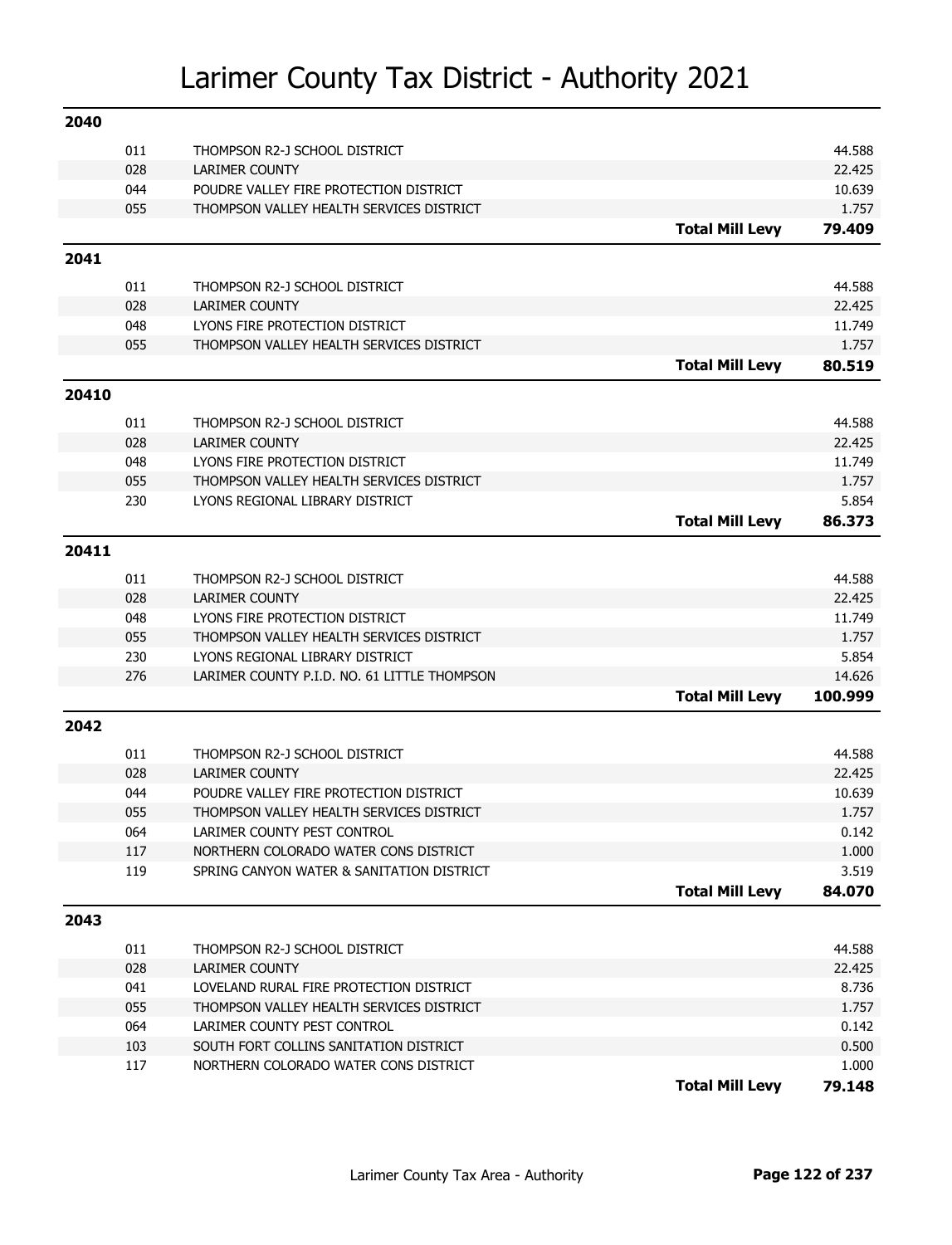| 2044 |            |                                                        |                        |                  |
|------|------------|--------------------------------------------------------|------------------------|------------------|
|      | 011        | THOMPSON R2-J SCHOOL DISTRICT                          |                        | 44.588           |
|      | 028        | <b>LARIMER COUNTY</b>                                  |                        | 22.425           |
|      | 052        | PINEWOOD LAKE FIRE PROTECTION DISTRICT                 |                        | 0.000            |
|      | 055        | THOMPSON VALLEY HEALTH SERVICES DISTRICT               |                        | 1.757            |
|      |            |                                                        | <b>Total Mill Levy</b> | 68.770           |
| 2045 |            |                                                        |                        |                  |
|      | 011        | THOMPSON R2-J SCHOOL DISTRICT                          |                        | 44.588           |
|      | 028        | <b>LARIMER COUNTY</b>                                  |                        | 22.425           |
|      | 044        | POUDRE VALLEY FIRE PROTECTION DISTRICT                 |                        | 10.639           |
|      | 054        | HEALTH DISTRICT OF NORTHERN LARIMER CNTY               |                        | 2.167            |
|      | 064        | LARIMER COUNTY PEST CONTROL                            |                        | 0.142            |
|      | 112        | POUDRE RIVER PUBLIC LIBRARY DISTRICT                   |                        | 3.017            |
|      | 117        | NORTHERN COLORADO WATER CONS DISTRICT                  |                        | 1.000            |
|      |            |                                                        | <b>Total Mill Levy</b> | 83.978           |
| 2046 |            |                                                        |                        |                  |
|      | 011        | THOMPSON R2-J SCHOOL DISTRICT                          |                        | 44.588           |
|      | 028        | <b>LARIMER COUNTY</b>                                  |                        | 22.425           |
|      | 052        | PINEWOOD LAKE FIRE PROTECTION DISTRICT                 |                        | 0.000            |
|      | 055        | THOMPSON VALLEY HEALTH SERVICES DISTRICT               |                        | 1.757            |
|      | 064        | LARIMER COUNTY PEST CONTROL                            |                        | 0.142            |
|      | 117        | NORTHERN COLORADO WATER CONS DISTRICT                  |                        | 1.000            |
|      |            |                                                        | <b>Total Mill Levy</b> | 69.912           |
| 2047 |            |                                                        |                        |                  |
|      | 011        | THOMPSON R2-J SCHOOL DISTRICT                          |                        | 44.588           |
|      | 028        | <b>LARIMER COUNTY</b>                                  |                        | 22.425           |
|      | 041        | LOVELAND RURAL FIRE PROTECTION DISTRICT                |                        | 8.736            |
|      | 055        | THOMPSON VALLEY HEALTH SERVICES DISTRICT               |                        | 1.757            |
|      | 117        | NORTHERN COLORADO WATER CONS DISTRICT                  |                        | 1.000            |
|      |            |                                                        | <b>Total Mill Levy</b> | 78.506           |
| 2048 |            |                                                        |                        |                  |
|      | 011        | THOMPSON R2-J SCHOOL DISTRICT                          |                        | 44.588           |
|      | 028        | <b>LARIMER COUNTY</b>                                  |                        | 22.425           |
|      | 041        | LOVELAND RURAL FIRE PROTECTION DISTRICT                |                        | 8.736            |
|      | 055        | THOMPSON VALLEY HEALTH SERVICES DISTRICT               |                        | 1.757            |
|      | 091        | ESTES VALLEY RECREATION AND PARK                       |                        | 6.069            |
|      | 117        | NORTHERN COLORADO WATER CONS DISTRICT                  |                        | 1.000            |
|      |            |                                                        | <b>Total Mill Levy</b> | 84.575           |
| 2049 |            |                                                        |                        |                  |
|      |            |                                                        |                        |                  |
|      | 011<br>028 | THOMPSON R2-J SCHOOL DISTRICT<br><b>LARIMER COUNTY</b> |                        | 44.588<br>22.425 |
|      | 041        | LOVELAND RURAL FIRE PROTECTION DISTRICT                |                        | 8.736            |
|      | 055        | THOMPSON VALLEY HEALTH SERVICES DISTRICT               |                        | 1.757            |
|      | 060        | LARIMER COUNTY P.I.D. NO. 27 CROWN POINT               |                        | 14.823           |
|      | 064        | LARIMER COUNTY PEST CONTROL                            |                        | 0.142            |
|      | 111        | FORT COLLINS - LOVELAND WATER DISTRICT                 |                        | 1.500            |
|      | 117        | NORTHERN COLORADO WATER CONS DISTRICT                  |                        | 1.000            |
|      |            |                                                        | <b>Total Mill Levy</b> | 94.971           |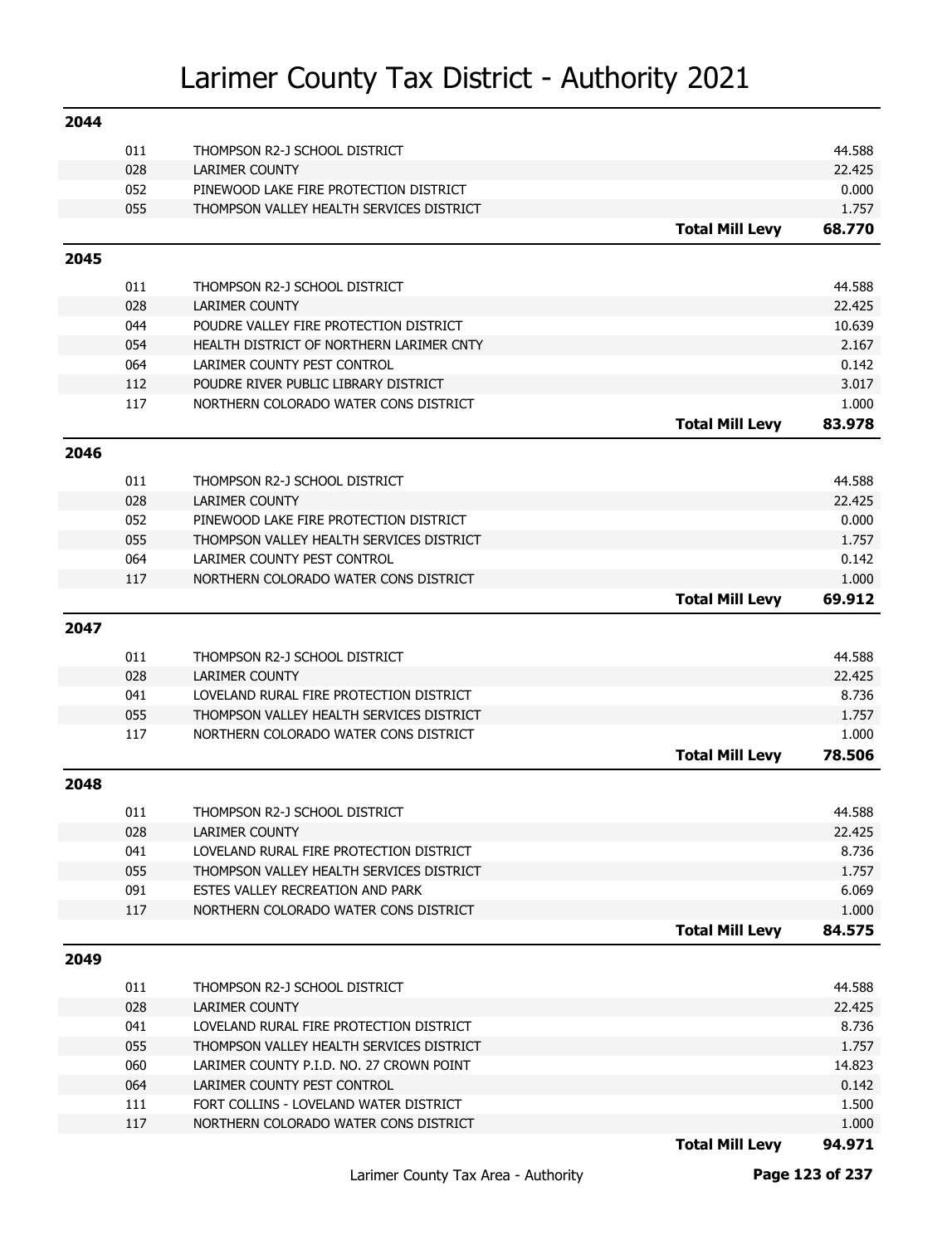| 2050 |     |                                               |                        |         |
|------|-----|-----------------------------------------------|------------------------|---------|
|      | 011 | THOMPSON R2-J SCHOOL DISTRICT                 |                        | 44.588  |
|      | 028 | <b>LARIMER COUNTY</b>                         |                        | 22.425  |
|      | 041 | LOVELAND RURAL FIRE PROTECTION DISTRICT       |                        | 8.736   |
|      | 055 | THOMPSON VALLEY HEALTH SERVICES DISTRICT      |                        | 1.757   |
|      | 117 | NORTHERN COLORADO WATER CONS DISTRICT         |                        | 1.000   |
|      |     |                                               | <b>Total Mill Levy</b> | 78.506  |
| 2051 |     |                                               |                        |         |
|      | 011 | THOMPSON R2-J SCHOOL DISTRICT                 |                        | 44.588  |
|      | 028 | <b>LARIMER COUNTY</b>                         |                        | 22.425  |
|      | 041 | LOVELAND RURAL FIRE PROTECTION DISTRICT       |                        | 8.736   |
|      | 055 | THOMPSON VALLEY HEALTH SERVICES DISTRICT      |                        | 1.757   |
|      | 114 | LITTLE THOMPSON WATER DISTRICT                |                        | 0.000   |
|      | 117 | NORTHERN COLORADO WATER CONS DISTRICT         |                        | 1.000   |
|      |     |                                               | <b>Total Mill Levy</b> | 78.506  |
| 2052 |     |                                               |                        |         |
|      | 011 | THOMPSON R2-J SCHOOL DISTRICT                 |                        | 44.588  |
|      | 028 | <b>LARIMER COUNTY</b>                         |                        | 22.425  |
|      | 041 | LOVELAND RURAL FIRE PROTECTION DISTRICT       |                        | 8.736   |
|      | 055 | THOMPSON VALLEY HEALTH SERVICES DISTRICT      |                        | 1.757   |
|      | 094 | US 34/CROSSROADS CORRIDOR RENEWAL PLAN        |                        | 0.000   |
|      | 114 | LITTLE THOMPSON WATER DISTRICT                |                        | 0.000   |
|      | 117 | NORTHERN COLORADO WATER CONS DISTRICT         |                        | 1.000   |
|      |     |                                               | <b>Total Mill Levy</b> | 78.506  |
| 2053 |     |                                               |                        |         |
|      | 011 | THOMPSON R2-J SCHOOL DISTRICT                 |                        | 44.588  |
|      | 028 | <b>LARIMER COUNTY</b>                         |                        | 22.425  |
|      | 041 | LOVELAND RURAL FIRE PROTECTION DISTRICT       |                        | 8.736   |
|      | 055 | THOMPSON VALLEY HEALTH SERVICES DISTRICT      |                        | 1.757   |
|      | 115 | NORTH CARTER LAKE WATER DISTRICT              |                        | 7.100   |
|      | 117 | NORTHERN COLORADO WATER CONS DISTRICT         |                        | 1.000   |
|      |     |                                               | <b>Total Mill Levy</b> | 85.606  |
| 2054 |     |                                               |                        |         |
|      | 011 | THOMPSON R2-J SCHOOL DISTRICT                 |                        | 44.588  |
|      | 028 | LARIMER COUNTY                                |                        | 22.425  |
|      | 041 | LOVELAND RURAL FIRE PROTECTION DISTRICT       |                        | 8.736   |
|      | 055 | THOMPSON VALLEY HEALTH SERVICES DISTRICT      |                        | 1.757   |
|      | 114 | LITTLE THOMPSON WATER DISTRICT                |                        | 0.000   |
|      | 117 | NORTHERN COLORADO WATER CONS DISTRICT         |                        | 1.000   |
|      | 149 | LARIMER COUNTY P.I.D. NO. 31 FOOTHILLS SHADOW |                        | 27.000  |
|      |     |                                               | <b>Total Mill Levy</b> | 105.506 |
| 2055 |     |                                               |                        |         |
|      | 011 | THOMPSON R2-J SCHOOL DISTRICT                 |                        | 44.588  |
|      | 028 | LARIMER COUNTY                                |                        | 22.425  |
|      | 044 | POUDRE VALLEY FIRE PROTECTION DISTRICT        |                        | 10.639  |
|      | 055 | THOMPSON VALLEY HEALTH SERVICES DISTRICT      |                        | 1.757   |
|      | 117 | NORTHERN COLORADO WATER CONS DISTRICT         |                        | 1.000   |
|      |     |                                               | <b>Total Mill Levy</b> | 80.409  |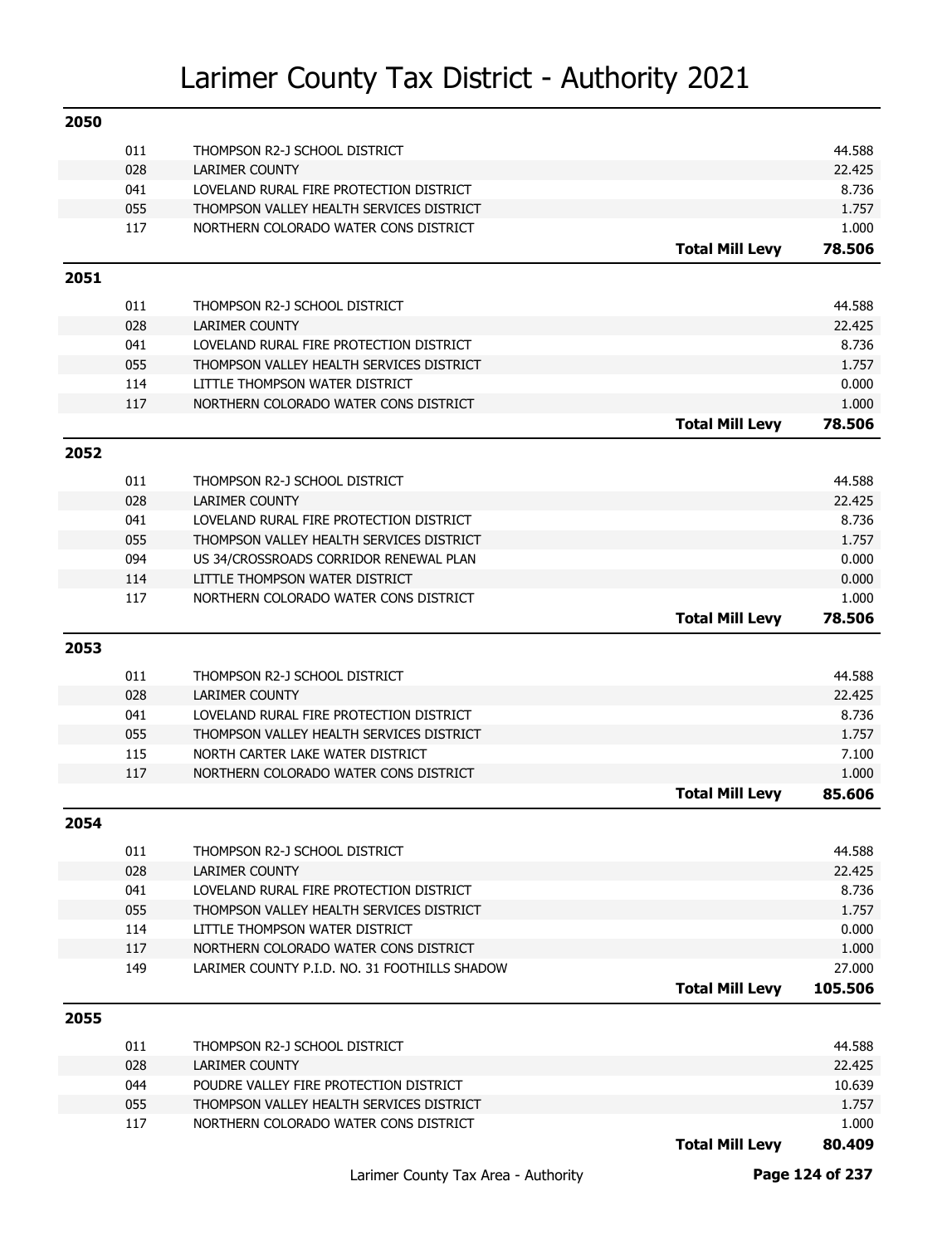| 2056  |     |                                                  |                        |         |
|-------|-----|--------------------------------------------------|------------------------|---------|
|       | 011 | THOMPSON R2-J SCHOOL DISTRICT                    |                        | 44.588  |
|       | 028 | <b>LARIMER COUNTY</b>                            |                        | 22.425  |
|       | 044 | POUDRE VALLEY FIRE PROTECTION DISTRICT           |                        | 10.639  |
|       | 054 | HEALTH DISTRICT OF NORTHERN LARIMER CNTY         |                        | 2.167   |
|       | 111 | FORT COLLINS - LOVELAND WATER DISTRICT           |                        | 1.500   |
|       | 117 | NORTHERN COLORADO WATER CONS DISTRICT            |                        | 1.000   |
|       |     |                                                  | <b>Total Mill Levy</b> | 82.319  |
| 2057  |     |                                                  |                        |         |
|       | 011 | THOMPSON R2-J SCHOOL DISTRICT                    |                        | 44.588  |
|       | 028 | <b>LARIMER COUNTY</b>                            |                        | 22.425  |
|       | 044 | POUDRE VALLEY FIRE PROTECTION DISTRICT           |                        | 10.639  |
|       | 054 | HEALTH DISTRICT OF NORTHERN LARIMER CNTY         |                        | 2.167   |
|       | 103 | SOUTH FORT COLLINS SANITATION DISTRICT           |                        | 0.500   |
|       | 111 | FORT COLLINS - LOVELAND WATER DISTRICT           |                        | 1.500   |
|       | 112 | POUDRE RIVER PUBLIC LIBRARY DISTRICT             |                        | 3.017   |
|       | 117 | NORTHERN COLORADO WATER CONS DISTRICT            |                        | 1.000   |
|       |     |                                                  | <b>Total Mill Levy</b> | 85.836  |
| 2058  |     |                                                  |                        |         |
|       | 011 | THOMPSON R2-J SCHOOL DISTRICT                    |                        | 44.588  |
|       | 028 | <b>LARIMER COUNTY</b>                            |                        | 22.425  |
|       | 041 | LOVELAND RURAL FIRE PROTECTION DISTRICT          |                        | 8.736   |
|       | 055 | THOMPSON VALLEY HEALTH SERVICES DISTRICT         |                        | 1.757   |
|       |     |                                                  | <b>Total Mill Levy</b> | 77.506  |
|       |     |                                                  |                        |         |
| 2059  |     |                                                  |                        |         |
|       | 011 | THOMPSON R2-J SCHOOL DISTRICT                    |                        | 44.588  |
|       | 028 | <b>LARIMER COUNTY</b>                            |                        | 22.425  |
|       | 041 | LOVELAND RURAL FIRE PROTECTION DISTRICT          |                        | 8.736   |
|       | 055 | THOMPSON VALLEY HEALTH SERVICES DISTRICT         |                        | 1.757   |
|       | 111 | FORT COLLINS - LOVELAND WATER DISTRICT           |                        | 1.500   |
|       | 117 | NORTHERN COLORADO WATER CONS DISTRICT            |                        | 1.000   |
|       |     |                                                  | <b>Total Mill Levy</b> | 80.006  |
| 20590 |     |                                                  |                        |         |
|       | 011 | THOMPSON R2-J SCHOOL DISTRICT                    |                        | 44.588  |
|       | 028 | <b>LARIMER COUNTY</b>                            |                        | 22.425  |
|       | 041 | LOVELAND RURAL FIRE PROTECTION DISTRICT          |                        | 8.736   |
|       | 055 | THOMPSON VALLEY HEALTH SERVICES DISTRICT         |                        | 1.757   |
|       | 111 | FORT COLLINS - LOVELAND WATER DISTRICT           |                        | 1.500   |
|       | 117 | NORTHERN COLORADO WATER CONS DISTRICT            |                        | 1.000   |
|       | 351 | LARIMER COUNTY P.I.D. NO. 67 MANOR RIDGE ESTATES |                        | 34.751  |
|       |     |                                                  | <b>Total Mill Levy</b> | 114.757 |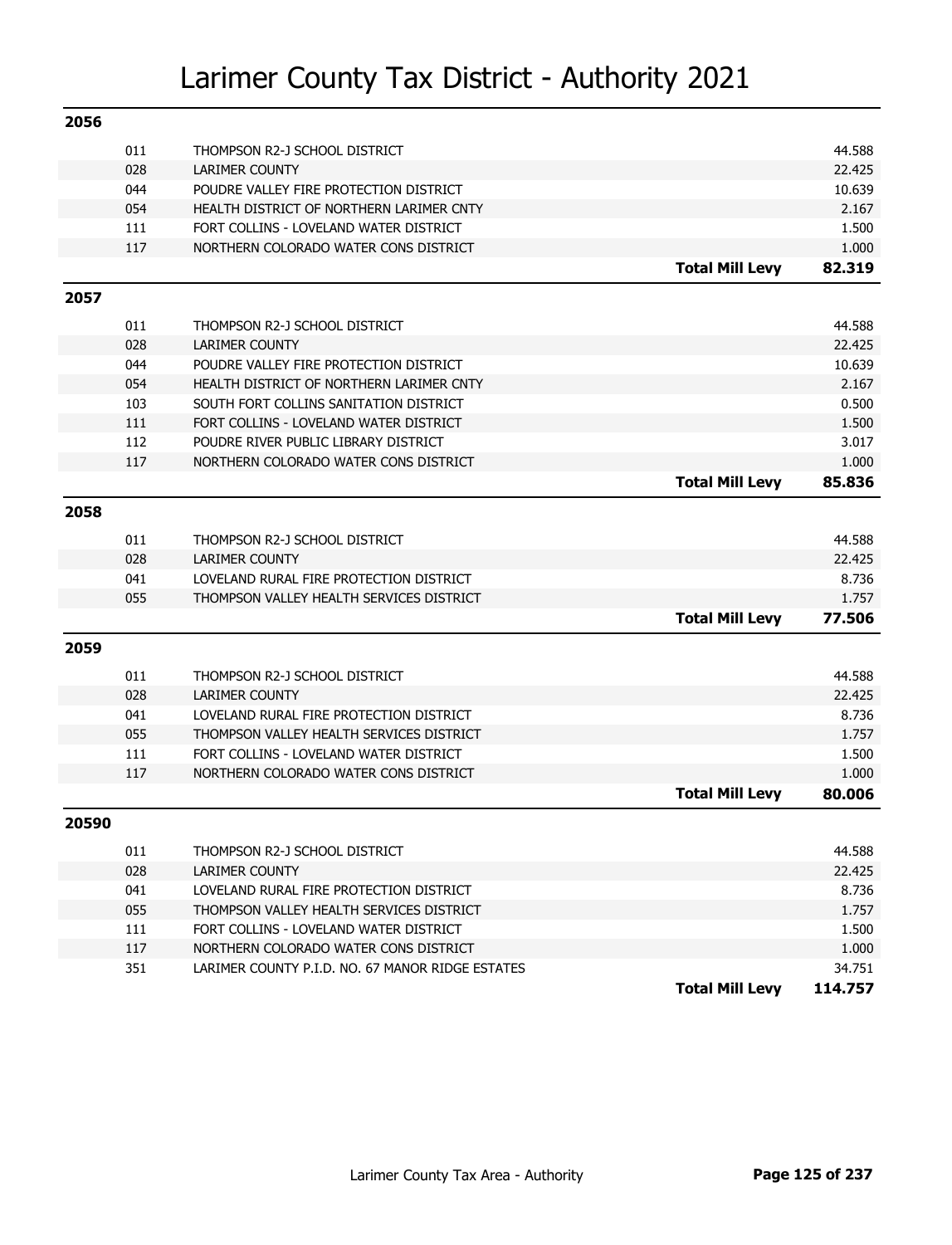| 20591 |     |                                                  |                        |                   |
|-------|-----|--------------------------------------------------|------------------------|-------------------|
|       | 011 | THOMPSON R2-J SCHOOL DISTRICT                    |                        | 44.588            |
|       | 028 | <b>LARIMER COUNTY</b>                            |                        | 22.425            |
|       | 041 | LOVELAND RURAL FIRE PROTECTION DISTRICT          |                        | 8.736             |
|       | 055 | THOMPSON VALLEY HEALTH SERVICES DISTRICT         |                        | 1.757             |
|       | 111 | FORT COLLINS - LOVELAND WATER DISTRICT           |                        | 1.500             |
|       | 117 | NORTHERN COLORADO WATER CONS DISTRICT            |                        | 1.000             |
|       | 385 | LARIMER COUNTY P.I.D. NO. 69 CRYSTAL VIEW        |                        | 95.128            |
|       |     |                                                  | <b>Total Mill Levy</b> | 175.134           |
| 2060  |     |                                                  |                        |                   |
|       | 011 | THOMPSON R2-J SCHOOL DISTRICT                    |                        | 44.588            |
|       | 028 | <b>LARIMER COUNTY</b>                            |                        | 22.425            |
|       | 044 | POUDRE VALLEY FIRE PROTECTION DISTRICT           |                        | 10.639            |
|       | 055 | THOMPSON VALLEY HEALTH SERVICES DISTRICT         |                        | 1.757             |
|       | 111 | FORT COLLINS - LOVELAND WATER DISTRICT           |                        | 1.500             |
|       | 112 | POUDRE RIVER PUBLIC LIBRARY DISTRICT             |                        | 3.017             |
|       | 117 | NORTHERN COLORADO WATER CONS DISTRICT            |                        | 1.000             |
|       |     |                                                  | <b>Total Mill Levy</b> | 84.926            |
| 2061  |     |                                                  |                        |                   |
|       | 011 | THOMPSON R2-J SCHOOL DISTRICT                    |                        | 44.588            |
|       | 028 | <b>LARIMER COUNTY</b>                            |                        | 22.425            |
|       | 044 | POUDRE VALLEY FIRE PROTECTION DISTRICT           |                        | 10.639            |
|       | 055 | THOMPSON VALLEY HEALTH SERVICES DISTRICT         |                        | 1.757             |
|       | 103 | SOUTH FORT COLLINS SANITATION DISTRICT           |                        | 0.500             |
|       | 111 | FORT COLLINS - LOVELAND WATER DISTRICT           |                        | 1.500             |
|       | 117 | NORTHERN COLORADO WATER CONS DISTRICT            |                        | 1.000             |
|       |     |                                                  | <b>Total Mill Levy</b> | 82.409            |
| 20610 |     |                                                  |                        |                   |
|       |     |                                                  |                        |                   |
|       | 011 | THOMPSON R2-J SCHOOL DISTRICT                    |                        | 44.588            |
|       | 028 | <b>LARIMER COUNTY</b>                            |                        | 22.425            |
|       | 044 | POUDRE VALLEY FIRE PROTECTION DISTRICT           |                        | 10.639            |
|       | 055 | THOMPSON VALLEY HEALTH SERVICES DISTRICT         |                        | 1.757             |
|       | 103 | SOUTH FORT COLLINS SANITATION DISTRICT           |                        | 0.500             |
|       | 111 | FORT COLLINS - LOVELAND WATER DISTRICT           |                        | 1.500             |
|       | 117 | NORTHERN COLORADO WATER CONS DISTRICT            |                        | 1.000             |
|       | 351 | LARIMER COUNTY P.I.D. NO. 67 MANOR RIDGE ESTATES | <b>Total Mill Levy</b> | 34.751<br>117.160 |
|       |     |                                                  |                        |                   |
| 2062  |     |                                                  |                        |                   |
|       | 011 | THOMPSON R2-J SCHOOL DISTRICT                    |                        | 44.588            |
|       | 028 | LARIMER COUNTY                                   |                        | 22.425            |
|       | 041 | LOVELAND RURAL FIRE PROTECTION DISTRICT          |                        | 8.736             |
|       | 055 | THOMPSON VALLEY HEALTH SERVICES DISTRICT         |                        | 1.757             |
|       | 103 | SOUTH FORT COLLINS SANITATION DISTRICT           |                        | 0.500             |
|       | 111 | FORT COLLINS - LOVELAND WATER DISTRICT           |                        | 1.500             |
|       | 117 | NORTHERN COLORADO WATER CONS DISTRICT            |                        | 1.000             |
|       |     |                                                  | <b>Total Mill Levy</b> | 80.506            |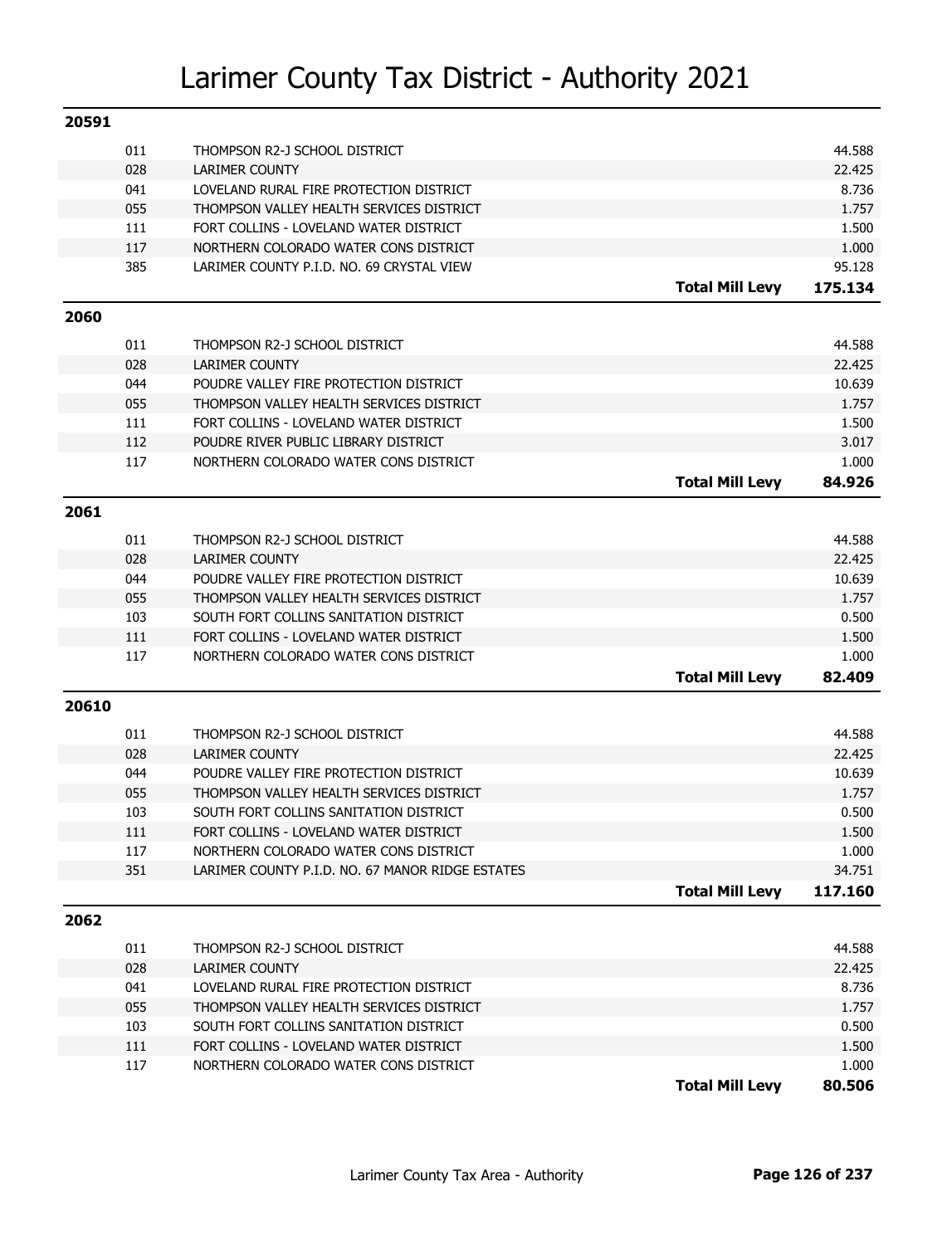| 2063 |     |                                             |                        |                |
|------|-----|---------------------------------------------|------------------------|----------------|
|      | 011 | THOMPSON R2-J SCHOOL DISTRICT               |                        | 44.588         |
|      | 028 | <b>LARIMER COUNTY</b>                       |                        | 22.425         |
|      | 040 | BERTHOUD FIRE PROTECTION DISTRICT           |                        | 13.865         |
|      | 055 | THOMPSON VALLEY HEALTH SERVICES DISTRICT    |                        | 1.757          |
|      | 107 | BERTHOUD COMMUNITY LIBRARY DISTRICT         |                        | 2.400          |
|      | 117 | NORTHERN COLORADO WATER CONS DISTRICT       |                        | 1.000          |
|      |     |                                             | <b>Total Mill Levy</b> | 86.035         |
| 2064 |     |                                             |                        |                |
|      | 011 | THOMPSON R2-J SCHOOL DISTRICT               |                        | 44.588         |
|      | 028 | <b>LARIMER COUNTY</b>                       |                        | 22.425         |
|      | 040 | BERTHOUD FIRE PROTECTION DISTRICT           |                        | 13.865         |
|      | 055 | THOMPSON VALLEY HEALTH SERVICES DISTRICT    |                        | 1.757          |
|      | 107 | BERTHOUD COMMUNITY LIBRARY DISTRICT         |                        | 2.400          |
|      | 114 | LITTLE THOMPSON WATER DISTRICT              |                        | 0.000          |
|      | 117 | NORTHERN COLORADO WATER CONS DISTRICT       |                        | 1.000          |
|      |     |                                             | <b>Total Mill Levy</b> | 86.035         |
| 2065 |     |                                             |                        |                |
|      | 011 | THOMPSON R2-J SCHOOL DISTRICT               |                        | 44.588         |
|      | 028 | <b>LARIMER COUNTY</b>                       |                        | 22.425         |
|      | 044 | POUDRE VALLEY FIRE PROTECTION DISTRICT      |                        | 10.639         |
|      | 055 | THOMPSON VALLEY HEALTH SERVICES DISTRICT    |                        | 1.757          |
|      | 064 | LARIMER COUNTY PEST CONTROL                 |                        | 0.142          |
|      | 112 | POUDRE RIVER PUBLIC LIBRARY DISTRICT        |                        | 3.017          |
|      | 117 | NORTHERN COLORADO WATER CONS DISTRICT       |                        | 1.000          |
|      |     |                                             | <b>Total Mill Levy</b> | 83.568         |
| 2066 |     |                                             |                        |                |
|      | 011 | THOMPSON R2-J SCHOOL DISTRICT               |                        | 44.588         |
|      | 028 | <b>LARIMER COUNTY</b>                       |                        | 22.425         |
|      | 044 | POUDRE VALLEY FIRE PROTECTION DISTRICT      |                        | 10.639         |
|      | 054 | HEALTH DISTRICT OF NORTHERN LARIMER CNTY    |                        | 2.167          |
|      | 064 | LARIMER COUNTY PEST CONTROL                 |                        | 0.142          |
|      | 111 | FORT COLLINS - LOVELAND WATER DISTRICT      |                        | 1.500          |
|      | 112 |                                             |                        |                |
|      |     | POUDRE RIVER PUBLIC LIBRARY DISTRICT        |                        | 3.017<br>1.000 |
|      | 117 | NORTHERN COLORADO WATER CONS DISTRICT       | <b>Total Mill Levy</b> | 85.478         |
| 2067 |     |                                             |                        |                |
|      |     |                                             |                        |                |
|      | 011 | THOMPSON R2-J SCHOOL DISTRICT               |                        | 44.588         |
|      | 028 | <b>LARIMER COUNTY</b>                       |                        | 22.425         |
|      | 041 | LOVELAND RURAL FIRE PROTECTION DISTRICT     |                        | 8.736          |
|      | 055 | THOMPSON VALLEY HEALTH SERVICES DISTRICT    |                        | 1.757          |
|      | 114 | LITTLE THOMPSON WATER DISTRICT              |                        | 0.000          |
|      | 117 | NORTHERN COLORADO WATER CONS DISTRICT       |                        | 1.000          |
|      | 172 | LARIMER COUNTY P.I.D. NO. 33 PRAIRIE TRAILS |                        | 29.754         |
|      |     |                                             | <b>Total Mill Levy</b> | 108.260        |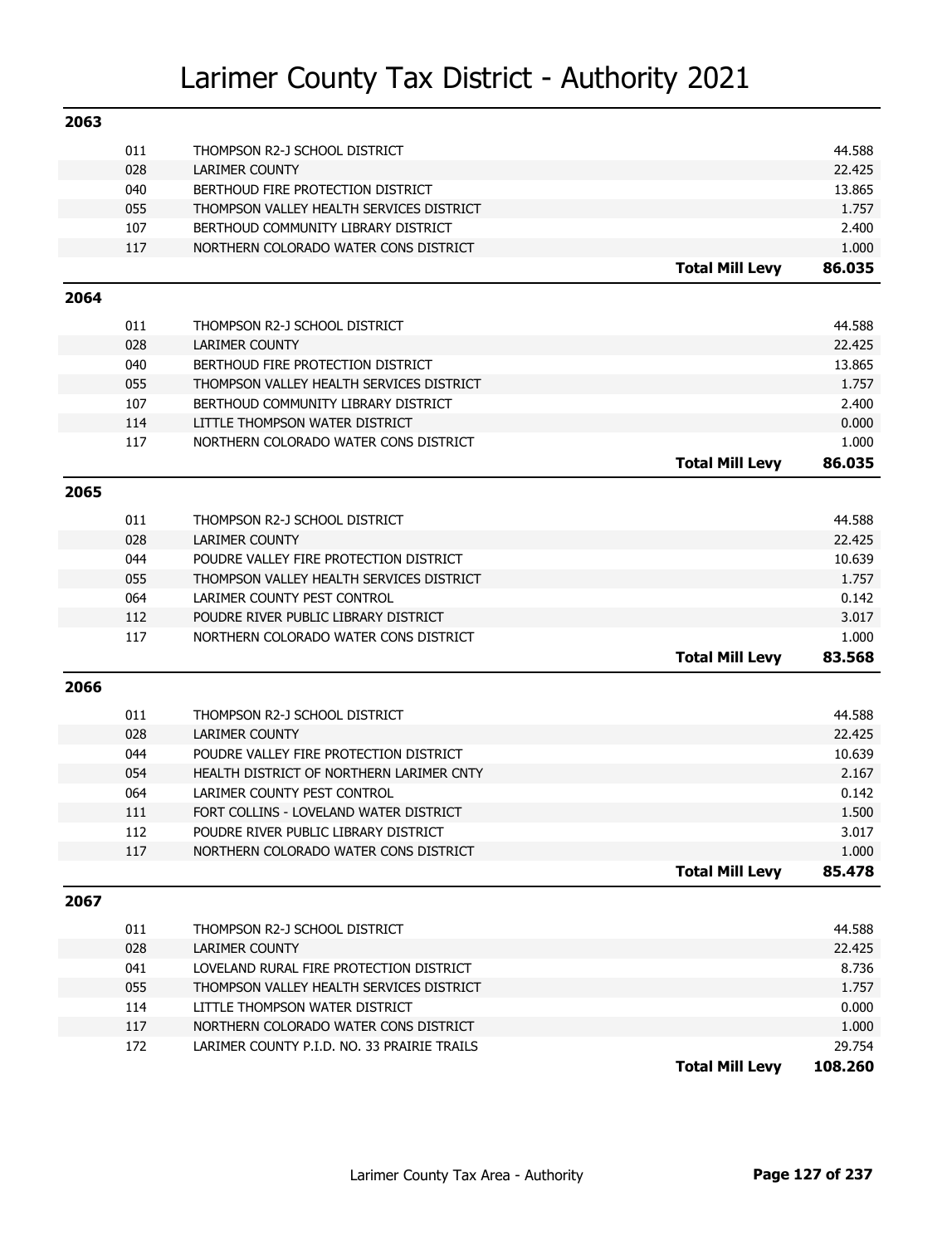| 2068 |     |                                           |                        |         |
|------|-----|-------------------------------------------|------------------------|---------|
|      | 011 | THOMPSON R2-J SCHOOL DISTRICT             |                        | 44.588  |
|      | 028 | <b>LARIMER COUNTY</b>                     |                        | 22.425  |
|      | 044 | POUDRE VALLEY FIRE PROTECTION DISTRICT    |                        | 10.639  |
|      | 054 | HEALTH DISTRICT OF NORTHERN LARIMER CNTY  |                        | 2.167   |
|      | 111 | FORT COLLINS - LOVELAND WATER DISTRICT    |                        | 1.500   |
|      | 112 | POUDRE RIVER PUBLIC LIBRARY DISTRICT      |                        | 3.017   |
|      | 117 | NORTHERN COLORADO WATER CONS DISTRICT     |                        | 1.000   |
|      |     |                                           | <b>Total Mill Levy</b> | 85.336  |
| 2069 |     |                                           |                        |         |
|      | 011 | THOMPSON R2-J SCHOOL DISTRICT             |                        | 44.588  |
|      | 028 | <b>LARIMER COUNTY</b>                     |                        | 22.425  |
|      | 040 | BERTHOUD FIRE PROTECTION DISTRICT         |                        | 13.865  |
|      | 055 | THOMPSON VALLEY HEALTH SERVICES DISTRICT  |                        | 1.757   |
|      | 064 | LARIMER COUNTY PEST CONTROL               |                        | 0.142   |
|      | 107 | BERTHOUD COMMUNITY LIBRARY DISTRICT       |                        | 2.400   |
|      | 114 | LITTLE THOMPSON WATER DISTRICT            |                        | 0.000   |
|      | 117 | NORTHERN COLORADO WATER CONS DISTRICT     |                        | 1.000   |
|      | 213 | LARIMER COUNTY P.I.D. NO. 49 WAGON WHEEL  |                        | 16.762  |
|      |     |                                           | <b>Total Mill Levy</b> | 102.939 |
| 2070 |     |                                           |                        |         |
|      | 011 | THOMPSON R2-J SCHOOL DISTRICT             |                        | 44.588  |
|      | 028 | <b>LARIMER COUNTY</b>                     |                        | 22.425  |
|      | 041 | LOVELAND RURAL FIRE PROTECTION DISTRICT   |                        | 8.736   |
|      | 055 | THOMPSON VALLEY HEALTH SERVICES DISTRICT  |                        | 1.757   |
|      | 063 | LARIMER COUNTY P.I.D. NO. 36 BONNELL WEST |                        | 11.580  |
|      | 114 | LITTLE THOMPSON WATER DISTRICT            |                        | 0.000   |
|      | 117 | NORTHERN COLORADO WATER CONS DISTRICT     |                        | 1.000   |
|      |     |                                           | <b>Total Mill Levy</b> | 90.086  |
| 2071 |     |                                           |                        |         |
|      | 011 | THOMPSON R2-J SCHOOL DISTRICT             |                        | 44.588  |
|      | 028 | <b>LARIMER COUNTY</b>                     |                        | 22.425  |
|      | 041 | LOVELAND RURAL FIRE PROTECTION DISTRICT   |                        | 8.736   |
|      | 055 | THOMPSON VALLEY HEALTH SERVICES DISTRICT  |                        | 1.757   |
|      | 064 | LARIMER COUNTY PEST CONTROL               |                        | 0.142   |
|      | 117 | NORTHERN COLORADO WATER CONS DISTRICT     |                        | 1.000   |
|      | 191 | LARIMER COUNTY P.I.D. NO. 41 THE BLUFFS   |                        | 20.000  |
|      |     |                                           | <b>Total Mill Levy</b> | 98.648  |
| 2072 |     |                                           |                        |         |
|      | 011 | THOMPSON R2-J SCHOOL DISTRICT             |                        | 44.588  |
|      | 028 | <b>LARIMER COUNTY</b>                     |                        | 22.425  |
|      | 044 | POUDRE VALLEY FIRE PROTECTION DISTRICT    |                        | 10.639  |
|      | 055 | THOMPSON VALLEY HEALTH SERVICES DISTRICT  |                        | 1.757   |
|      |     |                                           | <b>Total Mill Levy</b> | 79.409  |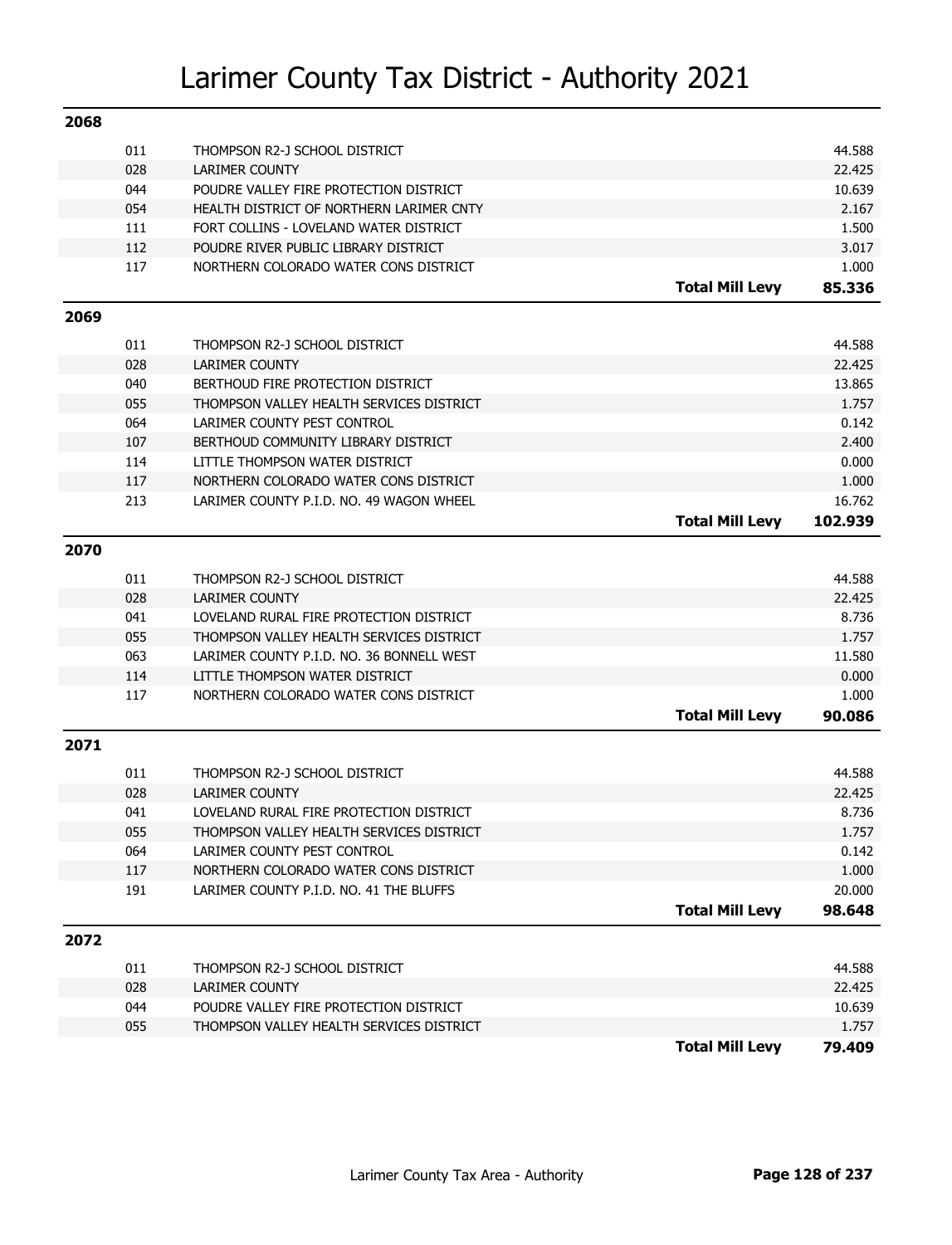| 2073 |     |                                              |                        |        |
|------|-----|----------------------------------------------|------------------------|--------|
|      | 011 | THOMPSON R2-J SCHOOL DISTRICT                |                        | 44.588 |
|      | 028 | <b>LARIMER COUNTY</b>                        |                        | 22.425 |
|      | 055 | THOMPSON VALLEY HEALTH SERVICES DISTRICT     |                        | 1.757  |
|      | 117 | NORTHERN COLORADO WATER CONS DISTRICT        |                        | 1.000  |
|      |     |                                              | <b>Total Mill Levy</b> | 69.770 |
| 2074 |     |                                              |                        |        |
|      | 011 | THOMPSON R2-J SCHOOL DISTRICT                |                        | 44.588 |
|      | 028 | <b>LARIMER COUNTY</b>                        |                        | 22.425 |
|      | 047 | WINDSOR - SEVERANCE FIRE PROTECTION DISTRICT |                        | 7.994  |
|      | 055 | THOMPSON VALLEY HEALTH SERVICES DISTRICT     |                        | 1.757  |
|      | 117 | NORTHERN COLORADO WATER CONS DISTRICT        |                        | 1.000  |
|      |     |                                              | <b>Total Mill Levy</b> | 77.764 |
| 2075 |     |                                              |                        |        |
|      | 011 | THOMPSON R2-J SCHOOL DISTRICT                |                        | 44.588 |
|      | 028 | <b>LARIMER COUNTY</b>                        |                        | 22.425 |
|      | 041 | LOVELAND RURAL FIRE PROTECTION DISTRICT      |                        | 8.736  |
|      | 055 | THOMPSON VALLEY HEALTH SERVICES DISTRICT     |                        | 1.757  |
|      | 071 | LARIMER COUNTY G.I.D. NO. 8 NAMAQUA HILLS    |                        | 8.382  |
|      | 117 | NORTHERN COLORADO WATER CONS DISTRICT        |                        | 1.000  |
|      |     |                                              | <b>Total Mill Levy</b> | 86.888 |
| 2076 |     |                                              |                        |        |
|      | 011 | THOMPSON R2-J SCHOOL DISTRICT                |                        | 44.588 |
|      | 028 | <b>LARIMER COUNTY</b>                        |                        | 22.425 |
|      | 052 | PINEWOOD LAKE FIRE PROTECTION DISTRICT       |                        | 0.000  |
|      | 055 | THOMPSON VALLEY HEALTH SERVICES DISTRICT     |                        | 1.757  |
|      | 117 | NORTHERN COLORADO WATER CONS DISTRICT        |                        | 1.000  |
|      |     |                                              | <b>Total Mill Levy</b> | 69.770 |
| 2077 |     |                                              |                        |        |
|      | 011 | THOMPSON R2-J SCHOOL DISTRICT                |                        | 44.588 |
|      | 028 | <b>LARIMER COUNTY</b>                        |                        | 22.425 |
|      | 041 | LOVELAND RURAL FIRE PROTECTION DISTRICT      |                        | 8.736  |
|      | 055 | THOMPSON VALLEY HEALTH SERVICES DISTRICT     |                        | 1.757  |
|      | 103 | SOUTH FORT COLLINS SANITATION DISTRICT       |                        | 0.500  |
|      | 117 | NORTHERN COLORADO WATER CONS DISTRICT        |                        | 1.000  |
|      |     |                                              | <b>Total Mill Levy</b> | 79.006 |
| 2078 |     |                                              |                        |        |
|      | 011 | THOMPSON R2-J SCHOOL DISTRICT                |                        | 44.588 |
|      | 028 | LARIMER COUNTY                               |                        | 22.425 |
|      | 047 | WINDSOR - SEVERANCE FIRE PROTECTION DISTRICT |                        | 7.994  |
|      | 055 | THOMPSON VALLEY HEALTH SERVICES DISTRICT     |                        | 1.757  |
|      | 103 | SOUTH FORT COLLINS SANITATION DISTRICT       |                        | 0.500  |
|      | 111 | FORT COLLINS - LOVELAND WATER DISTRICT       |                        | 1.500  |
|      | 117 | NORTHERN COLORADO WATER CONS DISTRICT        |                        | 1.000  |
|      |     |                                              | <b>Total Mill Levy</b> | 79.764 |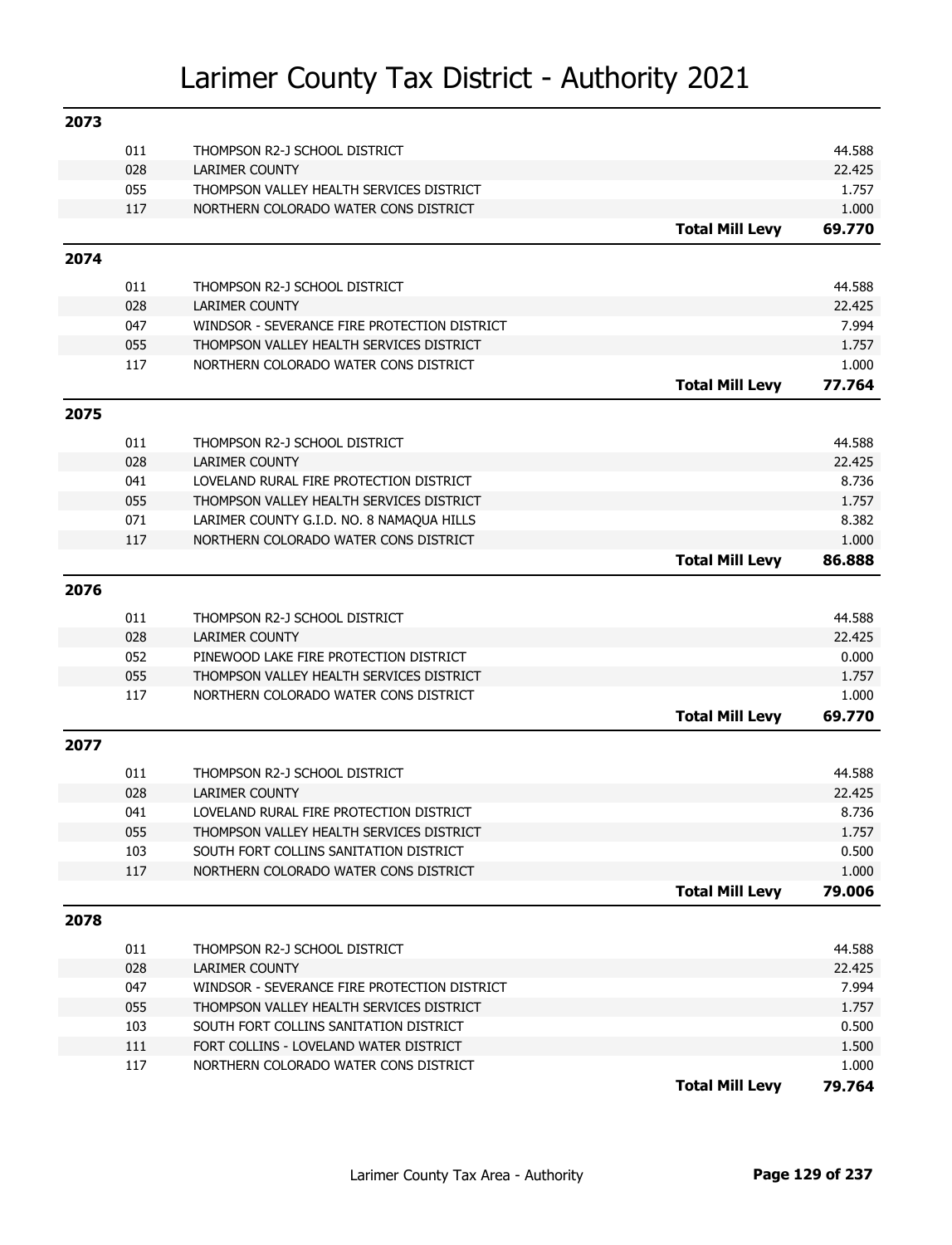| 2079 |            |                                                                                     |                        |                  |
|------|------------|-------------------------------------------------------------------------------------|------------------------|------------------|
|      | 011        | THOMPSON R2-J SCHOOL DISTRICT                                                       |                        | 44.588           |
|      | 028        | <b>LARIMER COUNTY</b>                                                               |                        | 22.425           |
|      | 055        | THOMPSON VALLEY HEALTH SERVICES DISTRICT                                            |                        | 1.757            |
|      |            |                                                                                     | <b>Total Mill Levy</b> | 68.770           |
| 2080 |            |                                                                                     |                        |                  |
|      | 011        | THOMPSON R2-J SCHOOL DISTRICT                                                       |                        | 44.588           |
|      | 028        | <b>LARIMER COUNTY</b>                                                               |                        | 22.425           |
|      | 055        | THOMPSON VALLEY HEALTH SERVICES DISTRICT                                            |                        | 1.757            |
|      | 091        | ESTES VALLEY RECREATION AND PARK                                                    |                        | 6.069            |
|      |            |                                                                                     | <b>Total Mill Levy</b> | 74.839           |
| 2081 |            |                                                                                     |                        |                  |
|      | 011        | THOMPSON R2-J SCHOOL DISTRICT                                                       |                        | 44.588           |
|      | 028        | LARIMER COUNTY                                                                      |                        | 22.425           |
|      | 040        | BERTHOUD FIRE PROTECTION DISTRICT                                                   |                        | 13.865           |
|      | 055        | THOMPSON VALLEY HEALTH SERVICES DISTRICT                                            |                        | 1.757            |
|      | 064        | LARIMER COUNTY PEST CONTROL                                                         |                        | 0.142            |
|      | 107        | BERTHOUD COMMUNITY LIBRARY DISTRICT                                                 |                        | 2.400            |
|      | 114        | LITTLE THOMPSON WATER DISTRICT                                                      |                        | 0.000            |
|      | 117        | NORTHERN COLORADO WATER CONS DISTRICT                                               |                        | 1.000            |
|      | 208        | LARIMER COUNTY P.I.D. NO. 39 RAINBOW LAKES ESTATES                                  |                        | 9.988            |
|      |            |                                                                                     |                        |                  |
|      |            |                                                                                     | <b>Total Mill Levy</b> | 96.165           |
| 2082 |            |                                                                                     |                        |                  |
|      |            |                                                                                     |                        |                  |
|      | 011<br>028 | THOMPSON R2-J SCHOOL DISTRICT<br>LARIMER COUNTY                                     |                        | 44.588<br>22.425 |
|      | 040        | BERTHOUD FIRE PROTECTION DISTRICT                                                   |                        | 13.865           |
|      | 055        | THOMPSON VALLEY HEALTH SERVICES DISTRICT                                            |                        | 1.757            |
|      | 107        | BERTHOUD COMMUNITY LIBRARY DISTRICT                                                 |                        | 2.400            |
|      | 114        | LITTLE THOMPSON WATER DISTRICT                                                      |                        | 0.000            |
|      | 117        | NORTHERN COLORADO WATER CONS DISTRICT                                               |                        | 1.000            |
|      | 213        | LARIMER COUNTY P.I.D. NO. 49 WAGON WHEEL                                            |                        | 16.762           |
|      |            |                                                                                     | <b>Total Mill Levy</b> | 102.797          |
| 2083 |            |                                                                                     |                        |                  |
|      |            |                                                                                     |                        |                  |
|      | 011        | THOMPSON R2-J SCHOOL DISTRICT                                                       |                        | 44.588           |
|      | 028        | LARIMER COUNTY                                                                      |                        | 22.425           |
|      | 041        | LOVELAND RURAL FIRE PROTECTION DISTRICT<br>THOMPSON VALLEY HEALTH SERVICES DISTRICT |                        | 8.736<br>1.757   |
|      | 055        | LARIMER COUNTY P.I.D. NO. 35 BRUNS                                                  |                        |                  |
|      | 062<br>103 | SOUTH FORT COLLINS SANITATION DISTRICT                                              |                        | 14.608<br>0.500  |
|      | 111        | FORT COLLINS - LOVELAND WATER DISTRICT                                              |                        | 1.500            |
|      | 117        | NORTHERN COLORADO WATER CONS DISTRICT                                               |                        | 1.000            |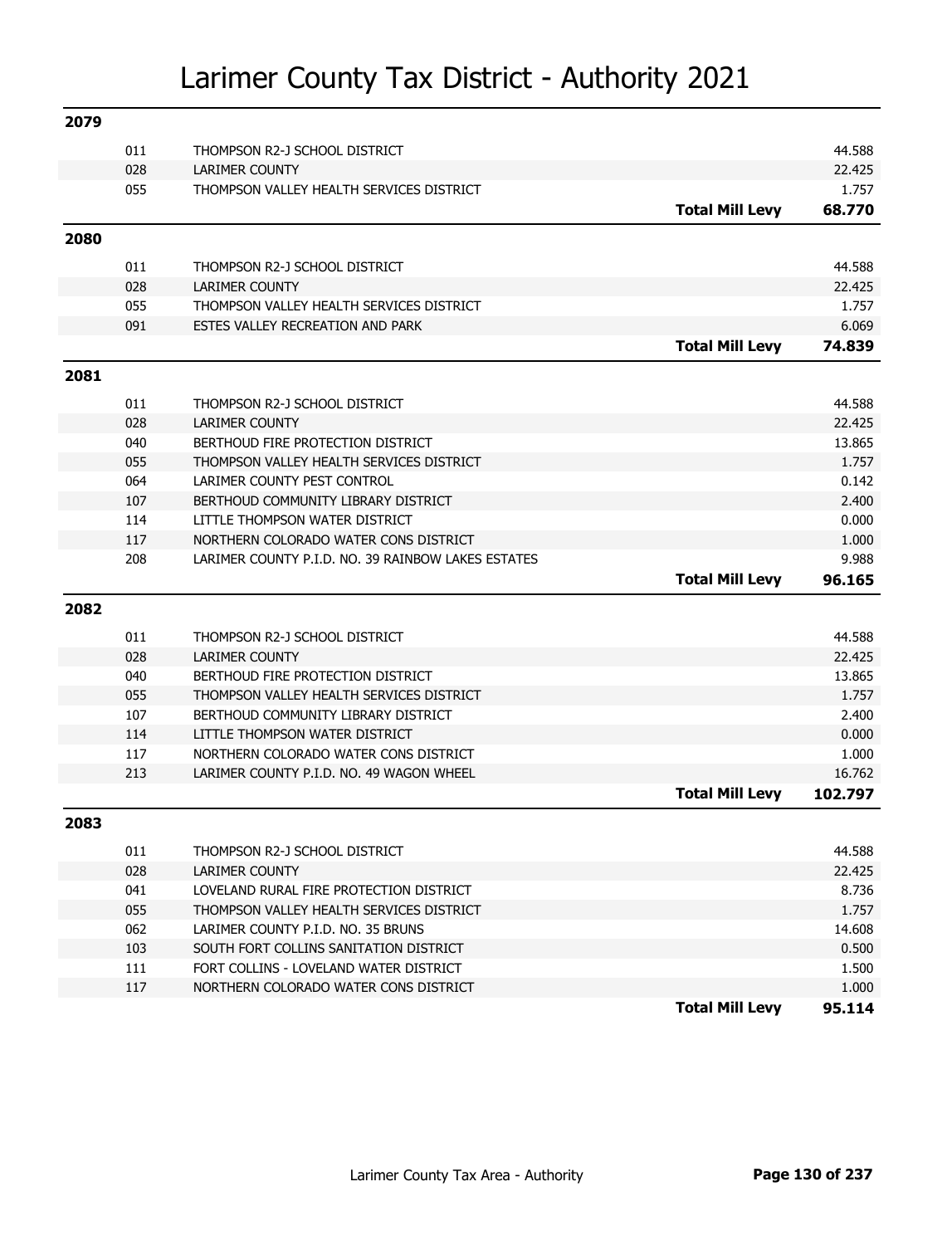| 2084 |     |                                                   |                        |         |
|------|-----|---------------------------------------------------|------------------------|---------|
|      | 011 | THOMPSON R2-J SCHOOL DISTRICT                     |                        | 44.588  |
|      | 028 | <b>LARIMER COUNTY</b>                             |                        | 22.425  |
|      | 041 | LOVELAND RURAL FIRE PROTECTION DISTRICT           |                        | 8.736   |
|      | 055 | THOMPSON VALLEY HEALTH SERVICES DISTRICT          |                        | 1.757   |
|      | 062 | LARIMER COUNTY P.I.D. NO. 35 BRUNS                |                        | 14.608  |
|      | 103 | SOUTH FORT COLLINS SANITATION DISTRICT            |                        | 0.500   |
|      | 111 | FORT COLLINS - LOVELAND WATER DISTRICT            |                        | 1.500   |
|      | 117 | NORTHERN COLORADO WATER CONS DISTRICT             |                        | 1.000   |
|      |     |                                                   | <b>Total Mill Levy</b> | 95.114  |
| 2085 |     |                                                   |                        |         |
|      | 011 | THOMPSON R2-J SCHOOL DISTRICT                     |                        | 44.588  |
|      | 028 | <b>LARIMER COUNTY</b>                             |                        | 22.425  |
|      | 041 | LOVELAND RURAL FIRE PROTECTION DISTRICT           |                        | 8.736   |
|      | 055 | THOMPSON VALLEY HEALTH SERVICES DISTRICT          |                        | 1.757   |
|      | 111 | FORT COLLINS - LOVELAND WATER DISTRICT            |                        | 1.500   |
|      | 117 | NORTHERN COLORADO WATER CONS DISTRICT             |                        | 1.000   |
|      | 221 | LARIMER COUNTY P.I.D. 44 HORSESHOE VIEW EST SOUTH |                        | 0.000   |
|      |     |                                                   | <b>Total Mill Levy</b> | 80.006  |
| 2086 |     |                                                   |                        |         |
|      |     |                                                   |                        |         |
|      | 011 | THOMPSON R2-J SCHOOL DISTRICT                     |                        | 44.588  |
|      | 028 | <b>LARIMER COUNTY</b>                             |                        | 22.425  |
|      | 041 | LOVELAND RURAL FIRE PROTECTION DISTRICT           |                        | 8.736   |
|      | 055 | THOMPSON VALLEY HEALTH SERVICES DISTRICT          |                        | 1.757   |
|      | 064 | LARIMER COUNTY PEST CONTROL                       |                        | 0.142   |
|      | 114 | LITTLE THOMPSON WATER DISTRICT                    |                        | 0.000   |
|      | 117 | NORTHERN COLORADO WATER CONS DISTRICT             |                        | 1.000   |
|      | 191 | LARIMER COUNTY P.I.D. NO. 41 THE BLUFFS           |                        | 20.000  |
|      |     |                                                   | <b>Total Mill Levy</b> | 98.648  |
| 2090 |     |                                                   |                        |         |
|      | 011 | THOMPSON R2-J SCHOOL DISTRICT                     |                        | 44.588  |
|      | 028 | <b>LARIMER COUNTY</b>                             |                        | 22.425  |
|      | 044 | POUDRE VALLEY FIRE PROTECTION DISTRICT            |                        | 10.639  |
|      | 054 | HEALTH DISTRICT OF NORTHERN LARIMER CNTY          |                        | 2.167   |
|      | 064 | LARIMER COUNTY PEST CONTROL                       |                        | 0.142   |
|      | 103 | SOUTH FORT COLLINS SANITATION DISTRICT            |                        | 0.500   |
|      | 111 | FORT COLLINS - LOVELAND WATER DISTRICT            |                        | 1.500   |
|      | 112 | POUDRE RIVER PUBLIC LIBRARY DISTRICT              |                        | 3.017   |
|      | 117 | NORTHERN COLORADO WATER CONS DISTRICT             |                        | 1.000   |
|      | 175 | LARIMER COUNTY P.I.D. NO. 40 PARAGON ESTATES      |                        | 23.000  |
|      |     |                                                   | <b>Total Mill Levy</b> | 108.978 |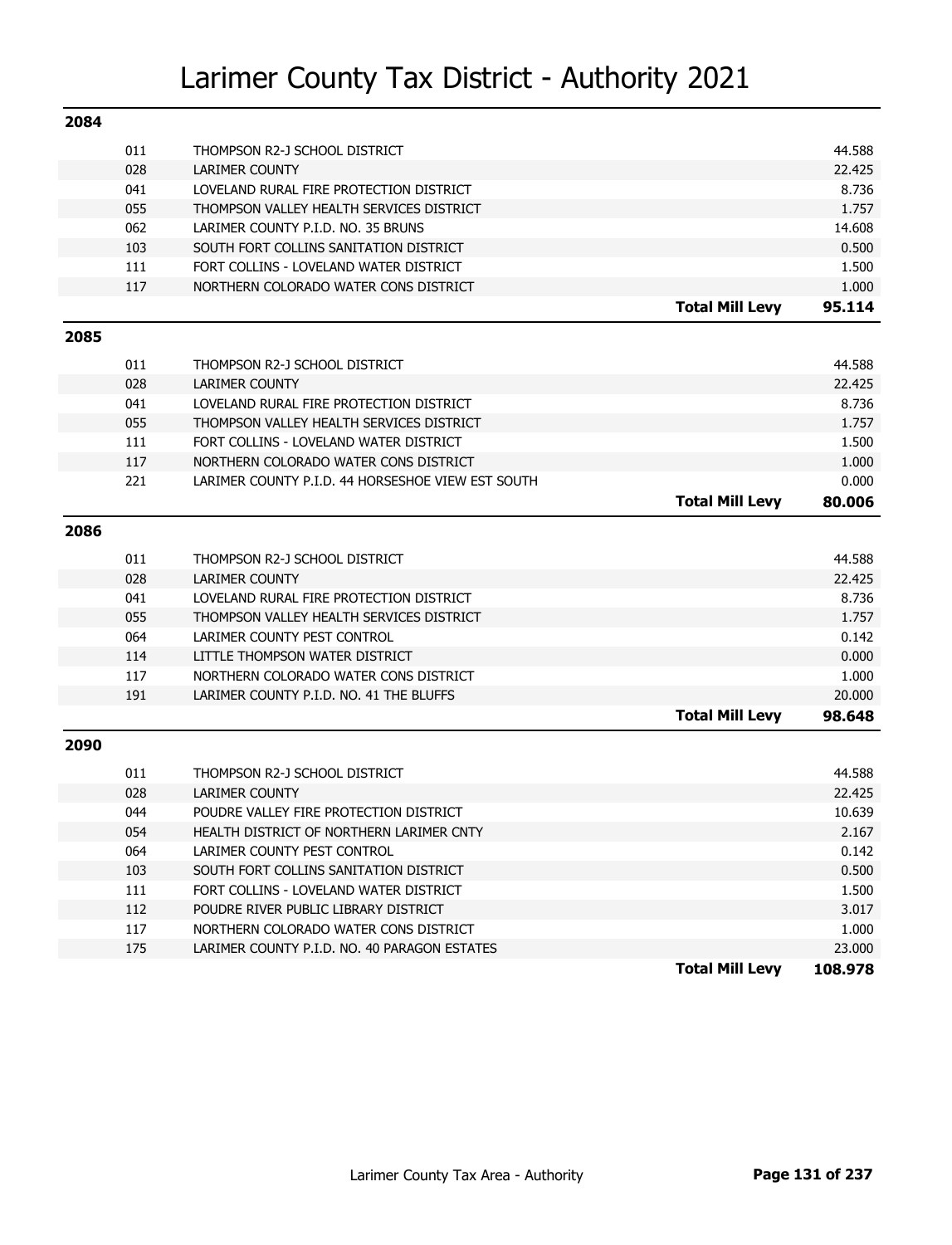| 2091 |     |                                                    |                        |         |
|------|-----|----------------------------------------------------|------------------------|---------|
|      | 011 | THOMPSON R2-J SCHOOL DISTRICT                      |                        | 44.588  |
|      | 028 | <b>LARIMER COUNTY</b>                              |                        | 22.425  |
|      | 040 | BERTHOUD FIRE PROTECTION DISTRICT                  |                        | 13.865  |
|      | 055 | THOMPSON VALLEY HEALTH SERVICES DISTRICT           |                        | 1.757   |
|      | 107 | BERTHOUD COMMUNITY LIBRARY DISTRICT                |                        | 2.400   |
|      | 114 | LITTLE THOMPSON WATER DISTRICT                     |                        | 0.000   |
|      | 117 | NORTHERN COLORADO WATER CONS DISTRICT              |                        | 1.000   |
|      | 208 | LARIMER COUNTY P.I.D. NO. 39 RAINBOW LAKES ESTATES |                        | 9.988   |
|      |     |                                                    | <b>Total Mill Levy</b> | 96.023  |
| 2092 |     |                                                    |                        |         |
|      | 011 | THOMPSON R2-J SCHOOL DISTRICT                      |                        | 44.588  |
|      | 028 | <b>LARIMER COUNTY</b>                              |                        | 22.425  |
|      | 041 | LOVELAND RURAL FIRE PROTECTION DISTRICT            |                        | 8.736   |
|      | 055 | THOMPSON VALLEY HEALTH SERVICES DISTRICT           |                        | 1.757   |
|      | 091 | ESTES VALLEY RECREATION AND PARK                   |                        | 6.069   |
|      |     |                                                    | <b>Total Mill Levy</b> | 83.575  |
| 2093 |     |                                                    |                        |         |
|      | 011 | THOMPSON R2-J SCHOOL DISTRICT                      |                        | 44.588  |
|      | 028 | <b>LARIMER COUNTY</b>                              |                        | 22.425  |
|      | 041 | LOVELAND RURAL FIRE PROTECTION DISTRICT            |                        | 8.736   |
|      | 055 | THOMPSON VALLEY HEALTH SERVICES DISTRICT           |                        | 1.757   |
|      | 114 | LITTLE THOMPSON WATER DISTRICT                     |                        | 0.000   |
|      | 117 | NORTHERN COLORADO WATER CONS DISTRICT              |                        | 1.000   |
|      | 227 | LARIMER COUNTY P.I.D. NO. 45 WILLOWS               |                        | 23.663  |
|      |     |                                                    | <b>Total Mill Levy</b> | 102.169 |
| 2094 |     |                                                    |                        |         |
|      | 011 | THOMPSON R2-J SCHOOL DISTRICT                      |                        | 44.588  |
|      | 028 | <b>LARIMER COUNTY</b>                              |                        | 22.425  |
|      | 041 | LOVELAND RURAL FIRE PROTECTION DISTRICT            |                        | 8.736   |
|      | 055 | THOMPSON VALLEY HEALTH SERVICES DISTRICT           |                        | 1.757   |
|      | 091 | ESTES VALLEY RECREATION AND PARK                   |                        | 6.069   |
|      | 228 | LARIMER COUNTY P.I.D. NO. 55 STORM MOUNTAIN        |                        | 20.000  |
|      |     |                                                    | Total Mill Levv        | 103.575 |
| 2095 |     |                                                    |                        |         |
|      | 011 | THOMPSON R2-J SCHOOL DISTRICT                      |                        | 44.588  |
|      | 028 | LARIMER COUNTY                                     |                        | 22.425  |
|      | 040 | BERTHOUD FIRE PROTECTION DISTRICT                  |                        | 13.865  |
|      | 055 | THOMPSON VALLEY HEALTH SERVICES DISTRICT           |                        | 1.757   |
|      | 107 | BERTHOUD COMMUNITY LIBRARY DISTRICT                |                        | 2.400   |
|      | 114 | LITTLE THOMPSON WATER DISTRICT                     |                        | 0.000   |
|      | 117 | NORTHERN COLORADO WATER CONS DISTRICT              |                        | 1.000   |
|      | 241 | LONGMONT SOIL CONSERVATION DISTRICT                |                        | 0.000   |
|      |     |                                                    | <b>Total Mill Levy</b> | 86.035  |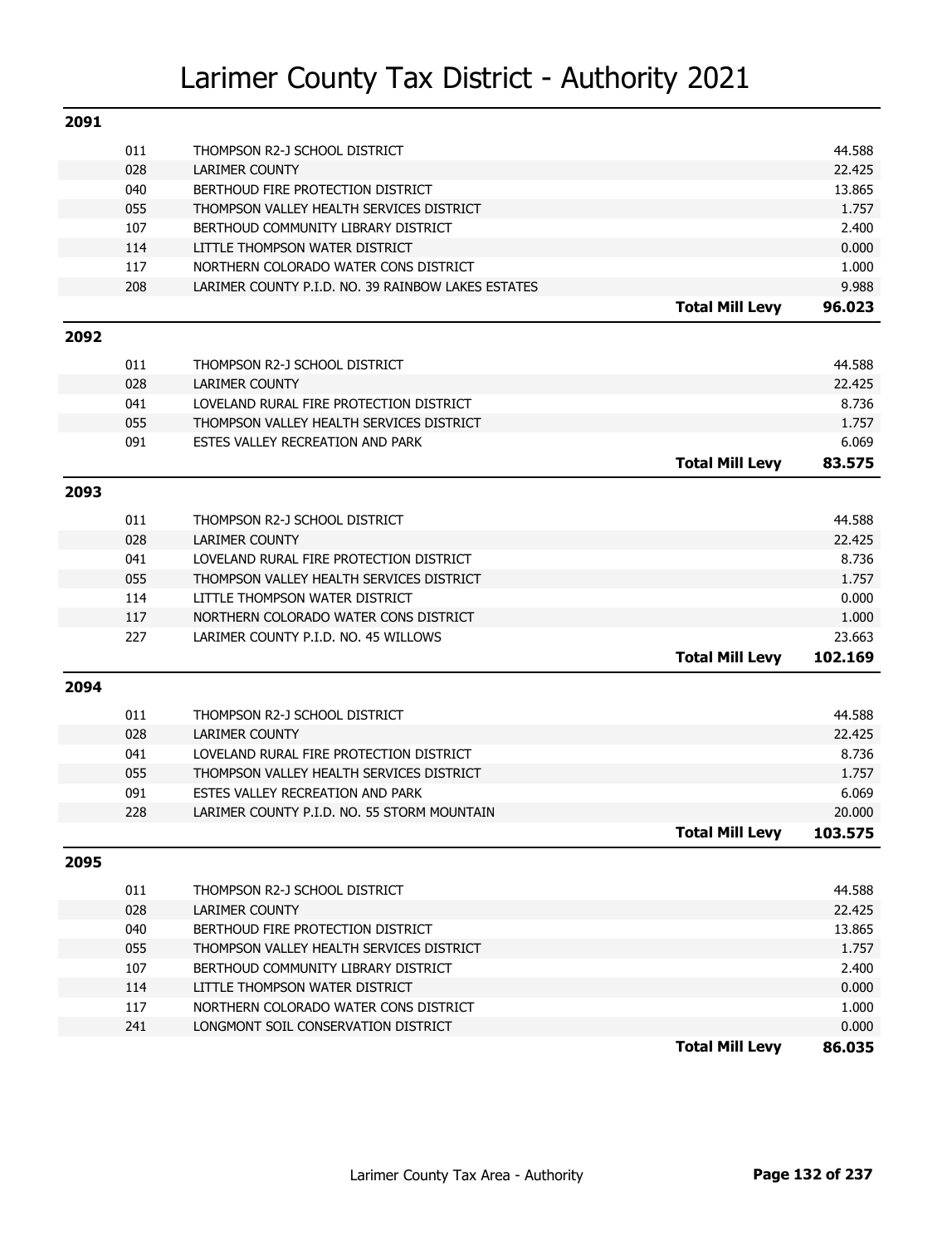| 2100 |     |                                          |                        |        |
|------|-----|------------------------------------------|------------------------|--------|
|      | 011 | THOMPSON R2-J SCHOOL DISTRICT            |                        | 44.588 |
|      | 028 | LARIMER COUNTY                           |                        | 22.425 |
|      | 032 | <b>CITY OF FORT COLLINS</b>              |                        | 9.797  |
|      | 054 | HEALTH DISTRICT OF NORTHERN LARIMER CNTY |                        | 2.167  |
|      | 064 | LARIMER COUNTY PEST CONTROL              |                        | 0.142  |
|      | 111 | FORT COLLINS - LOVELAND WATER DISTRICT   |                        | 1.500  |
|      | 112 | POUDRE RIVER PUBLIC LIBRARY DISTRICT     |                        | 3.017  |
|      | 117 | NORTHERN COLORADO WATER CONS DISTRICT    |                        | 1.000  |
|      |     |                                          | <b>Total Mill Levy</b> | 84.636 |
| 2101 |     |                                          |                        |        |
|      | 011 | THOMPSON R2-J SCHOOL DISTRICT            |                        | 44.588 |
|      | 028 | <b>LARIMER COUNTY</b>                    |                        | 22.425 |
|      | 032 | <b>CITY OF FORT COLLINS</b>              |                        | 9.797  |
|      | 054 | HEALTH DISTRICT OF NORTHERN LARIMER CNTY |                        | 2.167  |
|      | 064 | LARIMER COUNTY PEST CONTROL              |                        | 0.142  |
|      | 103 | SOUTH FORT COLLINS SANITATION DISTRICT   |                        | 0.500  |
|      | 111 | FORT COLLINS - LOVELAND WATER DISTRICT   |                        | 1.500  |
|      | 112 | POUDRE RIVER PUBLIC LIBRARY DISTRICT     |                        | 3.017  |
|      | 117 | NORTHERN COLORADO WATER CONS DISTRICT    |                        | 1.000  |
|      |     |                                          | <b>Total Mill Levy</b> | 85.136 |
| 2102 |     |                                          |                        |        |
|      | 011 | THOMPSON R2-J SCHOOL DISTRICT            |                        | 44.588 |
|      | 028 | <b>LARIMER COUNTY</b>                    |                        | 22.425 |
|      | 032 | <b>CITY OF FORT COLLINS</b>              |                        | 9.797  |
|      | 055 | THOMPSON VALLEY HEALTH SERVICES DISTRICT |                        | 1.757  |
|      | 064 | LARIMER COUNTY PEST CONTROL              |                        | 0.142  |
|      | 103 | SOUTH FORT COLLINS SANITATION DISTRICT   |                        | 0.500  |
|      | 111 | FORT COLLINS - LOVELAND WATER DISTRICT   |                        | 1.500  |
|      | 112 | POUDRE RIVER PUBLIC LIBRARY DISTRICT     |                        | 3.017  |
|      | 117 | NORTHERN COLORADO WATER CONS DISTRICT    |                        | 1.000  |
|      |     |                                          | <b>Total Mill Levy</b> | 84.726 |
| 2103 |     |                                          |                        |        |
|      | 011 | THOMPSON R2-J SCHOOL DISTRICT            |                        | 44.588 |
|      | 028 | LARIMER COUNTY                           |                        | 22.425 |
|      | 032 | CITY OF FORT COLLINS                     |                        | 9.797  |
|      | 055 | THOMPSON VALLEY HEALTH SERVICES DISTRICT |                        | 1.757  |
|      | 064 | LARIMER COUNTY PEST CONTROL              |                        | 0.142  |
|      | 103 | SOUTH FORT COLLINS SANITATION DISTRICT   |                        | 0.500  |
|      | 112 | POUDRE RIVER PUBLIC LIBRARY DISTRICT     |                        | 3.017  |
|      | 117 | NORTHERN COLORADO WATER CONS DISTRICT    |                        | 1.000  |
|      |     |                                          | <b>Total Mill Levy</b> | 83.226 |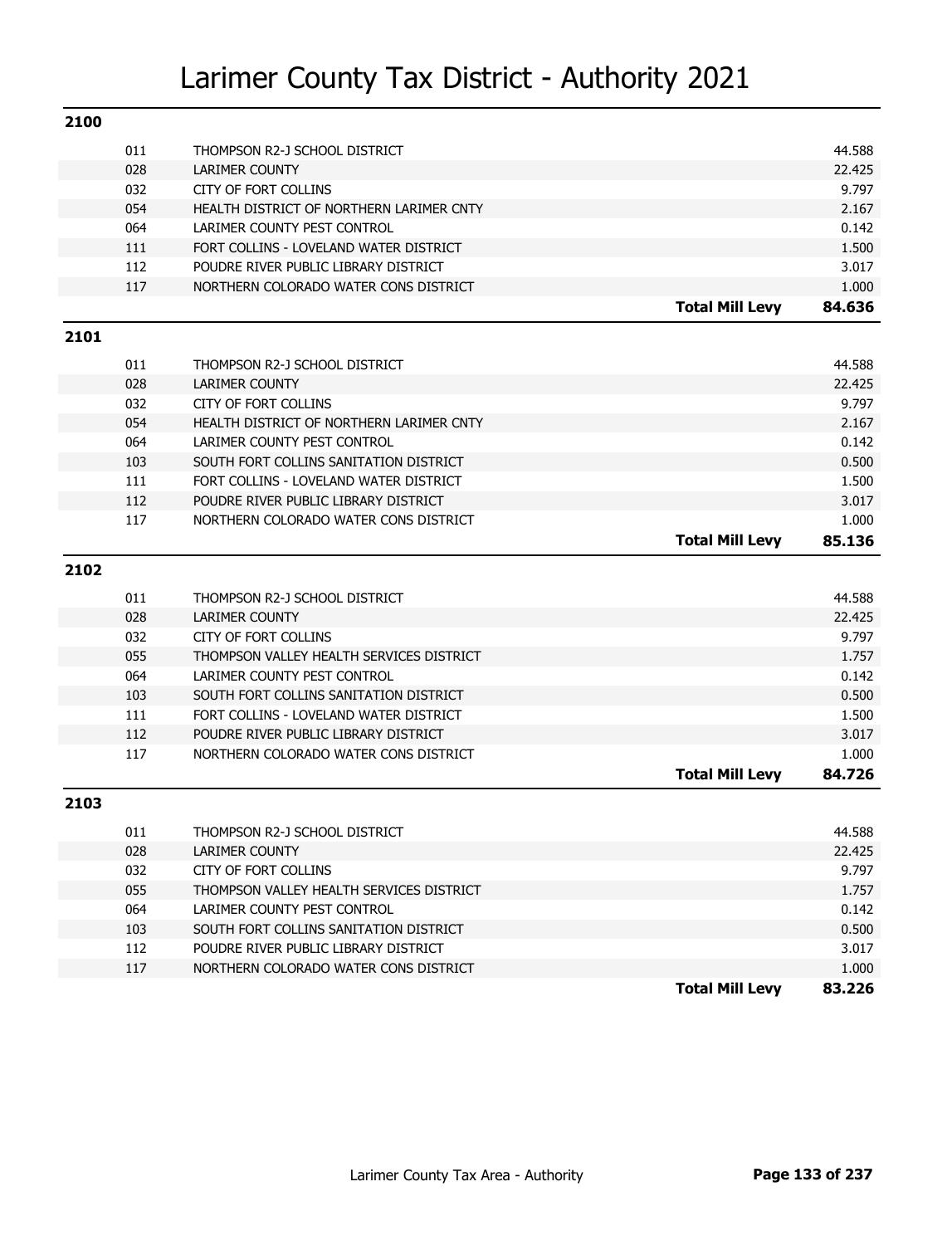| 2104 |            |                                                                                |                        |                |
|------|------------|--------------------------------------------------------------------------------|------------------------|----------------|
|      | 011        | THOMPSON R2-J SCHOOL DISTRICT                                                  |                        | 44.588         |
|      | 028        | <b>LARIMER COUNTY</b>                                                          |                        | 22.425         |
|      | 032        | <b>CITY OF FORT COLLINS</b>                                                    |                        | 9.797          |
|      | 055        | THOMPSON VALLEY HEALTH SERVICES DISTRICT                                       |                        | 1.757          |
|      | 064        | LARIMER COUNTY PEST CONTROL                                                    |                        | 0.142          |
|      | 111        | FORT COLLINS - LOVELAND WATER DISTRICT                                         |                        | 1.500          |
|      | 112        | POUDRE RIVER PUBLIC LIBRARY DISTRICT                                           |                        | 3.017          |
|      | 117        | NORTHERN COLORADO WATER CONS DISTRICT                                          |                        | 1.000          |
|      |            |                                                                                | <b>Total Mill Levy</b> | 84.226         |
|      |            |                                                                                |                        |                |
| 2105 |            |                                                                                |                        |                |
|      | 011        | THOMPSON R2-J SCHOOL DISTRICT                                                  |                        | 44.588         |
|      | 028        | <b>LARIMER COUNTY</b>                                                          |                        | 22.425         |
|      | 032        | <b>CITY OF FORT COLLINS</b>                                                    |                        | 9.797          |
|      | 054        | HEALTH DISTRICT OF NORTHERN LARIMER CNTY                                       |                        | 2.167          |
|      | 064        | LARIMER COUNTY PEST CONTROL                                                    |                        | 0.142          |
|      | 112        | POUDRE RIVER PUBLIC LIBRARY DISTRICT                                           |                        | 3.017          |
|      | 117        | NORTHERN COLORADO WATER CONS DISTRICT                                          |                        | 1.000          |
|      |            |                                                                                | <b>Total Mill Levy</b> | 83.136         |
| 2106 |            |                                                                                |                        |                |
|      |            |                                                                                |                        |                |
|      | 011        | THOMPSON R2-J SCHOOL DISTRICT                                                  |                        | 44.588         |
|      | 028        | <b>LARIMER COUNTY</b>                                                          |                        | 22.425         |
|      | 032        | <b>CITY OF FORT COLLINS</b>                                                    |                        | 9.797          |
|      | 041        | LOVELAND RURAL FIRE PROTECTION DISTRICT                                        |                        | 8.736          |
|      | 055        | THOMPSON VALLEY HEALTH SERVICES DISTRICT                                       |                        | 1.757          |
|      | 064        | LARIMER COUNTY PEST CONTROL                                                    |                        | 0.142          |
|      | 111        | FORT COLLINS - LOVELAND WATER DISTRICT                                         |                        | 1.500          |
|      | 112        | POUDRE RIVER PUBLIC LIBRARY DISTRICT                                           |                        | 3.017          |
|      | 117        | NORTHERN COLORADO WATER CONS DISTRICT                                          |                        | 1.000          |
|      |            |                                                                                | <b>Total Mill Levy</b> | 92.962         |
| 2107 |            |                                                                                |                        |                |
|      | 011        | THOMPSON R2-J SCHOOL DISTRICT                                                  |                        | 44.588         |
|      | 028        | <b>LARIMER COUNTY</b>                                                          |                        | 22.425         |
|      | 032        |                                                                                |                        |                |
|      |            | CITY OF FORT COLLINS                                                           |                        | 9.797          |
|      | 054<br>064 | HEALTH DISTRICT OF NORTHERN LARIMER CNTY<br>LARIMER COUNTY PEST CONTROL        |                        | 2.167          |
|      |            |                                                                                |                        | 0.142          |
|      | 103        | SOUTH FORT COLLINS SANITATION DISTRICT                                         |                        | 0.500          |
|      | 111        | FORT COLLINS - LOVELAND WATER DISTRICT<br>POUDRE RIVER PUBLIC LIBRARY DISTRICT |                        | 1.500          |
|      | 112<br>117 | NORTHERN COLORADO WATER CONS DISTRICT                                          |                        | 3.017<br>1.000 |
|      |            |                                                                                |                        | 85.136         |
|      |            |                                                                                | <b>Total Mill Levy</b> |                |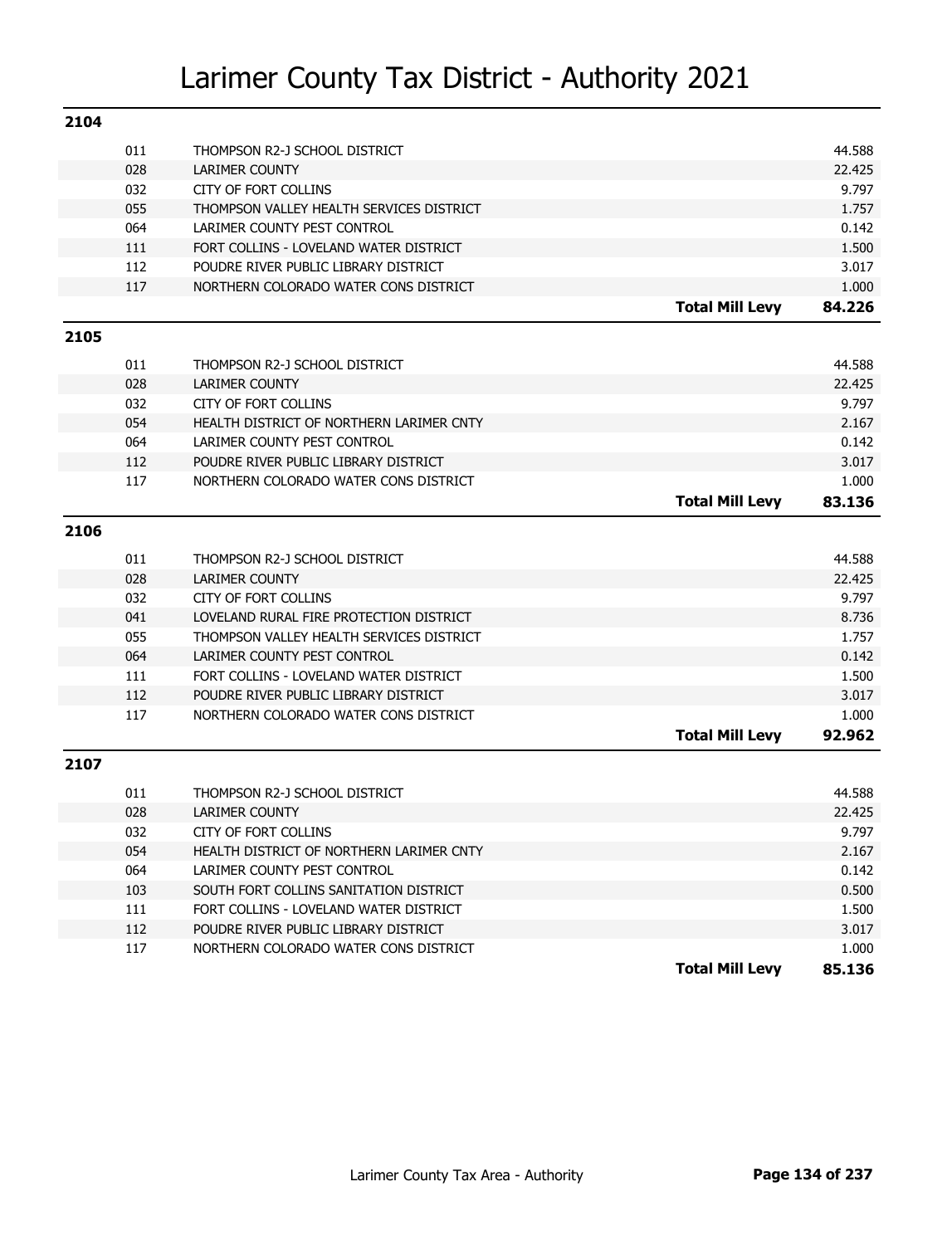| 2150 |     |                                          |                        |        |
|------|-----|------------------------------------------|------------------------|--------|
|      | 011 | THOMPSON R2-J SCHOOL DISTRICT            |                        | 44.588 |
|      | 028 | <b>LARIMER COUNTY</b>                    |                        | 22.425 |
|      | 032 | <b>CITY OF FORT COLLINS</b>              |                        | 9.797  |
|      | 055 | THOMPSON VALLEY HEALTH SERVICES DISTRICT |                        | 1.757  |
|      | 103 | SOUTH FORT COLLINS SANITATION DISTRICT   |                        | 0.500  |
|      | 111 | FORT COLLINS - LOVELAND WATER DISTRICT   |                        | 1.500  |
|      | 112 | POUDRE RIVER PUBLIC LIBRARY DISTRICT     |                        | 3.017  |
|      | 117 | NORTHERN COLORADO WATER CONS DISTRICT    |                        | 1.000  |
|      |     |                                          | <b>Total Mill Levy</b> | 84.584 |
| 2151 |     |                                          |                        |        |
|      | 011 | THOMPSON R2-J SCHOOL DISTRICT            |                        | 44.588 |
|      | 028 | <b>LARIMER COUNTY</b>                    |                        | 22.425 |
|      | 032 | <b>CITY OF FORT COLLINS</b>              |                        | 9.797  |
|      | 055 | THOMPSON VALLEY HEALTH SERVICES DISTRICT |                        | 1.757  |
|      | 111 | FORT COLLINS - LOVELAND WATER DISTRICT   |                        | 1.500  |
|      | 112 | POUDRE RIVER PUBLIC LIBRARY DISTRICT     |                        | 3.017  |
|      | 117 | NORTHERN COLORADO WATER CONS DISTRICT    |                        | 1.000  |
|      |     |                                          | <b>Total Mill Levy</b> | 84.084 |
| 2152 |     |                                          |                        |        |
|      | 011 | THOMPSON R2-J SCHOOL DISTRICT            |                        | 44.588 |
|      | 028 | <b>LARIMER COUNTY</b>                    |                        | 22.425 |
|      | 032 | <b>CITY OF FORT COLLINS</b>              |                        | 9.797  |
|      | 054 | HEALTH DISTRICT OF NORTHERN LARIMER CNTY |                        | 2.167  |
|      | 111 | FORT COLLINS - LOVELAND WATER DISTRICT   |                        | 1.500  |
|      | 112 | POUDRE RIVER PUBLIC LIBRARY DISTRICT     |                        | 3.017  |
|      | 117 | NORTHERN COLORADO WATER CONS DISTRICT    |                        | 1.000  |
|      |     |                                          | <b>Total Mill Levy</b> | 84.494 |
| 2153 |     |                                          |                        |        |
|      | 011 | THOMPSON R2-J SCHOOL DISTRICT            |                        | 44.588 |
|      | 028 | <b>LARIMER COUNTY</b>                    |                        | 22.425 |
|      | 032 | <b>CITY OF FORT COLLINS</b>              |                        | 9.797  |
|      | 054 | HEALTH DISTRICT OF NORTHERN LARIMER CNTY |                        | 2.167  |
|      | 103 | SOUTH FORT COLLINS SANITATION DISTRICT   |                        | 0.500  |
|      | 111 | FORT COLLINS - LOVELAND WATER DISTRICT   |                        | 1.500  |
|      | 112 | POUDRE RIVER PUBLIC LIBRARY DISTRICT     |                        | 3.017  |
|      | 117 | NORTHERN COLORADO WATER CONS DISTRICT    |                        | 1.000  |
|      |     |                                          | <b>Total Mill Levy</b> | 84.994 |
| 2200 |     |                                          |                        |        |
|      | 011 | THOMPSON R2-J SCHOOL DISTRICT            |                        | 44.588 |
|      | 028 | LARIMER COUNTY                           |                        | 22.425 |
|      | 033 | <b>CITY OF LOVELAND</b>                  |                        | 9.564  |
|      | 055 | THOMPSON VALLEY HEALTH SERVICES DISTRICT |                        | 1.757  |
|      | 064 | LARIMER COUNTY PEST CONTROL              |                        | 0.142  |
|      | 117 | NORTHERN COLORADO WATER CONS DISTRICT    |                        | 1.000  |
|      |     |                                          | <b>Total Mill Levy</b> | 79.476 |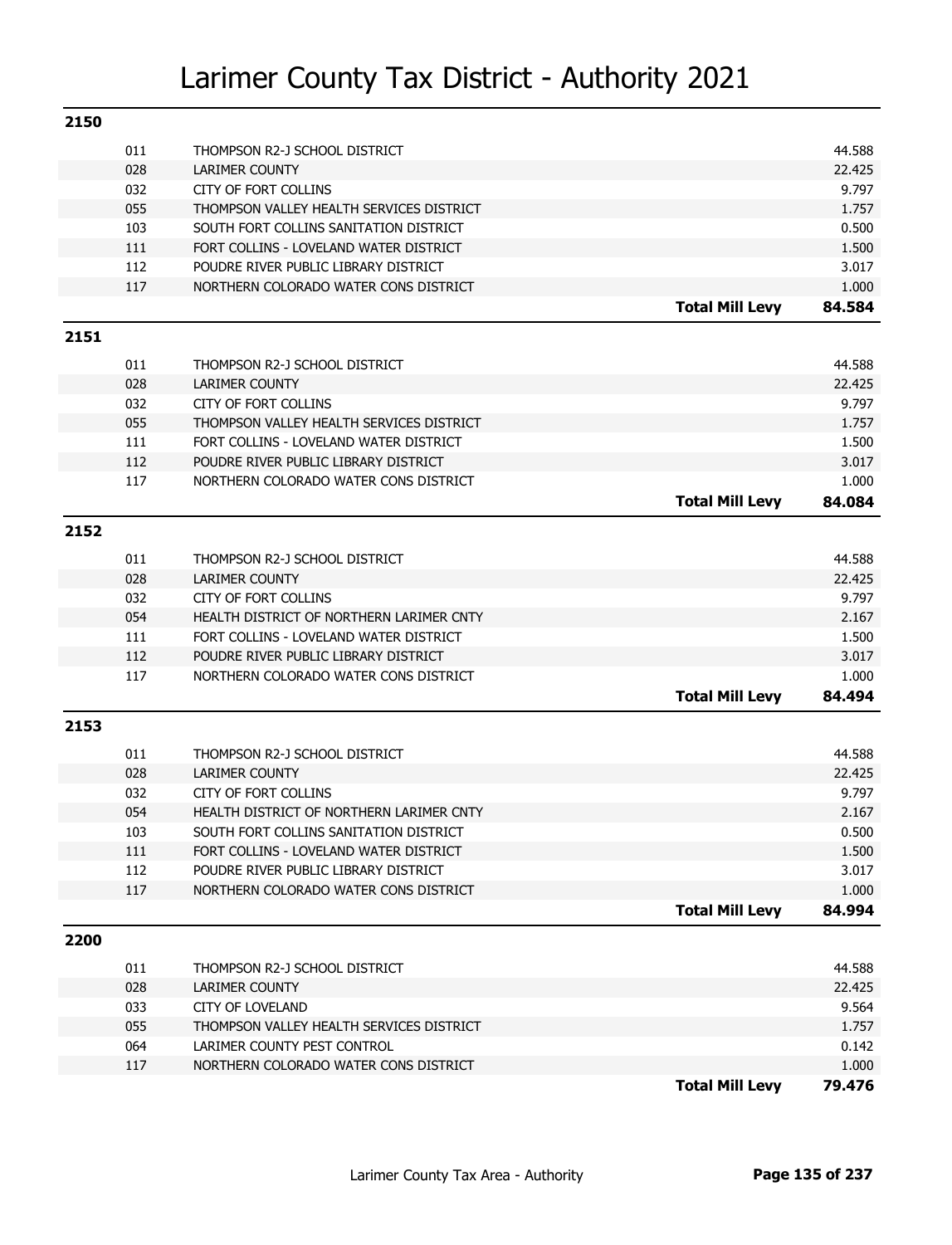| 22001  |     |                                          |                        |         |
|--------|-----|------------------------------------------|------------------------|---------|
|        | 011 | THOMPSON R2-J SCHOOL DISTRICT            |                        | 44.588  |
|        | 028 | LARIMER COUNTY                           |                        | 22.425  |
|        | 033 | <b>CITY OF LOVELAND</b>                  |                        | 9.564   |
|        | 055 | THOMPSON VALLEY HEALTH SERVICES DISTRICT |                        | 1.757   |
|        | 064 | LARIMER COUNTY PEST CONTROL              |                        | 0.142   |
|        | 117 | NORTHERN COLORADO WATER CONS DISTRICT    |                        | 1.000   |
|        | 250 | LOVELAND DOWNTOWN DEVELOPMENT AUTHORITY  |                        | 0.000   |
|        |     |                                          | <b>Total Mill Levy</b> | 79.476  |
| 220010 |     |                                          |                        |         |
|        | 011 | THOMPSON R2-J SCHOOL DISTRICT            |                        | 44.588  |
|        | 028 | <b>LARIMER COUNTY</b>                    |                        | 22.425  |
|        | 033 | <b>CITY OF LOVELAND</b>                  |                        | 9.564   |
|        | 055 | THOMPSON VALLEY HEALTH SERVICES DISTRICT |                        | 1.757   |
|        | 064 | LARIMER COUNTY PEST CONTROL              |                        | 0.142   |
|        | 117 | NORTHERN COLORADO WATER CONS DISTRICT    |                        | 1.000   |
|        |     |                                          | <b>Total Mill Levy</b> | 79.476  |
| 220011 |     |                                          |                        |         |
|        | 011 | THOMPSON R2-J SCHOOL DISTRICT            |                        | 44.588  |
|        | 028 | <b>LARIMER COUNTY</b>                    |                        | 22.425  |
|        | 033 | <b>CITY OF LOVELAND</b>                  |                        | 9.564   |
|        | 055 | THOMPSON VALLEY HEALTH SERVICES DISTRICT |                        | 1.757   |
|        | 064 | LARIMER COUNTY PEST CONTROL              |                        | 0.142   |
|        | 114 | LITTLE THOMPSON WATER DISTRICT           |                        | 0.000   |
|        | 117 | NORTHERN COLORADO WATER CONS DISTRICT    |                        | 1.000   |
|        |     |                                          | <b>Total Mill Levy</b> | 79.476  |
| 22002  |     |                                          |                        |         |
|        | 011 | THOMPSON R2-J SCHOOL DISTRICT            |                        | 44.588  |
|        | 028 | <b>LARIMER COUNTY</b>                    |                        | 22.425  |
|        | 033 | <b>CITY OF LOVELAND</b>                  |                        | 9.564   |
|        | 055 | THOMPSON VALLEY HEALTH SERVICES DISTRICT |                        | 1.757   |
|        | 064 | LARIMER COUNTY PEST CONTROL              |                        | 0.142   |
|        | 117 | NORTHERN COLORADO WATER CONS DISTRICT    |                        | 1.000   |
|        | 259 | LEE FARM METRO DISTRICT NO. 1            |                        | 0.000   |
|        |     |                                          | <b>Total Mill Levy</b> | 79.476  |
| 22003  |     |                                          |                        |         |
|        | 011 | THOMPSON R2-J SCHOOL DISTRICT            |                        | 44.588  |
|        | 028 | LARIMER COUNTY                           |                        | 22.425  |
|        | 033 | <b>CITY OF LOVELAND</b>                  |                        | 9.564   |
|        | 055 | THOMPSON VALLEY HEALTH SERVICES DISTRICT |                        | 1.757   |
|        | 064 | LARIMER COUNTY PEST CONTROL              |                        | 0.142   |
|        | 117 | NORTHERN COLORADO WATER CONS DISTRICT    |                        | 1.000   |
|        | 260 | LEE FARM METRO DISTRICT NO. 2            |                        | 65.000  |
|        |     |                                          | <b>Total Mill Levy</b> | 144.476 |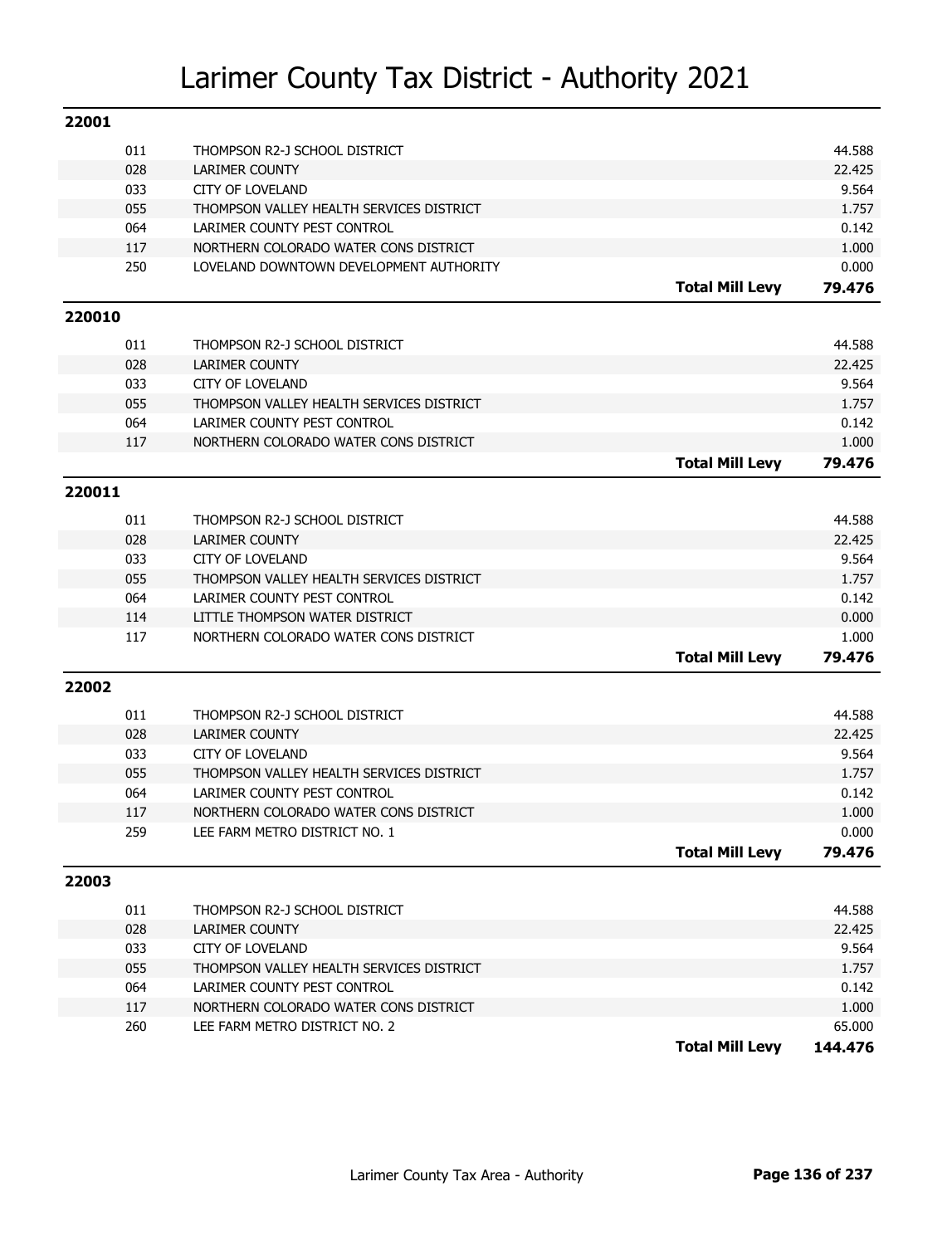| 22004 |     |                                          |                        |         |
|-------|-----|------------------------------------------|------------------------|---------|
|       | 011 | THOMPSON R2-J SCHOOL DISTRICT            |                        | 44.588  |
|       | 028 | <b>LARIMER COUNTY</b>                    |                        | 22.425  |
|       | 033 | <b>CITY OF LOVELAND</b>                  |                        | 9.564   |
|       | 055 | THOMPSON VALLEY HEALTH SERVICES DISTRICT |                        | 1.757   |
|       | 064 | LARIMER COUNTY PEST CONTROL              |                        | 0.142   |
|       | 117 | NORTHERN COLORADO WATER CONS DISTRICT    |                        | 1.000   |
|       | 261 | LEE FARM METRO DISTRICT NO. 3            |                        | 65.000  |
|       |     |                                          | <b>Total Mill Levy</b> | 144.476 |
| 22005 |     |                                          |                        |         |
|       | 011 | THOMPSON R2-J SCHOOL DISTRICT            |                        | 44.588  |
|       | 028 | <b>LARIMER COUNTY</b>                    |                        | 22.425  |
|       | 033 | <b>CITY OF LOVELAND</b>                  |                        | 9.564   |
|       | 055 | THOMPSON VALLEY HEALTH SERVICES DISTRICT |                        | 1.757   |
|       | 064 | LARIMER COUNTY PEST CONTROL              |                        | 0.142   |
|       | 117 | NORTHERN COLORADO WATER CONS DISTRICT    |                        | 1.000   |
|       | 262 | LEE FARM METRO DISTRICT NO. 4            |                        | 65.000  |
|       |     |                                          | <b>Total Mill Levy</b> | 144.476 |
| 22006 |     |                                          |                        |         |
|       |     |                                          |                        |         |
|       | 011 | THOMPSON R2-J SCHOOL DISTRICT            |                        | 44.588  |
|       | 028 | <b>LARIMER COUNTY</b>                    |                        | 22.425  |
|       | 033 | <b>CITY OF LOVELAND</b>                  |                        | 9.564   |
|       | 055 | THOMPSON VALLEY HEALTH SERVICES DISTRICT |                        | 1.757   |
|       | 064 | LARIMER COUNTY PEST CONTROL              |                        | 0.142   |
|       | 117 | NORTHERN COLORADO WATER CONS DISTRICT    |                        | 1.000   |
|       | 339 | EAGLE BROOK MEADOWS METRO DISTRICT NO. 1 |                        | 65.000  |
|       |     |                                          | <b>Total Mill Levy</b> | 144.476 |
| 22007 |     |                                          |                        |         |
|       | 011 | THOMPSON R2-J SCHOOL DISTRICT            |                        | 44.588  |
|       | 028 | <b>LARIMER COUNTY</b>                    |                        | 22.425  |
|       | 033 | <b>CITY OF LOVELAND</b>                  |                        | 9.564   |
|       | 055 | THOMPSON VALLEY HEALTH SERVICES DISTRICT |                        | 1.757   |
|       | 064 | LARIMER COUNTY PEST CONTROL              |                        | 0.142   |
|       | 117 | NORTHERN COLORADO WATER CONS DISTRICT    |                        | 1.000   |
|       | 340 | EAGLE BROOK MEADOWS METRO DISTRICT NO. 2 |                        | 65.000  |
|       |     |                                          | <b>Total Mill Levy</b> | 144.476 |
| 22008 |     |                                          |                        |         |
|       | 011 | THOMPSON R2-J SCHOOL DISTRICT            |                        | 44.588  |
|       | 028 | <b>LARIMER COUNTY</b>                    |                        | 22.425  |
|       | 033 | <b>CITY OF LOVELAND</b>                  |                        | 9.564   |
|       | 055 | THOMPSON VALLEY HEALTH SERVICES DISTRICT |                        | 1.757   |
|       | 064 | LARIMER COUNTY PEST CONTROL              |                        | 0.142   |
|       | 117 | NORTHERN COLORADO WATER CONS DISTRICT    |                        | 1.000   |
|       | 341 | EAGLE BROOK MEADOWS METRO DISTRICT NO. 3 |                        | 65.000  |
|       |     |                                          | <b>Total Mill Levy</b> | 144.476 |
|       |     |                                          |                        |         |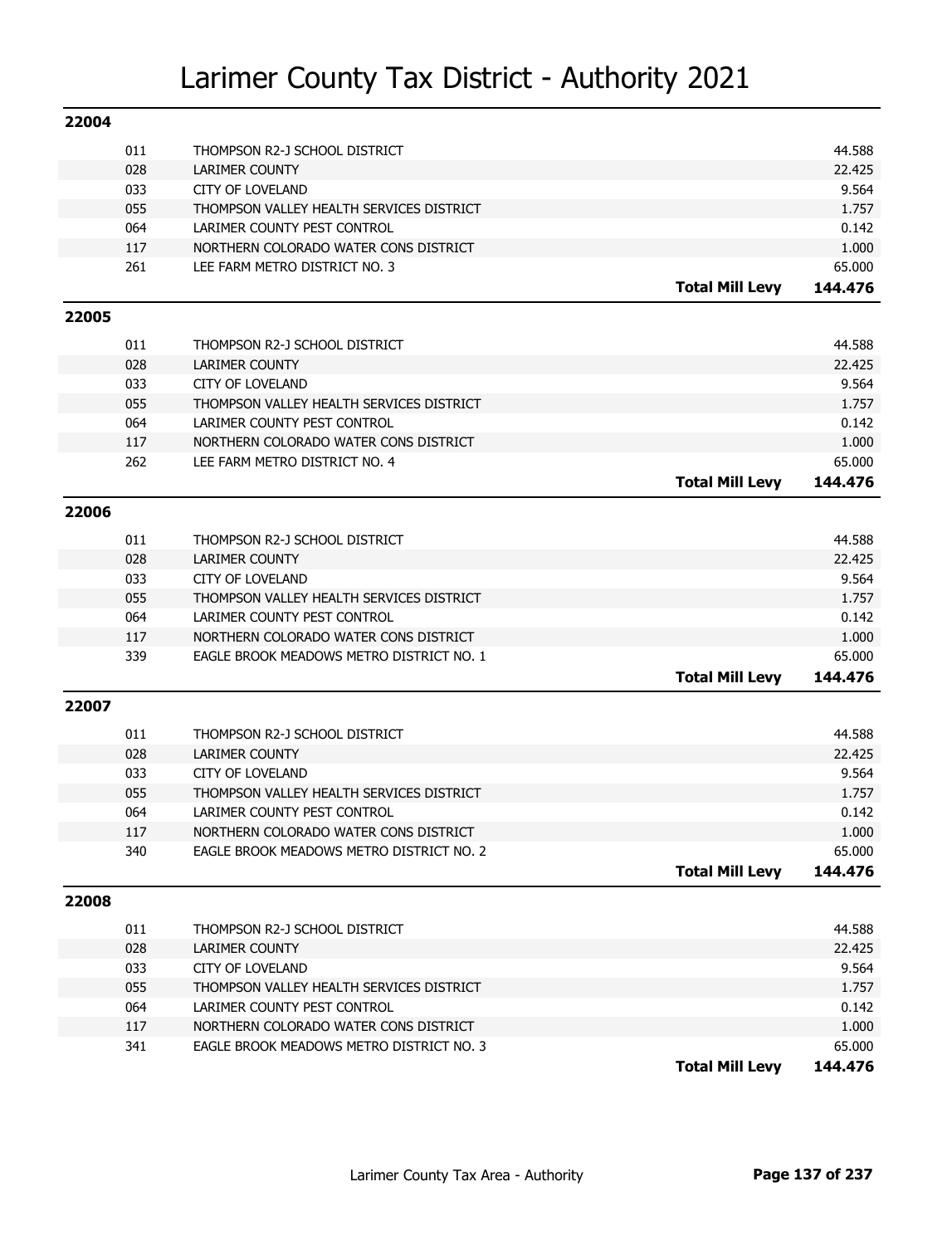| 22009 |     |                                          |                        |                  |
|-------|-----|------------------------------------------|------------------------|------------------|
|       | 011 | THOMPSON R2-J SCHOOL DISTRICT            |                        | 44.588           |
|       | 028 | LARIMER COUNTY                           |                        | 22.425           |
|       | 033 | <b>CITY OF LOVELAND</b>                  |                        | 9.564            |
|       | 055 | THOMPSON VALLEY HEALTH SERVICES DISTRICT |                        | 1.757            |
|       | 064 | LARIMER COUNTY PEST CONTROL              |                        | 0.142            |
|       | 117 | NORTHERN COLORADO WATER CONS DISTRICT    |                        | 1.000            |
|       | 353 | WEST BOYD METRO DISTRICT NO. 1           |                        | 0.000            |
|       |     |                                          | <b>Total Mill Levy</b> | 79.476           |
| 2201  |     |                                          |                        |                  |
|       | 011 | THOMPSON R2-J SCHOOL DISTRICT            |                        | 44.588           |
|       | 028 | <b>LARIMER COUNTY</b>                    |                        | 22.425           |
|       | 033 | <b>CITY OF LOVELAND</b>                  |                        | 9.564            |
|       | 055 | THOMPSON VALLEY HEALTH SERVICES DISTRICT |                        | 1.757            |
|       | 064 | LARIMER COUNTY PEST CONTROL              |                        | 0.142            |
|       | 083 | LOVELAND GENERAL IMPROVEMENT DISTRICT 1  |                        | 2.684            |
|       | 117 | NORTHERN COLORADO WATER CONS DISTRICT    |                        | 1.000            |
|       |     |                                          | <b>Total Mill Levy</b> | 82.160           |
|       |     |                                          |                        |                  |
| 22010 |     |                                          |                        |                  |
|       | 011 | THOMPSON R2-J SCHOOL DISTRICT            |                        | 44.588           |
|       | 028 | <b>LARIMER COUNTY</b>                    |                        | 22.425           |
|       | 033 | <b>CITY OF LOVELAND</b>                  |                        | 9.564            |
|       | 055 | THOMPSON VALLEY HEALTH SERVICES DISTRICT |                        | 1.757            |
|       | 064 | LARIMER COUNTY PEST CONTROL              |                        | 0.142            |
|       | 117 | NORTHERN COLORADO WATER CONS DISTRICT    |                        | 1.000            |
|       |     |                                          |                        |                  |
|       | 354 | WEST BOYD METRO DISTRICT NO. 2           |                        | 25.000           |
|       |     |                                          | <b>Total Mill Levy</b> | 104.476          |
| 22011 |     |                                          |                        |                  |
|       |     |                                          |                        |                  |
|       | 011 | THOMPSON R2-J SCHOOL DISTRICT            |                        | 44.588           |
|       | 028 | <b>LARIMER COUNTY</b>                    |                        | 22.425           |
|       | 033 | <b>CITY OF LOVELAND</b>                  |                        | 9.564            |
|       | 055 | THOMPSON VALLEY HEALTH SERVICES DISTRICT |                        | 1.757            |
|       | 064 | LARIMER COUNTY PEST CONTROL              |                        | 0.142            |
|       | 114 | LITTLE THOMPSON WATER DISTRICT           |                        | 0.000            |
|       | 117 | NORTHERN COLORADO WATER CONS DISTRICT    |                        | 1.000            |
|       | 355 | WEST BOYD METRO DISTRICT NO. 3           |                        | 25.000           |
|       |     |                                          | <b>Total Mill Levy</b> | 104.476          |
| 2202  |     |                                          |                        |                  |
|       | 011 | THOMPSON R2-J SCHOOL DISTRICT            |                        | 44.588           |
|       | 028 | LARIMER COUNTY                           |                        | 22.425           |
|       | 033 | <b>CITY OF LOVELAND</b>                  |                        | 9.564            |
|       | 055 | THOMPSON VALLEY HEALTH SERVICES DISTRICT |                        | 1.757            |
|       | 064 | LARIMER COUNTY PEST CONTROL              |                        | 0.142            |
|       | 094 | US 34/CROSSROADS CORRIDOR RENEWAL PLAN   |                        | 0.000            |
|       | 114 | LITTLE THOMPSON WATER DISTRICT           |                        | 0.000            |
|       | 117 | NORTHERN COLORADO WATER CONS DISTRICT    |                        | 1.000            |
|       | 207 | CENTERRA METRO DISTRICT NO. 2 RES DEBT   | <b>Total Mill Levy</b> | 17.862<br>97.338 |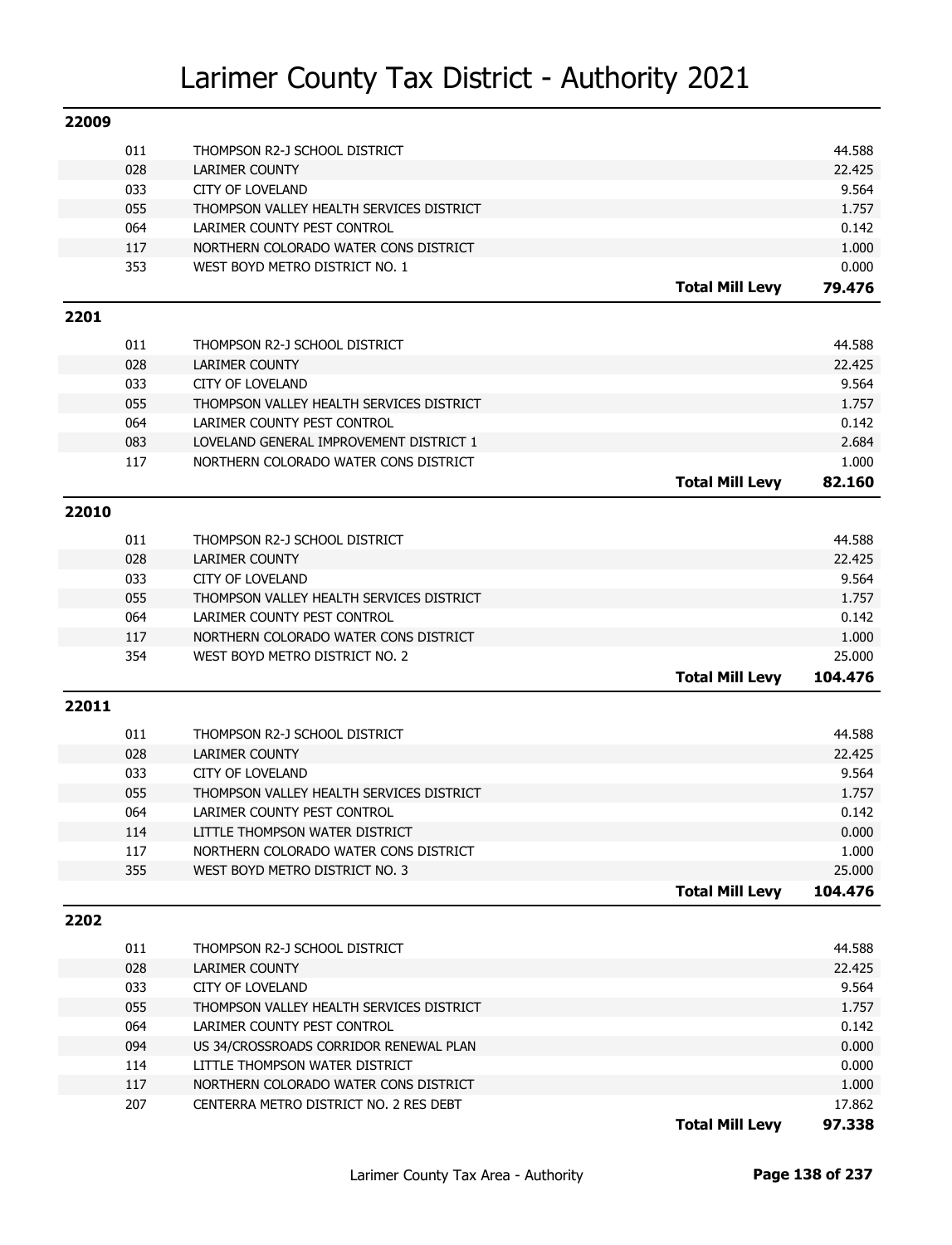| 2203  |     |                                            |                        |         |
|-------|-----|--------------------------------------------|------------------------|---------|
|       | 011 | THOMPSON R2-J SCHOOL DISTRICT              |                        | 44.588  |
|       | 028 | <b>LARIMER COUNTY</b>                      |                        | 22.425  |
|       | 033 | <b>CITY OF LOVELAND</b>                    |                        | 9.564   |
|       | 055 | THOMPSON VALLEY HEALTH SERVICES DISTRICT   |                        | 1.757   |
|       | 064 | LARIMER COUNTY PEST CONTROL                |                        | 0.142   |
|       | 094 | US 34/CROSSROADS CORRIDOR RENEWAL PLAN     |                        | 0.000   |
|       | 114 | LITTLE THOMPSON WATER DISTRICT             |                        | 0.000   |
|       | 117 | NORTHERN COLORADO WATER CONS DISTRICT      |                        | 1.000   |
|       | 135 | CENTERRA METRO DISTRICT NO. 1              |                        | 0.000   |
|       | 207 | CENTERRA METRO DISTRICT NO. 2 RES DEBT     |                        | 17.862  |
|       |     |                                            | <b>Total Mill Levy</b> | 97.338  |
|       |     |                                            |                        |         |
| 2205  |     |                                            |                        |         |
|       | 011 | THOMPSON R2-J SCHOOL DISTRICT              |                        | 44.588  |
|       | 028 | <b>LARIMER COUNTY</b>                      |                        | 22.425  |
|       | 033 | <b>CITY OF LOVELAND</b>                    |                        | 9.564   |
|       | 055 | THOMPSON VALLEY HEALTH SERVICES DISTRICT   |                        | 1.757   |
|       | 064 | LARIMER COUNTY PEST CONTROL                |                        | 0.142   |
|       | 114 | LITTLE THOMPSON WATER DISTRICT             |                        | 0.000   |
|       | 117 | NORTHERN COLORADO WATER CONS DISTRICT      |                        | 1.000   |
|       |     |                                            | <b>Total Mill Levy</b> | 79.476  |
| 22050 |     |                                            |                        |         |
|       |     |                                            |                        |         |
|       | 011 | THOMPSON R2-J SCHOOL DISTRICT              |                        | 44.588  |
|       | 028 | <b>LARIMER COUNTY</b>                      |                        | 22.425  |
|       | 033 | <b>CITY OF LOVELAND</b>                    |                        | 9.564   |
|       | 055 | THOMPSON VALLEY HEALTH SERVICES DISTRICT   |                        | 1.757   |
|       | 064 | LARIMER COUNTY PEST CONTROL                |                        | 0.142   |
|       | 114 | LITTLE THOMPSON WATER DISTRICT             |                        | 0.000   |
|       | 117 | NORTHERN COLORADO WATER CONS DISTRICT      |                        | 1.000   |
|       | 135 | CENTERRA METRO DISTRICT NO. 1              |                        | 0.000   |
|       |     |                                            | <b>Total Mill Levy</b> | 79.476  |
| 22051 |     |                                            |                        |         |
|       | 011 | THOMPSON R2-J SCHOOL DISTRICT              |                        | 44.588  |
|       | 028 | LARIMER COUNTY                             |                        | 22.425  |
|       | 033 | <b>CITY OF LOVELAND</b>                    |                        | 9.564   |
|       | 055 | THOMPSON VALLEY HEALTH SERVICES DISTRICT   |                        | 1.757   |
|       | 064 | LARIMER COUNTY PEST CONTROL                |                        | 0.142   |
|       | 114 | LITTLE THOMPSON WATER DISTRICT             |                        | 0.000   |
|       | 117 | NORTHERN COLORADO WATER CONS DISTRICT      |                        | 1.000   |
|       | 135 | CENTERRA METRO DISTRICT NO. 1              |                        | 0.000   |
|       | 184 | THE LAKES AT CENTERRA METRO DISTRICT NO. 3 |                        | 75.740  |
|       |     |                                            | <b>Total Mill Levy</b> | 155.216 |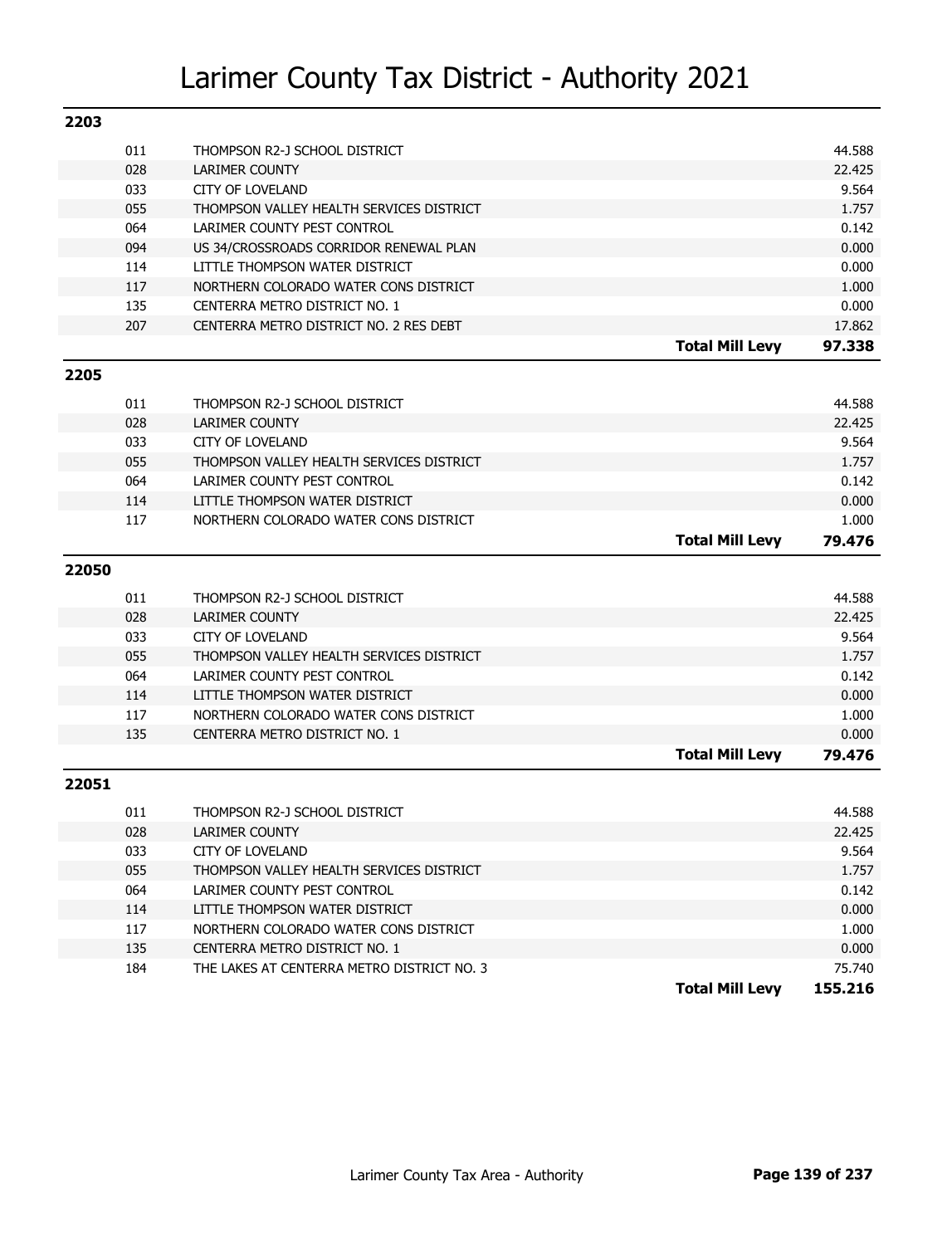| 22052 |     |                                            |                        |         |
|-------|-----|--------------------------------------------|------------------------|---------|
|       | 011 | THOMPSON R2-J SCHOOL DISTRICT              |                        | 44.588  |
|       | 028 | <b>LARIMER COUNTY</b>                      |                        | 22.425  |
|       | 033 | <b>CITY OF LOVELAND</b>                    |                        | 9.564   |
|       | 055 | THOMPSON VALLEY HEALTH SERVICES DISTRICT   |                        | 1.757   |
|       | 064 | LARIMER COUNTY PEST CONTROL                |                        | 0.142   |
|       | 114 | LITTLE THOMPSON WATER DISTRICT             |                        | 0.000   |
|       | 117 | NORTHERN COLORADO WATER CONS DISTRICT      |                        | 1.000   |
|       | 135 | CENTERRA METRO DISTRICT NO. 1              |                        | 0.000   |
|       | 184 | THE LAKES AT CENTERRA METRO DISTRICT NO. 3 |                        | 75.740  |
|       |     |                                            | <b>Total Mill Levy</b> | 155.216 |
| 22053 |     |                                            |                        |         |
|       | 011 | THOMPSON R2-J SCHOOL DISTRICT              |                        | 44.588  |
|       | 028 | LARIMER COUNTY                             |                        | 22.425  |
|       | 033 | <b>CITY OF LOVELAND</b>                    |                        | 9.564   |
|       | 055 | THOMPSON VALLEY HEALTH SERVICES DISTRICT   |                        | 1.757   |
|       | 064 | LARIMER COUNTY PEST CONTROL                |                        | 0.142   |
|       | 114 | LITTLE THOMPSON WATER DISTRICT             |                        | 0.000   |
|       | 117 | NORTHERN COLORADO WATER CONS DISTRICT      |                        | 1.000   |
|       | 329 | PARKSIDE METROPOLITAN DISTRICT             |                        | 72.362  |
|       |     |                                            | <b>Total Mill Levy</b> | 151.838 |
| 22054 |     |                                            |                        |         |
|       | 011 | THOMPSON R2-J SCHOOL DISTRICT              |                        | 44.588  |
|       | 028 | LARIMER COUNTY                             |                        | 22.425  |
|       | 033 | <b>CITY OF LOVELAND</b>                    |                        | 9.564   |
|       | 055 | THOMPSON VALLEY HEALTH SERVICES DISTRICT   |                        | 1.757   |
|       | 064 | LARIMER COUNTY PEST CONTROL                |                        | 0.142   |
|       | 114 | LITTLE THOMPSON WATER DISTRICT             |                        | 0.000   |
|       | 117 | NORTHERN COLORADO WATER CONS DISTRICT      |                        | 1.000   |
|       | 397 | RESERVOIRS EDGE METROPOLITAN DISTRICT      |                        | 60.000  |
|       |     |                                            | <b>Total Mill Levy</b> | 139,476 |
|       |     |                                            |                        |         |
| 2206  |     |                                            |                        |         |
|       | 011 | THOMPSON R2-J SCHOOL DISTRICT              |                        | 44.588  |
|       | 028 | LARIMER COUNTY                             |                        | 22.425  |
|       | 033 | <b>CITY OF LOVELAND</b>                    |                        | 9.564   |
|       | 055 | THOMPSON VALLEY HEALTH SERVICES DISTRICT   |                        | 1.757   |
|       | 064 | LARIMER COUNTY PEST CONTROL                |                        | 0.142   |
|       | 117 | NORTHERN COLORADO WATER CONS DISTRICT      | <b>Total Mill Levy</b> | 1.000   |
|       |     |                                            |                        | 79.476  |
| 2207  |     |                                            |                        |         |
|       | 011 | THOMPSON R2-J SCHOOL DISTRICT              |                        | 44.588  |
|       | 028 | LARIMER COUNTY                             |                        | 22.425  |
|       | 033 | <b>CITY OF LOVELAND</b>                    |                        | 9.564   |
|       | 055 | THOMPSON VALLEY HEALTH SERVICES DISTRICT   |                        | 1.757   |
|       | 064 | LARIMER COUNTY PEST CONTROL                |                        | 0.142   |
|       | 083 | LOVELAND GENERAL IMPROVEMENT DISTRICT 1    |                        | 2.684   |
|       | 117 | NORTHERN COLORADO WATER CONS DISTRICT      |                        | 1.000   |
|       |     |                                            | <b>Total Mill Levy</b> | 82.160  |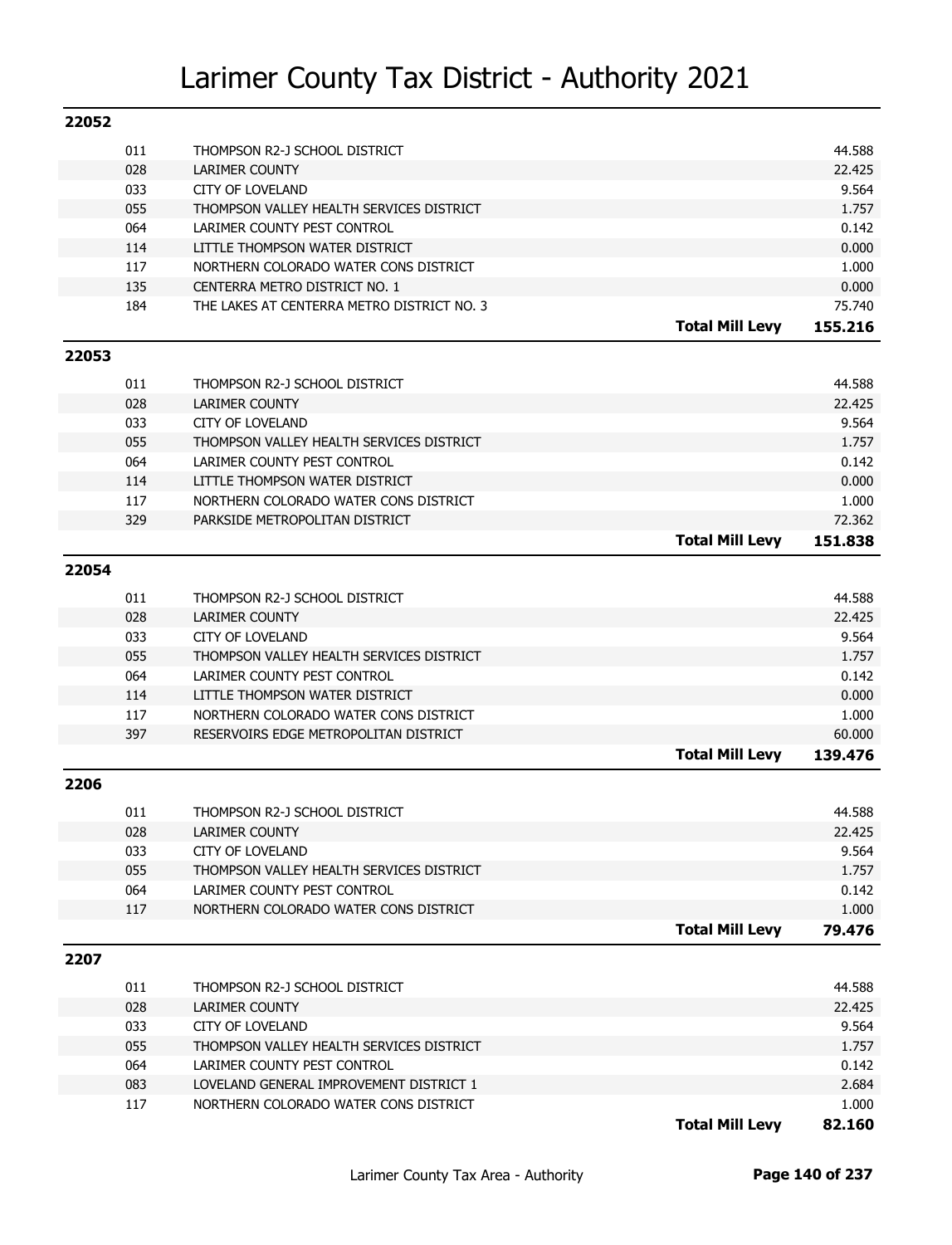| 2208  |     |                                            |                        |                   |
|-------|-----|--------------------------------------------|------------------------|-------------------|
|       | 011 | THOMPSON R2-J SCHOOL DISTRICT              |                        | 44.588            |
|       | 028 | <b>LARIMER COUNTY</b>                      |                        | 22.425            |
|       | 033 | <b>CITY OF LOVELAND</b>                    |                        | 9.564             |
|       | 055 | THOMPSON VALLEY HEALTH SERVICES DISTRICT   |                        | 1.757             |
|       | 064 | LARIMER COUNTY PEST CONTROL                |                        | 0.142             |
|       | 111 | FORT COLLINS - LOVELAND WATER DISTRICT     |                        | 1.500             |
|       | 117 | NORTHERN COLORADO WATER CONS DISTRICT      |                        | 1.000             |
|       |     |                                            | <b>Total Mill Levy</b> | 80.976            |
| 2209  |     |                                            |                        |                   |
|       | 011 | THOMPSON R2-J SCHOOL DISTRICT              |                        | 44.588            |
|       | 028 | <b>LARIMER COUNTY</b>                      |                        | 22.425            |
|       | 033 | <b>CITY OF LOVELAND</b>                    |                        | 9.564             |
|       | 055 | THOMPSON VALLEY HEALTH SERVICES DISTRICT   |                        | 1.757             |
|       | 064 | LARIMER COUNTY PEST CONTROL                |                        | 0.142             |
|       | 071 | LARIMER COUNTY G.I.D. NO. 8 NAMAQUA HILLS  |                        | 8.382             |
|       | 117 | NORTHERN COLORADO WATER CONS DISTRICT      |                        | 1.000             |
|       |     |                                            | <b>Total Mill Levy</b> | 87.858            |
|       |     |                                            |                        |                   |
| 2210  |     |                                            |                        |                   |
|       | 011 | THOMPSON R2-J SCHOOL DISTRICT              |                        | 44.588            |
|       | 028 | <b>LARIMER COUNTY</b>                      |                        | 22.425            |
|       | 033 | <b>CITY OF LOVELAND</b>                    |                        | 9.564             |
|       | 055 | THOMPSON VALLEY HEALTH SERVICES DISTRICT   |                        | 1.757             |
|       | 064 | LARIMER COUNTY PEST CONTROL                |                        | 0.142             |
|       | 094 | US 34/CROSSROADS CORRIDOR RENEWAL PLAN     |                        | 0.000             |
|       | 117 | NORTHERN COLORADO WATER CONS DISTRICT      |                        | 1.000             |
|       |     |                                            | <b>Total Mill Levy</b> | 79.476            |
| 22101 |     |                                            |                        |                   |
|       |     |                                            |                        |                   |
|       | 011 | THOMPSON R2-J SCHOOL DISTRICT              |                        | 44.588            |
|       | 028 | <b>LARIMER COUNTY</b>                      |                        | 22.425            |
|       | 033 | <b>CITY OF LOVELAND</b>                    |                        | 9.564             |
|       | 055 | THOMPSON VALLEY HEALTH SERVICES DISTRICT   |                        | 1.757             |
|       | 064 | LARIMER COUNTY PEST CONTROL                |                        | 0.142             |
|       | 094 | US 34/CROSSROADS CORRIDOR RENEWAL PLAN     |                        | 0.000             |
|       | 117 | NORTHERN COLORADO WATER CONS DISTRICT      |                        | 1.000             |
|       | 184 | THE LAKES AT CENTERRA METRO DISTRICT NO. 3 | <b>Total Mill Levy</b> | 75.740<br>155.216 |
|       |     |                                            |                        |                   |
| 22102 |     |                                            |                        |                   |
|       | 011 | THOMPSON R2-J SCHOOL DISTRICT              |                        | 44.588            |
|       | 028 | LARIMER COUNTY                             |                        | 22.425            |
|       | 033 | <b>CITY OF LOVELAND</b>                    |                        | 9.564             |
|       | 055 | THOMPSON VALLEY HEALTH SERVICES DISTRICT   |                        | 1.757             |
|       | 064 | LARIMER COUNTY PEST CONTROL                |                        | 0.142             |
|       | 094 | US 34/CROSSROADS CORRIDOR RENEWAL PLAN     |                        | 0.000             |
|       | 117 | NORTHERN COLORADO WATER CONS DISTRICT      |                        | 1.000             |
|       | 371 | KINSTON METRO DISTRICT NO. 2               |                        | 77.000            |
|       |     |                                            | <b>Total Mill Levy</b> | 156.476           |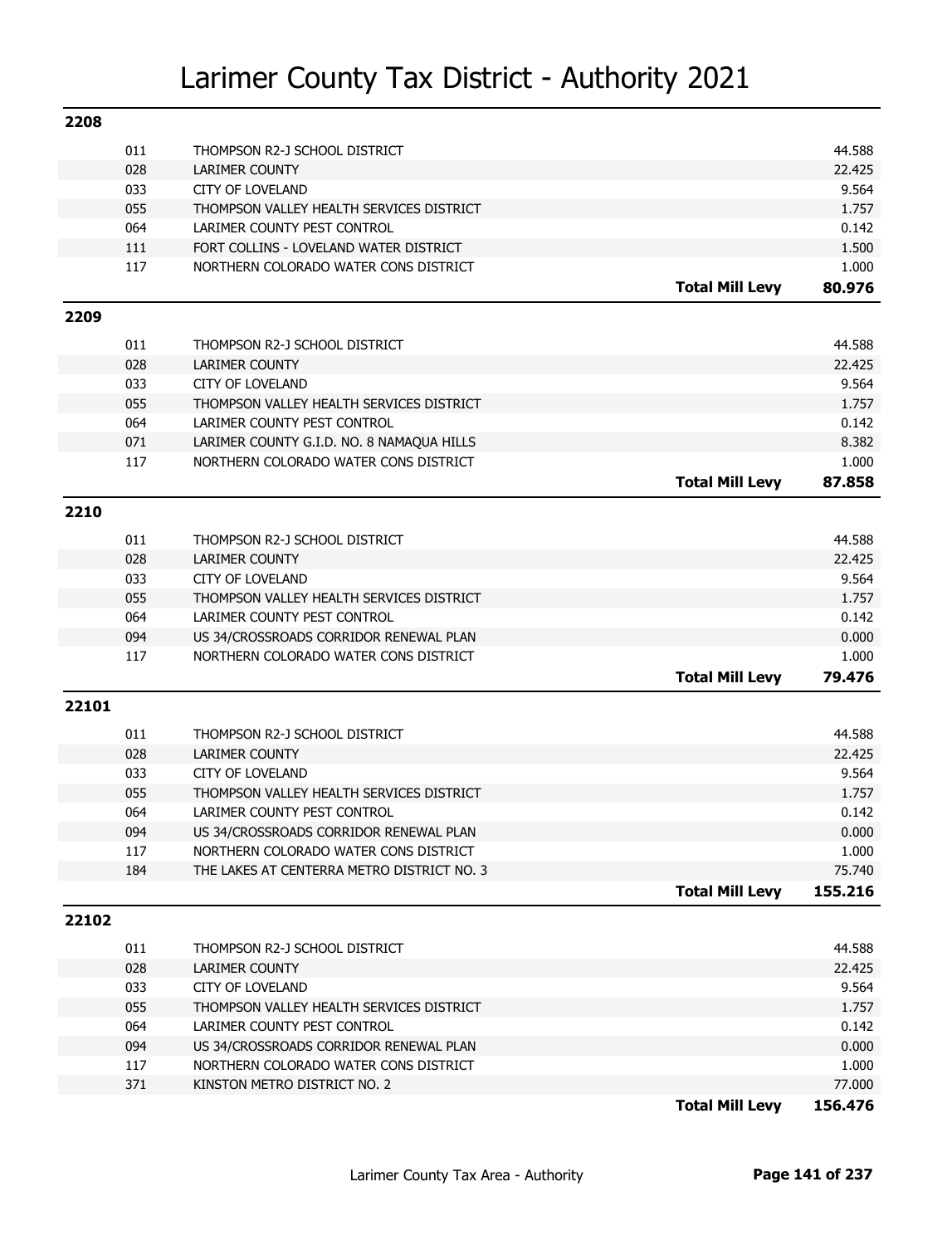| 22103 |     |                                          |                        |         |
|-------|-----|------------------------------------------|------------------------|---------|
|       | 011 | THOMPSON R2-J SCHOOL DISTRICT            |                        | 44.588  |
|       | 028 | <b>LARIMER COUNTY</b>                    |                        | 22.425  |
|       | 033 | <b>CITY OF LOVELAND</b>                  |                        | 9.564   |
|       | 055 | THOMPSON VALLEY HEALTH SERVICES DISTRICT |                        | 1.757   |
|       | 064 | LARIMER COUNTY PEST CONTROL              |                        | 0.142   |
|       | 094 | US 34/CROSSROADS CORRIDOR RENEWAL PLAN   |                        | 0.000   |
|       | 117 | NORTHERN COLORADO WATER CONS DISTRICT    |                        | 1.000   |
|       | 372 | KINSTON METRO DISTRICT NO. 3             |                        | 77.000  |
|       |     |                                          | <b>Total Mill Levy</b> | 156,476 |
| 2211  |     |                                          |                        |         |
|       | 011 | THOMPSON R2-J SCHOOL DISTRICT            |                        | 44.588  |
|       | 028 | <b>LARIMER COUNTY</b>                    |                        | 22.425  |
|       | 033 | <b>CITY OF LOVELAND</b>                  |                        | 9.564   |
|       | 055 | THOMPSON VALLEY HEALTH SERVICES DISTRICT |                        | 1.757   |
|       | 064 | LARIMER COUNTY PEST CONTROL              |                        | 0.142   |
|       | 103 | SOUTH FORT COLLINS SANITATION DISTRICT   |                        | 0.500   |
|       | 111 | FORT COLLINS - LOVELAND WATER DISTRICT   |                        | 1.500   |
|       | 117 | NORTHERN COLORADO WATER CONS DISTRICT    |                        | 1.000   |
|       |     |                                          | <b>Total Mill Levy</b> | 81.476  |
| 22110 |     |                                          |                        |         |
|       |     |                                          |                        |         |
|       | 011 | THOMPSON R2-J SCHOOL DISTRICT            |                        | 44.588  |
|       | 028 | <b>LARIMER COUNTY</b>                    |                        | 22.425  |
|       | 033 | <b>CITY OF LOVELAND</b>                  |                        | 9.564   |
|       | 055 | THOMPSON VALLEY HEALTH SERVICES DISTRICT |                        | 1.757   |
|       | 064 | LARIMER COUNTY PEST CONTROL              |                        | 0.142   |
|       | 103 | SOUTH FORT COLLINS SANITATION DISTRICT   |                        | 0.500   |
|       | 111 | FORT COLLINS - LOVELAND WATER DISTRICT   |                        | 1.500   |
|       | 117 | NORTHERN COLORADO WATER CONS DISTRICT    |                        | 1.000   |
|       | 242 | BRANDS METRO DISTRICT NO. 1              |                        | 39.000  |
|       |     |                                          | <b>Total Mill Levy</b> | 120,476 |
| 22111 |     |                                          |                        |         |
|       | 011 | THOMPSON R2-J SCHOOL DISTRICT            |                        | 44.588  |
|       | 028 | <b>LARIMER COUNTY</b>                    |                        | 22.425  |
|       | 033 | CITY OF LOVELAND                         |                        | 9.564   |
|       | 055 | THOMPSON VALLEY HEALTH SERVICES DISTRICT |                        | 1.757   |
|       | 064 | LARIMER COUNTY PEST CONTROL              |                        | 0.142   |
|       | 103 | SOUTH FORT COLLINS SANITATION DISTRICT   |                        | 0.500   |
|       | 111 | FORT COLLINS - LOVELAND WATER DISTRICT   |                        | 1.500   |
|       | 117 | NORTHERN COLORADO WATER CONS DISTRICT    |                        | 1.000   |
|       | 243 | BRANDS METRO DISTRICT NO. 2              |                        | 39.000  |
|       |     |                                          | <b>Total Mill Levy</b> | 120.476 |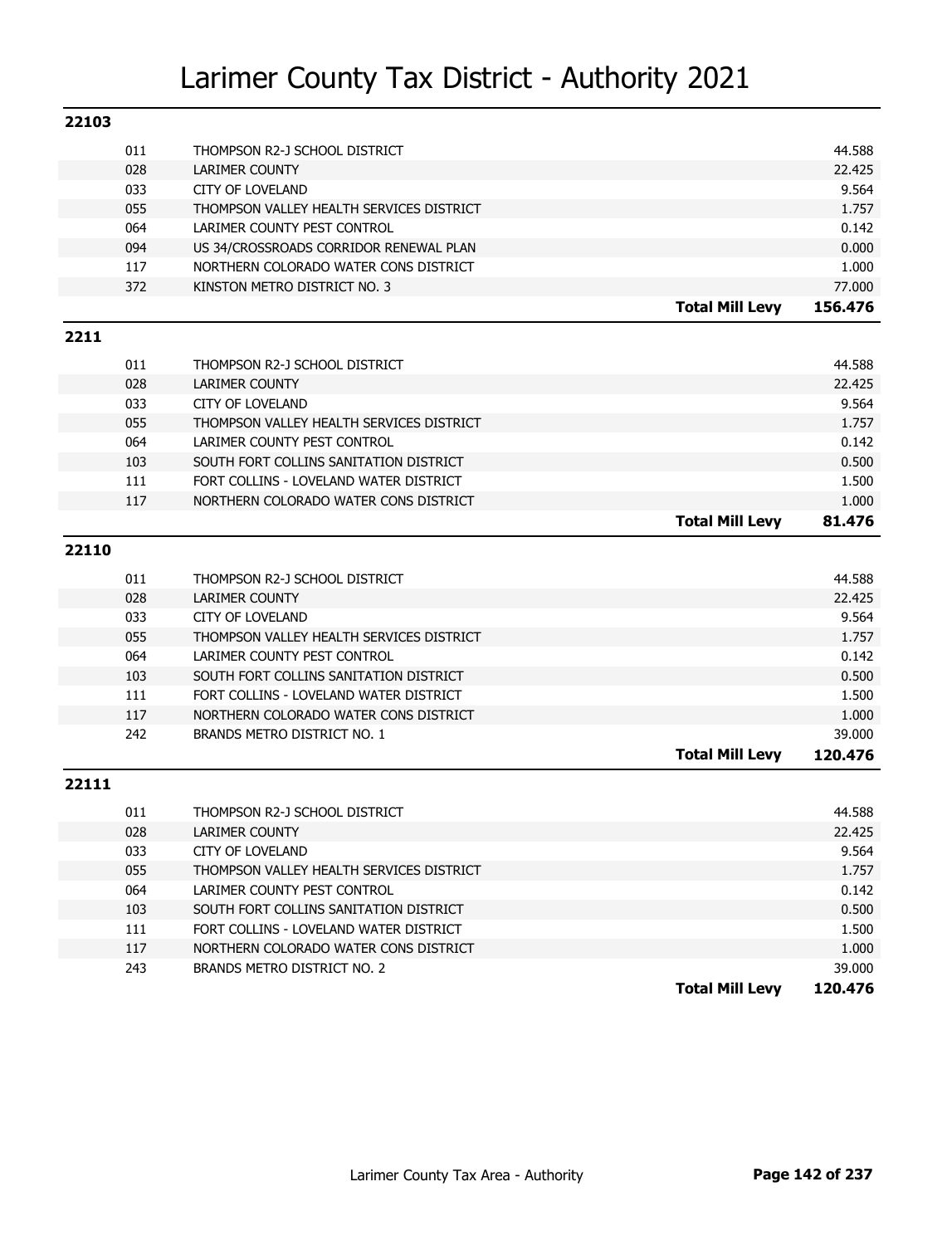| 22112 |     |                                          |                        |         |
|-------|-----|------------------------------------------|------------------------|---------|
|       | 011 | THOMPSON R2-J SCHOOL DISTRICT            |                        | 44.588  |
|       | 028 | <b>LARIMER COUNTY</b>                    |                        | 22.425  |
|       | 033 | CITY OF LOVELAND                         |                        | 9.564   |
|       | 055 | THOMPSON VALLEY HEALTH SERVICES DISTRICT |                        | 1.757   |
|       | 064 | LARIMER COUNTY PEST CONTROL              |                        | 0.142   |
|       | 103 | SOUTH FORT COLLINS SANITATION DISTRICT   |                        | 0.500   |
|       | 111 | FORT COLLINS - LOVELAND WATER DISTRICT   |                        | 1.500   |
|       | 117 | NORTHERN COLORADO WATER CONS DISTRICT    |                        | 1.000   |
|       | 244 | BRANDS METRO DISTRICT NO. 3              |                        | 39.000  |
|       |     |                                          | <b>Total Mill Levy</b> | 120.476 |
| 22113 |     |                                          |                        |         |
|       | 011 | THOMPSON R2-J SCHOOL DISTRICT            |                        | 44.588  |
|       | 028 | LARIMER COUNTY                           |                        | 22.425  |
|       | 033 | <b>CITY OF LOVELAND</b>                  |                        | 9.564   |
|       | 055 | THOMPSON VALLEY HEALTH SERVICES DISTRICT |                        | 1.757   |
|       | 064 | LARIMER COUNTY PEST CONTROL              |                        | 0.142   |
|       | 103 | SOUTH FORT COLLINS SANITATION DISTRICT   |                        | 0.500   |
|       | 111 | FORT COLLINS - LOVELAND WATER DISTRICT   |                        | 1.500   |
|       | 117 | NORTHERN COLORADO WATER CONS DISTRICT    |                        | 1.000   |
|       | 245 | BRANDS METRO DISTRICT NO. 4              |                        | 39.000  |
|       |     |                                          | <b>Total Mill Levy</b> | 120,476 |
| 22114 |     |                                          |                        |         |
|       | 011 | THOMPSON R2-J SCHOOL DISTRICT            |                        | 44.588  |
|       | 028 | LARIMER COUNTY                           |                        | 22.425  |
|       | 033 | <b>CITY OF LOVELAND</b>                  |                        | 9.564   |
|       | 055 | THOMPSON VALLEY HEALTH SERVICES DISTRICT |                        | 1.757   |
|       | 064 | LARIMER COUNTY PEST CONTROL              |                        | 0.142   |
|       | 103 | SOUTH FORT COLLINS SANITATION DISTRICT   |                        | 0.500   |
|       | 111 | FORT COLLINS - LOVELAND WATER DISTRICT   |                        | 1.500   |
|       | 117 | NORTHERN COLORADO WATER CONS DISTRICT    |                        | 1.000   |
|       | 278 | BRANDS WEST METRO DISTRICT NO. 1         |                        | 39.000  |
|       |     |                                          | <b>Total Mill Levy</b> | 120,476 |
| 22115 |     |                                          |                        |         |
|       | 011 | THOMPSON R2-J SCHOOL DISTRICT            |                        | 44.588  |
|       | 028 | LARIMER COUNTY                           |                        | 22.425  |
|       | 033 | CITY OF LOVELAND                         |                        | 9.564   |
|       | 055 | THOMPSON VALLEY HEALTH SERVICES DISTRICT |                        | 1.757   |
|       | 064 | LARIMER COUNTY PEST CONTROL              |                        | 0.142   |
|       | 103 | SOUTH FORT COLLINS SANITATION DISTRICT   |                        | 0.500   |
|       |     |                                          |                        |         |
|       | 111 | FORT COLLINS - LOVELAND WATER DISTRICT   |                        | 1.500   |
|       | 117 | NORTHERN COLORADO WATER CONS DISTRICT    |                        | 1.000   |

**Total Mill Levy 120.476**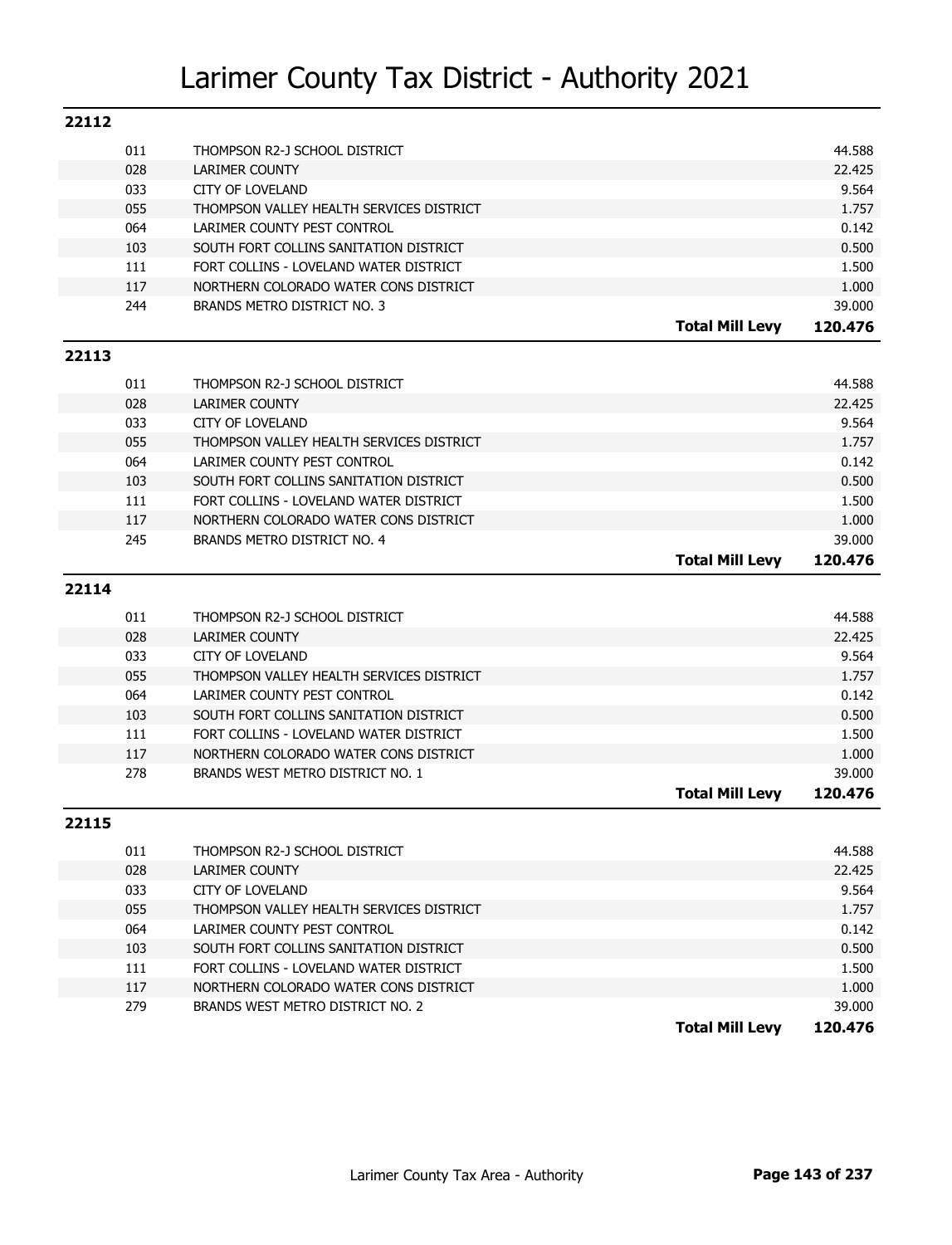| 22116 |            |                                                                                 |                        |                |
|-------|------------|---------------------------------------------------------------------------------|------------------------|----------------|
|       | 011        | THOMPSON R2-J SCHOOL DISTRICT                                                   |                        | 44.588         |
|       | 028        | LARIMER COUNTY                                                                  |                        | 22.425         |
|       | 033        | <b>CITY OF LOVELAND</b>                                                         |                        | 9.564          |
|       | 055        | THOMPSON VALLEY HEALTH SERVICES DISTRICT                                        |                        | 1.757          |
|       | 064        | LARIMER COUNTY PEST CONTROL                                                     |                        | 0.142          |
|       | 103        | SOUTH FORT COLLINS SANITATION DISTRICT                                          |                        | 0.500          |
|       | 111        | FORT COLLINS - LOVELAND WATER DISTRICT                                          |                        | 1.500          |
|       | 117        | NORTHERN COLORADO WATER CONS DISTRICT                                           |                        | 1.000          |
|       | 280        | BRANDS WEST METRO DISTRICT NO. 3                                                |                        | 39.000         |
|       |            |                                                                                 | <b>Total Mill Levy</b> | 120.476        |
| 22117 |            |                                                                                 |                        |                |
|       | 011        | THOMPSON R2-J SCHOOL DISTRICT                                                   |                        | 44.588         |
|       | 028        | LARIMER COUNTY                                                                  |                        | 22.425         |
|       | 033        | <b>CITY OF LOVELAND</b>                                                         |                        | 9.564          |
|       | 055        | THOMPSON VALLEY HEALTH SERVICES DISTRICT                                        |                        | 1.757          |
|       | 064        | LARIMER COUNTY PEST CONTROL                                                     |                        | 0.142          |
|       | 103        | SOUTH FORT COLLINS SANITATION DISTRICT                                          |                        | 0.500          |
|       | 111        | FORT COLLINS - LOVELAND WATER DISTRICT                                          |                        | 1.500          |
|       | 117        | NORTHERN COLORADO WATER CONS DISTRICT                                           |                        | 1.000          |
|       | 281        | BRANDS WEST METRO DISTRICT NO. 4                                                |                        | 20,000         |
|       |            |                                                                                 | <b>Total Mill Levy</b> | 101.476        |
| 22118 |            |                                                                                 |                        |                |
|       | 011        | THOMPSON R2-J SCHOOL DISTRICT                                                   |                        | 44.588         |
|       | 028        | LARIMER COUNTY                                                                  |                        | 22.425         |
|       | 033        | <b>CITY OF LOVELAND</b>                                                         |                        | 9.564          |
|       | 055        | THOMPSON VALLEY HEALTH SERVICES DISTRICT                                        |                        | 1.757          |
|       | 064        | LARIMER COUNTY PEST CONTROL                                                     |                        | 0.142          |
|       | 103        | SOUTH FORT COLLINS SANITATION DISTRICT                                          |                        | 0.500          |
|       | 111        | FORT COLLINS - LOVELAND WATER DISTRICT                                          |                        | 1.500          |
|       | 117        | NORTHERN COLORADO WATER CONS DISTRICT                                           |                        | 1.000          |
|       | 283        | WINDSOR HIGHLANDS METRO DISTRICT NO. 8                                          |                        | 43.417         |
|       |            |                                                                                 | <b>Total Mill Levy</b> | 124.893        |
| 22119 |            |                                                                                 |                        |                |
|       | 011        | THOMPSON R2-J SCHOOL DISTRICT                                                   |                        | 44.588         |
|       | 028        | LARIMER COUNTY                                                                  |                        | 22.425         |
|       | 033        | <b>CITY OF LOVELAND</b>                                                         |                        | 9.564          |
|       |            |                                                                                 |                        |                |
|       |            |                                                                                 |                        |                |
|       | 055        | THOMPSON VALLEY HEALTH SERVICES DISTRICT                                        |                        | 1.757          |
|       | 064        | LARIMER COUNTY PEST CONTROL                                                     |                        | 0.142          |
|       | 103        | SOUTH FORT COLLINS SANITATION DISTRICT                                          |                        | 0.500          |
|       | 111<br>117 | FORT COLLINS - LOVELAND WATER DISTRICT<br>NORTHERN COLORADO WATER CONS DISTRICT |                        | 1.500<br>1.000 |

**Total Mill Levy 124.893**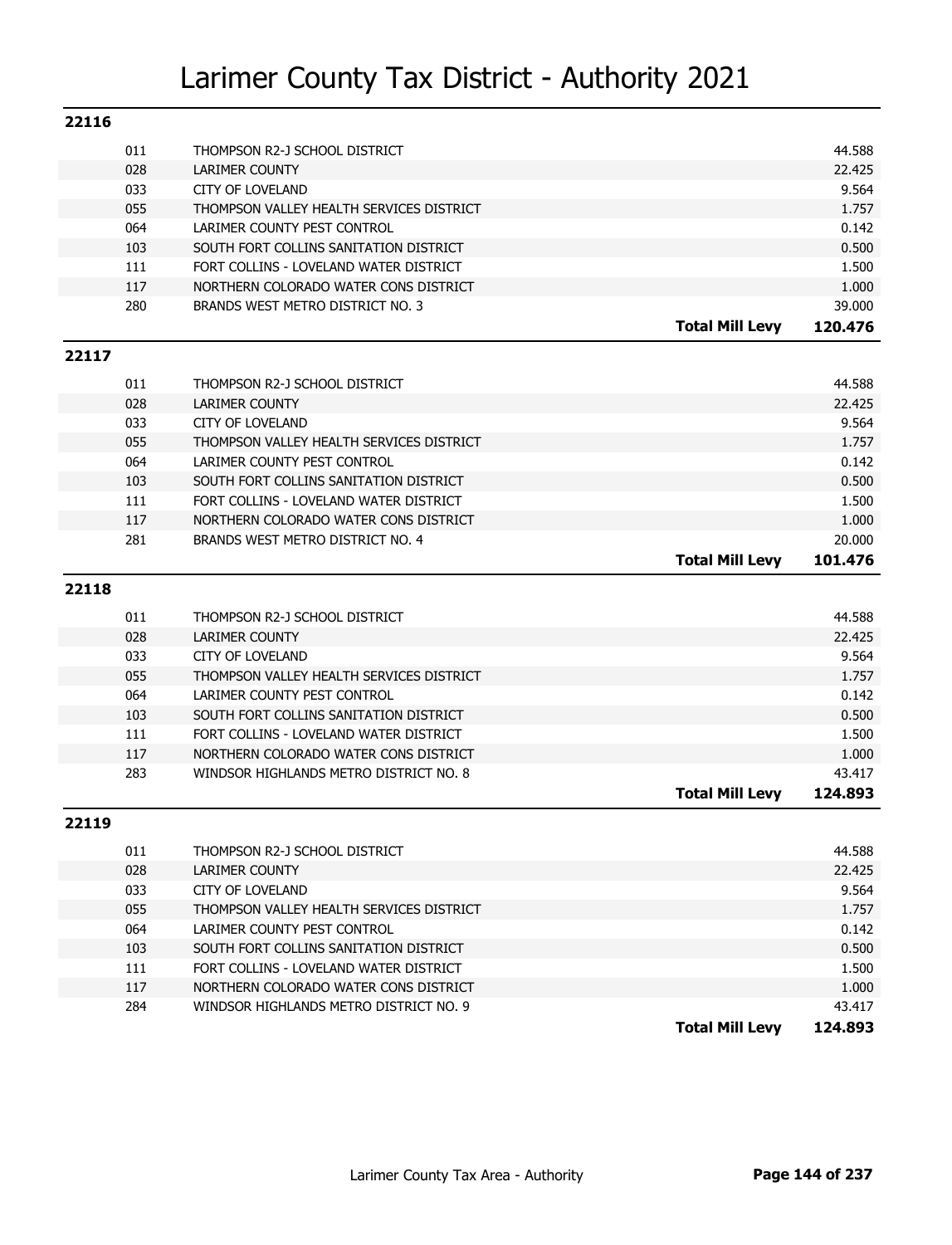| 011<br>44.588<br>THOMPSON R2-J SCHOOL DISTRICT<br>028<br><b>LARIMER COUNTY</b><br>22.425<br>9.564<br>033<br><b>CITY OF LOVELAND</b><br>055<br>THOMPSON VALLEY HEALTH SERVICES DISTRICT<br>1.757<br>064<br>0.142<br>LARIMER COUNTY PEST CONTROL<br>0.500<br>103<br>SOUTH FORT COLLINS SANITATION DISTRICT<br>114<br>LITTLE THOMPSON WATER DISTRICT<br>0.000<br>117<br>NORTHERN COLORADO WATER CONS DISTRICT<br>1.000<br><b>Total Mill Levy</b><br>79.976<br>22120<br>011<br>44.588<br>THOMPSON R2-J SCHOOL DISTRICT<br>028<br><b>LARIMER COUNTY</b><br>22.425<br>033<br>9.564<br><b>CITY OF LOVELAND</b><br>055<br>THOMPSON VALLEY HEALTH SERVICES DISTRICT<br>1.757<br>064<br>0.142<br>LARIMER COUNTY PEST CONTROL<br>SOUTH FORT COLLINS SANITATION DISTRICT<br>0.500<br>103<br>1.500<br>111<br>FORT COLLINS - LOVELAND WATER DISTRICT<br>117<br>1.000<br>NORTHERN COLORADO WATER CONS DISTRICT<br>66.655<br>331<br>BERTHOUD-HERITAGE METRO DISTRICT NO. 10<br><b>Total Mill Levy</b><br>148.131<br>22121<br>44.588<br>011<br>THOMPSON R2-J SCHOOL DISTRICT<br>028<br><b>LARIMER COUNTY</b><br>22.425<br>9.564<br>033<br><b>CITY OF LOVELAND</b><br>055<br>THOMPSON VALLEY HEALTH SERVICES DISTRICT<br>1.757<br>064<br>0.142<br>LARIMER COUNTY PEST CONTROL<br>0.000<br>094<br>US 34/CROSSROADS CORRIDOR RENEWAL PLAN<br>117<br>1.000<br>NORTHERN COLORADO WATER CONS DISTRICT<br>380<br>SAVANNAFOURTH2020 BOND<br>31.584<br><b>Total Mill Levy</b><br>111.060<br>22122<br>011<br>44.588<br>THOMPSON R2-J SCHOOL DISTRICT<br>028<br>LARIMER COUNTY<br>22.425<br>033<br>9.564<br><b>CITY OF LOVELAND</b><br>055<br>THOMPSON VALLEY HEALTH SERVICES DISTRICT<br>1.757<br>064<br>LARIMER COUNTY PEST CONTROL<br>0.142<br>094<br>0.000<br>US 34/CROSSROADS CORRIDOR RENEWAL PLAN<br>117<br>NORTHERN COLORADO WATER CONS DISTRICT<br>1.000<br>184<br>75.740<br>THE LAKES AT CENTERRA METRO DISTRICT NO. 3 | 2212 |     |                        |        |
|------------------------------------------------------------------------------------------------------------------------------------------------------------------------------------------------------------------------------------------------------------------------------------------------------------------------------------------------------------------------------------------------------------------------------------------------------------------------------------------------------------------------------------------------------------------------------------------------------------------------------------------------------------------------------------------------------------------------------------------------------------------------------------------------------------------------------------------------------------------------------------------------------------------------------------------------------------------------------------------------------------------------------------------------------------------------------------------------------------------------------------------------------------------------------------------------------------------------------------------------------------------------------------------------------------------------------------------------------------------------------------------------------------------------------------------------------------------------------------------------------------------------------------------------------------------------------------------------------------------------------------------------------------------------------------------------------------------------------------------------------------------------------------------------------------------------------------------------------------------------------------------------------|------|-----|------------------------|--------|
|                                                                                                                                                                                                                                                                                                                                                                                                                                                                                                                                                                                                                                                                                                                                                                                                                                                                                                                                                                                                                                                                                                                                                                                                                                                                                                                                                                                                                                                                                                                                                                                                                                                                                                                                                                                                                                                                                                      |      |     |                        |        |
|                                                                                                                                                                                                                                                                                                                                                                                                                                                                                                                                                                                                                                                                                                                                                                                                                                                                                                                                                                                                                                                                                                                                                                                                                                                                                                                                                                                                                                                                                                                                                                                                                                                                                                                                                                                                                                                                                                      |      |     |                        |        |
|                                                                                                                                                                                                                                                                                                                                                                                                                                                                                                                                                                                                                                                                                                                                                                                                                                                                                                                                                                                                                                                                                                                                                                                                                                                                                                                                                                                                                                                                                                                                                                                                                                                                                                                                                                                                                                                                                                      |      |     |                        |        |
|                                                                                                                                                                                                                                                                                                                                                                                                                                                                                                                                                                                                                                                                                                                                                                                                                                                                                                                                                                                                                                                                                                                                                                                                                                                                                                                                                                                                                                                                                                                                                                                                                                                                                                                                                                                                                                                                                                      |      |     |                        |        |
|                                                                                                                                                                                                                                                                                                                                                                                                                                                                                                                                                                                                                                                                                                                                                                                                                                                                                                                                                                                                                                                                                                                                                                                                                                                                                                                                                                                                                                                                                                                                                                                                                                                                                                                                                                                                                                                                                                      |      |     |                        |        |
|                                                                                                                                                                                                                                                                                                                                                                                                                                                                                                                                                                                                                                                                                                                                                                                                                                                                                                                                                                                                                                                                                                                                                                                                                                                                                                                                                                                                                                                                                                                                                                                                                                                                                                                                                                                                                                                                                                      |      |     |                        |        |
|                                                                                                                                                                                                                                                                                                                                                                                                                                                                                                                                                                                                                                                                                                                                                                                                                                                                                                                                                                                                                                                                                                                                                                                                                                                                                                                                                                                                                                                                                                                                                                                                                                                                                                                                                                                                                                                                                                      |      |     |                        |        |
|                                                                                                                                                                                                                                                                                                                                                                                                                                                                                                                                                                                                                                                                                                                                                                                                                                                                                                                                                                                                                                                                                                                                                                                                                                                                                                                                                                                                                                                                                                                                                                                                                                                                                                                                                                                                                                                                                                      |      |     |                        |        |
|                                                                                                                                                                                                                                                                                                                                                                                                                                                                                                                                                                                                                                                                                                                                                                                                                                                                                                                                                                                                                                                                                                                                                                                                                                                                                                                                                                                                                                                                                                                                                                                                                                                                                                                                                                                                                                                                                                      |      |     |                        |        |
|                                                                                                                                                                                                                                                                                                                                                                                                                                                                                                                                                                                                                                                                                                                                                                                                                                                                                                                                                                                                                                                                                                                                                                                                                                                                                                                                                                                                                                                                                                                                                                                                                                                                                                                                                                                                                                                                                                      |      |     |                        |        |
|                                                                                                                                                                                                                                                                                                                                                                                                                                                                                                                                                                                                                                                                                                                                                                                                                                                                                                                                                                                                                                                                                                                                                                                                                                                                                                                                                                                                                                                                                                                                                                                                                                                                                                                                                                                                                                                                                                      |      |     |                        |        |
|                                                                                                                                                                                                                                                                                                                                                                                                                                                                                                                                                                                                                                                                                                                                                                                                                                                                                                                                                                                                                                                                                                                                                                                                                                                                                                                                                                                                                                                                                                                                                                                                                                                                                                                                                                                                                                                                                                      |      |     |                        |        |
|                                                                                                                                                                                                                                                                                                                                                                                                                                                                                                                                                                                                                                                                                                                                                                                                                                                                                                                                                                                                                                                                                                                                                                                                                                                                                                                                                                                                                                                                                                                                                                                                                                                                                                                                                                                                                                                                                                      |      |     |                        |        |
|                                                                                                                                                                                                                                                                                                                                                                                                                                                                                                                                                                                                                                                                                                                                                                                                                                                                                                                                                                                                                                                                                                                                                                                                                                                                                                                                                                                                                                                                                                                                                                                                                                                                                                                                                                                                                                                                                                      |      |     |                        |        |
|                                                                                                                                                                                                                                                                                                                                                                                                                                                                                                                                                                                                                                                                                                                                                                                                                                                                                                                                                                                                                                                                                                                                                                                                                                                                                                                                                                                                                                                                                                                                                                                                                                                                                                                                                                                                                                                                                                      |      |     |                        |        |
|                                                                                                                                                                                                                                                                                                                                                                                                                                                                                                                                                                                                                                                                                                                                                                                                                                                                                                                                                                                                                                                                                                                                                                                                                                                                                                                                                                                                                                                                                                                                                                                                                                                                                                                                                                                                                                                                                                      |      |     |                        |        |
|                                                                                                                                                                                                                                                                                                                                                                                                                                                                                                                                                                                                                                                                                                                                                                                                                                                                                                                                                                                                                                                                                                                                                                                                                                                                                                                                                                                                                                                                                                                                                                                                                                                                                                                                                                                                                                                                                                      |      |     |                        |        |
|                                                                                                                                                                                                                                                                                                                                                                                                                                                                                                                                                                                                                                                                                                                                                                                                                                                                                                                                                                                                                                                                                                                                                                                                                                                                                                                                                                                                                                                                                                                                                                                                                                                                                                                                                                                                                                                                                                      |      |     |                        |        |
|                                                                                                                                                                                                                                                                                                                                                                                                                                                                                                                                                                                                                                                                                                                                                                                                                                                                                                                                                                                                                                                                                                                                                                                                                                                                                                                                                                                                                                                                                                                                                                                                                                                                                                                                                                                                                                                                                                      |      |     |                        |        |
|                                                                                                                                                                                                                                                                                                                                                                                                                                                                                                                                                                                                                                                                                                                                                                                                                                                                                                                                                                                                                                                                                                                                                                                                                                                                                                                                                                                                                                                                                                                                                                                                                                                                                                                                                                                                                                                                                                      |      |     |                        |        |
|                                                                                                                                                                                                                                                                                                                                                                                                                                                                                                                                                                                                                                                                                                                                                                                                                                                                                                                                                                                                                                                                                                                                                                                                                                                                                                                                                                                                                                                                                                                                                                                                                                                                                                                                                                                                                                                                                                      |      |     |                        |        |
|                                                                                                                                                                                                                                                                                                                                                                                                                                                                                                                                                                                                                                                                                                                                                                                                                                                                                                                                                                                                                                                                                                                                                                                                                                                                                                                                                                                                                                                                                                                                                                                                                                                                                                                                                                                                                                                                                                      |      |     |                        |        |
|                                                                                                                                                                                                                                                                                                                                                                                                                                                                                                                                                                                                                                                                                                                                                                                                                                                                                                                                                                                                                                                                                                                                                                                                                                                                                                                                                                                                                                                                                                                                                                                                                                                                                                                                                                                                                                                                                                      |      |     |                        |        |
|                                                                                                                                                                                                                                                                                                                                                                                                                                                                                                                                                                                                                                                                                                                                                                                                                                                                                                                                                                                                                                                                                                                                                                                                                                                                                                                                                                                                                                                                                                                                                                                                                                                                                                                                                                                                                                                                                                      |      |     |                        |        |
|                                                                                                                                                                                                                                                                                                                                                                                                                                                                                                                                                                                                                                                                                                                                                                                                                                                                                                                                                                                                                                                                                                                                                                                                                                                                                                                                                                                                                                                                                                                                                                                                                                                                                                                                                                                                                                                                                                      |      |     |                        |        |
|                                                                                                                                                                                                                                                                                                                                                                                                                                                                                                                                                                                                                                                                                                                                                                                                                                                                                                                                                                                                                                                                                                                                                                                                                                                                                                                                                                                                                                                                                                                                                                                                                                                                                                                                                                                                                                                                                                      |      |     |                        |        |
|                                                                                                                                                                                                                                                                                                                                                                                                                                                                                                                                                                                                                                                                                                                                                                                                                                                                                                                                                                                                                                                                                                                                                                                                                                                                                                                                                                                                                                                                                                                                                                                                                                                                                                                                                                                                                                                                                                      |      |     |                        |        |
|                                                                                                                                                                                                                                                                                                                                                                                                                                                                                                                                                                                                                                                                                                                                                                                                                                                                                                                                                                                                                                                                                                                                                                                                                                                                                                                                                                                                                                                                                                                                                                                                                                                                                                                                                                                                                                                                                                      |      |     |                        |        |
|                                                                                                                                                                                                                                                                                                                                                                                                                                                                                                                                                                                                                                                                                                                                                                                                                                                                                                                                                                                                                                                                                                                                                                                                                                                                                                                                                                                                                                                                                                                                                                                                                                                                                                                                                                                                                                                                                                      |      |     |                        |        |
|                                                                                                                                                                                                                                                                                                                                                                                                                                                                                                                                                                                                                                                                                                                                                                                                                                                                                                                                                                                                                                                                                                                                                                                                                                                                                                                                                                                                                                                                                                                                                                                                                                                                                                                                                                                                                                                                                                      |      |     |                        |        |
|                                                                                                                                                                                                                                                                                                                                                                                                                                                                                                                                                                                                                                                                                                                                                                                                                                                                                                                                                                                                                                                                                                                                                                                                                                                                                                                                                                                                                                                                                                                                                                                                                                                                                                                                                                                                                                                                                                      |      |     |                        |        |
|                                                                                                                                                                                                                                                                                                                                                                                                                                                                                                                                                                                                                                                                                                                                                                                                                                                                                                                                                                                                                                                                                                                                                                                                                                                                                                                                                                                                                                                                                                                                                                                                                                                                                                                                                                                                                                                                                                      |      |     |                        |        |
|                                                                                                                                                                                                                                                                                                                                                                                                                                                                                                                                                                                                                                                                                                                                                                                                                                                                                                                                                                                                                                                                                                                                                                                                                                                                                                                                                                                                                                                                                                                                                                                                                                                                                                                                                                                                                                                                                                      |      |     |                        |        |
|                                                                                                                                                                                                                                                                                                                                                                                                                                                                                                                                                                                                                                                                                                                                                                                                                                                                                                                                                                                                                                                                                                                                                                                                                                                                                                                                                                                                                                                                                                                                                                                                                                                                                                                                                                                                                                                                                                      |      |     |                        |        |
|                                                                                                                                                                                                                                                                                                                                                                                                                                                                                                                                                                                                                                                                                                                                                                                                                                                                                                                                                                                                                                                                                                                                                                                                                                                                                                                                                                                                                                                                                                                                                                                                                                                                                                                                                                                                                                                                                                      |      |     |                        |        |
|                                                                                                                                                                                                                                                                                                                                                                                                                                                                                                                                                                                                                                                                                                                                                                                                                                                                                                                                                                                                                                                                                                                                                                                                                                                                                                                                                                                                                                                                                                                                                                                                                                                                                                                                                                                                                                                                                                      |      |     |                        |        |
|                                                                                                                                                                                                                                                                                                                                                                                                                                                                                                                                                                                                                                                                                                                                                                                                                                                                                                                                                                                                                                                                                                                                                                                                                                                                                                                                                                                                                                                                                                                                                                                                                                                                                                                                                                                                                                                                                                      |      |     |                        |        |
|                                                                                                                                                                                                                                                                                                                                                                                                                                                                                                                                                                                                                                                                                                                                                                                                                                                                                                                                                                                                                                                                                                                                                                                                                                                                                                                                                                                                                                                                                                                                                                                                                                                                                                                                                                                                                                                                                                      |      |     |                        |        |
|                                                                                                                                                                                                                                                                                                                                                                                                                                                                                                                                                                                                                                                                                                                                                                                                                                                                                                                                                                                                                                                                                                                                                                                                                                                                                                                                                                                                                                                                                                                                                                                                                                                                                                                                                                                                                                                                                                      |      |     |                        |        |
|                                                                                                                                                                                                                                                                                                                                                                                                                                                                                                                                                                                                                                                                                                                                                                                                                                                                                                                                                                                                                                                                                                                                                                                                                                                                                                                                                                                                                                                                                                                                                                                                                                                                                                                                                                                                                                                                                                      |      |     |                        |        |
| <b>Total Mill Levy</b><br>186.800                                                                                                                                                                                                                                                                                                                                                                                                                                                                                                                                                                                                                                                                                                                                                                                                                                                                                                                                                                                                                                                                                                                                                                                                                                                                                                                                                                                                                                                                                                                                                                                                                                                                                                                                                                                                                                                                    |      | 380 | SAVANNAFOURTH2020 BOND | 31.584 |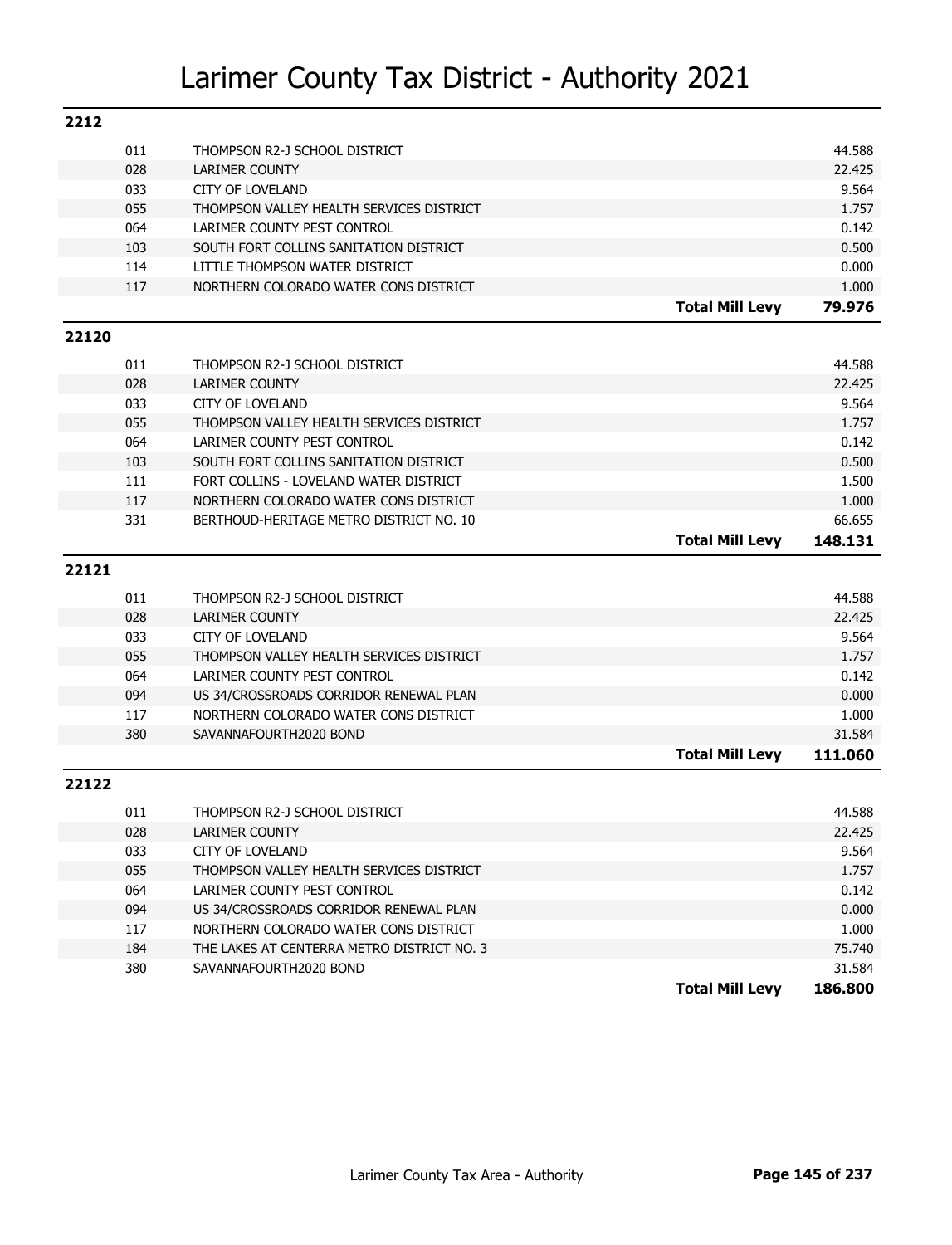|       | 011 | THOMPSON R2-J SCHOOL DISTRICT              |                        | 44.588          |
|-------|-----|--------------------------------------------|------------------------|-----------------|
|       | 028 | <b>LARIMER COUNTY</b>                      |                        | 22.425          |
|       | 033 | <b>CITY OF LOVELAND</b>                    |                        | 9.564           |
|       | 055 | THOMPSON VALLEY HEALTH SERVICES DISTRICT   |                        | 1.757           |
|       | 064 | LARIMER COUNTY PEST CONTROL                |                        | 0.142           |
|       | 117 | NORTHERN COLORADO WATER CONS DISTRICT      |                        | 1.000           |
|       | 380 | SAVANNAFOURTH2020 BOND                     |                        | 31.584          |
|       |     |                                            | <b>Total Mill Levy</b> | 111.060         |
| 22124 |     |                                            |                        |                 |
|       |     |                                            |                        |                 |
|       | 011 | THOMPSON R2-J SCHOOL DISTRICT              |                        | 44.588          |
|       | 028 | <b>LARIMER COUNTY</b>                      |                        | 22.425          |
|       | 033 | <b>CITY OF LOVELAND</b>                    |                        | 9.564           |
|       | 055 | THOMPSON VALLEY HEALTH SERVICES DISTRICT   |                        | 1.757           |
|       | 064 | LARIMER COUNTY PEST CONTROL                |                        | 0.142           |
|       | 117 | NORTHERN COLORADO WATER CONS DISTRICT      |                        | 1.000           |
|       | 184 | THE LAKES AT CENTERRA METRO DISTRICT NO. 3 |                        | 75.740          |
|       | 380 | SAVANNAFOURTH2020 BOND                     |                        | 31.584          |
|       |     |                                            | <b>Total Mill Levy</b> | 186.800         |
| 2213  |     |                                            |                        |                 |
|       | 011 | THOMPSON R2-J SCHOOL DISTRICT              |                        | 44.588          |
|       | 028 | <b>LARIMER COUNTY</b>                      |                        | 22.425          |
|       | 033 | <b>CITY OF LOVELAND</b>                    |                        | 9.564           |
|       | 055 | THOMPSON VALLEY HEALTH SERVICES DISTRICT   |                        | 1.757           |
|       | 064 | LARIMER COUNTY PEST CONTROL                |                        | 0.142           |
|       | 103 | SOUTH FORT COLLINS SANITATION DISTRICT     |                        | 0.500           |
|       | 117 | NORTHERN COLORADO WATER CONS DISTRICT      |                        | 1.000           |
|       |     |                                            | <b>Total Mill Levy</b> | 79.976          |
|       |     |                                            |                        |                 |
|       |     |                                            |                        |                 |
| 2214  |     |                                            |                        |                 |
|       | 011 | THOMPSON R2-J SCHOOL DISTRICT              |                        | 44.588          |
|       | 028 | <b>LARIMER COUNTY</b>                      |                        | 22.425          |
|       | 033 | <b>CITY OF LOVELAND</b>                    |                        | 9.564           |
|       | 055 | THOMPSON VALLEY HEALTH SERVICES DISTRICT   |                        | 1.757           |
|       | 064 | LARIMER COUNTY PEST CONTROL                |                        | 0.142           |
|       | 094 | US 34/CROSSROADS CORRIDOR RENEWAL PLAN     |                        | 0.000           |
|       | 114 | LITTLE THOMPSON WATER DISTRICT             |                        | 0.000           |
|       | 117 | NORTHERN COLORADO WATER CONS DISTRICT      |                        | 1.000           |
|       |     |                                            | <b>Total Mill Levy</b> | 79.476          |
| 22141 |     |                                            |                        |                 |
|       |     |                                            |                        |                 |
|       | 011 | THOMPSON R2-J SCHOOL DISTRICT              |                        | 44.588          |
|       | 028 | <b>LARIMER COUNTY</b>                      |                        | 22.425          |
|       | 033 | <b>CITY OF LOVELAND</b>                    |                        | 9.564           |
|       | 055 | THOMPSON VALLEY HEALTH SERVICES DISTRICT   |                        | 1.757           |
|       | 064 | LARIMER COUNTY PEST CONTROL                |                        | 0.142           |
|       | 094 | US 34/CROSSROADS CORRIDOR RENEWAL PLAN     |                        | 0.000           |
|       | 114 | LITTLE THOMPSON WATER DISTRICT             |                        | 0.000           |
|       | 117 | NORTHERN COLORADO WATER CONS DISTRICT      |                        | 1.000           |
|       | 180 | CENTERRA METRO DISTRICT NO. 2 BOND         | <b>Total Mill Levy</b> | 9.108<br>88.584 |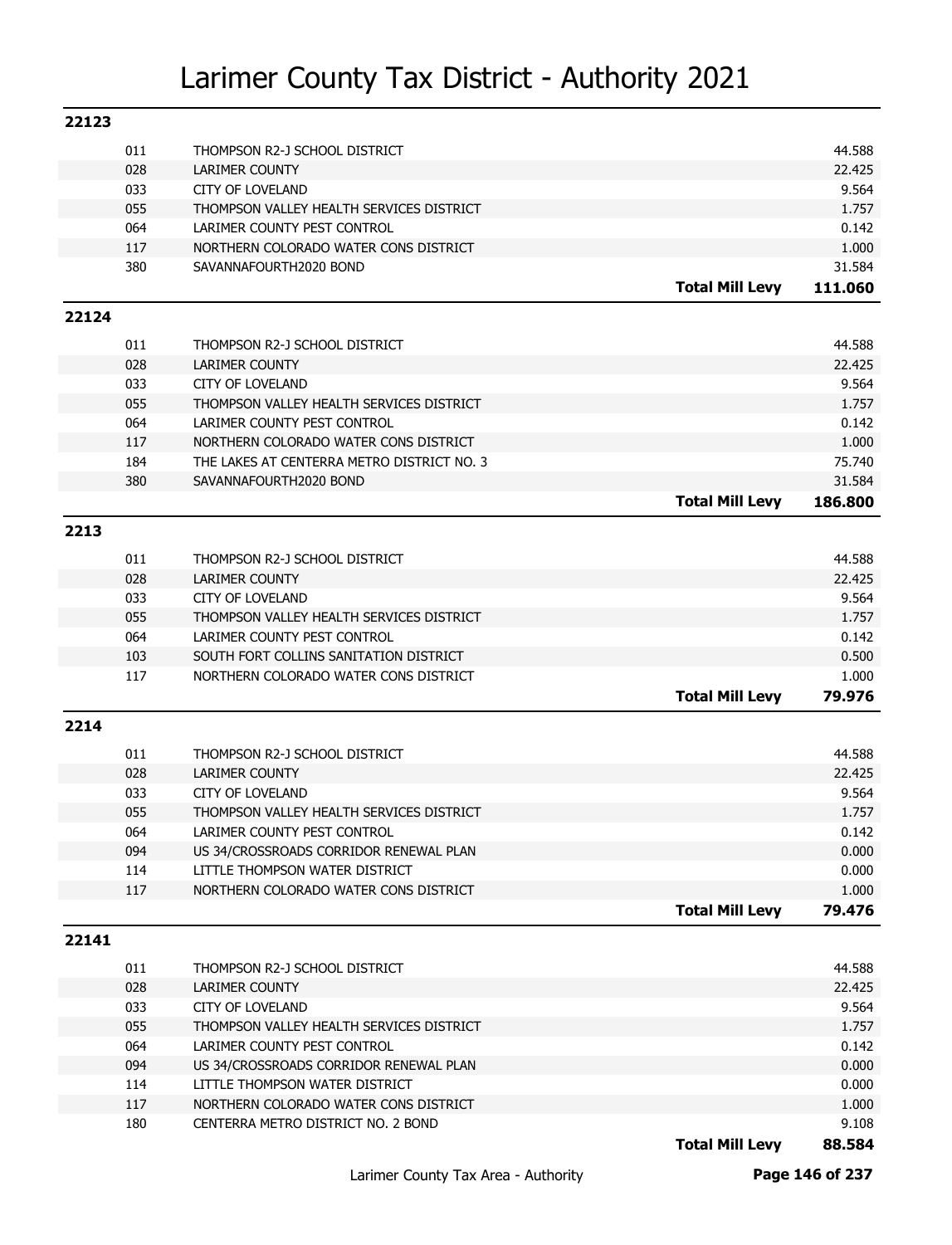| 22142 |     |                                          |                        |         |
|-------|-----|------------------------------------------|------------------------|---------|
|       | 011 | THOMPSON R2-J SCHOOL DISTRICT            |                        | 44.588  |
|       | 028 | LARIMER COUNTY                           |                        | 22.425  |
|       | 033 | <b>CITY OF LOVELAND</b>                  |                        | 9.564   |
|       | 055 | THOMPSON VALLEY HEALTH SERVICES DISTRICT |                        | 1.757   |
|       | 064 | LARIMER COUNTY PEST CONTROL              |                        | 0.142   |
|       | 094 | US 34/CROSSROADS CORRIDOR RENEWAL PLAN   |                        | 0.000   |
|       | 114 | LITTLE THOMPSON WATER DISTRICT           |                        | 0.000   |
|       | 117 | NORTHERN COLORADO WATER CONS DISTRICT    |                        | 1.000   |
|       | 330 | <b>CENTERRA 2 FLATS</b>                  |                        | 24.165  |
|       |     |                                          | <b>Total Mill Levy</b> | 103.641 |
| 22143 |     |                                          |                        |         |
|       | 011 | THOMPSON R2-J SCHOOL DISTRICT            |                        | 44.588  |
|       | 028 | LARIMER COUNTY                           |                        | 22.425  |
|       | 033 | <b>CITY OF LOVELAND</b>                  |                        | 9.564   |
|       | 055 | THOMPSON VALLEY HEALTH SERVICES DISTRICT |                        | 1.757   |
|       | 064 | LARIMER COUNTY PEST CONTROL              |                        | 0.142   |
|       | 094 | US 34/CROSSROADS CORRIDOR RENEWAL PLAN   |                        | 0.000   |
|       | 114 | LITTLE THOMPSON WATER DISTRICT           |                        | 0.000   |
|       | 117 | NORTHERN COLORADO WATER CONS DISTRICT    |                        | 1.000   |
|       | 381 | RWFLATS2019 BOND                         |                        | 34.734  |
|       |     |                                          | <b>Total Mill Levy</b> | 114.210 |
| 2215  |     |                                          |                        |         |
|       | 011 | THOMPSON R2-J SCHOOL DISTRICT            |                        | 44.588  |
|       | 028 | LARIMER COUNTY                           |                        | 22.425  |
|       | 033 | <b>CITY OF LOVELAND</b>                  |                        | 9.564   |
|       | 055 | THOMPSON VALLEY HEALTH SERVICES DISTRICT |                        | 1.757   |
|       | 064 | LARIMER COUNTY PEST CONTROL              |                        | 0.142   |
|       | 114 | LITTLE THOMPSON WATER DISTRICT           |                        | 0.000   |
|       | 117 | NORTHERN COLORADO WATER CONS DISTRICT    |                        | 1.000   |
|       | 127 | VAN DE WATER METRO DISTRICT NO. 1        |                        | 0.000   |
|       |     |                                          | <b>Total Mill Levy</b> | 79.476  |
| 2216  |     |                                          |                        |         |
|       | 011 | THOMPSON R2-J SCHOOL DISTRICT            |                        | 44.588  |
|       | 028 | LARIMER COUNTY                           |                        | 22,425  |
|       | 033 | CITY OF LOVELAND                         |                        | 9.564   |
|       | 055 | THOMPSON VALLEY HEALTH SERVICES DISTRICT |                        | 1.757   |
|       | 064 | LARIMER COUNTY PEST CONTROL              |                        | 0.142   |
|       | 114 | LITTLE THOMPSON WATER DISTRICT           |                        | 0.000   |
|       | 117 | NORTHERN COLORADO WATER CONS DISTRICT    |                        | 1.000   |
|       | 128 | VAN DE WATER METRO DISTRICT NO. 2        |                        | 50.355  |
|       |     |                                          | <b>Total Mill Levy</b> | 129.831 |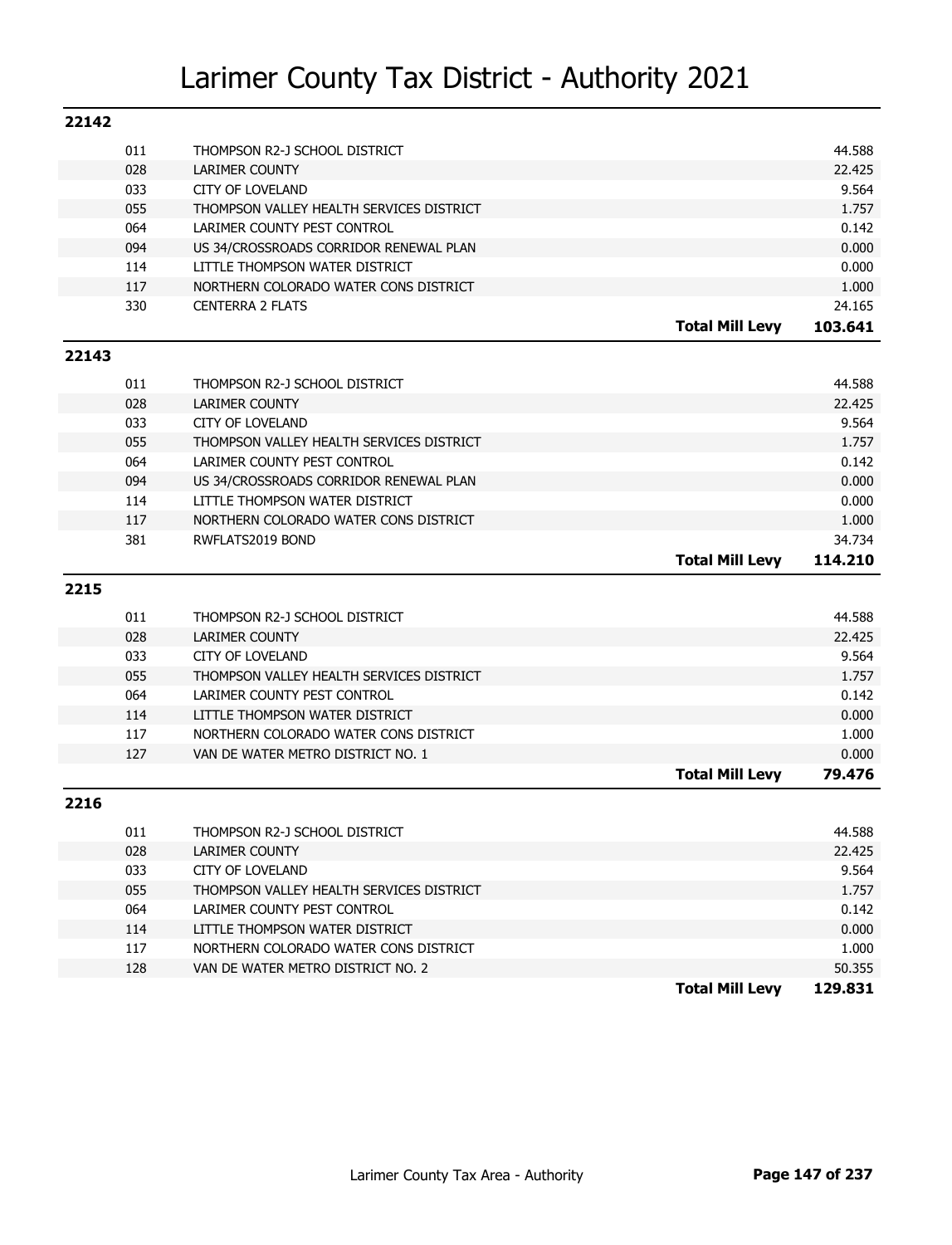| 2217  |     |                                                 |                        |                 |
|-------|-----|-------------------------------------------------|------------------------|-----------------|
|       | 011 | THOMPSON R2-J SCHOOL DISTRICT                   |                        | 44.588          |
|       | 028 | LARIMER COUNTY                                  |                        | 22.425          |
|       | 033 | <b>CITY OF LOVELAND</b>                         |                        | 9.564           |
|       | 055 | THOMPSON VALLEY HEALTH SERVICES DISTRICT        |                        | 1.757           |
|       | 064 | LARIMER COUNTY PEST CONTROL                     |                        | 0.142           |
|       | 114 | LITTLE THOMPSON WATER DISTRICT                  |                        | 0.000           |
|       | 117 | NORTHERN COLORADO WATER CONS DISTRICT           |                        | 1.000           |
|       | 129 | VAN DE WATER METRO DISTRICT NO. 3               |                        | 40.000          |
|       |     |                                                 | <b>Total Mill Levy</b> | 119.476         |
| 2218  |     |                                                 |                        |                 |
|       | 011 |                                                 |                        | 44.588          |
|       | 028 | THOMPSON R2-J SCHOOL DISTRICT<br>LARIMER COUNTY |                        | 22.425          |
|       | 033 | <b>CITY OF LOVELAND</b>                         |                        | 9.564           |
|       | 055 | THOMPSON VALLEY HEALTH SERVICES DISTRICT        |                        | 1.757           |
|       | 064 | LARIMER COUNTY PEST CONTROL                     |                        | 0.142           |
|       | 088 | LOVELAND URBAN RENEWAL AUTHORITY                |                        | 0.000           |
|       | 117 | NORTHERN COLORADO WATER CONS DISTRICT           |                        | 1.000           |
|       |     |                                                 | <b>Total Mill Levy</b> | 79.476          |
|       |     |                                                 |                        |                 |
| 22180 |     |                                                 |                        |                 |
|       | 011 | THOMPSON R2-J SCHOOL DISTRICT                   |                        | 44.588          |
|       | 028 | LARIMER COUNTY                                  |                        | 22.425          |
|       | 033 | <b>CITY OF LOVELAND</b>                         |                        | 9.564           |
|       | 055 | THOMPSON VALLEY HEALTH SERVICES DISTRICT        |                        | 1.757           |
|       | 057 | BLK 41 - FINLEYS ADD URP                        |                        | 0.000           |
|       | 064 | LARIMER COUNTY PEST CONTROL                     |                        | 0.142           |
|       | 117 | NORTHERN COLORADO WATER CONS DISTRICT           |                        | 1.000           |
|       |     |                                                 | <b>Total Mill Levy</b> | 79.476          |
| 22181 |     |                                                 |                        |                 |
|       |     |                                                 |                        |                 |
|       | 011 | THOMPSON R2-J SCHOOL DISTRICT                   |                        | 44.588          |
|       | 028 | LARIMER COUNTY                                  |                        | 22.425          |
|       | 033 | <b>CITY OF LOVELAND</b>                         |                        | 9.564           |
|       | 055 | THOMPSON VALLEY HEALTH SERVICES DISTRICT        |                        | 1.757           |
|       | 064 | LARIMER COUNTY PEST CONTROL                     |                        | 0.142           |
|       | 088 | LOVELAND URBAN RENEWAL AUTHORITY                |                        | 0.000           |
|       | 117 | NORTHERN COLORADO WATER CONS DISTRICT           |                        | 1.000           |
|       | 250 | LOVELAND DOWNTOWN DEVELOPMENT AUTHORITY         |                        | 0.000<br>79.476 |
|       |     |                                                 | <b>Total Mill Levy</b> |                 |
| 22182 |     |                                                 |                        |                 |
|       | 011 | THOMPSON R2-J SCHOOL DISTRICT                   |                        | 44.588          |
|       | 028 | LARIMER COUNTY                                  |                        | 22.425          |
|       | 033 | <b>CITY OF LOVELAND</b>                         |                        | 9.564           |
|       | 055 | THOMPSON VALLEY HEALTH SERVICES DISTRICT        |                        | 1.757           |
|       | 064 | LARIMER COUNTY PEST CONTROL                     |                        | 0.142           |
|       | 088 | LOVELAND URBAN RENEWAL AUTHORITY                |                        | 0.000           |
|       | 117 | NORTHERN COLORADO WATER CONS DISTRICT           |                        | 1.000           |
|       |     |                                                 |                        |                 |
|       | 250 | LOVELAND DOWNTOWN DEVELOPMENT AUTHORITY         |                        | 0.000           |
|       | 269 | FOUNDRY LOVELAND METRO DISTRICT                 |                        | 51.927          |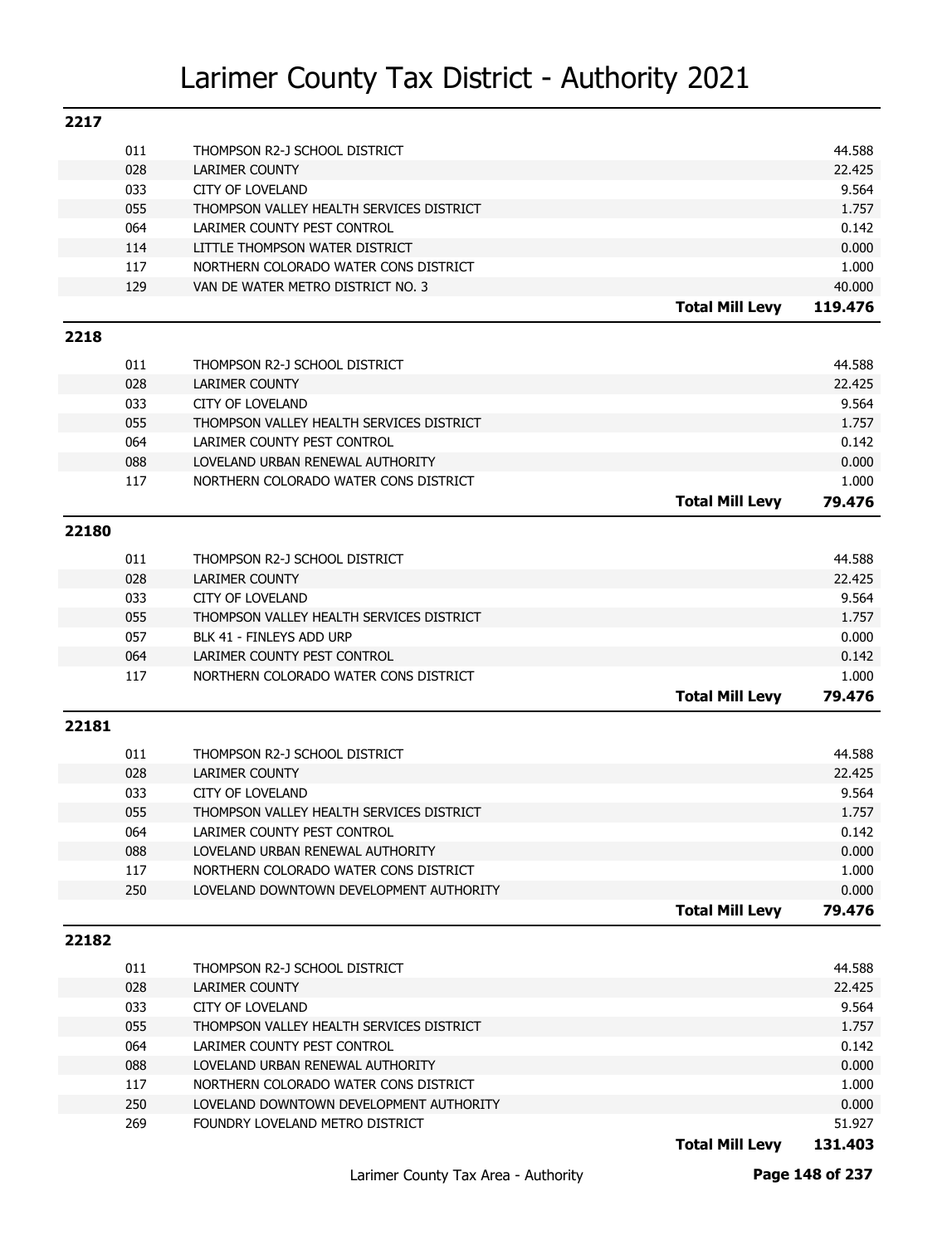| 2219  |     |                                          |                        |         |
|-------|-----|------------------------------------------|------------------------|---------|
|       | 011 | THOMPSON R2-J SCHOOL DISTRICT            |                        | 44.588  |
|       | 028 | LARIMER COUNTY                           |                        | 22.425  |
|       | 033 | <b>CITY OF LOVELAND</b>                  |                        | 9.564   |
|       | 055 | THOMPSON VALLEY HEALTH SERVICES DISTRICT |                        | 1.757   |
|       | 064 | LARIMER COUNTY PEST CONTROL              |                        | 0.142   |
|       | 083 | LOVELAND GENERAL IMPROVEMENT DISTRICT 1  |                        | 2.684   |
|       | 088 | LOVELAND URBAN RENEWAL AUTHORITY         |                        | 0.000   |
|       | 117 | NORTHERN COLORADO WATER CONS DISTRICT    |                        | 1.000   |
|       |     |                                          | <b>Total Mill Levy</b> | 82.160  |
| 22190 |     |                                          |                        |         |
|       | 011 | THOMPSON R2-J SCHOOL DISTRICT            |                        | 44.588  |
|       | 028 | LARIMER COUNTY                           |                        | 22.425  |
|       | 033 | <b>CITY OF LOVELAND</b>                  |                        | 9.564   |
|       | 055 | THOMPSON VALLEY HEALTH SERVICES DISTRICT |                        | 1.757   |
|       | 064 | LARIMER COUNTY PEST CONTROL              |                        | 0.142   |
|       | 083 | LOVELAND GENERAL IMPROVEMENT DISTRICT 1  |                        | 2.684   |
|       | 088 | LOVELAND URBAN RENEWAL AUTHORITY         |                        | 0.000   |
|       | 117 | NORTHERN COLORADO WATER CONS DISTRICT    |                        | 1.000   |
|       | 250 | LOVELAND DOWNTOWN DEVELOPMENT AUTHORITY  |                        | 0.000   |
|       |     |                                          | <b>Total Mill Levy</b> | 82.160  |
| 22191 |     |                                          |                        |         |
|       |     |                                          |                        |         |
|       | 011 | THOMPSON R2-J SCHOOL DISTRICT            |                        | 44.588  |
|       | 028 | LARIMER COUNTY                           |                        | 22.425  |
|       | 033 | <b>CITY OF LOVELAND</b>                  |                        | 9.564   |
|       | 055 | THOMPSON VALLEY HEALTH SERVICES DISTRICT |                        | 1.757   |
|       | 064 | LARIMER COUNTY PEST CONTROL              |                        | 0.142   |
|       | 083 | LOVELAND GENERAL IMPROVEMENT DISTRICT 1  |                        | 2.684   |
|       | 088 | LOVELAND URBAN RENEWAL AUTHORITY         |                        | 0.000   |
|       | 117 | NORTHERN COLORADO WATER CONS DISTRICT    |                        | 1.000   |
|       | 250 | LOVELAND DOWNTOWN DEVELOPMENT AUTHORITY  |                        | 0.000   |
|       | 269 | FOUNDRY LOVELAND METRO DISTRICT          |                        | 51.927  |
|       |     |                                          | <b>Total Mill Levy</b> | 134.087 |
| 2220  |     |                                          |                        |         |
|       | 011 | THOMPSON R2-J SCHOOL DISTRICT            |                        | 44.588  |
|       | 028 | LARIMER COUNTY                           |                        | 22.425  |
|       | 033 | <b>CITY OF LOVELAND</b>                  |                        | 9.564   |
|       | 055 | THOMPSON VALLEY HEALTH SERVICES DISTRICT |                        | 1.757   |
|       | 064 | LARIMER COUNTY PEST CONTROL              |                        | 0.142   |
|       | 088 | LOVELAND URBAN RENEWAL AUTHORITY         |                        | 0.000   |
|       | 117 | NORTHERN COLORADO WATER CONS DISTRICT    |                        | 1.000   |

**Total Mill Levy 79.476**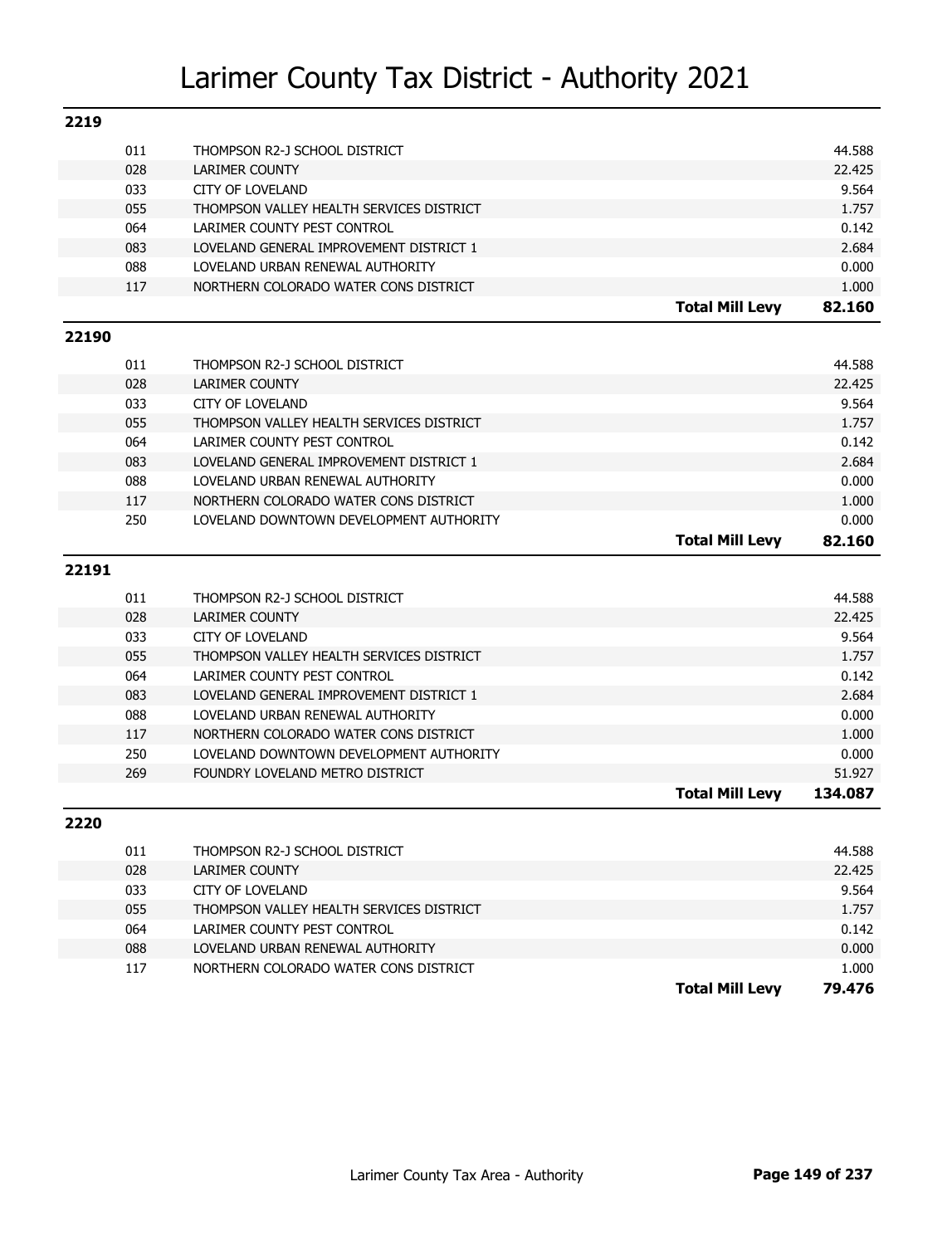| 2221  |     |                                          |                        |                   |
|-------|-----|------------------------------------------|------------------------|-------------------|
|       | 011 | THOMPSON R2-J SCHOOL DISTRICT            |                        | 44.588            |
|       | 028 | LARIMER COUNTY                           |                        | 22.425            |
|       | 033 | <b>CITY OF LOVELAND</b>                  |                        | 9.564             |
|       | 055 | THOMPSON VALLEY HEALTH SERVICES DISTRICT |                        | 1.757             |
|       | 064 | LARIMER COUNTY PEST CONTROL              |                        | 0.142             |
|       | 083 | LOVELAND GENERAL IMPROVEMENT DISTRICT 1  |                        | 2.684             |
|       | 088 | LOVELAND URBAN RENEWAL AUTHORITY         |                        | 0.000             |
|       | 117 | NORTHERN COLORADO WATER CONS DISTRICT    |                        | 1.000             |
|       |     |                                          | <b>Total Mill Levy</b> | 82.160            |
| 2222  |     |                                          |                        |                   |
|       | 011 | THOMPSON R2-J SCHOOL DISTRICT            |                        | 44.588            |
|       | 028 | LARIMER COUNTY                           |                        | 22.425            |
|       | 033 | <b>CITY OF LOVELAND</b>                  |                        | 9.564             |
|       | 055 | THOMPSON VALLEY HEALTH SERVICES DISTRICT |                        | 1.757             |
|       | 064 | LARIMER COUNTY PEST CONTROL              |                        | 0.142             |
|       | 094 | US 34/CROSSROADS CORRIDOR RENEWAL PLAN   |                        | 0.000             |
|       | 117 | NORTHERN COLORADO WATER CONS DISTRICT    |                        | 1.000             |
|       | 136 | CENTERRA METRO DISTRICT NO. 2            |                        | 52.200            |
|       | 138 | CENTERRA METRO DISTRICT NO. 4            |                        | 0.000             |
|       |     |                                          | <b>Total Mill Levy</b> | 131.676           |
| 22220 |     |                                          |                        |                   |
|       |     |                                          |                        |                   |
|       | 011 | THOMPSON R2-J SCHOOL DISTRICT            |                        | 44.588            |
|       | 028 | LARIMER COUNTY                           |                        | 22.425            |
|       | 033 | <b>CITY OF LOVELAND</b>                  |                        | 9.564             |
|       | 055 | THOMPSON VALLEY HEALTH SERVICES DISTRICT |                        | 1.757             |
|       | 064 | LARIMER COUNTY PEST CONTROL              |                        | 0.142             |
|       | 094 | US 34/CROSSROADS CORRIDOR RENEWAL PLAN   |                        | 0.000             |
|       | 117 | NORTHERN COLORADO WATER CONS DISTRICT    |                        | 1.000             |
|       | 136 | CENTERRA METRO DISTRICT NO. 2            |                        | 52,200            |
|       | 138 | CENTERRA METRO DISTRICT NO. 4            |                        | 0.000             |
|       | 379 | KINSTON METRO DISTRICT NO. 10            | <b>Total Mill Levy</b> | 42.786<br>174.462 |
|       |     |                                          |                        |                   |
| 22221 |     |                                          |                        |                   |
|       | 011 | THOMPSON R2-J SCHOOL DISTRICT            |                        | 44.588            |
|       | 028 | LARIMER COUNTY                           |                        | 22.425            |
|       | 033 | CITY OF LOVELAND                         |                        | 9.564             |
|       | 055 | THOMPSON VALLEY HEALTH SERVICES DISTRICT |                        | 1.757             |
|       | 064 | LARIMER COUNTY PEST CONTROL              |                        | 0.142             |
|       | 094 | US 34/CROSSROADS CORRIDOR RENEWAL PLAN   |                        | 0.000             |
|       | 117 | NORTHERN COLORADO WATER CONS DISTRICT    |                        | 1.000             |

136 CENTERRA METRO DISTRICT NO. 2 52.200 138 CENTERRA METRO DISTRICT NO. 4 0.000 379 KINSTON METRO DISTRICT NO. 10 42.786

**Total Mill Levy 174.462**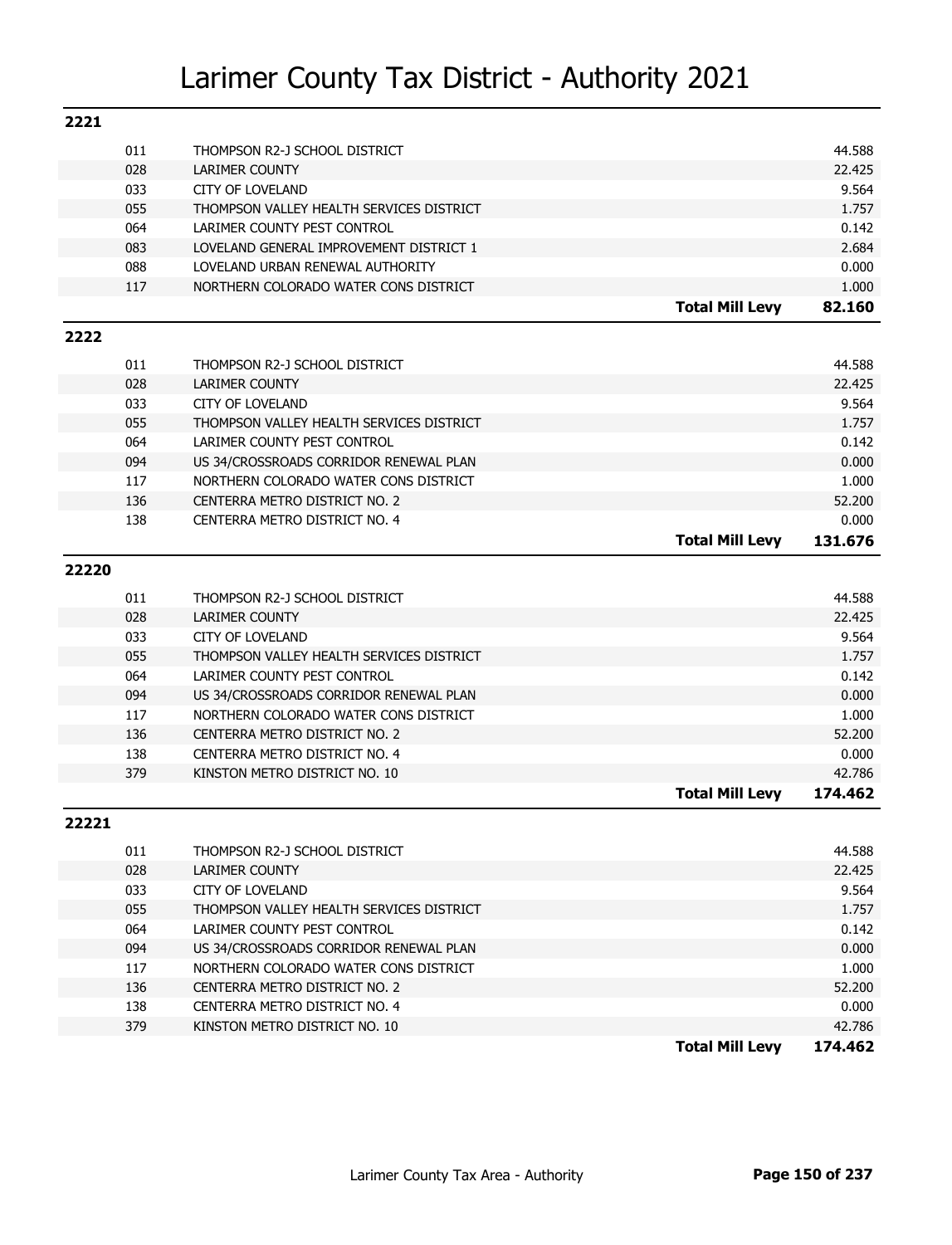| 2223  |     |                                                        |                        |                  |
|-------|-----|--------------------------------------------------------|------------------------|------------------|
|       | 011 | THOMPSON R2-J SCHOOL DISTRICT                          |                        | 44.588           |
|       | 028 | <b>LARIMER COUNTY</b>                                  |                        | 22.425           |
|       | 033 | <b>CITY OF LOVELAND</b>                                |                        | 9.564            |
|       | 055 | THOMPSON VALLEY HEALTH SERVICES DISTRICT               |                        | 1.757            |
|       | 064 | LARIMER COUNTY PEST CONTROL                            |                        | 0.142            |
|       | 094 | US 34/CROSSROADS CORRIDOR RENEWAL PLAN                 |                        | 0.000            |
|       | 114 | LITTLE THOMPSON WATER DISTRICT                         |                        | 0.000            |
|       | 117 | NORTHERN COLORADO WATER CONS DISTRICT                  |                        | 1.000            |
|       | 136 | CENTERRA METRO DISTRICT NO. 2                          |                        | 52.200           |
|       | 138 | CENTERRA METRO DISTRICT NO. 4                          |                        | 0.000            |
|       |     |                                                        | <b>Total Mill Levy</b> | 131.676          |
| 22230 |     |                                                        |                        |                  |
|       | 011 |                                                        |                        |                  |
|       | 028 | THOMPSON R2-J SCHOOL DISTRICT<br><b>LARIMER COUNTY</b> |                        | 44.588<br>22.425 |
|       | 033 | <b>CITY OF LOVELAND</b>                                |                        | 9.564            |
|       | 055 | THOMPSON VALLEY HEALTH SERVICES DISTRICT               |                        | 1.757            |
|       | 064 | LARIMER COUNTY PEST CONTROL                            |                        | 0.142            |
|       | 094 | US 34/CROSSROADS CORRIDOR RENEWAL PLAN                 |                        | 0.000            |
|       | 114 | LITTLE THOMPSON WATER DISTRICT                         |                        | 0.000            |
|       | 117 | NORTHERN COLORADO WATER CONS DISTRICT                  |                        | 1.000            |
|       | 136 | CENTERRA METRO DISTRICT NO. 2                          |                        | 52,200           |
|       |     |                                                        | <b>Total Mill Levy</b> | 131.676          |
|       |     |                                                        |                        |                  |
| 22231 |     |                                                        |                        |                  |
|       | 011 | THOMPSON R2-J SCHOOL DISTRICT                          |                        | 44.588           |
|       | 028 | <b>LARIMER COUNTY</b>                                  |                        | 22.425           |
|       | 033 |                                                        |                        |                  |
|       |     | <b>CITY OF LOVELAND</b>                                |                        | 9.564            |
|       | 055 | THOMPSON VALLEY HEALTH SERVICES DISTRICT               |                        | 1.757            |
|       | 064 | LARIMER COUNTY PEST CONTROL                            |                        | 0.142            |
|       | 094 | US 34/CROSSROADS CORRIDOR RENEWAL PLAN                 |                        | 0.000            |
|       | 114 | LITTLE THOMPSON WATER DISTRICT                         |                        | 0.000            |
|       | 117 | NORTHERN COLORADO WATER CONS DISTRICT                  |                        | 1.000            |
|       | 135 | CENTERRA METRO DISTRICT NO. 1                          |                        | 0.000            |
|       | 136 | CENTERRA METRO DISTRICT NO. 2                          |                        | 52.200           |
|       | 138 | CENTERRA METRO DISTRICT NO. 4                          |                        | 0.000            |
|       |     |                                                        | <b>Total Mill Levy</b> | 131.676          |
| 22232 |     |                                                        |                        |                  |
|       | 011 | THOMPSON R2-J SCHOOL DISTRICT                          |                        | 44.588           |

|     |                                          | <b>Total Mill Levv</b> | 174.462 |
|-----|------------------------------------------|------------------------|---------|
| 379 | KINSTON METRO DISTRICT NO. 10            |                        | 42.786  |
| 138 | CENTERRA METRO DISTRICT NO. 4            |                        | 0.000   |
| 136 | CENTERRA METRO DISTRICT NO. 2            |                        | 52.200  |
| 117 | NORTHERN COLORADO WATER CONS DISTRICT    |                        | 1.000   |
| 114 | LITTLE THOMPSON WATER DISTRICT           |                        | 0.000   |
| 094 | US 34/CROSSROADS CORRIDOR RENEWAL PLAN   |                        | 0.000   |
| 064 | LARIMER COUNTY PEST CONTROL              |                        | 0.142   |
| 055 | THOMPSON VALLEY HEALTH SERVICES DISTRICT |                        | 1.757   |
| 033 | <b>CITY OF LOVELAND</b>                  |                        | 9.564   |
| 028 | LARIMER COUNTY                           |                        | 22.425  |
| ັັ  |                                          |                        | .       |

Larimer County Tax Area - Authority **Page 151 of 237**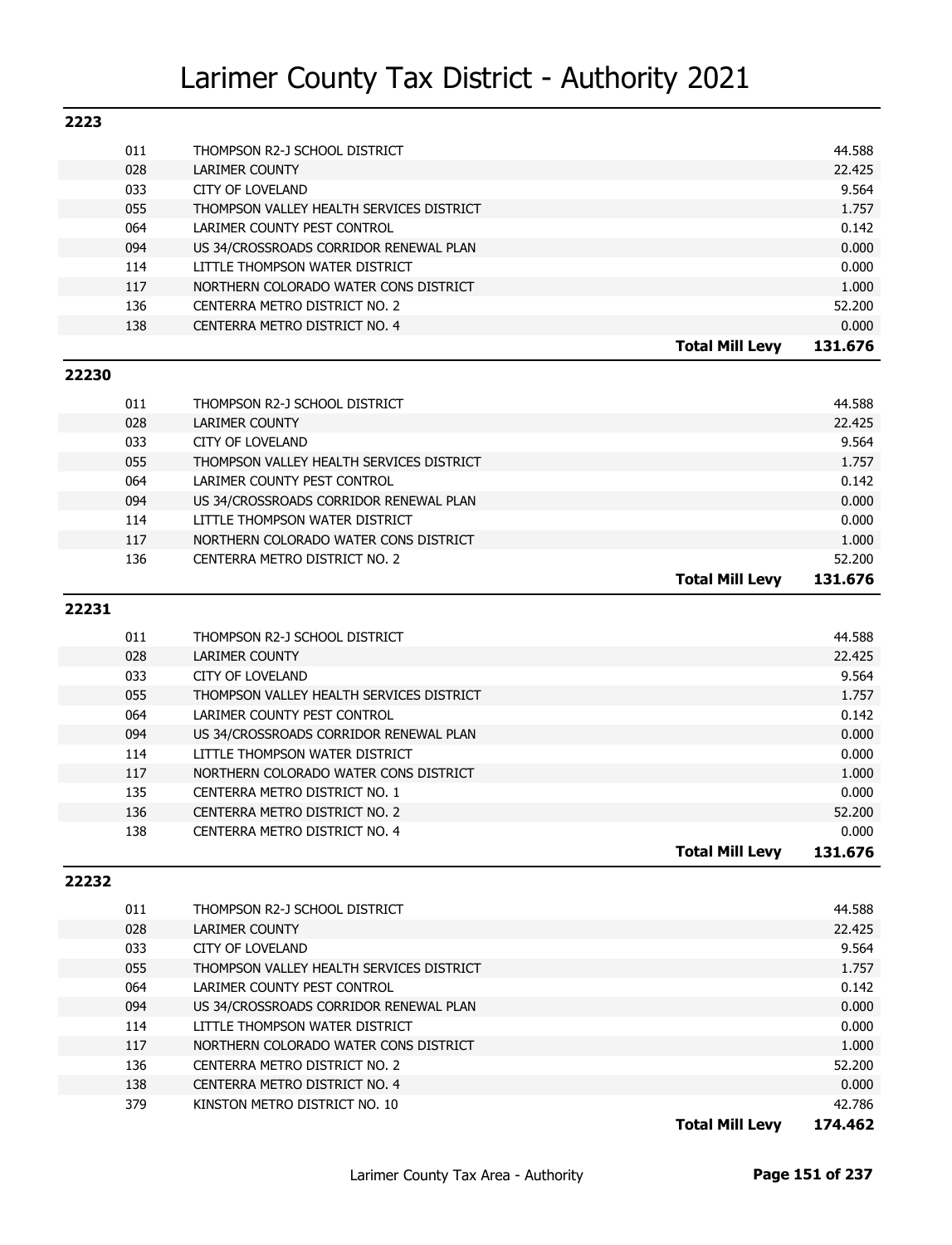| 2224 |            |                                                                          |                        |                |
|------|------------|--------------------------------------------------------------------------|------------------------|----------------|
|      | 011        | THOMPSON R2-J SCHOOL DISTRICT                                            |                        | 44.588         |
|      | 028        | LARIMER COUNTY                                                           |                        | 22.425         |
|      | 033        | <b>CITY OF LOVELAND</b>                                                  |                        | 9.564          |
|      | 055        | THOMPSON VALLEY HEALTH SERVICES DISTRICT                                 |                        | 1.757          |
|      | 064        | LARIMER COUNTY PEST CONTROL                                              |                        | 0.142          |
|      | 094        | US 34/CROSSROADS CORRIDOR RENEWAL PLAN                                   |                        | 0.000          |
|      | 114        | LITTLE THOMPSON WATER DISTRICT                                           |                        | 0.000          |
|      | 117        | NORTHERN COLORADO WATER CONS DISTRICT                                    |                        | 1.000          |
|      | 135        | CENTERRA METRO DISTRICT NO. 1                                            |                        | 0.000          |
|      |            |                                                                          | <b>Total Mill Levy</b> | 79.476         |
| 2225 |            |                                                                          |                        |                |
|      | 011        | THOMPSON R2-J SCHOOL DISTRICT                                            |                        | 44.588         |
|      | 028        | <b>LARIMER COUNTY</b>                                                    |                        | 22.425         |
|      | 033        | <b>CITY OF LOVELAND</b>                                                  |                        | 9.564          |
|      | 055        | THOMPSON VALLEY HEALTH SERVICES DISTRICT                                 |                        | 1.757          |
|      | 064        | LARIMER COUNTY PEST CONTROL                                              |                        | 0.142          |
|      | 094        | US 34/CROSSROADS CORRIDOR RENEWAL PLAN                                   |                        | 0.000          |
|      | 117        | NORTHERN COLORADO WATER CONS DISTRICT                                    |                        | 1.000          |
|      | 137        | CENTERRA METRO DISTRICT NO. 3                                            |                        | 5.000          |
|      |            |                                                                          | <b>Total Mill Levy</b> | 84.476         |
| 2226 |            |                                                                          |                        |                |
|      |            |                                                                          |                        |                |
|      | 011        | THOMPSON R2-J SCHOOL DISTRICT                                            |                        | 44.588         |
|      | 028        | <b>LARIMER COUNTY</b>                                                    |                        | 22.425         |
|      | 033        | <b>CITY OF LOVELAND</b>                                                  |                        | 9.564          |
|      | 055        | THOMPSON VALLEY HEALTH SERVICES DISTRICT                                 |                        | 1.757          |
|      | 064<br>094 | LARIMER COUNTY PEST CONTROL                                              |                        | 0.142          |
|      | 114        | US 34/CROSSROADS CORRIDOR RENEWAL PLAN<br>LITTLE THOMPSON WATER DISTRICT |                        | 0.000<br>0.000 |
|      | 117        | NORTHERN COLORADO WATER CONS DISTRICT                                    |                        | 1.000          |
|      | 137        | CENTERRA METRO DISTRICT NO. 3                                            |                        | 5.000          |
|      |            |                                                                          | <b>Total Mill Levy</b> | 84.476         |
| 2227 |            |                                                                          |                        |                |
|      |            |                                                                          |                        |                |
|      | 011        | THOMPSON R2-J SCHOOL DISTRICT                                            |                        | 44.588         |
|      | 028        | LARIMER COUNTY                                                           |                        | 22.425         |
|      | 033        | <b>CITY OF LOVELAND</b>                                                  |                        | 9.564          |
|      | 055        | THOMPSON VALLEY HEALTH SERVICES DISTRICT                                 |                        | 1.757          |
|      | 064        | LARIMER COUNTY PEST CONTROL                                              |                        | 0.142          |
|      | 103        | SOUTH FORT COLLINS SANITATION DISTRICT                                   |                        | 0.500          |
|      | 111        | FORT COLLINS - LOVELAND WATER DISTRICT                                   |                        | 1.500          |
|      | 117        | NORTHERN COLORADO WATER CONS DISTRICT                                    |                        | 1.000          |
|      | 139        | WATERFRONT METRO DISTRICT                                                |                        | 35.000         |
|      |            |                                                                          | <b>Total Mill Levy</b> | 116.476        |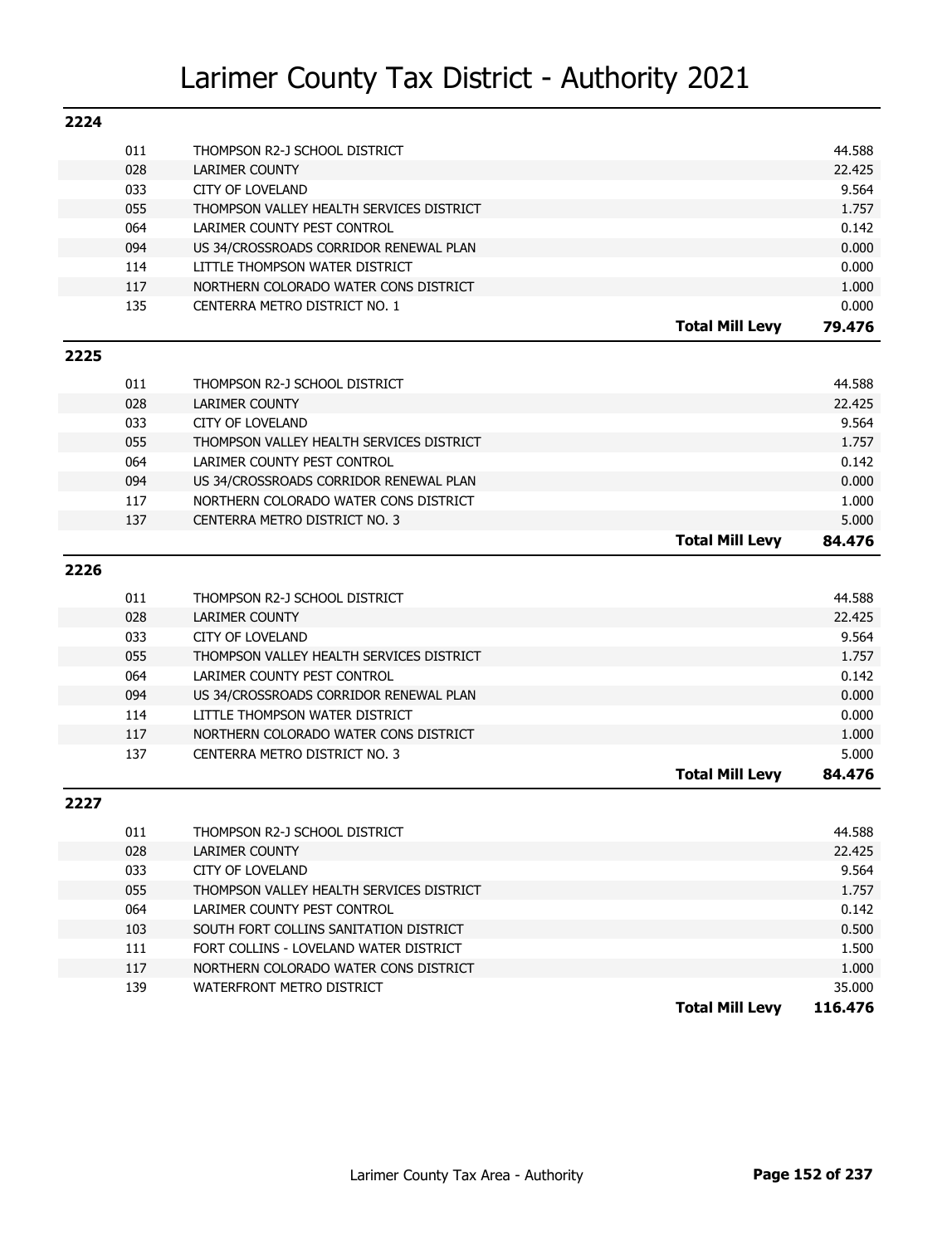| 2228  |     |                                          |                        |         |
|-------|-----|------------------------------------------|------------------------|---------|
|       | 011 | THOMPSON R2-J SCHOOL DISTRICT            |                        | 44.588  |
|       | 028 | <b>LARIMER COUNTY</b>                    |                        | 22.425  |
|       | 033 | <b>CITY OF LOVELAND</b>                  |                        | 9.564   |
|       | 055 | THOMPSON VALLEY HEALTH SERVICES DISTRICT |                        | 1.757   |
|       | 064 | LARIMER COUNTY PEST CONTROL              |                        | 0.142   |
|       | 114 | LITTLE THOMPSON WATER DISTRICT           |                        | 0.000   |
|       | 117 | NORTHERN COLORADO WATER CONS DISTRICT    |                        | 1.000   |
|       | 136 | CENTERRA METRO DISTRICT NO. 2            |                        | 52.200  |
|       | 138 | CENTERRA METRO DISTRICT NO. 4            |                        | 0.000   |
|       |     |                                          | <b>Total Mill Levy</b> | 131.676 |
| 2229  |     |                                          |                        |         |
|       | 011 | THOMPSON R2-J SCHOOL DISTRICT            |                        | 44.588  |
|       | 028 | <b>LARIMER COUNTY</b>                    |                        | 22.425  |
|       | 033 | CITY OF LOVELAND                         |                        | 9.564   |
|       | 055 | THOMPSON VALLEY HEALTH SERVICES DISTRICT |                        | 1.757   |
|       | 064 | LARIMER COUNTY PEST CONTROL              |                        | 0.142   |
|       | 117 | NORTHERN COLORADO WATER CONS DISTRICT    |                        | 1.000   |
|       | 137 | CENTERRA METRO DISTRICT NO. 3            |                        | 5.000   |
|       |     |                                          | <b>Total Mill Levy</b> | 84.476  |
| 22290 |     |                                          |                        |         |
|       | 011 | THOMPSON R2-J SCHOOL DISTRICT            |                        | 44.588  |
|       | 028 | <b>LARIMER COUNTY</b>                    |                        | 22.425  |
|       | 033 | <b>CITY OF LOVELAND</b>                  |                        | 9.564   |
|       | 055 | THOMPSON VALLEY HEALTH SERVICES DISTRICT |                        | 1.757   |
|       | 064 | LARIMER COUNTY PEST CONTROL              |                        | 0.142   |
|       | 117 |                                          |                        |         |
|       |     | NORTHERN COLORADO WATER CONS DISTRICT    |                        | 1.000   |
|       | 137 | CENTERRA METRO DISTRICT NO. 3            |                        | 5.000   |
|       | 372 | KINSTON METRO DISTRICT NO. 3             |                        | 77.000  |
|       |     |                                          | <b>Total Mill Levy</b> | 161.476 |
| 22291 |     |                                          |                        |         |
|       | 011 | THOMPSON R2-J SCHOOL DISTRICT            |                        | 44.588  |
|       | 028 | <b>LARIMER COUNTY</b>                    |                        | 22.425  |
|       | 033 | CITY OF LOVELAND                         |                        | 9.564   |
|       | 055 | THOMPSON VALLEY HEALTH SERVICES DISTRICT |                        | 1.757   |
|       | 064 | LARIMER COUNTY PEST CONTROL              |                        | 0.142   |
|       | 117 | NORTHERN COLORADO WATER CONS DISTRICT    |                        | 1.000   |
|       | 137 | CENTERRA METRO DISTRICT NO. 3            |                        | 5.000   |
|       | 370 | KINSTON METRO DISTRICT NO. 1             |                        | 0.000   |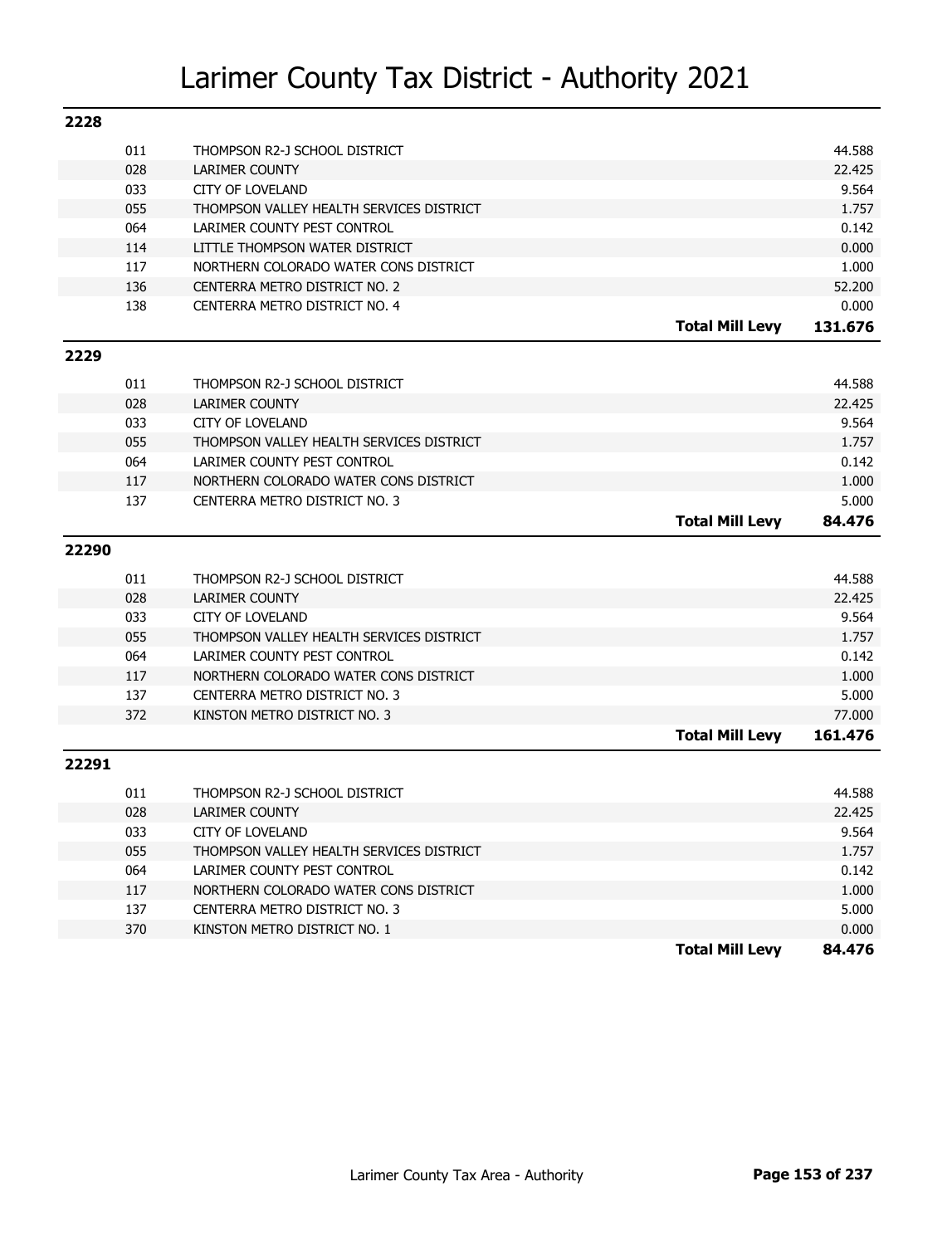| 22292 |     |                                          |                        |         |
|-------|-----|------------------------------------------|------------------------|---------|
|       | 011 | THOMPSON R2-J SCHOOL DISTRICT            |                        | 44.588  |
|       | 028 | <b>LARIMER COUNTY</b>                    |                        | 22.425  |
|       | 033 | <b>CITY OF LOVELAND</b>                  |                        | 9.564   |
|       | 055 | THOMPSON VALLEY HEALTH SERVICES DISTRICT |                        | 1.757   |
|       | 064 | LARIMER COUNTY PEST CONTROL              |                        | 0.142   |
|       | 117 | NORTHERN COLORADO WATER CONS DISTRICT    |                        | 1.000   |
|       | 137 | CENTERRA METRO DISTRICT NO. 3            |                        | 5.000   |
|       | 371 | KINSTON METRO DISTRICT NO. 2             |                        | 77.000  |
|       |     |                                          | <b>Total Mill Levy</b> | 161.476 |
| 22293 |     |                                          |                        |         |
|       |     |                                          |                        |         |
|       | 011 | THOMPSON R2-J SCHOOL DISTRICT            |                        | 44.588  |
|       | 028 | <b>LARIMER COUNTY</b>                    |                        | 22.425  |
|       | 033 | <b>CITY OF LOVELAND</b>                  |                        | 9.564   |
|       | 055 | THOMPSON VALLEY HEALTH SERVICES DISTRICT |                        | 1.757   |
|       | 064 | LARIMER COUNTY PEST CONTROL              |                        | 0.142   |
|       | 117 | NORTHERN COLORADO WATER CONS DISTRICT    |                        | 1.000   |
|       | 137 | CENTERRA METRO DISTRICT NO. 3            |                        | 5.000   |
|       | 372 | KINSTON METRO DISTRICT NO. 3             |                        | 77,000  |
|       |     |                                          | <b>Total Mill Levy</b> | 161.476 |
| 22294 |     |                                          |                        |         |
|       | 011 | THOMPSON R2-J SCHOOL DISTRICT            |                        | 44.588  |
|       | 028 | <b>LARIMER COUNTY</b>                    |                        | 22.425  |
|       | 033 | <b>CITY OF LOVELAND</b>                  |                        | 9.564   |
|       | 055 | THOMPSON VALLEY HEALTH SERVICES DISTRICT |                        | 1.757   |
|       | 064 | LARIMER COUNTY PEST CONTROL              |                        | 0.142   |
|       | 117 | NORTHERN COLORADO WATER CONS DISTRICT    |                        | 1.000   |
|       | 137 | CENTERRA METRO DISTRICT NO. 3            |                        | 5.000   |
|       | 373 | KINSTON METRO DISTRICT NO. 4             |                        | 77,000  |
|       |     |                                          | <b>Total Mill Levy</b> | 161.476 |
| 22295 |     |                                          |                        |         |
|       |     |                                          |                        |         |
|       | 011 | THOMPSON R2-J SCHOOL DISTRICT            |                        | 44.588  |
|       | 028 | <b>LARIMER COUNTY</b>                    |                        | 22.425  |
|       | 033 | <b>CITY OF LOVELAND</b>                  |                        | 9.564   |
|       | 055 | THOMPSON VALLEY HEALTH SERVICES DISTRICT |                        | 1.757   |
|       | 064 | LARIMER COUNTY PEST CONTROL              |                        | 0.142   |
|       | 117 | NORTHERN COLORADO WATER CONS DISTRICT    |                        | 1.000   |
|       | 137 | CENTERRA METRO DISTRICT NO. 3            |                        | 5.000   |
|       | 374 | KINSTON METRO DISTRICT NO. 5             |                        | 77.000  |
|       |     |                                          | <b>Total Mill Levy</b> | 161.476 |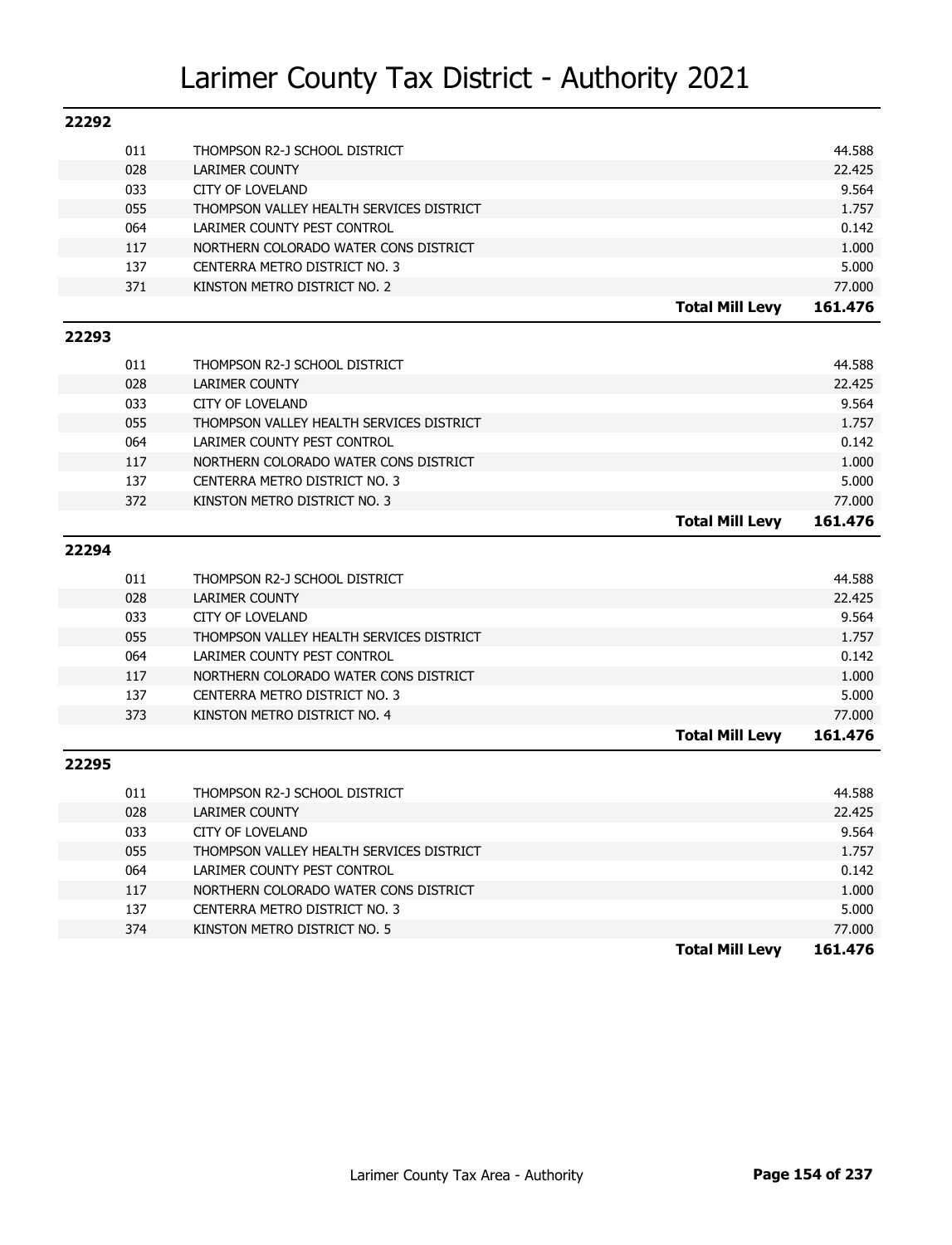| 22296 |            |                                                                         |                        |                 |
|-------|------------|-------------------------------------------------------------------------|------------------------|-----------------|
|       | 011        | THOMPSON R2-J SCHOOL DISTRICT                                           |                        | 44.588          |
|       | 028        | <b>LARIMER COUNTY</b>                                                   |                        | 22.425          |
|       | 033        | <b>CITY OF LOVELAND</b>                                                 |                        | 9.564           |
|       | 055        | THOMPSON VALLEY HEALTH SERVICES DISTRICT                                |                        | 1.757           |
|       | 064        | LARIMER COUNTY PEST CONTROL                                             |                        | 0.142           |
|       | 117        | NORTHERN COLORADO WATER CONS DISTRICT                                   |                        | 1.000           |
|       | 137        | CENTERRA METRO DISTRICT NO. 3                                           |                        | 5.000           |
|       | 375        | KINSTON METRO DISTRICT NO. 6                                            |                        | 25.000          |
|       |            |                                                                         | <b>Total Mill Levy</b> | 109.476         |
| 22297 |            |                                                                         |                        |                 |
|       |            |                                                                         |                        |                 |
|       | 011        | THOMPSON R2-J SCHOOL DISTRICT                                           |                        | 44.588          |
|       | 028        | <b>LARIMER COUNTY</b>                                                   |                        | 22.425<br>9.564 |
|       | 033<br>055 | <b>CITY OF LOVELAND</b>                                                 |                        | 1.757           |
|       | 064        | THOMPSON VALLEY HEALTH SERVICES DISTRICT<br>LARIMER COUNTY PEST CONTROL |                        | 0.142           |
|       | 117        | NORTHERN COLORADO WATER CONS DISTRICT                                   |                        | 1.000           |
|       | 137        | CENTERRA METRO DISTRICT NO. 3                                           |                        | 5.000           |
|       | 376        | KINSTON METRO DISTRICT NO. 7                                            |                        | 25.000          |
|       |            |                                                                         | <b>Total Mill Levy</b> | 109.476         |
|       |            |                                                                         |                        |                 |
|       |            |                                                                         |                        |                 |
| 22298 |            |                                                                         |                        |                 |
|       | 011        | THOMPSON R2-J SCHOOL DISTRICT                                           |                        | 44.588          |
|       | 028        | <b>LARIMER COUNTY</b>                                                   |                        | 22.425          |
|       | 033        | <b>CITY OF LOVELAND</b>                                                 |                        | 9.564           |
|       | 055        | THOMPSON VALLEY HEALTH SERVICES DISTRICT                                |                        | 1.757           |
|       | 064        | LARIMER COUNTY PEST CONTROL                                             |                        | 0.142           |
|       | 117        | NORTHERN COLORADO WATER CONS DISTRICT                                   |                        | 1.000           |
|       | 137        | CENTERRA METRO DISTRICT NO. 3                                           |                        | 5.000           |
|       | 377        | KINSTON METRO DISTRICT NO. 8                                            |                        | 25.000          |
|       |            |                                                                         | <b>Total Mill Levy</b> | 109.476         |
| 22299 |            |                                                                         |                        |                 |
|       |            |                                                                         |                        |                 |
|       | 011        | THOMPSON R2-J SCHOOL DISTRICT                                           |                        | 44.588          |
|       | 028<br>033 | <b>LARIMER COUNTY</b><br><b>CITY OF LOVELAND</b>                        |                        | 22.425<br>9.564 |
|       | 055        |                                                                         |                        | 1.757           |
|       | 064        | THOMPSON VALLEY HEALTH SERVICES DISTRICT<br>LARIMER COUNTY PEST CONTROL |                        | 0.142           |
|       | 117        | NORTHERN COLORADO WATER CONS DISTRICT                                   |                        | 1.000           |
|       | 137        | CENTERRA METRO DISTRICT NO. 3                                           |                        | 5.000           |
|       | 378        | KINSTON METRO DISTRICT NO. 9                                            |                        | 25.000          |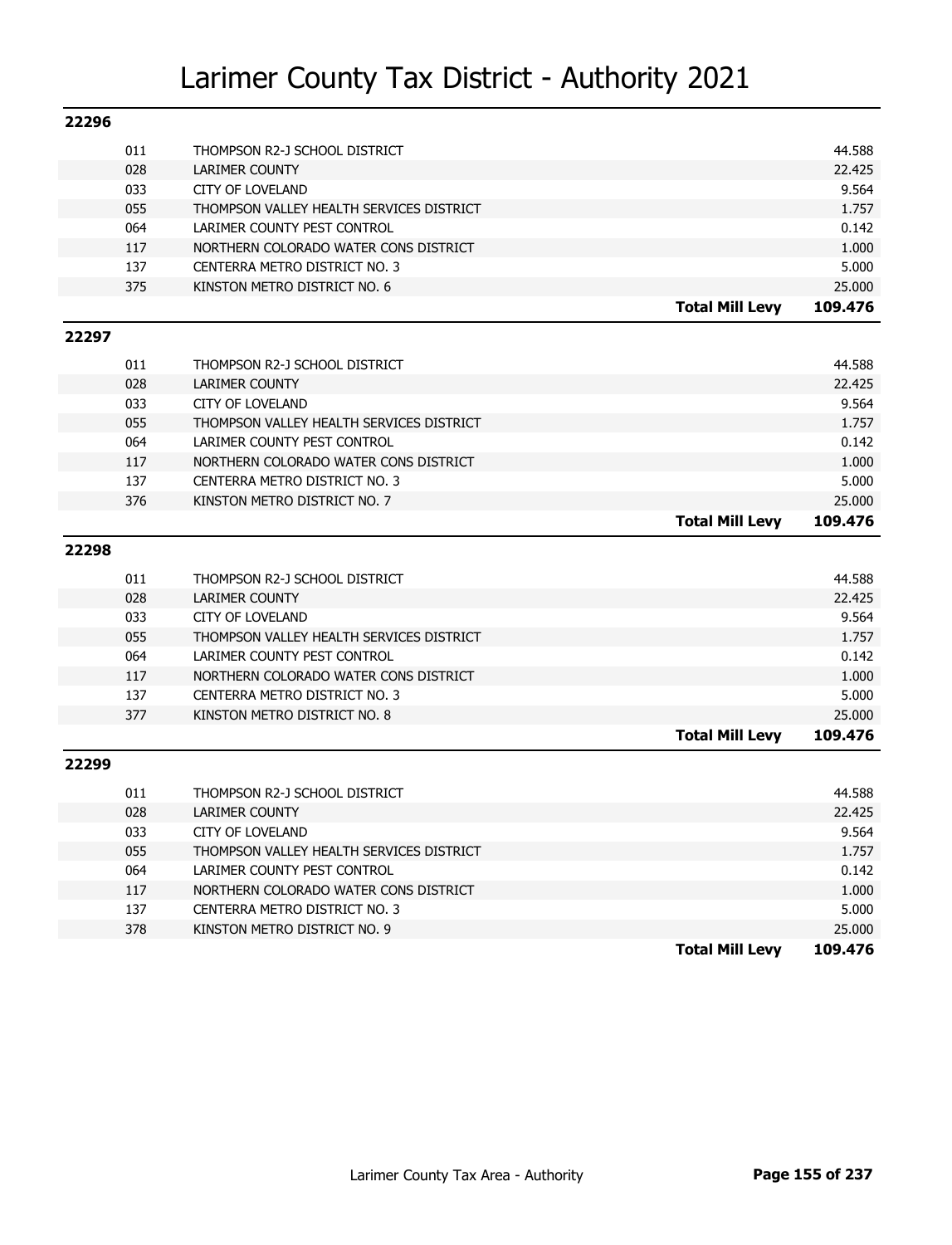| 2230  |     |                                          |                        |                 |
|-------|-----|------------------------------------------|------------------------|-----------------|
|       | 011 | THOMPSON R2-J SCHOOL DISTRICT            |                        | 44.588          |
|       | 028 | <b>LARIMER COUNTY</b>                    |                        | 22.425          |
|       | 033 | <b>CITY OF LOVELAND</b>                  |                        | 9.564           |
|       | 055 | THOMPSON VALLEY HEALTH SERVICES DISTRICT |                        | 1.757           |
|       | 064 | LARIMER COUNTY PEST CONTROL              |                        | 0.142           |
|       | 114 | LITTLE THOMPSON WATER DISTRICT           |                        | 0.000           |
|       | 117 | NORTHERN COLORADO WATER CONS DISTRICT    |                        | 1.000           |
|       | 137 | CENTERRA METRO DISTRICT NO. 3            |                        | 5.000           |
|       |     |                                          | <b>Total Mill Levy</b> | 84.476          |
| 22300 |     |                                          |                        |                 |
|       | 011 | THOMPSON R2-J SCHOOL DISTRICT            |                        | 44.588          |
|       | 028 | <b>LARIMER COUNTY</b>                    |                        | 22.425          |
|       | 033 | <b>CITY OF LOVELAND</b>                  |                        | 9.564           |
|       | 055 | THOMPSON VALLEY HEALTH SERVICES DISTRICT |                        | 1.757           |
|       | 064 | LARIMER COUNTY PEST CONTROL              |                        | 0.142           |
|       | 117 | NORTHERN COLORADO WATER CONS DISTRICT    |                        | 1.000           |
|       | 137 | CENTERRA METRO DISTRICT NO. 3            |                        | 5.000           |
|       | 374 | KINSTON METRO DISTRICT NO. 5             |                        | 77.000          |
|       |     |                                          | <b>Total Mill Levy</b> | 161.476         |
|       |     |                                          |                        |                 |
| 22301 |     |                                          |                        |                 |
|       | 011 | THOMPSON R2-J SCHOOL DISTRICT            |                        | 44.588          |
|       | 028 | <b>LARIMER COUNTY</b>                    |                        | 22.425          |
|       | 033 | <b>CITY OF LOVELAND</b>                  |                        | 9.564           |
|       | 055 | THOMPSON VALLEY HEALTH SERVICES DISTRICT |                        | 1.757           |
|       | 064 | LARIMER COUNTY PEST CONTROL              |                        | 0.142           |
|       | 117 | NORTHERN COLORADO WATER CONS DISTRICT    |                        | 1.000           |
|       | 137 | CENTERRA METRO DISTRICT NO. 3            |                        | 5.000           |
|       | 373 | KINSTON METRO DISTRICT NO. 4             |                        | 77.000          |
|       |     |                                          | <b>Total Mill Levy</b> | 161.476         |
| 22302 |     |                                          |                        |                 |
|       | 011 | THOMPSON R2-J SCHOOL DISTRICT            |                        | 44.588          |
|       | 028 | <b>LARIMER COUNTY</b>                    |                        | 22.425          |
|       | 033 | <b>CITY OF LOVELAND</b>                  |                        | 9.564           |
|       | 055 | THOMPSON VALLEY HEALTH SERVICES DISTRICT |                        | 1.757           |
|       | 064 | LARIMER COUNTY PEST CONTROL              |                        | 0.142           |
|       | 117 | NORTHERN COLORADO WATER CONS DISTRICT    |                        | 1.000           |
|       | 137 | CENTERRA METRO DISTRICT NO. 3            |                        | 5.000           |
|       | 379 | KINSTON METRO DISTRICT NO. 10            |                        | 42.786          |
|       |     |                                          | <b>Total Mill Levy</b> | 127.262         |
|       |     |                                          |                        |                 |
| 2231  |     |                                          |                        |                 |
|       |     |                                          |                        |                 |
|       | 011 | THOMPSON R2-J SCHOOL DISTRICT            |                        | 44.588          |
|       | 028 | LARIMER COUNTY                           |                        | 22.425          |
|       | 033 | CITY OF LOVELAND                         |                        | 9.564           |
|       | 055 | THOMPSON VALLEY HEALTH SERVICES DISTRICT |                        | 1.757           |
|       | 064 | LARIMER COUNTY PEST CONTROL              |                        | 0.142           |
|       | 088 | LOVELAND URBAN RENEWAL AUTHORITY         |                        | 0.000           |
|       | 117 | NORTHERN COLORADO WATER CONS DISTRICT    | <b>Total Mill Levy</b> | 1.000<br>79.476 |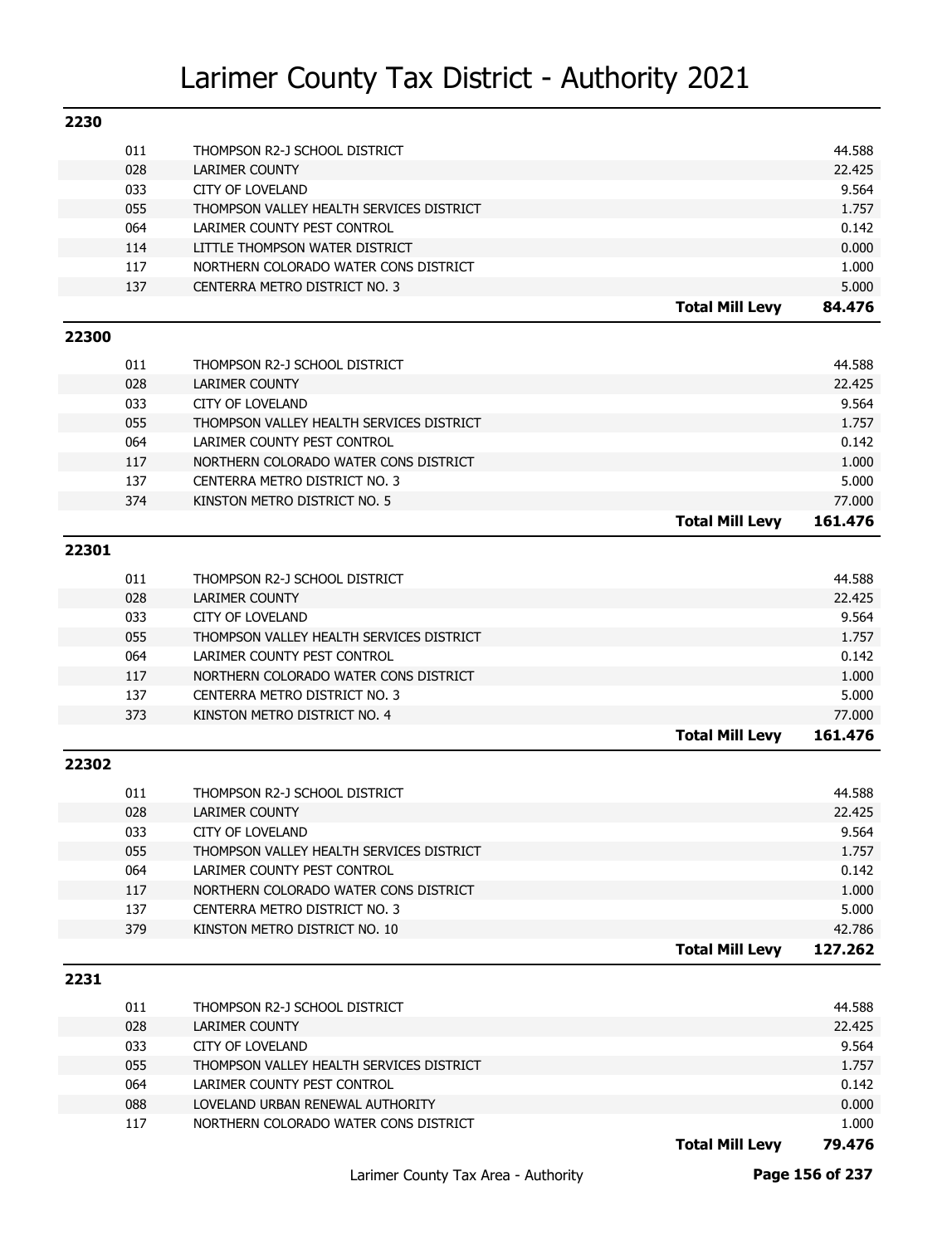| 2232  |            |                                                                                   |                        |                  |
|-------|------------|-----------------------------------------------------------------------------------|------------------------|------------------|
|       | 011        | THOMPSON R2-J SCHOOL DISTRICT                                                     |                        | 44.588           |
|       | 028        | <b>LARIMER COUNTY</b>                                                             |                        | 22.425           |
|       | 033        | <b>CITY OF LOVELAND</b>                                                           |                        | 9.564            |
|       | 055        | THOMPSON VALLEY HEALTH SERVICES DISTRICT                                          |                        | 1.757            |
|       | 064        | LARIMER COUNTY PEST CONTROL                                                       |                        | 0.142            |
|       | 083        | LOVELAND GENERAL IMPROVEMENT DISTRICT 1                                           |                        | 2.684            |
|       | 088        | LOVELAND URBAN RENEWAL AUTHORITY                                                  |                        | 0.000            |
|       | 117        | NORTHERN COLORADO WATER CONS DISTRICT                                             |                        | 1.000            |
|       |            |                                                                                   | <b>Total Mill Levy</b> | 82.160           |
| 2233  |            |                                                                                   |                        |                  |
|       |            |                                                                                   |                        |                  |
|       | 011<br>028 | THOMPSON R2-J SCHOOL DISTRICT                                                     |                        | 44.588<br>22.425 |
|       | 033        | LARIMER COUNTY<br><b>CITY OF LOVELAND</b>                                         |                        | 9.564            |
|       |            |                                                                                   |                        |                  |
|       | 055        | THOMPSON VALLEY HEALTH SERVICES DISTRICT<br>LARIMER COUNTY PEST CONTROL           |                        | 1.757            |
|       | 064<br>117 | NORTHERN COLORADO WATER CONS DISTRICT                                             |                        | 0.142<br>1.000   |
|       | 141        | LOVELAND MIDTOWN METRO DISTRICT                                                   |                        | 44.531           |
|       |            |                                                                                   | <b>Total Mill Levy</b> | 124.007          |
|       |            |                                                                                   |                        |                  |
| 2234  |            |                                                                                   |                        |                  |
|       | 011        | THOMPSON R2-J SCHOOL DISTRICT                                                     |                        | 44.588           |
|       | 028        | <b>LARIMER COUNTY</b>                                                             |                        | 22.425           |
|       | 033        | <b>CITY OF LOVELAND</b>                                                           |                        | 9.564            |
|       | 055        | THOMPSON VALLEY HEALTH SERVICES DISTRICT                                          |                        | 1.757            |
|       | 064        | LARIMER COUNTY PEST CONTROL                                                       |                        | 0.142            |
|       | 094        | US 34/CROSSROADS CORRIDOR RENEWAL PLAN                                            |                        | 0.000            |
|       | 114        | LITTLE THOMPSON WATER DISTRICT                                                    |                        | 0.000            |
|       | 117        | NORTHERN COLORADO WATER CONS DISTRICT                                             |                        | 1.000            |
|       | 128        | VAN DE WATER METRO DISTRICT NO. 2                                                 |                        | 50.355           |
|       |            |                                                                                   | <b>Total Mill Levy</b> | 129.831          |
| 2235  |            |                                                                                   |                        |                  |
|       | 011        | THOMPSON R2-J SCHOOL DISTRICT                                                     |                        | 44.588           |
|       | 028        | <b>LARIMER COUNTY</b>                                                             |                        | 22.425           |
|       | 033        | CITY OF LOVELAND                                                                  |                        | 9.564            |
|       | 055        | THOMPSON VALLEY HEALTH SERVICES DISTRICT                                          |                        | 1.757            |
|       | 057        | BLK 41 - FINLEYS ADD URP                                                          |                        | 0.000            |
|       | 064        | LARIMER COUNTY PEST CONTROL                                                       |                        | 0.142            |
|       | 083        | LOVELAND GENERAL IMPROVEMENT DISTRICT 1                                           |                        | 2.684            |
|       | 117        | NORTHERN COLORADO WATER CONS DISTRICT                                             |                        | 1.000            |
|       |            |                                                                                   | <b>Total Mill Levy</b> | 82.160           |
| 22350 |            |                                                                                   |                        |                  |
|       |            |                                                                                   |                        |                  |
|       | 011        | THOMPSON R2-J SCHOOL DISTRICT                                                     |                        | 44.588           |
|       | 028        | LARIMER COUNTY                                                                    |                        | 22.425           |
|       | 033        | <b>CITY OF LOVELAND</b>                                                           |                        | 9.564            |
|       | 055<br>117 | THOMPSON VALLEY HEALTH SERVICES DISTRICT<br>NORTHERN COLORADO WATER CONS DISTRICT |                        | 1.757            |
|       | 137        | CENTERRA METRO DISTRICT NO. 3                                                     |                        | 1.000<br>5.000   |
|       | 374        | KINSTON METRO DISTRICT NO. 5                                                      |                        | 77.000           |
|       |            |                                                                                   | <b>Total Mill Levy</b> | 161.334          |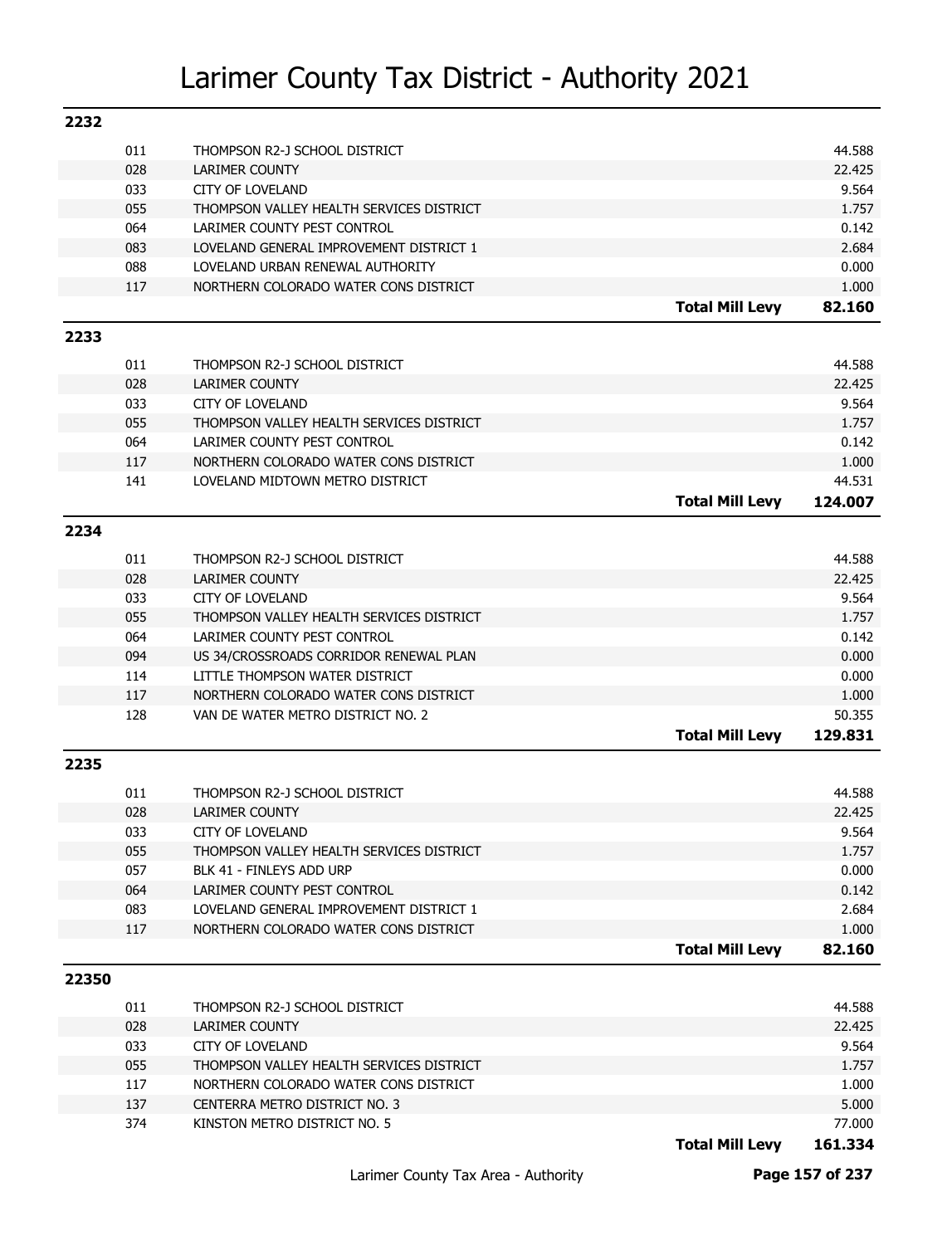| 2236 |     |                                            |                        |         |
|------|-----|--------------------------------------------|------------------------|---------|
|      | 011 | THOMPSON R2-J SCHOOL DISTRICT              |                        | 44.588  |
|      | 028 | <b>LARIMER COUNTY</b>                      |                        | 22.425  |
|      | 033 | CITY OF LOVELAND                           |                        | 9.564   |
|      | 055 | THOMPSON VALLEY HEALTH SERVICES DISTRICT   |                        | 1.757   |
|      | 064 | LARIMER COUNTY PEST CONTROL                |                        | 0.142   |
|      | 114 | LITTLE THOMPSON WATER DISTRICT             |                        | 0.000   |
|      | 117 | NORTHERN COLORADO WATER CONS DISTRICT      |                        | 1.000   |
|      | 155 | DEER MEADOWS METRO DISTRICT                |                        | 66.796  |
|      |     |                                            | <b>Total Mill Levy</b> | 146.272 |
| 2237 |     |                                            |                        |         |
|      | 011 | THOMPSON R2-J SCHOOL DISTRICT              |                        | 44.588  |
|      | 028 | <b>LARIMER COUNTY</b>                      |                        | 22.425  |
|      | 033 | <b>CITY OF LOVELAND</b>                    |                        | 9.564   |
|      | 055 | THOMPSON VALLEY HEALTH SERVICES DISTRICT   |                        | 1.757   |
|      | 064 | LARIMER COUNTY PEST CONTROL                |                        | 0.142   |
|      | 114 | LITTLE THOMPSON WATER DISTRICT             |                        | 0.000   |
|      | 117 | NORTHERN COLORADO WATER CONS DISTRICT      |                        | 1.000   |
|      | 180 | CENTERRA METRO DISTRICT NO. 2 BOND         |                        | 9.108   |
|      |     |                                            | <b>Total Mill Levy</b> | 88.584  |
|      |     |                                            |                        |         |
| 2238 |     |                                            |                        |         |
|      | 011 | THOMPSON R2-J SCHOOL DISTRICT              |                        | 44.588  |
|      | 028 | <b>LARIMER COUNTY</b>                      |                        | 22.425  |
|      | 033 | <b>CITY OF LOVELAND</b>                    |                        | 9.564   |
|      | 055 | THOMPSON VALLEY HEALTH SERVICES DISTRICT   |                        | 1.757   |
|      | 064 | LARIMER COUNTY PEST CONTROL                |                        | 0.142   |
|      | 114 | LITTLE THOMPSON WATER DISTRICT             |                        | 0.000   |
|      | 117 | NORTHERN COLORADO WATER CONS DISTRICT      |                        | 1.000   |
|      | 182 | THE LAKES AT CENTERRA METRO DISTRICT NO. 1 |                        | 0.000   |
|      |     |                                            | <b>Total Mill Levy</b> | 79.476  |
| 2239 |     |                                            |                        |         |
|      | 011 | THOMPSON R2-J SCHOOL DISTRICT              |                        | 44.588  |
|      | 028 | <b>LARIMER COUNTY</b>                      |                        | 22.425  |
|      | 033 | <b>CITY OF LOVELAND</b>                    |                        | 9.564   |
|      | 055 | THOMPSON VALLEY HEALTH SERVICES DISTRICT   |                        | 1.757   |
|      | 064 | LARIMER COUNTY PEST CONTROL                |                        | 0.142   |
|      | 114 | LITTLE THOMPSON WATER DISTRICT             |                        | 0.000   |
|      | 117 | NORTHERN COLORADO WATER CONS DISTRICT      |                        | 1.000   |
|      | 183 | THE LAKES AT CENTERRA METRO DISTRICT NO. 2 |                        | 78.009  |
|      |     |                                            | <b>Total Mill Levy</b> | 157.485 |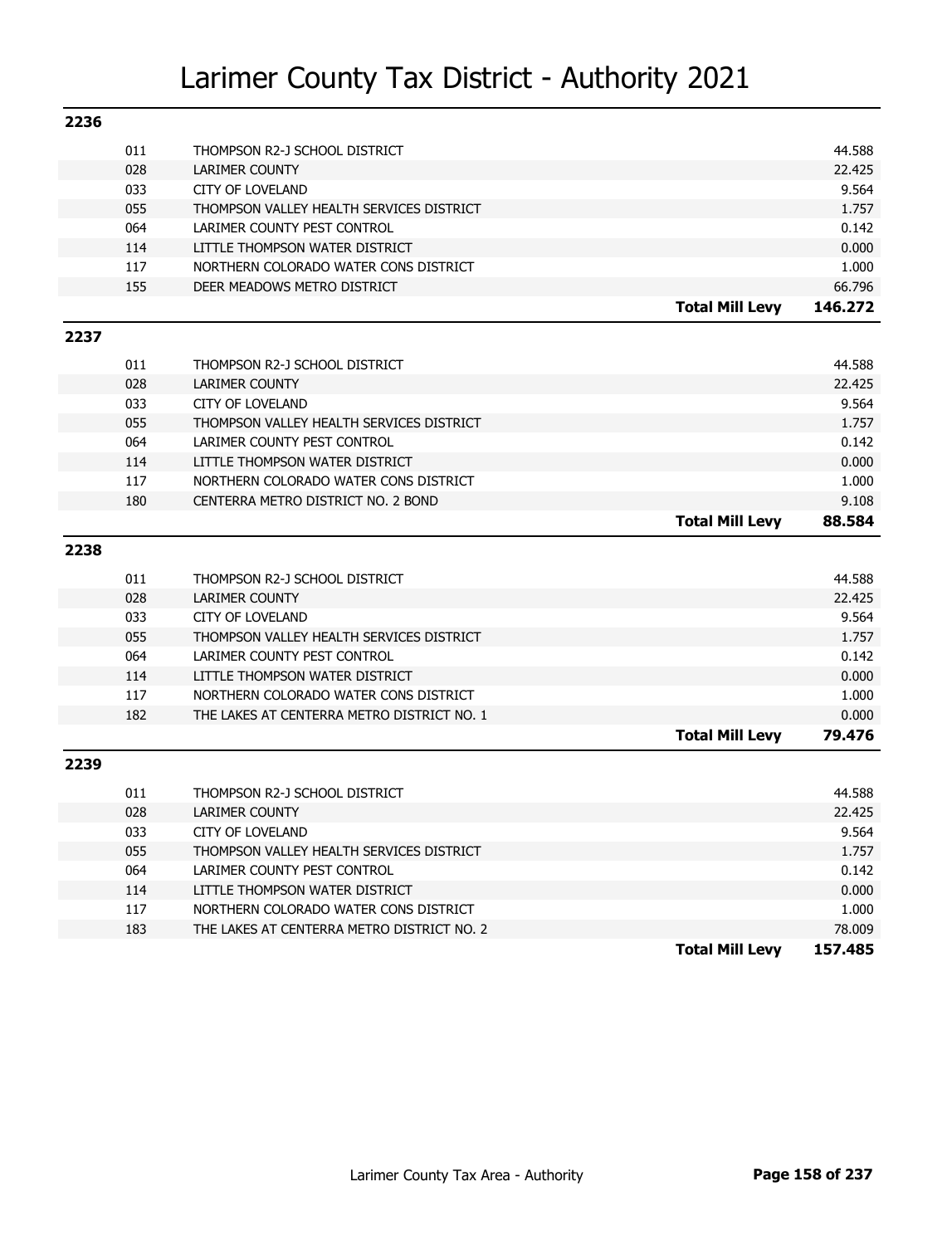| 22391 |     |                                            |                        |         |
|-------|-----|--------------------------------------------|------------------------|---------|
|       | 011 | THOMPSON R2-J SCHOOL DISTRICT              |                        | 44.588  |
|       | 028 | <b>LARIMER COUNTY</b>                      |                        | 22.425  |
|       | 033 | <b>CITY OF LOVELAND</b>                    |                        | 9.564   |
|       | 055 | THOMPSON VALLEY HEALTH SERVICES DISTRICT   |                        | 1.757   |
|       | 064 | LARIMER COUNTY PEST CONTROL                |                        | 0.142   |
|       | 094 | US 34/CROSSROADS CORRIDOR RENEWAL PLAN     |                        | 0.000   |
|       | 114 | LITTLE THOMPSON WATER DISTRICT             |                        | 0.000   |
|       | 117 | NORTHERN COLORADO WATER CONS DISTRICT      |                        | 1.000   |
|       | 183 | THE LAKES AT CENTERRA METRO DISTRICT NO. 2 |                        | 78.009  |
|       |     |                                            | <b>Total Mill Levy</b> | 157.485 |
| 2240  |     |                                            |                        |         |
|       |     |                                            |                        |         |
|       | 011 | THOMPSON R2-J SCHOOL DISTRICT              |                        | 44.588  |
|       | 028 | <b>LARIMER COUNTY</b>                      |                        | 22.425  |
|       | 033 | <b>CITY OF LOVELAND</b>                    |                        | 9.564   |
|       | 055 | THOMPSON VALLEY HEALTH SERVICES DISTRICT   |                        | 1.757   |
|       | 064 | LARIMER COUNTY PEST CONTROL                |                        | 0.142   |
|       | 114 | LITTLE THOMPSON WATER DISTRICT             |                        | 0.000   |
|       | 117 | NORTHERN COLORADO WATER CONS DISTRICT      |                        | 1.000   |
|       | 184 | THE LAKES AT CENTERRA METRO DISTRICT NO. 3 |                        | 75.740  |
|       |     |                                            | <b>Total Mill Levy</b> | 155.216 |
| 2241  |     |                                            |                        |         |
|       | 011 | THOMPSON R2-J SCHOOL DISTRICT              |                        | 44.588  |
|       | 028 | <b>LARIMER COUNTY</b>                      |                        | 22.425  |
|       | 033 | <b>CITY OF LOVELAND</b>                    |                        | 9.564   |
|       | 055 | THOMPSON VALLEY HEALTH SERVICES DISTRICT   |                        | 1.757   |
|       | 057 | BLK 41 - FINLEYS ADD URP                   |                        | 0.000   |
|       | 064 | LARIMER COUNTY PEST CONTROL                |                        | 0.142   |
|       | 083 | LOVELAND GENERAL IMPROVEMENT DISTRICT 1    |                        | 2.684   |
|       | 117 | NORTHERN COLORADO WATER CONS DISTRICT      |                        | 1.000   |
|       |     |                                            | <b>Total Mill Levy</b> | 82.160  |
| 2242  |     |                                            |                        |         |
|       | 011 | THOMPSON R2-J SCHOOL DISTRICT              |                        | 44.588  |
|       | 028 | <b>LARIMER COUNTY</b>                      |                        | 22.425  |
|       | 033 | <b>CITY OF LOVELAND</b>                    |                        | 9.564   |
|       | 055 | THOMPSON VALLEY HEALTH SERVICES DISTRICT   |                        | 1.757   |
|       | 064 | LARIMER COUNTY PEST CONTROL                |                        | 0.142   |
|       | 117 | NORTHERN COLORADO WATER CONS DISTRICT      |                        | 1.000   |
|       | 187 | CASCADE RIDGE METRO DISTRICT               |                        | 66.794  |
|       |     |                                            | <b>Total Mill Levy</b> | 146.270 |
|       |     |                                            |                        |         |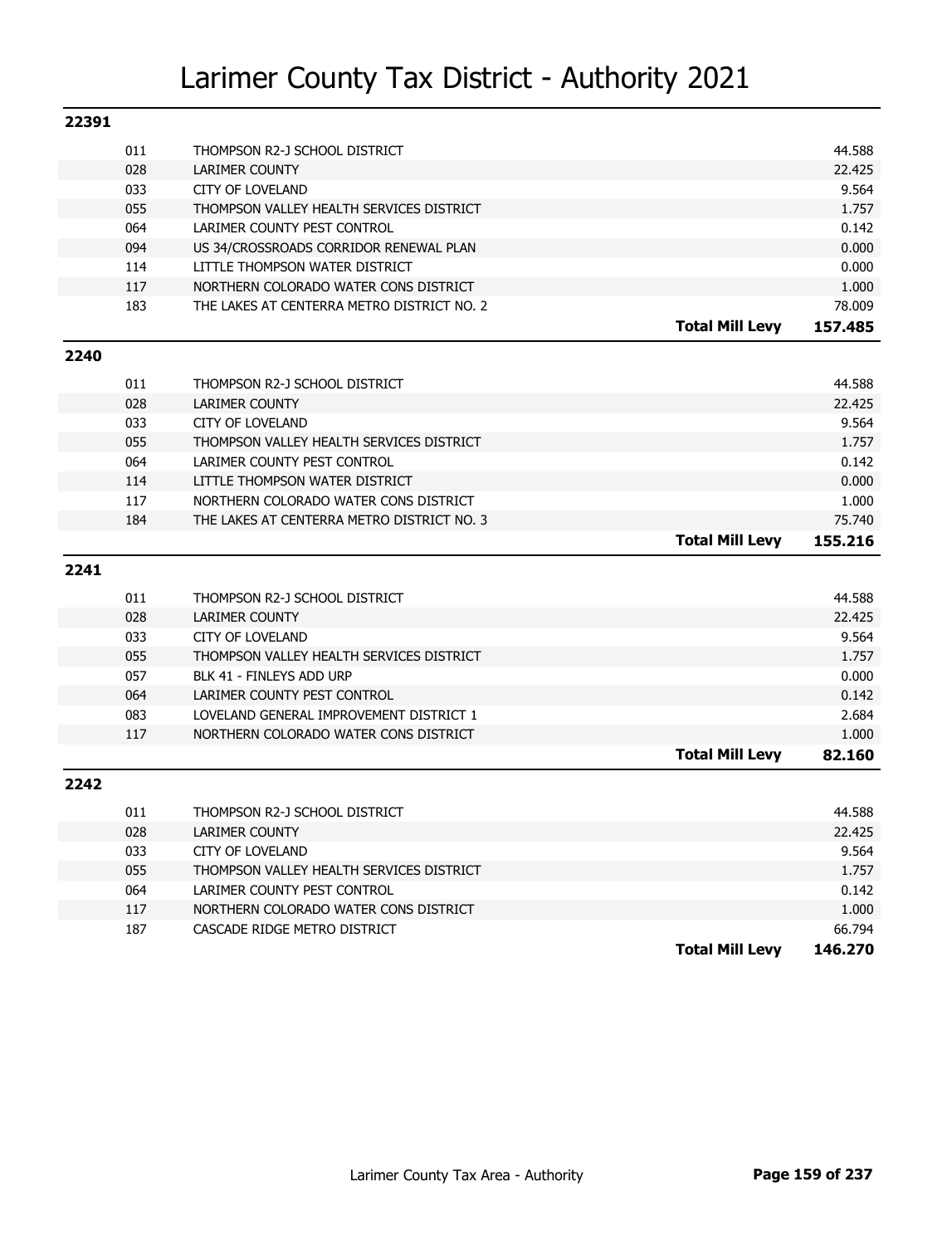| 2243  |            |                                                               |                        |                 |
|-------|------------|---------------------------------------------------------------|------------------------|-----------------|
|       | 011        | THOMPSON R2-J SCHOOL DISTRICT                                 |                        | 44.588          |
|       | 028        | <b>LARIMER COUNTY</b>                                         |                        | 22,425          |
|       | 033        | <b>CITY OF LOVELAND</b>                                       |                        | 9.564           |
|       | 055        | THOMPSON VALLEY HEALTH SERVICES DISTRICT                      |                        | 1.757           |
|       | 064        | LARIMER COUNTY PEST CONTROL                                   |                        | 0.142           |
|       | 114        | LITTLE THOMPSON WATER DISTRICT                                |                        | 0.000           |
|       | 117        | NORTHERN COLORADO WATER CONS DISTRICT                         |                        | 1.000           |
|       | 188        | WATERFALL METRO DISTRICT NO. 1                                |                        | 45.000          |
|       |            |                                                               | <b>Total Mill Levy</b> | 124.476         |
| 2244  |            |                                                               |                        |                 |
|       | 011        | THOMPSON R2-J SCHOOL DISTRICT                                 |                        | 44.588          |
|       |            |                                                               |                        |                 |
|       | 028        | LARIMER COUNTY<br><b>CITY OF LOVELAND</b>                     |                        | 22.425<br>9.564 |
|       | 033        |                                                               |                        |                 |
|       | 055        | THOMPSON VALLEY HEALTH SERVICES DISTRICT                      |                        | 1.757           |
|       | 064<br>114 | LARIMER COUNTY PEST CONTROL<br>LITTLE THOMPSON WATER DISTRICT |                        | 0.142           |
|       | 117        | NORTHERN COLORADO WATER CONS DISTRICT                         |                        | 0.000           |
|       |            |                                                               |                        | 1.000<br>79.476 |
|       |            |                                                               | <b>Total Mill Levy</b> |                 |
| 2245  |            |                                                               |                        |                 |
|       | 011        | THOMPSON R2-J SCHOOL DISTRICT                                 |                        | 44.588          |
|       | 028        | <b>LARIMER COUNTY</b>                                         |                        | 22.425          |
|       | 033        | <b>CITY OF LOVELAND</b>                                       |                        | 9.564           |
|       | 055        | THOMPSON VALLEY HEALTH SERVICES DISTRICT                      |                        | 1.757           |
|       | 064        | LARIMER COUNTY PEST CONTROL                                   |                        | 0.142           |
|       | 094        | US 34/CROSSROADS CORRIDOR RENEWAL PLAN                        |                        | 0.000           |
|       | 117        | NORTHERN COLORADO WATER CONS DISTRICT                         |                        | 1.000           |
|       | 137        | CENTERRA METRO DISTRICT NO. 3                                 |                        | 5.000           |
|       |            |                                                               | <b>Total Mill Levy</b> | 84.476          |
| 22450 |            |                                                               |                        |                 |
|       | 011        | THOMPSON R2-J SCHOOL DISTRICT                                 |                        | 44.588          |
|       | 028        | <b>LARIMER COUNTY</b>                                         |                        | 22.425          |
|       | 033        | <b>CITY OF LOVELAND</b>                                       |                        | 9.564           |
|       | 055        | THOMPSON VALLEY HEALTH SERVICES DISTRICT                      |                        | 1.757           |
|       | 064        | LARIMER COUNTY PEST CONTROL                                   |                        | 0.142           |
|       | 094        | US 34/CROSSROADS CORRIDOR RENEWAL PLAN                        |                        | 0.000           |
|       | 117        | NORTHERN COLORADO WATER CONS DISTRICT                         |                        | 1.000           |
|       | 137        | CENTERRA METRO DISTRICT NO. 3                                 |                        | 5.000           |
|       | 371        | KINSTON METRO DISTRICT NO. 2                                  |                        | 77,000          |
|       |            |                                                               | <b>Total Mill Levy</b> | 161.476         |
|       |            |                                                               |                        |                 |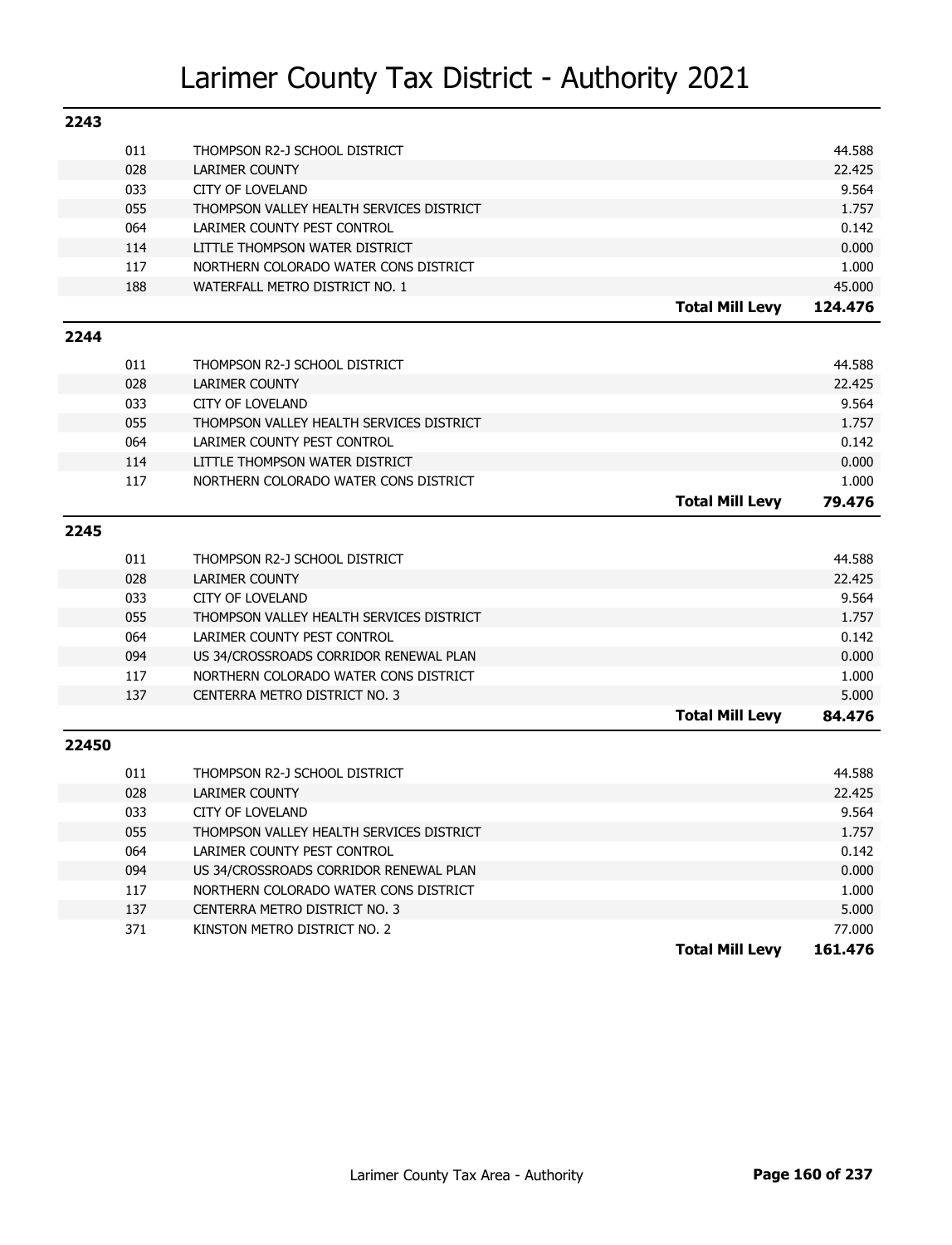| 22451 |     |                                          |                        |                   |
|-------|-----|------------------------------------------|------------------------|-------------------|
|       | 011 | THOMPSON R2-J SCHOOL DISTRICT            |                        | 44.588            |
|       | 028 | LARIMER COUNTY                           |                        | 22.425            |
|       | 033 | CITY OF LOVELAND                         |                        | 9.564             |
|       | 055 | THOMPSON VALLEY HEALTH SERVICES DISTRICT |                        | 1.757             |
|       | 064 | LARIMER COUNTY PEST CONTROL              |                        | 0.142             |
|       | 094 | US 34/CROSSROADS CORRIDOR RENEWAL PLAN   |                        | 0.000             |
|       | 117 | NORTHERN COLORADO WATER CONS DISTRICT    |                        | 1.000             |
|       | 137 | CENTERRA METRO DISTRICT NO. 3            |                        | 5.000             |
|       | 372 | KINSTON METRO DISTRICT NO. 3             |                        | 77.000            |
|       |     |                                          | <b>Total Mill Levy</b> | 161.476           |
| 22452 |     |                                          |                        |                   |
|       |     |                                          |                        |                   |
|       | 011 | THOMPSON R2-J SCHOOL DISTRICT            |                        | 44.588            |
|       | 028 | LARIMER COUNTY                           |                        | 22.425            |
|       | 033 | <b>CITY OF LOVELAND</b>                  |                        | 9.564             |
|       | 055 | THOMPSON VALLEY HEALTH SERVICES DISTRICT |                        | 1.757             |
|       | 064 | LARIMER COUNTY PEST CONTROL              |                        | 0.142             |
|       | 094 | US 34/CROSSROADS CORRIDOR RENEWAL PLAN   |                        | 0.000             |
|       | 117 | NORTHERN COLORADO WATER CONS DISTRICT    |                        | 1.000             |
|       | 137 | CENTERRA METRO DISTRICT NO. 3            |                        | 5.000             |
|       | 373 | KINSTON METRO DISTRICT NO. 4             | <b>Total Mill Levy</b> | 77.000<br>161.476 |
|       |     |                                          |                        |                   |
| 2246  |     |                                          |                        |                   |
|       | 011 | THOMPSON R2-J SCHOOL DISTRICT            |                        | 44.588            |
|       | 028 | LARIMER COUNTY                           |                        | 22.425            |
|       | 033 | <b>CITY OF LOVELAND</b>                  |                        | 9.564             |
|       | 055 | THOMPSON VALLEY HEALTH SERVICES DISTRICT |                        | 1.757             |
|       | 064 | LARIMER COUNTY PEST CONTROL              |                        | 0.142             |
|       | 088 | LOVELAND URBAN RENEWAL AUTHORITY         |                        | 0.000             |
|       | 094 | US 34/CROSSROADS CORRIDOR RENEWAL PLAN   |                        | 0.000             |
|       | 117 | NORTHERN COLORADO WATER CONS DISTRICT    |                        | 1.000             |
|       | 136 | CENTERRA METRO DISTRICT NO. 2            |                        | 52.200            |
|       | 138 | CENTERRA METRO DISTRICT NO. 4            |                        | 0.000             |
|       |     |                                          | <b>Total Mill Levy</b> | 131.676           |
| 2247  |     |                                          |                        |                   |
|       | 011 | THOMPSON R2-J SCHOOL DISTRICT            |                        | 44.588            |
|       | 028 | LARIMER COUNTY                           |                        | 22.425            |
|       | 033 | <b>CITY OF LOVELAND</b>                  |                        | 9.564             |
|       | 055 | THOMPSON VALLEY HEALTH SERVICES DISTRICT |                        | 1.757             |
|       | 064 | LARIMER COUNTY PEST CONTROL              |                        | 0.142             |
|       | 094 | US 34/CROSSROADS CORRIDOR RENEWAL PLAN   |                        | 0.000             |
|       | 114 | LITTLE THOMPSON WATER DISTRICT           |                        | 0.000             |
|       | 117 | NORTHERN COLORADO WATER CONS DISTRICT    |                        | 1.000             |
|       | 137 | CENTERRA METRO DISTRICT NO. 3            |                        | 5.000             |
|       |     |                                          | <b>Total Mill Levy</b> | 84.476            |
|       |     |                                          |                        |                   |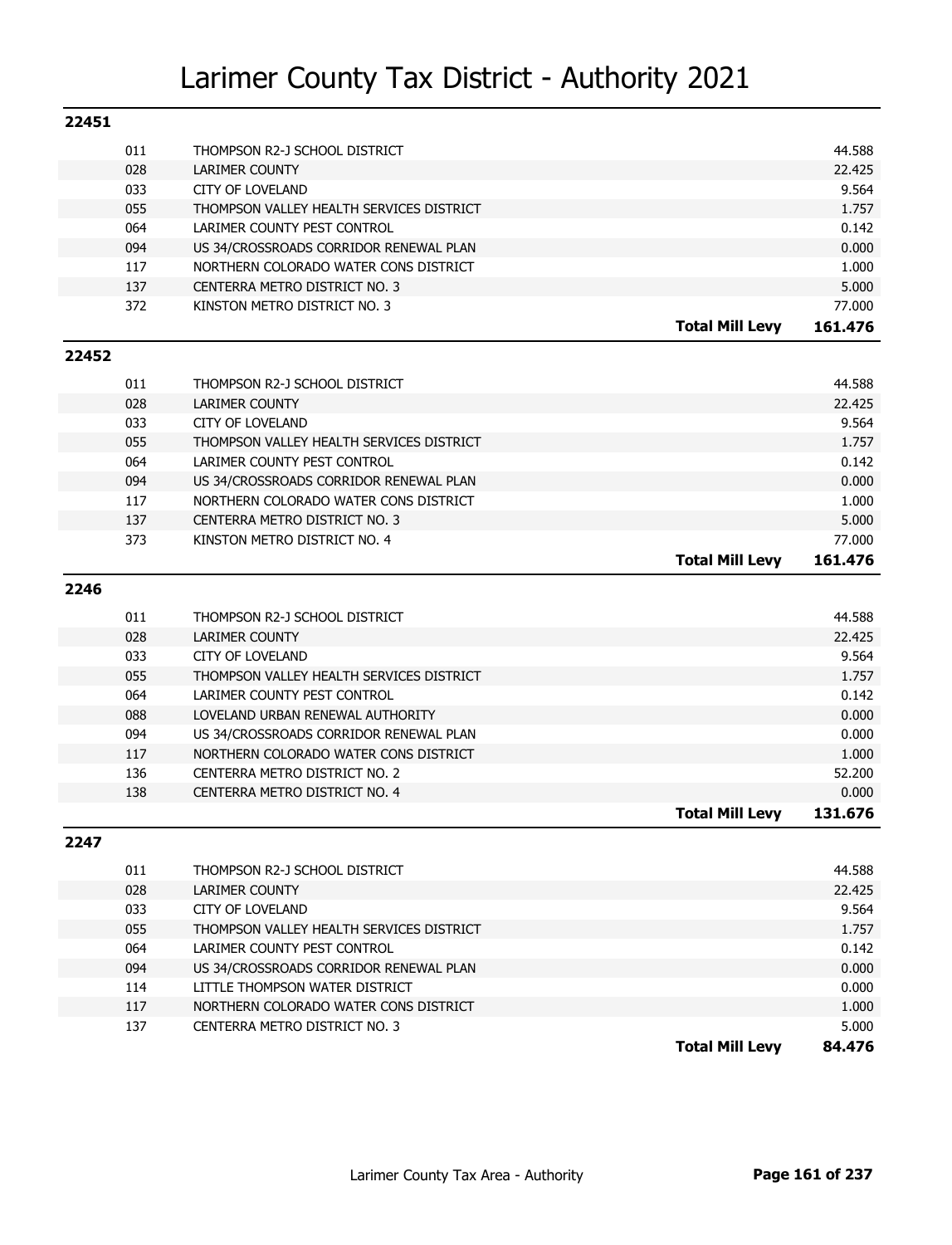| 22470 |            |                                                  |                        |                 |
|-------|------------|--------------------------------------------------|------------------------|-----------------|
|       | 011        | THOMPSON R2-J SCHOOL DISTRICT                    |                        | 44.588          |
|       | 028        | LARIMER COUNTY                                   |                        | 22.425          |
|       | 033        | CITY OF LOVELAND                                 |                        | 9.564           |
|       | 055        | THOMPSON VALLEY HEALTH SERVICES DISTRICT         |                        | 1.757           |
|       | 064        | LARIMER COUNTY PEST CONTROL                      |                        | 0.142           |
|       | 094        | US 34/CROSSROADS CORRIDOR RENEWAL PLAN           |                        | 0.000           |
|       | 114        | LITTLE THOMPSON WATER DISTRICT                   |                        | 0.000           |
|       | 117        | NORTHERN COLORADO WATER CONS DISTRICT            |                        | 1.000           |
|       | 137        | CENTERRA METRO DISTRICT NO. 3                    |                        | 5.000           |
|       | 371        | KINSTON METRO DISTRICT NO. 2                     |                        | 77.000          |
|       |            |                                                  | <b>Total Mill Levy</b> | 161.476         |
| 2248  |            |                                                  |                        |                 |
|       |            |                                                  |                        |                 |
|       | 011        | THOMPSON R2-J SCHOOL DISTRICT                    |                        | 44.588          |
|       | 028        | LARIMER COUNTY                                   |                        | 22.425          |
|       | 033        | CITY OF LOVELAND                                 |                        | 9.564           |
|       | 055        | THOMPSON VALLEY HEALTH SERVICES DISTRICT         |                        | 1.757           |
|       | 064        | LARIMER COUNTY PEST CONTROL                      |                        | 0.142           |
|       | 094        | US 34/CROSSROADS CORRIDOR RENEWAL PLAN           |                        | 0.000           |
|       | 117        | NORTHERN COLORADO WATER CONS DISTRICT            |                        | 1.000           |
|       | 145        | CENTERRA METRO DISTRICT NO. 5                    |                        | 15.000          |
|       |            |                                                  | <b>Total Mill Levy</b> | 94.476          |
| 2249  |            |                                                  |                        |                 |
|       | 011        | THOMPSON R2-J SCHOOL DISTRICT                    |                        | 44.588          |
|       | 028        | LARIMER COUNTY                                   |                        | 22.425          |
|       | 033        | CITY OF LOVELAND                                 |                        | 9.564           |
|       | 055        | THOMPSON VALLEY HEALTH SERVICES DISTRICT         |                        | 1.757           |
|       | 064        | LARIMER COUNTY PEST CONTROL                      |                        | 0.142           |
|       | 094        | US 34/CROSSROADS CORRIDOR RENEWAL PLAN           |                        | 0.000           |
|       | 114        | LITTLE THOMPSON WATER DISTRICT                   |                        | 0.000           |
|       | 117        | NORTHERN COLORADO WATER CONS DISTRICT            |                        | 1.000           |
|       | 145        | CENTERRA METRO DISTRICT NO. 5                    |                        | 15.000          |
|       |            |                                                  | <b>Total Mill Levy</b> | 94.476          |
| 2250  |            |                                                  |                        |                 |
|       |            |                                                  |                        |                 |
|       | 011        | THOMPSON R2-J SCHOOL DISTRICT                    |                        | 44.588          |
|       | 028<br>033 | <b>LARIMER COUNTY</b><br><b>CITY OF LOVELAND</b> |                        | 22.425<br>9.564 |
|       | 055        | THOMPSON VALLEY HEALTH SERVICES DISTRICT         |                        | 1.757           |
|       | 117        | NORTHERN COLORADO WATER CONS DISTRICT            |                        | 1.000           |
|       |            |                                                  | <b>Total Mill Levy</b> | 79.334          |
|       |            |                                                  |                        |                 |
| 22501 |            |                                                  |                        |                 |
|       | 011        | THOMPSON R2-J SCHOOL DISTRICT                    |                        | 44.588          |
|       | 028        | LARIMER COUNTY                                   |                        | 22.425          |
|       | 033        | <b>CITY OF LOVELAND</b>                          |                        | 9.564           |
|       | 055        | THOMPSON VALLEY HEALTH SERVICES DISTRICT         |                        | 1.757           |
|       | 117        | NORTHERN COLORADO WATER CONS DISTRICT            |                        | 1.000           |
|       | 250        | LOVELAND DOWNTOWN DEVELOPMENT AUTHORITY          |                        | 0.000           |
|       |            |                                                  | <b>Total Mill Levy</b> | 79.334          |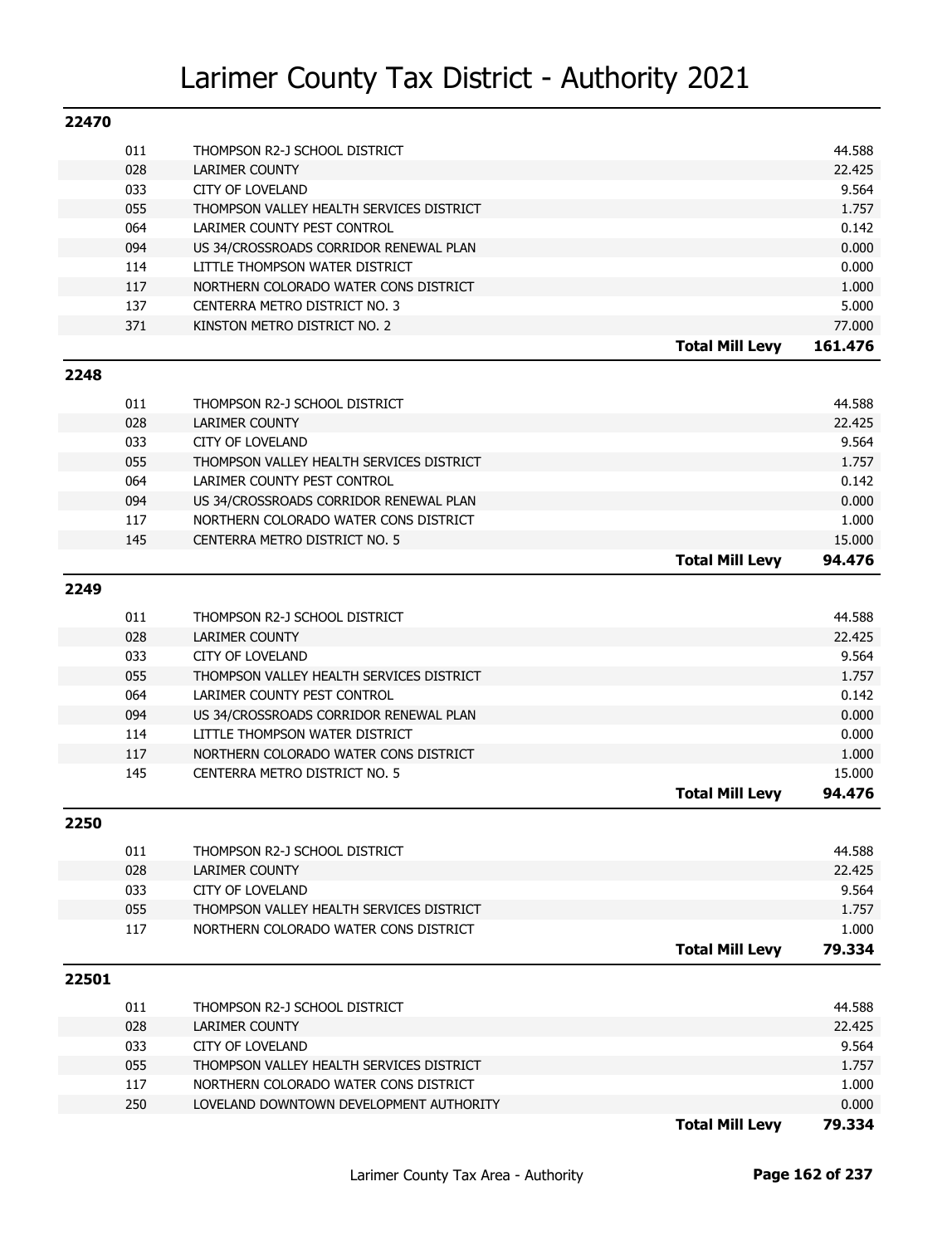| 011<br>44.588<br>THOMPSON R2-J SCHOOL DISTRICT<br>028<br>22.425<br>LARIMER COUNTY<br>9.564<br>033<br><b>CITY OF LOVELAND</b><br>055<br>THOMPSON VALLEY HEALTH SERVICES DISTRICT<br>1.757<br>094<br>US 34/CROSSROADS CORRIDOR RENEWAL PLAN<br>0.000<br>114<br>LITTLE THOMPSON WATER DISTRICT<br>0.000<br>117<br>NORTHERN COLORADO WATER CONS DISTRICT<br>1.000<br><b>Total Mill Levy</b><br>79.334<br>2252<br>011<br>44.588<br>THOMPSON R2-J SCHOOL DISTRICT<br>028<br><b>LARIMER COUNTY</b><br>22.425<br>033<br>9.564<br><b>CITY OF LOVELAND</b><br>055<br>THOMPSON VALLEY HEALTH SERVICES DISTRICT<br>1.757 |
|--------------------------------------------------------------------------------------------------------------------------------------------------------------------------------------------------------------------------------------------------------------------------------------------------------------------------------------------------------------------------------------------------------------------------------------------------------------------------------------------------------------------------------------------------------------------------------------------------------------|
|                                                                                                                                                                                                                                                                                                                                                                                                                                                                                                                                                                                                              |
|                                                                                                                                                                                                                                                                                                                                                                                                                                                                                                                                                                                                              |
|                                                                                                                                                                                                                                                                                                                                                                                                                                                                                                                                                                                                              |
|                                                                                                                                                                                                                                                                                                                                                                                                                                                                                                                                                                                                              |
|                                                                                                                                                                                                                                                                                                                                                                                                                                                                                                                                                                                                              |
|                                                                                                                                                                                                                                                                                                                                                                                                                                                                                                                                                                                                              |
|                                                                                                                                                                                                                                                                                                                                                                                                                                                                                                                                                                                                              |
|                                                                                                                                                                                                                                                                                                                                                                                                                                                                                                                                                                                                              |
|                                                                                                                                                                                                                                                                                                                                                                                                                                                                                                                                                                                                              |
|                                                                                                                                                                                                                                                                                                                                                                                                                                                                                                                                                                                                              |
|                                                                                                                                                                                                                                                                                                                                                                                                                                                                                                                                                                                                              |
|                                                                                                                                                                                                                                                                                                                                                                                                                                                                                                                                                                                                              |
|                                                                                                                                                                                                                                                                                                                                                                                                                                                                                                                                                                                                              |
| 103<br>0.500<br>SOUTH FORT COLLINS SANITATION DISTRICT                                                                                                                                                                                                                                                                                                                                                                                                                                                                                                                                                       |
| 111<br>FORT COLLINS - LOVELAND WATER DISTRICT<br>1.500                                                                                                                                                                                                                                                                                                                                                                                                                                                                                                                                                       |
| 117<br>1.000<br>NORTHERN COLORADO WATER CONS DISTRICT                                                                                                                                                                                                                                                                                                                                                                                                                                                                                                                                                        |
| 35.000<br>139<br>WATERFRONT METRO DISTRICT                                                                                                                                                                                                                                                                                                                                                                                                                                                                                                                                                                   |
| <b>Total Mill Levy</b><br>116.334                                                                                                                                                                                                                                                                                                                                                                                                                                                                                                                                                                            |
| 2253                                                                                                                                                                                                                                                                                                                                                                                                                                                                                                                                                                                                         |
|                                                                                                                                                                                                                                                                                                                                                                                                                                                                                                                                                                                                              |
| 011<br>44.588<br>THOMPSON R2-J SCHOOL DISTRICT                                                                                                                                                                                                                                                                                                                                                                                                                                                                                                                                                               |
| 028<br><b>LARIMER COUNTY</b><br>22.425                                                                                                                                                                                                                                                                                                                                                                                                                                                                                                                                                                       |
| 033<br>9.564<br><b>CITY OF LOVELAND</b>                                                                                                                                                                                                                                                                                                                                                                                                                                                                                                                                                                      |
| 055<br>THOMPSON VALLEY HEALTH SERVICES DISTRICT<br>1.757                                                                                                                                                                                                                                                                                                                                                                                                                                                                                                                                                     |
| 0.000<br>114<br>LITTLE THOMPSON WATER DISTRICT<br>117<br>NORTHERN COLORADO WATER CONS DISTRICT<br>1.000                                                                                                                                                                                                                                                                                                                                                                                                                                                                                                      |
|                                                                                                                                                                                                                                                                                                                                                                                                                                                                                                                                                                                                              |
| <b>Total Mill Levy</b><br>79.334                                                                                                                                                                                                                                                                                                                                                                                                                                                                                                                                                                             |
| 2254                                                                                                                                                                                                                                                                                                                                                                                                                                                                                                                                                                                                         |
| 011<br>44.588<br>THOMPSON R2-J SCHOOL DISTRICT                                                                                                                                                                                                                                                                                                                                                                                                                                                                                                                                                               |
| 028<br><b>LARIMER COUNTY</b><br>22.425                                                                                                                                                                                                                                                                                                                                                                                                                                                                                                                                                                       |
| 9.564<br>033<br><b>CITY OF LOVELAND</b>                                                                                                                                                                                                                                                                                                                                                                                                                                                                                                                                                                      |
| 055<br>THOMPSON VALLEY HEALTH SERVICES DISTRICT<br>1.757                                                                                                                                                                                                                                                                                                                                                                                                                                                                                                                                                     |
| 1.000<br>117<br>NORTHERN COLORADO WATER CONS DISTRICT                                                                                                                                                                                                                                                                                                                                                                                                                                                                                                                                                        |
| 79.334<br><b>Total Mill Levy</b>                                                                                                                                                                                                                                                                                                                                                                                                                                                                                                                                                                             |
| 2255                                                                                                                                                                                                                                                                                                                                                                                                                                                                                                                                                                                                         |
| 011<br>44.588<br>THOMPSON R2-J SCHOOL DISTRICT                                                                                                                                                                                                                                                                                                                                                                                                                                                                                                                                                               |
| 028<br>22.425<br>LARIMER COUNTY                                                                                                                                                                                                                                                                                                                                                                                                                                                                                                                                                                              |
| 033<br>9.564<br><b>CITY OF LOVELAND</b>                                                                                                                                                                                                                                                                                                                                                                                                                                                                                                                                                                      |
| 055<br>1.757<br>THOMPSON VALLEY HEALTH SERVICES DISTRICT                                                                                                                                                                                                                                                                                                                                                                                                                                                                                                                                                     |
| 083<br>LOVELAND GENERAL IMPROVEMENT DISTRICT 1<br>2.684                                                                                                                                                                                                                                                                                                                                                                                                                                                                                                                                                      |
| 117<br>1.000<br>NORTHERN COLORADO WATER CONS DISTRICT                                                                                                                                                                                                                                                                                                                                                                                                                                                                                                                                                        |
| <b>Total Mill Levy</b><br>82.018                                                                                                                                                                                                                                                                                                                                                                                                                                                                                                                                                                             |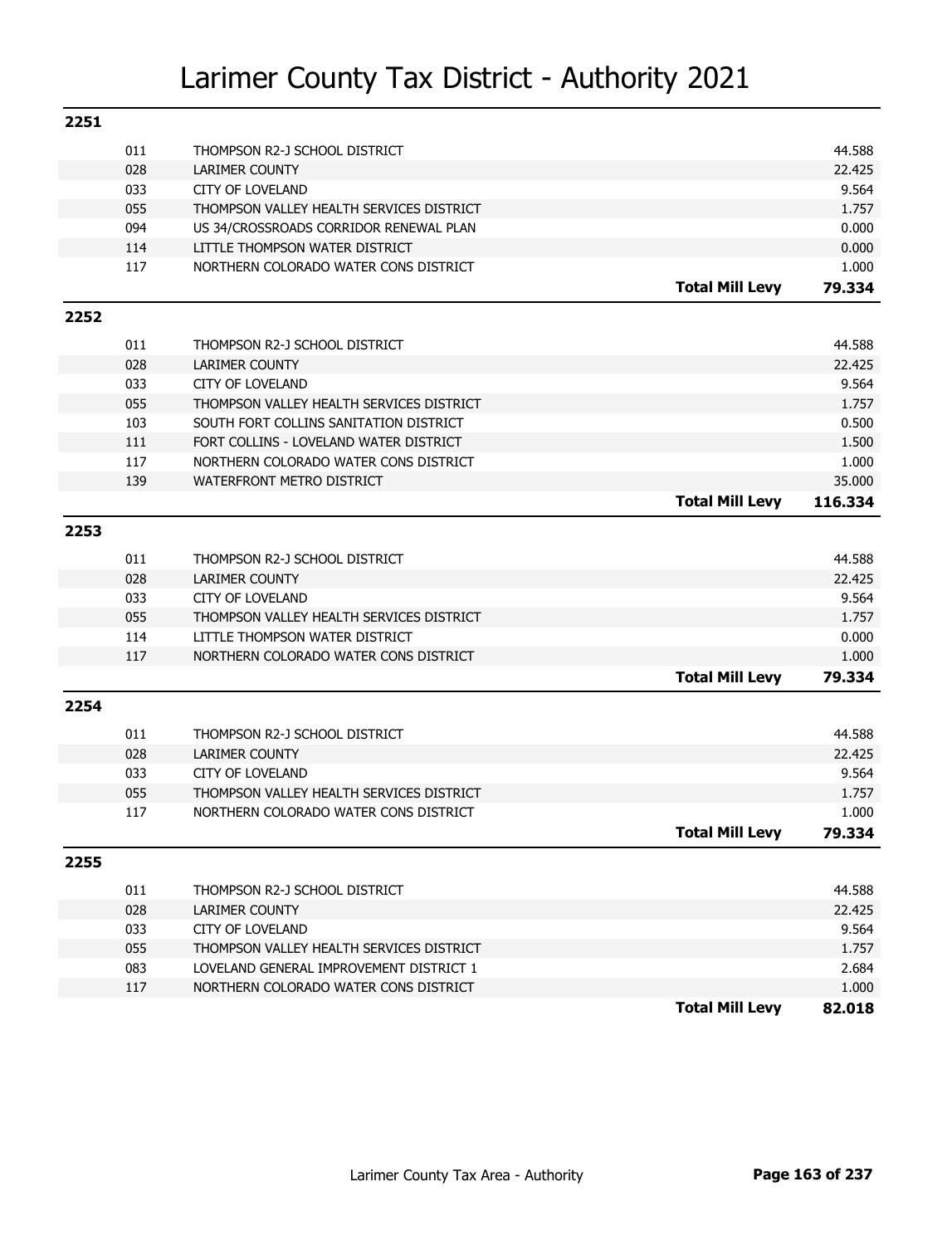| 2256 |     |                                          |                        |                 |
|------|-----|------------------------------------------|------------------------|-----------------|
|      | 011 | THOMPSON R2-J SCHOOL DISTRICT            |                        | 44.588          |
|      | 028 | <b>LARIMER COUNTY</b>                    |                        | 22.425          |
|      | 033 | <b>CITY OF LOVELAND</b>                  |                        | 9.564           |
|      | 055 | THOMPSON VALLEY HEALTH SERVICES DISTRICT |                        | 1.757           |
|      | 111 | FORT COLLINS - LOVELAND WATER DISTRICT   |                        | 1.500           |
|      | 117 | NORTHERN COLORADO WATER CONS DISTRICT    |                        | 1.000           |
|      |     |                                          | <b>Total Mill Levy</b> | 80.834          |
| 2257 |     |                                          |                        |                 |
|      | 011 | THOMPSON R2-J SCHOOL DISTRICT            |                        | 44.588          |
|      | 028 | <b>LARIMER COUNTY</b>                    |                        | 22.425          |
|      | 033 | <b>CITY OF LOVELAND</b>                  |                        | 9.564           |
|      | 055 | THOMPSON VALLEY HEALTH SERVICES DISTRICT |                        | 1.757           |
|      | 083 | LOVELAND GENERAL IMPROVEMENT DISTRICT 1  |                        | 2.684           |
|      | 117 | NORTHERN COLORADO WATER CONS DISTRICT    |                        | 1.000           |
|      |     |                                          | <b>Total Mill Levy</b> | 82.018          |
| 2258 |     |                                          |                        |                 |
|      | 011 | THOMPSON R2-J SCHOOL DISTRICT            |                        | 44.588          |
|      | 028 | <b>LARIMER COUNTY</b>                    |                        | 22.425          |
|      | 033 | <b>CITY OF LOVELAND</b>                  |                        | 9.564           |
|      | 055 | THOMPSON VALLEY HEALTH SERVICES DISTRICT |                        | 1.757           |
|      | 103 | SOUTH FORT COLLINS SANITATION DISTRICT   |                        | 0.500           |
|      | 111 | FORT COLLINS - LOVELAND WATER DISTRICT   |                        | 1.500           |
|      | 117 | NORTHERN COLORADO WATER CONS DISTRICT    |                        | 1.000           |
|      |     |                                          | <b>Total Mill Levy</b> | 81.334          |
| 2259 |     |                                          |                        |                 |
|      |     |                                          |                        |                 |
|      | 011 | THOMPSON R2-J SCHOOL DISTRICT            |                        | 44.588          |
|      | 028 | <b>LARIMER COUNTY</b>                    |                        | 22.425          |
|      | 033 | <b>CITY OF LOVELAND</b>                  |                        | 9.564           |
|      | 055 | THOMPSON VALLEY HEALTH SERVICES DISTRICT |                        | 1.757           |
|      | 103 | SOUTH FORT COLLINS SANITATION DISTRICT   |                        | 0.500           |
|      | 117 | NORTHERN COLORADO WATER CONS DISTRICT    | <b>Total Mill Levy</b> | 1.000<br>79.834 |
|      |     |                                          |                        |                 |
| 2260 |     |                                          |                        |                 |
|      | 011 | THOMPSON R2-J SCHOOL DISTRICT            |                        | 44.588          |
|      | 028 | <b>LARIMER COUNTY</b>                    |                        | 22.425          |
|      | 033 | <b>CITY OF LOVELAND</b>                  |                        | 9.564           |
|      | 055 | THOMPSON VALLEY HEALTH SERVICES DISTRICT |                        | 1.757           |
|      | 114 | LITTLE THOMPSON WATER DISTRICT           |                        | 0.000           |
|      | 117 | NORTHERN COLORADO WATER CONS DISTRICT    |                        | 1.000           |
|      | 128 | VAN DE WATER METRO DISTRICT NO. 2        |                        | 50.355          |
|      |     |                                          | <b>Total Mill Levy</b> | 129.689         |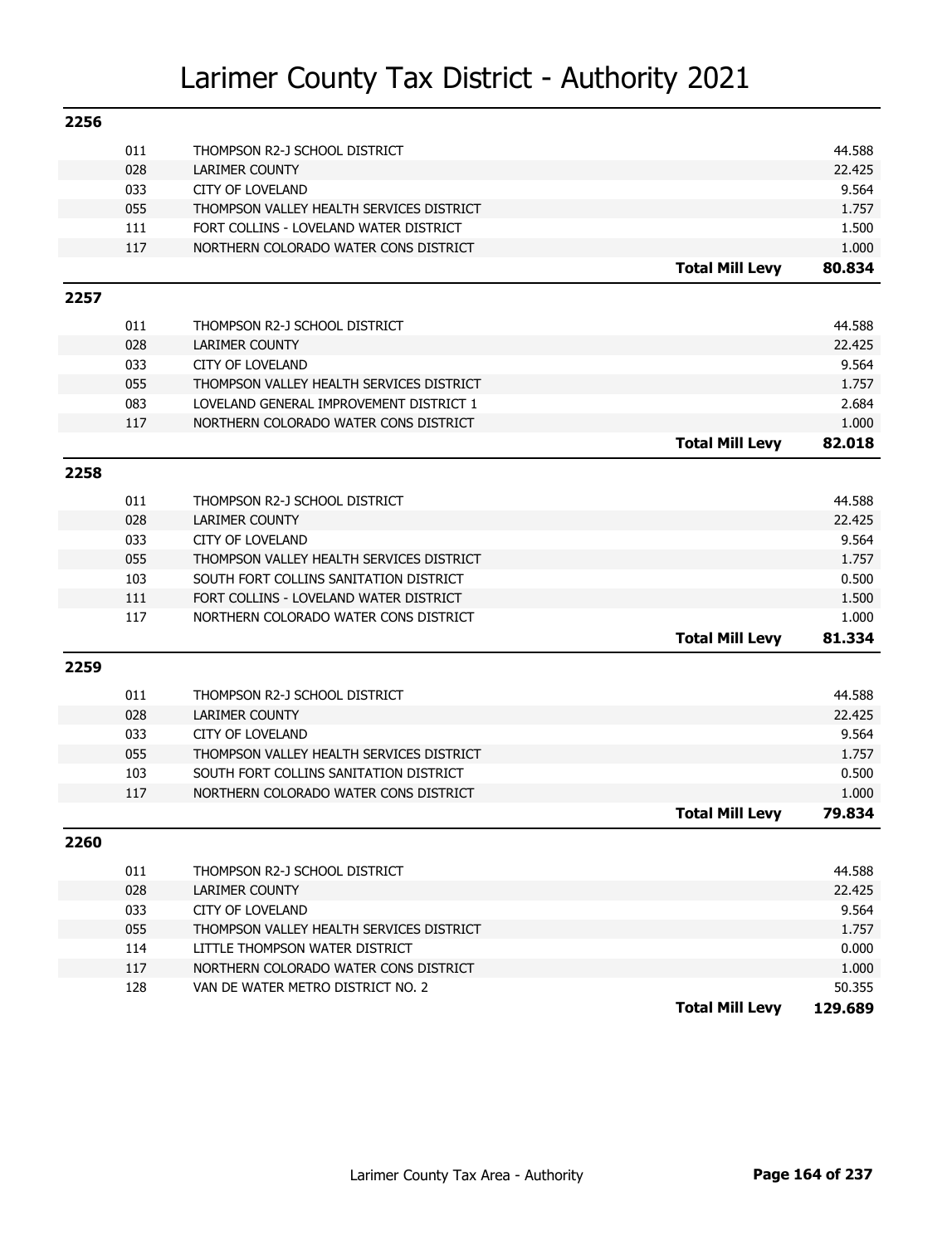| 2261  |     |                                                        |                        |         |
|-------|-----|--------------------------------------------------------|------------------------|---------|
|       | 011 | THOMPSON R2-J SCHOOL DISTRICT                          |                        | 44.588  |
|       | 028 | LARIMER COUNTY                                         |                        | 22.425  |
|       | 033 | <b>CITY OF LOVELAND</b>                                |                        | 9.564   |
|       | 055 | THOMPSON VALLEY HEALTH SERVICES DISTRICT               |                        | 1.757   |
|       | 114 | LITTLE THOMPSON WATER DISTRICT                         |                        | 0.000   |
|       | 117 | NORTHERN COLORADO WATER CONS DISTRICT                  |                        | 1.000   |
|       | 129 | VAN DE WATER METRO DISTRICT NO. 3                      |                        | 40.000  |
|       |     |                                                        | <b>Total Mill Levy</b> | 119.334 |
| 2263  |     |                                                        |                        |         |
|       | 011 | THOMPSON R2-J SCHOOL DISTRICT                          |                        | 44.588  |
|       | 028 | <b>LARIMER COUNTY</b>                                  |                        | 22.425  |
|       | 033 | <b>CITY OF LOVELAND</b>                                |                        | 9.564   |
|       | 055 | THOMPSON VALLEY HEALTH SERVICES DISTRICT               |                        | 1.757   |
|       | 071 | LARIMER COUNTY G.I.D. NO. 8 NAMAQUA HILLS              |                        | 8.382   |
|       | 117 | NORTHERN COLORADO WATER CONS DISTRICT                  |                        | 1.000   |
|       |     |                                                        | <b>Total Mill Levy</b> | 87.716  |
|       |     |                                                        |                        |         |
| 2264  |     |                                                        |                        |         |
|       | 011 | THOMPSON R2-J SCHOOL DISTRICT                          |                        | 44.588  |
|       | 028 | <b>LARIMER COUNTY</b>                                  |                        | 22.425  |
|       | 033 | <b>CITY OF LOVELAND</b>                                |                        | 9.564   |
|       | 055 | THOMPSON VALLEY HEALTH SERVICES DISTRICT               |                        | 1.757   |
|       | 094 | US 34/CROSSROADS CORRIDOR RENEWAL PLAN                 |                        | 0.000   |
|       | 114 | LITTLE THOMPSON WATER DISTRICT                         |                        | 0.000   |
|       | 117 | NORTHERN COLORADO WATER CONS DISTRICT                  |                        | 1.000   |
|       | 207 | CENTERRA METRO DISTRICT NO. 2 RES DEBT                 |                        | 17.862  |
|       |     |                                                        | <b>Total Mill Levy</b> | 97.196  |
| 22641 |     |                                                        |                        |         |
|       | 011 |                                                        |                        | 44.588  |
|       | 028 | THOMPSON R2-J SCHOOL DISTRICT<br><b>LARIMER COUNTY</b> |                        | 22.425  |
|       | 033 | <b>CITY OF LOVELAND</b>                                |                        | 9.564   |
|       | 055 | THOMPSON VALLEY HEALTH SERVICES DISTRICT               |                        | 1.757   |
|       | 094 | US 34/CROSSROADS CORRIDOR RENEWAL PLAN                 |                        | 0.000   |
|       | 114 | LITTLE THOMPSON WATER DISTRICT                         |                        | 0.000   |
|       | 117 | NORTHERN COLORADO WATER CONS DISTRICT                  |                        | 1.000   |
|       | 135 | CENTERRA METRO DISTRICT NO. 1                          |                        | 0.000   |
|       | 207 | CENTERRA METRO DISTRICT NO. 2 RES DEBT                 |                        | 17.862  |
|       |     |                                                        | <b>Total Mill Levy</b> | 97.196  |
|       |     |                                                        |                        |         |
| 2265  |     |                                                        |                        |         |
|       | 011 | THOMPSON R2-J SCHOOL DISTRICT                          |                        | 44.588  |
|       | 028 | LARIMER COUNTY                                         |                        | 22.425  |
|       | 033 | <b>CITY OF LOVELAND</b>                                |                        | 9.564   |
|       | 055 | THOMPSON VALLEY HEALTH SERVICES DISTRICT               |                        | 1.757   |
|       | 088 | LOVELAND URBAN RENEWAL AUTHORITY                       |                        | 0.000   |
|       | 117 | NORTHERN COLORADO WATER CONS DISTRICT                  |                        | 1.000   |
|       |     |                                                        | <b>Total Mill Levy</b> | 79.334  |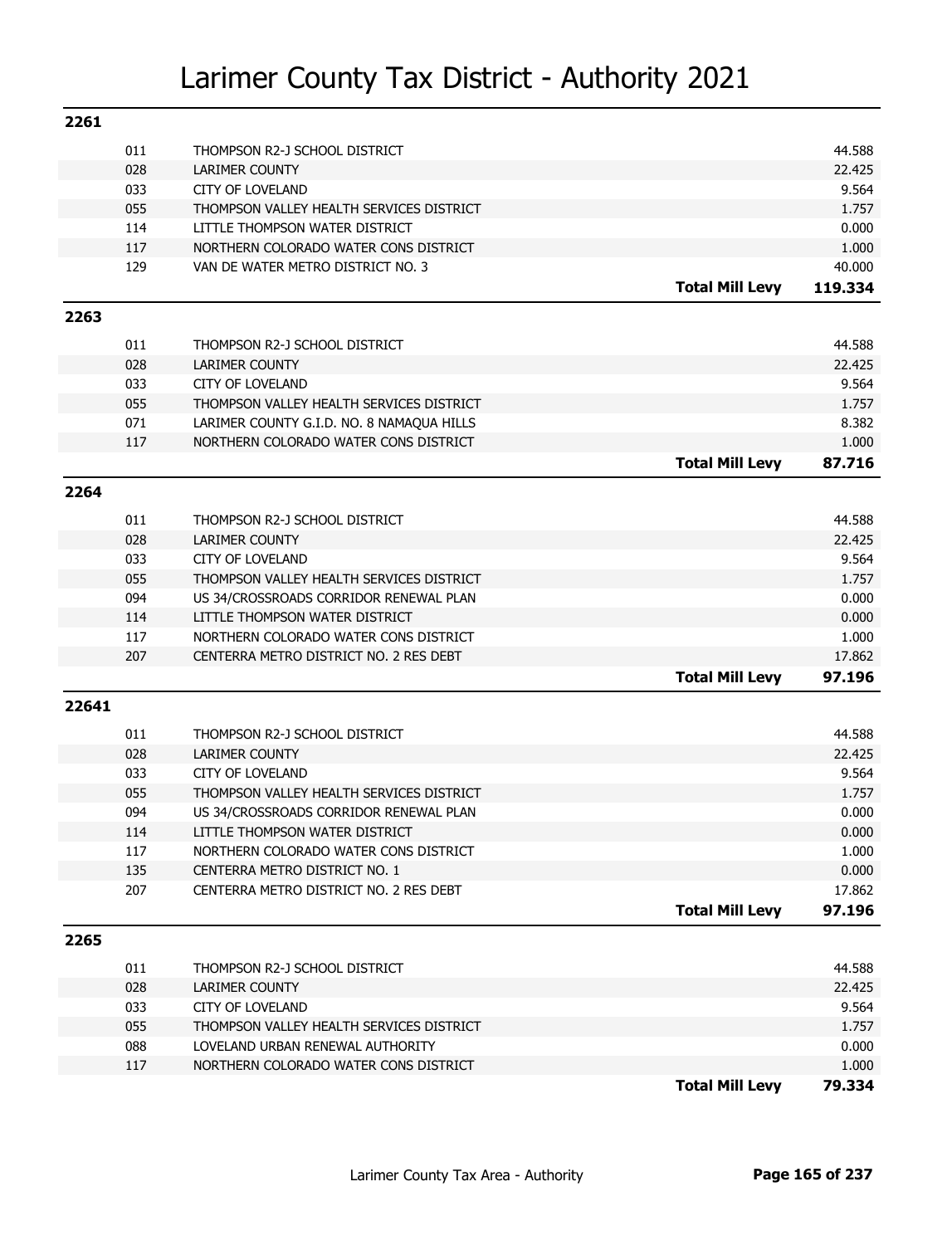| 011<br>44.588<br>THOMPSON R2-J SCHOOL DISTRICT<br>028<br><b>LARIMER COUNTY</b><br>22.425<br>033<br><b>CITY OF LOVELAND</b><br>9.564<br>055<br>THOMPSON VALLEY HEALTH SERVICES DISTRICT<br>1.757<br>088<br>LOVELAND URBAN RENEWAL AUTHORITY<br>0.000<br>117<br>NORTHERN COLORADO WATER CONS DISTRICT<br>1.000<br>250<br>LOVELAND DOWNTOWN DEVELOPMENT AUTHORITY<br>0.000<br><b>Total Mill Levy</b><br>79.334<br>2266<br>011<br>44.588<br>THOMPSON R2-J SCHOOL DISTRICT<br>028<br><b>LARIMER COUNTY</b><br>22.425<br>033<br>9.564<br><b>CITY OF LOVELAND</b><br>055<br>THOMPSON VALLEY HEALTH SERVICES DISTRICT<br>1.757<br>088<br>LOVELAND URBAN RENEWAL AUTHORITY<br>0.000<br>117<br>NORTHERN COLORADO WATER CONS DISTRICT<br>1.000<br><b>Total Mill Levy</b><br>79.334<br>2267<br>011<br>44.588<br>THOMPSON R2-J SCHOOL DISTRICT<br>028<br><b>LARIMER COUNTY</b><br>22.425<br>033<br><b>CITY OF LOVELAND</b><br>9.564<br>055<br>THOMPSON VALLEY HEALTH SERVICES DISTRICT<br>1.757<br>083<br>2.684<br>LOVELAND GENERAL IMPROVEMENT DISTRICT 1<br>088<br>LOVELAND URBAN RENEWAL AUTHORITY<br>0.000<br>117<br>NORTHERN COLORADO WATER CONS DISTRICT<br>1.000<br><b>Total Mill Levy</b><br>82.018 |
|------------------------------------------------------------------------------------------------------------------------------------------------------------------------------------------------------------------------------------------------------------------------------------------------------------------------------------------------------------------------------------------------------------------------------------------------------------------------------------------------------------------------------------------------------------------------------------------------------------------------------------------------------------------------------------------------------------------------------------------------------------------------------------------------------------------------------------------------------------------------------------------------------------------------------------------------------------------------------------------------------------------------------------------------------------------------------------------------------------------------------------------------------------------------------------------------|
|                                                                                                                                                                                                                                                                                                                                                                                                                                                                                                                                                                                                                                                                                                                                                                                                                                                                                                                                                                                                                                                                                                                                                                                                |
|                                                                                                                                                                                                                                                                                                                                                                                                                                                                                                                                                                                                                                                                                                                                                                                                                                                                                                                                                                                                                                                                                                                                                                                                |
|                                                                                                                                                                                                                                                                                                                                                                                                                                                                                                                                                                                                                                                                                                                                                                                                                                                                                                                                                                                                                                                                                                                                                                                                |
|                                                                                                                                                                                                                                                                                                                                                                                                                                                                                                                                                                                                                                                                                                                                                                                                                                                                                                                                                                                                                                                                                                                                                                                                |
|                                                                                                                                                                                                                                                                                                                                                                                                                                                                                                                                                                                                                                                                                                                                                                                                                                                                                                                                                                                                                                                                                                                                                                                                |
|                                                                                                                                                                                                                                                                                                                                                                                                                                                                                                                                                                                                                                                                                                                                                                                                                                                                                                                                                                                                                                                                                                                                                                                                |
|                                                                                                                                                                                                                                                                                                                                                                                                                                                                                                                                                                                                                                                                                                                                                                                                                                                                                                                                                                                                                                                                                                                                                                                                |
|                                                                                                                                                                                                                                                                                                                                                                                                                                                                                                                                                                                                                                                                                                                                                                                                                                                                                                                                                                                                                                                                                                                                                                                                |
|                                                                                                                                                                                                                                                                                                                                                                                                                                                                                                                                                                                                                                                                                                                                                                                                                                                                                                                                                                                                                                                                                                                                                                                                |
|                                                                                                                                                                                                                                                                                                                                                                                                                                                                                                                                                                                                                                                                                                                                                                                                                                                                                                                                                                                                                                                                                                                                                                                                |
|                                                                                                                                                                                                                                                                                                                                                                                                                                                                                                                                                                                                                                                                                                                                                                                                                                                                                                                                                                                                                                                                                                                                                                                                |
|                                                                                                                                                                                                                                                                                                                                                                                                                                                                                                                                                                                                                                                                                                                                                                                                                                                                                                                                                                                                                                                                                                                                                                                                |
|                                                                                                                                                                                                                                                                                                                                                                                                                                                                                                                                                                                                                                                                                                                                                                                                                                                                                                                                                                                                                                                                                                                                                                                                |
|                                                                                                                                                                                                                                                                                                                                                                                                                                                                                                                                                                                                                                                                                                                                                                                                                                                                                                                                                                                                                                                                                                                                                                                                |
|                                                                                                                                                                                                                                                                                                                                                                                                                                                                                                                                                                                                                                                                                                                                                                                                                                                                                                                                                                                                                                                                                                                                                                                                |
|                                                                                                                                                                                                                                                                                                                                                                                                                                                                                                                                                                                                                                                                                                                                                                                                                                                                                                                                                                                                                                                                                                                                                                                                |
|                                                                                                                                                                                                                                                                                                                                                                                                                                                                                                                                                                                                                                                                                                                                                                                                                                                                                                                                                                                                                                                                                                                                                                                                |
|                                                                                                                                                                                                                                                                                                                                                                                                                                                                                                                                                                                                                                                                                                                                                                                                                                                                                                                                                                                                                                                                                                                                                                                                |
|                                                                                                                                                                                                                                                                                                                                                                                                                                                                                                                                                                                                                                                                                                                                                                                                                                                                                                                                                                                                                                                                                                                                                                                                |
|                                                                                                                                                                                                                                                                                                                                                                                                                                                                                                                                                                                                                                                                                                                                                                                                                                                                                                                                                                                                                                                                                                                                                                                                |
|                                                                                                                                                                                                                                                                                                                                                                                                                                                                                                                                                                                                                                                                                                                                                                                                                                                                                                                                                                                                                                                                                                                                                                                                |
|                                                                                                                                                                                                                                                                                                                                                                                                                                                                                                                                                                                                                                                                                                                                                                                                                                                                                                                                                                                                                                                                                                                                                                                                |
|                                                                                                                                                                                                                                                                                                                                                                                                                                                                                                                                                                                                                                                                                                                                                                                                                                                                                                                                                                                                                                                                                                                                                                                                |
|                                                                                                                                                                                                                                                                                                                                                                                                                                                                                                                                                                                                                                                                                                                                                                                                                                                                                                                                                                                                                                                                                                                                                                                                |
|                                                                                                                                                                                                                                                                                                                                                                                                                                                                                                                                                                                                                                                                                                                                                                                                                                                                                                                                                                                                                                                                                                                                                                                                |
| 22670                                                                                                                                                                                                                                                                                                                                                                                                                                                                                                                                                                                                                                                                                                                                                                                                                                                                                                                                                                                                                                                                                                                                                                                          |
| 011<br>THOMPSON R2-J SCHOOL DISTRICT<br>44.588                                                                                                                                                                                                                                                                                                                                                                                                                                                                                                                                                                                                                                                                                                                                                                                                                                                                                                                                                                                                                                                                                                                                                 |
| 028<br><b>LARIMER COUNTY</b><br>22.425                                                                                                                                                                                                                                                                                                                                                                                                                                                                                                                                                                                                                                                                                                                                                                                                                                                                                                                                                                                                                                                                                                                                                         |
| 033<br><b>CITY OF LOVELAND</b><br>9.564                                                                                                                                                                                                                                                                                                                                                                                                                                                                                                                                                                                                                                                                                                                                                                                                                                                                                                                                                                                                                                                                                                                                                        |
| 055<br>THOMPSON VALLEY HEALTH SERVICES DISTRICT<br>1.757                                                                                                                                                                                                                                                                                                                                                                                                                                                                                                                                                                                                                                                                                                                                                                                                                                                                                                                                                                                                                                                                                                                                       |
| 083<br>LOVELAND GENERAL IMPROVEMENT DISTRICT 1<br>2.684                                                                                                                                                                                                                                                                                                                                                                                                                                                                                                                                                                                                                                                                                                                                                                                                                                                                                                                                                                                                                                                                                                                                        |
| 088<br>LOVELAND URBAN RENEWAL AUTHORITY<br>0.000                                                                                                                                                                                                                                                                                                                                                                                                                                                                                                                                                                                                                                                                                                                                                                                                                                                                                                                                                                                                                                                                                                                                               |
| 117<br>NORTHERN COLORADO WATER CONS DISTRICT<br>1.000                                                                                                                                                                                                                                                                                                                                                                                                                                                                                                                                                                                                                                                                                                                                                                                                                                                                                                                                                                                                                                                                                                                                          |
| 250<br>0.000<br>LOVELAND DOWNTOWN DEVELOPMENT AUTHORITY                                                                                                                                                                                                                                                                                                                                                                                                                                                                                                                                                                                                                                                                                                                                                                                                                                                                                                                                                                                                                                                                                                                                        |
| <b>Total Mill Levy</b><br>82.018                                                                                                                                                                                                                                                                                                                                                                                                                                                                                                                                                                                                                                                                                                                                                                                                                                                                                                                                                                                                                                                                                                                                                               |
| 2268                                                                                                                                                                                                                                                                                                                                                                                                                                                                                                                                                                                                                                                                                                                                                                                                                                                                                                                                                                                                                                                                                                                                                                                           |
| 011<br>44.588<br>THOMPSON R2-J SCHOOL DISTRICT                                                                                                                                                                                                                                                                                                                                                                                                                                                                                                                                                                                                                                                                                                                                                                                                                                                                                                                                                                                                                                                                                                                                                 |
| 028<br><b>LARIMER COUNTY</b><br>22.425                                                                                                                                                                                                                                                                                                                                                                                                                                                                                                                                                                                                                                                                                                                                                                                                                                                                                                                                                                                                                                                                                                                                                         |
| 033<br><b>CITY OF LOVELAND</b><br>9.564                                                                                                                                                                                                                                                                                                                                                                                                                                                                                                                                                                                                                                                                                                                                                                                                                                                                                                                                                                                                                                                                                                                                                        |
| 055<br>1.757<br>THOMPSON VALLEY HEALTH SERVICES DISTRICT                                                                                                                                                                                                                                                                                                                                                                                                                                                                                                                                                                                                                                                                                                                                                                                                                                                                                                                                                                                                                                                                                                                                       |
| 083<br>2.684<br>LOVELAND GENERAL IMPROVEMENT DISTRICT 1                                                                                                                                                                                                                                                                                                                                                                                                                                                                                                                                                                                                                                                                                                                                                                                                                                                                                                                                                                                                                                                                                                                                        |
| 088<br>0.000<br>LOVELAND URBAN RENEWAL AUTHORITY                                                                                                                                                                                                                                                                                                                                                                                                                                                                                                                                                                                                                                                                                                                                                                                                                                                                                                                                                                                                                                                                                                                                               |
| 117<br>NORTHERN COLORADO WATER CONS DISTRICT<br>1.000                                                                                                                                                                                                                                                                                                                                                                                                                                                                                                                                                                                                                                                                                                                                                                                                                                                                                                                                                                                                                                                                                                                                          |
| <b>Total Mill Levy</b><br>82.018                                                                                                                                                                                                                                                                                                                                                                                                                                                                                                                                                                                                                                                                                                                                                                                                                                                                                                                                                                                                                                                                                                                                                               |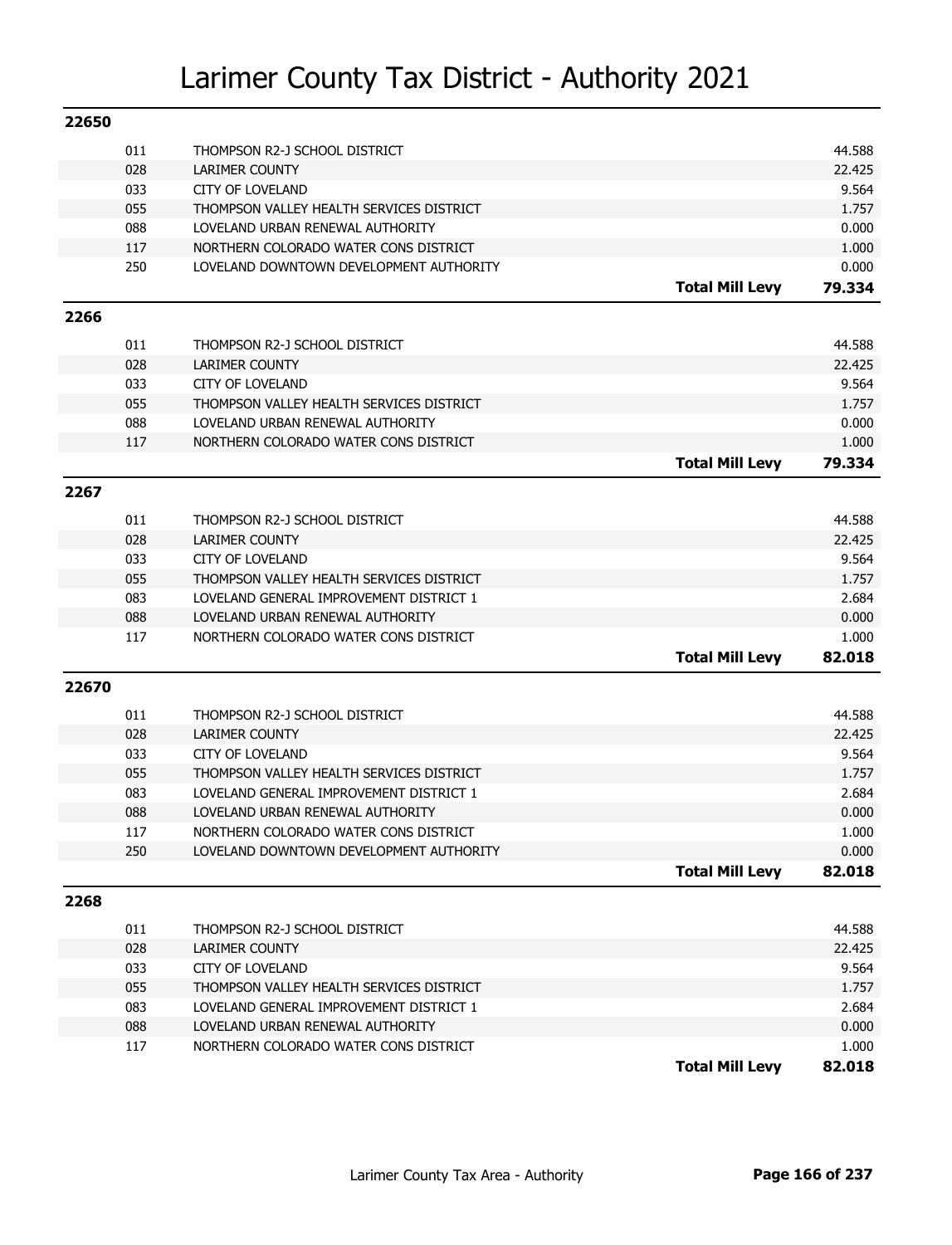| 2269 |     |                                          |                        |         |
|------|-----|------------------------------------------|------------------------|---------|
|      | 011 | THOMPSON R2-J SCHOOL DISTRICT            |                        | 44.588  |
|      | 028 | <b>LARIMER COUNTY</b>                    |                        | 22.425  |
|      | 033 | CITY OF LOVELAND                         |                        | 9.564   |
|      | 055 | THOMPSON VALLEY HEALTH SERVICES DISTRICT |                        | 1.757   |
|      | 094 | US 34/CROSSROADS CORRIDOR RENEWAL PLAN   |                        | 0.000   |
|      | 117 | NORTHERN COLORADO WATER CONS DISTRICT    |                        | 1.000   |
|      | 136 | CENTERRA METRO DISTRICT NO. 2            |                        | 52.200  |
|      | 138 | CENTERRA METRO DISTRICT NO. 4            |                        | 0.000   |
|      |     |                                          | <b>Total Mill Levy</b> | 131.534 |
| 2270 |     |                                          |                        |         |
|      | 011 | THOMPSON R2-J SCHOOL DISTRICT            |                        | 44.588  |
|      | 028 | <b>LARIMER COUNTY</b>                    |                        | 22.425  |
|      | 033 | <b>CITY OF LOVELAND</b>                  |                        | 9.564   |
|      | 055 | THOMPSON VALLEY HEALTH SERVICES DISTRICT |                        | 1.757   |
|      | 094 | US 34/CROSSROADS CORRIDOR RENEWAL PLAN   |                        | 0.000   |
|      | 117 | NORTHERN COLORADO WATER CONS DISTRICT    |                        | 1.000   |
|      | 137 | CENTERRA METRO DISTRICT NO. 3            |                        | 5.000   |
|      |     |                                          | <b>Total Mill Levy</b> | 84.334  |
|      |     |                                          |                        |         |
| 2271 |     |                                          |                        |         |
|      | 011 | THOMPSON R2-J SCHOOL DISTRICT            |                        | 44.588  |
|      | 028 | <b>LARIMER COUNTY</b>                    |                        | 22.425  |
|      | 033 | <b>CITY OF LOVELAND</b>                  |                        | 9.564   |
|      | 055 | THOMPSON VALLEY HEALTH SERVICES DISTRICT |                        | 1.757   |
|      | 094 | US 34/CROSSROADS CORRIDOR RENEWAL PLAN   |                        | 0.000   |
|      | 114 | LITTLE THOMPSON WATER DISTRICT           |                        | 0.000   |
|      | 117 | NORTHERN COLORADO WATER CONS DISTRICT    |                        | 1.000   |
|      | 136 | CENTERRA METRO DISTRICT NO. 2            |                        | 52.200  |
|      | 138 | CENTERRA METRO DISTRICT NO. 4            |                        | 0.000   |
|      |     |                                          | <b>Total Mill Levy</b> | 131.534 |
| 2272 |     |                                          |                        |         |
|      | 011 | THOMPSON R2-J SCHOOL DISTRICT            |                        | 44.588  |
|      | 028 | <b>LARIMER COUNTY</b>                    |                        | 22.425  |
|      | 033 | <b>CITY OF LOVELAND</b>                  |                        | 9.564   |
|      | 055 | THOMPSON VALLEY HEALTH SERVICES DISTRICT |                        | 1.757   |
|      | 094 | US 34/CROSSROADS CORRIDOR RENEWAL PLAN   |                        | 0.000   |
|      | 114 | LITTLE THOMPSON WATER DISTRICT           |                        | 0.000   |
|      | 117 | NORTHERN COLORADO WATER CONS DISTRICT    |                        | 1.000   |
|      | 137 | CENTERRA METRO DISTRICT NO. 3            |                        | 5.000   |
|      |     |                                          | <b>Total Mill Levy</b> | 84.334  |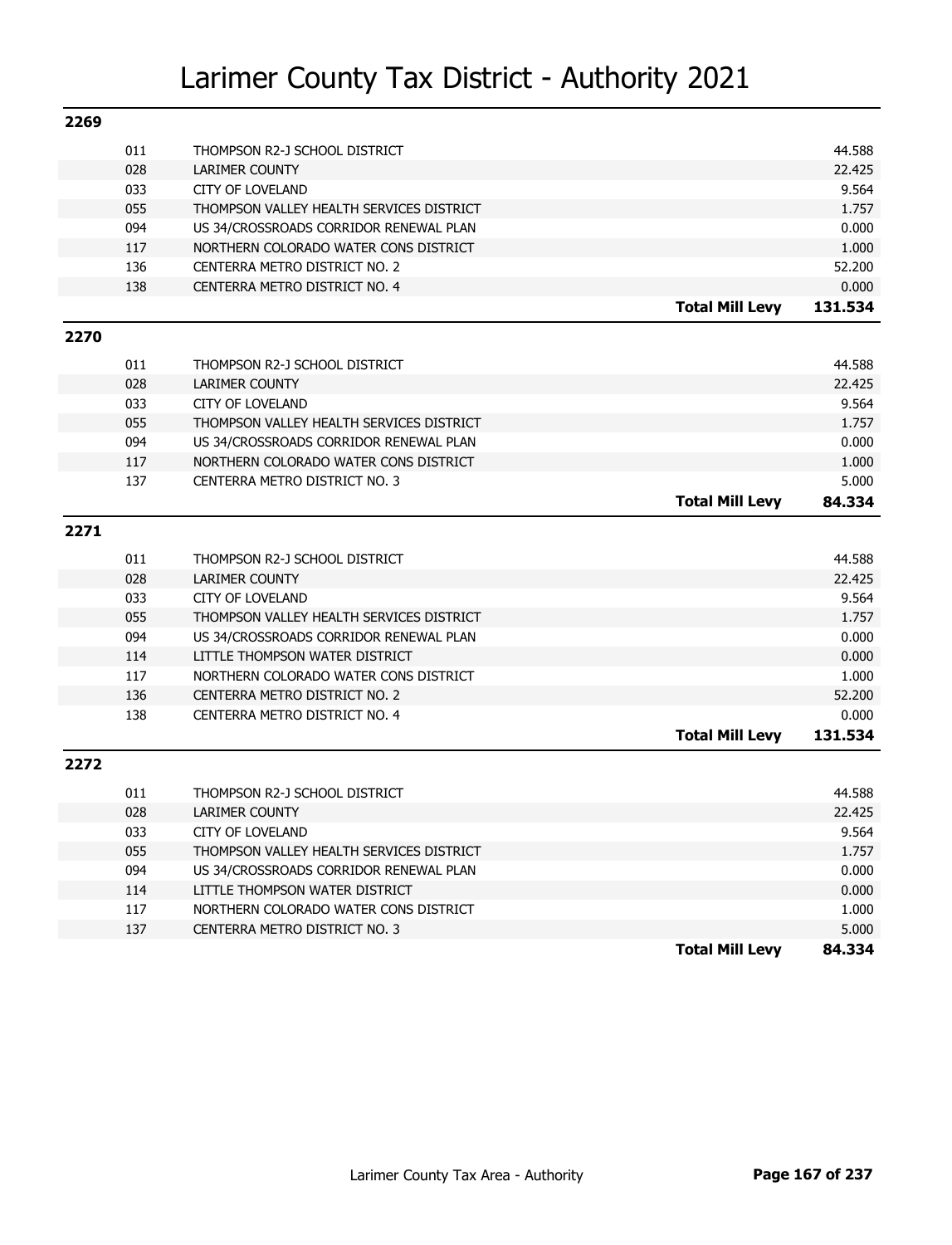| 2273 |     |                                          |                        |         |
|------|-----|------------------------------------------|------------------------|---------|
|      | 011 | THOMPSON R2-J SCHOOL DISTRICT            |                        | 44.588  |
|      | 028 | LARIMER COUNTY                           |                        | 22.425  |
|      | 033 | <b>CITY OF LOVELAND</b>                  |                        | 9.564   |
|      | 055 | THOMPSON VALLEY HEALTH SERVICES DISTRICT |                        | 1.757   |
|      | 094 | US 34/CROSSROADS CORRIDOR RENEWAL PLAN   |                        | 0.000   |
|      | 114 | LITTLE THOMPSON WATER DISTRICT           |                        | 0.000   |
|      | 117 | NORTHERN COLORADO WATER CONS DISTRICT    |                        | 1.000   |
|      | 135 | CENTERRA METRO DISTRICT NO. 1            |                        | 0.000   |
|      |     |                                          | <b>Total Mill Levy</b> | 79.334  |
| 2274 |     |                                          |                        |         |
|      | 011 | THOMPSON R2-J SCHOOL DISTRICT            |                        | 44.588  |
|      | 028 | <b>LARIMER COUNTY</b>                    |                        | 22.425  |
|      | 033 | <b>CITY OF LOVELAND</b>                  |                        | 9.564   |
|      | 055 | THOMPSON VALLEY HEALTH SERVICES DISTRICT |                        | 1.757   |
|      | 117 | NORTHERN COLORADO WATER CONS DISTRICT    |                        | 1.000   |
|      | 137 | CENTERRA METRO DISTRICT NO. 3            |                        | 5.000   |
|      |     |                                          | <b>Total Mill Levy</b> | 84.334  |
| 2275 |     |                                          |                        |         |
|      | 011 | THOMPSON R2-J SCHOOL DISTRICT            |                        | 44.588  |
|      | 028 | <b>LARIMER COUNTY</b>                    |                        | 22.425  |
|      | 033 | <b>CITY OF LOVELAND</b>                  |                        | 9.564   |
|      | 055 | THOMPSON VALLEY HEALTH SERVICES DISTRICT |                        | 1.757   |
|      | 088 | LOVELAND URBAN RENEWAL AUTHORITY         |                        | 0.000   |
|      | 117 | NORTHERN COLORADO WATER CONS DISTRICT    |                        | 1.000   |
|      |     |                                          | <b>Total Mill Levy</b> | 79.334  |
| 2276 |     |                                          |                        |         |
|      | 011 | THOMPSON R2-J SCHOOL DISTRICT            |                        | 44.588  |
|      | 028 | <b>LARIMER COUNTY</b>                    |                        | 22.425  |
|      | 033 | <b>CITY OF LOVELAND</b>                  |                        | 9.564   |
|      | 055 | THOMPSON VALLEY HEALTH SERVICES DISTRICT |                        | 1.757   |
|      | 083 | LOVELAND GENERAL IMPROVEMENT DISTRICT 1  |                        | 2.684   |
|      | 088 | LOVELAND URBAN RENEWAL AUTHORITY         |                        | 0.000   |
|      | 117 | NORTHERN COLORADO WATER CONS DISTRICT    |                        | 1.000   |
|      |     |                                          | <b>Total Mill Levy</b> | 82.018  |
| 2277 |     |                                          |                        |         |
|      |     |                                          |                        |         |
|      | 011 | THOMPSON R2-J SCHOOL DISTRICT            |                        | 44.588  |
|      | 028 | <b>LARIMER COUNTY</b>                    |                        | 22.425  |
|      | 033 | <b>CITY OF LOVELAND</b>                  |                        | 9.564   |
|      | 055 | THOMPSON VALLEY HEALTH SERVICES DISTRICT |                        | 1.757   |
|      | 114 | LITTLE THOMPSON WATER DISTRICT           |                        | 0.000   |
|      | 117 | NORTHERN COLORADO WATER CONS DISTRICT    |                        | 1.000   |
|      | 136 | CENTERRA METRO DISTRICT NO. 2            |                        | 52.200  |
|      | 138 | CENTERRA METRO DISTRICT NO. 4            |                        | 0.000   |
|      |     |                                          | <b>Total Mill Levy</b> | 131.534 |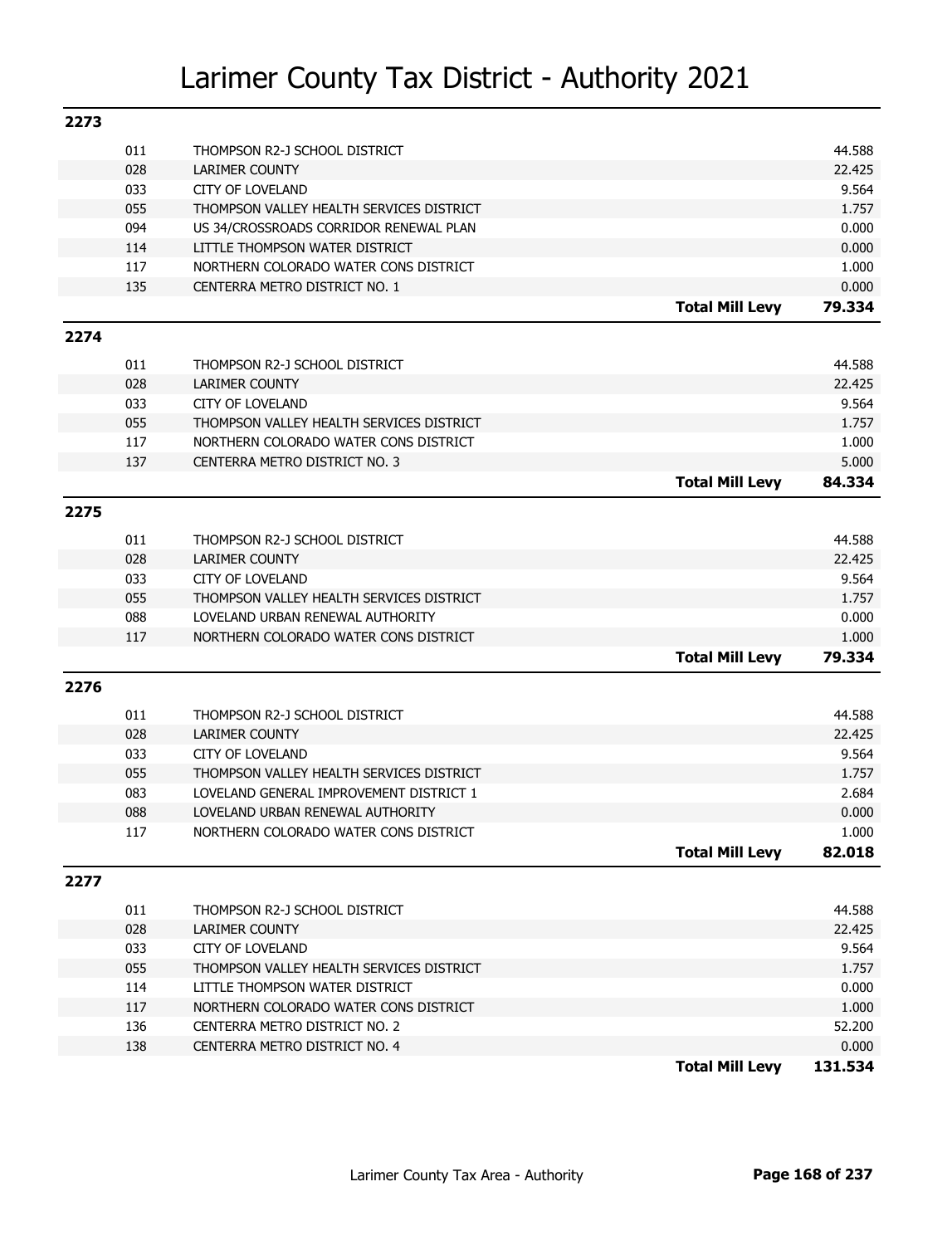| 2278  |            |                                                                     |                        |                |
|-------|------------|---------------------------------------------------------------------|------------------------|----------------|
|       | 011        | THOMPSON R2-J SCHOOL DISTRICT                                       |                        | 44.588         |
|       | 028        | <b>LARIMER COUNTY</b>                                               |                        | 22.425         |
|       | 033        | <b>CITY OF LOVELAND</b>                                             |                        | 9.564          |
|       | 055        | THOMPSON VALLEY HEALTH SERVICES DISTRICT                            |                        | 1.757          |
|       | 057        | BLK 41 - FINLEYS ADD URP                                            |                        | 0.000          |
|       | 083        | LOVELAND GENERAL IMPROVEMENT DISTRICT 1                             |                        | 2.684          |
|       | 117        | NORTHERN COLORADO WATER CONS DISTRICT                               |                        | 1.000          |
|       |            |                                                                     | <b>Total Mill Levy</b> | 82.018         |
| 2279  |            |                                                                     |                        |                |
|       |            |                                                                     |                        |                |
|       | 011        | THOMPSON R2-J SCHOOL DISTRICT                                       |                        | 44.588         |
|       | 028        | <b>LARIMER COUNTY</b>                                               |                        | 22.425         |
|       | 033<br>055 | <b>CITY OF LOVELAND</b><br>THOMPSON VALLEY HEALTH SERVICES DISTRICT |                        | 9.564<br>1.757 |
|       | 057        | BLK 41 - FINLEYS ADD URP                                            |                        | 0.000          |
|       | 083        | LOVELAND GENERAL IMPROVEMENT DISTRICT 1                             |                        | 2.684          |
|       | 117        | NORTHERN COLORADO WATER CONS DISTRICT                               |                        | 1.000          |
|       |            |                                                                     | <b>Total Mill Levy</b> | 82.018         |
|       |            |                                                                     |                        |                |
| 22790 |            |                                                                     |                        |                |
|       | 011        | THOMPSON R2-J SCHOOL DISTRICT                                       |                        | 44.588         |
|       | 028        | <b>LARIMER COUNTY</b>                                               |                        | 22.425         |
|       | 033        | <b>CITY OF LOVELAND</b>                                             |                        | 9.564          |
|       | 055        | THOMPSON VALLEY HEALTH SERVICES DISTRICT                            |                        | 1.757          |
|       | 057        | BLK 41 - FINLEYS ADD URP                                            |                        | 0.000          |
|       | 083        | LOVELAND GENERAL IMPROVEMENT DISTRICT 1                             |                        | 2.684          |
|       | 117        | NORTHERN COLORADO WATER CONS DISTRICT                               |                        | 1.000          |
|       | 250        | LOVELAND DOWNTOWN DEVELOPMENT AUTHORITY                             |                        | 0.000          |
|       |            |                                                                     | <b>Total Mill Levy</b> | 82.018         |
| 2280  |            |                                                                     |                        |                |
|       | 011        | THOMPSON R2-J SCHOOL DISTRICT                                       |                        | 44.588         |
|       | 028        | <b>LARIMER COUNTY</b>                                               |                        | 22.425         |
|       | 033        | <b>CITY OF LOVELAND</b>                                             |                        | 9.564          |
|       | 055        | THOMPSON VALLEY HEALTH SERVICES DISTRICT                            |                        | 1.757          |
|       | 064        | LARIMER COUNTY PEST CONTROL                                         |                        | 0.142          |
|       | 103        | SOUTH FORT COLLINS SANITATION DISTRICT                              |                        | 0.500          |
|       | 114        | LITTLE THOMPSON WATER DISTRICT                                      |                        | 0.000          |
|       | 117        | NORTHERN COLORADO WATER CONS DISTRICT                               |                        | 1.000          |
|       | 203        | LAKEVIEW METRO DISTRICT                                             |                        | 60.000         |
|       |            |                                                                     | <b>Total Mill Levy</b> | 139.976        |
|       |            |                                                                     |                        |                |
| 2281  |            |                                                                     |                        |                |
|       | 011        | THOMPSON R2-J SCHOOL DISTRICT                                       |                        | 44.588         |
|       | 028        | LARIMER COUNTY                                                      |                        | 22.425         |
|       | 033        | <b>CITY OF LOVELAND</b>                                             |                        | 9.564          |
|       | 055        | THOMPSON VALLEY HEALTH SERVICES DISTRICT                            |                        | 1.757          |
|       | 114        | LITTLE THOMPSON WATER DISTRICT                                      |                        | 0.000          |
|       | 117        | NORTHERN COLORADO WATER CONS DISTRICT                               |                        | 1.000          |
|       | 188        | WATERFALL METRO DISTRICT NO. 1                                      |                        | 45.000         |

**Total Mill Levy 124.334**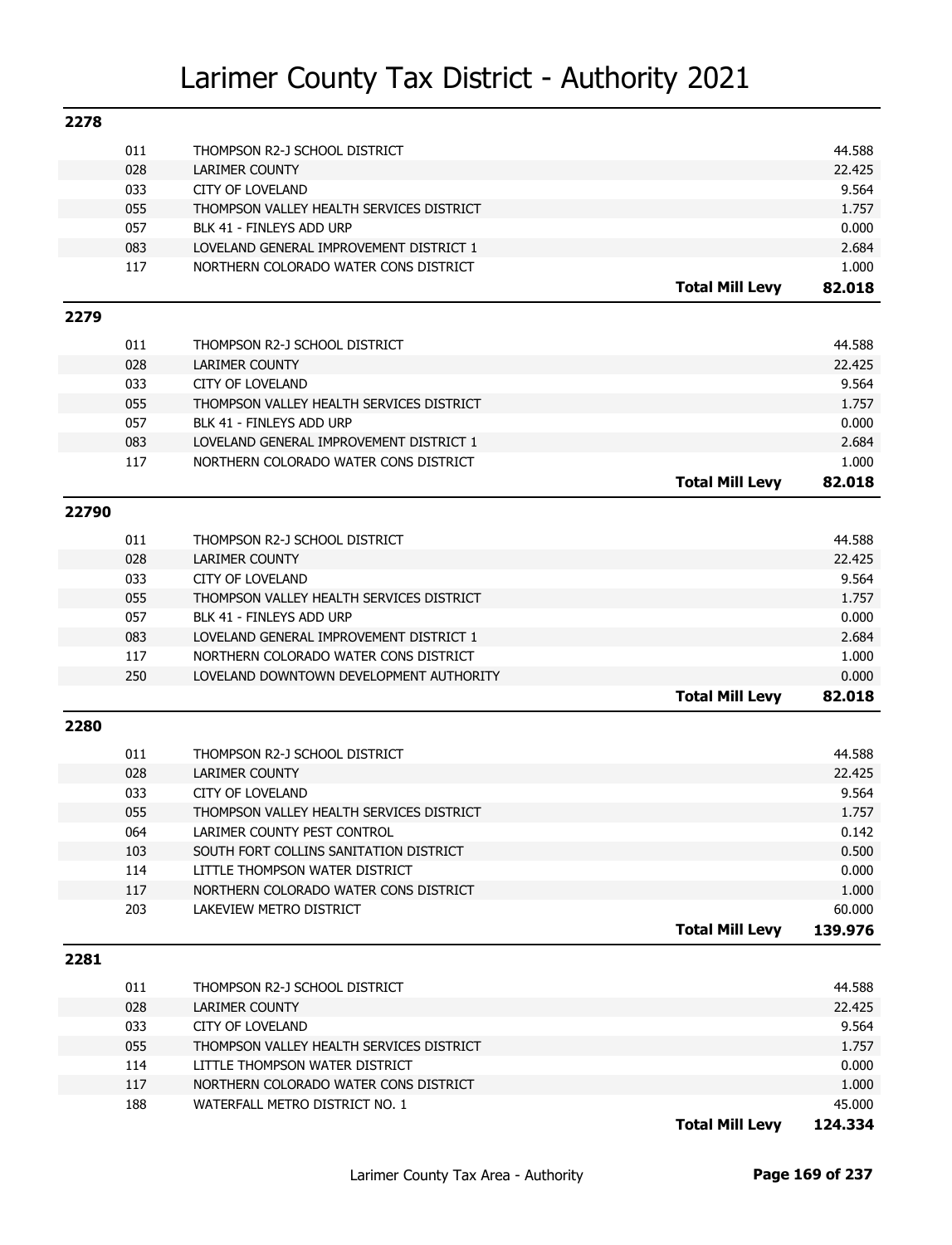| 2282 |            |                                                        |                        |         |
|------|------------|--------------------------------------------------------|------------------------|---------|
|      | 011        | THOMPSON R2-J SCHOOL DISTRICT                          |                        | 44.588  |
|      | 028        | LARIMER COUNTY                                         |                        | 22.425  |
|      | 033        | <b>CITY OF LOVELAND</b>                                |                        | 9.564   |
|      | 055        | THOMPSON VALLEY HEALTH SERVICES DISTRICT               |                        | 1.757   |
|      | 064        | LARIMER COUNTY PEST CONTROL                            |                        | 0.142   |
|      | 103        | SOUTH FORT COLLINS SANITATION DISTRICT                 |                        | 0.500   |
|      | 117        | NORTHERN COLORADO WATER CONS DISTRICT                  |                        | 1.000   |
|      | 203        | LAKEVIEW METRO DISTRICT                                |                        | 60.000  |
|      |            |                                                        | <b>Total Mill Levy</b> | 139.976 |
| 2283 |            |                                                        |                        |         |
|      | 011        | THOMPSON R2-J SCHOOL DISTRICT                          |                        | 44.588  |
|      | 028        | <b>LARIMER COUNTY</b>                                  |                        | 22.425  |
|      | 033        | <b>CITY OF LOVELAND</b>                                |                        | 9.564   |
|      | 055        | THOMPSON VALLEY HEALTH SERVICES DISTRICT               |                        | 1.757   |
|      | 064        | LARIMER COUNTY PEST CONTROL                            |                        | 0.142   |
|      | 114        | LITTLE THOMPSON WATER DISTRICT                         |                        | 0.000   |
|      | 117        | NORTHERN COLORADO WATER CONS DISTRICT                  |                        | 1.000   |
|      | 203        | LAKEVIEW METRO DISTRICT                                |                        | 60.000  |
|      |            |                                                        | <b>Total Mill Levy</b> | 139,476 |
| 2284 |            |                                                        |                        |         |
|      |            |                                                        |                        |         |
|      | 011        | THOMPSON R2-J SCHOOL DISTRICT                          |                        | 44.588  |
|      | 028        | <b>LARIMER COUNTY</b>                                  |                        | 22.425  |
|      | 033        | <b>CITY OF LOVELAND</b>                                |                        | 9.564   |
|      | 055        | THOMPSON VALLEY HEALTH SERVICES DISTRICT               |                        | 1.757   |
|      | 114        | LITTLE THOMPSON WATER DISTRICT                         |                        | 0.000   |
|      | 117        | NORTHERN COLORADO WATER CONS DISTRICT                  |                        | 1.000   |
|      | 155        | DEER MEADOWS METRO DISTRICT                            |                        | 66.796  |
|      |            |                                                        | <b>Total Mill Levy</b> | 146.130 |
| 2285 |            |                                                        |                        |         |
|      | 011        | THOMPSON R2-J SCHOOL DISTRICT                          |                        | 44.588  |
|      | 028        | <b>LARIMER COUNTY</b>                                  |                        | 22.425  |
|      | 033        | <b>CITY OF LOVELAND</b>                                |                        | 9.564   |
|      | 055        | THOMPSON VALLEY HEALTH SERVICES DISTRICT               |                        | 1.757   |
|      | 114        | LITTLE THOMPSON WATER DISTRICT                         |                        | 0.000   |
|      | 117        | NORTHERN COLORADO WATER CONS DISTRICT                  |                        | 1.000   |
|      | 180        | CENTERRA METRO DISTRICT NO. 2 BOND                     |                        | 9.108   |
|      |            |                                                        | <b>Total Mill Levy</b> | 88.442  |
| 2286 |            |                                                        |                        |         |
|      |            |                                                        |                        | 44.588  |
|      | 011<br>028 | THOMPSON R2-J SCHOOL DISTRICT<br><b>LARIMER COUNTY</b> |                        | 22.425  |
|      | 033        | <b>CITY OF LOVELAND</b>                                |                        | 9.564   |
|      | 055        | THOMPSON VALLEY HEALTH SERVICES DISTRICT               |                        | 1.757   |
|      | 114        | LITTLE THOMPSON WATER DISTRICT                         |                        | 0.000   |
|      | 117        | NORTHERN COLORADO WATER CONS DISTRICT                  |                        | 1.000   |
|      | 183        | THE LAKES AT CENTERRA METRO DISTRICT NO. 2             |                        | 78.009  |
|      |            |                                                        | <b>Total Mill Levy</b> | 157.343 |
|      |            |                                                        |                        |         |

Larimer County Tax Area - Authority **Page 170 of 237**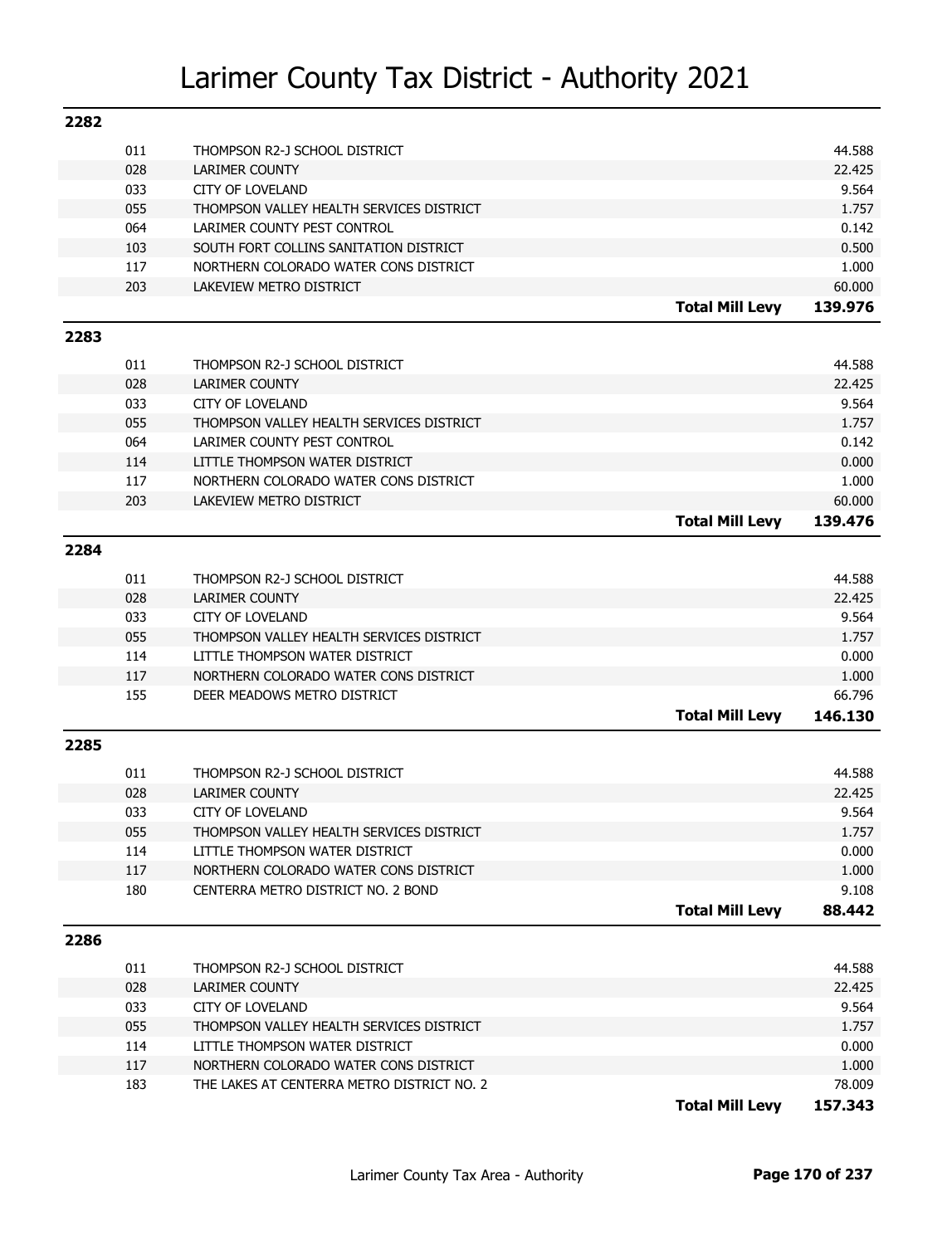| 2287 |            |                                                              |                        |                |
|------|------------|--------------------------------------------------------------|------------------------|----------------|
|      | 011        | THOMPSON R2-J SCHOOL DISTRICT                                |                        | 44.588         |
|      | 028        | LARIMER COUNTY                                               |                        | 22.425         |
|      | 033        | <b>CITY OF LOVELAND</b>                                      |                        | 9.564          |
|      | 055        | THOMPSON VALLEY HEALTH SERVICES DISTRICT                     |                        | 1.757          |
|      | 103        | SOUTH FORT COLLINS SANITATION DISTRICT                       |                        | 0.500          |
|      | 111        | FORT COLLINS - LOVELAND WATER DISTRICT                       |                        | 1.500          |
|      | 117        | NORTHERN COLORADO WATER CONS DISTRICT                        |                        | 1.000          |
|      | 243        | BRANDS METRO DISTRICT NO. 2                                  |                        | 39.000         |
|      |            |                                                              | <b>Total Mill Levy</b> | 120.334        |
| 2288 |            |                                                              |                        |                |
|      |            |                                                              |                        |                |
|      | 011        | THOMPSON R2-J SCHOOL DISTRICT                                |                        | 44.588         |
|      | 028        | <b>LARIMER COUNTY</b>                                        |                        | 22.425         |
|      | 033        | <b>CITY OF LOVELAND</b>                                      |                        | 9.564          |
|      | 055        | THOMPSON VALLEY HEALTH SERVICES DISTRICT                     |                        | 1.757          |
|      | 094        | US 34/CROSSROADS CORRIDOR RENEWAL PLAN                       |                        | 0.000          |
|      | 117        | NORTHERN COLORADO WATER CONS DISTRICT                        |                        | 1.000          |
|      | 145        | CENTERRA METRO DISTRICT NO. 5                                |                        | 15.000         |
|      |            |                                                              | <b>Total Mill Levy</b> | 94.334         |
| 2289 |            |                                                              |                        |                |
|      | 011        | THOMPSON R2-J SCHOOL DISTRICT                                |                        | 44.588         |
|      | 028        | <b>LARIMER COUNTY</b>                                        |                        | 22.425         |
|      | 033        | <b>CITY OF LOVELAND</b>                                      |                        | 9.564          |
|      | 055        | THOMPSON VALLEY HEALTH SERVICES DISTRICT                     |                        | 1.757          |
|      | 083        | LOVELAND GENERAL IMPROVEMENT DISTRICT 1                      |                        | 2.684          |
|      | 088        | LOVELAND URBAN RENEWAL AUTHORITY                             |                        | 0.000          |
|      | 117        | NORTHERN COLORADO WATER CONS DISTRICT                        |                        | 1.000          |
|      | 250        | LOVELAND DOWNTOWN DEVELOPMENT AUTHORITY                      |                        | 0.000          |
|      | 269        | FOUNDRY LOVELAND METRO DISTRICT                              |                        | 51.927         |
|      |            |                                                              | <b>Total Mill Levy</b> | 133.945        |
| 2290 |            |                                                              |                        |                |
|      |            |                                                              |                        |                |
|      | 011        | THOMPSON R2-J SCHOOL DISTRICT                                |                        | 44.588         |
|      | 028        | <b>LARIMER COUNTY</b>                                        |                        | 22.425         |
|      | 033<br>055 | CITY OF LOVELAND<br>THOMPSON VALLEY HEALTH SERVICES DISTRICT |                        | 9.564<br>1.757 |
|      | 114        | LITTLE THOMPSON WATER DISTRICT                               |                        | 0.000          |
|      | 117        | NORTHERN COLORADO WATER CONS DISTRICT                        |                        | 1.000          |
|      | 184        | THE LAKES AT CENTERRA METRO DISTRICT NO. 3                   |                        | 75.740         |
|      |            |                                                              | <b>Total Mill Levy</b> | 155.074        |
|      |            |                                                              |                        |                |
| 2291 |            |                                                              |                        |                |
|      | 011        | THOMPSON R2-J SCHOOL DISTRICT                                |                        | 44.588         |
|      | 028        | LARIMER COUNTY                                               |                        | 22.425         |
|      | 033        | <b>CITY OF LOVELAND</b>                                      |                        | 9.564          |
|      | 055        | THOMPSON VALLEY HEALTH SERVICES DISTRICT                     |                        | 1.757          |
|      | 094        | US 34/CROSSROADS CORRIDOR RENEWAL PLAN                       |                        | 0.000          |
|      | 114        | LITTLE THOMPSON WATER DISTRICT                               |                        | 0.000          |
|      | 117        | NORTHERN COLORADO WATER CONS DISTRICT                        |                        | 1.000          |
|      | 381        | RWFLATS2019 BOND                                             |                        | 34.734         |
|      |            |                                                              | <b>Total Mill Levy</b> | 114.068        |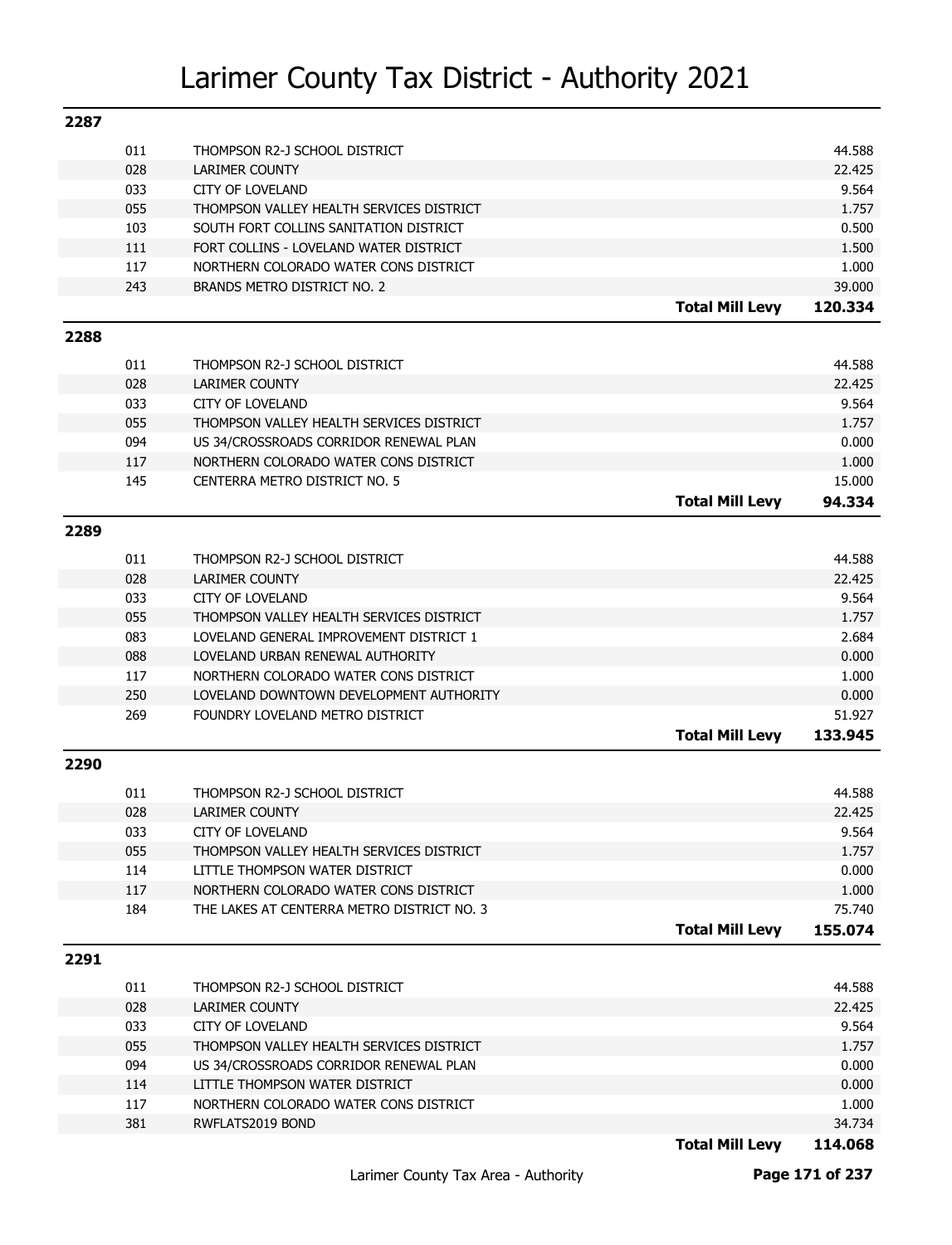| 2292 |            |                                                              |                        |                 |
|------|------------|--------------------------------------------------------------|------------------------|-----------------|
|      | 011        | THOMPSON R2-J SCHOOL DISTRICT                                |                        | 44.588          |
|      | 028        | <b>LARIMER COUNTY</b>                                        |                        | 22.425          |
|      | 033        | <b>CITY OF LOVELAND</b>                                      |                        | 9.564           |
|      | 055        | THOMPSON VALLEY HEALTH SERVICES DISTRICT                     |                        | 1.757           |
|      | 094        | US 34/CROSSROADS CORRIDOR RENEWAL PLAN                       |                        | 0.000           |
|      | 117        | NORTHERN COLORADO WATER CONS DISTRICT                        |                        | 1.000           |
|      |            |                                                              | <b>Total Mill Levy</b> | 79.334          |
| 2293 |            |                                                              |                        |                 |
|      | 011        | THOMPSON R2-J SCHOOL DISTRICT                                |                        | 44.588          |
|      | 028        | <b>LARIMER COUNTY</b>                                        |                        | 22.425          |
|      | 033        | <b>CITY OF LOVELAND</b>                                      |                        | 9.564           |
|      | 055        | THOMPSON VALLEY HEALTH SERVICES DISTRICT                     |                        | 1.757           |
|      | 117        | NORTHERN COLORADO WATER CONS DISTRICT                        |                        | 1.000           |
|      | 137        | CENTERRA METRO DISTRICT NO. 3                                |                        | 5.000           |
|      | 371        | KINSTON METRO DISTRICT NO. 2                                 |                        | 77,000          |
|      |            |                                                              | <b>Total Mill Levy</b> | 161.334         |
| 2400 |            |                                                              |                        |                 |
|      |            |                                                              |                        |                 |
|      | 011        | THOMPSON R2-J SCHOOL DISTRICT                                |                        | 44.588          |
|      | 028        | <b>LARIMER COUNTY</b>                                        |                        | 22.425<br>9.656 |
|      | 030<br>040 | <b>TOWN OF BERTHOUD</b><br>BERTHOUD FIRE PROTECTION DISTRICT |                        | 13.865          |
|      | 055        | THOMPSON VALLEY HEALTH SERVICES DISTRICT                     |                        | 1.757           |
|      | 064        | LARIMER COUNTY PEST CONTROL                                  |                        | 0.142           |
|      | 107        | BERTHOUD COMMUNITY LIBRARY DISTRICT                          |                        |                 |
|      | 117        | NORTHERN COLORADO WATER CONS DISTRICT                        |                        | 2.400<br>1.000  |
|      |            |                                                              | <b>Total Mill Levy</b> | 95.833          |
|      |            |                                                              |                        |                 |
| 2401 |            |                                                              |                        |                 |
|      | 011        | THOMPSON R2-J SCHOOL DISTRICT                                |                        | 44.588          |
|      | 028        | <b>LARIMER COUNTY</b>                                        |                        | 22.425          |
|      | 030        | <b>TOWN OF BERTHOUD</b>                                      |                        | 9.656           |
|      | 040        | BERTHOUD FIRE PROTECTION DISTRICT                            |                        | 13.865          |
|      | 055        | THOMPSON VALLEY HEALTH SERVICES DISTRICT                     |                        | 1.757           |
|      | 064        | LARIMER COUNTY PEST CONTROL                                  |                        | 0.142           |
|      | 107        | BERTHOUD COMMUNITY LIBRARY DISTRICT                          |                        | 2.400           |
|      | 114        | LITTLE THOMPSON WATER DISTRICT                               |                        | 0.000           |
|      | 117        | NORTHERN COLORADO WATER CONS DISTRICT                        |                        | 1.000           |
|      |            |                                                              | <b>Total Mill Levy</b> | 95.833          |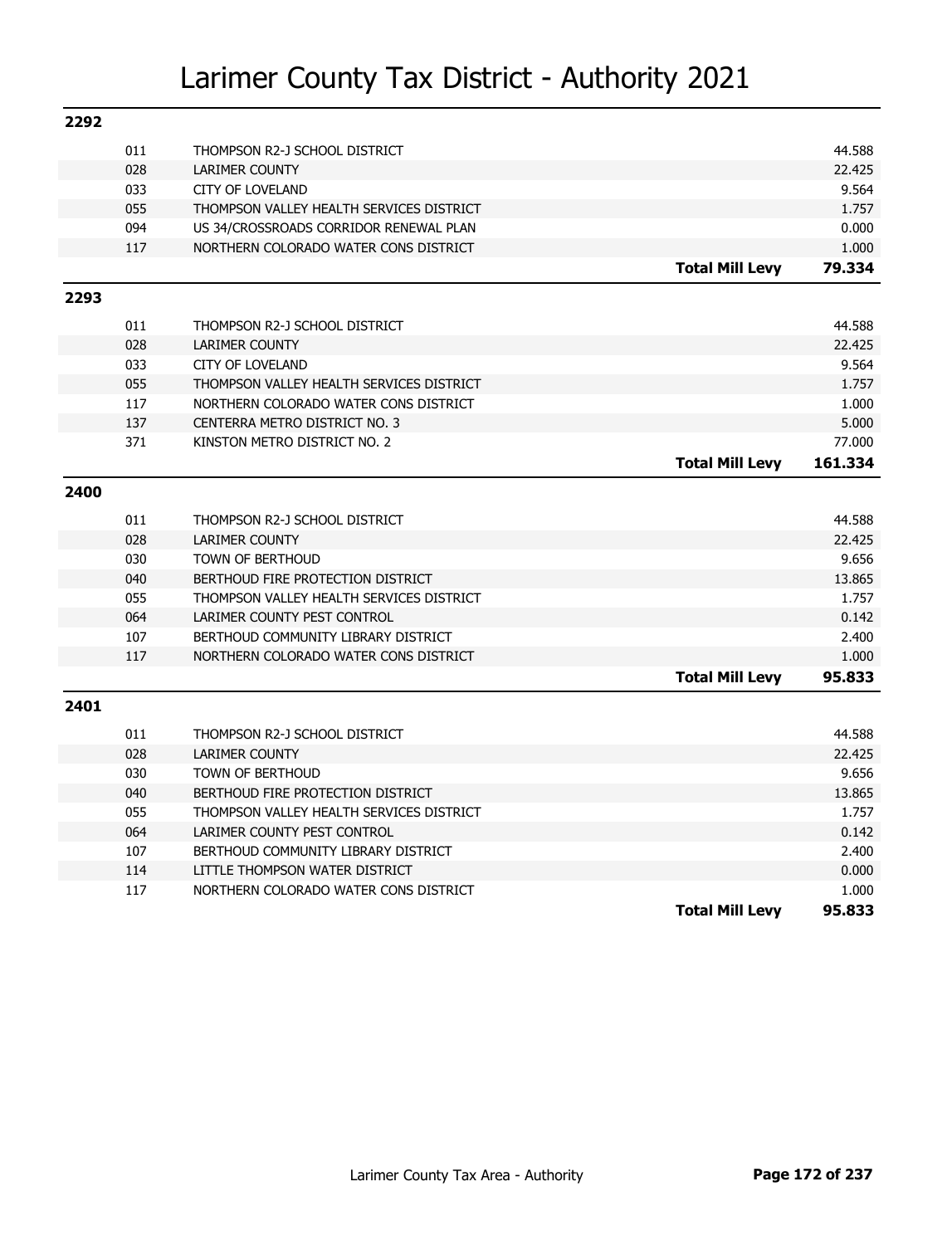| 2402 |     |                                          |                        |                   |
|------|-----|------------------------------------------|------------------------|-------------------|
|      | 011 | THOMPSON R2-J SCHOOL DISTRICT            |                        | 44.588            |
|      | 028 | <b>LARIMER COUNTY</b>                    |                        | 22.425            |
|      | 030 | <b>TOWN OF BERTHOUD</b>                  |                        | 9.656             |
|      | 040 | BERTHOUD FIRE PROTECTION DISTRICT        |                        | 13.865            |
|      | 055 | THOMPSON VALLEY HEALTH SERVICES DISTRICT |                        | 1.757             |
|      | 064 | LARIMER COUNTY PEST CONTROL              |                        | 0.142             |
|      | 107 | BERTHOUD COMMUNITY LIBRARY DISTRICT      |                        | 2.400             |
|      | 114 | LITTLE THOMPSON WATER DISTRICT           |                        | 0.000             |
|      | 117 | NORTHERN COLORADO WATER CONS DISTRICT    |                        | 1.000             |
|      | 193 | BERTHOUD-HERITAGE METRO DISTRICT NO. 1   |                        | 0.000             |
|      |     |                                          | <b>Total Mill Levy</b> | 95.833            |
| 2403 |     |                                          |                        |                   |
|      | 011 | THOMPSON R2-J SCHOOL DISTRICT            |                        | 44.588            |
|      | 028 | <b>LARIMER COUNTY</b>                    |                        | 22.425            |
|      | 030 | <b>TOWN OF BERTHOUD</b>                  |                        | 9.656             |
|      | 040 | BERTHOUD FIRE PROTECTION DISTRICT        |                        | 13.865            |
|      | 055 | THOMPSON VALLEY HEALTH SERVICES DISTRICT |                        | 1.757             |
|      | 064 | LARIMER COUNTY PEST CONTROL              |                        | 0.142             |
|      | 107 | BERTHOUD COMMUNITY LIBRARY DISTRICT      |                        | 2.400             |
|      | 117 | NORTHERN COLORADO WATER CONS DISTRICT    |                        | 1.000             |
|      | 194 | BERTHOUD-HERITAGE METRO DISTRICT NO. 2   |                        | 67.635            |
|      |     |                                          | <b>Total Mill Levy</b> | 163.468           |
|      |     |                                          |                        |                   |
| 2404 |     |                                          |                        |                   |
|      | 011 | THOMPSON R2-J SCHOOL DISTRICT            |                        | 44.588            |
|      | 028 | <b>LARIMER COUNTY</b>                    |                        | 22.425            |
|      | 030 | <b>TOWN OF BERTHOUD</b>                  |                        | 9.656             |
|      | 040 | BERTHOUD FIRE PROTECTION DISTRICT        |                        | 13.865            |
|      | 055 | THOMPSON VALLEY HEALTH SERVICES DISTRICT |                        | 1.757             |
|      | 064 | LARIMER COUNTY PEST CONTROL              |                        | 0.142             |
|      | 107 | BERTHOUD COMMUNITY LIBRARY DISTRICT      |                        | 2.400             |
|      | 114 | LITTLE THOMPSON WATER DISTRICT           |                        | 0.000             |
|      | 117 | NORTHERN COLORADO WATER CONS DISTRICT    |                        | 1.000             |
|      | 194 | BERTHOUD-HERITAGE METRO DISTRICT NO. 2   |                        | 67.635            |
|      |     |                                          | Total Mill Levy        | 163,468           |
| 2405 |     |                                          |                        |                   |
|      |     |                                          |                        |                   |
|      |     |                                          |                        |                   |
|      | 011 | THOMPSON R2-J SCHOOL DISTRICT            |                        | 44.588            |
|      | 028 | LARIMER COUNTY                           |                        | 22.425            |
|      | 030 | <b>TOWN OF BERTHOUD</b>                  |                        | 9.656             |
|      | 040 | BERTHOUD FIRE PROTECTION DISTRICT        |                        | 13.865            |
|      | 055 | THOMPSON VALLEY HEALTH SERVICES DISTRICT |                        | 1.757             |
|      | 064 | LARIMER COUNTY PEST CONTROL              |                        | 0.142             |
|      | 107 | BERTHOUD COMMUNITY LIBRARY DISTRICT      |                        | 2.400             |
|      | 117 | NORTHERN COLORADO WATER CONS DISTRICT    |                        | 1.000             |
|      | 195 | BERTHOUD-HERITAGE METRO DISTRICT NO. 3   | <b>Total Mill Levy</b> | 50.000<br>145.833 |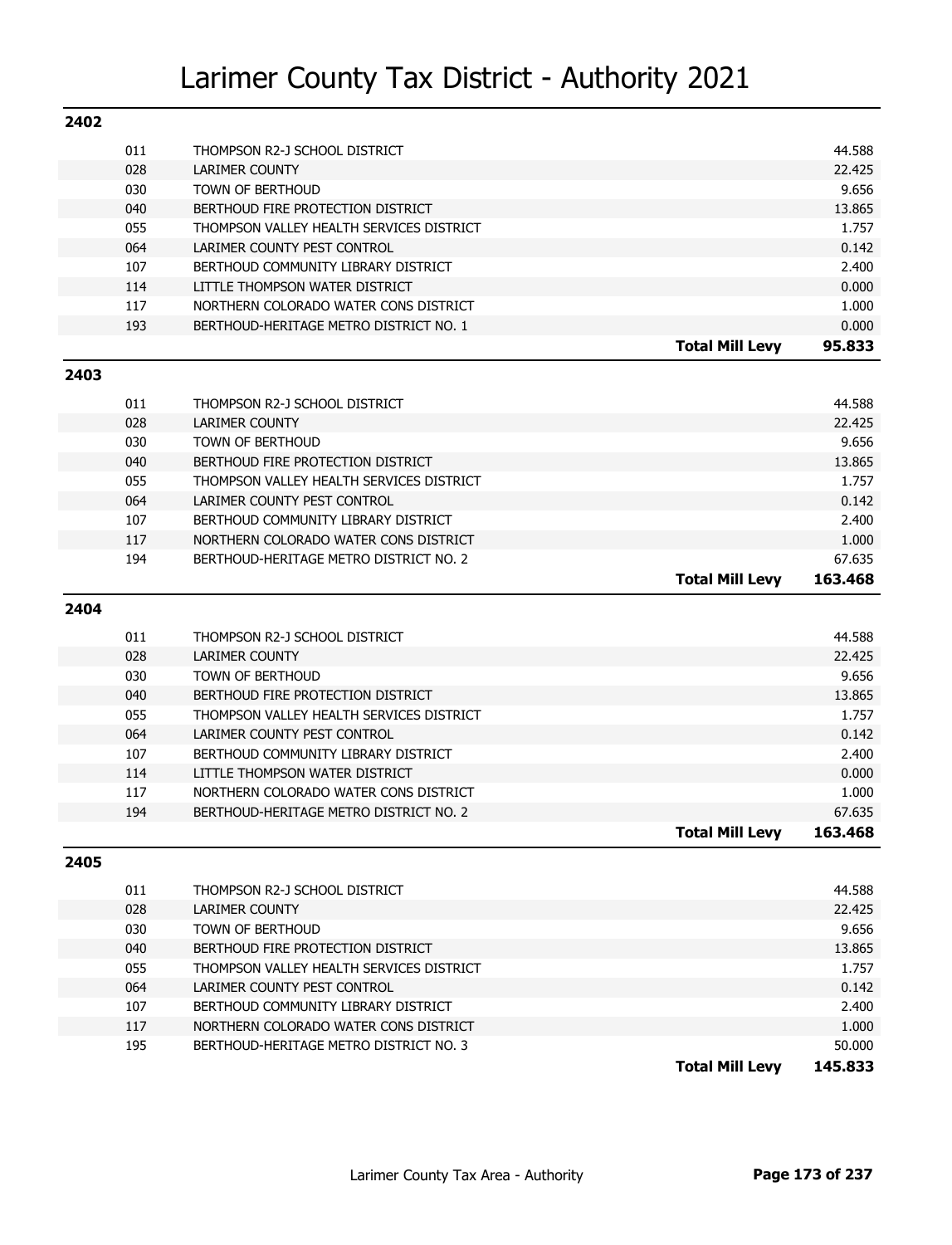| 2406 |     |                                          |                        |         |
|------|-----|------------------------------------------|------------------------|---------|
|      | 011 | THOMPSON R2-J SCHOOL DISTRICT            |                        | 44.588  |
|      | 028 | LARIMER COUNTY                           |                        | 22.425  |
|      | 030 | <b>TOWN OF BERTHOUD</b>                  |                        | 9.656   |
|      | 040 | BERTHOUD FIRE PROTECTION DISTRICT        |                        | 13.865  |
|      | 055 | THOMPSON VALLEY HEALTH SERVICES DISTRICT |                        | 1.757   |
|      | 064 | LARIMER COUNTY PEST CONTROL              |                        | 0.142   |
|      | 107 | BERTHOUD COMMUNITY LIBRARY DISTRICT      |                        | 2.400   |
|      | 114 | LITTLE THOMPSON WATER DISTRICT           |                        | 0.000   |
|      | 117 | NORTHERN COLORADO WATER CONS DISTRICT    |                        | 1.000   |
|      | 195 | BERTHOUD-HERITAGE METRO DISTRICT NO. 3   |                        | 50.000  |
|      |     |                                          | <b>Total Mill Levy</b> | 145.833 |

#### **2407**

| 011 | THOMPSON R2-J SCHOOL DISTRICT            |                        | 44.588  |
|-----|------------------------------------------|------------------------|---------|
| 028 | <b>LARIMER COUNTY</b>                    |                        | 22.425  |
| 030 | TOWN OF BERTHOUD                         |                        | 9.656   |
| 040 | BERTHOUD FIRE PROTECTION DISTRICT        |                        | 13.865  |
| 055 | THOMPSON VALLEY HEALTH SERVICES DISTRICT |                        | 1.757   |
| 064 | LARIMER COUNTY PEST CONTROL              |                        | 0.142   |
| 107 | BERTHOUD COMMUNITY LIBRARY DISTRICT      |                        | 2.400   |
| 114 | LITTLE THOMPSON WATER DISTRICT           |                        | 0.000   |
| 117 | NORTHERN COLORADO WATER CONS DISTRICT    |                        | 1.000   |
| 196 | BERTHOUD-HERITAGE METRO DISTRICT NO. 4   |                        | 54.250  |
| 197 | BERTHOUD-HERITAGE METRO DISTRICT NO. 5   |                        | 50.000  |
|     |                                          | <b>Total Mill Levy</b> | 200.083 |

### **2408**

|     |                                          | Total Mill Levv | 162.970 |
|-----|------------------------------------------|-----------------|---------|
| 198 | BERTHOUD-HERITAGE METRO DISTRICT NO. 6   |                 | 67.137  |
| 117 | NORTHERN COLORADO WATER CONS DISTRICT    |                 | 1.000   |
| 114 | LITTLE THOMPSON WATER DISTRICT           |                 | 0.000   |
| 107 | BERTHOUD COMMUNITY LIBRARY DISTRICT      |                 | 2.400   |
| 064 | LARIMER COUNTY PEST CONTROL              |                 | 0.142   |
| 055 | THOMPSON VALLEY HEALTH SERVICES DISTRICT |                 | 1.757   |
| 040 | BERTHOUD FIRE PROTECTION DISTRICT        |                 | 13.865  |
| 030 | TOWN OF BERTHOUD                         |                 | 9.656   |
| 028 | LARIMER COUNTY                           |                 | 22.425  |
| 011 | THOMPSON R2-J SCHOOL DISTRICT            |                 | 44.588  |
|     |                                          |                 |         |

#### **2409**

|     |                                          | 115.833<br><b>Total Mill Levy</b> |
|-----|------------------------------------------|-----------------------------------|
| 199 | BERTHOUD-HERITAGE METRO DISTRICT NO. 7   | 20.000                            |
| 117 | NORTHERN COLORADO WATER CONS DISTRICT    | 1.000                             |
| 114 | LITTLE THOMPSON WATER DISTRICT           | 0.000                             |
| 107 | BERTHOUD COMMUNITY LIBRARY DISTRICT      | 2.400                             |
| 064 | LARIMER COUNTY PEST CONTROL              | 0.142                             |
| 055 | THOMPSON VALLEY HEALTH SERVICES DISTRICT | 1.757                             |
| 040 | BERTHOUD FIRE PROTECTION DISTRICT        | 13.865                            |
| 030 | <b>TOWN OF BERTHOUD</b>                  | 9.656                             |
| 028 | LARIMER COUNTY                           | 22.425                            |
| 011 | THOMPSON R2-J SCHOOL DISTRICT            | 44.588                            |
|     |                                          |                                   |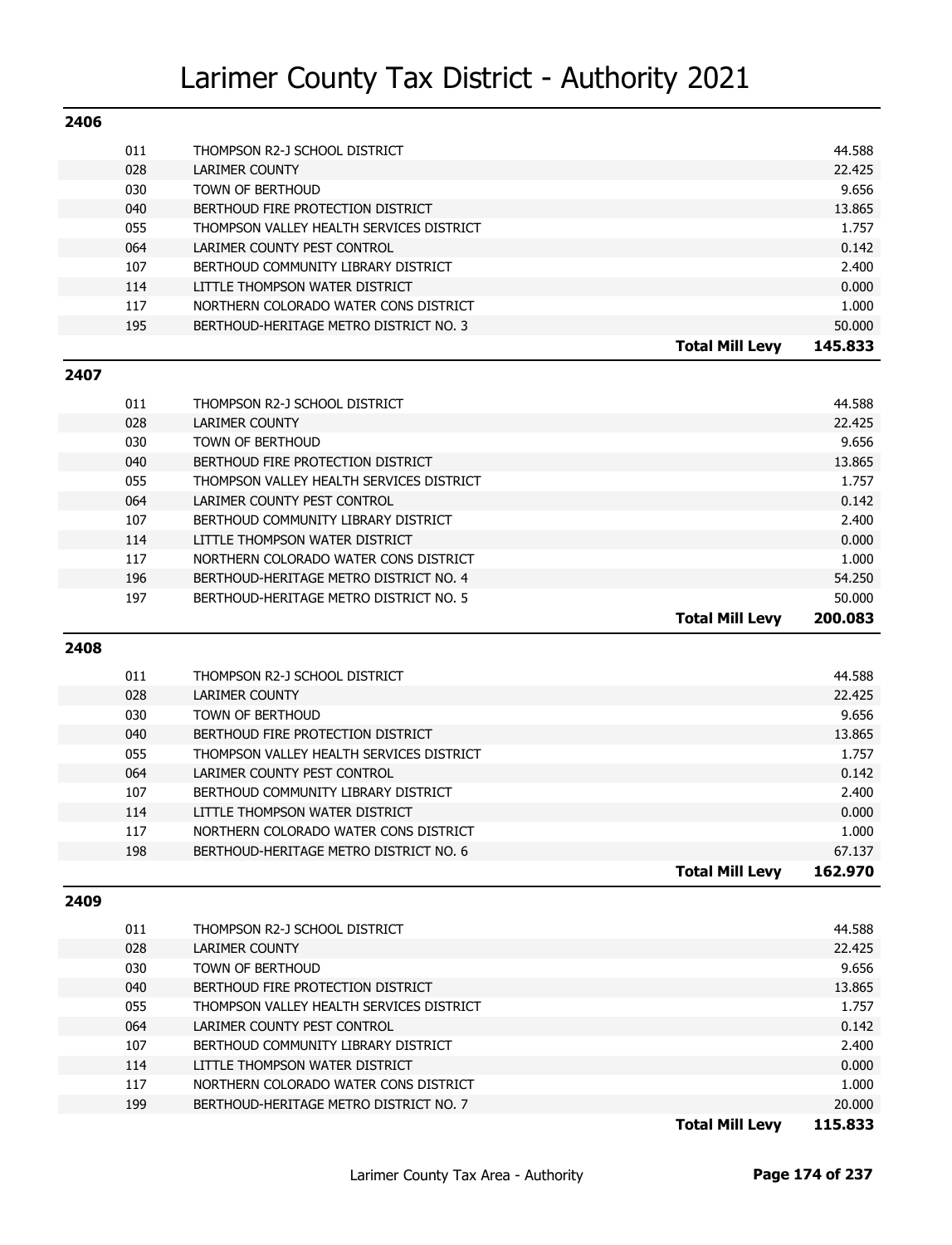| 2410 |     |                                          |                        |         |
|------|-----|------------------------------------------|------------------------|---------|
|      | 011 | THOMPSON R2-J SCHOOL DISTRICT            |                        | 44.588  |
|      | 028 | <b>LARIMER COUNTY</b>                    |                        | 22.425  |
|      | 030 | <b>TOWN OF BERTHOUD</b>                  |                        | 9.656   |
|      | 040 | BERTHOUD FIRE PROTECTION DISTRICT        |                        | 13.865  |
|      | 055 | THOMPSON VALLEY HEALTH SERVICES DISTRICT |                        | 1.757   |
|      | 064 | LARIMER COUNTY PEST CONTROL              |                        | 0.142   |
|      | 107 | BERTHOUD COMMUNITY LIBRARY DISTRICT      |                        | 2.400   |
|      | 114 | LITTLE THOMPSON WATER DISTRICT           |                        | 0.000   |
|      | 117 | NORTHERN COLORADO WATER CONS DISTRICT    |                        | 1.000   |
|      | 200 | BERTHOUD-HERITAGE METRO DISTRICT NO. 8   |                        | 66.517  |
|      |     |                                          | <b>Total Mill Levy</b> | 162.350 |
| 2411 |     |                                          |                        |         |
|      | 011 | THOMPSON R2-J SCHOOL DISTRICT            |                        | 44.588  |
|      | 028 | <b>LARIMER COUNTY</b>                    |                        | 22.425  |
|      | 030 | <b>TOWN OF BERTHOUD</b>                  |                        | 9.656   |
|      | 040 | BERTHOUD FIRE PROTECTION DISTRICT        |                        | 13.865  |
|      | 055 | THOMPSON VALLEY HEALTH SERVICES DISTRICT |                        | 1.757   |
|      | 064 | LARIMER COUNTY PEST CONTROL              |                        | 0.142   |
|      | 107 | BERTHOUD COMMUNITY LIBRARY DISTRICT      |                        | 2.400   |
|      | 114 | LITTLE THOMPSON WATER DISTRICT           |                        | 0.000   |
|      | 117 | NORTHERN COLORADO WATER CONS DISTRICT    |                        | 1.000   |
|      | 201 | BERTHOUD-HERITAGE METRO DISTRICT NO. 9   |                        | 50.000  |
|      |     |                                          | <b>Total Mill Levy</b> | 145.833 |
| 2412 |     |                                          |                        |         |
|      | 011 | THOMPSON R2-J SCHOOL DISTRICT            |                        | 44.588  |
|      | 028 | <b>LARIMER COUNTY</b>                    |                        | 22.425  |
|      | 030 | <b>TOWN OF BERTHOUD</b>                  |                        | 9.656   |
|      | 040 | BERTHOUD FIRE PROTECTION DISTRICT        |                        | 13.865  |
|      | 055 | THOMPSON VALLEY HEALTH SERVICES DISTRICT |                        | 1.757   |
|      | 064 | LARIMER COUNTY PEST CONTROL              |                        | 0.142   |
|      | 107 | BERTHOUD COMMUNITY LIBRARY DISTRICT      |                        | 2.400   |
|      | 114 | LITTLE THOMPSON WATER DISTRICT           |                        | 0.000   |
|      | 117 | NORTHERN COLORADO WATER CONS DISTRICT    |                        | 1.000   |
|      |     |                                          | Total Mill Levy        | 95.833  |
| 2413 |     |                                          |                        |         |
|      |     |                                          |                        |         |
|      | 011 | THOMPSON R2-J SCHOOL DISTRICT            |                        | 44.588  |
|      | 028 | LARIMER COUNTY                           |                        | 22.425  |
|      | 030 | TOWN OF BERTHOUD                         |                        | 9.656   |
|      | 040 | BERTHOUD FIRE PROTECTION DISTRICT        |                        | 13.865  |
|      | 055 | THOMPSON VALLEY HEALTH SERVICES DISTRICT |                        | 1.757   |
|      | 064 | LARIMER COUNTY PEST CONTROL              |                        | 0.142   |
|      | 107 | BERTHOUD COMMUNITY LIBRARY DISTRICT      |                        | 2.400   |
|      | 117 | NORTHERN COLORADO WATER CONS DISTRICT    |                        | 1.000   |

**Total Mill Levy 95.833**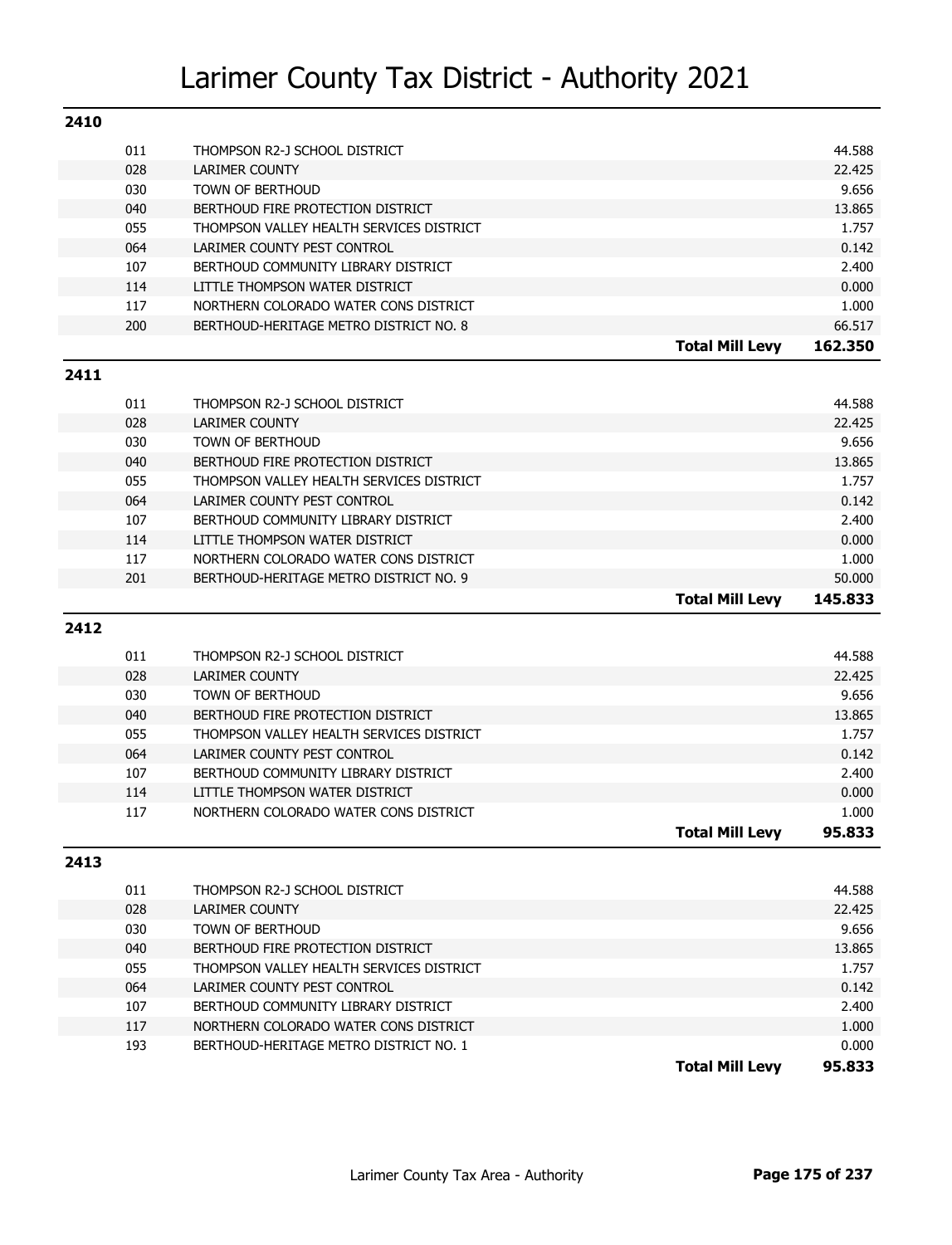| 2414 |            |                                                                    |                |
|------|------------|--------------------------------------------------------------------|----------------|
|      | 011        | THOMPSON R2-J SCHOOL DISTRICT                                      | 44.588         |
|      | 028        | <b>LARIMER COUNTY</b>                                              | 22.425         |
|      | 030        | <b>TOWN OF BERTHOUD</b>                                            | 9.656          |
|      | 040        | BERTHOUD FIRE PROTECTION DISTRICT                                  | 13.865         |
|      | 055        | THOMPSON VALLEY HEALTH SERVICES DISTRICT                           | 1.757          |
|      | 064        | LARIMER COUNTY PEST CONTROL                                        | 0.142          |
|      | 107        | BERTHOUD COMMUNITY LIBRARY DISTRICT                                | 2.400          |
|      | 114        | LITTLE THOMPSON WATER DISTRICT                                     | 0.000          |
|      | 117        | NORTHERN COLORADO WATER CONS DISTRICT                              | 1.000          |
|      | 214        | PRAIRIESTAR METRO DISTRICT NO. 1                                   | 0.000          |
|      |            | <b>Total Mill Levy</b>                                             | 95.833         |
| 2415 |            |                                                                    |                |
|      |            |                                                                    |                |
|      | 011        | THOMPSON R2-J SCHOOL DISTRICT                                      | 44.588         |
|      | 028        | <b>LARIMER COUNTY</b>                                              | 22.425         |
|      | 030        | <b>TOWN OF BERTHOUD</b>                                            | 9.656          |
|      | 040        | BERTHOUD FIRE PROTECTION DISTRICT                                  | 13.865         |
|      | 055        | THOMPSON VALLEY HEALTH SERVICES DISTRICT                           | 1.757          |
|      | 064        | LARIMER COUNTY PEST CONTROL<br>BERTHOUD COMMUNITY LIBRARY DISTRICT | 0.142          |
|      | 107<br>114 | LITTLE THOMPSON WATER DISTRICT                                     | 2.400<br>0.000 |
|      |            | NORTHERN COLORADO WATER CONS DISTRICT                              | 1.000          |
|      |            |                                                                    |                |
|      | 117        |                                                                    |                |
|      | 215        | PRAIRIESTAR METRO DISTRICT NO. 2                                   | 50.096         |
|      |            | <b>Total Mill Levy</b>                                             | 145.929        |
| 2416 |            |                                                                    |                |
|      | 011        | THOMPSON R2-J SCHOOL DISTRICT                                      | 44.588         |
|      | 028        | <b>LARIMER COUNTY</b>                                              | 22.425         |
|      | 030        | <b>TOWN OF BERTHOUD</b>                                            | 9.656          |
|      | 040        | BERTHOUD FIRE PROTECTION DISTRICT                                  | 13.865         |
|      | 055        | THOMPSON VALLEY HEALTH SERVICES DISTRICT                           | 1.757          |
|      | 064        | LARIMER COUNTY PEST CONTROL                                        | 0.142          |
|      | 107        | BERTHOUD COMMUNITY LIBRARY DISTRICT                                | 2.400          |
|      | 114        | LITTLE THOMPSON WATER DISTRICT                                     | 0.000          |
|      | 117        | NORTHERN COLORADO WATER CONS DISTRICT                              | 1.000          |
|      | 216        | PRAIRIESTAR METRO DISTRICT NO. 3                                   | 35.000         |
|      |            | <b>Total Mill Levy</b>                                             | 130.833        |
| 2417 |            |                                                                    |                |
|      |            |                                                                    |                |
|      | 011        | THOMPSON R2-J SCHOOL DISTRICT                                      | 44.588         |
|      | 028        | <b>LARIMER COUNTY</b>                                              | 22.425         |
|      | 030        | <b>TOWN OF BERTHOUD</b>                                            | 9.656          |
|      | 040        | BERTHOUD FIRE PROTECTION DISTRICT                                  | 13.865         |
|      | 055        | THOMPSON VALLEY HEALTH SERVICES DISTRICT                           | 1.757          |
|      | 064<br>107 | LARIMER COUNTY PEST CONTROL<br>BERTHOUD COMMUNITY LIBRARY DISTRICT | 0.142<br>2.400 |

117 NORTHERN COLORADO WATER CONS DISTRICT 1.000 217 PRAIRIESTAR METRO DISTRICT NO. 4 0.000

**Total Mill Levy 95.833**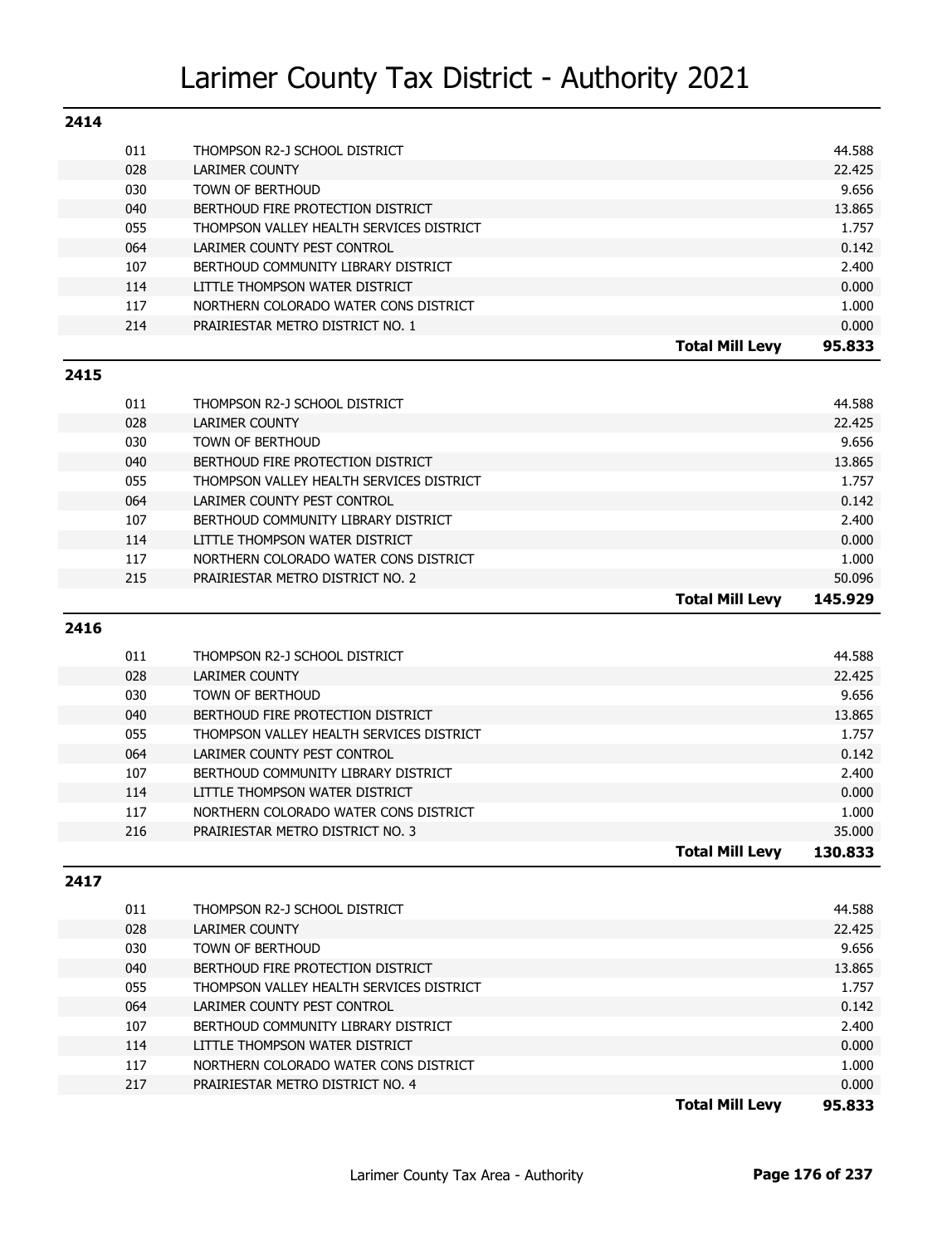| 2418 |            |                                                                                 |                        |                 |
|------|------------|---------------------------------------------------------------------------------|------------------------|-----------------|
|      | 011        | THOMPSON R2-J SCHOOL DISTRICT                                                   |                        | 44.588          |
|      | 028        | <b>LARIMER COUNTY</b>                                                           |                        | 22.425          |
|      | 030        | <b>TOWN OF BERTHOUD</b>                                                         |                        | 9.656           |
|      | 040        | BERTHOUD FIRE PROTECTION DISTRICT                                               |                        | 13.865          |
|      | 055        | THOMPSON VALLEY HEALTH SERVICES DISTRICT                                        |                        | 1.757           |
|      | 064        | LARIMER COUNTY PEST CONTROL                                                     |                        | 0.142           |
|      | 107        | BERTHOUD COMMUNITY LIBRARY DISTRICT                                             |                        | 2.400           |
|      | 117        | NORTHERN COLORADO WATER CONS DISTRICT                                           |                        | 1.000           |
|      | 215        | PRAIRIESTAR METRO DISTRICT NO. 2                                                |                        | 50.096          |
|      |            |                                                                                 | <b>Total Mill Levy</b> | 145.929         |
| 2419 |            |                                                                                 |                        |                 |
|      | 011        | THOMPSON R2-J SCHOOL DISTRICT                                                   |                        | 44.588          |
|      | 028        | <b>LARIMER COUNTY</b>                                                           |                        | 22.425          |
|      | 030        | <b>TOWN OF BERTHOUD</b>                                                         |                        | 9.656           |
|      | 040        | BERTHOUD FIRE PROTECTION DISTRICT                                               |                        | 13.865          |
|      | 055        | THOMPSON VALLEY HEALTH SERVICES DISTRICT                                        |                        | 1.757           |
|      | 064        | LARIMER COUNTY PEST CONTROL                                                     |                        | 0.142           |
|      | 107        | BERTHOUD COMMUNITY LIBRARY DISTRICT                                             |                        | 2.400           |
|      | 114        | LITTLE THOMPSON WATER DISTRICT                                                  |                        | 0.000           |
|      | 117        | NORTHERN COLORADO WATER CONS DISTRICT                                           |                        | 1.000           |
|      | 196        | BERTHOUD-HERITAGE METRO DISTRICT NO. 4                                          |                        | 54.250          |
|      |            |                                                                                 | <b>Total Mill Levy</b> | 150.083         |
|      |            |                                                                                 |                        |                 |
| 2420 |            |                                                                                 |                        |                 |
|      |            |                                                                                 |                        |                 |
|      | 011        | THOMPSON R2-J SCHOOL DISTRICT                                                   |                        | 44.588          |
|      | 028        | <b>LARIMER COUNTY</b>                                                           |                        | 22.425          |
|      | 030        | <b>TOWN OF BERTHOUD</b><br>BERTHOUD FIRE PROTECTION DISTRICT                    |                        | 9.656           |
|      | 040        | THOMPSON VALLEY HEALTH SERVICES DISTRICT                                        |                        | 13.865<br>1.757 |
|      | 055<br>064 | LARIMER COUNTY PEST CONTROL                                                     |                        | 0.142           |
|      | 107        | BERTHOUD COMMUNITY LIBRARY DISTRICT                                             |                        | 2.400           |
|      | 114        | LITTLE THOMPSON WATER DISTRICT                                                  |                        | 0.000           |
|      | 117        | NORTHERN COLORADO WATER CONS DISTRICT                                           |                        | 1.000           |
|      | 197        | BERTHOUD-HERITAGE METRO DISTRICT NO. 5                                          |                        | 50.000          |
|      |            |                                                                                 | Total Mill Levy        | 145,833         |
| 2421 |            |                                                                                 |                        |                 |
|      |            |                                                                                 |                        |                 |
|      | 011        | THOMPSON R2-J SCHOOL DISTRICT                                                   |                        | 44.588          |
|      | 028        | LARIMER COUNTY                                                                  |                        | 22.425          |
|      | 030        | TOWN OF BERTHOUD                                                                |                        | 9.656           |
|      | 040        | BERTHOUD FIRE PROTECTION DISTRICT                                               |                        | 13.865          |
|      | 055        | THOMPSON VALLEY HEALTH SERVICES DISTRICT                                        |                        | 1.757           |
|      | 064        | LARIMER COUNTY PEST CONTROL<br>BERTHOUD COMMUNITY LIBRARY DISTRICT              |                        | 0.142           |
|      | 107        |                                                                                 |                        | 2.400           |
|      | 117<br>198 | NORTHERN COLORADO WATER CONS DISTRICT<br>BERTHOUD-HERITAGE METRO DISTRICT NO. 6 |                        | 1.000<br>67.137 |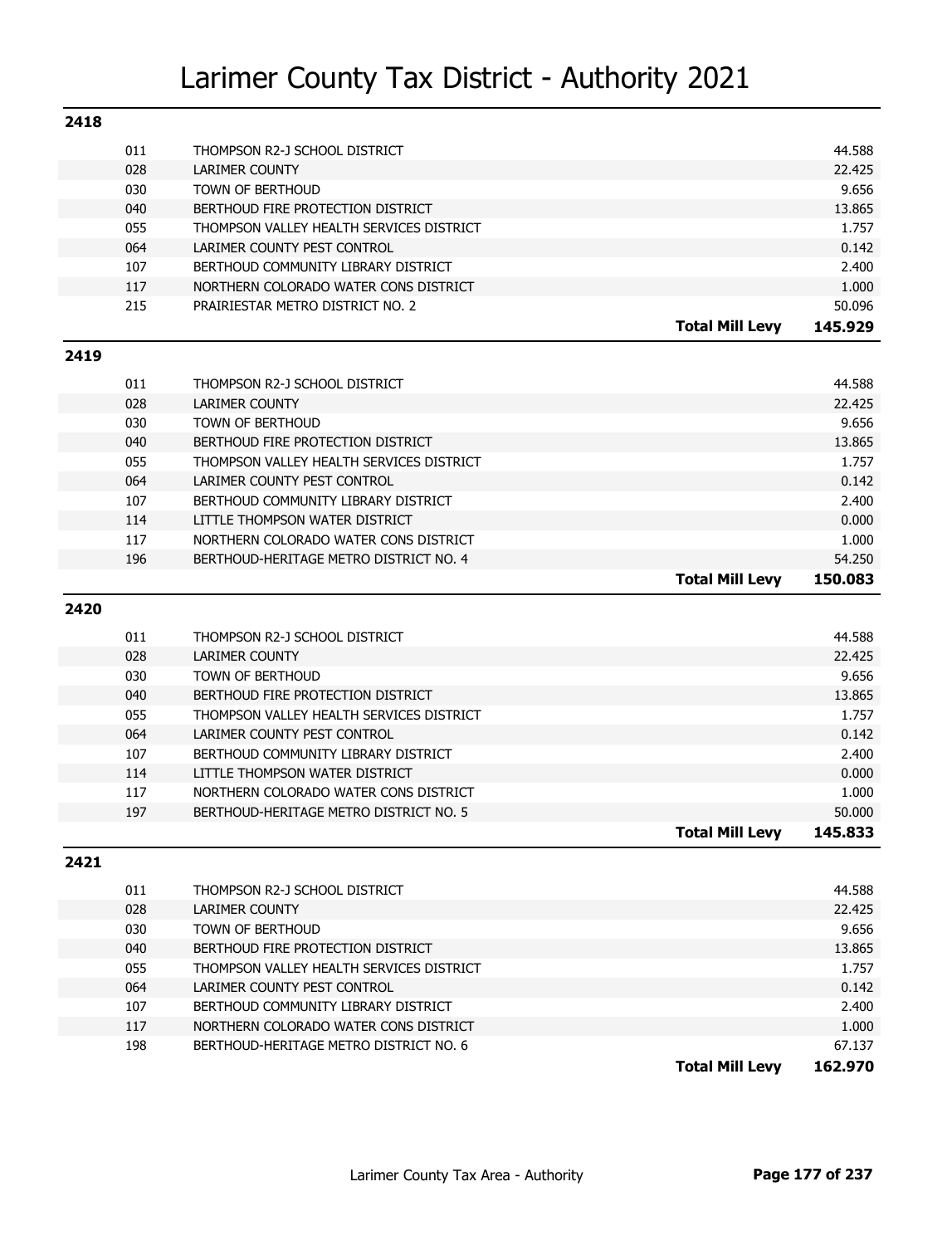| 2422 |     |                                          |                        |         |
|------|-----|------------------------------------------|------------------------|---------|
|      | 011 | THOMPSON R2-J SCHOOL DISTRICT            |                        | 44.588  |
|      | 028 | <b>LARIMER COUNTY</b>                    |                        | 22.425  |
|      | 030 | <b>TOWN OF BERTHOUD</b>                  |                        | 9.656   |
|      | 040 | BERTHOUD FIRE PROTECTION DISTRICT        |                        | 13.865  |
|      | 055 | THOMPSON VALLEY HEALTH SERVICES DISTRICT |                        | 1.757   |
|      | 064 | LARIMER COUNTY PEST CONTROL              |                        | 0.142   |
|      | 107 | BERTHOUD COMMUNITY LIBRARY DISTRICT      |                        | 2.400   |
|      | 117 | NORTHERN COLORADO WATER CONS DISTRICT    |                        | 1.000   |
|      | 199 | BERTHOUD-HERITAGE METRO DISTRICT NO. 7   |                        | 20.000  |
|      |     |                                          | <b>Total Mill Levy</b> | 115.833 |
| 2423 |     |                                          |                        |         |
|      | 011 | THOMPSON R2-J SCHOOL DISTRICT            |                        | 44.588  |
|      | 028 | <b>LARIMER COUNTY</b>                    |                        | 22.425  |
|      | 030 | <b>TOWN OF BERTHOUD</b>                  |                        | 9.656   |
|      | 040 | BERTHOUD FIRE PROTECTION DISTRICT        |                        | 13.865  |
|      | 055 | THOMPSON VALLEY HEALTH SERVICES DISTRICT |                        | 1.757   |
|      | 064 | LARIMER COUNTY PEST CONTROL              |                        | 0.142   |
|      | 107 | BERTHOUD COMMUNITY LIBRARY DISTRICT      |                        | 2.400   |
|      | 117 | NORTHERN COLORADO WATER CONS DISTRICT    |                        | 1.000   |
|      | 252 | HERITAGE RIDGE METRO DISTRICT            |                        | 70.664  |
|      |     |                                          | <b>Total Mill Levy</b> | 166.497 |
| 2424 |     |                                          |                        |         |
|      | 011 | THOMPSON R2-J SCHOOL DISTRICT            |                        | 44.588  |
|      | 028 | <b>LARIMER COUNTY</b>                    |                        | 22.425  |
|      | 030 | <b>TOWN OF BERTHOUD</b>                  |                        | 9.656   |
|      | 040 | BERTHOUD FIRE PROTECTION DISTRICT        |                        | 13.865  |
|      | 055 | THOMPSON VALLEY HEALTH SERVICES DISTRICT |                        | 1.757   |
|      | 064 | LARIMER COUNTY PEST CONTROL              |                        | 0.142   |
|      | 107 | BERTHOUD COMMUNITY LIBRARY DISTRICT      |                        | 2.400   |
|      | 117 | NORTHERN COLORADO WATER CONS DISTRICT    |                        | 1.000   |
|      | 201 | BERTHOUD-HERITAGE METRO DISTRICT NO. 9   |                        | 50.000  |
|      |     |                                          | <b>Total Mill Levy</b> | 145,833 |
| 2425 |     |                                          |                        |         |
|      | 011 | THOMPSON R2-J SCHOOL DISTRICT            |                        | 44.588  |
|      | 028 | <b>LARIMER COUNTY</b>                    |                        | 22.425  |
|      | 030 | TOWN OF BERTHOUD                         |                        | 9.656   |
|      | 040 | BERTHOUD FIRE PROTECTION DISTRICT        |                        | 13.865  |
|      | 055 | THOMPSON VALLEY HEALTH SERVICES DISTRICT |                        | 1.757   |
|      | 064 | LARIMER COUNTY PEST CONTROL              |                        | 0.142   |
|      | 107 | BERTHOUD COMMUNITY LIBRARY DISTRICT      |                        | 2.400   |
|      |     |                                          |                        |         |
|      | 114 | LITTLE THOMPSON WATER DISTRICT           |                        | 0.000   |
|      | 117 | NORTHERN COLORADO WATER CONS DISTRICT    |                        | 1.000   |
|      | 263 | HAMMOND FARM METRO DISTRICT NO. 1        |                        | 0.000   |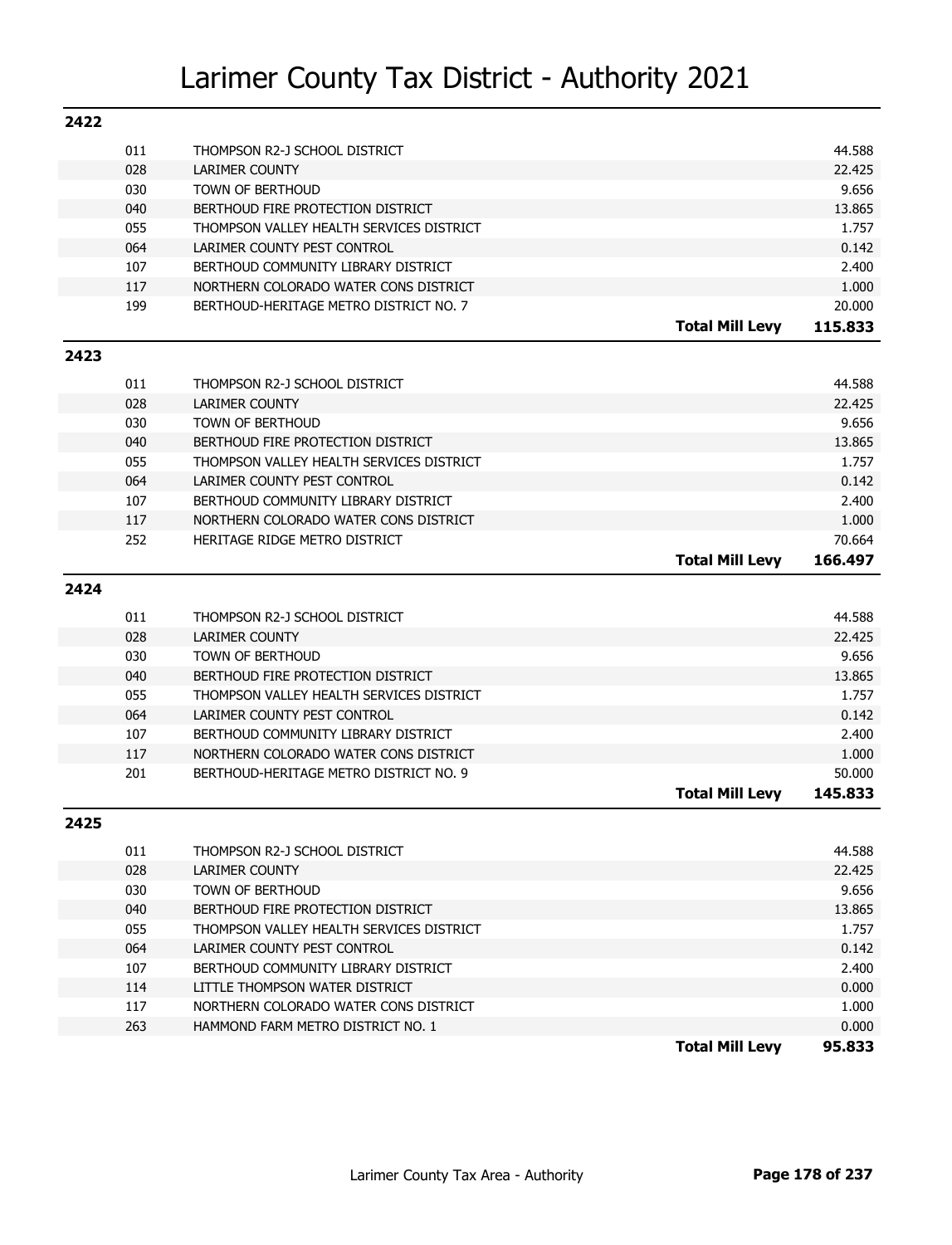| 2426 |     |                                          |         |
|------|-----|------------------------------------------|---------|
|      | 011 | THOMPSON R2-J SCHOOL DISTRICT            | 44.588  |
|      | 028 | <b>LARIMER COUNTY</b>                    | 22.425  |
|      | 030 | TOWN OF BERTHOUD                         | 9.656   |
|      | 040 | BERTHOUD FIRE PROTECTION DISTRICT        | 13.865  |
|      | 055 | THOMPSON VALLEY HEALTH SERVICES DISTRICT | 1.757   |
|      | 064 | LARIMER COUNTY PEST CONTROL              | 0.142   |
|      | 107 | BERTHOUD COMMUNITY LIBRARY DISTRICT      | 2.400   |
|      | 114 | LITTLE THOMPSON WATER DISTRICT           | 0.000   |
|      | 117 | NORTHERN COLORADO WATER CONS DISTRICT    | 1.000   |
|      | 264 | HAMMOND FARM METRO DISTRICT NO. 2        | 72.363  |
|      |     | <b>Total Mill Levy</b>                   | 168.196 |
| 2427 |     |                                          |         |
|      | 011 | THOMPSON R2-J SCHOOL DISTRICT            | 44.588  |
|      | 028 | <b>LARIMER COUNTY</b>                    | 22.425  |
|      | 030 | TOWN OF BERTHOUD                         | 9.656   |
|      | 040 | BERTHOUD FIRE PROTECTION DISTRICT        | 13.865  |
|      | 055 | THOMPSON VALLEY HEALTH SERVICES DISTRICT | 1.757   |
|      | 064 | LARIMER COUNTY PEST CONTROL              | 0.142   |
|      | 107 | BERTHOUD COMMUNITY LIBRARY DISTRICT      | 2.400   |
|      |     |                                          |         |

|     |                                       | <b>Total Mill Levy</b> | 168.196 |
|-----|---------------------------------------|------------------------|---------|
| 265 | HAMMOND FARM METRO DISTRICT NO. 3     |                        | 72.363  |
| 117 | NORTHERN COLORADO WATER CONS DISTRICT |                        | 1.000   |
| 114 | LITTLE THOMPSON WATER DISTRICT        |                        | 0.000   |
| --- |                                       |                        | ----    |

#### **2428**

| 011 | THOMPSON R2-J SCHOOL DISTRICT            |                        | 44.588  |
|-----|------------------------------------------|------------------------|---------|
| 028 | LARIMER COUNTY                           |                        | 22.425  |
| 030 | TOWN OF BERTHOUD                         |                        | 9.656   |
| 040 | BERTHOUD FIRE PROTECTION DISTRICT        |                        | 13.865  |
| 055 | THOMPSON VALLEY HEALTH SERVICES DISTRICT |                        | 1.757   |
| 064 | LARIMER COUNTY PEST CONTROL              |                        | 0.142   |
| 107 | BERTHOUD COMMUNITY LIBRARY DISTRICT      |                        | 2.400   |
| 114 | LITTLE THOMPSON WATER DISTRICT           |                        | 0.000   |
| 117 | NORTHERN COLORADO WATER CONS DISTRICT    |                        | 1.000   |
| 266 | HAMMOND FARM METRO DISTRICT NO. 4        |                        | 65.000  |
|     |                                          | <b>Total Mill Levy</b> | 160.833 |

#### **2429**

| THOMPSON R2-J SCHOOL DISTRICT            |                 | 44.588  |
|------------------------------------------|-----------------|---------|
| LARIMER COUNTY                           |                 | 22.425  |
| TOWN OF BERTHOUD                         |                 | 9.656   |
| BERTHOUD FIRE PROTECTION DISTRICT        |                 | 13.865  |
| THOMPSON VALLEY HEALTH SERVICES DISTRICT |                 | 1.757   |
| LARIMER COUNTY PEST CONTROL              |                 | 0.142   |
| BERTHOUD COMMUNITY LIBRARY DISTRICT      |                 | 2.400   |
| NORTHERN COLORADO WATER CONS DISTRICT    |                 | 1.000   |
| PRAIRIESTAR METRO DISTRICT NO. 3         |                 | 35.000  |
|                                          | Total Mill Levv | 130.833 |
|                                          |                 |         |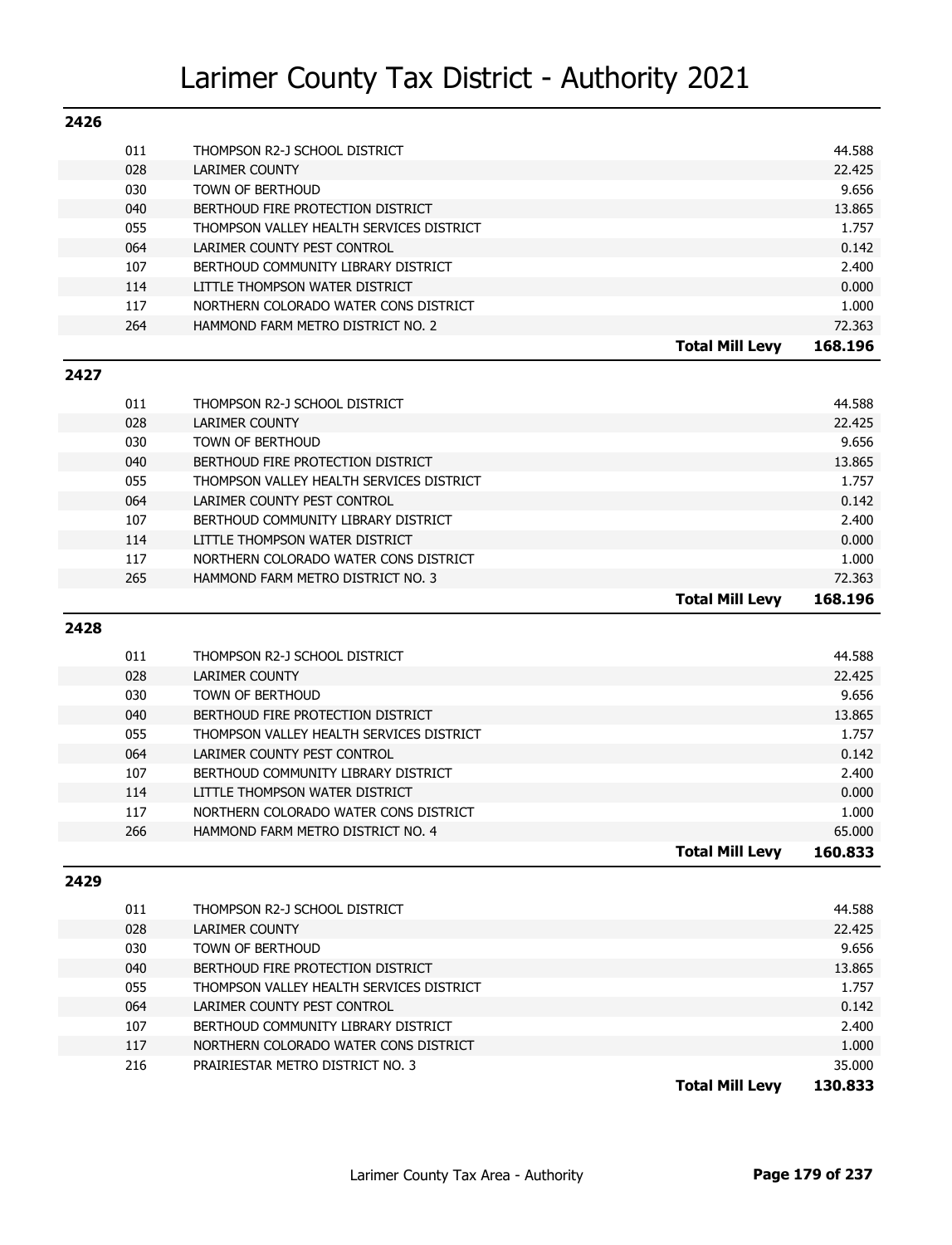| 2430 |                                          |                        |         |
|------|------------------------------------------|------------------------|---------|
| 011  | THOMPSON R2-J SCHOOL DISTRICT            |                        | 44.588  |
| 028  | <b>LARIMER COUNTY</b>                    |                        | 22.425  |
| 030  | <b>TOWN OF BERTHOUD</b>                  |                        | 9.656   |
| 040  | BERTHOUD FIRE PROTECTION DISTRICT        |                        | 13.865  |
| 055  | THOMPSON VALLEY HEALTH SERVICES DISTRICT |                        | 1.757   |
| 064  | LARIMER COUNTY PEST CONTROL              |                        | 0.142   |
| 107  | BERTHOUD COMMUNITY LIBRARY DISTRICT      |                        | 2.400   |
| 114  | LITTLE THOMPSON WATER DISTRICT           |                        | 0.000   |
| 117  | NORTHERN COLORADO WATER CONS DISTRICT    |                        | 1.000   |
| 328  | ROSE FARM ACRES METROPOLITAN DISTRICT    |                        | 72.043  |
|      |                                          | <b>Total Mill Levy</b> | 167.876 |

#### **2431**

| 011 | THOMPSON R2-J SCHOOL DISTRICT            |                        | 44.588  |
|-----|------------------------------------------|------------------------|---------|
| 028 | LARIMER COUNTY                           |                        | 22.425  |
| 030 | TOWN OF BERTHOUD                         |                        | 9.656   |
| 040 | BERTHOUD FIRE PROTECTION DISTRICT        |                        | 13.865  |
| 055 | THOMPSON VALLEY HEALTH SERVICES DISTRICT |                        | 1.757   |
| 064 | LARIMER COUNTY PEST CONTROL              |                        | 0.142   |
| 107 | BERTHOUD COMMUNITY LIBRARY DISTRICT      |                        | 2.400   |
| 114 | LITTLE THOMPSON WATER DISTRICT           |                        | 0.000   |
| 117 | NORTHERN COLORADO WATER CONS DISTRICT    |                        | 1.000   |
| 197 | BERTHOUD-HERITAGE METRO DISTRICT NO. 5   |                        | 50.000  |
|     |                                          | <b>Total Mill Levy</b> | 145.833 |
|     |                                          |                        |         |

#### **2432**

|     |                                          | <b>Total Mill Levy</b><br>262.488 |
|-----|------------------------------------------|-----------------------------------|
| 338 | BERTHOUD-HERITAGE METRO DISTRICT NO. 17  | 0.000                             |
| 337 | BERTHOUD-HERITAGE METRO DISTRICT NO. 16  | 0.000                             |
| 336 | BERTHOUD-HERITAGE METRO DISTRICT NO. 15  | 0.000                             |
| 335 | BERTHOUD-HERITAGE METRO DISTRICT NO. 14  | 0.000                             |
| 334 | BERTHOUD-HERITAGE METRO DISTRICT NO. 13  | 0.000                             |
| 333 | BERTHOUD-HERITAGE METRO DISTRICT NO. 12  | 0.000                             |
| 332 | BERTHOUD-HERITAGE METRO DISTRICT NO. 11  | 0.000                             |
| 331 | BERTHOUD-HERITAGE METRO DISTRICT NO. 10  | 66.655                            |
| 201 | BERTHOUD-HERITAGE METRO DISTRICT NO. 9   | 50,000                            |
| 197 | BERTHOUD-HERITAGE METRO DISTRICT NO. 5   | 50,000                            |
| 117 | NORTHERN COLORADO WATER CONS DISTRICT    | 1.000                             |
| 107 | BERTHOUD COMMUNITY LIBRARY DISTRICT      | 2.400                             |
| 064 | LARIMER COUNTY PEST CONTROL              | 0.142                             |
| 055 | THOMPSON VALLEY HEALTH SERVICES DISTRICT | 1.757                             |
| 040 | BERTHOUD FIRE PROTECTION DISTRICT        | 13.865                            |
| 030 | TOWN OF BERTHOUD                         | 9.656                             |
| 028 | LARIMER COUNTY                           | 22.425                            |
| 011 | THOMPSON R2-J SCHOOL DISTRICT            | 44.588                            |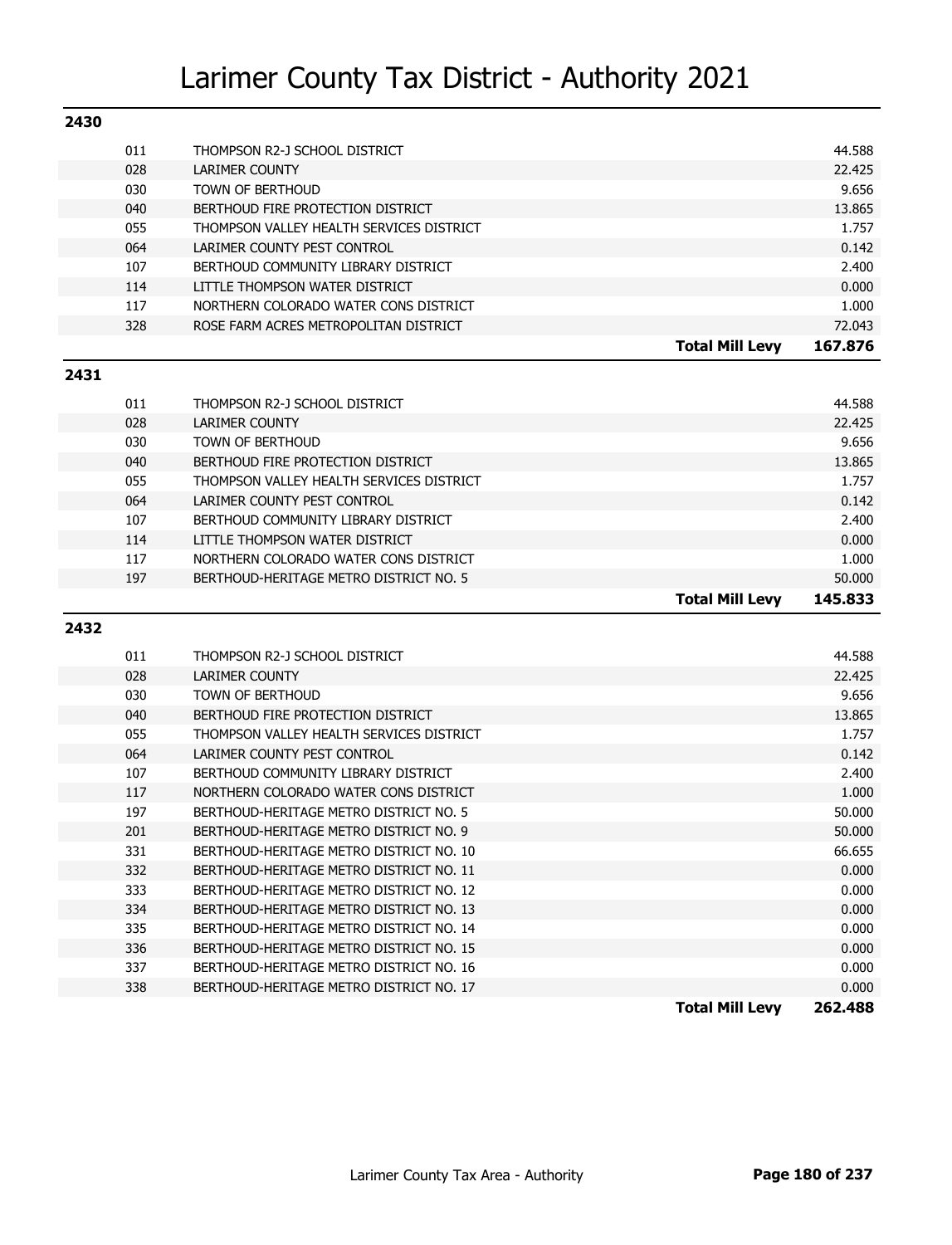| 2433 |                                          |                                   |
|------|------------------------------------------|-----------------------------------|
| 011  | THOMPSON R2-J SCHOOL DISTRICT            | 44.588                            |
| 028  | LARIMER COUNTY                           | 22.425                            |
| 030  | TOWN OF BERTHOUD                         | 9.656                             |
| 040  | BERTHOUD FIRE PROTECTION DISTRICT        | 13.865                            |
| 055  | THOMPSON VALLEY HEALTH SERVICES DISTRICT | 1.757                             |
| 064  | LARIMER COUNTY PEST CONTROL              | 0.142                             |
| 107  | BERTHOUD COMMUNITY LIBRARY DISTRICT      | 2.400                             |
| 114  | LITTLE THOMPSON WATER DISTRICT           | 0.000                             |
| 117  | NORTHERN COLORADO WATER CONS DISTRICT    | 1.000                             |
| 197  | BERTHOUD-HERITAGE METRO DISTRICT NO. 5   | 50.000                            |
| 332  | BERTHOUD-HERITAGE METRO DISTRICT NO. 11  | 0.000                             |
|      |                                          | 145.833<br><b>Total Mill Levv</b> |

#### **2434**

| 011 | THOMPSON R2-J SCHOOL DISTRICT            |                        | 44.588  |
|-----|------------------------------------------|------------------------|---------|
| 028 | LARIMER COUNTY                           |                        | 22.425  |
| 030 | <b>TOWN OF BERTHOUD</b>                  |                        | 9.656   |
| 040 | BERTHOUD FIRE PROTECTION DISTRICT        |                        | 13.865  |
| 055 | THOMPSON VALLEY HEALTH SERVICES DISTRICT |                        | 1.757   |
| 064 | LARIMER COUNTY PEST CONTROL              |                        | 0.142   |
| 107 | BERTHOUD COMMUNITY LIBRARY DISTRICT      |                        | 2.400   |
| 114 | LITTLE THOMPSON WATER DISTRICT           |                        | 0.000   |
| 117 | NORTHERN COLORADO WATER CONS DISTRICT    |                        | 1.000   |
| 197 | BERTHOUD-HERITAGE METRO DISTRICT NO. 5   |                        | 50,000  |
| 331 | BERTHOUD-HERITAGE METRO DISTRICT NO. 10  |                        | 66.655  |
|     |                                          | <b>Total Mill Levy</b> | 212.488 |

#### **2435**

| 011 | THOMPSON R2-J SCHOOL DISTRICT            |                        | 44.588 |
|-----|------------------------------------------|------------------------|--------|
| 028 | LARIMER COUNTY                           |                        | 22.425 |
| 030 | TOWN OF BERTHOUD                         |                        | 9.656  |
| 040 | BERTHOUD FIRE PROTECTION DISTRICT        |                        | 13.865 |
| 055 | THOMPSON VALLEY HEALTH SERVICES DISTRICT |                        | 1.757  |
| 064 | LARIMER COUNTY PEST CONTROL              |                        | 0.142  |
| 107 | BERTHOUD COMMUNITY LIBRARY DISTRICT      |                        | 2.400  |
| 117 | NORTHERN COLORADO WATER CONS DISTRICT    |                        | 1.000  |
| 214 | PRAIRIESTAR METRO DISTRICT NO. 1         |                        | 0.000  |
|     |                                          | <b>Total Mill Levv</b> | 95.833 |

#### **2436**

| 011 | THOMPSON R2-J SCHOOL DISTRICT            |                 | 44.588  |
|-----|------------------------------------------|-----------------|---------|
| 028 | LARIMER COUNTY                           |                 | 22.425  |
| 030 | TOWN OF BERTHOUD                         |                 | 9.656   |
| 040 | BERTHOUD FIRE PROTECTION DISTRICT        |                 | 13.865  |
| 055 | THOMPSON VALLEY HEALTH SERVICES DISTRICT |                 | 1.757   |
| 064 | LARIMER COUNTY PEST CONTROL              |                 | 0.142   |
| 107 | BERTHOUD COMMUNITY LIBRARY DISTRICT      |                 | 2.400   |
| 117 | NORTHERN COLORADO WATER CONS DISTRICT    |                 | 1.000   |
| 216 | PRAIRIESTAR METRO DISTRICT NO. 3         |                 | 35.000  |
|     |                                          | Total Mill Levv | 130.833 |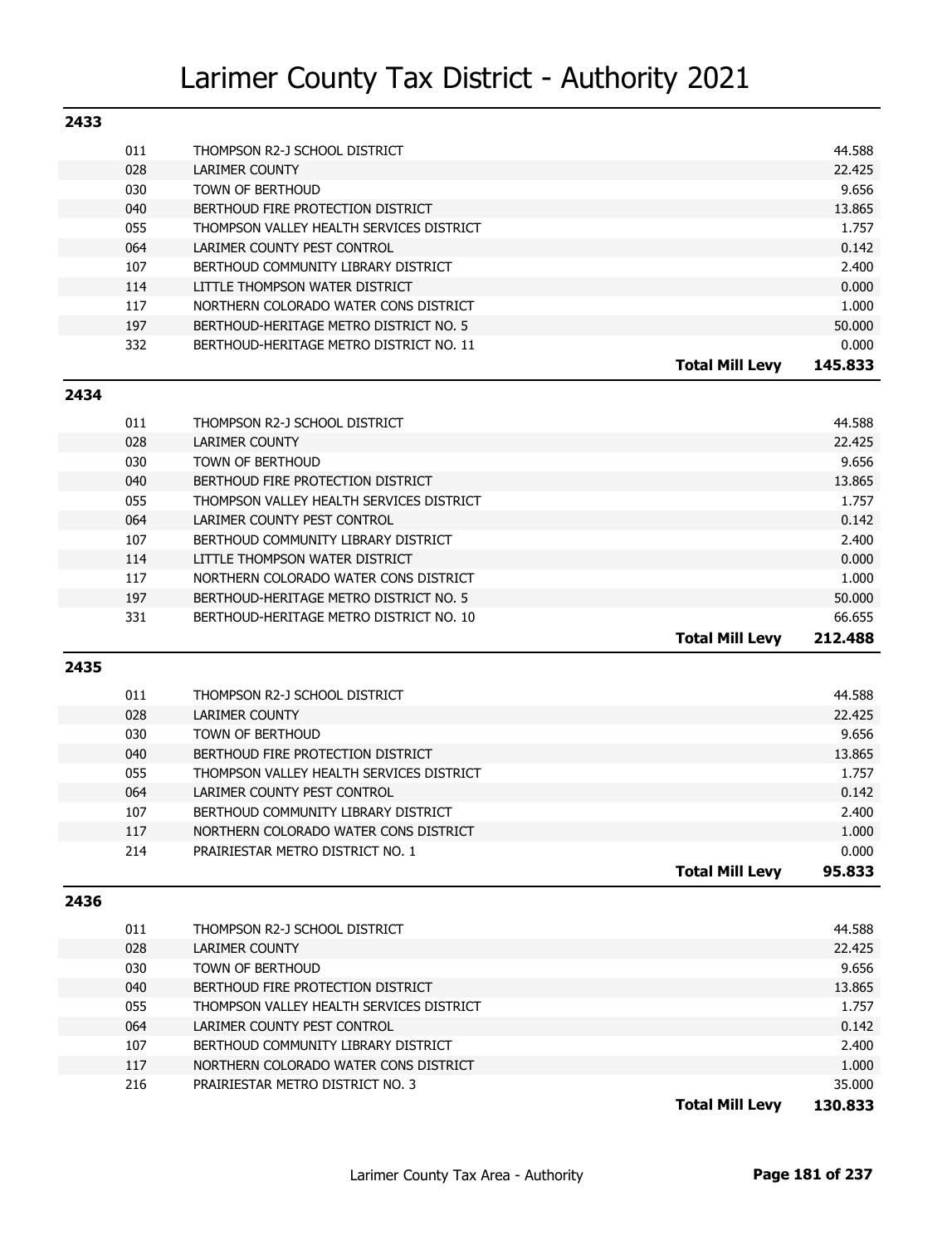| 011<br>44.588<br>THOMPSON R2-J SCHOOL DISTRICT<br>028<br>22.425<br><b>LARIMER COUNTY</b><br>030<br><b>TOWN OF BERTHOUD</b><br>9.656<br>040<br>BERTHOUD FIRE PROTECTION DISTRICT<br>13.865<br>055<br>THOMPSON VALLEY HEALTH SERVICES DISTRICT<br>1.757<br>064<br>LARIMER COUNTY PEST CONTROL<br>0.142<br>107<br>BERTHOUD COMMUNITY LIBRARY DISTRICT<br>2.400<br>117<br>NORTHERN COLORADO WATER CONS DISTRICT<br>1.000<br>217<br>PRAIRIESTAR METRO DISTRICT NO. 4<br>0.000<br><b>Total Mill Levy</b><br>95.833 |
|--------------------------------------------------------------------------------------------------------------------------------------------------------------------------------------------------------------------------------------------------------------------------------------------------------------------------------------------------------------------------------------------------------------------------------------------------------------------------------------------------------------|
|                                                                                                                                                                                                                                                                                                                                                                                                                                                                                                              |
|                                                                                                                                                                                                                                                                                                                                                                                                                                                                                                              |
|                                                                                                                                                                                                                                                                                                                                                                                                                                                                                                              |
|                                                                                                                                                                                                                                                                                                                                                                                                                                                                                                              |
|                                                                                                                                                                                                                                                                                                                                                                                                                                                                                                              |
|                                                                                                                                                                                                                                                                                                                                                                                                                                                                                                              |
|                                                                                                                                                                                                                                                                                                                                                                                                                                                                                                              |
|                                                                                                                                                                                                                                                                                                                                                                                                                                                                                                              |
|                                                                                                                                                                                                                                                                                                                                                                                                                                                                                                              |
|                                                                                                                                                                                                                                                                                                                                                                                                                                                                                                              |
| 2438                                                                                                                                                                                                                                                                                                                                                                                                                                                                                                         |
| 011<br>44.588<br>THOMPSON R2-J SCHOOL DISTRICT                                                                                                                                                                                                                                                                                                                                                                                                                                                               |
| 028<br>22.425<br><b>LARIMER COUNTY</b>                                                                                                                                                                                                                                                                                                                                                                                                                                                                       |
| 030<br><b>TOWN OF BERTHOUD</b><br>9.656                                                                                                                                                                                                                                                                                                                                                                                                                                                                      |
| 040<br>BERTHOUD FIRE PROTECTION DISTRICT<br>13.865                                                                                                                                                                                                                                                                                                                                                                                                                                                           |
| 055<br>THOMPSON VALLEY HEALTH SERVICES DISTRICT<br>1.757                                                                                                                                                                                                                                                                                                                                                                                                                                                     |
| 064<br>0.142<br>LARIMER COUNTY PEST CONTROL                                                                                                                                                                                                                                                                                                                                                                                                                                                                  |
| 107<br>BERTHOUD COMMUNITY LIBRARY DISTRICT<br>2.400                                                                                                                                                                                                                                                                                                                                                                                                                                                          |
| 114<br>0.000<br>LITTLE THOMPSON WATER DISTRICT                                                                                                                                                                                                                                                                                                                                                                                                                                                               |
| 117<br>NORTHERN COLORADO WATER CONS DISTRICT<br>1.000                                                                                                                                                                                                                                                                                                                                                                                                                                                        |
| 356<br>17.000<br>BERTHOUD 160 METRO DISTRICT                                                                                                                                                                                                                                                                                                                                                                                                                                                                 |
| <b>Total Mill Levy</b><br>112.833                                                                                                                                                                                                                                                                                                                                                                                                                                                                            |
| 2439                                                                                                                                                                                                                                                                                                                                                                                                                                                                                                         |
| 011<br>44.588<br>THOMPSON R2-J SCHOOL DISTRICT                                                                                                                                                                                                                                                                                                                                                                                                                                                               |
| 028<br><b>LARIMER COUNTY</b><br>22.425                                                                                                                                                                                                                                                                                                                                                                                                                                                                       |
| 030<br><b>TOWN OF BERTHOUD</b><br>9.656                                                                                                                                                                                                                                                                                                                                                                                                                                                                      |
| 040<br>BERTHOUD FIRE PROTECTION DISTRICT<br>13.865                                                                                                                                                                                                                                                                                                                                                                                                                                                           |
| 055<br>THOMPSON VALLEY HEALTH SERVICES DISTRICT<br>1.757                                                                                                                                                                                                                                                                                                                                                                                                                                                     |
| 0.142<br>064<br>LARIMER COUNTY PEST CONTROL                                                                                                                                                                                                                                                                                                                                                                                                                                                                  |
| 107<br>BERTHOUD COMMUNITY LIBRARY DISTRICT<br>2.400                                                                                                                                                                                                                                                                                                                                                                                                                                                          |
| 117<br>NORTHERN COLORADO WATER CONS DISTRICT<br>1.000                                                                                                                                                                                                                                                                                                                                                                                                                                                        |
| 338<br>0.000<br>BERTHOUD-HERITAGE METRO DISTRICT NO. 17                                                                                                                                                                                                                                                                                                                                                                                                                                                      |
| <b>Total Mill Levy</b><br>95.833                                                                                                                                                                                                                                                                                                                                                                                                                                                                             |
| 2440                                                                                                                                                                                                                                                                                                                                                                                                                                                                                                         |
| 011<br>THOMPSON R2-J SCHOOL DISTRICT<br>44.588                                                                                                                                                                                                                                                                                                                                                                                                                                                               |
| 028<br><b>LARIMER COUNTY</b><br>22.425                                                                                                                                                                                                                                                                                                                                                                                                                                                                       |
| 030<br>9.656<br>TOWN OF BERTHOUD                                                                                                                                                                                                                                                                                                                                                                                                                                                                             |
| 040<br>BERTHOUD FIRE PROTECTION DISTRICT<br>13.865                                                                                                                                                                                                                                                                                                                                                                                                                                                           |
| 055<br>THOMPSON VALLEY HEALTH SERVICES DISTRICT<br>1.757                                                                                                                                                                                                                                                                                                                                                                                                                                                     |
| 064<br>0.142<br>LARIMER COUNTY PEST CONTROL                                                                                                                                                                                                                                                                                                                                                                                                                                                                  |
| 107<br>BERTHOUD COMMUNITY LIBRARY DISTRICT<br>2.400                                                                                                                                                                                                                                                                                                                                                                                                                                                          |
| 114<br>LITTLE THOMPSON WATER DISTRICT<br>0.000                                                                                                                                                                                                                                                                                                                                                                                                                                                               |
| 117<br>NORTHERN COLORADO WATER CONS DISTRICT<br>1.000                                                                                                                                                                                                                                                                                                                                                                                                                                                        |
| 331<br>66.655<br>BERTHOUD-HERITAGE METRO DISTRICT NO. 10                                                                                                                                                                                                                                                                                                                                                                                                                                                     |
| <b>Total Mill Levy</b><br>162.488                                                                                                                                                                                                                                                                                                                                                                                                                                                                            |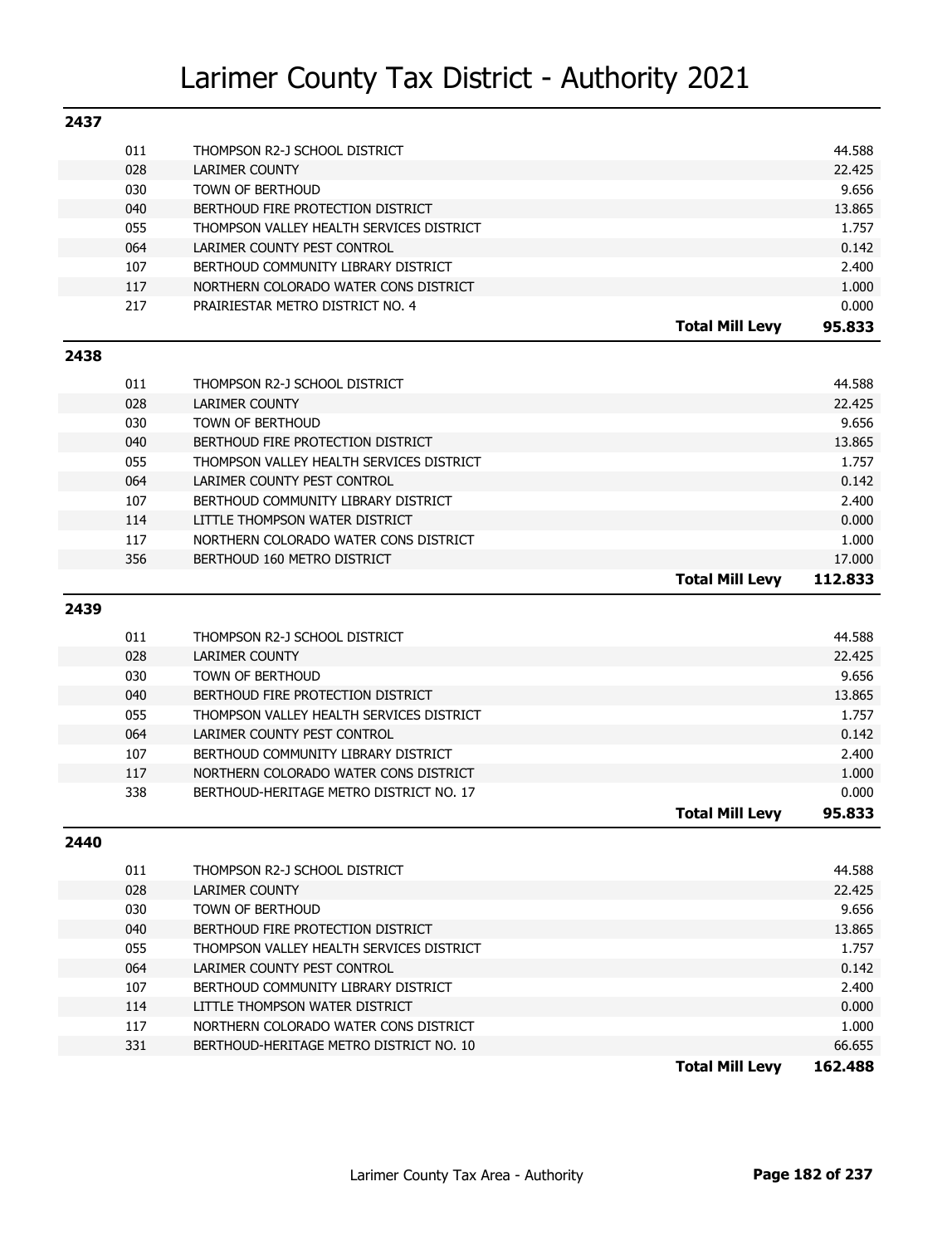| 2441 |     |                                          |                        |        |
|------|-----|------------------------------------------|------------------------|--------|
|      | 011 | THOMPSON R2-J SCHOOL DISTRICT            |                        | 44.588 |
|      | 028 | <b>LARIMER COUNTY</b>                    |                        | 22.425 |
|      | 030 | TOWN OF BERTHOUD                         |                        | 9.656  |
|      | 040 | BERTHOUD FIRE PROTECTION DISTRICT        |                        | 13.865 |
|      | 055 | THOMPSON VALLEY HEALTH SERVICES DISTRICT |                        | 1.757  |
|      | 064 | LARIMER COUNTY PEST CONTROL              |                        | 0.142  |
|      | 107 | BERTHOUD COMMUNITY LIBRARY DISTRICT      |                        | 2.400  |
|      | 114 | LITTLE THOMPSON WATER DISTRICT           |                        | 0.000  |
|      | 117 | NORTHERN COLORADO WATER CONS DISTRICT    |                        | 1.000  |
|      | 332 | BERTHOUD-HERITAGE METRO DISTRICT NO. 11  |                        | 0.000  |
|      |     |                                          | <b>Total Mill Levy</b> | 95.833 |
| 2450 |     |                                          |                        |        |
|      | 011 | THOMPSON R2-J SCHOOL DISTRICT            |                        | 44.588 |
|      | 028 | <b>LARIMER COUNTY</b>                    |                        | 22.425 |
|      | 030 | TOWN OF BERTHOUD                         |                        | 9.656  |
|      | 040 | BERTHOUD FIRE PROTECTION DISTRICT        |                        | 13.865 |
|      | 055 | THOMPSON VALLEY HEALTH SERVICES DISTRICT |                        | 1.757  |
|      | 107 | BERTHOUD COMMUNITY LIBRARY DISTRICT      |                        | 2.400  |
|      | 117 | NORTHERN COLORADO WATER CONS DISTRICT    |                        | 1.000  |
|      |     |                                          | <b>Total Mill Levy</b> | 95.691 |
| 2451 |     |                                          |                        |        |
|      | 011 | THOMPSON R2-J SCHOOL DISTRICT            |                        | 44.588 |
|      | 028 | <b>LARIMER COUNTY</b>                    |                        | 22.425 |
|      | 030 | TOWN OF BERTHOUD                         |                        | 9.656  |
|      | 040 | BERTHOUD FIRE PROTECTION DISTRICT        |                        | 13.865 |
|      | 055 | THOMPSON VALLEY HEALTH SERVICES DISTRICT |                        | 1.757  |
|      | 107 | BERTHOUD COMMUNITY LIBRARY DISTRICT      |                        | 2.400  |
|      | 114 | LITTLE THOMPSON WATER DISTRICT           |                        | 0.000  |
|      | 117 | NORTHERN COLORADO WATER CONS DISTRICT    |                        | 1.000  |
|      |     |                                          | <b>Total Mill Levy</b> | 95.691 |
| 2452 |     |                                          |                        |        |
|      |     |                                          |                        |        |
|      | 011 | THOMPSON R2-J SCHOOL DISTRICT            |                        | 44.588 |
|      | 028 | LARIMER COUNTY                           |                        | 22.425 |
|      | 030 | TOWN OF BERTHOUD                         |                        | 9.656  |
|      | 040 | BERTHOUD FIRE PROTECTION DISTRICT        |                        | 13.865 |
|      | 055 | THOMPSON VALLEY HEALTH SERVICES DISTRICT |                        | 1.757  |
|      | 107 | BERTHOUD COMMUNITY LIBRARY DISTRICT      |                        | 2.400  |
|      | 117 | NORTHERN COLORADO WATER CONS DISTRICT    |                        | 1.000  |
|      | 193 | BERTHOUD-HERITAGE METRO DISTRICT NO. 1   |                        | 0.000  |
|      |     |                                          | <b>Total Mill Levy</b> | 95.691 |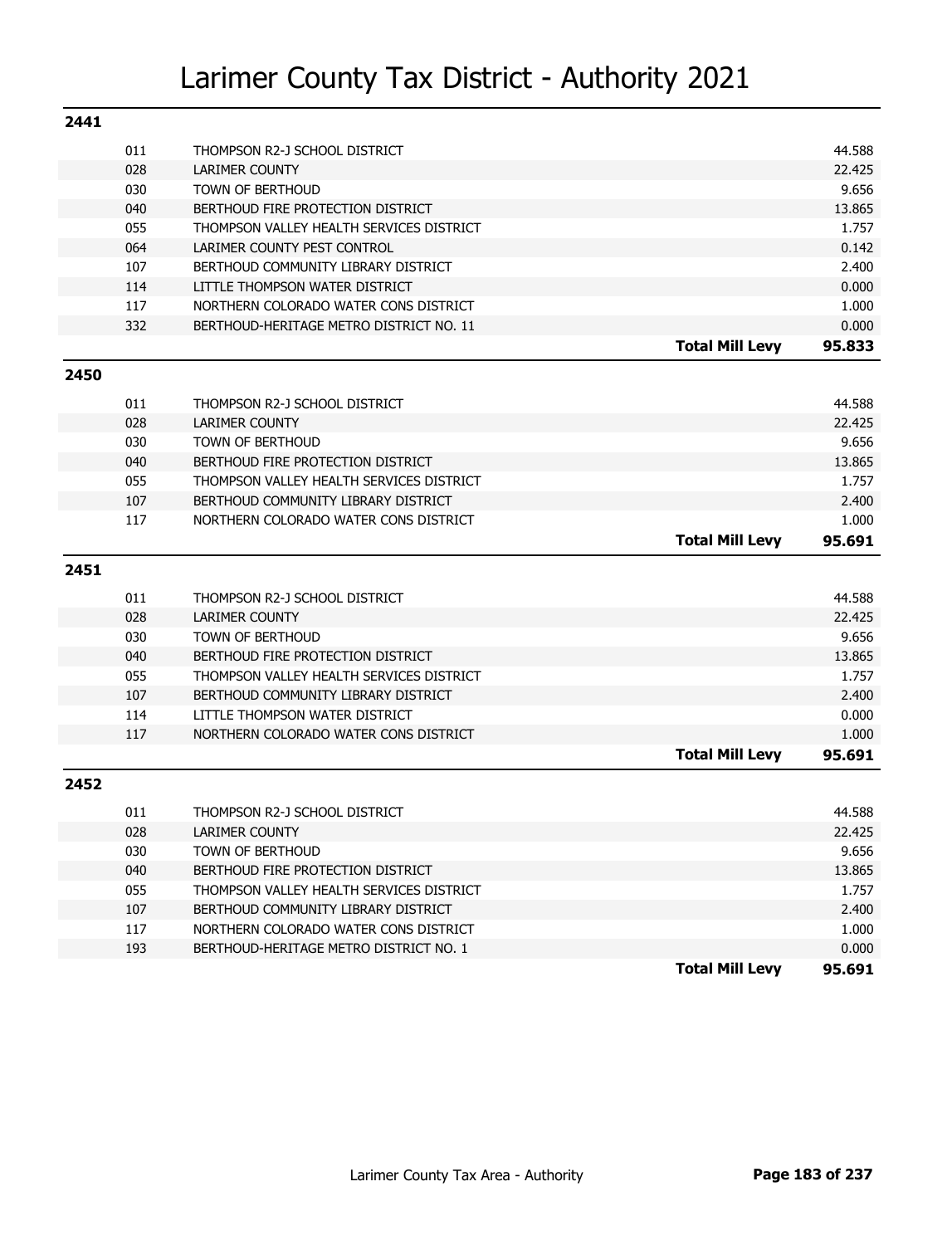| 2453 |     |                                          |                        |         |
|------|-----|------------------------------------------|------------------------|---------|
|      | 011 | THOMPSON R2-J SCHOOL DISTRICT            |                        | 44.588  |
|      | 028 | LARIMER COUNTY                           |                        | 22.425  |
|      | 030 | <b>TOWN OF BERTHOUD</b>                  |                        | 9.656   |
|      | 040 | BERTHOUD FIRE PROTECTION DISTRICT        |                        | 13.865  |
|      | 055 | THOMPSON VALLEY HEALTH SERVICES DISTRICT |                        | 1.757   |
|      | 107 | BERTHOUD COMMUNITY LIBRARY DISTRICT      |                        | 2.400   |
|      | 117 | NORTHERN COLORADO WATER CONS DISTRICT    |                        | 1.000   |
|      | 194 | BERTHOUD-HERITAGE METRO DISTRICT NO. 2   |                        | 67.635  |
|      |     |                                          | <b>Total Mill Levy</b> | 163.326 |
| 2454 |     |                                          |                        |         |
|      | 011 | THOMPSON R2-J SCHOOL DISTRICT            |                        | 44.588  |
|      | 028 | <b>LARIMER COUNTY</b>                    |                        | 22.425  |
|      | 030 | <b>TOWN OF BERTHOUD</b>                  |                        | 9.656   |
|      | 040 | BERTHOUD FIRE PROTECTION DISTRICT        |                        | 13.865  |
|      | 055 | THOMPSON VALLEY HEALTH SERVICES DISTRICT |                        | 1.757   |
|      | 107 | BERTHOUD COMMUNITY LIBRARY DISTRICT      |                        | 2.400   |
|      | 117 | NORTHERN COLORADO WATER CONS DISTRICT    |                        | 1.000   |
|      | 215 | PRAIRIESTAR METRO DISTRICT NO. 2         |                        | 50.096  |
|      |     |                                          | <b>Total Mill Levy</b> | 145.787 |
| 2455 |     |                                          |                        |         |
|      | 011 | THOMPSON R2-J SCHOOL DISTRICT            |                        | 44.588  |
|      | 028 | <b>LARIMER COUNTY</b>                    |                        | 22.425  |
|      | 030 | <b>TOWN OF BERTHOUD</b>                  |                        | 9.656   |
|      | 040 | BERTHOUD FIRE PROTECTION DISTRICT        |                        | 13.865  |
|      | 055 | THOMPSON VALLEY HEALTH SERVICES DISTRICT |                        | 1.757   |
|      | 107 | BERTHOUD COMMUNITY LIBRARY DISTRICT      |                        | 2.400   |
|      | 114 | LITTLE THOMPSON WATER DISTRICT           |                        | 0.000   |
|      | 117 | NORTHERN COLORADO WATER CONS DISTRICT    |                        | 1.000   |
|      | 196 | BERTHOUD-HERITAGE METRO DISTRICT NO. 4   |                        | 54.250  |
|      |     |                                          | <b>Total Mill Levy</b> | 149.941 |
| 2456 |     |                                          |                        |         |
|      | 011 | THOMPSON R2-J SCHOOL DISTRICT            |                        | 44.588  |
|      | 028 | <b>LARIMER COUNTY</b>                    |                        | 22.425  |
|      | 030 | TOWN OF BERTHOUD                         |                        | 9.656   |
|      | 040 | BERTHOUD FIRE PROTECTION DISTRICT        |                        | 13.865  |
|      | 055 | THOMPSON VALLEY HEALTH SERVICES DISTRICT |                        | 1.757   |
|      | 107 | BERTHOUD COMMUNITY LIBRARY DISTRICT      |                        | 2.400   |
|      | 114 | LITTLE THOMPSON WATER DISTRICT           |                        | 0.000   |
|      | 117 | NORTHERN COLORADO WATER CONS DISTRICT    |                        | 1.000   |
|      | 328 | ROSE FARM ACRES METROPOLITAN DISTRICT    |                        | 72.043  |
|      |     |                                          | <b>Total Mill Levy</b> | 167.734 |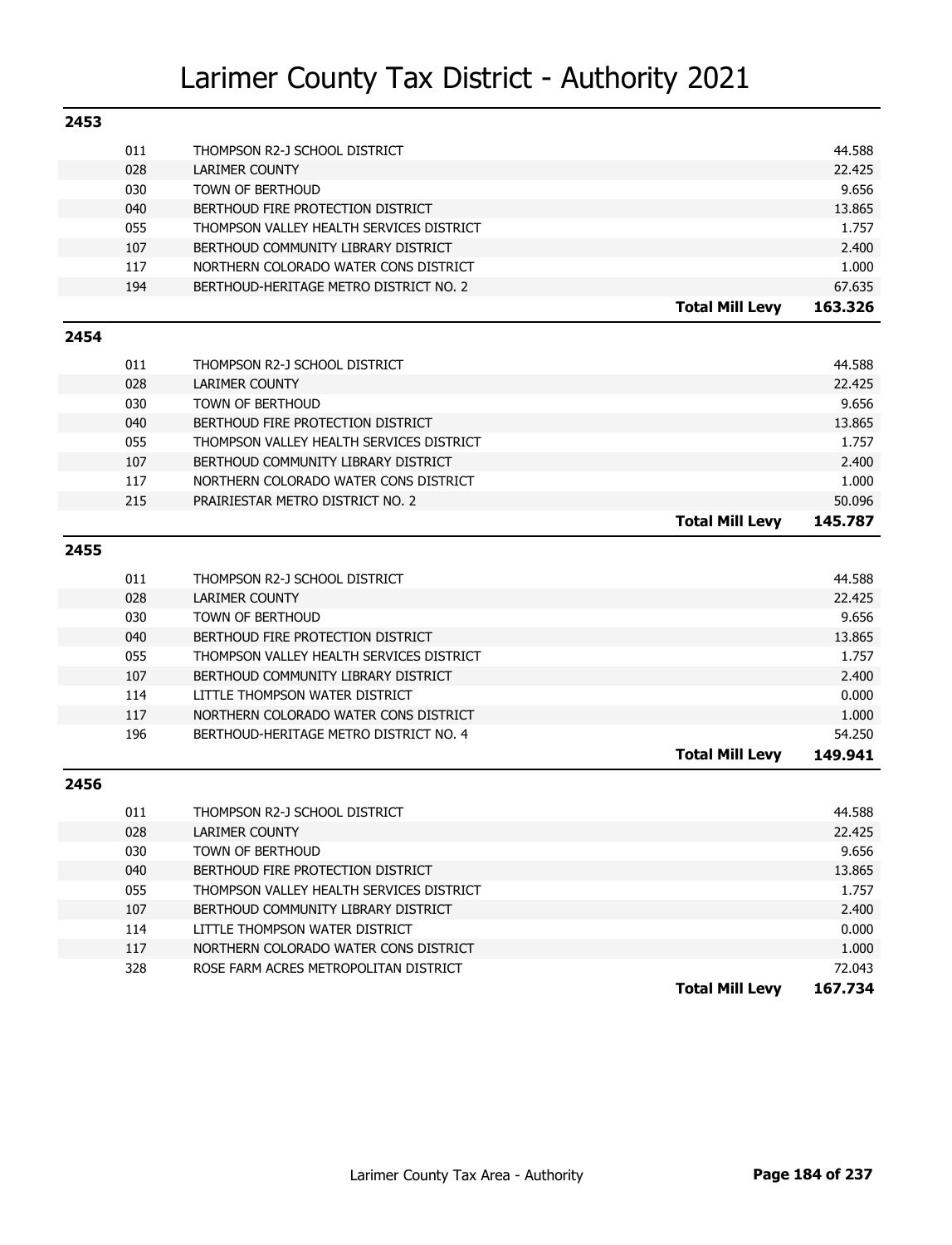|      |            |                                                                                 | <b>Total Mill Levy</b> | 91.436          |
|------|------------|---------------------------------------------------------------------------------|------------------------|-----------------|
|      | 117        | NORTHERN COLORADO WATER CONS DISTRICT                                           |                        | 1.000           |
|      | 111        | FORT COLLINS - LOVELAND WATER DISTRICT                                          |                        | 1.500           |
|      | 064        | LARIMER COUNTY PEST CONTROL                                                     |                        | 0.142           |
|      | 055        | THOMPSON VALLEY HEALTH SERVICES DISTRICT                                        |                        | 1.757           |
|      | 047        | WINDSOR - SEVERANCE FIRE PROTECTION DISTRICT                                    |                        | 7.994           |
|      | 036        | TOWN OF WINDSOR                                                                 |                        | 12.030          |
|      | 028        | <b>LARIMER COUNTY</b>                                                           |                        | 22.425          |
|      | 011        | THOMPSON R2-J SCHOOL DISTRICT                                                   |                        | 44.588          |
| 2702 |            |                                                                                 |                        |                 |
|      |            |                                                                                 | <b>Total Mill Levy</b> | 89.936          |
|      | 117        | NORTHERN COLORADO WATER CONS DISTRICT                                           |                        | 1.000           |
|      | 064        | LARIMER COUNTY PEST CONTROL                                                     |                        | 0.142           |
|      | 055        | THOMPSON VALLEY HEALTH SERVICES DISTRICT                                        |                        | 1.757           |
|      | 047        | WINDSOR - SEVERANCE FIRE PROTECTION DISTRICT                                    |                        | 7.994           |
|      | 036        | <b>TOWN OF WINDSOR</b>                                                          |                        | 12.030          |
|      | 028        | <b>LARIMER COUNTY</b>                                                           |                        | 22.425          |
|      | 011        | THOMPSON R2-J SCHOOL DISTRICT                                                   |                        | 44.588          |
|      |            |                                                                                 |                        |                 |
| 2701 |            |                                                                                 |                        |                 |
|      |            |                                                                                 | <b>Total Mill Levy</b> | 1.000<br>94.581 |
|      | 111<br>117 | FORT COLLINS - LOVELAND WATER DISTRICT<br>NORTHERN COLORADO WATER CONS DISTRICT |                        | 1.500           |
|      | 103        | SOUTH FORT COLLINS SANITATION DISTRICT                                          |                        | 0.500           |
|      | 064        | LARIMER COUNTY PEST CONTROL                                                     |                        | 0.142           |
|      | 055        | THOMPSON VALLEY HEALTH SERVICES DISTRICT                                        |                        | 1.757           |
|      | 044        | POUDRE VALLEY FIRE PROTECTION DISTRICT                                          |                        | 10.639          |
|      | 036        | <b>TOWN OF WINDSOR</b>                                                          |                        | 12.030          |
|      | 028        | <b>LARIMER COUNTY</b>                                                           |                        | 22.425          |
|      | 011        | THOMPSON R2-J SCHOOL DISTRICT                                                   |                        | 44.588          |
| 2700 |            |                                                                                 |                        |                 |
|      |            |                                                                                 |                        |                 |
|      | 338        | BERTHOUD-HERITAGE METRO DISTRICT NO. 17                                         | <b>Total Mill Levy</b> | 0.000<br>95.691 |
|      | 117        |                                                                                 |                        | 1.000           |
|      | 107        | BERTHOUD COMMUNITY LIBRARY DISTRICT<br>NORTHERN COLORADO WATER CONS DISTRICT    |                        | 2.400           |
|      | 055        | THOMPSON VALLEY HEALTH SERVICES DISTRICT                                        |                        | 1.757           |
|      | 040        | BERTHOUD FIRE PROTECTION DISTRICT                                               |                        | 13.865          |
|      | 030        | <b>TOWN OF BERTHOUD</b>                                                         |                        | 9.656           |
|      | 028        | <b>LARIMER COUNTY</b>                                                           |                        | 22.425          |
|      | 011        | THOMPSON R2-J SCHOOL DISTRICT                                                   |                        | 44.588          |
| 2457 |            |                                                                                 |                        |                 |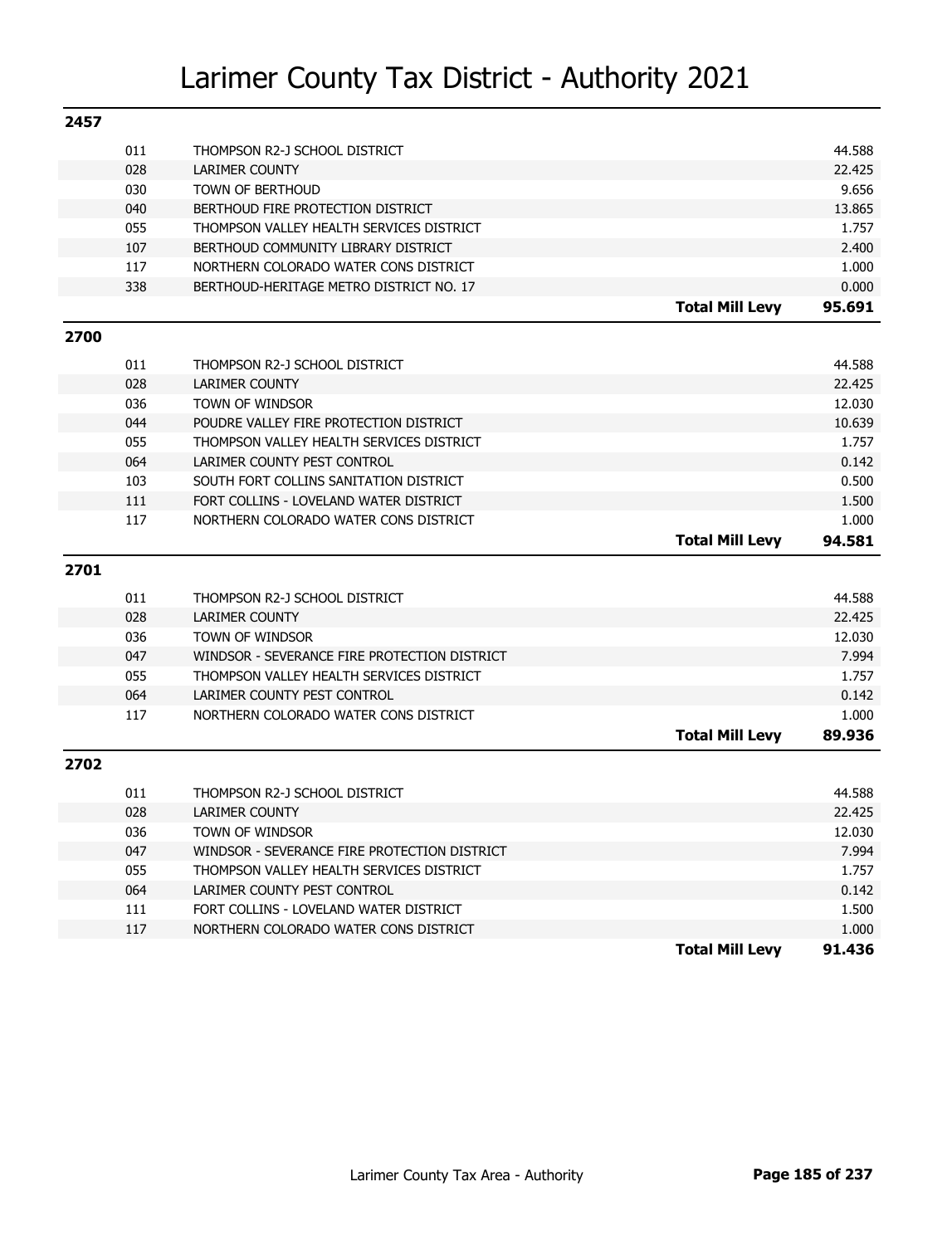| 2703 |     |                                              |                        |        |
|------|-----|----------------------------------------------|------------------------|--------|
|      | 011 | THOMPSON R2-J SCHOOL DISTRICT                |                        | 44.588 |
|      | 028 | <b>LARIMER COUNTY</b>                        |                        | 22.425 |
|      | 036 | TOWN OF WINDSOR                              |                        | 12.030 |
|      | 044 | POUDRE VALLEY FIRE PROTECTION DISTRICT       |                        | 10.639 |
|      | 054 | HEALTH DISTRICT OF NORTHERN LARIMER CNTY     |                        | 2.167  |
|      | 064 | LARIMER COUNTY PEST CONTROL                  |                        | 0.142  |
|      | 111 | FORT COLLINS - LOVELAND WATER DISTRICT       |                        | 1.500  |
|      | 117 | NORTHERN COLORADO WATER CONS DISTRICT        |                        | 1.000  |
|      |     |                                              | <b>Total Mill Levy</b> | 94.491 |
| 2704 |     |                                              |                        |        |
|      | 011 | THOMPSON R2-J SCHOOL DISTRICT                |                        | 44.588 |
|      | 028 | <b>LARIMER COUNTY</b>                        |                        | 22.425 |
|      | 036 | TOWN OF WINDSOR                              |                        | 12.030 |
|      | 047 | WINDSOR - SEVERANCE FIRE PROTECTION DISTRICT |                        | 7.994  |
|      | 054 | HEALTH DISTRICT OF NORTHERN LARIMER CNTY     |                        | 2.167  |
|      | 064 | LARIMER COUNTY PEST CONTROL                  |                        | 0.142  |
|      | 111 | FORT COLLINS - LOVELAND WATER DISTRICT       |                        | 1.500  |
|      | 117 | NORTHERN COLORADO WATER CONS DISTRICT        |                        | 1.000  |
|      |     |                                              | <b>Total Mill Levy</b> | 91.846 |
|      |     |                                              |                        |        |
| 2705 |     |                                              |                        |        |
|      | 011 | THOMPSON R2-J SCHOOL DISTRICT                |                        | 44.588 |
|      | 028 | <b>LARIMER COUNTY</b>                        |                        | 22.425 |
|      | 036 | TOWN OF WINDSOR                              |                        | 12.030 |
|      | 047 | WINDSOR - SEVERANCE FIRE PROTECTION DISTRICT |                        | 7.994  |
|      | 055 | THOMPSON VALLEY HEALTH SERVICES DISTRICT     |                        | 1.757  |
|      | 064 | LARIMER COUNTY PEST CONTROL                  |                        | 0.142  |
|      | 103 | SOUTH FORT COLLINS SANITATION DISTRICT       |                        | 0.500  |
|      | 111 | FORT COLLINS - LOVELAND WATER DISTRICT       |                        | 1.500  |
|      | 117 | NORTHERN COLORADO WATER CONS DISTRICT        |                        | 1.000  |
|      |     |                                              | <b>Total Mill Levy</b> | 91.936 |
| 2706 |     |                                              |                        |        |
|      | 011 | THOMPSON R2-J SCHOOL DISTRICT                |                        | 44.588 |
|      | 028 | LARIMER COUNTY                               |                        | 22.425 |
|      | 036 | TOWN OF WINDSOR                              |                        | 12.030 |
|      | 044 | POUDRE VALLEY FIRE PROTECTION DISTRICT       |                        | 10.639 |
|      | 054 | HEALTH DISTRICT OF NORTHERN LARIMER CNTY     |                        | 2.167  |
|      | 064 | LARIMER COUNTY PEST CONTROL                  |                        | 0.142  |
|      | 103 | SOUTH FORT COLLINS SANITATION DISTRICT       |                        | 0.500  |
|      | 111 | FORT COLLINS - LOVELAND WATER DISTRICT       |                        | 1.500  |
|      | 117 | NORTHERN COLORADO WATER CONS DISTRICT        |                        | 1.000  |
|      |     |                                              | <b>Total Mill Levy</b> | 94.991 |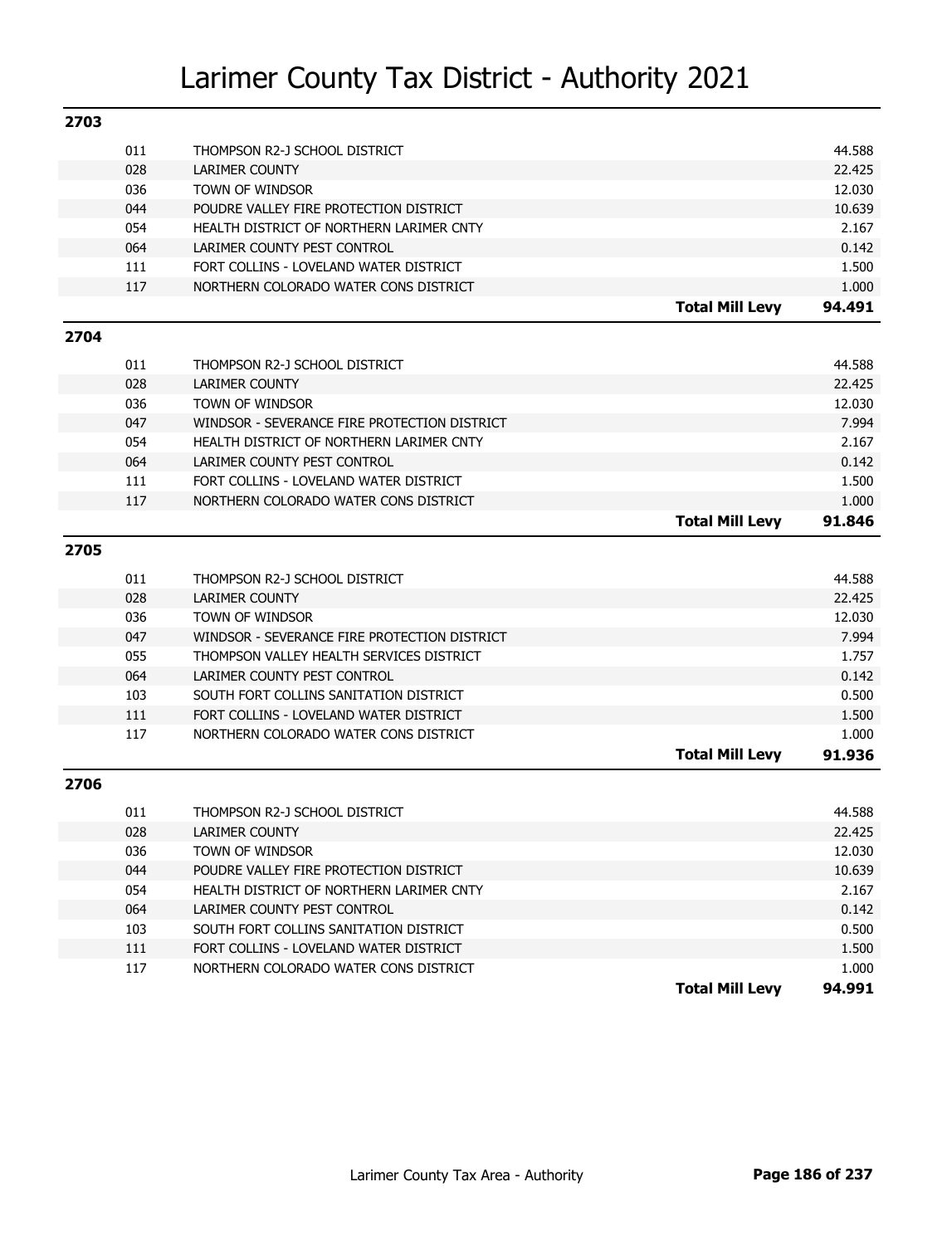| 2707 |            |                                              |                        |                  |
|------|------------|----------------------------------------------|------------------------|------------------|
|      | 011        | THOMPSON R2-J SCHOOL DISTRICT                |                        | 44.588           |
|      | 028        | <b>LARIMER COUNTY</b>                        |                        | 22.425           |
|      | 036        | TOWN OF WINDSOR                              |                        | 12.030           |
|      | 047        | WINDSOR - SEVERANCE FIRE PROTECTION DISTRICT |                        | 7.994            |
|      | 054        | HEALTH DISTRICT OF NORTHERN LARIMER CNTY     |                        | 2.167            |
|      | 064        | LARIMER COUNTY PEST CONTROL                  |                        | 0.142            |
|      | 103        | SOUTH FORT COLLINS SANITATION DISTRICT       |                        | 0.500            |
|      | 111        | FORT COLLINS - LOVELAND WATER DISTRICT       |                        | 1.500            |
|      | 117        | NORTHERN COLORADO WATER CONS DISTRICT        |                        | 1.000            |
|      |            |                                              | <b>Total Mill Levy</b> | 92.346           |
| 2708 |            |                                              |                        |                  |
|      | 011        | THOMPSON R2-J SCHOOL DISTRICT                |                        | 44.588           |
|      | 028        | <b>LARIMER COUNTY</b>                        |                        | 22.425           |
|      | 036        | TOWN OF WINDSOR                              |                        | 12.030           |
|      | 047        | WINDSOR - SEVERANCE FIRE PROTECTION DISTRICT |                        | 7.994            |
|      | 055        | THOMPSON VALLEY HEALTH SERVICES DISTRICT     |                        | 1.757            |
|      | 064        | LARIMER COUNTY PEST CONTROL                  |                        | 0.142            |
|      | 103        | SOUTH FORT COLLINS SANITATION DISTRICT       |                        | 0.500            |
|      | 117        | NORTHERN COLORADO WATER CONS DISTRICT        |                        | 1.000            |
|      |            |                                              | <b>Total Mill Levy</b> | 90.436           |
|      |            |                                              |                        |                  |
| 2709 |            |                                              |                        |                  |
|      | 011        | THOMPSON R2-J SCHOOL DISTRICT                |                        | 44.588           |
|      | 028        |                                              |                        |                  |
|      |            | <b>LARIMER COUNTY</b>                        |                        | 22.425           |
|      | 036        | TOWN OF WINDSOR                              |                        | 12.030           |
|      | 047        | WINDSOR - SEVERANCE FIRE PROTECTION DISTRICT |                        | 7.994            |
|      | 055        | THOMPSON VALLEY HEALTH SERVICES DISTRICT     |                        | 1.757            |
|      | 064        | LARIMER COUNTY PEST CONTROL                  |                        | 0.142            |
|      | 103        | SOUTH FORT COLLINS SANITATION DISTRICT       |                        | 0.500            |
|      | 111        | FORT COLLINS - LOVELAND WATER DISTRICT       |                        | 1.500            |
|      | 117        | NORTHERN COLORADO WATER CONS DISTRICT        |                        | 1.000            |
|      | 132        | WINDSOR HIGHLANDS METRO DISTRICT NO. 3       |                        | 38.964           |
|      |            |                                              | <b>Total Mill Levy</b> | 130.900          |
| 2710 |            |                                              |                        |                  |
|      |            |                                              |                        |                  |
|      | 011        | THOMPSON R2-J SCHOOL DISTRICT                |                        | 44.588           |
|      | 028<br>036 | LARIMER COUNTY<br>TOWN OF WINDSOR            |                        | 22.425<br>12.030 |
|      |            | WINDSOR - SEVERANCE FIRE PROTECTION DISTRICT |                        | 7.994            |
|      | 047        | THOMPSON VALLEY HEALTH SERVICES DISTRICT     |                        | 1.757            |
|      | 055        | LARIMER COUNTY PEST CONTROL                  |                        |                  |
|      | 064<br>103 | SOUTH FORT COLLINS SANITATION DISTRICT       |                        | 0.142<br>0.500   |

117 NORTHERN COLORADO WATER CONS DISTRICT 1.000 133 WINDSOR HIGHLANDS METRO DISTRICT NO. 4 38.964

**Total Mill Levy 130.900**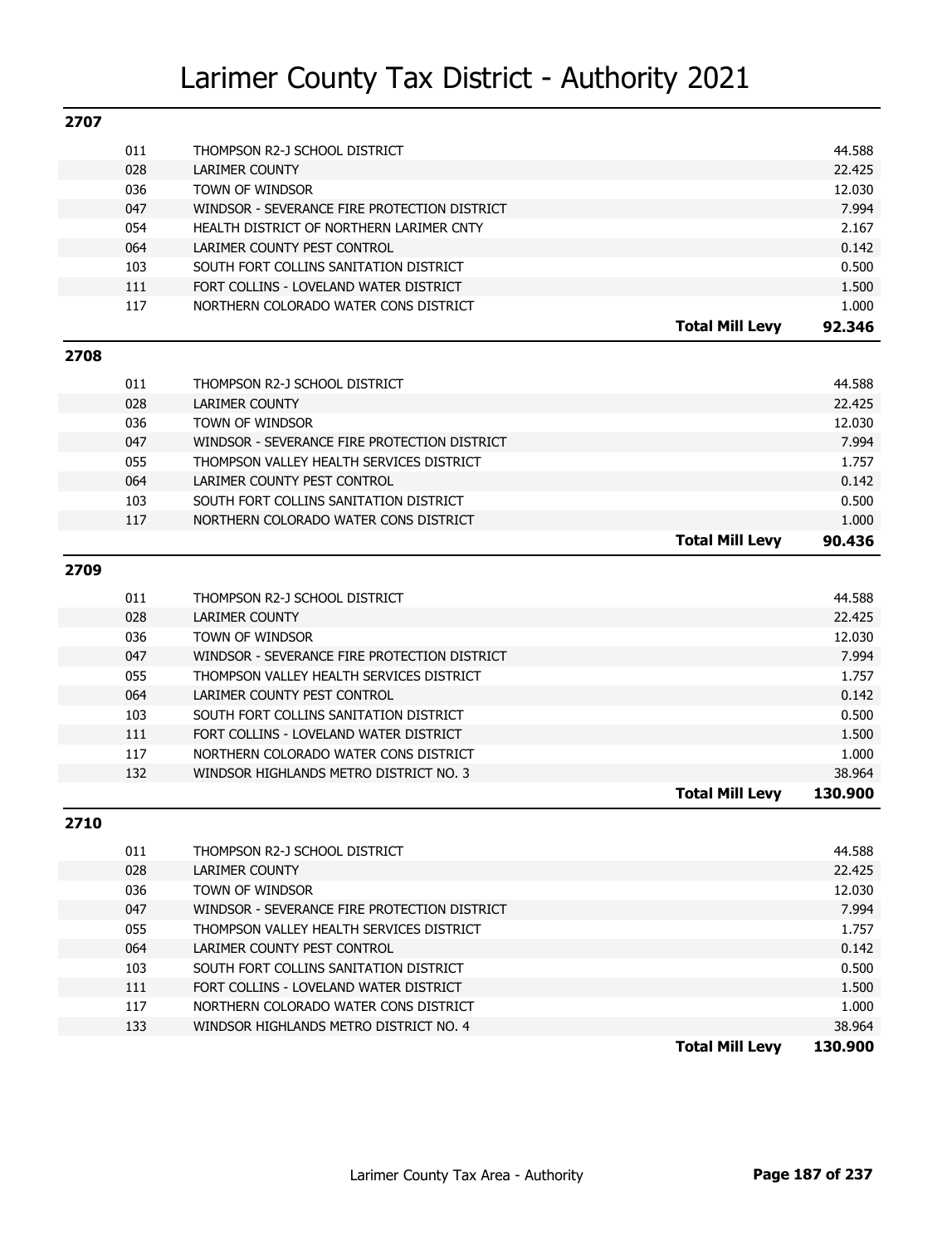| 2711 |     |                                              |                        |         |
|------|-----|----------------------------------------------|------------------------|---------|
|      | 011 | THOMPSON R2-J SCHOOL DISTRICT                |                        | 44.588  |
|      | 028 | LARIMER COUNTY                               |                        | 22.425  |
|      | 036 | TOWN OF WINDSOR                              |                        | 12.030  |
|      | 047 | WINDSOR - SEVERANCE FIRE PROTECTION DISTRICT |                        | 7.994   |
|      | 055 | THOMPSON VALLEY HEALTH SERVICES DISTRICT     |                        | 1.757   |
|      | 064 | LARIMER COUNTY PEST CONTROL                  |                        | 0.142   |
|      | 103 | SOUTH FORT COLLINS SANITATION DISTRICT       |                        | 0.500   |
|      | 111 | FORT COLLINS - LOVELAND WATER DISTRICT       |                        | 1.500   |
|      | 117 | NORTHERN COLORADO WATER CONS DISTRICT        |                        | 1.000   |
|      |     |                                              | <b>Total Mill Levy</b> | 91.936  |
| 2712 |     |                                              |                        |         |
|      | 011 | THOMPSON R2-J SCHOOL DISTRICT                |                        | 44.588  |
|      | 028 | LARIMER COUNTY                               |                        | 22.425  |
|      | 036 | TOWN OF WINDSOR                              |                        | 12.030  |
|      | 047 | WINDSOR - SEVERANCE FIRE PROTECTION DISTRICT |                        | 7.994   |
|      | 055 | THOMPSON VALLEY HEALTH SERVICES DISTRICT     |                        | 1.757   |
|      | 064 | LARIMER COUNTY PEST CONTROL                  |                        | 0.142   |
|      | 103 | SOUTH FORT COLLINS SANITATION DISTRICT       |                        | 0.500   |
|      | 111 | FORT COLLINS - LOVELAND WATER DISTRICT       |                        | 1.500   |
|      | 117 | NORTHERN COLORADO WATER CONS DISTRICT        |                        | 1.000   |
|      | 154 | HIGHPOINTE VISTA METRO DISTRICT NO. 2        |                        | 38.785  |
|      |     |                                              | <b>Total Mill Levy</b> | 130.721 |
|      |     |                                              |                        |         |
| 2713 |     |                                              |                        |         |
|      | 011 | THOMPSON R2-J SCHOOL DISTRICT                |                        | 44.588  |
|      | 028 | <b>LARIMER COUNTY</b>                        |                        | 22.425  |
|      | 036 | TOWN OF WINDSOR                              |                        | 12.030  |
|      | 047 | WINDSOR - SEVERANCE FIRE PROTECTION DISTRICT |                        | 7.994   |
|      | 055 | THOMPSON VALLEY HEALTH SERVICES DISTRICT     |                        | 1.757   |
|      | 064 | LARIMER COUNTY PEST CONTROL                  |                        | 0.142   |
|      | 103 | SOUTH FORT COLLINS SANITATION DISTRICT       |                        | 0.500   |
|      | 117 | NORTHERN COLORADO WATER CONS DISTRICT        |                        | 1.000   |
|      | 154 | HIGHPOINTE VISTA METRO DISTRICT NO. 2        |                        | 38.785  |
|      |     |                                              | <b>Total Mill Levy</b> | 129.221 |
| 2714 |     |                                              |                        |         |
|      | 011 | THOMPSON R2-J SCHOOL DISTRICT                |                        | 44.588  |
|      | 028 | LARIMER COUNTY                               |                        | 22.425  |
|      | 036 | TOWN OF WINDSOR                              |                        | 12.030  |
|      | 047 | WINDSOR - SEVERANCE FIRE PROTECTION DISTRICT |                        | 7.994   |
|      | 055 | THOMPSON VALLEY HEALTH SERVICES DISTRICT     |                        | 1.757   |
|      | 064 | LARIMER COUNTY PEST CONTROL                  |                        | 0.142   |
|      | 103 | SOUTH FORT COLLINS SANITATION DISTRICT       |                        | 0.500   |
|      | 111 | FORT COLLINS - LOVELAND WATER DISTRICT       |                        | 1.500   |
|      | 117 | NORTHERN COLORADO WATER CONS DISTRICT        |                        | 1.000   |
|      | 133 | WINDSOR HIGHLANDS METRO DISTRICT NO. 4       |                        | 38.964  |
|      | 202 | WINDSOR HIGHLANDS METRO DISTRICT NO. 6       |                        | 39.000  |
|      |     |                                              | <b>Total Mill Levy</b> | 169.900 |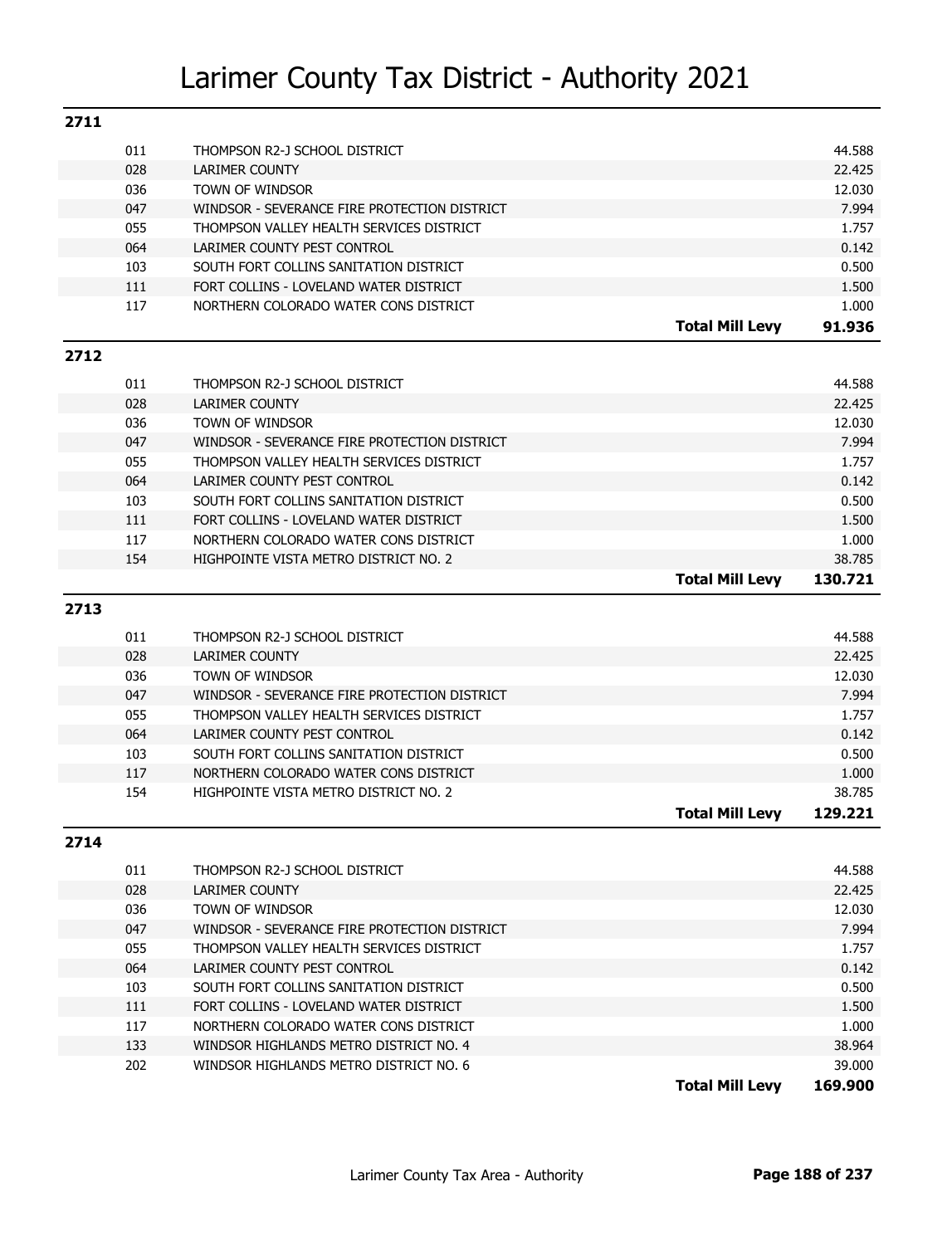| 2715         |     |                                              |                        |         |
|--------------|-----|----------------------------------------------|------------------------|---------|
|              | 011 | THOMPSON R2-J SCHOOL DISTRICT                |                        | 44.588  |
|              | 028 | LARIMER COUNTY                               |                        | 22.425  |
|              | 036 | TOWN OF WINDSOR                              |                        | 12.030  |
|              | 047 | WINDSOR - SEVERANCE FIRE PROTECTION DISTRICT |                        | 7.994   |
|              | 055 | THOMPSON VALLEY HEALTH SERVICES DISTRICT     |                        | 1.757   |
|              | 064 | LARIMER COUNTY PEST CONTROL                  |                        | 0.142   |
|              | 103 | SOUTH FORT COLLINS SANITATION DISTRICT       |                        | 0.500   |
|              | 111 | FORT COLLINS - LOVELAND WATER DISTRICT       |                        | 1.500   |
|              | 117 | NORTHERN COLORADO WATER CONS DISTRICT        |                        | 1.000   |
|              | 202 | WINDSOR HIGHLANDS METRO DISTRICT NO. 6       |                        | 39.000  |
|              |     |                                              | <b>Total Mill Levy</b> | 130.936 |
| 771 <i>c</i> |     |                                              |                        |         |

#### **2716**

|     |                                              | <b>Total Mill Levv</b> | 130.936 |
|-----|----------------------------------------------|------------------------|---------|
| 246 | BRANDS EAST METRO DIST NO. 1                 |                        | 39.000  |
| 117 | NORTHERN COLORADO WATER CONS DISTRICT        |                        | 1.000   |
| 111 | FORT COLLINS - LOVELAND WATER DISTRICT       |                        | 1.500   |
| 103 | SOUTH FORT COLLINS SANITATION DISTRICT       |                        | 0.500   |
| 064 | LARIMER COUNTY PEST CONTROL                  |                        | 0.142   |
| 055 | THOMPSON VALLEY HEALTH SERVICES DISTRICT     |                        | 1.757   |
| 047 | WINDSOR - SEVERANCE FIRE PROTECTION DISTRICT |                        | 7.994   |
| 036 | TOWN OF WINDSOR                              |                        | 12.030  |
| 028 | LARIMER COUNTY                               |                        | 22.425  |
| 011 | THOMPSON R2-J SCHOOL DISTRICT                |                        | 44.588  |
|     |                                              |                        |         |

#### **2719**

| 011<br>THOMPSON R2-J SCHOOL DISTRICT                | 44.588  |
|-----------------------------------------------------|---------|
| 028<br>LARIMER COUNTY                               | 22.425  |
| 036<br><b>TOWN OF WINDSOR</b>                       | 12.030  |
| 047<br>WINDSOR - SEVERANCE FIRE PROTECTION DISTRICT | 7.994   |
| 055<br>THOMPSON VALLEY HEALTH SERVICES DISTRICT     | 1.757   |
| 064<br>LARIMER COUNTY PEST CONTROL                  | 0.142   |
| 103<br>SOUTH FORT COLLINS SANITATION DISTRICT       | 0.500   |
| 111<br>FORT COLLINS - LOVELAND WATER DISTRICT       | 1.500   |
| 117<br>NORTHERN COLORADO WATER CONS DISTRICT        | 1.000   |
| 249<br>BRANDS EAST METRO DIST NO. 4                 | 30.000  |
| <b>Total Mill Levy</b>                              | 121.936 |

#### **2720**

|     |                                              | <b>Total Mill Levv</b> | 130.936 |
|-----|----------------------------------------------|------------------------|---------|
| 247 | BRANDS EAST METRO DIST NO. 2                 |                        | 39,000  |
| 117 | NORTHERN COLORADO WATER CONS DISTRICT        |                        | 1.000   |
| 111 | FORT COLLINS - LOVELAND WATER DISTRICT       |                        | 1.500   |
| 103 | SOUTH FORT COLLINS SANITATION DISTRICT       |                        | 0.500   |
| 064 | LARIMER COUNTY PEST CONTROL                  |                        | 0.142   |
| 055 | THOMPSON VALLEY HEALTH SERVICES DISTRICT     |                        | 1.757   |
| 047 | WINDSOR - SEVERANCE FIRE PROTECTION DISTRICT |                        | 7.994   |
| 036 | <b>TOWN OF WINDSOR</b>                       |                        | 12.030  |
| 028 | LARIMER COUNTY                               |                        | 22.425  |
| 011 | THOMPSON R2-J SCHOOL DISTRICT                |                        | 44.588  |
|     |                                              |                        |         |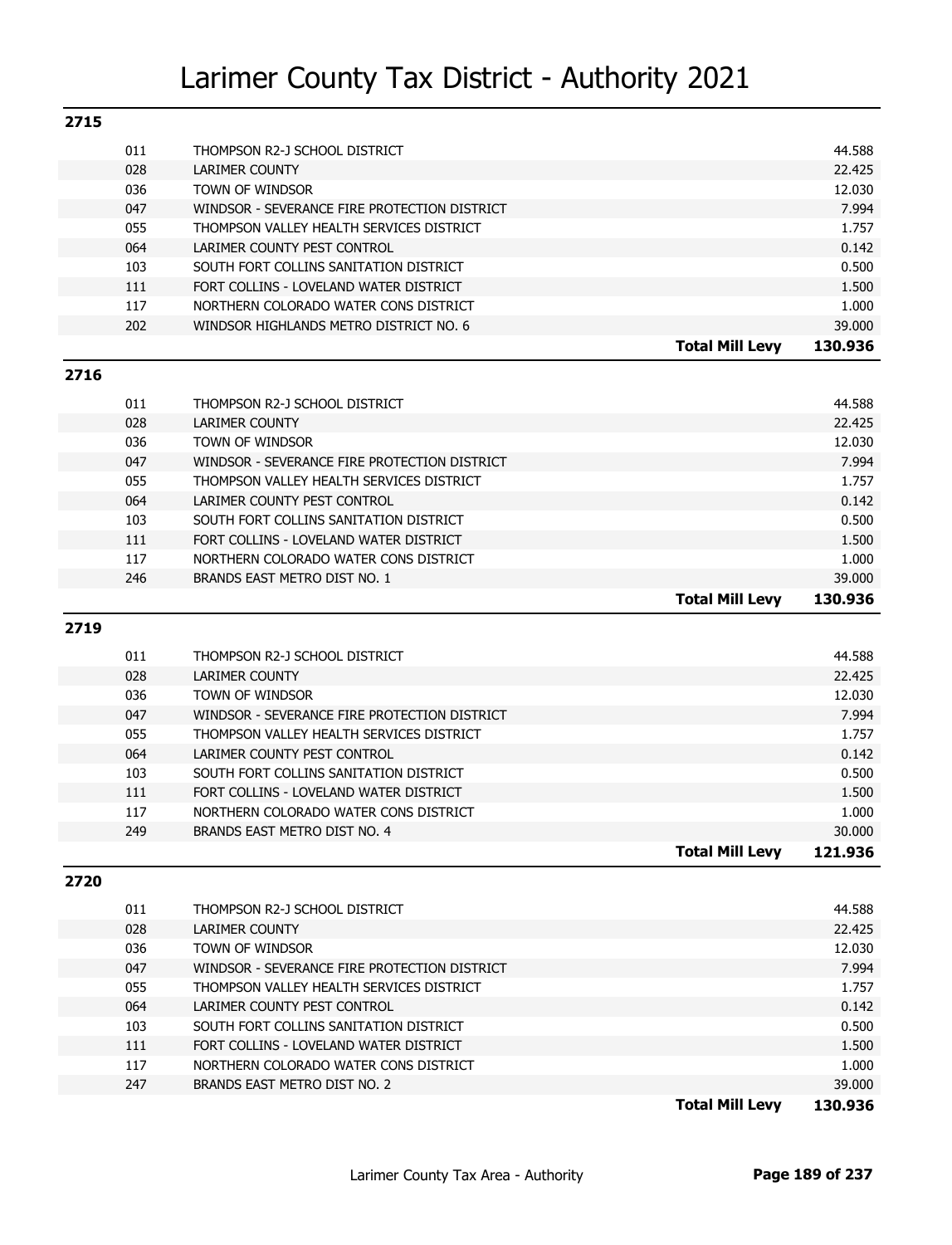| 2721 |            |                                                                                          |                        |                 |
|------|------------|------------------------------------------------------------------------------------------|------------------------|-----------------|
|      | 011        | THOMPSON R2-J SCHOOL DISTRICT                                                            |                        | 44.588          |
|      | 028        | <b>LARIMER COUNTY</b>                                                                    |                        | 22.425          |
|      | 036        | TOWN OF WINDSOR                                                                          |                        | 12.030          |
|      | 047        | WINDSOR - SEVERANCE FIRE PROTECTION DISTRICT                                             |                        | 7.994           |
|      | 055        | THOMPSON VALLEY HEALTH SERVICES DISTRICT                                                 |                        | 1.757           |
|      | 064        | LARIMER COUNTY PEST CONTROL                                                              |                        | 0.142           |
|      | 103        | SOUTH FORT COLLINS SANITATION DISTRICT                                                   |                        | 0.500           |
|      | 111        | FORT COLLINS - LOVELAND WATER DISTRICT                                                   |                        | 1.500           |
|      | 117        | NORTHERN COLORADO WATER CONS DISTRICT                                                    |                        | 1.000           |
|      | 248        | BRANDS EAST METRO DIST NO. 3                                                             |                        | 43.171          |
|      |            |                                                                                          | <b>Total Mill Levy</b> | 135.107         |
| 2722 |            |                                                                                          |                        |                 |
|      | 011        | THOMPSON R2-J SCHOOL DISTRICT                                                            |                        | 44.588          |
|      | 028        | <b>LARIMER COUNTY</b>                                                                    |                        | 22.425          |
|      | 036        | TOWN OF WINDSOR                                                                          |                        | 12.030          |
|      | 047        | WINDSOR - SEVERANCE FIRE PROTECTION DISTRICT                                             |                        | 7.994           |
|      | 055        | THOMPSON VALLEY HEALTH SERVICES DISTRICT                                                 |                        | 1.757           |
|      | 064        | LARIMER COUNTY PEST CONTROL                                                              |                        | 0.142           |
|      | 103        | SOUTH FORT COLLINS SANITATION DISTRICT                                                   |                        | 0.500           |
|      | 111        | FORT COLLINS - LOVELAND WATER DISTRICT                                                   |                        | 1.500           |
|      | 117        | NORTHERN COLORADO WATER CONS DISTRICT                                                    |                        | 1.000           |
|      | 286        | WINDSOR HIGHLANDS METRO DISTRICT NO. 11                                                  |                        | 0.000           |
|      |            |                                                                                          | <b>Total Mill Levy</b> | 91.936          |
|      |            |                                                                                          |                        |                 |
| 2723 |            |                                                                                          |                        |                 |
|      |            |                                                                                          |                        |                 |
|      | 011        | THOMPSON R2-J SCHOOL DISTRICT                                                            |                        | 44.588          |
|      | 028        | <b>LARIMER COUNTY</b>                                                                    |                        | 22.425          |
|      | 036        | TOWN OF WINDSOR                                                                          |                        | 12.030          |
|      | 047        | WINDSOR - SEVERANCE FIRE PROTECTION DISTRICT                                             |                        | 7.994           |
|      | 055        | THOMPSON VALLEY HEALTH SERVICES DISTRICT                                                 |                        | 1.757           |
|      | 064<br>103 | LARIMER COUNTY PEST CONTROL<br>SOUTH FORT COLLINS SANITATION DISTRICT                    |                        | 0.142<br>0.500  |
|      | 117        | NORTHERN COLORADO WATER CONS DISTRICT                                                    |                        | 1.000           |
|      | 286        | WINDSOR HIGHLANDS METRO DISTRICT NO. 11                                                  |                        | 0.000           |
|      |            |                                                                                          | <b>Total Mill Levy</b> | 90.436          |
| 2724 |            |                                                                                          |                        |                 |
|      |            |                                                                                          |                        |                 |
|      | 011        | THOMPSON R2-J SCHOOL DISTRICT                                                            |                        | 44.588          |
|      | 028        | LARIMER COUNTY                                                                           |                        | 22.425          |
|      | 036        | TOWN OF WINDSOR                                                                          |                        | 12.030<br>7.994 |
|      | 047<br>055 | WINDSOR - SEVERANCE FIRE PROTECTION DISTRICT<br>THOMPSON VALLEY HEALTH SERVICES DISTRICT |                        | 1.757           |
|      | 064        | LARIMER COUNTY PEST CONTROL                                                              |                        | 0.142           |
|      | 103        | SOUTH FORT COLLINS SANITATION DISTRICT                                                   |                        | 0.500           |
|      | 111        | FORT COLLINS - LOVELAND WATER DISTRICT                                                   |                        | 1.500           |
|      | 117        | NORTHERN COLORADO WATER CONS DISTRICT                                                    |                        | 1.000           |
|      | 246        | BRANDS EAST METRO DIST NO. 1                                                             |                        | 39.000          |

**Total Mill Levy 174.107**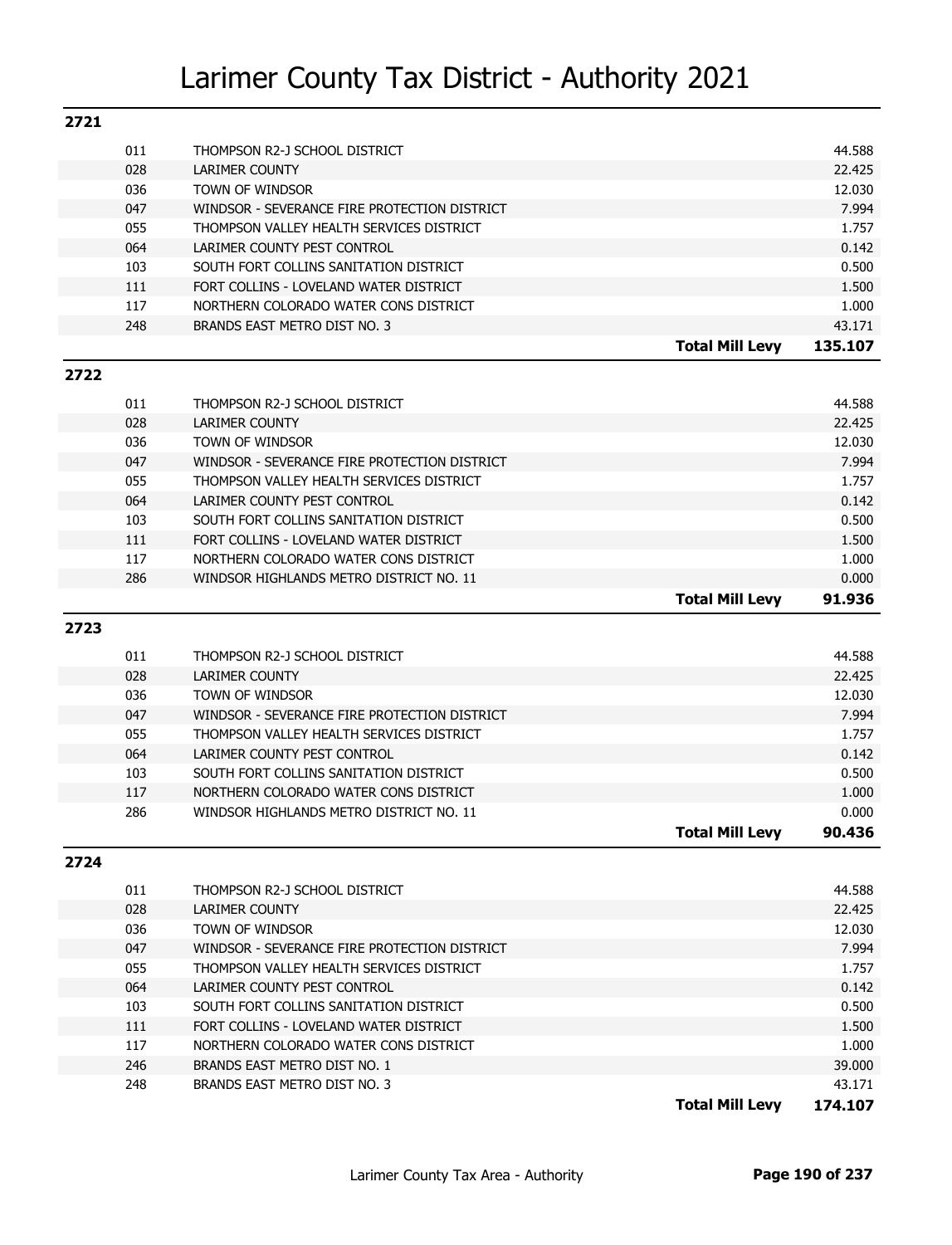| 2725 |     |                                              |                        |         |
|------|-----|----------------------------------------------|------------------------|---------|
|      | 011 | THOMPSON R2-J SCHOOL DISTRICT                |                        | 44.588  |
|      | 028 | <b>LARIMER COUNTY</b>                        |                        | 22.425  |
|      | 036 | TOWN OF WINDSOR                              |                        | 12.030  |
|      | 047 | WINDSOR - SEVERANCE FIRE PROTECTION DISTRICT |                        | 7.994   |
|      | 055 | THOMPSON VALLEY HEALTH SERVICES DISTRICT     |                        | 1.757   |
|      | 064 | LARIMER COUNTY PEST CONTROL                  |                        | 0.142   |
|      | 103 | SOUTH FORT COLLINS SANITATION DISTRICT       |                        | 0.500   |
|      | 111 | FORT COLLINS - LOVELAND WATER DISTRICT       |                        | 1.500   |
|      | 117 | NORTHERN COLORADO WATER CONS DISTRICT        |                        | 1.000   |
|      | 249 | BRANDS EAST METRO DIST NO. 4                 |                        | 30.000  |
|      |     |                                              | <b>Total Mill Levy</b> | 121.936 |
| 2726 |     |                                              |                        |         |
|      | 011 | THOMPSON R2-J SCHOOL DISTRICT                |                        | 44.588  |
|      | 028 | <b>LARIMER COUNTY</b>                        |                        | 22.425  |
|      | 036 | TOWN OF WINDSOR                              |                        | 12.030  |
|      | 047 | WINDSOR - SEVERANCE FIRE PROTECTION DISTRICT |                        | 7.994   |
|      | 055 | THOMPSON VALLEY HEALTH SERVICES DISTRICT     |                        | 1.757   |
|      | 064 | LARIMER COUNTY PEST CONTROL                  |                        | 0.142   |
|      | 103 | SOUTH FORT COLLINS SANITATION DISTRICT       |                        | 0.500   |
|      | 111 | FORT COLLINS - LOVELAND WATER DISTRICT       |                        | 1.500   |
|      | 117 | NORTHERN COLORADO WATER CONS DISTRICT        |                        | 1.000   |
|      | 285 | WINDSOR HIGHLANDS METRO DISTRICT NO. 10      |                        | 43.417  |
|      |     |                                              | <b>Total Mill Levy</b> | 135.353 |
| 2751 |     |                                              |                        |         |
|      | 011 | THOMPSON R2-J SCHOOL DISTRICT                |                        | 44.588  |
|      | 028 | <b>LARIMER COUNTY</b>                        |                        | 22.425  |
|      | 036 | TOWN OF WINDSOR                              |                        | 12.030  |
|      | 047 | WINDSOR - SEVERANCE FIRE PROTECTION DISTRICT |                        | 7.994   |
|      | 055 | THOMPSON VALLEY HEALTH SERVICES DISTRICT     |                        | 1.757   |
|      | 117 | NORTHERN COLORADO WATER CONS DISTRICT        |                        | 1.000   |
|      |     |                                              | <b>Total Mill Levy</b> | 89.794  |
| 2752 |     |                                              |                        |         |
|      | 011 | THOMPSON R2-J SCHOOL DISTRICT                |                        | 44.588  |
|      | 028 | LARIMER COUNTY                               |                        | 22.425  |
|      | 036 | TOWN OF WINDSOR                              |                        | 12.030  |
|      | 047 | WINDSOR - SEVERANCE FIRE PROTECTION DISTRICT |                        | 7.994   |
|      | 055 | THOMPSON VALLEY HEALTH SERVICES DISTRICT     |                        | 1.757   |
|      | 111 | FORT COLLINS - LOVELAND WATER DISTRICT       |                        | 1.500   |
|      | 117 | NORTHERN COLORADO WATER CONS DISTRICT        |                        | 1.000   |
|      |     |                                              | <b>Total Mill Levy</b> | 91.294  |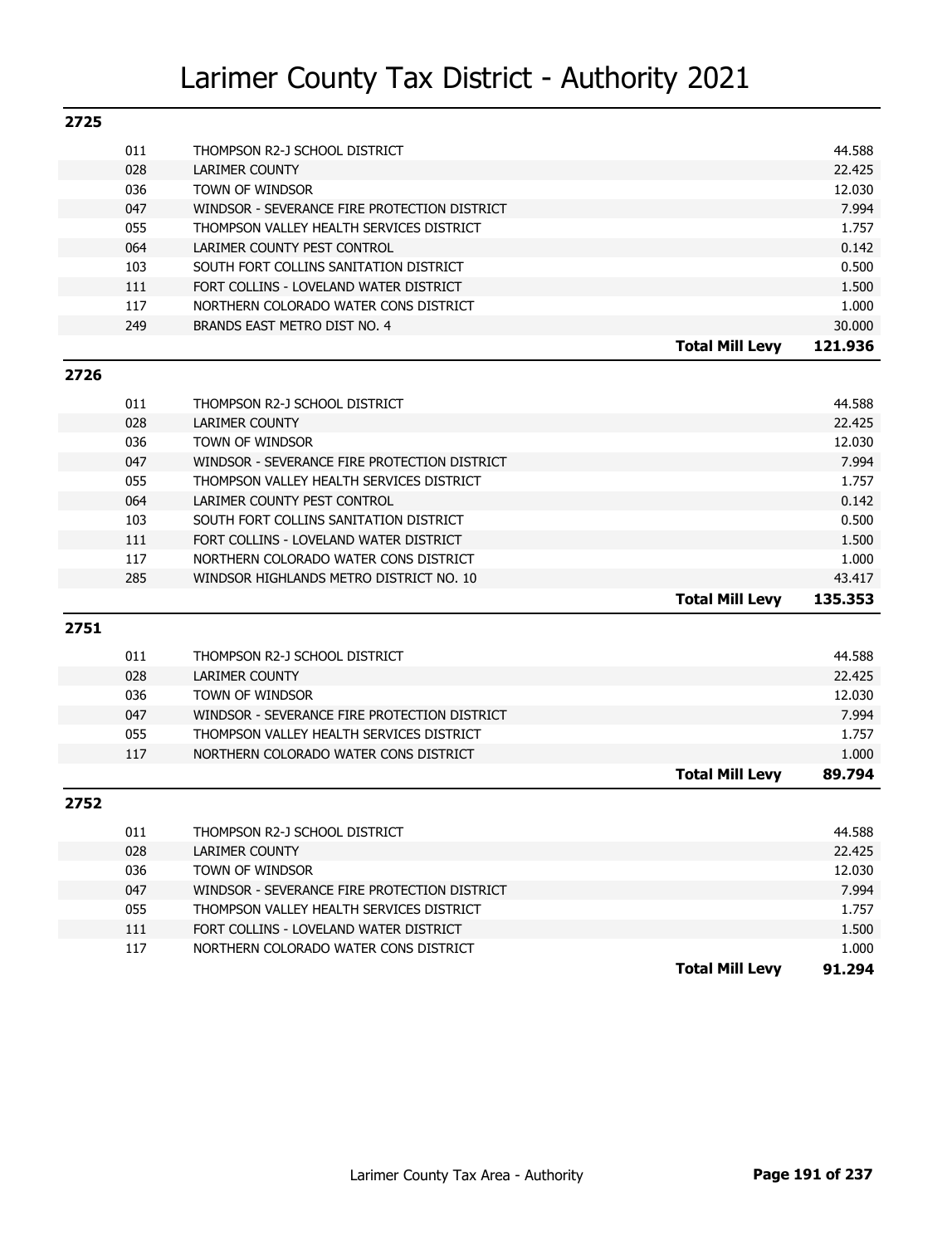| 011<br>44.588<br>THOMPSON R2-J SCHOOL DISTRICT<br>028<br>22.425<br><b>LARIMER COUNTY</b><br>036<br>TOWN OF WINDSOR<br>12.030<br>044<br>POUDRE VALLEY FIRE PROTECTION DISTRICT<br>10.639<br>054<br>HEALTH DISTRICT OF NORTHERN LARIMER CNTY<br>2.167<br>111<br>FORT COLLINS - LOVELAND WATER DISTRICT<br>1.500<br>117<br>1.000<br>NORTHERN COLORADO WATER CONS DISTRICT<br><b>Total Mill Levy</b><br>94.349<br>2754<br>011<br>44.588<br>THOMPSON R2-J SCHOOL DISTRICT<br>028<br><b>LARIMER COUNTY</b><br>22.425<br>036<br>TOWN OF WINDSOR<br>12.030<br>047<br>WINDSOR - SEVERANCE FIRE PROTECTION DISTRICT<br>7.994<br>054<br>HEALTH DISTRICT OF NORTHERN LARIMER CNTY<br>2.167<br>111<br>FORT COLLINS - LOVELAND WATER DISTRICT<br>1.500<br>117<br>NORTHERN COLORADO WATER CONS DISTRICT<br>1.000<br><b>Total Mill Levy</b><br>91.704<br>2755<br>011<br>44.588<br>THOMPSON R2-J SCHOOL DISTRICT<br>028<br><b>LARIMER COUNTY</b><br>22.425<br>036<br>TOWN OF WINDSOR<br>12.030<br>047<br>WINDSOR - SEVERANCE FIRE PROTECTION DISTRICT<br>7.994<br>055<br>THOMPSON VALLEY HEALTH SERVICES DISTRICT<br>1.757<br>0.500<br>103<br>SOUTH FORT COLLINS SANITATION DISTRICT<br>111<br>FORT COLLINS - LOVELAND WATER DISTRICT<br>1.500<br>117<br>1.000<br>NORTHERN COLORADO WATER CONS DISTRICT<br><b>Total Mill Levy</b><br>91.794<br>2756<br>011<br>44.588<br>THOMPSON R2-J SCHOOL DISTRICT<br><b>LARIMER COUNTY</b><br>028<br>22.425<br>036<br>TOWN OF WINDSOR<br>12.030<br>047<br>WINDSOR - SEVERANCE FIRE PROTECTION DISTRICT<br>7.994<br>054<br>HEALTH DISTRICT OF NORTHERN LARIMER CNTY<br>2.167<br>0.500<br>103<br>SOUTH FORT COLLINS SANITATION DISTRICT<br>111<br>FORT COLLINS - LOVELAND WATER DISTRICT<br>1.500<br>117<br>NORTHERN COLORADO WATER CONS DISTRICT<br>1.000<br><b>Total Mill Levy</b><br>92.204<br>2757<br>011<br>44.588<br>THOMPSON R2-J SCHOOL DISTRICT<br>028<br><b>LARIMER COUNTY</b><br>22.425<br>036<br>TOWN OF WINDSOR<br>12.030<br>047<br>WINDSOR - SEVERANCE FIRE PROTECTION DISTRICT<br>7.994<br>055<br>THOMPSON VALLEY HEALTH SERVICES DISTRICT<br>1.757<br>103<br>SOUTH FORT COLLINS SANITATION DISTRICT<br>0.500<br>111<br>FORT COLLINS - LOVELAND WATER DISTRICT<br>1.500<br>117<br>NORTHERN COLORADO WATER CONS DISTRICT<br>1.000<br>154<br>HIGHPOINTE VISTA METRO DISTRICT NO. 2<br>38.785 | 2753 |  |                        |         |
|----------------------------------------------------------------------------------------------------------------------------------------------------------------------------------------------------------------------------------------------------------------------------------------------------------------------------------------------------------------------------------------------------------------------------------------------------------------------------------------------------------------------------------------------------------------------------------------------------------------------------------------------------------------------------------------------------------------------------------------------------------------------------------------------------------------------------------------------------------------------------------------------------------------------------------------------------------------------------------------------------------------------------------------------------------------------------------------------------------------------------------------------------------------------------------------------------------------------------------------------------------------------------------------------------------------------------------------------------------------------------------------------------------------------------------------------------------------------------------------------------------------------------------------------------------------------------------------------------------------------------------------------------------------------------------------------------------------------------------------------------------------------------------------------------------------------------------------------------------------------------------------------------------------------------------------------------------------------------------------------------------------------------------------------------------------------------------------------------------------------------------------------------------------------------------------------------------------------------------------------------------------------------------------------------------------------------|------|--|------------------------|---------|
|                                                                                                                                                                                                                                                                                                                                                                                                                                                                                                                                                                                                                                                                                                                                                                                                                                                                                                                                                                                                                                                                                                                                                                                                                                                                                                                                                                                                                                                                                                                                                                                                                                                                                                                                                                                                                                                                                                                                                                                                                                                                                                                                                                                                                                                                                                                            |      |  |                        |         |
|                                                                                                                                                                                                                                                                                                                                                                                                                                                                                                                                                                                                                                                                                                                                                                                                                                                                                                                                                                                                                                                                                                                                                                                                                                                                                                                                                                                                                                                                                                                                                                                                                                                                                                                                                                                                                                                                                                                                                                                                                                                                                                                                                                                                                                                                                                                            |      |  |                        |         |
|                                                                                                                                                                                                                                                                                                                                                                                                                                                                                                                                                                                                                                                                                                                                                                                                                                                                                                                                                                                                                                                                                                                                                                                                                                                                                                                                                                                                                                                                                                                                                                                                                                                                                                                                                                                                                                                                                                                                                                                                                                                                                                                                                                                                                                                                                                                            |      |  |                        |         |
|                                                                                                                                                                                                                                                                                                                                                                                                                                                                                                                                                                                                                                                                                                                                                                                                                                                                                                                                                                                                                                                                                                                                                                                                                                                                                                                                                                                                                                                                                                                                                                                                                                                                                                                                                                                                                                                                                                                                                                                                                                                                                                                                                                                                                                                                                                                            |      |  |                        |         |
|                                                                                                                                                                                                                                                                                                                                                                                                                                                                                                                                                                                                                                                                                                                                                                                                                                                                                                                                                                                                                                                                                                                                                                                                                                                                                                                                                                                                                                                                                                                                                                                                                                                                                                                                                                                                                                                                                                                                                                                                                                                                                                                                                                                                                                                                                                                            |      |  |                        |         |
|                                                                                                                                                                                                                                                                                                                                                                                                                                                                                                                                                                                                                                                                                                                                                                                                                                                                                                                                                                                                                                                                                                                                                                                                                                                                                                                                                                                                                                                                                                                                                                                                                                                                                                                                                                                                                                                                                                                                                                                                                                                                                                                                                                                                                                                                                                                            |      |  |                        |         |
|                                                                                                                                                                                                                                                                                                                                                                                                                                                                                                                                                                                                                                                                                                                                                                                                                                                                                                                                                                                                                                                                                                                                                                                                                                                                                                                                                                                                                                                                                                                                                                                                                                                                                                                                                                                                                                                                                                                                                                                                                                                                                                                                                                                                                                                                                                                            |      |  |                        |         |
|                                                                                                                                                                                                                                                                                                                                                                                                                                                                                                                                                                                                                                                                                                                                                                                                                                                                                                                                                                                                                                                                                                                                                                                                                                                                                                                                                                                                                                                                                                                                                                                                                                                                                                                                                                                                                                                                                                                                                                                                                                                                                                                                                                                                                                                                                                                            |      |  |                        |         |
|                                                                                                                                                                                                                                                                                                                                                                                                                                                                                                                                                                                                                                                                                                                                                                                                                                                                                                                                                                                                                                                                                                                                                                                                                                                                                                                                                                                                                                                                                                                                                                                                                                                                                                                                                                                                                                                                                                                                                                                                                                                                                                                                                                                                                                                                                                                            |      |  |                        |         |
|                                                                                                                                                                                                                                                                                                                                                                                                                                                                                                                                                                                                                                                                                                                                                                                                                                                                                                                                                                                                                                                                                                                                                                                                                                                                                                                                                                                                                                                                                                                                                                                                                                                                                                                                                                                                                                                                                                                                                                                                                                                                                                                                                                                                                                                                                                                            |      |  |                        |         |
|                                                                                                                                                                                                                                                                                                                                                                                                                                                                                                                                                                                                                                                                                                                                                                                                                                                                                                                                                                                                                                                                                                                                                                                                                                                                                                                                                                                                                                                                                                                                                                                                                                                                                                                                                                                                                                                                                                                                                                                                                                                                                                                                                                                                                                                                                                                            |      |  |                        |         |
|                                                                                                                                                                                                                                                                                                                                                                                                                                                                                                                                                                                                                                                                                                                                                                                                                                                                                                                                                                                                                                                                                                                                                                                                                                                                                                                                                                                                                                                                                                                                                                                                                                                                                                                                                                                                                                                                                                                                                                                                                                                                                                                                                                                                                                                                                                                            |      |  |                        |         |
|                                                                                                                                                                                                                                                                                                                                                                                                                                                                                                                                                                                                                                                                                                                                                                                                                                                                                                                                                                                                                                                                                                                                                                                                                                                                                                                                                                                                                                                                                                                                                                                                                                                                                                                                                                                                                                                                                                                                                                                                                                                                                                                                                                                                                                                                                                                            |      |  |                        |         |
|                                                                                                                                                                                                                                                                                                                                                                                                                                                                                                                                                                                                                                                                                                                                                                                                                                                                                                                                                                                                                                                                                                                                                                                                                                                                                                                                                                                                                                                                                                                                                                                                                                                                                                                                                                                                                                                                                                                                                                                                                                                                                                                                                                                                                                                                                                                            |      |  |                        |         |
|                                                                                                                                                                                                                                                                                                                                                                                                                                                                                                                                                                                                                                                                                                                                                                                                                                                                                                                                                                                                                                                                                                                                                                                                                                                                                                                                                                                                                                                                                                                                                                                                                                                                                                                                                                                                                                                                                                                                                                                                                                                                                                                                                                                                                                                                                                                            |      |  |                        |         |
|                                                                                                                                                                                                                                                                                                                                                                                                                                                                                                                                                                                                                                                                                                                                                                                                                                                                                                                                                                                                                                                                                                                                                                                                                                                                                                                                                                                                                                                                                                                                                                                                                                                                                                                                                                                                                                                                                                                                                                                                                                                                                                                                                                                                                                                                                                                            |      |  |                        |         |
|                                                                                                                                                                                                                                                                                                                                                                                                                                                                                                                                                                                                                                                                                                                                                                                                                                                                                                                                                                                                                                                                                                                                                                                                                                                                                                                                                                                                                                                                                                                                                                                                                                                                                                                                                                                                                                                                                                                                                                                                                                                                                                                                                                                                                                                                                                                            |      |  |                        |         |
|                                                                                                                                                                                                                                                                                                                                                                                                                                                                                                                                                                                                                                                                                                                                                                                                                                                                                                                                                                                                                                                                                                                                                                                                                                                                                                                                                                                                                                                                                                                                                                                                                                                                                                                                                                                                                                                                                                                                                                                                                                                                                                                                                                                                                                                                                                                            |      |  |                        |         |
|                                                                                                                                                                                                                                                                                                                                                                                                                                                                                                                                                                                                                                                                                                                                                                                                                                                                                                                                                                                                                                                                                                                                                                                                                                                                                                                                                                                                                                                                                                                                                                                                                                                                                                                                                                                                                                                                                                                                                                                                                                                                                                                                                                                                                                                                                                                            |      |  |                        |         |
|                                                                                                                                                                                                                                                                                                                                                                                                                                                                                                                                                                                                                                                                                                                                                                                                                                                                                                                                                                                                                                                                                                                                                                                                                                                                                                                                                                                                                                                                                                                                                                                                                                                                                                                                                                                                                                                                                                                                                                                                                                                                                                                                                                                                                                                                                                                            |      |  |                        |         |
|                                                                                                                                                                                                                                                                                                                                                                                                                                                                                                                                                                                                                                                                                                                                                                                                                                                                                                                                                                                                                                                                                                                                                                                                                                                                                                                                                                                                                                                                                                                                                                                                                                                                                                                                                                                                                                                                                                                                                                                                                                                                                                                                                                                                                                                                                                                            |      |  |                        |         |
|                                                                                                                                                                                                                                                                                                                                                                                                                                                                                                                                                                                                                                                                                                                                                                                                                                                                                                                                                                                                                                                                                                                                                                                                                                                                                                                                                                                                                                                                                                                                                                                                                                                                                                                                                                                                                                                                                                                                                                                                                                                                                                                                                                                                                                                                                                                            |      |  |                        |         |
|                                                                                                                                                                                                                                                                                                                                                                                                                                                                                                                                                                                                                                                                                                                                                                                                                                                                                                                                                                                                                                                                                                                                                                                                                                                                                                                                                                                                                                                                                                                                                                                                                                                                                                                                                                                                                                                                                                                                                                                                                                                                                                                                                                                                                                                                                                                            |      |  |                        |         |
|                                                                                                                                                                                                                                                                                                                                                                                                                                                                                                                                                                                                                                                                                                                                                                                                                                                                                                                                                                                                                                                                                                                                                                                                                                                                                                                                                                                                                                                                                                                                                                                                                                                                                                                                                                                                                                                                                                                                                                                                                                                                                                                                                                                                                                                                                                                            |      |  |                        |         |
|                                                                                                                                                                                                                                                                                                                                                                                                                                                                                                                                                                                                                                                                                                                                                                                                                                                                                                                                                                                                                                                                                                                                                                                                                                                                                                                                                                                                                                                                                                                                                                                                                                                                                                                                                                                                                                                                                                                                                                                                                                                                                                                                                                                                                                                                                                                            |      |  |                        |         |
|                                                                                                                                                                                                                                                                                                                                                                                                                                                                                                                                                                                                                                                                                                                                                                                                                                                                                                                                                                                                                                                                                                                                                                                                                                                                                                                                                                                                                                                                                                                                                                                                                                                                                                                                                                                                                                                                                                                                                                                                                                                                                                                                                                                                                                                                                                                            |      |  |                        |         |
|                                                                                                                                                                                                                                                                                                                                                                                                                                                                                                                                                                                                                                                                                                                                                                                                                                                                                                                                                                                                                                                                                                                                                                                                                                                                                                                                                                                                                                                                                                                                                                                                                                                                                                                                                                                                                                                                                                                                                                                                                                                                                                                                                                                                                                                                                                                            |      |  |                        |         |
|                                                                                                                                                                                                                                                                                                                                                                                                                                                                                                                                                                                                                                                                                                                                                                                                                                                                                                                                                                                                                                                                                                                                                                                                                                                                                                                                                                                                                                                                                                                                                                                                                                                                                                                                                                                                                                                                                                                                                                                                                                                                                                                                                                                                                                                                                                                            |      |  |                        |         |
|                                                                                                                                                                                                                                                                                                                                                                                                                                                                                                                                                                                                                                                                                                                                                                                                                                                                                                                                                                                                                                                                                                                                                                                                                                                                                                                                                                                                                                                                                                                                                                                                                                                                                                                                                                                                                                                                                                                                                                                                                                                                                                                                                                                                                                                                                                                            |      |  |                        |         |
|                                                                                                                                                                                                                                                                                                                                                                                                                                                                                                                                                                                                                                                                                                                                                                                                                                                                                                                                                                                                                                                                                                                                                                                                                                                                                                                                                                                                                                                                                                                                                                                                                                                                                                                                                                                                                                                                                                                                                                                                                                                                                                                                                                                                                                                                                                                            |      |  |                        |         |
|                                                                                                                                                                                                                                                                                                                                                                                                                                                                                                                                                                                                                                                                                                                                                                                                                                                                                                                                                                                                                                                                                                                                                                                                                                                                                                                                                                                                                                                                                                                                                                                                                                                                                                                                                                                                                                                                                                                                                                                                                                                                                                                                                                                                                                                                                                                            |      |  |                        |         |
|                                                                                                                                                                                                                                                                                                                                                                                                                                                                                                                                                                                                                                                                                                                                                                                                                                                                                                                                                                                                                                                                                                                                                                                                                                                                                                                                                                                                                                                                                                                                                                                                                                                                                                                                                                                                                                                                                                                                                                                                                                                                                                                                                                                                                                                                                                                            |      |  |                        |         |
|                                                                                                                                                                                                                                                                                                                                                                                                                                                                                                                                                                                                                                                                                                                                                                                                                                                                                                                                                                                                                                                                                                                                                                                                                                                                                                                                                                                                                                                                                                                                                                                                                                                                                                                                                                                                                                                                                                                                                                                                                                                                                                                                                                                                                                                                                                                            |      |  |                        |         |
|                                                                                                                                                                                                                                                                                                                                                                                                                                                                                                                                                                                                                                                                                                                                                                                                                                                                                                                                                                                                                                                                                                                                                                                                                                                                                                                                                                                                                                                                                                                                                                                                                                                                                                                                                                                                                                                                                                                                                                                                                                                                                                                                                                                                                                                                                                                            |      |  |                        |         |
|                                                                                                                                                                                                                                                                                                                                                                                                                                                                                                                                                                                                                                                                                                                                                                                                                                                                                                                                                                                                                                                                                                                                                                                                                                                                                                                                                                                                                                                                                                                                                                                                                                                                                                                                                                                                                                                                                                                                                                                                                                                                                                                                                                                                                                                                                                                            |      |  |                        |         |
|                                                                                                                                                                                                                                                                                                                                                                                                                                                                                                                                                                                                                                                                                                                                                                                                                                                                                                                                                                                                                                                                                                                                                                                                                                                                                                                                                                                                                                                                                                                                                                                                                                                                                                                                                                                                                                                                                                                                                                                                                                                                                                                                                                                                                                                                                                                            |      |  |                        |         |
|                                                                                                                                                                                                                                                                                                                                                                                                                                                                                                                                                                                                                                                                                                                                                                                                                                                                                                                                                                                                                                                                                                                                                                                                                                                                                                                                                                                                                                                                                                                                                                                                                                                                                                                                                                                                                                                                                                                                                                                                                                                                                                                                                                                                                                                                                                                            |      |  |                        |         |
|                                                                                                                                                                                                                                                                                                                                                                                                                                                                                                                                                                                                                                                                                                                                                                                                                                                                                                                                                                                                                                                                                                                                                                                                                                                                                                                                                                                                                                                                                                                                                                                                                                                                                                                                                                                                                                                                                                                                                                                                                                                                                                                                                                                                                                                                                                                            |      |  |                        |         |
|                                                                                                                                                                                                                                                                                                                                                                                                                                                                                                                                                                                                                                                                                                                                                                                                                                                                                                                                                                                                                                                                                                                                                                                                                                                                                                                                                                                                                                                                                                                                                                                                                                                                                                                                                                                                                                                                                                                                                                                                                                                                                                                                                                                                                                                                                                                            |      |  |                        |         |
|                                                                                                                                                                                                                                                                                                                                                                                                                                                                                                                                                                                                                                                                                                                                                                                                                                                                                                                                                                                                                                                                                                                                                                                                                                                                                                                                                                                                                                                                                                                                                                                                                                                                                                                                                                                                                                                                                                                                                                                                                                                                                                                                                                                                                                                                                                                            |      |  |                        |         |
|                                                                                                                                                                                                                                                                                                                                                                                                                                                                                                                                                                                                                                                                                                                                                                                                                                                                                                                                                                                                                                                                                                                                                                                                                                                                                                                                                                                                                                                                                                                                                                                                                                                                                                                                                                                                                                                                                                                                                                                                                                                                                                                                                                                                                                                                                                                            |      |  |                        |         |
|                                                                                                                                                                                                                                                                                                                                                                                                                                                                                                                                                                                                                                                                                                                                                                                                                                                                                                                                                                                                                                                                                                                                                                                                                                                                                                                                                                                                                                                                                                                                                                                                                                                                                                                                                                                                                                                                                                                                                                                                                                                                                                                                                                                                                                                                                                                            |      |  |                        |         |
|                                                                                                                                                                                                                                                                                                                                                                                                                                                                                                                                                                                                                                                                                                                                                                                                                                                                                                                                                                                                                                                                                                                                                                                                                                                                                                                                                                                                                                                                                                                                                                                                                                                                                                                                                                                                                                                                                                                                                                                                                                                                                                                                                                                                                                                                                                                            |      |  |                        |         |
|                                                                                                                                                                                                                                                                                                                                                                                                                                                                                                                                                                                                                                                                                                                                                                                                                                                                                                                                                                                                                                                                                                                                                                                                                                                                                                                                                                                                                                                                                                                                                                                                                                                                                                                                                                                                                                                                                                                                                                                                                                                                                                                                                                                                                                                                                                                            |      |  |                        |         |
|                                                                                                                                                                                                                                                                                                                                                                                                                                                                                                                                                                                                                                                                                                                                                                                                                                                                                                                                                                                                                                                                                                                                                                                                                                                                                                                                                                                                                                                                                                                                                                                                                                                                                                                                                                                                                                                                                                                                                                                                                                                                                                                                                                                                                                                                                                                            |      |  |                        |         |
|                                                                                                                                                                                                                                                                                                                                                                                                                                                                                                                                                                                                                                                                                                                                                                                                                                                                                                                                                                                                                                                                                                                                                                                                                                                                                                                                                                                                                                                                                                                                                                                                                                                                                                                                                                                                                                                                                                                                                                                                                                                                                                                                                                                                                                                                                                                            |      |  |                        |         |
|                                                                                                                                                                                                                                                                                                                                                                                                                                                                                                                                                                                                                                                                                                                                                                                                                                                                                                                                                                                                                                                                                                                                                                                                                                                                                                                                                                                                                                                                                                                                                                                                                                                                                                                                                                                                                                                                                                                                                                                                                                                                                                                                                                                                                                                                                                                            |      |  |                        |         |
|                                                                                                                                                                                                                                                                                                                                                                                                                                                                                                                                                                                                                                                                                                                                                                                                                                                                                                                                                                                                                                                                                                                                                                                                                                                                                                                                                                                                                                                                                                                                                                                                                                                                                                                                                                                                                                                                                                                                                                                                                                                                                                                                                                                                                                                                                                                            |      |  |                        |         |
|                                                                                                                                                                                                                                                                                                                                                                                                                                                                                                                                                                                                                                                                                                                                                                                                                                                                                                                                                                                                                                                                                                                                                                                                                                                                                                                                                                                                                                                                                                                                                                                                                                                                                                                                                                                                                                                                                                                                                                                                                                                                                                                                                                                                                                                                                                                            |      |  |                        |         |
|                                                                                                                                                                                                                                                                                                                                                                                                                                                                                                                                                                                                                                                                                                                                                                                                                                                                                                                                                                                                                                                                                                                                                                                                                                                                                                                                                                                                                                                                                                                                                                                                                                                                                                                                                                                                                                                                                                                                                                                                                                                                                                                                                                                                                                                                                                                            |      |  | <b>Total Mill Levy</b> | 130.579 |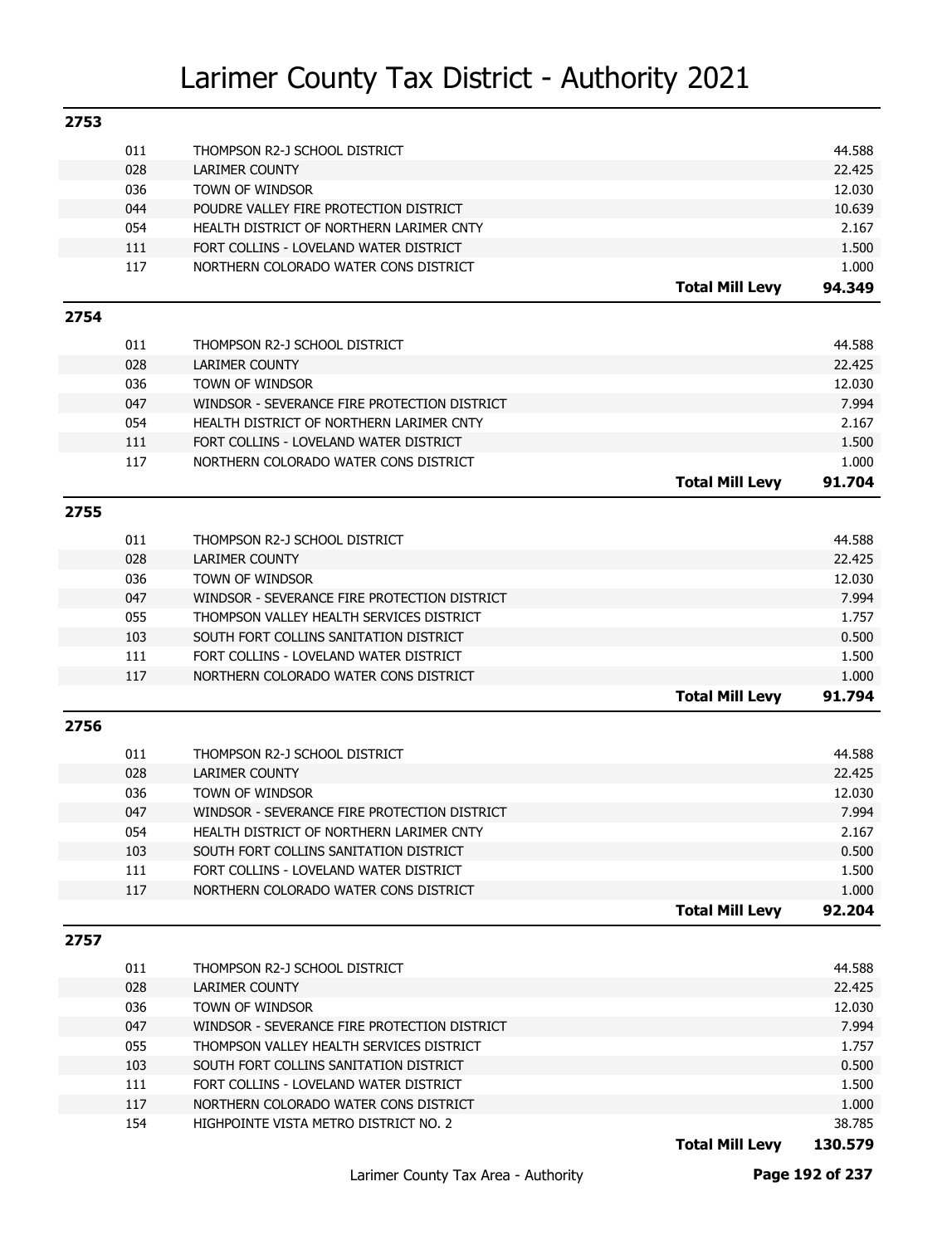| 2758 |     |                                                        |                        |         |
|------|-----|--------------------------------------------------------|------------------------|---------|
|      | 011 | THOMPSON R2-J SCHOOL DISTRICT                          |                        | 44.588  |
|      | 028 | <b>LARIMER COUNTY</b>                                  |                        | 22.425  |
|      | 036 | TOWN OF WINDSOR                                        |                        | 12.030  |
|      | 047 | WINDSOR - SEVERANCE FIRE PROTECTION DISTRICT           |                        | 7.994   |
|      | 055 | THOMPSON VALLEY HEALTH SERVICES DISTRICT               |                        | 1.757   |
|      | 103 | SOUTH FORT COLLINS SANITATION DISTRICT                 |                        | 0.500   |
|      | 111 | FORT COLLINS - LOVELAND WATER DISTRICT                 |                        | 1.500   |
|      | 117 | NORTHERN COLORADO WATER CONS DISTRICT                  |                        | 1.000   |
|      | 133 | WINDSOR HIGHLANDS METRO DISTRICT NO. 4                 |                        | 38.964  |
|      |     |                                                        | <b>Total Mill Levy</b> | 130.758 |
| 2759 |     |                                                        |                        |         |
|      |     |                                                        |                        |         |
|      | 011 | THOMPSON R2-J SCHOOL DISTRICT                          |                        | 44.588  |
|      | 028 | <b>LARIMER COUNTY</b>                                  |                        | 22.425  |
|      | 036 | TOWN OF WINDSOR                                        |                        | 12.030  |
|      | 044 | POUDRE VALLEY FIRE PROTECTION DISTRICT                 |                        | 10.639  |
|      | 054 | HEALTH DISTRICT OF NORTHERN LARIMER CNTY               |                        | 2.167   |
|      | 103 | SOUTH FORT COLLINS SANITATION DISTRICT                 |                        | 0.500   |
|      | 111 | FORT COLLINS - LOVELAND WATER DISTRICT                 |                        | 1.500   |
|      | 117 | NORTHERN COLORADO WATER CONS DISTRICT                  |                        | 1.000   |
|      |     |                                                        | <b>Total Mill Levy</b> | 94.849  |
| 2760 |     |                                                        |                        |         |
|      | 011 |                                                        |                        | 44.588  |
|      | 028 | THOMPSON R2-J SCHOOL DISTRICT<br><b>LARIMER COUNTY</b> |                        | 22.425  |
|      |     |                                                        |                        |         |
|      | 036 | TOWN OF WINDSOR                                        |                        | 12.030  |
|      | 044 | POUDRE VALLEY FIRE PROTECTION DISTRICT                 |                        | 10.639  |
|      | 055 | THOMPSON VALLEY HEALTH SERVICES DISTRICT               |                        | 1.757   |
|      | 103 | SOUTH FORT COLLINS SANITATION DISTRICT                 |                        | 0.500   |
|      | 111 | FORT COLLINS - LOVELAND WATER DISTRICT                 |                        | 1.500   |
|      | 117 | NORTHERN COLORADO WATER CONS DISTRICT                  |                        | 1.000   |
|      |     |                                                        | <b>Total Mill Levy</b> | 94.439  |
| 2761 |     |                                                        |                        |         |
|      | 011 | THOMPSON R2-J SCHOOL DISTRICT                          |                        | 44.588  |
|      | 028 | <b>LARIMER COUNTY</b>                                  |                        | 22.425  |
|      | 036 | TOWN OF WINDSOR                                        |                        | 12.030  |
|      | 047 | WINDSOR - SEVERANCE FIRE PROTECTION DISTRICT           |                        | 7.994   |
|      | 055 | THOMPSON VALLEY HEALTH SERVICES DISTRICT               |                        | 1.757   |
|      | 103 | SOUTH FORT COLLINS SANITATION DISTRICT                 |                        | 0.500   |
|      | 111 | FORT COLLINS - LOVELAND WATER DISTRICT                 |                        | 1.500   |
|      | 117 | NORTHERN COLORADO WATER CONS DISTRICT                  |                        | 1.000   |
|      | 286 | WINDSOR HIGHLANDS METRO DISTRICT NO. 11                |                        | 0.000   |
|      |     |                                                        | <b>Total Mill Levy</b> | 91.794  |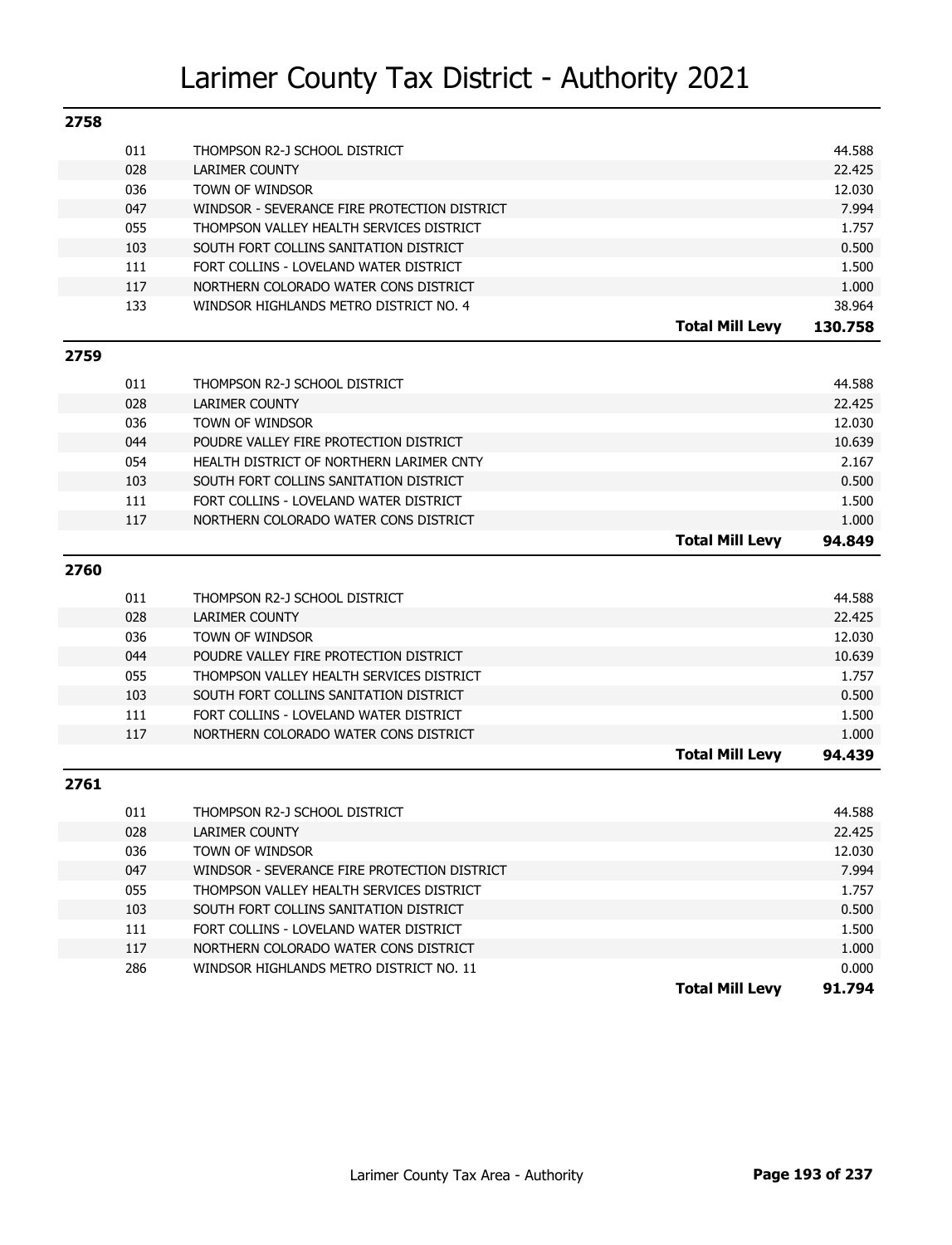| 2762 |     |                                              |                        |         |
|------|-----|----------------------------------------------|------------------------|---------|
|      | 011 | THOMPSON R2-J SCHOOL DISTRICT                |                        | 44.588  |
|      | 028 | <b>LARIMER COUNTY</b>                        |                        | 22.425  |
|      | 036 | TOWN OF WINDSOR                              |                        | 12.030  |
|      | 047 | WINDSOR - SEVERANCE FIRE PROTECTION DISTRICT |                        | 7.994   |
|      | 055 | THOMPSON VALLEY HEALTH SERVICES DISTRICT     |                        | 1.757   |
|      | 103 | SOUTH FORT COLLINS SANITATION DISTRICT       |                        | 0.500   |
|      | 111 | FORT COLLINS - LOVELAND WATER DISTRICT       |                        | 1.500   |
|      | 117 | NORTHERN COLORADO WATER CONS DISTRICT        |                        | 1.000   |
|      | 202 | WINDSOR HIGHLANDS METRO DISTRICT NO. 6       |                        | 39.000  |
|      |     |                                              | <b>Total Mill Levy</b> | 130.794 |
| 2763 |     |                                              |                        |         |
|      | 011 | THOMPSON R2-J SCHOOL DISTRICT                |                        | 44.588  |
|      | 028 | <b>LARIMER COUNTY</b>                        |                        | 22.425  |
|      | 036 | TOWN OF WINDSOR                              |                        | 12.030  |
|      | 047 | WINDSOR - SEVERANCE FIRE PROTECTION DISTRICT |                        | 7.994   |
|      | 055 | THOMPSON VALLEY HEALTH SERVICES DISTRICT     |                        | 1.757   |
|      | 103 | SOUTH FORT COLLINS SANITATION DISTRICT       |                        | 0.500   |
|      | 111 | FORT COLLINS - LOVELAND WATER DISTRICT       |                        | 1.500   |
|      | 117 | NORTHERN COLORADO WATER CONS DISTRICT        |                        | 1.000   |
|      | 248 | BRANDS EAST METRO DIST NO. 3                 |                        | 43.171  |
|      |     |                                              | <b>Total Mill Levy</b> | 134.965 |
| 2764 |     |                                              |                        |         |
|      | 011 | THOMPSON R2-J SCHOOL DISTRICT                |                        | 44.588  |
|      | 028 | <b>LARIMER COUNTY</b>                        |                        | 22.425  |
|      | 036 | TOWN OF WINDSOR                              |                        | 12.030  |
|      | 047 | WINDSOR - SEVERANCE FIRE PROTECTION DISTRICT |                        | 7.994   |
|      | 055 | THOMPSON VALLEY HEALTH SERVICES DISTRICT     |                        | 1.757   |
|      | 103 | SOUTH FORT COLLINS SANITATION DISTRICT       |                        | 0.500   |
|      | 111 | FORT COLLINS - LOVELAND WATER DISTRICT       |                        | 1.500   |
|      | 117 | NORTHERN COLORADO WATER CONS DISTRICT        |                        | 1.000   |
|      | 249 | BRANDS EAST METRO DIST NO. 4                 |                        | 30.000  |
|      |     |                                              | <b>Total Mill Levy</b> | 121.794 |
| 2800 |     |                                              |                        |         |
|      | 011 | THOMPSON R2-J SCHOOL DISTRICT                |                        | 44.588  |
|      | 028 | LARIMER COUNTY                               |                        | 22,425  |
|      | 037 | TOWN OF JOHNSTOWN                            |                        | 23.947  |
|      | 041 | LOVELAND RURAL FIRE PROTECTION DISTRICT      |                        | 8.736   |
|      | 055 | THOMPSON VALLEY HEALTH SERVICES DISTRICT     |                        | 1.757   |
|      | 064 | LARIMER COUNTY PEST CONTROL                  |                        | 0.142   |
|      |     |                                              |                        |         |
|      | 114 | LITTLE THOMPSON WATER DISTRICT               |                        | 0.000   |
|      | 117 | NORTHERN COLORADO WATER CONS DISTRICT        |                        | 1.000   |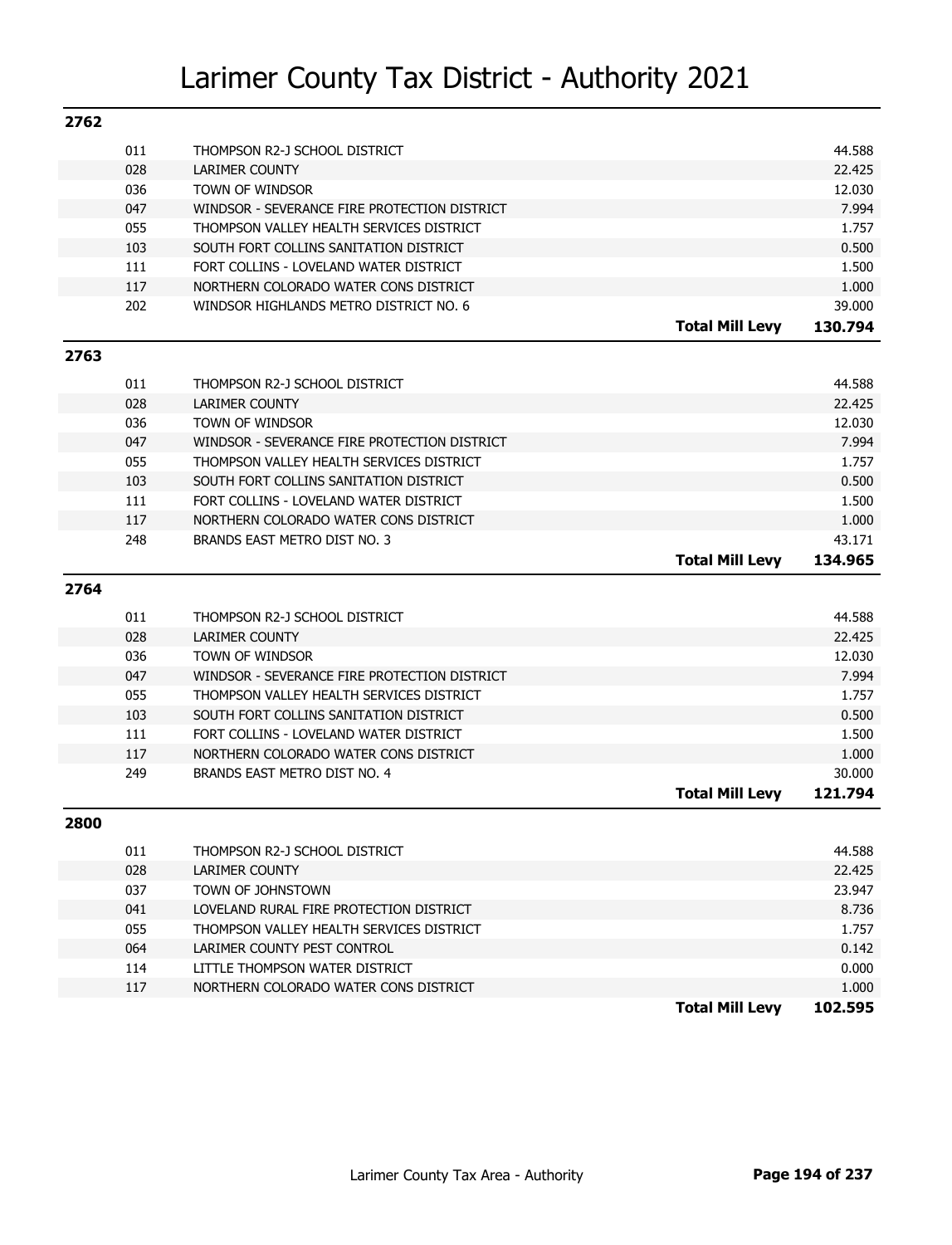| 2801 |            |                                                                                 |                        |                 |
|------|------------|---------------------------------------------------------------------------------|------------------------|-----------------|
|      | 011        | THOMPSON R2-J SCHOOL DISTRICT                                                   |                        | 44.588          |
|      | 028        | <b>LARIMER COUNTY</b>                                                           |                        | 22.425          |
|      | 037        | TOWN OF JOHNSTOWN                                                               |                        | 23.947          |
|      | 041        | LOVELAND RURAL FIRE PROTECTION DISTRICT                                         |                        | 8.736           |
|      | 055        | THOMPSON VALLEY HEALTH SERVICES DISTRICT                                        |                        | 1.757           |
|      | 064        | LARIMER COUNTY PEST CONTROL                                                     |                        | 0.142           |
|      | 117        | NORTHERN COLORADO WATER CONS DISTRICT                                           |                        | 1.000           |
|      |            |                                                                                 | <b>Total Mill Levy</b> | 102.595         |
| 2802 |            |                                                                                 |                        |                 |
|      | 011        | THOMPSON R2-J SCHOOL DISTRICT                                                   |                        | 44.588          |
|      | 028        | <b>LARIMER COUNTY</b>                                                           |                        | 22.425          |
|      | 037        | TOWN OF JOHNSTOWN                                                               |                        | 23.947          |
|      | 041        | LOVELAND RURAL FIRE PROTECTION DISTRICT                                         |                        | 8.736           |
|      | 055        | THOMPSON VALLEY HEALTH SERVICES DISTRICT                                        |                        | 1.757           |
|      | 064        | LARIMER COUNTY PEST CONTROL                                                     |                        | 0.142           |
|      | 114        | LITTLE THOMPSON WATER DISTRICT                                                  |                        | 0.000           |
|      | 117        | NORTHERN COLORADO WATER CONS DISTRICT                                           |                        | 1.000           |
|      | 124        | THOMPSON CROSSING METRO DISTRICT NO. 1                                          |                        | 0.000           |
|      |            |                                                                                 | <b>Total Mill Levy</b> | 102.595         |
| 2803 |            |                                                                                 |                        |                 |
|      | 011        | THOMPSON R2-J SCHOOL DISTRICT                                                   |                        | 44.588          |
|      | 028        | <b>LARIMER COUNTY</b>                                                           |                        | 22.425          |
|      | 037        | TOWN OF JOHNSTOWN                                                               |                        | 23.947          |
|      | 041        |                                                                                 |                        |                 |
|      |            |                                                                                 |                        |                 |
|      |            | LOVELAND RURAL FIRE PROTECTION DISTRICT                                         |                        | 8.736           |
|      | 055        | THOMPSON VALLEY HEALTH SERVICES DISTRICT                                        |                        | 1.757           |
|      | 064        | LARIMER COUNTY PEST CONTROL                                                     |                        | 0.142           |
|      | 114<br>117 | LITTLE THOMPSON WATER DISTRICT<br>NORTHERN COLORADO WATER CONS DISTRICT         |                        | 0.000           |
|      | 125        | THOMPSON CROSSING METRO DISTRICT NO. 2                                          |                        | 1.000<br>20,000 |
|      |            |                                                                                 | <b>Total Mill Levy</b> | 122.595         |
| 2804 |            |                                                                                 |                        |                 |
|      |            |                                                                                 |                        |                 |
|      | 011        | THOMPSON R2-J SCHOOL DISTRICT                                                   |                        | 44.588          |
|      | 028        | LARIMER COUNTY                                                                  |                        | 22.425          |
|      | 037        | TOWN OF JOHNSTOWN                                                               |                        | 23.947          |
|      | 041        | LOVELAND RURAL FIRE PROTECTION DISTRICT                                         |                        | 8.736           |
|      | 055        | THOMPSON VALLEY HEALTH SERVICES DISTRICT                                        |                        | 1.757           |
|      | 064        | LARIMER COUNTY PEST CONTROL                                                     |                        | 0.142           |
|      | 117<br>125 | NORTHERN COLORADO WATER CONS DISTRICT<br>THOMPSON CROSSING METRO DISTRICT NO. 2 |                        | 1.000<br>20.000 |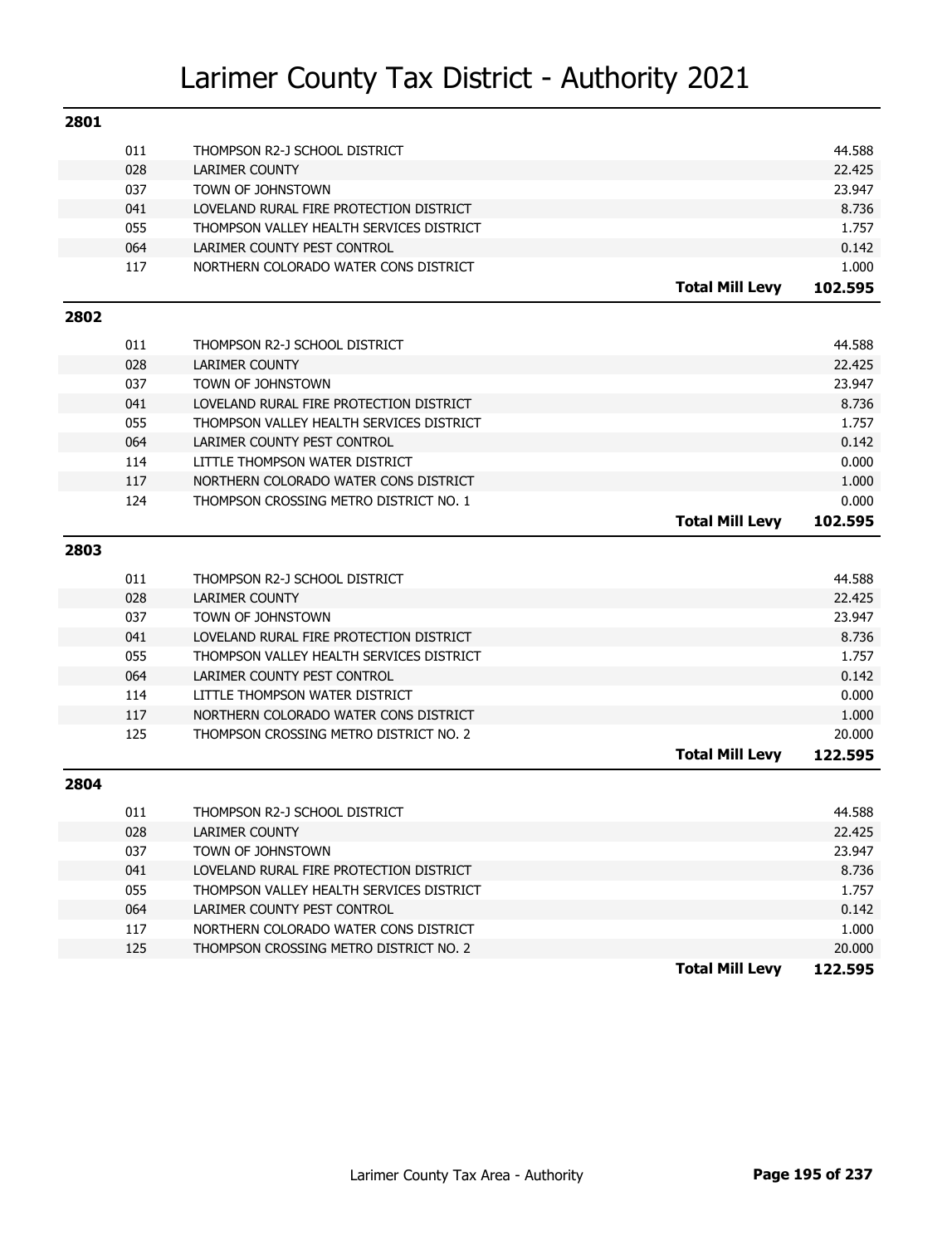| 2805 |     |                                                  |                        |                  |
|------|-----|--------------------------------------------------|------------------------|------------------|
|      | 011 | THOMPSON R2-J SCHOOL DISTRICT                    |                        | 44.588           |
|      | 028 | LARIMER COUNTY                                   |                        | 22.425           |
|      | 037 | TOWN OF JOHNSTOWN                                |                        | 23.947           |
|      | 041 | LOVELAND RURAL FIRE PROTECTION DISTRICT          |                        | 8.736            |
|      | 055 | THOMPSON VALLEY HEALTH SERVICES DISTRICT         |                        | 1.757            |
|      | 064 | LARIMER COUNTY PEST CONTROL                      |                        | 0.142            |
|      | 114 | LITTLE THOMPSON WATER DISTRICT                   |                        | 0.000            |
|      | 117 | NORTHERN COLORADO WATER CONS DISTRICT            |                        | 1.000            |
|      | 126 | THOMPSON CROSSING METRO DISTRICT NO. 3           |                        | 90.518           |
|      |     |                                                  | <b>Total Mill Levy</b> | 193.113          |
| 2806 |     |                                                  |                        |                  |
|      | 011 | THOMPSON R2-J SCHOOL DISTRICT                    |                        | 44.588           |
|      | 028 | <b>LARIMER COUNTY</b>                            |                        | 22.425           |
|      | 037 | TOWN OF JOHNSTOWN                                |                        | 23.947           |
|      | 041 | LOVELAND RURAL FIRE PROTECTION DISTRICT          |                        | 8.736            |
|      | 055 | THOMPSON VALLEY HEALTH SERVICES DISTRICT         |                        | 1.757            |
|      | 064 | LARIMER COUNTY PEST CONTROL                      |                        | 0.142            |
|      | 117 | NORTHERN COLORADO WATER CONS DISTRICT            |                        | 1.000            |
|      | 126 | THOMPSON CROSSING METRO DISTRICT NO. 3           |                        | 90.518           |
|      |     |                                                  |                        |                  |
|      |     |                                                  | <b>Total Mill Levy</b> | 193.113          |
| 2807 |     |                                                  |                        |                  |
|      | 011 | THOMPSON R2-J SCHOOL DISTRICT                    |                        | 44.588           |
|      | 028 | <b>LARIMER COUNTY</b>                            |                        | 22.425           |
|      | 037 | TOWN OF JOHNSTOWN                                |                        | 23.947           |
|      | 038 | FRONT RANGE FIRE RESCUE FIRE PROTECTION DISTRICT |                        | 11.559           |
|      | 055 | THOMPSON VALLEY HEALTH SERVICES DISTRICT         |                        | 1.757            |
|      | 064 | LARIMER COUNTY PEST CONTROL                      |                        | 0.142            |
|      | 114 | LITTLE THOMPSON WATER DISTRICT                   |                        | 0.000            |
|      | 117 | NORTHERN COLORADO WATER CONS DISTRICT            |                        | 1.000            |
|      |     |                                                  | <b>Total Mill Levy</b> | 105.418          |
| 2808 |     |                                                  |                        |                  |
|      | 011 | THOMPSON R2-J SCHOOL DISTRICT                    |                        | 44.588           |
|      | 028 | LARIMER COUNTY                                   |                        | 22.425           |
|      | 037 | TOWN OF JOHNSTOWN                                |                        | 23.947           |
|      | 038 | FRONT RANGE FIRE RESCUE FIRE PROTECTION DISTRICT |                        | 11.559           |
|      | 055 | THOMPSON VALLEY HEALTH SERVICES DISTRICT         |                        | 1.757            |
|      | 064 | LARIMER COUNTY PEST CONTROL                      |                        | 0.142            |
|      | 117 | NORTHERN COLORADO WATER CONS DISTRICT            | <b>Total Mill Levy</b> | 1.000<br>105.418 |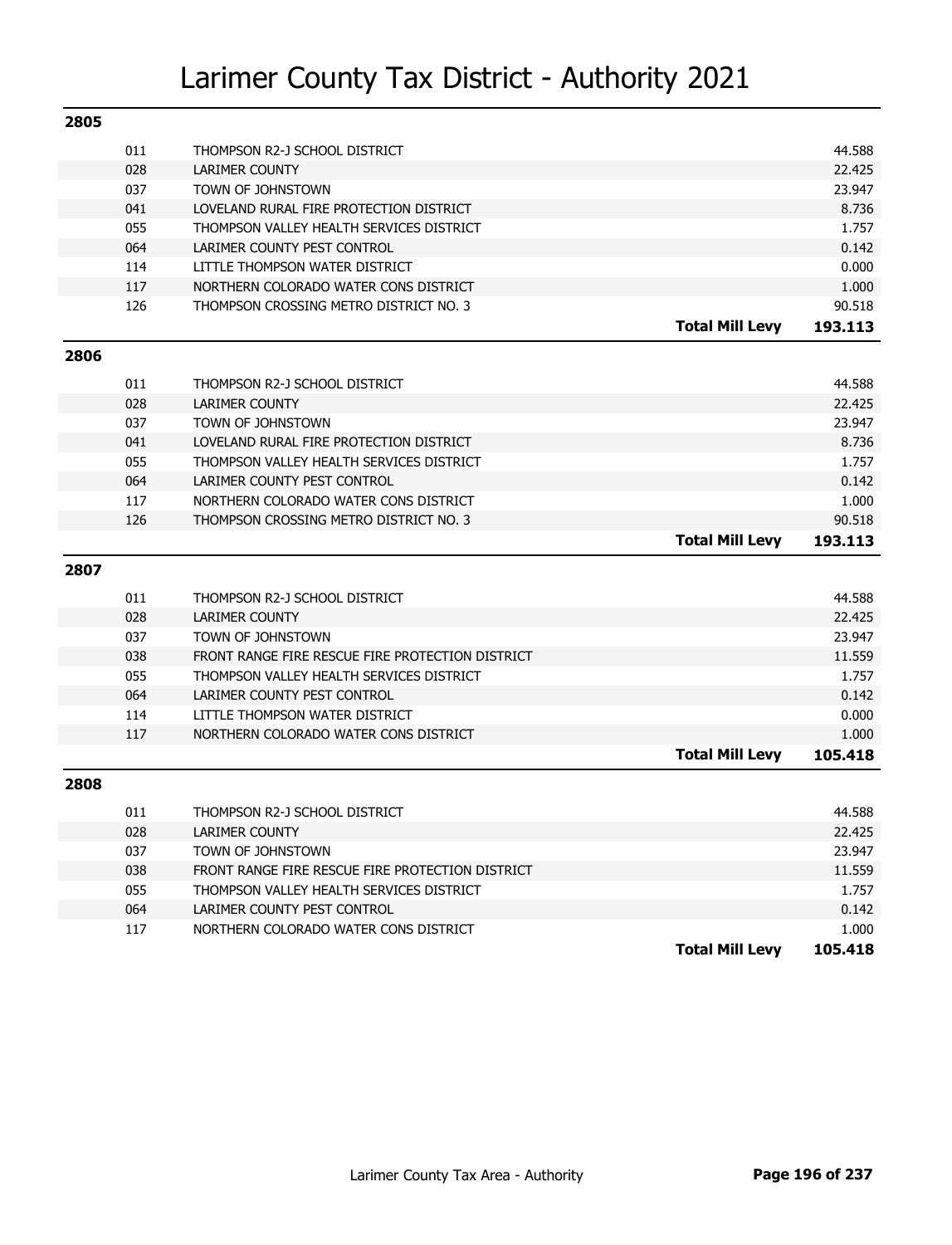| 2809 |     |                                          |                        |         |
|------|-----|------------------------------------------|------------------------|---------|
|      | 011 | THOMPSON R2-J SCHOOL DISTRICT            |                        | 44.588  |
|      | 028 | <b>LARIMER COUNTY</b>                    |                        | 22.425  |
|      | 037 | TOWN OF JOHNSTOWN                        |                        | 23.947  |
|      | 041 | LOVELAND RURAL FIRE PROTECTION DISTRICT  |                        | 8.736   |
|      | 055 | THOMPSON VALLEY HEALTH SERVICES DISTRICT |                        | 1.757   |
|      | 064 | LARIMER COUNTY PEST CONTROL              |                        | 0.142   |
|      | 114 | LITTLE THOMPSON WATER DISTRICT           |                        | 0.000   |
|      | 117 | NORTHERN COLORADO WATER CONS DISTRICT    |                        | 1.000   |
|      | 150 | THOMPSON CROSSING METRO DISTRICT NO. 4   |                        | 82.259  |
|      |     |                                          | <b>Total Mill Levy</b> | 184.854 |
| 2810 |     |                                          |                        |         |
|      | 011 | THOMPSON R2-J SCHOOL DISTRICT            |                        | 44.588  |
|      | 028 | <b>LARIMER COUNTY</b>                    |                        | 22.425  |
|      | 037 | TOWN OF JOHNSTOWN                        |                        | 23.947  |
|      | 041 | LOVELAND RURAL FIRE PROTECTION DISTRICT  |                        | 8.736   |
|      | 055 | THOMPSON VALLEY HEALTH SERVICES DISTRICT |                        | 1.757   |
|      | 064 | LARIMER COUNTY PEST CONTROL              |                        | 0.142   |
|      | 117 | NORTHERN COLORADO WATER CONS DISTRICT    |                        | 1.000   |
|      | 150 | THOMPSON CROSSING METRO DISTRICT NO. 4   |                        | 82.259  |
|      |     |                                          | <b>Total Mill Levy</b> | 184.854 |
|      |     |                                          |                        |         |
| 2811 |     |                                          |                        |         |
|      | 011 | THOMPSON R2-J SCHOOL DISTRICT            |                        | 44.588  |
|      | 028 | <b>LARIMER COUNTY</b>                    |                        | 22.425  |
|      | 037 | TOWN OF JOHNSTOWN                        |                        | 23.947  |
|      | 041 | LOVELAND RURAL FIRE PROTECTION DISTRICT  |                        | 8.736   |
|      | 055 | THOMPSON VALLEY HEALTH SERVICES DISTRICT |                        | 1.757   |
|      | 064 | LARIMER COUNTY PEST CONTROL              |                        | 0.142   |
|      | 114 | LITTLE THOMPSON WATER DISTRICT           |                        | 0.000   |
|      | 117 | NORTHERN COLORADO WATER CONS DISTRICT    |                        | 1.000   |
|      | 150 | THOMPSON CROSSING METRO DISTRICT NO. 4   |                        | 82.259  |
|      |     |                                          | <b>Total Mill Levy</b> | 184.854 |
| 2812 |     |                                          |                        |         |
|      | 011 | THOMPSON R2-J SCHOOL DISTRICT            |                        | 44.588  |
|      | 028 | LARIMER COUNTY                           |                        | 22.425  |
|      | 037 | TOWN OF JOHNSTOWN                        |                        | 23.947  |
|      | 041 | LOVELAND RURAL FIRE PROTECTION DISTRICT  |                        | 8.736   |
|      | 055 | THOMPSON VALLEY HEALTH SERVICES DISTRICT |                        | 1.757   |
|      | 064 | LARIMER COUNTY PEST CONTROL              |                        | 0.142   |
|      | 114 | LITTLE THOMPSON WATER DISTRICT           |                        | 0.000   |
|      | 117 | NORTHERN COLORADO WATER CONS DISTRICT    |                        | 1.000   |
|      | 126 | THOMPSON CROSSING METRO DISTRICT NO. 3   |                        | 90.518  |
|      | 151 | THOMPSON CROSSING METRO DISTRICT NO. 5   |                        | 90.704  |
|      |     |                                          | <b>Total Mill Levy</b> | 283.817 |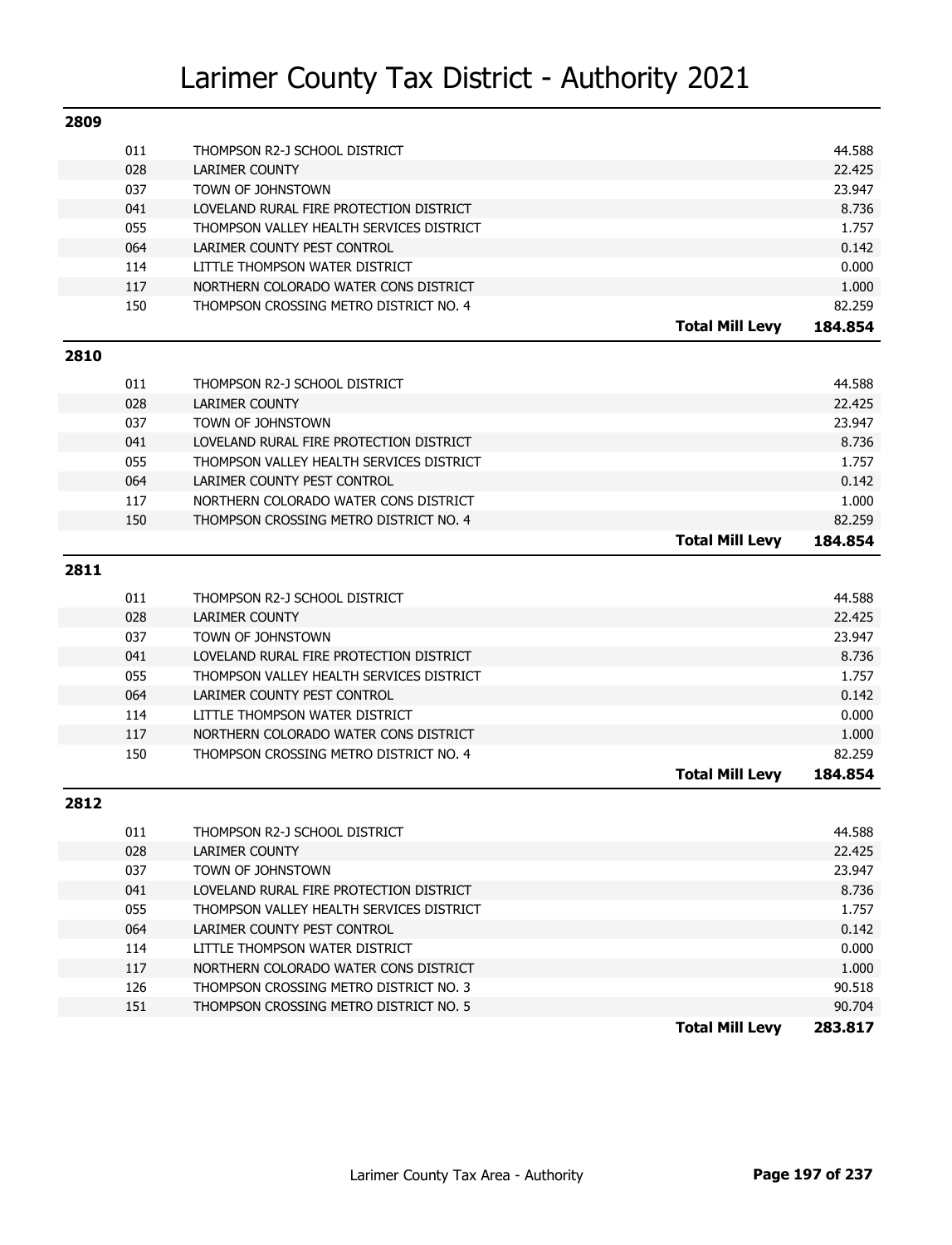| 2813 |     |                                          |                        |         |
|------|-----|------------------------------------------|------------------------|---------|
|      | 011 | THOMPSON R2-J SCHOOL DISTRICT            |                        | 44.588  |
|      | 028 | <b>LARIMER COUNTY</b>                    |                        | 22.425  |
|      | 037 | TOWN OF JOHNSTOWN                        |                        | 23.947  |
|      | 041 | LOVELAND RURAL FIRE PROTECTION DISTRICT  |                        | 8.736   |
|      | 055 | THOMPSON VALLEY HEALTH SERVICES DISTRICT |                        | 1.757   |
|      | 064 | LARIMER COUNTY PEST CONTROL              |                        | 0.142   |
|      | 114 | LITTLE THOMPSON WATER DISTRICT           |                        | 0.000   |
|      | 117 | NORTHERN COLORADO WATER CONS DISTRICT    |                        | 1.000   |
|      | 152 | THOMPSON CROSSING METRO DISTRICT NO. 6   |                        | 77.675  |
|      |     |                                          | <b>Total Mill Levy</b> | 180.270 |
| 2814 |     |                                          |                        |         |
|      | 011 | THOMPSON R2-J SCHOOL DISTRICT            |                        | 44.588  |
|      | 028 | <b>LARIMER COUNTY</b>                    |                        | 22.425  |
|      | 037 | TOWN OF JOHNSTOWN                        |                        | 23.947  |
|      | 041 | LOVELAND RURAL FIRE PROTECTION DISTRICT  |                        | 8.736   |
|      | 055 | THOMPSON VALLEY HEALTH SERVICES DISTRICT |                        | 1.757   |
|      | 064 | LARIMER COUNTY PEST CONTROL              |                        | 0.142   |
|      | 117 | NORTHERN COLORADO WATER CONS DISTRICT    |                        | 1.000   |
|      | 152 | THOMPSON CROSSING METRO DISTRICT NO. 6   |                        | 77.675  |
|      |     |                                          | <b>Total Mill Levy</b> | 180.270 |
| 2815 |     |                                          |                        |         |
|      | 011 | THOMPSON R2-J SCHOOL DISTRICT            |                        | 44.588  |
|      | 028 | <b>LARIMER COUNTY</b>                    |                        | 22.425  |
|      | 037 | TOWN OF JOHNSTOWN                        |                        | 23.947  |
|      | 041 | LOVELAND RURAL FIRE PROTECTION DISTRICT  |                        | 8.736   |
|      | 055 | THOMPSON VALLEY HEALTH SERVICES DISTRICT |                        | 1.757   |
|      | 064 | LARIMER COUNTY PEST CONTROL              |                        | 0.142   |
|      | 117 | NORTHERN COLORADO WATER CONS DISTRICT    |                        | 1.000   |
|      | 151 | THOMPSON CROSSING METRO DISTRICT NO. 5   |                        | 90.704  |
|      |     |                                          | <b>Total Mill Levy</b> | 193.299 |
| 2816 |     |                                          |                        |         |
|      | 011 | THOMPSON R2-J SCHOOL DISTRICT            |                        | 44.588  |
|      | 028 | LARIMER COUNTY                           |                        | 22.425  |
|      | 037 | TOWN OF JOHNSTOWN                        |                        | 23.947  |
|      | 041 | LOVELAND RURAL FIRE PROTECTION DISTRICT  |                        | 8.736   |
|      | 055 | THOMPSON VALLEY HEALTH SERVICES DISTRICT |                        | 1.757   |
|      | 064 | LARIMER COUNTY PEST CONTROL              |                        | 0.142   |
|      | 114 | LITTLE THOMPSON WATER DISTRICT           |                        | 0.000   |
|      | 117 | NORTHERN COLORADO WATER CONS DISTRICT    |                        | 1.000   |
|      | 150 | THOMPSON CROSSING METRO DISTRICT NO. 4   |                        | 82.259  |
|      | 168 | THOMPSON RIVERS PARK AND RECREATION DIST |                        | 3.594   |
|      |     |                                          | <b>Total Mill Levy</b> | 188.448 |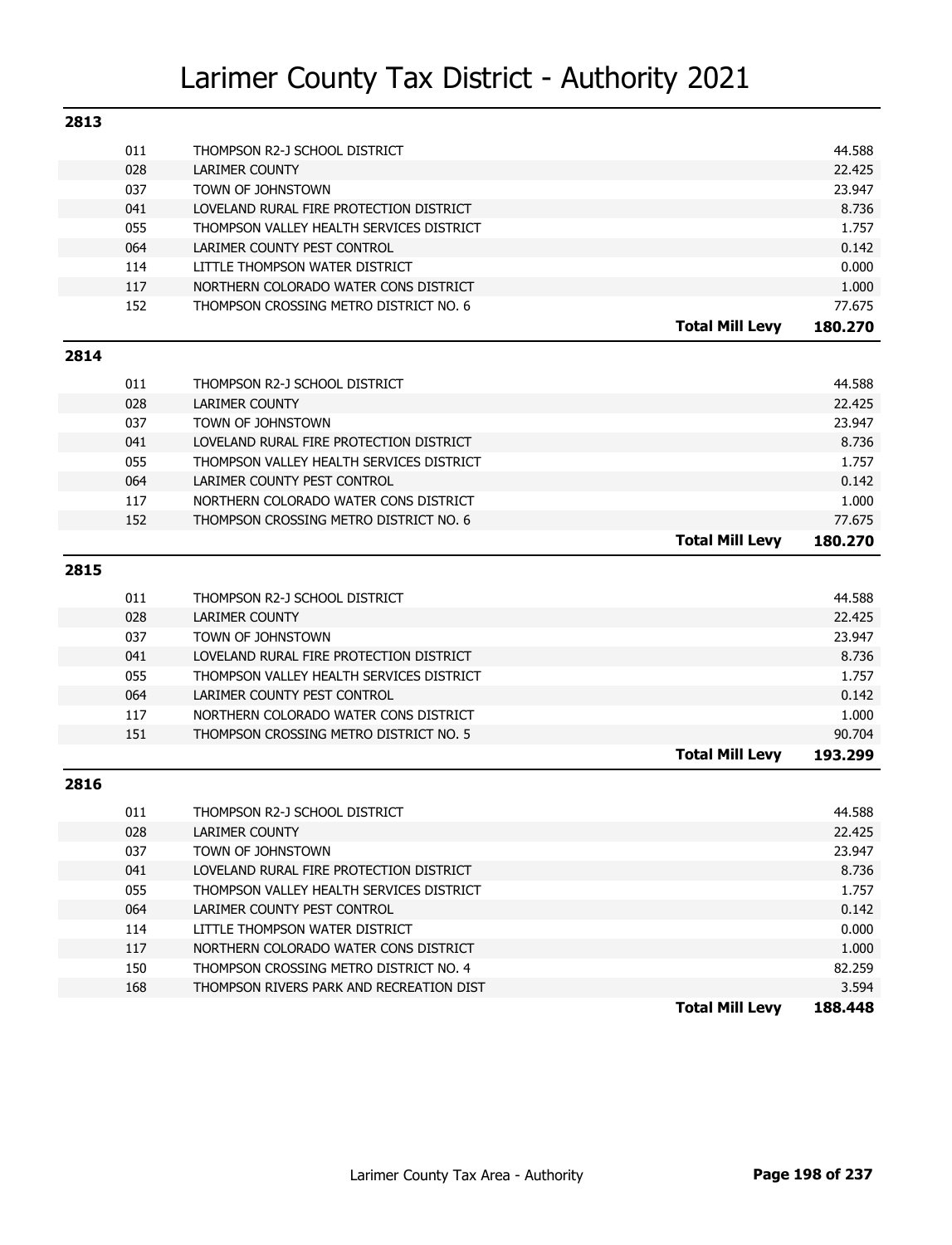| 2817 |     |                                          |                        |         |
|------|-----|------------------------------------------|------------------------|---------|
|      | 011 | THOMPSON R2-J SCHOOL DISTRICT            |                        | 44.588  |
|      | 028 | <b>LARIMER COUNTY</b>                    |                        | 22.425  |
|      | 037 | TOWN OF JOHNSTOWN                        |                        | 23.947  |
|      | 041 | LOVELAND RURAL FIRE PROTECTION DISTRICT  |                        | 8.736   |
|      | 055 | THOMPSON VALLEY HEALTH SERVICES DISTRICT |                        | 1.757   |
|      | 064 | LARIMER COUNTY PEST CONTROL              |                        | 0.142   |
|      | 114 | LITTLE THOMPSON WATER DISTRICT           |                        | 0.000   |
|      | 117 | NORTHERN COLORADO WATER CONS DISTRICT    |                        | 1.000   |
|      | 168 | THOMPSON RIVERS PARK AND RECREATION DIST |                        | 3.594   |
|      |     |                                          | <b>Total Mill Levy</b> | 106.189 |
| 2818 |     |                                          |                        |         |
|      | 011 | THOMPSON R2-J SCHOOL DISTRICT            |                        | 44.588  |
|      | 028 | <b>LARIMER COUNTY</b>                    |                        | 22.425  |
|      | 037 | TOWN OF JOHNSTOWN                        |                        | 23.947  |
|      | 041 | LOVELAND RURAL FIRE PROTECTION DISTRICT  |                        | 8.736   |
|      | 055 | THOMPSON VALLEY HEALTH SERVICES DISTRICT |                        | 1.757   |
|      | 064 | LARIMER COUNTY PEST CONTROL              |                        | 0.142   |
|      | 117 | NORTHERN COLORADO WATER CONS DISTRICT    |                        | 1.000   |
|      | 256 | JOHNSTOWN PLAZA METRO DISTRICT           |                        | 26.598  |
|      |     |                                          | <b>Total Mill Levy</b> | 129.193 |
| 2819 |     |                                          |                        |         |
|      | 011 | THOMPSON R2-J SCHOOL DISTRICT            |                        | 44.588  |
|      | 028 | <b>LARIMER COUNTY</b>                    |                        | 22.425  |
|      | 037 | TOWN OF JOHNSTOWN                        |                        | 23.947  |
|      | 041 | LOVELAND RURAL FIRE PROTECTION DISTRICT  |                        | 8.736   |
|      | 055 | THOMPSON VALLEY HEALTH SERVICES DISTRICT |                        | 1.757   |
|      | 064 | LARIMER COUNTY PEST CONTROL              |                        | 0.142   |
|      | 114 | LITTLE THOMPSON WATER DISTRICT           |                        | 0.000   |
|      | 117 | NORTHERN COLORADO WATER CONS DISTRICT    |                        | 1.000   |
|      | 170 | JOHNSTOWN NORTH METRO DISTRICT NO. 2     |                        | 25,000  |
|      |     |                                          | <b>Total Mill Levy</b> | 127.595 |
| 2820 |     |                                          |                        |         |
|      | 011 | THOMPSON R2-J SCHOOL DISTRICT            |                        | 44.588  |
|      | 028 | <b>LARIMER COUNTY</b>                    |                        | 22.425  |
|      | 037 | TOWN OF JOHNSTOWN                        |                        | 23.947  |
|      | 041 | LOVELAND RURAL FIRE PROTECTION DISTRICT  |                        | 8.736   |
|      | 055 | THOMPSON VALLEY HEALTH SERVICES DISTRICT |                        | 1.757   |
|      | 064 | LARIMER COUNTY PEST CONTROL              |                        | 0.142   |
|      | 114 | LITTLE THOMPSON WATER DISTRICT           |                        | 0.000   |
|      |     |                                          |                        |         |
|      | 117 | NORTHERN COLORADO WATER CONS DISTRICT    |                        | 1.000   |
|      | 171 | JOHNSTOWN NORTH METRO DISTRICT NO. 3     | <b>Total Mill Levy</b> | 25.000  |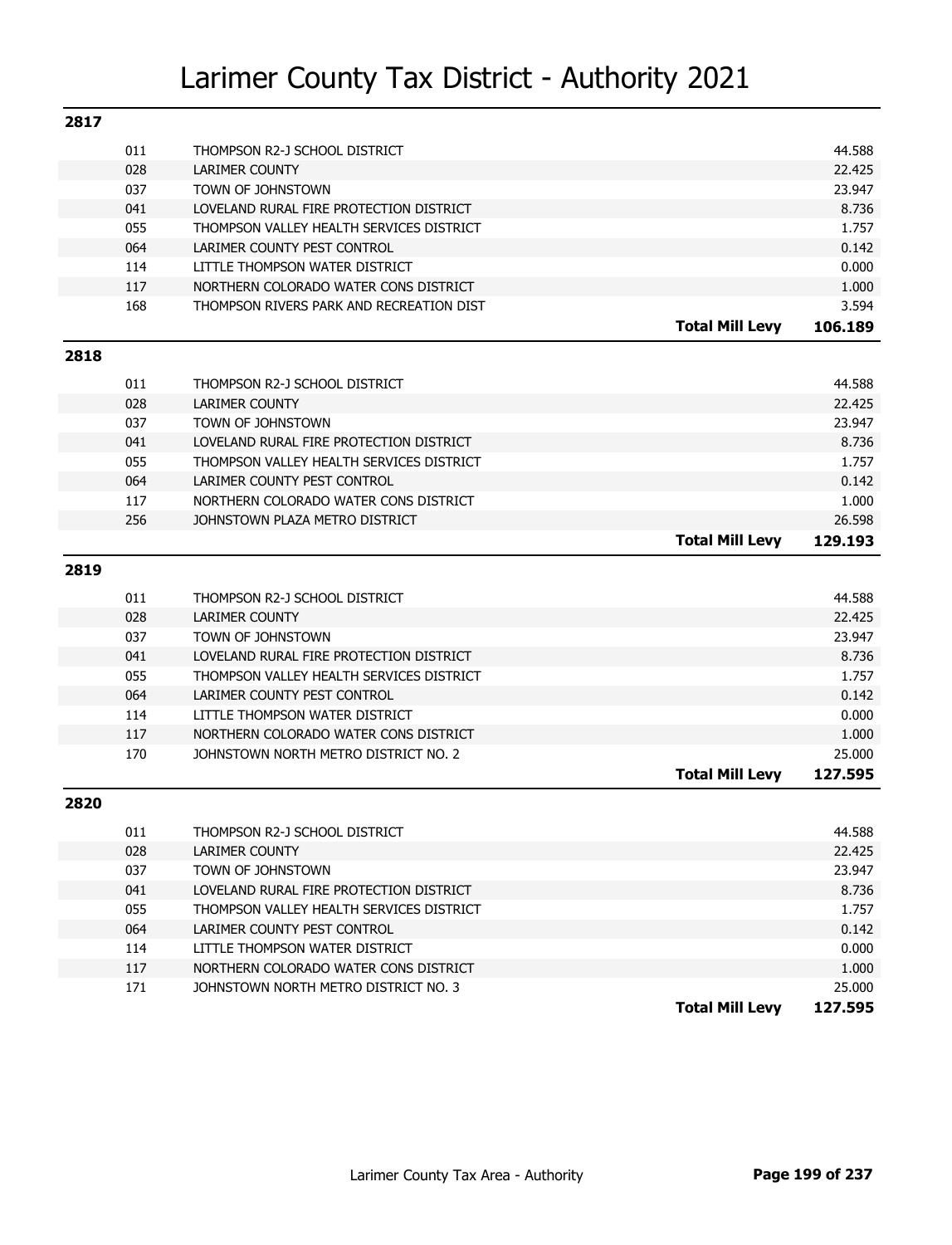| 2821 |     |                                          |                        |         |
|------|-----|------------------------------------------|------------------------|---------|
|      | 011 | THOMPSON R2-J SCHOOL DISTRICT            |                        | 44.588  |
|      | 028 | <b>LARIMER COUNTY</b>                    |                        | 22.425  |
|      | 037 | TOWN OF JOHNSTOWN                        |                        | 23.947  |
|      | 041 | LOVELAND RURAL FIRE PROTECTION DISTRICT  |                        | 8.736   |
|      | 055 | THOMPSON VALLEY HEALTH SERVICES DISTRICT |                        | 1.757   |
|      | 064 | LARIMER COUNTY PEST CONTROL              |                        | 0.142   |
|      | 114 | LITTLE THOMPSON WATER DISTRICT           |                        | 0.000   |
|      | 117 | NORTHERN COLORADO WATER CONS DISTRICT    |                        | 1.000   |
|      | 169 | JOHNSTOWN NORTH METRO DISTRICT NO. 1     |                        | 0.000   |
|      | 171 | JOHNSTOWN NORTH METRO DISTRICT NO. 3     |                        | 25.000  |
|      |     |                                          | <b>Total Mill Levy</b> | 127.595 |
| 2822 |     |                                          |                        |         |
|      | 011 | THOMPSON R2-J SCHOOL DISTRICT            |                        | 44.588  |
|      | 028 | <b>LARIMER COUNTY</b>                    |                        | 22.425  |
|      | 037 | TOWN OF JOHNSTOWN                        |                        | 23.947  |
|      | 041 | LOVELAND RURAL FIRE PROTECTION DISTRICT  |                        | 8.736   |
|      | 055 | THOMPSON VALLEY HEALTH SERVICES DISTRICT |                        | 1.757   |
|      | 064 | LARIMER COUNTY PEST CONTROL              |                        | 0.142   |
|      | 117 | NORTHERN COLORADO WATER CONS DISTRICT    |                        | 1.000   |
|      | 150 | THOMPSON CROSSING METRO DISTRICT NO. 4   |                        | 82.259  |
|      | 168 | THOMPSON RIVERS PARK AND RECREATION DIST |                        | 3.594   |
|      |     |                                          | <b>Total Mill Levy</b> | 188.448 |
| 2823 |     |                                          |                        |         |
|      | 011 | THOMPSON R2-J SCHOOL DISTRICT            |                        | 44.588  |
|      | 028 | <b>LARIMER COUNTY</b>                    |                        | 22.425  |
|      | 037 | TOWN OF JOHNSTOWN                        |                        | 23.947  |
|      | 055 | THOMPSON VALLEY HEALTH SERVICES DISTRICT |                        | 1.757   |
|      | 064 | LARIMER COUNTY PEST CONTROL              |                        | 0.142   |
|      | 114 | LITTLE THOMPSON WATER DISTRICT           |                        | 0.000   |
|      | 117 | NORTHERN COLORADO WATER CONS DISTRICT    |                        | 1.000   |
|      |     |                                          | <b>Total Mill Levy</b> | 93.859  |
| 2824 |     |                                          |                        |         |
|      | 011 | THOMPSON R2-J SCHOOL DISTRICT            |                        | 44.588  |
|      | 028 | <b>LARIMER COUNTY</b>                    |                        | 22.425  |
|      | 037 | TOWN OF JOHNSTOWN                        |                        | 23.947  |
|      | 041 | LOVELAND RURAL FIRE PROTECTION DISTRICT  |                        | 8.736   |
|      | 055 | THOMPSON VALLEY HEALTH SERVICES DISTRICT |                        | 1.757   |
|      | 064 | LARIMER COUNTY PEST CONTROL              |                        | 0.142   |
|      | 117 | NORTHERN COLORADO WATER CONS DISTRICT    |                        | 1.000   |
|      | 234 | ENCORE ON 34 METRO DISTRICT NO. 1        |                        | 0.000   |
|      |     |                                          | <b>Total Mill Levy</b> | 102.595 |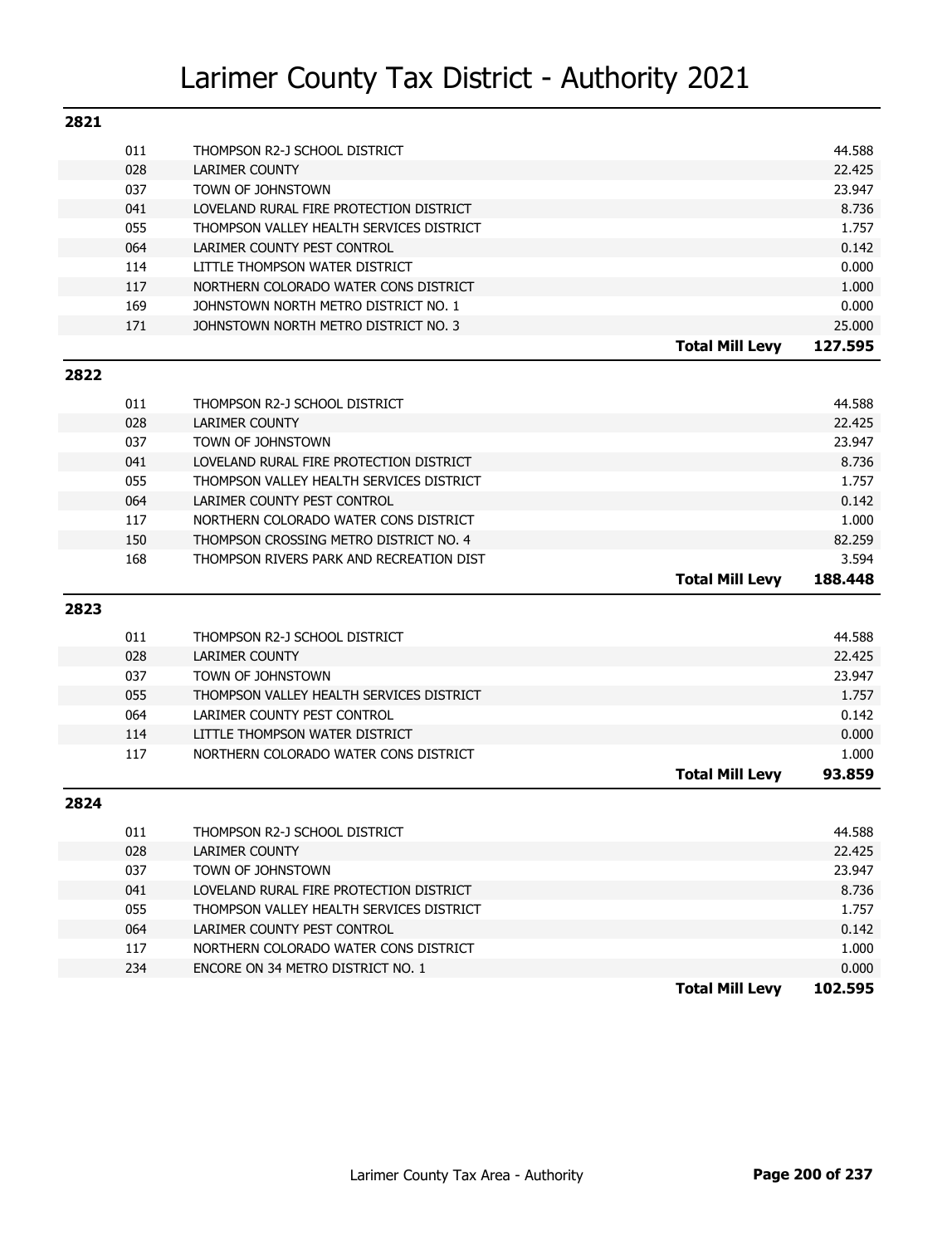| 2825 |     |                                             |                        |         |
|------|-----|---------------------------------------------|------------------------|---------|
|      | 011 | THOMPSON R2-J SCHOOL DISTRICT               |                        | 44.588  |
|      | 028 | LARIMER COUNTY                              |                        | 22.425  |
|      | 037 | TOWN OF JOHNSTOWN                           |                        | 23.947  |
|      | 041 | LOVELAND RURAL FIRE PROTECTION DISTRICT     |                        | 8.736   |
|      | 055 | THOMPSON VALLEY HEALTH SERVICES DISTRICT    |                        | 1.757   |
|      | 064 | LARIMER COUNTY PEST CONTROL                 |                        | 0.142   |
|      | 117 | NORTHERN COLORADO WATER CONS DISTRICT       |                        | 1.000   |
|      | 235 | ENCORE ON 34 METRO DISTRICT NO. 2           |                        | 50.000  |
|      |     |                                             | <b>Total Mill Levy</b> | 152.595 |
| 2826 |     |                                             |                        |         |
|      | 011 | THOMPSON R2-J SCHOOL DISTRICT               |                        | 44.588  |
|      | 028 | <b>LARIMER COUNTY</b>                       |                        | 22.425  |
|      | 037 | TOWN OF JOHNSTOWN                           |                        | 23.947  |
|      | 041 | LOVELAND RURAL FIRE PROTECTION DISTRICT     |                        | 8.736   |
|      | 055 | THOMPSON VALLEY HEALTH SERVICES DISTRICT    |                        | 1.757   |
|      | 064 | LARIMER COUNTY PEST CONTROL                 |                        | 0.142   |
|      | 117 | NORTHERN COLORADO WATER CONS DISTRICT       |                        | 1.000   |
|      | 236 | ENCORE ON 34 METRO DISTRICT NO. 3           |                        | 33.000  |
|      |     |                                             | <b>Total Mill Levy</b> | 135.595 |
| 2827 |     |                                             |                        |         |
|      | 011 | THOMPSON R2-J SCHOOL DISTRICT               |                        | 44.588  |
|      | 028 | <b>LARIMER COUNTY</b>                       |                        | 22.425  |
|      | 037 | TOWN OF JOHNSTOWN                           |                        | 23.947  |
|      | 041 | LOVELAND RURAL FIRE PROTECTION DISTRICT     |                        | 8.736   |
|      | 055 | THOMPSON VALLEY HEALTH SERVICES DISTRICT    |                        | 1.757   |
|      | 064 | LARIMER COUNTY PEST CONTROL                 |                        | 0.142   |
|      | 117 | NORTHERN COLORADO WATER CONS DISTRICT       |                        | 1.000   |
|      | 256 | JOHNSTOWN PLAZA METRO DISTRICT              |                        | 26.598  |
|      | 268 | THOMPSON CROSSING METRO DISTRICT NO. 2 BOND |                        | 4.668   |
|      |     |                                             | <b>Total Mill Levy</b> | 133.861 |
| 2828 |     |                                             |                        |         |
|      | 011 | THOMPSON R2-J SCHOOL DISTRICT               |                        | 44.588  |
|      | 028 | <b>LARIMER COUNTY</b>                       |                        | 22.425  |
|      | 037 | TOWN OF JOHNSTOWN                           |                        | 23.947  |
|      | 041 | LOVELAND RURAL FIRE PROTECTION DISTRICT     |                        | 8.736   |
|      | 055 | THOMPSON VALLEY HEALTH SERVICES DISTRICT    |                        | 1.757   |
|      | 064 | LARIMER COUNTY PEST CONTROL                 |                        | 0.142   |
|      | 114 | LITTLE THOMPSON WATER DISTRICT              |                        | 0.000   |
|      | 117 | NORTHERN COLORADO WATER CONS DISTRICT       |                        | 1.000   |
|      | 168 | THOMPSON RIVERS PARK AND RECREATION DIST    |                        | 3.594   |
|      | 288 | THE VILLAGES AT JOHNSTOWN METRO DIST NO. 2  |                        | 0.000   |
|      | 289 | THE VILLAGES AT JOHNSTOWN METRO DIST NO. 3  |                        | 50.000  |
|      | 290 | THE VILLAGES AT JOHNSTOWN METRO DIST NO. 4  |                        | 0.000   |
|      | 291 | THE VILLAGES AT JOHNSTOWN METRO DIST NO. 5  |                        | 0.000   |
|      | 292 | THE VILLAGES AT JOHNSTOWN METRO DIST NO. 6  |                        | 0.000   |
|      | 293 | THE VILLAGES AT JOHNSTOWN METRO DIST NO. 7  |                        | 0.000   |
|      | 294 | THE VILLAGES AT JOHNSTOWN METRO DIST NO. 8  |                        | 0.000   |
|      |     |                                             | <b>Total Mill Levy</b> | 156.189 |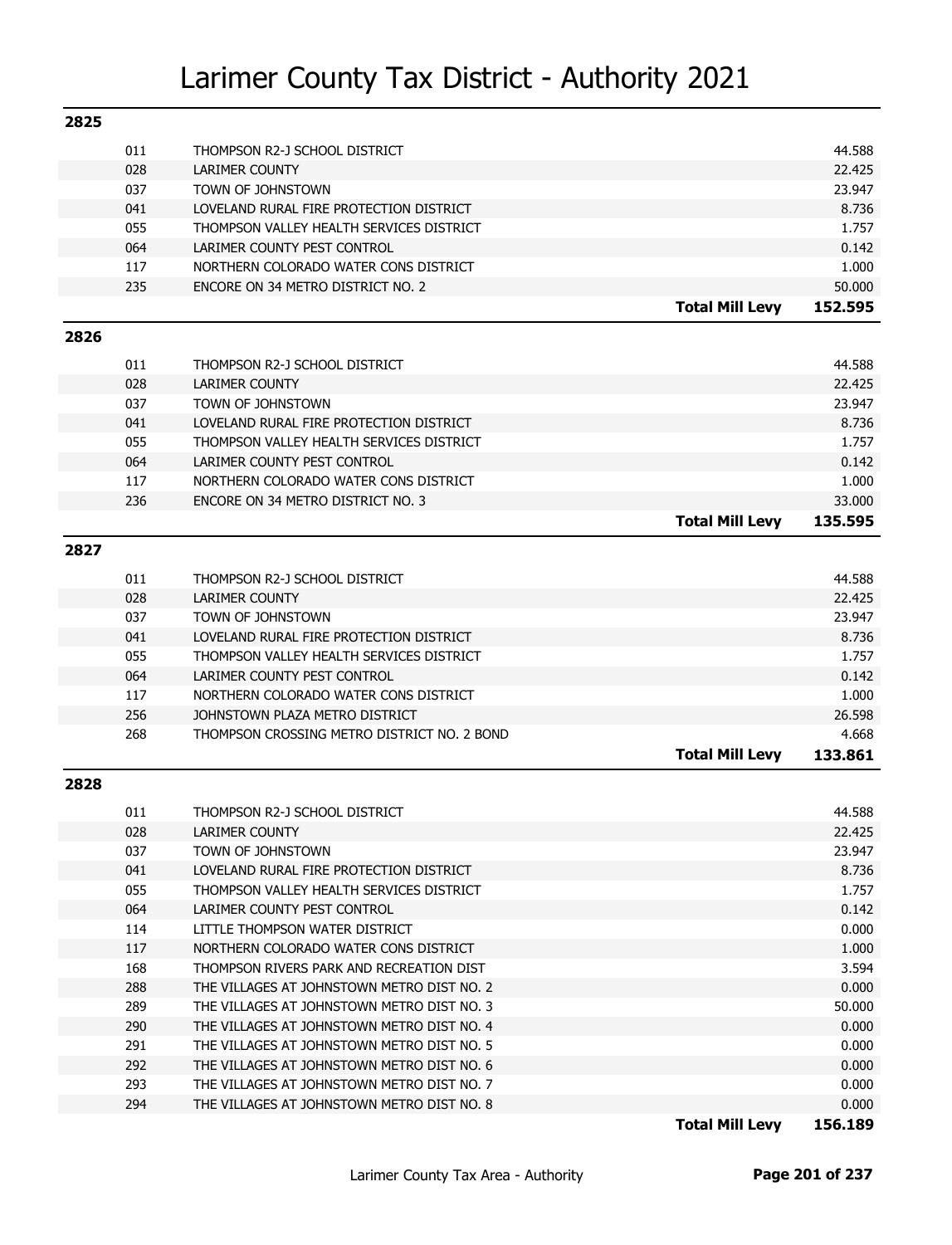| 2829 |     |                                                        |                        |         |
|------|-----|--------------------------------------------------------|------------------------|---------|
|      | 011 | THOMPSON R2-J SCHOOL DISTRICT                          |                        | 44.588  |
|      | 028 | <b>LARIMER COUNTY</b>                                  |                        | 22.425  |
|      | 037 | TOWN OF JOHNSTOWN                                      |                        | 23.947  |
|      | 041 | LOVELAND RURAL FIRE PROTECTION DISTRICT                |                        | 8.736   |
|      | 055 | THOMPSON VALLEY HEALTH SERVICES DISTRICT               |                        | 1.757   |
|      | 064 | LARIMER COUNTY PEST CONTROL                            |                        | 0.142   |
|      | 114 | LITTLE THOMPSON WATER DISTRICT                         |                        | 0.000   |
|      | 117 | NORTHERN COLORADO WATER CONS DISTRICT                  |                        | 1.000   |
|      | 168 | THOMPSON RIVERS PARK AND RECREATION DIST               |                        | 3.594   |
|      | 287 | THE VILLAGES AT JOHNSTOWN METRO DIST NO. 1             |                        | 0.000   |
|      |     |                                                        | <b>Total Mill Levy</b> | 106.189 |
| 2830 |     |                                                        |                        |         |
|      | 011 | THOMPSON R2-J SCHOOL DISTRICT                          |                        | 44.588  |
|      | 028 | <b>LARIMER COUNTY</b>                                  |                        | 22.425  |
|      | 037 | TOWN OF JOHNSTOWN                                      |                        | 23.947  |
|      | 041 | LOVELAND RURAL FIRE PROTECTION DISTRICT                |                        | 8.736   |
|      | 055 | THOMPSON VALLEY HEALTH SERVICES DISTRICT               |                        | 1.757   |
|      | 064 | LARIMER COUNTY PEST CONTROL                            |                        | 0.142   |
|      | 114 | LITTLE THOMPSON WATER DISTRICT                         |                        | 0.000   |
|      | 117 | NORTHERN COLORADO WATER CONS DISTRICT                  |                        | 1.000   |
|      | 168 | THOMPSON RIVERS PARK AND RECREATION DIST               |                        | 3.594   |
|      | 289 | THE VILLAGES AT JOHNSTOWN METRO DIST NO. 3             |                        | 50.000  |
|      |     |                                                        | <b>Total Mill Levy</b> | 156.189 |
| 2831 |     |                                                        |                        |         |
|      | 011 |                                                        |                        | 44.588  |
|      | 028 | THOMPSON R2-J SCHOOL DISTRICT<br><b>LARIMER COUNTY</b> |                        | 22.425  |
|      | 037 | TOWN OF JOHNSTOWN                                      |                        | 23.947  |
|      | 041 | LOVELAND RURAL FIRE PROTECTION DISTRICT                |                        | 8.736   |
|      | 055 | THOMPSON VALLEY HEALTH SERVICES DISTRICT               |                        | 1.757   |
|      | 064 | LARIMER COUNTY PEST CONTROL                            |                        | 0.142   |
|      | 117 | NORTHERN COLORADO WATER CONS DISTRICT                  |                        | 1.000   |
|      | 126 | THOMPSON CROSSING METRO DISTRICT NO. 3                 |                        | 90.518  |
|      | 151 | THOMPSON CROSSING METRO DISTRICT NO. 5                 |                        | 90.704  |
|      |     |                                                        | <b>Total Mill Levy</b> | 283.817 |
| 2832 |     |                                                        |                        |         |
|      | 011 | THOMPSON R2-J SCHOOL DISTRICT                          |                        | 44.588  |
|      | 028 | <b>LARIMER COUNTY</b>                                  |                        | 22.425  |
|      | 037 | TOWN OF JOHNSTOWN                                      |                        | 23.947  |
|      | 038 | FRONT RANGE FIRE RESCUE FIRE PROTECTION DISTRICT       |                        | 11.559  |
|      | 055 | THOMPSON VALLEY HEALTH SERVICES DISTRICT               |                        | 1.757   |
|      | 064 | LARIMER COUNTY PEST CONTROL                            |                        | 0.142   |
|      | 114 | LITTLE THOMPSON WATER DISTRICT                         |                        | 0.000   |
|      | 117 | NORTHERN COLORADO WATER CONS DISTRICT                  |                        | 1.000   |
|      | 168 | THOMPSON RIVERS PARK AND RECREATION DIST               |                        | 3.594   |
|      | 288 | THE VILLAGES AT JOHNSTOWN METRO DIST NO. 2             |                        | 0.000   |
|      |     |                                                        | <b>Total Mill Levy</b> | 109.012 |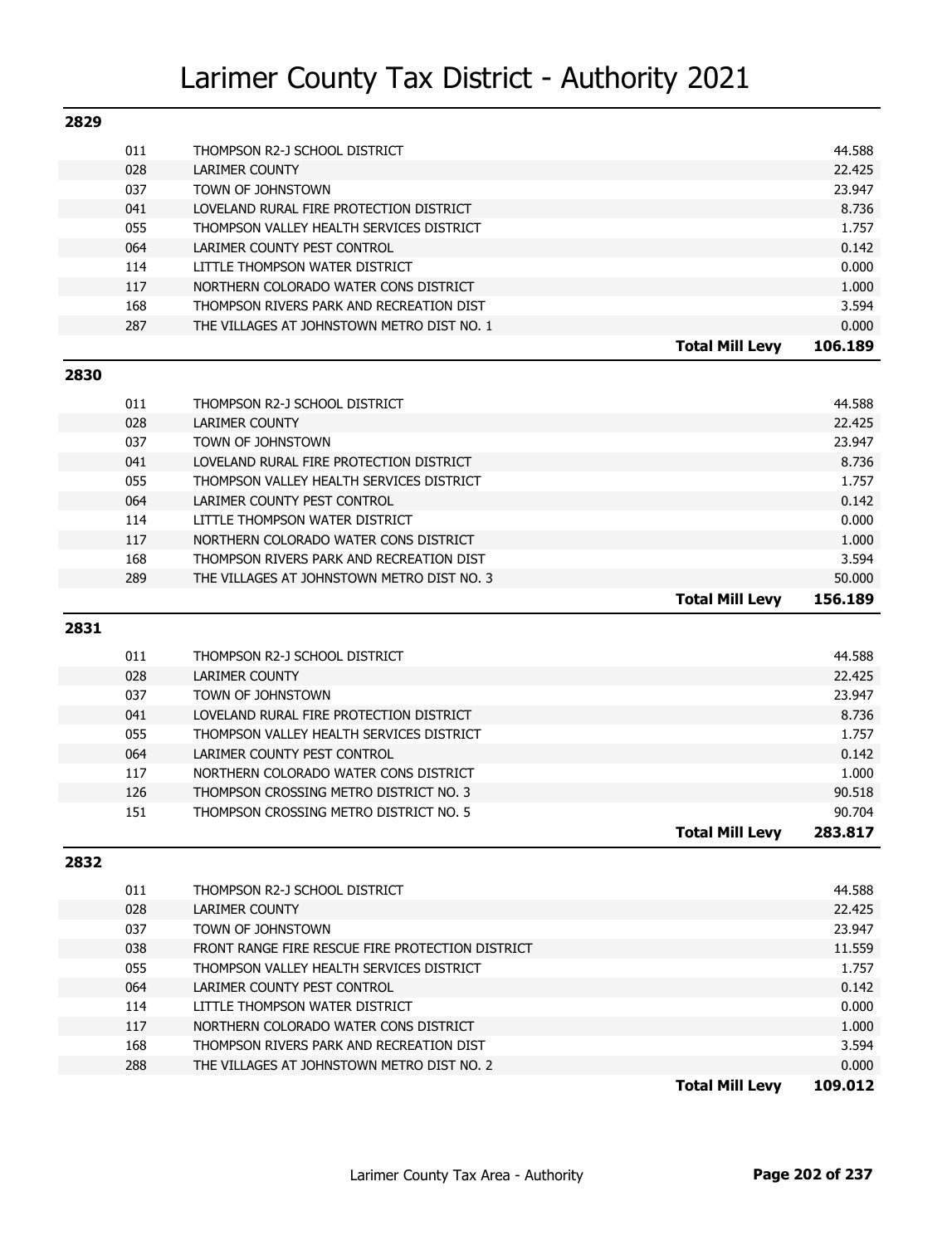| 2833 |     |                                                  |                        |         |
|------|-----|--------------------------------------------------|------------------------|---------|
|      | 011 | THOMPSON R2-J SCHOOL DISTRICT                    |                        | 44.588  |
|      | 028 | <b>LARIMER COUNTY</b>                            |                        | 22,425  |
|      | 037 | TOWN OF JOHNSTOWN                                |                        | 23.947  |
|      | 038 | FRONT RANGE FIRE RESCUE FIRE PROTECTION DISTRICT |                        | 11.559  |
|      | 055 | THOMPSON VALLEY HEALTH SERVICES DISTRICT         |                        | 1.757   |
|      | 064 | LARIMER COUNTY PEST CONTROL                      |                        | 0.142   |
|      | 114 | LITTLE THOMPSON WATER DISTRICT                   |                        | 0.000   |
|      | 117 | NORTHERN COLORADO WATER CONS DISTRICT            |                        | 1.000   |
|      | 168 | THOMPSON RIVERS PARK AND RECREATION DIST         |                        | 3.594   |
|      |     |                                                  | <b>Total Mill Levy</b> | 109.012 |
| 2834 |     |                                                  |                        |         |
|      |     |                                                  |                        |         |
|      | 011 | THOMPSON R2-J SCHOOL DISTRICT                    |                        | 44.588  |
|      | 028 | <b>LARIMER COUNTY</b>                            |                        | 22.425  |
|      | 037 | TOWN OF JOHNSTOWN                                |                        | 23.947  |
|      | 038 | FRONT RANGE FIRE RESCUE FIRE PROTECTION DISTRICT |                        | 11.559  |
|      | 055 | THOMPSON VALLEY HEALTH SERVICES DISTRICT         |                        | 1.757   |
|      | 064 | LARIMER COUNTY PEST CONTROL                      |                        | 0.142   |
|      | 114 | LITTLE THOMPSON WATER DISTRICT                   |                        | 0.000   |
|      | 117 | NORTHERN COLORADO WATER CONS DISTRICT            |                        | 1.000   |
|      | 168 | THOMPSON RIVERS PARK AND RECREATION DIST         |                        | 3.594   |
|      | 287 | THE VILLAGES AT JOHNSTOWN METRO DIST NO. 1       |                        | 0.000   |
|      |     |                                                  | <b>Total Mill Levy</b> | 109.012 |
| 2835 |     |                                                  |                        |         |
|      | 011 | THOMPSON R2-J SCHOOL DISTRICT                    |                        | 44.588  |
|      | 028 | <b>LARIMER COUNTY</b>                            |                        | 22.425  |
|      | 037 | TOWN OF JOHNSTOWN                                |                        | 23.947  |
|      | 038 | FRONT RANGE FIRE RESCUE FIRE PROTECTION DISTRICT |                        | 11.559  |
|      | 055 | THOMPSON VALLEY HEALTH SERVICES DISTRICT         |                        | 1.757   |
|      | 064 | LARIMER COUNTY PEST CONTROL                      |                        | 0.142   |
|      | 114 | LITTLE THOMPSON WATER DISTRICT                   |                        | 0.000   |
|      | 117 | NORTHERN COLORADO WATER CONS DISTRICT            |                        | 1.000   |
|      | 168 | THOMPSON RIVERS PARK AND RECREATION DIST         |                        | 3.594   |
|      | 288 | THE VILLAGES AT JOHNSTOWN METRO DIST NO. 2       |                        | 0.000   |
|      | 289 | THE VILLAGES AT JOHNSTOWN METRO DIST NO. 3       |                        | 50.000  |
|      | 290 | THE VILLAGES AT JOHNSTOWN METRO DIST NO. 4       |                        | 0.000   |
|      | 291 | THE VILLAGES AT JOHNSTOWN METRO DIST NO. 5       |                        | 0.000   |
|      | 292 | THE VILLAGES AT JOHNSTOWN METRO DIST NO. 6       |                        | 0.000   |
|      | 293 | THE VILLAGES AT JOHNSTOWN METRO DIST NO. 7       |                        | 0.000   |
|      | 294 | THE VILLAGES AT JOHNSTOWN METRO DIST NO. 8       |                        | 0.000   |
|      |     |                                                  | <b>Total Mill Levy</b> | 159.012 |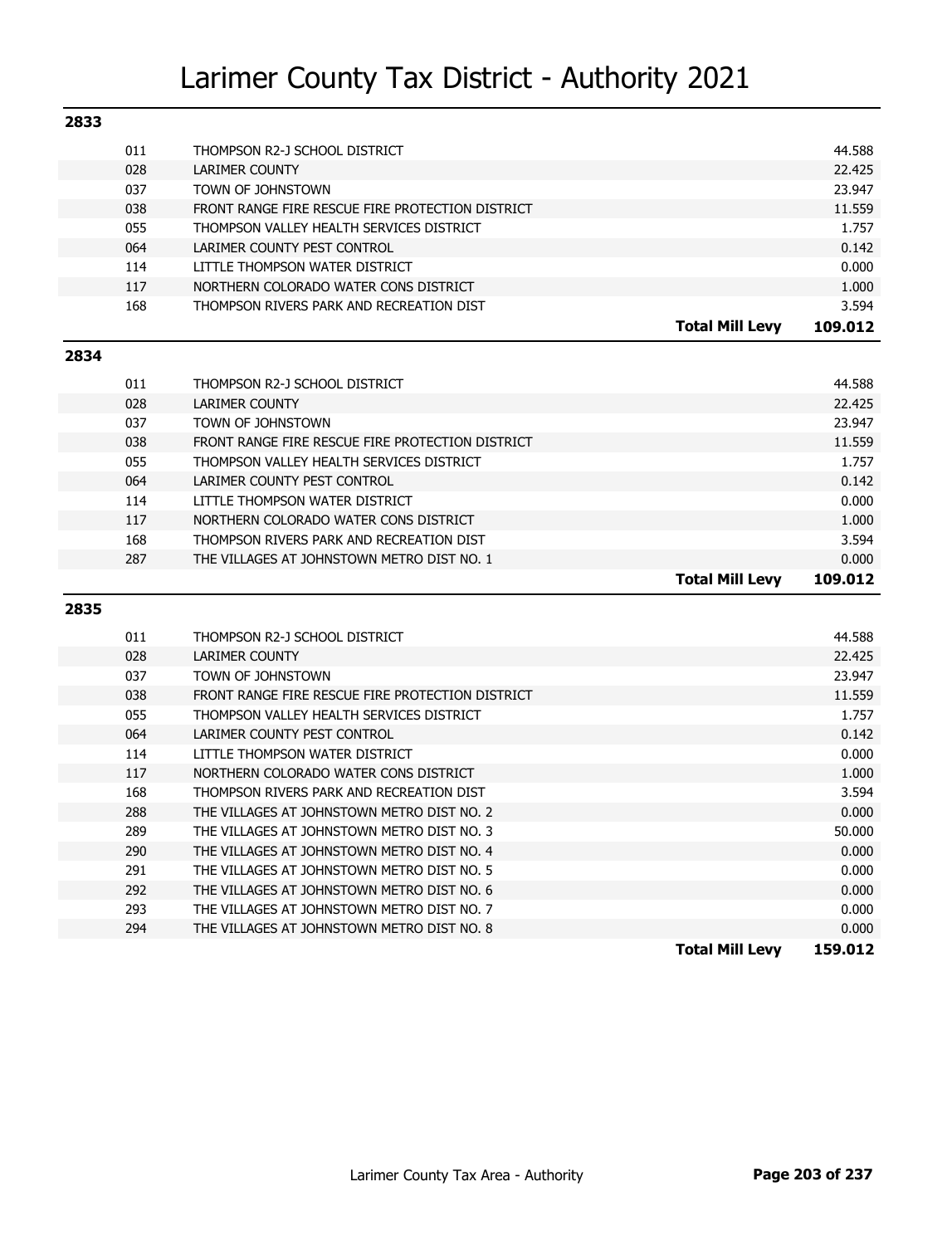| 2836 |     |                                                  |                        |         |
|------|-----|--------------------------------------------------|------------------------|---------|
|      | 011 | THOMPSON R2-J SCHOOL DISTRICT                    |                        | 44.588  |
|      | 028 | LARIMER COUNTY                                   |                        | 22.425  |
|      | 037 | TOWN OF JOHNSTOWN                                |                        | 23.947  |
|      | 038 | FRONT RANGE FIRE RESCUE FIRE PROTECTION DISTRICT |                        | 11.559  |
|      | 055 | THOMPSON VALLEY HEALTH SERVICES DISTRICT         |                        | 1.757   |
|      | 064 | LARIMER COUNTY PEST CONTROL                      |                        | 0.142   |
|      | 114 | LITTLE THOMPSON WATER DISTRICT                   |                        | 0.000   |
|      | 117 | NORTHERN COLORADO WATER CONS DISTRICT            |                        | 1.000   |
|      | 168 | THOMPSON RIVERS PARK AND RECREATION DIST         |                        | 3.594   |
|      | 289 | THE VILLAGES AT JOHNSTOWN METRO DIST NO. 3       |                        | 50.000  |
|      |     |                                                  | <b>Total Mill Levy</b> | 159.012 |

#### **2837**

| 011 | THOMPSON R2-J SCHOOL DISTRICT                    |                        | 44.588  |
|-----|--------------------------------------------------|------------------------|---------|
| 028 | LARIMER COUNTY                                   |                        | 22.425  |
| 037 | TOWN OF JOHNSTOWN                                |                        | 23.947  |
| 038 | FRONT RANGE FIRE RESCUE FIRE PROTECTION DISTRICT |                        | 11.559  |
| 055 | THOMPSON VALLEY HEALTH SERVICES DISTRICT         |                        | 1.757   |
| 064 | LARIMER COUNTY PEST CONTROL                      |                        | 0.142   |
| 114 | LITTLE THOMPSON WATER DISTRICT                   |                        | 0.000   |
| 117 | NORTHERN COLORADO WATER CONS DISTRICT            |                        | 1.000   |
| 168 | THOMPSON RIVERS PARK AND RECREATION DIST         |                        | 3.594   |
| 288 | THE VILLAGES AT JOHNSTOWN METRO DIST NO. 2       |                        | 0.000   |
| 290 | THE VILLAGES AT JOHNSTOWN METRO DIST NO. 4       |                        | 0.000   |
| 291 | THE VILLAGES AT JOHNSTOWN METRO DIST NO. 5       |                        | 0.000   |
| 292 | THE VILLAGES AT JOHNSTOWN METRO DIST NO. 6       |                        | 0.000   |
| 293 | THE VILLAGES AT JOHNSTOWN METRO DIST NO. 7       |                        | 0.000   |
| 294 | THE VILLAGES AT JOHNSTOWN METRO DIST NO. 8       |                        | 0.000   |
|     |                                                  | <b>Total Mill Levy</b> | 109.012 |
|     |                                                  |                        |         |

#### **2838**

| 011 | THOMPSON R2-J SCHOOL DISTRICT                    |                        | 44.588  |
|-----|--------------------------------------------------|------------------------|---------|
| 028 | LARIMER COUNTY                                   |                        | 22.425  |
| 037 | TOWN OF JOHNSTOWN                                |                        | 23.947  |
| 038 | FRONT RANGE FIRE RESCUE FIRE PROTECTION DISTRICT |                        | 11.559  |
| 055 | THOMPSON VALLEY HEALTH SERVICES DISTRICT         |                        | 1.757   |
| 064 | LARIMER COUNTY PEST CONTROL                      |                        | 0.142   |
| 114 | LITTLE THOMPSON WATER DISTRICT                   |                        | 0.000   |
| 117 | NORTHERN COLORADO WATER CONS DISTRICT            |                        | 1.000   |
| 394 | HIGH PLAINS METROPOLITAN DISTRICT NO. 1          |                        | 0.000   |
| 395 | HIGH PLAINS METROPOLITAN DISTRICT NO. 2          |                        | 0.000   |
|     |                                                  | <b>Total Mill Levv</b> | 105.418 |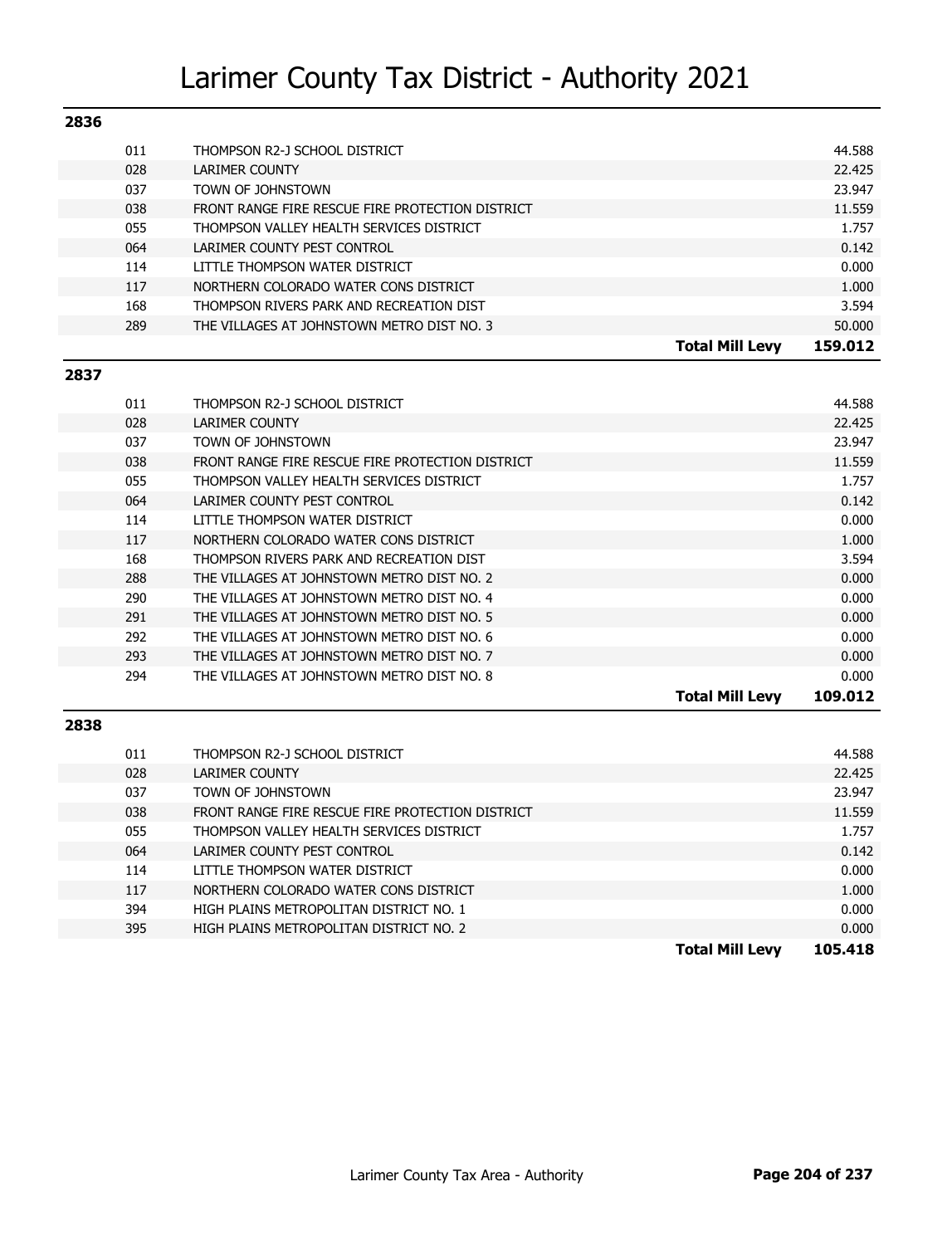| 2839 |            |                                                                                   |                        |                |
|------|------------|-----------------------------------------------------------------------------------|------------------------|----------------|
|      | 011        | THOMPSON R2-J SCHOOL DISTRICT                                                     |                        | 44.588         |
|      | 028        | <b>LARIMER COUNTY</b>                                                             |                        | 22.425         |
|      | 037        | TOWN OF JOHNSTOWN                                                                 |                        | 23.947         |
|      | 038        | FRONT RANGE FIRE RESCUE FIRE PROTECTION DISTRICT                                  |                        | 11.559         |
|      | 055        | THOMPSON VALLEY HEALTH SERVICES DISTRICT                                          |                        | 1.757          |
|      | 064        | LARIMER COUNTY PEST CONTROL                                                       |                        | 0.142          |
|      | 114        | LITTLE THOMPSON WATER DISTRICT                                                    |                        | 0.000          |
|      | 117        | NORTHERN COLORADO WATER CONS DISTRICT                                             |                        | 1.000          |
|      | 394        | HIGH PLAINS METROPOLITAN DISTRICT NO. 1                                           |                        | 0.000          |
|      |            |                                                                                   | <b>Total Mill Levy</b> | 105.418        |
| 2840 |            |                                                                                   |                        |                |
|      |            |                                                                                   |                        |                |
|      | 011        | THOMPSON R2-J SCHOOL DISTRICT                                                     |                        | 44.588         |
|      | 028        | <b>LARIMER COUNTY</b>                                                             |                        | 22.425         |
|      | 037        | TOWN OF JOHNSTOWN                                                                 |                        | 23.947         |
|      | 041        | LOVELAND RURAL FIRE PROTECTION DISTRICT                                           |                        | 8.736          |
|      | 055        | THOMPSON VALLEY HEALTH SERVICES DISTRICT                                          |                        | 1.757          |
|      | 064        | LARIMER COUNTY PEST CONTROL                                                       |                        | 0.142          |
|      | 117        | NORTHERN COLORADO WATER CONS DISTRICT                                             |                        | 1.000          |
|      | 268        | THOMPSON CROSSING METRO DISTRICT NO. 2 BOND                                       |                        | 4.668          |
|      |            |                                                                                   | <b>Total Mill Levy</b> | 107.263        |
| 2841 |            |                                                                                   |                        |                |
|      | 011        | THOMPSON R2-J SCHOOL DISTRICT                                                     |                        | 44.588         |
|      | 028        | <b>LARIMER COUNTY</b>                                                             |                        | 22.425         |
|      | 037        | TOWN OF JOHNSTOWN                                                                 |                        | 23.947         |
|      | 038        | FRONT RANGE FIRE RESCUE FIRE PROTECTION DISTRICT                                  |                        | 11.559         |
|      | 055        | THOMPSON VALLEY HEALTH SERVICES DISTRICT                                          |                        | 1.757          |
|      | 064        | LARIMER COUNTY PEST CONTROL                                                       |                        | 0.142          |
|      | 117        | NORTHERN COLORADO WATER CONS DISTRICT                                             |                        | 1.000          |
|      | 168        | THOMPSON RIVERS PARK AND RECREATION DIST                                          |                        | 3.594          |
|      |            |                                                                                   | <b>Total Mill Levy</b> | 109.012        |
| 2842 |            |                                                                                   |                        |                |
|      |            |                                                                                   |                        |                |
|      |            |                                                                                   |                        |                |
|      | 011        | THOMPSON R2-J SCHOOL DISTRICT                                                     |                        | 44.588         |
|      | 028        | LARIMER COUNTY                                                                    |                        | 22.425         |
|      | 037        | TOWN OF JOHNSTOWN                                                                 |                        | 23.947         |
|      | 038        | FRONT RANGE FIRE RESCUE FIRE PROTECTION DISTRICT                                  |                        | 11.559         |
|      | 055        | THOMPSON VALLEY HEALTH SERVICES DISTRICT                                          |                        | 1.757          |
|      | 064        | LARIMER COUNTY PEST CONTROL                                                       |                        | 0.142          |
|      | 117        | NORTHERN COLORADO WATER CONS DISTRICT<br>THOMPSON RIVERS PARK AND RECREATION DIST |                        | 1.000          |
|      | 168<br>287 | THE VILLAGES AT JOHNSTOWN METRO DIST NO. 1                                        |                        | 3.594<br>0.000 |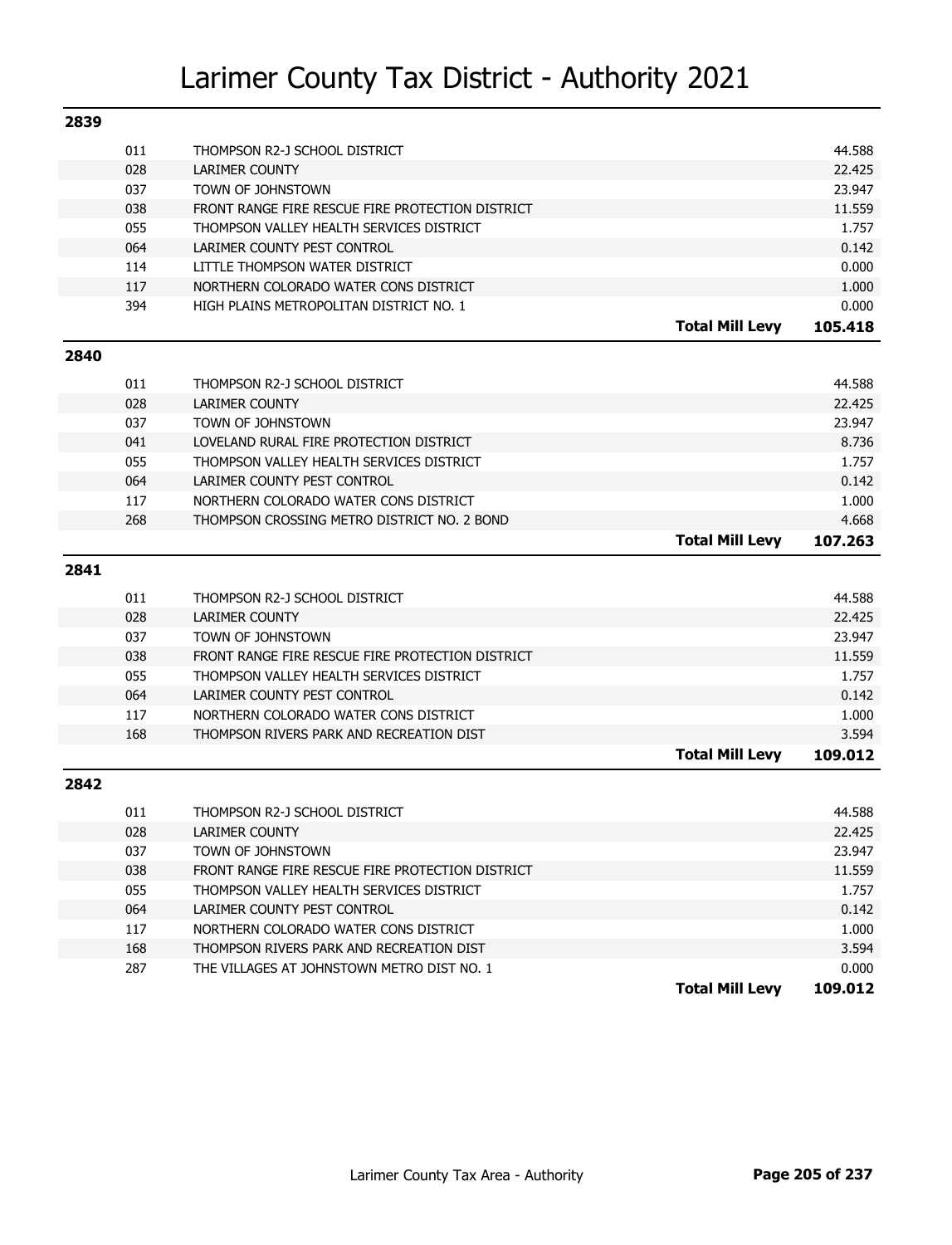| 2843 |     |                                                  |                        |         |
|------|-----|--------------------------------------------------|------------------------|---------|
|      | 011 | THOMPSON R2-J SCHOOL DISTRICT                    |                        | 44.588  |
|      | 028 | LARIMER COUNTY                                   |                        | 22.425  |
|      | 037 | TOWN OF JOHNSTOWN                                |                        | 23.947  |
|      | 038 | FRONT RANGE FIRE RESCUE FIRE PROTECTION DISTRICT |                        | 11.559  |
|      | 055 | THOMPSON VALLEY HEALTH SERVICES DISTRICT         |                        | 1.757   |
|      | 064 | LARIMER COUNTY PEST CONTROL                      |                        | 0.142   |
|      | 117 | NORTHERN COLORADO WATER CONS DISTRICT            |                        | 1.000   |
|      | 168 | THOMPSON RIVERS PARK AND RECREATION DIST         |                        | 3.594   |
|      | 289 | THE VILLAGES AT JOHNSTOWN METRO DIST NO. 3       |                        | 50.000  |
|      |     |                                                  | <b>Total Mill Levy</b> | 159.012 |

#### **2844**

| 011 | THOMPSON R2-J SCHOOL DISTRICT                    |                        | 44.588  |
|-----|--------------------------------------------------|------------------------|---------|
| 028 | LARIMER COUNTY                                   |                        | 22.425  |
| 037 | TOWN OF JOHNSTOWN                                |                        | 23.947  |
| 038 | FRONT RANGE FIRE RESCUE FIRE PROTECTION DISTRICT |                        | 11.559  |
| 055 | THOMPSON VALLEY HEALTH SERVICES DISTRICT         |                        | 1.757   |
| 064 | LARIMER COUNTY PEST CONTROL                      |                        | 0.142   |
| 117 | NORTHERN COLORADO WATER CONS DISTRICT            |                        | 1.000   |
| 168 | THOMPSON RIVERS PARK AND RECREATION DIST         |                        | 3.594   |
| 288 | THE VILLAGES AT JOHNSTOWN METRO DIST NO. 2       |                        | 0.000   |
| 290 | THE VILLAGES AT JOHNSTOWN METRO DIST NO. 4       |                        | 0.000   |
| 291 | THE VILLAGES AT JOHNSTOWN METRO DIST NO. 5       |                        | 0.000   |
| 292 | THE VILLAGES AT JOHNSTOWN METRO DIST NO. 6       |                        | 0.000   |
| 293 | THE VILLAGES AT JOHNSTOWN METRO DIST NO. 7       |                        | 0.000   |
| 294 | THE VILLAGES AT JOHNSTOWN METRO DIST NO. 8       |                        | 0.000   |
|     |                                                  | <b>Total Mill Levy</b> | 109.012 |

#### **2850**

| 011<br>028 | THOMPSON R2-J SCHOOL DISTRICT<br>LARIMER COUNTY |                        | 44.588<br>22.425 |
|------------|-------------------------------------------------|------------------------|------------------|
| 037        | TOWN OF JOHNSTOWN                               |                        | 23.947           |
|            |                                                 |                        |                  |
| 041        | LOVELAND RURAL FIRE PROTECTION DISTRICT         |                        | 8.736            |
| 055        | THOMPSON VALLEY HEALTH SERVICES DISTRICT        |                        | 1.757            |
| 117        | NORTHERN COLORADO WATER CONS DISTRICT           |                        | 1.000            |
|            |                                                 | <b>Total Mill Levy</b> | 102.453          |

| 2851 |     |                                          |                        |         |
|------|-----|------------------------------------------|------------------------|---------|
|      | 011 | THOMPSON R2-J SCHOOL DISTRICT            |                        | 44.588  |
|      | 028 | LARIMER COUNTY                           |                        | 22.425  |
|      | 037 | TOWN OF JOHNSTOWN                        |                        | 23.947  |
|      | 041 | LOVELAND RURAL FIRE PROTECTION DISTRICT  |                        | 8.736   |
|      | 055 | THOMPSON VALLEY HEALTH SERVICES DISTRICT |                        | 1.757   |
|      | 114 | LITTLE THOMPSON WATER DISTRICT           |                        | 0.000   |
|      | 117 | NORTHERN COLORADO WATER CONS DISTRICT    |                        | 1.000   |
|      |     |                                          | <b>Total Mill Levy</b> | 102.453 |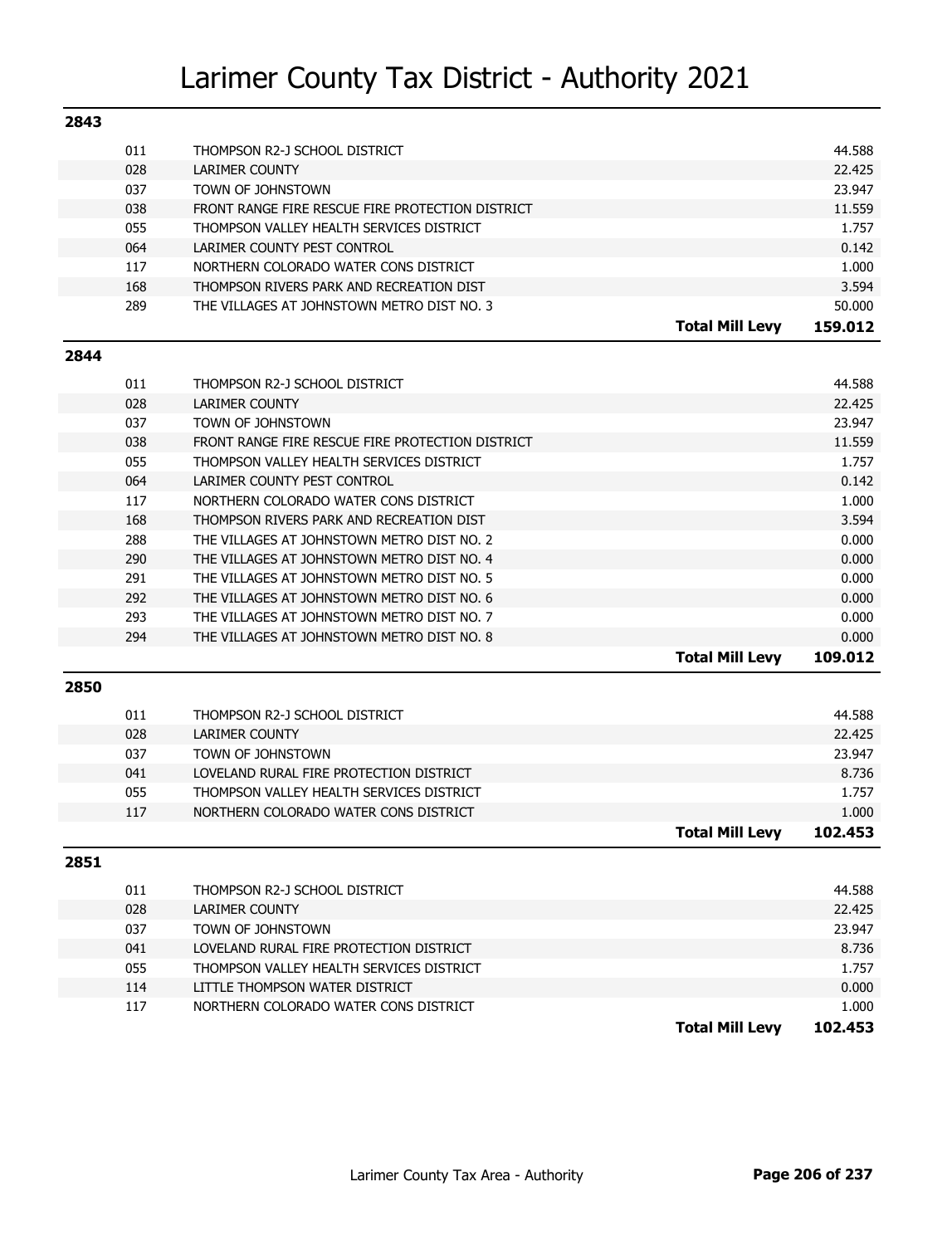| 2852 |     |                                                  |                        |                  |
|------|-----|--------------------------------------------------|------------------------|------------------|
|      | 011 | THOMPSON R2-J SCHOOL DISTRICT                    |                        | 44.588           |
|      | 028 | LARIMER COUNTY                                   |                        | 22.425           |
|      | 037 | TOWN OF JOHNSTOWN                                |                        | 23.947           |
|      | 038 | FRONT RANGE FIRE RESCUE FIRE PROTECTION DISTRICT |                        | 11.559           |
|      | 055 | THOMPSON VALLEY HEALTH SERVICES DISTRICT         |                        | 1.757            |
|      | 117 | NORTHERN COLORADO WATER CONS DISTRICT            |                        | 1.000            |
|      |     |                                                  | <b>Total Mill Levy</b> | 105.276          |
| 2853 |     |                                                  |                        |                  |
|      |     |                                                  |                        |                  |
|      | 011 | THOMPSON R2-J SCHOOL DISTRICT                    |                        | 44.588<br>22.425 |
|      | 028 | <b>LARIMER COUNTY</b>                            |                        | 23.947           |
|      | 037 | TOWN OF JOHNSTOWN                                |                        |                  |
|      | 038 | FRONT RANGE FIRE RESCUE FIRE PROTECTION DISTRICT |                        | 11.559           |
|      | 055 | THOMPSON VALLEY HEALTH SERVICES DISTRICT         |                        | 1.757            |
|      | 114 | LITTLE THOMPSON WATER DISTRICT                   |                        | 0.000            |
|      | 117 | NORTHERN COLORADO WATER CONS DISTRICT            |                        | 1.000            |
|      |     |                                                  | <b>Total Mill Levy</b> | 105.276          |
| 2854 |     |                                                  |                        |                  |
|      | 011 | THOMPSON R2-J SCHOOL DISTRICT                    |                        | 44.588           |
|      | 028 | <b>LARIMER COUNTY</b>                            |                        | 22.425           |
|      | 037 | TOWN OF JOHNSTOWN                                |                        | 23.947           |
|      | 041 | LOVELAND RURAL FIRE PROTECTION DISTRICT          |                        | 8.736            |
|      | 055 | THOMPSON VALLEY HEALTH SERVICES DISTRICT         |                        | 1.757            |
|      | 114 | LITTLE THOMPSON WATER DISTRICT                   |                        | 0.000            |
|      | 117 | NORTHERN COLORADO WATER CONS DISTRICT            |                        | 1.000            |
|      | 125 | THOMPSON CROSSING METRO DISTRICT NO. 2           |                        | 20.000           |
|      |     |                                                  | <b>Total Mill Levy</b> | 122.453          |
| 2855 |     |                                                  |                        |                  |
|      | 011 | THOMPSON R2-J SCHOOL DISTRICT                    |                        | 44.588           |
|      | 028 | <b>LARIMER COUNTY</b>                            |                        | 22.425           |
|      | 037 | TOWN OF JOHNSTOWN                                |                        | 23.947           |
|      | 041 | LOVELAND RURAL FIRE PROTECTION DISTRICT          |                        | 8.736            |
|      | 055 | THOMPSON VALLEY HEALTH SERVICES DISTRICT         |                        | 1.757            |
|      | 117 | NORTHERN COLORADO WATER CONS DISTRICT            |                        | 1.000            |
|      | 150 | THOMPSON CROSSING METRO DISTRICT NO. 4           |                        | 82.259           |
|      |     |                                                  | <b>Total Mill Levy</b> | 184.712          |
|      |     |                                                  |                        |                  |
| 2856 |     |                                                  |                        |                  |
|      | 011 | THOMPSON R2-J SCHOOL DISTRICT                    |                        | 44.588           |
|      | 028 | LARIMER COUNTY                                   |                        | 22.425           |
|      | 037 | TOWN OF JOHNSTOWN                                |                        | 23.947           |
|      | 041 | LOVELAND RURAL FIRE PROTECTION DISTRICT          |                        | 8.736            |
|      | 055 | THOMPSON VALLEY HEALTH SERVICES DISTRICT         |                        | 1.757            |
|      | 114 | LITTLE THOMPSON WATER DISTRICT                   |                        | 0.000            |
|      | 117 | NORTHERN COLORADO WATER CONS DISTRICT            |                        | 1.000            |
|      | 170 | JOHNSTOWN NORTH METRO DISTRICT NO. 2             |                        | 25.000           |
|      |     |                                                  | <b>Total Mill Levy</b> | 127.453          |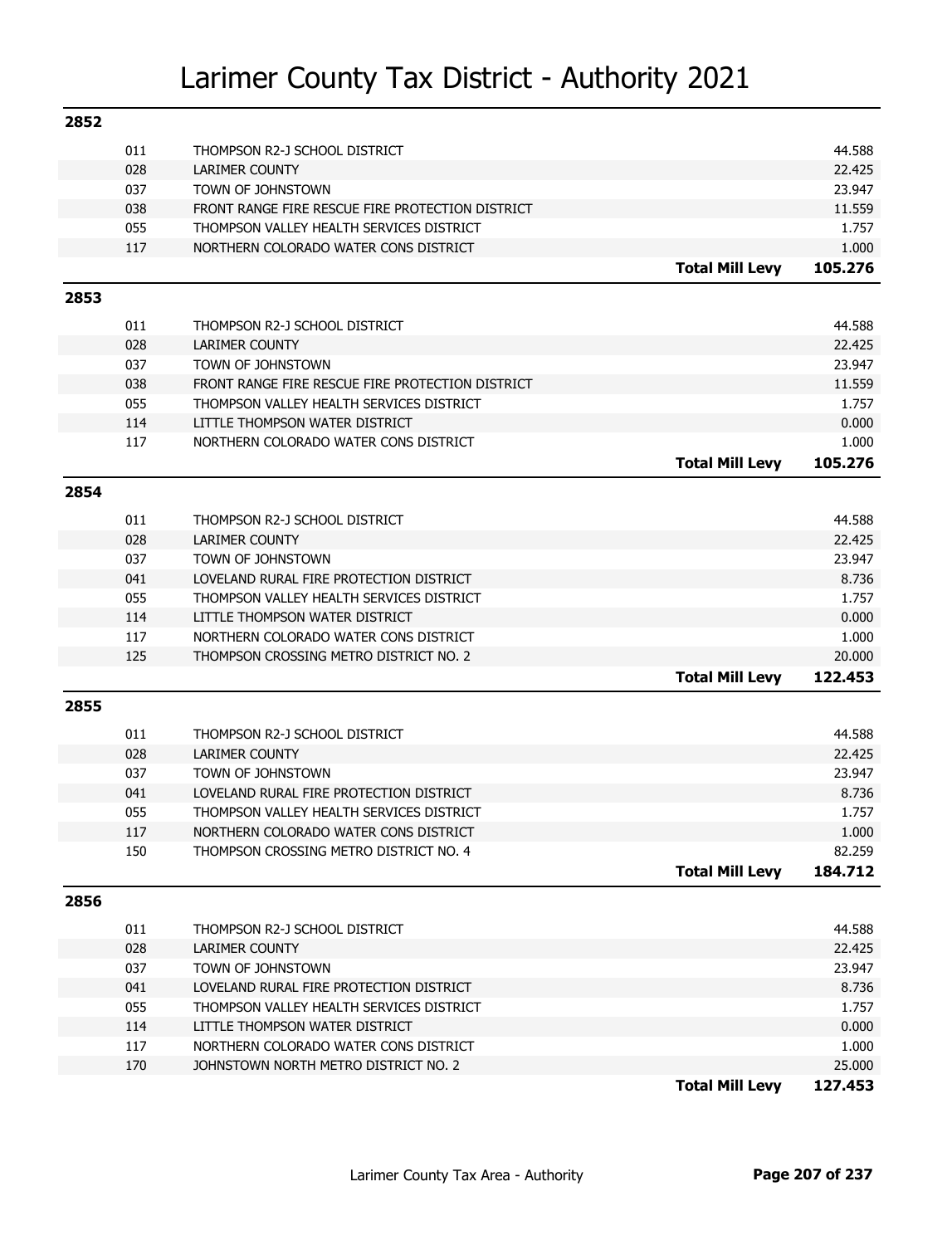| 2857 |     |                                          |                        |         |
|------|-----|------------------------------------------|------------------------|---------|
|      | 011 | THOMPSON R2-J SCHOOL DISTRICT            |                        | 44.588  |
|      | 028 | <b>LARIMER COUNTY</b>                    |                        | 22.425  |
|      | 037 | TOWN OF JOHNSTOWN                        |                        | 23.947  |
|      | 041 | LOVELAND RURAL FIRE PROTECTION DISTRICT  |                        | 8.736   |
|      | 055 | THOMPSON VALLEY HEALTH SERVICES DISTRICT |                        | 1.757   |
|      | 117 | NORTHERN COLORADO WATER CONS DISTRICT    |                        | 1.000   |
|      | 125 | THOMPSON CROSSING METRO DISTRICT NO. 2   |                        | 20.000  |
|      |     |                                          | <b>Total Mill Levy</b> | 122.453 |
| 2858 |     |                                          |                        |         |
|      | 011 | THOMPSON R2-J SCHOOL DISTRICT            |                        | 44.588  |
|      | 028 | <b>LARIMER COUNTY</b>                    |                        | 22.425  |
|      | 037 | TOWN OF JOHNSTOWN                        |                        | 23.947  |
|      | 041 | LOVELAND RURAL FIRE PROTECTION DISTRICT  |                        | 8.736   |
|      | 055 | THOMPSON VALLEY HEALTH SERVICES DISTRICT |                        | 1.757   |
|      | 117 | NORTHERN COLORADO WATER CONS DISTRICT    |                        | 1.000   |
|      | 235 | ENCORE ON 34 METRO DISTRICT NO. 2        |                        | 50.000  |
|      |     |                                          | <b>Total Mill Levy</b> | 152.453 |
| 2859 |     |                                          |                        |         |
|      |     |                                          |                        |         |
|      | 011 | THOMPSON R2-J SCHOOL DISTRICT            |                        | 44.588  |
|      | 028 | <b>LARIMER COUNTY</b>                    |                        | 22.425  |
|      | 037 | TOWN OF JOHNSTOWN                        |                        | 23.947  |
|      | 041 | LOVELAND RURAL FIRE PROTECTION DISTRICT  |                        | 8.736   |
|      | 055 | THOMPSON VALLEY HEALTH SERVICES DISTRICT |                        | 1.757   |
|      | 117 | NORTHERN COLORADO WATER CONS DISTRICT    |                        | 1.000   |
|      | 236 | ENCORE ON 34 METRO DISTRICT NO. 3        |                        | 33.000  |
|      |     |                                          | <b>Total Mill Levy</b> | 135,453 |
| 2860 |     |                                          |                        |         |
|      | 011 | THOMPSON R2-J SCHOOL DISTRICT            |                        | 44.588  |
|      | 028 | <b>LARIMER COUNTY</b>                    |                        | 22.425  |
|      | 037 | TOWN OF JOHNSTOWN                        |                        | 23.947  |
|      | 041 | LOVELAND RURAL FIRE PROTECTION DISTRICT  |                        | 8.736   |
|      | 055 | THOMPSON VALLEY HEALTH SERVICES DISTRICT |                        | 1.757   |
|      | 114 | LITTLE THOMPSON WATER DISTRICT           |                        | 0.000   |
|      | 117 | NORTHERN COLORADO WATER CONS DISTRICT    |                        | 1.000   |
|      | 152 | THOMPSON CROSSING METRO DISTRICT NO. 6   |                        | 77.675  |
|      |     |                                          | <b>Total Mill Levy</b> | 180.128 |
| 2861 |     |                                          |                        |         |
|      | 011 | THOMPSON R2-J SCHOOL DISTRICT            |                        | 44.588  |
|      | 028 | LARIMER COUNTY                           |                        | 22.425  |
|      | 037 | TOWN OF JOHNSTOWN                        |                        | 23.947  |
|      | 041 | LOVELAND RURAL FIRE PROTECTION DISTRICT  |                        | 8.736   |
|      | 055 | THOMPSON VALLEY HEALTH SERVICES DISTRICT |                        | 1.757   |
|      | 117 | NORTHERN COLORADO WATER CONS DISTRICT    |                        | 1.000   |
|      | 256 | JOHNSTOWN PLAZA METRO DISTRICT           |                        | 26.598  |
|      |     |                                          | <b>Total Mill Levy</b> | 129.051 |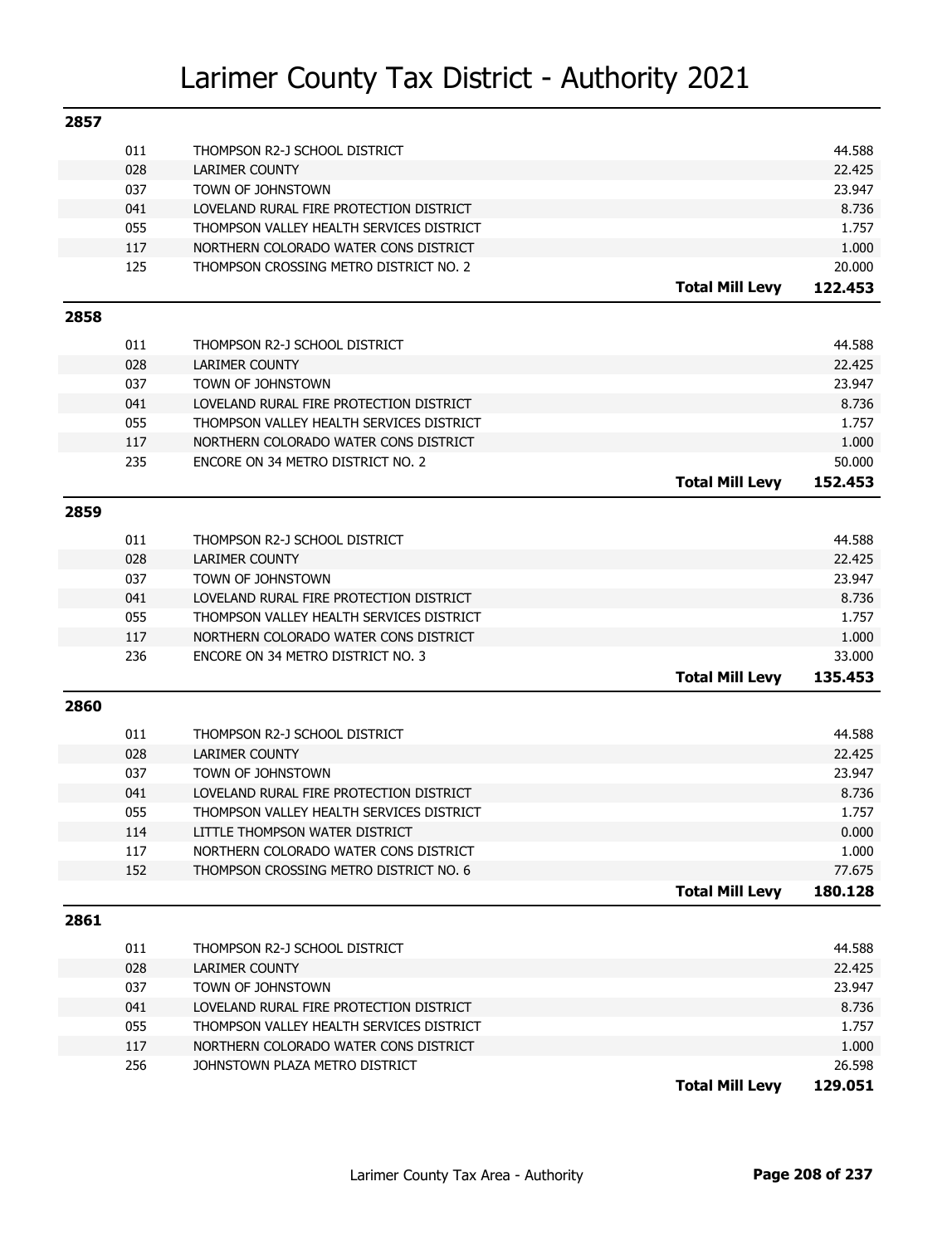| 2862 |            |                                                 |                        |                 |
|------|------------|-------------------------------------------------|------------------------|-----------------|
|      | 011        | THOMPSON R2-J SCHOOL DISTRICT                   |                        | 44.588          |
|      | 028        | LARIMER COUNTY                                  |                        | 22.425          |
|      | 037        | TOWN OF JOHNSTOWN                               |                        | 23.947          |
|      | 041        | LOVELAND RURAL FIRE PROTECTION DISTRICT         |                        | 8.736           |
|      | 055        | THOMPSON VALLEY HEALTH SERVICES DISTRICT        |                        | 1.757           |
|      | 117        | NORTHERN COLORADO WATER CONS DISTRICT           |                        | 1.000           |
|      | 256        | JOHNSTOWN PLAZA METRO DISTRICT                  |                        | 26.598          |
|      | 268        | THOMPSON CROSSING METRO DISTRICT NO. 2 BOND     |                        | 4.668           |
|      |            |                                                 | <b>Total Mill Levy</b> | 133.719         |
| 2863 |            |                                                 |                        |                 |
|      | 011        | THOMPSON R2-J SCHOOL DISTRICT                   |                        | 44.588          |
|      | 028        | <b>LARIMER COUNTY</b>                           |                        | 22.425          |
|      | 037        | TOWN OF JOHNSTOWN                               |                        | 23.947          |
|      | 041        | LOVELAND RURAL FIRE PROTECTION DISTRICT         |                        | 8.736           |
|      | 055        | THOMPSON VALLEY HEALTH SERVICES DISTRICT        |                        | 1.757           |
|      | 117        | NORTHERN COLORADO WATER CONS DISTRICT           |                        | 1.000           |
|      | 152        | THOMPSON CROSSING METRO DISTRICT NO. 6          |                        | 77.675          |
|      |            |                                                 | <b>Total Mill Levy</b> | 180.128         |
| 3000 |            |                                                 |                        |                 |
|      | 016        | <b>ESTES PARK SCHOOL R-3</b>                    |                        | 30.891          |
|      | 028        | <b>LARIMER COUNTY</b>                           |                        | 22.425          |
|      | 053        | PARK HOSPITAL DISTRICT                          |                        | 7.505           |
|      | 090        | ESTES VALLEY PUBLIC LIBRARY DISTRICT            |                        | 4.544           |
|      | 091        | ESTES VALLEY RECREATION AND PARK                |                        | 6.069           |
|      | 097        | <b>ESTES PARK SANITATION DISTRICT</b>           |                        | 0.000           |
|      |            |                                                 | <b>Total Mill Levy</b> | 71.434          |
| 3001 |            |                                                 |                        |                 |
|      |            |                                                 |                        |                 |
|      | 016        | <b>ESTES PARK SCHOOL R-3</b>                    |                        | 30.891          |
|      | 028<br>053 | <b>LARIMER COUNTY</b><br>PARK HOSPITAL DISTRICT |                        | 22.425<br>7.505 |
|      | 090        | ESTES VALLEY PUBLIC LIBRARY DISTRICT            |                        | 4.544           |
|      |            |                                                 | <b>Total Mill Levy</b> | 65.365          |
|      |            |                                                 |                        |                 |
| 3002 |            |                                                 |                        |                 |
|      | 016        | <b>ESTES PARK SCHOOL R-3</b>                    |                        | 30.891          |
|      | 028        | LARIMER COUNTY                                  |                        | 22.425          |
|      | 042        | PINEWOOD SPRINGS FIRE PROTECTION DISTRICT       |                        | 8.778           |
|      | 053        | PARK HOSPITAL DISTRICT                          |                        | 7.505           |
|      | 067        | LARIMER COUNTY G.I.D. NO. 2 PINEWOOD SPRINGS    |                        | 10.000          |
|      | 090        | ESTES VALLEY PUBLIC LIBRARY DISTRICT            |                        | 4.544           |
|      |            |                                                 | <b>Total Mill Levy</b> | 84.143          |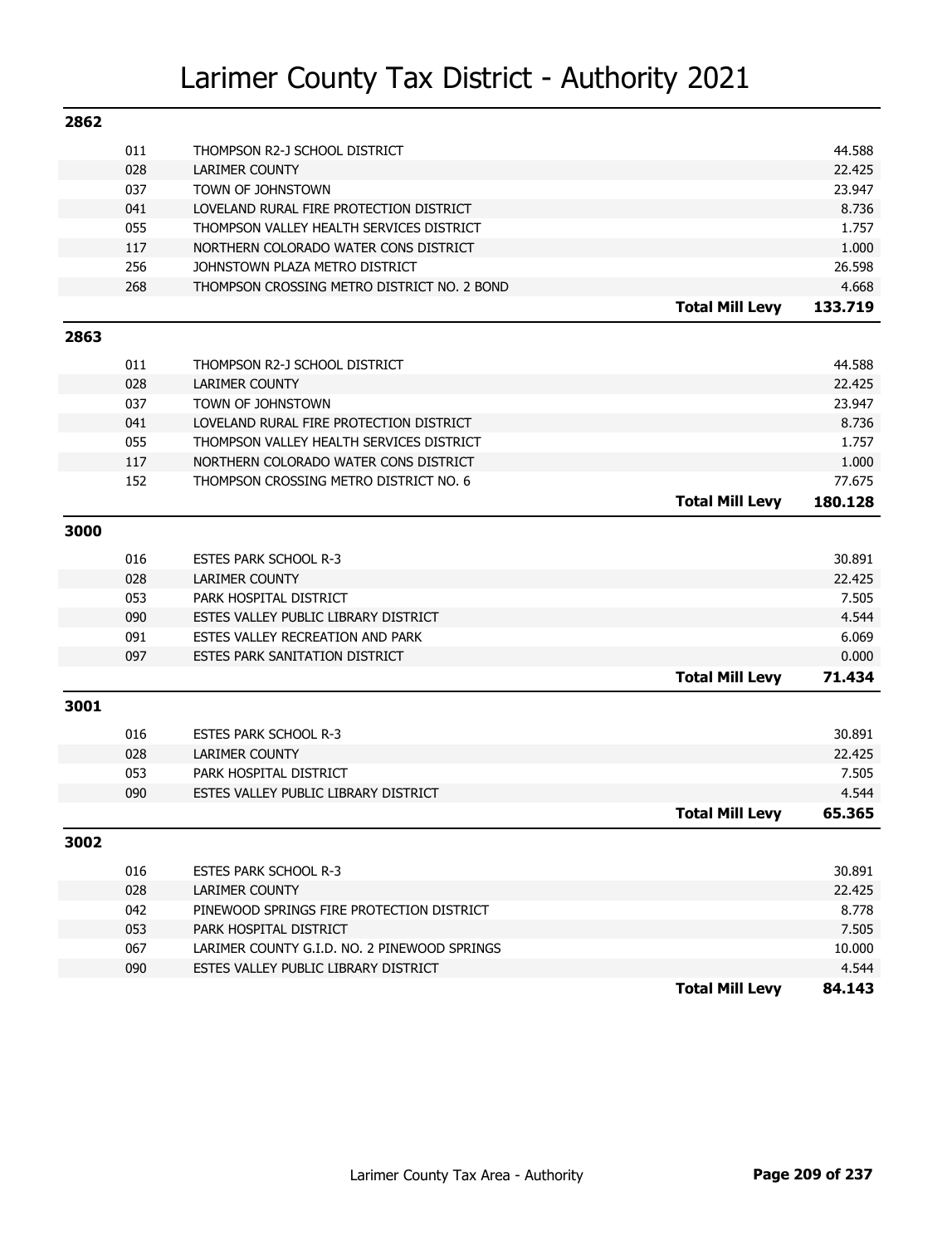| 30020 |     |                                              |                        |        |
|-------|-----|----------------------------------------------|------------------------|--------|
|       | 016 | <b>ESTES PARK SCHOOL R-3</b>                 |                        | 30.891 |
|       | 028 | <b>LARIMER COUNTY</b>                        |                        | 22.425 |
|       | 042 | PINEWOOD SPRINGS FIRE PROTECTION DISTRICT    |                        | 8.778  |
|       | 053 | PARK HOSPITAL DISTRICT                       |                        | 7.505  |
|       | 067 | LARIMER COUNTY G.I.D. NO. 2 PINEWOOD SPRINGS |                        | 10.000 |
|       | 090 | ESTES VALLEY PUBLIC LIBRARY DISTRICT         |                        | 4.544  |
|       | 091 | ESTES VALLEY RECREATION AND PARK             |                        | 6.069  |
|       |     |                                              | <b>Total Mill Levy</b> | 90.212 |
| 3003  |     |                                              |                        |        |
|       | 016 | <b>ESTES PARK SCHOOL R-3</b>                 |                        | 30.891 |
|       | 028 | <b>LARIMER COUNTY</b>                        |                        | 22.425 |
|       | 039 | ALLENSPARK FIRE PROTECTION DISTRICT          |                        | 7.533  |
|       | 053 | PARK HOSPITAL DISTRICT                       |                        | 7.505  |
|       | 090 | ESTES VALLEY PUBLIC LIBRARY DISTRICT         |                        | 4.544  |
|       | 091 | ESTES VALLEY RECREATION AND PARK             |                        | 6.069  |
|       |     |                                              | <b>Total Mill Levy</b> | 78.967 |
| 3004  |     |                                              |                        |        |
|       |     |                                              |                        |        |
|       | 016 | <b>ESTES PARK SCHOOL R-3</b>                 |                        | 30.891 |
|       | 028 | <b>LARIMER COUNTY</b>                        |                        | 22.425 |
|       | 039 | ALLENSPARK FIRE PROTECTION DISTRICT          |                        | 7.533  |
|       | 053 | PARK HOSPITAL DISTRICT                       |                        | 7.505  |
|       | 090 | ESTES VALLEY PUBLIC LIBRARY DISTRICT         |                        | 4.544  |
|       | 091 | ESTES VALLEY RECREATION AND PARK             |                        | 6.069  |
|       | 120 | ST. VRAIN & LEFT HAND WATER CONS DISTRICT    |                        | 1.406  |
|       |     |                                              | <b>Total Mill Levy</b> | 80.373 |
| 3005  |     |                                              |                        |        |
|       | 016 | <b>ESTES PARK SCHOOL R-3</b>                 |                        | 30.891 |
|       | 028 | <b>LARIMER COUNTY</b>                        |                        | 22.425 |
|       | 053 | PARK HOSPITAL DISTRICT                       |                        | 7.505  |
|       | 090 | ESTES VALLEY PUBLIC LIBRARY DISTRICT         |                        | 4.544  |
|       | 091 | ESTES VALLEY RECREATION AND PARK             |                        | 6.069  |
|       |     |                                              | <b>Total Mill Levy</b> | 71.434 |
|       |     |                                              |                        |        |
| 30050 |     |                                              |                        |        |
|       | 016 | <b>ESTES PARK SCHOOL R-3</b>                 |                        | 30.891 |
|       | 028 | <b>LARIMER COUNTY</b>                        |                        | 22.425 |
|       | 053 | PARK HOSPITAL DISTRICT                       |                        | 7.505  |
|       | 090 | ESTES VALLEY PUBLIC LIBRARY DISTRICT         |                        | 4.544  |
|       |     |                                              | <b>Total Mill Levy</b> | 65.365 |
| 3006  |     |                                              |                        |        |
|       | 016 | <b>ESTES PARK SCHOOL R-3</b>                 |                        | 30.891 |
|       | 028 | <b>LARIMER COUNTY</b>                        |                        | 22.425 |
|       | 053 | PARK HOSPITAL DISTRICT                       |                        | 7.505  |
|       | 090 | ESTES VALLEY PUBLIC LIBRARY DISTRICT         |                        | 4.544  |
|       | 091 | ESTES VALLEY RECREATION AND PARK             |                        | 6.069  |
|       | 105 | UPPER THOMPSON SANITATION DISTRICT           |                        | 0.000  |
|       |     |                                              | <b>Total Mill Levy</b> | 71.434 |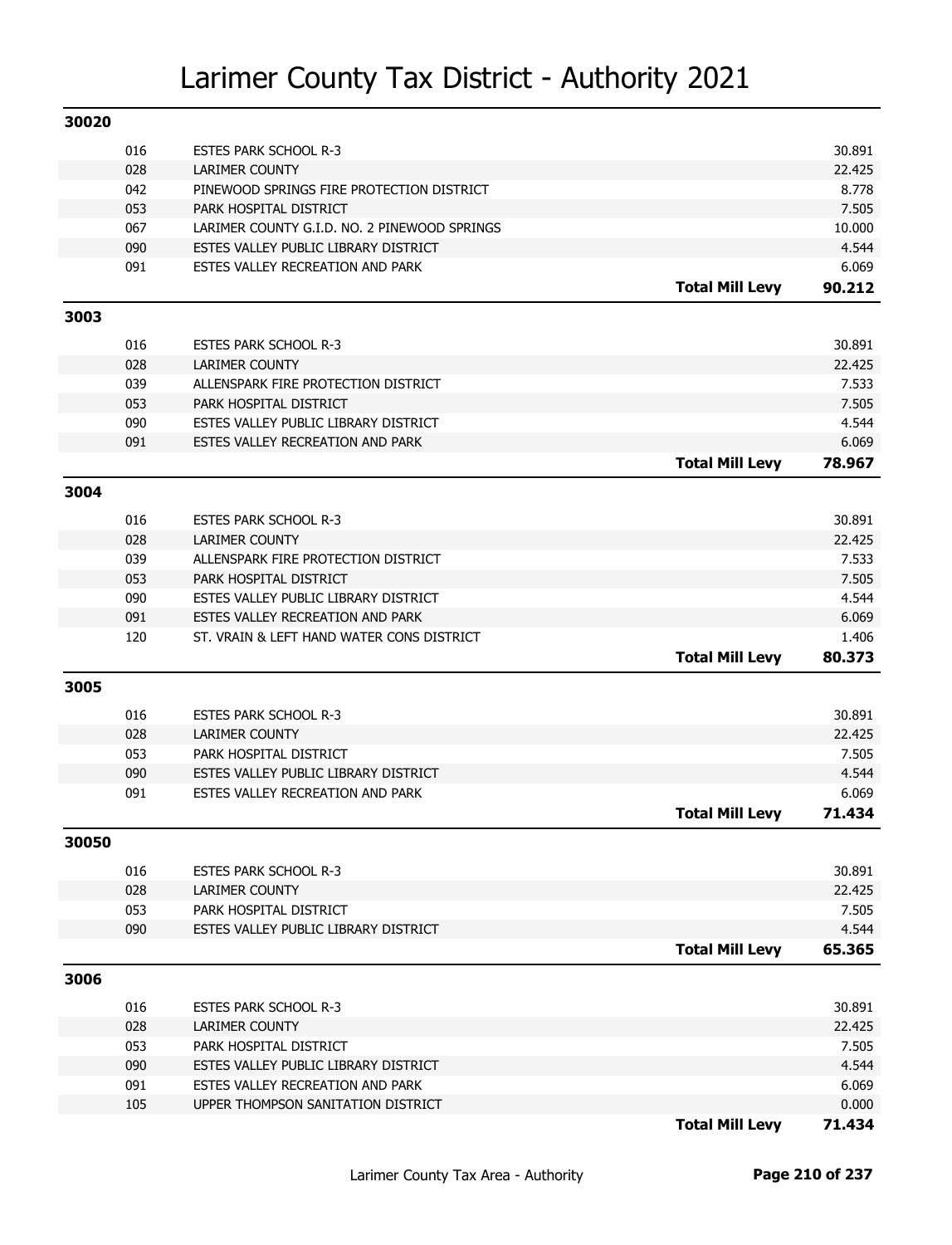| 3007        |     |                                                                            |                        |                 |
|-------------|-----|----------------------------------------------------------------------------|------------------------|-----------------|
|             | 016 | <b>ESTES PARK SCHOOL R-3</b>                                               |                        | 30.891          |
|             | 028 | LARIMER COUNTY                                                             |                        | 22.425          |
|             | 053 | PARK HOSPITAL DISTRICT                                                     |                        | 7.505           |
|             | 090 | ESTES VALLEY PUBLIC LIBRARY DISTRICT                                       |                        | 4.544           |
|             | 091 | ESTES VALLEY RECREATION AND PARK                                           |                        | 6.069           |
|             | 120 | ST. VRAIN & LEFT HAND WATER CONS DISTRICT                                  |                        | 1.406           |
|             |     |                                                                            | <b>Total Mill Levy</b> | 72.840          |
| 3008        |     |                                                                            |                        |                 |
|             | 016 | <b>ESTES PARK SCHOOL R-3</b>                                               |                        | 30.891          |
|             | 028 | LARIMER COUNTY                                                             |                        | 22.425          |
|             | 053 | PARK HOSPITAL DISTRICT                                                     |                        | 7.505           |
|             | 090 | ESTES VALLEY PUBLIC LIBRARY DISTRICT                                       |                        | 4.544           |
|             | 091 | ESTES VALLEY RECREATION AND PARK                                           |                        | 6.069           |
|             | 117 | NORTHERN COLORADO WATER CONS DISTRICT                                      |                        | 1.000           |
|             |     |                                                                            | <b>Total Mill Levy</b> | 72.434          |
| 3009        |     |                                                                            |                        |                 |
|             | 016 | <b>ESTES PARK SCHOOL R-3</b>                                               |                        | 30.891          |
|             | 028 | <b>LARIMER COUNTY</b>                                                      |                        | 22.425          |
|             | 053 | PARK HOSPITAL DISTRICT                                                     |                        | 7.505           |
|             | 090 | ESTES VALLEY PUBLIC LIBRARY DISTRICT                                       |                        | 4.544           |
|             | 091 | ESTES VALLEY RECREATION AND PARK                                           |                        | 6.069           |
|             | 105 | UPPER THOMPSON SANITATION DISTRICT                                         |                        | 0.000           |
|             | 117 | NORTHERN COLORADO WATER CONS DISTRICT                                      |                        | 1.000           |
|             |     |                                                                            | <b>Total Mill Levy</b> | 72.434          |
| 3010        |     |                                                                            |                        |                 |
|             |     |                                                                            |                        |                 |
|             | 016 | <b>ESTES PARK SCHOOL R-3</b>                                               |                        | 30.891          |
|             | 028 | <b>LARIMER COUNTY</b>                                                      |                        | 22.425          |
|             | 053 | PARK HOSPITAL DISTRICT                                                     |                        | 7.505           |
|             | 090 | ESTES VALLEY PUBLIC LIBRARY DISTRICT<br>UPPER THOMPSON SANITATION DISTRICT |                        | 4.544           |
|             | 105 |                                                                            |                        | 0.000           |
|             | 117 | NORTHERN COLORADO WATER CONS DISTRICT                                      | <b>Total Mill Levy</b> | 1.000<br>66.365 |
|             |     |                                                                            |                        |                 |
| <b>3011</b> |     |                                                                            |                        |                 |
|             | 016 | <b>ESTES PARK SCHOOL R-3</b>                                               |                        | 30.891          |
|             | 028 | <b>LARIMER COUNTY</b>                                                      |                        | 22.425          |
|             | 054 | HEALTH DISTRICT OF NORTHERN LARIMER CNTY                                   |                        | 2.167           |
|             | 091 | ESTES VALLEY RECREATION AND PARK                                           |                        | 6.069           |
|             |     |                                                                            | <b>Total Mill Levy</b> | 61.552          |
| 30110       |     |                                                                            |                        |                 |
|             | 016 | <b>ESTES PARK SCHOOL R-3</b>                                               |                        | 30.891          |
|             | 028 | <b>LARIMER COUNTY</b>                                                      |                        | 22.425          |
|             | 054 | HEALTH DISTRICT OF NORTHERN LARIMER CNTY                                   |                        | 2.167           |
|             |     |                                                                            | <b>Total Mill Levy</b> | 55.483          |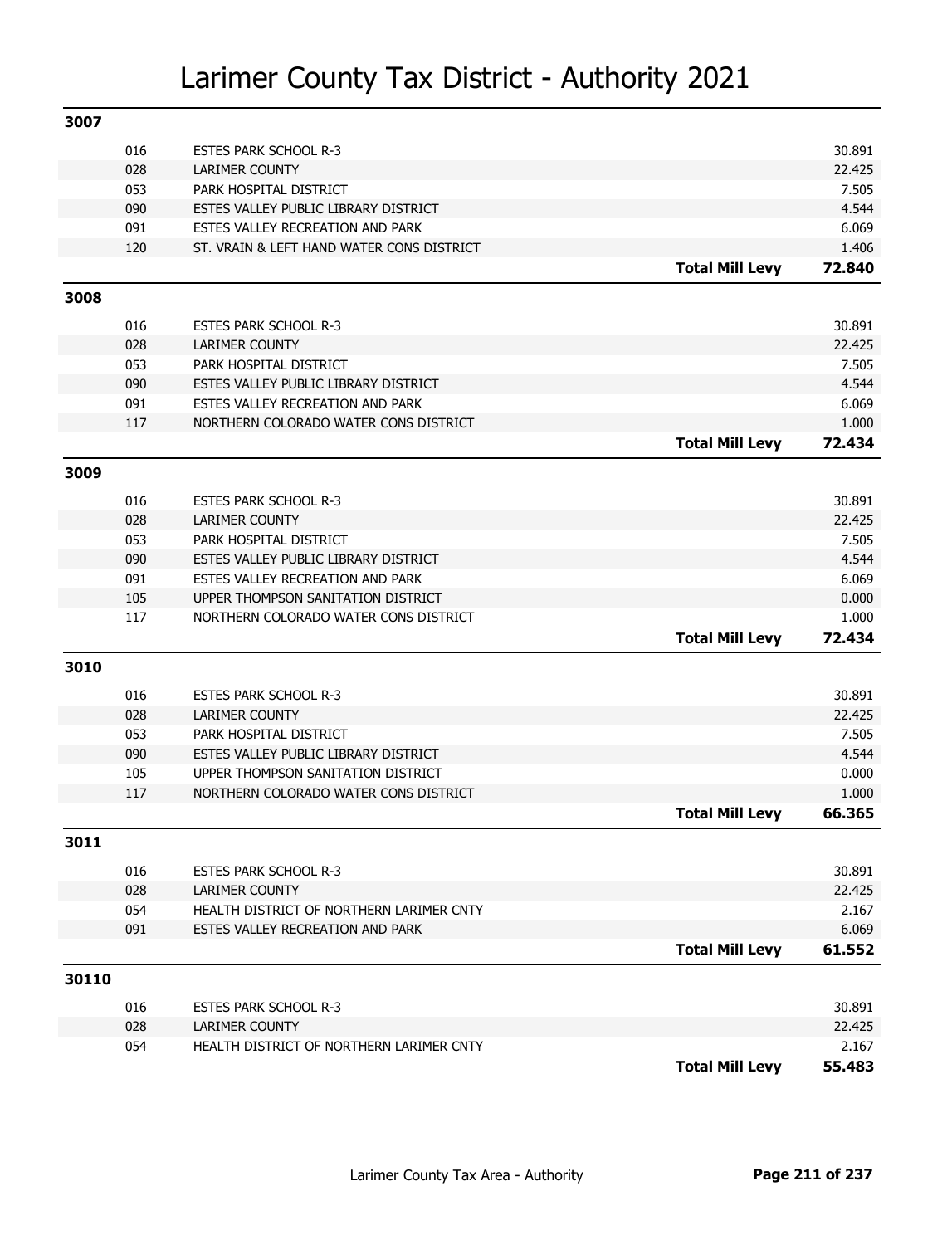| 3012 |            |                                                                             |                        |                |
|------|------------|-----------------------------------------------------------------------------|------------------------|----------------|
|      | 016        | <b>ESTES PARK SCHOOL R-3</b>                                                |                        | 30.891         |
|      | 028        | LARIMER COUNTY                                                              |                        | 22.425         |
|      | 053        | PARK HOSPITAL DISTRICT                                                      |                        | 7.505          |
|      | 090        | ESTES VALLEY PUBLIC LIBRARY DISTRICT                                        |                        | 4.544          |
|      | 091        | ESTES VALLEY RECREATION AND PARK                                            |                        | 6.069          |
|      | 097        | ESTES PARK SANITATION DISTRICT                                              |                        | 0.000          |
|      | 117        | NORTHERN COLORADO WATER CONS DISTRICT                                       |                        | 1.000          |
|      |            |                                                                             | <b>Total Mill Levy</b> | 72.434         |
| 3013 |            |                                                                             |                        |                |
|      | 016        | <b>ESTES PARK SCHOOL R-3</b>                                                |                        | 30.891         |
|      | 028        | <b>LARIMER COUNTY</b>                                                       |                        | 22.425         |
|      | 042        | PINEWOOD SPRINGS FIRE PROTECTION DISTRICT                                   |                        | 8.778          |
|      | 053        | PARK HOSPITAL DISTRICT                                                      |                        | 7.505          |
|      | 090        | ESTES VALLEY PUBLIC LIBRARY DISTRICT                                        |                        | 4.544          |
|      |            |                                                                             | <b>Total Mill Levy</b> | 74.143         |
|      |            |                                                                             |                        |                |
| 3014 |            |                                                                             |                        |                |
|      | 016        | <b>ESTES PARK SCHOOL R-3</b>                                                |                        | 30.891         |
|      | 028        | <b>LARIMER COUNTY</b>                                                       |                        | 22.425         |
|      | 039        | ALLENSPARK FIRE PROTECTION DISTRICT                                         |                        | 7.533          |
|      | 053        | PARK HOSPITAL DISTRICT                                                      |                        | 7.505          |
|      | 090        | ESTES VALLEY PUBLIC LIBRARY DISTRICT                                        |                        | 4.544          |
|      | 091        | ESTES VALLEY RECREATION AND PARK                                            |                        | 6.069          |
|      | 105        | UPPER THOMPSON SANITATION DISTRICT                                          |                        | 0.000          |
|      |            |                                                                             |                        |                |
|      | 120        | ST. VRAIN & LEFT HAND WATER CONS DISTRICT                                   |                        | 1.406          |
|      |            |                                                                             | <b>Total Mill Levy</b> | 80.373         |
| 3015 |            |                                                                             |                        |                |
|      | 016        | <b>ESTES PARK SCHOOL R-3</b>                                                |                        | 30.891         |
|      | 028        | <b>LARIMER COUNTY</b>                                                       |                        | 22.425         |
|      | 053        | PARK HOSPITAL DISTRICT                                                      |                        | 7.505          |
|      | 090        | ESTES VALLEY PUBLIC LIBRARY DISTRICT                                        |                        | 4.544          |
|      | 091        | ESTES VALLEY RECREATION AND PARK                                            |                        | 6.069          |
|      | 097        | ESTES PARK SANITATION DISTRICT                                              |                        | 0.000          |
|      |            |                                                                             |                        |                |
|      | 105<br>117 | UPPER THOMPSON SANITATION DISTRICT<br>NORTHERN COLORADO WATER CONS DISTRICT |                        | 0.000<br>1.000 |
|      |            |                                                                             | <b>Total Mill Levy</b> | 72.434         |
|      |            |                                                                             |                        |                |
| 3016 |            |                                                                             |                        |                |
|      | 016        | <b>ESTES PARK SCHOOL R-3</b>                                                |                        | 30.891         |
|      | 028        | <b>LARIMER COUNTY</b>                                                       |                        | 22.425         |
|      | 053        | PARK HOSPITAL DISTRICT                                                      |                        | 7.505          |
|      | 090        | ESTES VALLEY PUBLIC LIBRARY DISTRICT                                        |                        | 4.544          |
|      |            |                                                                             | <b>Total Mill Levy</b> | 65.365         |
| 3017 |            |                                                                             |                        |                |
|      | 016        | ESTES PARK SCHOOL R-3                                                       |                        | 30.891         |
|      | 028        | <b>LARIMER COUNTY</b>                                                       |                        | 22.425         |
|      | 053        | PARK HOSPITAL DISTRICT                                                      |                        | 7.505          |
|      | 091        | ESTES VALLEY RECREATION AND PARK                                            | <b>Total Mill Levy</b> | 6.069          |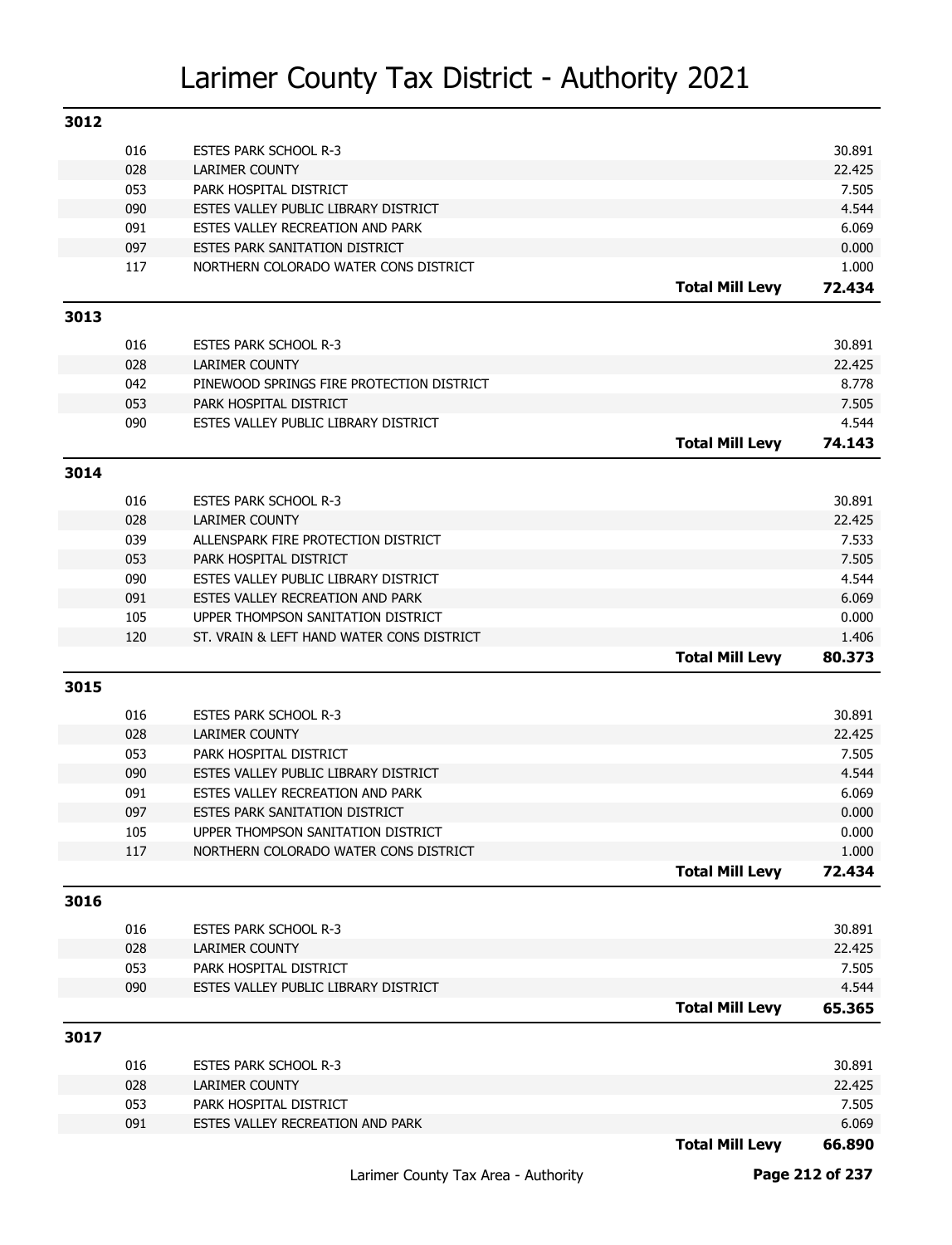| 3018 |            |                                                                     |                        |                 |
|------|------------|---------------------------------------------------------------------|------------------------|-----------------|
|      | 016        | <b>ESTES PARK SCHOOL R-3</b>                                        |                        | 30.891          |
|      | 028        | LARIMER COUNTY                                                      |                        | 22.425          |
|      | 053        | PARK HOSPITAL DISTRICT                                              |                        | 7.505           |
|      | 069        | LARIMER COUNTY G.I.D. NO. 4 CARRIAGE HILLS                          |                        | 10.000          |
|      | 090        | ESTES VALLEY PUBLIC LIBRARY DISTRICT                                |                        | 4.544           |
|      | 091        | ESTES VALLEY RECREATION AND PARK                                    |                        | 6.069           |
|      | 105        | UPPER THOMPSON SANITATION DISTRICT                                  |                        | 0.000           |
|      | 117        | NORTHERN COLORADO WATER CONS DISTRICT                               |                        | 1.000           |
|      |            |                                                                     | <b>Total Mill Levy</b> | 82.434          |
| 3019 |            |                                                                     |                        |                 |
|      | 016        | <b>ESTES PARK SCHOOL R-3</b>                                        |                        | 30.891          |
|      | 028        | <b>LARIMER COUNTY</b>                                               |                        | 22.425          |
|      | 053        | PARK HOSPITAL DISTRICT                                              |                        | 7.505           |
|      | 069        | LARIMER COUNTY G.I.D. NO. 4 CARRIAGE HILLS                          |                        | 10.000          |
|      | 090        | ESTES VALLEY PUBLIC LIBRARY DISTRICT                                |                        | 4.544           |
|      | 091        | ESTES VALLEY RECREATION AND PARK                                    |                        | 6.069           |
|      | 117        | NORTHERN COLORADO WATER CONS DISTRICT                               |                        | 1.000           |
|      |            |                                                                     | <b>Total Mill Levy</b> | 82.434          |
| 3020 |            |                                                                     |                        |                 |
|      |            |                                                                     |                        | 30.891          |
|      | 016        | <b>ESTES PARK SCHOOL R-3</b>                                        |                        |                 |
|      | 028<br>042 | <b>LARIMER COUNTY</b>                                               |                        | 22.425<br>8.778 |
|      | 053        | PINEWOOD SPRINGS FIRE PROTECTION DISTRICT<br>PARK HOSPITAL DISTRICT |                        | 7.505           |
|      | 067        | LARIMER COUNTY G.I.D. NO. 2 PINEWOOD SPRINGS                        |                        | 10.000          |
|      | 090        | ESTES VALLEY PUBLIC LIBRARY DISTRICT                                |                        | 4.544           |
|      | 118        | PINEWOOD SPRINGS WATER DISTRICT                                     |                        | 20.435          |
|      |            |                                                                     | <b>Total Mill Levy</b> | 104.578         |
| 3021 |            |                                                                     |                        |                 |
|      |            |                                                                     |                        |                 |
|      | 016        | <b>ESTES PARK SCHOOL R-3</b>                                        |                        | 30.891          |
|      | 028        | <b>LARIMER COUNTY</b>                                               |                        | 22.425          |
|      | 041        | LOVELAND RURAL FIRE PROTECTION DISTRICT                             |                        | 8.736           |
|      | 055        | THOMPSON VALLEY HEALTH SERVICES DISTRICT                            |                        | 1.757           |
|      | 091        | ESTES VALLEY RECREATION AND PARK                                    | <b>Total Mill Levy</b> | 6.069<br>69.878 |
|      |            |                                                                     |                        |                 |
| 3022 |            |                                                                     |                        |                 |
|      | 016        | <b>ESTES PARK SCHOOL R-3</b>                                        |                        | 30.891          |
|      | 028        | <b>LARIMER COUNTY</b>                                               |                        | 22.425          |
|      | 055        | THOMPSON VALLEY HEALTH SERVICES DISTRICT                            |                        | 1.757           |
|      |            |                                                                     | <b>Total Mill Levy</b> | 55.073          |
| 3023 |            |                                                                     |                        |                 |
|      | 016        | <b>ESTES PARK SCHOOL R-3</b>                                        |                        | 30.891          |
|      | 028        | <b>LARIMER COUNTY</b>                                               |                        | 22.425          |
|      | 055        | THOMPSON VALLEY HEALTH SERVICES DISTRICT                            |                        | 1.757           |
|      | 091        | ESTES VALLEY RECREATION AND PARK                                    |                        | 6.069           |
|      |            |                                                                     | <b>Total Mill Levy</b> | 61.142          |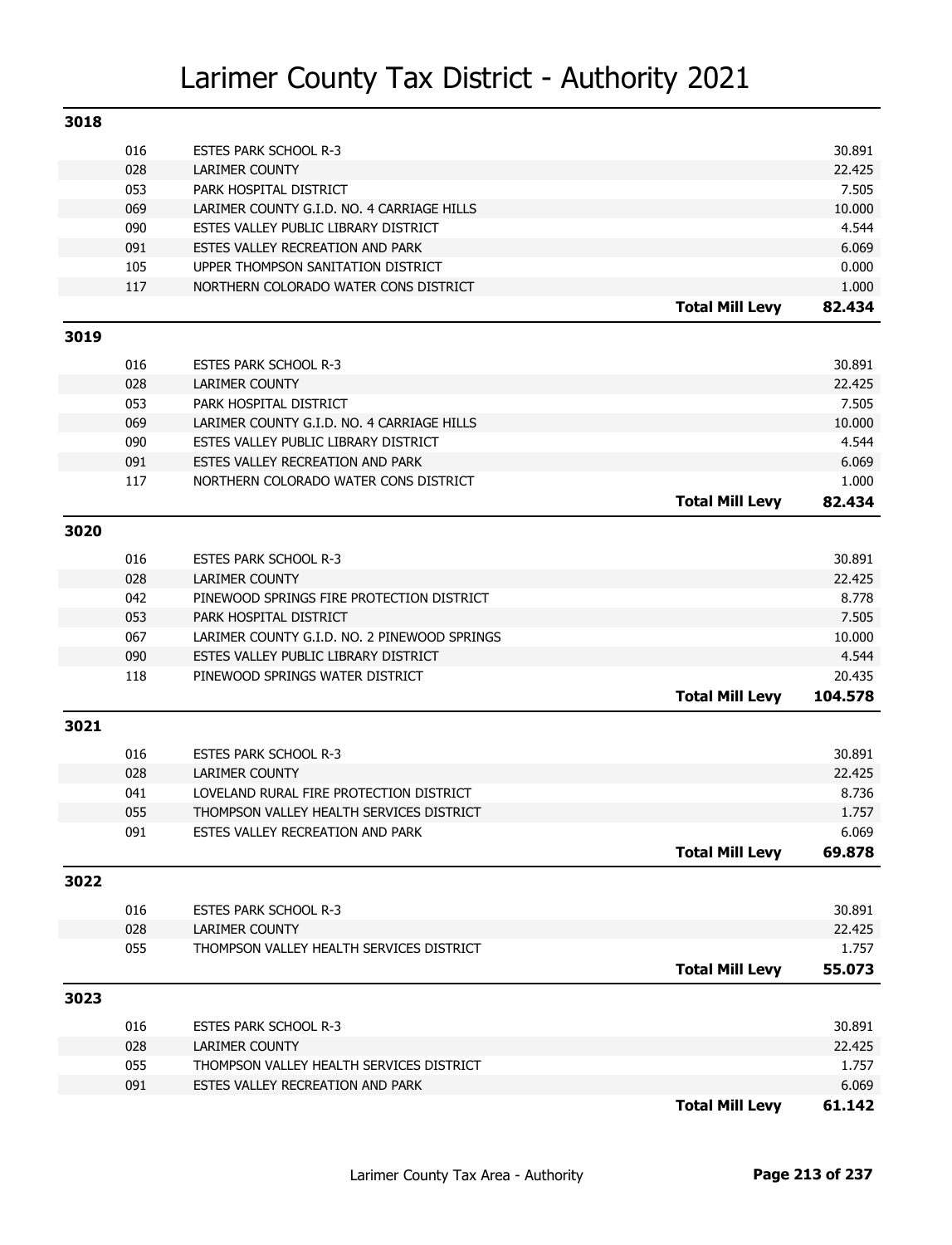| 3024 |            |                                                                          |                        |                 |
|------|------------|--------------------------------------------------------------------------|------------------------|-----------------|
|      | 016        | <b>ESTES PARK SCHOOL R-3</b>                                             |                        | 30.891          |
|      | 028        | LARIMER COUNTY                                                           |                        | 22.425          |
|      | 029        | ESTES VALLEY FIRE PROTECTION DISTRICT                                    |                        | 1.958           |
|      | 053        | PARK HOSPITAL DISTRICT                                                   |                        | 7.505           |
|      | 090        | ESTES VALLEY PUBLIC LIBRARY DISTRICT                                     |                        | 4.544           |
|      | 091        | ESTES VALLEY RECREATION AND PARK                                         |                        | 6.069           |
|      | 097        | ESTES PARK SANITATION DISTRICT                                           |                        | 0.000           |
|      |            |                                                                          | <b>Total Mill Levy</b> | 73.392          |
| 3025 |            |                                                                          |                        |                 |
|      | 016        | <b>ESTES PARK SCHOOL R-3</b>                                             |                        | 30.891          |
|      | 028        | <b>LARIMER COUNTY</b>                                                    |                        | 22.425          |
|      | 053        | PARK HOSPITAL DISTRICT                                                   |                        | 7.505           |
|      | 073        | LARIMER COUNTY G.I.D. NO. 11 MEADOWDALE HILLS                            |                        | 5.770           |
|      | 090        | ESTES VALLEY PUBLIC LIBRARY DISTRICT                                     |                        | 4.544           |
|      | 091        | ESTES VALLEY RECREATION AND PARK                                         |                        | 6.069           |
|      |            |                                                                          | <b>Total Mill Levy</b> | 77.204          |
|      |            |                                                                          |                        |                 |
| 3026 |            |                                                                          |                        |                 |
|      | 016        | <b>ESTES PARK SCHOOL R-3</b>                                             |                        | 30.891          |
|      | 028        | <b>LARIMER COUNTY</b>                                                    |                        | 22.425          |
|      | 039        | ALLENSPARK FIRE PROTECTION DISTRICT                                      |                        | 7.533           |
|      | 053        | PARK HOSPITAL DISTRICT                                                   |                        | 7.505           |
|      | 090        | ESTES VALLEY PUBLIC LIBRARY DISTRICT                                     |                        | 4.544           |
|      |            |                                                                          | <b>Total Mill Levy</b> | 72.898          |
|      |            |                                                                          |                        |                 |
| 3027 |            |                                                                          |                        |                 |
|      |            |                                                                          |                        |                 |
|      | 016        | <b>ESTES PARK SCHOOL R-3</b>                                             |                        | 30.891          |
|      | 028        | <b>LARIMER COUNTY</b>                                                    |                        | 22.425          |
|      | 053        | PARK HOSPITAL DISTRICT                                                   |                        | 7.505           |
|      | 076        | LARIMER COUNTY G.I.D. NO. 14 LITTLE VALLEY ROAD                          |                        | 15.000          |
|      | 090        | ESTES VALLEY PUBLIC LIBRARY DISTRICT                                     | <b>Total Mill Levy</b> | 4.544<br>80.365 |
| 3028 |            |                                                                          |                        |                 |
|      |            |                                                                          |                        |                 |
|      | 016        | <b>ESTES PARK SCHOOL R-3</b>                                             |                        | 30.891          |
|      | 028        | LARIMER COUNTY                                                           |                        | 22.425          |
|      | 053        | PARK HOSPITAL DISTRICT                                                   |                        | 7.505           |
|      | 076        | LARIMER COUNTY G.I.D. NO. 14 LITTLE VALLEY ROAD                          |                        | 15.000          |
|      | 090        | ESTES VALLEY PUBLIC LIBRARY DISTRICT                                     |                        | 4.544           |
|      | 091        | ESTES VALLEY RECREATION AND PARK                                         | <b>Total Mill Levy</b> | 6.069<br>86.434 |
|      |            |                                                                          |                        |                 |
| 3029 |            |                                                                          |                        |                 |
|      | 016        | <b>ESTES PARK SCHOOL R-3</b>                                             |                        | 30.891          |
|      | 028        | <b>LARIMER COUNTY</b>                                                    |                        | 22.425          |
|      | 053        | PARK HOSPITAL DISTRICT                                                   |                        | 7.505           |
|      | 076        | LARIMER COUNTY G.I.D. NO. 14 LITTLE VALLEY ROAD                          |                        | 15.000          |
|      | 090<br>091 | ESTES VALLEY PUBLIC LIBRARY DISTRICT<br>ESTES VALLEY RECREATION AND PARK |                        | 4.544           |
|      | 105        | UPPER THOMPSON SANITATION DISTRICT                                       |                        | 6.069<br>0.000  |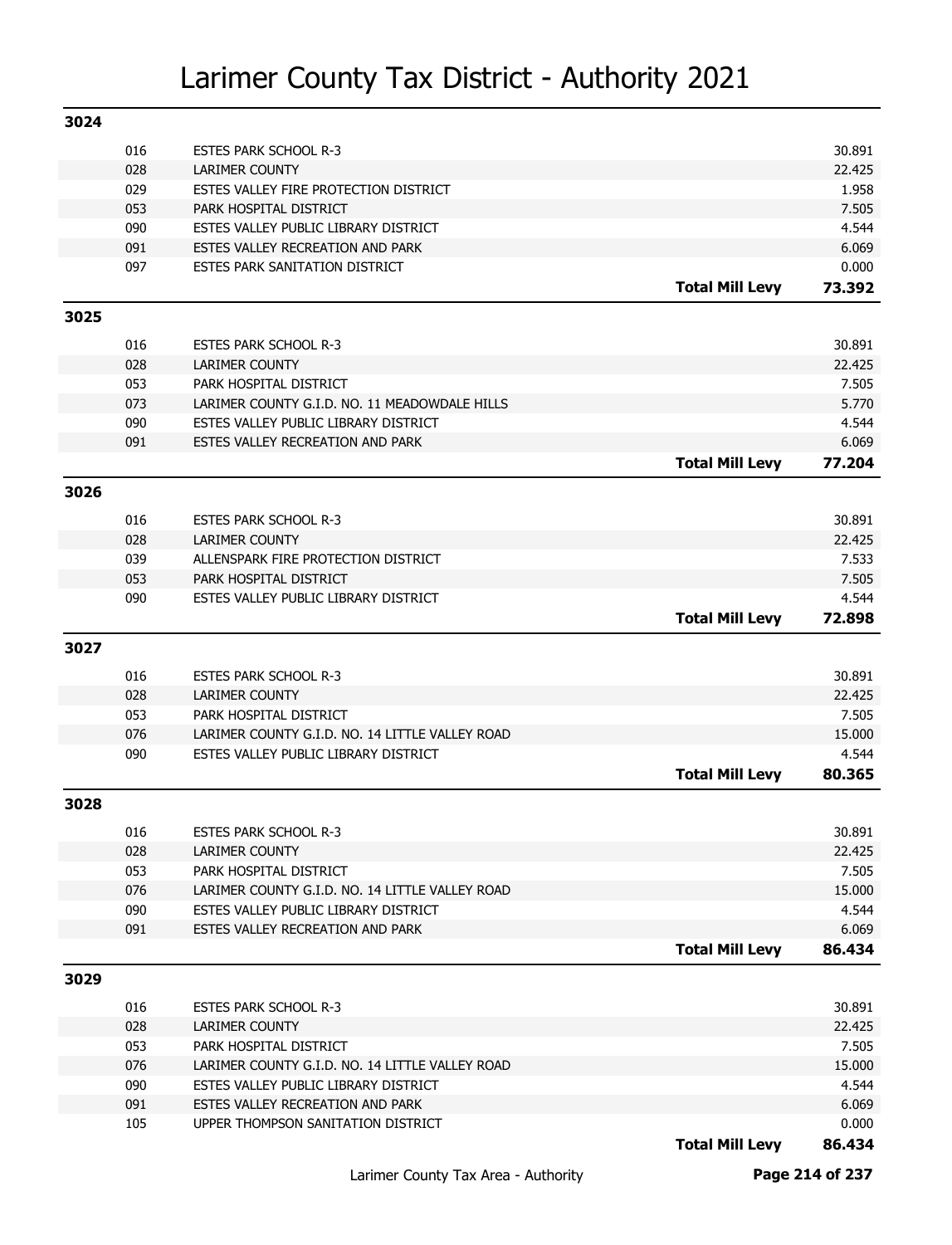| 3030 |     |                                                   |                        |         |
|------|-----|---------------------------------------------------|------------------------|---------|
|      | 016 | <b>ESTES PARK SCHOOL R-3</b>                      |                        | 30.891  |
|      | 028 | LARIMER COUNTY                                    |                        | 22.425  |
|      | 053 | PARK HOSPITAL DISTRICT                            |                        | 7.505   |
|      | 076 | LARIMER COUNTY G.I.D. NO. 14 LITTLE VALLEY ROAD   |                        | 15.000  |
|      | 090 | ESTES VALLEY PUBLIC LIBRARY DISTRICT              |                        | 4.544   |
|      | 091 | ESTES VALLEY RECREATION AND PARK                  |                        | 6.069   |
|      | 105 | UPPER THOMPSON SANITATION DISTRICT                |                        | 0.000   |
|      | 117 | NORTHERN COLORADO WATER CONS DISTRICT             |                        | 1.000   |
|      |     |                                                   | <b>Total Mill Levy</b> | 87.434  |
| 3031 |     |                                                   |                        |         |
|      |     |                                                   |                        |         |
|      | 016 | <b>ESTES PARK SCHOOL R-3</b>                      |                        | 30.891  |
|      | 028 | <b>LARIMER COUNTY</b>                             |                        | 22.425  |
|      | 042 | PINEWOOD SPRINGS FIRE PROTECTION DISTRICT         |                        | 8.778   |
|      | 053 | PARK HOSPITAL DISTRICT                            |                        | 7.505   |
|      | 067 | LARIMER COUNTY G.I.D. NO. 2 PINEWOOD SPRINGS      |                        | 10.000  |
|      | 090 | ESTES VALLEY PUBLIC LIBRARY DISTRICT              |                        | 4.544   |
|      | 117 | NORTHERN COLORADO WATER CONS DISTRICT             |                        | 1.000   |
|      | 118 | PINEWOOD SPRINGS WATER DISTRICT                   |                        | 20.435  |
|      |     |                                                   | <b>Total Mill Levy</b> | 105.578 |
| 3032 |     |                                                   |                        |         |
|      | 016 | <b>ESTES PARK SCHOOL R-3</b>                      |                        | 30.891  |
|      | 028 | <b>LARIMER COUNTY</b>                             |                        | 22.425  |
|      | 039 | ALLENSPARK FIRE PROTECTION DISTRICT               |                        | 7.533   |
|      | 053 | PARK HOSPITAL DISTRICT                            |                        | 7.505   |
|      | 090 | ESTES VALLEY PUBLIC LIBRARY DISTRICT              |                        | 4.544   |
|      | 091 | ESTES VALLEY RECREATION AND PARK                  |                        | 6.069   |
|      | 105 | UPPER THOMPSON SANITATION DISTRICT                |                        | 0.000   |
|      |     |                                                   | <b>Total Mill Levy</b> | 78.967  |
| 3033 |     |                                                   |                        |         |
|      |     |                                                   |                        |         |
|      | 016 | <b>ESTES PARK SCHOOL R-3</b>                      |                        | 30.891  |
|      | 028 | <b>LARIMER COUNTY</b>                             |                        | 22.425  |
|      | 029 | ESTES VALLEY FIRE PROTECTION DISTRICT             |                        | 1.958   |
|      | 053 | PARK HOSPITAL DISTRICT                            |                        | 7.505   |
|      | 076 | LARIMER COUNTY G.I.D. NO. 14 LITTLE VALLEY ROAD   |                        | 15.000  |
|      | 090 | ESTES VALLEY PUBLIC LIBRARY DISTRICT              |                        | 4.544   |
|      | 091 | ESTES VALLEY RECREATION AND PARK                  |                        | 6.069   |
|      | 117 | NORTHERN COLORADO WATER CONS DISTRICT             |                        | 1.000   |
|      |     |                                                   | <b>Total Mill Levy</b> | 89.392  |
| 3034 |     |                                                   |                        |         |
|      | 016 | <b>ESTES PARK SCHOOL R-3</b>                      |                        | 30.891  |
|      | 028 | LARIMER COUNTY                                    |                        | 22.425  |
|      | 053 | PARK HOSPITAL DISTRICT                            |                        | 7.505   |
|      | 081 | LARIMER COUNTY G.I.D. NO. 18 VENNER RANCH ESTATES |                        | 12.000  |
|      | 090 | ESTES VALLEY PUBLIC LIBRARY DISTRICT              |                        | 4.544   |
|      | 091 | ESTES VALLEY RECREATION AND PARK                  |                        | 6.069   |
|      | 105 | UPPER THOMPSON SANITATION DISTRICT                |                        | 0.000   |
|      | 117 | NORTHERN COLORADO WATER CONS DISTRICT             |                        | 1.000   |
|      |     |                                                   | <b>Total Mill Levy</b> | 84.434  |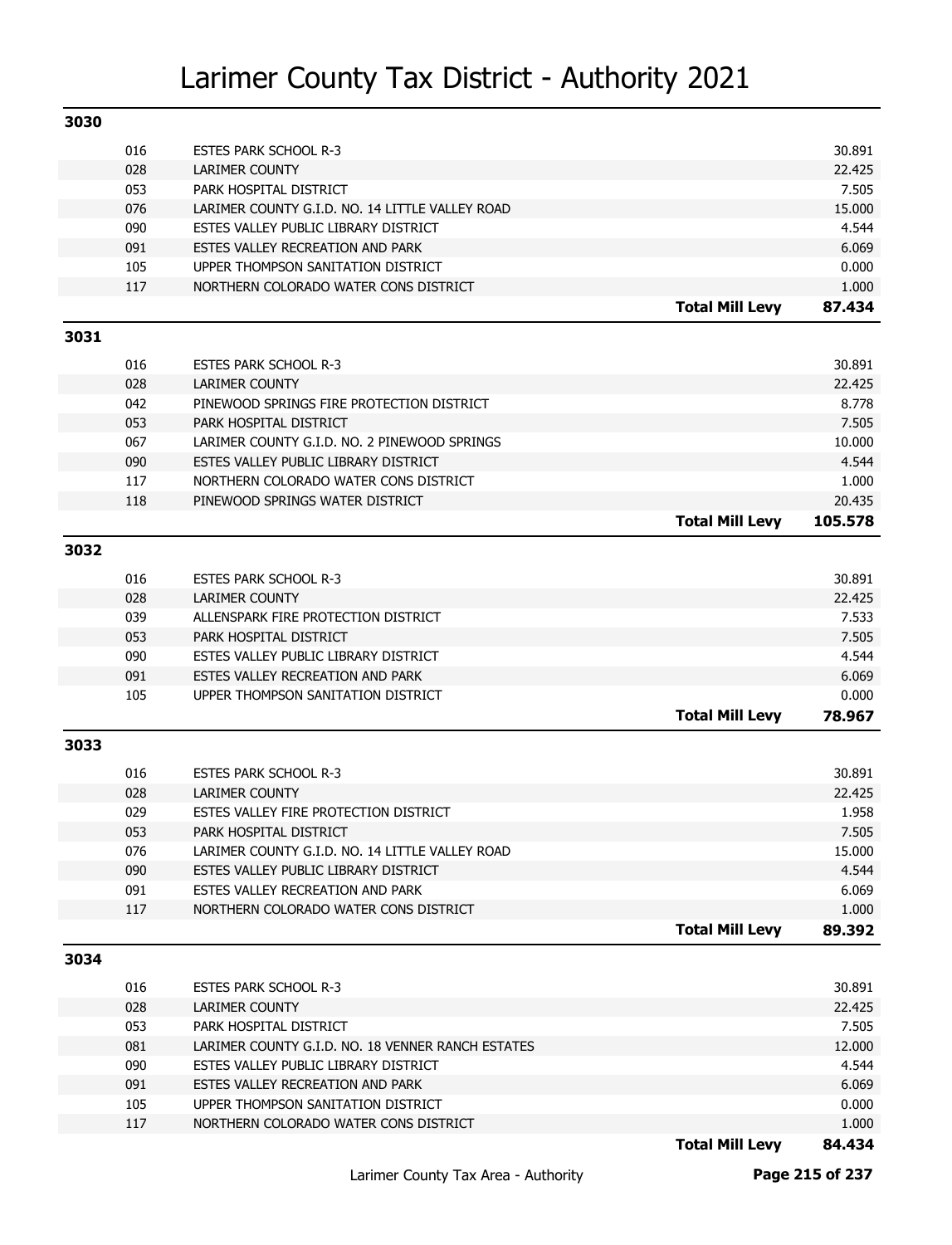| 3035 |            |                                                                          |                        |                  |
|------|------------|--------------------------------------------------------------------------|------------------------|------------------|
|      | 016        | <b>ESTES PARK SCHOOL R-3</b>                                             |                        | 30.891           |
|      | 028        | <b>LARIMER COUNTY</b>                                                    |                        | 22.425           |
|      | 053        | PARK HOSPITAL DISTRICT                                                   |                        | 7.505            |
|      | 076        | LARIMER COUNTY G.I.D. NO. 14 LITTLE VALLEY ROAD                          |                        | 15.000           |
|      | 090        | ESTES VALLEY PUBLIC LIBRARY DISTRICT                                     |                        | 4.544            |
|      | 105        | UPPER THOMPSON SANITATION DISTRICT                                       |                        | 0.000            |
|      |            |                                                                          | <b>Total Mill Levy</b> | 80.365           |
| 3036 |            |                                                                          |                        |                  |
|      | 016        | <b>ESTES PARK SCHOOL R-3</b>                                             |                        | 30.891           |
|      | 028        | <b>LARIMER COUNTY</b>                                                    |                        | 22.425           |
|      | 041        | LOVELAND RURAL FIRE PROTECTION DISTRICT                                  |                        | 8.736            |
|      | 055        | THOMPSON VALLEY HEALTH SERVICES DISTRICT                                 |                        | 1.757            |
|      | 091        | ESTES VALLEY RECREATION AND PARK                                         |                        | 6.069            |
|      | 117        | NORTHERN COLORADO WATER CONS DISTRICT                                    |                        | 1.000            |
|      |            |                                                                          | <b>Total Mill Levy</b> | 70.878           |
| 3037 |            |                                                                          |                        |                  |
|      | 016        | <b>ESTES PARK SCHOOL R-3</b>                                             |                        | 30.891           |
|      | 028        | <b>LARIMER COUNTY</b>                                                    |                        | 22.425           |
|      | 053        | PARK HOSPITAL DISTRICT                                                   |                        | 7.505            |
|      | 090        | ESTES VALLEY PUBLIC LIBRARY DISTRICT                                     |                        | 4.544            |
|      | 091        | ESTES VALLEY RECREATION AND PARK                                         |                        | 6.069            |
|      | 146        | LARIMER COUNTY P.I.D. NO. 23 EAGLE ROCK RANCHES                          |                        | 12.000           |
|      |            |                                                                          | <b>Total Mill Levy</b> | 83.434           |
| 3038 |            |                                                                          |                        |                  |
|      |            |                                                                          |                        |                  |
|      | 016        | <b>ESTES PARK SCHOOL R-3</b>                                             |                        | 30.891           |
|      | 028        | <b>LARIMER COUNTY</b>                                                    |                        | 22.425           |
|      | 053        | PARK HOSPITAL DISTRICT                                                   |                        | 7.505            |
|      | 090        | ESTES VALLEY PUBLIC LIBRARY DISTRICT<br>ESTES VALLEY RECREATION AND PARK |                        | 4.544            |
|      | 091        | UPPER THOMPSON SANITATION DISTRICT                                       |                        | 6.069            |
|      | 105<br>146 |                                                                          |                        | 0.000            |
|      |            | LARIMER COUNTY P.I.D. NO. 23 EAGLE ROCK RANCHES                          | <b>Total Mill Levy</b> | 12.000<br>83.434 |
| 3039 |            |                                                                          |                        |                  |
|      |            |                                                                          |                        |                  |
|      | 016        | <b>ESTES PARK SCHOOL R-3</b>                                             |                        | 30.891           |
|      | 028        | <b>LARIMER COUNTY</b>                                                    |                        | 22.425           |
|      | 042        | PINEWOOD SPRINGS FIRE PROTECTION DISTRICT                                |                        | 8.778            |
|      | 053        | PARK HOSPITAL DISTRICT                                                   |                        | 7.505            |
|      | 090        | ESTES VALLEY PUBLIC LIBRARY DISTRICT                                     |                        | 4.544            |
|      | 147        | LARIMER COUNTY P.I.D. NO. 25 ESTES PARK ESTATES                          |                        | 15.486           |
|      |            |                                                                          | <b>Total Mill Levy</b> | 89.629           |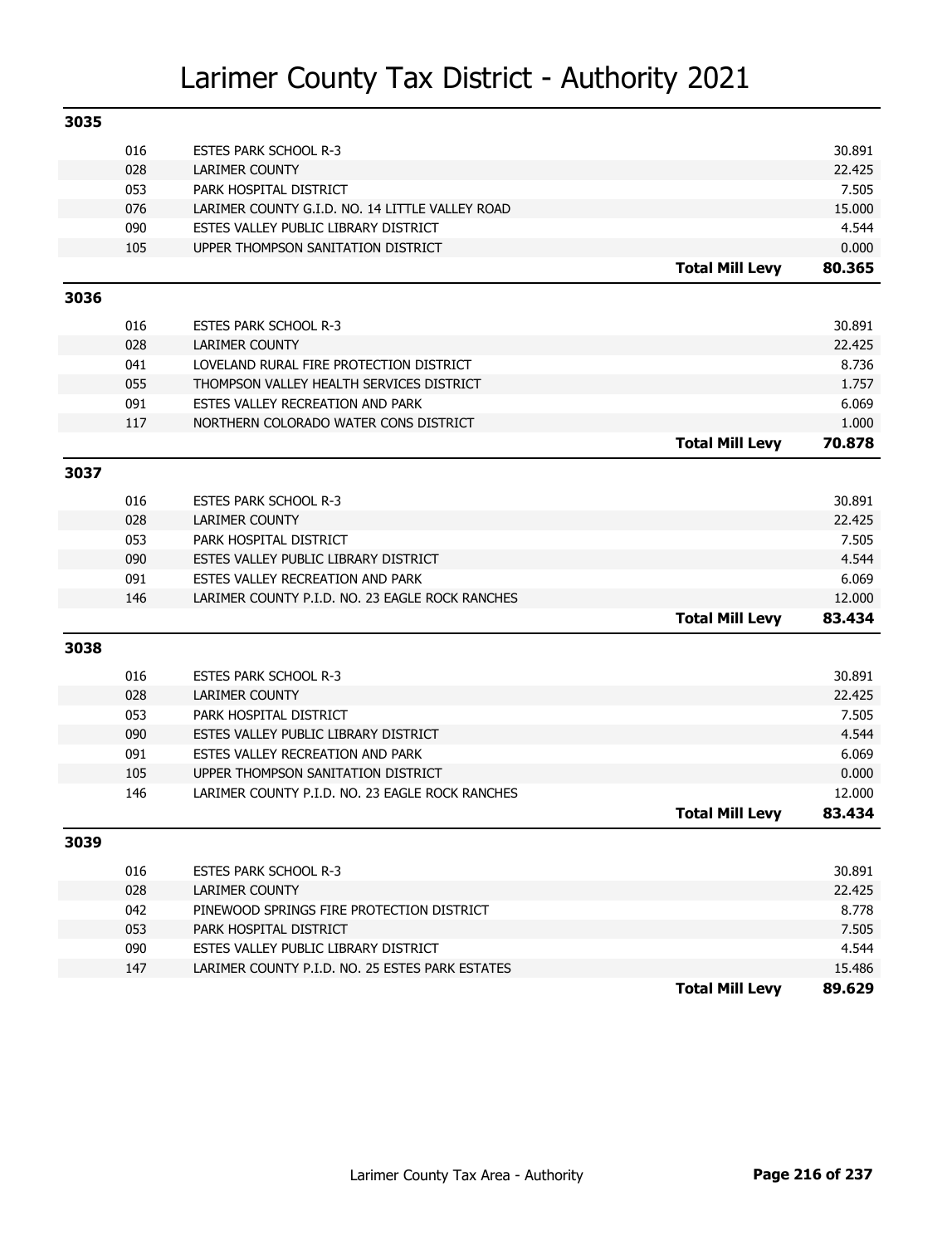| 3040 |            |                                                                |                        |                |
|------|------------|----------------------------------------------------------------|------------------------|----------------|
|      | 016        | <b>ESTES PARK SCHOOL R-3</b>                                   |                        | 30.891         |
|      | 028        | <b>LARIMER COUNTY</b>                                          |                        | 22.425         |
|      | 053        | PARK HOSPITAL DISTRICT                                         |                        | 7.505          |
|      | 061        | LARIMER COUNTY P.I.D. NO. 32 CHARLES HEIGHTS                   |                        | 8.948          |
|      | 090        | ESTES VALLEY PUBLIC LIBRARY DISTRICT                           |                        | 4.544          |
|      | 091        | ESTES VALLEY RECREATION AND PARK                               |                        | 6.069          |
|      | 105        | UPPER THOMPSON SANITATION DISTRICT                             |                        | 0.000          |
|      | 117        | NORTHERN COLORADO WATER CONS DISTRICT                          |                        | 1.000          |
|      |            |                                                                | <b>Total Mill Levy</b> | 81.382         |
| 3041 |            |                                                                |                        |                |
|      | 016        | <b>ESTES PARK SCHOOL R-3</b>                                   |                        | 30.891         |
|      | 028        | <b>LARIMER COUNTY</b>                                          |                        | 22.425         |
|      | 029        | ESTES VALLEY FIRE PROTECTION DISTRICT                          |                        | 1.958          |
|      | 053        | PARK HOSPITAL DISTRICT                                         |                        | 7.505          |
|      | 076        | LARIMER COUNTY G.I.D. NO. 14 LITTLE VALLEY ROAD                |                        | 15.000         |
|      | 090        | ESTES VALLEY PUBLIC LIBRARY DISTRICT                           |                        | 4.544          |
|      | 117        | NORTHERN COLORADO WATER CONS DISTRICT                          |                        | 1.000          |
|      |            |                                                                | <b>Total Mill Levy</b> | 83.323         |
| 3042 |            |                                                                |                        |                |
|      | 016        | <b>ESTES PARK SCHOOL R-3</b>                                   |                        | 30.891         |
|      | 028        | <b>LARIMER COUNTY</b>                                          |                        | 22.425         |
|      | 029        | ESTES VALLEY FIRE PROTECTION DISTRICT                          |                        | 1.958          |
|      | 053        | PARK HOSPITAL DISTRICT                                         |                        | 7.505          |
|      | 090        | ESTES VALLEY PUBLIC LIBRARY DISTRICT                           |                        | 4.544          |
|      |            |                                                                | <b>Total Mill Levy</b> | 67.323         |
| 3043 |            |                                                                |                        |                |
|      |            |                                                                |                        |                |
|      | 016        | <b>ESTES PARK SCHOOL R-3</b>                                   |                        | 30.891         |
|      | 028        | <b>LARIMER COUNTY</b>                                          |                        | 22.425         |
|      | 029        | ESTES VALLEY FIRE PROTECTION DISTRICT                          |                        | 1.958          |
|      | 053<br>090 | PARK HOSPITAL DISTRICT<br>ESTES VALLEY PUBLIC LIBRARY DISTRICT |                        | 7.505<br>4.544 |
|      | 091        | ESTES VALLEY RECREATION AND PARK                               |                        | 6.069          |
|      |            |                                                                | <b>Total Mill Levy</b> | 73.392         |
|      |            |                                                                |                        |                |
| 3044 |            |                                                                |                        |                |
|      | 016        | <b>ESTES PARK SCHOOL R-3</b>                                   |                        | 30.891         |
|      | 028        | LARIMER COUNTY                                                 |                        | 22.425         |
|      | 029        | ESTES VALLEY FIRE PROTECTION DISTRICT                          |                        | 1.958          |
|      | 053        | PARK HOSPITAL DISTRICT                                         |                        | 7.505          |
|      | 090        | ESTES VALLEY PUBLIC LIBRARY DISTRICT                           |                        | 4.544          |
|      | 091        | ESTES VALLEY RECREATION AND PARK                               |                        | 6.069          |
|      |            |                                                                | <b>Total Mill Levy</b> | 73.392         |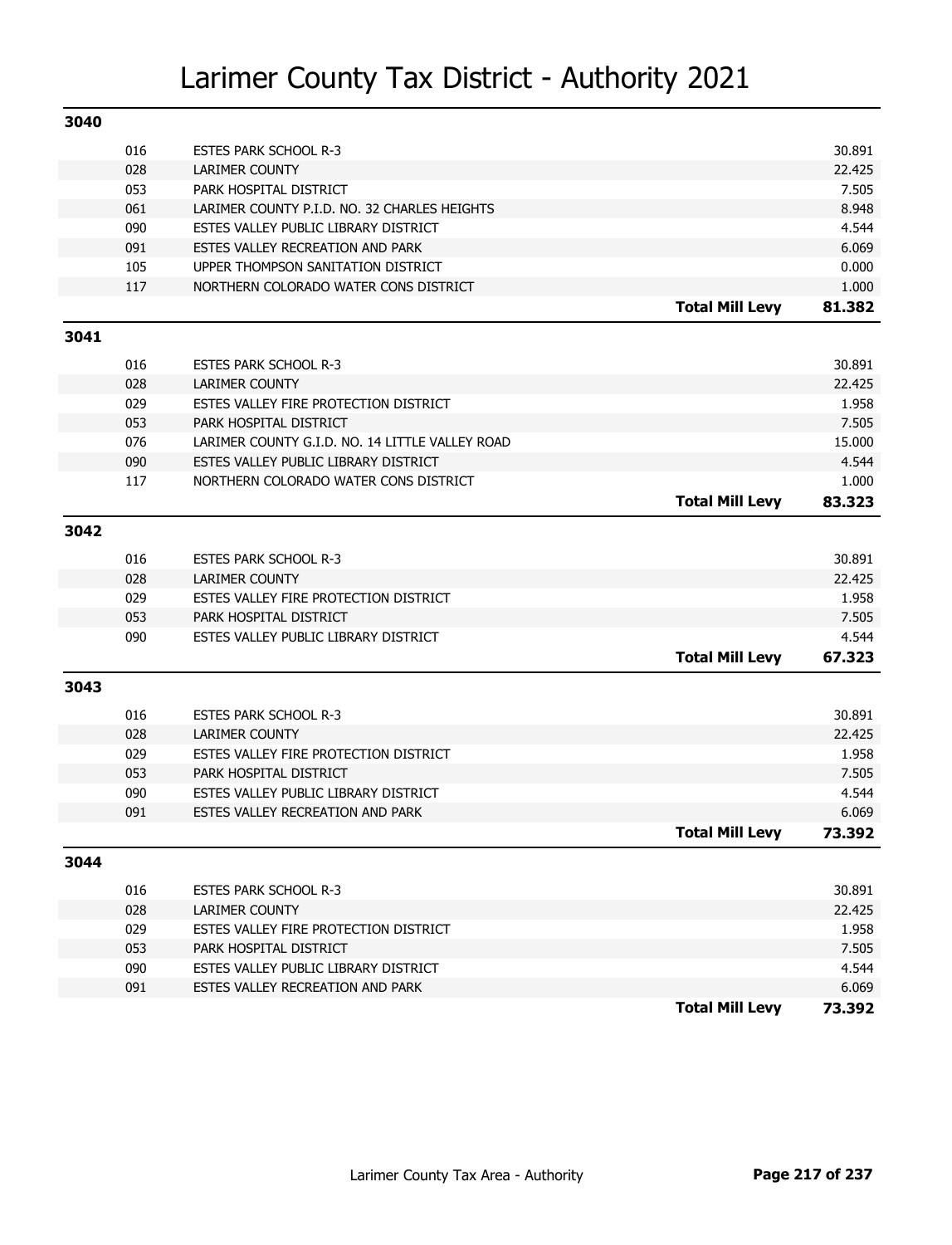| 3045 |            |                                                                |                        |                 |
|------|------------|----------------------------------------------------------------|------------------------|-----------------|
|      | 016        | <b>ESTES PARK SCHOOL R-3</b>                                   |                        | 30.891          |
|      | 028        | <b>LARIMER COUNTY</b>                                          |                        | 22.425          |
|      | 029        | ESTES VALLEY FIRE PROTECTION DISTRICT                          |                        | 1.958           |
|      | 053        | PARK HOSPITAL DISTRICT                                         |                        | 7.505           |
|      | 090        | ESTES VALLEY PUBLIC LIBRARY DISTRICT                           |                        | 4.544           |
|      | 091        | ESTES VALLEY RECREATION AND PARK                               |                        | 6.069           |
|      | 105        | UPPER THOMPSON SANITATION DISTRICT                             |                        | 0.000           |
|      |            |                                                                | <b>Total Mill Levy</b> | 73.392          |
| 3046 |            |                                                                |                        |                 |
|      | 016        |                                                                |                        | 30.891          |
|      | 028        | <b>ESTES PARK SCHOOL R-3</b><br><b>LARIMER COUNTY</b>          |                        | 22.425          |
|      | 029        | ESTES VALLEY FIRE PROTECTION DISTRICT                          |                        | 1.958           |
|      | 053        | PARK HOSPITAL DISTRICT                                         |                        | 7.505           |
|      | 090        | ESTES VALLEY PUBLIC LIBRARY DISTRICT                           |                        | 4.544           |
|      | 091        | ESTES VALLEY RECREATION AND PARK                               |                        | 6.069           |
|      | 117        | NORTHERN COLORADO WATER CONS DISTRICT                          |                        | 1.000           |
|      |            |                                                                | <b>Total Mill Levy</b> | 74.392          |
|      |            |                                                                |                        |                 |
| 3047 |            |                                                                |                        |                 |
|      | 016        | <b>ESTES PARK SCHOOL R-3</b>                                   |                        | 30.891          |
|      | 028        | <b>LARIMER COUNTY</b>                                          |                        | 22.425          |
|      | 029        | ESTES VALLEY FIRE PROTECTION DISTRICT                          |                        | 1.958           |
|      | 053        | PARK HOSPITAL DISTRICT                                         |                        | 7.505           |
|      | 090        | ESTES VALLEY PUBLIC LIBRARY DISTRICT                           |                        | 4.544           |
|      | 091        | ESTES VALLEY RECREATION AND PARK                               |                        | 6.069           |
|      | 105        | UPPER THOMPSON SANITATION DISTRICT                             |                        | 0.000           |
|      | 117        | NORTHERN COLORADO WATER CONS DISTRICT                          |                        | 1.000           |
|      |            |                                                                | <b>Total Mill Levy</b> | 74.392          |
| 3048 |            |                                                                |                        |                 |
|      |            |                                                                |                        |                 |
|      | 016        | <b>ESTES PARK SCHOOL R-3</b>                                   |                        | 30.891          |
|      | 028<br>029 | <b>LARIMER COUNTY</b><br>ESTES VALLEY FIRE PROTECTION DISTRICT |                        | 22.425<br>1.958 |
|      | 053        | PARK HOSPITAL DISTRICT                                         |                        | 7.505           |
|      | 090        | ESTES VALLEY PUBLIC LIBRARY DISTRICT                           |                        | 4.544           |
|      | 105        | UPPER THOMPSON SANITATION DISTRICT                             |                        | 0.000           |
|      | 117        | NORTHERN COLORADO WATER CONS DISTRICT                          |                        | 1.000           |
|      |            |                                                                | <b>Total Mill Levy</b> | 68.323          |
|      |            |                                                                |                        |                 |
| 3049 |            |                                                                |                        |                 |
|      | 016        | <b>ESTES PARK SCHOOL R-3</b>                                   |                        | 30.891          |
|      | 028        | <b>LARIMER COUNTY</b>                                          |                        | 22.425          |
|      | 029        | ESTES VALLEY FIRE PROTECTION DISTRICT                          |                        | 1.958           |
|      | 053        | PARK HOSPITAL DISTRICT                                         |                        | 7.505           |
|      | 090        | ESTES VALLEY PUBLIC LIBRARY DISTRICT                           |                        | 4.544           |
|      | 091        | ESTES VALLEY RECREATION AND PARK                               |                        | 6.069           |
|      | 097        | ESTES PARK SANITATION DISTRICT                                 |                        | 0.000           |
|      | 117        | NORTHERN COLORADO WATER CONS DISTRICT                          |                        | 1.000           |
|      |            |                                                                | <b>Total Mill Levy</b> | 74.392          |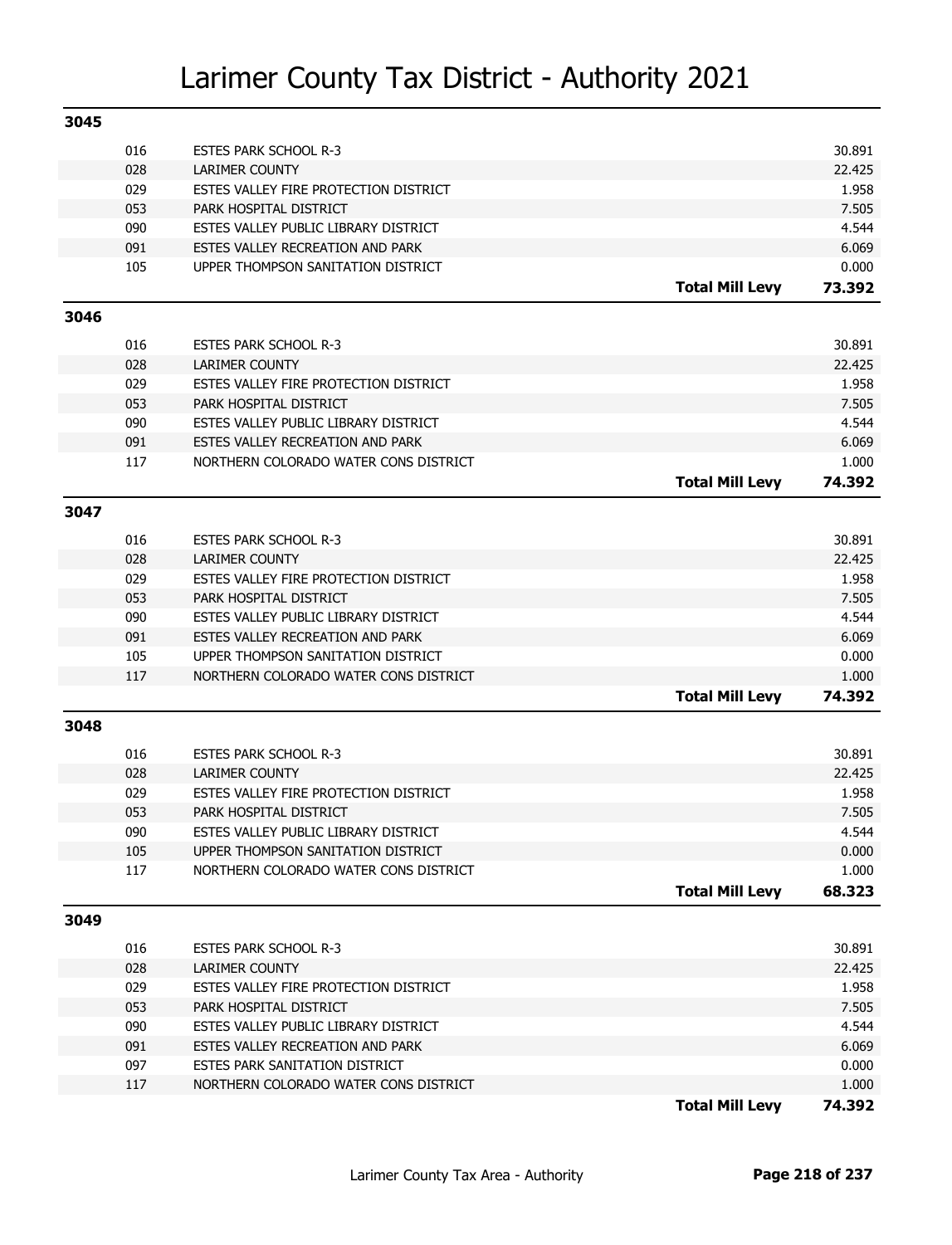| 3050  |            |                                                                             |                        |                |
|-------|------------|-----------------------------------------------------------------------------|------------------------|----------------|
|       | 016        | <b>ESTES PARK SCHOOL R-3</b>                                                |                        | 30.891         |
|       | 028        | LARIMER COUNTY                                                              |                        | 22.425         |
|       | 029        | ESTES VALLEY FIRE PROTECTION DISTRICT                                       |                        | 1.958          |
|       | 053        | PARK HOSPITAL DISTRICT                                                      |                        | 7.505          |
|       | 090        | ESTES VALLEY PUBLIC LIBRARY DISTRICT                                        |                        | 4.544          |
|       | 091        | ESTES VALLEY RECREATION AND PARK                                            |                        | 6.069          |
|       | 097        | ESTES PARK SANITATION DISTRICT                                              |                        | 0.000          |
|       | 105        | UPPER THOMPSON SANITATION DISTRICT                                          |                        | 0.000          |
|       | 117        | NORTHERN COLORADO WATER CONS DISTRICT                                       |                        | 1.000          |
|       |            |                                                                             | <b>Total Mill Levy</b> | 74.392         |
| 3051  |            |                                                                             |                        |                |
|       | 016        | <b>ESTES PARK SCHOOL R-3</b>                                                |                        | 30.891         |
|       | 028        | <b>LARIMER COUNTY</b>                                                       |                        | 22.425         |
|       | 029        | ESTES VALLEY FIRE PROTECTION DISTRICT                                       |                        | 1.958          |
|       | 053        | PARK HOSPITAL DISTRICT                                                      |                        | 7.505          |
|       | 069        | LARIMER COUNTY G.I.D. NO. 4 CARRIAGE HILLS                                  |                        | 10.000         |
|       | 090        | ESTES VALLEY PUBLIC LIBRARY DISTRICT                                        |                        | 4.544          |
|       | 091        | ESTES VALLEY RECREATION AND PARK                                            |                        | 6.069          |
|       | 105        | UPPER THOMPSON SANITATION DISTRICT                                          |                        | 0.000          |
|       | 117        | NORTHERN COLORADO WATER CONS DISTRICT                                       |                        | 1.000          |
|       |            |                                                                             | <b>Total Mill Levy</b> | 84.392         |
| 3052  |            |                                                                             |                        |                |
|       | 016        |                                                                             |                        | 30.891         |
|       | 028        | <b>ESTES PARK SCHOOL R-3</b><br><b>LARIMER COUNTY</b>                       |                        | 22.425         |
|       | 029        | ESTES VALLEY FIRE PROTECTION DISTRICT                                       |                        | 1.958          |
|       | 053        | PARK HOSPITAL DISTRICT                                                      |                        | 7.505          |
|       | 069        | LARIMER COUNTY G.I.D. NO. 4 CARRIAGE HILLS                                  |                        | 10.000         |
|       | 090        | ESTES VALLEY PUBLIC LIBRARY DISTRICT                                        |                        | 4.544          |
|       | 091        | ESTES VALLEY RECREATION AND PARK                                            |                        | 6.069          |
|       | 117        | NORTHERN COLORADO WATER CONS DISTRICT                                       |                        | 1.000          |
|       |            |                                                                             | <b>Total Mill Levy</b> | 84.392         |
| 30521 |            |                                                                             |                        |                |
|       |            |                                                                             |                        |                |
|       | 016        | <b>ESTES PARK SCHOOL R-3</b>                                                |                        | 30.891         |
|       | 028        | <b>LARIMER COUNTY</b>                                                       |                        | 22.425         |
|       | 029        | ESTES VALLEY FIRE PROTECTION DISTRICT                                       |                        | 1.958          |
|       | 053        | PARK HOSPITAL DISTRICT                                                      |                        | 7.505          |
|       | 069        | LARIMER COUNTY G.I.D. NO. 4 CARRIAGE HILLS                                  |                        | 10.000         |
|       | 090        | ESTES VALLEY PUBLIC LIBRARY DISTRICT                                        |                        | 4.544          |
|       | 091        | ESTES VALLEY RECREATION AND PARK                                            |                        | 6.069          |
|       | 105<br>117 | UPPER THOMPSON SANITATION DISTRICT<br>NORTHERN COLORADO WATER CONS DISTRICT |                        | 0.000<br>1.000 |
|       |            |                                                                             | <b>Total Mill Levy</b> |                |
|       |            |                                                                             |                        | 84.392         |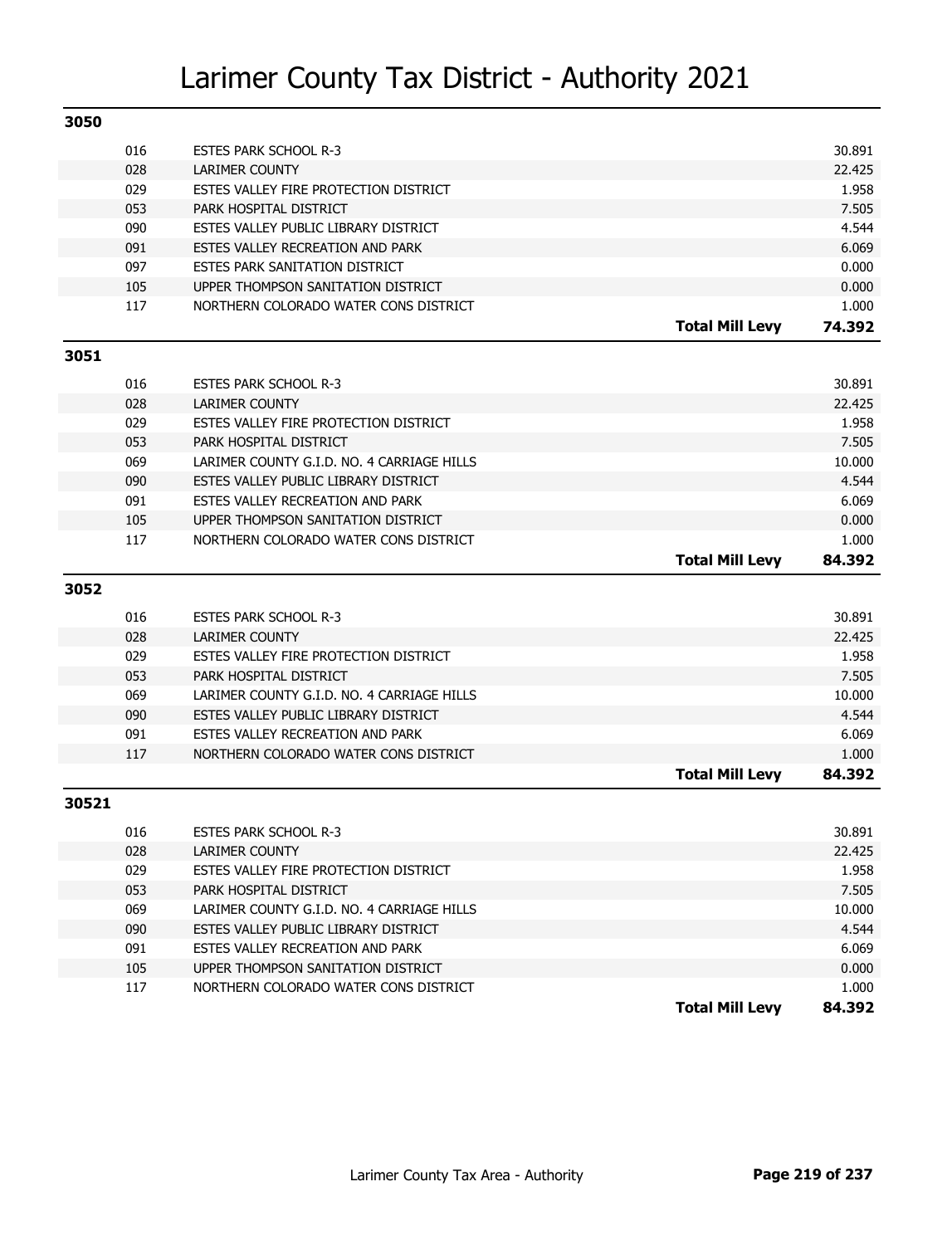| 3053 |            |                                                                          |                        |                 |
|------|------------|--------------------------------------------------------------------------|------------------------|-----------------|
|      | 016        | <b>ESTES PARK SCHOOL R-3</b>                                             |                        | 30.891          |
|      | 028        | LARIMER COUNTY                                                           |                        | 22.425          |
|      | 029        | ESTES VALLEY FIRE PROTECTION DISTRICT                                    |                        | 1.958           |
|      | 053        | PARK HOSPITAL DISTRICT                                                   |                        | 7.505           |
|      | 073        | LARIMER COUNTY G.I.D. NO. 11 MEADOWDALE HILLS                            |                        | 5.770           |
|      | 090        | ESTES VALLEY PUBLIC LIBRARY DISTRICT                                     |                        | 4.544           |
|      | 091        | ESTES VALLEY RECREATION AND PARK                                         |                        | 6.069           |
|      |            |                                                                          | <b>Total Mill Levy</b> | 79.162          |
| 3054 |            |                                                                          |                        |                 |
|      |            |                                                                          |                        |                 |
|      | 016        | <b>ESTES PARK SCHOOL R-3</b>                                             |                        | 30.891          |
|      | 028<br>029 | <b>LARIMER COUNTY</b><br>ESTES VALLEY FIRE PROTECTION DISTRICT           |                        | 22.425<br>1.958 |
|      | 053        | PARK HOSPITAL DISTRICT                                                   |                        | 7.505           |
|      | 061        | LARIMER COUNTY P.I.D. NO. 32 CHARLES HEIGHTS                             |                        | 8.948           |
|      | 090        | ESTES VALLEY PUBLIC LIBRARY DISTRICT                                     |                        | 4.544           |
|      | 091        | ESTES VALLEY RECREATION AND PARK                                         |                        | 6.069           |
|      | 105        | UPPER THOMPSON SANITATION DISTRICT                                       |                        | 0.000           |
|      | 117        | NORTHERN COLORADO WATER CONS DISTRICT                                    |                        | 1.000           |
|      |            |                                                                          | <b>Total Mill Levy</b> | 83.340          |
|      |            |                                                                          |                        |                 |
| 3055 |            |                                                                          |                        |                 |
|      | 016        | <b>ESTES PARK SCHOOL R-3</b>                                             |                        | 30.891          |
|      | 028        | <b>LARIMER COUNTY</b>                                                    |                        | 22.425          |
|      | 029        | ESTES VALLEY FIRE PROTECTION DISTRICT                                    |                        | 1.958           |
|      | 053        | PARK HOSPITAL DISTRICT                                                   |                        | 7.505           |
|      | 076        | LARIMER COUNTY G.I.D. NO. 14 LITTLE VALLEY ROAD                          |                        | 15.000          |
|      | 090        | ESTES VALLEY PUBLIC LIBRARY DISTRICT                                     |                        | 4.544           |
|      |            |                                                                          | <b>Total Mill Levy</b> | 82.323          |
| 3056 |            |                                                                          |                        |                 |
|      |            |                                                                          |                        |                 |
|      | 016        | <b>ESTES PARK SCHOOL R-3</b>                                             |                        | 30.891          |
|      | 028        | <b>LARIMER COUNTY</b>                                                    |                        | 22.425          |
|      | 029        | ESTES VALLEY FIRE PROTECTION DISTRICT                                    |                        | 1.958           |
|      | 053        | PARK HOSPITAL DISTRICT                                                   |                        | 7.505           |
|      | 076        | LARIMER COUNTY G.I.D. NO. 14 LITTLE VALLEY ROAD                          |                        | 15.000          |
|      | 090        | ESTES VALLEY PUBLIC LIBRARY DISTRICT                                     |                        | 4.544           |
|      | 091        | ESTES VALLEY RECREATION AND PARK                                         |                        | 6.069           |
|      |            |                                                                          | <b>Total Mill Levy</b> | 88.392          |
| 3057 |            |                                                                          |                        |                 |
|      | 016        |                                                                          |                        | 30.891          |
|      |            | <b>ESTES PARK SCHOOL R-3</b>                                             |                        |                 |
|      | 028<br>029 | LARIMER COUNTY<br>ESTES VALLEY FIRE PROTECTION DISTRICT                  |                        | 22.425<br>1.958 |
|      | 053        | PARK HOSPITAL DISTRICT                                                   |                        | 7.505           |
|      | 076        | LARIMER COUNTY G.I.D. NO. 14 LITTLE VALLEY ROAD                          |                        | 15.000          |
|      |            |                                                                          |                        |                 |
|      | 090<br>091 | ESTES VALLEY PUBLIC LIBRARY DISTRICT<br>ESTES VALLEY RECREATION AND PARK |                        | 4.544<br>6.069  |
|      | 105        |                                                                          |                        |                 |
|      |            | UPPER THOMPSON SANITATION DISTRICT                                       |                        | 0.000<br>88.392 |
|      |            |                                                                          | <b>Total Mill Levy</b> |                 |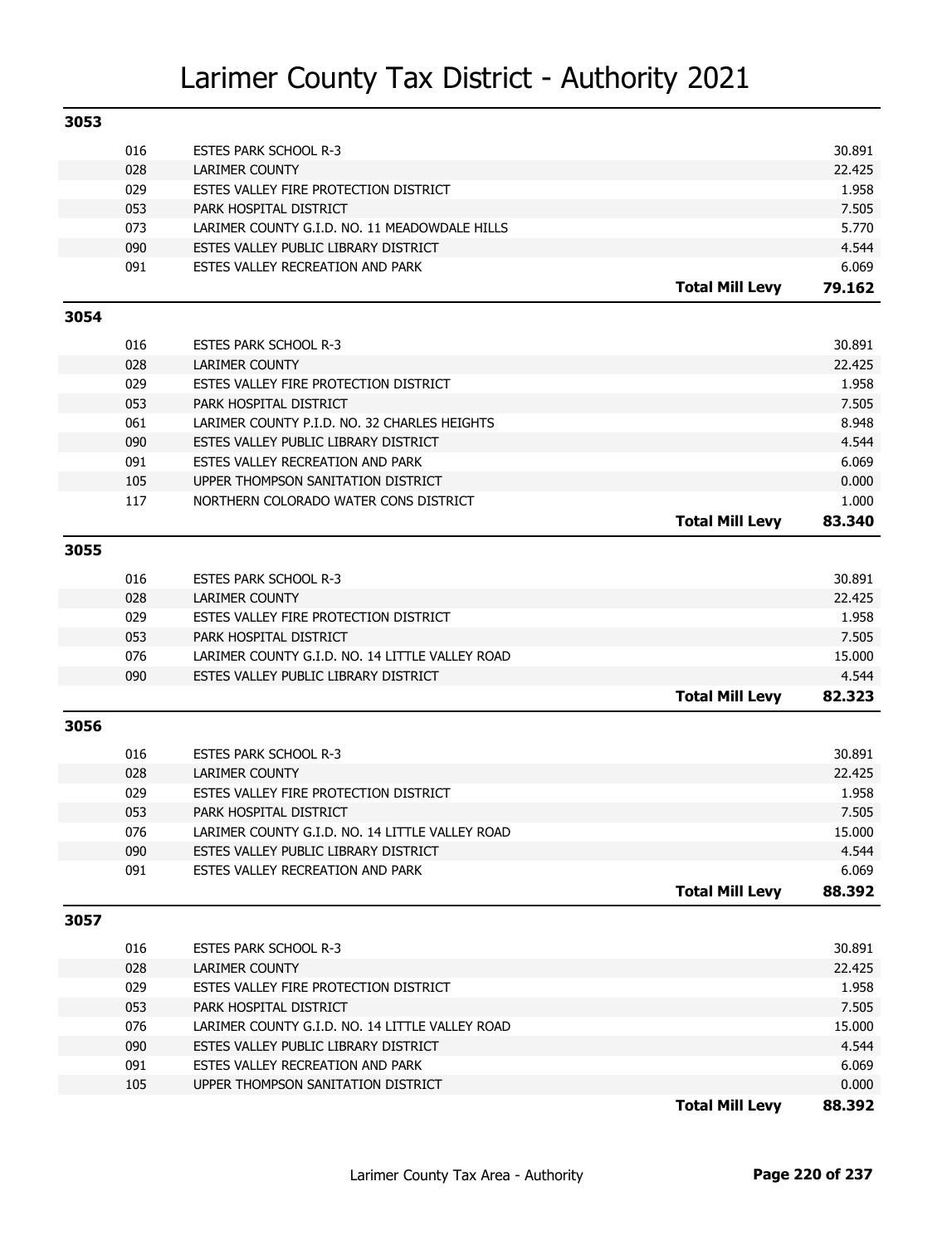| 3058 |     |                                                   |                        |         |
|------|-----|---------------------------------------------------|------------------------|---------|
|      | 016 | <b>ESTES PARK SCHOOL R-3</b>                      |                        | 30.891  |
|      | 028 | <b>LARIMER COUNTY</b>                             |                        | 22.425  |
|      | 029 | ESTES VALLEY FIRE PROTECTION DISTRICT             |                        | 1.958   |
|      | 053 | PARK HOSPITAL DISTRICT                            |                        | 7.505   |
|      | 076 | LARIMER COUNTY G.I.D. NO. 14 LITTLE VALLEY ROAD   |                        | 15.000  |
|      | 090 | ESTES VALLEY PUBLIC LIBRARY DISTRICT              |                        | 4.544   |
|      | 091 | ESTES VALLEY RECREATION AND PARK                  |                        | 6.069   |
|      | 105 | UPPER THOMPSON SANITATION DISTRICT                |                        | 0.000   |
|      | 117 | NORTHERN COLORADO WATER CONS DISTRICT             |                        | 1.000   |
|      |     |                                                   | <b>Total Mill Levy</b> | 89.392  |
| 3059 |     |                                                   |                        |         |
|      | 016 | <b>ESTES PARK SCHOOL R-3</b>                      |                        | 30.891  |
|      | 028 | <b>LARIMER COUNTY</b>                             |                        | 22.425  |
|      | 042 | PINEWOOD SPRINGS FIRE PROTECTION DISTRICT         |                        | 8.778   |
|      | 053 | PARK HOSPITAL DISTRICT                            |                        | 7.505   |
|      | 067 | LARIMER COUNTY G.I.D. NO. 2 PINEWOOD SPRINGS      |                        | 10.000  |
|      | 090 | ESTES VALLEY PUBLIC LIBRARY DISTRICT              |                        | 4.544   |
|      | 117 | NORTHERN COLORADO WATER CONS DISTRICT             |                        | 1.000   |
|      | 118 | PINEWOOD SPRINGS WATER DISTRICT                   |                        | 20.435  |
|      |     |                                                   | <b>Total Mill Levy</b> | 105.578 |
| 3060 |     |                                                   |                        |         |
|      | 016 | <b>ESTES PARK SCHOOL R-3</b>                      |                        | 30.891  |
|      | 028 | <b>LARIMER COUNTY</b>                             |                        | 22.425  |
|      | 029 | ESTES VALLEY FIRE PROTECTION DISTRICT             |                        | 1.958   |
|      | 053 | PARK HOSPITAL DISTRICT                            |                        | 7.505   |
|      | 081 | LARIMER COUNTY G.I.D. NO. 18 VENNER RANCH ESTATES |                        | 12.000  |
|      | 090 | ESTES VALLEY PUBLIC LIBRARY DISTRICT              |                        | 4.544   |
|      | 091 | ESTES VALLEY RECREATION AND PARK                  |                        | 6.069   |
|      | 105 | UPPER THOMPSON SANITATION DISTRICT                |                        | 0.000   |
|      | 117 | NORTHERN COLORADO WATER CONS DISTRICT             |                        | 1.000   |
|      |     |                                                   | <b>Total Mill Levy</b> | 86.392  |
| 3061 |     |                                                   |                        |         |
|      | 016 | <b>ESTES PARK SCHOOL R-3</b>                      |                        | 30.891  |
|      | 028 | LARIMER COUNTY                                    |                        | 22.425  |
|      | 029 | ESTES VALLEY FIRE PROTECTION DISTRICT             |                        | 1.958   |
|      | 053 | PARK HOSPITAL DISTRICT                            |                        | 7.505   |
|      | 090 | ESTES VALLEY PUBLIC LIBRARY DISTRICT              |                        | 4.544   |
|      | 091 | ESTES VALLEY RECREATION AND PARK                  |                        | 6.069   |
|      | 146 | LARIMER COUNTY P.I.D. NO. 23 EAGLE ROCK RANCHES   |                        | 12.000  |
|      |     |                                                   | <b>Total Mill Levy</b> | 85.392  |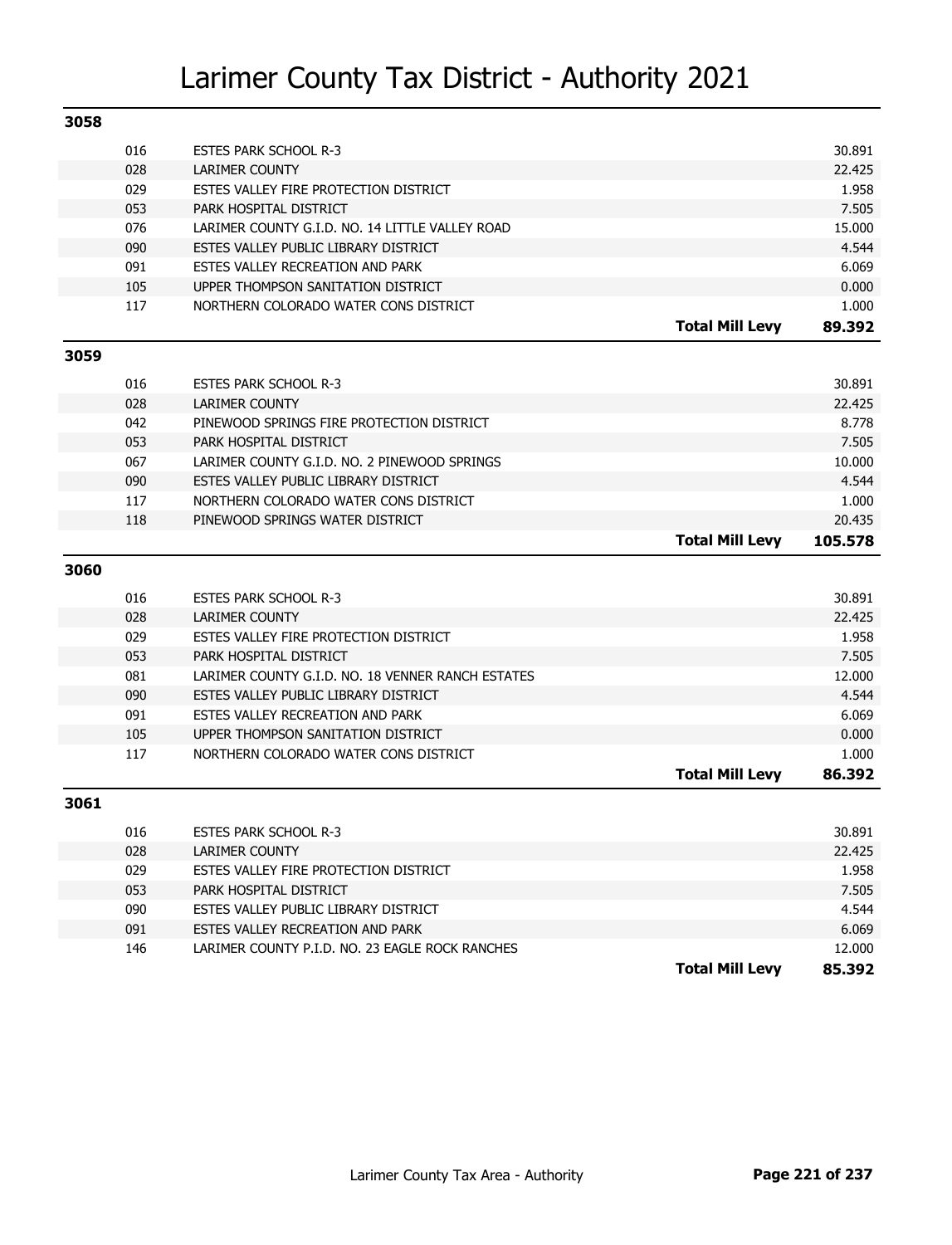| 3062 |     |                                                   |                        |        |
|------|-----|---------------------------------------------------|------------------------|--------|
|      | 016 | <b>ESTES PARK SCHOOL R-3</b>                      |                        | 30.891 |
|      | 028 | LARIMER COUNTY                                    |                        | 22.425 |
|      | 029 | ESTES VALLEY FIRE PROTECTION DISTRICT             |                        | 1.958  |
|      | 053 | PARK HOSPITAL DISTRICT                            |                        | 7.505  |
|      | 090 | ESTES VALLEY PUBLIC LIBRARY DISTRICT              |                        | 4.544  |
|      | 091 | ESTES VALLEY RECREATION AND PARK                  |                        | 6.069  |
|      | 146 | LARIMER COUNTY P.I.D. NO. 23 EAGLE ROCK RANCHES   |                        | 12.000 |
|      |     |                                                   | <b>Total Mill Levy</b> | 85.392 |
| 3063 |     |                                                   |                        |        |
|      | 016 | <b>ESTES PARK SCHOOL R-3</b>                      |                        | 30.891 |
|      | 028 | <b>LARIMER COUNTY</b>                             |                        | 22.425 |
|      | 029 | ESTES VALLEY FIRE PROTECTION DISTRICT             |                        | 1.958  |
|      | 053 | PARK HOSPITAL DISTRICT                            |                        | 7.505  |
|      | 090 | ESTES VALLEY PUBLIC LIBRARY DISTRICT              |                        | 4.544  |
|      | 091 | ESTES VALLEY RECREATION AND PARK                  |                        | 6.069  |
|      | 105 | UPPER THOMPSON SANITATION DISTRICT                |                        | 0.000  |
|      | 146 | LARIMER COUNTY P.I.D. NO. 23 EAGLE ROCK RANCHES   |                        | 12.000 |
|      |     |                                                   | <b>Total Mill Levy</b> | 85.392 |
|      |     |                                                   |                        |        |
| 3064 |     |                                                   |                        |        |
|      | 016 | <b>ESTES PARK SCHOOL R-3</b>                      |                        | 30.891 |
|      | 028 | <b>LARIMER COUNTY</b>                             |                        | 22.425 |
|      | 029 | ESTES VALLEY FIRE PROTECTION DISTRICT             |                        | 1.958  |
|      | 053 | PARK HOSPITAL DISTRICT                            |                        | 7.505  |
|      | 076 | LARIMER COUNTY G.I.D. NO. 14 LITTLE VALLEY ROAD   |                        | 15.000 |
|      | 090 | ESTES VALLEY PUBLIC LIBRARY DISTRICT              |                        | 4.544  |
|      | 105 | UPPER THOMPSON SANITATION DISTRICT                |                        | 0.000  |
|      |     |                                                   | <b>Total Mill Levy</b> | 82.323 |
| 3065 |     |                                                   |                        |        |
|      |     |                                                   |                        |        |
|      |     |                                                   |                        |        |
|      | 016 | <b>ESTES PARK SCHOOL R-3</b>                      |                        | 30.891 |
|      | 028 | <b>LARIMER COUNTY</b>                             |                        | 22.425 |
|      | 029 | ESTES VALLEY FIRE PROTECTION DISTRICT             |                        | 1.958  |
|      | 053 | PARK HOSPITAL DISTRICT                            |                        | 7.505  |
|      | 081 | LARIMER COUNTY G.I.D. NO. 18 VENNER RANCH ESTATES |                        | 12.000 |
|      | 090 | ESTES VALLEY PUBLIC LIBRARY DISTRICT              |                        | 4.544  |
|      | 091 | ESTES VALLEY RECREATION AND PARK                  |                        | 6.069  |
|      | 105 | UPPER THOMPSON SANITATION DISTRICT                |                        | 0.000  |
|      |     |                                                   | <b>Total Mill Levy</b> | 85.392 |
| 3066 |     |                                                   |                        |        |
|      | 016 | <b>ESTES PARK SCHOOL R-3</b>                      |                        | 30.891 |
|      | 028 | LARIMER COUNTY                                    |                        | 22.425 |
|      | 029 | ESTES VALLEY FIRE PROTECTION DISTRICT             |                        | 1.958  |
|      | 053 | PARK HOSPITAL DISTRICT                            |                        | 7.505  |
|      | 090 | ESTES VALLEY PUBLIC LIBRARY DISTRICT              |                        | 4.544  |
|      | 091 | ESTES VALLEY RECREATION AND PARK                  |                        | 6.069  |
|      | 105 | UPPER THOMPSON SANITATION DISTRICT                |                        | 0.000  |
|      | 117 | NORTHERN COLORADO WATER CONS DISTRICT             |                        | 1.000  |
|      | 210 | LARIMER COUNTY P.I.D. NO. 46 KORAL HEIGHTS        |                        | 10.759 |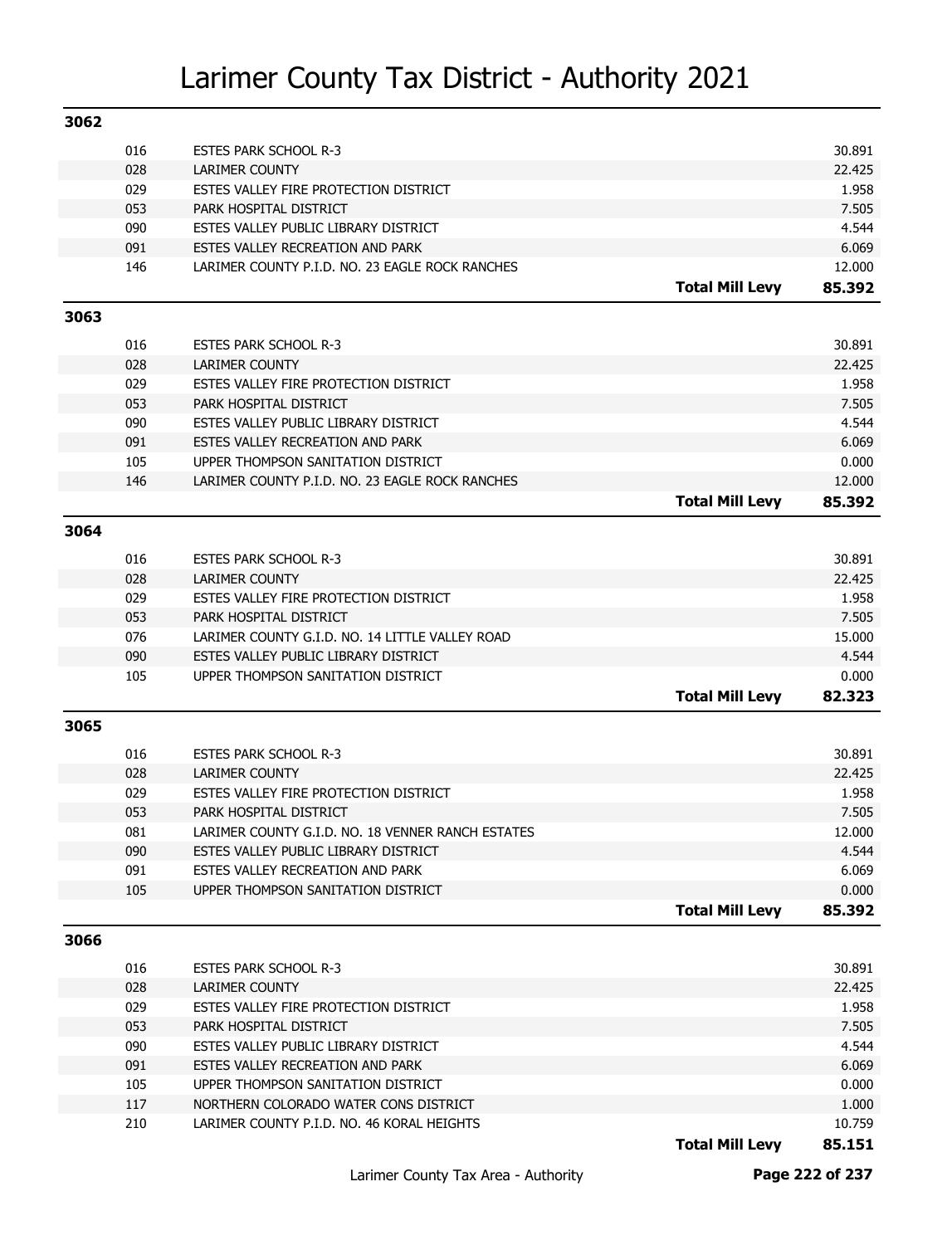| 3067  |     |                                                         |                        |                 |
|-------|-----|---------------------------------------------------------|------------------------|-----------------|
|       | 016 | <b>ESTES PARK SCHOOL R-3</b>                            |                        | 30.891          |
|       | 028 | <b>LARIMER COUNTY</b>                                   |                        | 22.425          |
|       | 029 | ESTES VALLEY FIRE PROTECTION DISTRICT                   |                        | 1.958           |
|       | 053 | PARK HOSPITAL DISTRICT                                  |                        | 7.505           |
|       | 090 | ESTES VALLEY PUBLIC LIBRARY DISTRICT                    |                        | 4.544           |
|       | 091 | ESTES VALLEY RECREATION AND PARK                        |                        | 6.069           |
|       | 117 | NORTHERN COLORADO WATER CONS DISTRICT                   |                        | 1.000           |
|       | 210 | LARIMER COUNTY P.I.D. NO. 46 KORAL HEIGHTS              |                        | 10.759          |
|       |     |                                                         | <b>Total Mill Levy</b> | 85.151          |
| 3068  |     |                                                         |                        |                 |
|       |     |                                                         |                        |                 |
|       | 016 | <b>ESTES PARK SCHOOL R-3</b>                            |                        | 30.891          |
|       | 028 | LARIMER COUNTY                                          |                        | 22.425          |
|       | 029 | ESTES VALLEY FIRE PROTECTION DISTRICT                   |                        | 1.958           |
|       | 053 | PARK HOSPITAL DISTRICT                                  |                        | 7.505           |
|       | 090 | ESTES VALLEY PUBLIC LIBRARY DISTRICT                    |                        | 4.544           |
|       | 091 | ESTES VALLEY RECREATION AND PARK                        |                        | 6.069           |
|       | 105 | UPPER THOMPSON SANITATION DISTRICT                      |                        | 0.000           |
|       | 211 | LARIMER COUNTY P.I.D. NO. 47 PARK HILL                  |                        | 16.762          |
|       |     |                                                         | <b>Total Mill Levy</b> | 90.154          |
| 3069  |     |                                                         |                        |                 |
|       | 016 | <b>ESTES PARK SCHOOL R-3</b>                            |                        | 30.891          |
|       | 028 | LARIMER COUNTY                                          |                        | 22.425          |
|       | 029 | ESTES VALLEY FIRE PROTECTION DISTRICT                   |                        | 1.958           |
|       | 053 | PARK HOSPITAL DISTRICT                                  |                        | 7.505           |
|       | 090 | ESTES VALLEY PUBLIC LIBRARY DISTRICT                    |                        | 4.544           |
|       | 211 | LARIMER COUNTY P.I.D. NO. 47 PARK HILL                  |                        | 16.762          |
|       |     |                                                         | <b>Total Mill Levy</b> | 84.085          |
| 30690 |     |                                                         |                        |                 |
|       | 016 | <b>ESTES PARK SCHOOL R-3</b>                            |                        | 30.891          |
|       | 028 |                                                         |                        | 22.425          |
|       | 029 | LARIMER COUNTY<br>ESTES VALLEY FIRE PROTECTION DISTRICT |                        | 1.958           |
|       | 053 | PARK HOSPITAL DISTRICT                                  |                        | 7.505           |
|       | 090 | ESTES VALLEY PUBLIC LIBRARY DISTRICT                    |                        | 4.544           |
|       | 091 | ESTES VALLEY RECREATION AND PARK                        |                        | 6.069           |
|       | 211 | LARIMER COUNTY P.I.D. NO. 47 PARK HILL                  |                        | 16.762          |
|       |     |                                                         | <b>Total Mill Levy</b> | 90.154          |
| 3070  |     |                                                         |                        |                 |
|       |     |                                                         |                        |                 |
|       | 016 | <b>ESTES PARK SCHOOL R-3</b>                            |                        | 30.891          |
|       | 028 | LARIMER COUNTY                                          |                        | 22.425          |
|       | 029 | ESTES VALLEY FIRE PROTECTION DISTRICT                   |                        | 1.958           |
|       | 053 | PARK HOSPITAL DISTRICT                                  |                        | 7.505           |
|       | 090 | ESTES VALLEY PUBLIC LIBRARY DISTRICT                    |                        | 4.544           |
|       |     |                                                         |                        |                 |
|       | 091 | ESTES VALLEY RECREATION AND PARK                        |                        | 6.069           |
|       | 105 | UPPER THOMPSON SANITATION DISTRICT                      | <b>Total Mill Levy</b> | 0.000<br>73.392 |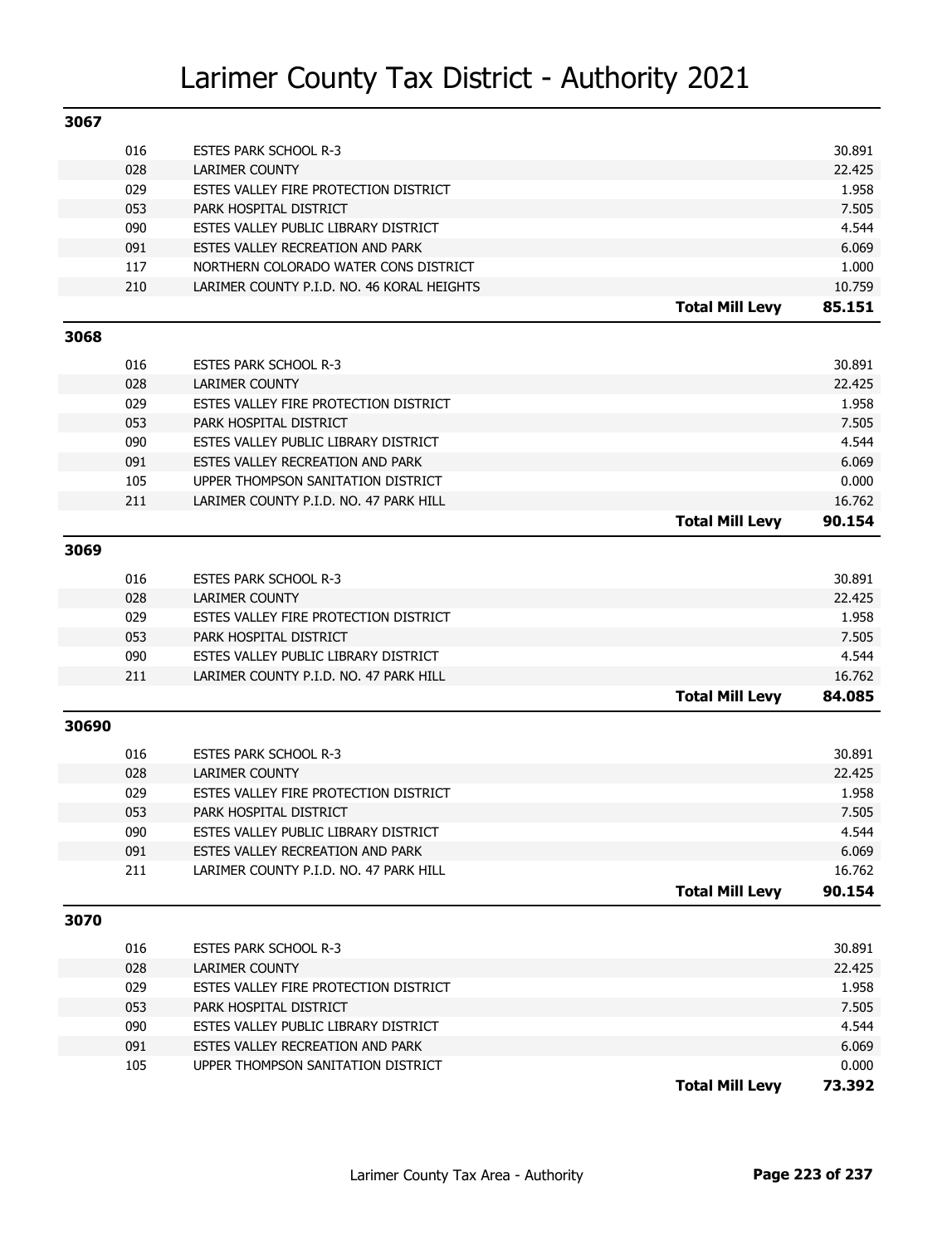| 3071 |     |                                       |                        |        |
|------|-----|---------------------------------------|------------------------|--------|
|      | 016 | <b>ESTES PARK SCHOOL R-3</b>          |                        | 30.891 |
|      | 028 | <b>LARIMER COUNTY</b>                 |                        | 22.425 |
|      | 029 | ESTES VALLEY FIRE PROTECTION DISTRICT |                        | 1.958  |
|      | 053 | PARK HOSPITAL DISTRICT                |                        | 7.505  |
|      | 090 | ESTES VALLEY PUBLIC LIBRARY DISTRICT  |                        | 4.544  |
|      | 091 | ESTES VALLEY RECREATION AND PARK      |                        | 6.069  |
|      | 105 | UPPER THOMPSON SANITATION DISTRICT    |                        | 0.000  |
|      | 117 | NORTHERN COLORADO WATER CONS DISTRICT |                        | 1.000  |
|      |     |                                       | <b>Total Mill Levy</b> | 74.392 |
| 3072 |     |                                       |                        |        |
|      | 016 | <b>ESTES PARK SCHOOL R-3</b>          |                        | 30.891 |
|      | 028 | <b>LARIMER COUNTY</b>                 |                        | 22.425 |
|      | 029 | ESTES VALLEY FIRE PROTECTION DISTRICT |                        | 1.958  |
|      | 053 | PARK HOSPITAL DISTRICT                |                        | 7.505  |
|      | 090 | ESTES VALLEY PUBLIC LIBRARY DISTRICT  |                        | 4.544  |
|      | 091 | ESTES VALLEY RECREATION AND PARK      |                        | 6.069  |
|      | 117 | NORTHERN COLORADO WATER CONS DISTRICT |                        | 1.000  |
|      |     |                                       | <b>Total Mill Levy</b> | 74.392 |
| 3300 |     |                                       |                        |        |
|      |     |                                       |                        |        |
|      | 016 | <b>ESTES PARK SCHOOL R-3</b>          |                        | 30.891 |
|      | 028 | <b>LARIMER COUNTY</b>                 |                        | 22.425 |
|      | 029 | ESTES VALLEY FIRE PROTECTION DISTRICT |                        | 1.958  |
|      | 031 | TOWN OF ESTES PARK                    |                        | 1.822  |
|      | 053 | PARK HOSPITAL DISTRICT                |                        | 7.505  |
|      | 090 | ESTES VALLEY PUBLIC LIBRARY DISTRICT  |                        | 4.544  |
|      | 091 | ESTES VALLEY RECREATION AND PARK      |                        | 6.069  |
|      | 097 | <b>ESTES PARK SANITATION DISTRICT</b> |                        | 0.000  |
|      | 117 | NORTHERN COLORADO WATER CONS DISTRICT |                        | 1.000  |
|      |     |                                       | <b>Total Mill Levy</b> | 76.214 |
| 3301 |     |                                       |                        |        |
|      | 016 | <b>ESTES PARK SCHOOL R-3</b>          |                        | 30.891 |
|      | 028 | <b>LARIMER COUNTY</b>                 |                        | 22.425 |
|      | 029 | ESTES VALLEY FIRE PROTECTION DISTRICT |                        | 1.958  |
|      | 031 | TOWN OF ESTES PARK                    |                        | 1.822  |
|      | 053 | PARK HOSPITAL DISTRICT                |                        | 7.505  |
|      | 090 | ESTES VALLEY PUBLIC LIBRARY DISTRICT  |                        | 4.544  |
|      | 091 | ESTES VALLEY RECREATION AND PARK      |                        | 6.069  |
|      | 097 | ESTES PARK SANITATION DISTRICT        |                        | 0.000  |
|      | 117 | NORTHERN COLORADO WATER CONS DISTRICT |                        | 1.000  |
|      |     |                                       | <b>Total Mill Levy</b> | 76.214 |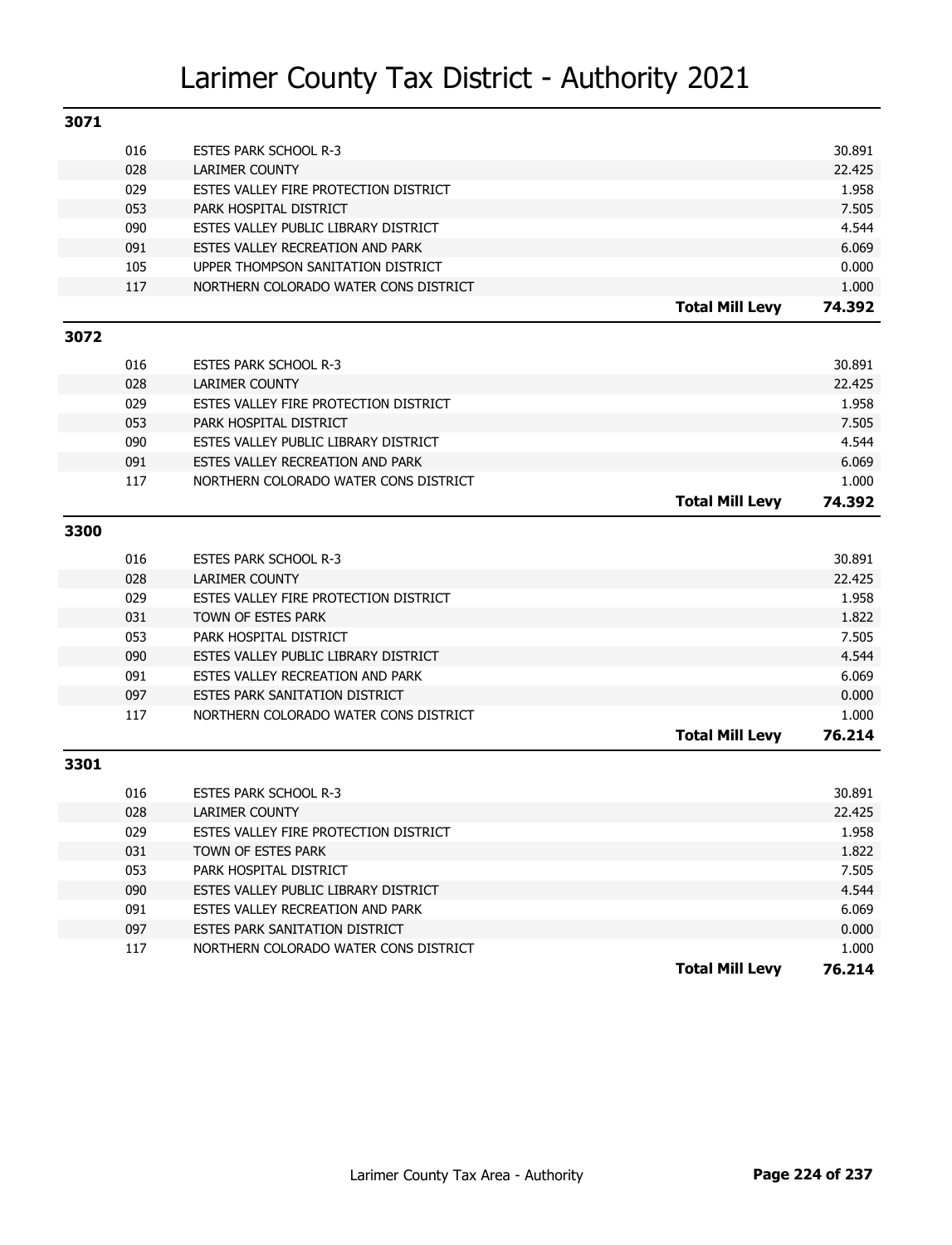| 3302 |            |                                                             |                        |                |
|------|------------|-------------------------------------------------------------|------------------------|----------------|
|      | 016        | <b>ESTES PARK SCHOOL R-3</b>                                |                        | 30.891         |
|      | 028        | <b>LARIMER COUNTY</b>                                       |                        | 22.425         |
|      | 029        | ESTES VALLEY FIRE PROTECTION DISTRICT                       |                        | 1.958          |
|      | 031        | TOWN OF ESTES PARK                                          |                        | 1.822          |
|      | 053        | PARK HOSPITAL DISTRICT                                      |                        | 7.505          |
|      | 090        | ESTES VALLEY PUBLIC LIBRARY DISTRICT                        |                        | 4.544          |
|      | 091        | ESTES VALLEY RECREATION AND PARK                            |                        | 6.069          |
|      | 105        | UPPER THOMPSON SANITATION DISTRICT                          |                        | 0.000          |
|      | 117        | NORTHERN COLORADO WATER CONS DISTRICT                       |                        | 1.000          |
|      |            |                                                             | <b>Total Mill Levy</b> | 76.214         |
| 3303 |            |                                                             |                        |                |
|      |            |                                                             |                        |                |
|      | 016        | <b>ESTES PARK SCHOOL R-3</b>                                |                        | 30.891         |
|      | 028        | <b>LARIMER COUNTY</b>                                       |                        | 22.425         |
|      | 029        | ESTES VALLEY FIRE PROTECTION DISTRICT                       |                        | 1.958          |
|      | 031        | TOWN OF ESTES PARK                                          |                        | 1.822          |
|      | 053        | PARK HOSPITAL DISTRICT                                      |                        | 7.505          |
|      | 090        | ESTES VALLEY PUBLIC LIBRARY DISTRICT                        |                        | 4.544          |
|      | 091        | ESTES VALLEY RECREATION AND PARK                            |                        | 6.069          |
|      | 117        | NORTHERN COLORADO WATER CONS DISTRICT                       |                        | 1.000          |
|      |            |                                                             | <b>Total Mill Levy</b> | 76.214         |
| 3304 |            |                                                             |                        |                |
|      | 016        | <b>ESTES PARK SCHOOL R-3</b>                                |                        | 30.891         |
|      | 028        | <b>LARIMER COUNTY</b>                                       |                        | 22.425         |
|      | 029        | ESTES VALLEY FIRE PROTECTION DISTRICT                       |                        | 1.958          |
|      | 031        | TOWN OF ESTES PARK                                          |                        | 1.822          |
|      | 053        | PARK HOSPITAL DISTRICT                                      |                        | 7.505          |
|      | 090        | ESTES VALLEY PUBLIC LIBRARY DISTRICT                        |                        | 4.544          |
|      | 091        | ESTES VALLEY RECREATION AND PARK                            |                        | 6.069          |
|      | 105        | UPPER THOMPSON SANITATION DISTRICT                          |                        | 0.000          |
|      | 117        | NORTHERN COLORADO WATER CONS DISTRICT                       |                        | 1.000          |
|      |            |                                                             | <b>Total Mill Levy</b> | 76.214         |
| 3305 |            |                                                             |                        |                |
|      |            |                                                             |                        |                |
|      | 016        | ESTES PARK SCHOOL R-3                                       |                        | 30.891         |
|      | 028        | LARIMER COUNTY                                              |                        | 22.425         |
|      | 029<br>031 | ESTES VALLEY FIRE PROTECTION DISTRICT<br>TOWN OF ESTES PARK |                        | 1.958<br>1.822 |
|      | 053        | PARK HOSPITAL DISTRICT                                      |                        | 7.505          |
|      | 090        | ESTES VALLEY PUBLIC LIBRARY DISTRICT                        |                        | 4.544          |
|      | 091        | ESTES VALLEY RECREATION AND PARK                            |                        | 6.069          |
|      | 105        | UPPER THOMPSON SANITATION DISTRICT                          |                        | 0.000          |
|      |            |                                                             | <b>Total Mill Levy</b> | 75.214         |
|      |            |                                                             |                        |                |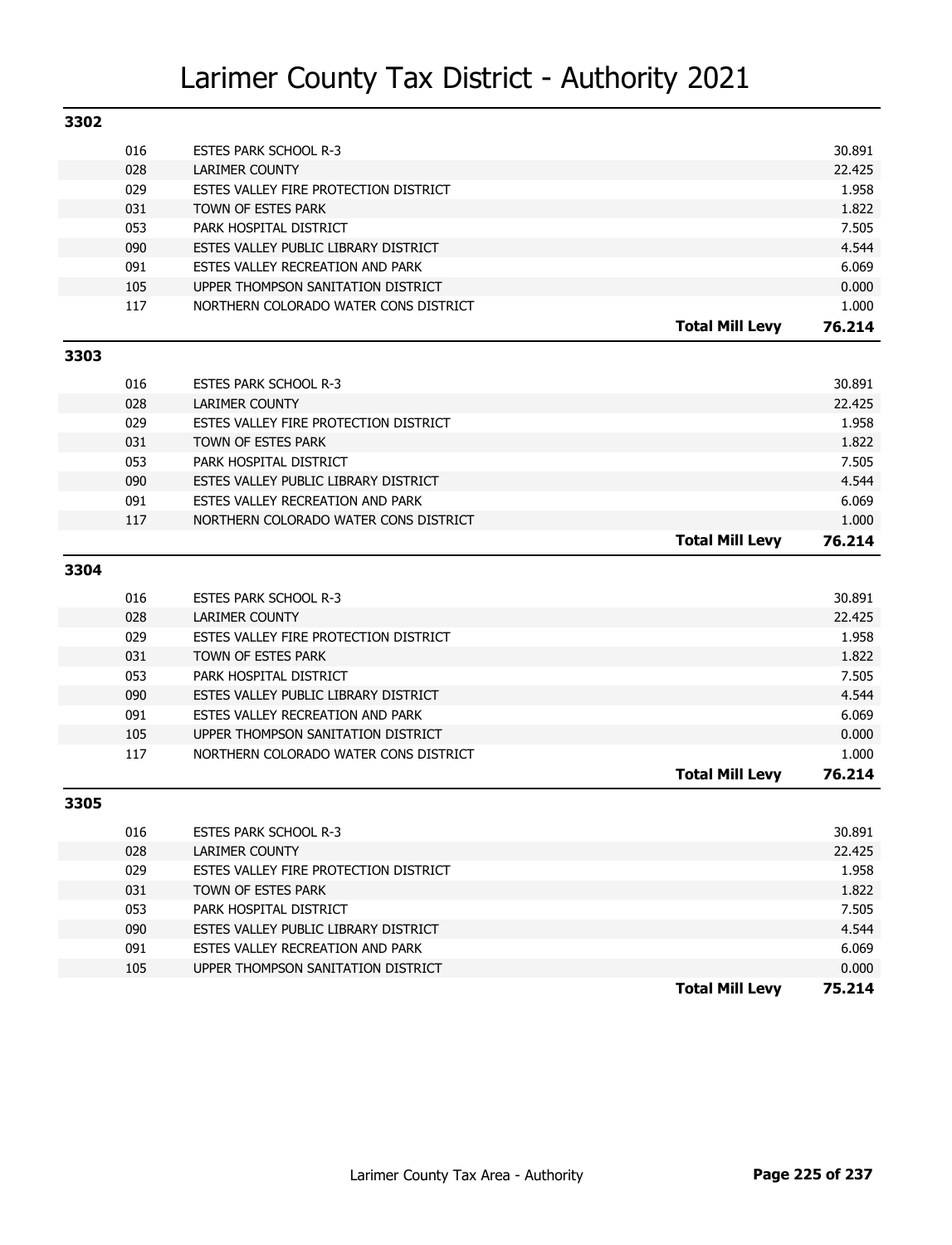| 3306 |     |                                       |                        |        |
|------|-----|---------------------------------------|------------------------|--------|
|      | 016 | <b>ESTES PARK SCHOOL R-3</b>          |                        | 30.891 |
|      | 028 | LARIMER COUNTY                        |                        | 22.425 |
|      | 029 | ESTES VALLEY FIRE PROTECTION DISTRICT |                        | 1.958  |
|      | 031 | TOWN OF ESTES PARK                    |                        | 1.822  |
|      | 053 | PARK HOSPITAL DISTRICT                |                        | 7.505  |
|      | 090 | ESTES VALLEY PUBLIC LIBRARY DISTRICT  |                        | 4.544  |
|      | 091 | ESTES VALLEY RECREATION AND PARK      |                        | 6.069  |
|      |     |                                       | <b>Total Mill Levy</b> | 75.214 |
| 3307 |     |                                       |                        |        |
|      |     |                                       |                        |        |
|      | 016 | <b>ESTES PARK SCHOOL R-3</b>          |                        | 30.891 |
|      | 028 | <b>LARIMER COUNTY</b>                 |                        | 22.425 |
|      | 029 | ESTES VALLEY FIRE PROTECTION DISTRICT |                        | 1.958  |
|      | 031 | TOWN OF ESTES PARK                    |                        | 1.822  |
|      | 053 | PARK HOSPITAL DISTRICT                |                        | 7.505  |
|      | 090 | ESTES VALLEY PUBLIC LIBRARY DISTRICT  |                        | 4.544  |
|      | 091 | ESTES VALLEY RECREATION AND PARK      |                        | 6.069  |
|      | 097 | ESTES PARK SANITATION DISTRICT        |                        | 0.000  |
|      |     |                                       | <b>Total Mill Levy</b> | 75.214 |
| 3308 |     |                                       |                        |        |
|      | 016 | <b>ESTES PARK SCHOOL R-3</b>          |                        | 30.891 |
|      | 028 | <b>LARIMER COUNTY</b>                 |                        | 22.425 |
|      | 029 | ESTES VALLEY FIRE PROTECTION DISTRICT |                        | 1.958  |
|      | 031 | TOWN OF ESTES PARK                    |                        | 1.822  |
|      | 053 | PARK HOSPITAL DISTRICT                |                        | 7.505  |
|      | 090 | ESTES VALLEY PUBLIC LIBRARY DISTRICT  |                        | 4.544  |
|      |     |                                       | <b>Total Mill Levy</b> | 69.145 |
| 3309 |     |                                       |                        |        |
|      |     |                                       |                        |        |
|      | 016 | ESTES PARK SCHOOL R-3                 |                        | 30.891 |
|      | 028 | <b>LARIMER COUNTY</b>                 |                        | 22.425 |
|      | 029 | ESTES VALLEY FIRE PROTECTION DISTRICT |                        | 1.958  |
|      | 031 | TOWN OF ESTES PARK                    |                        | 1.822  |
|      | 053 | PARK HOSPITAL DISTRICT                |                        | 7.505  |
|      | 090 | ESTES VALLEY PUBLIC LIBRARY DISTRICT  |                        | 4.544  |
|      | 091 | ESTES VALLEY RECREATION AND PARK      |                        | 6.069  |
|      | 097 | ESTES PARK SANITATION DISTRICT        |                        | 0.000  |
|      | 117 | NORTHERN COLORADO WATER CONS DISTRICT |                        | 1.000  |
|      |     |                                       | <b>Total Mill Levy</b> | 76.214 |
| 3310 |     |                                       |                        |        |
|      | 016 | <b>ESTES PARK SCHOOL R-3</b>          |                        | 30.891 |
|      | 028 | LARIMER COUNTY                        |                        | 22.425 |
|      | 029 | ESTES VALLEY FIRE PROTECTION DISTRICT |                        | 1.958  |
|      | 031 | TOWN OF ESTES PARK                    |                        | 1.822  |
|      | 053 | PARK HOSPITAL DISTRICT                |                        | 7.505  |
|      | 090 | ESTES VALLEY PUBLIC LIBRARY DISTRICT  |                        | 4.544  |
|      | 091 | ESTES VALLEY RECREATION AND PARK      |                        | 6.069  |
|      | 105 | UPPER THOMPSON SANITATION DISTRICT    |                        | 0.000  |
|      | 117 | NORTHERN COLORADO WATER CONS DISTRICT |                        | 1.000  |
|      |     |                                       | <b>Total Mill Levy</b> | 76.214 |
|      |     |                                       |                        |        |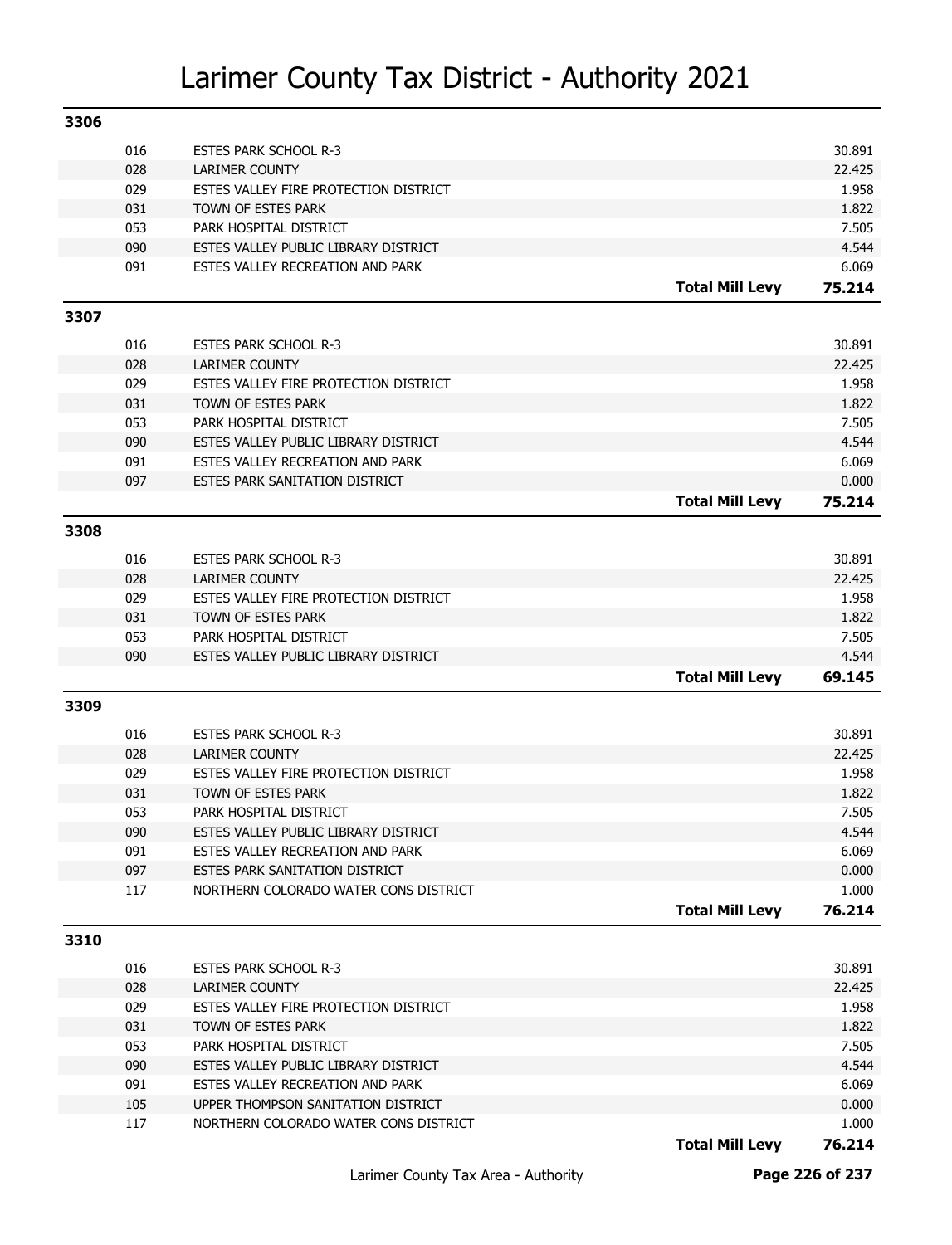| 3311 |     |                                       |                        |        |
|------|-----|---------------------------------------|------------------------|--------|
|      | 016 | <b>ESTES PARK SCHOOL R-3</b>          |                        | 30.891 |
|      | 028 | <b>LARIMER COUNTY</b>                 |                        | 22.425 |
|      | 029 | ESTES VALLEY FIRE PROTECTION DISTRICT |                        | 1.958  |
|      | 031 | TOWN OF ESTES PARK                    |                        | 1.822  |
|      | 053 | PARK HOSPITAL DISTRICT                |                        | 7.505  |
|      | 090 | ESTES VALLEY PUBLIC LIBRARY DISTRICT  |                        | 4.544  |
|      | 091 | ESTES VALLEY RECREATION AND PARK      |                        | 6.069  |
|      | 105 | UPPER THOMPSON SANITATION DISTRICT    |                        | 0.000  |
|      |     |                                       | <b>Total Mill Levy</b> | 75.214 |
| 3312 |     |                                       |                        |        |
|      | 016 | <b>ESTES PARK SCHOOL R-3</b>          |                        | 30.891 |
|      | 028 | <b>LARIMER COUNTY</b>                 |                        | 22.425 |
|      | 029 | ESTES VALLEY FIRE PROTECTION DISTRICT |                        | 1.958  |
|      | 031 | TOWN OF ESTES PARK                    |                        | 1.822  |
|      | 053 | PARK HOSPITAL DISTRICT                |                        | 7.505  |
|      | 090 | ESTES VALLEY PUBLIC LIBRARY DISTRICT  |                        | 4.544  |
|      | 097 | ESTES PARK SANITATION DISTRICT        |                        | 0.000  |
|      |     |                                       | <b>Total Mill Levy</b> | 69.145 |
| 3313 |     |                                       |                        |        |
|      |     |                                       |                        |        |
|      | 016 | <b>ESTES PARK SCHOOL R-3</b>          |                        | 30.891 |
|      | 028 | <b>LARIMER COUNTY</b>                 |                        | 22.425 |
|      | 029 | ESTES VALLEY FIRE PROTECTION DISTRICT |                        | 1.958  |
|      | 031 | TOWN OF ESTES PARK                    |                        | 1.822  |
|      | 053 | PARK HOSPITAL DISTRICT                |                        | 7.505  |
|      | 090 | ESTES VALLEY PUBLIC LIBRARY DISTRICT  |                        |        |
|      |     |                                       |                        | 4.544  |
|      | 097 | <b>ESTES PARK SANITATION DISTRICT</b> |                        | 0.000  |
|      | 117 | NORTHERN COLORADO WATER CONS DISTRICT |                        | 1.000  |
|      |     |                                       | <b>Total Mill Levy</b> | 70.145 |
| 3314 |     |                                       |                        |        |
|      | 016 | <b>ESTES PARK SCHOOL R-3</b>          |                        | 30.891 |
|      | 028 | LARIMER COUNTY                        |                        | 22.425 |
|      | 029 | ESTES VALLEY FIRE PROTECTION DISTRICT |                        | 1.958  |
|      | 031 | TOWN OF ESTES PARK                    |                        | 1.822  |
|      | 053 | PARK HOSPITAL DISTRICT                |                        | 7.505  |
|      | 090 | ESTES VALLEY PUBLIC LIBRARY DISTRICT  |                        | 4.544  |
|      | 117 | NORTHERN COLORADO WATER CONS DISTRICT |                        | 1.000  |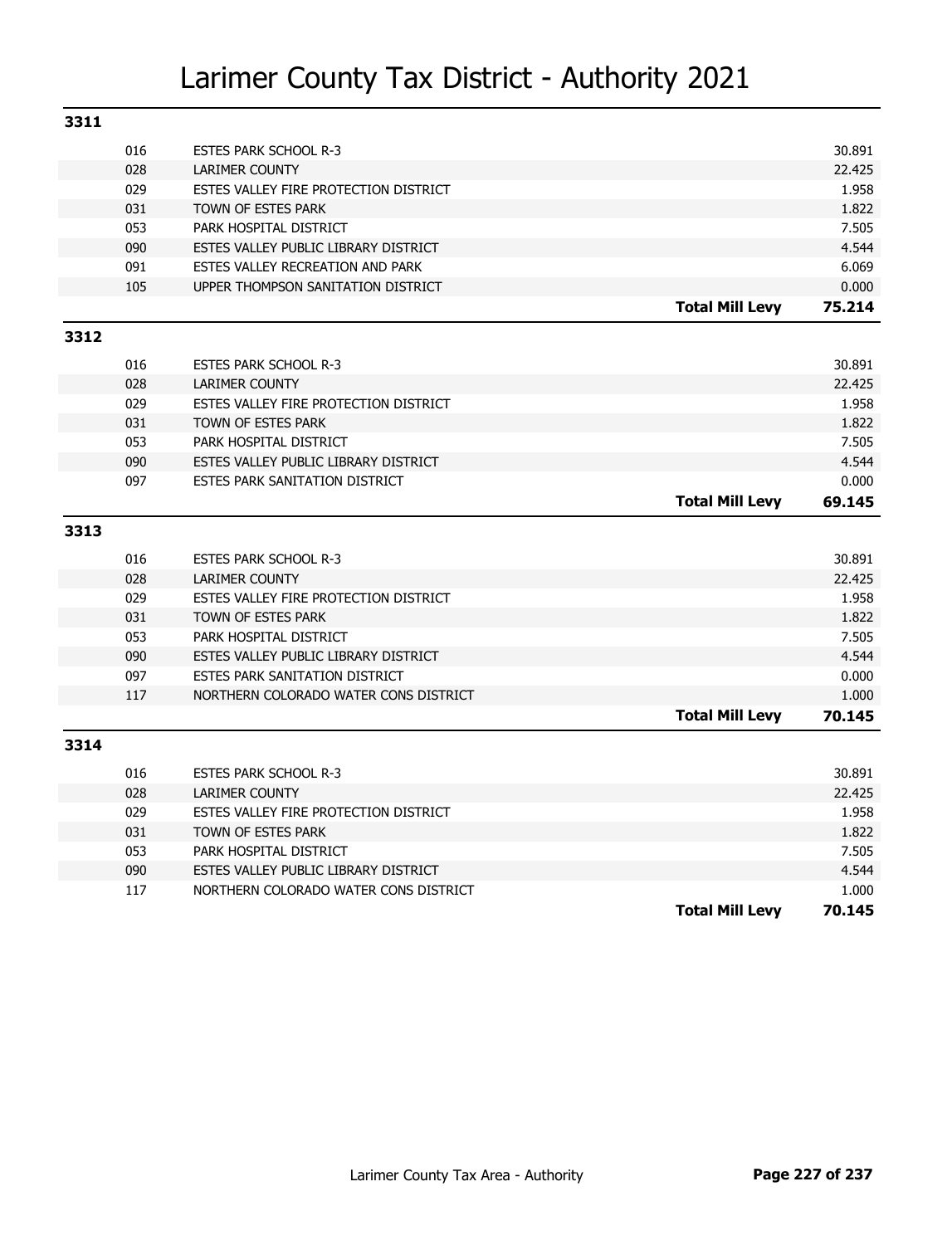| 3315 |     |                                       |        |
|------|-----|---------------------------------------|--------|
|      | 016 | <b>ESTES PARK SCHOOL R-3</b>          | 30.891 |
|      | 028 | LARIMER COUNTY                        | 22.425 |
|      | 029 | ESTES VALLEY FIRE PROTECTION DISTRICT | 1.958  |
|      | 031 | TOWN OF ESTES PARK                    | 1.822  |
|      | 053 | PARK HOSPITAL DISTRICT                | 7.505  |
|      | 090 | ESTES VALLEY PUBLIC LIBRARY DISTRICT  | 4.544  |
|      | 091 | ESTES VALLEY RECREATION AND PARK      | 6.069  |
|      | 097 | ESTES PARK SANITATION DISTRICT        | 0.000  |
|      | 105 | UPPER THOMPSON SANITATION DISTRICT    | 0.000  |
|      | 117 | NORTHERN COLORADO WATER CONS DISTRICT | 1.000  |
|      |     | <b>Total Mill Levy</b>                | 76.214 |
| 3316 |     |                                       |        |

#### **3316**

| 016 | <b>ESTES PARK SCHOOL R-3</b>          |                        | 30.891 |
|-----|---------------------------------------|------------------------|--------|
| 028 | LARIMER COUNTY                        |                        | 22.425 |
| 029 | ESTES VALLEY FIRE PROTECTION DISTRICT |                        | 1.958  |
| 031 | TOWN OF ESTES PARK                    |                        | 1.822  |
| 053 | PARK HOSPITAL DISTRICT                |                        | 7.505  |
| 090 | ESTES VALLEY PUBLIC LIBRARY DISTRICT  |                        | 4.544  |
| 091 | ESTES VALLEY RECREATION AND PARK      |                        | 6.069  |
| 097 | ESTES PARK SANITATION DISTRICT        |                        | 0.000  |
|     |                                       | <b>Total Mill Levy</b> | 75.214 |

#### **3317**

| 016 | <b>ESTES PARK SCHOOL R-3</b>          |                        | 30.891 |
|-----|---------------------------------------|------------------------|--------|
| 028 | LARIMER COUNTY                        |                        | 22.425 |
| 029 | ESTES VALLEY FIRE PROTECTION DISTRICT |                        | 1.958  |
| 031 | TOWN OF ESTES PARK                    |                        | 1.822  |
| 053 | PARK HOSPITAL DISTRICT                |                        | 7.505  |
| 090 | ESTES VALLEY PUBLIC LIBRARY DISTRICT  |                        | 4.544  |
| 091 | ESTES VALLEY RECREATION AND PARK      |                        | 6.069  |
| 097 | ESTES PARK SANITATION DISTRICT        |                        | 0.000  |
| 117 | NORTHERN COLORADO WATER CONS DISTRICT |                        | 1.000  |
|     |                                       | <b>Total Mill Levv</b> | 76.214 |

| 016 | <b>ESTES PARK SCHOOL R-3</b>          |                 | 30.891 |
|-----|---------------------------------------|-----------------|--------|
| 028 | LARIMER COUNTY                        |                 | 22,425 |
| 029 | ESTES VALLEY FIRE PROTECTION DISTRICT |                 | 1.958  |
| 031 | TOWN OF ESTES PARK                    |                 | 1.822  |
| 053 | PARK HOSPITAL DISTRICT                |                 | 7.505  |
| 090 | ESTES VALLEY PUBLIC LIBRARY DISTRICT  |                 | 4.544  |
| 091 | ESTES VALLEY RECREATION AND PARK      |                 | 6.069  |
| 105 | UPPER THOMPSON SANITATION DISTRICT    |                 | 0.000  |
| 117 | NORTHERN COLORADO WATER CONS DISTRICT |                 | 1.000  |
|     |                                       | Total Mill Levv | 76.214 |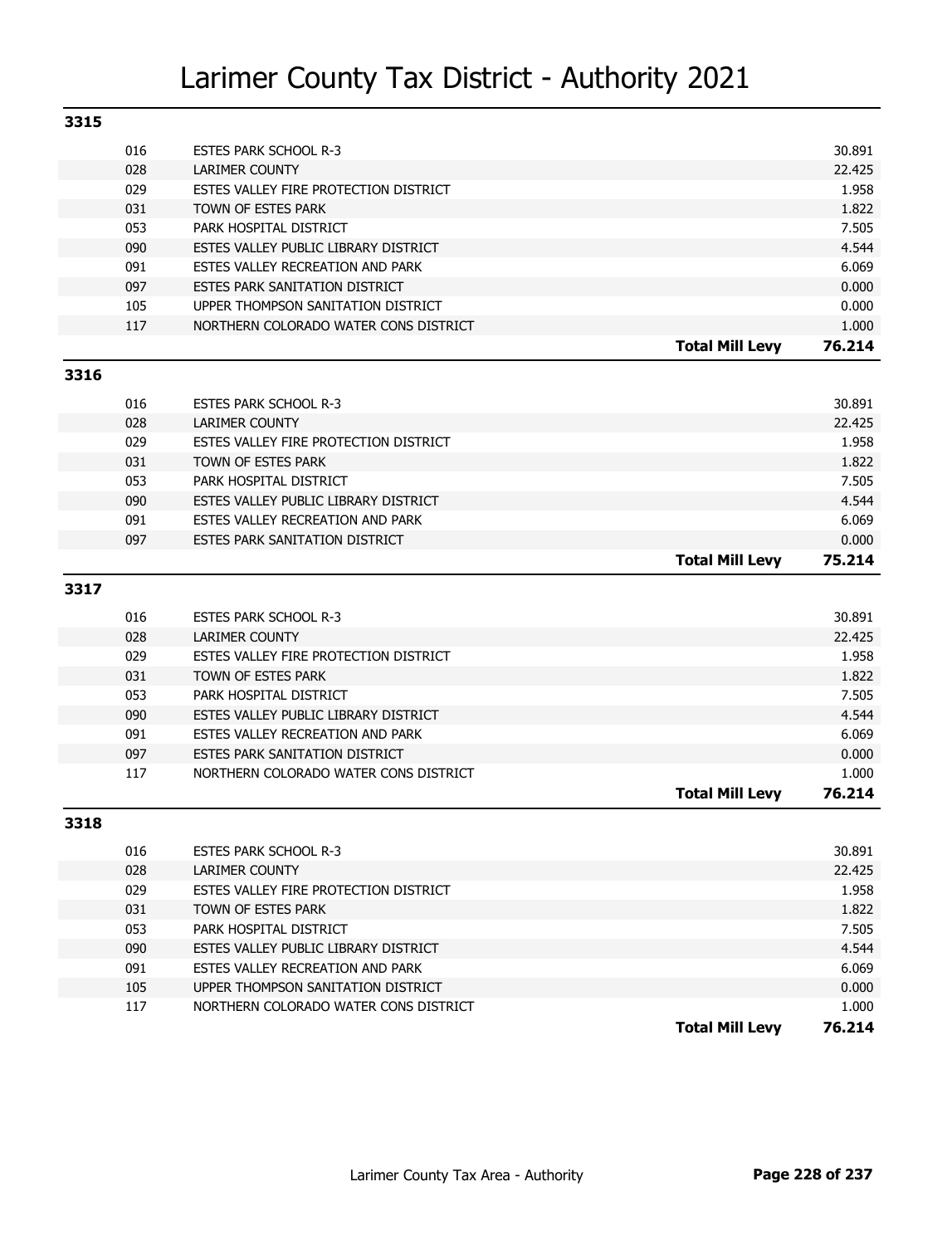| 3350 |     |                                          |                        |        |
|------|-----|------------------------------------------|------------------------|--------|
|      | 016 | <b>ESTES PARK SCHOOL R-3</b>             |                        | 30.891 |
|      | 028 | LARIMER COUNTY                           |                        | 22.425 |
|      | 029 | ESTES VALLEY FIRE PROTECTION DISTRICT    |                        | 1.958  |
|      | 031 | TOWN OF ESTES PARK                       |                        | 1.822  |
|      | 053 | PARK HOSPITAL DISTRICT                   |                        | 7.505  |
|      | 090 | ESTES VALLEY PUBLIC LIBRARY DISTRICT     |                        | 4.544  |
|      | 091 | ESTES VALLEY RECREATION AND PARK         |                        | 6.069  |
|      | 105 | UPPER THOMPSON SANITATION DISTRICT       |                        | 0.000  |
|      | 117 | NORTHERN COLORADO WATER CONS DISTRICT    |                        | 1.000  |
|      |     |                                          | <b>Total Mill Levy</b> | 76.214 |
| 3351 |     |                                          |                        |        |
|      | 016 | <b>ESTES PARK SCHOOL R-3</b>             |                        | 30.891 |
|      | 028 | <b>LARIMER COUNTY</b>                    |                        | 22.425 |
|      | 029 | ESTES VALLEY FIRE PROTECTION DISTRICT    |                        | 1.958  |
|      | 031 | TOWN OF ESTES PARK                       |                        | 1.822  |
|      | 053 | PARK HOSPITAL DISTRICT                   |                        | 7.505  |
|      | 090 | ESTES VALLEY PUBLIC LIBRARY DISTRICT     |                        | 4.544  |
|      | 091 | ESTES VALLEY RECREATION AND PARK         |                        | 6.069  |
|      | 097 | ESTES PARK SANITATION DISTRICT           |                        | 0.000  |
|      | 117 | NORTHERN COLORADO WATER CONS DISTRICT    |                        | 1.000  |
|      |     |                                          | <b>Total Mill Levy</b> | 76.214 |
| 4000 |     |                                          |                        |        |
|      | 001 | ST. VRAIN VALLEY RE1-J SCHOOL DISTRICT   |                        | 57.358 |
|      | 028 | <b>LARIMER COUNTY</b>                    |                        | 22.425 |
|      | 055 | THOMPSON VALLEY HEALTH SERVICES DISTRICT |                        | 1.757  |
|      |     |                                          | <b>Total Mill Levy</b> | 81.540 |
| 4001 |     |                                          |                        |        |
|      | 001 | ST. VRAIN VALLEY RE1-J SCHOOL DISTRICT   |                        | 57.358 |
|      | 028 | <b>LARIMER COUNTY</b>                    |                        | 22.425 |
|      | 040 | BERTHOUD FIRE PROTECTION DISTRICT        |                        | 13.865 |
|      | 055 | THOMPSON VALLEY HEALTH SERVICES DISTRICT |                        | 1.757  |
|      | 064 | LARIMER COUNTY PEST CONTROL              |                        | 0.142  |
|      | 107 | BERTHOUD COMMUNITY LIBRARY DISTRICT      |                        | 2.400  |
|      | 117 | NORTHERN COLORADO WATER CONS DISTRICT    |                        | 1.000  |
|      |     |                                          | <b>Total Mill Levy</b> | 98.947 |
| 4002 |     |                                          |                        |        |
|      | 001 | ST. VRAIN VALLEY RE1-J SCHOOL DISTRICT   |                        | 57.358 |
|      | 028 | <b>LARIMER COUNTY</b>                    |                        | 22.425 |
|      | 048 | LYONS FIRE PROTECTION DISTRICT           |                        | 11.749 |
|      | 055 | THOMPSON VALLEY HEALTH SERVICES DISTRICT |                        | 1.757  |
|      |     |                                          | <b>Total Mill Levy</b> | 93.289 |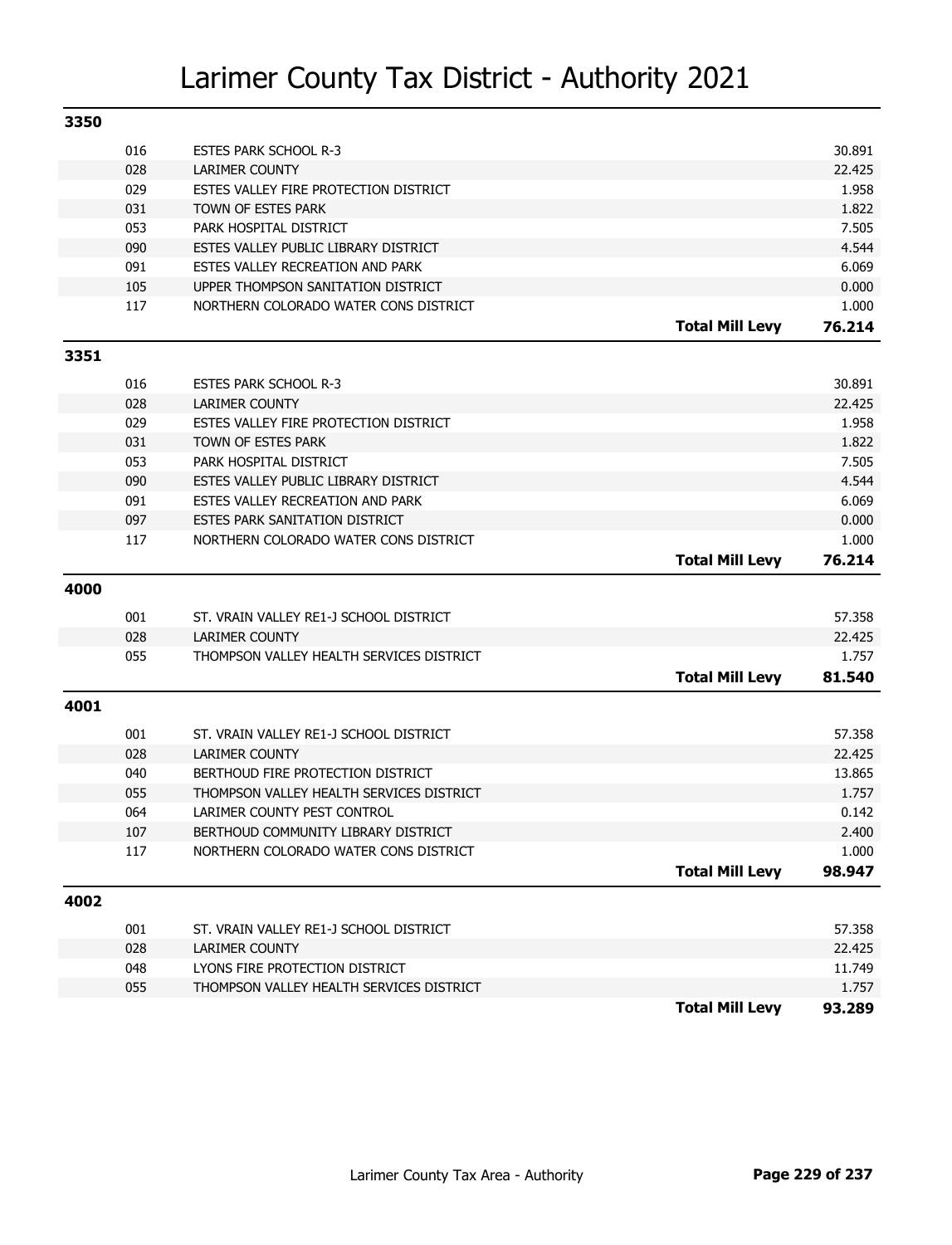| 4003 |     |                                           |                        |                 |
|------|-----|-------------------------------------------|------------------------|-----------------|
|      | 001 | ST. VRAIN VALLEY RE1-J SCHOOL DISTRICT    |                        | 57.358          |
|      | 028 | <b>LARIMER COUNTY</b>                     |                        | 22.425          |
|      | 048 | LYONS FIRE PROTECTION DISTRICT            |                        | 11.749          |
|      | 055 | THOMPSON VALLEY HEALTH SERVICES DISTRICT  |                        | 1.757           |
|      | 120 | ST. VRAIN & LEFT HAND WATER CONS DISTRICT |                        | 1.406           |
|      |     |                                           | <b>Total Mill Levy</b> | 94.695          |
| 4004 |     |                                           |                        |                 |
|      | 001 | ST. VRAIN VALLEY RE1-J SCHOOL DISTRICT    |                        | 57.358          |
|      | 028 | <b>LARIMER COUNTY</b>                     |                        | 22.425          |
|      | 055 | THOMPSON VALLEY HEALTH SERVICES DISTRICT  |                        | 1.757           |
|      | 230 | LYONS REGIONAL LIBRARY DISTRICT           |                        | 5.854           |
|      |     |                                           | <b>Total Mill Levy</b> | 87.394          |
| 4005 |     |                                           |                        |                 |
|      | 001 | ST. VRAIN VALLEY RE1-J SCHOOL DISTRICT    |                        | 57.358          |
|      | 028 | <b>LARIMER COUNTY</b>                     |                        | 22.425          |
|      | 048 | LYONS FIRE PROTECTION DISTRICT            |                        | 11.749          |
|      | 055 | THOMPSON VALLEY HEALTH SERVICES DISTRICT  |                        | 1.757           |
|      | 230 | LYONS REGIONAL LIBRARY DISTRICT           |                        | 5.854           |
|      |     |                                           | <b>Total Mill Levy</b> | 99.143          |
| 4006 |     |                                           |                        |                 |
|      | 001 | ST. VRAIN VALLEY RE1-J SCHOOL DISTRICT    |                        | 57.358          |
|      | 028 | <b>LARIMER COUNTY</b>                     |                        | 22.425          |
|      | 048 | LYONS FIRE PROTECTION DISTRICT            |                        | 11.749          |
|      | 055 | THOMPSON VALLEY HEALTH SERVICES DISTRICT  |                        | 1.757           |
|      | 120 | ST. VRAIN & LEFT HAND WATER CONS DISTRICT |                        | 1.406           |
|      | 230 | LYONS REGIONAL LIBRARY DISTRICT           |                        | 5.854           |
|      |     |                                           | <b>Total Mill Levy</b> | 100.549         |
| 4007 |     |                                           |                        |                 |
|      | 001 | ST. VRAIN VALLEY RE1-J SCHOOL DISTRICT    |                        | 57.358          |
|      | 028 | <b>LARIMER COUNTY</b>                     |                        | 22.425          |
|      | 040 | BERTHOUD FIRE PROTECTION DISTRICT         |                        | 13.865          |
|      | 055 | THOMPSON VALLEY HEALTH SERVICES DISTRICT  |                        | 1.757           |
|      | 064 | LARIMER COUNTY PEST CONTROL               |                        | 0.142           |
|      | 107 | BERTHOUD COMMUNITY LIBRARY DISTRICT       |                        | 2.400           |
|      | 117 | NORTHERN COLORADO WATER CONS DISTRICT     |                        | 1.000           |
|      | 241 | LONGMONT SOIL CONSERVATION DISTRICT       | <b>Total Mill Levy</b> | 0.000<br>98.947 |
|      |     |                                           |                        |                 |
| 4008 |     |                                           |                        |                 |
|      | 001 | ST. VRAIN VALLEY RE1-J SCHOOL DISTRICT    |                        | 57.358          |
|      | 028 | <b>LARIMER COUNTY</b>                     |                        | 22.425          |
|      | 055 | THOMPSON VALLEY HEALTH SERVICES DISTRICT  |                        | 1.757           |
|      | 064 | LARIMER COUNTY PEST CONTROL               |                        | 0.142           |
|      | 107 | BERTHOUD COMMUNITY LIBRARY DISTRICT       |                        | 2.400           |
|      | 117 | NORTHERN COLORADO WATER CONS DISTRICT     |                        | 1.000           |

**Total Mill Levy 85.082**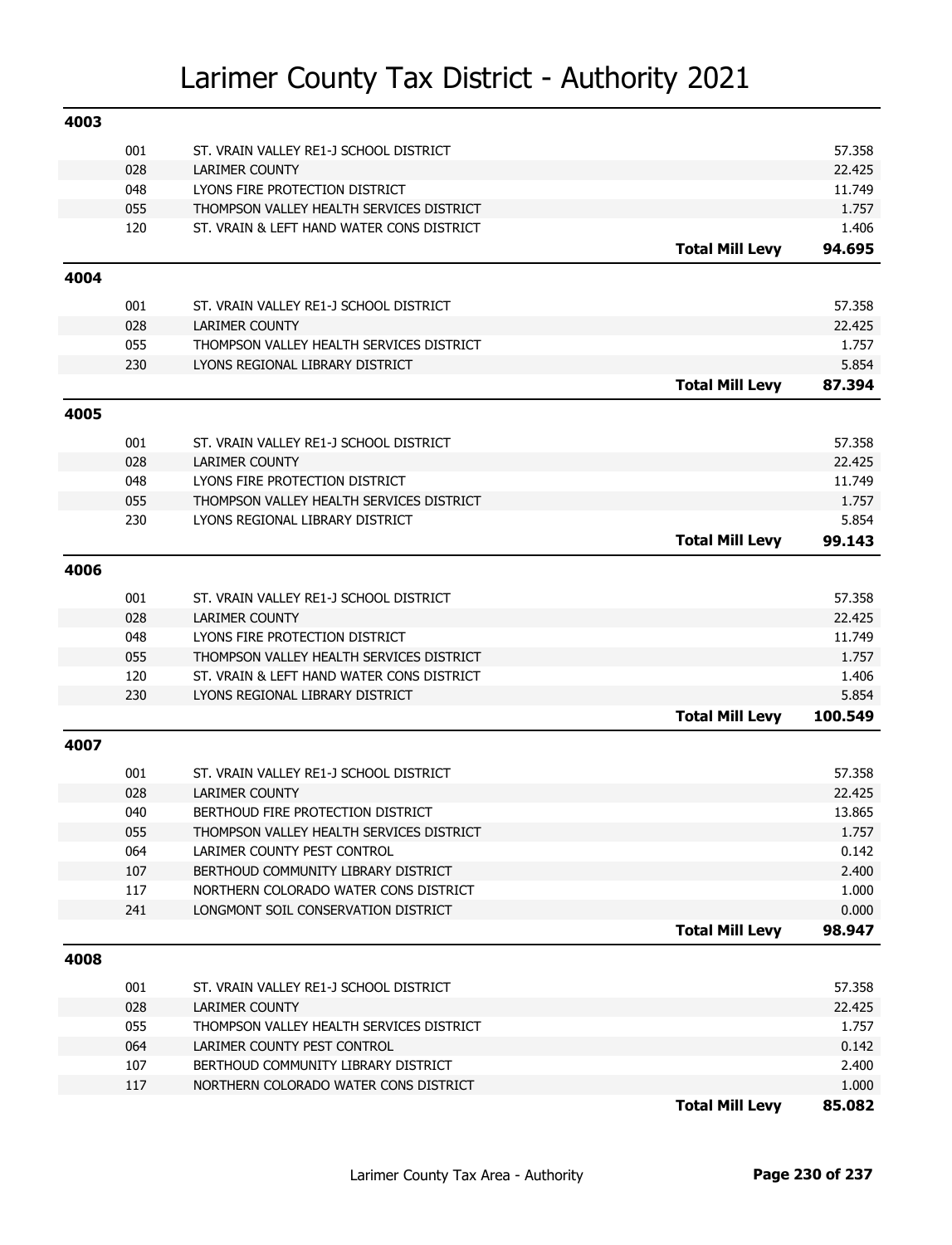| 4009 |     |                                              |                        |         |
|------|-----|----------------------------------------------|------------------------|---------|
|      | 001 | ST. VRAIN VALLEY RE1-J SCHOOL DISTRICT       |                        | 57.358  |
|      | 028 | <b>LARIMER COUNTY</b>                        |                        | 22.425  |
|      | 048 | LYONS FIRE PROTECTION DISTRICT               |                        | 11.749  |
|      | 055 | THOMPSON VALLEY HEALTH SERVICES DISTRICT     |                        | 1.757   |
|      | 064 | LARIMER COUNTY PEST CONTROL                  |                        | 0.142   |
|      | 107 | BERTHOUD COMMUNITY LIBRARY DISTRICT          |                        | 2.400   |
|      | 117 | NORTHERN COLORADO WATER CONS DISTRICT        |                        | 1.000   |
|      |     |                                              | <b>Total Mill Levy</b> | 96.831  |
| 4010 |     |                                              |                        |         |
|      | 001 | ST. VRAIN VALLEY RE1-J SCHOOL DISTRICT       |                        | 57.358  |
|      | 028 | <b>LARIMER COUNTY</b>                        |                        | 22.425  |
|      | 055 | THOMPSON VALLEY HEALTH SERVICES DISTRICT     |                        | 1.757   |
|      | 064 | LARIMER COUNTY PEST CONTROL                  |                        | 0.142   |
|      | 107 | BERTHOUD COMMUNITY LIBRARY DISTRICT          |                        | 2.400   |
|      | 117 | NORTHERN COLORADO WATER CONS DISTRICT        |                        | 1.000   |
|      | 241 | LONGMONT SOIL CONSERVATION DISTRICT          |                        | 0.000   |
|      |     |                                              | <b>Total Mill Levy</b> | 85.082  |
| 4011 |     |                                              |                        |         |
|      |     |                                              |                        |         |
|      | 001 | ST. VRAIN VALLEY RE1-J SCHOOL DISTRICT       |                        | 57.358  |
|      | 028 | <b>LARIMER COUNTY</b>                        |                        | 22.425  |
|      | 048 | LYONS FIRE PROTECTION DISTRICT               |                        | 11.749  |
|      | 055 | THOMPSON VALLEY HEALTH SERVICES DISTRICT     |                        | 1.757   |
|      | 064 | LARIMER COUNTY PEST CONTROL                  |                        | 0.142   |
|      | 107 | BERTHOUD COMMUNITY LIBRARY DISTRICT          |                        | 2.400   |
|      | 117 | NORTHERN COLORADO WATER CONS DISTRICT        |                        | 1.000   |
|      | 241 | LONGMONT SOIL CONSERVATION DISTRICT          |                        | 0.000   |
|      |     |                                              | <b>Total Mill Levy</b> | 96.831  |
| 4012 |     |                                              |                        |         |
|      | 001 | ST. VRAIN VALLEY RE1-J SCHOOL DISTRICT       |                        | 57.358  |
|      | 028 | <b>LARIMER COUNTY</b>                        |                        | 22.425  |
|      | 048 | LYONS FIRE PROTECTION DISTRICT               |                        | 11.749  |
|      | 055 | THOMPSON VALLEY HEALTH SERVICES DISTRICT     |                        | 1.757   |
|      | 230 | LYONS REGIONAL LIBRARY DISTRICT              |                        | 5.854   |
|      | 276 | LARIMER COUNTY P.I.D. NO. 61 LITTLE THOMPSON |                        | 14.626  |
|      |     |                                              | <b>Total Mill Levy</b> | 113.769 |
| 4013 |     |                                              |                        |         |
|      | 001 | ST. VRAIN VALLEY RE1-J SCHOOL DISTRICT       |                        | 57.358  |
|      | 028 | <b>LARIMER COUNTY</b>                        |                        | 22.425  |
|      | 048 | LYONS FIRE PROTECTION DISTRICT               |                        | 11.749  |
|      | 055 | THOMPSON VALLEY HEALTH SERVICES DISTRICT     |                        | 1.757   |
|      | 276 | LARIMER COUNTY P.I.D. NO. 61 LITTLE THOMPSON |                        | 14.626  |
|      |     |                                              | <b>Total Mill Levy</b> | 107.915 |
|      |     |                                              |                        |         |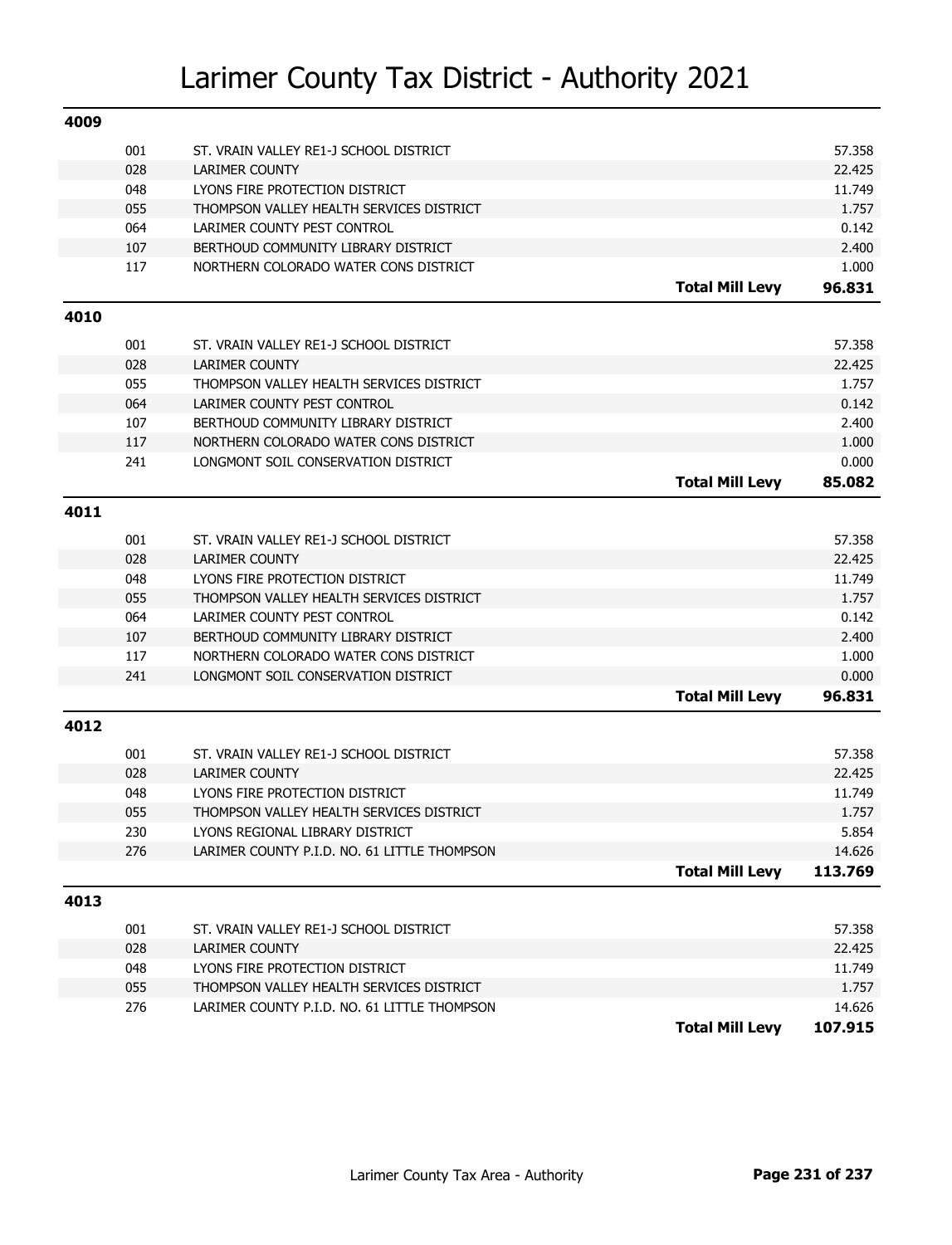| 4050 |            |                                                                      |                        |                 |
|------|------------|----------------------------------------------------------------------|------------------------|-----------------|
|      | 001        | ST. VRAIN VALLEY RE1-J SCHOOL DISTRICT                               |                        | 57.358          |
|      | 028        | <b>LARIMER COUNTY</b>                                                |                        | 22.425          |
|      | 048        | LYONS FIRE PROTECTION DISTRICT                                       |                        | 11.749          |
|      | 055        | THOMPSON VALLEY HEALTH SERVICES DISTRICT                             |                        | 1.757           |
|      |            |                                                                      | <b>Total Mill Levy</b> | 93.289          |
| 4051 |            |                                                                      |                        |                 |
|      | 001        | ST. VRAIN VALLEY RE1-J SCHOOL DISTRICT                               |                        | 57.358          |
|      | 028        | <b>LARIMER COUNTY</b>                                                |                        | 22.425          |
|      | 048        | LYONS FIRE PROTECTION DISTRICT                                       |                        | 11.749          |
|      | 055        | THOMPSON VALLEY HEALTH SERVICES DISTRICT                             |                        | 1.757           |
|      | 230        | LYONS REGIONAL LIBRARY DISTRICT                                      |                        | 5.854           |
|      |            |                                                                      | <b>Total Mill Levy</b> | 99.143          |
|      |            |                                                                      |                        |                 |
| 5000 |            |                                                                      |                        |                 |
|      | 021        | JOHNSTOWN - MILLIKEN RE5-J SCHOOL DISTRICT                           |                        | 50.884          |
|      | 026        | AIMS COMMUNITY COLLEGE                                               |                        | 6.342           |
|      | 028        | <b>LARIMER COUNTY</b>                                                |                        | 22.425          |
|      | 041        | LOVELAND RURAL FIRE PROTECTION DISTRICT                              |                        | 8.736           |
|      | 055        | THOMPSON VALLEY HEALTH SERVICES DISTRICT                             |                        | 1.757           |
|      | 064        | LARIMER COUNTY PEST CONTROL                                          |                        | 0.142           |
|      | 117        | NORTHERN COLORADO WATER CONS DISTRICT                                |                        | 1.000           |
|      |            |                                                                      | <b>Total Mill Levy</b> | 91.286          |
|      |            |                                                                      |                        |                 |
| 5001 |            |                                                                      |                        |                 |
|      |            |                                                                      |                        |                 |
|      | 021<br>026 | JOHNSTOWN - MILLIKEN RE5-J SCHOOL DISTRICT<br>AIMS COMMUNITY COLLEGE |                        | 50.884<br>6.342 |
|      |            | <b>LARIMER COUNTY</b>                                                |                        | 22.425          |
|      | 028<br>041 | LOVELAND RURAL FIRE PROTECTION DISTRICT                              |                        | 8.736           |
|      |            | THOMPSON VALLEY HEALTH SERVICES DISTRICT                             |                        | 1.757           |
|      | 055<br>064 | LARIMER COUNTY PEST CONTROL                                          |                        | 0.142           |
|      | 114        | LITTLE THOMPSON WATER DISTRICT                                       |                        | 0.000           |
|      | 117        | NORTHERN COLORADO WATER CONS DISTRICT                                |                        | 1.000           |
|      |            |                                                                      | <b>Total Mill Levy</b> | 91.286          |
| 5002 |            |                                                                      |                        |                 |
|      |            |                                                                      |                        |                 |
|      | 021        | JOHNSTOWN - MILLIKEN RE5-J SCHOOL DISTRICT                           |                        | 50.884          |
|      | 026        | AIMS COMMUNITY COLLEGE                                               |                        | 6.342           |
|      | 028        | <b>LARIMER COUNTY</b>                                                |                        | 22.425          |
|      | 041        | LOVELAND RURAL FIRE PROTECTION DISTRICT                              |                        | 8.736           |
|      | 055        | THOMPSON VALLEY HEALTH SERVICES DISTRICT                             |                        | 1.757           |
|      | 064        | LARIMER COUNTY PEST CONTROL                                          |                        | 0.142           |
|      | 117        | NORTHERN COLORADO WATER CONS DISTRICT                                |                        | 1.000           |
|      | 394        | HIGH PLAINS METROPOLITAN DISTRICT NO. 1                              |                        | 0.000           |
|      | 395        | HIGH PLAINS METROPOLITAN DISTRICT NO. 2                              | <b>Total Mill Levy</b> | 0.000<br>91.286 |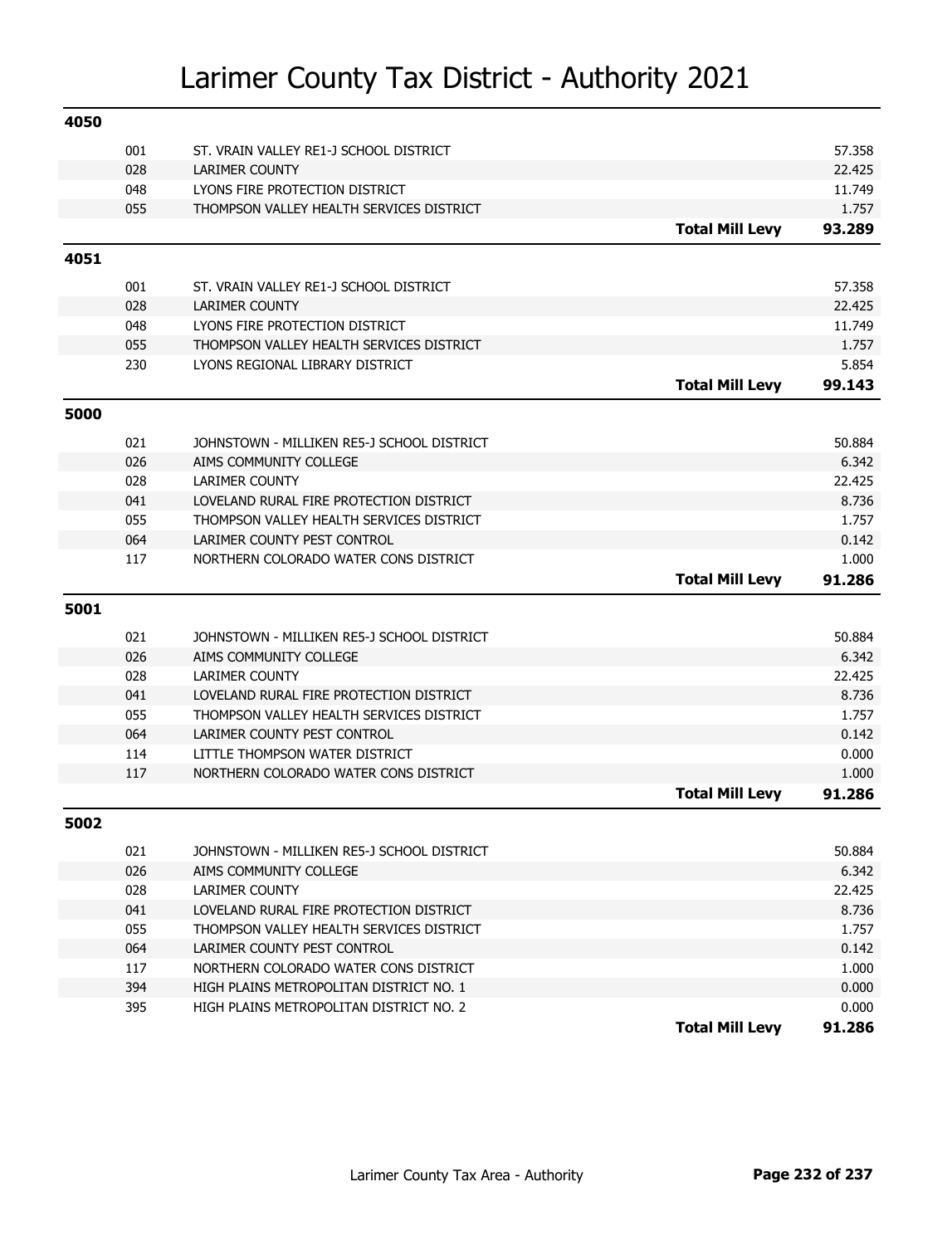| 5003 |            |                                                                  |                        |                  |
|------|------------|------------------------------------------------------------------|------------------------|------------------|
|      | 021        | JOHNSTOWN - MILLIKEN RE5-J SCHOOL DISTRICT                       |                        | 50.884           |
|      | 026        | AIMS COMMUNITY COLLEGE                                           |                        | 6.342            |
|      | 028        | <b>LARIMER COUNTY</b>                                            |                        | 22.425           |
|      | 041        | LOVELAND RURAL FIRE PROTECTION DISTRICT                          |                        | 8.736            |
|      | 055        | THOMPSON VALLEY HEALTH SERVICES DISTRICT                         |                        | 1.757            |
|      | 064        | LARIMER COUNTY PEST CONTROL                                      |                        | 0.142            |
|      | 114        | LITTLE THOMPSON WATER DISTRICT                                   |                        | 0.000            |
|      | 117        | NORTHERN COLORADO WATER CONS DISTRICT                            |                        | 1.000            |
|      | 394        | HIGH PLAINS METROPOLITAN DISTRICT NO. 1                          |                        | 0.000            |
|      | 395        | HIGH PLAINS METROPOLITAN DISTRICT NO. 2                          |                        | 0.000            |
|      |            |                                                                  | <b>Total Mill Levy</b> | 91.286           |
| 5051 |            |                                                                  |                        |                  |
|      | 021        | JOHNSTOWN - MILLIKEN RE5-J SCHOOL DISTRICT                       |                        | 50.884           |
|      | 026        | AIMS COMMUNITY COLLEGE                                           |                        | 6.342            |
|      | 028        | <b>LARIMER COUNTY</b>                                            |                        | 22.425           |
|      | 041        | LOVELAND RURAL FIRE PROTECTION DISTRICT                          |                        | 8.736            |
|      | 055        | THOMPSON VALLEY HEALTH SERVICES DISTRICT                         |                        | 1.757            |
|      | 117        | NORTHERN COLORADO WATER CONS DISTRICT                            |                        | 1.000            |
|      |            |                                                                  | <b>Total Mill Levy</b> | 91.144           |
|      |            |                                                                  |                        |                  |
| 5052 |            |                                                                  |                        |                  |
|      |            |                                                                  |                        |                  |
|      | 011        | THOMPSON R2-J SCHOOL DISTRICT                                    |                        | 44.588           |
|      | 028        | <b>LARIMER COUNTY</b><br>LOVELAND RURAL FIRE PROTECTION DISTRICT |                        | 22.425<br>8.736  |
|      | 041<br>055 | THOMPSON VALLEY HEALTH SERVICES DISTRICT                         |                        | 1.757            |
|      | 114        | LITTLE THOMPSON WATER DISTRICT                                   |                        | 0.000            |
|      | 117        | NORTHERN COLORADO WATER CONS DISTRICT                            |                        | 1.000            |
|      | 394        | HIGH PLAINS METROPOLITAN DISTRICT NO. 1                          |                        | 0.000            |
|      | 395        | HIGH PLAINS METROPOLITAN DISTRICT NO. 2                          |                        | 0.000            |
|      |            |                                                                  | <b>Total Mill Levy</b> | 78.506           |
| 5800 |            |                                                                  |                        |                  |
|      | 021        | JOHNSTOWN - MILLIKEN RE5-J SCHOOL DISTRICT                       |                        | 50.884           |
|      | 026        | AIMS COMMUNITY COLLEGE                                           |                        | 6.342            |
|      |            |                                                                  |                        |                  |
|      | 028<br>037 | LARIMER COUNTY<br>TOWN OF JOHNSTOWN                              |                        | 22.425<br>23.947 |
|      | 041        | LOVELAND RURAL FIRE PROTECTION DISTRICT                          |                        | 8.736            |
|      | 055        | THOMPSON VALLEY HEALTH SERVICES DISTRICT                         |                        | 1.757            |
|      | 064        | LARIMER COUNTY PEST CONTROL                                      |                        | 0.142            |
|      | 117        | NORTHERN COLORADO WATER CONS DISTRICT                            |                        | 1.000            |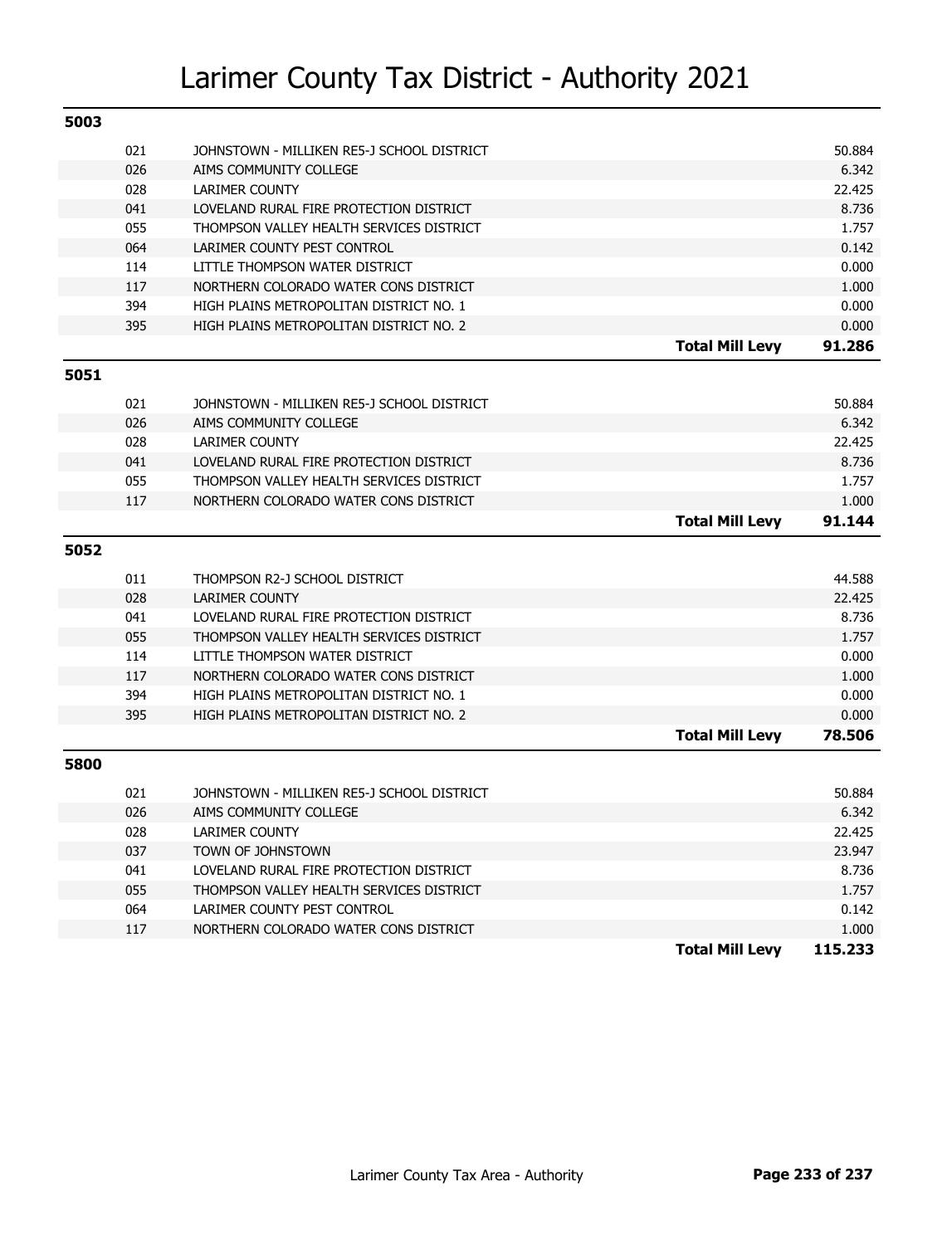| 5801 |     |                                                  |                        |         |
|------|-----|--------------------------------------------------|------------------------|---------|
|      | 021 | JOHNSTOWN - MILLIKEN RE5-J SCHOOL DISTRICT       |                        | 50.884  |
|      | 026 | AIMS COMMUNITY COLLEGE                           |                        | 6.342   |
|      | 028 | <b>LARIMER COUNTY</b>                            |                        | 22.425  |
|      | 037 | TOWN OF JOHNSTOWN                                |                        | 23.947  |
|      | 041 | LOVELAND RURAL FIRE PROTECTION DISTRICT          |                        | 8.736   |
|      | 055 | THOMPSON VALLEY HEALTH SERVICES DISTRICT         |                        | 1.757   |
|      | 064 | LARIMER COUNTY PEST CONTROL                      |                        | 0.142   |
|      | 114 | LITTLE THOMPSON WATER DISTRICT                   |                        | 0.000   |
|      | 117 | NORTHERN COLORADO WATER CONS DISTRICT            |                        | 1.000   |
|      |     |                                                  | <b>Total Mill Levy</b> | 115.233 |
| 5802 |     |                                                  |                        |         |
|      | 021 | JOHNSTOWN - MILLIKEN RE5-J SCHOOL DISTRICT       |                        | 50.884  |
|      | 026 | AIMS COMMUNITY COLLEGE                           |                        | 6.342   |
|      | 028 | <b>LARIMER COUNTY</b>                            |                        | 22.425  |
|      | 037 | TOWN OF JOHNSTOWN                                |                        | 23.947  |
|      | 038 | FRONT RANGE FIRE RESCUE FIRE PROTECTION DISTRICT |                        | 11.559  |
|      | 055 | THOMPSON VALLEY HEALTH SERVICES DISTRICT         |                        | 1.757   |
|      | 064 | LARIMER COUNTY PEST CONTROL                      |                        | 0.142   |
|      | 114 | LITTLE THOMPSON WATER DISTRICT                   |                        | 0.000   |
|      | 117 | NORTHERN COLORADO WATER CONS DISTRICT            |                        | 1.000   |
|      |     |                                                  |                        |         |
|      |     |                                                  |                        |         |
|      |     |                                                  | <b>Total Mill Levy</b> | 118.056 |
| 5803 |     |                                                  |                        |         |
|      | 021 | JOHNSTOWN - MILLIKEN RE5-J SCHOOL DISTRICT       |                        | 50.884  |
|      | 026 | AIMS COMMUNITY COLLEGE                           |                        | 6.342   |
|      | 028 | <b>LARIMER COUNTY</b>                            |                        | 22.425  |
|      | 037 | TOWN OF JOHNSTOWN                                |                        | 23.947  |
|      | 041 | LOVELAND RURAL FIRE PROTECTION DISTRICT          |                        | 8.736   |
|      | 055 | THOMPSON VALLEY HEALTH SERVICES DISTRICT         |                        | 1.757   |
|      | 064 | LARIMER COUNTY PEST CONTROL                      |                        | 0.142   |
|      | 117 | NORTHERN COLORADO WATER CONS DISTRICT            |                        | 1.000   |
|      |     |                                                  | <b>Total Mill Levy</b> | 115.233 |
| 5804 |     |                                                  |                        |         |
|      | 021 | JOHNSTOWN - MILLIKEN RE5-J SCHOOL DISTRICT       |                        | 50.884  |
|      | 026 | AIMS COMMUNITY COLLEGE                           |                        | 6.342   |
|      | 028 | LARIMER COUNTY                                   |                        | 22,425  |
|      | 037 | TOWN OF JOHNSTOWN                                |                        | 23.947  |
|      | 055 | THOMPSON VALLEY HEALTH SERVICES DISTRICT         |                        | 1.757   |
|      | 064 | LARIMER COUNTY PEST CONTROL                      |                        | 0.142   |
|      | 117 | NORTHERN COLORADO WATER CONS DISTRICT            |                        | 1.000   |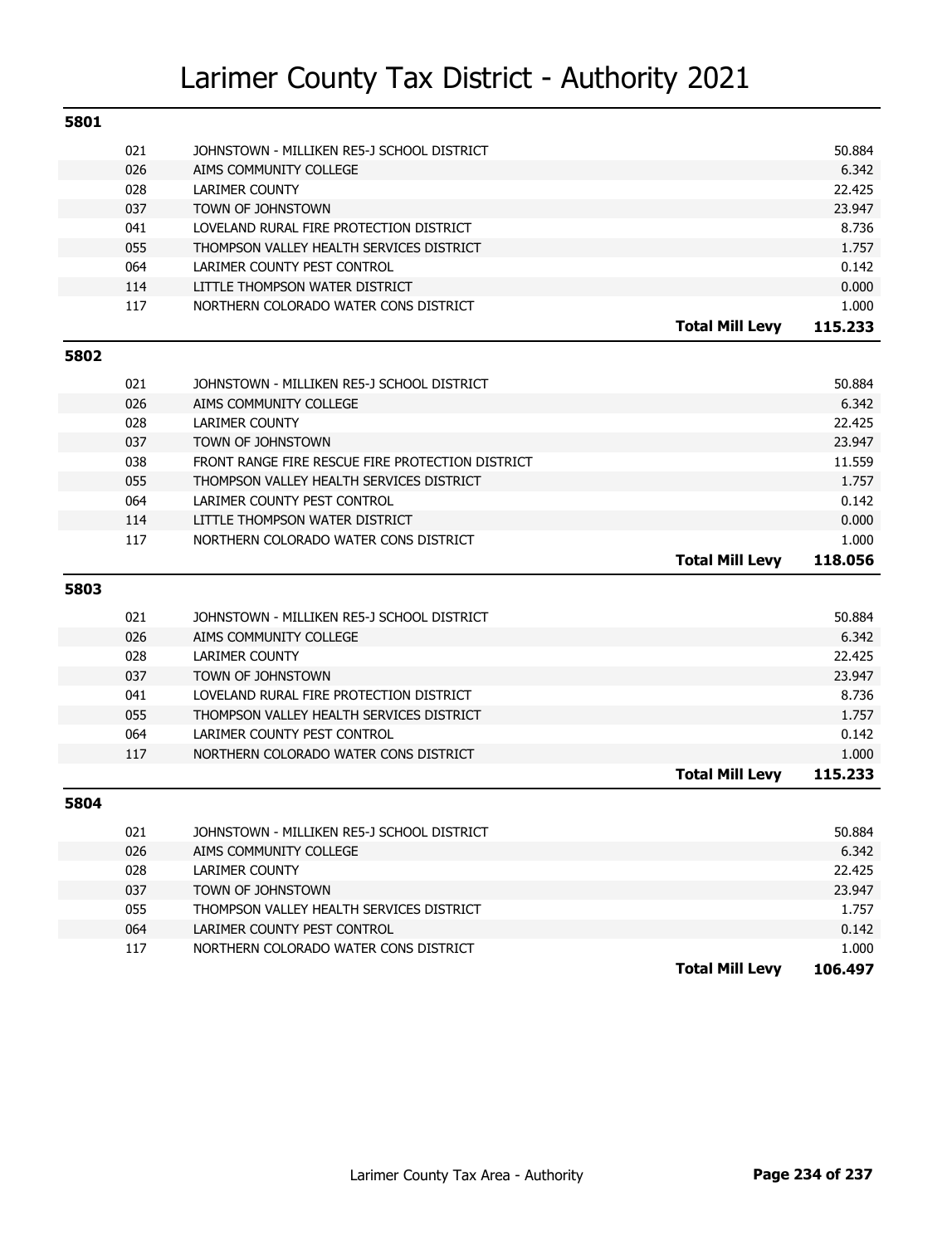| 5805 |     |                                                  |                        |         |
|------|-----|--------------------------------------------------|------------------------|---------|
|      | 021 | JOHNSTOWN - MILLIKEN RE5-J SCHOOL DISTRICT       |                        | 50.884  |
|      | 026 | AIMS COMMUNITY COLLEGE                           |                        | 6.342   |
|      | 028 | <b>LARIMER COUNTY</b>                            |                        | 22.425  |
|      | 037 | TOWN OF JOHNSTOWN                                |                        | 23.947  |
|      | 055 | THOMPSON VALLEY HEALTH SERVICES DISTRICT         |                        | 1.757   |
|      | 064 | LARIMER COUNTY PEST CONTROL                      |                        | 0.142   |
|      | 114 | LITTLE THOMPSON WATER DISTRICT                   |                        | 0.000   |
|      | 117 | NORTHERN COLORADO WATER CONS DISTRICT            |                        | 1.000   |
|      |     |                                                  | <b>Total Mill Levy</b> | 106.497 |
| 5806 |     |                                                  |                        |         |
|      | 021 | JOHNSTOWN - MILLIKEN RE5-J SCHOOL DISTRICT       |                        | 50.884  |
|      | 026 | AIMS COMMUNITY COLLEGE                           |                        | 6.342   |
|      | 028 | <b>LARIMER COUNTY</b>                            |                        | 22.425  |
|      | 037 | TOWN OF JOHNSTOWN                                |                        | 23.947  |
|      | 038 | FRONT RANGE FIRE RESCUE FIRE PROTECTION DISTRICT |                        | 11.559  |
|      | 055 | THOMPSON VALLEY HEALTH SERVICES DISTRICT         |                        | 1.757   |
|      | 064 | LARIMER COUNTY PEST CONTROL                      |                        | 0.142   |
|      | 117 | NORTHERN COLORADO WATER CONS DISTRICT            |                        | 1.000   |
|      |     |                                                  | <b>Total Mill Levy</b> | 118.056 |
| 5807 |     |                                                  |                        |         |
|      |     |                                                  |                        |         |
|      | 021 | JOHNSTOWN - MILLIKEN RE5-J SCHOOL DISTRICT       |                        | 50.884  |
|      | 026 | AIMS COMMUNITY COLLEGE                           |                        | 6.342   |
|      | 028 | <b>LARIMER COUNTY</b>                            |                        | 22.425  |
|      | 037 | TOWN OF JOHNSTOWN                                |                        | 23.947  |
|      | 038 | FRONT RANGE FIRE RESCUE FIRE PROTECTION DISTRICT |                        | 11.559  |
|      | 055 | THOMPSON VALLEY HEALTH SERVICES DISTRICT         |                        | 1.757   |
|      | 064 | LARIMER COUNTY PEST CONTROL                      |                        | 0.142   |
|      | 114 | LITTLE THOMPSON WATER DISTRICT                   |                        | 0.000   |
|      | 117 | NORTHERN COLORADO WATER CONS DISTRICT            |                        | 1.000   |
|      |     |                                                  | <b>Total Mill Levy</b> | 118.056 |
| 5808 |     |                                                  |                        |         |
|      | 021 | JOHNSTOWN - MILLIKEN RE5-J SCHOOL DISTRICT       |                        | 50.884  |
|      | 026 | AIMS COMMUNITY COLLEGE                           |                        | 6.342   |
|      | 028 | <b>LARIMER COUNTY</b>                            |                        | 22.425  |
|      | 037 | TOWN OF JOHNSTOWN                                |                        | 23.947  |
|      | 038 | FRONT RANGE FIRE RESCUE FIRE PROTECTION DISTRICT |                        | 11.559  |
|      | 055 | THOMPSON VALLEY HEALTH SERVICES DISTRICT         |                        | 1.757   |
|      | 064 | LARIMER COUNTY PEST CONTROL                      |                        | 0.142   |
|      | 117 | NORTHERN COLORADO WATER CONS DISTRICT            |                        | 1.000   |
|      | 395 | HIGH PLAINS METROPOLITAN DISTRICT NO. 2          |                        | 0.000   |
|      |     |                                                  | <b>Total Mill Levy</b> | 118.056 |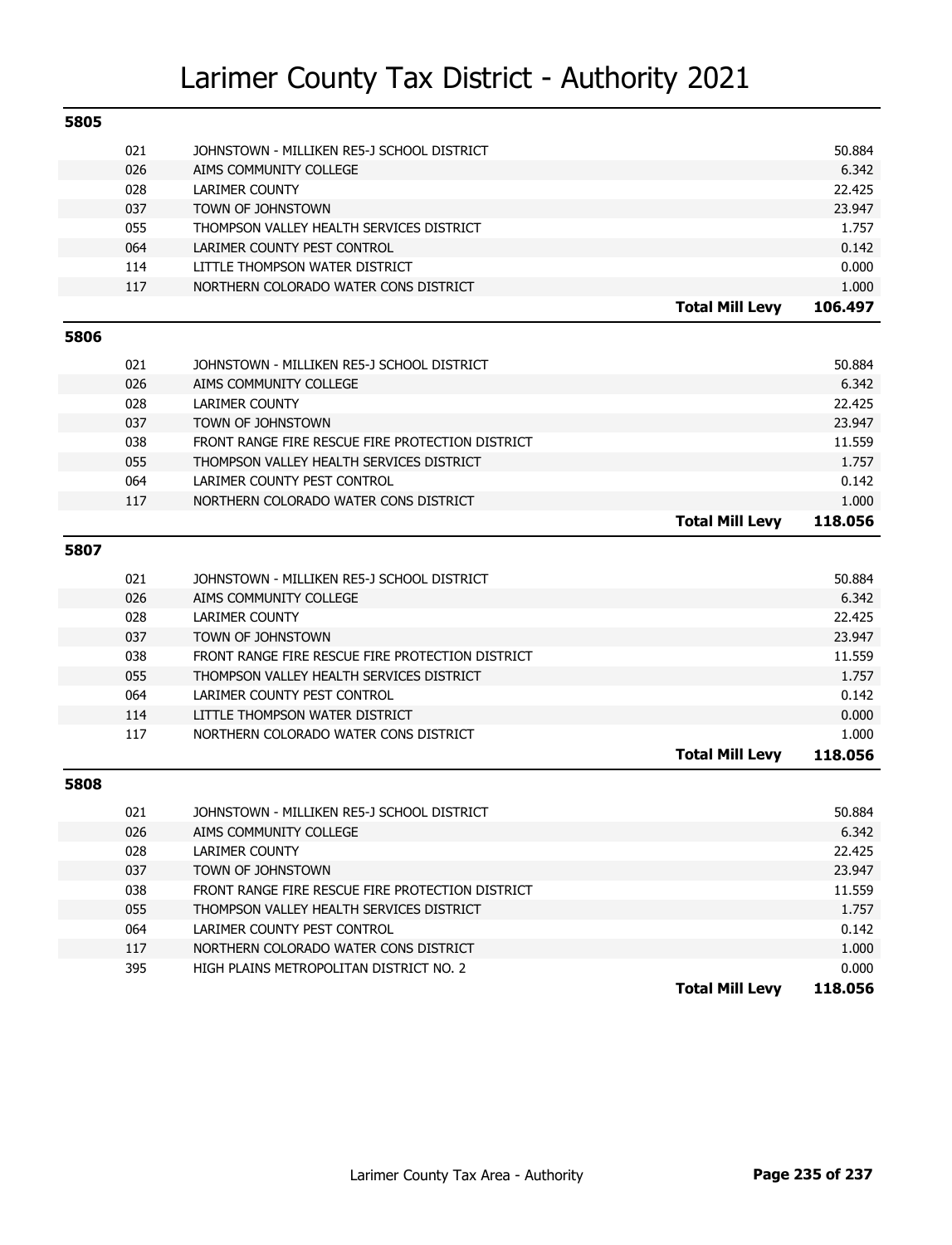| 5809 |     |                                                   |                        |         |
|------|-----|---------------------------------------------------|------------------------|---------|
|      | 021 | JOHNSTOWN - MILLIKEN RE5-J SCHOOL DISTRICT        |                        | 50.884  |
|      | 026 | AIMS COMMUNITY COLLEGE                            |                        | 6.342   |
|      | 028 | <b>LARIMER COUNTY</b>                             |                        | 22.425  |
|      | 037 | <b>TOWN OF JOHNSTOWN</b>                          |                        | 23.947  |
|      | 038 | FRONT RANGE FIRE RESCUE FIRE PROTECTION DISTRICT  |                        | 11.559  |
|      | 055 | THOMPSON VALLEY HEALTH SERVICES DISTRICT          |                        | 1.757   |
|      | 064 | LARIMER COUNTY PEST CONTROL                       |                        | 0.142   |
|      | 114 | LITTLE THOMPSON WATER DISTRICT                    |                        | 0.000   |
|      | 117 | NORTHERN COLORADO WATER CONS DISTRICT             |                        | 1.000   |
|      | 394 | HIGH PLAINS METROPOLITAN DISTRICT NO. 1           |                        | 0.000   |
|      | 395 | HIGH PLAINS METROPOLITAN DISTRICT NO. 2           |                        | 0.000   |
|      |     |                                                   | <b>Total Mill Levy</b> | 118.056 |
| 5850 |     |                                                   |                        |         |
|      | 021 | JOHNSTOWN - MILLIKEN RE5-J SCHOOL DISTRICT        |                        | 50.884  |
|      | 026 | AIMS COMMUNITY COLLEGE                            |                        | 6.342   |
|      | 028 | <b>LARIMER COUNTY</b>                             |                        | 22.425  |
|      | 037 | TOWN OF JOHNSTOWN                                 |                        | 23.947  |
|      | 038 | FRONT RANGE FIRE RESCUE FIRE PROTECTION DISTRICT  |                        | 11.559  |
|      | 055 | THOMPSON VALLEY HEALTH SERVICES DISTRICT          |                        | 1.757   |
|      | 114 | LITTLE THOMPSON WATER DISTRICT                    |                        | 0.000   |
|      | 117 | NORTHERN COLORADO WATER CONS DISTRICT             |                        | 1.000   |
|      |     |                                                   | <b>Total Mill Levy</b> | 117.914 |
| 5851 |     |                                                   |                        |         |
|      |     |                                                   |                        |         |
|      | 021 | JOHNSTOWN - MILLIKEN RE5-J SCHOOL DISTRICT        |                        | 50.884  |
|      | 026 | AIMS COMMUNITY COLLEGE                            |                        | 6.342   |
|      | 028 | <b>LARIMER COUNTY</b>                             |                        | 22.425  |
|      | 037 | TOWN OF JOHNSTOWN                                 |                        | 23.947  |
|      | 041 | LOVELAND RURAL FIRE PROTECTION DISTRICT           |                        | 8.736   |
|      | 055 | THOMPSON VALLEY HEALTH SERVICES DISTRICT          |                        | 1.757   |
|      | 117 | NORTHERN COLORADO WATER CONS DISTRICT             |                        | 1.000   |
|      |     |                                                   | <b>Total Mill Levy</b> | 115.091 |
| 6003 |     |                                                   |                        |         |
|      | 006 | POUDRE R-1 SCHOOL DISTRICT                        |                        | 54.207  |
|      | 028 | LARIMER COUNTY                                    |                        | 22.425  |
|      | 044 | POUDRE VALLEY FIRE PROTECTION DISTRICT            |                        | 10.639  |
|      | 054 | HEALTH DISTRICT OF NORTHERN LARIMER CNTY          |                        | 2.167   |
|      | 064 | LARIMER COUNTY PEST CONTROL                       |                        | 0.142   |
|      | 096 | CHERRY HILLS SANITATION DISTRICT                  |                        | 0.000   |
|      | 110 | EAST LARIMER COUNTY WATER DISTRICT                |                        | 0.000   |
|      | 112 | POUDRE RIVER PUBLIC LIBRARY DISTRICT              |                        | 3.017   |
|      | 117 | NORTHERN COLORADO WATER CONS DISTRICT             |                        | 1.000   |
|      | 212 | LARIMER COUNTY P.I.D. NO. 48 PUEBLA VISTA ESTATES |                        | 28.270  |
|      |     |                                                   | <b>Total Mill Levy</b> | 121.867 |